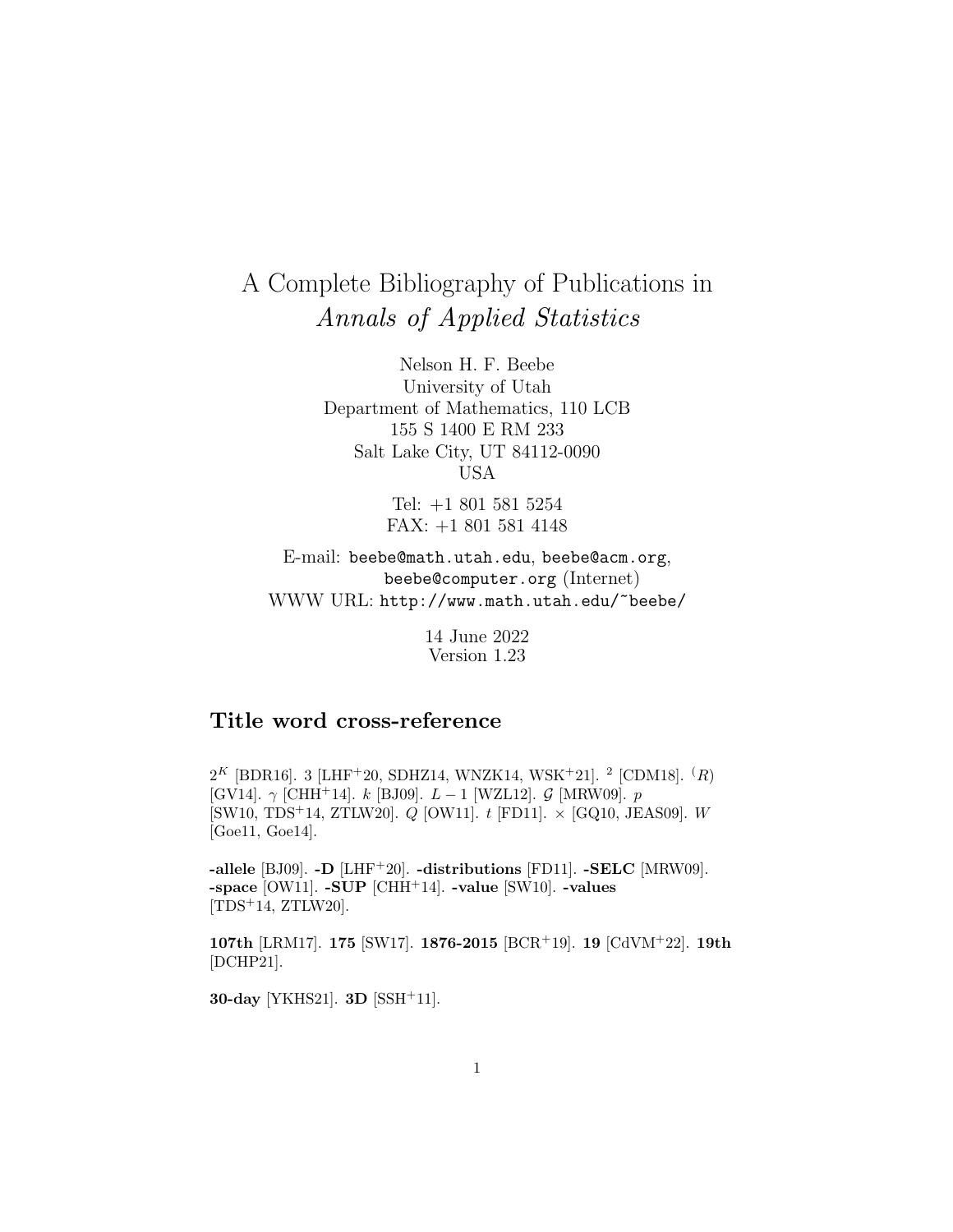**55** [PS15].

## **A/H1N1** [PPB<sup>+</sup>14]. **Aaron**

[CW13b, CRZ13, Gil13, Moh13a, RP13, Sch13, Whi13]. **ability** [RGSB<sup>+</sup>18]. **abortion** [SML<sup>+</sup>21]. **abrupt** [WKLvD16]. **absence** [WS10a, WS10b]. **abundance** [CGW<sup>+</sup>10, KMKB16, WMKG19, WHNW15]. **abundances** [MWW20]. **abuse** [GMM08]. **Academy** [FW21]. **accelerated** [DHM<sup>+</sup>17, HSFP11, WZLP20, ZW19]. **accelerometer** [DMN20]. **access** [BBB<sup>+</sup>18, SP20]. **accessibility** [Hat14, Hav14, NSS14a, NSS14b, Pad14, Ser11, SC16, Wal14]. **accident** [Lie19]. **account** [DGCT10]. **Accounting** [CBvdHvdH08, GSC<sup>+</sup>20, LR21, LR20b, LZ07, MKN22, RLHD21, SPsLC16, WTJ10]. **Accuracy** [KBB<sup>+</sup>11]. **accurate** [LZZL18, SBSH18]. **achievement** [GPRR16]. **across** [BCR<sup>+</sup>19, FBM09, GG19, SH18, SBSH18]. **activation** [AMR18]. **Active** [ZTCS20, vdHWC<sup>+</sup>12]. **activity** [CD20, CD18, JSF<sup>+</sup>22, PW12, RGT13]. **actor** [NS17, RVW20]. **actor-event** [RVW20]. **acyclic** [DGL13]. **ad** [CA22]. **adaptation** [GRL<sup>+</sup>13]. **Adapting** [SPF20, CT07]. **Adaptive** [BvdBS<sup>+</sup>15, CMJZ22, Fuk19, WGL<sup>+</sup>18b, XCCL20, BR08, BBDP11, DD16, FFW09, KDL<sup>+</sup>17, LNW08a, LNW08b, Lee18, MB08, Mur08, Qiu08, RJ11, RTB<sup>+</sup>21, Ros12, SWHO11, SIS<sup>+</sup>20, TJW10, Tib08, TvdL08, WZF<sup>+</sup>13, ZZD11, ZYFF19]. **Adaptive-weight** [WGL<sup>+</sup>18b]. **adaptively** [LT11, YY11, ZST14]. **added** [ML11, RGSB<sup>+</sup>18]. **Additive** [CPG<sup>+</sup>21, ZLR19, CGM10, CMJ09, FFJJ14, HR22, Kan20, KKLS15, KKLS16, SH18]. **address** [TACH21]. **Addressing** [SHC12]. **adherence** [HWHWA11]. **adiposity** [Hua18]. **adjust** [YSL08]. **Adjusted** [VVSK18, CAS20, FND09, HHH10a, SG16, STD13, SZO12, TCZ16, ZHJZ15, dCdCAGM16]. **Adjusting** [HTP14, MTZZ21]. **Adjustment** [ZCRC18, BYZ18, BvdH09, CdVM<sup>+</sup>22, LS18, LCMJ11, PD20, RHL<sup>+</sup>22, WYT<sup>+</sup>20]. **adjustments** [Fre08, Lin13]. **administrative** [PT12]. **admixture** [CJMF18]. **adoption** [WD10]. **adults** [GGFG<sup>+</sup>18]. **advantage** [FLS16]. **adverse** [HCD<sup>+</sup>21, LTL19]. **adversity** [Hua18]. **advertisements** [FHI18]. **aerosol** [WMA<sup>+</sup>14]. **aerosols** [BLTG15]. **affect** [YHX13]. **affiliation** [dCP10]. **Afghanistan** [RHHH13]. **AFLP** [LL09]. **African** [CSZK14, MGM<sup>+</sup>14]. **against** [PLM<sup>+</sup>16]. **Age** [WK10, QWC17, SMW<sup>+</sup>22, vdKvEW17, KÓ14a]. **Age-** [WK10, SMW<sup>+</sup>22]. **age-specific** [QWC17, vdKvEW17]. **AGEMAP** [SZO12]. **agents** [FZSI<sup>+</sup>08]. **ages** [GWZ19]. **aggregate** [CAS20, CGCN22, SFPS<sup>+</sup>21, SZ20]. **Aggregated** [CKM21, LM10a, LM10b, QBC13]. **aggregating** [LY16]. **aggregation** [CHOK14, GBMRR20, JGF08, SJM<sup>+</sup>14, WGL<sup>+</sup>18a]. **Agnostic** [Lin13]. **agreement** [HS14]. **AIC** [CSL<sup>+</sup>08]. **aided** [ZBT<sup>+</sup>20]. **aids** [AM16, Bro09, HL08, JLS<sup>+</sup>17, SW17, ZW19]. **Air** [WBK<sup>+</sup>19, BGC20, KDL<sup>+</sup>17, Lee18, LYH<sup>+</sup>16, MBL<sup>+</sup>17, OSL<sup>+</sup>14, WMT<sup>+</sup>21]. **airway** [CHS<sup>+</sup>16]. **alcohol** [ZLZB18]. **alcoholism** [SSL<sup>+</sup>10]. **algorithm** [AY12, CHH<sup>+</sup>14, JL19, LZLW14, LWSP17, NCHJ13, NZ12, QGM<sup>+</sup>14, SMZ16, WWM<sup>+</sup>14, ZJLC08]. **algorithmic** [YWL<sup>+</sup>12]. **algorithms**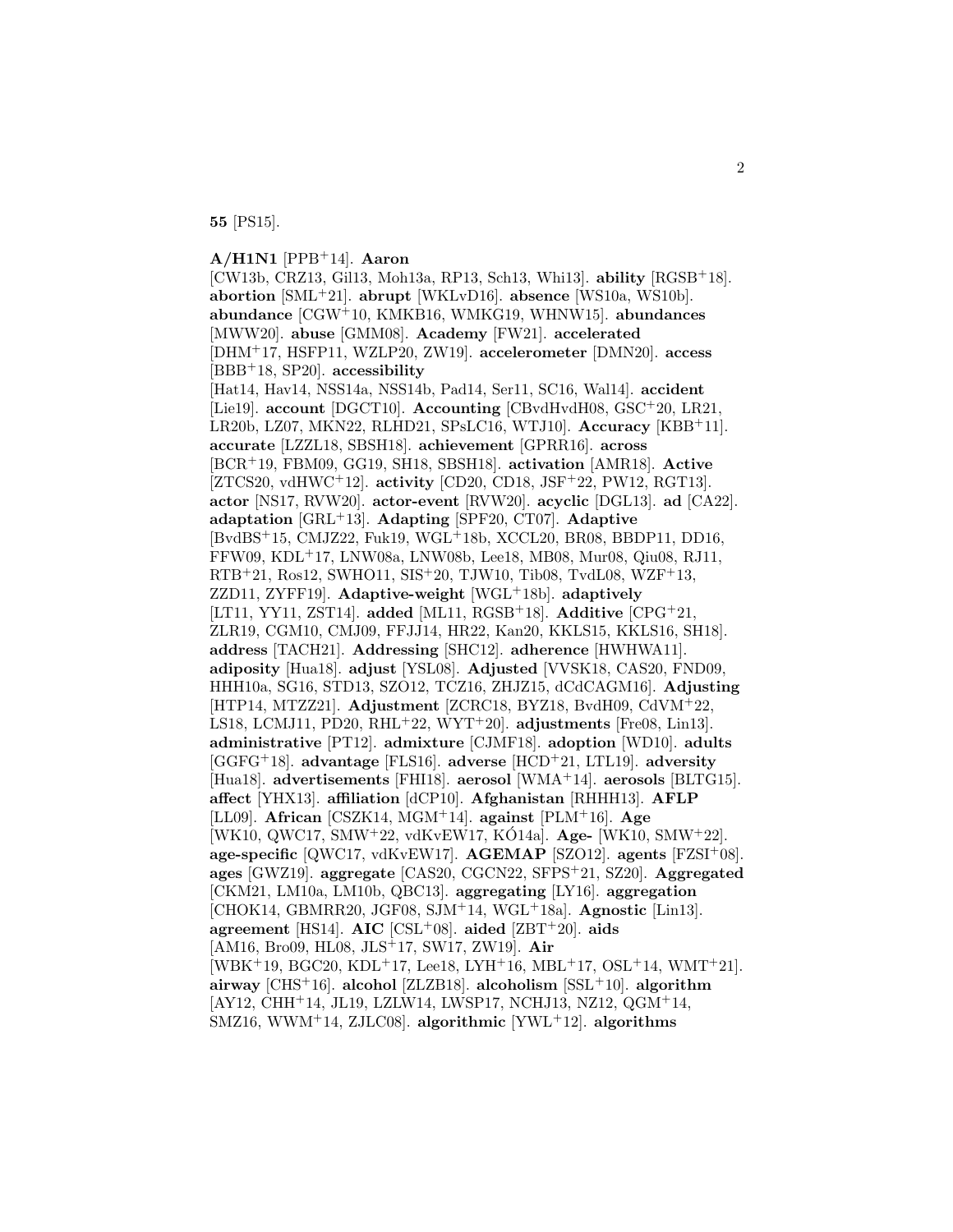[BH11, MRW09, PC19, WL08b, ZZH08]. **aligned** [SYZ11]. **alignment** [CDB11, Jam07, MFB<sup>+</sup>13, RS14]. **Allele** [CJM<sup>+</sup>17, BJ09, CT07, RSI16, WS10c]. **Allele-specific** [CJM<sup>+</sup>17, RSI16]. **allocation** [FPC20a, LMGJ15, ZWZ19, ZLR20]. **allowing** [AM16]. **along** [SRC15, YZS<sup>+</sup>13]. **alterations** [SPPR08]. **alternative** [FGMP16, FD11, RAKS14, RAKS15]. **alternatives** [AK12]. **Alzheimer** [LZK<sup>+</sup>15, RGPC19, STMC17, WZ18]. **ambient** [PD20, SLZS08, WMT<sup>+</sup>21]. **ambiguous** [Gho10]. **ambulance** [ZM16]. **ambulances** [WWMH13]. **ambulatory** [LCSZ15]. **America** [GF19]. **American** [Gil17, JRHM22, LMB18, McE09, MSS09, RB10a, RB11, Sav16]. **American-style** [RB10a, RB11]. **among** [EHKW12, FD20, PHCM<sup>+</sup>10, ZNB<sup>+</sup>21]. **analogies** [SHGA10]. **Analyses** [ZCD<sup>+</sup>20, Hua19, WS14, XLDO13, YMP11, ZJBS21, ZTH19]. **Analysing** [BMLG21, FSPWWE18]. **Analysis** [An´e08, CZM10, GMLB<sup>+</sup>14, LCG09, LAS16, MM15, ML13, PHWM11, PHCM<sup>+</sup>10, Pur11, AMGG13, AL16, AY12, AICV11, AV15, AT15, APW<sup>+</sup>09, BYZ18, BZS19, BMM<sup>+</sup>16, Ben08, Ber11, Big13, BBE<sup>+</sup>18, Bir08, BCJ15, BWBS14, BDC<sup>+</sup>11, BHIK09, BGH<sup>+</sup>09, CM09, CCH<sup>+</sup>21, CTM14, CLW20, CL13, CLZ16, CW20, CSS11, CVF10, CR11, DBF<sup>+</sup>16, DL11a, DBTP21, DH11, DCCP09, DTZP13, DJ11, DKLL19, DK12, DKS18, ELD09, EHM18, ENH<sup>+</sup>18, FPL10, FM17, FSM<sup>+</sup>19, Feu08a, Feu08b, Feu13, FO11, Fie10a, Fie10b, FH19, FSM17, FH14, Fuc08, GDJR20, GZB<sup>+</sup>11, Gil17, GCC<sup>+</sup>11, GTW13, GBNS22, GV14, HBHM13, HU11, HY14, HW08, Hol11, HZG<sup>+</sup>22, HPF13, HVL14, HST19, Ing08, IWG13, JMJ<sup>+</sup>21, JLB<sup>+</sup>14, JSH<sup>+</sup>22, Joh09, JLGJL12, JFM11, Kaf11a, KNWJ14, Kap11, KOJ<sup>+</sup>14, KDH<sup>+</sup>19, KOB<sup>+</sup>20, KH13, KBG21, LHH10]. **analysis** [LTL19, LRMM15, LL10, LG18, LWLX19, LKB21, Lia19, LZCW21, LRHF12, LLR15, LHMN13, LPH22, LSM15, LCSZ15, MDP21, MLM13, MM11, MW11b, ML14, MCCW09, MBK<sup>+</sup>21, MBH<sup>+</sup>11, MV08, MDR10, NQdB<sup>+</sup>07, NECS17, NS20, NDRF17, NL11, PK18, PK19, PZ19, PS15, PL08, QW08, RMP17, RZC<sup>+</sup>18, REG<sup>+</sup>11, RCF<sup>+</sup>13, RN14, RBF<sup>+</sup>20, RG21, RS10, Ros18, Ros09, Rou11, RLHD21, Rub08, SFC11, SGLB10, SML<sup>+</sup>11, SB20, SMZ21, SDL<sup>+</sup>11, SRA<sup>+</sup>15, SMR11, SDT08, SDP22, SG16, SZL16, SS15a, Sme11, SL19, ST14, STJ<sup>+</sup>07, SGNM22, SMC<sup>+</sup>20, SML<sup>+</sup>21, Sti08, SKKS14, SD10, TDS<sup>+</sup>14, Thi11, Tin11, TFB14, TLH14, URZF21, VBK19, VGH14, WA11, WTCW10, WBB13, WJF<sup>+</sup>15, WHLN15, WZ17, WME17, WOC18, WACY20, WLM<sup>+</sup>21, WWL22, WL08a, WS14, WYKH07, WI07, WL10, XKS15, YLH17, YGAT20, YN14, YL11, YLL12, ZST16, ZRA<sup>+</sup>21, ZJLC08, ZASM12]. **analysis** [ZD13, ZW15, ZMA<sup>+</sup>19, ZWW13, ZSG11, ZSFS22, ZGS<sup>+</sup>14, vDDS<sup>+</sup>09, vdBR10]. **analytic** [ZS09]. **analyze** [MHB<sup>+</sup>09, MGMB19]. **analyzer** [WHLN15]. **analyzers** [MBL<sup>+</sup>17]. **Analyzing** [GTZ<sup>+</sup>21, PT12, AWL13, ACG13, JLL09, ZMA<sup>+</sup>20]. **anatomical** [GCC<sup>+</sup>11]. **ancestry** [LLR10]. **ancillary** [ZZ08]. **Angeles** [XS11, KB10]. **anger** [QYP09]. **angle** [AYJ<sup>+</sup>09]. **Anglo** [Zan15]. **Anglo-Saxon** [Zan15]. **angular** [OW11]. **animal** [HHA15, JPS21, NDRF17, RHHH18, SWH22, WJT<sup>+</sup>21].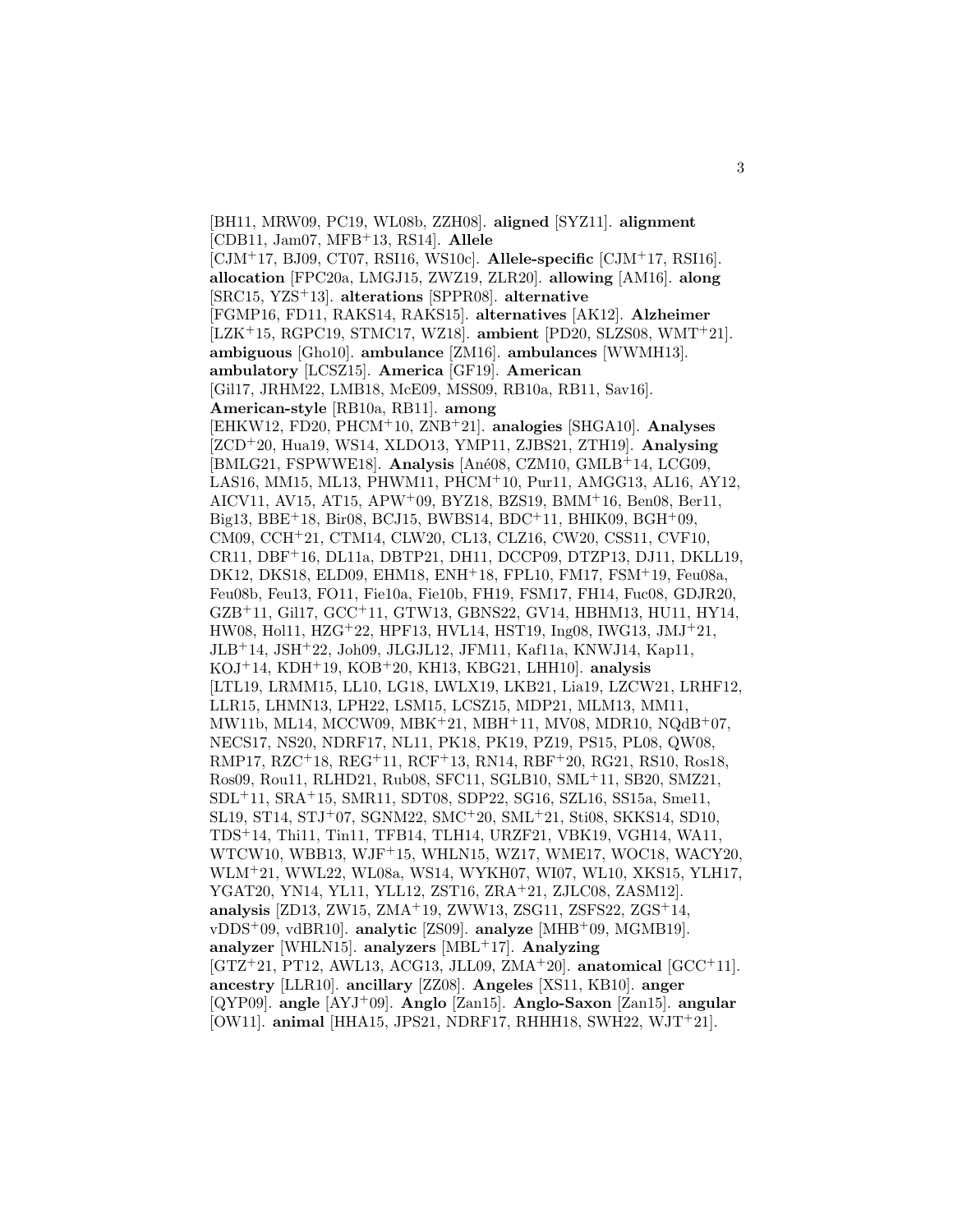**anisotropic** [YZAD13]. **ankle** [HRP10]. **annotations** [Wen16]. **annual** [Kan20, KÓ14a, MLP<sup>+</sup>19]. **anomaly** [HWPH10, HAL21, MH19, TEF22]. **ANOVA** [VH14, ZHB09]. **answering** [JLLK20]. **Antarctic** [LHF<sup>+</sup>20, WKR21]. **antitrust** [MVV13]. **AOAS** [Ano18]. **apnea** [HAFFH21, JEAS09]. **app** [MHG18]. **Application** [ENH<sup>+</sup>18, FHI18, GMMW17, HKP<sup>+</sup>19, JB21, JL19, LZTB16, MBD11, RAY14, SHC12, VVSK18, YLS14, ZRCC21, AD22, AT10, AS17, ARK<sup>+</sup>18, BTJ<sup>+</sup>14, BFM12, BPS22, BHC<sup>+</sup>20, BBB<sup>+</sup>18, BLM09, Big13, BKGJ14, BvdH19, BL11, BHW15, BDR16, Bro09, BdHZ08, CGM17, CCdCW18, CSGD16, CL13, CSS18, Chi12, CCH19, CLLR20, CL12, CA18, CDN12, CWH20, CDB11, DMA19, DBF<sup>+</sup>16, DL11b, DFN08, DVF13, ENF14, FPLM18, FS13a, Fin13, FWK<sup>+</sup>13, FS14, FH19, FSM17, FND09, FSJW11, FHSJ14, FLHA15, Gau11, Gho10, GBMRR20, GTW13, GMM08, GKZS12, GMB15, GCL<sup>+</sup>15, GV14, HSH12, HZG<sup>+</sup>22, HL08, HIH<sup>+</sup>21, Hun12, JL10, JRHM22, JL09, JFRS17, JDP<sup>+</sup>13, JLS<sup>+</sup>17, JPTO17, JD18, JL11, JCK22, JWZBC19, KGGQ15, KKMS16, KDS20, KK12, KBH<sup>+</sup>11, KX12, KKLS15, KKLS16, KG11, KH13, KB10, KM17, LSAR12, LBA11]. **application** [LM10a, LM10b, LL10, LHPW13, LWLW15, LZ21, LAS16, LBD18b, LZCW21, LT12, LYH<sup>+</sup>16, LW17, LQNM19, LLM20, LLKP18, LSM15, LCSZ15, LCZ<sup>+</sup>17, LRS12, LRS15, MAZM13, MV12, MLM13, MGTZ21, MMGC22, MR15, MNR14, MSH21, MBH<sup>+</sup>11, NCHJ13, PHJ22, PPB11, PZB<sup>+</sup>10, PRRW11, PDM19, PPLK18, PHT15, PL08, RJP16, SML<sup>+</sup>11, SJH11, SH08, SWHO11, SZ12, SG17, SM10, SFGLR15, SW17, ST11, SC16, DPT22, STD13, SW10, SZO12, TJDE17, TDS<sup>+</sup>14, TACH21, TAC<sup>+</sup>16, TFB<sup>+</sup>20, TM22, TEF22, VGH14, WD10, WLL17, WZ17, WZ18, WYT<sup>+</sup>20, WACY20, WGL<sup>+</sup>18a, WMA<sup>+</sup>14, WYKH07, WHAW21, XKG<sup>+</sup>19, YMP11, ZLR19, ZZL11, ZCM<sup>+</sup>11, ZY12, ZSH13, ZOZ17, ZW19, ZLDR17, ZGS<sup>+</sup>14, dCdCAGM16]. **applications** [AH16, AL16, AK12, BKS21, BWBS14, BH11, BFF<sup>+</sup>09, CDM18, CSS11, DH11, DPHL10, DSH<sup>+</sup>13, DKZ09, EHM18, FH09, FH14, Fuk19, Goe11, GM08, HS09, HGRS17, HE14, JJRZ21, LCB16, MZI18, MMBL20, MDR10, PC20, PM08, PPM14, PG14, PDS13, QW08, RKLT19, RS09, RGSB<sup>+</sup>18, SDP22, SZ20, TWZ15, WLA<sup>+</sup>21, WH11, WZF18, XCCL20, ZASM12, ZD13, ZKS15, ZW15, ZYXS16, ZYC<sup>+</sup>17, ZW18, ZHM<sup>+</sup>19]. **Applied** [Cox07, BDC<sup>+</sup>11, DK18, HJS22, MSJ14, ZSG11]. **Applying** [CSZK14, GDG<sup>+</sup>16]. **apportionment** [CN07]. **Appraisal** [PL11]. **approach** [AL16, AS10b, AZC<sup>+</sup>17, AICV11, AFS07, BZC<sup>+</sup>19, BK21, BM11, BZN18, CPvV<sup>+</sup>11, CT07, CAV<sup>+</sup>19, DH10, Dup17, EKW20, ERM15, GMNP<sup>+</sup>21, GBST19, GH12, Gho10, GEC13, GG19, HMT12, HZG<sup>+</sup>22, JLA16, JLL09, KKMS16, KMKB16, LLR10, LHF<sup>+</sup>20, LSS<sup>+</sup>20, LSL<sup>+</sup>15, LYH<sup>+</sup>16, LMB18, LKTJ<sup>+</sup>15, LLL10, MRV10, MN15, MC17, ME18, MLCW13, MVP11, MNR14, MSH21, NBZ11, OMM<sup>+</sup>14, PKP16, PGL<sup>+</sup>19, RLH<sup>+</sup>15, RN14, RWK17, RDH<sup>+</sup>20, RHHH13, Ryu22, Sad14, SBJR09, SvdLMP14, SYZ15, SCV<sup>+</sup>10, SCTV11, TL11, VBK19, WSH<sup>+</sup>14, YL13, YE14, YFHE20, YSH22, YH13, ZFB14, ZLR19, ZYFF19, ZS09, ZDL10, ZLD12]. **Approaches**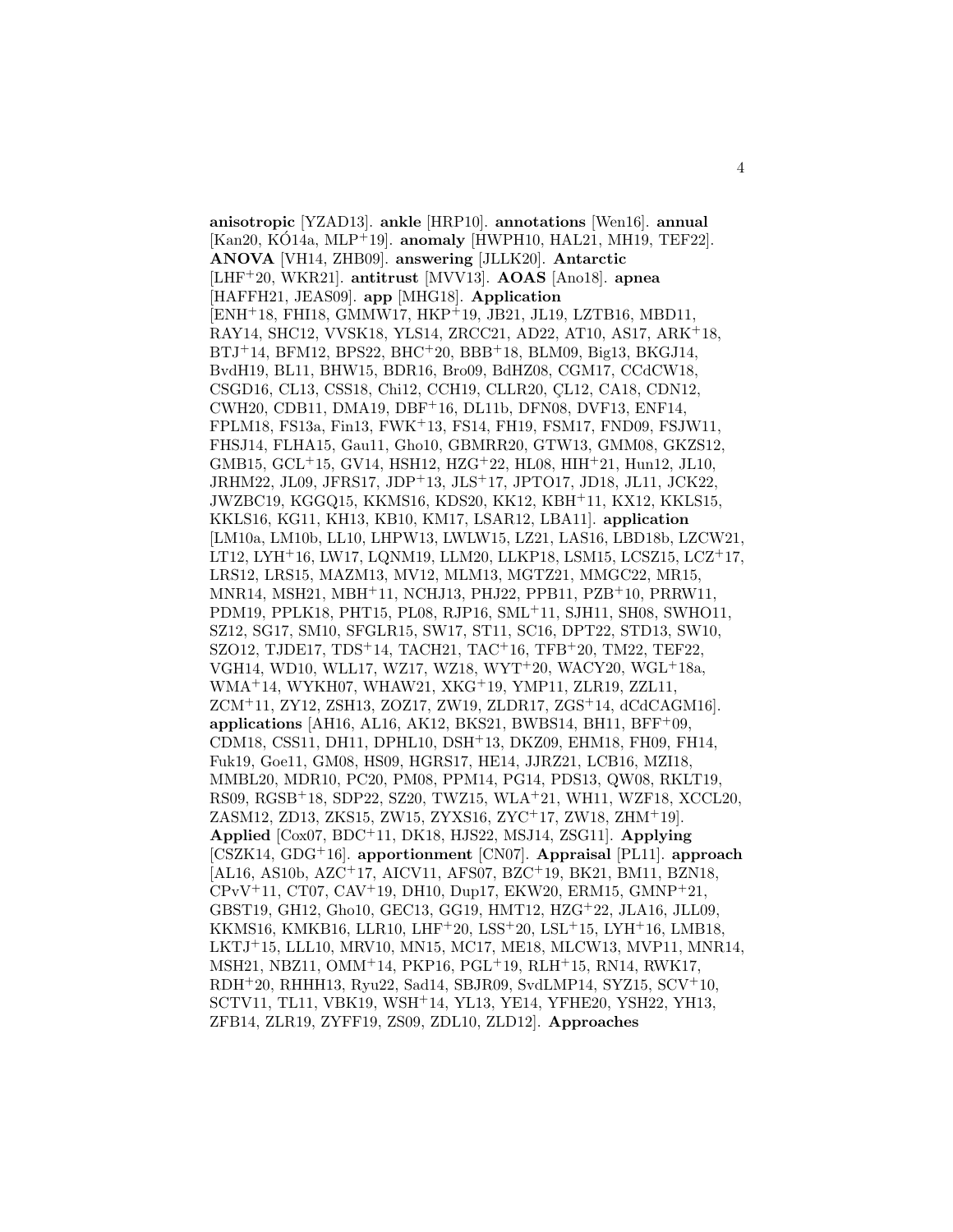[LM10a, LM10b, BSLL10, BvdH09, FLHA15, JGF08, LZTB16, TFB14]. **Approximate** [JSH<sup>+</sup>22, Joh09, RMS<sup>+</sup>19, BK21, JGVM18, RODC19]. **Approximating** [CDN12]. **approximation** [DS14, FWK<sup>+</sup>13, ISR12, SJH11, SCA13]. **approximations** [PK11, TM22]. **Arabia** [LG20]. **arbitrary** [OE12]. **arc** [JFM11]. **archaeological** [Ben08, Bir08, Ing08, Kad08]. **archeological** [Bir08, Feu08a, Feu08b, Feu13, Fuc08, HW08, MV08, Sti08]. **architecture** [NKAY10]. **Arctic** [CA18, DRB21]. **area** [ALC09, BL19, BK21, IHJ16, KB10, MRSA19, MWP<sup>+</sup>15, MNR14, dCdCAGM16]. **areal** [BHW15]. **areas** [YZAD13]. **Argo** [YSH22]. **arising** [SS15a]. **arm** [WLM<sup>+</sup>21]. **arm-based** [WLM<sup>+</sup>21]. **array** [CDP<sup>+</sup>17, VH14, YWL<sup>+</sup>12]. **arrays** [JLL09, OE12, SPPR08]. **arrival** [MMWH11]. **arrivals** [SRJ07]. **art** [CGM17, YSG16]. **arterial** [GBNS22]. **artery** [BMM<sup>+</sup>16]. **articles** [TCZ16]. **artifacts** [YRY17]. **Asia** [LGK18]. **aspects** [KPA<sup>+</sup>10, NQdB<sup>+</sup>07]. **assassination** [STJ<sup>+</sup>07]. **assays** [SS15a]. **assemblages** [FBM09]. **assess** [MKKN21, RSI16, DPT22]. **Assessing** [AT15, AM16, Bro09, CL12, CSB<sup>+</sup>15, HS13, HCYH20, HSVF09, LRM17, MSS09, QGFL08, RWK17, SS10b, WLA<sup>+</sup>21, ZCGC21, DL09, DLM14, GGFG<sup>+</sup>18, LBND13, WHC<sup>+</sup>22, YTHY18]. **Assessment** [ASX13, KKL11, BL19, FMB<sup>+</sup>12, GG19, HMP22, HF20, JYB16, KLCM20, LCZ<sup>+</sup>17, ME18, RCBB19, RGSB<sup>+</sup>18, SPPR08, WZ18, YGAT20, ZCM<sup>+</sup>11]. **asset** [FPC20a, MGM<sup>+</sup>14]. **Assignment** [HBP17]. **assimilation** [GKP<sup>+</sup>16]. **assisted** [LLR15]. **associated** [AM07]. **association**  $[AXEC18, BDL<sup>+</sup>16, Bro09, CGT<sup>+</sup>14, CFRW19, DVA<sup>+</sup>19, FWGS11, GEC13,$ GS11, HY14, HVL14, JHMC16, LvdVvWvdW13, LGL<sup>+</sup>12, LZLW14, LWLW15, LG18, LZ21, LBL20, MSH21, RN14, SM20a, SSZT19, SS15a, ST11, TJDE17, WWL22, WS14, WIC<sup>+</sup>10, ZLS<sup>+</sup>17, ZZL11, ZCRC18, ZMA<sup>+</sup>20, Zho17b, ZS17]. **associations** [KHDV20, KHDV22, KBG21, MBYWX19, RSI16, SCK19, VML<sup>+</sup>21, WGL<sup>+</sup>18b]. **assumptions** [GM09]. **asthma** [QBC13, SRZ<sup>+</sup>15, ZRCC21]. **astronomical** [RMS<sup>+</sup>19, TMvD<sup>+</sup>17]. **astrophysical** [WBA<sup>+</sup>14, WKLvD16]. **astrostatistics** [LRS09]. **Asymmetric** [JSX16, CHH<sup>+</sup>14, DB15, ZBC16]. **asymptotic** [FJK10]. **Atherosclerosis** [OSL<sup>+</sup>14, LMKC12]. **atmospheric** [BPS22, FGS08]. **atopic** [ZRCC21]. **attempt** [MGTZ21]. **attendance** [SP13]. **attributable** [LR20a]. **attribute** [KK12]. **attributes** [CCS18, MSG<sup>+</sup>20, NS17]. **attribution** [Kip22, KN20]. **attrition** [SRH16]. **auction** [GH12]. **auctions** [JY10, PM08, SRJ07, dCP10]. **audience** [CVF10]. **audits** [Sta08a, Sta08b]. **augmentation** [HGRS17, LYY13, WWMH13]. **Australia** [WTB16]. **Australian** [BCR<sup>+</sup>19, KGGQ15]. **authentication** [GQ11]. **authenticity** [MDR10]. **authorship** [Kip22, RY11]. **autism** [LLR15]. **autocorrelation** [An´e08]. **autocovariances** [LLKP18]. **Automated** [BYZ18, MBH<sup>+</sup>11, ZCG<sup>+</sup>09]. **Automatic** [HHC17, WBA<sup>+</sup>14]. **autonomous** [FTE<sup>+</sup>21, PPB11]. **autopsies** [KLCM20]. **autoregressive** [CPP<sup>+</sup>14, CMZ19, HR22, NBZ11, PHWM11, XCCL20]. **auxiliary**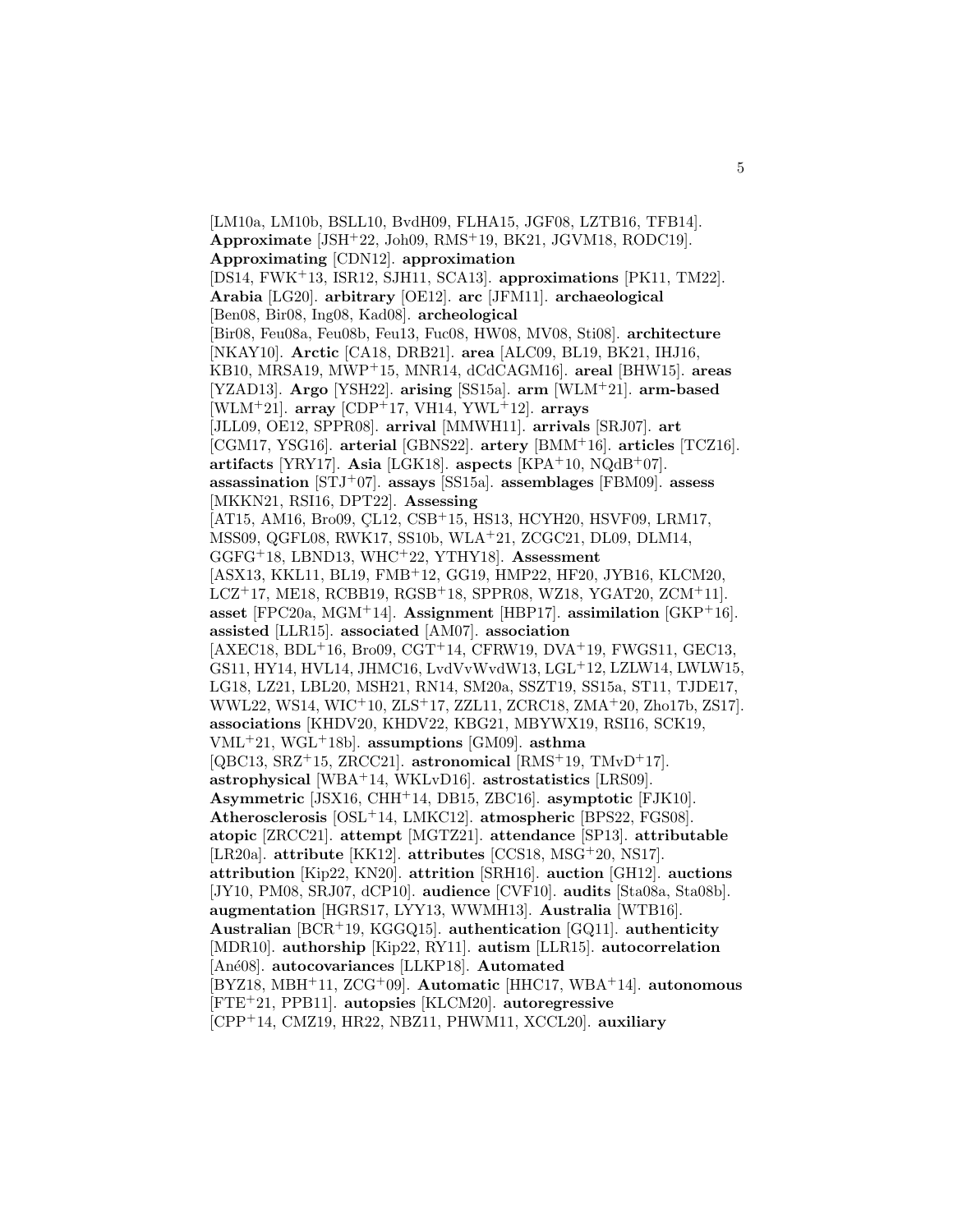[FDR16, Lia19, SHW18]. **average** [AS17, NMD19, SWPN09, SGNM22, WGL<sup>+</sup>18a]. **averages** [Bro08]. **averaging** [ALC09, Big13, ZLD12]. **Award** [HSFP11]. **Awards** [FW21]. **axes** [HRP10].

**B** [AN14, BBE<sup>+</sup>18]. **B-cell** [BBE<sup>+</sup>18]. **B-spline** [AN14]. **B2B** [WD10]. **back** [FSM17]. **Background** [CM09, FSG16, LS18, SC16]. **backtesting** [Dav17, HK17a, Kra17, NZ17a, NZ17b, Sch17, Zho17a]. **Backward** [CW10]. **bacteria** [FYB<sup>+</sup>15, JGVM18]. **bacterial** [DSH<sup>+</sup>13, PMQW14, Ryu22]. **BAGEL** [LNR<sup>+</sup>22]. **balance** [BDR16, ZPR14]. **balanced** [KZ16]. **balancing** [FHI18]. **BAN** [GBNS22]. **bandits** [CDF<sup>+</sup>20]. **Bangladesh** [KLH<sup>+</sup>16]. **bank** [LMMS21]. **banking** [Dav17, HK17a, Kra17, NZ17a, NZ17b, Sch17, Zho17a]. **bariatric** [TACH21]. **BARISTA** [SRJ07]. **Barrier** [GKP<sup>+</sup>16]. **BART** [BKGJ14, CGM10, SMC<sup>+</sup>20]. **base** [WZ16]. **baseball** [HS10, JSW09, ZTH19]. **based** [BBM20, BFM12, BMGN21, BG09, BZC<sup>+</sup>19, BZN18, CGCA21, CQ09, CSC<sup>+</sup>12, CWWW17, CDF<sup>+</sup>18, CN07, DGM<sup>+</sup>08, DGL13, DHM<sup>+</sup>17, EOB21, ESO19, FFM<sup>+</sup>21, FAL<sup>+</sup>10, FZSI<sup>+</sup>08, GM16, Gho10, GGFG<sup>+</sup>18, HMP22, HCS18, HCKFZ21, HMM09, JGF08, JFRS17, JPTO17, JLLK20, KPA<sup>+</sup>10, KBFM12, LHF<sup>+</sup>20, LC12, LES12, LRI21, LSL<sup>+</sup>15, LZCW21, LYH<sup>+</sup>16, LX18, MGM<sup>+</sup>14, MDR10, PM08, RFWE22, RLH<sup>+</sup>15, RBB11, Ryu22, SHF<sup>+</sup>16, SM15, SHM20, SYZ15, SS15a, SS10b, SSH<sup>+</sup>11, TTH21, Tal13, TWA18, TACH21, TWZ15, VBK19, VHS13, WHLN15, WLM<sup>+</sup>21, WL08a, WZL12, WWM<sup>+</sup>14, WZF18, YLH07, YRY17, ZPGO21, ZPMA10, ZWZ19, ZZL11, ZW15, ZSP19, ZMA<sup>+</sup>19, ZHO22, ZW12, ZSG14, ZSMJ19, ZSMJ20, ZZH08]. **Baseline** [BGC20]. **bases** [BSNP16]. **basis** [BR08, LNW08a, LNW08b, LLR15, MB08, Mur08, Qiu08, Tib08, TvdL08]. **basketball** [FMBG15, SB20, SFDMM22, XZC17]. **Batch** [ZGJ<sup>+</sup>22]. **Batch-sequential** [ZGJ<sup>+</sup>22]. **batting** [Bro08]. **BayCount** [XZX18]. **Bayes** [Bro08, CC19, CT07, FW21, KP15, Lia19, MNR14, Mur10, MNB<sup>+</sup>12, TCW21, ZWW13]. **Bayesball** [JSW09]. **Bayesian** [KHDV22, AMGG13, ALC09, ASX13, ARC07, AN14, AZC<sup>+</sup>17, AMB<sup>+</sup>20, AMR16, BLTG15, BZS19, BTJ<sup>+</sup>14, BSLL10, BHB<sup>+</sup>21, BML<sup>+</sup>20, BM11, BMT13, BDL<sup>+</sup>16, BGK<sup>+</sup>15, BB11, CDF<sup>+</sup>20, CdVM<sup>+</sup>22, CTM14, CFLP15, CFMR18, CGT<sup>+</sup>14, CGCA21, CSGD16, CSC<sup>+</sup>12, CCJ<sup>+</sup>09, CGM10, CCS18, CWS15, CAV<sup>+</sup>19, CDB11, DH10, DBTP21, DTZP13, Efr12, EFDS20, FPL10, FM17, FFR<sup>+</sup>08, FPC20a, FGA09, FND09, FRBT13, GMNP<sup>+</sup>21, Gau11, Gil17, GL18, GS11, GL08, GQ11, HGM15, HSSF21, HWPH10, HS13, HS14, HJS22, HISV15, HGRS17, HBW17, HCW11, HZY<sup>+</sup>15, HWHWA11, HR22, HST19, JRHM22, JLDQ10, JGVM18, JLA16, JCS07, JSW09, JEAS09, JYB16, JSH<sup>+</sup>22, Kad08, KNWJ14, KDH<sup>+</sup>19, KKLS15, KKLS16, KG11, KDH<sup>+</sup>13, KHDV20, KHBV20, KLCM20, KPC<sup>+</sup>19, LBND13, LZK<sup>+</sup>15, LMGJ15, LTL19, LRMM15, LWLW15, LZW<sup>+</sup>15, LNC<sup>+</sup>19, LWLX19, LNR<sup>+</sup>22, LYY13, LZTB16].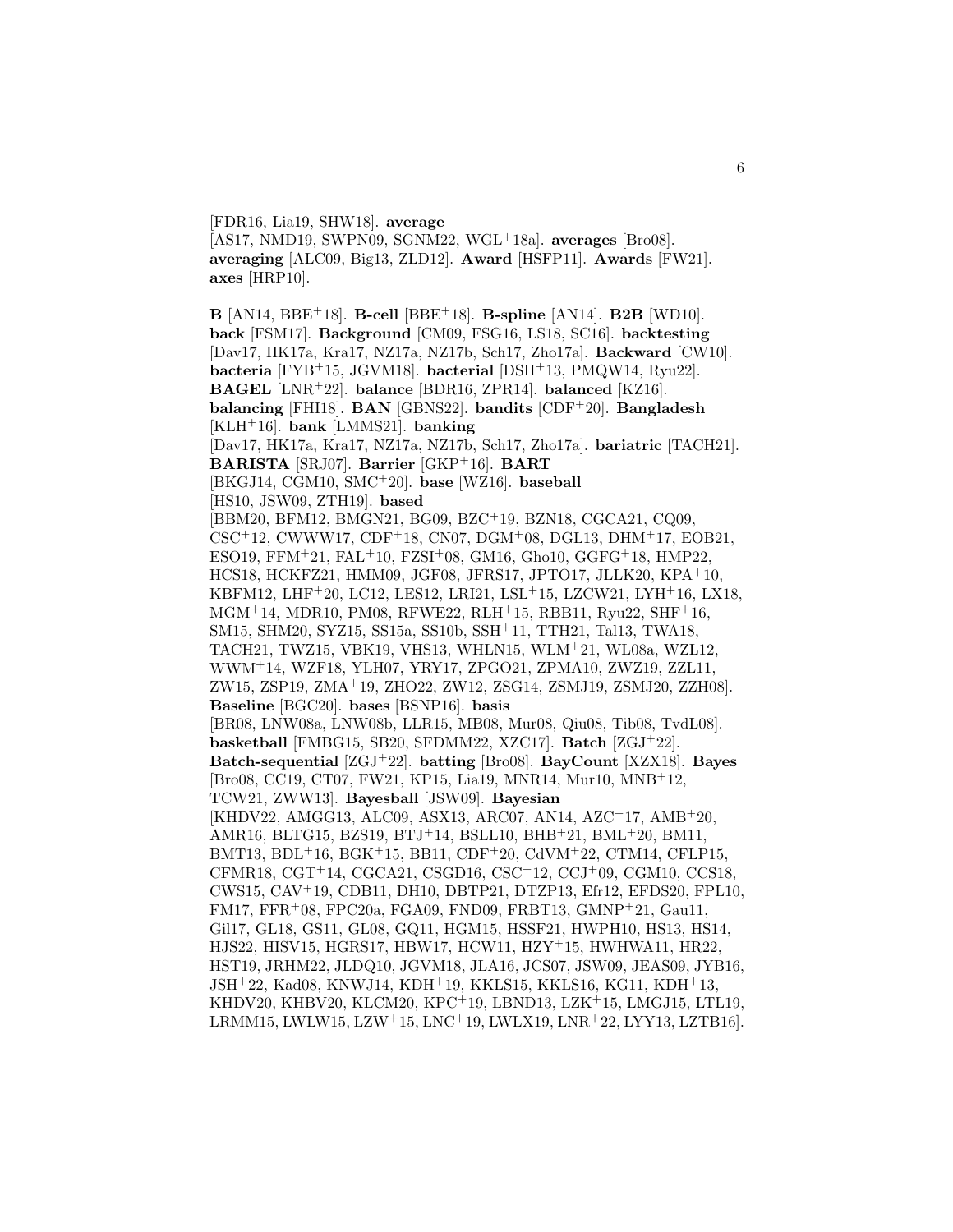**Bayesian** [LWZ19, LSM15, LKTJ<sup>+</sup>15, LCSZ15, LZ11, LW18, MFB<sup>+</sup>13, MN15, MBGDS11, MC17, MLM13, MRM12, MB22, MCCW09, MH19, MVP11, MDWH21, MVV13, MBD11, NWJ20, PMQW14, PHJ22, PS15, RMP17, RFWE22, RCLWW10, RLH<sup>+</sup>15, RF07, RBF<sup>+</sup>20, RS14, RWK17, RGPC19, RODC19, Sad14, Sad18, SP13, Sav16, SWH22, STA18, SMW<sup>+</sup>22, Sco09, SRH16, SPS20, SCL<sup>+</sup>13, SM20b, SML<sup>+</sup>21, DPT22, SCV<sup>+</sup>10, SCTV11, SJ11, SRL10, TTH21, TMvD<sup>+</sup>17, TJDE17, TL11, TTB22, TAC<sup>+</sup>16, TSS10, TFB<sup>+</sup>20, TWHP15, WBB13, WGL<sup>+</sup>18a, WP12, WS14, Wen16, WWMH13, WIC<sup>+</sup>10, WHNW15, WHAW21, XZX18, XCS11, YGAT20, YGLH08, YJD21, YSL08, YMP11, YY11, YLL12, ZFB14, ZLR19, ZWZ19, ZZL11, ZY12, ZCS13, ZGV<sup>+</sup>16, ZYC<sup>+</sup>17, ZYFF19, ZMA<sup>+</sup>19, ZKY14, ZCG<sup>+</sup>09, ZLD12, ZS17, ZHM<sup>+</sup>19]. **BayICE** [TTH21]. **be** [BJ09, Efr08]. **behavior** [JAZ15, MMGC22, PGL<sup>+</sup>19, SGLB10, ZS09]. **behavioral** [FS13a, KHBV20]. **behaviour** [DSCS19, DLS<sup>+</sup>17]. **being** [ENH<sup>+</sup>18]. **beliefs** [SJM<sup>+</sup>14]. **benefit** [YGAT20]. **benefit-risk** [YGAT20]. **best** [BK21, LMB18, MRSA19]. **Beta** [GV14, FHSJ14, HZL<sup>+</sup>15, MWW20]. **beta-binomial** [MWW20]. **BETS** [ZJBS21]. **better** [LRMM15, PL11]. **between** [Bro09, Fin13, GEC13, GM15, KH13, LvdVvWvdW13, LZ21, LBL20, RSI16, RWK17, TMvD<sup>+</sup>17, WGL<sup>+</sup>18b, YSG16, vdKvEW17]. **beverages** [GQ11]. **BFLCRM** [LZK<sup>+</sup>15]. **Bi** [OP09]. **Bi-cross-validation** [OP09]. **bias** [AN14, AT15, HSFP11, KP15, NZRC13, TT09, WLA<sup>+</sup>21, YSL08, ZCGC21, ZJBS21, ZST14, ZB11]. **bias-corrected** [KP15]. **bias-reduction** [AN14]. **Biased** [SRZ<sup>+</sup>15, MGTZ21]. **BIC** [FND09]. **biclustering** [CMR15, MRG21]. **bid** [SRJ07]. **Bidimensional** [LPH22]. **bifurcated** [JSR16]. **big** [Men18, WEWX21, RFWE22]. **bike** [BCJ15]. **bilateral** [BHP10]. **bimicrobial** [Ryu22]. **binary** [BLM09, DSCS19, EFJ07, FLHA15, HZG<sup>+</sup>22, LHH10, LBBM21, PGL<sup>+</sup>11, ST11, WD10, XLDO13, YLL12]. **binary-mark** [DSCS19]. **binding** [ZWS08]. **binned** [VC14]. **binomial** [MWW20, MMBL20, RHL<sup>+</sup>22, RJP16, WHNW15]. **bio** [DSB19]. **bio-probes** [DSB19]. **bioinformatics** [BC09]. **Biological** [KPA<sup>+</sup>10, BH11, DBTP21, JCS07, OM12, OKGM14, SHGA10, SCTV11, ZNB<sup>+</sup>21]. **biology** [BC09, KK12]. **Biomarker** [TMY17, WZ18, BWS19, Bro09, CW20, MDP21, MZI18, SVYP11, XZW21, ZBLC17]. **biomarkers** [DBG21, DGCT10, FAL<sup>+</sup>10, FKSBS19, GWZ19, HST19, SF11, ZNSL14]. **Biomass** [SGCT17]. **biophysics** [Kou08]. **biosensor** [ZYFF19]. **Bird** [SKKS14, CA18, DMGJ20]. **birth** [CGCA21, CWS15, DSH<sup>+</sup>13, ZSG<sup>+</sup>13]. **birth-death** [CWS15]. **births** [CGCA21]. **bisexual** [GGFG<sup>+</sup>18]. **bivariate** [BGH10, CTB17]. **black** [CFRW19, LBBM21]. **blind** [MBR09]. **bloc** [GQ10]. **Block** [ZZL11, LBA11, PC20, WWL22, XZC17]. **Block-based** [ZZL11]. **blockmodel** [NMW<sup>+</sup>21, XFS10]. **blockmodels** [AWL13]. **blocks** [CLZ16]. **blogosphere** [LBA11]. **blood** [LT12, LCSZ15, SFGLR15]. **blue** [DLS<sup>+</sup>17, YBL<sup>+</sup>17]. **Board** [Ano16a, Ano16b, Ano16c]. **body** [GPRZ17]. **bonds** [LMMS21]. **bone** [AL16]. **Bonferroni** [GGQY07]. **book** [ZSP19]. **boom** [PPM14]. **boosting** [HIH<sup>+</sup>21, KB10, ZZH08]. **Bootstrap**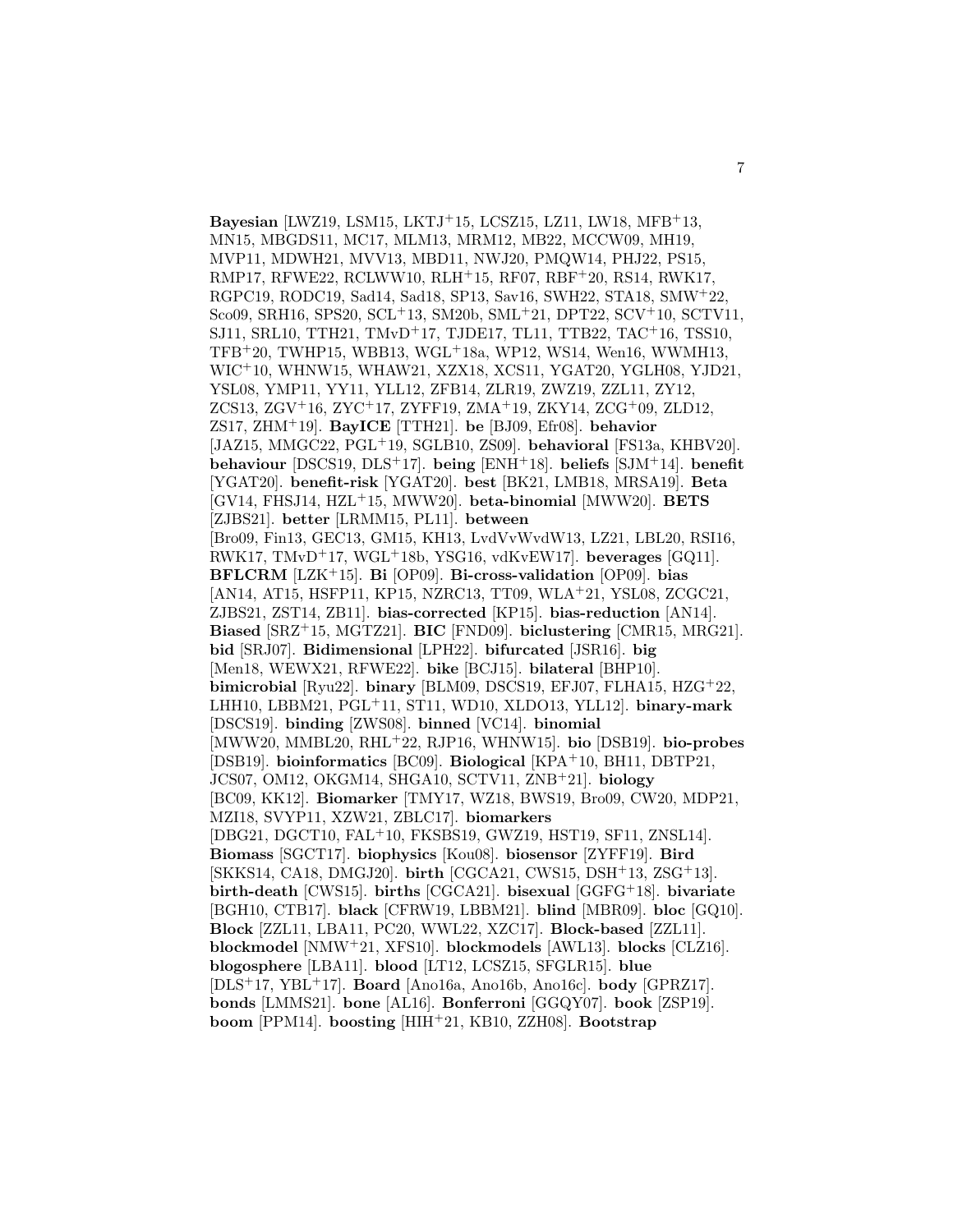[LHPW13, LY16, CQ09, CWE18, Efr12, LSAR12, Owe07]. **bootstrap-based** [CQ09]. **Bootstrapping** [OE12]. **born** [vdHWC<sup>+</sup>12]. **borne** [LSS<sup>+</sup>12]. **Borrowing** [RHR12]. **both** [LR20a]. **Bottom** [HLK18]. **Bottom-up** [HLK18]. **boundary** [CZM10, WSH<sup>+</sup>14]. **bounded** [GV14]. **Bounding** [SGNM22]. **box** [CFRW19]. **brain** [BMM<sup>+</sup>16, ESO19, FO11, GEC13, GBNS22, LS18, LSL<sup>+</sup>15, MAM17, PDM19, RKLT19, SDT08, SG16, SL20, WNZK14, WZD19, WRSS15, YZAD13, ZYC<sup>+</sup>17]. **branching** [OIHH09, XKG<sup>+</sup>19]. **break** [MBGDS11]. **break-points** [MBGDS11]. **breast** [BDC<sup>+</sup>11, CCH<sup>+</sup>21, GBMRR20, LHPW13, PZB<sup>+</sup>10, QDN<sup>+</sup>21, ZY12, ZHJZ15]. **breast-cancer** [BDC<sup>+</sup>11]. **breastfeeding** [HS13, SvdLMP14]. **Breiman** [Bic10, Büh10, Cut10, FY10, Jor10, Ols10, Sto10]. **bridge** [CHS<sup>+</sup>16]. **Bridging** [WLM<sup>+</sup>21, EOB21]. **Britain** [BvdH19, KBG21]. **broiler** [RLH<sup>+</sup>15]. **Brown** [TAC<sup>+</sup>16]. **Brownian**

[BX09, Cop09, Feu09, Gen09, GFS09, Kos09, Kos13, Rém09, SR09b, SR09c]. **budding** [OIHH09]. **Building** [HS10, LRMM15]. **buildings** [KZ16]. **bulk** [TTH21, ZLDR18]. **bullet** [HHC17, STJ<sup>+</sup>07]. **bundle** [GTZ<sup>+</sup>21]. **burden** [WGL<sup>+</sup>18b]. **bursty** [WWCZ22]. **business** [AT15]. **bust** [PPM14]. **bycatch** [CFW17].

**C** [GQ10, HZY<sup>+</sup>15, WSU<sup>+</sup>19]. **calcium** [MHB<sup>+</sup>09, MVP11, PSW18]. **Calculations** [GRL<sup>+</sup>13]. **Calibrated** [PSD13, EJD19, GL18]. **Calibrating** [GBH<sup>+</sup>15, LHF<sup>+</sup>20]. **calibration** [BML<sup>+</sup>20, BHP10, CHOK14, CHAP16, HRFS19, RODC19, SKZ14, WYT<sup>+</sup>20]. **California** [BWBS14, CSS11, QBC13, SYZ15, UH20, XS11]. **call** [ANFM09, GCL<sup>+</sup>15, MMWH11, SH08]. **called** [ZTH19]. **calls** [ZW12]. **camera** [ARK<sup>+</sup>18]. **Campylobacter** [RLH<sup>+</sup>15]. **can** [BJ09]. **Canada** [GV14]. **cancer** [BDC<sup>+</sup>11, CCH<sup>+</sup>21, DTZP13, GBMRR20, HZG<sup>+</sup>22, JL11, KDS20, LGL<sup>+</sup>18, LTL19, LHPW13, LCG09, LWSP17, LQNM19, LPH22, LCMJ11, MCCW09, NMD19, PZB<sup>+</sup>10, PHT15, QDN<sup>+</sup>21, Ros12, SSD15, TTB22, TP11, ZY12, ZOZ17, ZCD<sup>+</sup>20, ZHJZ15]. **cancers** [GPBT22]. **cannabis** [FS13a]. **Canonical** [KH13, SML<sup>+</sup>11, WJF<sup>+</sup>15]. **canopy** [BFM12]. **capacity** [MHH17]. **Cape** [JDP<sup>+</sup>13]. **Capture** [KMKB16, ARK<sup>+</sup>18, DPR<sup>+</sup>20, FS13a, FHSJ14, MC17, MBDL14, MLKQ22, WMKG19]. **Capture-recapture** [KMKB16, DPR<sup>+</sup>20, MC17, MLKQ22, WMKG19]. **Capturing** [SKAL19]. **carbon** [MAE<sup>+</sup>08, RCBB19]. **carcinoma** [FCC15]. **cardiac** [GDG<sup>+</sup>16]. **cardiovascular** [MDP21, SP20, SGCW07, ZS09]. **cards** [ML14]. **care** [FGMP16, FND09, GG19, YKHS21, ZCD<sup>+</sup>20]. **caries** [JYB16]. **Carlo** [RB10a, RB11, Wan11, WLK18, ZW08]. **carryover** [CL12]. **Carter** [DPR11]. **Cascadia** [GSD<sup>+</sup>18]. **case** [ANFM09, CCS18, CFRW19, FW21, JGC<sup>+</sup>18, KDS20, Lie19, LRM17, QGFL08, SWLS14, SC16, YL13, YR21, ZCRC18, ZMA<sup>+</sup>20]. **case-background** [SC16]. **case-cohort** [QGFL08]. **case-control** [KDS20, YL13, ZCRC18, ZMA<sup>+</sup>20]. **case/control** [SWLS14]. **casualties** [Gil17]. **cat** [AS10a]. **catalogs** [RMS<sup>+</sup>19]. **catchment** [GKP<sup>+</sup>16].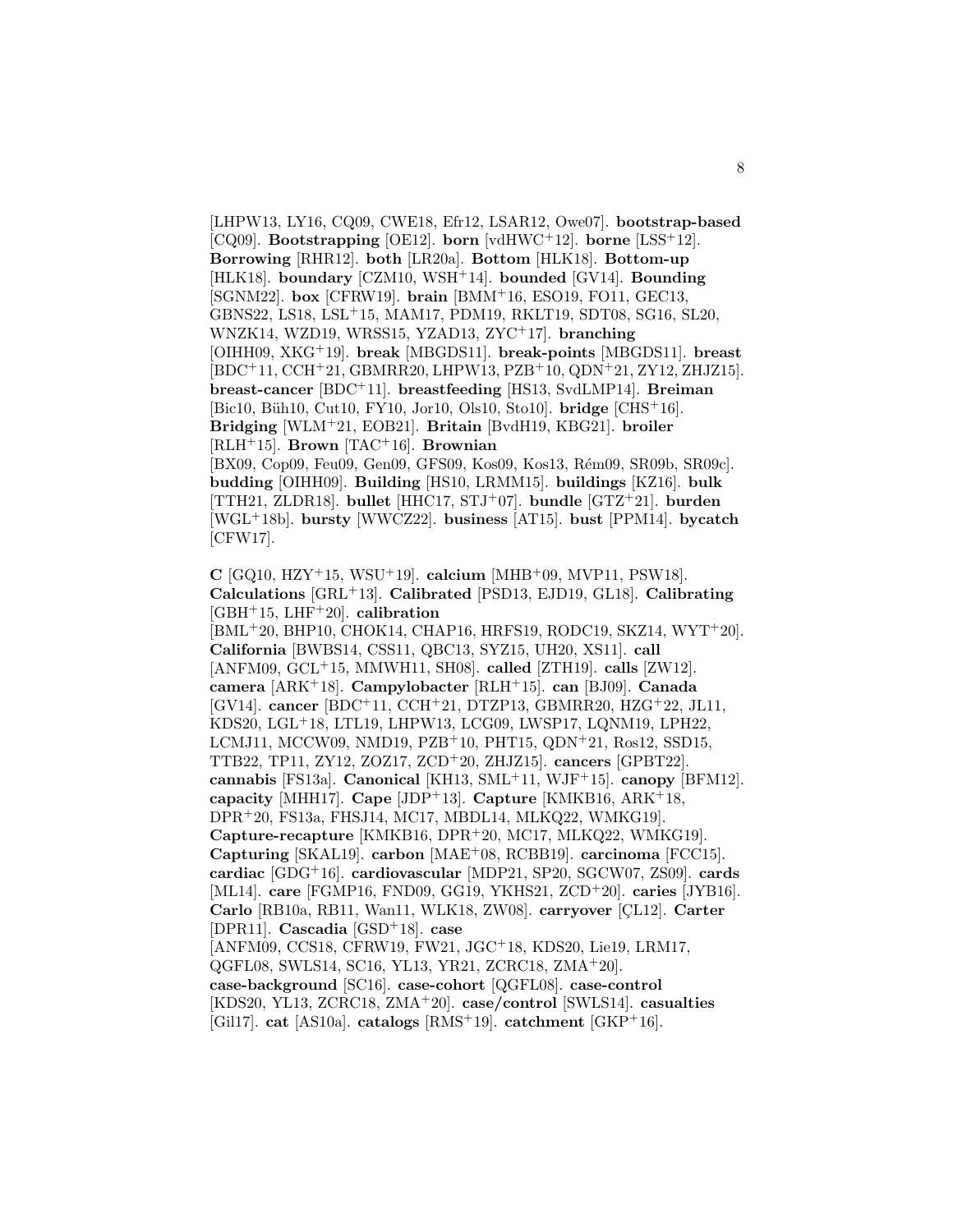**categorial** [GT10]. **Categorical** [FDR16, CW20, GPRZ17, KBG21]. **categories** [BNW08]. **category** [JGF08]. **cattle** [TFB<sup>+</sup>20]. **Causal** [BHC<sup>+</sup>20, KSD11, NKAY10, SML<sup>+</sup>21, WBK<sup>+</sup>19, ZRA<sup>+</sup>21, AS17, AM16, BMLG21, BGK<sup>+</sup>15, CA22, DLKM20, HS13, KDH<sup>+</sup>19, LMM15, LL19, ML14, NMD19, PD20, Rub08, STA18, STG21, SHW18, SL20, YLS14, YFM19, ZB11]. **cause** [KLCM20, SMW<sup>+</sup>22]. **cause-specific** [SMW<sup>+</sup>22]. **CCS** [JMY<sup>+</sup>14]. **CD8** [WYKH07]. **cDNA** [BM08]. **cell** [BC09, BBM20, BBE<sup>+</sup>18, CDF<sup>+</sup>20, CSC<sup>+</sup>12, FPL10, FIM<sup>+</sup>21, FWK<sup>+</sup>13, FGA09, FGS<sup>+</sup>10, Hun12, HGB21, LWZ19, LZ11, MKKN21, MGSD19, OIHH09, VKG12, WYKH07, XKG<sup>+</sup>19, ZLDR18]. **cell-based** [CSC<sup>+</sup>12]. **cell-type** [HGB21]. **cells** [CZM10, RVW20, SSH<sup>+</sup>11]. **cellular** [FMA18]. **censored** [ENH<sup>+</sup>18, Gau11, HMM09, HCP<sup>+</sup>17, JLDQ10, SH11, ZW19]. **censoring** [CMJZ22, Gho10, MKN22, SKAL19, TMY17]. **census** [JGF08, KFB11]. **center** [ANFM09, SH08, ZZ08]. **central** [LMMS21, MBD11]. **centric** [LC12]. **century** [DCHP21]. **cervix** [FCC15]. **chain** [FSPWWE18, Gho10]. **chains** [HS09]. **Challenge** [BGH<sup>+</sup>09, FCPL19, KBB<sup>+</sup>11]. **challenges** [Bir08, CM09]. **challenging** [FRL18]. **Change** [CLZ16, KÓ14a, SZ12, AK12, CKHP15, CSZK14, EKW20, FJK10, GDJR20, GZB<sup>+</sup>11, HWK21, LLR09, SMZ16, TMY17, TCW21, TEF22, WZHC12]. **Change-point** [SZ12, AK12, EKW20, FJK10, GDJR20, HWK21, TMY17, TCW21, TEF22]. **change-points** [LLR09, SMZ16]. **changepoints** [FM17]. **changes** [CCH19, FZCV22, MKKN21, MKS<sup>+</sup>14, WKLvD16]. **Changing** [BSLL10, ZCGC21, ZHO22, ZST14]. **channel** [CSC<sup>+</sup>12]. **characteristics** [FPC20b, GGFG<sup>+</sup>18, SS20]. **characterization** [BPS22, KK12, QW08]. **characterize** [MBL<sup>+</sup>17]. **Characterizing** [FMBG15, LSL<sup>+</sup>15, PGL<sup>+</sup>19]. **charters** [TFG12]. **charts** [CQ09, WZL12]. **ChemCam** [BML<sup>+</sup>20]. **Chemical** [STJ<sup>+</sup>07, MAB<sup>+</sup>14, MDWH21]. **chemosensitivity** [BC09]. **Chi** [SPF20]. **Chi-square** [SPF20]. **Chief** [Ano18]. **child** [AN14, MWP<sup>+</sup>15, SMW<sup>+</sup>22]. **childhood** [FGMP16, LT12, ZRCC21]. **children** [HS13, SRZ<sup>+</sup>15, WHC<sup>+</sup>22]. **Chile** [ZPR14]. **China** [SFGLR15]. **ChIP** [SJGM13]. **ChIP-Seq** [SJGM13]. **Chlorophyll** [GGPM16]. **Chlorophyll-a** [GGPM16]. **choice** [FGA09, RAB20, WTJ10]. **cholera** [BHC<sup>+</sup>20, KLH<sup>+</sup>16]. **chromatography** [KPA<sup>+</sup>10, KOJ<sup>+</sup>14]. **chromosomal** [SPPR08]. **chronic** [CL12, ZS18]. **cigarette** [WSGH12]. **circadian** [HKP<sup>+</sup>19]. **circular** [JB21, SG17, YR21]. **circular-circular** [JB21]. **Cis** [ZW07]. **Cis-regulatory** [ZW07]. **citation** [Cra16, JJ16a, JJ16b, KP16, KT16, RRS16, Sil16, WR16]. **City** [BDR16, GRS16]. **claims** [REFT18, SFB16, SZ20]. **class** [FSM17, GL08, JDP<sup>+</sup>13, JPTO17, KBG21, REG<sup>+</sup>11, XLS<sup>+</sup>19]. **class-specific** [GL08]. **classes** [WSK<sup>+</sup>21]. **classical** [FD11]. **Classification** [CD12, TON20, Wit11, BTJ<sup>+</sup>14, BT11, BFF<sup>+</sup>09, Chi12, CKM21, Deb09, FAL<sup>+</sup>10, GBST19, GPZ<sup>+</sup>22, KDH<sup>+</sup>13, Loh09, MBD11, RKLT19, TJW10,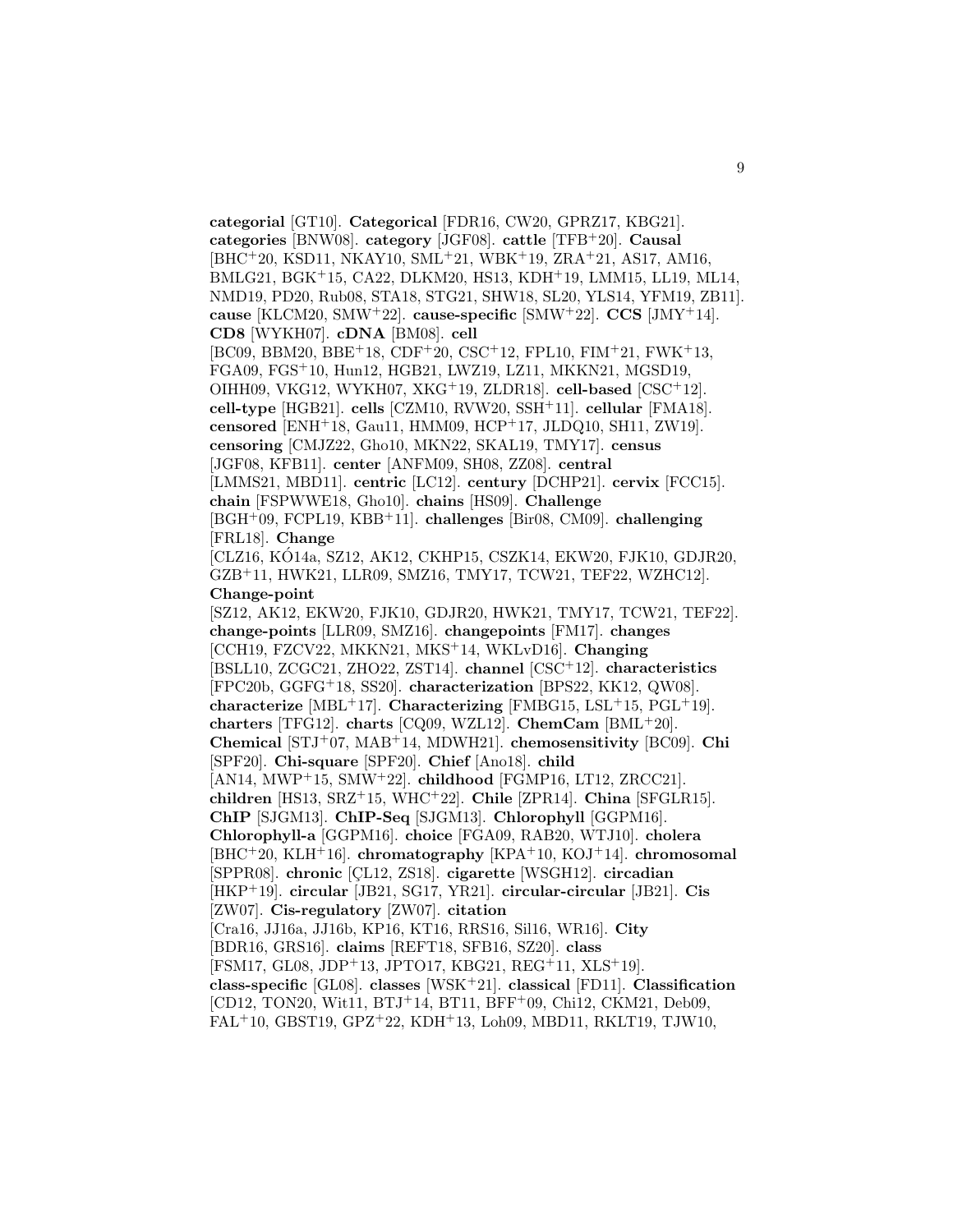TWZ15, YH13]. **classified** [VH14]. **classifier** [RHL<sup>+</sup>22]. **classifiers** [LRMM15, SSD15, SDL<sup>+</sup>11]. **classifying** [BZC<sup>+</sup>19]. **classroom** [LSM15]. **Clauset** [CW13b, CRZ13, Gil13, Moh13a, RP13, Sch13, Whi13]. **Climate** [BCR<sup>+</sup>19, KN20, BLTV14, CS13, CHOK14, DFN08, FC20, HISV15, LLL10, MLP<sup>+</sup>19, SFC11, SJH11, ZCGC21]. **climates** [PMMS16]. **Clinical** [SW17, HL08, LCMJ11, SHC12, XLDO13, ZZ08]. **clique** [DVA<sup>+</sup>19]. **clonal** [MMY<sup>+</sup>16, OSB15]. **Clonality** [TLF<sup>+</sup>19]. **clones** [CDP<sup>+</sup>17]. **Clostridium** [CD17]. **closure** [FSPWWE18]. **cloud** [AYJ<sup>+</sup>09]. **cluster** [FCC15, GBMRR20, JFRS17, MKN22, ZYC<sup>+</sup>17]. **cluster-randomized** [JFRS17]. **cluster-structured** [ZYC<sup>+</sup>17]. **clustered** [AL16, BHC<sup>+</sup>20, CLTZ22, DK18, FLHA15, GMMW17, HST19, MLP<sup>+</sup>19, MKN22, SvdLMP14]. **Clustering** [GGPM16, JPK21, KK13, MGM<sup>+</sup>14, RFB17, ZS18, CHH<sup>+</sup>14, ESO19, FSPWWE18, FRBT13, GPZ<sup>+</sup>22, HZL<sup>+</sup>15, JMJ<sup>+</sup>21, KDL<sup>+</sup>17, KBFM12, LNC<sup>+</sup>19, LRI21, LWZ19, Moh13b, MBD11, PM08, RD14, SWM13, VHS13, WBC15, WFS19, WYL<sup>+</sup>22, Wit11, WJL16, YRY17, Zan15, ZPMA10, ZCH<sup>+</sup>16]. **clusters** [MAB<sup>+</sup>14, NCHJ13]. **CMH** [SPF20]. **Co** [NS17, JDP<sup>+</sup>13, PDM19, YWL<sup>+</sup>12, ZLZB18]. **co-dependence** [ZLZB18]. **Co-evolution** [NS17, PDM19]. **co-occurrence** [JDP<sup>+</sup>13]. **co-training** [YWL<sup>+</sup>12]. **coalescent** [CP20]. **coarse** [WBC15]. **coarsening** [HJS22]. **Coauthorship** [Cra16, JJ16a, JJ16b, KP16, KT16, RRS16, Sil16, WR16]. **cocaine** [YLG15]. **code** [GTW13]. **codes** [SPH17]. **coding** [LW17]. **coefficient** [CLR16, CLLR20, GPRZ17, HHH10b, JWL<sup>+</sup>19, LWLW15, Ser11, SW17, YZS<sup>+</sup>13]. **coefficients** [CJMF18, GMLB<sup>+</sup>14, RRSM18, WLA<sup>+</sup>21]. **cognition** [GEC13]. **cognitive** [HS13, SEX21]. **Coherence** [ESO19]. **Coherence-based** [ESO19]. **coherent** [CGC12]. **cohort** [QGFL08]. **cohorts** [KDL<sup>+</sup>17]. **coli** [TFB<sup>+</sup>20]. **collaboration** [ME18]. **collective** [JJRZ21, SWH22]. **College** [YFM19, CTM14]. **colon** [LCG09]. **colorectal** [KDS20, LQNM19, ZCD<sup>+</sup>20]. **column** [Ste07]. **Combating** [TSS10]. **combination** [LY16, WZ18]. **combinations** [MRW09]. **combined** [CW20, Efr08, GPRR16, SVYP11, YY11]. **Combining** [GQ10, MHC15, QGM<sup>+</sup>14, RFWE22, YMP11, FW21, HLK18, LT11, TACH21, ZTLW20]. **commensurate** [MHC15, WLM<sup>+</sup>21]. **Common** [WZD19, BBE<sup>+</sup>18, GG19, HS13, LCB16]. **communicable** [WOK<sup>+</sup>16]. **communities** [BZC<sup>+</sup>19, DVA<sup>+</sup>19, WWM<sup>+</sup>14]. **Community** [JRHM22, McE09, Sav16, BZ16, GBC21, JFRS17, JLLK20, KHLB22, PC20]. **community-based** [JFRS17]. **community-level** [GBC21]. **comorbidity** [ZLZB18]. **compactly** [KBH<sup>+</sup>11]. **comparative** [An´e08, BCJ15, HYS19, JMY<sup>+</sup>14]. **comparator** [DHL18]. **Compared** [FGMP16]. **Comparing** [SPH17, FS14, LGL<sup>+</sup>18, SWHO11]. **Comparison** [KSD11, ALC09, CAV<sup>+</sup>19, LBL20, MSSS<sup>+</sup>10, Thi11, VGH14, YH20, YSG16]. **comparisons** [CAS20, Ros18]. **compartment** [FGA09]. **compartmental** [HCS18]. **compensating** [PG13]. **Competing** [TVJM13, AL16, MB22, PG13]. **competition** [BGH<sup>+</sup>09, GM15]. **competitions** [FW21]. **competitor** [ZHB09]. **complementary** [Zan15].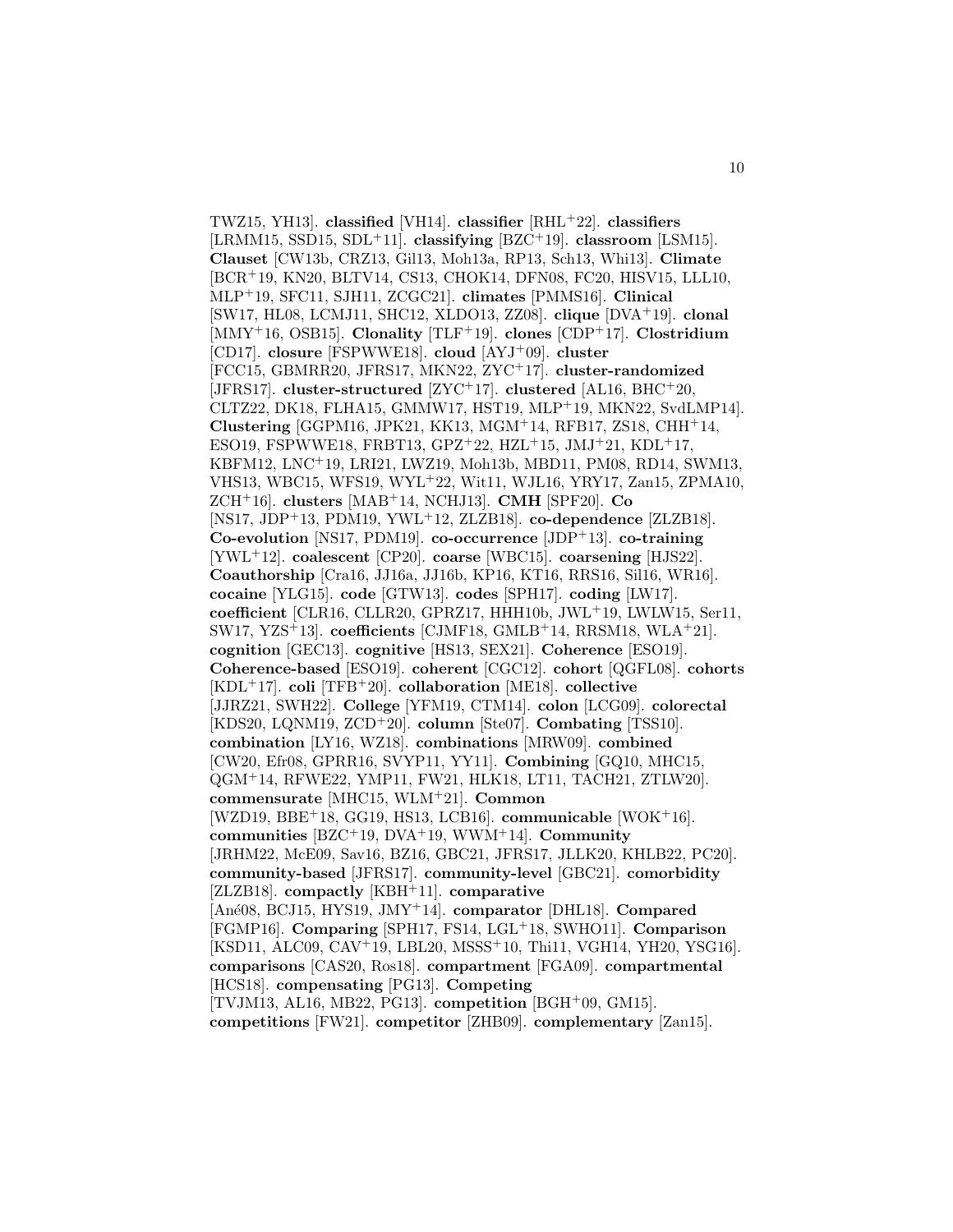**complements** [RAB20]. **Complete** [HRFS19, BHR11, KMKB16]. **Complex** [AMR18, BSNP16, DW21, HVL14, ISR12, KKR13, MHB<sup>+</sup>09, MWP<sup>+</sup>15, MTZZ21, RLSF12, SHSZ19, WZHC12, WGL<sup>+</sup>18b]. **Complex-valued** [AMR18]. **complications** [LHH19]. **Component** [LAS16, AXEC18, AY12, AICV11, APW<sup>+</sup>09, DCCP09, EHM18, KSW<sup>+</sup>21, LBL20, PZ19, RG21, SG16, YLH17, ZST16, ZW15, Zho17b]. **components** [BWS19, LHH10, TM22, WT08, ZGS<sup>+</sup>14]. **Composite** [AD22, BJ12, CHS<sup>+</sup>16, FYB<sup>+</sup>15, Hua19, WYT<sup>+</sup>20]. **Compositional** [SL19, HHN<sup>+</sup>20, MKKN21, SZL16, SXC<sup>+</sup>20, THN<sup>+</sup>19]. **compositions** [RBF<sup>+</sup>20]. **compound** [SZ20]. **compounds** [MAB<sup>+</sup>14]. **comprehensive** [KOJ<sup>+</sup>14]. **Compression** [FC20]. **compressor** [NMD19]. **computation** [JGVM18, PDS13, RODC19, TSS10]. **computational** [JWZBC19, KK12, MBR09]. **Computationally** [PHJ22, DFN08, ZMA<sup>+</sup>20]. **computer** [GTW13, GBH<sup>+</sup>15, GB16, KBH<sup>+</sup>11, LKB21, LBBM21, MH19, MMGC22]. **computer-use** [MMGC22]. **computing** [LPT<sup>+</sup>11, ZS18]. **concentration** [DLZ10, EKW20, GPZ<sup>+</sup>22, JLA16, REG<sup>+</sup>11, SCDD18, ZCG<sup>+</sup>09]. **concentrations** [OSL<sup>+</sup>14, PYP<sup>+</sup>09, PK18, PK19, SLZS08]. **Concise** [JMY<sup>+</sup>14]. **concurrency** [AH16]. **condition** [TEF22]. **Conditional** [WYL<sup>+</sup>22, AL16, CDN12, FW21, JSX16, LX18, NDRF17, TSG17, XLS<sup>+</sup>19, YL11]. **conditionally** [PHWM11]. **conditioned** [HS09]. **conditions** [CL12, MRM12, ZS18]. **confidence** [FS13b, HHH10b]. **Confident** [DLL<sup>+</sup>18]. **confidential** [BBB<sup>+</sup>18]. **configurations** [DSCS19, MPT12]. **conflict** [CSS18, MMBL20, WH11]. **confocal** [BHP10]. **conformal** [JPK21]. **conformational** [WLK18]. **confounder** [HHH10b]. **confounding** [FH19, HBHM13, HZG<sup>+</sup>22, Mar08, MTZZ21, PD20, SP20]. **congestion** [BMLG21]. **connectivity** [BM11, ESO19, FO11, MVP11, MAM17, PCJW15, ZYC<sup>+</sup>17]. **connectome** [RGPC19]. **connectomics** [RKLT19]. **consensus** [BK20, EHKW12]. **conservation** [BL19, STA18, ZGJ<sup>+</sup>22]. **Conservative** [Sta08a]. **considerations** [DLKM20]. **consistent** [SSZT19, ZZH08]. **constant** [LMW10, ZYFF19]. **constrained** [KS17, LvdVvWvdW13]. **constraint** [QGM<sup>+</sup>14]. **constraints** [DJ11, GHK<sup>+</sup>13, MBR09, WHLN15]. **constructing** [RMS<sup>+</sup>19]. **Construction** [SDL<sup>+</sup>11, LHPW13, ZSR14]. **constructs** [LSM15]. **consumer** [RAB20]. **consumption** [WSGH12]. **contact** [PHLH11, PHLH12, YGLH08, vdKvEW17]. **contagion** [HJS22, OV17]. **contained** [EKW20]. **content** [KZ16, VML<sup>+</sup>21]. **Contents** [Ano16d, Ano16e, Ano16f]. **contest** [DMA19]. **Context** [GGG<sup>+</sup>12, SM10, Tin11, WBK<sup>+</sup>19]. **contextualization** [ZPBW<sup>+</sup>18]. **continent** [BCR<sup>+</sup>19]. **contingency** [JGF08]. **continual** [LY16, LYY13]. **Continuous** [HHA15, FCC15, FS13a, FFM<sup>+</sup>21, FHI18, HS09, JLL09, JPS21, KK13, LK13, NS17, XZC17]. **Continuous-time** [HHA15, HS09, JLL09, JPS21, XZC17]. **continuum** [GG19]. **contour** [DRB21]. **contours** [SRC15]. **contrast** [SXC<sup>+</sup>20]. **contributions** [CN07].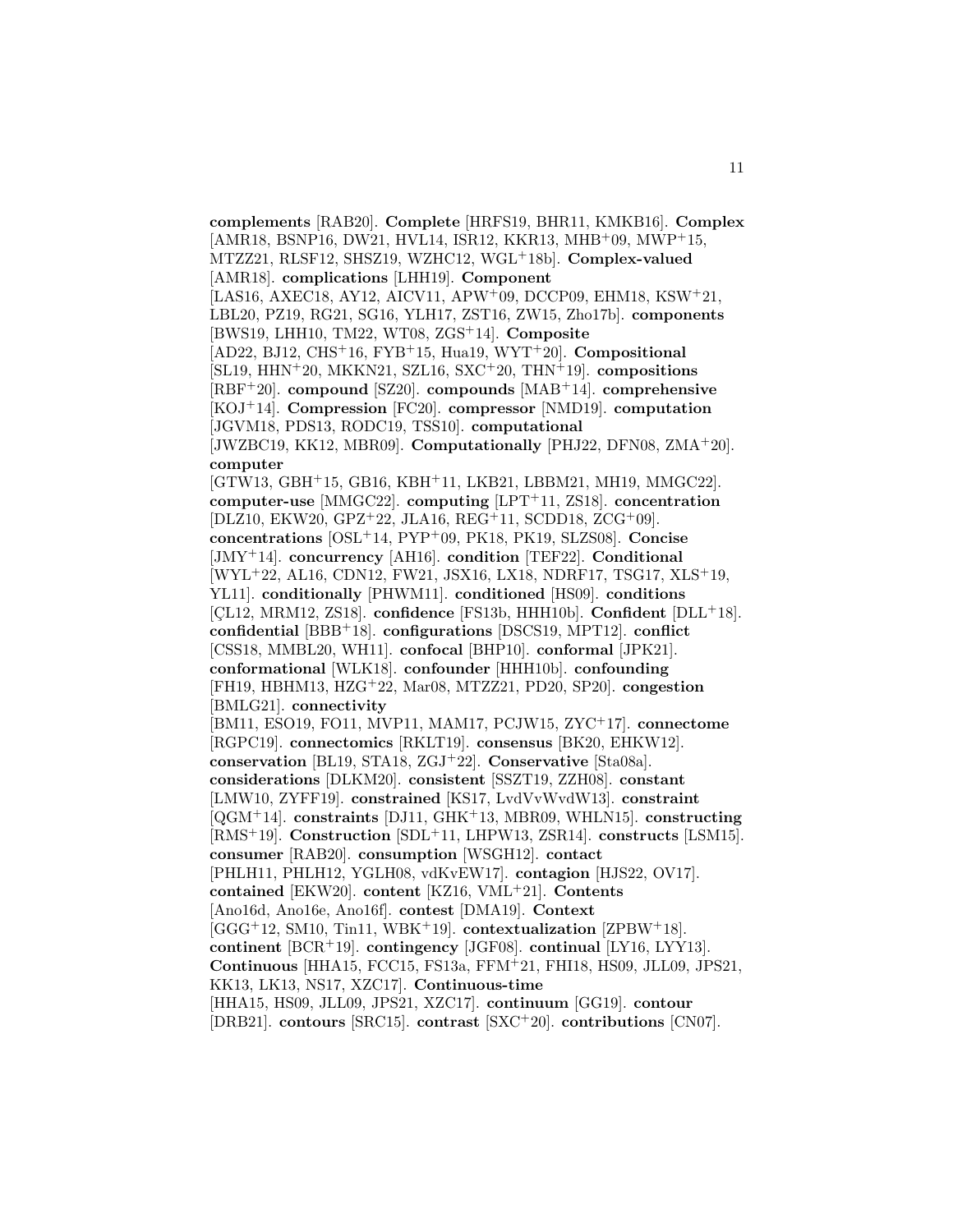#### **Control**

[GGQY07, AS10a, BG09, CQ09, CAS20, GMM08, KDS20, Mar08, NPM12, RCF<sup>+</sup>13, SWLS14, WZL12, Wen16, YL13, ZZD11, ZCRC18, ZMA<sup>+</sup>20]. **Controlled** [CGI08, KS19, WLM<sup>+</sup>21]. **controller** [SIS<sup>+</sup>20]. **controls**  $[KDH^+19]$ . **conversion**  $[LZK^+15]$ . **Convex**  $[BST15, BvdB5^+15]$ . **convolution** [Lee18]. **cooling** [GKS17]. **cooperative** [CGC12]. **cooperative-Lasso** [CGC12]. **Coordinate** [BH11, WL08b, FHHT07]. **coordinated** [AWL13]. **Copula** [DL11b, Hof07, SZ20]. **copula-linked** [SZ20]. **copulas** [SFB16]. **copy** [CGT<sup>+</sup>14, CJM<sup>+</sup>17, LvdVvWvdW13, NZ12, SZ12, ZLOS10]. **coronavirus** [ZJBS21]. **corpora** [JMY<sup>+</sup>14]. **corporate** [LMMS21, YTHY18]. **corpus** [SDP22]. **corrected** [KP15]. **Correcting** [HSFP11, Sch15]. **Correction** [Gel13, JSR16, KKLS16, KHDV22, Kos13, LM10b, LRS15, NS20, PK19, WS10a, TT09, YRY17, ZCGC21]. **correlated** [BL07a, BL07b, BZN18, DPHL10, MZA22, NKAY10, RFB17, TEF22]. **Correlation** [DK12, AR18, CSB<sup>+</sup>15, Dup17, HGG13, KBH<sup>+</sup>11, KY07, KH13, LZ07, SML<sup>+</sup>11, WJF<sup>+</sup>15, ZNB<sup>+</sup>21]. **correlations** [JSX16, MHH17, WGL<sup>+</sup>18b, XDO10]. **Corrigendum** [RAKS15]. **Cosmic** [CM09, FDKP13, SCL<sup>+</sup>13]. **cosmological** [BGH<sup>+</sup>09]. **cosmology** [KBH<sup>+</sup>11]. **cost** [FND09, KB10, MBR09]. **cost-adjusted** [FND09]. **cost-effective** [FND09]. **cost-sensitive** [KB10]. **costs** [HBHM13]. **count** [BvdH19, CWS15, SS10a, VVSK18, ZASM12]. **counterfactual** [KN20]. **counting** [Bir08, CP20, ELD09]. **countries** [LR20a, LR20b, Sha16]. **counts** [BZC<sup>+</sup>19, CWS15, LLKP18, SRC15, WZ16, XZX18, XCCL20]. **County** [XS11, ZHJZ15]. **coupled** [CDM18, MP11, MMBL20]. **Coupling** [ZW07, KOB<sup>+</sup>20]. **course** [CCJ<sup>+</sup>09, FRBT13, QYP09, SHM15, TCW21, WL08a, WYKH07, ZD13]. **Court** [RY11]. **Covariance** [AV15, SJH11, AT10, BX09, BBE<sup>+</sup>18, Cop09, CLK<sup>+</sup>13, DKZ09, Feu09, Gen09, GFS09, JS08, Kos09, Kos13, LRZ08, MSH21, NH19, PDM19, REG<sup>+</sup>11, Rém09, SR09b, SR09c, ZLDR17, ZW18]. **covariance-enhanced** [MSH21]. **covariances** [LXC11, PMMS16]. **Covariate** [FHI18, KDL<sup>+</sup>17, SDH18, BvdH09, BDR16, GBST19, HHH10a, KHDV20, KHDV22, LCG09, PQR21, RHL<sup>+</sup>22, REG<sup>+</sup>11, SG16, SKAL19, STD13, WZ18, YSR21, ZLS<sup>+</sup>17, ZHJZ15, ZB11, dCdCAGM16]. **Covariate-adaptive** [KDL<sup>+</sup>17]. **covariate-adjusted** [HHH10a, SG16, STD13, ZHJZ15, dCdCAGM16]. **covariate-dependent** [REG<sup>+</sup>11]. **covariate-modulated** [ZLS<sup>+</sup>17]. **covariates** [CCH<sup>+</sup>21, FFR<sup>+</sup>08, HWHWA11, JPTO17, LK13, LL10, SKAL19, SW17, YLS14, ZNSL14, ZCRC18, ZZ18, ZW19, vdHWC<sup>+</sup>12]. **coverage** [BFM12, DW21, PHJ22]. **COVID** [ZJBS21, CdVM<sup>+</sup>22]. **COVID-19** [ZJBS21, CdVM<sup>+</sup>22]. **Cox** [GM16, LZK<sup>+</sup>15, QGFL08, QDN<sup>+</sup>21, SG17, WLG17]. **credible** [EHKW12]. **Crime** [FCPL19, BJ19, Moh13b, SG17, XCCL20, ZX22]. **criteria** [RLH<sup>+</sup>15]. **criterion** [PCJW15, SHW18]. **criticism** [Kip22, WSH<sup>+</sup>14]. **critique** [Lin13].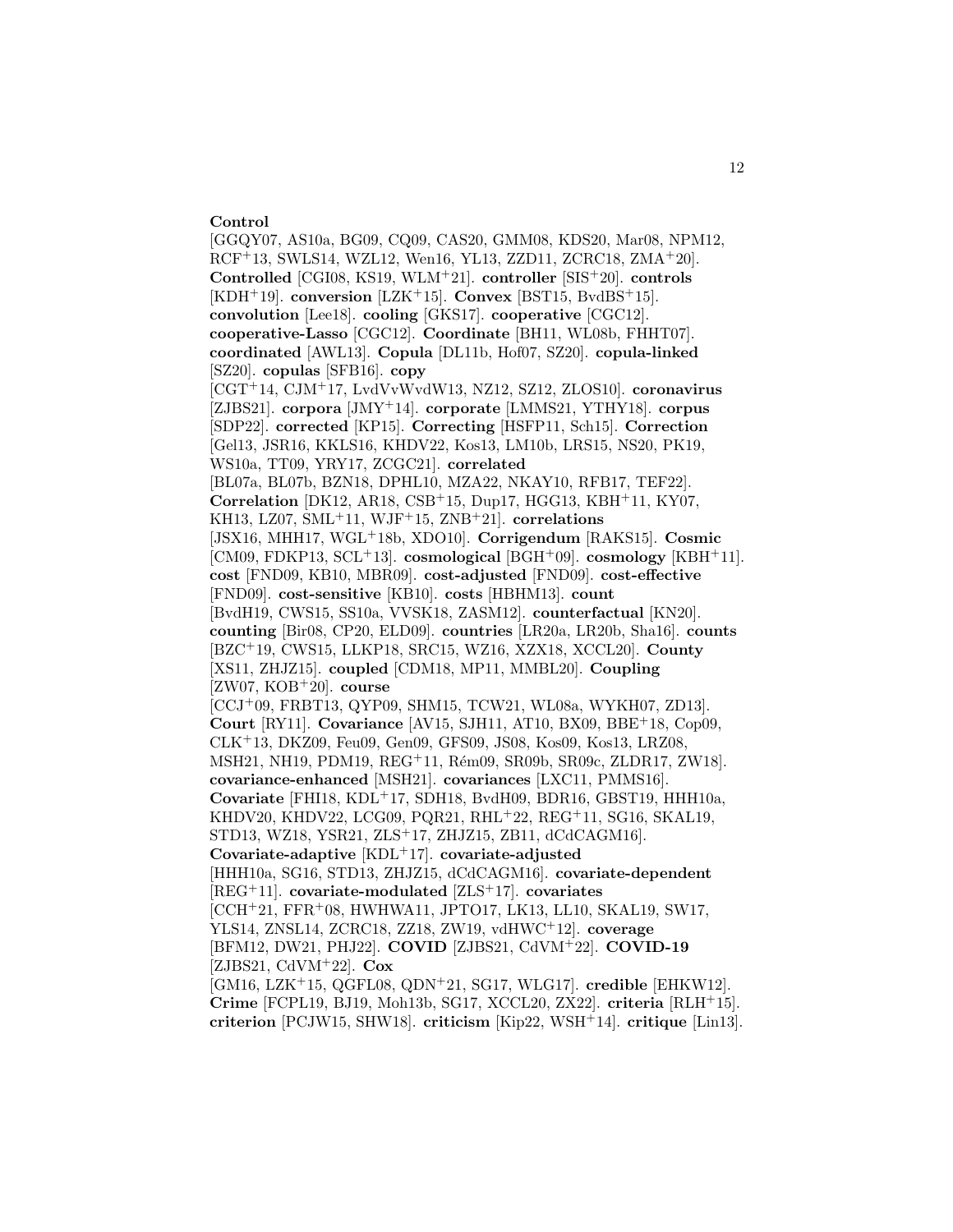**crop** [NCHJ13]. **cross** [CGM17, MGTZ21, MHH17, OP09, RGSB<sup>+</sup>18, SWHO11, TT09, TWHP15, TEF22, VH14, WWL22]. **cross-classified** [VH14]. **cross-correlated** [TEF22]. **cross-correlations** [MHH17]. **cross-sectional** [MGTZ21]. **cross-sections** [CGM17]. **cross-study** [TWHP15]. **cross-trait** [WWL22]. **cross-validation** [RGSB<sup>+</sup>18, SWHO11, TT09]. **crowdsourced** [CLW20]. **cryo** [CHH<sup>+</sup>14]. **cryo-electron** [CHH<sup>+</sup>14]. **cube** [HBW17]. **cumulative** [CQ09]. **cure** [KXC09]. **Curiosity** [BML<sup>+</sup>20]. **current** [MGTZ21, SPH17]. **curse** [XCS11]. **Curve** [Jam07, HSH12, VBK19, dCdCAGM16]. **curve-based** [VBK19]. **curves** [Big13, CMZ19, CD20, GKZS12, GKS17, MDWH21, TMvD<sup>+</sup>17, WKR21, ZCG<sup>+</sup>09]. **Customized** [PHT15]. **cycle** [BMLG21, FPL10, PL08]. **cycles** [MLP<sup>+</sup>19, PPM14]. **cyclic** [KPC<sup>+</sup>19]. **cylinders** [MSJ14]. **cytometry** [OIHH09].

**D** [LHF<sup>+</sup>20, SDHZ14, WNZK14, WSK<sup>+</sup>21]. **Daily** [KKR13, BCR<sup>+</sup>19, REG<sup>+</sup>11, ZGLH13]. **dangers** [ZJBS21]. **dark** [GFW<sup>+</sup>09]. **Data** [RCP+16, SCRS+20, AL16, AS10b, ACG13, AT10, AV15, AT15, Ané08, AMR16, AK12, ABB<sup>+</sup>12, BTA20, BTJ<sup>+</sup>14, BBM20, BBB<sup>+</sup>18, BNW08, BLM09, BR08, Big13, BPSC14, BMT13, BK20, BHW15, BGC20, BB11, CJMF18, CLW20, CHOK14, CHAP16, CSC<sup>+</sup>12, CL13, CWWW17, CD20, CLTZ22, CDP<sup>+</sup>17, CW20, CAS20, CCH19, CGCN22, CLR16, CDN12, CT07, CH14, CVF10, CWS15, CAV<sup>+</sup>19, CBvdHvdH08, CGFT15, DAAM22, DH10, DBF<sup>+</sup>16, DPR<sup>+</sup>20, DBTP21, DH11, DGL13, DTZP13, DL11b, DW21, DSH<sup>+</sup>13, DJ11, DKLL19, DHM<sup>+</sup>17, DVF13, EKW20, ELD09, EOB21, EFJ07, ENH<sup>+</sup>18, FM17, FH09, Fie10a, Fie10b, FMB<sup>+</sup>12, FWK<sup>+</sup>13, FH13, FS14, FH14, FDR16, FMA18, FRBT13, FRL08, Fuk19, FLHA15, GGPM16, GMMW17, Gau11, GFW<sup>+</sup>09, GDG<sup>+</sup>16, GLB<sup>+</sup>17, GKP<sup>+</sup>16, GBMRR20, GM08, GQ10, GPRR16, GPZ<sup>+</sup>22, GS13, GCL<sup>+</sup>15]. **data** [GV14, HG10, HSSF21, Hof15, HGRS17, HMM09, HBW17, HZG<sup>+</sup>22, HVL14, HSVF09, HCP<sup>+</sup>17, IGA22, JGF08, JSR16, JL10, JLDQ10, JCS07, JWL<sup>+</sup>19, JLS<sup>+</sup>17, JSH<sup>+</sup>22, JLGJL12, JS08, Kaf12, KXC09, KFB11, KOJ<sup>+</sup>14, KMKB16, KY07, KK13, KBFM12, KHDV20, KHBV20, KHDV22, KM17, LSAR12, LNW08a, LNW08b, LHH10, LLR09, LGL<sup>+</sup>12, LG18, LLZ19, LS22, Lie13, LRI21, Lin13, LSL<sup>+</sup>15, LBD18b, LRHF12, LYY13, LZTB16, LYH<sup>+</sup>16, LWFW16, LGK18, LWZ19, LQNM19, LLM20, LCRM21, LHMN13, LZ13, LCB16, LCSZ15, LCZ<sup>+</sup>17, LN12, LZ11, MKKN21, MDP21, MAE<sup>+</sup>08, MSSS<sup>+</sup>10, MV14, MLP<sup>+</sup>19, MGMB19, MMM<sup>+</sup>16, MC17, ML13, ML11, MJ16, MBDL14, MON20, MGTZ21, MB08, Men18, MWP<sup>+</sup>15, MLKQ22, MAB<sup>+</sup>14, MVP11, MKN22, Moh13b, MMBL20, MBH<sup>+</sup>11, MNB<sup>+</sup>12, MDR10, MHC15, Mur08, NCHJ13, NZRC13, NWJ20, OGP<sup>+</sup>18, OSB15, OE12, PHWM11]. **data** [PG13, PSD13, PHJ22, PGL<sup>+</sup>11, PSW18, PDM19, PT12, PCJW15, PDS13, PHLH11, Pur11, QHPD19, Qiu08, QBC13, RMP17, RFWE22, RHL<sup>+</sup>22, RZC<sup>+</sup>18, RSI16, RB10b, RN14, RFB17, RBF<sup>+</sup>20, RHR12, RG21, RAKS14, RAKS15, RHHH13, Ryu22, SSD15, SGLB10, STM17, SGL<sup>+</sup>08,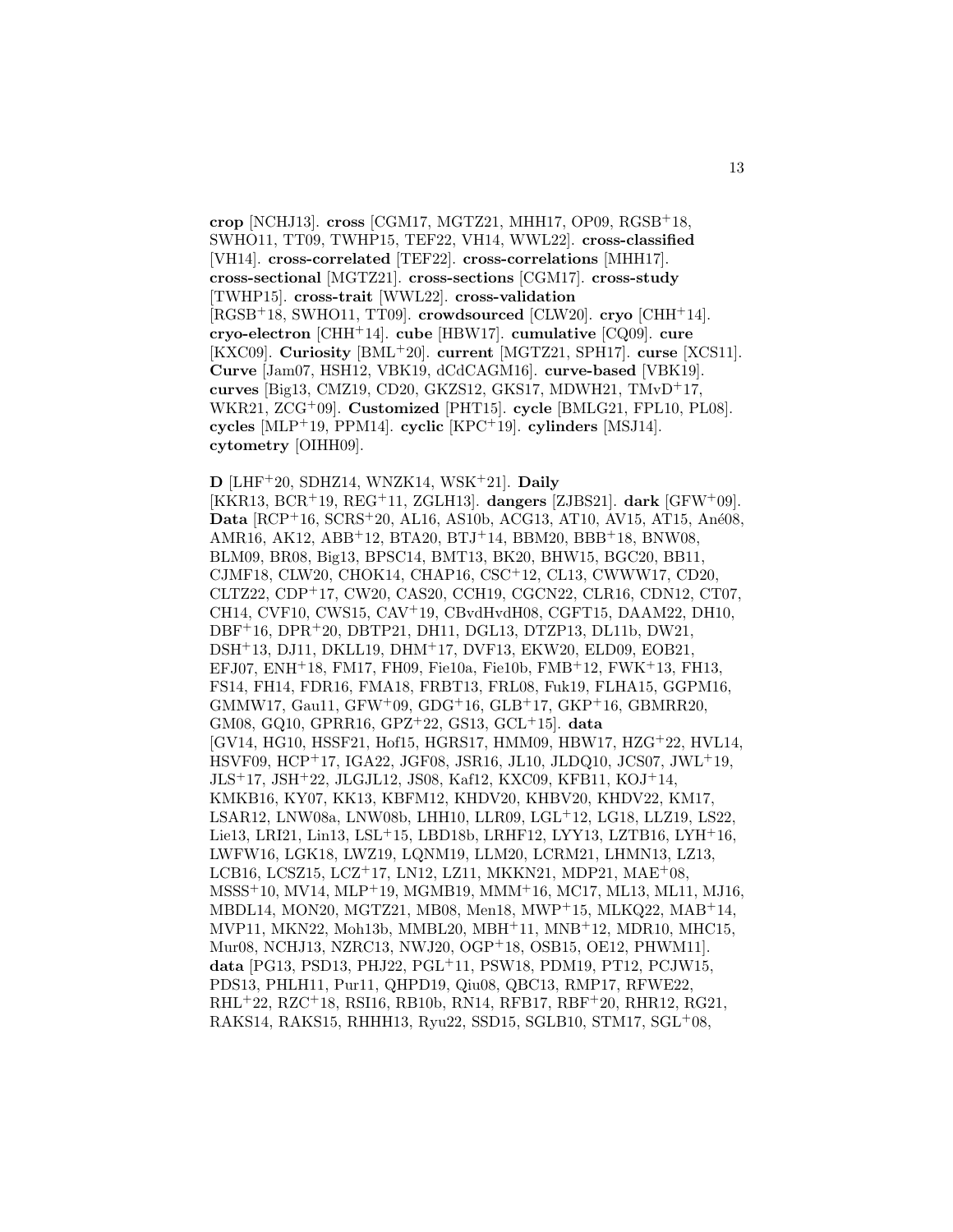SJH11, SFDMM22, SP13, SRA<sup>+</sup>15, SVYP11, SvdLMP14, SMW<sup>+</sup>22, SJGM13, SS10a, SDP22, SWPN09, SHM20, Sha16, SWM13, SPsLC16, SIL<sup>+</sup>11, SZL16, SSL<sup>+</sup>10, SG17, SHC12, SM10, SS20, SBSH18, SX09, SW17, Ste09, SBS14, SSH<sup>+</sup>11, SH11, SZO12, SKZ14, TTH21, TMN18, TON20, TACH21, TCW21, Tib08, THN<sup>+</sup>19, TSS10, TvdL08, TEF22, VFH16, VVSK18, VC14, VBK19, VH14, VKG12, WD10, WR12, WNZK14, WSM<sup>+</sup>16, WLL17, WZ17, WME17, WOC18, WSU<sup>+</sup>19, WFS19, WEWX21, WYL<sup>+</sup>22, WMT<sup>+</sup>21, WS10a, WS10b, WJT<sup>+</sup>21, WGL<sup>+</sup>18a, WL08a, WP12, WS10c, WWMH13]. **data** [WH11, WKG<sup>+</sup>15, Wit11, WOK<sup>+</sup>16, WMKG19, WI07, WL10, WGL<sup>+</sup>18b, WZF18, XZW21, YLLS21, YSH22, YN14, YLG15, YLC<sup>+</sup>17, YL11, YRY17, YSL08, YMP11, YBL<sup>+</sup>17, YLL12, ZST16, ZRA<sup>+</sup>21, ZWS08, ZK10, ZZL11, ZCM<sup>+</sup>11, ZY12, ZASM12, ZD13, ZSH13, ZW15, ZGV<sup>+</sup>16, ZOZ17, ZYFF19, ZMA<sup>+</sup>19, ZRCC21, ZWW13, ZCD<sup>+</sup>20, ZS09, ZDL10, ZSG11, ZHJZ15, ZSMJ19, ZSMJ20, ZCP14, ZLDR18, DMN20, vdBN09, RFWE22]. **data-Insights** [SFDMM22]. **data-with** [JLS<sup>+</sup>17]. **database** [VFMD17]. **databases** [CD17]. **dataset** [ZSP19]. **datasets** [BBE<sup>+</sup>18, Ger09, PGW18]. **date** [DGCT10]. **Dating** [TFG12, FLHA15]. **day** [YKHS21]. **death** [CWS15, DSH<sup>+</sup>13, KLCM20]. **deaths** [HWK21, SP20]. **debit** [ML14]. **deciding** [NCHJ13]. **decision** [FZSI<sup>+</sup>08, JWZBC19, MM08, MVV13, RCBB19, SB20, SC14, YH13, ZZ22]. **decision-making** [FZSI<sup>+</sup>08, SC14]. **decision-theoretic** [YH13]. **decisions** [FGA09, RY11]. **declassified** [GGCM20]. **decoding** [VRN<sup>+</sup>11]. **decomposition** [WFS19, XZX18, ZSH13]. **decompositions** [MHB<sup>+</sup>09, VH14]. **Deconvolution** [WZ16, BHR11, MMY<sup>+</sup>16, TTH21]. **deep** [MTZZ21]. **deeply** [ZSP19]. **default** [ASX13, GJPS08, YTHY18]. **defects** [LBD<sup>+</sup>18a]. **defensive** [FMBG15]. **deformation** [SDHZ14]. **degeneration** [GWZ19]. **Degradation** [ZSG11, ZSG14]. **Degradation-based** [ZSG14]. **degree** [CTM14, ZKS15]. **delayed** [DHL18, LYY13]. **delays** [TMvD<sup>+</sup>17]. **delivered** [STG21]. **delivery** [YLS14]. **delta** [ZGJ<sup>+</sup>22]. **demand** [CPG<sup>+</sup>21, ZM16]. **Democrats** [GC08, Gel13]. **demographic** [MZ12, WLA<sup>+</sup>21]. **Dempster** [ELD09]. **dengue** [JGC<sup>+</sup>18]. **densely** [WOK<sup>+</sup>16]. **densities** [BvdH19, MJ16, MBK<sup>+</sup>21]. **Density** [JL10, CR13, CD20, CDN12, LM10a, LM10b, SGCT17, WKR21, Yua09]. **density-dependent** [SGCT17]. **dental** [JYB16]. **Department** [BDR16]. **dependence** [CCdCW18, CMZ19, CA18, Dup17, DT19, HHHV17, JJRZ21, KÓ14a, LZP16, PHCM+10, RRSM18, SCDD18, SPsLC16, XLS+19, YLG15, ZLZB18, ZHO22, ZW18]. **dependent** [AMR16, DMGJ20, GSC<sup>+</sup>20, REG<sup>+</sup>11, SGCT17, SW17, Tal15, TMPF12, WZLP20]. **depends** [ZB11]. **depression** [LNR<sup>+</sup>22]. **depth** [BD11, HS14, LW17]. **Deriving** [BC09]. **descent** [BH11, SWLS14, WL08b]. **Describing** [EFJ07]. **Design** [DHL18, BFM12, CDF<sup>+</sup>20, CMJZ22, DLKM20, FFM<sup>+</sup>21, HHK<sup>+</sup>16, LMM15, LMMS21, MM08, Ros12, Rub08, SVYP11, SM10, SC16, YJD21, ZGJ<sup>+</sup>22]. **design-based** [BFM12, FFM<sup>+</sup>21]. **designs** [BM08, BDR16, BR16, DPHL10, JL09, KMMS13, RD14, SRZ<sup>+</sup>15, ZBLC17].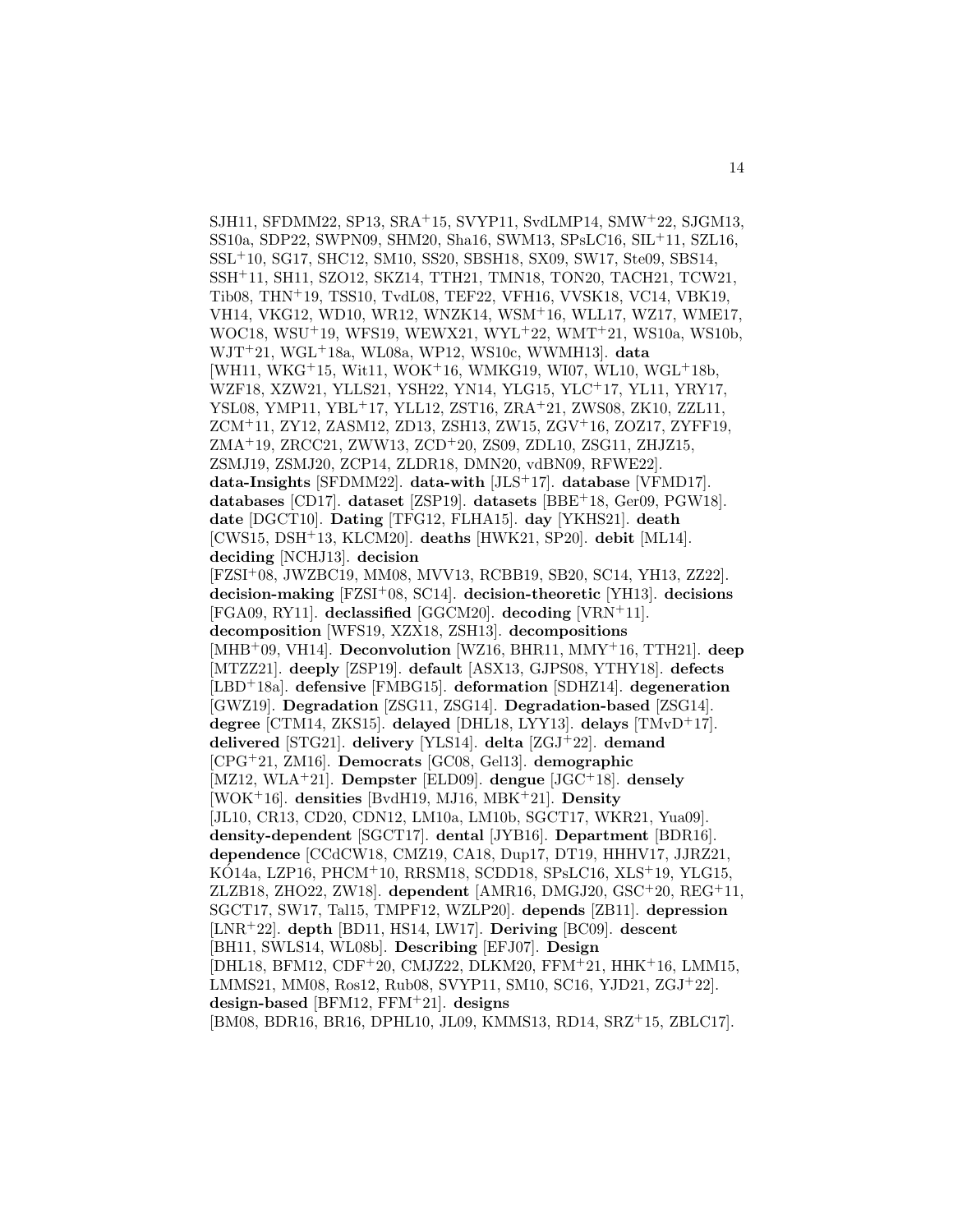**detect** [CSZK14, HST19, NZ12, PLM<sup>+</sup>16, YLH07]. **Detecting** [FZCV22, Ger09, JCK22, MNB<sup>+</sup>12, RY11, Sad14, SYZ11, WKLvD16, CGFT15, HJ18, LT11, LZLW14, RS09, RDH<sup>+</sup>20, YL13, ZWW13, ZLDR17]. **Detection** [BZ16, DH10, HHH10a, LLR09, WSH<sup>+</sup>14, AMR18, CDM18, EKW20, GZB<sup>+</sup>11, HWPH10, HAL21, HZY<sup>+</sup>15, JSF<sup>+</sup>22, KGGQ15, KOJ<sup>+</sup>14, MBDL14, MBR09, MKS<sup>+</sup>14, MH19, MZI18, PC20, SVYP11, SJGM13, SCL<sup>+</sup>13, SMZ16, TEF22, WZHC12, WWL22, ZX22]. **determinants** [GPRZ17]. **determination** [SSD15]. **detrended** [Dup17]. **developed** [Sha16]. **developing** [PDM19]. **Development** [GG19, LSL<sup>+</sup>15, LT12, WGL<sup>+</sup>18a]. **devices** [FS14]. **diabetes** [ZZL11]. **diabetic** [CFH<sup>+</sup>14]. **Diagnosis** [YKHS21, FSM17, GWZ19, SEX21, dCdCAGM16]. **Diagnosis-group-specific** [YKHS21]. **diagram** [DH11]. **diagrams** [KSD11, PG14]. **diameter** [SGCT17]. **diarization** [FSJW11]. **Did** [KO14a]. ´ **dietary** [ZCM<sup>+</sup>11]. **difference** [CSL<sup>+</sup>08, WZHC12]. **differences** [JL11, Lie19, LRM17, RLHD21, SG16, SPH17]. **different** [ZSG14]. **differential** [BL11, CFH<sup>+</sup>14, HST19, JND12, LT11, LMW10, LZCW21, PLM<sup>+</sup>16, RSH12, Ros09, RJP16, RHHH18, WZ18, ZYC<sup>+</sup>17]. **differentially** [BZN18, CGFT15]. **differentiate** [WSK<sup>+</sup>21]. **differentiation** [WYKH07]. **difficile** [CD17]. **diffractograms** [DGM<sup>+</sup>08]. **diffuse** [BBE<sup>+</sup>18]. **diffusion** [CT18, DKZ09, GM15, HMT12, KL16, Laz16, OW11, SDT08, Sch16, WLP<sup>+</sup>16, WLPP16, YZAD13, YZS<sup>+</sup>13, ZGS<sup>+</sup>14]. **dimension** [CHOK14, SFDMM22]. **dimension-reduced** [CHOK14]. **dimensional** [AWL13, ACG13, BW18, BHW15, CLR16, HHLC16, KOJ<sup>+</sup>14, LLR09,  $LZW+15$ , LAS16, LWFW16, MAB+14, MDR10, PGW18, PCJW15, RGSB+18, SWPN09, SM13, WL10, ZCS13, ZYC<sup>+</sup>17, ZLDR17, ZW18, ZGS<sup>+</sup>14]. **dimensionality** [Fuk19, TJW10]. **dioxide** [MK21, ZGLH13]. **diploid** [SBS14]. **diplomatic** [GGCM20]. **dipoles** [SJA<sup>+</sup>13]. **Direct** [HCS18, JFM11]. **directed** [Cha17, DGL13]. **direction** [JLGJL12, KL16, Laz16, SDT08, Sch16, WLP<sup>+</sup>16, WLPP16]. **directional** [HRP10]. **Dirichlet** [CL13, DMGJ20, LDV<sup>+</sup>10, SX09, TMN18]. **Dirichlet-multinomial** [CL13]. **Dirichlet-tree** [TMN18]. **disability** [DL11b, EFJ07, MV14]. **disaggregate** [CPG<sup>+</sup>21]. **disagree** [FRL18]. **disambiguations** [AC12]. **disclosure** [CFLP15, SS10b]. **DISCO** [RS10]. **discontinuities** [vdBR10]. **discontinuity** [LMM15, LMMS21]. **discoveries** [GGQY07]. **Discovering** [CLZ09, PQR21, ZPBW<sup>+</sup>18, LLR10]. **discovery** [BYZ18, BG09, BZN18, JCJ20, LRI21, LWSP17, Mur10, Sch08, SDT08, SWHO11, TWZ15, TP11, Wen16, ZLS<sup>+</sup>17, ZW07]. **discrepancy** [BML<sup>+</sup>20, HHHV17, Sta08b]. **discrete** [AS10b, BZC<sup>+</sup>19, GCL<sup>+</sup>15, HHA15, KK13, YFHE20]. **discrete-space** [HHA15]. **discretely** [HCS18]. **discriminability** [KPC<sup>+</sup>19]. **discriminant** [MDR10, WL10]. **discriminants** [ABNG14]. **discriminating** [Kip22]. **discrimination** [PG13, SCDG17, WK10, XDM15]. **discriminative** [BCJ15]. **discussant** [Rub18]. **Discussion**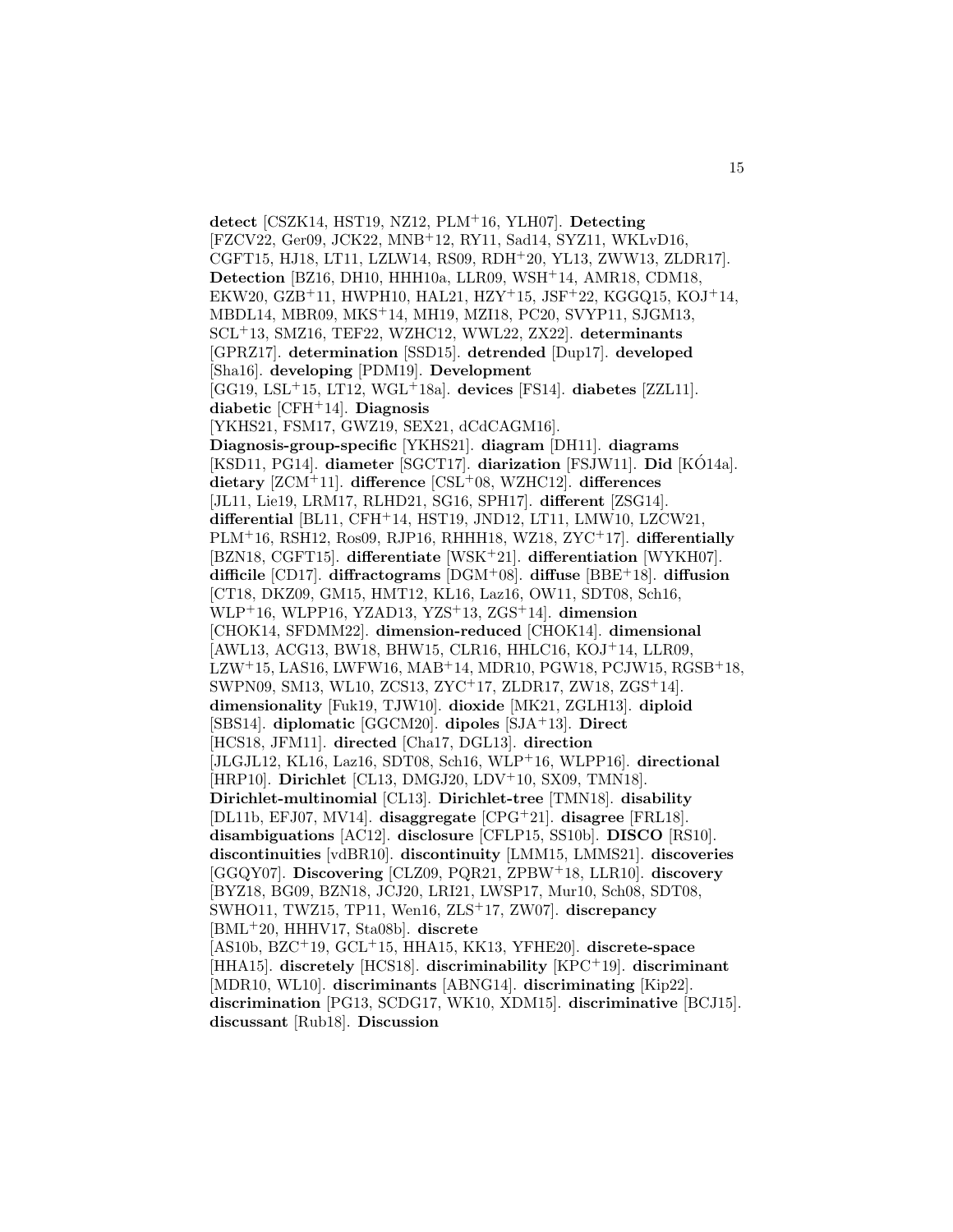[Ben08, Ber11, BR08, BX09, Bir08, Cop09, CR11, Cra16, CRZ13, DL11a, Dav17, Feu09, Fuc08, Gen09, Gil13, GFS09, HU11, Hat14, Hav14, HW08, Hol11, HK17a, Ing08, Kad08, KL16, Kap11, KP16, KT16, Kos09, Kos13, Kra17, Laz16, MM11, MB08, Moh13a, MV08, Mur08, NL11, Qiu08, RRS16, RP13, Rém09, Rou11, SMR11, Sch17, Sch13, Sch16, Sme11, Sti08, TF11, Tib08, TvdL08, WA11, Wal14, WR16, Whi13, Zho17a, New09, Sil16, ZPBW<sup>+</sup>18, Tin11]. **disease** [FCGA<sup>+</sup>13, GWZ19, GM16, GMMW17, HCS18, JMJ<sup>+</sup>21, JGC<sup>+</sup>18, MDP21, Mar08, MH14, RTB<sup>+</sup>21, Ros16, RGPC19, STMC17, SP20, WLL17, WZ18, YLH17, YLH07, ZJBS21]. **diseases** [AH16, ENF14, HVL14, LSS<sup>+</sup>12, WOK<sup>+</sup>16]. **Disentangling** [YTHY18]. **disequilibrium** [ZW12]. **disjunction** [PG14]. **disorders** [FMB<sup>+</sup>12]. **disparities** [GRS16, KM17, Tal15]. **disparity** [Tal13]. **dispersion** [LYH<sup>+</sup>16, RJP16]. **dissecting** [LC10]. **Distance** [PM08, BX09, CZM10, CA18, Cop09, Feu09, Gen09, GFS09, Kos09, Kos13, R´em09, SR09b, SR09c, XDM15, YBL<sup>+</sup>17]. **Distance-based** [PM08]. **distances** [DH18]. **distinct** [LN12, NQdB<sup>+</sup>07]. **Distributed** [Tad15, BWS19, WMT<sup>+</sup>21, WHC<sup>+</sup>22, ZS18]. **Distribution** [CQ09, BHR11, CZM10, CVF10, FJK10, Gau11, GJPS08, Gil17, HBW17, HWF15, JLA16, Joh09, Mac20a, Mac20b, QHPD19, SGCT17, WTCW10, ZW08]. **Distribution-free** [CQ09]. **Distributional** [SHSZ19, KKLS15, KKLS16]. **Distributions** [AM07, CHJCK18, FD11, FZZW17, Goe11, MSSS<sup>+</sup>10, SZ20, VDP08, VC14, WJT<sup>+</sup>21, WBA<sup>+</sup>14, WMA<sup>+</sup>14, ZKS15, dCP10]. **divergence** [Tal13]. **Diverse** [KY07, WP12]. **diversity** [AMR16]. **divisions** [FGS<sup>+</sup>10]. **DNA** [DSH<sup>+</sup>13, FSM<sup>+</sup>19, FGS<sup>+</sup>10, HZL<sup>+</sup>15, HSSF21, LvdVvWvdW13, NZ12, SZ12, TWH13, Wei07, ZLOS10, ZSMJ20]. **Do** [ML14, FDH10, YHX13]. **document** [CB10, SDL<sup>+</sup>11]. **documents** [GGCM20]. **Does** [MM15, SM20a, XLS<sup>+</sup>19, LMB18]. **Dollo** [KN17]. **domain** [RHZ<sup>+</sup>15, RSD22]. **domain-specific** [RSD22]. **domains** [CLZ16, FBM09, WSU<sup>+</sup>19]. **domestic** [YSL08]. **door** [Feu13, SHW18]. **dose** [BBDP11, LY16, LYY13, MDWH21, PTGN12, TTB22, URZF21]. **dose-finding** [BBDP11, URZF21]. **dose-response** [PTGN12, TTB22]. **dosing** [CH14]. **double** [RCLWW10, RGSB<sup>+</sup>18]. **Doubly** [JLS<sup>+</sup>17, JLL09, MSG<sup>+</sup>20, JLDQ10, SH11, ZK10]. **doubly-interval-censored** [JLDQ10]. **down** [HLK18]. **downscaler** [BGH10]. **Downscaling** [MSSS<sup>+</sup>10, TETJ17]. **drift** [BGC20]. **drink** [BvdH19]. **drink-driving** [BvdH19]. **driven** [BGM17, GGFG<sup>+</sup>18]. **driver** [LWSP17]. **drivers** [RCP<sup>+</sup>16, SCRS<sup>+</sup>20]. **driving** [BvdH19, JAZ15, ZASM12]. **drop** [MKN22]. **drop-out** [MKN22]. **dropout** [LMM15, ZY12]. **drug** [HWHWA11, LNR<sup>+</sup>22, LY16, LCRM21, PRRW11, SML<sup>+</sup>11, SWHO11, TTB22, TWZ15, WGL<sup>+</sup>18a, YLG15, ZCG<sup>+</sup>09]. **drug-combination** [LY16]. **drugs** [GM15, YY11]. **DTI** [YZAD13]. **dual** [MSJ14]. **duality** [DH11]. **due** [SVYP11, vdBR10]. **duplicates** [Sad14]. **duration** [MGTZ21, PHCM<sup>+</sup>10]. **during** [DHL18, DGCT10]. **dust** [BLTG15]. **dyadic** [SS20, ZY12]. **Dynamic** [MBL<sup>+</sup>17, SJM<sup>+</sup>14, SHF<sup>+</sup>16,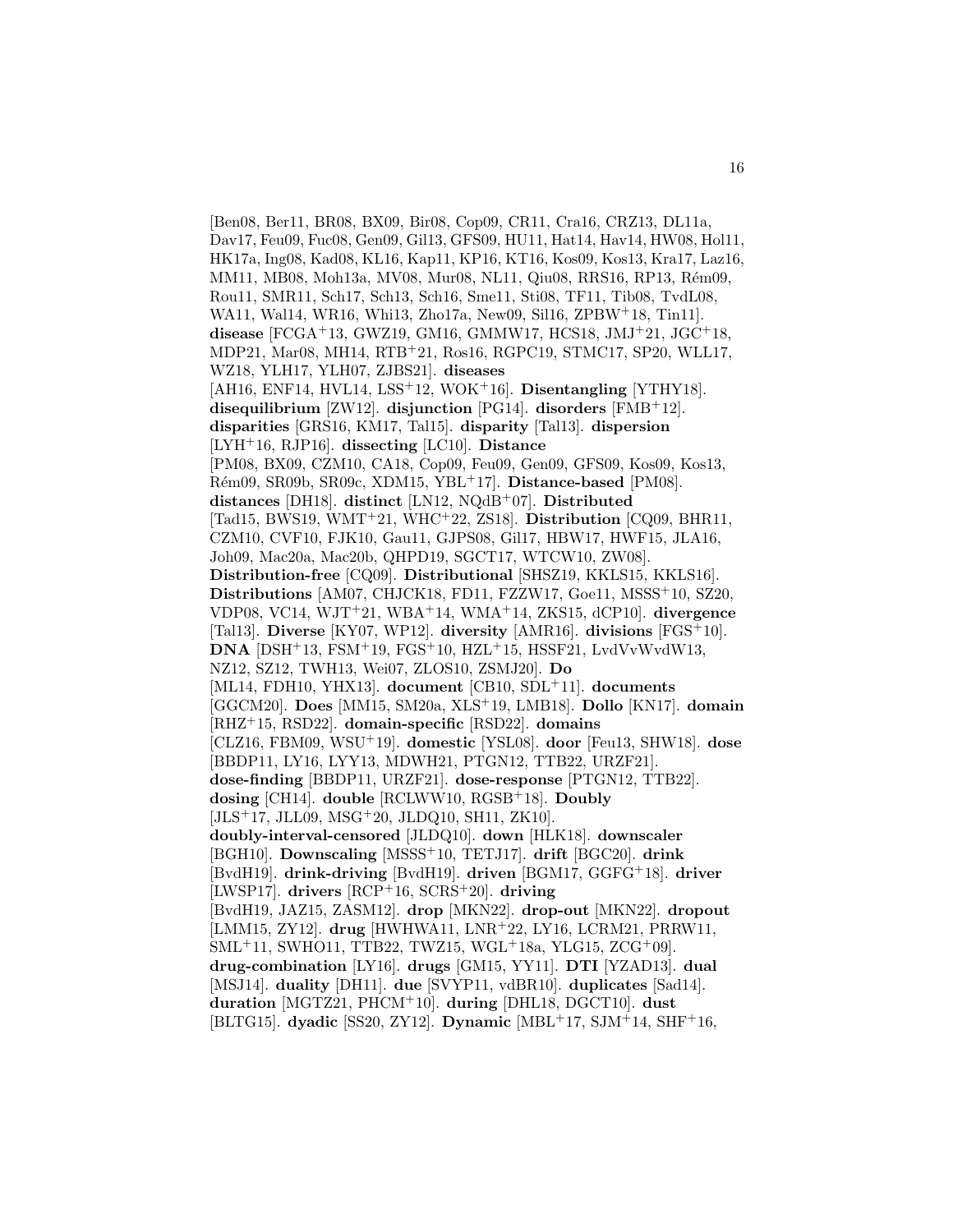SJA<sup>+</sup>13, WLL17, YLH17, BPS22, BSNP16, DBF<sup>+</sup>16, DD16, FPC20a, GTW13, HSH12, HWHWA11, JPS21, LMW10, LPT<sup>+</sup>11, LW18, QHPD19, RS09, SB20, SKS12, Sin11, SAV<sup>+</sup>14, TWA18, TF11, VIF13, WBB13, XFS10]. **Dynamical** [Chi12, KSH<sup>+</sup>13, MLCW13, PPB11]. **dynamically** [BM11]. **Dynamics** [GF19, BZS19, BBG<sup>+</sup>12, CMZ19, CFH<sup>+</sup>14, CGCN22, DH18, DKLL19, DGCT10, HE15, HL08, LSS<sup>+</sup>20, LCSZ15, MDP21, OM12, RS09, SKS10, SH11, BHW15]. **dysbiosis** [MWW20].

**E-loyalty** [JY10]. **each** [Efr09]. **Early**

[GWZ19, ZBT<sup>+</sup>20, FGMP16, JPTO17, ZJBS21, YFM19]. **Earth** [Gne12]. **earthquake** [BWBS14, CSS11, FSG16]. **earthquakes** [KO14b]. **East** [CSZK14, vdHWC<sup>+</sup>12]. **ecclesiastical** [JLB<sup>+</sup>14]. **ECG** [Big13, ZS09]. **ecological** [EFDS20, GQ10, Thi11, WHNW15, YHE20]. **ecology** [CWH20, WS10a, WS10b]. **economic** [GC08, Gel13, KZ16]. **edge** [DRB21, MH19]. **edit** [PSD13]. **Editor** [Ano18, Fio08, HTL13, Mac20a, Mac09, SST<sup>+</sup>08, SH15]. **Editor-in-Chief** [Ano18]. **Editorial** [Ano16a, Ano16b, Ano16c, Fie07, Fie08, Pad13, Pad14, Ste11]. **education** [FGMP16, FH19, KBG21, STD13, BDR16]. **educational** [BMH16, JL09, WBB13]. **EEG** [JPTO17, KF10, LSS<sup>+</sup>20, QW08]. **Effect** [SvdLMP14, BMLG21, CHOK14, CLLR20, DPHL10, ENH<sup>+</sup>18, HSFP11, HBHM13, HMP22, HS13, IR13, KKMS16, KDS20, KHBV20, LMM15, LNR<sup>+</sup>22, LKTJ<sup>+</sup>15, MSG<sup>+</sup>20, Mur10, NMD19, Ros18, SH18, SP20, SGNM22, WRNR14, WTB16, YLS14, YHE20, ZB11]. **Effective** [WYT<sup>+</sup>20, BM11, FND09, LSM15]. **effectiveness** [MB22, ZPR14]. **effects** [AMB<sup>+</sup>20, AS17, AM16, BL19, CFW17, CFLP15, CWWW17, CAS20, CL12, DLKM20, DLL<sup>+</sup>18, FD20, FPC20b, FSPWWE18, GMMW17, GZB<sup>+</sup>11, GRL<sup>+</sup>13, HRP10, HHH10a, HWHWA11, Hua18, Hua19, HYS19, IWG13, JRHM22, JCK22, LC10, LX18, LCMJ11, LN12, ML11, NMD19, NECS17, OGP<sup>+</sup>18, PD20, PC20, RBF<sup>+</sup>20, STG21, SHW18, SKAL19, SL20, SJHJD20, SML<sup>+</sup>21, DPT22, STD13, URZF21, VFMD17, WTCW10, WYH<sup>+</sup>14, WZ18, WH11, WSH<sup>+</sup>14, YL13, YLS14, YFM19, ZLR19, ZHB09, ZGLH13, ZNSL14, ZSFS22, NS20]. **efficacy** [DLL<sup>+</sup>18, FHI18, YGLH08]. **Efficiency** [ZLR20, SRZ<sup>+</sup>15, WHLN15, ZBLC17]. **Efficient** [BHB<sup>+</sup>21, BWT<sup>+</sup>20, KBH<sup>+</sup>11, LRS12, LRS15, MBR09, MP11, PDS13, SWHO11, vdKvEW17, KMMS13, LWSP17, PHJ22, SVYP11, TSS10, ZMA<sup>+</sup>20]. **egocentric** [PHLH11]. **egocentrically** [KM17]. **elastic** [CKM21, FKSBS19]. **election** [GM08, Men18, Sta08a, Sta08b]. **elections** [RLH<sup>+</sup>13, DPT22]. **electoral** [KSP16]. **electrical** [ERM15]. **Electricity** [Dup17, CPG<sup>+</sup>21, CMZ19, Lie13, Lie19]. **electroencephalographic** [WOC18]. **electron** [CHH<sup>+</sup>14, QHPD19, SSH<sup>+</sup>11]. **electronic** [CD17, GSC<sup>+</sup>20, HCP<sup>+</sup>17, SPS20, TACH21, WD10, WSM<sup>+</sup>16, ZCD<sup>+</sup>20]. **electrostatic** [FPLM18]. **elegans** [HZY<sup>+</sup>15]. **element** [PK18, PK19]. **elementary** [KP15, KS17]. **Elevated** [CN07]. **Elicitability**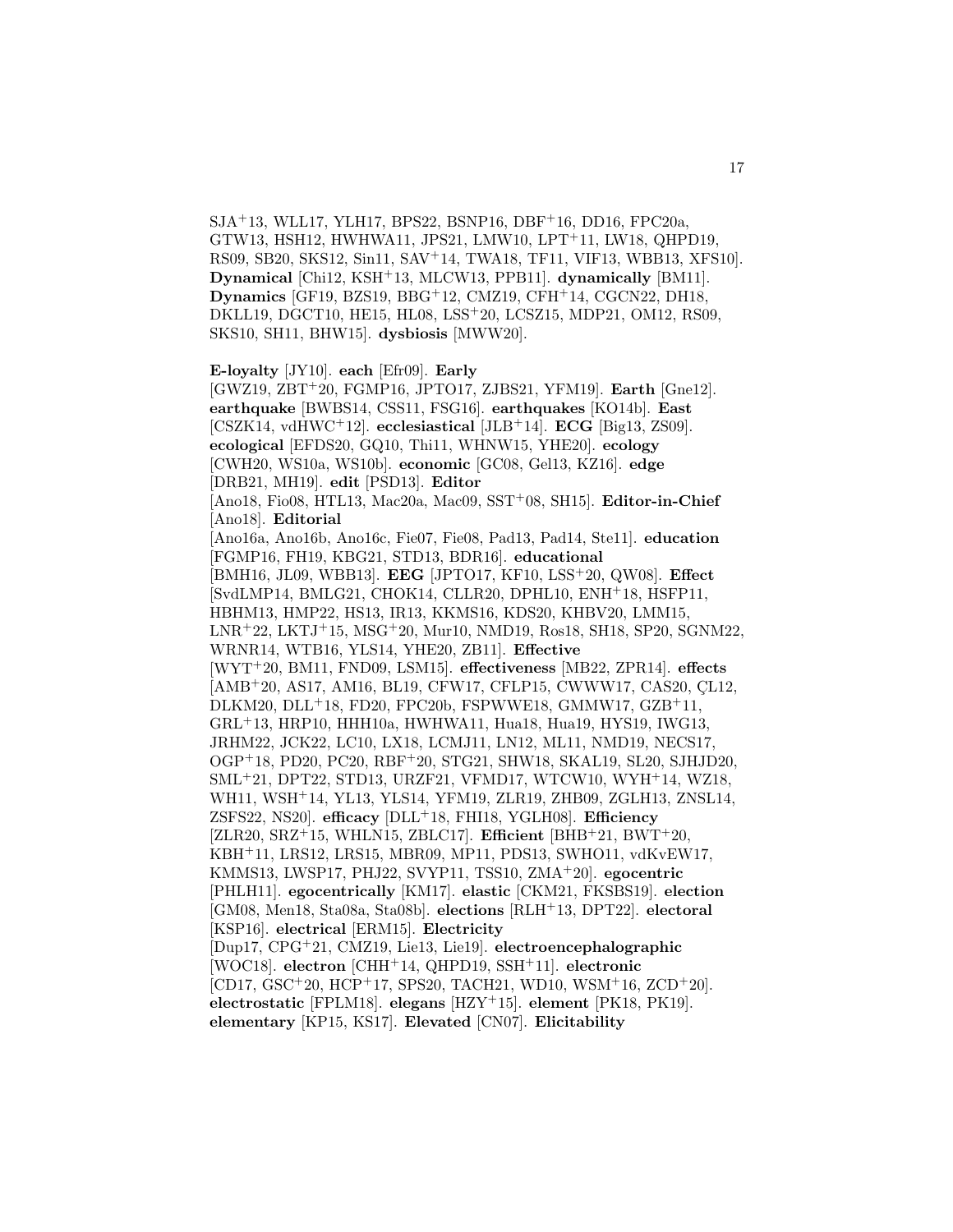[Dav17, HK17a, Kra17, NZ17a, NZ17b, Sch17, Zho17a]. **elimination** [MRW09]. **elliptical** [SRC15]. **elusive** [BvdH09]. **embedded** [MHG18]. **embryonic** [HZY<sup>+</sup>15]. **emergency** [MMWH11]. **emerging** [BWT<sup>+</sup>20]. **EMG** [SIS<sup>+</sup>20]. **emission** [EKW20, KDH<sup>+</sup>19]. **emphasizing** [OMM<sup>+</sup>14]. **Empirical**

[FM17, KP15, Lia19, ME18, Sch08, XDO10, Bro08, CT07, FFR<sup>+</sup>08, MRSA19, Mur10, MNB<sup>+</sup>12, RRSM18, SIL<sup>+</sup>11, TCW21, VC14, ZWW13]. **employees** [BBB<sup>+</sup>18]. **Employer** [BHW15]. **employment** [ENH<sup>+</sup>18, HTP14, WK10]. **emulating** [BJ12]. **emulation** [GB16, GSD<sup>+</sup>18, PACB21]. **emulators** [KBH<sup>+</sup>11]. **Encoding** [VRN<sup>+</sup>11]. **end** [RAKS14, RAKS15]. **endangered** [CFW17]. **endogenous** [HBP17]. **endorsement** [SPH17]. **endosperm** [LC10]. **endpoint** [HS09]. **endpoint-conditioned** [HS09]. **endpoints** [QGFL08, STMC17]. **energy**

[FDKP13, GFW<sup>+</sup>09, HBW17, HLK18, SCL<sup>+</sup>13, WKLvD16, ZW08]. **enforcement** [MVV13]. **engagement** [SGNM22]. **engineered** [PTGN12]. **engineering** [LSAR12]. **English** [TFG12]. **enhanced** [MSH21]. **enough** [KM16]. **enrichment** [ABB<sup>+</sup>12, NQdB<sup>+</sup>07]. **ensemble** [FMA18, SM15]. **ensembles** [CS13, FP08, JCCG18, JL11, NV18]. **Ensembling** [TWZ15]. **entering** [DH10]. **entity** [CSS18]. **entry** [TFB14]. **environment** [AMGG13, JPS21, Sin11, TF11, WZHC12, WS14]. **environmental** [AMB<sup>+</sup>20, BZS19, CDN12, FFM<sup>+</sup>21, SCRS<sup>+</sup>20, WZS19, WHC<sup>+</sup>22, ZMC<sup>+</sup>21]. **environments** [YHX13, ZSG14]. **enzymatic** [DK12]. **epidemic** [CPvV<sup>+</sup>11, DPR<sup>+</sup>20, vdBN09]. **epidemics** [TFB<sup>+</sup>20]. **epidemiology** [KDL<sup>+</sup>17, RD14]. **epigenetic** [CLZ16, RSI16, ZMC<sup>+</sup>21]. **epigenetics** [Hua18]. **epigenomic** [BZ16]. **epilepsy** [WJL16]. **epistasis** [ZZL11]. **epoetin** [CH14]. **eQTL** [KX12, MBYWX19, MSH21, SW10]. **equation**  $[CFH<sup>+</sup>14, FLHA15, GFW<sup>+</sup>09, LMW10, RHHH18, VIF13, ZYC<sup>+</sup>17].$ **equations** [BL11, RSH12, SBJR09]. **equity** [Ser11]. **Equivalence** [FS14, FH13, SH18]. **erosion** [BK21]. **Error** [SR09a, BSNP16, CSC<sup>+</sup>12, CA18, GMB15, KGGQ15, NPM12, Sch15, SW17, SKZ14, TT09, WBK<sup>+</sup>19, ZCM<sup>+</sup>11]. **Error-free** [SR09a]. **error-in-variables** [KGGQ15]. **error-prone** [GMB15, SW17]. **errors** [CKHP15, DPHL10, GSC<sup>+</sup>20, SJH11, VFMD17]. **errors-in-variables** [CKHP15]. **erythrocyte** [VGH14]. **Escherichia** [TFB<sup>+</sup>20]. **esophageal** [LTL19]. **ESPREE** [IHJ16]. **essential** [CC19]. **establishment** [PT12]. **estimands** [SL20]. **estimate** [JGVM18, PPB<sup>+</sup>14, RFB17, SMW<sup>+</sup>22, STG21, vdBR10, vdBN09]. **estimated** [BLTV14, WLA<sup>+</sup>21]. **estimates** [ASY09, BJ09, CT07, DCHP21, IHJ16, McE09, STA18, TMvD<sup>+</sup>17, vdHWC<sup>+</sup>12]. **Estimating** [AMB<sup>+</sup>20, AS17, AR18, BBE<sup>+</sup>18, CAS20, CW13a, CW13b, CSL<sup>+</sup>08, CRZ13, ELD09, FYB<sup>+</sup>15, Gil13, Gil17, GEC13, GCL<sup>+</sup>15, HH21, IR13, KSAX10, LGL<sup>+</sup>18, LL11, LR20a, LCB16, MRMB15, MB22, Moh13a, NMD19, PG13, PD20, PHLH11, PHLH12, RP13, Sch13, SLZS08, SL20, SC16, TWH13, WJT<sup>+</sup>21, Whi13, WMKG19, YHE20, YLC<sup>+</sup>17, ZGLH13, ZKS15, ZYFF19,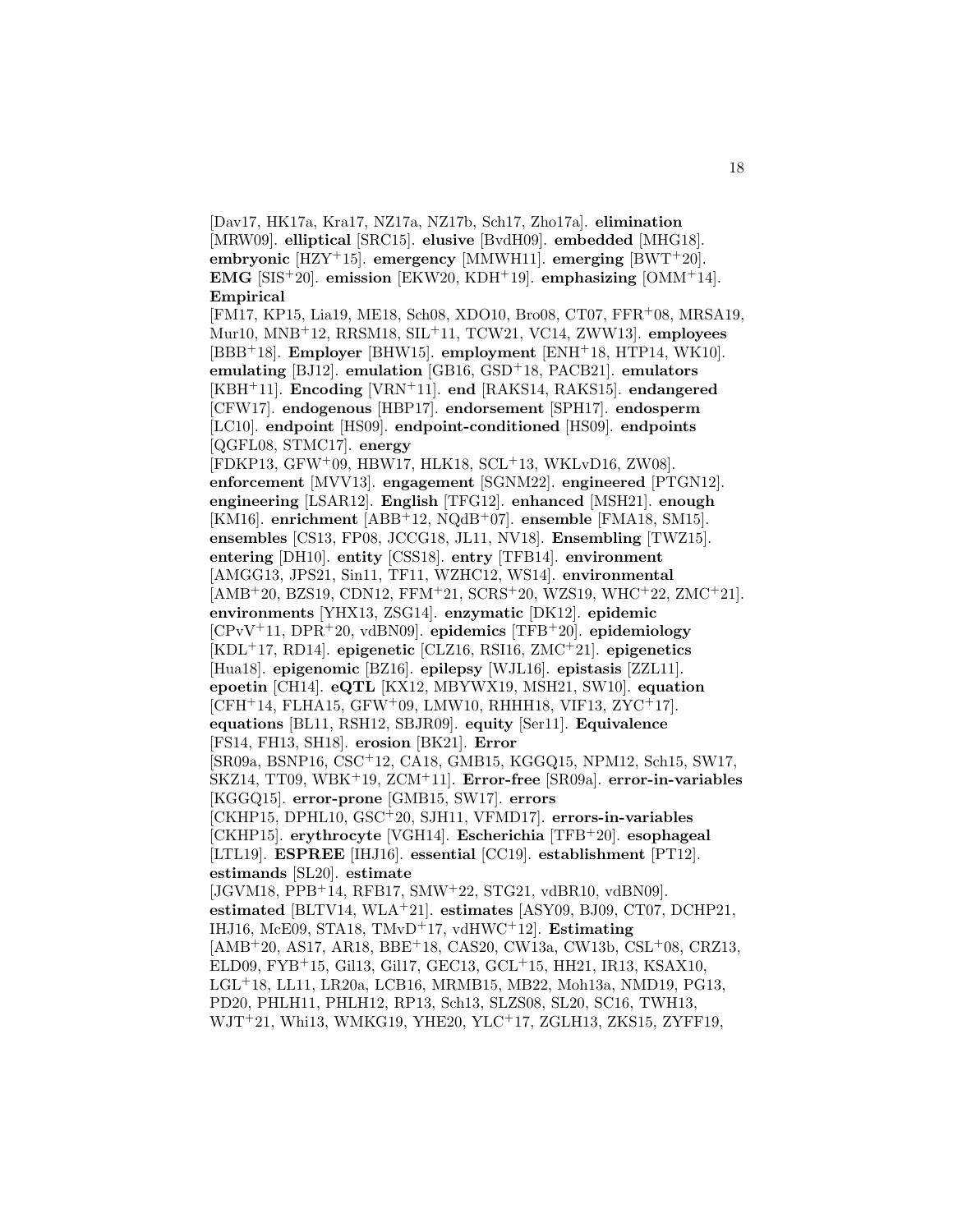BHP10, BvdH09, CdVM<sup>+</sup>22, FLHA15, GGFG<sup>+</sup>18, Lee18, SBJR09, SP20, TWA18, WMT<sup>+</sup>21, WHNW15, YGLH08, YSL08, YFM19, ZZ18]. **Estimation** [CFH<sup>+</sup>14, DS14, FIM<sup>+</sup>21, GKZS12, IHJ16, LMW10, MON20, RHR12, SS20, YLS14, ALC09, AN14, AZC<sup>+</sup>17, AYJ<sup>+</sup>09, BLTG15, BFM12, BK21, BGC20, CGI08, CFLP15, CW10, CGCA21, CK14, CJM<sup>+</sup>17, CSS18, CDF<sup>+</sup>18, CGCN22, CD18, DPR<sup>+</sup>20, DLZL16, DW21, DFN08, FFJJ14, Fin13, FBW<sup>+</sup>17, Gau11, Gho10, Goe11, HRP10, HHLC16, Hof07, HCKFZ21, HGB21, HLK18, JL10, JLA16, JCJ20, JLS<sup>+</sup>17, KL16, KKMS16, KFB11, KMKB16, KB10, KP15, LK13, Laz16, LRZ08, LCMJ11, MAZM13, MBYWX19, MRSA19, MSG<sup>+</sup>20, MZ12, MWP<sup>+</sup>15, Moh13b, MNR14, Mur10, OKGM14, PHJ22, PDM19, PLM<sup>+</sup>16, PL08, RLSF12, RBB11, Sad18, Sav16, SCRS<sup>+</sup>20, SK22, Sch16, SKS10, SBSH18, SM13, SIS<sup>+</sup>20, TMY17, TSG17, TLF<sup>+</sup>19, VFH16, WWMH13, WBA<sup>+</sup>14, WLP<sup>+</sup>16, WLPP16, WMA<sup>+</sup>14, YLLS21, Yua09, YJZ09, ZLOS10, Zho17b, ZST14, ZB11, vdKvEW17]. **estimator** [BY13, FO11, SSZT19, SRL10, ZSP19]. **estimators** [FSG16, FKSBS19]. **Estrogen** [QDN<sup>+</sup>21]. **eSwatini** [DPR<sup>+</sup>20]. **ETAS** [CDM18, KO14b]. **ETAS-I** [CDM18]. **ethnic** [LMKC12, OSL<sup>+</sup>14]. **Euclidean** [DKZ09, WCW15]. **Europe** [KÓ14a]. **European** [CCdCW18]. **Europeans** [FDH10]. **Eurovision** [DMA19]. **evaluate** [PC19, ZLR19]. **Evaluating** [AK12, CH14, HBHM13, LMM15, LMMS21, WSM<sup>+</sup>16, HS13, JSW09, RCF<sup>+</sup>13, SM20b, ZNSL14]. **Evaluation** [GKS17, BSLL10, BLM09, HK17b, IR13, KHLB22, MLM13, RLH<sup>+</sup>15, SDL<sup>+</sup>11, SFPS<sup>+</sup>21, ZBLC17]. **event** [AS10b, Bro09, CL12, FZSI<sup>+</sup>08, GMMW17, GSC<sup>+</sup>20, GMB15, HCD<sup>+</sup>21, KMMS13, KN20, MDP21, RVW20, SHM20, SPsLC16, SG17, SH11, TFB14, WLL17, WACY20, WZLP20, WWCZ22, YLC<sup>+</sup>17, ZHO22]. **event-history** [FZSI<sup>+</sup>08]. **event-related** [KMMS13, SPsLC16]. **events** [CW10, CW13a, CW13b, CRZ13, FCPL19, GGCM20, Gil13, HCD<sup>+</sup>21, LTL19, Moh13a, RP13, RCP<sup>+</sup>16, SM20a, Sch13, Whi13, WTB16]. **Evidence** [DT19, KDS20, LMM15, CPvV<sup>+</sup>11, PK18, PC19, PPB<sup>+</sup>14, SM20b, ML14, PK19]. **evolution**

[ABB<sup>+</sup>12, CHJCK18, HS09, LL09, NS17, PDM19, RSH12, vDDS<sup>+</sup>09]. **evolutionary** [EFDS20, LNC<sup>+</sup>19]. **evolving** [PMMS16, WYH<sup>+</sup>14, XKS15]. **Exact** [FJK10, Ros12, STD13]. **examine** [SFGLR15]. **examiner** [HS14]. **Examining** [Tal15]. **example** [CWE18, ZCD<sup>+</sup>20]. **Examples** [DH11, FRL18]. **exceedance** [FS13b]. **exchange** [DMA19]. **exciting** [CT18, CD18, PW12]. **exclusion** [GM16]. **excursion** [FTE<sup>+</sup>21]. **exhibiting** [ZMC<sup>+</sup>21]. **Exit** [GQ10]. **exome** [CJM<sup>+</sup>17]. **exon** [RJP16]. **exoplanet** [HCKFZ21, JSF<sup>+</sup>22]. **expectancy** [LR21, Sha16]. **expected** [HHH10a]. **expensive** [BJ12]. **experience** [KO14a]. **experienced** [YSG16]. **experiment**

[AS17, CDF<sup>+</sup>20, CK14, GBH<sup>+</sup>15, JMY<sup>+</sup>14, JCK22, SM10, WYKH07]. **Experimental** [JL09, Lin13]. **experiments** [BM08, BY13, BM11, CWWW17, CA22, FT18, Fre08, GH12, KBH<sup>+</sup>11,

LBHB11, Lia19, OGP<sup>+</sup>18, OIHH09, PACB21, SHM15, ZSR14]. **expert**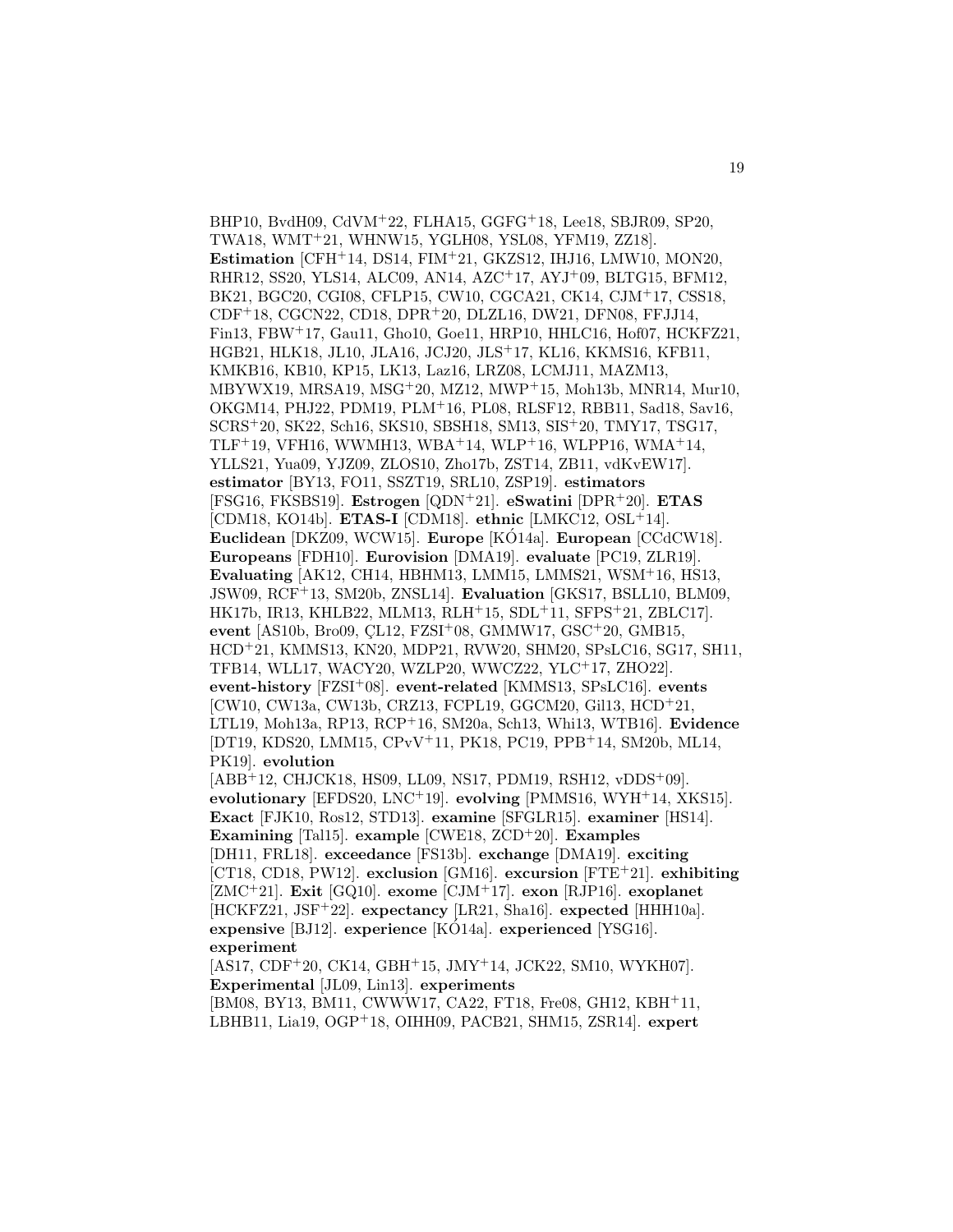[MAB<sup>+</sup>14, SJM<sup>+</sup>14]. **expertise** [JLLK20]. **experts** [FSPWWE18, GM08]. **explainable** [BY13]. **explained** [LHMN13]. **explanatory** [GT10]. **explicit** [CR13]. **Exploiting** [CDF<sup>+</sup>18, GPRR16, MLM13, SC14, BHP10]. **exploration** [FFW09, PGW18]. **exploratory** [AICV11, BDC<sup>+</sup>11, LSM15]. **Exploring** [WLK18, ZGLH13, NCHJ13]. **exponential** [ABB<sup>+</sup>12, GRL<sup>+</sup>13, Sch08]. **exposure** [BZS19, BPSC14, DLS<sup>+</sup>17, GTZ<sup>+</sup>21,  $LCZ^{+}17$ , NMD19, PD20, RGF<sup>+</sup>20, RLHD21, SBJR09, SLZS08, WBK<sup>+</sup>19]. **exposures**  $[FD20, KDL+17, MBL+17, WLG17, ZMC+21]$ . **expressed** [CGFT15, FPL10]. **expression** [ABNG14, BTJ<sup>+</sup>14, BBE<sup>+</sup>18, CGT<sup>+</sup>14, CCJ<sup>+</sup>09, CZM10, FRBT13, HZY<sup>+</sup>15, HVL14, HST19, JND12, KY07, KG11, KBFM12, LvdVvWvdW13, LT11, LZCW21, MKKN21, ML13, MGSD19, MCCW09, PLM<sup>+</sup>16, QDN<sup>+</sup>21, RSI16, Ros09, SZO12, SKZ14, TMPF12, WFS19, WL08a, WZ16, YLH17, YLLS21, YRY17, ZWS08, ZLD12]. **Extended** [FH19, IHJ16]. **Extending** [BSNP16, Hof07, HIH<sup>+</sup>21, STA18]. **extension** [RS10]. **external** [CAS20, FFR<sup>+</sup>08, XLDO13]. **Extracting** [PSW18]. **extraction** [WWM<sup>+</sup>14, WKG<sup>+</sup>15]. **extrapolation** [RHR12]. **extremal** [ZHO22]. **Extreme** [BHR11, RCF<sup>+</sup>13, REFT18, BYZ18, BD11, CCdCW18, ESF14, KN20, LBND13, MSSS<sup>+</sup>10, RAY14, RS12, RCP<sup>+</sup>16, TAC<sup>+</sup>16, TETJ17, WTJ10, WD10, WTB16]. **Extremes** [ADE15, BdHZ08, CTB17, CDN12, DT19, MSSS<sup>+</sup>10, SYZ15]. **extrinsic**  $[FWK+13]$ .

#### **Facebook** [ZPBW<sup>+</sup>18]. **factor**

[DBTP21, FH14, HSH12, HSVF09, KG11, KLCM20, LRHF12, LSM15, LSS<sup>+</sup>12, LHH19, LW18, MBL<sup>+</sup>17, ML13, MCCW09, RB10b, RLHD21, WP12, ZWS08]. **factorial** [BM08, BDR16]. **factorization** [LPH22, MM15, OP09, ZTCS20]. **Factors** [SRZ<sup>+</sup>15, BR16, HJ18, KDS20, Mar08, MON20, SSD<sup>+</sup>19]. **failure** [CW10, GMMW17, HSFP11, SFPS<sup>+</sup>21, YHX13, YN14, ZW19]. **failures** [ERM15]. **falling** [KS17]. **False** [SDT08, TP11, AS10a, BYZ18, BG09, GGQY07, JCJ20, Mur10, Sch08, Wen16, ZLS<sup>+</sup>17]. **falsification** [KSP16]. **families** [Sch08, YL13]. **family** [GRL<sup>+</sup>13, Goe11, RJP16, SS20]. **Fast** [BPS22, CJMF18, CHOK14, DLZL16, QHPD19, LHF<sup>+</sup>20, LZLW14]. **fatality** [CdVM<sup>+</sup>22]. **fate** [FGA09]. **fault** [CDM18]. **FDR** [NPM12, ZZD11]. **feasibility** [GGFG<sup>+</sup>18]. **feasible** [BWT<sup>+</sup>20]. **Feature** [AS10a, BTA20, CLR16, CLLR20, SzCT10, WKG<sup>+</sup>15, BH11, LMGJ15, LRI21, MMY<sup>+</sup>16, WZF18, ZWZ19]. **features** [CBZG17, EHKW12, RSI16, WSK<sup>+</sup>21, WT08]. **federal** [BBB<sup>+</sup>18]. **feedback** [MDP21]. **feedlot** [TFB<sup>+</sup>20]. **female** [CGCA21]. **fertility** [LR20b]. **Fiber** [KL16, Laz16, Sch16, WLP<sup>+</sup>16, WLPP16]. **Fibre** [HKT12, DSCS19]. **Fibre-generated** [HKT12]. **fidelity** [FGS<sup>+</sup>10, KSH<sup>+</sup>13, PACB21]. **field** [BZC<sup>+</sup>19, BRG08, Bro08, GKZS12, LSL<sup>+</sup>15, WL08a, YHX13, YN14, ZPGO21]. **field-based** [LSL<sup>+</sup>15]. **fielding** [JSW09]. **fields** [CDB11, DLZ10, FPLM18,  $FCGA+13, FTE+21, GREG15, HKT12, JYB16, MAE+08, RFO7, ZYXS16].$ **Fienberg** [Ano18, Rub18]. **filing** [Kan20]. **filter**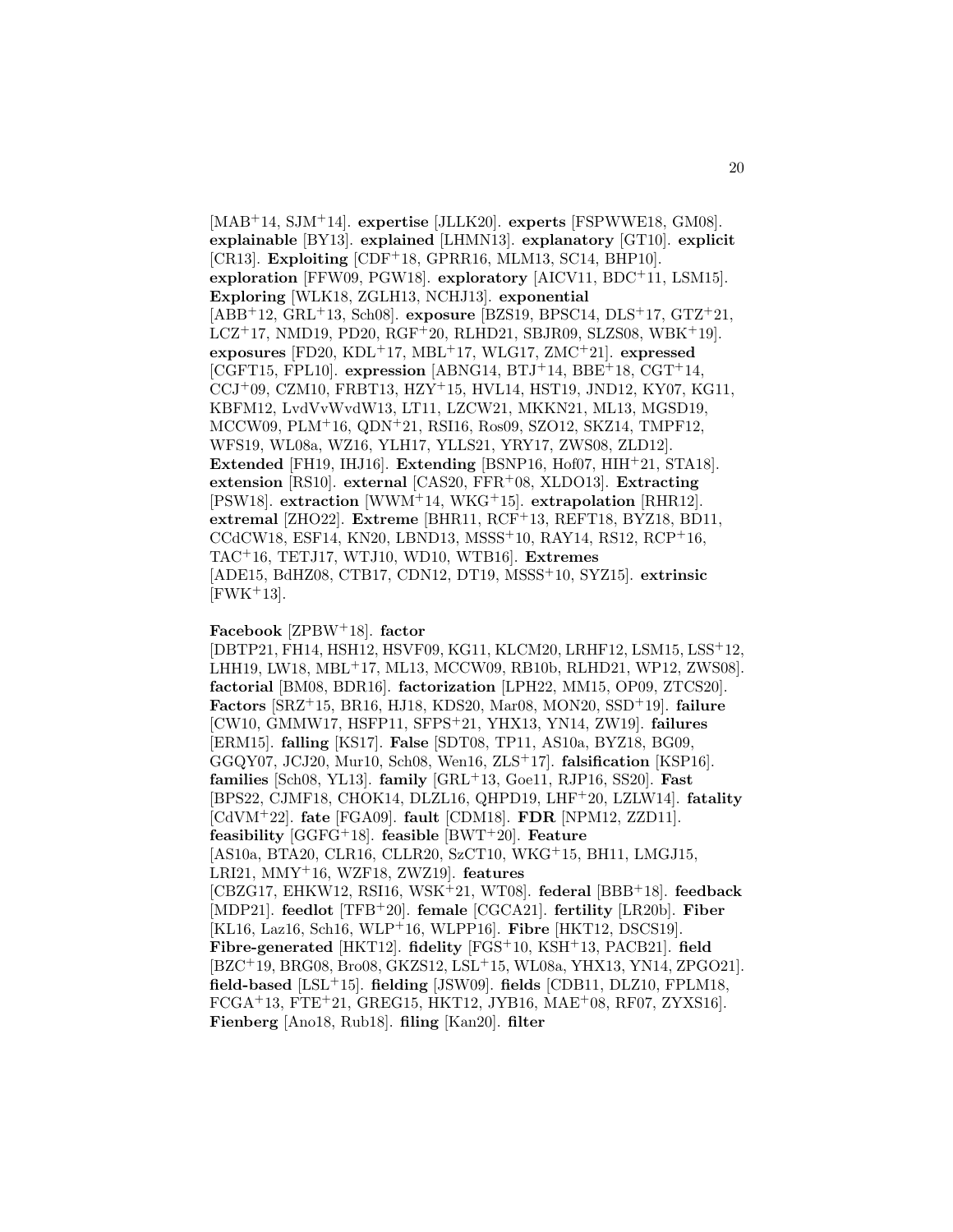[DS14, KS19, MKS<sup>+</sup>14, TM22]. **filtering** [BGC20, SM10, SJA<sup>+</sup>13]. **filters** [DB15]. **financial** [AM16, HSVF09, ZW18]. **find** [Ben08, Bir08, Feu08a, Feu08b, Feu13, Fuc08, HW08, Ing08, Kad08, MV08, Sti08]. **Finding** [EHKW12, SWPN09, BBDP11, LY16, LYY13, URZF21]. **fine** [PD20, WBC15]. **fine-grained** [WBC15]. **Fingerprint** [Kad18, DL09, DLM14]. **fingerprinting** [DSH<sup>+</sup>13]. **fingerprints** [KSP16]. **Finite** [FH13, HS09, SMZ21]. **Finite-sample** [FH13]. **Fire** [AABC<sup>+</sup>19]. **firms** [AM16, PS12]. **first** [YLG15, dCP10]. **first-price** [dCP10]. **Fisher** [ZZH08]. **Fisher-consistent** [ZZH08]. **fission** [FPL10]. **fit** [BYZ18, HE15]. **fitness** [GRL<sup>+</sup>13]. **Fitting** [DSH<sup>+</sup>13, Mac20a, Mac20b, ZSP19, GCC<sup>+</sup>11, ISR12, SBJR09]. **Flexible** [HCP<sup>+</sup>17, STD13, BPS22, GBST19, HZG<sup>+</sup>22, JDP<sup>+</sup>13, KDS20, LLKP18, Ros09, SMW<sup>+</sup>22, SS10a]. **flood** [JSH<sup>+</sup>22]. **Floristic** [JDP<sup>+</sup>13]. **flow** [Chi12, JSR16, OIHH09, PS15]. **flowering** [LC10]. **flows** [PHCM<sup>+</sup>10, PPLK18]. **Flu** [GV14]. **fluorescence** [HFH10]. **fluorescent** [MVP11]. **fluoride** [GPZ<sup>+</sup>22]. **fluorophores** [PGL<sup>+</sup>19]. **flux** [WBA<sup>+</sup>14]. **fMRI** [AMR18, AK12, BY13, KMMS13, PCJW15, VRN<sup>+</sup>11, WZF<sup>+</sup>13, ZGV<sup>+</sup>16]. **Focused** [CWH20, PCJW15]. **Focusing** [HK17b]. **folded** [Mac20a, Mac20b]. **folding** [WLK18]. **follow** [GMM08]. **follow-up** [GMM08]. **food** [DBG21, GQ11, MDR10]. **footwear** [SM20b]. **for-profit** [ZPR14]. **force** [Bic10]. **forcings** [BLTV14]. **forecast** [CSS11, EJD19, HK17b]. **Forecasting** [MMWH11, OHC<sup>+</sup>17, SH08, ANFM09, BRG08, CPG<sup>+</sup>21, CPP<sup>+</sup>14, DRB21, FCPL19, HSH12, HE14, IGA22, JGC<sup>+</sup>18, LG20, LR20a, LR21, Lie13, PACB21, SM15, SHSZ19, Sha16, ZBG14]. **forecasts** [BWBS14, LM10a, LM10b]. **Forensic** [BC09, Fie07, GM09, PK18, PK19, PC19, SDL<sup>+</sup>11, SM20b, STJ<sup>+</sup>07]. **forest** [BZC<sup>+</sup>19, GPZ<sup>+</sup>22]. **forestry** [JWZBC19]. **Forests** [SML<sup>+</sup>21, IKBL08, JLL<sup>+</sup>19, SHSZ19]. **form** [KFB11]. **formation** [LBBM21]. **formulation** [Mar08, MGMB19]. **Förster** [HBW17]. **forward** [BG09, RJ11]. **Forward-Lasso** [RJ11]. **founding** [GM09]. **fraction** [LR20a]. **frailty** [ENF14, ZHJZ15]. **framework** [BNW08, CDN12, DLM14, GGFG<sup>+</sup>18, HHHV17, HSVF09, LC10, LG18, LGK18, NKAY10, RF07, SMW<sup>+</sup>22, SCL<sup>+</sup>13, SJHJD20, WJT<sup>+</sup>21, WCW15, WI07, YGLH08, ZNSL14, ZOZ17, Zho17b, ZLDR18, ZCH<sup>+</sup>16]. **Fréchet** [Big13, PDM19]. **free** [CQ09, OGP<sup>+</sup>18, SR09a, YLLS21]. **Freedman** [Lin13]. **freeway** [CCH19]. **French** [Gau11, LBA11]. **frequencies** [WS10c]. **frequency** [ASY09, CFMR18, CT07, GM16, GL18, GS13, JSH<sup>+</sup>22, Kip22, Ste09]. **frequency-based** [GM16]. **frequency-calibrated** [GL18]. **friend** [Rub18]. **frisk** [GRS16]. **front** [AZM11]. **fuel** [AMR16]. **Fukushima** [Lie19]. **Full** [KKMS16]. **Function** [LLM20, ZMC<sup>+</sup>21, CHS<sup>+</sup>16, FS14, Goe14, JJRZ21, MAZM13, PD20,  $PGL+11$ , RMP17, RY11, SRZ $+15$ , SL20, TVJM13, WZF $+13$ .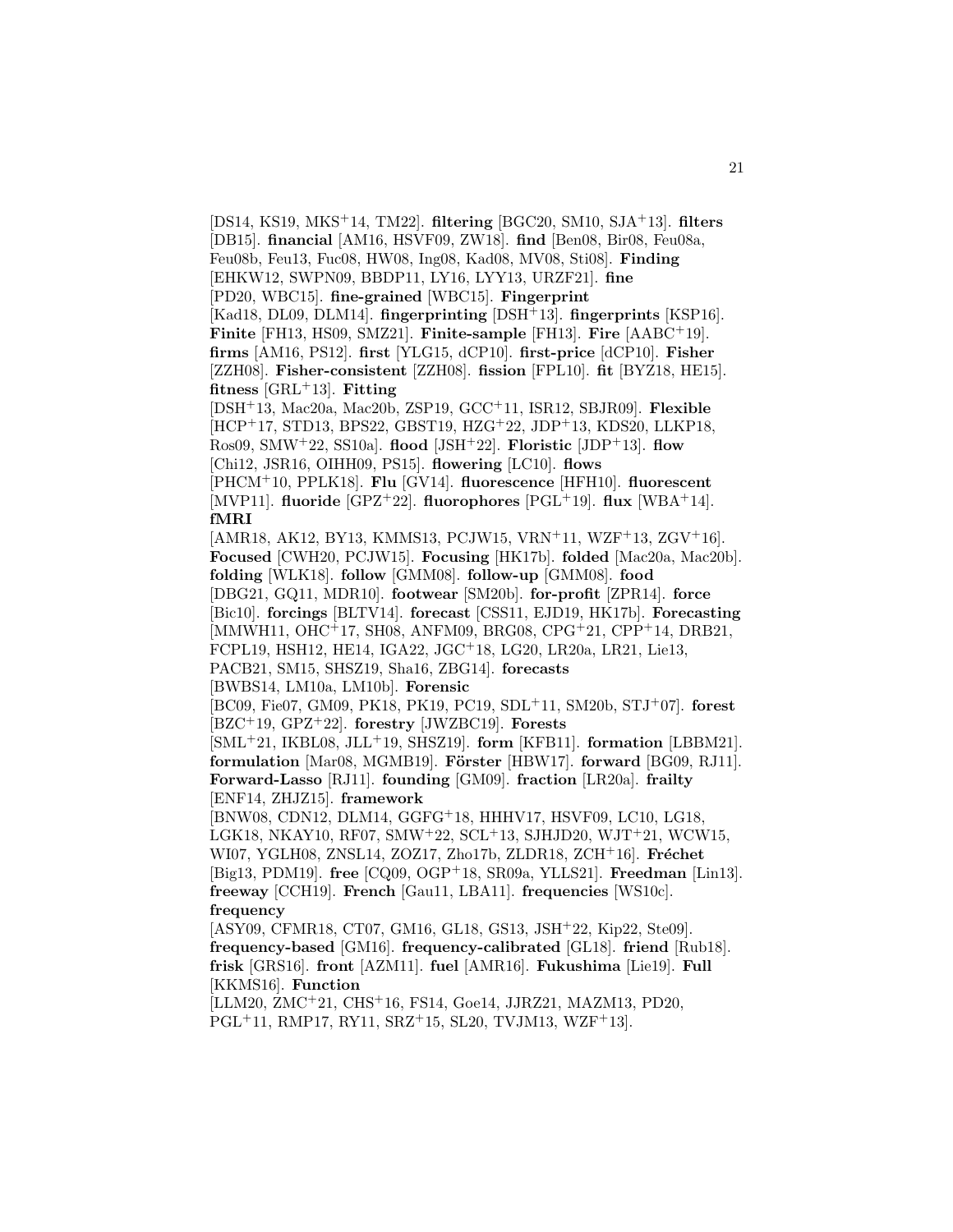**Function-on-function** [ZMC<sup>+</sup>21]. **Function-on-scalar** [LLM20]. **Functional** [AXEC18, FFJJ14, FZZW17, GSD<sup>+</sup>18, HSH12, LRHF12, RD14, ZS09, dCdCAGM16, BNW08, BM11, BCJ15, CMZ19, Chi12, CCH19, DCCP09, DL11b, FO11, FS14, GDJR20, Ger09, GLB<sup>+</sup>17, GCC<sup>+</sup>11, GKS17,  $LZK+15$ , LWLW15, Lie13, MMGC22, MBH<sup>+</sup>11, MHC15, PSL<sup>+</sup>16, RN14, Sha16, SG16, SS15a, SIS<sup>+</sup>20, SXC<sup>+</sup>20, TON20, VGH14, WNZK14, WJF<sup>+</sup>15, WHLN15, WYL<sup>+</sup>22, YLH17, YSH22, YHE20, YLL12, ZW15, ZSG11]. **functional-data** [YSH22]. **functions** [BJ12, BHR11, HHHV17, JDP<sup>+</sup>13, KBH<sup>+</sup>11, LCB16, REG<sup>+</sup>11, SLZS08, SCA13]. **Fund** [MSS09]. **Fused** [HYS19]. **fuselage** [WYT<sup>+</sup>20]. **fusion** [FDR16, LZTB16, LCZ<sup>+</sup>17, SCRS<sup>+</sup>20, WMT<sup>+</sup>21]. **future** [CW13a, CW13b, CRZ13, Gil13, Moh13a, RP13, Sch13, TETJ17, Whi13]. **GaGa** [Ros09]. **gage** [FRL08]. **game** [GNCS22, HGM15, HS10]. **Gamma** [VDP08, BWS19, HGRS17]. **Gap** [LSAR12]. **gas** [EKW20, KOJ<sup>+</sup>14, NMD19]. **gasoline** [CN07]. **gastrointestinal** [SvdLMP14]. **Gaul** [JLB<sup>+</sup>14]. **Gaussian** [BJ12, BHB<sup>+</sup>21, CKHP15, CC19, CMJZ22, DBF<sup>+</sup>16, DL11b, FPLM18, FD20, FTE<sup>+</sup>21, FJK10, GB16, HHHV17, HJ18, HCKFZ21, JGVM18, JYB16, JGC<sup>+</sup>18, JLGJL12, JSF<sup>+</sup>22, LS18, MRW09, MGMB19, PHJ22, RG21, SG17, SCA13, TJDE17, THN<sup>+</sup>19, YL11, ZCGC21, ZBT<sup>+</sup>20]. **gay** [GGFG<sup>+</sup>18]. **GDP** [TM22]. **gels** [MPT12]. **genders** [LR20a]. **Gene** [JHMC16, LdGK<sup>+</sup>17, LC12, TLH14, AMGG13, BBE<sup>+</sup>18, BKGJ14, CGT<sup>+</sup>14, CDP<sup>+</sup>17, FD11, FWK<sup>+</sup>13, FRBT13, HZY<sup>+</sup>15, HVL14, JND12, JGVM18, Kaf12, KY07, KG11, LvdVvWvdW13, LT11, LZLW14, LZCW21, LN12, LRS12, LRS15, MBYWX19, ML13, MGSD19, MLCW13, MCCW09, NQdB<sup>+</sup>07, RSI16, SZO12, SKZ14, TMPF12, WJF<sup>+</sup>15, WHLN15, WFS19, WL08a, WP12, WS14, YLLS21, YRY17, ZWS08, ZKY14, ZLD12]. **Gene-centric** [LC12]. **gene-environment** [AMGG13]. **gene-gene** [LRS15]. **Gene-level** [TLH14]. **Gene-proximity** [JHMC16]. **gene-set** [NQdB<sup>+</sup>07, WHLN15]. **gene-specific** [LN12]. **gene-trait** [TLH14]. **general** [AS17, AM07, BHB<sup>+</sup>21, BvdH19, CLK<sup>+</sup>12, DLZL16, LC10, LG18, Mar08, MNR14, SBS14, WZS19]. **generalization** [NECS17, NS20]. **Generalized** [FWGS11, LW17, WD10, WZLP20, CFH<sup>+</sup>14, CLLR20, CVF10, DLM14, FO11, Goe11, KGGQ15, MHC15, NMW<sup>+</sup>21, PGL<sup>+</sup>11, XCCL20]. **generated** [BL11, HKT12]. **generating** [HGG13]. **generation** [Kaf12, SZ12, ZWW13, ZSMJ19]. **generative** [CBZG17]. **generators** [JCCG18]. **genes** [CCJ<sup>+</sup>09, CGFT15, ET07, FPL10, GM09, JEAS09, LNC<sup>+</sup>19, NPM12, PLM<sup>+</sup>16, SCTV11, WP12, ZKY14, ZLDR17]. **genetic** [AXEC18, CFRW19, FWGS11, GHK+13, GRL+13, HVL14, LLR10, LLR15, LBL20, MRW09, NKAY10, PDS13, QGM<sup>+</sup>14, RN14, SS15a, SPF20, SBS14, WS14, WOK<sup>+</sup>16, WSH<sup>+</sup>14, XCS11, ZCRC18, ZLZB18, ZMA<sup>+</sup>20]. **genetical** [YL11]. **genetically** [CLK<sup>+</sup>13]. **genetics**

[CSGD16, GM09, HHK<sup>+</sup>16, NKAY10, PG14, SGLB10, WLA<sup>+</sup>21]. **Genome**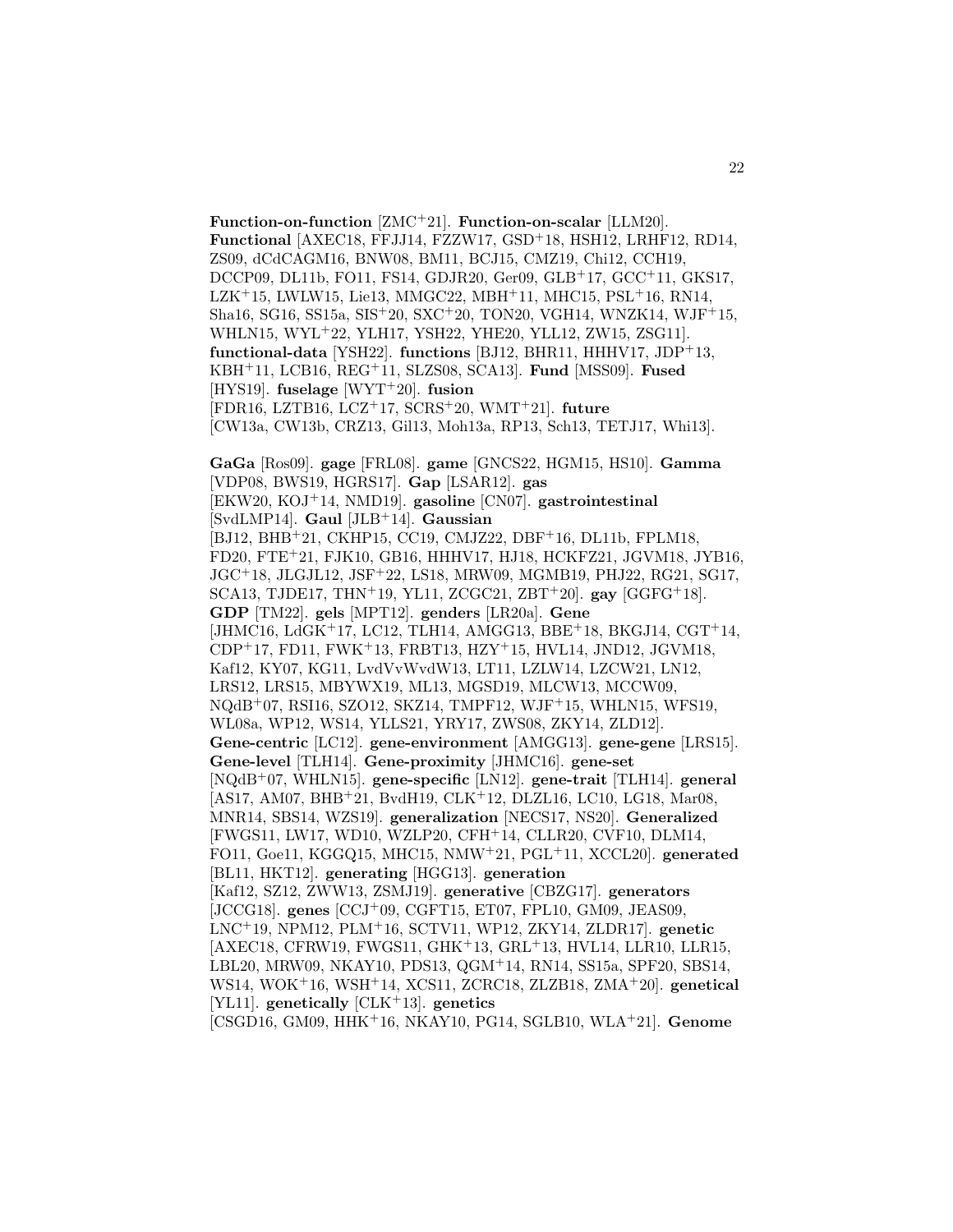[Hua19, BDL<sup>+</sup>16, GS11, HY14, JLL09, JHMC16, LZLW14, LWLW15, LX18, SSZT19, WZF18, ZLS<sup>+</sup>17, Zho17b, ZS17]. **Genome-wide** [Hua19, BDL<sup>+</sup>16, GS11, HY14, JHMC16, LZLW14, LWLW15, LX18, SSZT19, ZLS<sup>+</sup>17, Zho17b, ZS17]. **genomic** [BBB<sup>+</sup>10, CCH<sup>+</sup>21, ST14, TDS<sup>+</sup>14, WP12, Wen16, ZD13, ZMA<sup>+</sup>19]. **genomics** [BKS21, LL10, PZB<sup>+</sup>10, SGCW07, YL11, ZYXS16, ZOZ17]. **genotype** [WS10c, WGL<sup>+</sup>18b, ZW12]. **geo** [CA22]. **geographic** [CJMF18]. **geographies** [WR12]. **geometric** [SK22, SW10]. **Geostatistical** [Fin13, RTB<sup>+</sup>21]. **geostrophic** [ZBG14]. **geothermal** [BB11]. **geriatric** [LHH19]. **germ** [VKG12]. **Germany** [KKLS15, KKLS16]. **gestation** [SML<sup>+</sup>21]. **get** [FDH10]. **Ghats** [MBD11]. **Gibbs** [CMR15]. **Gibbs-plaid** [CMR15]. **GIS** [GPZ<sup>+</sup>22]. **GIS-informed** [GPZ<sup>+</sup>22]. **given** [CDN12]. **Glasgow** [LL16]. **glass** [PK18, PK19, PC19]. **Global** [AN14, CS13, CGCA21,  $AZC+17$ , BL11, FC20, JCCG18, JS08, LdGK+17, RDH+20, SPH17, Ste07. **global-local** [LdGK<sup>+</sup>17, RDH<sup>+</sup>20]. **glucose** [CFH<sup>+</sup>14]. **glucose-insulin** [CFH<sup>+</sup>14]. **GMM** [CDM18]. **gold** [KDH<sup>+</sup>13, WZ18]. **Good** [PS12]. **Goodness** [HE15, BYZ18]. **goodness-of-fit** [BYZ18]. **Google** [GV14]. **government** [BBB<sup>+</sup>18]. **gPCA** [Fuk19]. **GPS** [CD20]. **gradient** [CLK<sup>+</sup>12, HIH<sup>+</sup>21, KB10]. **gradients** [QBC13]. **grained** [WBC15]. **grants** [LMM15]. **graph** [DH18, JND12, LLR10, LL10, Pur11, ZPBW<sup>+</sup>18]. **graph-structured** [JND12, LL10]. **Graphical** [MGSD19, BTJ<sup>+</sup>14, BDL<sup>+</sup>16, DL11b, FD11, GCL<sup>+</sup>15, LNR<sup>+</sup>22, LZP16, NKAY10, PCJW15, SM13, SCV<sup>+</sup>10, TJDE17, VVSK18, YLLS21, YL11, ZOZ17, ZRCC21]. **graphs** [CC19, DGL13, HHLC16, KOB<sup>+</sup>20, MRV10, XDO10]. **Gravitational** [KBB<sup>+</sup>11]. **gravitationally** [TMvD<sup>+</sup>17]. **great** [PS12, GKP<sup>+</sup>16]. **GREAT08** [BGH<sup>+</sup>09]. **GREAT10** [KBB<sup>+</sup>11]. **green** [KZ16]. **grid** [SM15, dCP10]. **gridded** [MSSS<sup>+</sup>10]. **Ground** [DT19, MK21, RCP<sup>+</sup>16]. **Ground-level** [DT19, MK21]. **Group** [SW17, KX12, LWLW15, PHWM11, RLHD21, Sha16, YKHS21, ZHM<sup>+</sup>19]. **grouped** [JL10, SP13]. **grouping** [LZW<sup>+</sup>15]. **groups** [CGC12, MZ12, RGT13]. **growing** [ZPMA10]. **growth** [BZS19, HHHV17, HJ18, PMQW14, PPB11, PPM14, ZW15, ZCG<sup>+</sup>09]. **Guerry** [DJ11]. **guessing** [HGM15]. **guided** [KX12, SzCT10]. **guidelines** [LQNM19]. **gunfire** [HJS22]. **gut** [SXC<sup>+</sup>20, VML<sup>+</sup>21]. **GWAS**  $[BDL+16, CLLR20, SWLS14].$ 

**H1N1** [PPB<sup>+</sup>14]. **H7** [TFB<sup>+</sup>20]. **Haar** [WNZK14]. **habitat** [SRC15]. **Handbook** [BGH<sup>+</sup>09, KBB<sup>+</sup>11]. **handling** [Ger09, PKP16, SRH16]. **haplotype** [SX09]. **hard** [MZ12]. **hard-to-reach** [MZ12]. **harmful** [VFMD17]. **harmonic** [HAFFH21]. **harvest** [Mei10]. **hate** [SM20a]. **Hawkes** [FSG16, HJS22, MMBL20, WWCZ22]. **hazard** [LCZ<sup>+</sup>17, MR15, TVJM13, XS11]. **hazards** [FSM<sup>+</sup>19, SW17, WLG17, WK10, ZHJZ15]. **HDP** [FSJW11]. **HDP-HMM** [FSJW11]. **Health** [GMB15, AMB<sup>+</sup>20, CL12, FND09, GSC<sup>+</sup>20, HCP<sup>+</sup>17,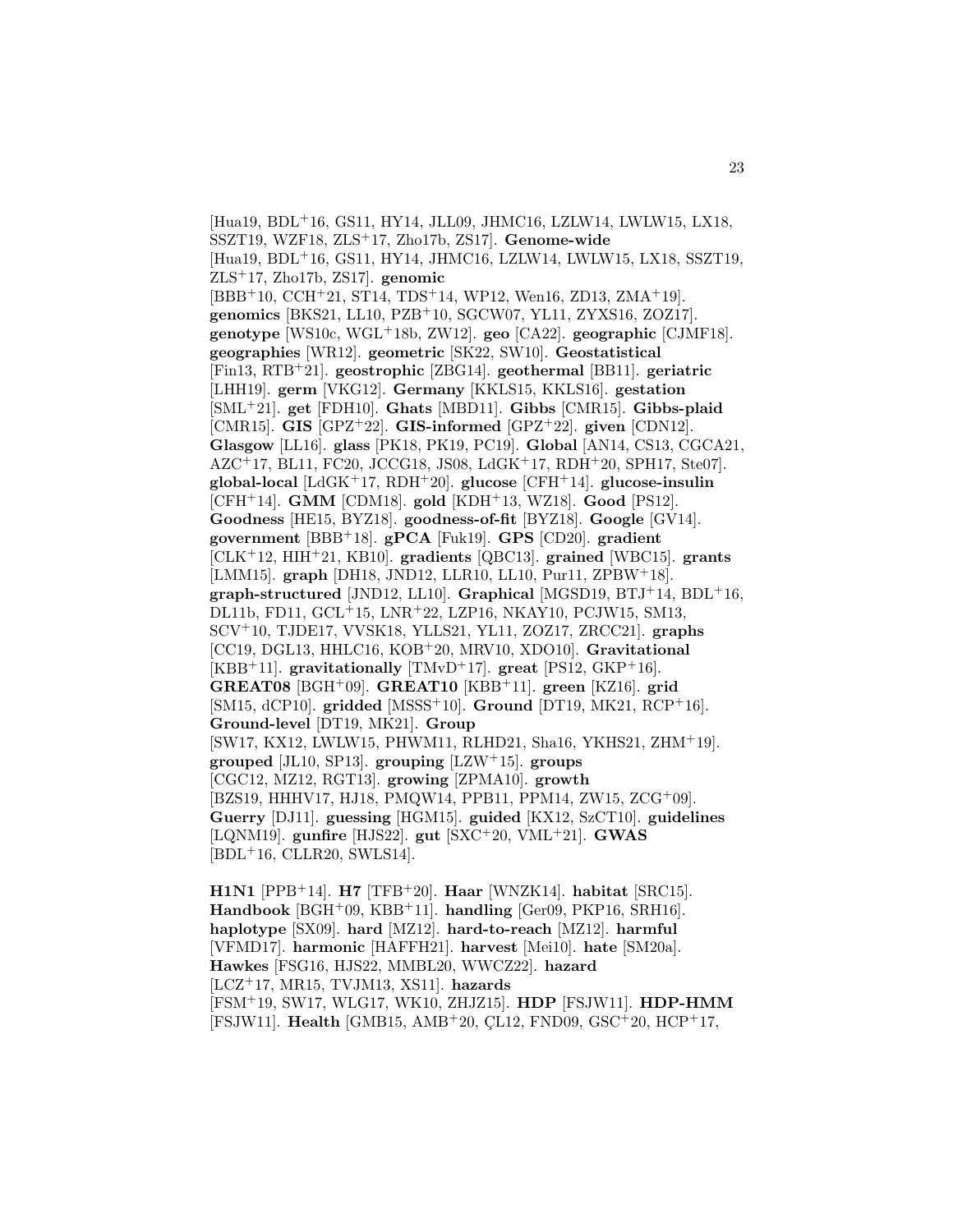JFRS17, JCK22, KGGQ15, Lee18, NH19, PD20, PHJ22, RGF<sup>+</sup>20, SBJR09, SPS20, Tal13, Tal15, TACH21, WSM<sup>+</sup>16, WHC<sup>+</sup>22]. **healthcare** [Hat14, Hav14, NSS14a, NSS14b, Pad14, SPH17, Wal14]. **healthy** [HSFP11]. **heaping** [CWS15]. **heart** [KH13]. **heat** [SRCK16]. **heavy** [PS12, VDP08]. **heavy-tailed** [PS12, VDP08]. **height** [AYJ<sup>+</sup>09, RAY14]. **heights** [TETJ17]. **hematopoiesis** [XKG<sup>+</sup>19]. **hematopoietic** [FGA09]. **hemodynamic** [WZF<sup>+</sup>13]. **hemoglobin** [SPS20]. **hemolysis** [VGH14]. **hereditary** [GPBT22]. **heritability** [SSZT19]. **Hermite** [HCKFZ21]. **heterogeneities** [YHX13]. **Heterogeneity** [FS13a, FDH10, HHN<sup>+</sup>20, HYS19, IR13, LMGJ15, MBDL14, MBK<sup>+</sup>21, SKAL19, WHAW21, XZX18, ZPR14]. **heterogeneous** [AV15, BBM20, BHR11, FH19, FMA18, GCL<sup>+</sup>15, HZL<sup>+</sup>15, JCK22, LG18, LCRM21, LW18, SML<sup>+</sup>21, WYL<sup>+</sup>22, WS14, ZLR19]. **heterosexual** [AH16]. **heteroskedastic** [JGC<sup>+</sup>18, ZGJ<sup>+</sup>22]. **Hi** [WSU<sup>+</sup>19]. **Hi-C** [WSU<sup>+</sup>19]. **Hidden** [RGT13, SPPR08, SSL<sup>+</sup>10, AM07, BvdH09, CGFT15, DLS<sup>+</sup>17, FGA09, FCGA<sup>+</sup>13, HAFFH21, JAZ15, JLL09, LDV<sup>+</sup>10, LNC<sup>+</sup>19, PGL<sup>+</sup>19, SKAL19, SM13, WYH<sup>+</sup>14, WL08a, ZW07, DMN20]. **Hierarchical** [CB10, DL09, DTZP13, FBM09, Gau11, LHH19, SRC15, VH14, WKR21, YH20, Ané08, BST15, BB11, CGT+14, CGCA21, DMGJ20, EFDS20, FCC15, HGM15, HST19, JSW09, JWL<sup>+</sup>19, JYB16, KNWJ14, LSS<sup>+</sup>20, LWZ19, LSS<sup>+</sup>12, LN12, LZ11, MLP<sup>+</sup>19, MRM12, MNR14, RS12, SJM<sup>+</sup>14, SP13, SG16, SX09, SM20b, DPT22, TTH21, TL11, VBK19, WYKH07, ZSP19, ZHM<sup>+</sup>19, ZCH<sup>+</sup>16]. **High** [ASY09, BDR16, PACB21, SGLB10, YFM19, AWL13, ACG13, BC09, BW18, BHW15, DBTP21, FDKP13, FCPL19, GSD<sup>+</sup>18, GS13, HHLC16, HH21, LLR09, LBHB11, LZW<sup>+</sup>15, LS22, LWFW16, LPT<sup>+</sup>11, MAB<sup>+</sup>14, MDR10, OW11, PGW18, PCJW15, RGSB<sup>+</sup>18, SFDMM22, SPPR08, SWPN09, SS15a, SCL<sup>+</sup>13, SM13, Ste09, VML<sup>+</sup>21, WKLvD16, WL10, ZCS13, ZYC<sup>+</sup>17, ZLDR17, ZW18, ZGS<sup>+</sup>14, ZPR14]. **high-dimensional** [AWL13, ACG13, BW18, BHW15, HHLC16, LLR09, LZW<sup>+</sup>15, LWFW16, MAB<sup>+</sup>14, PGW18, PCJW15, RGSB<sup>+</sup>18, SM13, WL10, ZCS13, ZYC<sup>+</sup>17, ZLDR17, ZW18, ZGS<sup>+</sup>14]. **high-energy** [WKLvD16]. **High-fidelity** [PACB21]. **high-frequency** [Ste09]. **high-order** [VML<sup>+</sup>21]. **high-resolution** [FCPL19, HH21, SFDMM22]. **High-throughput** [SGLB10, BC09, DBTP21, LBHB11, LS22, SPPR08, SS15a]. **Higher** [Kip22, WSH<sup>+</sup>14]. **highly** [VFH16]. **histologic** [CCH<sup>+</sup>21]. **histone** [CLZ16]. **historical** [BZC<sup>+</sup>19, CW13a, CW13b, CRZ13, Gil13, JSR16, Moh13a, NZRC13, RP13, Sch13, Whi13, ZCD<sup>+</sup>20]. **history** [FZSI<sup>+</sup>08, LNC<sup>+</sup>19, SH11]. **HIV** [AXEC18, ARC07, Bro09, CPvV<sup>+</sup>11, DPR<sup>+</sup>20, DGCT10, HL08, HWHWA11, JLS<sup>+</sup>17, JD18, KM17, LNR<sup>+</sup>22, LMW10, PRRW11, STD13, SH11, ZW19]. **HIV/AIDS** [Bro09, JLS<sup>+</sup>17, ZW19]. **HMM** [FSJW11]. **hmmSeq** [CGFT15]. **hockey** [TVJM13]. **holding** [MHH17]. **hole** [LBBM21]. **home** [STG21]. **home-delivered** [STG21]. **homeless** [GBC21, KB10]. **homelessness** [GF19]. **homes** [BLM09]. **homicide** [Sad14]. **homocysteine**

[Ros18]. **homology** [BMM<sup>+</sup>16]. **horizontal** [JGVM18]. **hormone** [YSR21].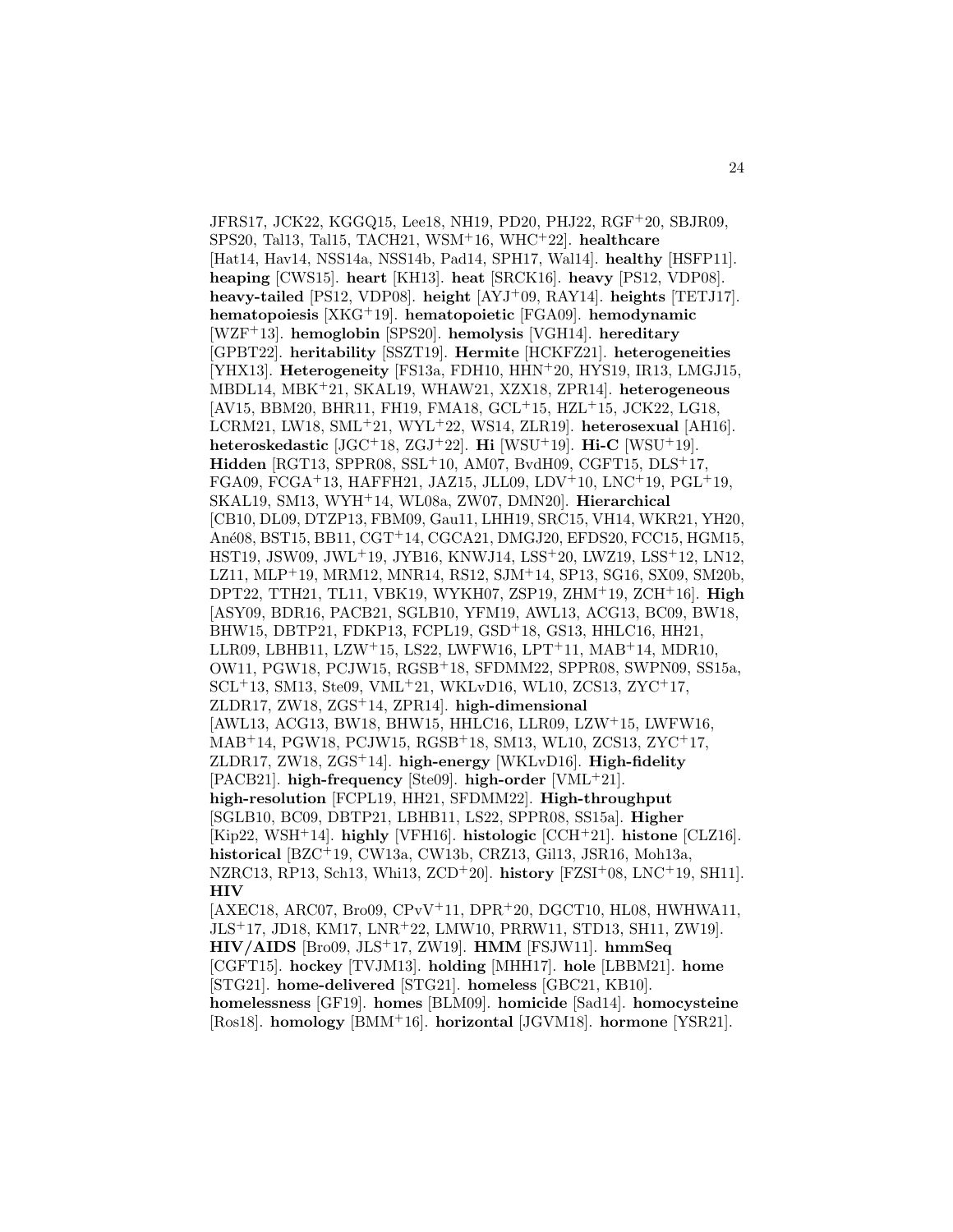**horseshoe** [NV18]. **Horseshoes** [DGH08]. **hospital** [CD17]. **hospitalization** [QBC13]. **hospitals** [CD17]. **hotspots** [HH21, RDH<sup>+</sup>20]. **hourly** [DLZ10]. **House** [YR21, NBZ11, PPM14, DPT22]. **Household** [BHW15, ML14, PHLH11, STA18, SCK19]. **households** [Gau11, MGM<sup>+</sup>14]. **housing** [RFB17, VIF13]. **human** [CD20, CAV<sup>+</sup>19, DM18, HRP10, JMY<sup>+</sup>14, LZ21, LSL<sup>+</sup>15, Sad18, SL20, VML<sup>+</sup>21, WJL16, YZAD13]. **hunting** [XDM15]. **Huntington** [GM16, GMMW17]. **hurdle** [CFW17, PW12]. **hurricane** [LLKP18, PACB21, RF07, SKKS14, XKS15]. **hybrid** [MAE<sup>+</sup>08, SSH<sup>+</sup>11, ZLZB18]. **hydrodynamics** [GBH<sup>+</sup>15]. **hypergraphs** [JWZBC19]. **hyperparameter** [PLM<sup>+</sup>16]. **hypervariable** [PLM<sup>+</sup>16]. **hypotheses** [Hua19, JEAS09]. **Hypothesis** [BW18, GLB<sup>+</sup>17, ST14, BFF<sup>+</sup>09, Efr08, PG14, SZO12].

**I-55** [PS15]. **I/II** [YY11]. **IA** [GFW<sup>+</sup>09]. **iBAG** [ZMA<sup>+</sup>19]. **Ice** [KÓ14a, CHAP16, DRB21, LHF<sup>+</sup>20, TVJM13]. **ideal** [TM22]. **Identification** [SHW18, AABC<sup>+</sup>19, CC19, FKSBS19, HCW11, JD18, KHDV20, KHDV22, LMS10, LES12, LGL<sup>+</sup>12, Ryu22, SF11, SAV<sup>+</sup>14, WYT<sup>+</sup>20, WWL22, ZMC<sup>+</sup>21, ZWZ19, ZZ22, ZBT<sup>+</sup>20]. **identifications** [GPRZ17]. **identify** [GM16, LKTJ<sup>+</sup>15, NQdB<sup>+</sup>07, SCRS<sup>+</sup>20, SSD<sup>+</sup>19, WP12]. **Identifying** [CCH19, FD20, HAFFH21, HZL<sup>+</sup>15, MZA22, RVW20, YFM19, BZC<sup>+</sup>19, FPL10, JPTO17, LBD<sup>+</sup>18a, PZB<sup>+</sup>10, VFMD17, WSK<sup>+</sup>21, WWM<sup>+</sup>14, YZAD13]. **identity** [ARK<sup>+</sup>18, BvdH19, SWLS14]. **identity-by-descent** [SWLS14]. **ignition** [UH20]. **II** [Fie10b, YY11]. **illustrated** [RHHH13]. **illustration** [CCJ<sup>+</sup>09]. **image** [BGH<sup>+</sup>09, CBZG17, DLM14, LZW<sup>+</sup>15, LGK18, MBH<sup>+</sup>11, WNZK14, ZJLC08]. **imagery** [AYJ<sup>+</sup>09]. **images** [CCH<sup>+</sup>21, CHH<sup>+</sup>14, LS18, LBD<sup>+</sup>18a, LWLX19, RMS<sup>+</sup>19, VRN<sup>+</sup>11, YWL<sup>+</sup>12]. **imaging** [BM11, BHP10, CSGD16, DKZ09, GDG<sup>+</sup>16, MZI18, MVP11, MBK<sup>+</sup>21, OW11, PSW18, PHT15, WKG<sup>+</sup>15, ZGS<sup>+</sup>14]. **imbalance** [GBST19, YSR21]. **immune** [DHG19]. **immunization** [DW21]. **Impact** [KHLB22, BGK<sup>+</sup>15, HJ18, Lee18, STA18]. **impacts** [FGMP16]. **impending** [ZBT<sup>+</sup>20]. **imperfect** [MBDL14]. **Implications** [HS13, RCBB19, YHE20]. **importance** [CP20, LKB21, LN12, RTB<sup>+</sup>21]. **important** [Bic10]. **impressions** [HHC17]. **imprinting** [YL13]. **improve**

[JD18, SRZ<sup>+</sup>15, SCRS<sup>+</sup>20, WHLN15]. **Improved**

[PMMS16, RJ11, AMR18, ZBG14]. **improves** [PLM<sup>+</sup>16]. **Improving** [BHP10, BDR16, CHAP16, CT07, JSF<sup>+</sup>22, Loh09, ZBLC17, ZW12, KY07, LHH19]. **Imputation**

[LQNM19, TDS<sup>+</sup>14, AT10, Gho10, GSC<sup>+</sup>20, GG19, GPZ<sup>+</sup>22, KFB11, PSD13, PKP16, STG21, SPS20, SHC12, TACH21, WR12, ZLOS10].

**imputation-based** [Gho10]. **impute** [WS10c]. **In-game** [GNCS22].

**In-season** [Bro08]. **incentives** [Cha17]. **incidence** [JGC<sup>+</sup>18]. **income** [KKLS15, KKLS16]. **Incompatibility** [McE09]. **incompatible** [CDF<sup>+</sup>18].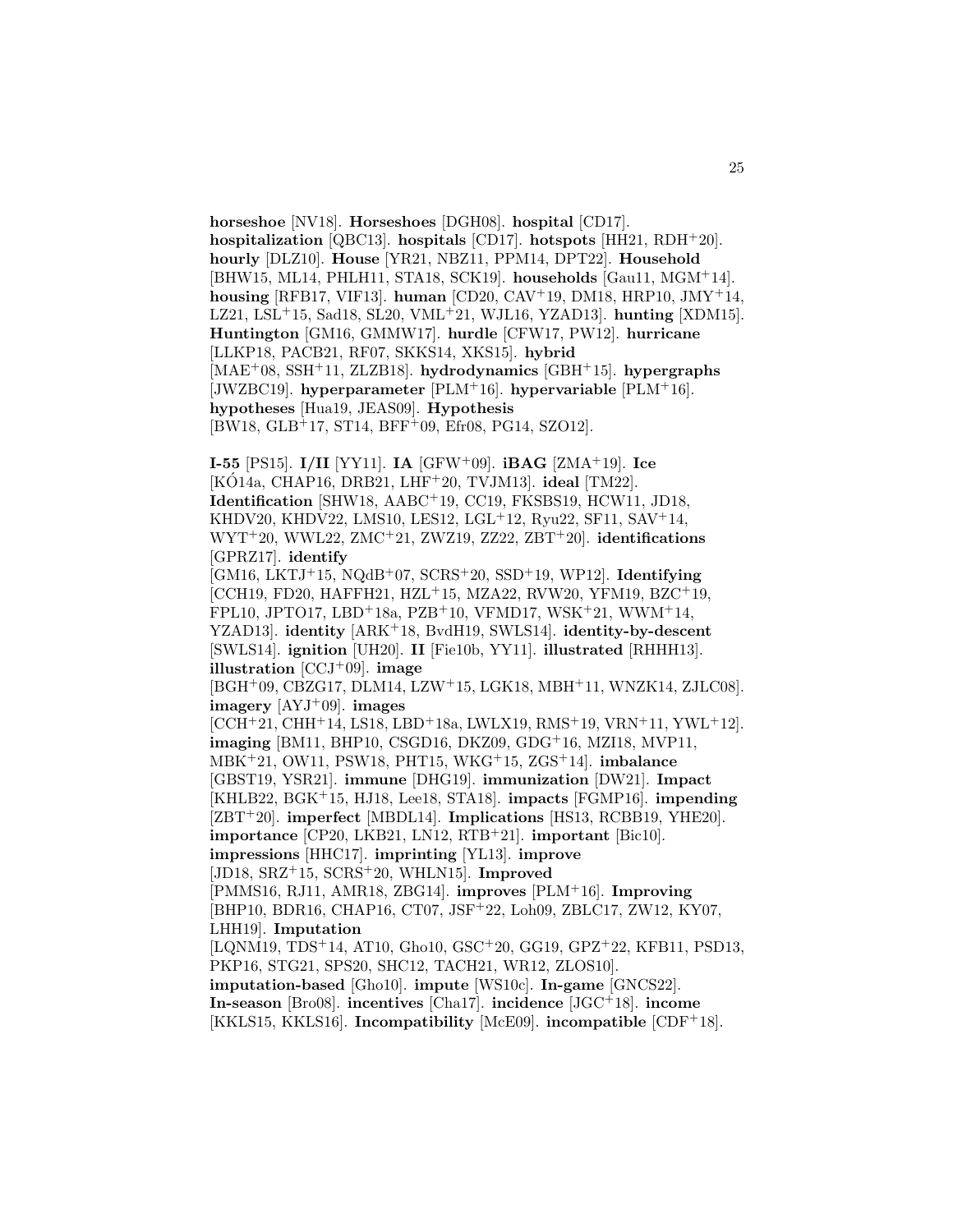#### **incomplete**

[BHR11, CWWW17, DPR<sup>+</sup>20, GKS17, LWFW16, YN14, ZCD<sup>+</sup>20]. **incorporate** [ZHM<sup>+</sup>19]. **Incorporating** [HHN<sup>+</sup>20, SCTV11, XLDO13, XLS<sup>+</sup>19, ZBG14, HWHWA11, MBK<sup>+</sup>21, Wen16]. **increase** [ML14]. **increases** [SWLS14]. **increasing** [DT19]. **incremental** [CA22, RODC19, ZBLC17]. **indel** [LL09]. **independent** [AY12, Efr09, JL19, NPM12, SG16, ZST16]. **index** [GPRZ17, OIHH09, RFB17, RWK17, Tal13, Tal15, YHE20]. **indexed** [GKZS12]. **Indian** [Gil17, MSS09]. **indicator** [ZHM<sup>+</sup>19]. **indicators** [MRSA19, MNR14]. **indirect** [CAS20]. **individual** [CCH<sup>+</sup>21, CJMF18, EFJ07, GQ10, LHMN13, MC17, MBDL14, WZD19, WFS19, WHAW21]. **individual-level** [EFJ07, GQ10]. **individuality** [DL09, DLM14]. **individuals** [FWGS11, SWLS14]. **inducing** [AMB<sup>+</sup>20]. **industrial** [Gho10]. **inequality** [Gau11, KKLS15, KKLS16, LL16]. **inexperienced** [YSG16]. **infant** [BZS19, SXC<sup>+</sup>20]. **infants** [SvdLMP14, YLS14]. **infection** [CdVM<sup>+</sup>22, CGCN22, CPvV<sup>+</sup>11, DGCT10, LMW10, SvdLMP14]. **infections** [CD17]. **infectious** [ENF14, HCS18, MH14, RTB<sup>+</sup>21, YLH07, YGLH08]. **Inference** [BBG<sup>+</sup>12, BGM17, CGCN22, FH09, GFW<sup>+</sup>09, HR22, KK12, KM17, Mey08, SDHZ14, ZRCC21, BPS22, BHC<sup>+</sup>20, BHB<sup>+</sup>21, BCR<sup>+</sup>19, BBB<sup>+</sup>10, CGT<sup>+</sup>14, CJMF18, CR13, CWE18, CA22, CCJ<sup>+</sup>09, CMR18, CD17, DLL<sup>+</sup>18, DHG19, Efr08, Efr12, ESO19, FGA09, FRL18, FGS<sup>+</sup>10, HHN<sup>+</sup>20, Hat14, Hav14, HLY<sup>+</sup>21, HS13, HCS18, HBW17, HFH10, JLDQ10, JJRZ21, JFRS17, JSH<sup>+</sup>22, JWZBC19, KSD11, KF10, KY07, LHPW13, LL19, LQNM19, LL09, LZ11, MSJ14, MON20, NKAY10, NZRC13, NSS14a, NSS14b, OM12, Pad14, RFWE22, RCLWW10, RMS<sup>+</sup>19, RHZ<sup>+</sup>15, Rub08, STMC17, Sch08, STG21, SPF20, SCV<sup>+</sup>10, SJ11, TJDE17, TACH21, TAC<sup>+</sup>16, TFB<sup>+</sup>20, Wal14, WTCW10, WIC<sup>+</sup>10, WBK<sup>+</sup>19, XKG<sup>+</sup>19, ZPMA10, ZK10, ZYC<sup>+</sup>17, ZNB<sup>+</sup>21, ZCH<sup>+</sup>16]. **inferences** [GM09]. **inferred** [CLK<sup>+</sup>13]. **Inferring** [BK20, BHR11, BGK<sup>+</sup>15, DBG21, LSM15, RSD22, SHM15, WJF<sup>+</sup>15, ZBC16, HGM15, HSSF21, LNR<sup>+</sup>22, MVP11, SBS14, XZX18]. **infinite** [LHH19]. **inflated** [BvdH19, CVF10, CBvdHvdH08, LZCW21, LMKC12, MGSD19, RBF<sup>+</sup>20, XCCL20, ZCM<sup>+</sup>11]. **inflation** [FLHA15, JB21]. **Inflection** [GBC21]. **influence** [AMR16, DCHP21, MM15]. **Influencing** [RLH<sup>+</sup>13, SRZ<sup>+</sup>15]. **influential** [CLZ09]. **influenza** [BWT<sup>+</sup>20, OHC<sup>+</sup>17, PHLH12, PPB<sup>+</sup>14, TSS10]. **Information** [VML<sup>+</sup>21, CT18, CCS18, FDR16, HE14, HLK18, JL19, KZ16, LCG09, Lia19, PCJW15, RRSM18, SHGA10, SzCT10, SCTV11, XLDO13, YSR21, ZW12, ZBG14]. **informative** [BK21, GJPS08, MKN22, PHJ22, RB10b, TFB14, WMA<sup>+</sup>14]. **informed** [GPZ<sup>+</sup>22, PQR21]. **infra** [SCDG17]. **infra-marginality** [SCDG17]. **infrastructure** [HAL21]. **infrequent** [SH11]. **inhibitory** [JLA16, ZCG<sup>+</sup>09]. **Inhomogeneous** [DAAM22, FSG16, SH08]. **Initiative** [GMB15]. **initiatives** [STA18]. **INLA** [ISR12]. **innovation** [GM15]. **Insights** [SFDMM22]. **instantaneous** [WSGH12]. **institutionalization** [GMM08]. **instrument** [KM16, SVYP11]. **Instrumental**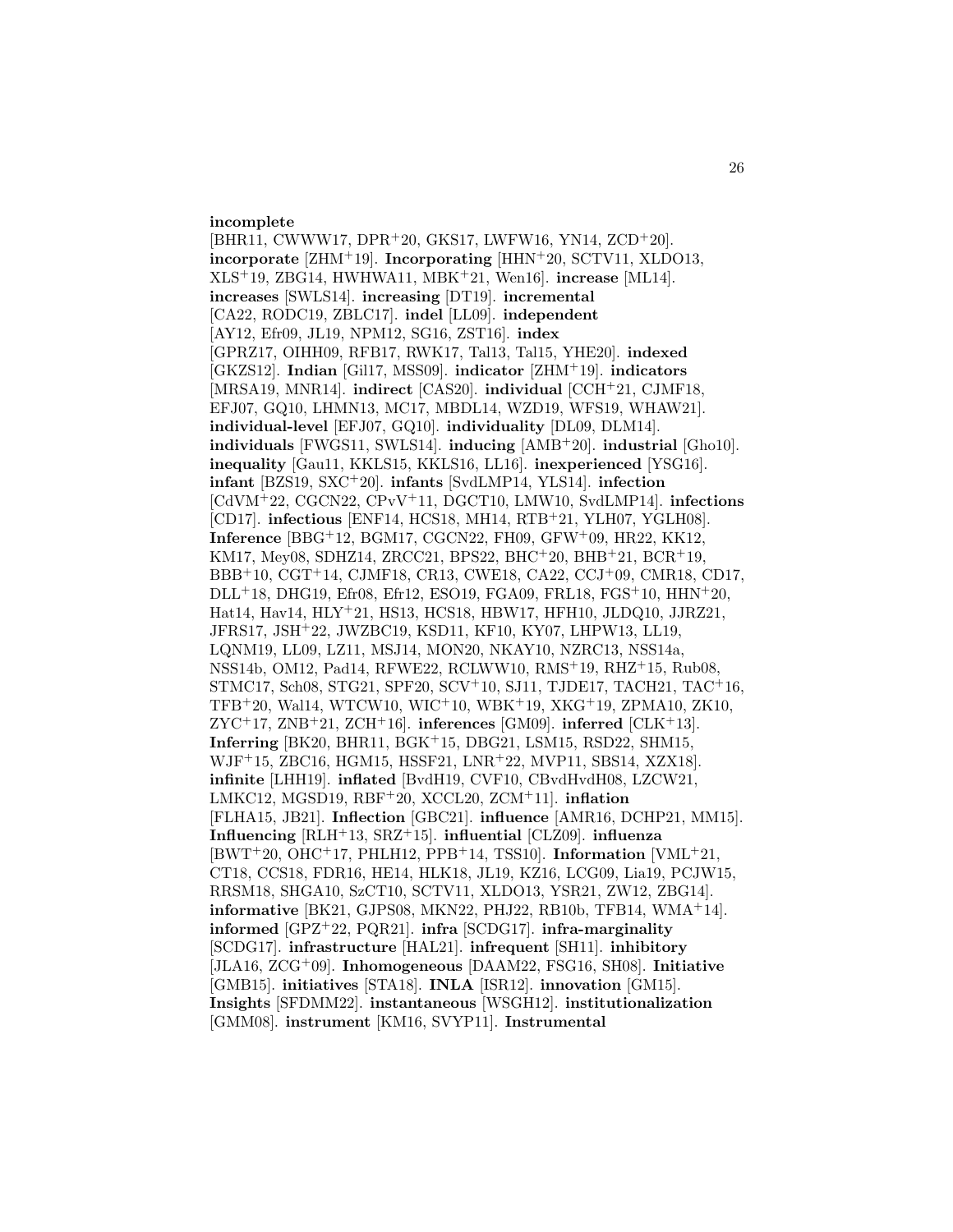[ENH<sup>+</sup>18, JCK22, KKMS16, SGNM22, YLS14]. **instrumented** [HAL21].  $\text{instruments}$  [ENH<sup>+</sup>18, Fin13, KM16, ZSG<sup>+</sup>13].  $\text{insulin}$  [CFH<sup>+</sup>14]. **insurance** [JFRS17, JCK22, PHJ22, REFT18, SFB16, SZ20]. **intake** [DBG21]. **Integer** [KSP16, Haz15, LLKP18, ZSG<sup>+</sup>13]. **integer-valued** [Haz15, LLKP18]. **integrated** [CKHP15, ISR12, JWL<sup>+</sup>19, LHMN13, WKR21]. **Integrating** [RTB<sup>+</sup>21, BPSC14, ZSMJ20]. **integration** [BTA20, HBP17, JCS07, RG21, ZOZ17]. **Integrative** [KBFM12, PGW18, RGF<sup>+</sup>20, WACY20, XZW21, MCCW09, PZB<sup>+</sup>10, SWM13, ZMA<sup>+</sup>19]. **intellectual** [Bic10]. **intelligence** [LZ21]. **intelligent** [SP19]. **Intensity** [SK22, FRL08]. **intensive** [DFN08]. **inter** [HS14]. **inter-** [HS14]. **interaction** [AMGG13, Fin13, LC12, LWLX19, LRS12, LRS15, dGC07]. **interactions** [BST15, EFDS20, FD20, LZLW14, ML13, PQR21, WJF<sup>+</sup>15, WS14, WWCZ22]. **interest** [HK17b]. **interference** [AS17, AM16, BHC<sup>+</sup>20, SDHZ14]. **intergenerational** [MZA22]. **interlocking** [FT18]. **intermittent** [SRA<sup>+</sup>15, SS15b]. **international** [AR18, HMT12, WH11]. **Internet** [PHCM<sup>+</sup>10, SJ11]. **Interpolating** [MAE<sup>+</sup>08]. **Interpolation** [GS13, Ste09]. **Interpretable** [LRMM15, BT11, PT12]. **Interpretation** [dGC07, CWE18, MMGR21, SW10]. **Interpreting** [SGL<sup>+</sup>08]. **intersection** [NPM12]. **interstate** [PS15]. **interval** [HCP<sup>+</sup>17, JLDQ10, SML<sup>+</sup>21, SH11]. **interval-censored** [HCP<sup>+</sup>17, SH11]. **intervals** [SYZ11]. **Intervention** [vdBR10, HYS19, JL09, PPLK18, SGNM22]. **interventional** [CC19, LZ11, SHM15]. **interventions** [SP13]. **intra** [HS14]. **intra-examiner** [HS14]. **intracellular** [MN15, MHB<sup>+</sup>09]. **intrinsic** [FWK<sup>+</sup>13, SFDMM22]. **Introducing** [DJ11, New09]. **Introduction** [Fie10a, Fie10b, LRS09, Sil16]. **Invariant** [vdHWC<sup>+</sup>12, Tal13]. **inverse** [LPT<sup>+</sup>11, MKN22, NWJ20, SWH22, TACH21, THN<sup>+</sup>19, YE14, ZCS13, ZKS15]. **inverse-probability** [TACH21]. **investigate** [RCP<sup>+</sup>16]. **Investigating** [HMT12, SG16]. **ion** [MHB<sup>+</sup>09]. **ionosphere** [GKS17]. **ionospheric** [FPLM18, GKZS12]. **Ireland** [PL11]. **Irish** [NMW<sup>+</sup>21]. **irregular** [RAY14, ZRA<sup>+</sup>21]. **irregularly** [Ger09, LCB16, LCSZ15, MLKQ22]. **isoform** [LZZL18]. **Isolation** [ZSR14]. **isomorphic** [MBH<sup>+</sup>11]. **isotonic** [LRS12, LRS15, QGM<sup>+</sup>14]. **isotropy** [FDKP13]. **issues** [Lyo08]. **Italia** [ZST16]. **Italian** [DPR11, DPT22]. **Italy** [FS13a]. **item** [AZM11, WBB13]. **iTRAQ** [MAZM13].

**Jensen** [YHE20]. **Jesus** [Fie08]. **JFK** [STJ<sup>+</sup>07]. **JIVE** [LHMN13]. **job** [MLM13, PG13]. **Joining** [CDF<sup>+</sup>18, ZBC16]. **Joinpoint** [MBGDS11]. **Joint** [CCH<sup>+</sup>21, FCC15, FHSJ14, HVL14, Hua18, LZZL18, LHMN13, NH19, OKGM14, SH11, YLG15, ZW19, CGCN22, LTL19, MBYWX19, MSH21, MDWH21, NKAY10, PC20, WJT<sup>+</sup>21, WP12]. **jointly** [AS10b, LR20a, vdBN09]. **Jolly** [WHAW21]. **journalism** [RHHH13]. **Jump** [KGGQ15, Kan20]. **junction** [GZB<sup>+</sup>11]. **juvenile** [BSLL10].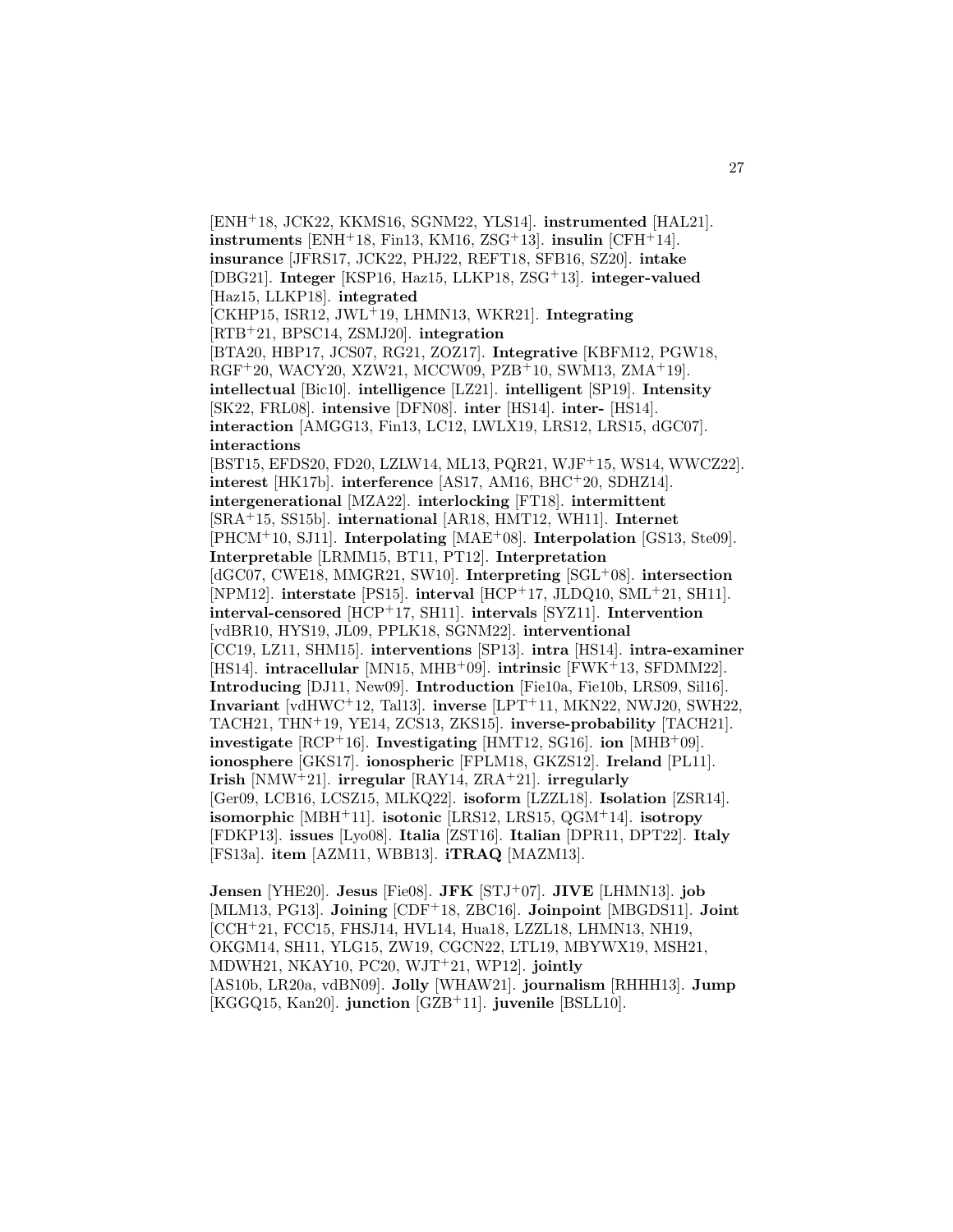**Kernel** [RZC<sup>+</sup>18, WHC<sup>+</sup>22, DGH08, FCPL19, LC12, SML<sup>+</sup>11, ZK10, ZM16]. **Kernel-penalized** [RZC<sup>+</sup>18]. **key** [DPR<sup>+</sup>20, ZB11]. **killings** [KN13]. **kinetic** [CGCN22]. **kinetics** [OMM<sup>+</sup>14]. **Kingdom** [CHJCK18]. **Kingman** [CP20]. **knockoff** [KS19]. **knot** [JWZBC19]. **knowledge** [FDH10]. **Kullback** [CSL<sup>+</sup>08].

**label** [OGP<sup>+</sup>18]. **label-free** [OGP<sup>+</sup>18]. **labeling** [CWWW17, MAZM13]. **labeling-based** [CWWW17]. **labels** [WBC15]. **laboratory** [DHM<sup>+</sup>17]. **lack** [HS13]. **lag** [PSL<sup>+</sup>16, WMT<sup>+</sup>21, WHC<sup>+</sup>22]. **lakes** [SCRS<sup>+</sup>20]. **Lambert** [Goe11, Goe14]. **land** [HHC17, MK21]. **land-use** [MK21]. **landscape** [HHK<sup>+</sup>16, MBD11, ZW08]. **landscapes** [ZPGO21]. **LAPD** [KHLB22]. **Laplace** [ISR12]. **Large** [JJRZ21, ZNB<sup>+</sup>21, ACG13, AR18, BHB<sup>+</sup>21, BBE<sup>+</sup>18, CGW<sup>+</sup>10, CW13a, CW13b, CDN12, CRZ13, DBF<sup>+</sup>16, DVF13, FBM09, Gil13, GBH<sup>+</sup>15, GS11, JL09, JMY<sup>+</sup>14, LRZ08, Men18, Moh13a, PYP<sup>+</sup>09, PGW18, PDS13, RP13, SJH11, Sch13, SWPN09, SPsLC16, SKAL19, VFMD17, VHS13, Whi13, YBL<sup>+</sup>17, ZPMA10, ZZ18, ZSP19, ZRCC21, ZS17]. **Large-scale** [JJRZ21, ZNB<sup>+</sup>21, GS11, JL09, PYP<sup>+</sup>09, PDS13, SPsLC16, YBL<sup>+</sup>17, ZS17]. **largest** [Joh09]. **Lasso** [MRG21, KX12, MV12, WNRZ11, WL08b, FFW09, CGC12, LRZ08, LWLW15, RJ11, Tin11]. **lassoed** [WT08]. **last** [Ber11, CR11, DL11a, HU11, Hol11, Kap11, MM11, MW11b, NL11, Rou11, SMR11, Sme11, Tin11, WA11]. **Late** [DCHP21, ZSG<sup>+</sup>13]. **Latent** [BLM09, DMA19, GZB<sup>+</sup>11, HHK<sup>+</sup>16, HTM<sup>+</sup>13, JPTO17, MZ12, STM17, BZC<sup>+</sup>19, BPSC14, BSNP16, CGW<sup>+</sup>10, CSB<sup>+</sup>15, DBG21, FSM17, GEC13, HSVF09, HST19, KXC09, MMY<sup>+</sup>16, MRV10, ML13, MON20, MGM<sup>+</sup>14, MCCW09, MR15, NMW<sup>+</sup>21, RB10b, SP19, SBJR09, Sch15, SRH16, SZO12, VVSK18, XLS<sup>+</sup>19]. **Lateral** [KN17]. **lattices** [LBD<sup>+</sup>18a]. **Law** [Men18, Gil17, MH14, VC14]. **layered** [RSH12]. **lead** [CN07]. **lead-based** [CN07]. **leaded** [CN07]. **leading** [CCdCW18, RRSM18]. **League** [ZTH19, JSW09, GNCS22]. **Learning** [DGL13, FTE<sup>+</sup>21, MLCW13, MAM17, PC19, WBC15, CMJ09, FP08, LW18, MTZZ21, SP19, SWH22, TWA18, XZW21, XDO10, SC14]. **least** [ACG13]. **Lecar** [DS14]. **Lee** [DPR11]. **left** [GC08, Gel13, HMM09, HCP<sup>+</sup>17]. **legal** [RY11]. **legislative** [MM15]. **legislator** [LRM17]. **Leibler** [CSL<sup>+</sup>08]. **Length** [MGTZ21]. **Length-biased** [MGTZ21]. **lensed** [TMvD<sup>+</sup>17]. **lenses** [CFMR18]. **Lensing** [KBB<sup>+</sup>11, BGH<sup>+</sup>09]. **Leo** [Bic10, Büh10, Cut10, Fel10, FY10, Fri10, Jor10, Ols10, SBW+09, Sto10, Yu10]. **lesbian** [GGFG<sup>+</sup>18]. **lesions** [GMLB<sup>+</sup>14, PSL<sup>+</sup>16]. **Letter** [Fio08, HTL13, Mac20a, Mac09, SST<sup>+</sup>08, SH15]. **leukemia** [YLH17]. **Level** [BR16, CKHP15, DT19, EFJ07, GBC21, GQ10, JL09, LBD<sup>+</sup>18a, MRW09, MK21, OMM<sup>+</sup>14, PHJ22, RCP<sup>+</sup>16, TLH14, WI07, WZ16, WJL16, ZGLH13, ZHJZ15]. **Level-screening** [BR16]. **levels**

[BR16, PD20, Ros18, VGH14, WZ16, YLH17]. **Leveraging** [SWLS14]. **liability** [CSB<sup>+</sup>15]. **Lie** [HHN<sup>+</sup>20]. **lies** [CWS15]. **life**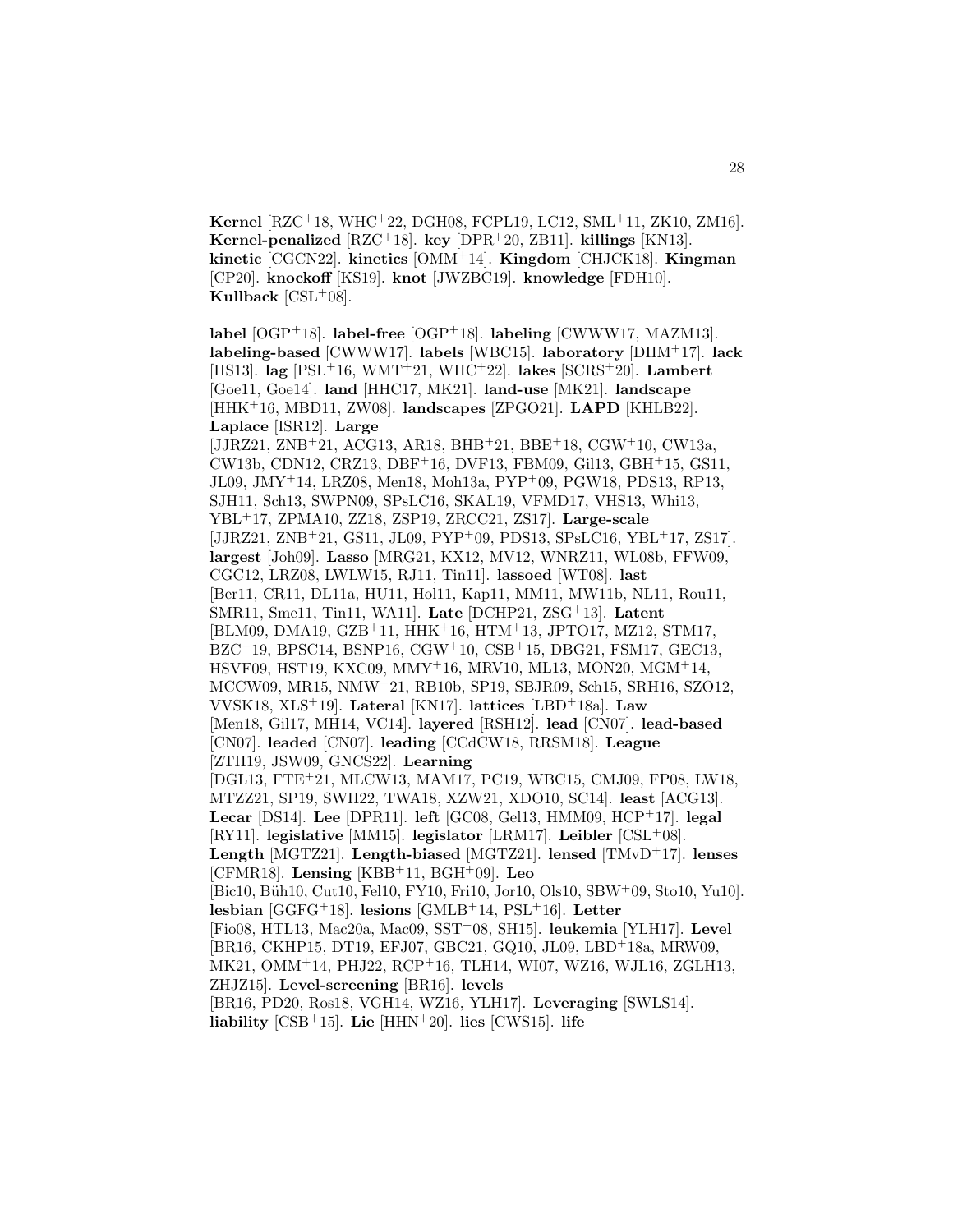[Bic10, HMM09, LR21, OMM<sup>+</sup>14, Sha16, ZSG14]. **lifetime** [AL16, HMM09, ZSG11]. **ligands** [ABB<sup>+</sup>12]. **light** [TMvD<sup>+</sup>17]. **Likelihood** [HFH10, NZRC13, Ryu22, AYJ<sup>+</sup>09, BvdH19, BJ09, CBZG17, FYB<sup>+</sup>15, FIM<sup>+</sup>21, FDH10, HCS18, Hof07, KMKB16, LK13, LES12, SvdLMP14, SIL<sup>+</sup>11, SKS10, SBSH18, TFB14, YL13]. **Likelihood-based** [Ryu22, HCS18, LES12]. **limit** [SVYP11]. **limitation** [SS10b]. **limits** [CQ09, ELD09, HHH10b]. **line** [JL10]. **lineage** [FIM<sup>+</sup>21, XKG<sup>+</sup>19]. **linear** [AD22, CFLP15, CWH20, DAAM22, FWK<sup>+</sup>13, FPC20a, HHH10b, LvdVvWvdW13, LZK<sup>+</sup>15, LS22, PSD13, PGL<sup>+</sup>11, PDS13, PSL<sup>+</sup>16, SCTV11, TSG17, UH20, WEWX21, WS10c, XCCL20, ZCS13]. **lines** [BC09]. **linguistic** [GGG<sup>+</sup>12]. **linguistics** [SDP22]. **link** [JDP<sup>+</sup>13, PGL<sup>+</sup>11]. **linkage** [Sad18, STG21, TL11, XLS<sup>+</sup>19, ZW12, ZX22]. **linked** [LLZ19, LPH22, PT12, SZ20]. **Linking** [CHS<sup>+</sup>16, SXC<sup>+</sup>20, WSGH12, CLZ16]. **links** [YLC<sup>+</sup>17]. **Liquid** [KPA<sup>+</sup>10]. **liquidity** [ASY09]. **list** [BK20]. **lists** [CDF<sup>+</sup>18, NPM12]. **Little** [KO14a]. **liver** [GDJR20]. **loads** [GKP<sup>+</sup>16, LBND13]. **Local** [GRL<sup>+</sup>13, SML<sup>+</sup>11, YZAD13, DGL13, DGH08, JCJ20, LdGK<sup>+</sup>17, PD20, PL08, RDH<sup>+</sup>20, SWLS14, SJGM13, SGNM22, ZLS<sup>+</sup>17]. **localization** [AFS07, DGM<sup>+</sup>08, GMNP<sup>+</sup>21, LLR09]. **localized** [RFB17]. **Locally** [DD16, Lee18]. **location** [CPP<sup>+</sup>14, HFH10, ZBT<sup>+</sup>20]. **location-mixture** [CPP<sup>+</sup>14]. **locations** [FS13b]. **locus** [FYB<sup>+</sup>15]. **Log** [SXC<sup>+</sup>20, AD22, CFLP15, SG17, TSG17, XCCL20]. **Log-contrast** [SXC<sup>+</sup>20]. **log-linear** [CFLP15, TSG17, XCCL20]. **Logistic** [HPF13, FW21, GJPS08, LHH10, MGMB19, MDGM21, NDRF17, RLH<sup>+</sup>13]. **logistic-Gaussian** [MGMB19]. **logit** [PGL<sup>+</sup>11]. **Loglinear** [DM18, DVA<sup>+</sup>19, KKL11]. **lognormal** [RCLWW10, SRC15]. **logs** [RHHH13]. **London** [BMLG21]. **long** [BLTV14, HL08, KFB11, ZASM12]. **long-memory** [BLTV14]. **long-term** [HL08]. **Longitudinal** [ZGS<sup>+</sup>14, AS10b, AV15, BLM09, CLR16, CH14, CWS15, FAL<sup>+</sup>10, GDG<sup>+</sup>16, Hof15, HL08, HYS19, KK13, LT12, LZ13, MKN22, PGL<sup>+</sup>11, SBJR09, SvdLMP14, Sco09, SIL<sup>+</sup>11, SHC12, SH11, TMY17, WYL<sup>+</sup>22, WH11, YLH17, YLG15, ZRA<sup>+</sup>21, ZY12, ZASM12, BHW15, MV14]. **longitudinally** [LNR<sup>+</sup>22]. **look** [YSG16]. **loss** [DLZL16]. **losses** [ZZH08]. **lost** [Fie08]. **lots** [STJ<sup>+</sup>07]. **low** [FH09, FSM17, HH21, PD20, TAC<sup>+</sup>16]. **low-rank** [FH09, HH21]. **loyalty** [JY10]. **Luce** [CTM14]. **lucky** [PS12]. **luminosity** [HLY<sup>+</sup>21]. **lung** [CPP<sup>+</sup>14, CHS<sup>+</sup>16, HZG<sup>+</sup>22, JL11, ZLR20]. **lurking** [SH18]. **LWR** [PS15]. **Lymphangiogenesis** [FCC15]. **lymphoma** [BBE<sup>+</sup>18].

**Machine** [Deb09, LC12, WHC<sup>+</sup>22]. **Macroeconomic** [IWG13, ZCP14]. **magnetic** [BM11, GKZS12, ZJLC08]. **magnetization** [PSL<sup>+</sup>16]. **magnetoencephalography** [LPT<sup>+</sup>11, SJA<sup>+</sup>13, YE14, YFHE20]. **magnetosphere** [KSH<sup>+</sup>13]. **magnitude** [ZHO22]. **Mahalanobis** [LW17]. **main** [FD20]. **major** [JSW09, LLKP18, ZTH19]. **make** [NZRC13]. **making** [FZSI<sup>+</sup>08, RCBB19, SC14, ZZ22]. **malaria** [KKMS16]. **Malawi** [JD18].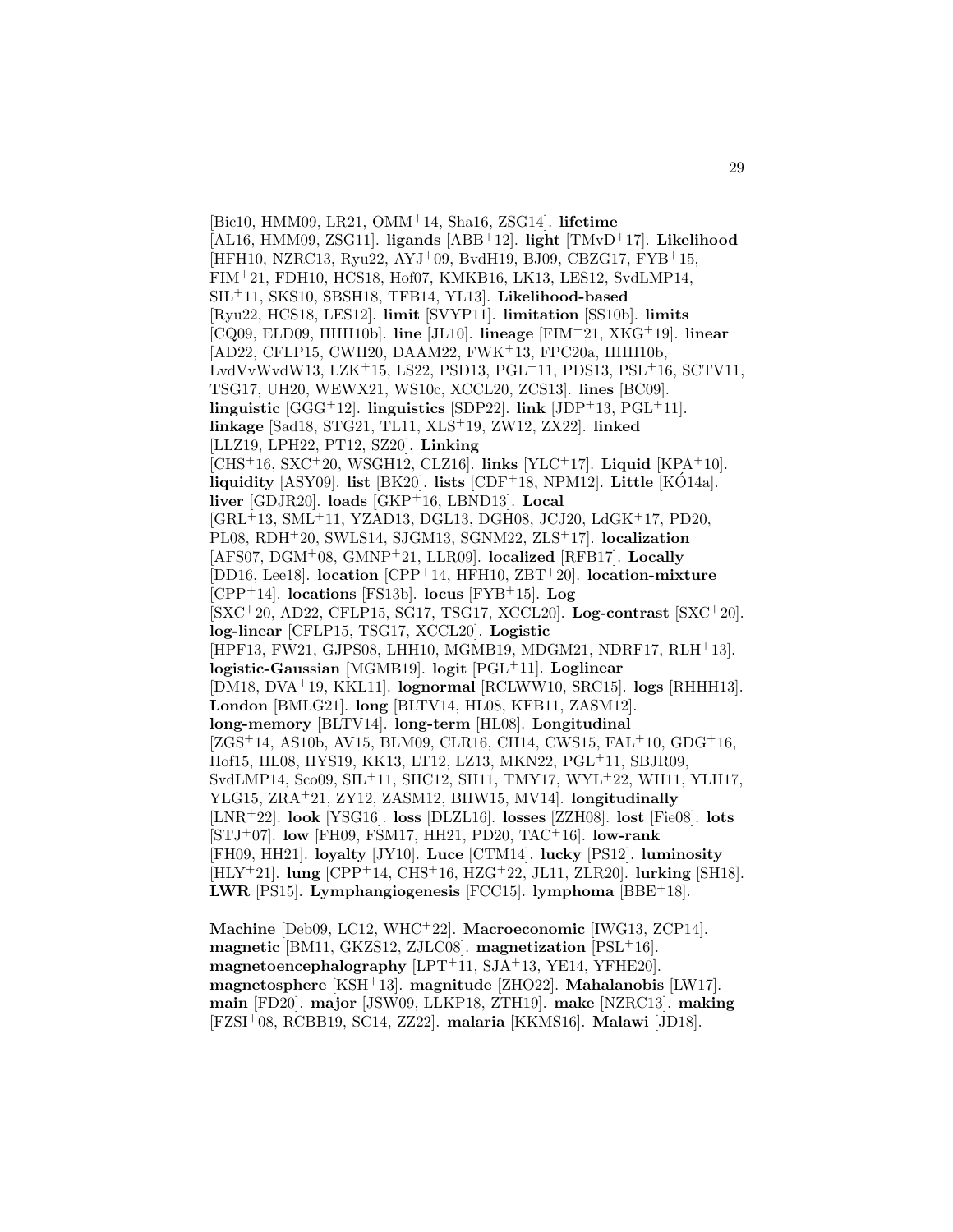**MALDI** [HCW11]. **MALDI-TOF** [HCW11]. **mallards** [WHAW21]. **Mallows** [CAV<sup>+</sup>19]. **malware** [SAV<sup>+</sup>14]. **mammals** [FGS<sup>+</sup>10, LZTB16]. **management** [HE14, MHG18, SH08]. **Manifold** [SDP22, VBK19]. **manifolds** [JFM11, LAS16, SKKS14]. **manufacturing** [SH18]. **Many** [FZSI<sup>+</sup>08, Bic10, BMT13, BR16, ENH<sup>+</sup>18, JEAS09, STA18]. **many-household** [STA18]. **map** [Deb09]. **mapping** [AFS07, BL11, FFM<sup>+</sup>21, FCGA<sup>+</sup>13, KX12, LCZ<sup>+</sup>17, MHH17, MSH21, OMM<sup>+</sup>14, ZZL11]. **maps** [RTB<sup>+</sup>21, SGL<sup>+</sup>08, SDT08]. **Marginal** [ZASM12, PGL<sup>+</sup>11, SYZ15]. **marginality** [SCDG17]. **marine** [CFW17, LZTB16]. **mark** [CA18, DSCS19, LK13, LWLX19]. **mark-recapture** [CA18]. **Marked** [CT18, CR13, CDB11, XKS15]. **marker** [CZM10, KXC09, LL09]. **markers** [GM16, HPF13, MPT12]. **market** [ASY09, Fin13, HSVF09]. **markets** [CCdCW18, FFJJ14]. **Markov** [AM07, BLM09, BZC<sup>+</sup>19, BSNP16, CFMR18, CGFT15,  $DLS+17$ ,  $FCGA+13$ ,  $FSPWWE18$ ,  $GREG15$ ,  $HAFFH21$ ,  $HHN+20$ , HS09, HGRS17, JAZ15, JYB16, JLL09, JPS21, LDV<sup>+</sup>10, LNC<sup>+</sup>19, LSL<sup>+</sup>15, MMGR21, PGL<sup>+</sup>19, RGT13, SB20, SPPR08, SRCK16, SSL<sup>+</sup>10, SM13, WYH<sup>+</sup>14, WL08a, WWCZ22, YGAT20, ZPGO21, ZW07, DMN20]. **Markov-modulated** [WWCZ22]. **Markov-switching** [CFMR18, MMGR21, SRCK16]. **marrow** [AL16]. **Mars** [BML<sup>+</sup>20]. **masking** [ZDL10]. **mass** [FZSI<sup>+</sup>08, GPRZ17, HCW11, KPA<sup>+</sup>10, KOJ<sup>+</sup>14, LMS10, LES12, LLM20, MAZM13, OGP<sup>+</sup>18, PHT15, Ryu22, WKG<sup>+</sup>15]. **massive** [GB16, LSAR12, TSS10]. **master** [PZB<sup>+</sup>10]. **mastery** [SP19, SEX21]. **matched** [KZ16]. **Matching** [MPT12, ZPR14, CAS20, CDB11, HHC17, JWZBC19, KKMS16, KM16, PPLK18, SDH18]. **matching-adjusted** [CAS20]. **material** [DH10]. **materials** [CLEB14, DHM<sup>+</sup>17]. **maternal** [AZC<sup>+</sup>17, LL16, YL13]. **Mathematics** [Gne12]. **matrices** [AR18, DKZ09, FH09, HGG13, LRZ08, PDM19, ZLDR17, ZW18]. **matrix** [BBE<sup>+</sup>18, JPTO17, LS22, LPH22, MM15, OP09, Pur11, ZTCS20, ZCH<sup>+</sup>16]. **matter** [DBF<sup>+</sup>16, PYP<sup>+</sup>09, PD20, XLS<sup>+</sup>19, YZS<sup>+</sup>13]. **max** [RS12, SYZ15]. **max-stable** [RS12, SYZ15]. **maxima** [SJGM13, ZHO22]. **maximal** [RRSM18]. **Maximin** [KMMS13]. **maximin-efficient** [KMMS13]. **Maximizing** [KZ16]. **Maximum** [AYJ<sup>+</sup>09, BJ09, CBZG17, LK13, SKS10, TFB14, FIM<sup>+</sup>21, FDH10, KKR13, SvdLMP14, SBSH18]. **maximum-likelihood** [FIM<sup>+</sup>21]. **MCAR** [ZHB09]. **MDL** [LLL10]. **me** [Fel10]. **meals** [STG21]. **Mean** [LXC11, FJK10, GGQY07, NH19, PG13, SH18]. **means** [Big13, LXC11]. **measles** [DW21]. **measure** [Sta08b, ZS09]. **measured** [Mar08]. **Measurement** [Hat14, Hav14, NSS14a, NSS14b, Pad14, Wal14, CSC<sup>+</sup>12, CA18, FND09, Sch15, SKZ14, WTJ10, ZCM<sup>+</sup>11]. **measurements** [AS10b, JSR16, OIHH09, SR09a]. **measures** [ASY09, BDC<sup>+</sup>11, GMMW17, Gau11, NH19, RRSM18, WLL17, ZCD<sup>+</sup>20]. **Measuring** [CD20, Kan20, LBHB11, LSS<sup>+</sup>12, Fin13, SVYP11]. **meat** [RLH<sup>+</sup>15]. **mechanism** [SHC12]. **mechanistic** [BHIK09, ZW19]. **media** [NMW<sup>+</sup>21, ZKS15]. **median** [HHLC16]. **Mediation**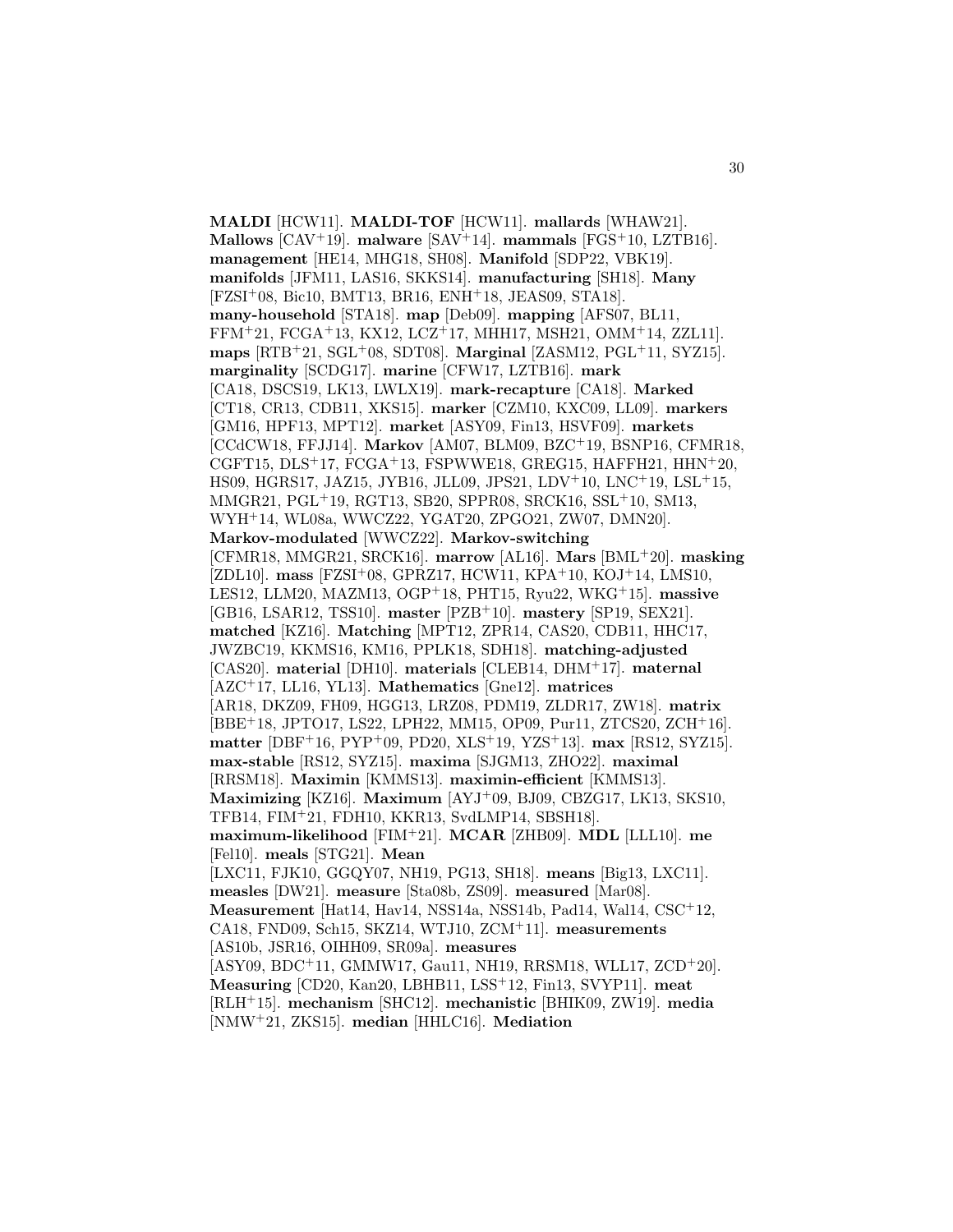[KBG21, Hua18, Hua19, KDH<sup>+</sup>19, SL19, ZRA<sup>+</sup>21]. **mediators** [KDH<sup>+</sup>19]. **medical** [JB21, MMWH11, MRM12, SML<sup>+</sup>21, ZCD<sup>+</sup>20]. **Medicare** [HZG<sup>+</sup>22]. **medication** [HWHWA11, VFMD17]. **medicine** [ZD13]. **medieval** [TFG12]. **medoids** [GPZ<sup>+</sup>22]. **MEG** [KF10, THSL12]. **Melbourne** [ZM16]. **melding** [ARC07]. **membership** [FLP<sup>+</sup>15, RSD22, SP13, WME17, XFS10, MV14]. **memory** [Ano18, BLTV14, Hun12, SJHJD20, WSGH12, WYKH07]. **men** [SGCW07, vdKvEW17]. **Mendelian** [HIH<sup>+</sup>21]. **Merovingian** [JLB<sup>+</sup>14]. **MESA** [LMKC12]. **mesoscale** [FRL08]. **Meta** [YLL12, BBE<sup>+</sup>18, FPL10, HST19, KNWJ14, ST14, TDS<sup>+</sup>14, URZF21, WTCW10, WLM<sup>+</sup>21, WS14]. **meta-analyses** [WS14]. **Meta-analysis** [YLL12, BBE<sup>+</sup>18, FPL10, HST19, KNWJ14, ST14, TDS<sup>+</sup>14, URZF21, WTCW10, WLM<sup>+</sup>21]. **meta-patterns** [HST19]. **metabolic** [TJDE17, dCdCAGM16]. **metabolomics** [MON20]. **Metagenomic** [Pur11]. **metamaterials** [YJD21]. **meteorological** [RCP<sup>+</sup>16]. **method** [BDC<sup>+</sup>11, CTB17, CLK<sup>+</sup>12, CLZ09, EJD19, Fuk19, HGG13, HCKFZ21, JCJ20, KOJ<sup>+</sup>14, LBND13, LC12, LES12, LY16, LYY13, MRMB15, Mar08, Mur10, Sha16, SF11, SBS14, TJW10, THSL12, WME17, XZX18, ZK10, ZMA<sup>+</sup>20]. **methodologies** [Bro08]. **Methodology** [ANFM09]. **Methods** [ZASM12, BBB<sup>+</sup>10, BMT13, CW20, CSS11, CFRW19, DGH08, DS14, FYB<sup>+</sup>15, FCPL19, HWPH10, HF20, Kaf12, KDH<sup>+</sup>19, LSAR12, LBL20, MP11, NQdB<sup>+</sup>07, NZRC13, PL11, PMMS16, RGF<sup>+</sup>20, SFPS<sup>+</sup>21, SDH18, SS10b, SL20, TDS<sup>+</sup>14, Thi11, TWHP15, WZL12, WS14, XCS11, YWL<sup>+</sup>12, ZCG<sup>+</sup>09]. **methylation** [FGS<sup>+</sup>10, HZL<sup>+</sup>15, KBFM12, MZA22]. **metric** [TCZ16]. **mHealth** [KHBV20]. **mice** [SGCW07]. **micro** [DLKM20]. **micro-randomized** [DLKM20]. **microarray** [BM08, BNW08, FH09, JL11, KBFM12, LHPW13, LN12, SSD15, SKZ14, WYKH07, WI07]. **microarrays** [Efr09, GZB<sup>+</sup>11]. **microbial** [DVA<sup>+</sup>19, MWW20]. **microbiological** [RLH<sup>+</sup>15]. **microbiome** [CL13, Fuk19, KHDV20, KHDV22, RZC<sup>+</sup>18, RBF<sup>+</sup>20, SZL16, SSD<sup>+</sup>19, SL19, SXC<sup>+</sup>20, TMN18, WZ17]. **microbiota** [VML<sup>+</sup>21]. **microdata** [SS10b]. **microRNA** [SCV<sup>+</sup>10]. **microscopic** [BHP10, QHPD19]. **microscopy** [CHH<sup>+</sup>14, HFH10]. **Microsimulation** [RODC19]. **microstructure** [ASY09]. **Microwave** [CM09]. **Middle** [vdHWC<sup>+</sup>12]. **might** [HJ18]. **migration** [AR18, DMGJ20, MC17, SKKS14]. **migratory** [WHAW21]. **Milan** [ZST16]. **milestones** [SR09a]. **minimum** [JLA16, KKR13, TT09, ZCG<sup>+</sup>09]. **Mining** [GGCM20, RCP<sup>+</sup>16]. **Minnesota** [LCG09]. **Mira** [HLY<sup>+</sup>21]. **misaligned** [DPR<sup>+</sup>20]. **misalignment** [BGH10]. **misclassification** [BGM17, SS10b]. **misclassification-based** [SS10b]. **misidentification** [MBDL14]. **miss** [HJ18]. **Missing** [ML11, AT10, CGCA21, JD18, LGL<sup>+</sup>12, LQNM19, LCRM21, MSG<sup>+</sup>20, MON20, OGP<sup>+</sup>18, PZ19, SRA<sup>+</sup>15, SPS20, SHC12, TACH21, YLS14]. **missingness** [RB10b]. **misspecification** [SD10]. **Misspecified** [HE15]. **misuse** [CCS18]. **Mitigating** [SP20]. **mitigation** [HJS22]. **Mixed** [FLHA15, MV14, BTA20, BL19, CFLP15, CFMR18, CWWW17, CLLR20,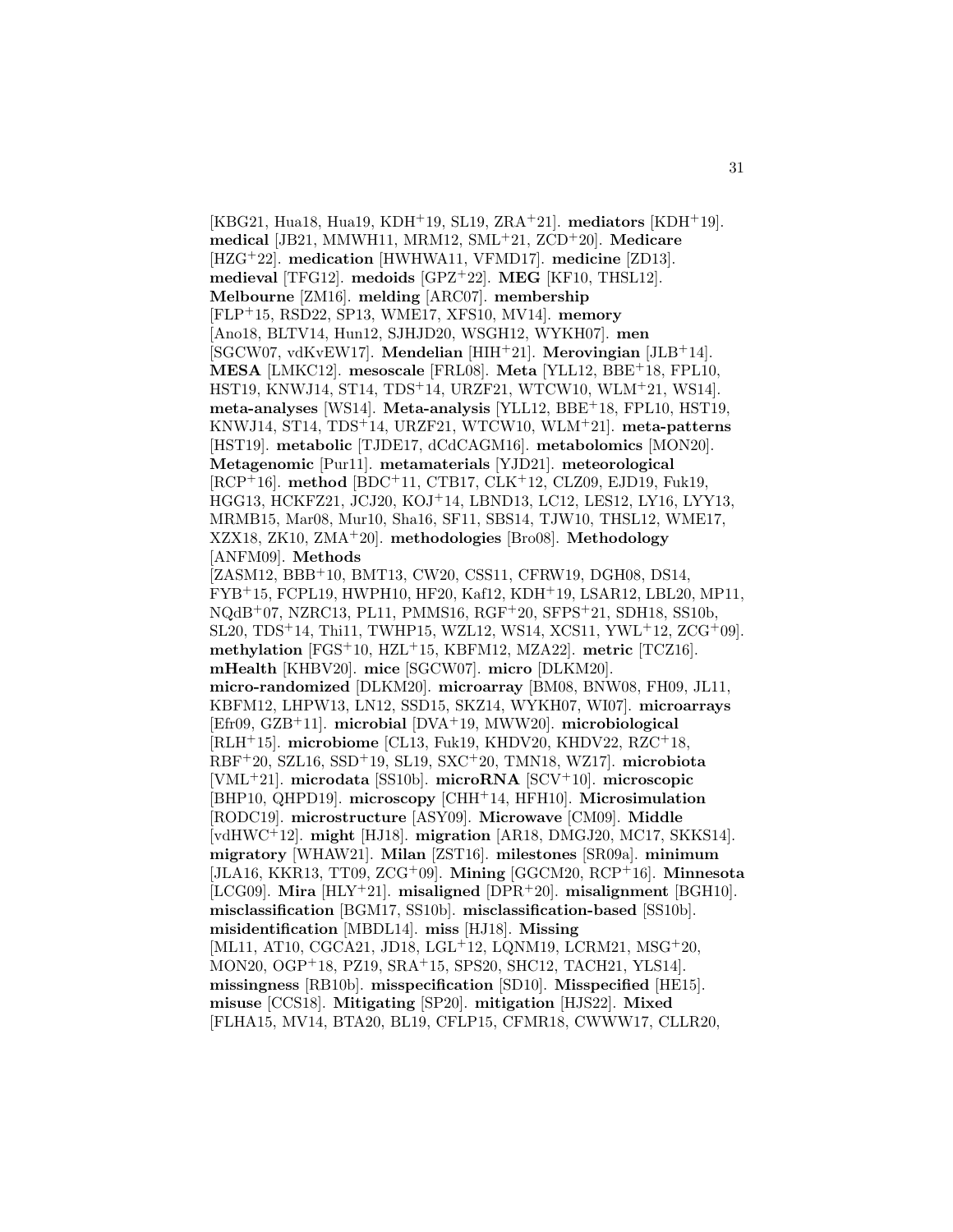CWH20, DLM14, DLS<sup>+</sup>17, GMMW17, GEC13, HRP10, HWHWA11, JAZ15, JRHM22, MAM17, MBH<sup>+</sup>11, MNB<sup>+</sup>12, PKP16, PGL<sup>+</sup>11, PDS13, RBF<sup>+</sup>20, RSD22, SFGLR15, WME17, WH11, XFS10, ZNB<sup>+</sup>21]. **mixed-effect** [CLLR20]. **mixed-effects** [CWWW17, HWHWA11]. **mixed-frequency** [CFMR18]. **mixed-mode** [PKP16]. **mixed-type** [ZNB<sup>+</sup>21]. **mixing** [AH16]. **Mixture** [DMN20, AD22, AV15, AT15, BCJ15, CPP<sup>+</sup>14, CGCA21, CWS15, DL09, EFJ07, FSPWWE18, GM08, HJ18, HWF15, HBP17, JRHM22, JCJ20, LDV<sup>+</sup>10, LMS10, LS18, MDGM21, Mur10, MHC15, RODC19, SMZ21, SRH16, SX09, WHNW15, ZKY14, ZBT<sup>+</sup>20]. **mixture-of-experts** [FSPWWE18]. **mixtures**

[AMB<sup>+</sup>20, MBL<sup>+</sup>17, RGF<sup>+</sup>20, SRC15, VDP08, WHC<sup>+</sup>22, WMA<sup>+</sup>14, Yua09]. **mle** [FJK10]. **mobile** [AFS07, MHG18, SGNM22, ZST16]. **mobility** [DM18, KBG21, ZST16]. **modalities** [FMB<sup>+</sup>12]. **mode** [PKP16]. **Model** [KBFM12, LRI21, RHHH13, SH18, SD10, SRL10, VHS13, YLLS21, YRY17, ALC09, AN14, AMR16, ABB<sup>+</sup>12, BLM09, BL19, BRG08, BCA18, BML<sup>+</sup>20, BL07a, BL07b, BSNP16, BBDP11, BCJ15, BDL<sup>+</sup>16, CFW17, CFMR18,  $CGT<sup>+</sup>14, CC19, CPP<sup>+</sup>14, CHOK14, CHAP16, CGCA21, CMR15, CSGD16,$  $CSC<sup>+</sup>12$ , CWWW17, CFH<sup>+</sup>14, CBvdHvdH08, CGFT15, CWH20, CSB<sup>+</sup>15, DPR11, DBG21, DLM14, DLS<sup>+</sup>17, DS14, DM18, EFDS20, ENF14, EOB21, FFJJ14, FPLM18, FGA09, FC20, FLHA15, FZSI<sup>+</sup>08, GPRZ17, GMMW17, GDG<sup>+</sup>16, GM08, HRP10, HAFFH21, HGM15, HSFP11, HHLC16, HH21, HSSF21, HWK21, HS14, HJS22, HISV15, HWHWA11, HRFS19, HS10, HBP17, HST19, JAZ15, JSW09, JLB<sup>+</sup>14, JYB16, JPS21, JWZBC19, JLLK20, KNWJ14, KMMS13, KXC09, KSH<sup>+</sup>13, KHDV20, KHBV20, KHDV22, KPC<sup>+</sup>19, LZK<sup>+</sup>15, LMGJ15, Lee18, LHF<sup>+</sup>20, LRMM15, LMS10, LC12, LWLX19, LNR<sup>+</sup>22, LMW10, LBBM21, LT12]. **model** [LWZ19, MKKN21, MAE<sup>+</sup>08, MMY<sup>+</sup>16, MBYWX19, MBGDS11, MLP<sup>+</sup>19, MSJ14, ME18, MLCW13, MR15, MMBL20, MDR10, NDRF17, OIHH09, OHC<sup>+</sup>17, PGL<sup>+</sup>11, PGL<sup>+</sup>19, PC20, PT12, PDS13, PS15, PSL<sup>+</sup>16, QGFL08, QDN<sup>+</sup>21, RSI16, RB10b, RS12, Ros09, RAB20, RHHH18, RODC19, SJH11, SM15, SGCT17, SCRS<sup>+</sup>20, SS10a, Ser11, SRCK16, SYZ15, SZ12, SRJ07, SHC12, SKS12, SX09, SM20b, DPT22, SS15b, TTH21, TMN18, TTB22, TCW21, WHLN15, WLG17, WYT<sup>+</sup>20, WL08a, WZLP20, WH11, WIC<sup>+</sup>10, Wit11, WMKG19, WYKH07, WHAW21, XZC17, XCCL20, YL11, YZS<sup>+</sup>13, ZPMA10, ZWZ19, ZCM<sup>+</sup>11, ZCS13, ZGV<sup>+</sup>16, ZSP19, ZW19, ZKY14, ZLD12, ZHJZ15, ZBT<sup>+</sup>20]. **Model-based** [KBFM12, LRI21, VHS13, YRY17, LC12, MDR10, WHLN15, ZPMA10]. **Model-robust** [SRL10]. **Modeling** [AH16, AZM11, BWS19, CKHP15, Cha17, CGW<sup>+</sup>10, CMZ19, CD18,

CPvV<sup>+</sup>11, DVA<sup>+</sup>19, DLZ10, DGCT10, FDH10, GM15, HG10, HL08, LvdVvWvdW13, Lie13, LL09, MDP21, MWW20, Moh13b, NMW<sup>+</sup>21, QBC13, RAY14, RD14, SCK19, TMPF12, TSG17, UH20, VIF13, WRNR14, XKS15, ZLZB18, ZHO22, ZHJZ15, AMR18, AS10b, BJ19, BM11, BD11, BB11, CN07, DRB21, DL11b, DFN08, DHM<sup>+</sup>17, Fie10a, Fie10b, Fin13,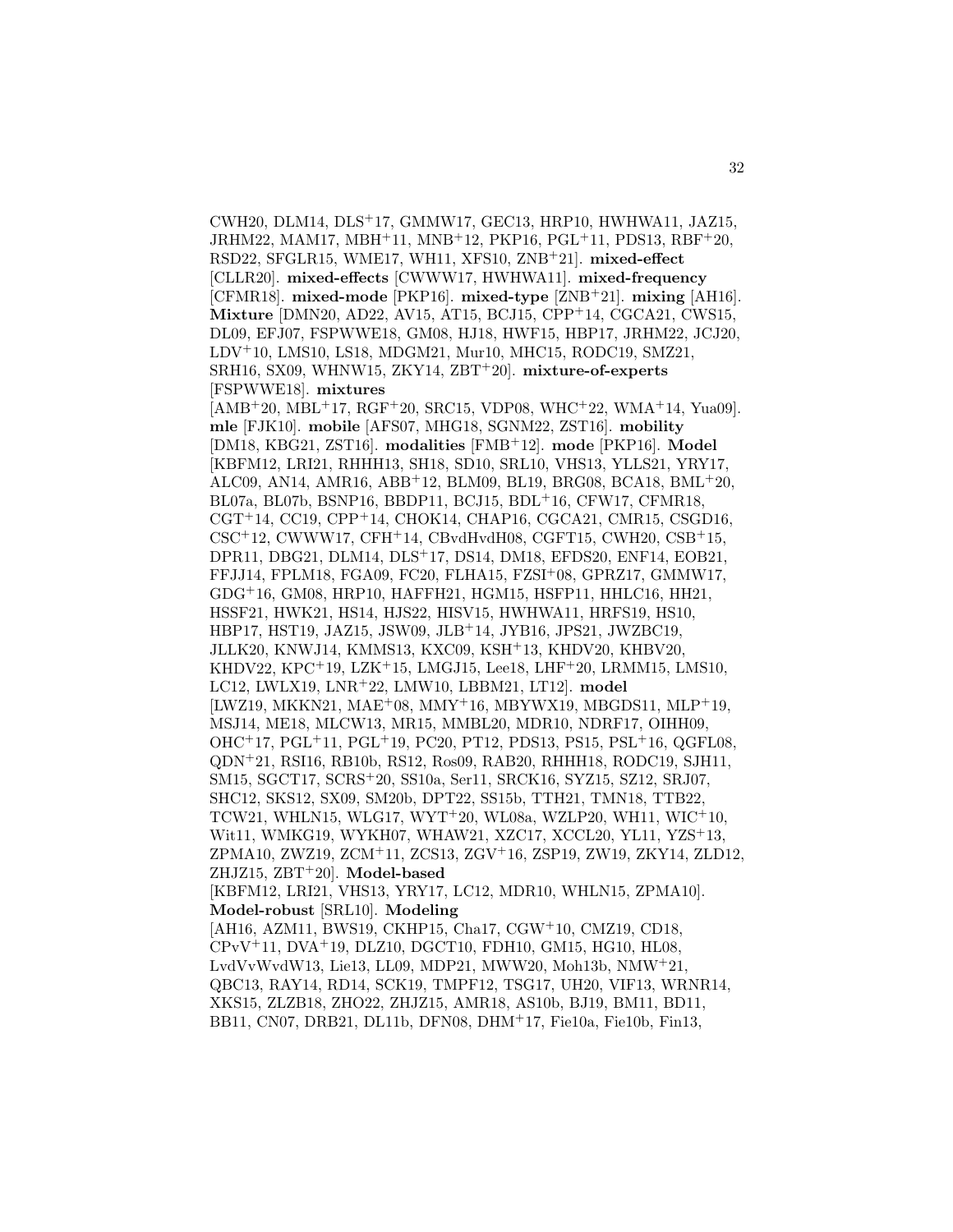FD11, FZCV22, FHSJ14, FRL08, GT10, HGRS17, HWF15, IGA22, JPTO17, KN20, KG11, KLH<sup>+</sup>16, Kou08, LZZL18, LSS<sup>+</sup>20, LMKC12, LYH<sup>+</sup>16, LGK18, LCRM21, LN12, LZ11, MHG18, ML11, MRM12, MCCW09, MDWH21, NBZ11, NH19, OSL<sup>+</sup>14, PYP<sup>+</sup>09, PMQW14, PK18, PK19, PTGN12, PPB11, PPM14, QYP09, QWC17, RF07, RGPC19, RSD22, SMZ21, SJM<sup>+</sup>14, SP13, SRC15, SGCW07, SFB16, SZ20, SCL<sup>+</sup>13, SSH<sup>+</sup>11, SCV<sup>+</sup>10]. **modeling** [SH11, SJ11, WTJ10, WP12, WKR21, WWCZ22, XS11, YLG15, YZS<sup>+</sup>13, ZLR19, ZY12, ZGJ<sup>+</sup>22, ZS09, ZSG11, ZW18]. **Modelled** [TM22, GKP<sup>+</sup>16]. **Modelling** [DSCS19, DSB19, MC17, SJHJD20, WTB16, CT18, CA18, CD17, DMA19, DMGJ20, ESF14, GPRR16, GSD<sup>+</sup>18, JGVM18, RS09, REFT18, SCDD18, WSU<sup>+</sup>19]. **models** [ASX13, AD22, AT10, AV15, AM07, BJ12, BTJ<sup>+</sup>14, BPS22, BLTV14, BHB<sup>+</sup>21, BPSC14, BL11, BK20, BHW15, BWBS14, BHIK09, BGK<sup>+</sup>15, BJ09, CGM17, CTM14, CFLP15, CS13, CR13, CB10, CBZG17, CGCN22, CLR16, CLLR20, CD18, CSS11, CWS15, CMJ09, CWH20, DL09, DBF<sup>+</sup>16, DPHL10, DL11b, DVA<sup>+</sup>19, DW21, EFJ07, FCC15, FBM09, FZZW17, FPC20a, FH13, FSG16, FMA18, GJPS08, GRL<sup>+</sup>13, GEC13, GMB15, GB16, GCL<sup>+</sup>15, GM15, GQ11, HHA15, HHK<sup>+</sup>16, HHN<sup>+</sup>20, HHHV17, HSH12, HJ18, HCS18, HGRS17, HTP14, HCW11, HIH<sup>+</sup>21, HR22, Hun12, HCP<sup>+</sup>17, ISR12, JRHM22, JWL<sup>+</sup>19, JHMC16, JSF<sup>+</sup>22, JS08, Kan20, KKL11, KN17, KG11, KM17, KO14b, KLCM20, LK13, LBA11, LDV<sup>+</sup>10, LWLW15, LS18, LNC<sup>+</sup>19, LLZ19, LKB21, LS22, LBD18b, LZP16, LQNM19, LSS<sup>+</sup>12, LHH19, LN12, MV14, MMM<sup>+</sup>16, ML13, MBDL14]. **models** [MGSD19, MMGR21, MGTZ21, MGM<sup>+</sup>14, MB22, MLKQ22, MH14, MZI18, MBH<sup>+</sup>11, MDGM21, NKAY10, PQR21, PHJ22, PCJW15, PW12, RGT13, RB10a, RB11, RBF<sup>+</sup>20, RTB<sup>+</sup>21, RLSF12, SFC11, STM17, SBJR09,  $SGL+08$ , SPPR08, SEX21, SWHO11, SSL<sup>+</sup>10, SRH16, SFGLR15, SBSH18, SL20, SW17, SM13, SCTV11, SKZ14, TJDE17, TVJM13, TWZ15, VIF13, VFMD17, VVSK18, VRN<sup>+</sup>11, WZHC12, WBB13, WZF<sup>+</sup>13, WYH<sup>+</sup>14, WSM<sup>+</sup>16, WME17, WS10a, WS10b, WHC<sup>+</sup>22, WK10, WHNW15, XLS<sup>+</sup>19, YHE20, YSL08, YR21, YBL<sup>+</sup>17, ZPGO21, Zan15, ZYC<sup>+</sup>17, ZOZ17, ZRCC21, ZNB<sup>+</sup>21, ZW07, ZSFS22, dCP10, DMN20, vdBR10]. **moderator** [NECS17, NS20]. **modern** [CHAP16, DH11, Kaf11a]. **modes** [FRL18]. **modifications** [CLZ16]. **modified** [ZRCC21]. **Modifying** [SPF20]. **modulated** [WWCZ22, ZLS<sup>+</sup>17]. **modules** [WJF<sup>+</sup>15, ZW07]. **Molecular** [Wen16, CDB11, DKLL19, HS09]. **molecule** [DK12, GMNP<sup>+</sup>21]. **moment** [NWJ20, ZSP19]. **moment-based** [ZSP19]. **moments** [Jam07]. **MONEYBaRL** [SC14]. **Monitoring** [HCD<sup>+</sup>21, BWT<sup>+</sup>20, GDJR20, GKP<sup>+</sup>16, IGA22, Ste09, TEF22, WHNW15, ZKS15, ZST14]. **monkeys** [MMGC22]. **monotone** [WKR21]. **Monotonic** [FPC20b]. **monotonicity** [QGM<sup>+</sup>14, ZZD11]. **monoxide** [MAE<sup>+</sup>08]. **Monte** [RB10a, RB11, Wan11, WLK18, ZW08]. **morphology** [SSH<sup>+</sup>11]. **Morris** [DS14]. **Mortality** [Sha16, AN14, AZC<sup>+</sup>17, DPR11, FH14, IWG13, LR20a, LR21, MWP<sup>+</sup>15, NMD19, QWC17, SMW<sup>+</sup>22, WRNR14, WBK<sup>+</sup>19, ZSH13]. **mortgage** [ASX13]. **most** [LR20b, VFMD17]. **mother** [ZMA<sup>+</sup>20].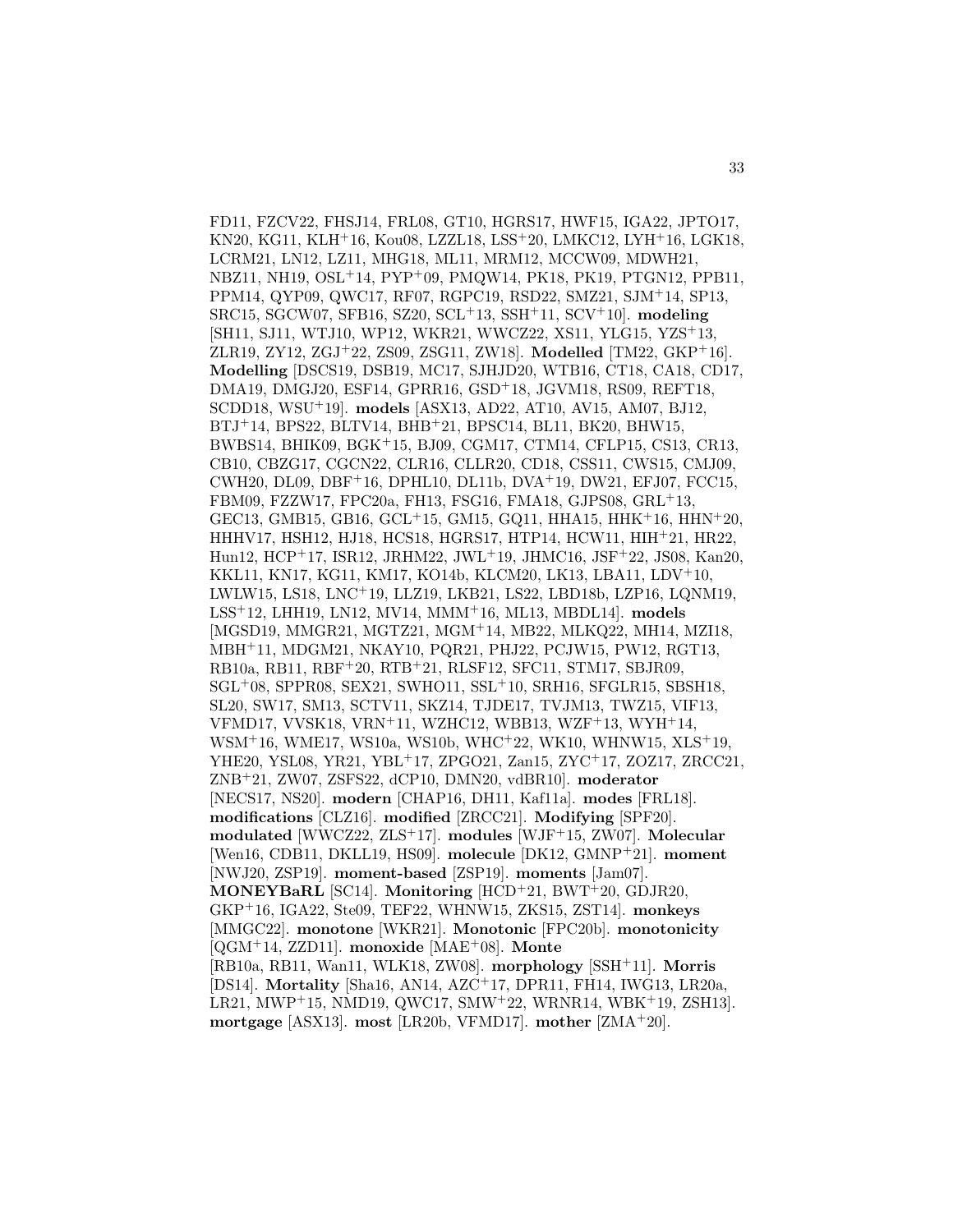**mother-offspring** [ZMA<sup>+</sup>20]. **motifs** [FSM<sup>+</sup>19]. **motion** [BLTG15, CPP<sup>+</sup>14, FHSJ14, SBW<sup>+</sup>09]. **motivated** [CdVM<sup>+</sup>22]. **move** [GC08, Gel13]. **movement** [CA18, HHA15, JPS21, NDRF17, RHHH18, SWH22, SHF<sup>+</sup>16]. **movements** [HSVF09, MN15]. **MPE** [Gne12]. **MRI** [KL16, Laz16, Sch16, WLPP16, WLP<sup>+</sup>16]. **MSIQ** [LZZL18]. **Multi** [AWL13, HWF15, LBD18b, ZZ08, AYJ<sup>+</sup>09, BR08, CPvV<sup>+</sup>11, CMJ09, FPLM18, JGF08, KNWJ14, KK12, KX12, KSH<sup>+</sup>13, LM10a, LM10b, LNW08a, LNW08b, LL11, LMKC12, McE09, MB08, Moh13b, Mur08, NDRF17, Qiu08, SX09, Tib08, TvdL08, WHLN15, WFS19, WMKG19, WJL16, YFM19, ZGV<sup>+</sup>16, ZHM<sup>+</sup>19, OSL<sup>+</sup>14]. **multi-angle** [AYJ<sup>+</sup>09]. **multi-attribute** [KK12]. **Multi-center** [ZZ08]. **multi-ethnic** [LMKC12, OSL<sup>+</sup>14]. **multi-fidelity** [KSH<sup>+</sup>13]. **multi-functional** [WHLN15]. **multi-individual** [WFS19]. **multi-level** [WJL16]. **multi-neuronal** [LL11]. **multi-omics** [ZHM<sup>+</sup>19]. **multi-parameter** [CPvV<sup>+</sup>11]. **multi-period** [WMKG19]. **multi-population** [SX09]. **multi-resolution** [FPLM18]. **multi-response** [KX12]. **Multi-rubric** [LBD18b]. **multi-scale** [BR08, LNW08a, LNW08b, MB08, Mur08, Qiu08, Tib08, TvdL08]. **multi-site** [YFM19]. **multi-source** [Moh13b]. **Multi-species** [HWF15]. **multi-state** [NDRF17, WMKG19]. **multi-step** [LM10a, LM10b]. **multi-subject** [ZGV<sup>+</sup>16]. **multi-tissue** [WFS19]. **multi-type** [KNWJ14]. **multi-view** [CMJ09]. **Multi-way** [AWL13, JGF08]. **multi-year** [McE09]. **multiarmed** [CDF<sup>+</sup>20]. **Multicategory** [WL10, ZZH08]. **multidimensional** [DMA19, DGH08, YH20]. **Multilayer** [KS19]. **Multilevel** [CGM17, DCCP09, SFB16, SCL<sup>+</sup>13, DSCS19, GPRR16, PPLK18, Sha16, WIC<sup>+</sup>10]. **Multilinear** [Hof15]. **multimodality** [AABC<sup>+</sup>19, XZW21]. **multinomial** [BSNP16, CL13, GL08, HTP14, Tad15, TMN18]. **multinomials** [BW18]. **multiomic** [GBMRR20]. **multiperiod** [YTHY18]. **multiplatform** [ZMA<sup>+</sup>19]. **Multiple** [LZP16, SJGM13, SZO12, WR12, Ber11, BPSC14, CDP<sup>+</sup>17, CW20, CCH19, CGCN22, CCS18, CSZK14, CR11, DBG21, DL11a, EOB21, FM17, FFR<sup>+</sup>08, FHSJ14, GWZ19, GMLB<sup>+</sup>14, GSC<sup>+</sup>20, GGQY07, GG19, HU11, Hol11, HISV15, HZG<sup>+</sup>22, HLK18, JL09, JCJ20, JJRZ21, Kap11, KKL11, KS19, KDH<sup>+</sup>19, LT11, LZZL18, LL19, LBL20, LHMN13, MHB<sup>+</sup>09, MLM13, MM11, MW11b, MKS<sup>+</sup>14, NH19, NL11, OKGM14, PMQW14, PC20, PSL<sup>+</sup>16, RTB<sup>+</sup>21, Ros16, RY11, Rou11, RDH<sup>+</sup>20, SJH11, SP13, SMR11, STMC17, Sco09, STG21, SWM13, SPsLC16, SPS20, SHC12, Sme11, SMZ16, TJDE17, TACH21, Tin11, VVSK18, WA11, WLL17, WLG17, WJT<sup>+</sup>21, WP12, WMKG19, ZW07, ZS17, ZGS<sup>+</sup>14]. **multiple-level** [JL09]. **multiple-model** [SHC12]. **multiple-neuron** [VVSK18]. **multiple-response** [RDH<sup>+</sup>20]. **multiresolution** [CP20, Sav16]. **multiresponse** [LZ13]. **Multiscale** [WZF<sup>+</sup>13]. **multistage** [BK20]. **Multistate** [MLKQ22, MDP21]. **multistrain** [TFB<sup>+</sup>20]. **multistudy** [DBTP21]. **multitarget** [YJD21]. **multitissue** [MSH21]. **Multivariate**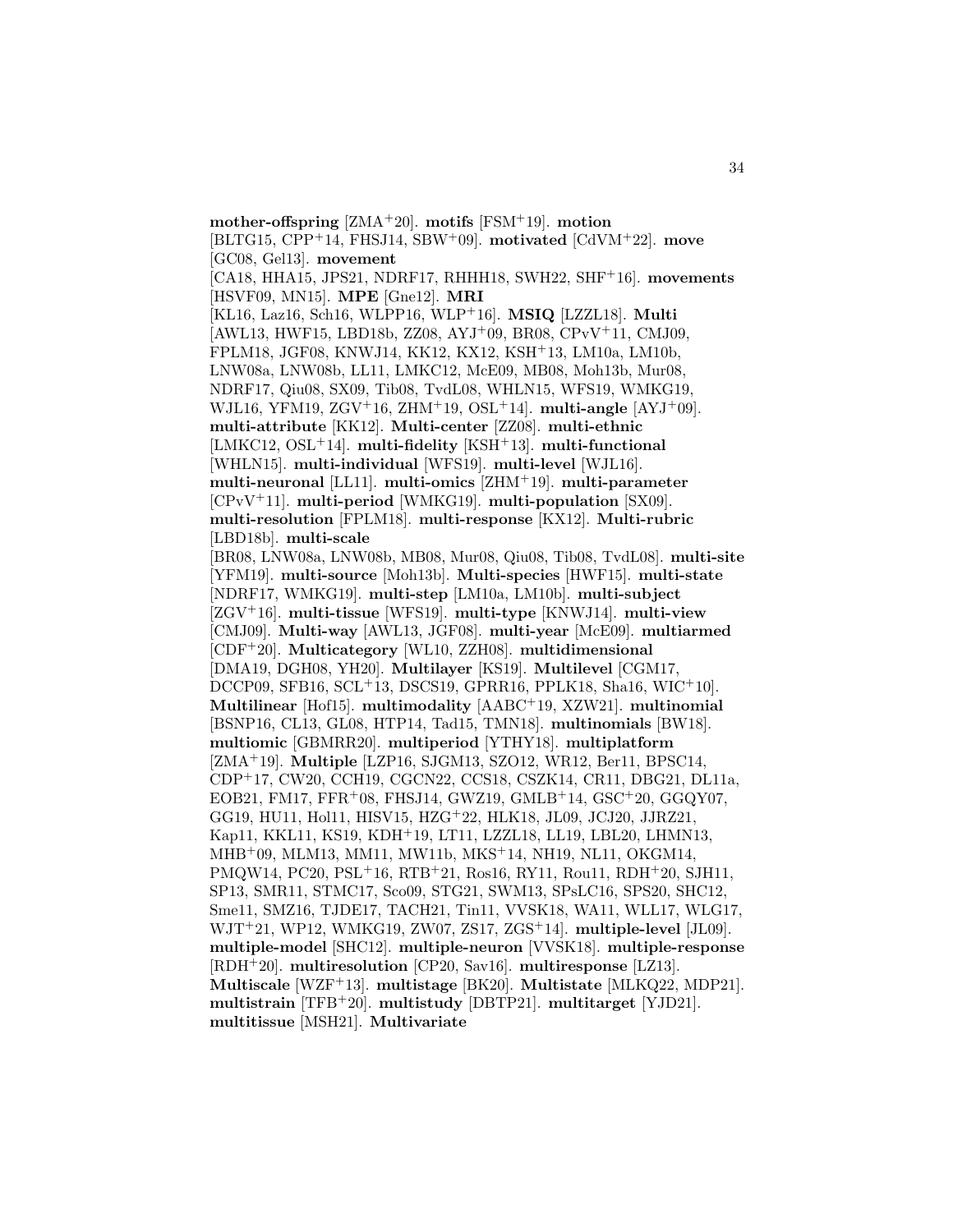[BHW15, GPRR16, GQ11, JSF<sup>+</sup>22, LLKP18, MHH17, QWC17, RSD22, AS10b, AV15, BZC<sup>+</sup>19, CDN12, CSB<sup>+</sup>15, DLS<sup>+</sup>17, DGL13, DJ11, EFJ07, FPC20a, HWK21, HSVF09, JRHM22, JLDQ10, Joh09, Kaf11a, KN20, KOB<sup>+</sup>20, KK13, LS18, MBL<sup>+</sup>17, MLP<sup>+</sup>19, MB22, PTGN12, PZB<sup>+</sup>10, RF07, SFC11, SJH11, TJW10, THN<sup>+</sup>19, WME17, ZWS08, ZHB09, ZCM<sup>+</sup>11, ZNB<sup>+</sup>21. **Multiview** [GBMRR20, BTA20, MM15, STM17]. **muscle** [DSCS19]. **musical** [MMGR21, YH20]. **mutated** [LWSP17]. **mutation** [DTZP13, FYB<sup>+</sup>15, FSM<sup>+</sup>19, OSB15, TP11, ZSMJ19]. **mutations** [MNB<sup>+</sup>12]. **my** [Bic10, Sto10]. **myelination** [PDM19].

**names** [Zan15]. **nanomaterials** [PTGN12]. **nanoparticle** [LKTJ<sup>+</sup>15]. **nanoparticles** [KDH<sup>+</sup>13]. **nanoscale** [Kou08]. **NanoString** [JWL<sup>+</sup>19]. **narwhals** [SJHJD20]. **NASH** [MDGM21]. **national** [DH10, GNCS22]. **natural** [BLTV14, NMD19, SH11, VRN<sup>+</sup>11, ZSR14]. **navigational** [DCHP21]. **nCounter** [JWL<sup>+</sup>19]. **NCVS** [YSL08]. **nearest** [BBM20, DBF<sup>+</sup>16, KFB11]. **nearest-neighbor** [BBM20]. **needlets** [FDKP13]. **negative** [RHL<sup>+</sup>22]. **neighbor** [BBM20, DBF<sup>+</sup>16, KFB11, ZBC16]. **neighborhood** [MAM17]. **Neolithic** [BBG<sup>+</sup>12]. **nested** [BL11, DLKM20, DKLL19, GG19, ISR12, LRZ08, LMS10, RD14, WYH<sup>+</sup>14, ZSP19]. **net** [FKSBS19]. **Netherlands** [CPvV<sup>+</sup>11, vdHWC<sup>+</sup>12]. **Network** [FFW09, Haz15, LLR15, OM12, RKLT19, Sin11, TF11, WSU<sup>+</sup>19, WZF18, AS17, BZ16, BBE<sup>+</sup>18, DH18, Fie10a, Fie10b, GLB<sup>+</sup>17, JLB<sup>+</sup>14, KM17, LdGK<sup>+</sup>17, LLR09, LHPW13, LLZ19, MRMB15, MBYWX19, ME18, NKAY10, PPLK18, RVW20, STM17, SM10, SKS10, SHM15, SCV<sup>+</sup>10, UH20, VML<sup>+</sup>21, WLM<sup>+</sup>21, WL08a, WH11, XZW21, XFS10, YLC<sup>+</sup>17, ZKS15]. **Network-based** [WZF18, WL08a]. **network-linked** [LLZ19]. **networks** [AH16, ADE15, BKS21, Cha17, CB10, Cra16, DMA19, DAAM22, DLZL16, DD16, FD11, GPBT22, GBNS22, HG10, HWPH10, JND12, JSZZ10, JY10, JCS07, JJ16a, JJ16b, KP16, KK12, KSAX10, KT16, LW18, MM15, MH19, MP11, MAM17, MVV13, NS17, OKGM14, OV17, PC20, PHLH11, PHLH12, RRS16, SHF<sup>+</sup>16, SK22, SDP22, SG16, SHGA10, Sil16, SS20, SJ11, TJDE17, VHS13, WYH<sup>+</sup>14, WR16, WZD19, WZS19, WP12, WWM<sup>+</sup>14, XZC17, ZPMA10, ZKS15, ZST14]. **neural** [GTZ<sup>+</sup>21, GPBT22, KKL11, LW17, RMP17, RS09, WCW15]. **neurobehavioral** [SXC<sup>+</sup>20]. **neuroimages** [LZ21]. **neuroimaging** [FMB<sup>+</sup>12, GM16, GLB<sup>+</sup>17, KNWJ14, LAS16, PC20, RHZ<sup>+</sup>15, RG21, SIL<sup>+</sup>11, YLL12]. **neurological** [FMB<sup>+</sup>12, GWZ19]. **neuron** [VVSK18]. **neuronal** [DS14, DKS18, LL11, MVP11]. **neurons** [LL11, MP11, PSW18]. **neuroscience** [Kaf11b]. **next** [Feu13, Kaf12, SZ12, ZWW13, ZSMJ19]. **next-generation** [Kaf12, SZ12]. **nicotine** [ZLZB18]. **NICU** [YLS14]. **NIJ** [FCPL19]. **Ni˜no** [WTB16]. **nitrogen** [MK21, SCRS<sup>+</sup>20, ZGLH13]. **Node** [Mei10, Cha17]. **noise** [ASY09, FWK<sup>+</sup>13]. **noisy** [BHR11, CLW20, LBD<sup>+</sup>18a, PK11]. **nomination** [FLP<sup>+</sup>15]. **Non**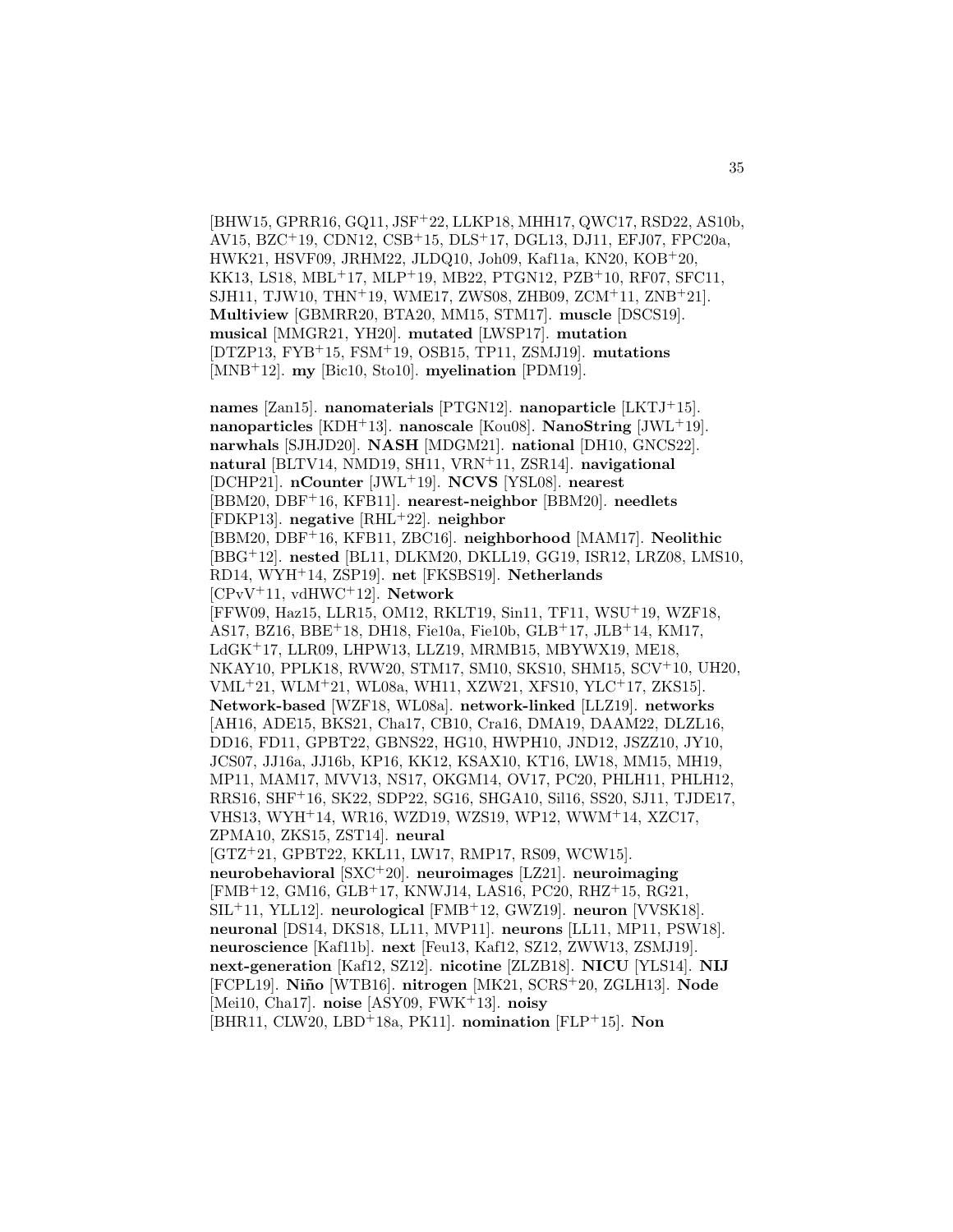[DKZ09, FPLM18, JYB16, NMD19, PHJ22, RG21, ZCGC21]. **Non-Euclidean** [DKZ09]. **non-Gaussian** [FPLM18, JYB16, PHJ22, RG21, ZCGC21]. **non-overlap** [NMD19]. **nonconfounding** [ZCRC18]. **nonconvex** [BH11]. **nondiscovery** [AS10a]. **nonexchangeable** [MHC15]. **nonhomogeneous** [HGRS17, SZ12]. **nonignorable** [HTP14, OGP<sup>+</sup>18, YLS14, ZY12]. **noninferiority** [NZRC13]. **Nonlinear** [BPSC14, GCC<sup>+</sup>11, ST11, CFH<sup>+</sup>14, CFRW19, DFN08, GZB<sup>+</sup>11, HRP10, HE15, HWHWA11, Hun12, IWG13, KMMS13, LMW10, LCMJ11, MLCW13, PPB11, WYL<sup>+</sup>22, YHE20, ZW19]. **nonnegative** [OP09, WFS19]. **Nonparametric** [CDF<sup>+</sup>20, DHG19, FBW<sup>+</sup>17, KG11, LKB21, Lie19, LW18, MSJ14, OW11, QW08, Sco09, WTCW10, WJL16, ZK10, AMR16, BBM20, BM11, CTM14, CFLP15, FSG16, FDH10, GMNP<sup>+</sup>21, HSSF21, HCW11, JRHM22, LWLW15, MC17, QHPD19, RS10, RWK17, SP13, Sav16, SSD<sup>+</sup>19, TWHP15, VRN<sup>+</sup>11, WZL12, Yua09, YLL12, ZGV<sup>+</sup>16, ZKY14]. **nonparametrics** [HS13]. **nonprobability** [WLA<sup>+</sup>21]. **nonrandom** [MON20]. **nonrectangular** [Gau11]. **nonresponse** [AT15, HTP14, PT12]. **Nonseparable** [DBF<sup>+</sup>16]. **nonspatial** [LCG09]. **nonstandard** [KO14b]. **Nonstationary** [JS08, KO14b, RCBB19, SCDD18, BM11, FC20, GS13, HKP<sup>+</sup>19, SRC15, SKS12, ZHO22]. **nontransitive** [CAV<sup>+</sup>19]. **nonuniform** [JWZBC19]. **Noordin** [RVW20]. **normal** [Mac20a, Mac20b]. **normalized** [CSL<sup>+</sup>08]. **normalizing** [JWL<sup>+</sup>19]. **norms** [YHE20]. **North** [LMB18, TETJ17]. **Norway** [KN13]. **not-for-profit** [ZPR14]. **note** [LM10b, WS10a]. **notes** [Lin13]. **novel** [EKW20, LWSP17, SBS14]. **novo** [LWSP17]. **nuclear** [CLEB14, Lie19]. **null** [Hua19, Joh09, Sch08]. **number** [CGT<sup>+</sup>14, CJM<sup>+</sup>17, Gil17, GGQY07, HGM15, KN13, LvdVvWvdW13, LL11, MBGDS11, NCHJ13, NZ12, SZ12, SKAL19, ZLOS10, ZZ18]. **numerical** [PSD13]. **numerically** [BJ09]. **nursing** [BLM09].

**O157** [TFB<sup>+</sup>20]. **obesity** [CLLR20]. **Object** [MVV13, KDH<sup>+</sup>13]. **Object-oriented** [MVV13]. **Objective** [CC19, Rub08]. **Oblique** [JLL<sup>+</sup>19]. **observational** [BHC<sup>+</sup>20, CH14, GBST19, PL11, Ros12, Ros16, Ros18, VFH16, ZLD12, ZSG<sup>+</sup>13, ZPR14]. **observations** [BCA18, BHR11, LSM15, PZ19]. **observed** [BMT13, CDN12, DS14, HCS18, PM08, RAY14, XKG<sup>+</sup>19]. **observer** [CA18]. **obstacle** [AC12]. **occupational** [HTP14, LCZ<sup>+</sup>17]. **occurrence** [JDP<sup>+</sup>13, TWH13]. **occurrences** [FSG16, SS15b, WWCZ22, XKS15]. **ocean** [DSB19, FTE<sup>+</sup>21]. **odds** [SC16]. **offenders** [BSLL10]. **offspring** [ZMA<sup>+</sup>20]. **often** [LMB18]. **Ohio** [HWK21]. **older** [GGFG<sup>+</sup>18]. **omic** [RGSB<sup>+</sup>18]. **omics** [AS10a, LPH22, SWM13, ZHM<sup>+</sup>19]. **omission** [HHH10b]. **oncogene** [YLH17]. **oncology** [LS18, MHC15, YY11]. **oncomarkers** [BZ16]. **one** [BvdH19, FZSI<sup>+</sup>08]. **one-inflated** [BvdH19]. **online** [CPP<sup>+</sup>14, FFJJ14, GH12, JY10, LBD18b, MHG18, PM08, SM20a, SRJ07, ZPMA10]. **only** [FH13, TON20, WS10a, WS10b]. **onset** [GM16, HZY<sup>+</sup>15]. **Open** [Lyo08, MMM<sup>+</sup>16]. **operating** [YHX13]. **operations** [ZCGC21]. **opinion**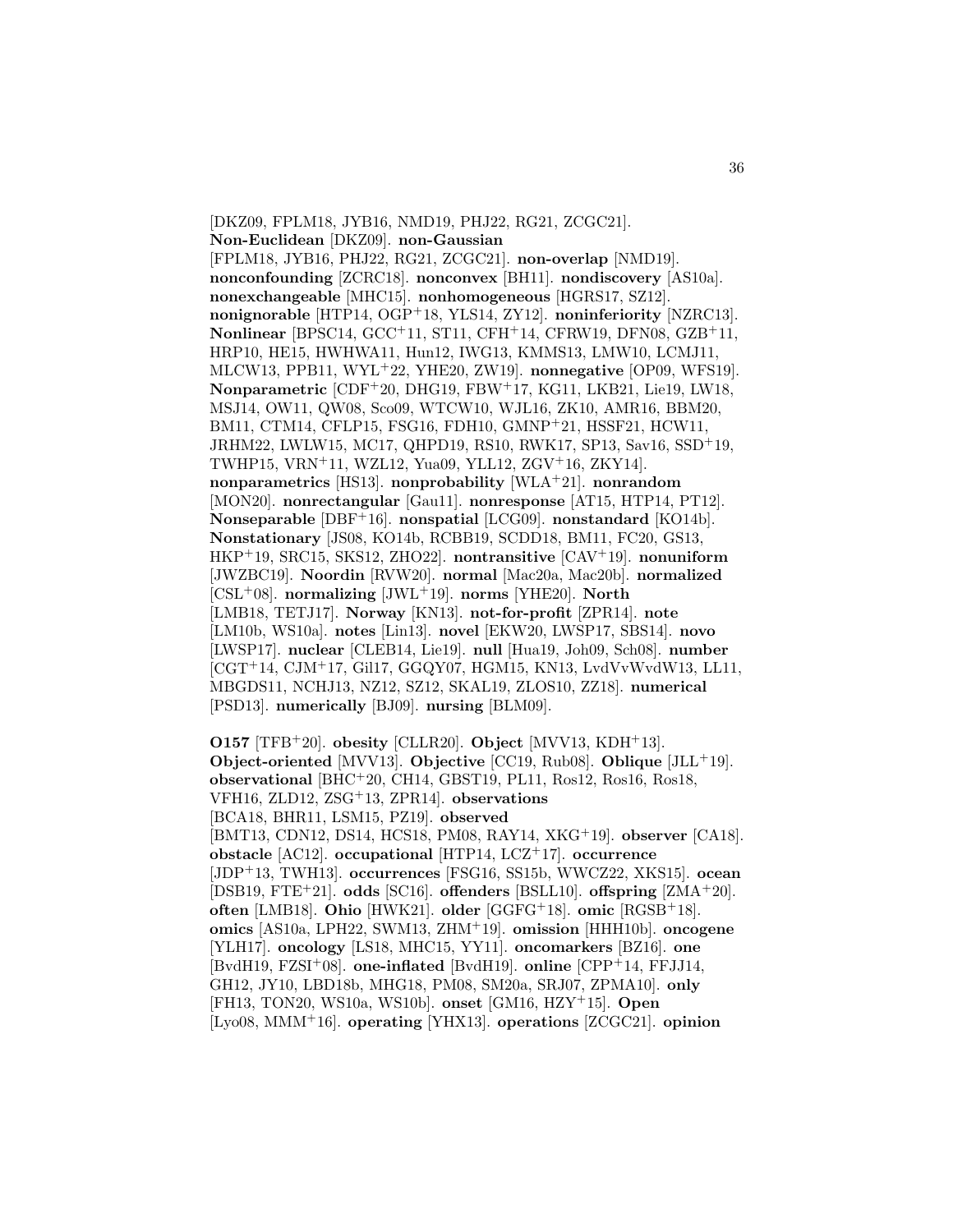[MAB<sup>+</sup>14]. **opioid** [HWK21]. **Optimal** [AC12, BM08, DPHL10, FPC20a, GH12, MBR09, PPLK18, SM10, SIS<sup>+</sup>20, FLS16, JLS<sup>+</sup>17, TWA18, ZZ18]. **Optimization** [MRW09, BvdBS<sup>+</sup>15, FHHT07, LXC11, YJD21]. **options** [RB10a, RB11]. **Order** [Hun12, GTZ<sup>+</sup>21, OE12, ST14, VML<sup>+</sup>21]. **ordered** [BYZ18, BK20, HTP14]. **Ordinal** [MMGC22, HSVF09, LMMS21, LBD18b]. **ordinary** [ZYC<sup>+</sup>17]. **Oregon** [JCK22]. **organic** [RCBB19]. **organizing** [SGL<sup>+</sup>08]. **orientations** [HKT12]. **oriented** [MSJ14, MVV13]. **origin** [LC10]. **origins** [CW10, UH20]. **Orthogonal** [AICV11, WEWX21]. **Oscar** [HSFP11]. **Oscillation** [WTB16]. **other** [Efr09, GJPS08, GS11]. **outbreaks** [DHL18, KLH<sup>+</sup>16]. **outcome**

[FBW<sup>+</sup>17, GEC13, HZG<sup>+</sup>22, MMGC22, NH19, SCDG17, SXC<sup>+</sup>20, ZNSL14]. **outcomes**

[FCC15, GSC<sup>+</sup>20, GMB15, HS13, HTP14, KSD11, KHDV20, KH13, LT12, MLM13, Ros16, SBJR09, SHW18, TLH14, XLDO13, ZSG<sup>+</sup>13, KHDV22]. **outdoor** [DHM<sup>+</sup>17]. **outlier** [Deb09]. **Outline** [ZTH19]. **outlying** [Ger09]. **output** [GB16, SFC11, SM15]. **outputs** [BCA18]. **ovarian** [Ros12]. **overcome** [XCS11]. **overdispersion** [SPF20]. **overdose** [HWK21]. **overdoses** [LCRM21]. **overlap** [NMD19]. **Overlapping** [LBA11, RVW20, ZHM<sup>+</sup>19]. **Oxfordshire** [CD17]. **ozone** [BL11, DLZ10, DT19, LYH<sup>+</sup>16, REG<sup>+</sup>11, RCF<sup>+</sup>13, RCP<sup>+</sup>16, Ste07, WRNR14, YMP11]. **ozone-related** [WRNR14].

**page** [AZM11]. **pain** [FSM17]. **paint** [CN07]. **paintings** [YSG16]. **pair** [CAV<sup>+</sup>19, WZ16, ZMA<sup>+</sup>20]. **paired** [CA22, LT12, RAKS14, RAKS15, Thi11]. **paired-end** [RAKS14, RAKS15]. **pairing** [ZPR14]. **pairs** [ZSMJ19]. **Pairwise** [VGH14, CKM21, JL11]. **paleoclimate** [CHAP16, EHKW12, GREG15, THN<sup>+</sup>19]. **paleoclimatic** [Tin11]. **palindromes** [TWH13]. **pan** [LPH22, JMJ<sup>+</sup>21]. **pan-cancer** [LPH22]. **Pan-disease** [JMJ<sup>+</sup>21]. **pan-omics** [LPH22]. **pandemic** [BWT<sup>+</sup>20, CdVM<sup>+</sup>22, PPB<sup>+</sup>14, ZJBS21]. **panel** [CFMR18, DSH<sup>+</sup>13, IWG13, SRH16, SCK19]. **paper** [New09]. **papers** [Fie10a, Fie10b, LRS09]. **paradises** [Men18]. **paradox** [Men18]. **paradoxes** [Men18]. **Parallel** [GB16]. **Parameter** [DFN08, KSH<sup>+</sup>13, CPvV<sup>+</sup>11, DLZL16, Gho10, RLSF12, WHLN15]. **parameters** [LMW10, MNR14, RJP16]. **parametric** [Efr12, HS14, RS09, TFB14]. **parent** [LC10]. **parent-of-origin** [LC10]. **Pareto** [CVF10, RCLWW10]. **Parkinson** [WLL17]. **parsimonious** [Ros09]. **Partial** [SEX21, ARK<sup>+</sup>18, BL11, GB16, JD18, YL13, dCdCAGM16]. **Partial-mastery** [SEX21]. **Partially** [SW17, AMR16, BMT13, CR13, DS14, XKG<sup>+</sup>19]. **Particle** [Lyo08, DS14, FZZW17, HFH10, KP15, KS17, LHF+20, WMA+14]. **particle-based** [LHF<sup>+</sup>20]. **particles** [CHH<sup>+</sup>14, GL18]. **particulate** [DBF<sup>+</sup>16, PYP<sup>+</sup>09, PD20]. **partition** [MZI18, PQR21, Zan15]. **partitioned** [SBSH18]. **Partitioning** [GPZ<sup>+</sup>22, ST11, JGF08, Sad14]. **partitions**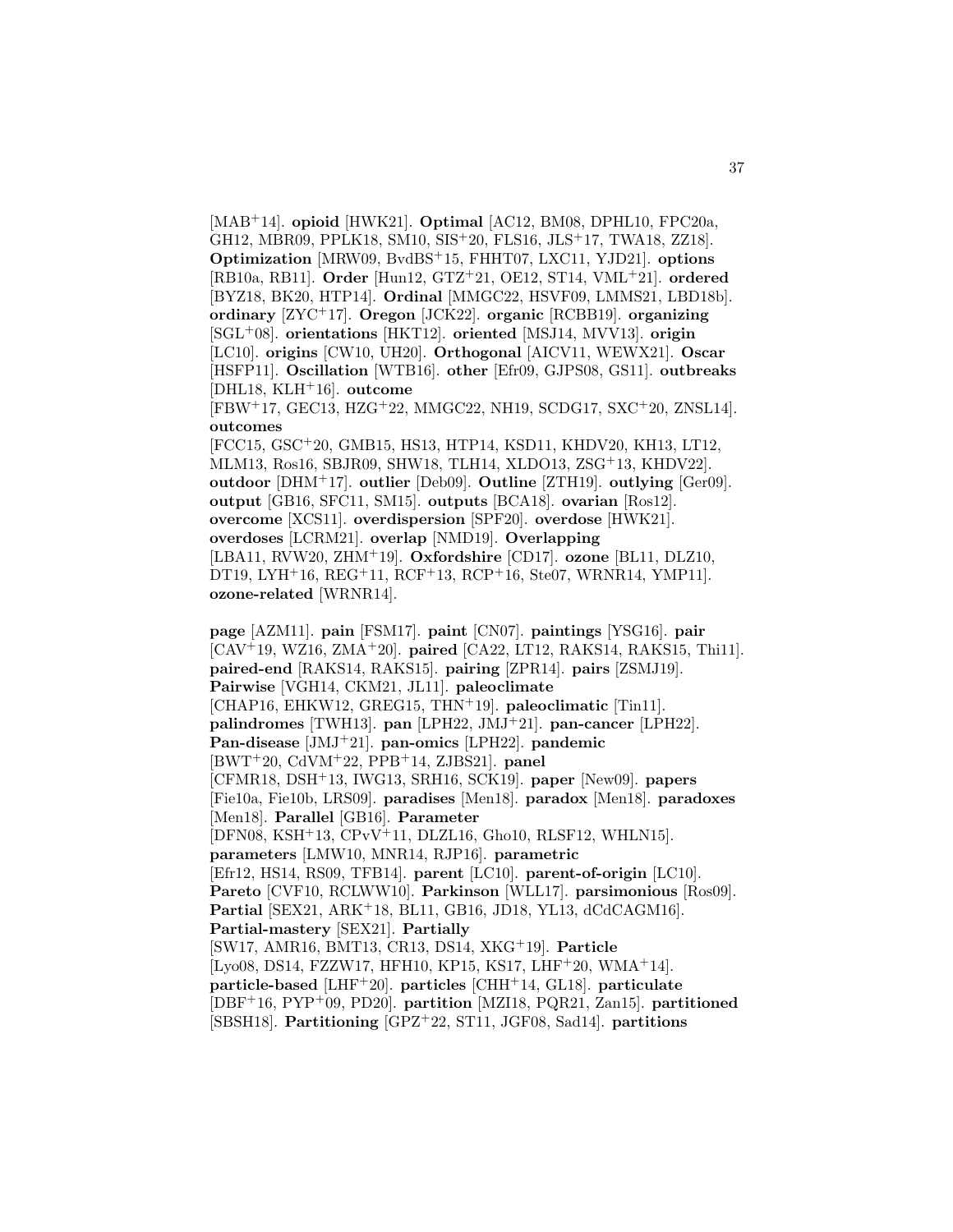[CLZ09]. **partnership** [AH16, KHLB22]. **passive** [vdHWC<sup>+</sup>12]. **past** [BLTV14, LR20b, MDP21]. **pathology** [LWLX19]. **paths** [ZW15]. **pathway** [FMA18, LZ11]. **pathways** [CC19, LWSP17, SCTV11]. **Pathwise** [FHHT07]. **patient** [GG19, QDN<sup>+</sup>21, SMC<sup>+</sup>20]. **patient-specific** [SMC<sup>+</sup>20]. **patients** [CFH<sup>+</sup>14, LTL19, LHH19, YLH17]. **pattern** [AV15, AT15, SRH16, YLG15]. **patterns** [AM07, DMGJ20, FGS<sup>+</sup>10, HJ18, HST19, LCG09, MC17, MZA22, SFPS<sup>+</sup>21, SPH17, WYL<sup>+</sup>22]. **Paving** [JSR16]. **payments** [WD10]. **PCA** [CMR18]. **PCR** [SKZ14]. **peak** [GWZ19, HCW11, KOJ<sup>+</sup>14]. **peaks** [DGM<sup>+</sup>08, KN20, SJGM13, SD10]. **peaks-over-thresholds** [KN20]. **pediatric** [Bro09, Hat14, Hav14, NSS14a, NSS14b, Pad14, Wal14, ZS18]. **pedigree** [ZW12]. **Penalized** [SM13, BK20, BH11, FSM<sup>+</sup>19, HWF15, KSW<sup>+</sup>21, MBYWX19, MK21, MDGM21, RZC<sup>+</sup>18, SK22, WLG17, WL08b, ZLOS10]. **penalties** [FFW09]. **penalty** [LRZ08]. **People** [vdHWC<sup>+</sup>12, LNR<sup>+</sup>22]. **peptide** [LES12]. **percentages** [KSP16]. **percentiles** [WTCW10]. **performance** [BLM09, CAS20, GTW13, KZ16, LPT<sup>+</sup>11, PS12, Sco09, YH20]. **performer** [HSFP11]. **period** [BBG<sup>+</sup>12, HLY<sup>+</sup>21, JMJ<sup>+</sup>21, LCB16, WMKG19]. **period-luminosity** [HLY<sup>+</sup>21]. **periodic** [LRHF12, LCB16]. **periodically** [FPL10]. **periodontal** [HS14, Ros16]. **periods** [HLY<sup>+</sup>21]. **permanent** [MB22]. **Permutation** [CLTZ22, GBST19, SW10]. **permutational** [MAB<sup>+</sup>14]. **permutational-splitting** [MAB<sup>+</sup>14]. **Persistent** [BMM<sup>+</sup>16, KM17]. **person** [YLH07]. **person-to-person** [YLH07]. **personal** [Bic10, ZSFS22]. **personalized** [AZM11, YGAT20]. **perspective** [Lie13]. **Perspectives** [Dav17, HK17a, Kra17, NZ17a, NZ17b, Sch17, Zho17a]. **Perturbed** [RLHD21, MLCW13]. **PET** [LS18, OMM<sup>+</sup>14]. **phalanxes** [TWZ15]. **pharmaceutical** [GM15]. **pharmacogenetic** [TLH14]. **pharmacokinetics** [DPHL10]. **phase** [AMGG13, CK14, FFM<sup>+</sup>21, KOB<sup>+</sup>20, MSJ14, YY11, ZBLC17, URZF21]. **Phenomenological** [JGC<sup>+</sup>18]. **phenotype** [LBL20]. **phenotypes** [ABNG14, NKAY10, SS15a]. **Phenotypic** [RSH12, CSB<sup>+</sup>15, KHDV20, KHDV22]. **Philadelphia** [BJ19]. **photo** [PGL<sup>+</sup>19]. **photo-switching** [PGL<sup>+</sup>19]. **Photodegradation** [DHM<sup>+</sup>17]. **phylogenetic** [BHB<sup>+</sup>21, CSB<sup>+</sup>15, HHN<sup>+</sup>20, LL09, MMY<sup>+</sup>16, Pur11, TMN18, ZNB<sup>+</sup>21]. **phylogenetics** [FIM<sup>+</sup>21]. **Phylogeny** [ZWZ19, ZSMJ19]. **Phylogeny-based** [ZWZ19]. **physical** [BCA18, CLZ16, LYH<sup>+</sup>16, MAE<sup>+</sup>08, WSK<sup>+</sup>21]. **Physics** [Lyo08]. **piecewise** [LvdVvWvdW13]. **pigeonhole** [Owe07]. **pipeline** [WSK<sup>+</sup>21]. **PIRLS** [GPRR16]. **pitcher** [SC14]. **place** [Zan15]. **place-names** [Zan15]. **placebo** [JPTO17]. **placement** [AC12, SIS<sup>+</sup>20]. **Plackett** [CTM14]. **plaid** [CMR15]. **plan** [CLTZ22]. **planar** [CKM21]. **Planet** [Gne12]. **planning** [YHX13]. **plant** [FSPWWE18, KDH<sup>+</sup>19, PPB11]. **plants** [LC10]. **player** [HGM15, SFDMM22, TVJM13]. **plots** [CZM10]. **Point** [LCRM21, TLF<sup>+</sup>19, XS11, YBL<sup>+</sup>17, AK12, BWBS14, CLZ16, CT18, CDM18, CSS11, CDB11, DAAM22, EKW20, ERM15, FJK10, FSG16,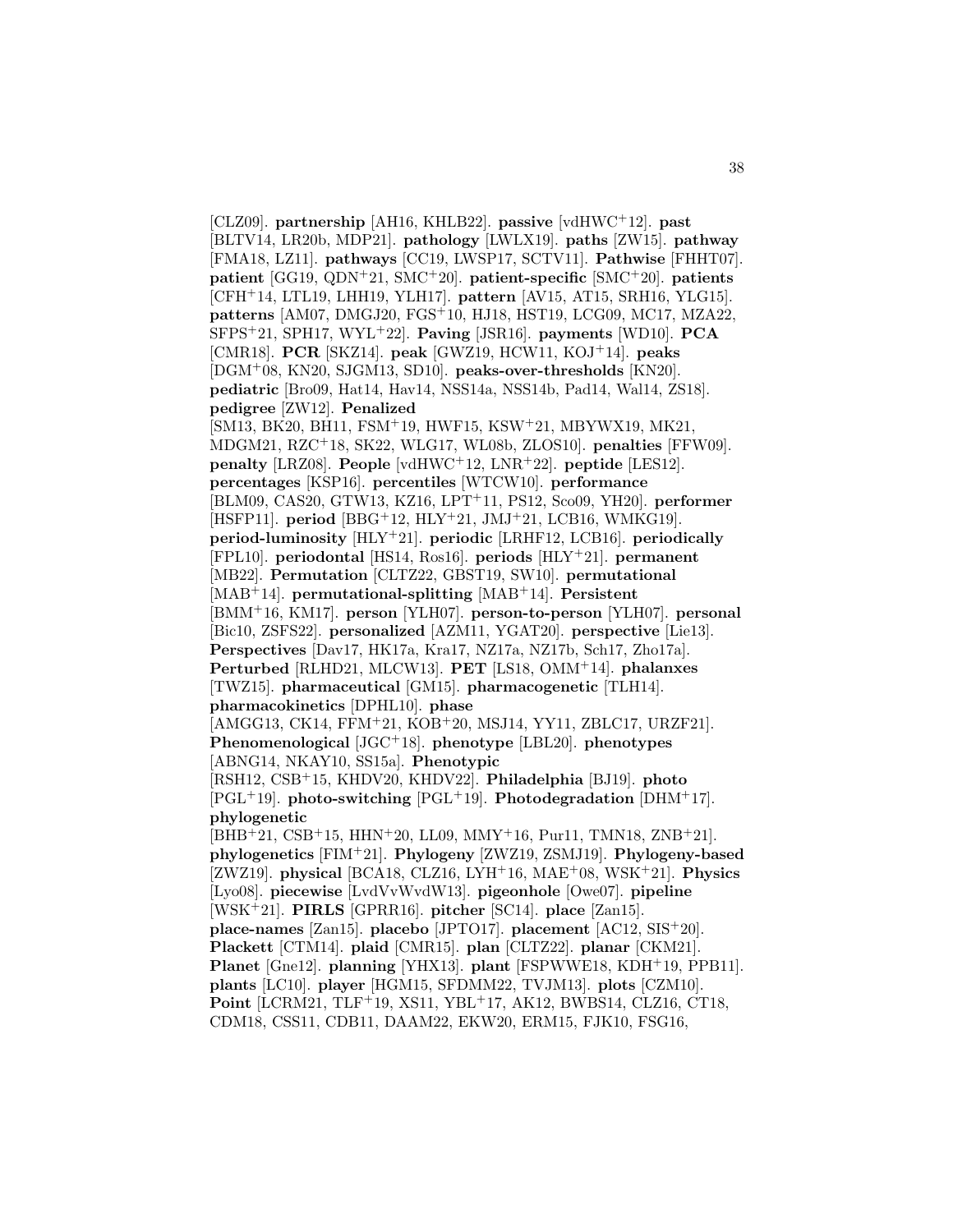GDJR20, HWK21, HKT12, ISR12, KNWJ14, KKL11, LCG09, LW17, MSSS<sup>+</sup>10, SYZ15, SZ12, SJHJD20, TMY17, TCW21, TEF22, UH20, WS10a, WS10b, WJT<sup>+</sup>21, XKS15, ZX22]. **point-source** [MSSS<sup>+</sup>10]. **points** [GBC21, KÓ14a, LLR09, MBGDS11, SMZ16]. **Poisson** [CMR18, CBvdHvdH08, ELD09, SRC15, SH08, SZ12, WS10a, WS10b, Wit11, XCCL20, ZK10, ZYXS16, ZRCC21]. **Poisson-lognormal** [SRC15]. **Poisson-type** [ZRCC21]. **policies** [KGGQ15]. **policy** [GC08, Gel13, GRS16, WME17]. **political** [FHI18, LBA11, ZPBW<sup>+</sup>18]. **politicians** [NMW<sup>+</sup>21]. **pollen** [HISV15]. **polling** [GQ10]. **polls** [DPT22]. **pollutant** [MBL<sup>+</sup>17]. **pollution**  $[KDL+17, Lee18, OSL+14, SLZS08, WMT+21, WBK+19, OSL+14]$ . **Pólya** [GH12, HGRS17]. **polymer** [SSH<sup>+</sup>11]. **polymer-ZnO** [SSH<sup>+</sup>11]. **polymeric** [DHM<sup>+</sup>17]. **polynomial** [PL08]. **pooled** [WS10c]. **popularity** [JLLK20, ZFB14]. **popularity-based** [JLLK20]. **Population** [RBB11, SRC15, BBG<sup>+</sup>12, CT07, DPR11, DPHL10, HHHV17, LSS<sup>+</sup>12, MRMB15, MAM17, NMD19, NCHJ13, NECS17, NS20, Sad18, SX09, SPF20, TL11, ZBC16, vdHWC<sup>+</sup>12]. **population-specific** [CT07]. **populations** [BvdH09, CR13, DPR<sup>+</sup>20, FFM<sup>+</sup>21, GGFG<sup>+</sup>18, HSSF21, Men18, PMQW14, RHR12, Sha16, WBA<sup>+</sup>14]. **portal** [DH10]. **portfolio** [LXC11]. **ports** [DH10]. **positive** [TON20]. **possible** [STJ<sup>+</sup>07]. **post** [LQNM19, Sta08a, Sta08b, VFH16]. **post-election** [Sta08a, Sta08b]. **post-selection** [LQNM19]. **post-stratification** [VFH16]. **postural** [CD12]. **potential** [KSD11, NZRC13, SPsLC16, SF11, ZNSL14, ZB11]. **potentials** [FPLM18, Fin13]. **poverty** [IHJ16, MNR14]. **Power** [MJ16, MH14, VC14, ERM15, Gil17, HMM09, JND12, JSF+22, KDH+19, LM10a, LM10b, LSS<sup>+</sup>20, MBR09, PLM<sup>+</sup>16, SWLS14, ZCGC21]. **Power-law** [MH14, VC14]. **Power-weighted** [MJ16]. **Powerful** [LX18, ZTLW20]. **Practical** [PYP<sup>+</sup>09]. **pre** [HT08]. **pre-validation** [HT08]. **Precinct** [GRS16]. **precipitation** [BRG08, MSSS<sup>+</sup>10, RS12, SHSZ19, SYZ15, SKS12, SS15b]. **precise** [WR12]. **precision** [Loh09]. **predict** [QGM<sup>+</sup>14]. **Predicting** [FW21, THN<sup>+</sup>19, ZM16, ABNG14, CFW17, EFDS20, ERM15, FBM09, LZK<sup>+</sup>15, LZTB16, MRM12, ZFB14]. **Prediction** [BL19, FAL<sup>+</sup>10, GPBT22, HMM09, LLZ19, MDGM21, AS10a, BK21, Bro08, Chi12, FMB<sup>+</sup>12, FLP<sup>+</sup>15, HLK18, HCP<sup>+</sup>17, JL19, JWZBC19, JPK21, KHDV20, KHDV22, LDV<sup>+</sup>10, LRMM15, LWFW16, LCMJ11, LHH19, MHG18, MRSA19, MH19, PSL<sup>+</sup>16, RCBB19, SGCT17, SHM20, SKS12, THN<sup>+</sup>19, TWHP15, WSM<sup>+</sup>16, WLL17, YLH17, ZWS08, ZCG<sup>+</sup>09, ZSG11, ZSG14]. **Prediction-based** [FAL<sup>+</sup>10]. **predictions** [DHM<sup>+</sup>17, Tin11, YHX13, YTHY18]. **Predictive** [FP08, KLH<sup>+</sup>16, ZCP14, BCA18, BPSC14, CSGD16, RHZ<sup>+</sup>15, RGSB<sup>+</sup>18, ZNSL14]. **predictor** [GL08]. **predictors** [BMT13, GSC<sup>+</sup>20, HSVF09, PZB<sup>+</sup>10, Sch15, ST11, SXC<sup>+</sup>20, WS10c]. **Preelectoral** [DPT22]. **preferences** [CTM14, LRM17, WME17].

39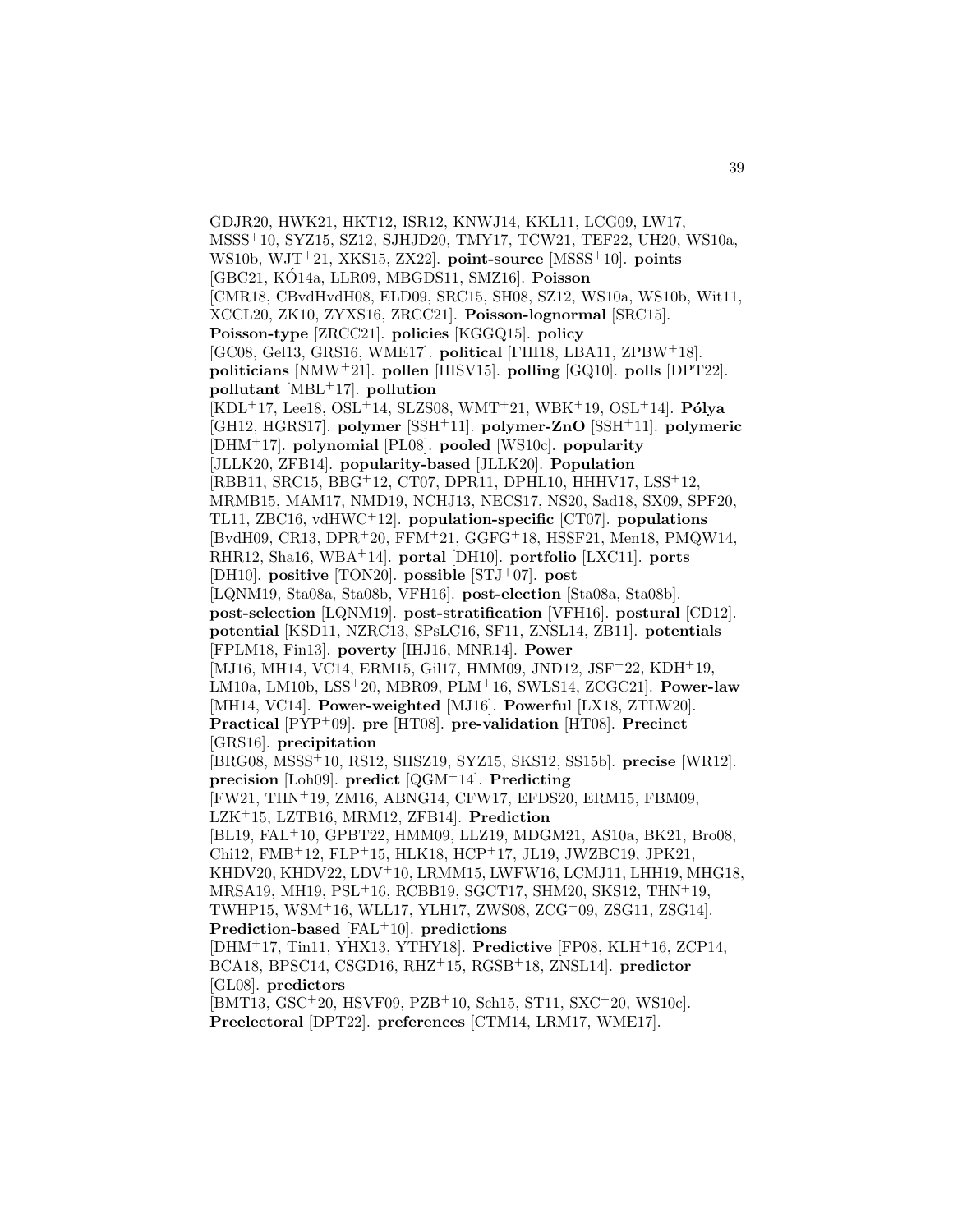**preferential** [CdVM<sup>+</sup>22, DSB19, WZS19, ZST14]. **pregnancy** [FBW<sup>+</sup>17, MGTZ21]. **prejudice** [GRS16]. **premature** [YLS14]. **preprocessing** [RHHH13]. **presence** [DLM14, ENH<sup>+</sup>18, Fin13, FH13, Gho10, GMB15, LK13, NMD19, SKAL19, WS10a, WS10b, WZLP20, ZZ18]. **presence-only** [FH13, WS10a, WS10b]. **Preserving** [IHJ16, HSFP11]. **presidential** [Men18]. **pressure** [LT12, LCSZ15, SFGLR15]. **preterm** [SXC<sup>+</sup>20, ZSG<sup>+</sup>13]. **Prevalence** [VFH16, ARC07, JMJ<sup>+</sup>21, JD18, KM17, ZS18, vdBN09]. **preventive** [ZCD<sup>+</sup>20]. **price** [CMZ19, CHJCK18, Dup17, MB22, NBZ11, RFB17, Yua09, dCP10]. **prices** [CGM17, Lie13, Lie19, PPM14, VIF13]. **pricing** [GH12, RB10a, RB11]. **primary** [DGCT10, Hat14, Hav14, NSS14a, NSS14b, Pad14, Wal14]. **Principal** [DKLL19, JFM11, LAS16, SP19, ZD13, AXEC18, APW<sup>+</sup>09, DCCP09, EHM18, GMM08, KDH<sup>+</sup>19, LHH10, LMM15, LBL20, MLM13, PZ19, WT08, YLH17, YFM19, ZW15, ZB11, ZGS<sup>+</sup>14]. **printing** [SDHZ14]. **prior** [DMGJ20, GJPS08]. **prioritization** [CFRW19]. **Prioritizing** [KSW<sup>+</sup>21]. **priors** [AMB<sup>+</sup>20, LdGK<sup>+</sup>17, MHC15, NWJ20, PHWM11, PS12, URZF21, VH14, WLM<sup>+</sup>21, WMA<sup>+</sup>14]. **prison** [ENH<sup>+</sup>18]. **private** [PL11, SBSH18, dCP10]. **private-values** [dCP10]. **Probabilistic** [ARC07, BRG08, DRB21, FMB<sup>+</sup>12, SM15, AY12, CMR18, KLCM20, LG20, LR20b, RAB20, SHSZ19, XLS<sup>+</sup>19]. **probabilities** [CW13a, CW13b, CRZ13, FBW<sup>+</sup>17, Gil13, GNCS22, Moh13a, RP13, RBB11, SB20, Sch13, TSG17, Whi13]. **Probability** [SJM<sup>+</sup>14, MKN22, TACH21]. **probe** [WI07]. **probe-level** [WI07]. **probes** [DSB19]. **probing** [HS14]. **Probit** [MBDL14, MMGC22, ZNB<sup>+</sup>21]. **problem** [BK20, BdHZ08, BFF<sup>+</sup>09, LPT<sup>+</sup>11, LLL10, MM08, SCDG17, WS10a, WS10b, YE14, ZCS13, ZKS15]. **problems** [AS10a, Efr08, GS11, TL11]. **procedural** [SPH17]. **procedure** [BG09, MAB<sup>+</sup>14, STG21, WTCW10, ZTLW20, ZWW13]. **procedures** [CSZK14, ZZD11]. **process** [BJ12, BPSC14, BWBS14, CT18, CMJZ22, CDM18, DBF<sup>+</sup>16, DMGJ20, FHSJ14, FSG16, GB16, HHHV17, ISR12, JGVM18, JSF<sup>+</sup>22, KNWJ14, KKL11, Lee18, LDV<sup>+</sup>10, LW17, LCRM21, MGMB19, OIHH09, SX09, SJHJD20, TAC<sup>+</sup>16, TVJM13, THN<sup>+</sup>19, URZF21, WS10a, WS10b, WJT<sup>+</sup>21, WKR21, XS11, YBL<sup>+</sup>17, ZK10]. **process-convolution** [Lee18]. **processes** [BSNP16, CKHP15, CGW+10, CW10, CL12, CSS11, CWS15, DAAM22, DSH<sup>+</sup>13, ERM15, FD20, HKT12, JGC<sup>+</sup>18, JLGJL12, LYH<sup>+</sup>16, LL09, MRW09, MKS<sup>+</sup>14, PM08, PPM14, RAY14, SH18, SB20, SYZ15, SH08, SZ12, SG17, SCA13, UH20, WWCZ22, XKS15, XKG<sup>+</sup>19, ZX22]. **procurement** [GDJR20]. **product** [HMT12, JFM11]. **production** [SCL<sup>+</sup>13, SJHJD20]. **products** [MB22]. **professional** [FMBG15]. **professor** [SMZ21]. **Profile** [WZL12, MZ12, RGT13]. **profiles** [LKTJ<sup>+</sup>15, RLHD21, RSD22, Wei07]. **Profiling** [CCJ<sup>+</sup>09, PTGN12, SZ12, SPS20]. **profit** [ZPR14]. **program** [IR13, MLM13, YKHS21]. **programmes** [CTM14]. **programming** [ZSG<sup>+</sup>13]. **programs** [GMM08, ME18]. **progression** [AXEC18, LGL<sup>+</sup>18, YLH17].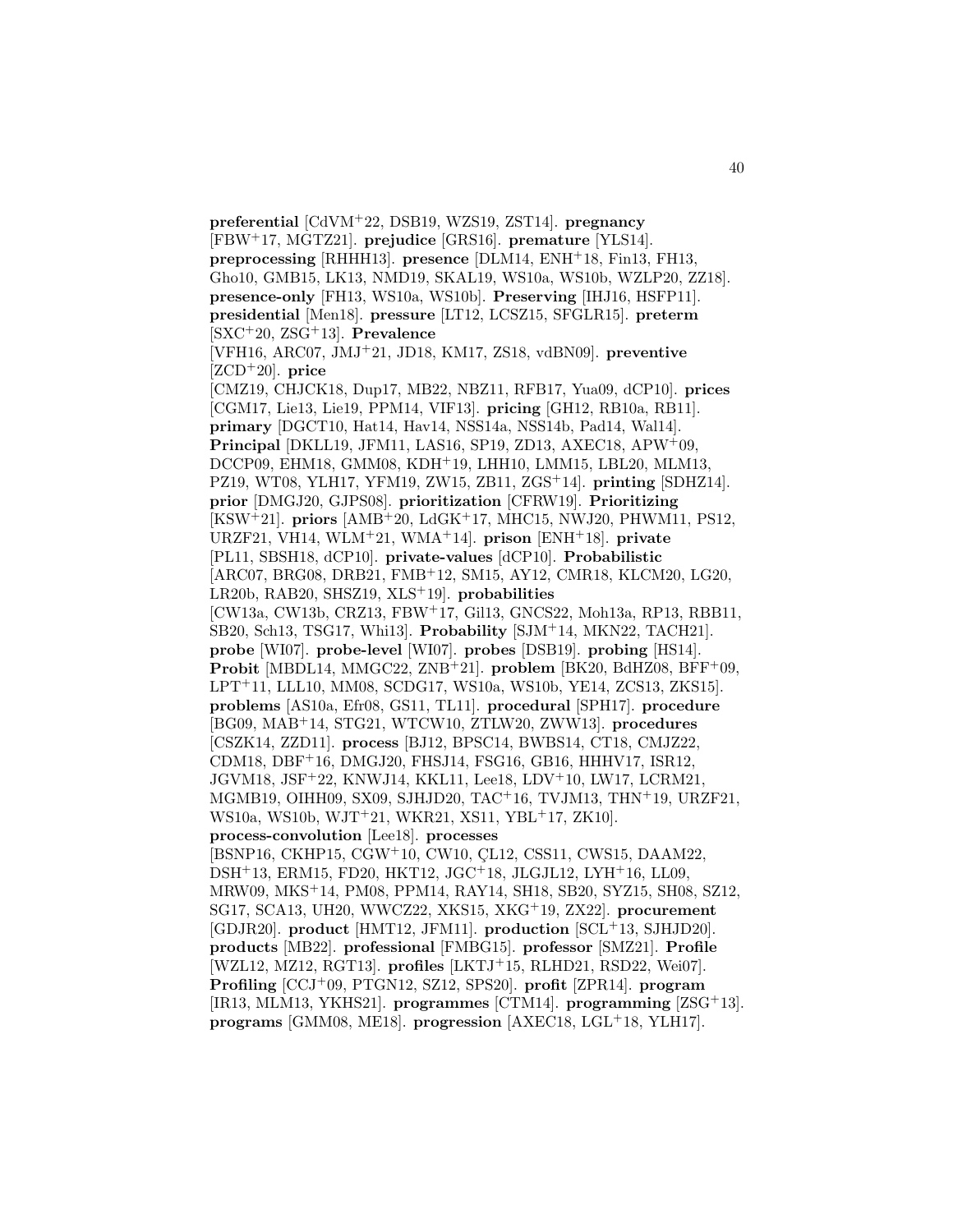**project** [BL19]. **projections** [ARC07, CGCA21, LR20b, PK11, Ros16]. **promote** [ME18]. **prone** [GMB15, SR09a, SW17, WBK<sup>+</sup>19]. **propagation** [Sad18, SCL<sup>+</sup>13]. **Propensity** [LL19, CK14, FHI18]. **Properties** [BFM12, LKTJ<sup>+</sup>15]. **proportional**

[FSM<sup>+</sup>19, SW17, WLG17, WK10, ZHJZ15]. **proportions** [FZCV22, HGB21]. **prosecutors** [BSLL10]. **prostate** [LCMJ11]. **prosthesis** [SIS<sup>+</sup>20]. **protection** [SS10b]. **protective** [CBvdHvdH08]. **protects** [PLM<sup>+</sup>16]. **protein** [BTJ<sup>+</sup>14, BFF<sup>+</sup>09, DK12, HTM<sup>+</sup>13, JJRZ21, LDV<sup>+</sup>10, LMS10, MPT12, PK11, RS14, WLK18]. **proteins** [HBW17, Kou08]. **proteomic** [BBM20, FKSBS19]. **proteomics**

[CWWW17, KPA<sup>+</sup>10, LLM20, MBH<sup>+</sup>11, OGP<sup>+</sup>18, WKG<sup>+</sup>15]. **protocols** [LGL<sup>+</sup>18]. **Prototype** [BT11, RLSF12]. **provided** [SS10b]. **Providing** [BBB<sup>+</sup>18, SBSH18]. **proxies** [BLTV14, Ber11, CR11, DL11a, HU11, Hol11, Kap11, MM11, MW11b, NL11, Rou11, SMR11, Sme11, Tin11, WA11]. **proximal** [CLK<sup>+</sup>12]. **proximity** [JHMC16]. **Proxy** [AT15]. **Pseudo** [AL16, TFB14, WS10a, WS10b]. **pseudo-absence** [WS10a, WS10b]. **Pseudo-value** [AL16]. **PSF** [BHP10]. **psychiatric** [AD22, RHZ<sup>+</sup>15]. **PTEM** [JLLK20]. **public** [PL11, WR12, WME17]. **pulmonary** [CHS<sup>+</sup>16, FS14, SRZ<sup>+</sup>15]. **purchases** [LMMS21]. **purposive** [CDF<sup>+</sup>18].

**Qini** [BMGN21]. **Qini-based** [BMGN21]. **qRT** [SKZ14]. **qRT-PCR** [SKZ14]. **QTL** [Wen16]. **quality** [BGC20, DLM14, FND09, LYH<sup>+</sup>16]. **Quantification**

[CDP<sup>+</sup>17, DGM<sup>+</sup>08, FSG16, KP15, KS17, LZZL18, LBBM21, WZ16]. **quantify** [MAB<sup>+</sup>14]. **Quantifying**

[FWK<sup>+</sup>13, LL16, RAKS14, YFHE20, SDH18, RAKS15]. **Quantile** [SFGLR15, AL16, BL19, BGC20, CGI08, HCYH20, LZ21, LZCW21, LLM20]. **quantiles** [BPS22, BL19, GGPM16]. **Quantitative** [ZJLC08, BRG08, CWWW17, MAZM13, MBH<sup>+</sup>11, WGL<sup>+</sup>18b]. **Quantum** [Wan11]. **question** [JLLK20]. **questionnaire** [MM08]. **queueing** [SJ11]. **queues** [RCLWW10].

**R** [GQ10]. **race** [JL19, KPC<sup>+</sup>19]. **race-independent** [JL19]. **racial** [GRS16, GQ10, KM17]. **radar** [FRL08, LGK18]. **radial** [HCKFZ21, XDM15]. **radiation** [CM09, DH10]. **radiative** [GBH<sup>+</sup>15]. **radio** [CVF10, ZMA<sup>+</sup>19]. **Radio-iBAG** [ZMA<sup>+</sup>19]. **radioactive** [DH10]. **Radiogenomic** [MBK<sup>+</sup>21]. **RADIOHEAD** [MBK<sup>+</sup>21]. **Radiomics** [ZMA<sup>+</sup>19]. **Radiomics-based** [ZMA<sup>+</sup>19]. **rainfall** [BCR<sup>+</sup>19, BdHZ08, FRL08, HGRS17]. **Random** [IKBL08, NQdB<sup>+</sup>07, URZF21, VFMD17, WNRZ11, Zan15, BZC<sup>+</sup>19, BFF<sup>+</sup>09, CFW17, CDB11, DPHL10, FPLM18, FCC15, FTE<sup>+</sup>21, GRL<sup>+</sup>13, Goe11,  $GPZ+22$ ,  $GREG15$ ,  $JLL+19$ ,  $JLB+14$ ,  $JWL+19$ ,  $JYB16$ ,  $LSL+15$ ,  $MN15$ , PQR21, PK11, PC20, Tin11, WTCW10, WL08a, ZPGO21, ZNSL14, ZYXS16]. **random-coefficient** [JWL<sup>+</sup>19]. **Random-effects** [URZF21, CFW17]. **Random-set** [NQdB<sup>+</sup>07]. **Randomization** [JFRS17, ZZ08]. **randomized**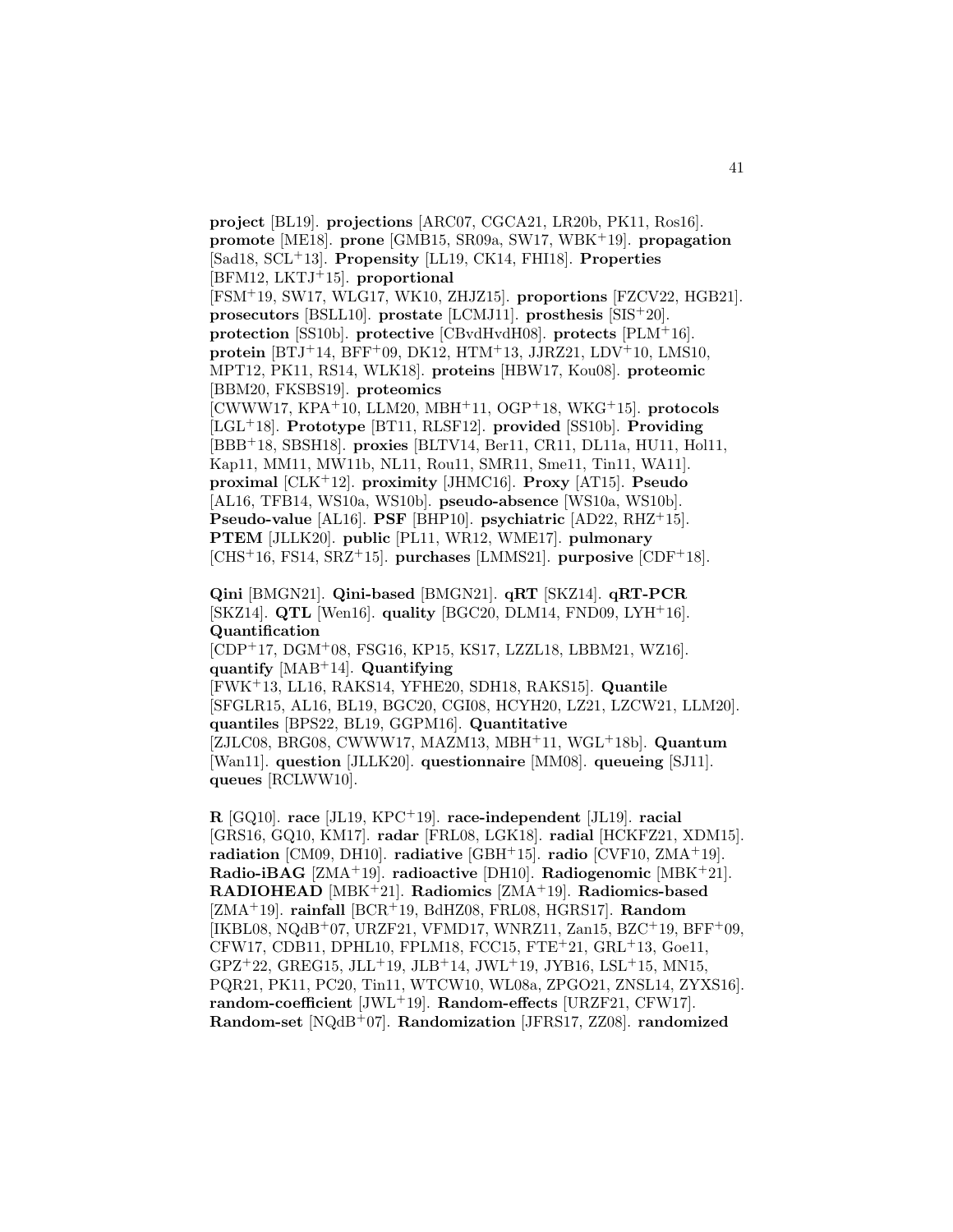[CA22, CCS18, CBvdHvdH08, DLKM20, DK18, IR13, JFRS17, STD13, WLM<sup>+</sup>21, YY11]. **randomness** [LMB18]. **Rank** [ABNG14, DK18, FH09,  $GZB+11$ , GM08, HSFP11, HH21, Hof07, LZCW21,  $OSL+14$ , Tal15, WME17. **rank-dependent** [Tal15]. **rank-score** [LZCW21]. **ranked** [FDH10]. **Ranking** [SHGA10, CD20, MV12, NZ12, SMZ16]. **rape** [YSL08]. **Rapid** [YJD21, MN15]. **rare** [FCGA<sup>+</sup>13, WSH<sup>+</sup>14]. **rarity** [Wei07]. **Rasch** [BMH16]. **rate** [AS10a, BYZ18, BG09, FYB<sup>+</sup>15, FSG16, JCJ20, KXC09, KH13, LR20b, MKS<sup>+</sup>14, Mur10, PHCM<sup>+</sup>10, Sch08, SDT08, TT09, TWH13, Wen16, ZLS<sup>+</sup>17, ZYFF19]. **rates** [CdVM<sup>+</sup>22, GBC21, HE15, LL16, Mar08, MMWH11, TP11, YSL08, vdKvEW17]. **ratings** [LBD18b, TVJM13]. **ratio** [CGCA21, PSL<sup>+</sup>16]. **ratios** [BWS19, RBB11, SC16]. **ray** [DGM<sup>+</sup>08]. **rays** [FDKP13, SCL<sup>+</sup>13]. **RCRnorm** [JWL<sup>+</sup>19]. **RCT** [NS20, NECS17]. **RCT-to-target-population** [NS20, NECS17]. **reach** [MZ12]. **reaction** [DK12, YHE20]. **Reactive** [ERM15]. **read** [WZ16]. **reading** [PPLK18, WRSS15]. **Real** [FCPL19, PL08, BWT<sup>+</sup>20, DB15, MM15]. **Real-Time** [FCPL19, BWT<sup>+</sup>20, DB15]. **realistic** [HGG13]. **reassessment** [LY16, LYY13]. **recapture** [ARK<sup>+</sup>18, CA18, DPR<sup>+</sup>20, FS13a, KMKB16, LK13, MC17, MBDL14, MLKQ22, RBB11, WMKG19]. **received** [ZB11]. **receptor** [QDN<sup>+</sup>21]. **recidivism** [JL19]. **recollections** [Sto10]. **recombination** [FYB<sup>+</sup>15]. **recommendations** [AZM11, YKHS21]. **reconcile** [EOB21]. **Reconstructing** [BLTV14, WYH<sup>+</sup>14, WOK<sup>+</sup>16, ZLOS10, ZW08, HISV15]. **Reconstruction** [ZSMJ19, BB11, LdGK<sup>+</sup>17, SX09, THSL12, ZSMJ20]. **reconstructions** [Ber11, CR11, DL11a, EHKW12, GREG15, HU11, Hol11, Kap11, KÓ14a, MM11, MW11b, NL11, Rou11, SMR11, Sme11, Tin11, WA11]. **record** [Sad18, STG21, TL11, XLS<sup>+</sup>19]. **records**  $[GSC+20, HISV15, HCP+17, RFWE22, SPS20, TACH21, WSM+16, ZCD+20].$ **records-based** [TACH21]. **recovery** [LK13]. **rectum** [LCG09]. **recurrence** [HAFFH21, LCMJ11, WZLP20]. **recurrent** [CL12, LTL19, SHM20]. **recycle** [TSS10]. **Red** [HH21]. **redesign** [vdBR10]. **reduce** [NZRC13]. **Reduced** [OSL<sup>+</sup>14, CHOK14]. **Reduced-rank** [OSL<sup>+</sup>14]. **Reducing** [JCCG18, ZST14]. **reduction** [AN14, Fuk19, TJW10, YKHS21]. **reductions** [MB22]. **Reef** [GKP<sup>+</sup>16]. **Reexamining** [Lin13]. **reference** [Tal13]. **reference-invariant** [Tal13]. **referenced** [LSS<sup>+</sup>20]. **Refining** [CLK<sup>+</sup>13, FMA18]. **refreshment** [SRH16]. **regime** [EJD19, FLS16]. **regime-switching** [EJD19]. **regimens** [SML<sup>+</sup>21]. **regimes** [JLS<sup>+</sup>17, TWA18, ZZ18]. **Region** [LSS<sup>+</sup>20, JDP<sup>+</sup>13]. **Region-referenced** [LSS<sup>+</sup>20]. **regional** [GEC13, KKLS15, KKLS16, PDM19, SFC11]. **regionally** [QBC13]. **regions** [FS13b, HK17b, ZMC<sup>+</sup>21]. **registration** [SMW<sup>+</sup>22]. **registry** [RHR12, Sad14]. **Regression** [LZ13, SZL16, SZ20, ZLR19, ZW15, ACG13, AMB<sup>+</sup>20, BMGN21, BL19, BH11, CLK<sup>+</sup>12, CL13, CHS<sup>+</sup>16, CMJZ22, CGM10, DFN08, DVF13, FW21, Fre08, GM16, GJPS08, GKS17, GS11, GV14, GL08, HZL<sup>+</sup>15, Hof15, HHH10b, HCYH20, HPF13, JB21, JWL<sup>+</sup>19, KGGQ15, KX12, KKLS15,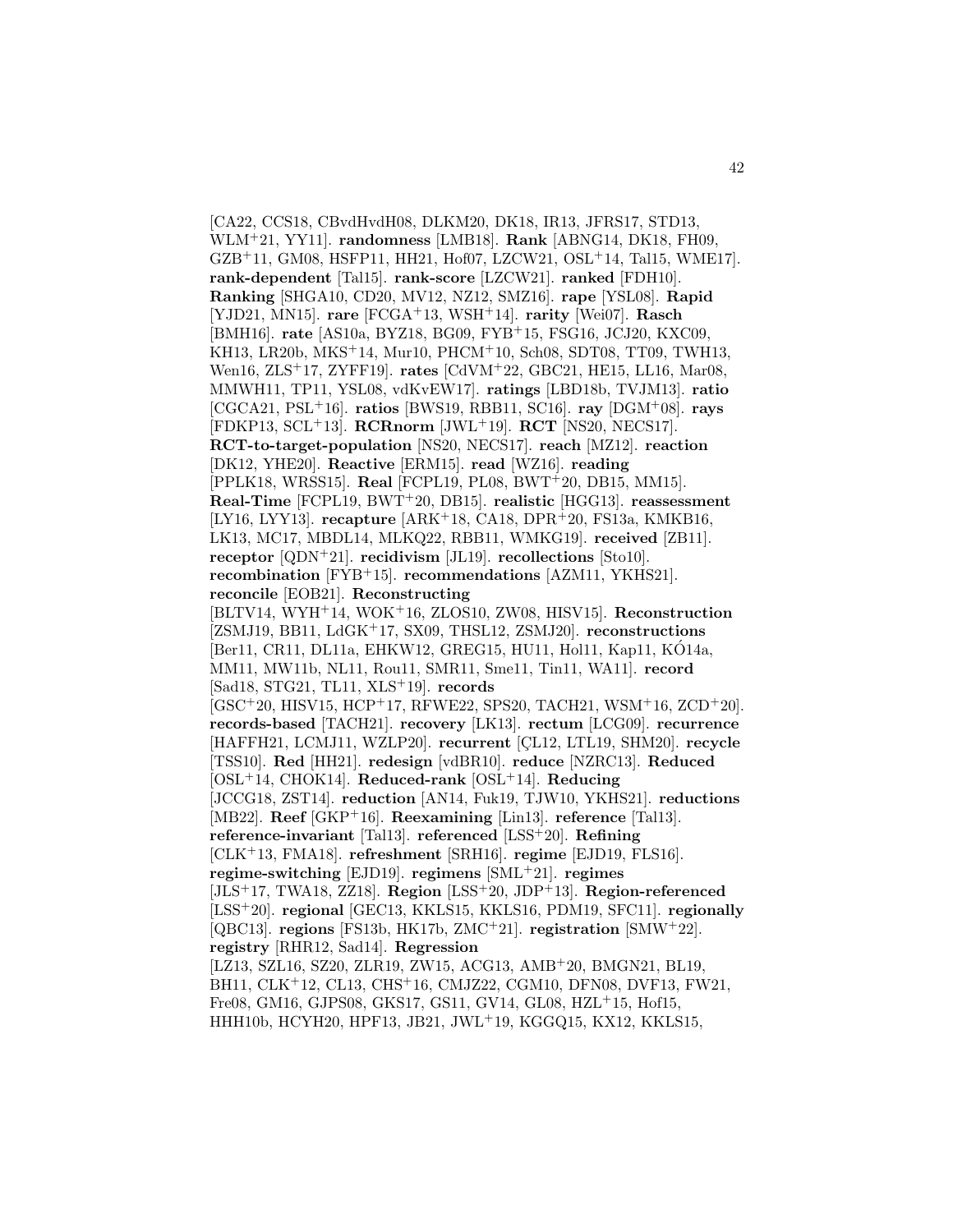KKLS16, LvdVvWvdW13, LZK<sup>+</sup>15, LTL19, LL10, LMM15, LZW<sup>+</sup>15, LMMS21, LZ21, Lin13, LT12, LBL20, LLM20, LKTJ<sup>+</sup>15, LRS12, LRS15, MBYWX19, MWW20, MBGDS11, MK21, Mey08, MMGC22, MTZZ21, MZI18, MDGM21, NDRF17, PZB<sup>+</sup>10, PRRW11, PWP<sup>+</sup>21, PT12, PL08,  $QGM<sup>+</sup>14, QDN<sup>+</sup>21, RZC<sup>+</sup>18, RHZ<sup>+</sup>15, RDH<sup>+</sup>20, RLH<sup>+</sup>13, SHSZ19, SS10a,$ SFGLR15, ST11, SXC<sup>+</sup>20, SRL10, Tad15, TLH14, VKG12, WD10, WNZK14, WZ17, WEWX21, WZL12, WLA<sup>+</sup>21, WL08b, YLL12, ZMC<sup>+</sup>21, ZS17]. **regressions** [HWF15, ZCP14]. **regularization** [LBD<sup>+</sup>18a, NV18, THSL12, VVSK18]. **Regularized** [PZB<sup>+</sup>10, WNZK14, WRSS15, AT10, LCMJ11, LRS12, LRS15, ZSH13]. **regulation** [BKGJ14, Dav17, HK17a, Kra17, MLCW13, NZ17a, NZ17b, Sch17, Zho17a]. **regulatory** [JSZZ10, JCS07, SCV<sup>+</sup>10, ZW07]. **rehospitalization** [YKHS21]. **reinforcement** [SWH22, TWA18, SC14]. **Rejoinder** [CW13b, Feu08a, JJ16b, LNW08a, Mac20b, MW11a, NSS14a, NZ17b, SR09c, WLPP16]. **relapse** [YLG15]. **related** [FWGS11, KMMS13, OKGM14, RHR12, REFT18, SWLS14, SPsLC16, WRNR14]. **relatedness** [OSB15]. **Relating** [KDH<sup>+</sup>19]. **relational** [CB10, Hof15, WH11]. **relations** [HLY<sup>+</sup>21, SHGA10]. **relationship** [Sto10]. **relationships** [CLK<sup>+</sup>13, EFDS20, NMW<sup>+</sup>21]. **relative** [FYB<sup>+</sup>15, HMP22]. **relevant** [GM16]. **reliability** [LKB21, MR15, Sin09, ZCGC21]. **reliable** [Ber11, CR11, DL11a, HU11, Hol11, Kap11, MM11, MW11b, NL11, Rou11, SMR11, Sme11, Tin11, WA11]. **rely** [NZRC13]. **remaining** [HMM09]. **Remembering** [Cut10, Fri10, Ols10, Yu10]. **Remembrance** [Büh10]. **remodeling** [BBM20]. **remote** [LRHF12]. **remotely** [EKW20]. **removal** [MMM<sup>+</sup>16, vdBN09]. **removing** [JL19, YRY17]. **remuneration** [SMZ21]. **renewal** [MKS<sup>+</sup>14]. **R´enyi** [Tal13, Tal15]. **repeated** [BSLL10, BDC<sup>+</sup>11, CGM17, WLL17]. **repeated-measures** [BDC<sup>+</sup>11]. **replacement** [YSR21]. **Replicability** [HY14, HF20]. **replicated** [AMR16, FRBT13]. **replicates** [CSC<sup>+</sup>12]. **replication** [HMP22, SFPS<sup>+</sup>21]. **reported** [CWS15, GMB15, WSGH12]. **reporting** [HCD<sup>+</sup>21, VFMD17]. **reports** [CGCN22, Kan20]. **representations** [ZPGO21]. **Representatives** [YR21]. **reproducibility** [LBHB11]. **reproducible** [BC09]. **reproduction** [vdBN09]. **reproductive** [RD14]. **rerandomization** [BDR16]. **resampling** [YLH07]. **resampling-based** [YLH07]. **research** [BC09, BBB<sup>+</sup>18, SRZ<sup>+</sup>15]. **resident** [ZST16]. **residing** [vdHWC<sup>+</sup>12]. **Residual** [CSS11, DGM<sup>+</sup>08, AL16, BWBS14, ZSG11, ZSG14]. **Residual-based** [DGM<sup>+</sup>08]. **resistance** [HWHWA11, PRRW11]. **Resnick** [TAC<sup>+</sup>16]. **resolution** [FPLM18, FCPL19, GMNP<sup>+</sup>21, GSD<sup>+</sup>18, HH21, OW11, SFDMM22]. **resolutions** [KS19]. **resonance** [BM11, HBW17, ZJLC08]. **resource** [CCS18]. **respondent** [BGM17, GGFG<sup>+</sup>18]. **respondent-driven** [BGM17, GGFG<sup>+</sup>18]. **responders** [JPTO17]. **Response** [BBDP11, SST<sup>+</sup>08, CCS18, CBvdHvdH08, DHG19, FFJJ14, FS13a, FLHA15,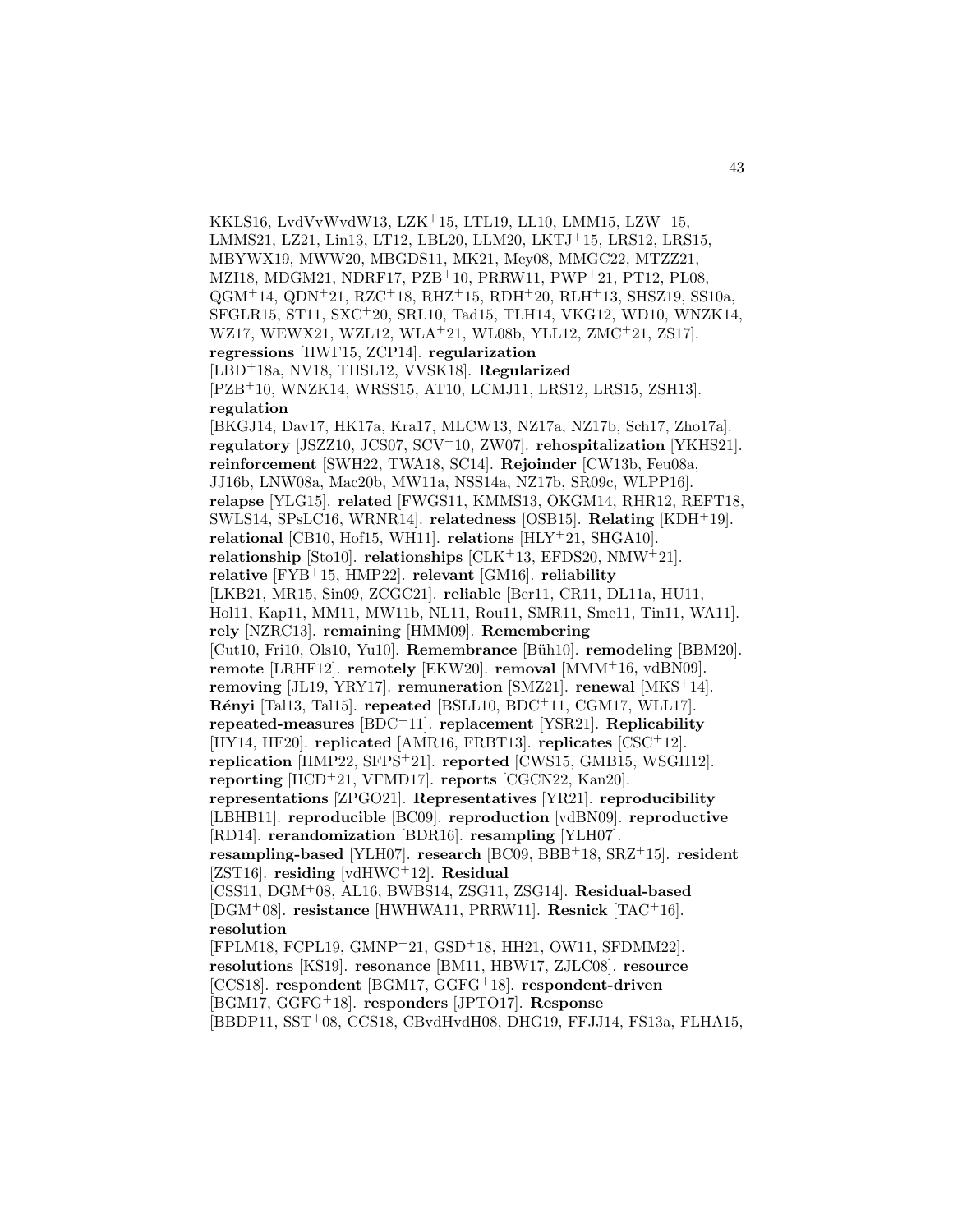HWHWA11, KX12, KPC<sup>+</sup>19, MDWH21, PD20, PTGN12, RDH<sup>+</sup>20, SLZS08, TTB22, WD10, WBB13, WZF<sup>+</sup>13, YSL08]. **Response-adaptive** [BBDP11]. **responses** [AWL13, CBvdHvdH08, DLS<sup>+</sup>17, FDH10, JL09, VRN<sup>+</sup>11]. **restricted** [Mey08, PG13, QDN<sup>+</sup>21]. **restrictions** [CCJ<sup>+</sup>09, LSM15, PSD13]. **retrieval** [GGG<sup>+</sup>12]. **retrospective** [WSGH12]. **retrovirus** [HBP17]. **return** [CA22]. **returns** [FPC20b, FH19, JSX16]. **Reuse** [TSS10]. **reveal** [LLR15]. **revealed** [IWG13, LRM17]. **reveals** [CLZ16]. **review** [BW18, Cox07, ZSP19, dGC07]. **reviews** [MHG18]. **Revisiting** [DJ11]. **reweigh** [TSS10]. **reweighting** [NZRC13]. **rhesus** [MMGC22]. **rhythm** [GGG<sup>+</sup>12]. **rhythms** [HKP<sup>+</sup>19]. **richness** [CDF<sup>+</sup>18]. **Ricker** [HHHV17]. **Ricker-type** [HHHV17]. **Riemannian** [SKKS14]. **right** [HMM09, TMY17]. **rights** [Sad18]. **rill** [BK21]. **Risk** [LCMJ11, ASX13, Bro09, CFLP15, DHG19, FCGA<sup>+</sup>13, Goe11, HE14, HCP<sup>+</sup>17, Mar08, PG13, QGM<sup>+</sup>14, RLH<sup>+</sup>15, RWK17, RSD22, SMC<sup>+</sup>20, WSM<sup>+</sup>16, WACY20, YGAT20, YTHY18, ZLDR17]. **risk-based** [RLH<sup>+</sup>15]. risk-prediction  $[WSM^+16]$ . risks  $[AL16, CSL^+08, LGL^+18, MGTZ21]$ . **risky** [JAZ15]. **river** [ADE15, JSR16]. **rivers** [BPS22]. **Rizzo** [New09]. **RNA** [ABNG14, CGFT15, EHM18, LZZL18, Lia19, LRI21, LWZ19, MKKN21, RHL<sup>+</sup>22, RAKS14, RAKS15, SSD15, SKZ14, WZ16, XZX18, ZRCC21, ZSMJ20, ZLDR18]. **RNA-Seq** [WZ16, XZX18, RHL<sup>+</sup>22, SKZ14, CGFT15, LZZL18, LRI21, MKKN21, RAKS15, SSD15, ZRCC21]. **RNA-sequencing** [LWZ19, RAKS14]. **RNAi** [CSC<sup>+</sup>12]. **RNDClone** [ZSMJ20]. **robotic** [SIS<sup>+</sup>20]. **robots** [AFS07]. **Robust** [CA22, DVF13, FD11, FKSBS19, GMMW17, PLM<sup>+</sup>16, RMP17, RFWE22, TACH21, YL13, ZSH13, ZW18, Dup17, JLS<sup>+</sup>17, MSG<sup>+</sup>20, ST14, SRL10, ZMA<sup>+</sup>20]. **ROC** [dCdCAGM16]. **rockslide** [ZBT<sup>+</sup>20]. **role** [HE14, HGB21, KBG21, SP19, SFDMM22, DPT22, vdHWC<sup>+</sup>12]. **roll** [GCL<sup>+</sup>15]. **rolling** [PHWM11]. **root** [Joh09]. **rooted** [ZBC16]. **rotating** [CLTZ22]. **rotation** [HRP10]. **routine** [DW21]. **routing** [Sin11, TF11].  $\text{rower}$  [BML<sup>+</sup>20].  $\text{rowing}$  [LCZ<sup>+</sup>17].  $\text{rubric}$  [LBD18b].  $\text{Rugby}$  [GNCS22]. **rule** [FP08, MRM12, NV18]. **rules** [LRMM15]. **running** [LMMS21]. **runs** [AM07, HS10]. **rural** [KN13]. **Ryan** [CW13b, CRZ13, Gil13, Moh13a, RP13, Sch13, Whi13].

**S&P500** [RWK17]. **SAFE** [SIS<sup>+</sup>20]. **safety** [HCD<sup>+</sup>21, KHLB22, KSD11]. **Sample** [DLKM20, SSD15, CWE18, CDF<sup>+</sup>18, FH13, KZ16, MAB<sup>+</sup>14, MNB<sup>+</sup>12, SMW<sup>+</sup>22, SS20, SF11]. **sample-based** [CDF<sup>+</sup>18]. **sampled** [Ger09, HG10, KM17, LCB16, MLKQ22, SM10, WOK<sup>+</sup>16]. **samples** [CK14, FWGS11, GSC<sup>+</sup>20, LZZL18, SDP22, SRH16, SMZ16, WLA<sup>+</sup>21, ZW08]. **sampling** [BFM12, BGM17, BK21, CP20, CK14, CLTZ22, CA18, DSB19, FFM<sup>+</sup>21, FTE<sup>+</sup>21, GGFG<sup>+</sup>18, HHK<sup>+</sup>16, JL10, LKB21, MP11, PHJ22, QGFL08, RTB<sup>+</sup>21, SRZ<sup>+</sup>15, WZS19, WMKG19, YBL<sup>+</sup>17, ZKS15]. **sandwich** [SRL10]. **satellite** [AYJ<sup>+</sup>09, GGPM16]. **Saudi** [LG20]. **Saxon** [Zan15]. **SCAD** [FFW09]. **Scalable** [FCPL19, MK21, TEF22, RMP17].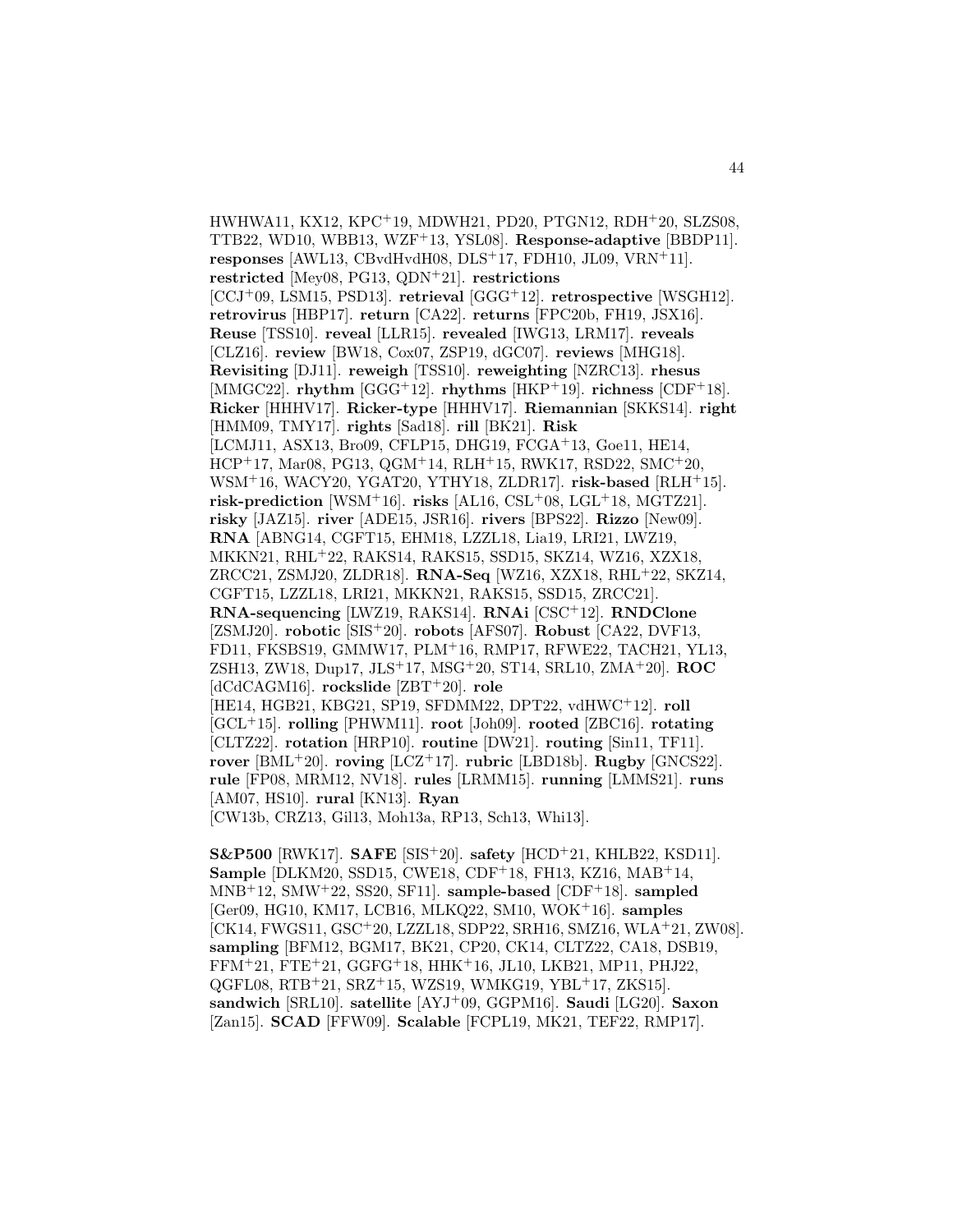**scalar** [LZW<sup>+</sup>15, LLM20]. **scalar-on-image** [LZW<sup>+</sup>15]. **scale** [BR08, CGW<sup>+</sup>10, GG19, GS11, HGB21, JL09, JJRZ21, LNW08a, LNW08b, MRMB15, MB08, Mur08, PYP<sup>+</sup>09, PDS13, Qiu08, SPsLC16, Ste07, Tib08, TvdL08, WTJ10, YBL<sup>+</sup>17, ZNB<sup>+</sup>21, ZS17]. **scaled** [EFDS20]. **scales** [BMH16]. **scaling** [DGH08, YH20]. **SCALPEL** [PSW18]. **Scan** [ZYXS16, LZ07, TMN18]. **scenario** [CGCA21]. **scenario-based** [CGCA21]. **scenarios** [BCA18]. **Scheff´e** [Ros16]. **schemes** [FLP<sup>+</sup>15]. **schizophrenia** [CSGD16, ZLDR17]. **School** [BDR16, PHLH12]. **schools** [PL11, ZPR14, YFM19]. **science** [Fie07, Kad18, BL07a, BL07b]. **sciences** [FGS08, JB21]. **scientific** [FDH10, TCZ16]. **sclerosis** [GMLB<sup>+</sup>14, PSL<sup>+</sup>16, ZGS<sup>+</sup>14]. **score** [BMH16, CK14, FHI18, LL19, LZCW21, SCA13, TFB14]. **scores** [AS10a]. **scoring** [HS10, HYS19, LES12, YWL<sup>+</sup>12]. **screening** [BDC<sup>+</sup>11, BR16, CLR16, KDS20, LX18, NZ12, SML<sup>+</sup>11, SMZ16, WZF18, ZW15, ZCD<sup>+</sup>20, PS12]. **scRNA** [LZCW21]. **scRNA-seq** [LZCW21]. **Sea** [HH21, CKHP15, DCHP21, DRB21, TETJ17]. **sea-level** [CKHP15]. **search** [GL18, LRS12, LRS15, MBR09, TJW10, WIC<sup>+</sup>10]. **season** [Bro08]. **Seasonal** [SHM20, OHC<sup>+</sup>17, XKS15]. **seasonality** [AABC<sup>+</sup>19, CMZ19]. **Seber** [WHAW21]. **second** [GTZ<sup>+</sup>21, STJ<sup>+</sup>07]. **Section** [Gne12, Ano18, FGS08, Kaf11a, Kaf11b, Kaf12]. **sectional** [MGTZ21]. **sections** [CGM17]. **Secure** [SBSH18]. **security** [CBvdHvdH08, Moh13b]. **SEER** [HZG<sup>+</sup>22]. **SEER-Medicare** [HZG<sup>+</sup>22]. **segmental** [YH13]. **segmentation** [CCH19, FHSJ14, LLL10]. **seismic** [CDM18, ZCS13]. **seizure** [QW08]. **seizures** [WJL16]. **SELC** [MRW09]. **Selected** [Sto10, CK14]. **selecting** [ZKY14]. **selection** [AS10a, BYZ18, BTA20, BG09, BT11, BKGJ14, BvdBS<sup>+</sup>15, BH11, BJ09, CC19, CL13, CLLR20, CWH20, DM18, DVF13, FLS16, FSM17, FND09, FKSBS19, GGG<sup>+</sup>12, GPRZ17, GTW13, GS11, GL08, Hun12, JCS07, KS19, KSW<sup>+</sup>21, LL10, LZW<sup>+</sup>15, LRI21, LWFW16, LQNM19, MAM17, MDR10, NWJ20, PWP<sup>+</sup>21, RJ11, RLSF12, SzCT10, SBS14, SCTV11, WZ17, WLA<sup>+</sup>21, YJZ09, ZZ18, ZZ22, ZJBS21, ZHM<sup>+</sup>19, ZST14]. **selective** [AH16, BW18]. **SELEX** [ABB<sup>+</sup>12]. **Self** [PW12, CK14, CT18, CD18, CWS15, CBvdHvdH08, GMB15, SGL<sup>+</sup>08, WSGH12]. **Self-exciting** [PW12, CT18, CD18]. **self-organizing** [SGL<sup>+</sup>08]. **self-protective** [CBvdHvdH08]. **self-reported** [CWS15, GMB15, WSGH12]. **self-selected** [CK14]. **Semi** [RS09, HS14, JPS21, KMKB16, PG13, WFS19, XDO10]. **semi-competing** [PG13]. **semi-complete** [KMKB16]. **semi-Markov** [JPS21]. **semi-nonnegative** [WFS19]. **Semi-parametric** [RS09, HS14]. **semi-supervised** [XDO10]. **semicompeting** [MGTZ21]. **Semiparametric** [GMB15, LMKC12, MRSA19, PPB11, VKG12, YGAT20, ZLS<sup>+</sup>17, AMGG13, AMB<sup>+</sup>20, CTB17, GEC13, GQ11, HHLC16, HMT12, HH21, Hof07, JLDQ10, JLA16, JCJ20, LTL19, LT12, ML14, MTZZ21, RF07, WHAW21, ZLR19]. **semireference** [TTH21]. **semireference-based** [TTH21]. **Senate** [LRM17]. **sensible** [WYT<sup>+</sup>20]. **sensing** [LRHF12]. **sensitive** [CCS18, JL19, KB10].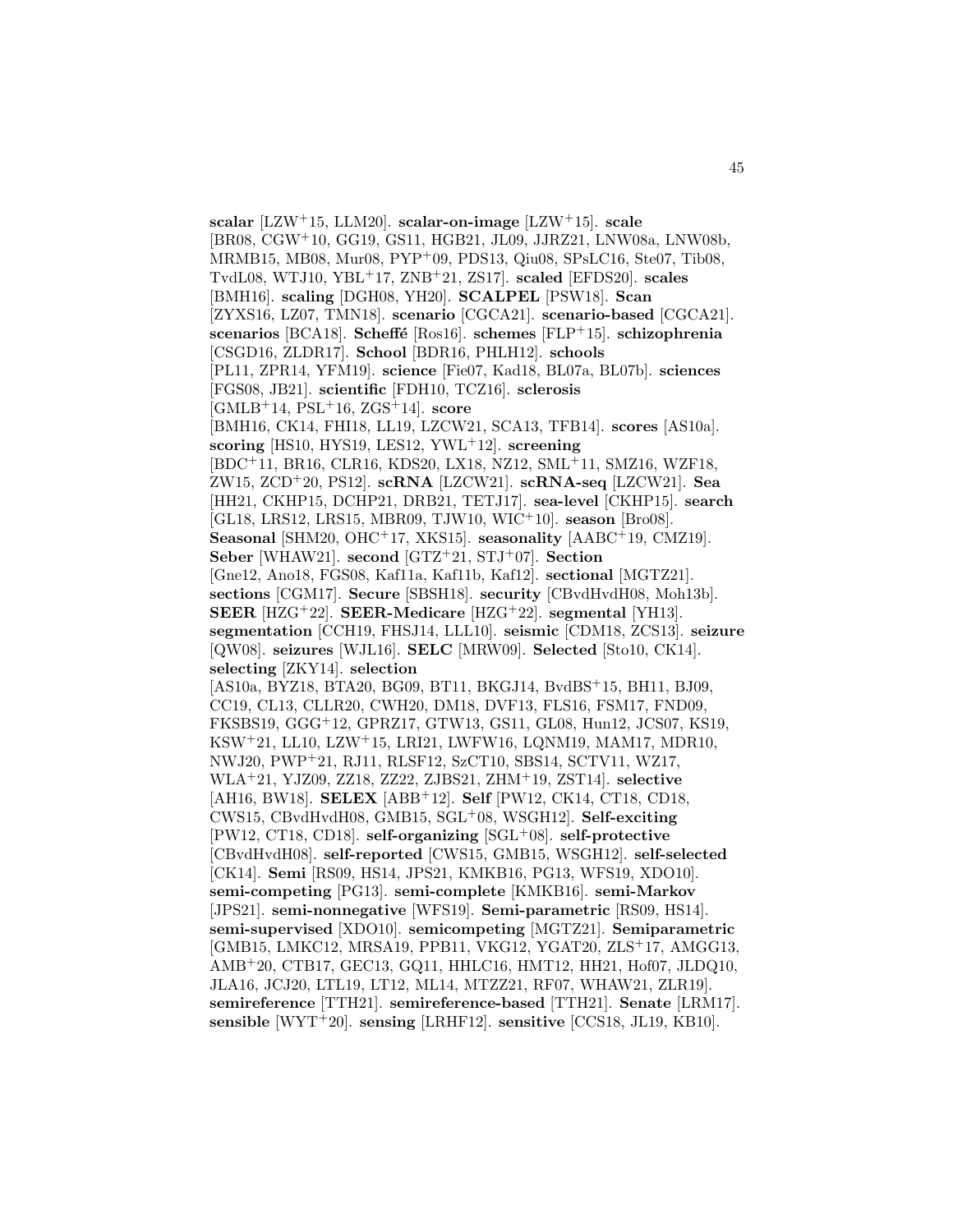**Sensitivity** [GM09, NPM12, NECS17, Ros18, FH19, GTW13, HBHM13, HHH10b, HZG<sup>+</sup>22, Ros12, SVYP11, NS20]. **sensor** [LCZ<sup>+</sup>17, RFWE22]. **sensor-based** [RFWE22]. **sentenced** [ENH<sup>+</sup>18]. **Separable** [FH14]. **Seq** [SJGM13, SKZ14, CGFT15, LZZL18, LRI21, LZCW21, MKKN21, RAKS15, SSD15, ZRCC21, WZ16, XZX18, RHL<sup>+</sup>22]. **sequence** [CCH19, Thi11, ZW12, ZSMJ20]. **sequence-based** [ZW12]. **sequences** [FM17, FJK10, SYZ11, ZASM12]. **sequencing** [CJM<sup>+</sup>17, CDP<sup>+</sup>17, HSSF21, Kaf12, Lia19, LWZ19, MM08, MNB<sup>+</sup>12, RSI16, RAKS14, SZ12, SS15a, Wit11, ZWW13, ZSMJ19, ZLDR18]. **Sequential** [CP20, FLS16, IGA22, JGF08, JWZBC19, RB10a, RB11, RGSB<sup>+</sup>18, ABB<sup>+</sup>12, MRW09, PACB21, SIS<sup>+</sup>20, TSS10, WLK18, ZGJ<sup>+</sup>22]. **serial** [CMZ19, DT19]. **series** [AMR18, BHIK09, BGK<sup>+</sup>15, CGCA21, DGL13, ESO19, FZZW17, FZCV22, FHSJ14, GV14, Hun12, KH13, LLKP18, MJ16, MB22, QW08, RS09, SJM<sup>+</sup>14, SM20a, STA18, SH08, SBS14, Tin11]. **service** [MMWH11, Ser11]. **services** [SJ11]. **set** [DB15, Efr09, HE14, KSW<sup>+</sup>21, LCB16, MN15, NQdB<sup>+</sup>07, WHLN15]. **sets** [ACG13, BZN18, CDB11, DVF13, ET07, FTE<sup>+</sup>21, LSAR12, PDS13, SJH11, SWM13]. **setting** [ST14]. **several** [EHKW12, Fre08, Thi11]. **severity** [PPB<sup>+</sup>14]. **Sex** [CWS15, BSLL10, CGCA21]. **sex-offenders** [BSLL10]. **sexually** [AH16]. **Shafer** [ELD09]. **Shape** [KS17, CCJ<sup>+</sup>09, DKLL19, DKS18, GBNS22, Mey08, QDN<sup>+</sup>21, SSD<sup>+</sup>19, VDP08, ZS09]. **Shape-constrained** [KS17]. **shape-restricted** [Mey08, QDN<sup>+</sup>21]. **shapes** [CKM21, MFB<sup>+</sup>13, WSK<sup>+</sup>21]. **shared** [ENF14, LNC<sup>+</sup>19, WWL22]. **sharing** [BCJ15, JSR16, WR12]. **sharper** [Sta08b]. **sheet** [BK21, CHAP16, LHF<sup>+</sup>20]. **shielding** [CLEB14]. **shock** [GBH<sup>+</sup>15]. **shooter** [STJ<sup>+</sup>07]. **shooting** [SB20]. **SHOPPER** [RAB20]. **short** [BLTV14, DB15, EJD19, SKS12, WYKH07, ZBG14]. **short-** [BLTV14]. **short-term** [DB15, EJD19, ZBG14]. **shortfall** [HHH10a]. **Should** [GC08, Gel13, Efr08, FRL18]. **Shrinkage** [RJP16, BMT13, FO11, LdGK<sup>+</sup>17, RJ11, WRSS15]. **shuffle** [BY13]. **sibling** [FH19]. **sigmoidoscopy** [KDS20]. **sign** [CGC12]. **sign-coherent** [CGC12]. **signal** [Big13, NQdB<sup>+</sup>07, WWL22]. **signaling** [CC19, LZ11]. **signalling** [WYH<sup>+</sup>14]. **signals** [FO11, FRBT13, HST19, JPTO17, LSS<sup>+</sup>20, MHB<sup>+</sup>09, WBC15, WOC18]. **significance** [ET07, Hua18, WT08]. **significant** [RAY14, WWM<sup>+</sup>14]. **similarities** [AZM11]. **similarity** [MFB<sup>+</sup>13, TLH14]. **simple** [AICV11, BG09, FRL18, SSZT19]. **simplified** [DKS18]. **simulate** [CTB17]. **simulated** [NCHJ13]. **simulating** [GBH<sup>+</sup>15]. **Simulation** [HS09, BCA18, GGFG<sup>+</sup>18, KKR13, Wan11, WYT<sup>+</sup>20]. **simulation-based** [GGFG<sup>+</sup>18]. **simulations** [FC20, PMMS16]. **Simultaneous** [CA18, Efr08, HLY<sup>+</sup>21, LGL<sup>+</sup>12, RG21, Thi11, AFS07, FM17, KHDV20, KHDV22, LCMJ11, SYZ11, SML<sup>+</sup>21]. **SING** [RG21]. **Single** [MHG18, BBM20, CDF<sup>+</sup>20, DK12, FYB<sup>+</sup>15, FWK<sup>+</sup>13, GMNP<sup>+</sup>21, LWZ19, LZ11, MKKN21, MGSD19, WOC18, WLM<sup>+</sup>21, YHE20, ZLDR18].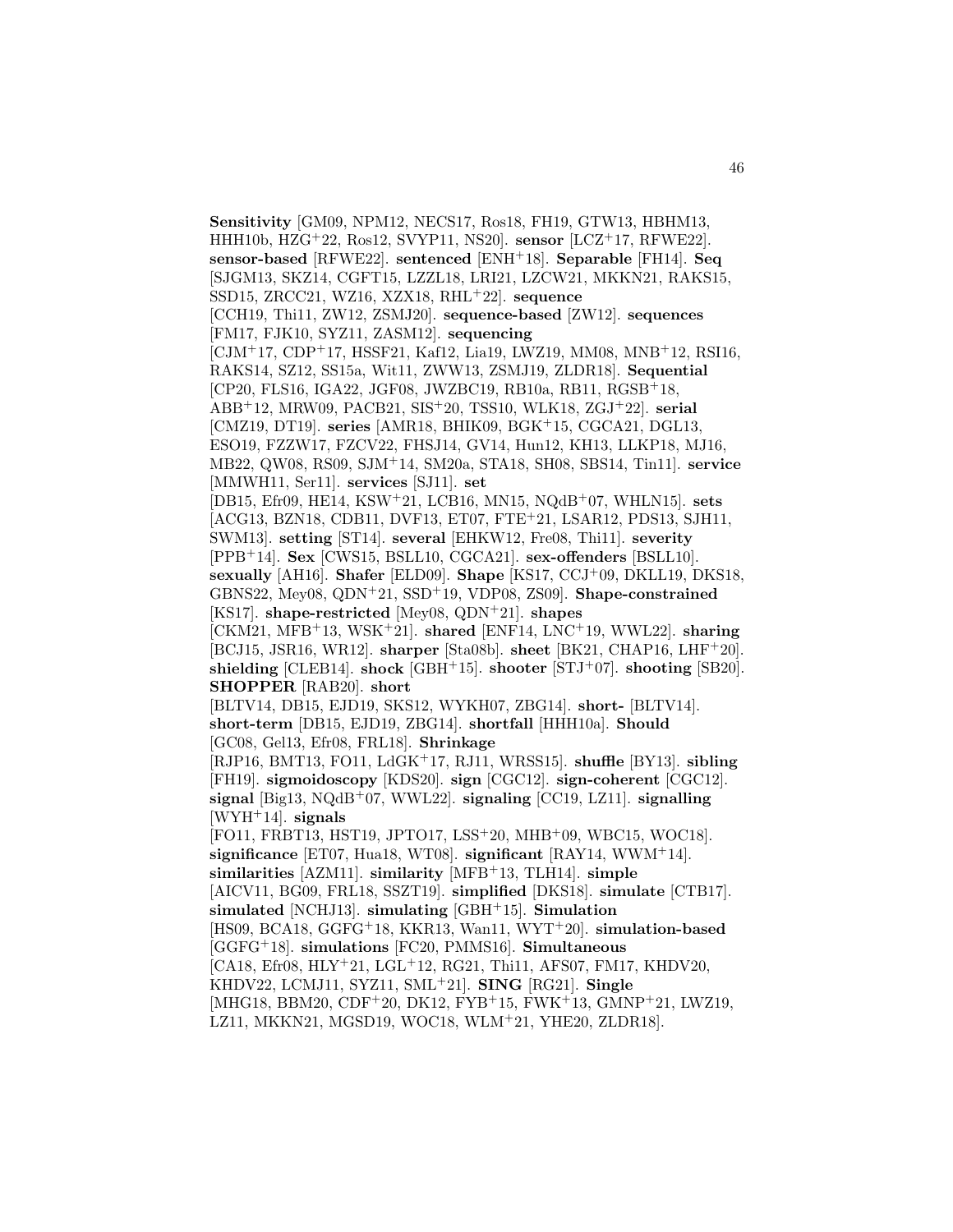**single-arm** [WLM<sup>+</sup>21]. **single-cell** [BBM20, CDF<sup>+</sup>20, LWZ19, MKKN21]. **single-locus** [FYB<sup>+</sup>15]. **single-molecule** [GMNP<sup>+</sup>21]. **single-trial** [WOC18]. **singular** [MHB<sup>+</sup>09, ZSH13]. **SIR** [OHC<sup>+</sup>17]. **site** [YFM19, ZWS08, ZST14]. **sites** [HZL<sup>+</sup>15, HBP17, MZA22]. **Size** [DPR<sup>+</sup>20, BvdH09, DLKM20, HMP22, MRMB15, MKN22, Mur10, PHCM<sup>+</sup>10, RBB11, Sad18, SSD15, TL11, WMA<sup>+</sup>14, vdHWC<sup>+</sup>12]. **sizes** [FCC15]. **skeptical** [Bir08]. **skewed** [AT15, Goe11]. **skill** [FMBG15]. **Skip** [MM08]. **skipping** [RJP16]. **slab** [MRG21]. **sleep** [HAFFH21, JEAS09]. **SLOPE** [BvdBS<sup>+</sup>15]. **SLOPE-Adaptive** [BvdBS<sup>+</sup>15]. **Small** [KB10, MWP<sup>+</sup>15, MNR14, ALC09, BL19, BK21, IHJ16, MRSA19, SF11]. **small-area** [ALC09]. **smelt** [ZGJ<sup>+</sup>22]. **smoking** [LL16, LR20a, LR21, Ros16, Ros18]. **smoking-attributable** [LR20a]. **Smooth** [LAS16, SML<sup>+</sup>21]. **Smoothed** [ZHB09]. **Smoothing**  $[CLK<sup>+</sup>12, DPR11, CFH<sup>+</sup>14, CLK<sup>+</sup>13, DW21, MWP<sup>+</sup>15, SMC<sup>+</sup>20, WZF<sup>+</sup>13,$ WRSS15, WLP<sup>+</sup>16, WLPP16, ZHB09, ZDL10]. **snow** [BD11, WKR21]. **SNP**  $[DLL+18, HVL14, KSW+21, LGL+12, LBL20, SPPR08, SSZT19, WIC+10].$ **SNP-set** [KSW<sup>+</sup>21]. **social** [AS17, CBvdHvdH08, HG10, HWPH10, KM17, KBG21, NMW<sup>+</sup>21, NS17, OV17, SHF<sup>+</sup>16, SKS10, WWCZ22, ZKS15, vdKvEW17]. **socioeconomic** [Hua18, Tal15]. **soil** [CN07, MHH17, RCBB19]. **Solar** [HLK18, SSH<sup>+</sup>11]. **solution** [FCPL19]. **solutions** [LPT<sup>+</sup>11]. **solve** [WS10a, WS10b]. **somatic** [DTZP13, FGS<sup>+</sup>10, OSB15, TP11]. **Some** [FRL18]. **song** [DMA19]. **Sorafenib** [SC16]. **sound** [DLS<sup>+</sup>17, SJHJD20]. **sounds** [CAV<sup>+</sup>19]. **source** [MSSS<sup>+</sup>10, Moh13b, THSL12, WBA<sup>+</sup>14]. **sources** [BPSC14, CGCN22, EKW20, FMA18, HLK18, MHC15, WKLvD16, YFHE20]. **South** [MGM<sup>+</sup>14]. **Southeast** [LGK18]. **Southern** [WTB16, KN13, UH20]. **Space** [DW21, MWP<sup>+</sup>15, SG17, ASX13, BGH10, BCA18, CS13, CTB17, CSS11, DMA19, DKLL19, FZSI<sup>+</sup>08, HHA15, HS09, LPT<sup>+</sup>11, MMGR21, NMW<sup>+</sup>21, OW11, OHC<sup>+</sup>17, STM17, SGL<sup>+</sup>08, Ser11, SS15b, WCW15, WLK18, WYKH07, XFS10, ZBG14, ZCH<sup>+</sup>16, vdBR10]. **Space-time** [DW21, MWP<sup>+</sup>15, BCA18, CTB17, SS15b]. **spaced** [LCSZ15]. **spaces** [CD20, YR21]. **spare** [LNW08a]. **Sparse** [ACG13, GT10, HHLC16, JSZZ10, LHH10, LRZ08, LS22, ML13, PK11, PZ19, SGCW07, SWM13, ST11, WWL22, BTJ<sup>+</sup>14, BR08, CLK<sup>+</sup>12, CL13, FCPL19, Hua19, KG11, LNW08b, LCSZ15, MB08, Mur08, PRRW11, PDM19, Qiu08, RHL<sup>+</sup>22, RFB17, SJM<sup>+</sup>14, Tib08, TvdL08, VRN<sup>+</sup>11, WJF<sup>+</sup>15, YL11, ZRA<sup>+</sup>21, ZW15]. **sparsely** [PM08]. **Sparsity** [CGC12, AMB<sup>+</sup>20, BKS21, KX12, LBD<sup>+</sup>18a]. **Spatial** [ARK<sup>+</sup>18, BJ19, BD11, BL11, FCGA<sup>+</sup>13, FRL08, Hat14, Hav14, JLGJL12, LZW<sup>+</sup>15, NSS14a, NSS14b, Pad14, Ste07, Ste09, SSH<sup>+</sup>11, Wal14, WMT<sup>+</sup>21, YR21, BFM12, BZC<sup>+</sup>19, BRG08, BWBS14, BdHZ08, CGW<sup>+</sup>10, CZM10, DSCS19, DJ11, FFM<sup>+</sup>21, Fin13, FBM09, FMBG15, GS13, HHK<sup>+</sup>16, HH21, HJS22, HBW17, HRFS19, ISR12, JRHM22, JYB16, KNWJ14, LL16, LCG09, LSL<sup>+</sup>15, LBD18b, LZTB16, LZ07, MHH17, RMP17, RF07, RB10b, RS12, RCBB19, SFC11, SJH11, SRC15, SP20, SSD<sup>+</sup>19, VIF13, WL08a,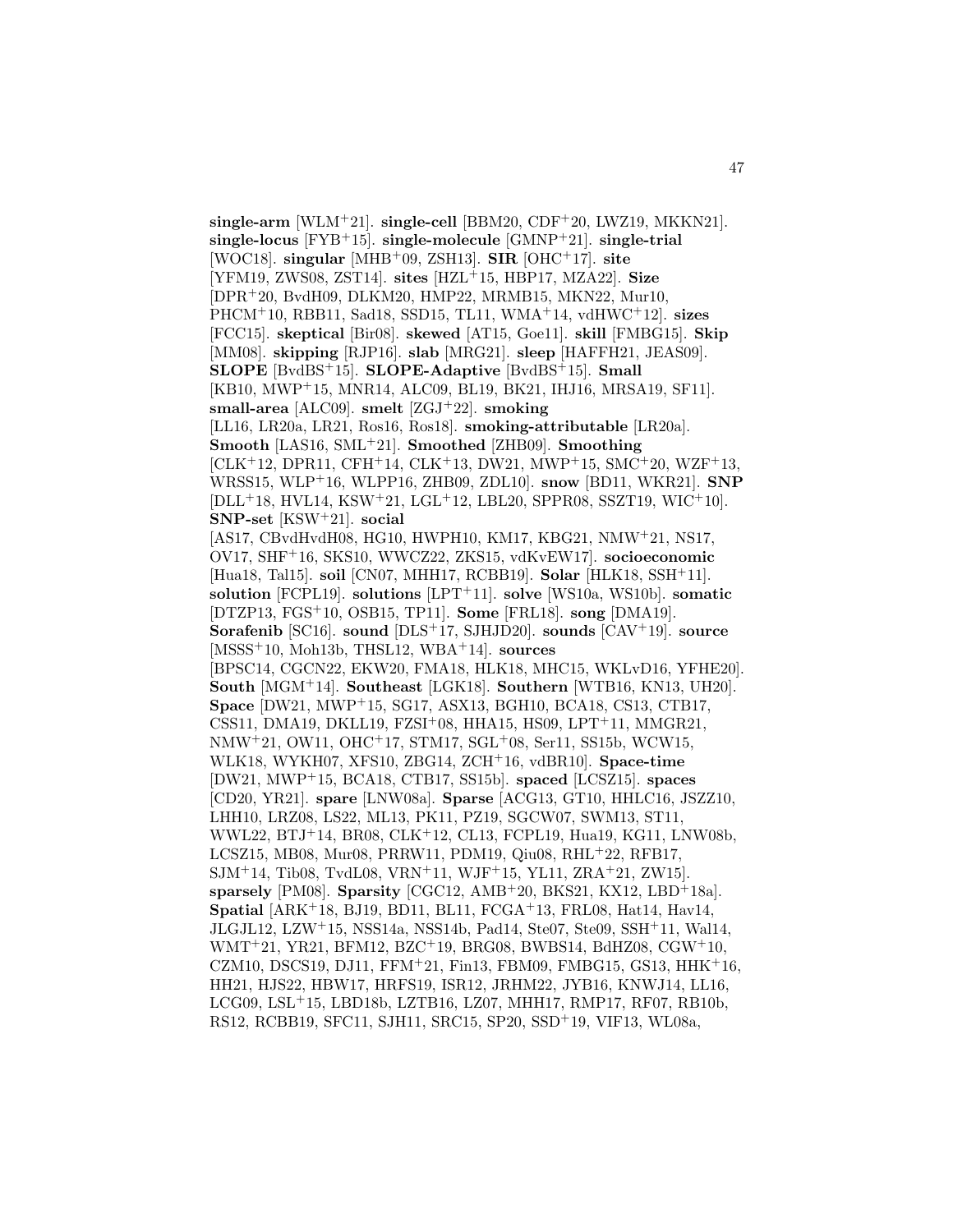WKR21, WTB16, ZHB09, ZDL10]. **spatial-temporal** [WL08a]. **Spatially**  $[CR13, FSG16, GMLB<sup>+</sup>14, GKZS12, LSS<sup>+</sup>12, MHHI7, RHHH18, ZBT<sup>+</sup>20].$ **spatially-aided** [ZBT<sup>+</sup>20]. **Spatio** [ESF14, EJD19, FS13b, GKP<sup>+</sup>16, BPSC14, BHW15, CD18, DAAM22,  $DBF+16$ , LGK18, LCZ<sup>+</sup>17, MLP<sup>+</sup>19, OSL<sup>+</sup>14, PYP<sup>+</sup>09, SKS12, YBL<sup>+</sup>17. **Spatio-temporal** [ESF14, EJD19, FS13b, GKP<sup>+</sup>16, BPSC14, BHW15, CD18, DAAM22, DBF<sup>+</sup>16, LGK18, LCZ<sup>+</sup>17, MLP<sup>+</sup>19, OSL<sup>+</sup>14, PYP<sup>+</sup>09, SKS12, YBL<sup>+</sup>17]. **Spatiotemporal** [LG20, ZX22, FCPL19, GDG<sup>+</sup>16, HWK21, HISV15, JSH<sup>+</sup>22, MK21, QWC17, REG<sup>+</sup>11, WJT<sup>+</sup>21, ZGV<sup>+</sup>16, FC20]. **Spatiotemporal-textual** [ZX22]. **SPDE** [FC20]. **speaker** [FSJW11]. **Special** [Ano18, FGS08, Kaf11a, Kaf11b, Kaf12, CLEB14, JRHM22, Gne12]. **speciated** [SCRS<sup>+</sup>20]. **species** [AMR16, BZC<sup>+</sup>19, CFW17, CGW<sup>+</sup>10, CDF<sup>+</sup>18, FBM09, HWF15, JDP<sup>+</sup>13, ZW07]. **specific** [CJM<sup>+</sup>17, CT07, GL08, LN12, MAM17, QWC17, RSI16, RSD22, SMW<sup>+</sup>22, SM13, SMC<sup>+</sup>20, YKHS21, vdKvEW17]. **specificity** [dCdCAGM16]. **specificity-ROC** [dCdCAGM16]. **spectra** [KP15, KS17, WKLvD16]. **spectral** [HKP<sup>+</sup>19, KH13, LLR10, LSS<sup>+</sup>20, QW08, SBS14]. **spectrometric** [PHT15]. **spectrometry** [KPA<sup>+</sup>10, KOJ<sup>+</sup>14, LMS10, LES12, LLM20, MAZM13, OGP<sup>+</sup>18, Ryu22, WKG<sup>+</sup>15]. **spectrometry-based** [KPA<sup>+</sup>10]. **spectroscopy** [HCW11]. **speech** [SM20a]. **speed** [BCA18, HMT12, SM15, ZBG14]. **spend** [CA22]. **spending** [ML14]. **sphere** [FPLM18]. **spherical** [FDKP13]. **Spike** [MRG21, KKL11, LL11, MP11, VVSK18, WCW15]. **Spike-and-slab** [MRG21]. **spiking**  $[GTZ^+21]$ . **spills**  $[AMR16]$ . **splice**  $[GZB^+11]$ . **splice-junction** [GZB<sup>+</sup>11]. **splicing** [RAKS14, RAKS15]. **spline** [AN14, LBND13]. **splines** [LvdVvWvdW13, Mey08, SK22]. **Split** [SHW18]. **Split-door** [SHW18]. **splitting** [GBMRR20, MAB<sup>+</sup>14]. **sporadic** [WWCZ22]. **sport** [LMB18, MV12]. **spot** [Lie13]. **spread** [CD17, MH14]. **Spurious** [Tin11]. **sputum** [SRA<sup>+</sup>15]. **square** [SPF20]. **squares** [ACG13]. **stability** [GGQY07]. **Stabilizing** [PWP<sup>+</sup>21]. **stable** [RS12, SYZ15]. **stacking** [CPG<sup>+</sup>21]. **stage** [BRG08, JB21, MHG18, SIL<sup>+</sup>11]. **stagnation** [HCYH20]. **standard** [WZ18]. **Standardization** [LS18, Mar08]. **standardized** [HPF13]. **star** [LCB16]. **stars** [HLY<sup>+</sup>21]. **State** [FZSI<sup>+</sup>08, LPT<sup>+</sup>11, Yua09, ASX13, GFW<sup>+</sup>09, HS09, JAZ15, MMGR21, MLCW13, MR15, NDRF17, OHC<sup>+</sup>17, SM13, WMKG19, WYKH07, XFS10, ZCH<sup>+</sup>16, vdBR10, Dup17]. **State-space** [FZSI<sup>+</sup>08, LPT<sup>+</sup>11, OHC<sup>+</sup>17, XFS10, ZCH<sup>+</sup>16, vdBR10]. **state-specific** [SM13]. **States** [RY11, HE15, ZS18]. **Static** [LCZ<sup>+</sup>17, KH13, SJA<sup>+</sup>13]. **station** [NMD19]. **stationarity** [AK12]. **stationary** [XDO10]. **statistic** [LT11, LZ07, ST14]. **Statistical** [Ben08, Bir08, CM09, CW20, CN07, DKS18, Feu08a, Feu08b, Feu13, FGS<sup>+</sup>10, Fuc08, GREG15, GBNS22, HW08, HF20, Ing08, Kaf12, KP15, Men18, MV08, NPM12, PK18, QYP09, Sti08, SKKS14, SKZ14, TETJ17, XKG<sup>+</sup>19,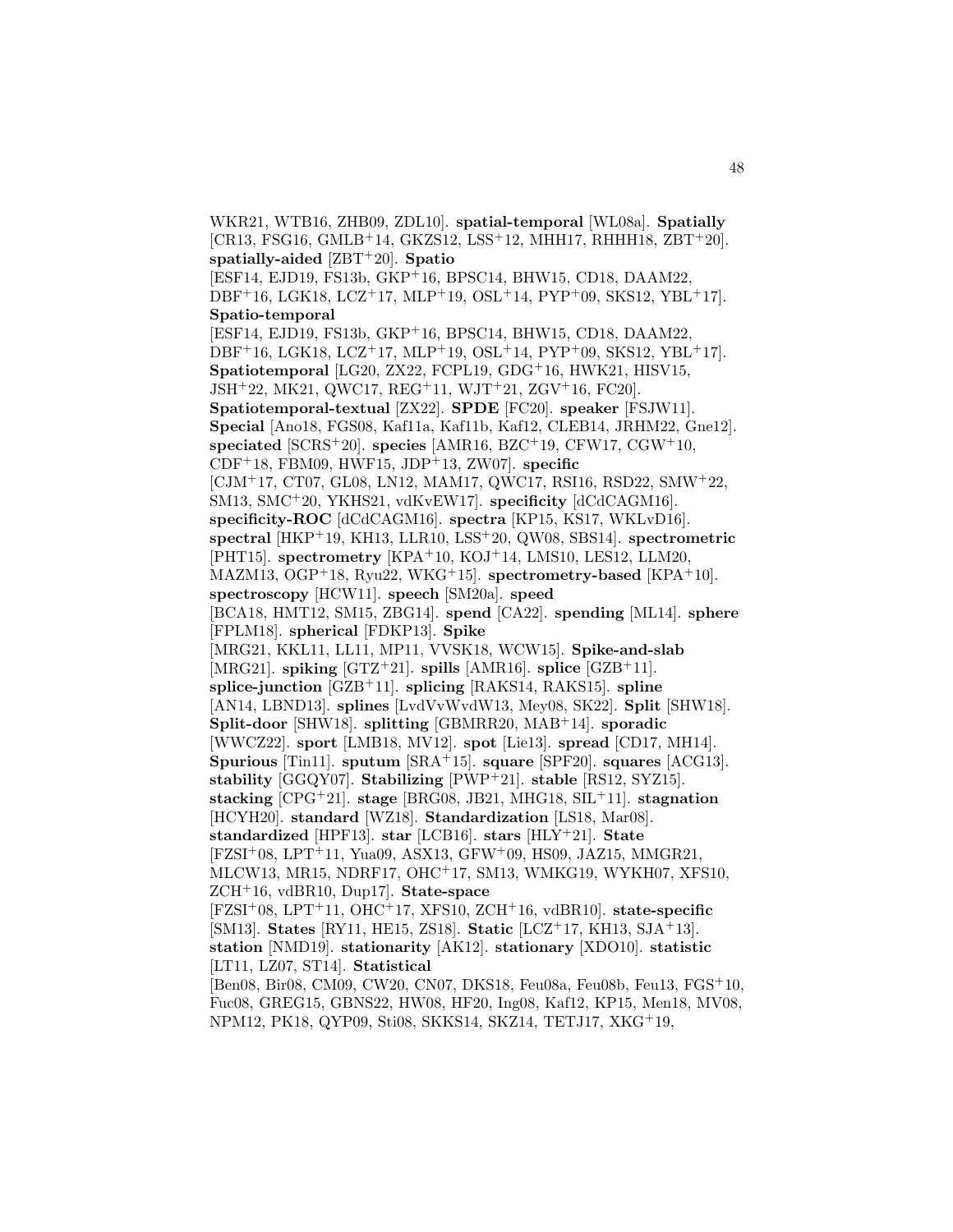$YWL+12, ZCG+09, vDDS+09, AFS07, BNW08, Ber11, BFF+09, CLW20,$ CAS20, CR11, DL11a, ESO19, FMB<sup>+</sup>12, FH13, HU11, Hol11, Kap11, KY07, LC10, LYH<sup>+</sup>16, Lyo08, MAE<sup>+</sup>08, MM11, MW11b, NL11, OMM<sup>+</sup>14, RSI16, RGF<sup>+</sup>20, Rou11, SFPS<sup>+</sup>21, SMR11, SGCW07, Sme11, Sta08a, Tin11, WA11, WSK<sup>+</sup>21, WYKH07, WI07, YE14, ZOZ17, ZMA<sup>+</sup>20, ZLDR18, PK19]. **statistical-physical** [MAE<sup>+</sup>08]. **statisticians** [Cra16, JJ16a, JJ16b, KP16, KT16, RRS16, Sil16, WR16]. **Statistics** [Fie07, Fie08, Bic10, Cox07, DKZ09, EOB21, FGS08, Goe14, HTP14, Kaf11b, RLH<sup>+</sup>13, SM15, WCW15, ZYXS16, ZZ08, Zho17b, ZS17]. **status** [HCYH20, MGM<sup>+</sup>14]. **steady** [MLCW13]. **steady-state** [MLCW13]. **steel** [MSJ14]. **steeply** [KS17]. **stellar** [JSF<sup>+</sup>22, vDDS<sup>+</sup>09]. **stem** [FGA09]. **step** [LM10a, LM10b, SYZ15]. **Stephen** [Ano18, Rub18]. **stepped** [JFRS17]. **stepped-wedge** [JFRS17]. **steps** [RAY14]. **stereological** [MSJ14]. **sticky** [FSJW11]. **stillbirth** [SMC<sup>+</sup>20]. **stimuli** [GTZ<sup>+</sup>21]. **stimuli-bundle** [GTZ<sup>+</sup>21]. **stimulus** [KPC<sup>+</sup>19]. **Stochastic** [BCA18, CD17, Kou08, SCA13, SAV<sup>+</sup>14, AY12, BL11, CGM17, CW10, CGCN22, DS14, FGA09, HCS18, JCCG18, JLL09, KB10, LBA11, LKB21, NMW<sup>+</sup>21, PC20, PM08, RB10a, RB11, RSH12, RHHH18, SS15b, TMvD<sup>+</sup>17, TJW10, URZF21, XZC17, ZJLC08, ZK10, KN17]. **stochasticity** [GTZ<sup>+</sup>21]. **stock** [CCdCW18, FFJJ14, JSX16, RCBB19]. **stop** [GRS16]. **stop-and-frisk** [GRS16]. **stopover** [WMKG19, WHAW21]. **stops** [DAAM22]. **storage** [JCCG18]. **storms** [ESF14]. **Strategies** [ZPMA10, CH14, FFM<sup>+</sup>21, LN12, RCF<sup>+</sup>13, SB20, ZLR20]. **strategy** [HGM15]. **stratification** [CGI08, GMM08, KDH+19, LMM15, MLM13, SP19, Sco09, VFH16]. **stratified** [BFM12, DLKM20, Ros18]. **Streaming** [SBW<sup>+</sup>09, HAL21, IGA22]. **streams** [RFB17]. **street** [FS13a]. **strength** [RHR12]. **Strengthening** [KM16]. **strike** [ZTH19]. **stroke** [LRMM15, QWC17]. **strong** [KM16]. **Stronger** [ZSG<sup>+</sup>13]. **structural** [BGK+15, HSFP11, LBD+18a, MB22, RGPC19, STA18, SzCT10, VIF13]. **Structure** [IHJ16, CHS<sup>+</sup>16, EHM18, FMBG15, LDV<sup>+</sup>10, MBYWX19, MRV10, MDWH21, NCHJ13, OW11, PK11, RS14, SRC15, SHM15, WZD19, ZHM<sup>+</sup>19]. **Structured** [BML<sup>+</sup>20, PRRW11, WZ17, YJZ09, CLK<sup>+</sup>12, Fuk19, HSSF21, JND12, KX12, KKLS15, KKLS16, LL10, LS22, MM15, NV18, ZYC<sup>+</sup>17]. **structures** [GCC<sup>+</sup>11, KY07, MTZZ21]. **student** [GPRR16, LMM15]. **studied** [RSH12]. **studies** [AMR18, AMGG13, AD22, BHC<sup>+</sup>20, BDL<sup>+</sup>16, CW20, DHG19, FH19, GBST19, GM08, GMM08, GS11, HY14, HVL14, JCJ20, JL11, JHMC16, KSD11, LT11, LGL<sup>+</sup>12, LZLW14, LWLW15, LBL20, MCCW09, MSH21, OMM<sup>+</sup>14, PL11, PDS13, RN14, RD14, SRA<sup>+</sup>15, SSZT19, SRH16, SL20, SL19, ST11, SCK19, SH11, SW10, TMY17, TTB22, TP11, URZF21, WIC<sup>+</sup>10, WHC<sup>+</sup>22, WHNW15, XCS11, YSR21, ZLS<sup>+</sup>17, ZYC<sup>+</sup>17, ZCRC18, ZLZB18, ZMA<sup>+</sup>20, ZRCC21, ZLD12, Zho17b, ZS17]. **Study** [BDR16, OSL<sup>+</sup>14, AXEC18, ANFM09, BHC<sup>+</sup>20, BDC<sup>+</sup>11, CFRW19, DK18,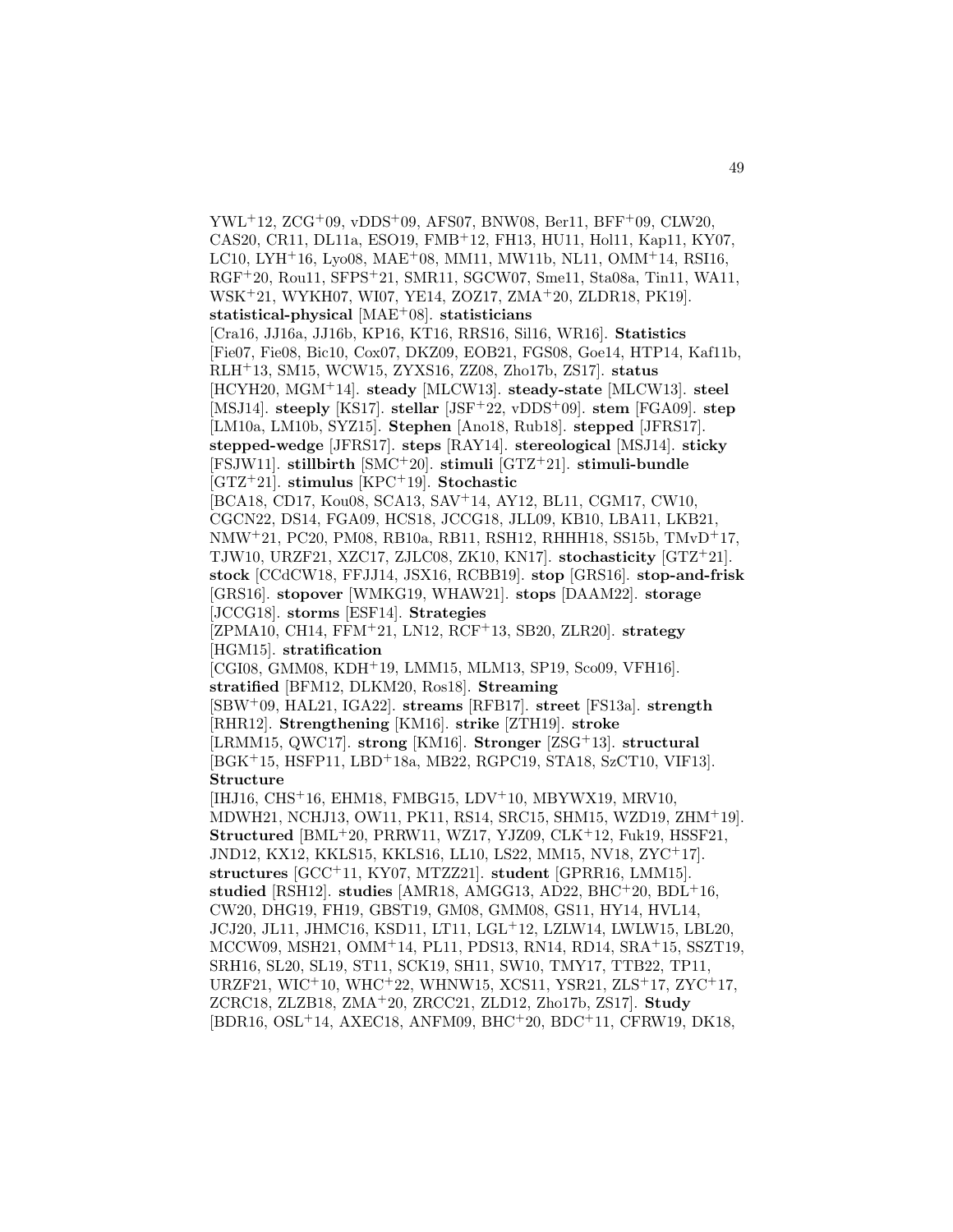FWGS11, FW21, FLHA15, HT08, HL08, Hun12, JEAS09, JLS<sup>+</sup>17, JD18, JGC<sup>+</sup>18, KDS20, KZ16, LHPW13, LMKC12, LRM17, PZB<sup>+</sup>10, RRSM18, Ros12, Ros16, Ros18, SC16, TACH21, TWHP15, WACY20, YR21, ZY12, ZASM12, ZSG<sup>+</sup>13, ZPR14]. **studying** [HCD<sup>+</sup>21, RGPC19]. **stunting** [KKMS16]. **style** [CD12, RB10a, RB11]. **styles** [YH20]. **subclonal** [HSSF21]. **subclone** [ZWZ19, ZSMJ19, ZSMJ20]. **subcomposition** [WZ17]. **Subdiffusion** [Kou08]. **subgraph** [JLB<sup>+</sup>14]. **Subgroup** [STMC17, ZZ22, ZSFS22]. **Subgroup-effects** [ZSFS22]. **subgroups** [SF11, WS14]. **subject** [MBDL14, MAM17, SVYP11, SCDD18, ZGV<sup>+</sup>16]. **subject-specific** [MAM17]. **subjective** [FW21, YMP11]. **submatrices** [SWPN09]. **subnational** [DW21]. **subnetworks** [ZKY14]. **subpopulations** [SKAL19]. **Subsampling** [BBB<sup>+</sup>10, WEWX21]. **substance** [GMM08]. **substitutes** [RAB20]. **substitution** [LL09]. **subtype** [LRI21]. **success** [HMP22]. **suicide** [WACY20]. **sum** [CQ09, JL11]. **summaries** [JMY<sup>+</sup>14]. **summary** [CD20, WS10c, WCW15, Zho17b, ZS17]. **summer** [PPLK18]. **SUP** [CHH<sup>+</sup>14]. **super** [GMNP<sup>+</sup>21]. **super-resolution** [GMNP<sup>+</sup>21]. **superhighways** [BMLG21]. **superior** [PS12, Ros12]. **supermarket** [SP20]. **supernova** [GFW<sup>+</sup>09]. **supervised** [WBC15, XDO10]. **supplemental** [CT07]. **supply** [Gho10]. **Support** [Deb09, HS13, MVV13]. **supported** [KBH<sup>+</sup>11]. **Supreme** [RY11]. **Surface** [GDJR20, Ber11, CR11, DCHP21, DL11a, HU11, HH21, Hol11, Kap11, MM11, MW11b, NL11, PTGN12, RF07, Rou11, SMR11, Sme11, Tin11, WA11]. **surge** [PACB21]. **surgery** [TACH21]. **surgical** [LHH19]. **surrogate** [QGFL08, ZGJ<sup>+</sup>22]. **surveillance** [LGL<sup>+</sup>18, LQNM19, SKKS14]. **Survey** [McE09, AT15, CBvdHvdH08, DW21, DH18, Gau11, HTP14, JGF08, MV14, ML14, MWP<sup>+</sup>15, RFWE22, SS10b, SS20, YSL08, YBL<sup>+</sup>17, vdBR10, JRHM22, Sav16]. **surveys** [CA18, EOB21, FFM<sup>+</sup>21, FT18, PKP16, TSG17, WLA<sup>+</sup>21, ZTCS20]. **Survival** [FSM<sup>+</sup>19, JL11, AL16, HSFP11, IKBL08, JLL<sup>+</sup>19, JLS<sup>+</sup>17, KXC09, LTL19, MHC15, NWJ20, QDN<sup>+</sup>21, Sin09, TLH14, WACY20, ZHJZ15]. **survivor** [HSFP11]. **susceptibility** [WHC<sup>+</sup>22, ZMC<sup>+</sup>21, ZCG<sup>+</sup>09]. **sustained** [PS12]. **SVD** [OP09]. **switching** [CFMR18, EJD19, MMGR21, PGL<sup>+</sup>19, SRCK16]. **symmetry** [BHP10]. **synchrony** [KKL11, OIHH09]. **syndrome** [dCdCAGM16]. **Synthesis** [YMP11, BBB<sup>+</sup>18, CPvV<sup>+</sup>11]. **Synthesising** [PPB<sup>+</sup>14]. **Syrian** [CSS18]. **system** [HCD<sup>+</sup>21, JWL<sup>+</sup>19, MLCW13, MVV13, SP19, WD10]. **systematic** [RWK17]. systems [BCJ15, CCS18, ERM15, NKAY10, PPB11]. Székely [New09].

**T** [WYKH07, ZS09]. **T-wave** [ZS09]. **Table** [Ano16d, Ano16e, Ano16f]. **tables** [JGF08, Kip22, OMM<sup>+</sup>14, Thi11]. **tabulations** [JRHM22]. **tail** [SCDD18]. **tailed** [PS12, VDP08]. **Tajima** [CP20]. **taking** [DGCT10]. **tantrum** [QYP09]. **target** [FZSI<sup>+</sup>08, NECS17, NS20, WP12]. **Targeted** [SML<sup>+</sup>21, SvdLMP14, SMC<sup>+</sup>20]. **Targeting** [RLH<sup>+</sup>13]. **tax** [KGGQ15].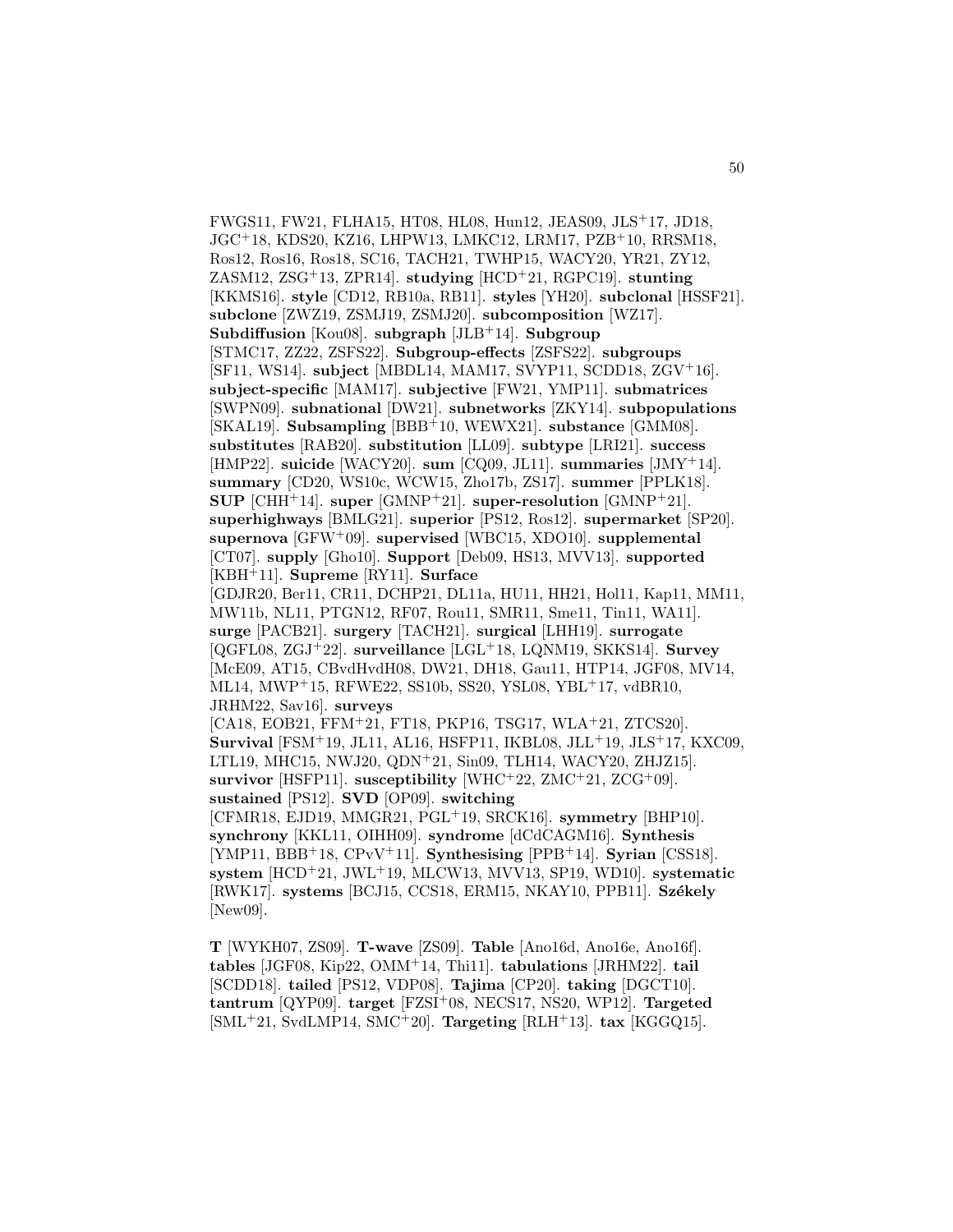**teacher** [DK18, ML11]. **teaching** [LSM15]. **team** [LMB18]. **technique** [CCS18]. **techniques** [DPR11]. **technological** [KPA<sup>+</sup>10]. **teenage** [JAZ15]. **Teesta** [JSR16]. **Telecom** [ZST16]. **temperature** [Ber11, BB11, CR11, DCHP21, DL11a, GDJR20, GS13, HU11, HH21, Hol11, Kap11, KÓ14a, KKR13, MM11, MW11b, NL11, Rou11, SMR11, Sme11, Tin11, WA11, WRNR14, WTB16, ZHO22]. **Temperatures** [PMMS16, BLTV14, Ber11, CR11, DL11a, DSB19, HU11, Hol11, Kap11, MM11, MW11b, NL11, Rou11, SMR11, Sme11, TAC<sup>+</sup>16, Tin11, WA11]. **temporal** [BPSC14, BHW15, CD18, DAAM22, DBF<sup>+</sup>16, ESF14, EJD19, FS13b, FRL08,  $GKP+16, GS13, HHHV17, HCD+21, KÓ14a, LLI6, LSL+15, LGK18, LCZ+17,$ MLP<sup>+</sup>19, OSL<sup>+</sup>14, PYP<sup>+</sup>09, PMMS16, QBC13, SKS12, WL08a, YBL<sup>+</sup>17]. **Tensor** [LZ21, MZI18, SMZ21, DKZ09, Hof15, WFS19, ZGS<sup>+</sup>14]. **Tensor-variate** [SMZ21]. **tensors** [YZS<sup>+</sup>13]. **tenures** [PG13]. **term** [DB15, EJD19, HL08, SKS12, ZBG14]. **terminal** [WZLP20]. **terminology** [SPH17]. **terrain** [KKR13, SHSZ19]. **terrorism** [SM20a]. **terrorist** [CD18, CW13a, CW13b, CRZ13, Gil13, Moh13a, PW12, RGT13, RVW20, RP13, Sch13, Whi13]. **tertiary** [ST11]. **test** [BBM20, BMH16, Bro08, CWE18, DHM<sup>+</sup>17, GBST19, LZCW21, LX18, MKS<sup>+</sup>14, OSB15, Ros12, SSD<sup>+</sup>19, SPF20, TMN18, WGL<sup>+</sup>18b, YLH07, YHX13]. **testicular** [VKG12]. **Testing** [BFF<sup>+</sup>09, CLEB14, FDKP13, KBB<sup>+</sup>11, PG14, WT08, ZLDR17, dCP10, AXEC18, BW18, BNW08, BST15, BZN18, CdVM<sup>+</sup>22, CSZK14, DLKM20, ET07, Efr08, FFR<sup>+</sup>08, FS14, GBST19, GLB<sup>+</sup>17, GGQY07, GKZS12, HKP<sup>+</sup>19, JEAS09, Lie19, LZP16, SJGM13, Sco09, SPsLC16, SDH18, SZO12, WBB13, WWM<sup>+</sup>14, ZWW13, ZCG<sup>+</sup>09]. **tests** [AABC<sup>+</sup>19, BYZ18, CLTZ22, DK18, Hua18, JND12, KM16, NPM12, OW11, SCDG17, STD13, YZAD13]. **text** [JMY<sup>+</sup>14]. **texts** [GGG<sup>+</sup>12]. **textual** [ZX22]. **TFisher** [ZTLW20]. **their** [CGT<sup>+</sup>14, DCHP21, DL11b, FDH10, KY07, LLKP18, MGM<sup>+</sup>14]. **theoretic** [YH13]. **Theory** [CWE18, KN20, WZS19]. **therapy** [PHWM11, YSR21]. **threads** [ZPBW<sup>+</sup>18]. **Three** [WFS19, HBW17]. **three-cube** [HBW17]. **Three-way** [WFS19]. **threshold** [BYZ18, SD10]. **thresholds** [DHG19, KN20]. **throughput** [BC09, DBTP21, LBHB11, LS22, SGLB10, SPPR08, SS15a]. **tiling** [JLL09]. **Time** [BHIK09, CCdCW18, FCPL19, PPM14, AMR18, AS10b, BJ19, BPS22, BKS21, BGH10, BCA18, BWT<sup>+</sup>20, BGK<sup>+</sup>15, CS13, CTB17, CW10, CGCA21, CCJ<sup>+</sup>09, CLR16, CSS11, DB15, DLKM20, DGL13, DW21, ENF14, ENH<sup>+</sup>18, ESO19, FS13a, FZZW17, FZCV22, FHSJ14, FSPWWE18, FRBT13, GMMW17, GSC<sup>+</sup>20, GMB15, GV14, HSFP11, HHA15, HS09, Hun12, JLL09, JPS21, KSAX10, KHBV20, KH13, LZK<sup>+</sup>15, LMW10, LLKP18, MJ16, MB22, MWP<sup>+</sup>15, PDM19, PL08, QW08, QYP09, RAY14, RHR12, RS09, SGL<sup>+</sup>08, SJM<sup>+</sup>14, SM20a, SRZ<sup>+</sup>15, STA18, SMW<sup>+</sup>22, Ser11, SH08, SPsLC16, SG17, SW17, SHM15, SBS14, SH11, SS15b, TMvD<sup>+</sup>17, TCW21, Tin11, TFB14, WLL17, WLG17, WL08a, WZLP20, WWMH13, WK10, WMA<sup>+</sup>14, WYKH07,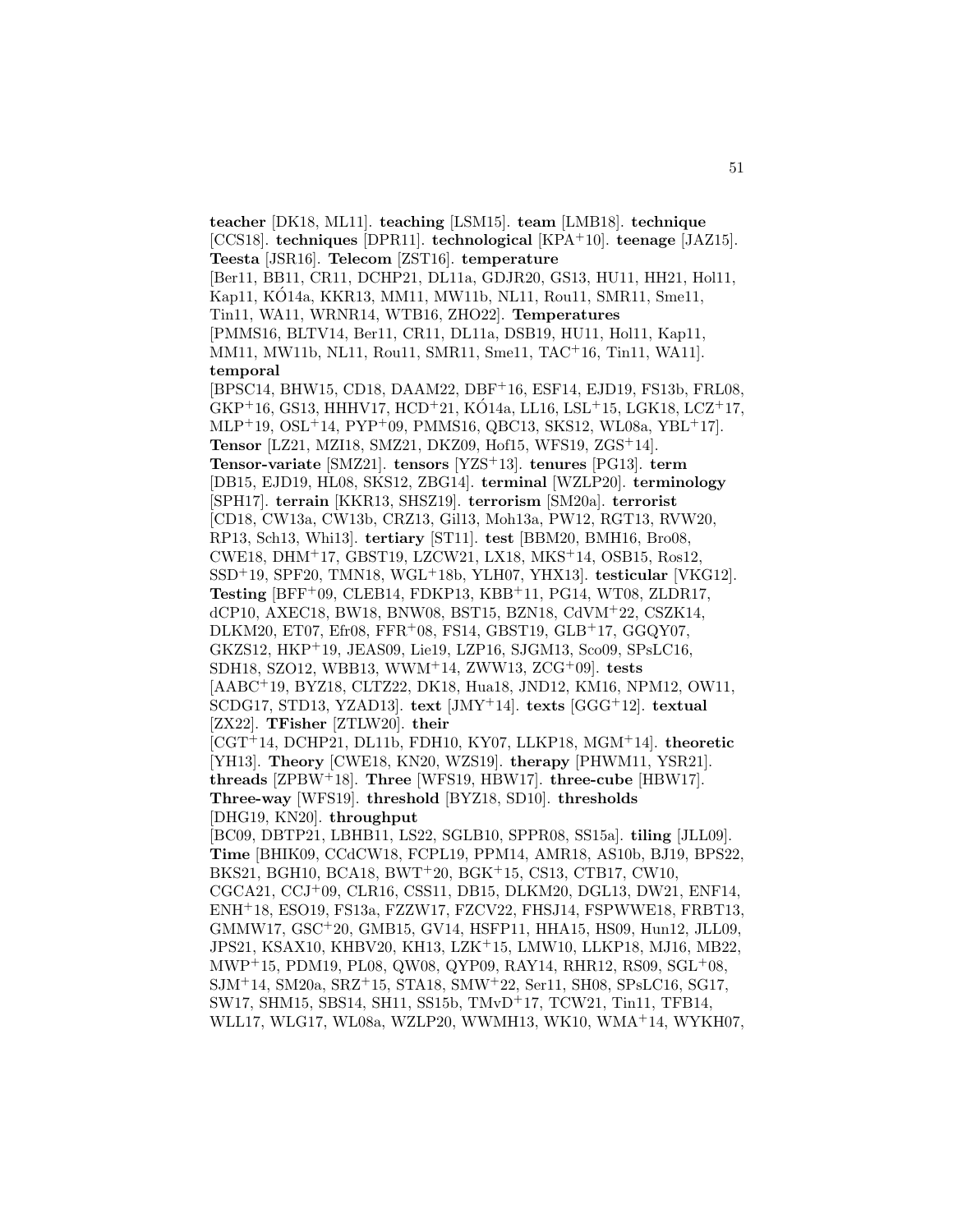XZC17, YFHE20, YLG15, YLC<sup>+</sup>17, ZD13, ZW19, ZBG14]. **time-course** [FRBT13, SHM15, TCW21, ZD13]. **time-dependent** [SW17]. **time-series** [BGK<sup>+</sup>15, SJM<sup>+</sup>14, STA18]. **time-to-event** [AS10b, GSC<sup>+</sup>20, TFB14]. **Time-varying** [CCdCW18, BPS22, BKS21, CLR16, DLKM20, ENF14, FSPWWE18, KSAX10, KHBV20, LMW10, PDM19, SW17, WLG17, WK10, YFHE20]. **Time-warped** [PPM14]. **timeliness** [Kan20]. **times** [KPC<sup>+</sup>19, TFB14, WACY20]. **TIMSS** [GPRR16]. **tissue** [OMM<sup>+</sup>14, PHT15, WFS19, YWL<sup>+</sup>12]. **TOF** [HCW11]. **tomb** [Feu13, Fie08]. **tomography** [DLZL16, Haz15, SSH<sup>+</sup>11, XFS10, ZCS13]. **toolbox** [ISR12]. **top** [HLK18, RVW20]. **top-down** [HLK18]. **Topic** [TCZ16, BL07a, BL07b, MHG18, MMBL20, RHHH13]. **Topic-adjusted** [TCZ16]. **topical** [JLLK20]. **topics** [ZPBW<sup>+</sup>18]. **Topological** [KF10, WOC18, WSU<sup>+</sup>19]. **topology** [DLZL16]. **Torus** [EHM18, KOB<sup>+</sup>20, JPK21]. **total** [LR20b, RRSM18, Ste07]. **tournaments** [MV12]. **toxicants** [BZS19]. **Toxicity** [PTGN12, LYY13, LKTJ<sup>+</sup>15]. **TPRM** [MZI18]. **trace** [PK18, PK19]. **tracer** [OMM<sup>+</sup>14]. **traces** [SAV<sup>+</sup>14]. **Tracking** [DH18, MN15, DB15, MGMB19, QHPD19, SFDMM22, SKKS14, WLP<sup>+</sup>16, WLPP16, XKG<sup>+</sup>19]. **tracks** [LZTB16]. **tracts** [YZS<sup>+</sup>13]. **trade** [WH11]. **traditional** [RFWE22]. **traffic** [BMLG21, Chi12, CCH19, Haz15, IGA22, LLR09, PS15, ZGLH13]. **train** [WCW15]. **training** [DK18, MLM13, PHT15, SSD15, YWL<sup>+</sup>12]. **trains** [KKL11, LL11, MP11]. **trait** [TLH14, WWL22]. **traits** [LC10, WGL<sup>+</sup>18b, ZLZB18, ZNB<sup>+</sup>21]. **trajectories** [Ger09, SKKS14, SXC<sup>+</sup>20]. **trajectory** [MV14, MGMB19]. **transcript** [WZ16]. **Transcription** [ZWS08, FWK<sup>+</sup>13, LW18, WP12]. **transcriptome** [LSL<sup>+</sup>15, MSH21, TCW21]. **transcriptome-wide** [MSH21]. **transcriptomic** [HST19, LT11, TTH21]. **transect** [JL10]. **transfer** [HBW17, JGVM18, KN17, PSL<sup>+</sup>16, SH18]. **transformers** [HMM09]. **transgenerational** [HZL<sup>+</sup>15]. **transient** [CL12, PMMS16]. **transition** [HCYH20, SB20]. **transitional** [YKHS21]. **translate** [MM15]. **transmission** [CD17, FGS<sup>+</sup>10, PHLH12, RTB<sup>+</sup>21, WOK<sup>+</sup>16, YLH07]. **transmitted** [AH16]. **transplant** [AL16, ZLR20]. **transportation** [KSD11, LSAR12]. **Transposable** [AT10]. **traps** [ARK<sup>+</sup>18]. **Travel** [WWMH13]. **treatment** [CAS20, DLL<sup>+</sup>18, FLS16, FHI18, GMM08, HBHM13, HHH10a, IR13, JLS<sup>+</sup>17, JCK22, LN12, MSG<sup>+</sup>20, NECS17, NS20, STMC17, SSL<sup>+</sup>10, SGNM22, SML<sup>+</sup>21, STD13, TWA18, VGH14, YLG15, ZLR19, ZZ18, ZZ22, ZSFS22, ZB11]. **treatments** [DLKM20, Fre08, HZG<sup>+</sup>22, LL19, Ros12, STMC17]. **treaty** [JSR16]. **Tree** [KX12, NV18, TWA18, WZHC12, BZC<sup>+</sup>19, FBM09, GGG<sup>+</sup>12, GH12, HR22, LNC<sup>+</sup>19, LKTJ<sup>+</sup>15, PT12, Pur11, TMN18]. **Tree-based** [TWA18]. **Tree-guided** [KX12]. **TreeClone** [ZSMJ19]. **treelet** [CLK<sup>+</sup>13]. **Treelets** [BR08, LNW08a, LNW08b, MB08, Mur08, Qiu08, Tib08, TvdL08]. **Trees**  $[ZLR19, APW+09, BHB+21, BMM+16, BFF+09, CGM10, DKS18, FIM+21,$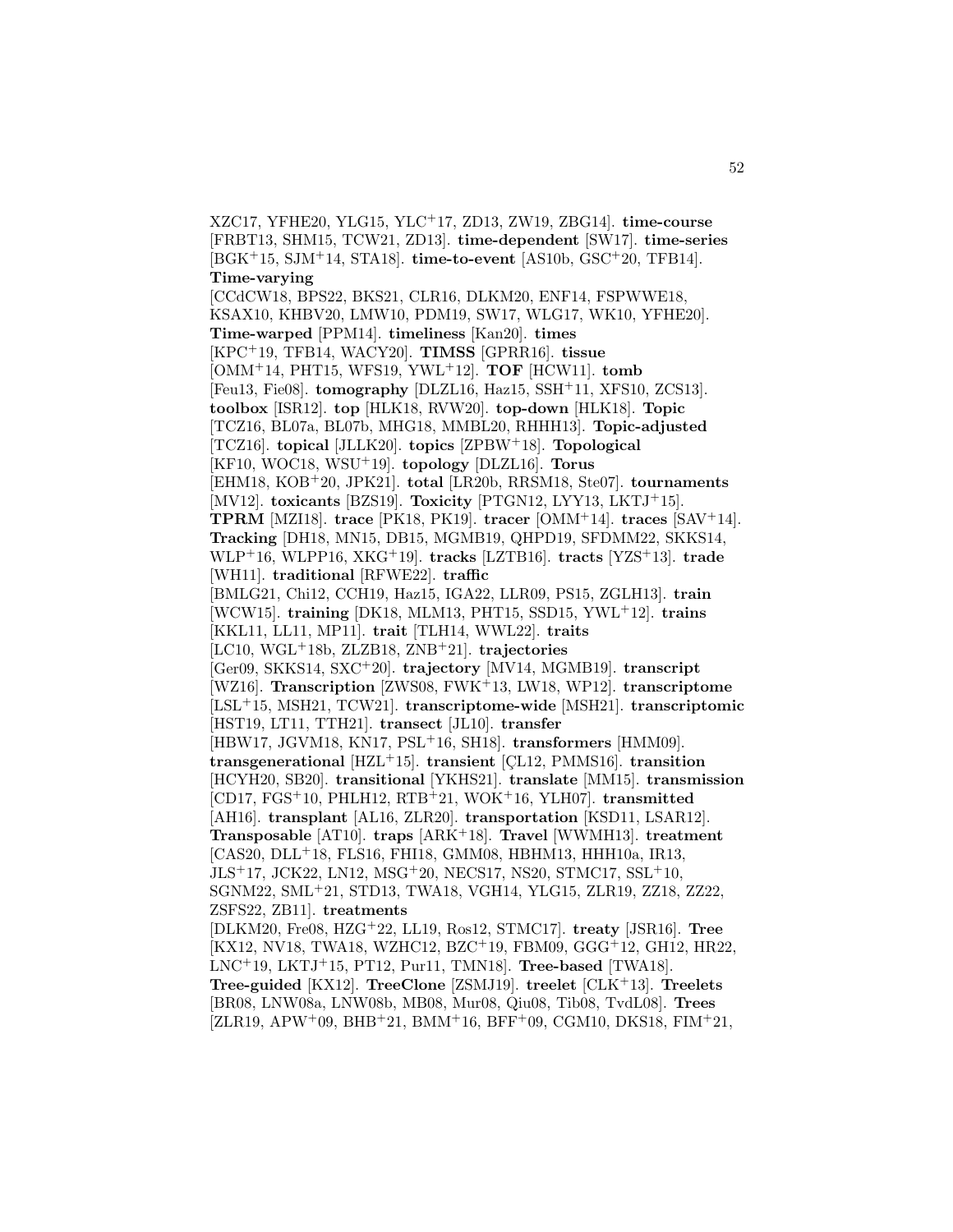GTW13, HTM<sup>+</sup>13, Loh09, LZ13, RLH<sup>+</sup>13, RHHH13, WOK<sup>+</sup>16, ZBC16]. **trend** [BGC20, DB15, GKS17, JMJ<sup>+</sup>21, PL08, VFH16, ZD13]. **trend-cycle** [PL08]. **Trends**

[GV14, BJ19, Bro09, GKZS12, IWG13, LL16, McE09, RHR12, SFGLR15]. **Trial** [SW17, DLKM20, STMC17, SSL<sup>+</sup>10, SHC12, STD13, WOC18, YFM19]. **trials** [DHL18, DK18, JFRS17, LY16, NZRC13, QGFL08, WLM<sup>+</sup>21, XLDO13, YY11, ZZ08]. **tribal** [CGM17]. **trigger** [SM20a]. **trimmed** [ACG13]. **tropical** [LGK18]. **trumps** [Rub08]. **truncated** [BvdH09, BvdH19, CVF10, HMM09, TDS<sup>+</sup>14]. **truncation** [ZTLW20]. **Trust** [MSS09]. **Truth** [WSGH12]. **tsunami** [GSD<sup>+</sup>18]. **tube** [GCC<sup>+</sup>11]. **tube-fitting** [GCC<sup>+</sup>11]. **tuberculosis** [SRA<sup>+</sup>15]. **Tumor** [ZSMJ20, CPP<sup>+</sup>14, CDP<sup>+</sup>17, LMGJ15, LWLX19, MBK<sup>+</sup>21, XZX18, ZWZ19, ZSMJ19]. **tumors** [OSB15]. **tuning** [GTW13, KSH<sup>+</sup>13, RMP17, SWHO11]. **turbine** [LKB21, MR15, SDH18]. **turbines** [LBND13]. **Tuscany** [AM16]. **tutoring** [SP19]. **tweets** [ZFB14]. **Twitter** [CT18, MM15, MMBL20]. **Two** [BKS21, CK14, FFM<sup>+</sup>21, JB21, LBD<sup>+</sup>18a, SIL<sup>+</sup>11, AMGG13, BRG08, CSC<sup>+</sup>12, CWE18, FGA09, GM15, JAZ15, KOJ<sup>+</sup>14, LAS16, SYZ15, SCDD18, THSL12, ZBLC17]. **two-channel** [CSC<sup>+</sup>12]. **two-compartment** [FGA09]. **two-dimensional** [KOJ<sup>+</sup>14, LAS16]. **Two-level** [LBD<sup>+</sup>18a]. **Two-phase** [CK14, FFM<sup>+</sup>21, AMGG13, ZBLC17]. **two-sample** [CWE18]. **Two-stage** [JB21, SIL<sup>+</sup>11, BRG08]. **two-state** [JAZ15]. **two-step** [SYZ15]. **Two-way** [BKS21, THSL12]. **type** [CFH<sup>+</sup>14, FGMP16, HHHV17, HGB21, KNWJ14, NPM12, YLS14, ZZL11, ZRCC21, ZNB<sup>+</sup>21, GFW<sup>+</sup>09]. **types** [HGM15, JD18, LHMN13, WJT<sup>+</sup>21].

**U.S** [LRM17]. **U.S.** [BBB<sup>+</sup>18, YR21]. **UK** [DMGJ20]. **ultra** [SCL<sup>+</sup>13]. **ultra-high** [SCL<sup>+</sup>13]. **ultrafine** [FZZW17]. **ultrahigh** [CLR16]. **ultrahigh-dimensional** [CLR16]. **uncertain** [WACY20]. **uncertainties** [DCHP21, YTHY18]. **Uncertainty** [CFMR18, LBBM21, BBDP11, DGCT10, FSG16, KP15, KS17, LR20b, MSS09, Sad18, SHC12]. **Uncovering** [MRV10, MMGR21]. **underground** [ERM15]. **underlying** [LC10]. **understand** [PHLH12]. **Understanding** [ZST16, KM17, LMB18, GRS16]. **unemployment** [MRSA19]. **unfolding** [KP15, KS17]. **unified** [LMB18, NKAY10, Zho17b, ZLDR18]. **Unique** [CSS18]. **unit** [PHJ22]. **unit-level** [PHJ22]. **United** [CHJCK18, RY11, ZS18]. **university** [LMM15, SMZ21]. **unknown** [LXC11, MBGDS11, WZ18]. **unlabeled** [CDB11, MPT12, TON20]. **unmarked** [CR13]. **unmatched** [DK18]. **unmeasured** [FH19, HBHM13, HZG<sup>+</sup>22, Mar08]. **Unmixing** [BMH16]. **unobserved** [NECS17, NS20, SP20]. **unordered** [BR08, LNW08a, LNW08b, MB08, Mur08, Qiu08, Tib08, TvdL08]. **unstable** [BJ09]. **Unsupervised** [FFR<sup>+</sup>08, HAL21, LRI21]. **update** [Feu13]. **updating** [IHJ16, MDR10]. **upgrades** [SDH18]. **uplift** [BMGN21]. **upon** [RBB11]. **urban** [GF19]. **Uruguayan** [LSS<sup>+</sup>12]. **Usage** [Goe14, ZST16]. **Use** [MHB<sup>+</sup>09, CWE18, FS13a, MK21, MMGC22, WR12, ZNSL14]. **used**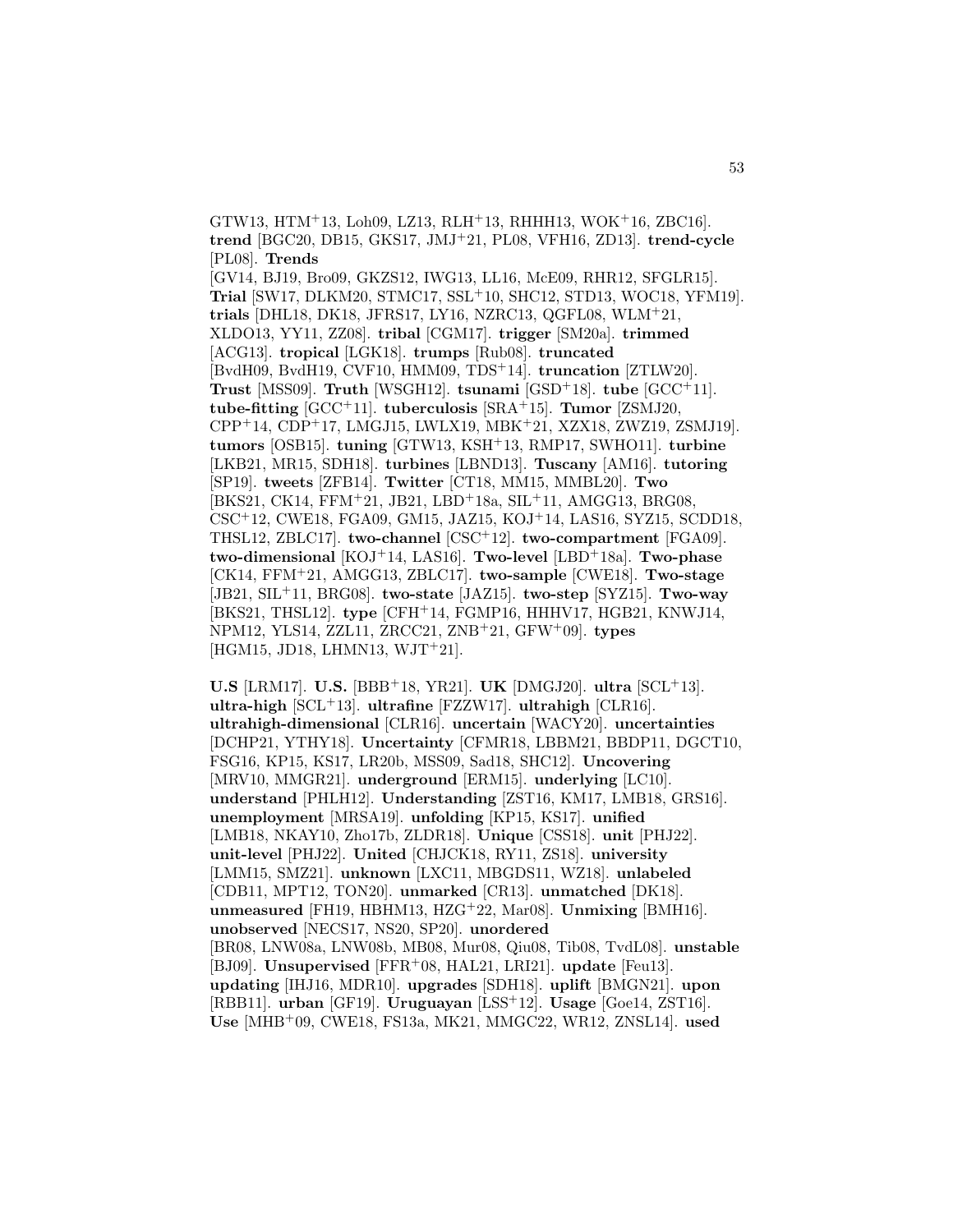[Sch15]. **uses** [WHLN15]. **Using**

[JD18, OSB15, Ros16, WS10c, WMA<sup>+</sup>14, vdBN09, AS10a, ARC07, AN14, AMB<sup>+</sup>20, BLTV14, BL19, BRG08, BCA18, BK20, BGC20, BGK<sup>+</sup>15, CKHP15, CJMF18, CHAP16, CGCA21, CQ09, CDP<sup>+</sup>17, CFH<sup>+</sup>14, CZM10,  $CSL<sup>+</sup>08$ , CH14, CLK<sup>+</sup>13, CBvdHvdH08, CDB11, DBG21, DPR<sup>+</sup>20, DH18, EKW20, ELD09, EFDS20, FDKP13, FYB<sup>+</sup>15, FD20, FD11, FWK<sup>+</sup>13, FDR16, FND09, FMA18, FSPWWE18, FRL08, GGPM16, GWZ19, GFW<sup>+</sup>09, GH12, GSC<sup>+</sup>20, Gil17, GTW13, GKS17, GPBT22, GM15, HAFFH21, HH21, HS13, HCYH20, HCD<sup>+</sup>21, HWF15, HBP17, ISR12, JPTO17, JYB16, JGC<sup>+</sup>18, JLGJL12, KKL11, KBH<sup>+</sup>11, KMKB16, KN20, LdGK<sup>+</sup>17, LRMM15, LMS10, LES12, LMM15, LSL<sup>+</sup>15, LWZ19, LPT<sup>+</sup>11, MAE<sup>+</sup>08, MRMB15, MRW09, MC17, MGM<sup>+</sup>14, MB22, MCCW09, Mey08, MAB<sup>+</sup>14, MKN22, MBH<sup>+</sup>11, MNB<sup>+</sup>12, MHC15, NCHJ13, NMW<sup>+</sup>21, NWJ20, PHWM11, PQR21]. **using** [PG14, PT12, PPLK18, PACB21, PS12, QW08, RSI16, RTB<sup>+</sup>21, RY11, RODC19, Sad14, SPPR08, SGCT17, SRC15, SLZS08, SG16, SFB16, SHC12, SC14, SHGA10, SS20, SJHJD20, Tal15, THN<sup>+</sup>19, TLH14, UH20, URZF21, WJF<sup>+</sup>15, WSM<sup>+</sup>16, WSU<sup>+</sup>19, WFS19, WLM<sup>+</sup>21, Wen16, WWMH13, Wit11, WOK<sup>+</sup>16, XZX18, XDM15, YL13, YLS14, YLLS21, YLG15, YLL12, ZLR19, ZWZ19, ZBC16, ZSP19, ZS18, ZSG11, ZHJZ15, ZM16, ZSMJ19, dCP10]. **uterine** [FCC15]. **utero** [BZS19]. **utility** [KY07, Sin09]. **utilization**  $[SPH17, WJT+21]$ .

**V1** [VRN<sup>+</sup>11]. **vaccination** [DHL18]. **vaccine** [BHC<sup>+</sup>20, DHL18, DHG19, HCD<sup>+</sup>21, QGFL08, YGLH08]. **Vaccines** [OV17]. **validation**

[GSC<sup>+</sup>20, HT08, NCHJ13, OP09, RGSB<sup>+</sup>18, SWHO11, TT09, TWHP15]. **value** [AL16, BYZ18, CCdCW18, MSSS<sup>+</sup>10, MHB<sup>+</sup>09, ML11, RCF<sup>+</sup>13, REFT18, SW10, WTJ10, WD10, ZSH13, ZBLC17]. **value-added** [ML11]. **valued** [AMR18, FTE<sup>+</sup>21, Haz15, LLKP18, MRV10, SDP22]. **values** [CDN12, LR20b, RAY14, SPS20, TDS<sup>+</sup>14, ZTLW20, dCP10]. **variability** [KH13, RD14, DPT22]. **Variable** [BKGJ14, CL13, CFRW19, FSM17, GPRZ17, GTW13, LL10, LWFW16, MDR10, ZZ18, BZN18, BvdBS<sup>+</sup>15, DBG21, DVF13, ENH<sup>+</sup>18, FND09, FKSBS19, GEC13, GS11, HLY<sup>+</sup>21, JCS07, KS19, LZW<sup>+</sup>15, LCB16, MGM<sup>+</sup>14, NWJ20, PWP<sup>+</sup>21, RJ11, SP19, SGNM22, VFH16, WYT<sup>+</sup>20, YJZ09, ZZ22, ZHM<sup>+</sup>19]. **variables** [CKHP15, CLZ09, CGC12, GT10, Goe11, JCK22, KGGQ15, KKMS16, KBG21, LMMS21, SH18, Sch15, SZO12, TWZ15, YLS14]. **Variance** [KFB11, MAZM13, AXEC18, BY13, GDJR20, KSW<sup>+</sup>21, LXC11, MKS<sup>+</sup>14, RS10, VGH14, Zho17b]. **variant** [SYZ11]. **variants** [CGT<sup>+</sup>14, FYB<sup>+</sup>15, ZWW13]. **variate** [SMZ21]. **variation** [HCD<sup>+</sup>21, LHMN13, Ste07, ZJLC08, FGMP16]. **Variational** [CMR18, CWE18, FCGA<sup>+</sup>13, MRV10, WME17, ZYFF19]. **variations** [NZ12]. **Varying** [YZS<sup>+</sup>13, BPS22, BKS21, CCdCW18, CLR16, CLLR20, DLM14, DLKM20, ENF14, FSPWWE18, GPRZ17, GMLB<sup>+</sup>14, KSAX10,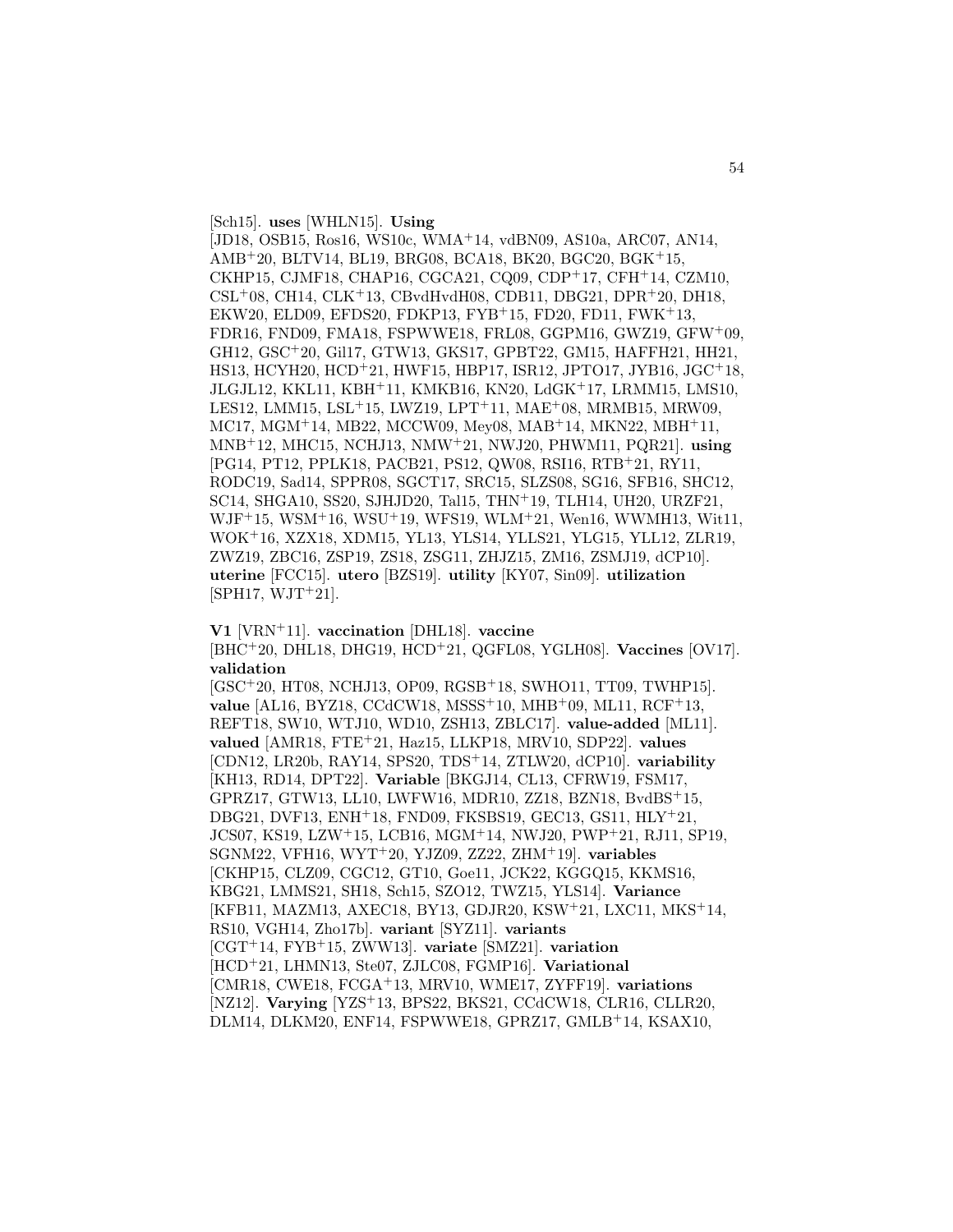KHBV20, LGL<sup>+</sup>18, LWLW15, LMW10, MKS<sup>+</sup>14, MHH17, PDM19, RHHH18, Ser11, SW17, WLG17, WK10, YFHE20]. **varying-coefficient** [GPRZ17, LWLW15]. **VCSEL** [KSW<sup>+</sup>21]. **Vector** [Deb09, FTE<sup>+</sup>21, HR22, LG20, LSS<sup>+</sup>12, ZPGO21]. **vector-based** [ZPGO21]. **vector-borne** [LSS<sup>+</sup>12]. **vector-valued** [FTE<sup>+</sup>21]. **vegetation** [CSZK14]. **velocity** [HCKFZ21]. **verbal** [KLCM20]. **verification** [BBB<sup>+</sup>18]. **Vertex** [FLP<sup>+</sup>15, WL10]. **via** [ASX13, AK12, BYZ18, BPS22, BvdBS<sup>+</sup>15, BDR16, BHIK09, CFLP15, CHS<sup>+</sup>16, CGC12, CDN12, CWS15, FFW09, FHSJ14, FP08, GDJR20,  $GMLB+14$ , GREG15, HZL<sup>+</sup>15, HGRS17, Hua18, HIH<sup>+</sup>21, JND12, LRZ08, LZP16, LSS<sup>+</sup>12, MAM17, PTGN12, SH18, SPH17, WNZK14, WYT<sup>+</sup>20, WMKG19, YJD21, Yua09, ZJLC08, ZK10, ZYFF19, ZBT<sup>+</sup>20, ZSG<sup>+</sup>13]. **victims** [PG13]. **video** [SKKS14]. **view** [CMJ09]. **viewers** [YSG16]. **views** [Kad08]. **VIF** [DVF13]. **violations** [Sad18]. **violence** [FLHA15, YSL08]. **viral** [BBM20, HJS22]. **virological** [CGCN22]. **virtual** [FFJJ14, SML<sup>+</sup>11]. **Virus** [XDM15, CCJ<sup>+</sup>09]. **visibility** [TCZ16]. **visitor** [DAAM22]. **visual** [SF11]. **visualization** [ESO19]. **Visualizing** [GHK<sup>+</sup>13]. **vivo** [XKG<sup>+</sup>19]. **volatility** [CGM17, RB10a, RB11]. **volumes** [GEC13]. **voluntary** [VFMD17]. **Voronoi** [BWBS14, PG14]. **voters** [RLH<sup>+</sup>13]. **votes** [DMA19]. **voting** [GQ10, GCL<sup>+</sup>15, YR21]. **Voxel** [OMM<sup>+</sup>14]. **Voxel-level** [OMM<sup>+</sup>14]. **vs** [SML<sup>+</sup>21]. **vulnerability** [LSS<sup>+</sup>12].

**wage** [HCYH20]. **war** [RHHH13, Gil17]. **warped** [PPM14]. **warping** [CMZ19, ZM16]. **warranty** [SHM20]. **water** [JSR16, MHH17, REFT18]. **water-related** [REFT18]. **wave** [JLGJL12, RAY14, TETJ17, ZS09]. **Wavelet** [HKP<sup>+</sup>19, RHZ<sup>+</sup>15, SS15a]. **Wavelet-based** [SS15a]. **Wavelet-domain** [RHZ<sup>+</sup>15]. **wavelets** [WNZK14]. **waves** [SRCK16]. **way** [AWL13, BKS21, JGF08, JSR16, THSL12, WFS19]. **weak** [ENH<sup>+</sup>18, FRBT13, KM16, WSH<sup>+</sup>14]. **Weakly** [WBC15, GJPS08]. **wealth** [Gau11]. **weapon** [CLEB14]. **weather** [CLW20, LGK18]. **weathering** [DHM<sup>+</sup>17]. **web** [IGA22]. **wedge** [JFRS17]. **weight** [WGL<sup>+</sup>18b]. **weighted** [LT11, MJ16, XDM15]. **weighting** [LL19, TACH21, ZTLW20]. **weights** [GM16, MKN22, VFH16]. **West** [WKR21]. **Western** [MBD11]. **whale** [CWH20, DLS<sup>+</sup>17]. **whales** [YBL<sup>+</sup>17]. **which** [NZRC13]. **white** [YZS<sup>+</sup>13]. **whole** [CJM<sup>+</sup>17]. **wide** [BDL<sup>+</sup>16, GS11, HY14, Hua19, JHMC16, LZLW14, LWLW15, LX18, MSH21, SSZT19, ZLS<sup>+</sup>17, Zho17b, ZS17]. **WikiLeaks** [RHHH13]. **wildfire** [HJS22, UH20, XS11]. **win** [GNCS22, LMB18]. **wind** [BCA18, EJD19, JCCG18, LM10a, LM10b, LBND13, LG20, LKB21, MR15, RF07, SM15, SDH18, ZCGC21, ZBG14]. **windows** [WHC<sup>+</sup>22, ZMC<sup>+</sup>21]. **winner** [XCS11]. **winning** [FCPL19, HSFP11]. **within** [Kou08, PHLH11, PHLH12, SCK19]. **within-household** [PHLH11, SCK19]. **within-school** [PHLH12]. **without** [DHL18, LSM15, Mac20a, Mac20b]. **women** [vdKvEW17, GMB15]. **Woodard** [CW13b, CRZ13, Gil13, Moh13a, RP13, Sch13, Whi13]. **word** [Kip22].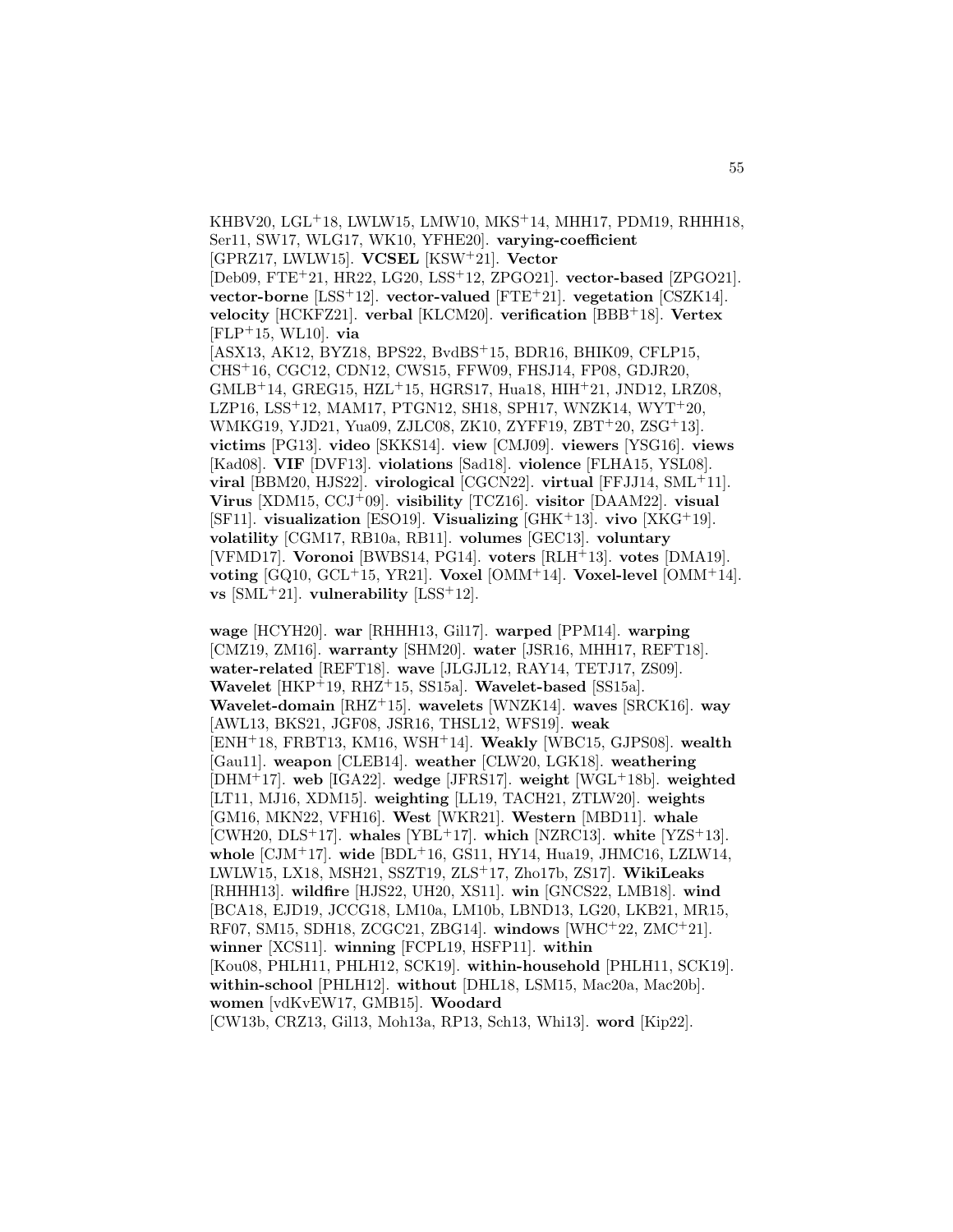**word-frequency** [Kip22]. **words** [RY11]. **workforce** [SH08]. **Workload** [ANFM09]. **world** [FT18, MM15]. **wrapped** [JLGJL12]. **written** [GGG<sup>+</sup>12]. **WTCCC** [ZZL11].

**X** [DGM+08]. **X-ray** [DGM+08].

**Yahoo** [AZM11]. **Year** [Gne12, McE09]. **years** [Ber11, CR11, DL11a, HU11, Hol11, Kap11, MM11, MW11b, NL11, Rou11, SMR11, Sme11, Tin11, WA11]. **yeast** [FPL10]. **yield** [HSH12]. **York** [BDR16, Dup17, GRS16].

**Zero** [CVF10, LZCW21, BvdH09, BvdH19, CBvdHvdH08, FLHA15, JB21, LMKC12, MGSD19, RBF<sup>+</sup>20, XCCL20, ZCM<sup>+</sup>11]. **Zero-inflated** [CVF10, LZCW21, CBvdHvdH08, LMKC12, MGSD19, RBF<sup>+</sup>20, XCCL20, ZCM<sup>+</sup>11]. **zero-one-truncated** [BvdH19]. **zero-truncated** [BvdH09, BvdH19]. **ZIQRank** [LZCW21]. **ZnO** [SSH<sup>+</sup>11]. **zone** [ZTH19]. **zones** [Dup17].

# **References**

## **Ameijeiras-Alonso:2019:FSI**

[AABC<sup>+</sup>19] Jose Ameijeiras-Alonso, Akli Benali, Rosa M. Crujeiras, Alberto Rodríguez-Casal, and José M. C. Pereira. Fire seasonality identification with multimodality tests. Annals of Applied Statistics, 13(4):2120–2139, December 2019. CODEN ???? ISSN 1932-6157 (print), 1941-7330 (electronic). URL https://projecteuclid.org/euclid.aoas/1574910038.

## **Atherton:2012:MSE**

[ABB<sup>+</sup>12] Juli Atherton, Nathan Boley, Ben Brown, Nobuo Ogawa, Stuart M. Davidson, Michael B. Eisen, Mark D. Biggin, and Peter Bickel. A model for sequential evolution of ligands by exponential enrichment (SELEX) data. Annals of Applied Statistics, 6(3):928–949, September 2012. CODEN ???? ISSN 1932-6157 (print), 1941-7330 (electronic). URL http: //projecteuclid.org/euclid.aoas/1346418568.

### **Afsari:2014:RDP**

[ABNG14] Bahman Afsari, Ulisses M. Braga-Neto, and Donald Geman. Rank discriminants for predicting phenotypes from RNA expression. Annals of Applied Statistics, 8(3):1469–1491, September 2014. CODEN ???? ISSN 1932-6157 (print), 1941-7330 (electronic). URL http://projecteuclid.org/ euclid.aoas/1414091221.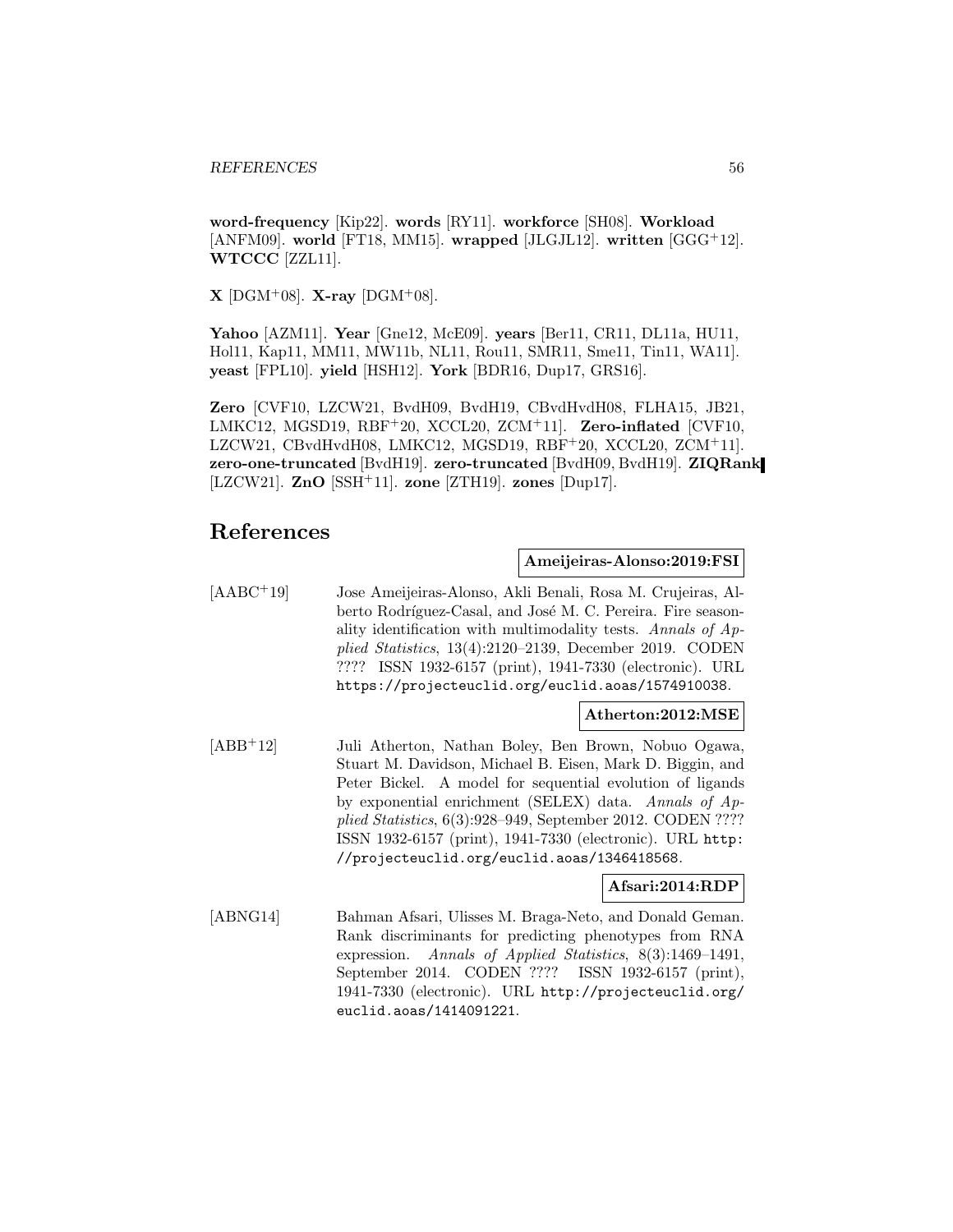### **Aksakalli:2012:OOP**

[AC12] Vural Aksakalli and Elvan Ceyhan. Optimal obstacle placement with disambiguations. Annals of Applied Statistics, 6(4):1730–1774, December 2012. CODEN ???? ISSN 1932-6157 (print), 1941-7330 (electronic). URL http:// projecteuclid.org/euclid.aoas/1356629058.

# **Alfons:2013:SLT**

[ACG13] Andreas Alfons, Christophe Croux, and Sarah Gelper. Sparse least trimmed squares regression for analyzing highdimensional large data sets. Annals of Applied Statistics, 7(1):226–248, March 2013. CODEN ???? ISSN 1932-6157 (print), 1941-7330 (electronic). URL http:// projecteuclid.org/euclid.aoas/1365527197.

# **Aliverti:2022:CML**

[AD22] Emanuele Aliverti and David B. Dunson. Composite mixture of log–linear models with application to psychiatric studies. Annals of Applied Statistics, 16(2):765– 790, June 2022. CODEN ???? ISSN 1932-6157 (print), 1941-7330 (electronic). URL https://projecteuclid. org/journals/annals-of-applied-statistics/volume-16/issue-2/Composite-mixture-of-log-linear-modelswith-application-to-psychiatric/10.1214/21-AOAS1515. full.

# **Asadi:2015:ERN**

[ADE15] Peiman Asadi, Anthony C. Davison, and Sebastian Engelke. Extremes on river networks. Annals of Applied Statistics, 9(4):2023–2050, December 2015. CODEN ???? ISSN 1932-6157 (print), 1941-7330 (electronic). URL http:// projecteuclid.org/euclid.aoas/1453994189.

### **Araneda:2007:SAS**

[AFS07] Anita Araneda, Stephen E. Fienberg, and Alvaro Soto. A statistical approach to simultaneous mapping and localization for mobile robots. Annals of Applied Statistics, 1(1): 66–84, June 2007. CODEN ???? ISSN 1932-6157 (print), 1941-7330 (electronic). URL http://projecteuclid.org/ euclid.aoas/1183143729.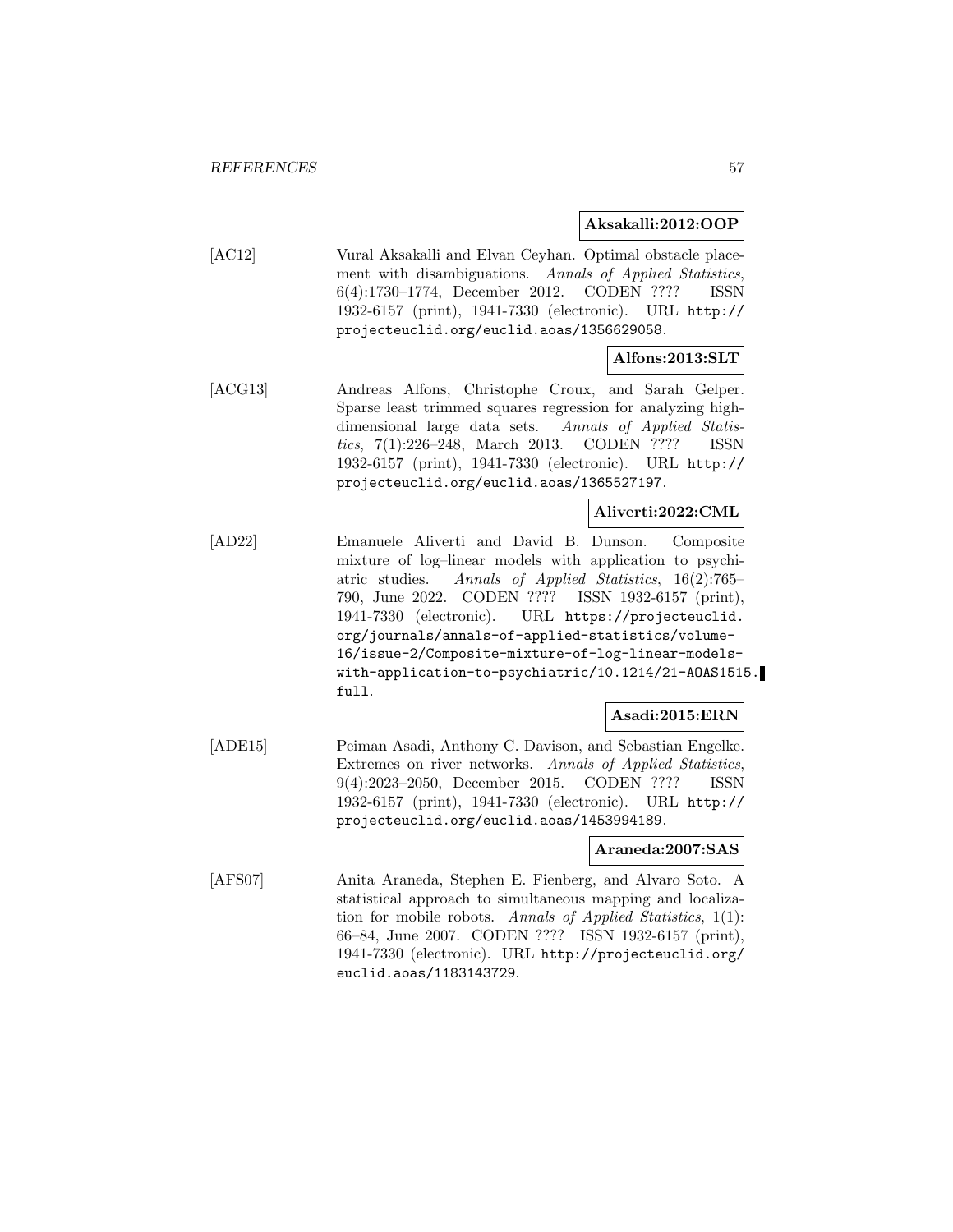#### **Admiraal:2016:MCS**

[AH16] Ryan Admiraal and Mark S. Handcock. Modeling concurrency and selective mixing in heterosexual partnership networks with applications to sexually transmitted diseases. Annals of Applied Statistics, 10(4):2021–2046, December 2016. CODEN ???? ISSN 1932-6157 (print), 1941-7330 (electronic). URL http://projecteuclid.org/euclid.aoas/ 1483606850.

## **Anaya-Izquierdo:2011:OSC**

[AICV11] Karim Anaya-Izquierdo, Frank Critchley, and Karen Vines. Orthogonal simple component analysis: a new, exploratory approach. Annals of Applied Statistics, 5(1):486–522, March 2011. CODEN ???? ISSN 1932-6157 (print), 1941-7330 (electronic). URL http://projecteuclid.org/euclid.aoas/ 1300715200.

# **Aston:2012:ESC**

[AK12] John A. D. Aston and Claudia Kirch. Evaluating stationarity via change-point alternatives with applications to fMRI data. Annals of Applied Statistics, 6(4):1906–1948, December 2012. CODEN ???? ISSN 1932-6157 (print), 1941-7330 (electronic). URL http://projecteuclid.org/euclid.aoas/ 1356629065.

### **Ahn:2016:PVA**

[AL16] Kwang Woo Ahn and Brent R. Logan. Pseudo-value approach for conditional quantile residual lifetime analysis for clustered survival and competing risks data with applications to bone marrow transplant data. Annals of Applied Statistics, 10(2):618–637, June 2016. CODEN ???? ISSN 1932-6157 (print), 1941-7330 (electronic). URL http:// projecteuclid.org/euclid.aoas/1469199887.

## **Aitkin:2009:BMC**

[ALC09] Murray Aitkin, Charles C. Liu, and Tom Chadwick. Bayesian model comparison and model averaging for small-area estimation. Annals of Applied Statistics, 3(1):199–221, March 2009. CODEN ???? ISSN 1932-6157 (print), 1941-7330 (electronic). URL http://projecteuclid.org/euclid.aoas/ 1239888368.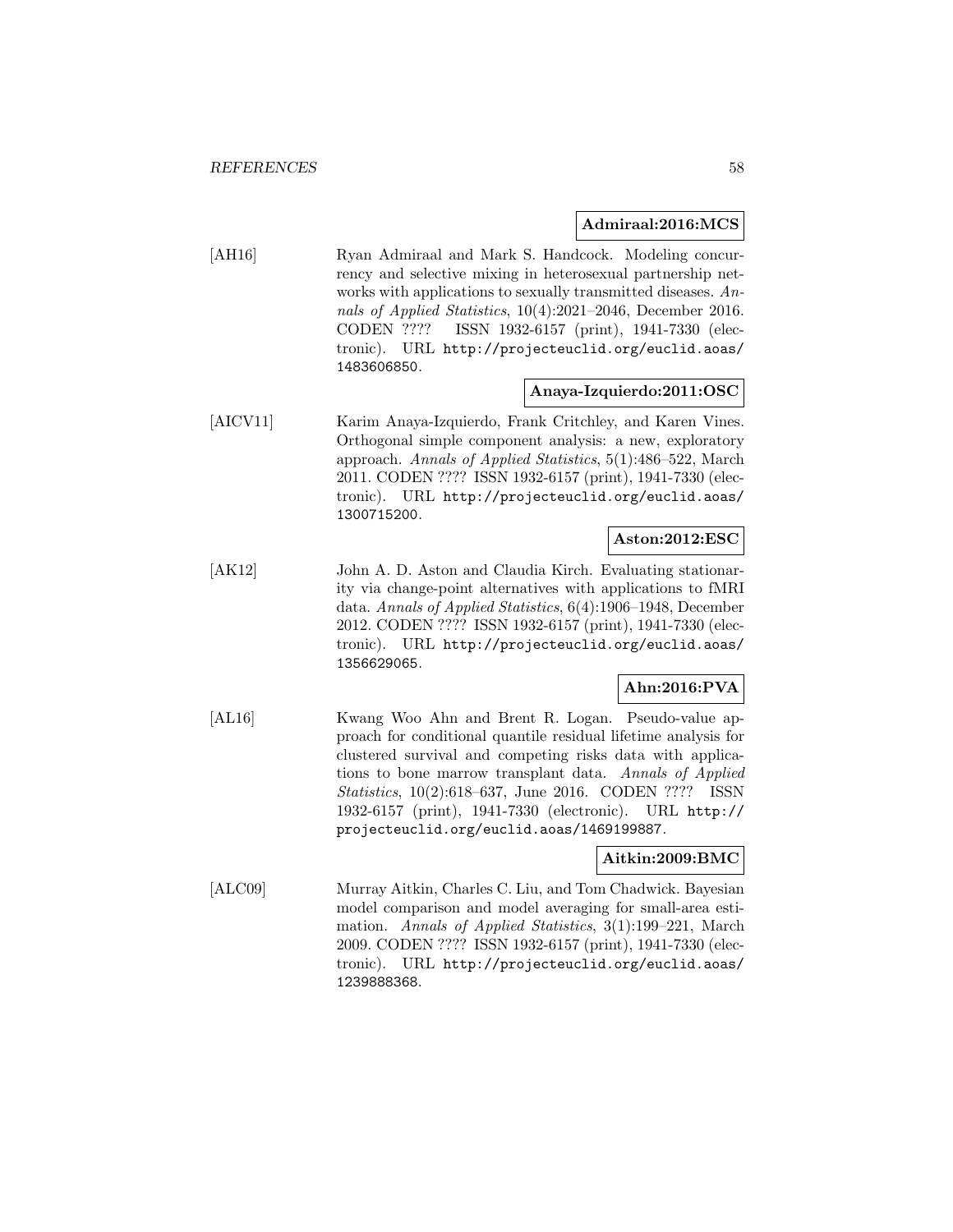### **Aston:2007:DAG**

[AM07] John A. D. Aston and Donald E. K. Martin. Distributions associated with general runs and patterns in hidden Markov models. Annals of Applied Statistics, 1(2):585–611, December 2007. CODEN ???? ISSN 1932-6157 (print), 1941-7330 (electronic). URL http://projecteuclid.org/euclid.aoas/ 1196438032.

# **Arpino:2016:ACE**

[AM16] Bruno Arpino and Alessandra Mattei. Assessing the causal effects of financial aids to firms in Tuscany allowing for interference. Annals of Applied Statistics, 10(3):1170–1194, September 2016. CODEN ???? ISSN 1932-6157 (print), 1941-7330 (electronic). URL http://projecteuclid.org/ euclid.aoas/1475069604.

## **Antonelli:2020:EHE**

[AMB<sup>+</sup>20] Joseph Antonelli, Maitreyi Mazumdar, David Bellinger, David Christiani, Robert Wright, and Brent Coull. Estimating the health effects of environmental mixtures using Bayesian semiparametric regression and sparsity inducing priors. Annals of Applied Statistics, 14(1):257–275, March 2020. CODEN ???? ISSN 1932-6157 (print), 1941-7330 (electronic). URL https://projecteuclid.org/euclid.aoas/ 1587002674.

## **Ahn:2013:BSA**

[AMGG13] Jaeil Ahn, Bhramar Mukherjee, Stephen B. Gruber, and Malay Ghosh. Bayesian semiparametric analysis for twophase studies of gene-environment interaction. Annals of Applied Statistics, 7(1):543–569, March 2013. CODEN ???? ISSN 1932-6157 (print), 1941-7330 (electronic). URL http: //projecteuclid.org/euclid.aoas/1365527210.

### **Arbel:2016:BND**

[AMR16] Julyan Arbel, Kerrie Mengersen, and Judith Rousseau. Bayesian nonparametric dependent model for partially replicated data: The influence of fuel spills on species diversity. Annals of Applied Statistics, 10(3):1496–1516, September 2016. CODEN ???? ISSN 1932-6157 (print), 1941-7330 (electronic). URL http://projecteuclid.org/euclid.aoas/ 1475069616.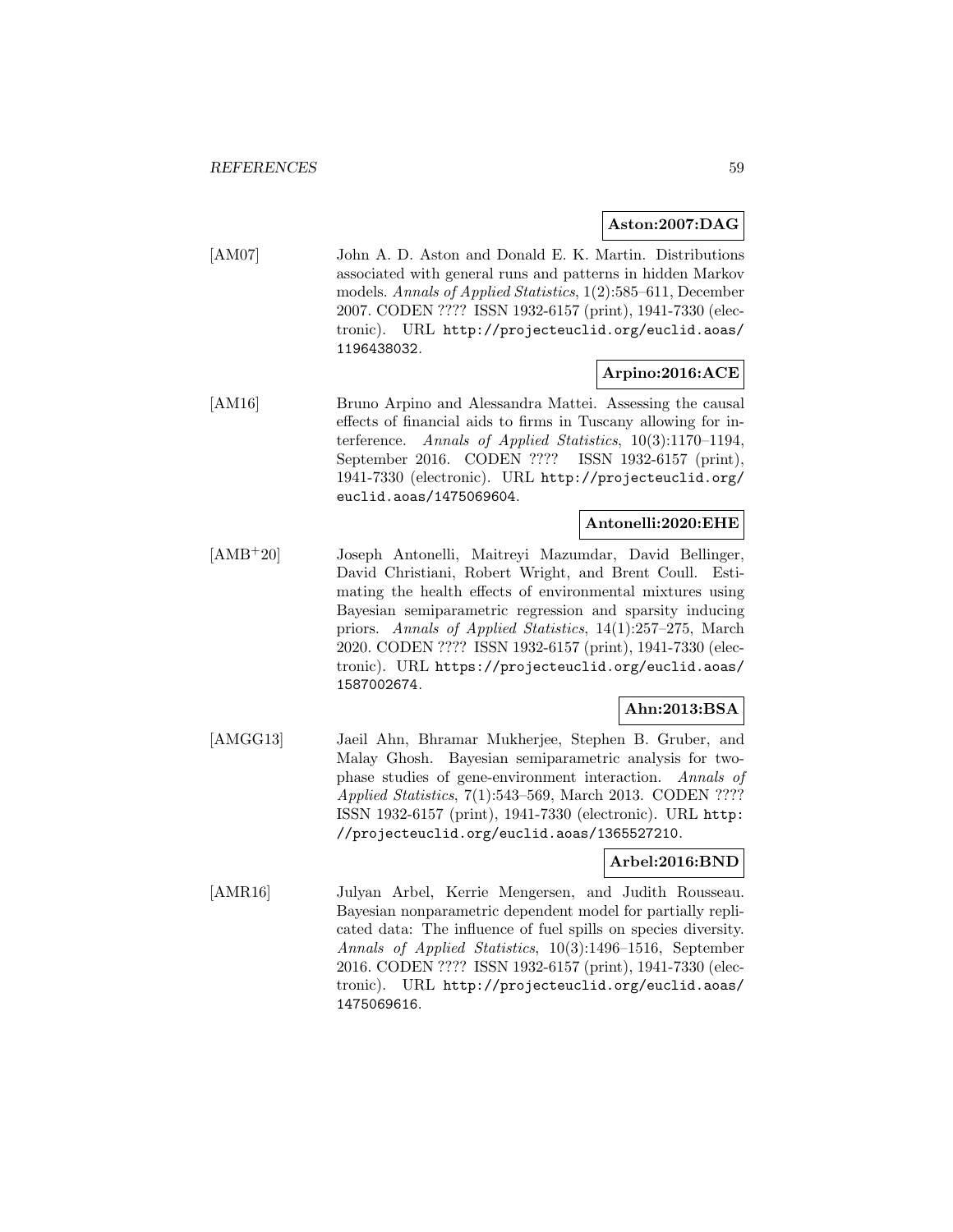### **Adrian:2018:CVT**

[AMR18] Daniel W. Adrian, Ranjan Maitra, and Daniel B. Rowe. Complex-valued time series modeling for improved activation detection in fMRI studies. Annals of Applied Statistics, 12(3):1451–1478, September 2018. CODEN ???? ISSN 1932-6157 (print), 1941-7330 (electronic). URL https:// projecteuclid.org/euclid.aoas/1536652961.

### **Alkema:2014:GEC**

[AN14] Leontine Alkema and Jin Rou New. Global estimation of child mortality using a Bayesian B-spline bias-reduction model. Annals of Applied Statistics, 8(4):2122–2149, December 2014. CODEN ???? ISSN 1932-6157 (print), 1941-7330 (electronic). URL http://projecteuclid.org/ euclid.aoas/1419001737.

### **Ane:2008:ACD**

[Ané08] Cécile Ané. Analysis of comparative data with hierarchical autocorrelation. Annals of Applied Statistics, 2 (3):1078–1102, September 2008. CODEN ???? ISSN 1932-6157 (print), 1941-7330 (electronic). URL http:// projecteuclid.org/euclid.aoas/1223908053.

#### **Aldor-Noiman:2009:WFC**

[ANFM09] Sivan Aldor-Noiman, Paul D. Feigin, and Avishai Mandelbaum. Workload forecasting for a call center: Methodology and a case study. Annals of Applied Statistics, 3(4):1403– 1447, December 2009. CODEN ???? ISSN 1932-6157 (print), 1941-7330 (electronic). URL http://projecteuclid.org/ euclid.aoas/1267453946.

#### **Anonymous:2016:EBa**

[Ano16a] Anonymous. Editorial board. Annals of Applied Statistics, 10(2):??, June 2016. CODEN ???? ISSN 1932-6157 (print), 1941-7330 (electronic). URL http://projecteuclid.org/ euclid.aoas/1469199883.

#### **Anonymous:2016:EBb**

[Ano16b] Anonymous. Editorial board. Annals of Applied Statistics, 10(3):??, September 2016. CODEN ???? ISSN 1932-6157 (print), 1941-7330 (electronic). URL http:// projecteuclid.org/euclid.aoas/1475069598.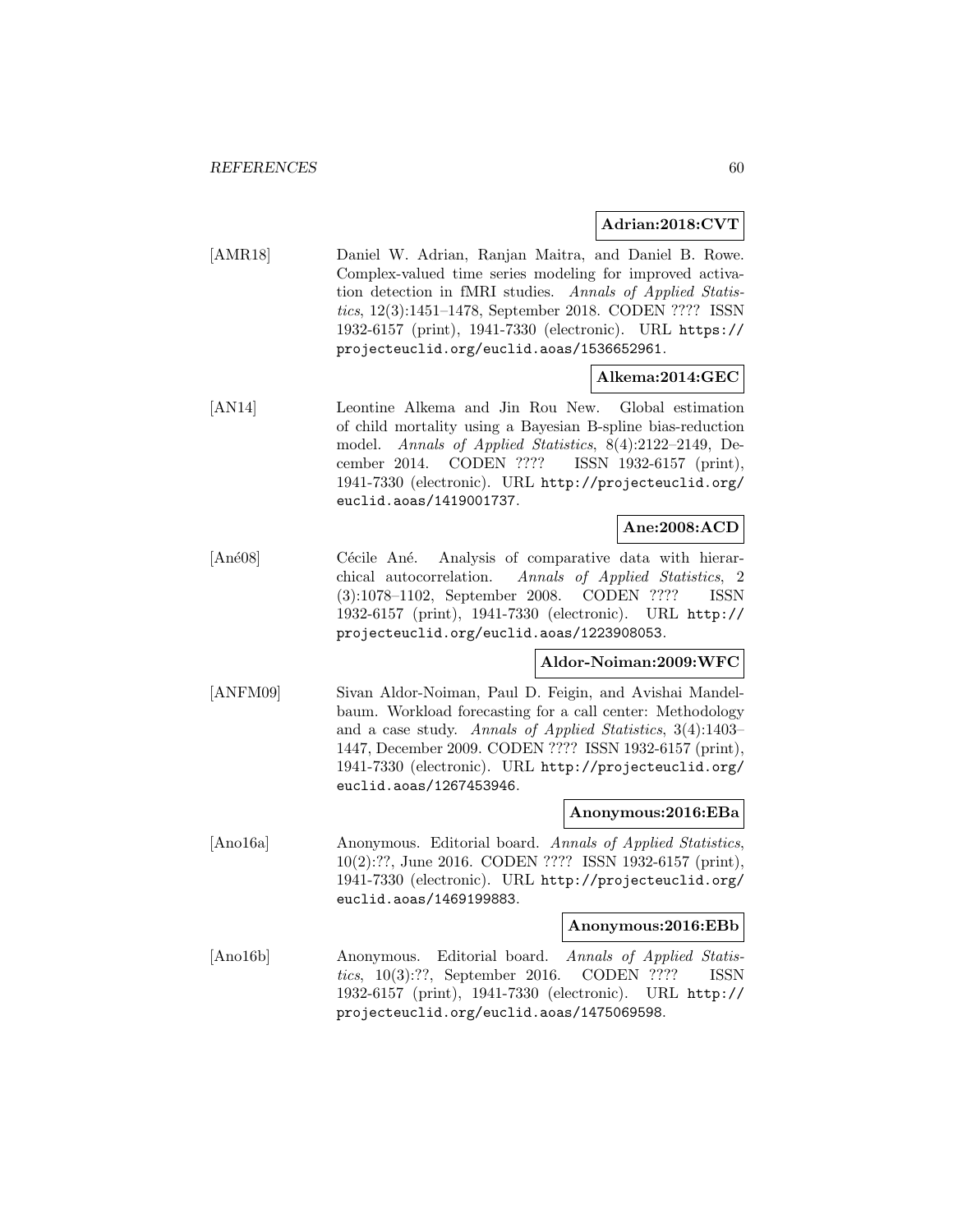#### **Anonymous:2016:EBc**

[Ano16c] Anonymous. Editorial board. Annals of Applied Statistics, 10(4):??, December 2016. CODEN ???? ISSN 1932-6157 (print), 1941-7330 (electronic). URL http:// projecteuclid.org/euclid.aoas/1483606834.

## **Anonymous:2016:TCa**

[Ano16d] Anonymous. Table of contents. Annals of Applied Statistics, 10(2):??, June 2016. CODEN ???? ISSN 1932-6157 (print), 1941-7330 (electronic). URL http://projecteuclid.org/ euclid.aoas/1469199882.

#### **Anonymous:2016:TCb**

[Ano16e] Anonymous. Table of contents. Annals of Applied Statistics, 10(3):??, September 2016. CODEN ???? ISSN 1932-6157 (print), 1941-7330 (electronic). URL http:// projecteuclid.org/euclid.aoas/1475069597.

## **Anonymous:2016:TCc**

[Ano16f] Anonymous. Table of contents. Annals of Applied Statistics, 10(4):??, December 2016. CODEN ???? ISSN 1932-6157 (print), 1941-7330 (electronic). URL http:// projecteuclid.org/euclid.aoas/1483606833.

### **Anonymous:2018:SSM**

[Ano18] Anonymous. Special section in memory of Stephen E. Fienberg (1942–2016) AOAS Editor-in-Chief 2013–2015. Annals of Applied Statistics, 12(2):iii–x, June 2018. CODEN ???? ISSN 1932-6157 (print), 1941-7330 (electronic). URL https: //projecteuclid.org/euclid.aoas/1532743469.

# **Aydin:2009:PCA**

[APW<sup>+</sup>09] Burcu Aydın, Gábor Pataki, Haonan Wang, Elizabeth Bullitt, and J. S. Marron. A principal component analysis for trees. Annals of Applied Statistics, 3(4):1597–1615, December 2009. CODEN ???? ISSN 1932-6157 (print), 1941-7330 (electronic). URL http://projecteuclid.org/ euclid.aoas/1267453955.

## **Azose:2018:ELC**

[AR18] Jonathan J. Azose and Adrian E. Raftery. Estimating large correlation matrices for international migration. Annals of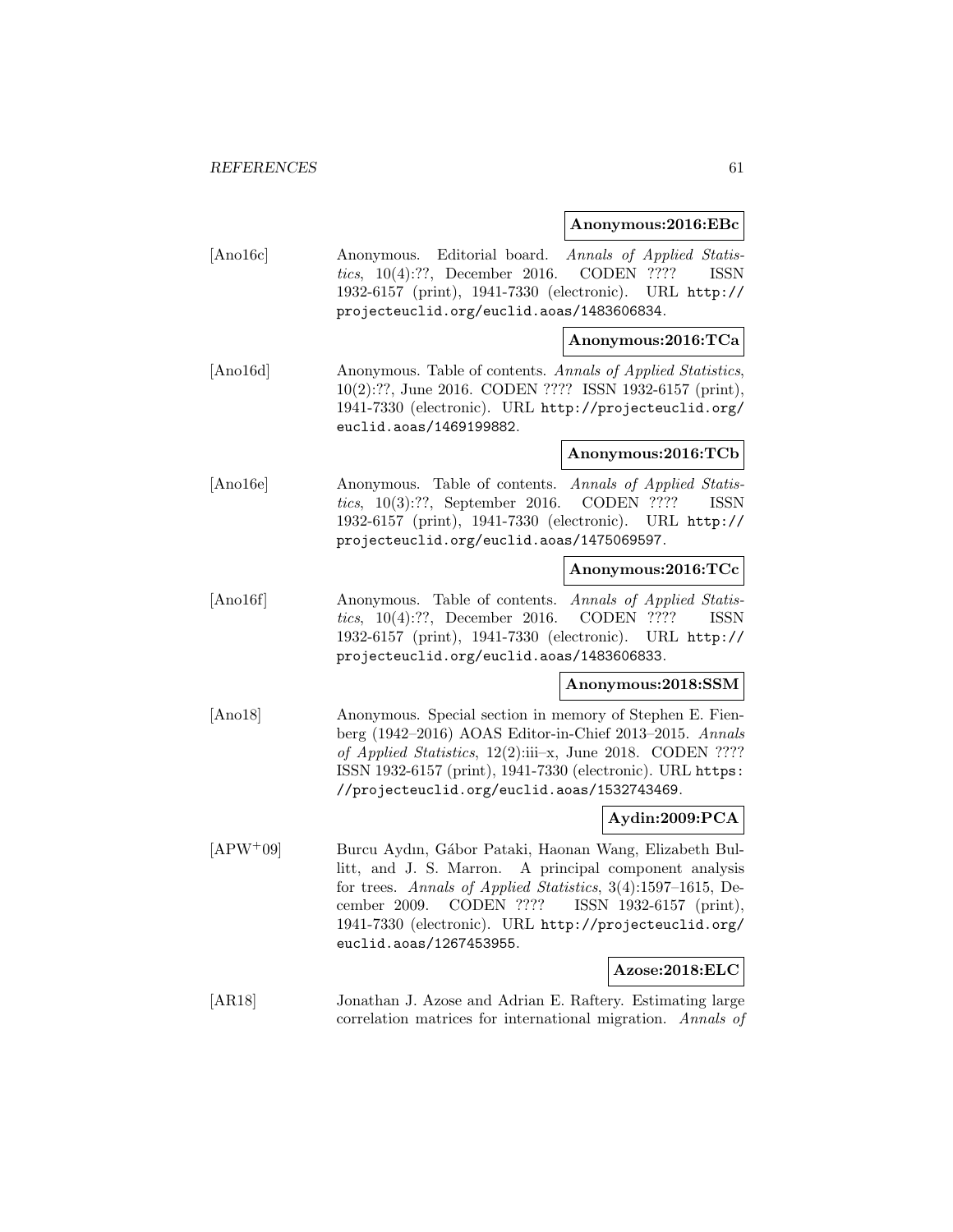Applied Statistics, 12(2):940–970, June 2018. CODEN ???? ISSN 1932-6157 (print), 1941-7330 (electronic). URL https: //projecteuclid.org/euclid.aoas/1532743482.

### **Alkema:2007:PPH**

[ARC07] Leontine Alkema, Adrian E. Raftery, and Samuel J. Clark. Probabilistic projections of HIV prevalence using Bayesian melding. Annals of Applied Statistics, 1(1):229–248, June 2007. CODEN ???? ISSN 1932-6157 (print), 1941-7330 (electronic). URL http://projecteuclid.org/euclid.aoas/ 1183143737.

## **Augustine:2018:SCR**

[ARK<sup>+</sup>18] Ben C. Augustine, J. Andrew Royle, Marcella J. Kelly, Christopher B. Satter, Robert S. Alonso, Erin E. Boydston, and Kevin R. Crooks. Spatial capture–recapture with partial identity: An application to camera traps. Annals of Applied Statistics, 12(1):67–95, March 2018. CODEN ???? ISSN 1932-6157 (print), 1941-7330 (electronic). URL https:// projecteuclid.org/euclid.aoas/1520564465.

### **Ahdesmaki:2010:FSO**

[AS10a] Miika Ahdesmäki and Korbinian Strimmer. Feature selection in omics prediction problems using cat scores and false nondiscovery rate control. Annals of Applied Statistics, 4(1): 503–519, March 2010. CODEN ???? ISSN 1932-6157 (print), 1941-7330 (electronic). URL http://projecteuclid.org/ euclid.aoas/1273584465.

# **Albert:2010:AJM**

[AS10b] Paul S. Albert and Joanna H. Shih. An approach for jointly modeling multivariate longitudinal measurements and discrete time-to-event data. Annals of Applied Statistics, 4 (3):1517–1532, September 2010. CODEN ???? ISSN 1932-6157 (print), 1941-7330 (electronic). URL http:// projecteuclid.org/euclid.aoas/1287409384.

## **Aronow:2017:EAC**

[AS17] Peter M. Aronow and Cyrus Samii. Estimating average causal effects under general interference, with application to a social network experiment. Annals of Applied Statistics, 11(4):1912–1947, December 2017. CODEN ???? ISSN 1932-6157 (print), 1941-7330 (electronic). URL https:// projecteuclid.org/euclid.aoas/1514430272.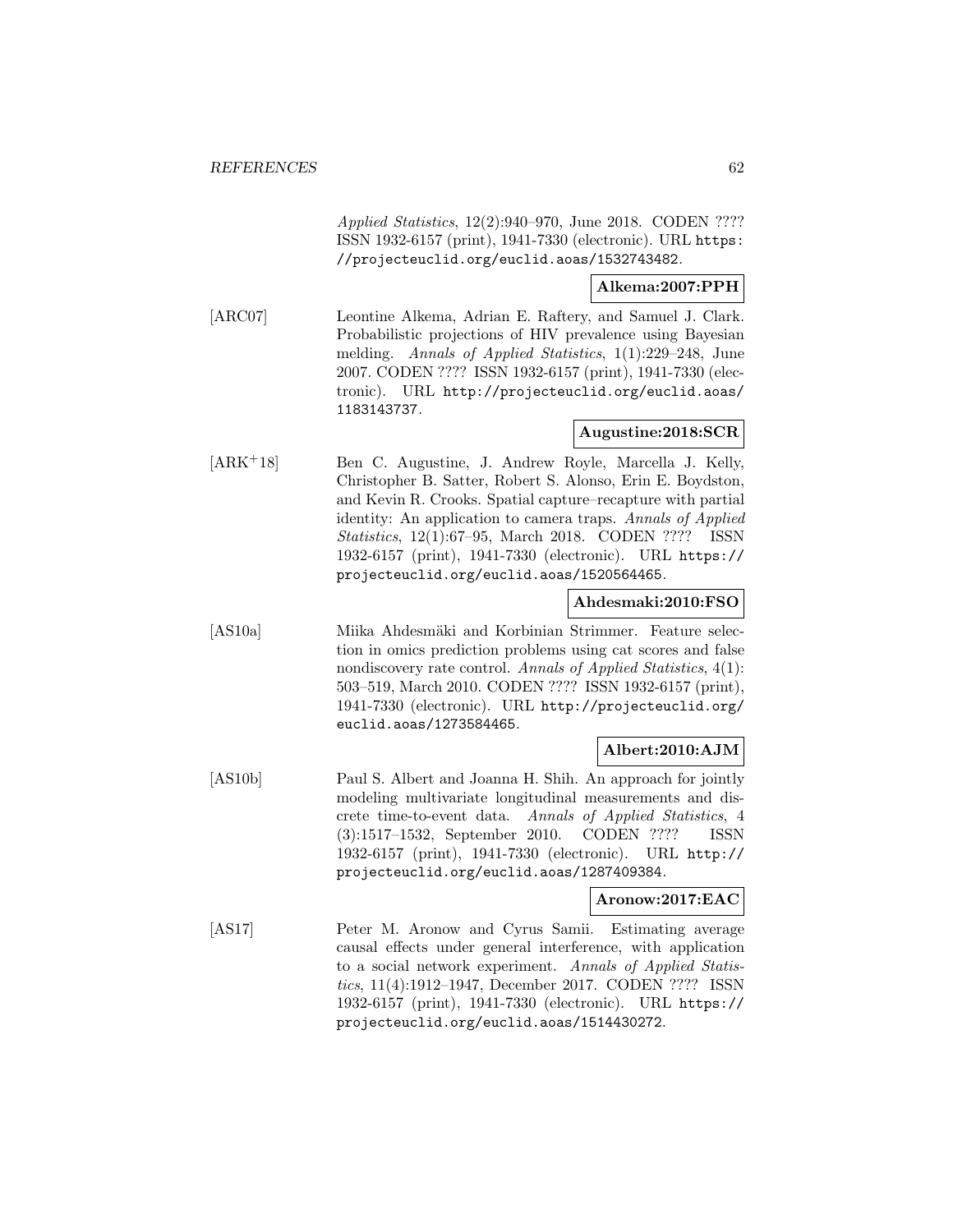#### **Aktekin:2013:AMD**

[ASX13] Tevfik Aktekin, Refik Soyer, and Feng Xu. Assessment of mortgage default risk via Bayesian state space models. Annals of Applied Statistics, 7(3):1450–1473, September 2013. CODEN ???? ISSN 1932-6157 (print), 1941-7330 (electronic). URL http://projecteuclid.org/euclid.aoas/ 1380804802.

## **Ait-Sahalia:2009:HFM**

[ASY09] Yacine Aït-Sahalia and Jialin Yu. High frequency market microstructure noise estimates and liquidity measures. Annals of Applied Statistics, 3(1):422–457, March 2009. CODEN ???? ISSN 1932-6157 (print), 1941-7330 (electronic). URL http://projecteuclid.org/euclid.aoas/1239888377.

## **Allen:2010:TRC**

[AT10] Genevera I. Allen and Robert Tibshirani. Transposable regularized covariance models with an application to missing data imputation. Annals of Applied Statistics, 4(2):764–790, June 2010. CODEN ???? ISSN 1932-6157 (print), 1941-7330 (electronic). URL http://projecteuclid.org/euclid.aoas/ 1280842139.

# **Andridge:2015:ANB**

[AT15] Rebecca Andridge and Katherine Jenny Thompson. Assessing nonresponse bias in a business survey: Proxy pattern– mixture analysis for skewed data. Annals of Applied Statistics, 9(4):2237–2265, December 2015. CODEN ???? ISSN 1932-6157 (print), 1941-7330 (electronic). URL http:// projecteuclid.org/euclid.aoas/1453994199.

#### **Anderlucci:2015:CPM**

[AV15] Laura Anderlucci and Cinzia Viroli. Covariance pattern mixture models for the analysis of multivariate heterogeneous longitudinal data. Annals of Applied Statistics, 9(2):777– 800, June 2015. CODEN ???? ISSN 1932-6157 (print), 1941-7330 (electronic). URL http://projecteuclid.org/ euclid.aoas/1437397111.

### **Airoldi:2013:MWB**

[AWL13] Edoardo M. Airoldi, Xiaopei Wang, and Xiaodong Lin. Multi-way blockmodels for analyzing coordinated highdimensional responses. Annals of Applied Statistics, 7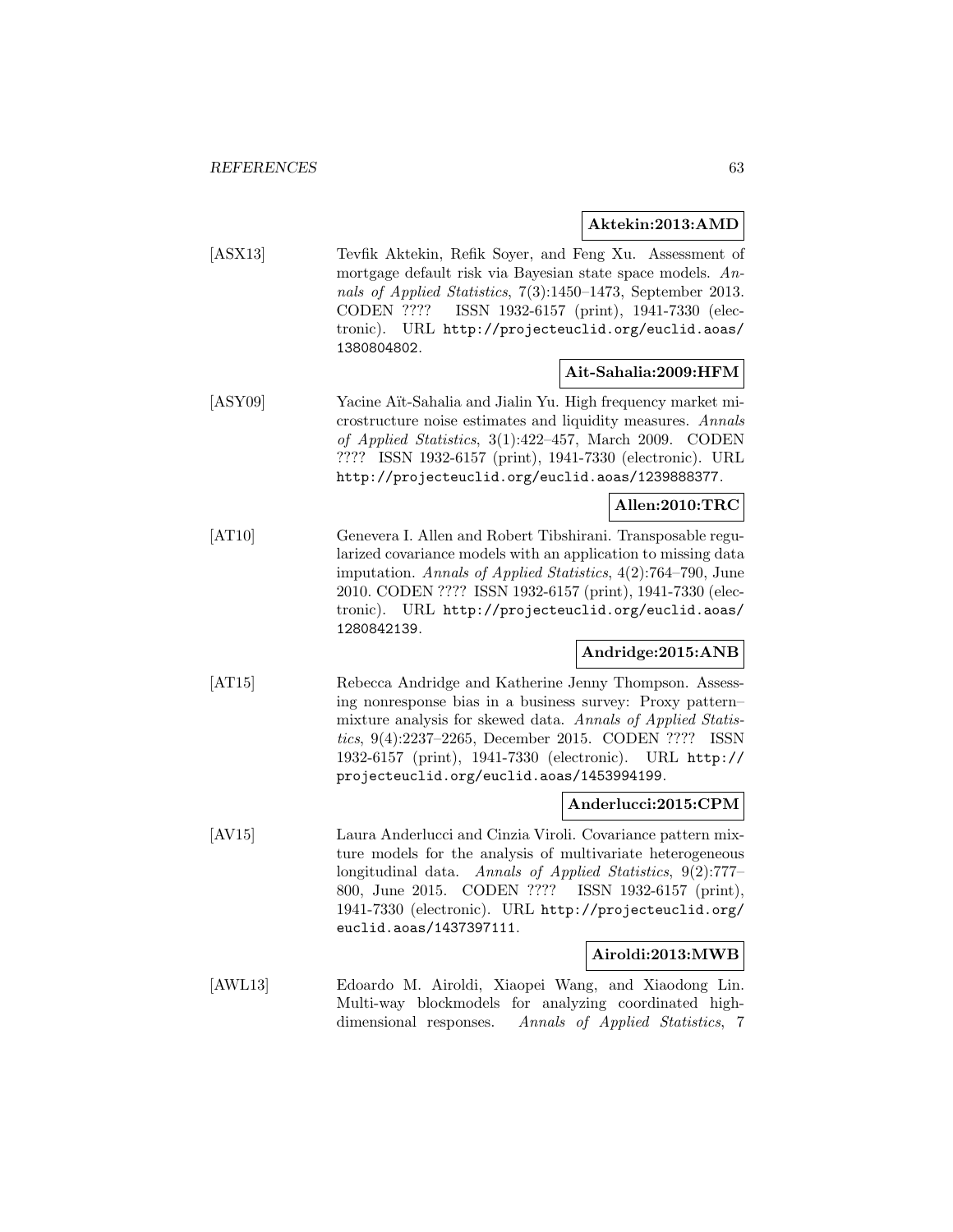(4):2431–2457, December 2013. CODEN ???? ISSN 1932-6157 (print), 1941-7330 (electronic). URL http:// projecteuclid.org/euclid.aoas/1387823326.

## **Agniel:2018:FPV**

[AXEC18] Denis Agniel, Wen Xie, Myron Essex, and Tianxi Cai. Functional principal variance component testing for a genetic association study of HIV progression. Annals of Applied Statistics, 12(3):1871–1893, September 2018. CODEN ???? ISSN 1932-6157 (print), 1941-7330 (electronic). URL https:// projecteuclid.org/euclid.aoas/1536652978.

## **Allassonniere:2012:SAP**

[AY12] Stéphanie Allassonnière and Laurent Younes. A stochastic algorithm for probabilistic independent component analysis. Annals of Applied Statistics, 6(1):125–160, March 2012. CODEN ???? ISSN 1932-6157 (print), 1941-7330 (electronic). URL http://projecteuclid.org/euclid.aoas/ 1331043391.

## **Anderes:2009:MLE**

[AYJ<sup>+</sup>09] E. Anderes, B. Yu, V. Jovanovic, C. Moroney, M. Garay, A. Braverman, and E. Clothiaux. Maximum likelihood estimation of cloud height from multi-angle satellite imagery. Annals of Applied Statistics, 3(3):902–921, September 2009. CODEN ???? ISSN 1932-6157 (print), 1941-7330 (electronic). URL http://projecteuclid.org/euclid.aoas/ 1254773271.

### **Alkema:2017:BAG**

[AZC<sup>+</sup>17] Leontine Alkema, Sanqian Zhang, Doris Chou, Alison Gemmill, Ann-Beth Moller, Doris Ma Fat, Lale Say, Colin Mathers, and Daniel Hogan. A Bayesian approach to the global estimation of maternal mortality. Annals of Applied Statistics, 11(3):1245–1274, September 2017. CODEN ???? ISSN 1932-6157 (print), 1941-7330 (electronic). URL https:// projecteuclid.org/euclid.aoas/1507168829.

### **Agarwal:2011:MII**

[AZM11] Deepak Agarwal, Liang Zhang, and Rahul Mazumder. Modeling item–item similarities for personalized recommendations on Yahoo! front page. Annals of Applied Statistics, 5(3):1839–1875, September 2011. CODEN ???? ISSN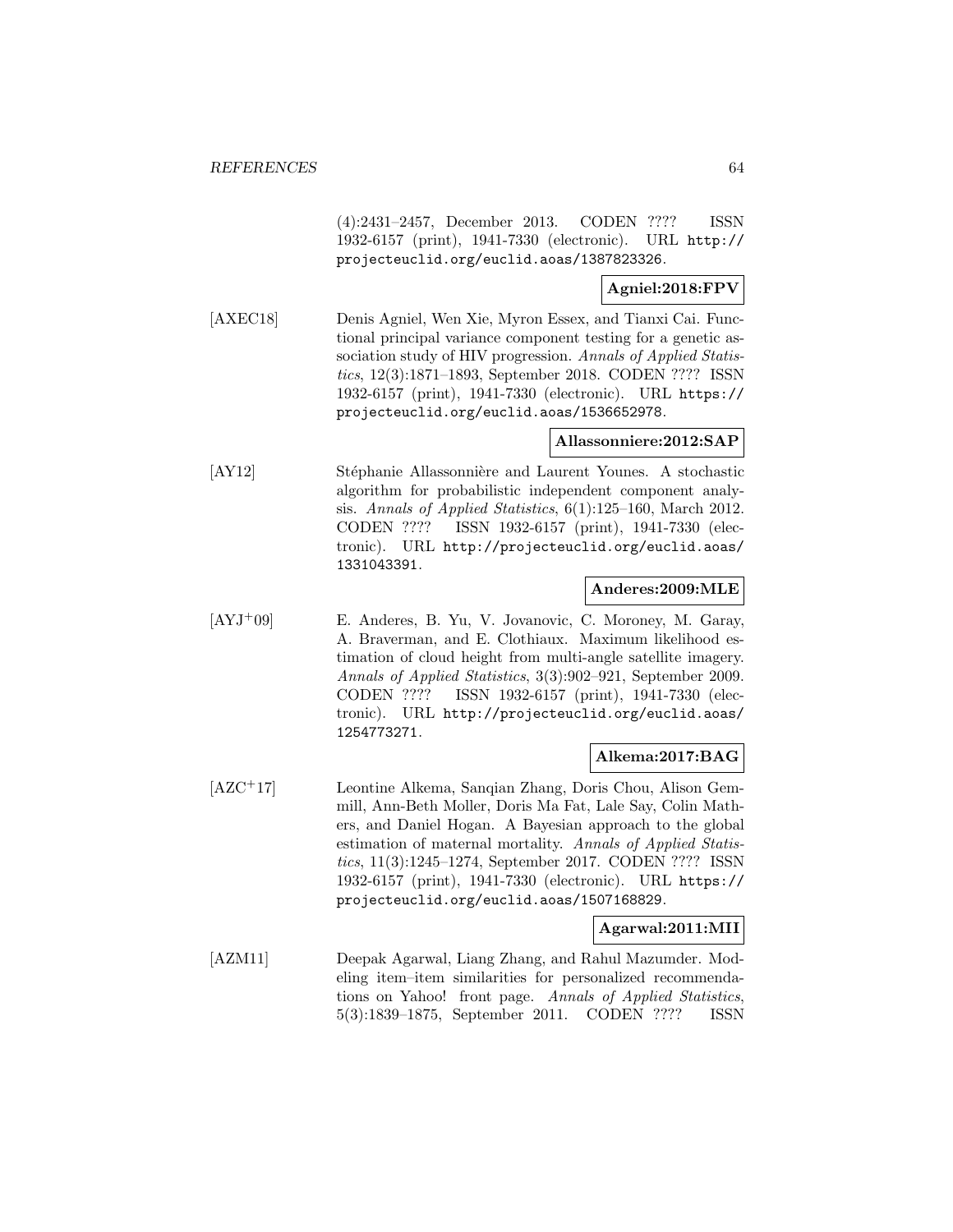1932-6157 (print), 1941-7330 (electronic). URL http:// projecteuclid.org/euclid.aoas/1318514287.

### **Brynjarsdottir:2011:BHM**

[BB11] Jenný Brynjarsdóttir and L. Mark Berliner. Bayesian hierarchical modeling for temperature reconstruction from geothermal data. Annals of Applied Statistics, 5(2B):1328– 1359, June 2011. CODEN ???? ISSN 1932-6157 (print), 1941-7330 (electronic). URL http://projecteuclid.org/ euclid.aoas/1310562723.

### **Bickel:2010:SMG**

[BBB<sup>+</sup>10] Peter J. Bickel, Nathan Boley, James B. Brown, Haiyan Huang, and Nancy R. Zhang. Subsampling methods for genomic inference. Annals of Applied Statistics, 4(4):1660– 1697, December 2010. CODEN ???? ISSN 1932-6157 (print), 1941-7330 (electronic). URL http://projecteuclid.org/ euclid.aoas/1294167794.

## **Barrientos:2018:PAC**

[BBB<sup>+</sup>18] Andrés F. Barrientos, Alexander Bolton, Tom Balmat, Jerome P. Reiter, John M. de Figueiredo, Ashwin Machanavajjhala, Yan Chen, Charley Kneifel, and Mark DeLong. Providing access to confidential research data through synthesis and verification: an application to data on employees of the U.S. federal government. Annals of Applied Statistics, 12(2): 1124–1156, June 2018. CODEN ???? ISSN 1932-6157 (print), 1941-7330 (electronic). URL https://projecteuclid.org/ euclid.aoas/1532743488.

### **Bornkamp:2011:RAD**

[BBDP11] Björn Bornkamp, Frank Bretz, Holger Dette, and José Pinheiro. Response-adaptive dose-finding under model uncertainty. Annals of Applied Statistics, 5(2B):1611–1631, June 2011. CODEN ???? ISSN 1932-6157 (print), 1941-7330 (electronic). URL http://projecteuclid.org/euclid.aoas/ 1310562735.

## **Bilgrau:2018:ECC**

[BBE<sup>+</sup>18] Anders Ellern Bilgrau, Rasmus Froberg Brøndum, Poul Svante Eriksen, Karen Dybkær, and Martin Bøgsted. Estimating a common covariance matrix for network meta-analysis of gene expression datasets in diffuse large B-cell lymphoma.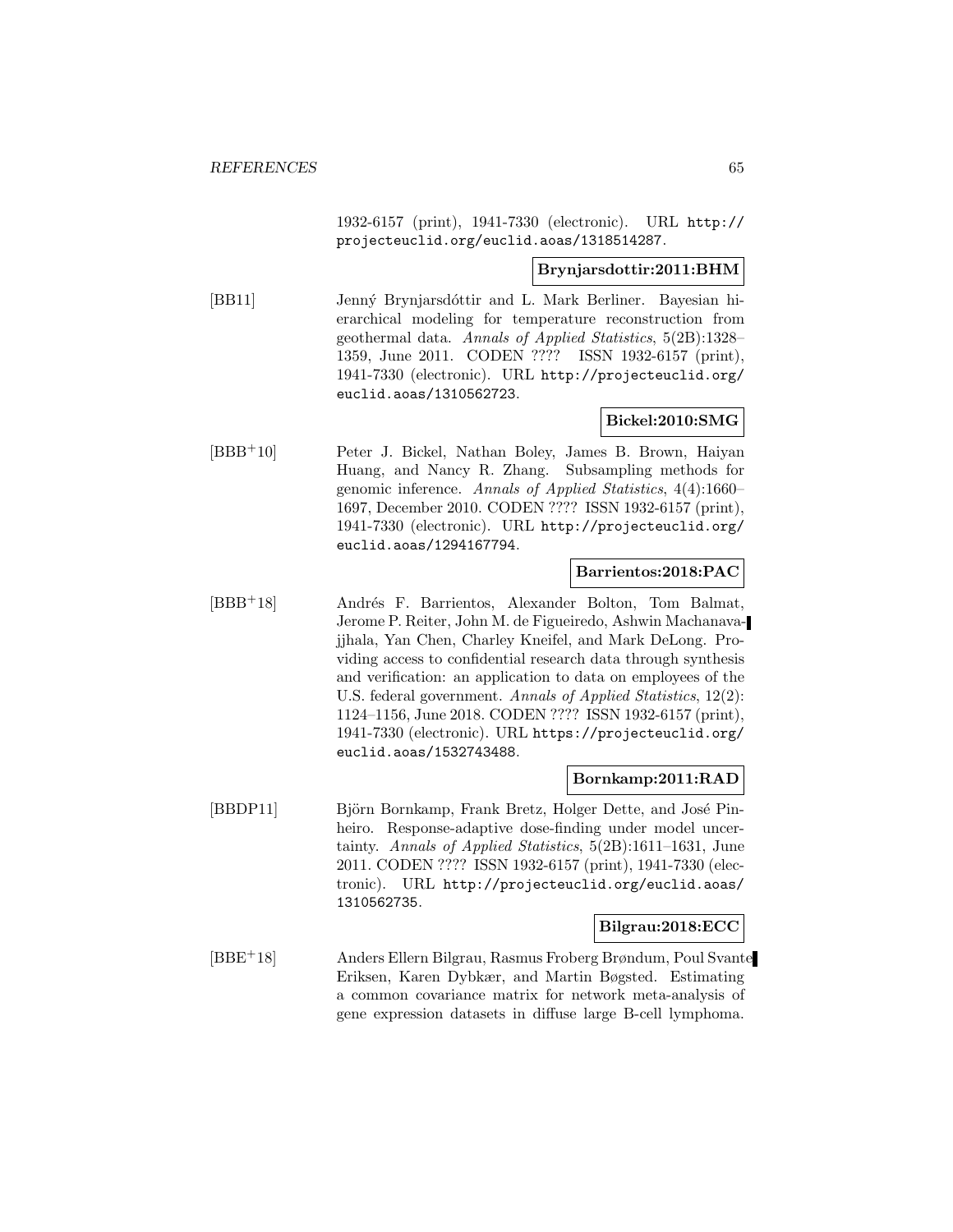Annals of Applied Statistics, 12(3):1894–1913, September 2018. CODEN ???? ISSN 1932-6157 (print), 1941-7330 (electronic). URL https://projecteuclid.org/euclid. aoas/1536652979.

#### **Baggaley:2012:IPD**

[BBG<sup>+</sup>12] Andrew W. Baggaley, Richard J. Boys, Andrew Golightly, Graeme R. Sarson, and Anvar Shukurov. Inference for population dynamics in the Neolithic period. Annals of Applied Statistics, 6(4):1352–1376, December 2012. CODEN ???? ISSN 1932-6157 (print), 1941-7330 (electronic). URL http: //projecteuclid.org/euclid.aoas/1356629043.

#### **Banerjee:2020:NNB**

[BBM20] Trambak Banerjee, Bhaswar B. Bhattacharya, and Gourab Mukherjee. A nearest-neighbor based nonparametric test for viral remodeling in heterogeneous single-cell proteomic data. Annals of Applied Statistics, 14(4):1777–1805, December 2020. CODEN ???? ISSN 1932-6157 (print), 1941-7330 (electronic). URL https://projecteuclid. org/journals/annals-of-applied-statistics/volume-14/issue-4/A-nearest-neighbor-based-nonparametrictest-for-viral-remodeling-in/10.1214/20-AOAS1362. full.

### **Baggerly:2009:DCC**

[BC09] Keith A. Baggerly and Kevin R. Coombes. Deriving chemosensitivity from cell lines: Forensic bioinformatics and reproducible research in high-throughput biology. Annals of Applied Statistics, 3(4):1309–1334, December 2009. CODEN ???? ISSN 1932-6157 (print), 1941-7330 (electronic). URL http://projecteuclid.org/euclid.aoas/1267453942.

### **Bessac:2018:SSP**

[BCA18] Julie Bessac, Emil Constantinescu, and Mihai Anitescu. Stochastic simulation of predictive space-time scenarios of wind speed using observations and physical model outputs. Annals of Applied Statistics, 12(1):432–458, March 2018. CODEN ???? ISSN 1932-6157 (print), 1941-7330 (electronic). URL https://projecteuclid.org/euclid.aoas/ 1520564479.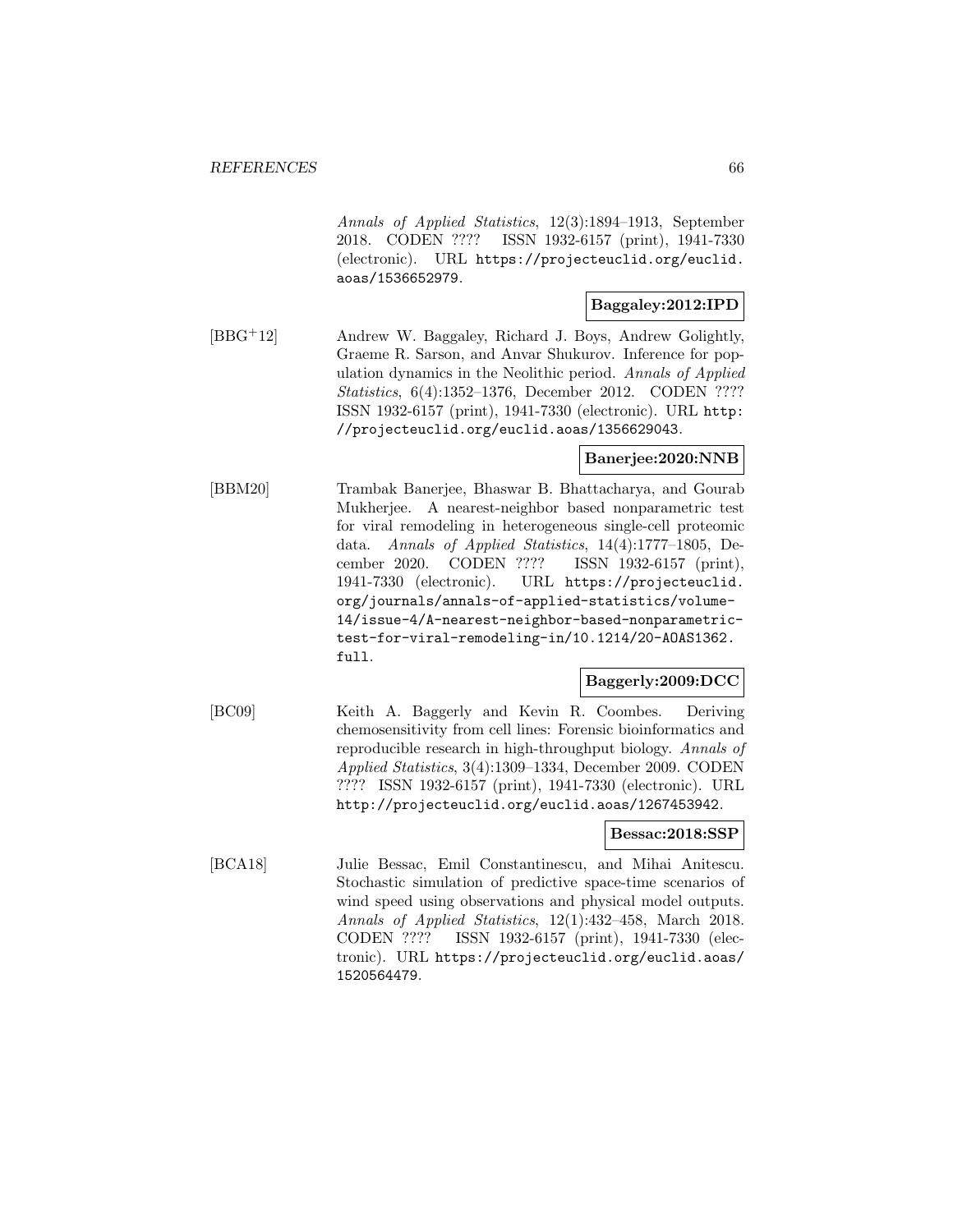#### **Bouveyron:2015:DFM**

[BCJ15] Charles Bouveyron, Etienne Côme, and Julien Jacques. The discriminative functional mixture model for a comparative analysis of bike sharing systems. Annals of Applied Statistics, 9(4):1726–1760, December 2015. CODEN ???? ISSN 1932-6157 (print), 1941-7330 (electronic). URL http:// projecteuclid.org/euclid.aoas/1453993092.

### **Bertolacci:2019:CID**

[BCR<sup>+</sup>19] Michael Bertolacci, Edward Cripps, Ori Rosen, John W. Lau, and Sally Cripps. Climate inference on daily rainfall across the Australian continent, 1876-2015. Annals of Applied Statistics, 13(2):683–712, June 2019. CODEN ???? ISSN 1932-6157 (print), 1941-7330 (electronic). URL https: //projecteuclid.org/euclid.aoas/1560758424.

## **Blanchet:2011:SME**

[BD11] Juliette Blanchet and Anthony C. Davison. Spatial modeling of extreme snow depth. Annals of Applied Statistics, 5(3):1699–1725, September 2011. CODEN ???? ISSN 1932-6157 (print), 1941-7330 (electronic). URL http:// projecteuclid.org/euclid.aoas/1318514282.

## **Brentnall:2011:MER**

[BDC<sup>+</sup>11] Adam R. Brentnall, Stephen W. Duffy, Martin J. Crowder, Maureen G. C. Gillan, Susan M. Astley, Matthew G. Wallis, Jonathan James, Caroline R. M. Boggis, and Fiona J. Gilbert. A method for exploratory repeated-measures analysis applied to a breast-cancer screening study. Annals of Applied Statistics, 5(4):2448–2469, December 2011. CODEN ???? ISSN 1932-6157 (print), 1941-7330 (electronic). URL http://projecteuclid.org/euclid.aoas/1324399602.

#### **Buishand:2008:SEA**

[BdHZ08] T. A. Buishand, L. de Haan, and C. Zhou. On spatial extremes: With application to a rainfall problem. Annals of Applied Statistics, 2(2):624–642, June 2008. CODEN ???? ISSN 1932-6157 (print), 1941-7330 (electronic). URL http: //projecteuclid.org/euclid.aoas/1215118531.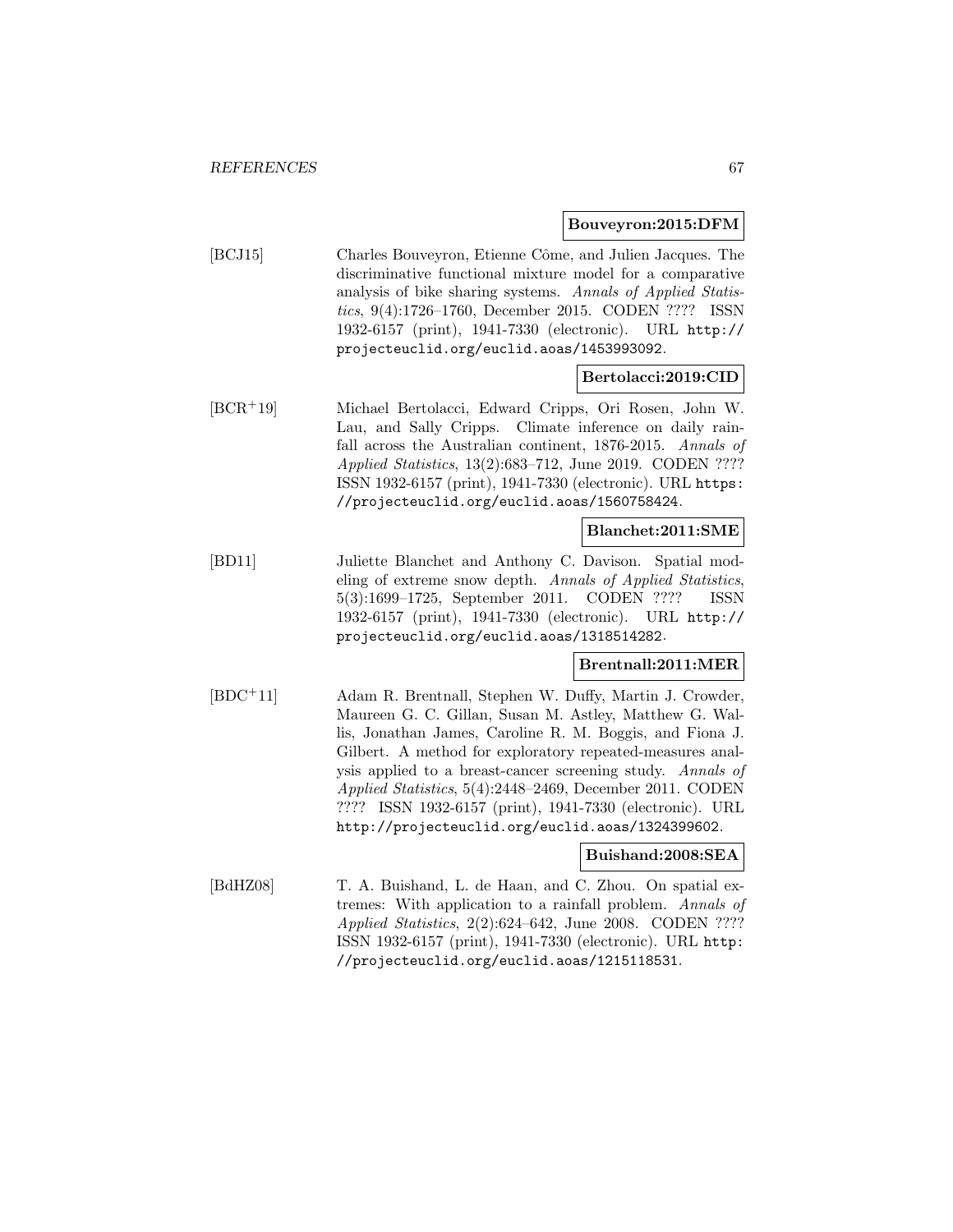#### **Briollais:2016:BGM**

[BDL<sup>+</sup>16] Laurent Briollais, Adrian Dobra, Jinnan Liu, Matt Friedlander, Hilmi Ozcelik, and Hélène Massam. A Bayesian graphical model for genome-wide association studies (GWAS). Annals of Applied Statistics, 10(2):786–811, June 2016. CODEN ???? ISSN 1932-6157 (print), 1941-7330 (electronic). URL http://projecteuclid.org/euclid.aoas/1469199893.

### **Branson:2016:ICB**

[BDR16] Zach Branson, Tirthankar Dasgupta, and Donald B. Rubin. Improving covariate balance in  $2^K$  factorial designs via rerandomization with an application to a New York City Department of Education high school study. Annals of Applied Statistics, 10(4):1958–1976, December 2016. CODEN ???? ISSN 1932-6157 (print), 1941-7330 (electronic). URL http: //projecteuclid.org/euclid.aoas/1483606847.

## **Bentley:2008:DSA**

[Ben08] Donald L. Bentley. Discussion of: Statistical analysis of an archaeological find. Annals of Applied Statistics, 2(1):66– 73, March 2008. CODEN ???? ISSN 1932-6157 (print), 1941-7330 (electronic). URL http://projecteuclid.org/ euclid.aoas/1206367808. See [Feu08b].

# **Berliner:2011:DSA**

[Ber11] L. Mark Berliner. Discussion of: "A statistical analysis of multiple temperature proxies: Are reconstructions of surface temperatures over the last 1000 years reliable?". Annals of Applied Statistics, 5(1):45–46, March 2011. CO-DEN ???? ISSN 1932-6157 (print), 1941-7330 (electronic). URL http://projecteuclid.org/euclid.aoas/ 1300715171. See [MW11b].

## **Busch:2009:TSH**

[BFF<sup>+</sup>09] Jorge R. Busch, Pablo A. Ferrari, Ana Georgina Flesia, Ricardo Fraiman, Sebastian P. Grynberg, and Florencia Leonardi. Testing statistical hypothesis on random trees and applications to the protein classification problem. Annals of Applied Statistics, 3(2):542–563, June 2009. CODEN ???? ISSN 1932-6157 (print), 1941-7330 (electronic). URL http: //projecteuclid.org/euclid.aoas/1245676185.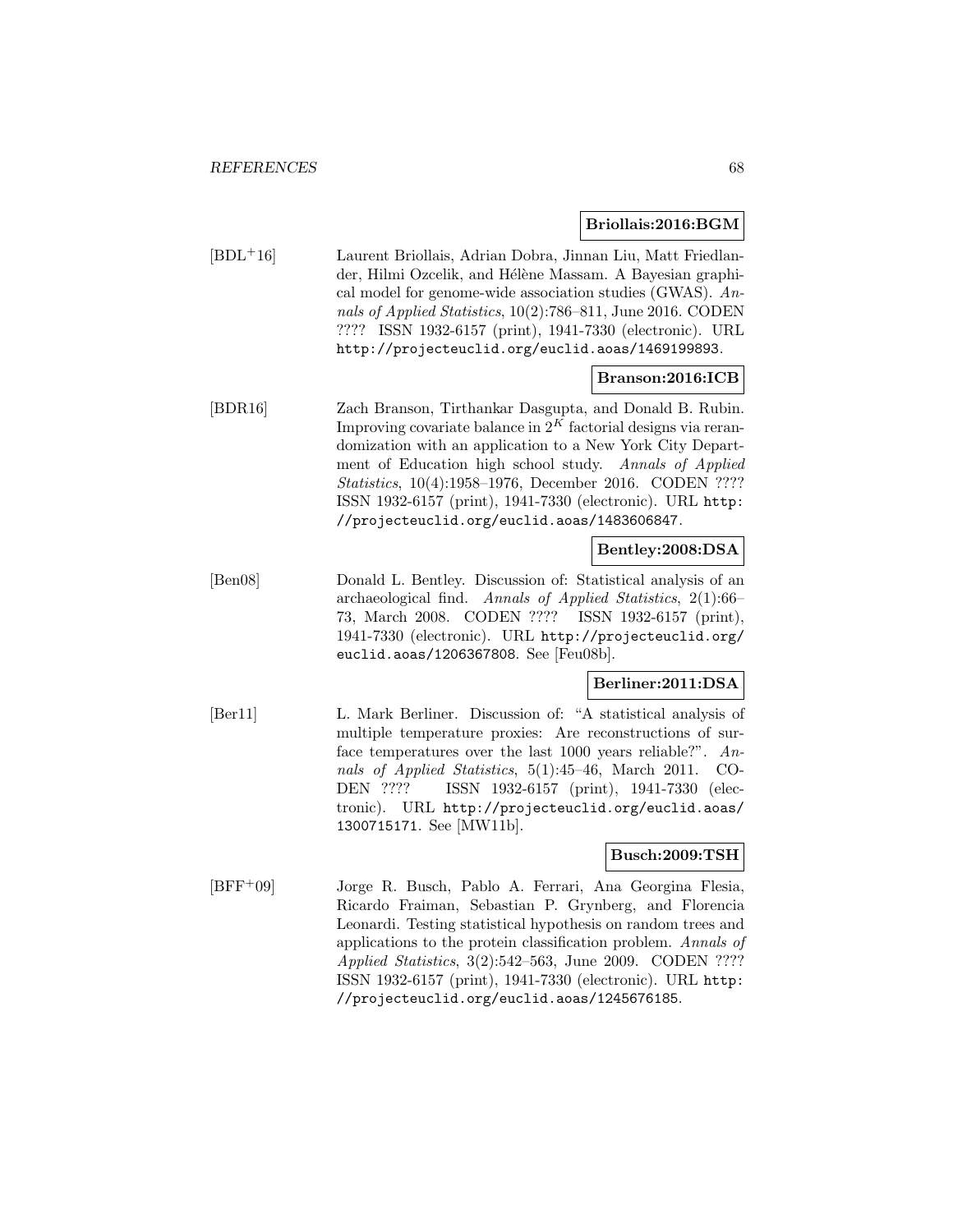#### **Barabesi:2012:PDB**

[BFM12] Lucio Barabesi, Sara Franceschi, and Marzia Marcheselli. Properties of design-based estimation under stratified spatial sampling with application to canopy coverage estimation. Annals of Applied Statistics,  $6(1):210-228$ , March 2012. CODEN ???? ISSN 1932-6157 (print), 1941-7330 (electronic). URL http://projecteuclid.org/euclid.aoas/ 1331043394.

# **Benjamini:2009:SFS**

[BG09] Yoav Benjamini and Yulia Gavrilov. A simple forward selection procedure based on false discovery rate control. Annals of Applied Statistics, 3(1):179–198, March 2009. CODEN ???? ISSN 1932-6157 (print), 1941-7330 (electronic). URL http://projecteuclid.org/euclid.aoas/1239888367.

#### **Brantley:2020:BDE**

[BGC20] Halley L. Brantley, Joseph Guinness, and Eric C. Chi. Baseline drift estimation for air quality data using quantile trend filtering. Annals of Applied Statistics, 14(2):585–604, June 2020. CODEN ???? ISSN 1932-6157 (print), 1941-7330 (electronic). URL https://projecteuclid.org/euclid.aoas/ 1593449317.

## **Bridle:2009:HGC**

[BGH<sup>+</sup>09] Sarah Bridle, Mandeep Gill, Alan Heavens, Catherine Heymans, F. William High, Henk Hoekstra, Mike Jarvis, Donnacha Kirk, Thomas Kitching, Jean-Paul Kneib, Konrad Kuijken, John Shawe-Taylor, David Lagatutta, Rachel Mandelbaum, Richard Massey, Yannick Mellier, Baback Moghaddam, Yassir Moudden, Reiko Nakajima, Stephane Paulin-Henriksson, Sandrine Pires, Anais Rassat, Adam Amara, Alexandre Refregier, Jason Rhodes, Tim Schrabback, Elisabetta Semboloni, Marina Shmakova, Ludovic van Waerbeke, Dugan Witherick, Lisa Voigt, David Wittman, Douglas Applegate, Sreekumar T. Balan, Joel Berge, Gary Bernstein, Hakon Dahle, and Thomas Erben. Handbook for the GREAT08 challenge: an image analysis competition for cosmological lensing. Annals of Applied Statistics, 3(1):6– 37, March 2009. CODEN ???? ISSN 1932-6157 (print), 1941-7330 (electronic). URL http://projecteuclid.org/ euclid.aoas/1239888361.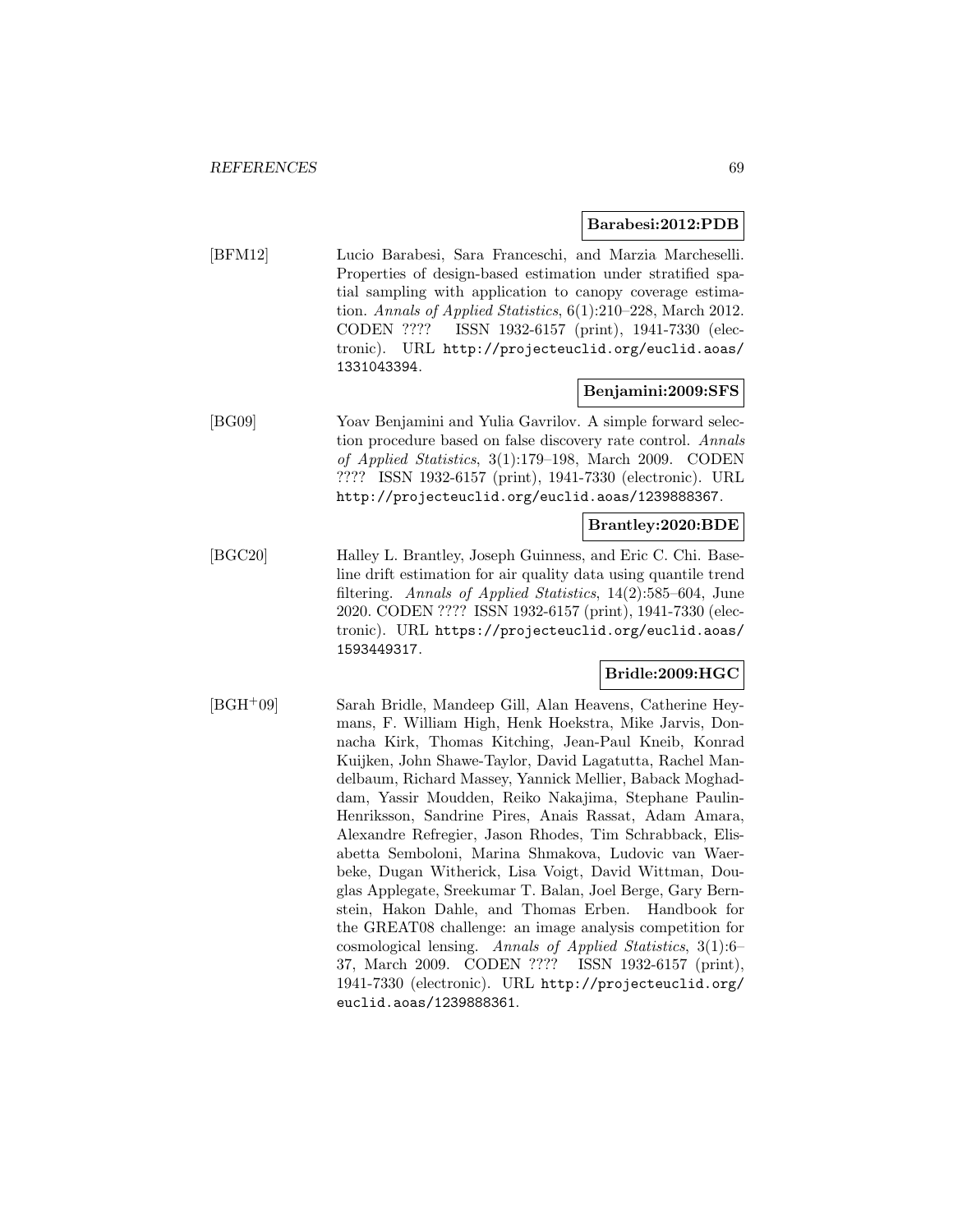#### **Berrocal:2010:BST**

[BGH10] Veronica J. Berrocal, Alan E. Gelfand, and David M. Holland. A bivariate space–time downscaler under space and time misalignment. Annals of Applied Statistics, 4(4):1942– 1975, December 2010. CODEN ???? ISSN 1932-6157 (print), 1941-7330 (electronic). URL http://projecteuclid.org/ euclid.aoas/1294167805.

## **Brodersen:2015:ICI**

[BGK<sup>+</sup>15] Kay H. Brodersen, Fabian Gallusser, Jim Koehler, Nicolas Remy, and Steven L. Scott. Inferring causal impact using Bayesian structural time-series models. Annals of Applied Statistics, 9(1):247–274, March 2015. CODEN ???? ISSN 1932-6157 (print), 1941-7330 (electronic). URL http: //projecteuclid.org/euclid.aoas/1430226092.

#### **Beaudry:2017:IRD**

[BGM17] Isabelle S. Beaudry, Krista J. Gile, and Shruti H. Mehta. Inference for respondent-driven sampling with misclassification. Annals of Applied Statistics, 11(4):2111–2141, December 2017. CODEN ???? ISSN 1932-6157 (print), 1941-7330 (electronic). URL https://projecteuclid.org/euclid. aoas/1514430279.

### **Breheny:2011:CDA**

[BH11] Patrick Breheny and Jian Huang. Coordinate descent algorithms for nonconvex penalized regression, with applications to biological feature selection. Annals of Applied Statistics, 5(1):232–253, March 2011. CODEN ???? ISSN 1932-6157 (print), 1941-7330 (electronic). URL http:// projecteuclid.org/euclid.aoas/1300715189.

#### **Bastide:2021:EBI**

[BHB<sup>+</sup>21] Paul Bastide, Lam Si Tung Ho, Guy Baele, Philippe Lemey, and Marc A. Suchard. Efficient Bayesian inference of general Gaussian models on large phylogenetic trees. Annals of Applied Statistics, 15(2):971–997, June 2021. CODEN ???? ISSN 1932-6157 (print), 1941-7330 (electronic). URL https://projecteuclid. org/journals/annals-of-applied-statistics/volume-15/issue-2/Efficient-Bayesian-inference-of-general-Gaussian-models-on-large-phylogenetic/10.1214/20- AOAS1419.full.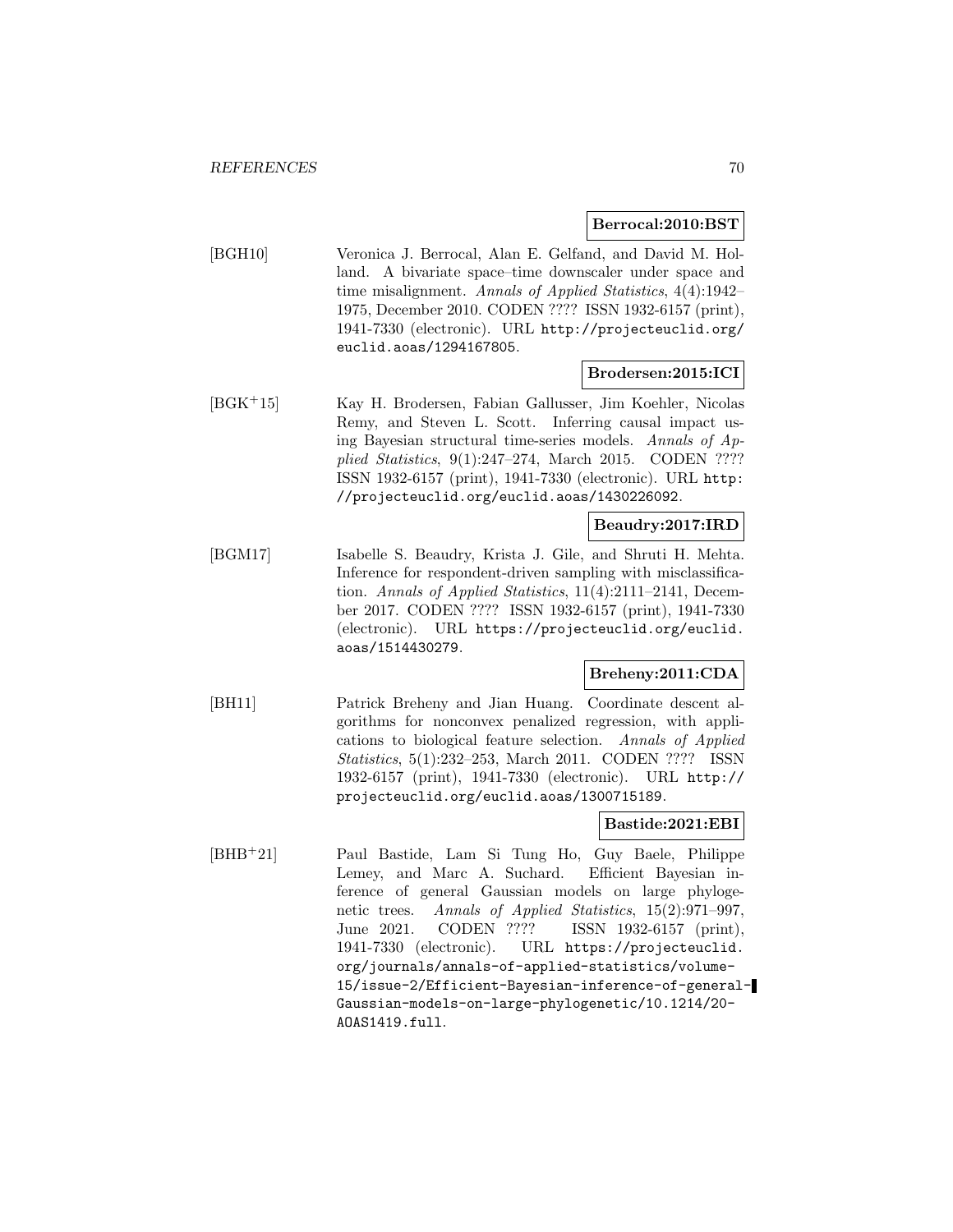## **Barkley:2020:CIO**

[BHC<sup>+</sup>20] Brian G. Barkley, Michael G. Hudgens, John D. Clemens, Mohammad Ali, and Michael E. Emch. Causal inference from observational studies with clustered interference, with application to a cholera vaccine study. Annals of Applied Statistics, 14(3):1432–1448, September 2020. CODEN ???? ISSN 1932-6157 (print), 1941-7330 (electronic). URL https://projecteuclid. org/journals/annals-of-applied-statistics/volume-14/issue-3/Causal-inference-from-observational-studieswith-clustered-interference-with-application/10.1214/ 19-AOAS1314.full.

**Breto:2009:TSA**

[BHIK09] Carles Bretó, Daihai He, Edward L. Ionides, and Aaron A. King. Time series analysis via mechanistic models. Annals of Applied Statistics, 3(1):319–348, March 2009. CODEN ???? ISSN 1932-6157 (print), 1941-7330 (electronic). URL http: //projecteuclid.org/euclid.aoas/1239888373.

## **Bissantz:2010:IPC**

[BHP10] Nicolai Bissantz, Hajo Holzmann, and Mirosław Pawlak. Improving PSF calibration in confocal microscopic imaging estimating and exploiting bilateral symmetry. Annals of Applied Statistics, 4(4):1871–1891, December 2010. CODEN ???? ISSN 1932-6157 (print), 1941-7330 (electronic). URL http://projecteuclid.org/euclid.aoas/1294167802.

### **Bovy:2011:EDI**

[BHR11] Jo Bovy, David W. Hogg, and Sam T. Roweis. Extreme deconvolution: Inferring complete distribution functions from noisy, heterogeneous and incomplete observations. Annals of Applied Statistics, 5(2B):1657–1677, June 2011. CODEN ???? ISSN 1932-6157 (print), 1941-7330 (electronic). URL http://projecteuclid.org/euclid.aoas/1310562737.

#### **Bradley:2015:MST**

[BHW15] Jonathan R. Bradley, Scott H. Holan, and Christopher K. Wikle. Multivariate spatio-temporal models for highdimensional areal data with application to Longitudinal Employer–Household Dynamics. Annals of Applied Statistics, 9(4):1761–1791, December 2015. CODEN ???? ISSN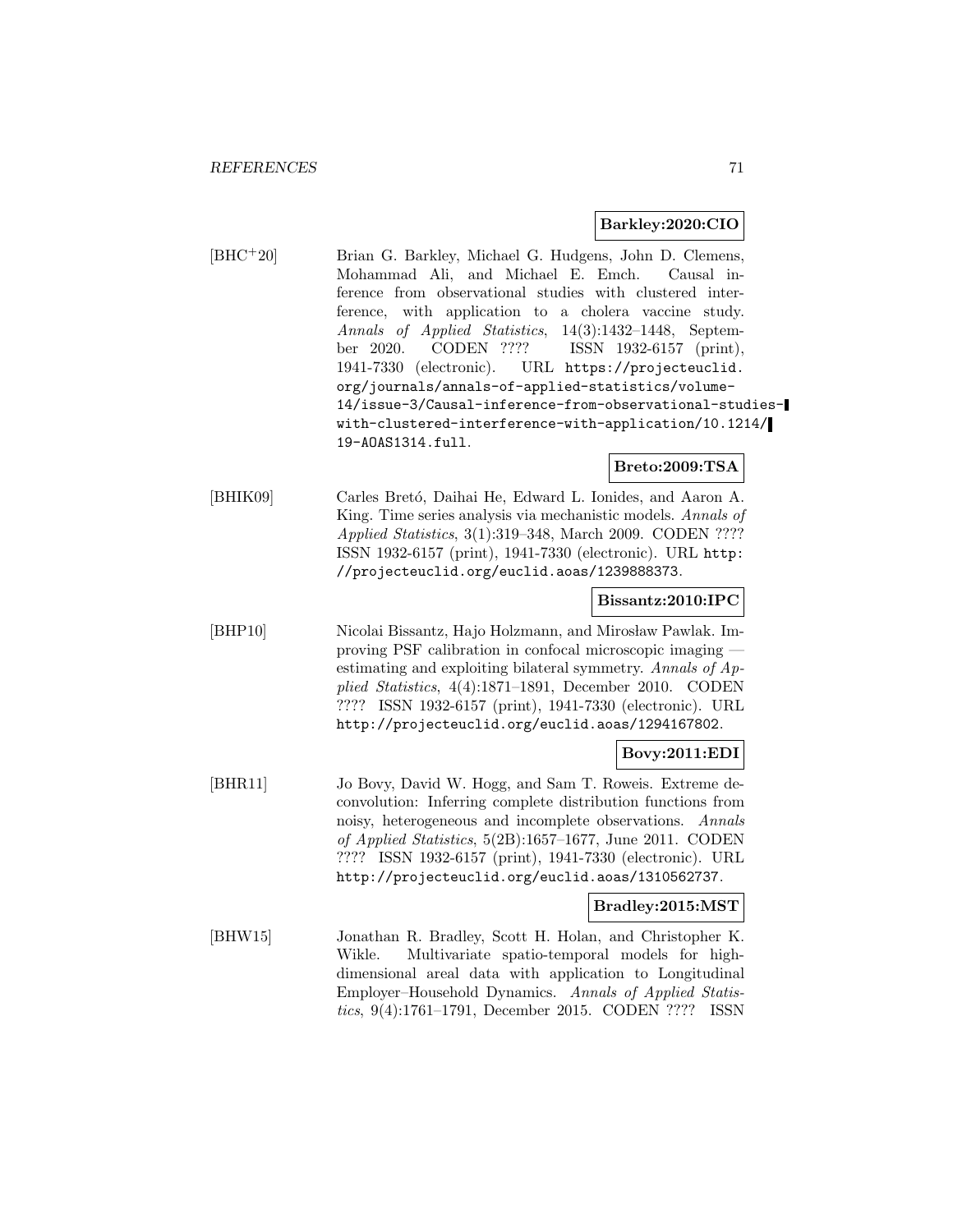1932-6157 (print), 1941-7330 (electronic). URL http:// projecteuclid.org/euclid.aoas/1453993093.

# **Bickel:2010:LBI**

[Bic10] Peter J. Bickel. Leo Breiman: an important intellectual and personal force in statistics, my life and that of many others. Annals of Applied Statistics, 4(4):1634–1637, December 2010. CODEN ???? ISSN 1932-6157 (print), 1941-7330 (electronic). URL http://projecteuclid.org/euclid.aoas/ 1294167786.

# **Bigot:2013:FMC**

[Big13] Jérémie Bigot. Fréchet means of curves for signal averaging and application to ECG data analysis. Annals of Applied Statistics, 7(4):2384–2401, December 2013. CODEN ???? ISSN 1932-6157 (print), 1941-7330 (electronic). URL http://projecteuclid.org/euclid.aoas/1387823324.

### **Bird:2008:DSA**

[Bir08] Sheila M. Bird. Discussion of: "Statistical analysis of an archeological find" — skeptical counting challenges to an archaeological find. Annals of Applied Statistics, 2(1):74– 76, March 2008. CODEN ???? ISSN 1932-6157 (print), 1941-7330 (electronic). URL http://projecteuclid.org/ euclid.aoas/1206367809. See [Feu08b].

## **Buzbas:2009:MLE**

[BJ09] Erkan Ozge Buzbas and Paul Joyce. Maximum likelihood estimates under k-allele models with selection can be numerically unstable. Annals of Applied Statistics, 3(3):1147–1162, September 2009. CODEN ???? ISSN 1932-6157 (print), 1941-7330 (electronic). URL http://projecteuclid.org/ euclid.aoas/1254773282.

# **Ba:2012:CGP**

- [BJ12] Shan Ba and V. Roshan Joseph. Composite Gaussian process models for emulating expensive functions. Annals of Applied Statistics, 6(4):1838–1860, December 2012. CODEN ???? ISSN 1932-6157 (print), 1941-7330 (electronic). URL http://projecteuclid.org/euclid.aoas/1356629062. **Balocchi:2019:SMT**
- [BJ19] Cecilia Balocchi and Shane T. Jensen. Spatial modeling of trends in crime over time in Philadelphia. Annals of Applied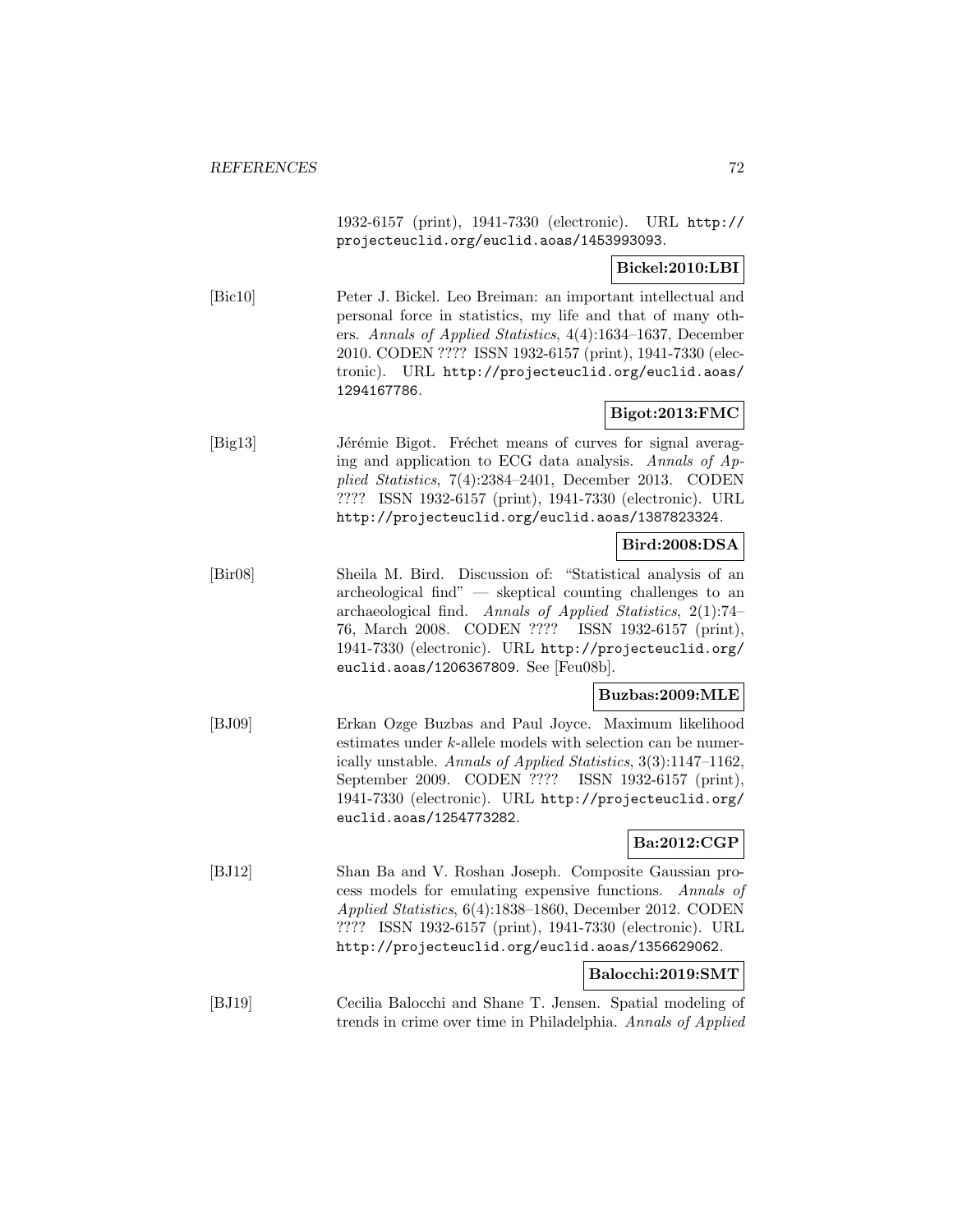Statistics, 13(4):2235–2259, December 2019. CODEN ???? ISSN 1932-6157 (print), 1941-7330 (electronic). URL https: //projecteuclid.org/euclid.aoas/1574910043.

### **Boonstra:2020:ICP**

[BK20] Philip S. Boonstra and John C. Krauss. Inferring a consensus problem list using penalized multistage models for ordered data. Annals of Applied Statistics, 14(3):1557–1580, September 2020. CODEN ???? ISSN 1932-6157 (print), 1941-7330 (electronic). URL https://projecteuclid. org/journals/annals-of-applied-statistics/volume-14/issue-3/Inferring-a-consensus-problem-list-usingpenalized-multistage-models-for/10.1214/20-AOAS1361. full.

## **Berg:2021:ABP**

[BK21] Emily Berg and Jae-Kwang Kim. An approximate best prediction approach to small area estimation for sheet and rill erosion under informative sampling. Annals of Applied Statistics, 15(1):102–125, March 2021. CO-DEN ???? ISSN 1932-6157 (print), 1941-7330 (electronic). URL https://projecteuclid.org/journals/ annals-of-applied-statistics/volume-15/issue-1/Anapproximate-best-prediction-approach-to-small-areaestimation-for/10.1214/20-AOAS1388.full.

## **Bleich:2014:VSB**

[BKGJ14] Justin Bleich, Adam Kapelner, Edward I. George, and Shane T. Jensen. Variable selection for BART: an application to gene regulation. Annals of Applied Statistics, 8(3):1750–1781, September 2014. CODEN ???? ISSN 1932-6157 (print), 1941-7330 (electronic). URL http:// projecteuclid.org/euclid.aoas/1414091233.

## **Bartlett:2021:TWS**

[BKS21] Thomas E. Bartlett, Ioannis Kosmidis, and Ricardo Silva. Two-way sparsity for time-varying networks with applications in genomics. Annals of Applied Statistics, 15(2):856– 879, June 2021. CODEN ???? ISSN 1932-6157 (print), 1941-7330 (electronic). URL https://projecteuclid. org/journals/annals-of-applied-statistics/volume-15/issue-2/Two-way-sparsity-for-time-varying-networkswith-applications-in/10.1214/20-AOAS1416.full.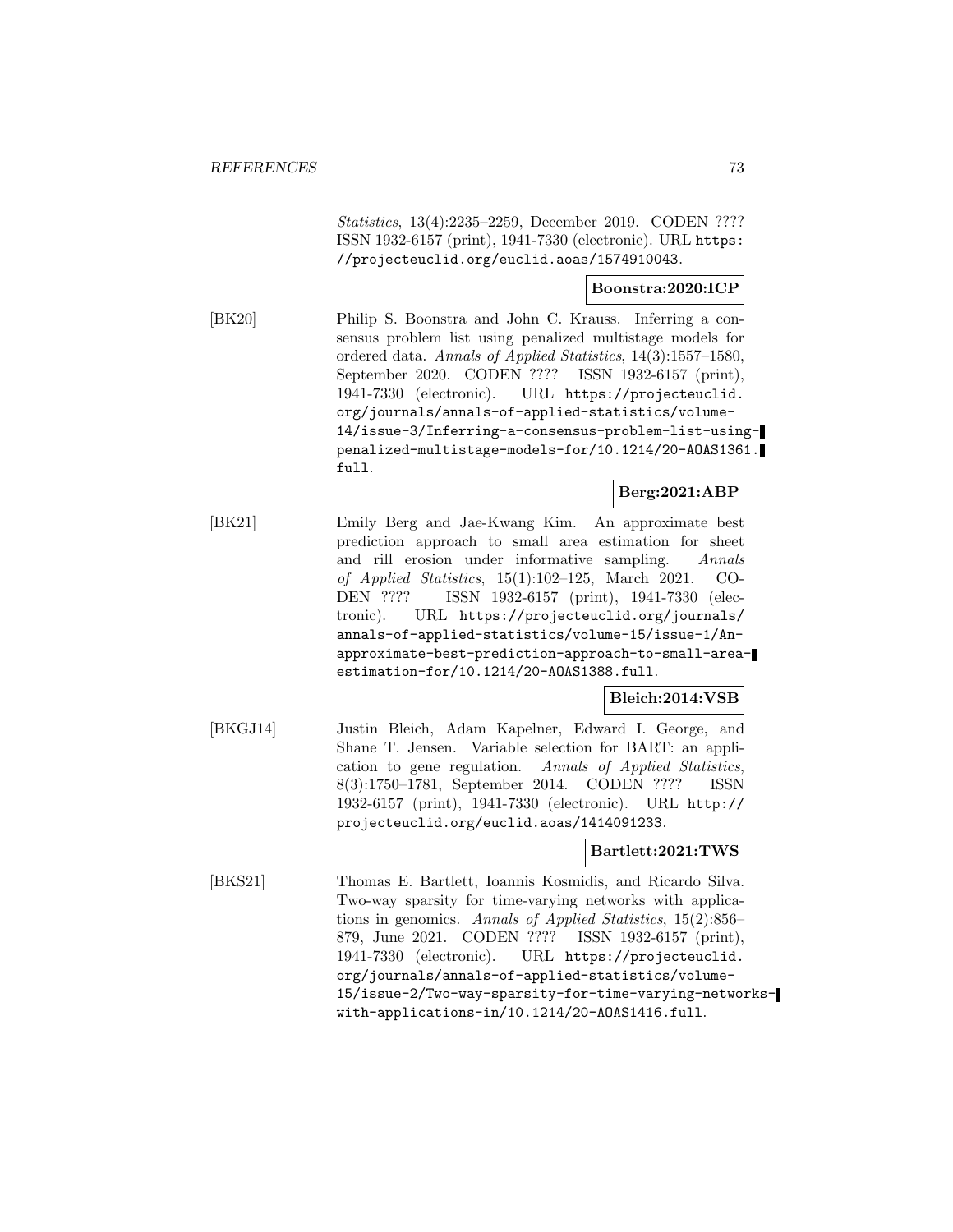## **Blei:2007:CTMa**

[BL07a] David M. Blei and John D. Lafferty. A correlated topic model of Science. Annals of Applied Statistics, 1(1):17–35, June 2007. CODEN ???? ISSN 1932-6157 (print), 1941-7330 (electronic). URL http://projecteuclid.org/euclid.aoas/ 1183143727.

# **Blei:2007:CTMb**

[BL07b] David M. Blei and John D. Lafferty. A correlated topic model of Science. Annals of Applied Statistics, 1(2):634, December 2007. CODEN ???? ISSN 1932-6157 (print), 1941-7330 (electronic). URL http://projecteuclid.org/euclid.aoas/ 1196438034.

# **Bolin:2011:SMG**

[BL11] David Bolin and Finn Lindgren. Spatial models generated by nested stochastic partial differential equations, with an application to global ozone mapping. Annals of Applied Statistics, 5(1):523–550, March 2011. CODEN ???? ISSN 1932-6157 (print), 1941-7330 (electronic). URL http:// projecteuclid.org/euclid.aoas/1300715201.

# **Berg:2019:PSA**

[BL19] Emily Berg and Danhyang Lee. Prediction of small area quantiles for the conservation effects assessment project using a mixed effects quantile regression model. Annals of Applied Statistics, 13(4):2158–2188, December 2019. CODEN ???? ISSN 1932-6157 (print), 1941-7330 (electronic). URL https: //projecteuclid.org/euclid.aoas/1574910040.

## **Bartolucci:2009:LMM**

[BLM09] Francesco Bartolucci, Monia Lupparelli, and Giorgio E. Montanari. Latent Markov model for longitudinal binary data: An application to the performance evaluation of nursing homes. Annals of Applied Statistics, 3(2):611–636, June 2009. CODEN ???? ISSN 1932-6157 (print), 1941-7330 (electronic). URL http://projecteuclid.org/euclid.aoas/ 1245676188.

## **Bachl:2015:BME**

[BLTG15] Fabian E. Bachl, Alex Lenkoski, Thordis L. Thorarinsdottir, and Christoph S. Garbe. Bayesian motion estimation for dust aerosols. Annals of Applied Statistics, 9(3):1298–1327,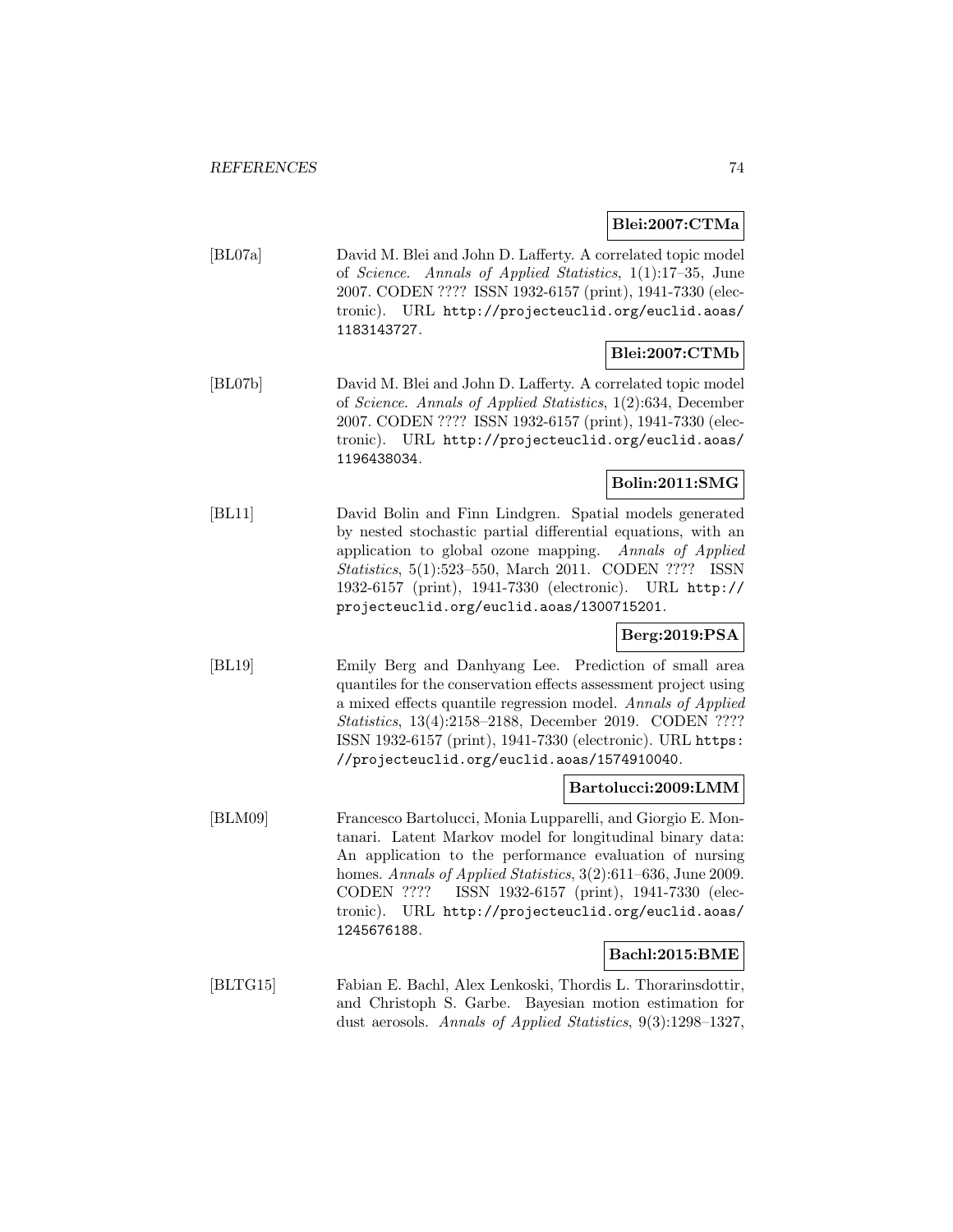September 2015. CODEN ???? ISSN 1932-6157 (print), 1941-7330 (electronic). URL http://projecteuclid.org/ euclid.aoas/1446488740.

## **Barboza:2014:RPT**

[BLTV14] Luis Barboza, Bo Li, Martin P. Tingley, and Frederi G. Viens. Reconstructing past temperatures from natural proxies and estimated climate forcings using short- and longmemory models. Annals of Applied Statistics, 8(4):1966– 2001, December 2014. CODEN ???? ISSN 1932-6157 (print), 1941-7330 (electronic). URL http://projecteuclid.org/ euclid.aoas/1419001732.

#### **Banerjee:2008:OFD**

[BM08] Tathagata Banerjee and Rahul Mukerjee. Optimal factorial designs for cDNA microarray experiments. Annals of Applied Statistics, 2(1):366–385, March 2008. CODEN ???? ISSN 1932-6157 (print), 1941-7330 (electronic). URL http: //projecteuclid.org/euclid.aoas/1206367825.

## **Bhattacharya:2011:NNB**

[BM11] Sourabh Bhattacharya and Ranjan Maitra. A nonstationary nonparametric Bayesian approach to dynamically modeling effective connectivity in functional magnetic resonance imaging experiments. Annals of Applied Statistics, 5(2B):1183– 1206, June 2011. CODEN ???? ISSN 1932-6157 (print), 1941-7330 (electronic). URL http://projecteuclid.org/ euclid.aoas/1310562718.

## **Belbahri:2021:QBU**

[BMGN21] Mouloud Belbahri, Alejandro Murua, Olivier Gandouet, and Vahid Partovi Nia. Qini-based uplift regression. Annals of Applied Statistics, 15(3):1247–1272, September 2021. CODEN ???? ISSN 1932-6157 (print), 1941-7330 (electronic). URL https://projecteuclid. org/journals/annals-of-applied-statistics/volume-15/issue-3/Qini-based-uplift-regression/10.1214/21- AOAS1465.full.

## **Bolsinova:2016:URS**

[BMH16] Maria Bolsinova, Gunter Maris, and Herbert Hoijtink. Unmixing Rasch scales: How to score an educational test. Annals of Applied Statistics, 10(2):925–945, June 2016. CODEN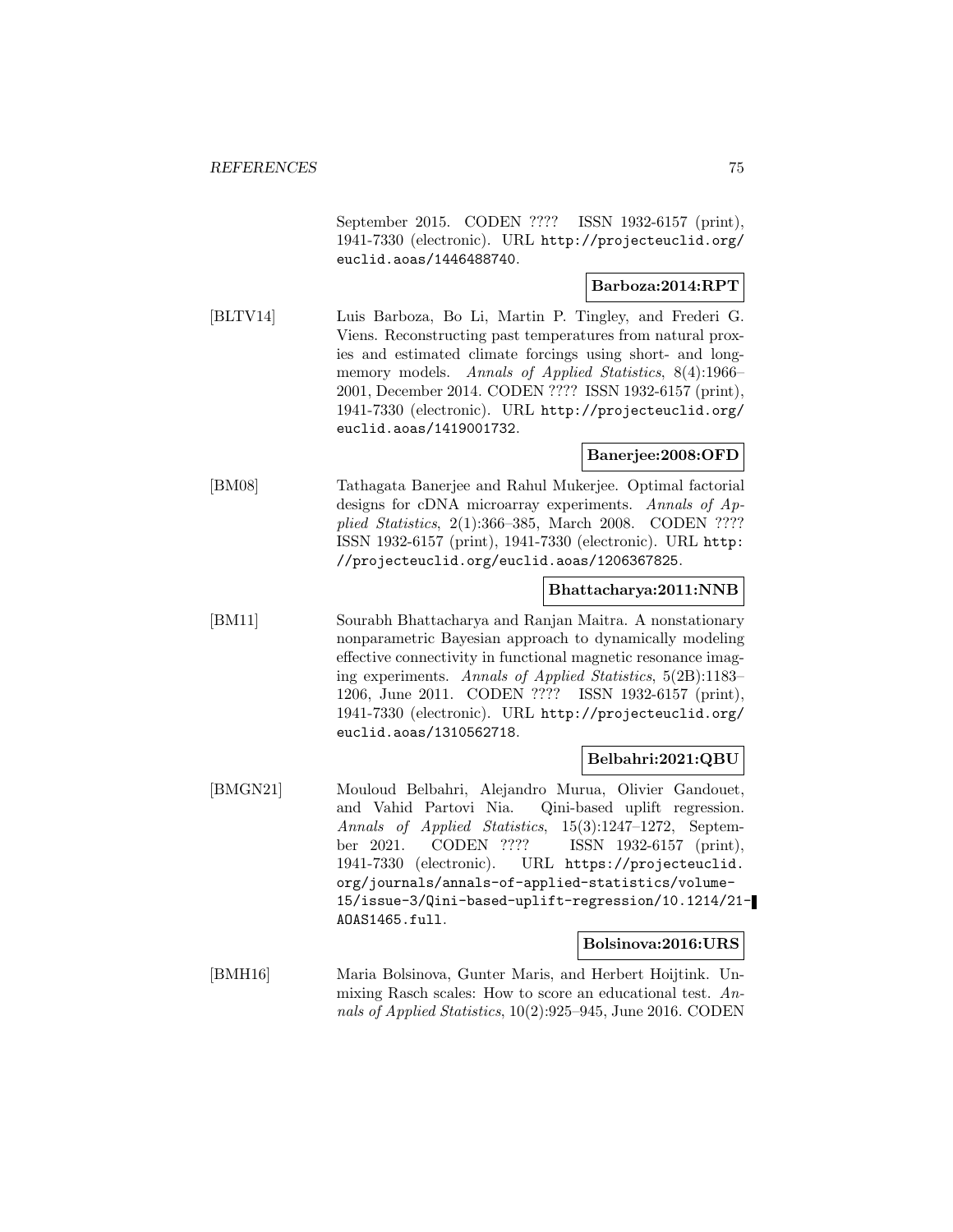???? ISSN 1932-6157 (print), 1941-7330 (electronic). URL http://projecteuclid.org/euclid.aoas/1469199899.

#### **Bhat:2020:SDB**

[BML<sup>+</sup>20] K. Sham Bhat, Kary Myers, Earl Lawrence, James Colgan, and Elizabeth Judge. Structured discrepancy in Bayesian model calibration for ChemCam on the Mars Curiosity rover. Annals of Applied Statistics, 14(4):2020–2036, December 2020. CODEN ???? ISSN 1932-6157 (print), 1941-7330 (electronic). URL https://projecteuclid. org/journals/annals-of-applied-statistics/volume-14/issue-4/Structured-discrepancy-in-Bayesian-modelcalibration-for-ChemCam-on-the/10.1214/20-AOAS1373. full.

## **Bhuyan:2021:ACE**

[BMLG21] Prajamitra Bhuyan, Emma J. McCoy, Haojie Li, and Daniel J. Graham. Analysing the causal effect of London cycle superhighways on traffic congestion. Annals of Applied Statistics, 15(4):1999–2022, December 2021. CO-DEN ???? ISSN 1932-6157 (print), 1941-7330 (electronic). URL https://projecteuclid.org/journals/annals-ofapplied-statistics/volume-15/issue-4/Analysing-thecausal-effect-of-London-cycle-superhighways-on-traffic/ 10.1214/21-AOAS1450.full.

## **Bendich:2016:PHA**

[BMM<sup>+</sup>16] Paul Bendich, J. S. Marron, Ezra Miller, Alex Pieloch, and Sean Skwerer. Persistent homology analysis of brain artery trees. Annals of Applied Statistics, 10(1):198–218, March 2016. CODEN ???? ISSN 1932-6157 (print), 1941-7330 (electronic). URL http://projecteuclid.org/euclid.aoas/ 1458909913.

## **Boonstra:2013:BSM**

[BMT13] Philip S. Boonstra, Bhramar Mukherjee, and Jeremy M. G. Taylor. Bayesian shrinkage methods for partially observed data with many predictors. Annals of Applied Statistics, 7(4):2272–2292, December 2013. CODEN ???? ISSN 1932-6157 (print), 1941-7330 (electronic). URL http:// projecteuclid.org/euclid.aoas/1387823319.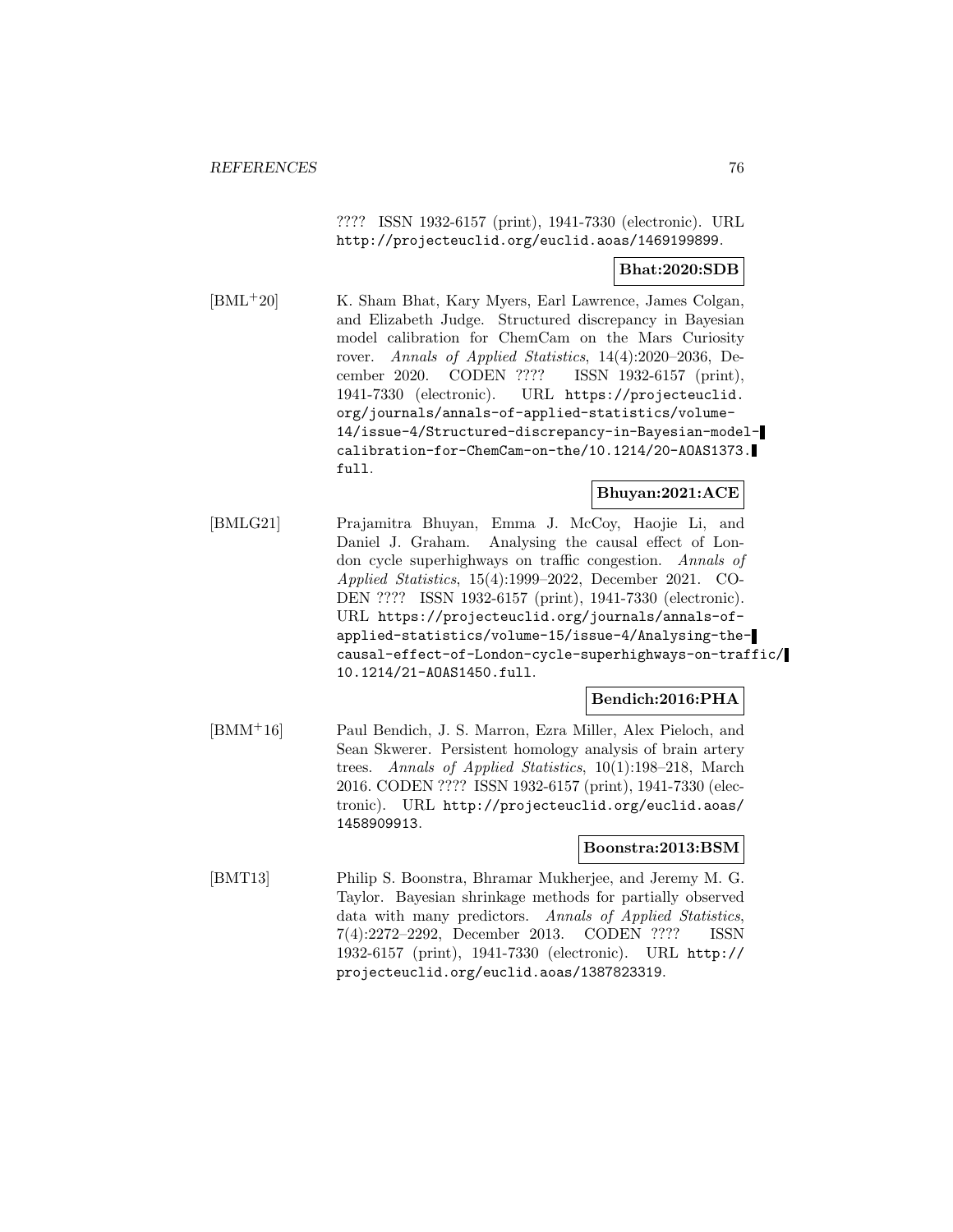## **Barry:2008:SFT**

[BNW08] William T. Barry, Andrew B. Nobel, and Fred A. Wright. A statistical framework for testing functional categories in microarray data. Annals of Applied Statistics, 2(1):286– 315, March 2008. CODEN ???? ISSN 1932-6157 (print), 1941-7330 (electronic). URL http://projecteuclid.org/ euclid.aoas/1206367822.

## **Barata:2022:FIT**

[BPS22] Raquel Barata, Raquel Prado, and Bruno Sansó. Fast inference for time-varying quantiles via flexible dynamic models with application to the characterization of atmospheric rivers. Annals of Applied Statistics, 16(1):247– 271, March 2022. CODEN ???? ISSN 1932-6157 (print), 1941-7330 (electronic). URL https://projecteuclid. org/journals/annals-of-applied-statistics/volume-16/issue-1/Fast-inference-for-time-varying-quantilesvia-flexible-dynamic-models/10.1214/21-AOAS1497.full.

## **Bliznyuk:2014:NPL**

[BPSC14] Nikolay Bliznyuk, Christopher J. Paciorek, Joel Schwartz, and Brent Coull. Nonlinear predictive latent process models for integrating spatio-temporal exposure data from multiple sources. Annals of Applied Statistics, 8(3):1538–1560, September 2014. CODEN ???? ISSN 1932-6157 (print), 1941-7330 (electronic). URL http://projecteuclid.org/ euclid.aoas/1414091224.

## **Bickel:2008:DTA**

[BR08] Peter J. Bickel and Ya'acov Ritov. Discussion of: "Treelets — An adaptive multi-scale basis for sparse unordered data". Annals of Applied Statistics, 2(2):474–477, June 2008. CO-DEN ???? ISSN 1932-6157 (print), 1941-7330 (electronic). URL http://projecteuclid.org/euclid.aoas/ 1215118520. See [LNW08b].

#### **Brown:2016:LSD**

[BR16] Philip J. Brown and Martin S. Ridout. Level-screening designs for factors with many levels. Annals of Applied Statistics, 10(2):864–883, June 2016. CODEN ???? ISSN 1932-6157 (print), 1941-7330 (electronic). URL http:// projecteuclid.org/euclid.aoas/1469199896.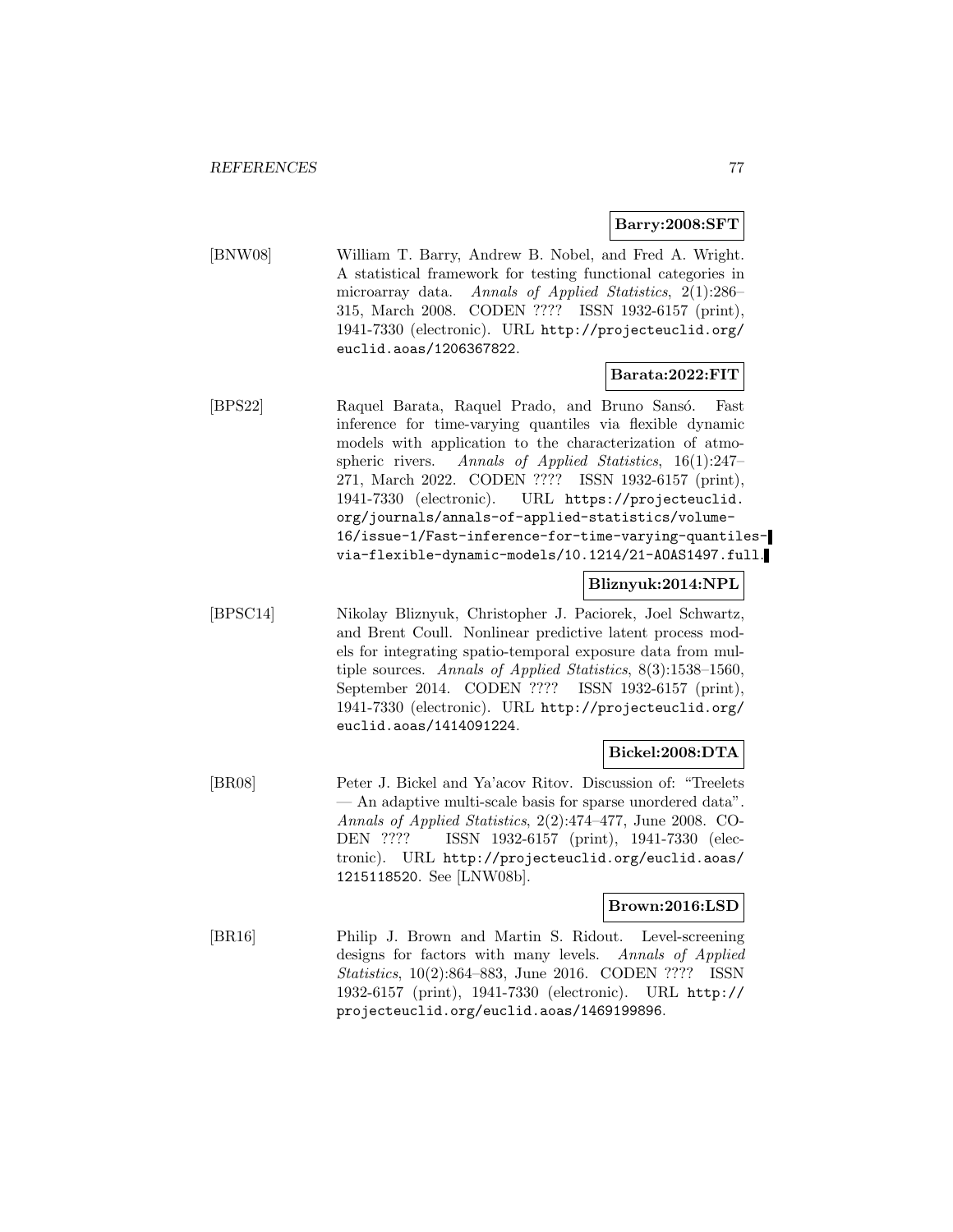#### **Berrocal:2008:PQP**

[BRG08] Veronica J. Berrocal, Adrian E. Raftery, and Tilmann Gneiting. Probabilistic quantitative precipitation field forecasting using a two-stage spatial model. Annals of Applied Statistics, 2(4):1170–1193, December 2008. CODEN ???? ISSN 1932-6157 (print), 1941-7330 (electronic). URL http:// projecteuclid.org/euclid.aoas/1231424205.

## **Brown:2008:SPB**

[Bro08] Lawrence D. Brown. In-season prediction of batting averages: a field test of empirical Bayes and Bayes methodologies. Annals of Applied Statistics, 2(1):113–152, March 2008. CODEN ???? ISSN 1932-6157 (print), 1941-7330 (electronic). URL http://projecteuclid.org/euclid.aoas/ 1206367815.

## **Brown:2009:AAB**

[Bro09] Elizabeth R. Brown. Assessing the association between trends in a biomarker and risk of event with an application in pediatric HIV/AIDS. Annals of Applied Statistics, 3(3):1163–1182, September 2009. CODEN ???? ISSN 1932-6157 (print), 1941-7330 (electronic). URL http:// projecteuclid.org/euclid.aoas/1254773283.

## **Bandyopadhyay:2010:CAP**

[BSLL10] Dipankar Bandyopadhyay, Debajyoti Sinha, Stuart Lipsitz, and Elizabeth Letourneau. Changing approaches of prosecutors towards juvenile repeated sex-offenders: a Bayesian evaluation. Annals of Applied Statistics, 4(2):805–829, June 2010. CODEN ???? ISSN 1932-6157 (print), 1941-7330 (electronic). URL http://projecteuclid.org/euclid.aoas/ 1280842141.

## **Bonner:2016:ELM**

[BSNP16] Simon J. Bonner, Matthew R. Schofield, Patrik Noren, and Steven J. Price. Extending the latent multinomial model with complex error processes and dynamic Markov bases. Annals of Applied Statistics, 10(1):246–263, March 2016. CODEN ???? ISSN 1932-6157 (print), 1941-7330 (electronic). URL http://projecteuclid.org/euclid.aoas/1458909915.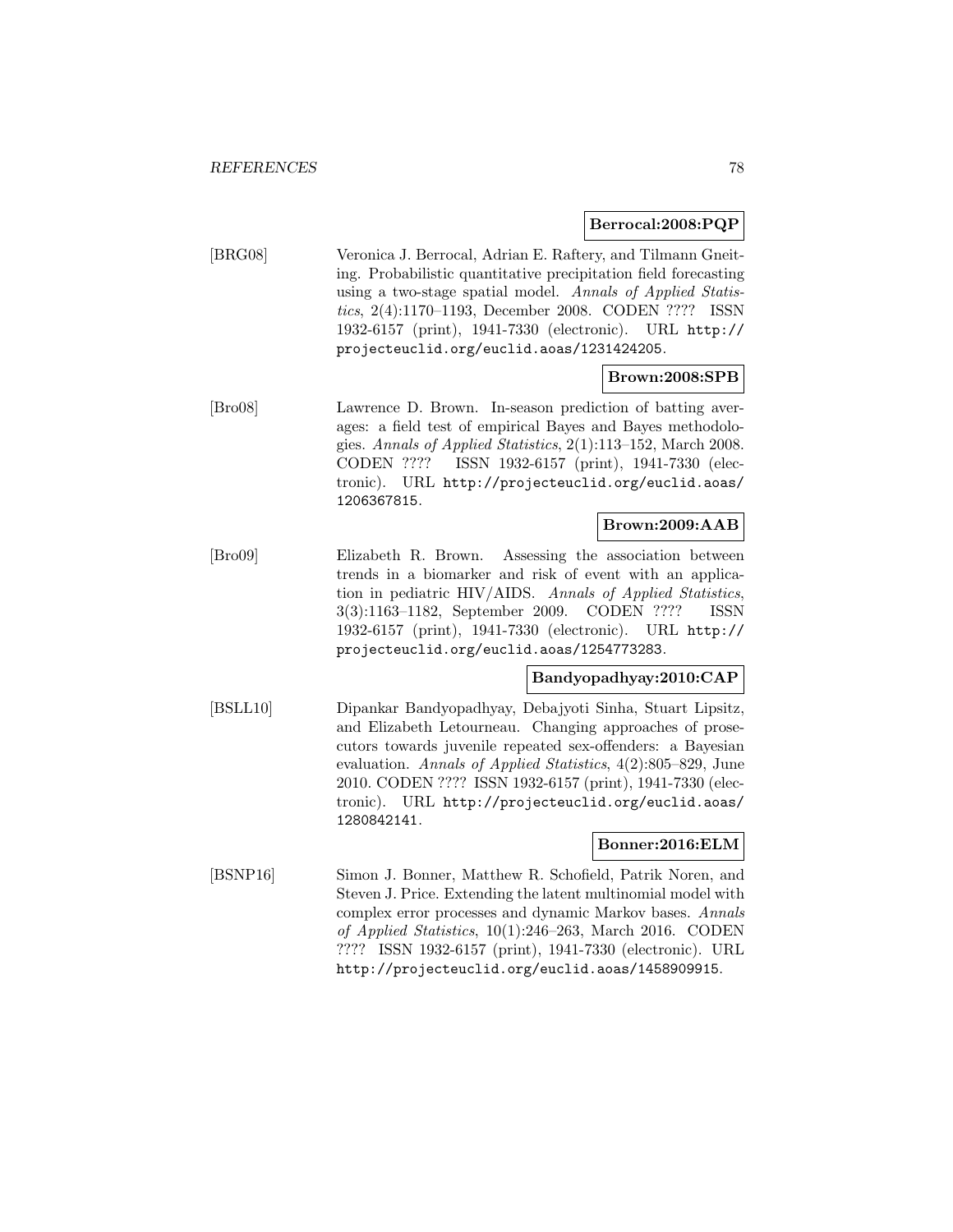**Bien:2015:CHT**

[BST15] Jacob Bien, Noah Simon, and Robert Tibshirani. Convex hierarchical testing of interactions. Annals of Applied Statistics, 9(1):27–42, March 2015. CODEN ???? ISSN 1932-6157 (print), 1941-7330 (electronic). URL http:// projecteuclid.org/euclid.aoas/1430226083.

## **Bien:2011:PSI**

[BT11] Jacob Bien and Robert Tibshirani. Prototype selection for interpretable classification. Annals of Applied Statistics, 5(4):2403–2424, December 2011. CODEN ???? ISSN 1932-6157 (print), 1941-7330 (electronic). URL http:// projecteuclid.org/euclid.aoas/1324399600.

## **Baker:2020:FSD**

[BTA20] Yulia Baker, Tiffany M. Tang, and Genevera I. Allen. Feature selection for data integration with mixed multiview data. Annals of Applied Statistics, 14(4):1676–1698, December 2020. CODEN ???? ISSN 1932-6157 (print), 1941-7330 (electronic). URL https://projecteuclid. org/journals/annals-of-applied-statistics/volume-14/issue-4/Feature-selection-for-data-integrationwith-mixed-multiview-data/10.1214/20-AOAS1389.full.

## **Baladandayuthapani:2014:BSG**

[BTJ<sup>+</sup>14] Veerabhadran Baladandayuthapani, Rajesh Talluri, Yuan Ji, Kevin R. Coombes, Yiling Lu, Bryan T. Hennessy, Michael A. Davies, and Bani K. Mallick. Bayesian sparse graphical models for classification with application to protein expression data. Annals of Applied Statistics, 8 (3):1443–1468, September 2014. CODEN ???? ISSN 1932-6157 (print), 1941-7330 (electronic). URL http:// projecteuclid.org/euclid.aoas/1414091220.

#### **Buhlmann:2010:RLB**

[Büh10] Peter Bühlmann. Remembrance of Leo Breiman. Annals of Applied Statistics, 4(4):1638–1641, December 2010. CODEN ???? ISSN 1932-6157 (print), 1941-7330 (electronic). URL http://projecteuclid.org/euclid.aoas/1294167787.

**Bogdan:2015:SAV**

[BvdBS<sup>+</sup>15] Ma lgorzata Bogdan, Ewout van den Berg, Chiara Sabatti, Weijie Su, and Emmanuel J. Candès. SLOPE-adaptive vari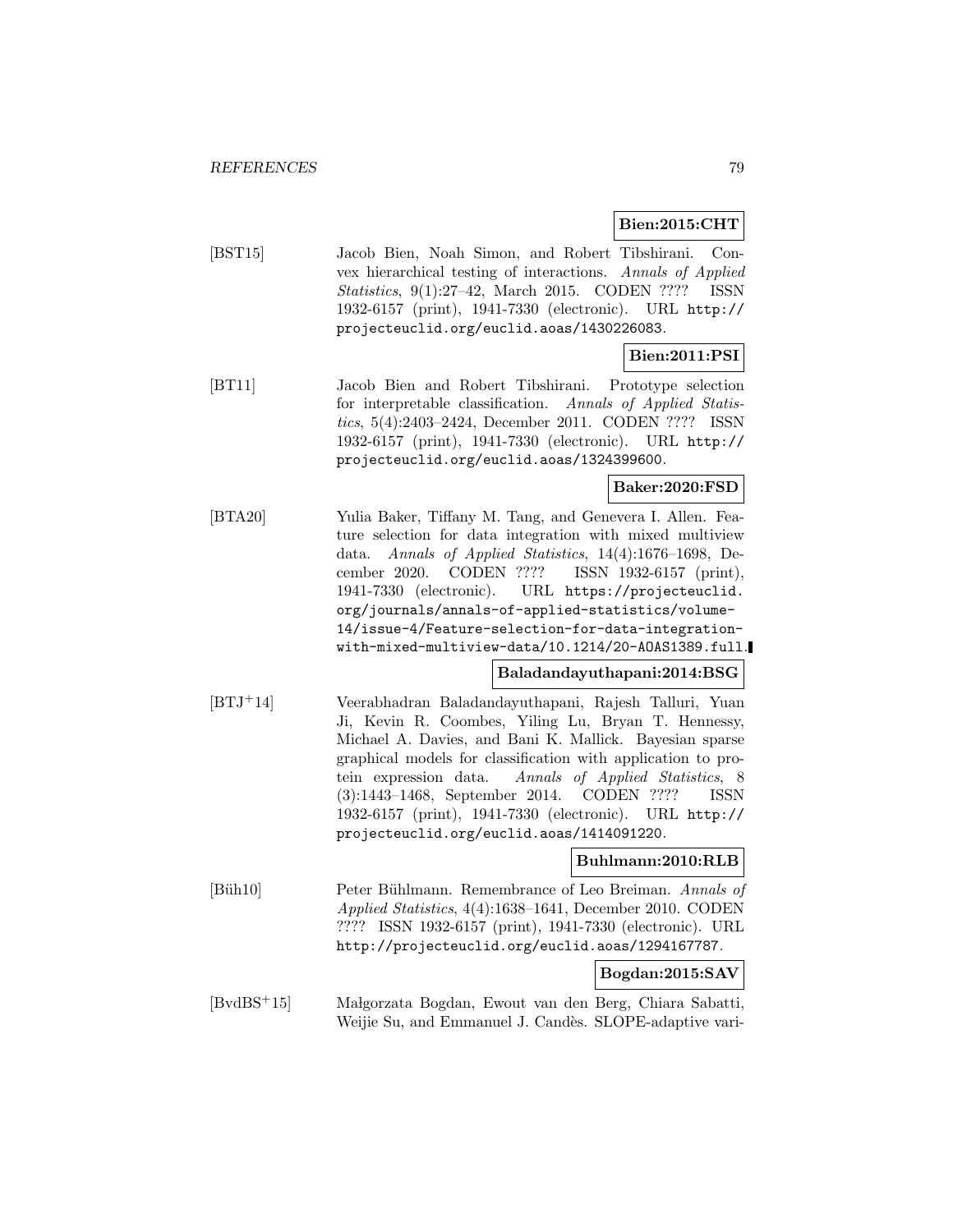able selection via convex optimization. Annals of Applied Statistics, 9(3):1103–1140, September 2015. CODEN ???? ISSN 1932-6157 (print), 1941-7330 (electronic). URL http: //projecteuclid.org/euclid.aoas/1446488733.

# **Bohning:2009:CAZ**

[BvdH09] Dankmar Böhning and Peter G. M. van der Heijden. A covariate adjustment for zero-truncated approaches to estimating the size of hidden and elusive populations. Annals of Applied Statistics, 3(2):595–610, June 2009. CODEN ???? ISSN 1932-6157 (print), 1941-7330 (electronic). URL http: //projecteuclid.org/euclid.aoas/1245676187.

## **Bohning:2019:IZT**

[BvdH19] Dankmar B¨ohning and Peter G. M. van der Heijden. The identity of the zero-truncated, one-inflated likelihood and the zero-one-truncated likelihood for general count densities with an application to drink-driving in Britain. Annals of Applied Statistics, 13(2):1198–1211, June 2019. CODEN ???? ISSN 1932-6157 (print), 1941-7330 (electronic). URL https:// projecteuclid.org/euclid.aoas/1560758443.

## **Balakrishnan:2018:HTH**

[BW18] Sivaraman Balakrishnan and Larry Wasserman. Hypothesis testing for high-dimensional multinomials: A selective review. Annals of Applied Statistics, 12(2):727–749, June 2018. CODEN ???? ISSN 1932-6157 (print), 1941-7330 (electronic). URL https://projecteuclid.org/euclid.aoas/ 1532743474.

## **Bray:2014:VRA**

[BWBS14] Andrew Bray, Ka Wong, Christopher D. Barr, and Frederic Paik Schoenberg. Voronoi residual analysis of spatial point process models with applications to California earthquake forecasts. Annals of Applied Statistics, 8(4):2247–2267, December 2014. CODEN ???? ISSN 1932-6157 (print), 1941-7330 (electronic). URL http://projecteuclid.org/ euclid.aoas/1419001742.

### **Berger:2019:MBR**

[BWS19] Moritz Berger, Michael Wagner, and Matthias Schmid. Modeling biomarker ratios with gamma distributed components. Annals of Applied Statistics, 13(1):548–572, March 2019.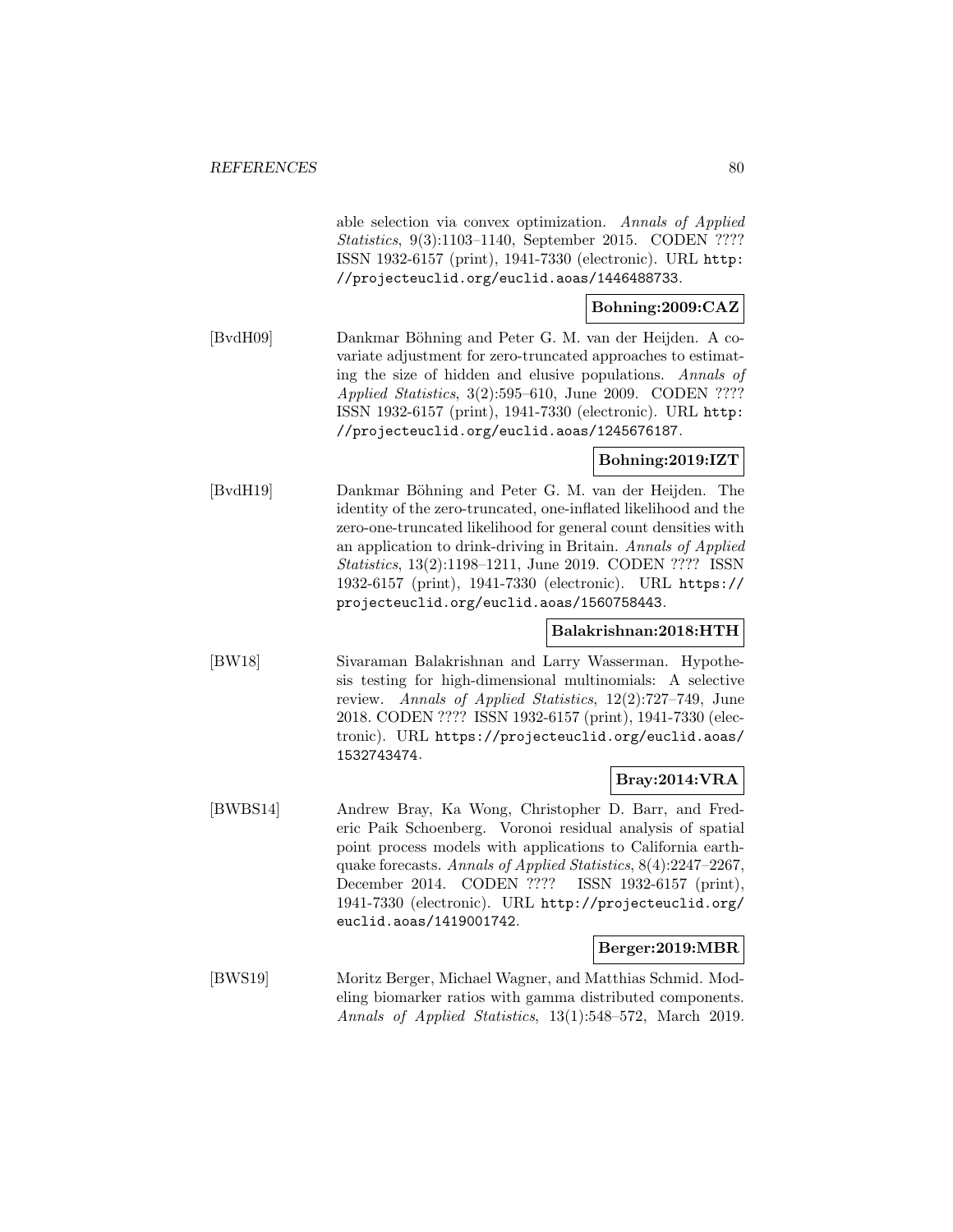CODEN ???? ISSN 1932-6157 (print), 1941-7330 (electronic). URL https://projecteuclid.org/euclid.aoas/ 1554861660.

## **Birrell:2020:ERT**

[BWT<sup>+</sup>20] Paul J. Birrell, Lorenz Wernisch, Brian D. M. Tom, Leonhard Held, Gareth O. Roberts, Richard G. Pebody, and Daniela De Angelis. Efficient real-time monitoring of an emerging influenza pandemic: How feasible? Annals of Applied Statistics, 14(1):74–93, March 2020. CODEN ???? ISSN 1932-6157 (print), 1941-7330 (electronic). URL https:// projecteuclid.org/euclid.aoas/1587002665.

**Bickel:2009:DBD**

[BX09] Peter J. Bickel and Ying Xu. Discussion of: Brownian distance covariance. Annals of Applied Statistics, 3(4):1266– 1269, December 2009. CODEN ???? ISSN 1932-6157 (print), 1941-7330 (electronic). URL http://projecteuclid.org/ euclid.aoas/1267453934. See [SR09b].

#### **Benjamini:2013:SEE**

[BY13] Yuval Benjamini and Bin Yu. The shuffle estimator for explainable variance in fMRI experiments. Annals of Applied Statistics, 7(4):2007–2033, December 2013. CODEN ???? ISSN 1932-6157 (print), 1941-7330 (electronic). URL http: //projecteuclid.org/euclid.aoas/1387823308.

## **Bader:2018:ATS**

[BYZ18] Brian Bader, Jun Yan, and Xuebin Zhang. Automated threshold selection for extreme value analysis via ordered goodness-of-fit tests with adjustment for false discovery rate. Annals of Applied Statistics, 12(1):310–329, March 2018. CODEN ???? ISSN 1932-6157 (print), 1941-7330 (electronic). URL https://projecteuclid.org/euclid.aoas/ 1520564474.

#### **Bartlett:2016:DEN**

[BZ16] Thomas E. Bartlett and Alexey Zaikin. Detection of epigenomic network community oncomarkers. Annals of Applied Statistics, 10(3):1373–1396, September 2016. CODEN ???? ISSN 1932-6157 (print), 1941-7330 (electronic). URL http: //projecteuclid.org/euclid.aoas/1475069611.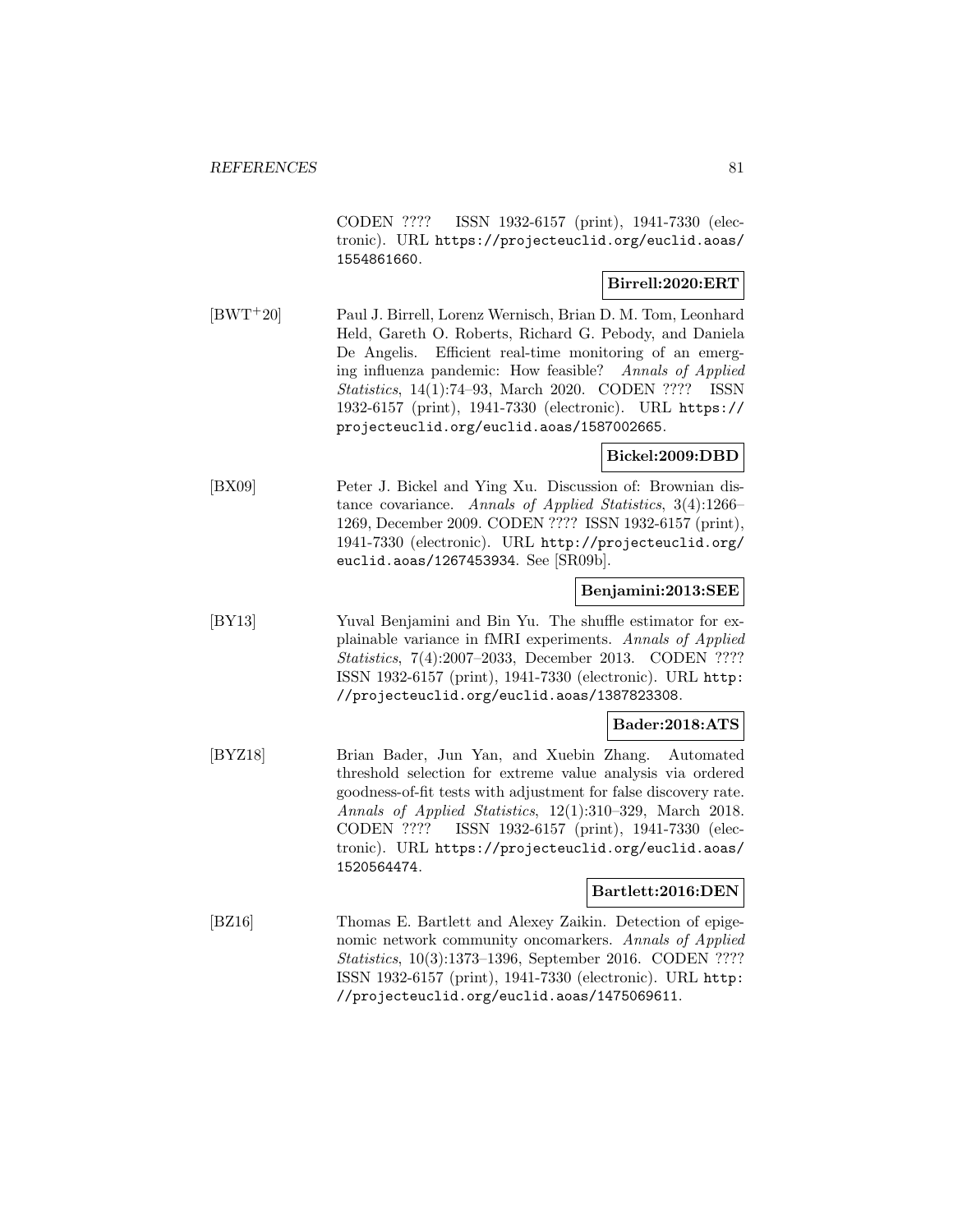## **Berg:2019:LDM**

[BZC<sup>+</sup>19] Stephen Berg, Jun Zhu, Murray K. Clayton, Monika E. Shea, and David J. Mladenoff. A latent discrete Markov random field approach to identifying and classifying historical forest communities based on spatial multivariate tree species counts. Annals of Applied Statistics, 13(4):2312–2340, December 2019. CODEN ???? ISSN 1932-6157 (print), 1941-7330 (electronic). URL https://projecteuclid.org/ euclid.aoas/1574910046.

# **Bodwin:2018:TBA**

[BZN18] Kelly Bodwin, Kai Zhang, and Andrew Nobel. A testing based approach to the discovery of differentially correlated variable sets. Annals of Applied Statistics, 12(2):1180–1203, June 2018. CODEN ???? ISSN 1932-6157 (print), 1941-7330 (electronic). URL https://projecteuclid.org/euclid. aoas/1532743490.

# **Baek:2019:BAI**

[BZS19] Jonggyu Baek, Bin Zhu, and Peter X. K. Song. Bayesian analysis of infant's growth dynamics with in utero exposure to environmental toxicants. Annals of Applied Statistics, 13(1):297–320, March 2019. CODEN ???? ISSN 1932-6157 (print), 1941-7330 (electronic). URL https:// projecteuclid.org/euclid.aoas/1554861650.

# **Conn:2018:SMM**

[CA18] Paul B. Conn and Ray T. Alisauskas. Simultaneous modelling of movement, measurement error, and observer dependence in mark-recapture distance sampling: an application to Arctic bird surveys. Annals of Applied Statistics, 12(1): 96–122, March 2018. CODEN ???? ISSN 1932-6157 (print), 1941-7330 (electronic). URL https://projecteuclid.org/ euclid.aoas/1520564466.

## **Chen:2022:RCI**

[CA22] Aiyou Chen and Timothy C. Au. Robust causal inference for incremental return on ad spend with randomized paired geo experiments. Annals of Applied Statistics, 16(1): 1–20, March 2022. CODEN ???? ISSN 1932-6157 (print), 1941-7330 (electronic). URL https://projecteuclid. org/journals/annals-of-applied-statistics/volume-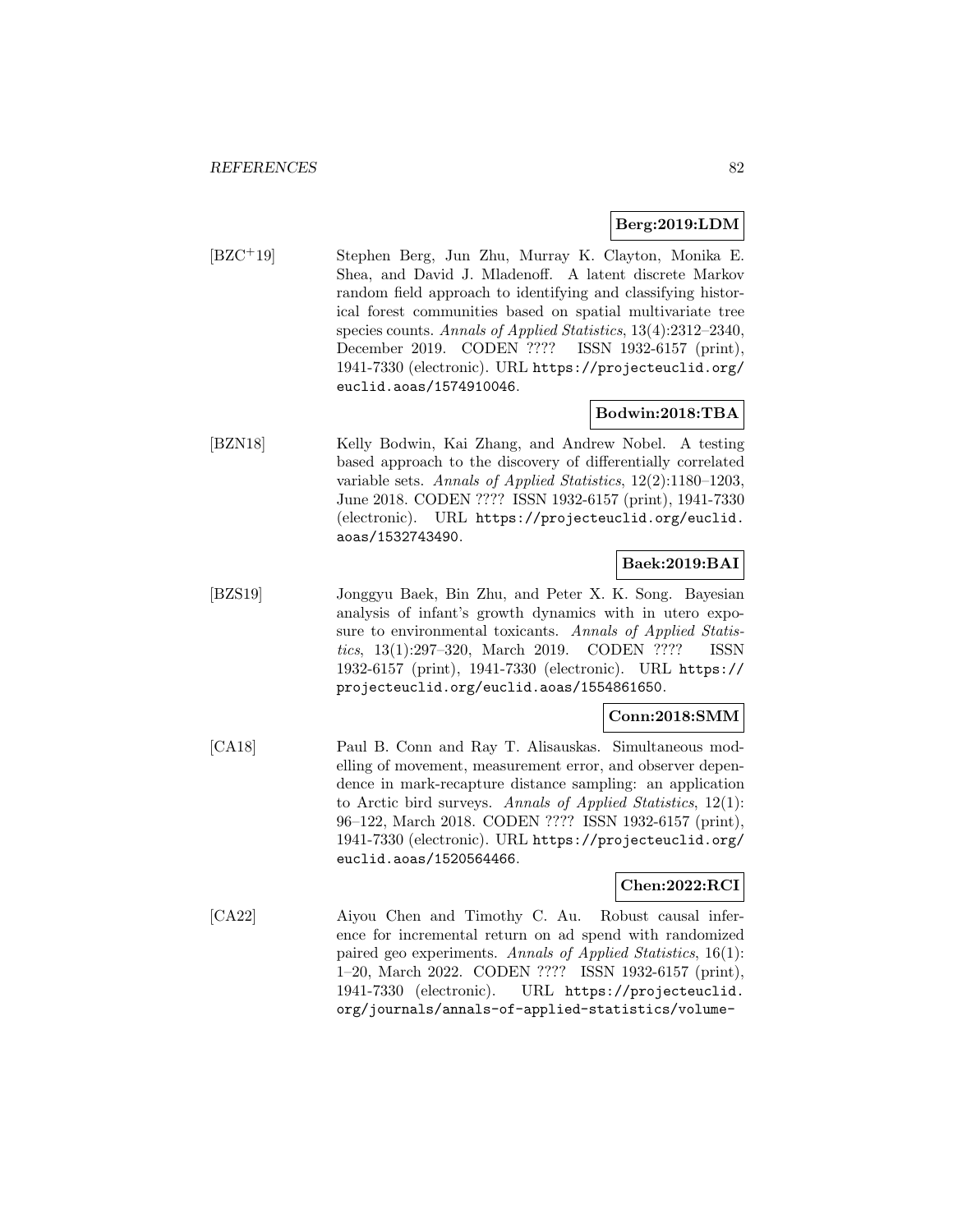16/issue-1/Robust-causal-inference-for-incrementalreturn-on-ad-spend-with/10.1214/21-AOAS1493.full.

## **Cheng:2020:SPM**

[CAS20] David Cheng, Rajeev Ayyagari, and James Signorovitch. The statistical performance of matching-adjusted indirect comparisons: Estimating treatment effects with aggregate external control data. Annals of Applied Statistics, 14(4):1806– 1833, December 2020. CODEN ???? ISSN 1932-6157 (print), 1941-7330 (electronic). URL https://projecteuclid. org/journals/annals-of-applied-statistics/volume-14/issue-4/The-statistical-performance-of-matchingadjusted-indirect-comparisons--Estimating/10.1214/ 20-AOAS1359.full.

#### **Crispino:2019:BMA**

[CAV<sup>+</sup>19] Marta Crispino, Elja Arjas, Valeria Vitelli, Natasha Barrett, and Arnoldo Frigessi. A Bayesian Mallows approach to nontransitive pair comparison data: How human are sounds? Annals of Applied Statistics, 13(1):492–519, March 2019. CODEN ???? ISSN 1932-6157 (print), 1941-7330 (electronic). URL https://projecteuclid.org/euclid.aoas/ 1554861658.

## **Chang:2010:HRM**

[CB10] Jonathan Chang and David M. Blei. Hierarchical relational models for document networks. Annals of Applied Statistics, 4(1):124–150, March 2010. CODEN ???? ISSN 1932-6157 (print), 1941-7330 (electronic). URL http:// projecteuclid.org/euclid.aoas/1273584450.

## **Cruyff:2008:ASP**

[CBvdHvdH08] Maarten J. L. F. Cruyff, Ulf Böckenholt, Ardo van den Hout, and Peter G. M. van der Heijden. Accounting for selfprotective responses in randomized response data from a social security survey using the zero-inflated Poisson model. Annals of Applied Statistics, 2(1):316–331, March 2008. CODEN ???? ISSN 1932-6157 (print), 1941-7330 (electronic). URL http://projecteuclid.org/euclid.aoas/ 1206367823.

## **Chang:2017:MLF**

[CBZG17] Lo-Bin Chang, Eran Borenstein, Wei Zhang, and Stuart Geman. Maximum likelihood features for generative image mod-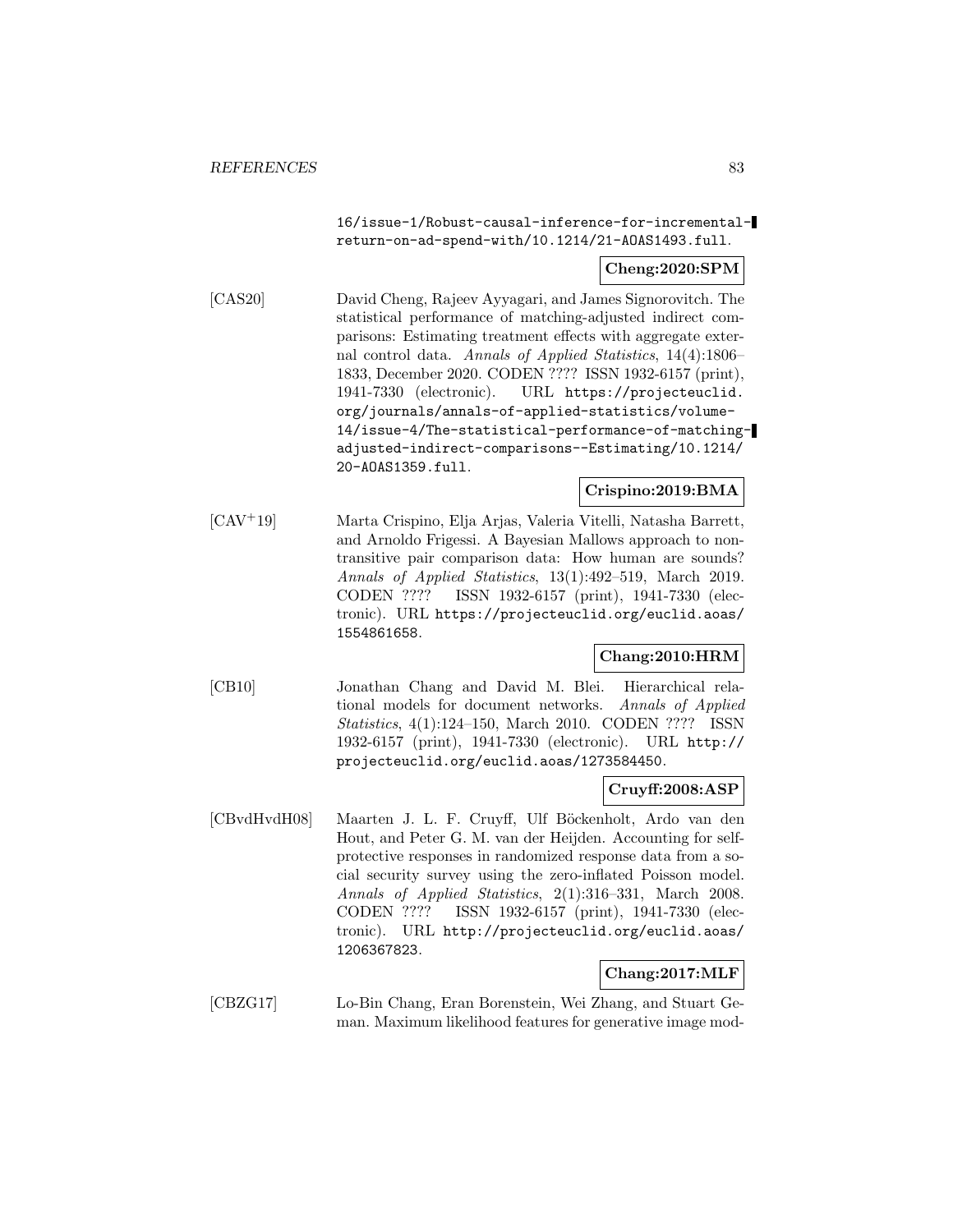els. Annals of Applied Statistics, 11(3):1275–1308, September 2017. CODEN ???? ISSN 1932-6157 (print), 1941-7330 (electronic). URL https://projecteuclid.org/euclid.aoas/ 1507168830.

### **Castelletti:2019:OBM**

[CC19] Federico Castelletti and Guido Consonni. Objective Bayes model selection of Gaussian interventional essential graphs for the identification of signaling pathways. Annals of Applied Statistics, 13(4):2289–2311, December 2019. CODEN ???? ISSN 1932-6157 (print), 1941-7330 (electronic). URL https: //projecteuclid.org/euclid.aoas/1574910045.

#### **Castro-Camilo:2018:TVE**

[CCdCW18] Daniela Castro-Camilo, Miguel de Carvalho, and Jennifer Wadsworth. Time-varying extreme value dependence with application to leading European stock markets. Annals of Applied Statistics, 12(1):283–309, March 2018. CODEN ???? ISSN 1932-6157 (print), 1941-7330 (electronic). URL https: //projecteuclid.org/euclid.aoas/1520564473.

## **Chiou:2019:IMC**

[CCH19] Jeng-Min Chiou, Yu-Ting Chen, and Tailen Hsing. Identifying multiple changes for a functional data sequence with application to freeway traffic segmentation. Annals of Applied Statistics, 13(3):1430–1463, September 2019. CODEN ???? ISSN 1932-6157 (print), 1941-7330 (electronic). URL https://projecteuclid.org/euclid.aoas/1571277759.

## **Carmichael:2021:JIA**

[CCH<sup>+</sup>21] Iain Carmichael, Benjamin C. Calhoun, Katherine A. Hoadley, Melissa A. Troester, Joseph Geradts, Heather D. Couture, Linnea Olsson, Charles M. Perou, Marc Niethammer, Jan Hannig, and J. S. Marron. Joint and individual analysis of breast cancer histologic images and genomic covariates. Annals of Applied Statistics, 15(4):1697–1722, December 2021. CODEN ???? ISSN 1932-6157 (print), 1941-7330 (electronic). URL https://projecteuclid. org/journals/annals-of-applied-statistics/volume-15/issue-4/Joint-and-individual-analysis-of-breastcancer-histologic-images-and/10.1214/20-AOAS1433. full.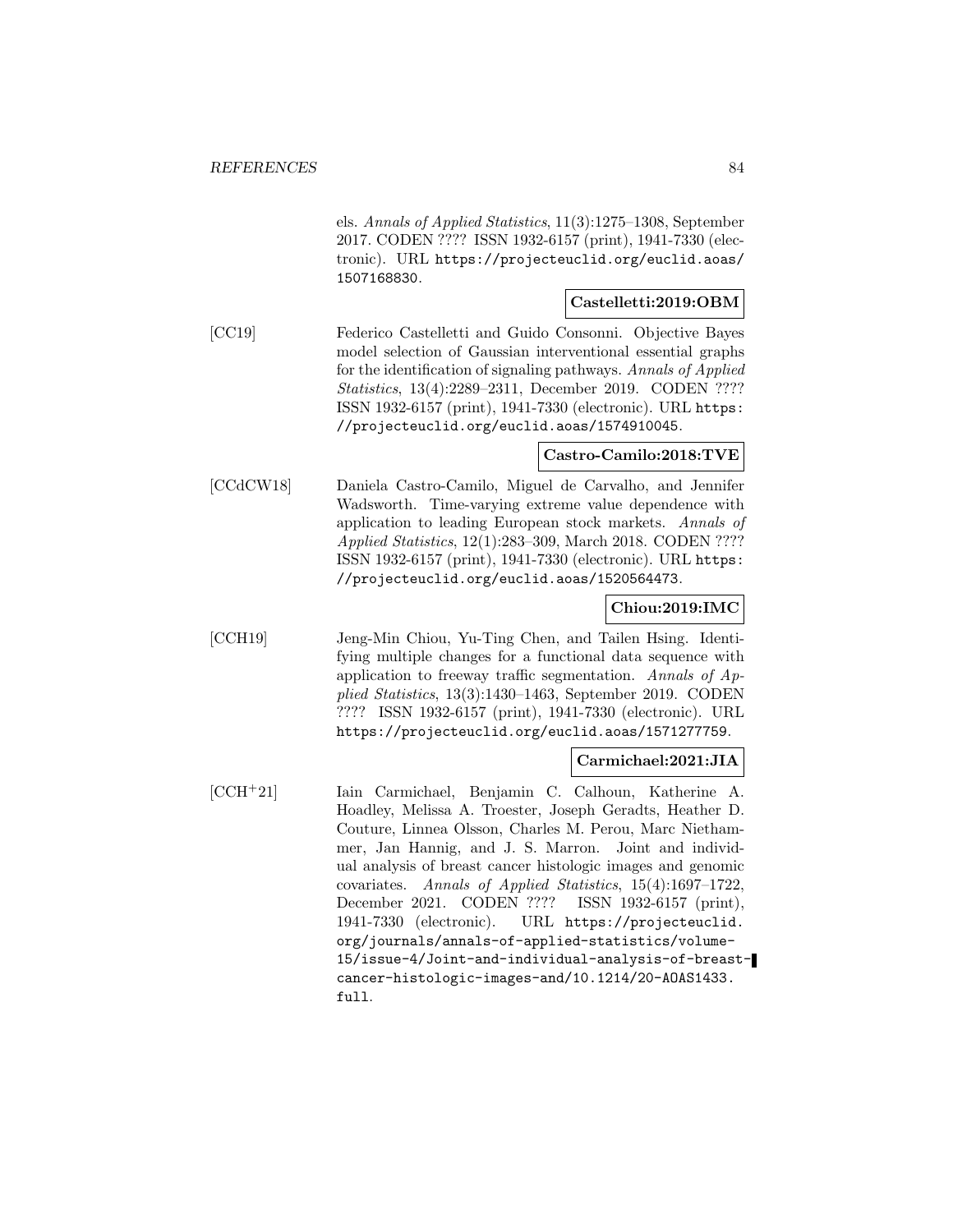## **Chien:2009:PTC**

[CCJ<sup>+</sup>09] Li-Chu Chien, I-Shou Chang, Shih Sheng Jiang, Pramod K. Gupta, Chi-Chung Wen, Yuh-Jenn Wu, and Chao A. Hsiung. Profiling time course expression of virus genes — an illustration of Bayesian inference under shape restrictions. Annals of Applied Statistics, 3(4):1542–1565, December 2009. CODEN ???? ISSN 1932-6157 (print), 1941-7330 (electronic). URL http://projecteuclid.org/euclid.aoas/1267453952.

## **Chung:2018:BRR**

[CCS18] Ray S. W. Chung, Amanda M. Y. Chu, and Mike K. P. So. Bayesian randomized response technique with multiple sensitive attributes: The case of information systems resource misuse. Annals of Applied Statistics, 12(3):1969–1992, September 2018. CODEN ???? ISSN 1932-6157 (print), 1941-7330 (electronic). URL https://projecteuclid.org/ euclid.aoas/1536652982.

## **Chambaz:2012:CPS**

[CD12] Antoine Chambaz and Christophe Denis. Classification in postural style. Annals of Applied Statistics, 6(3):977–993, September 2012. CODEN ???? ISSN 1932-6157 (print), 1941-7330 (electronic). URL http://projecteuclid.org/ euclid.aoas/1346418570.

## **Cule:2017:SMI**

[CD17] Madeleine Cule and Peter Donnelly. Stochastic modelling and inference in electronic hospital databases for the spread of infections: Clostridium difficile transmission in Oxfordshire hospitals 2007–2010. Annals of Applied Statistics, 11(2): 655–679, June 2017. CODEN ???? ISSN 1932-6157 (print), 1941-7330 (electronic). URL https://projecteuclid.org/ euclid.aoas/1500537718.

## **Clark:2018:MES**

[CD18] Nicholas J. Clark and Philip M. Dixon. Modeling and estimation for self-exciting spatio-temporal models of terrorist activity. Annals of Applied Statistics, 12(1):633–653, March 2018. CODEN ???? ISSN 1932-6157 (print), 1941-7330 (electronic). URL https://projecteuclid.org/euclid.aoas/ 1520564487.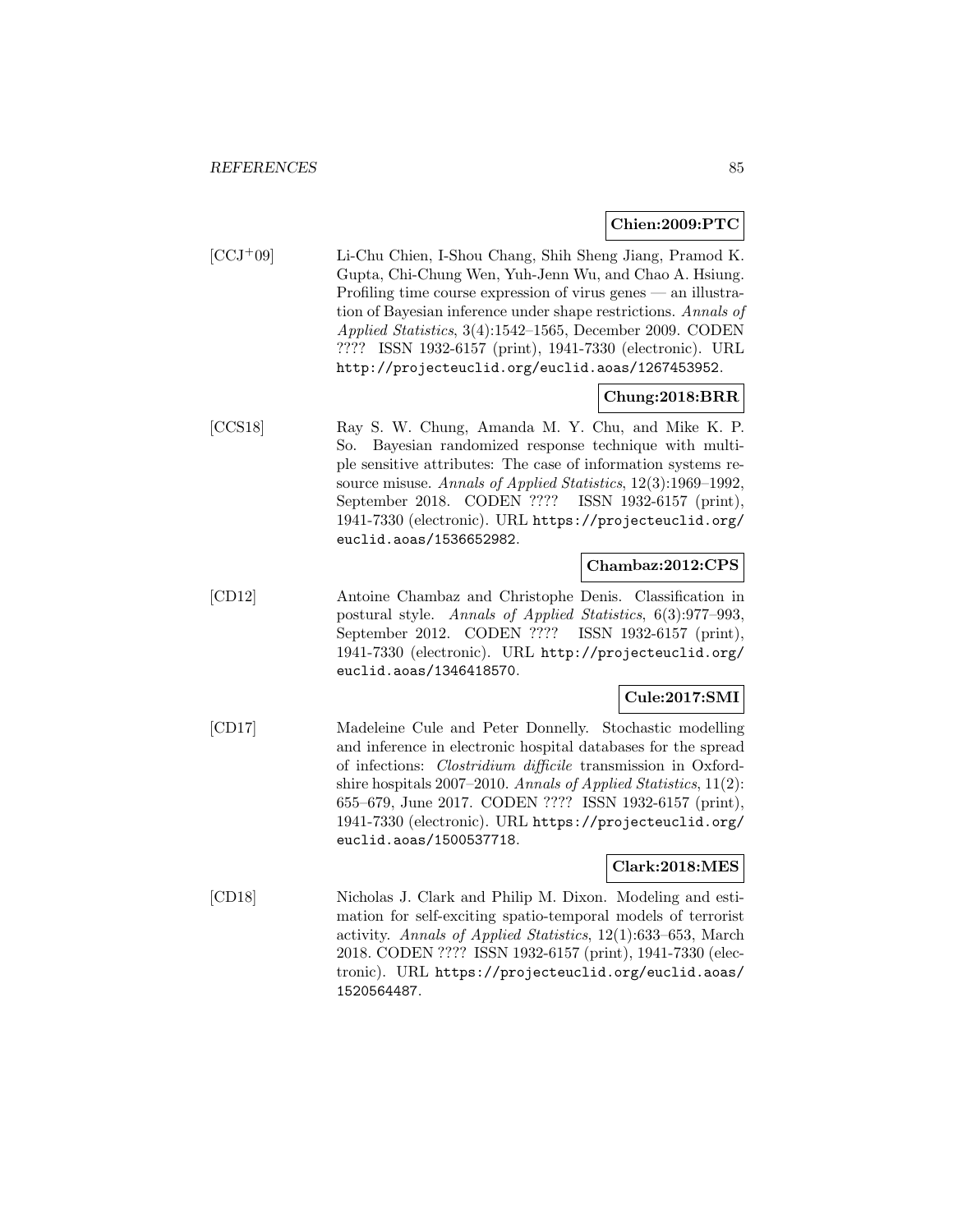#### **Chen:2020:MHA**

[CD20] Yen-Chi Chen and Adrian Dobra. Measuring human activity spaces from GPS data with density ranking and summary curves. Annals of Applied Statistics, 14(1):409–432, March 2020. CODEN ???? ISSN 1932-6157 (print), 1941-7330 (electronic). URL https://projecteuclid.org/euclid.aoas/ 1587002680.

## **Czogiel:2011:BMU**

[CDB11] Irina Czogiel, Ian L. Dryden, and Christopher J. Brignell. Bayesian matching of unlabeled marked point sets using random fields, with an application to molecular alignment. Annals of Applied Statistics, 5(4):2603–2629, December 2011. CODEN ???? ISSN 1932-6157 (print), 1941-7330 (electronic). URL http://projecteuclid.org/euclid.aoas/ 1324399608.

## **Chiarucci:2018:JIE**

[CDF<sup>+</sup>18] Alessandro Chiarucci, Rosa Maria Di Biase, Lorenzo Fattorini, Marzia Marcheselli, and Caterina Pisani. Joining the incompatible: Exploiting purposive lists for the sample-based estimation of species richness. Annals of Applied Statistics, 12(3):1679–1699, September 2018. CODEN ???? ISSN 1932-6157 (print), 1941-7330 (electronic). URL https:// projecteuclid.org/euclid.aoas/1536652970.

## **Camerlenghi:2020:NBM**

[CDF<sup>+</sup>20] Federico Camerlenghi, Bianca Dumitrascu, Federico Ferrari, Barbara E. Engelhardt, and Stefano Favaro. Nonparametric Bayesian multiarmed bandits for single-cell experiment design. Annals of Applied Statistics, 14(4):2003–2019, December 2020. CODEN ???? ISSN 1932-6157 (print), 1941-7330 (electronic). URL https://projecteuclid. org/journals/annals-of-applied-statistics/volume-14/issue-4/Nonparametric-Bayesian-multiarmed-banditsfor-single-cell-experiment-design/10.1214/20-AOAS1370. full.

## **Cheng:2018:CEG**

[CDM18] Yicheng Cheng, Murat Dundar, and George Mohler. A coupled  $ETAS-I<sup>2</sup>$  GMM point process with applications to seismic fault detection. Annals of Applied Statistics, 12 (3):1853–1870, September 2018. CODEN ???? ISSN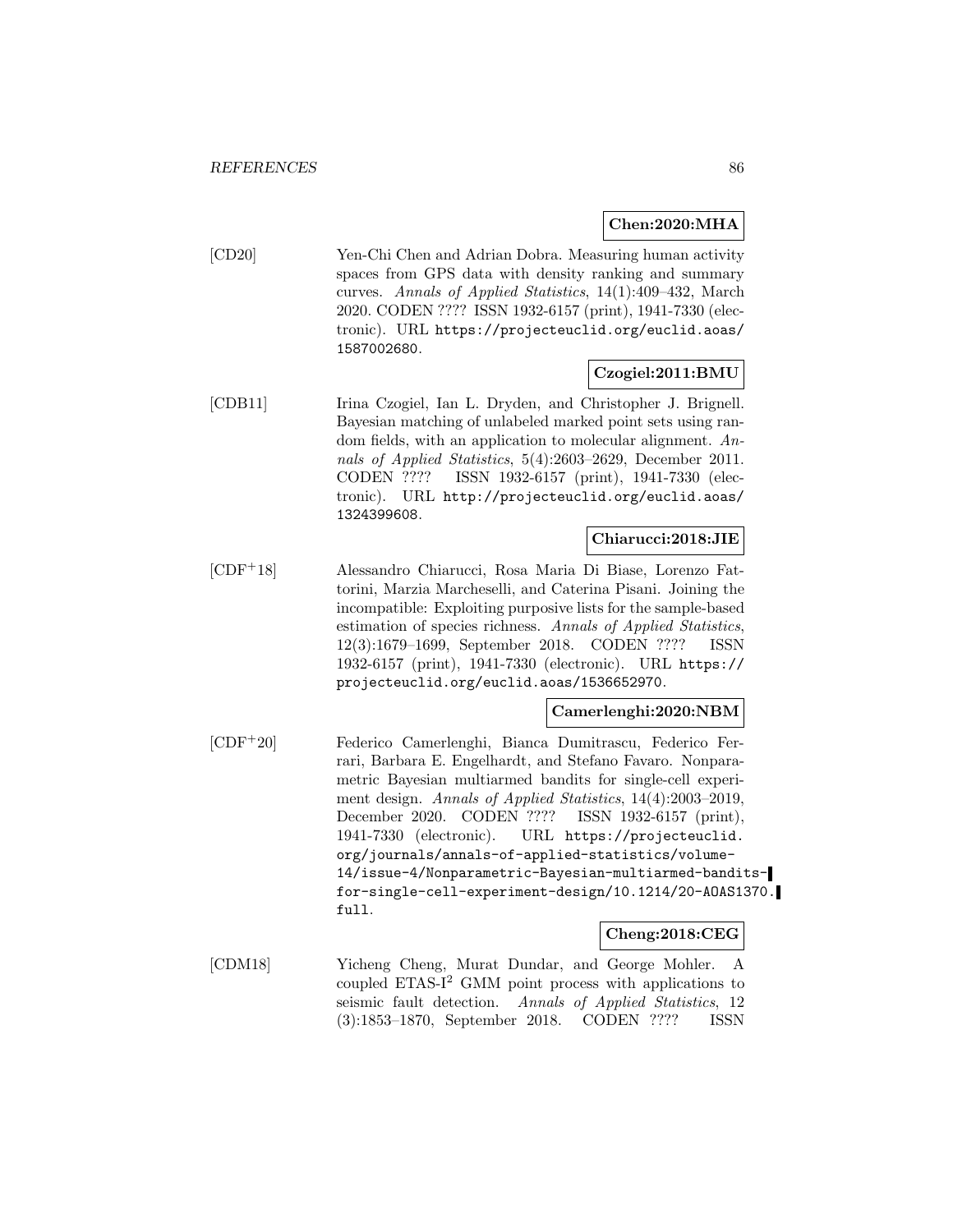1932-6157 (print), 1941-7330 (electronic). URL https:// projecteuclid.org/euclid.aoas/1536652977.

## **Cooley:2012:ACD**

[CDN12] Daniel Cooley, Richard A. Davis, and Philippe Naveau. Approximating the conditional density given large observed values via a multivariate extremes framework, with application to environmental data. Annals of Applied Statistics, 6(4):1406–1429, December 2012. CODEN ???? ISSN 1932-6157 (print), 1941-7330 (electronic). URL http:// projecteuclid.org/euclid.aoas/1356629045.

## **Cheng:2017:QMT**

[CDP<sup>+</sup>17] Yichen Cheng, James Y. Dai, Thomas G. Paulson, Xiaoyu Wang, Xiaohong Li, Brian J. Reid, and Charles Kooperberg. Quantification of multiple tumor clones using gene array and sequencing data. Annals of Applied Statistics, 11(2):967– 991, June 2017. CODEN ???? ISSN 1932-6157 (print), 1941-7330 (electronic). URL https://projecteuclid.org/ euclid.aoas/1500537731.

## **Campbell:2022:BAP**

[CdVM<sup>+</sup>22] Harlan Campbell, Perry de Valpine, Lauren Maxwell, Valentijn M. T. de Jong, Thomas P. A. Debray, Thomas Jaenisch, and Paul Gustafson. Bayesian adjustment for preferential testing in estimating infection fatality rates, as motivated by the COVID-19 pandemic. Annals of Applied Statistics, 16(1): 436–459, March 2022. CODEN ???? ISSN 1932-6157 (print), 1941-7330 (electronic). URL https://projecteuclid. org/journals/annals-of-applied-statistics/volume-16/issue-1/Bayesian-adjustment-for-preferential-testingin-estimating-infection-fatality-rates/10.1214/21- AOAS1499.full.

## **Chervoneva:2014:END**

[CFH<sup>+</sup>14] Inna Chervoneva, Boris Freydin, Brian Hipszer, Tatiyana V. Apanasovich, and Jeffrey I. Joseph. Estimation of nonlinear differential equation model for glucose-insulin dynamics in type I diabetic patients using generalized smoothing. Annals of Applied Statistics, 8(2):886–904, June 2014. CODEN ???? ISSN 1932-6157 (print), 1941-7330 (electronic). URL http: //projecteuclid.org/euclid.aoas/1404229518.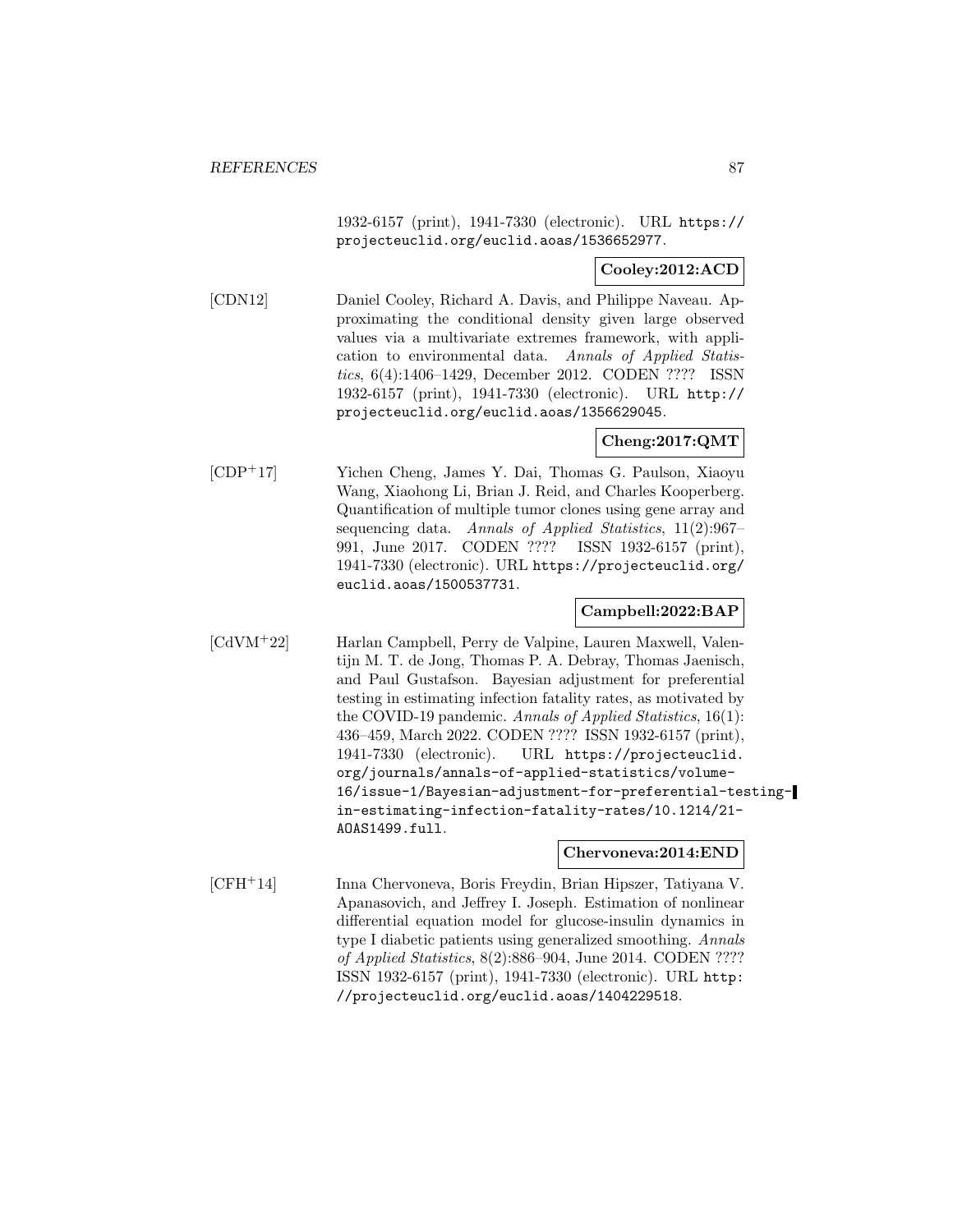#### **Carota:2015:BND**

[CFLP15] Cinzia Carota, Maurizio Filippone, Roberto Leombruni, and Silvia Polettini. Bayesian nonparametric disclosure risk estimation via mixed effects log-linear models. Annals of Applied Statistics, 9(1):525–546, March 2015. CODEN ???? ISSN 1932-6157 (print), 1941-7330 (electronic). URL http: //projecteuclid.org/euclid.aoas/1430226103.

## **Casarin:2018:UTL**

[CFMR18] Roberto Casarin, Claudia Foroni, Massimiliano Marcellino, and Francesco Ravazzolo. Uncertainty through the lenses of a mixed-frequency Bayesian panel Markov-switching model. Annals of Applied Statistics, 12(4):2559–2586, December 2018. CODEN ???? ISSN 1932-6157 (print), 1941-7330 (electronic). URL https://projecteuclid.org/euclid.aoas/ 1542078056.

## **Crawford:2019:VPN**

[CFRW19] Lorin Crawford, Seth R. Flaxman, Daniel E. Runcie, and Mike West. Variable prioritization in nonlinear black box methods: a genetic association case study. Annals of Applied Statistics, 13(2):958–989, June 2019. CODEN ???? ISSN 1932-6157 (print), 1941-7330 (electronic). URL https:// projecteuclid.org/euclid.aoas/1560758434.

## **Cantoni:2017:REH**

[CFW17] E. Cantoni, J. Mills Flemming, and A. H. Welsh. A randomeffects hurdle model for predicting bycatch of endangered marine species. Annals of Applied Statistics, 11(4):2178–2199, December 2017. CODEN ???? ISSN 1932-6157 (print), 1941-7330 (electronic). URL https://projecteuclid.org/ euclid.aoas/1514430282.

## **Chiquet:2012:SSC**

[CGC12] Julien Chiquet, Yves Grandvalet, and Camille Charbonnier. Sparsity with sign-coherent groups of variables via the cooperative-Lasso. Annals of Applied Statistics, 6(2):795– 830, June 2012. CODEN ???? ISSN 1932-6157 (print), 1941-7330 (electronic). URL http://projecteuclid.org/ euclid.aoas/1339419617.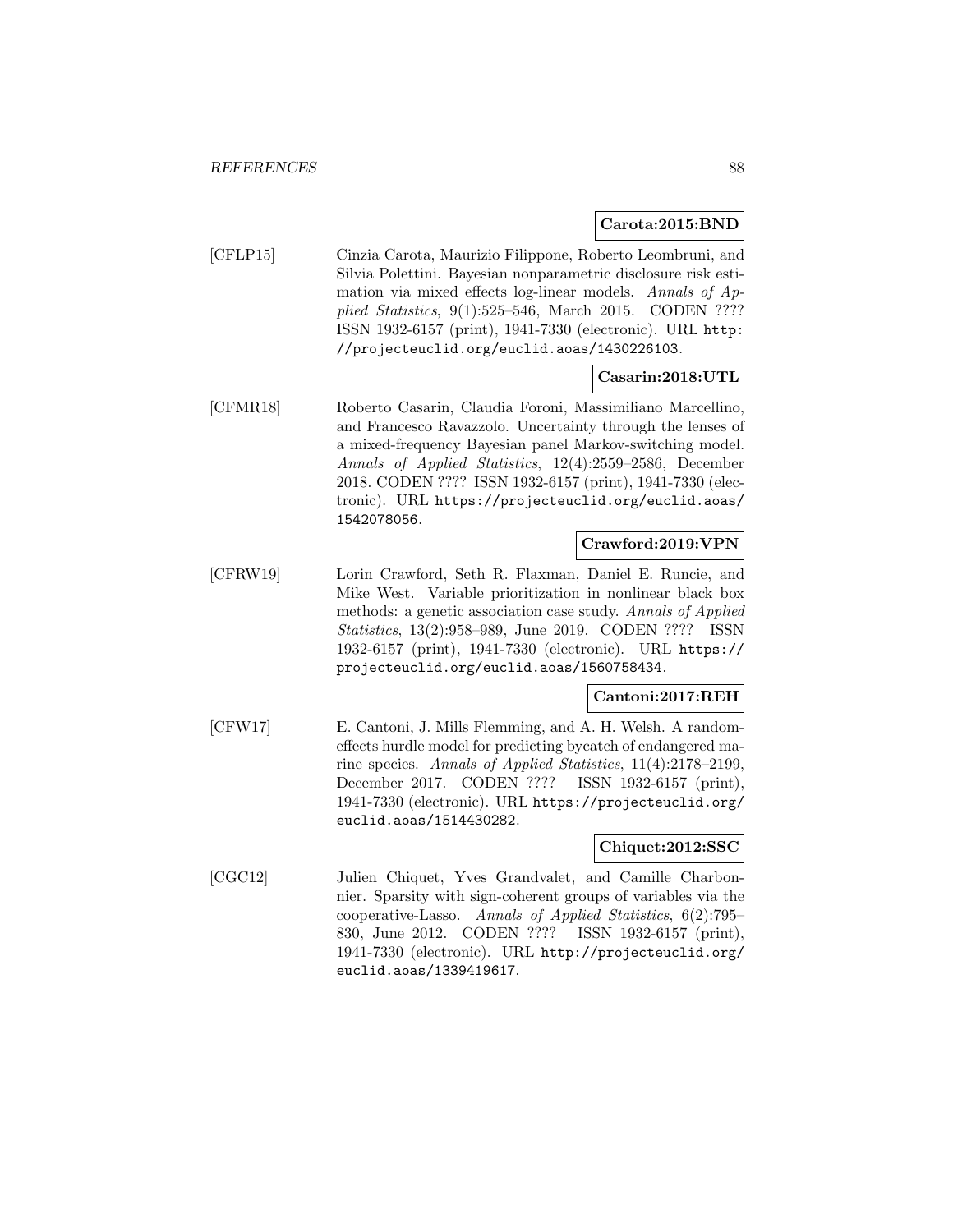#### **Chao:2021:GES**

[CGCA21] Fengqing Chao, Patrick Gerland, Alex R. Cook, and Leontine Alkema. Global estimation and scenario-based projections of sex ratio at birth and missing female births using a Bayesian hierarchical time series mixture model. Annals of Applied Statistics, 15(3):1499–1528, September 2021. CODEN ???? ISSN 1932-6157 (print), 1941-7330 (electronic). URL https://projecteuclid. org/journals/annals-of-applied-statistics/volume-15/issue-3/Global-estimation-and-scenario-based-projectionsof-sex-ratio-at/10.1214/20-AOAS1436.full.

#### **Chkrebtii:2022:ISK**

[CGCN22] Oksana A. Chkrebtii, Yury E. García, Marcos A. Capistrán, and Daniel E. Noyola. Inference for stochastic kinetic models from multiple data sources for joint estimation of infection dynamics from aggregate reports and virological data. Annals of Applied Statistics, 16(2):959–981, June 2022. CODEN ???? ISSN 1932-6157 (print), 1941-7330 (electronic). URL https://projecteuclid. org/journals/annals-of-applied-statistics/volume-16/issue-2/Inference-for-stochastic-kinetic-modelsfrom-multiple-data-sources-for/10.1214/21-AOAS1527. full.

## **Cui:2015:HHM**

[CGFT15] Shiqi Cui, Subharup Guha, Marco A. R. Ferreira, and Allison N. Tegge. hmmSeq: a hidden Markov model for detecting differentially expressed genes from RNA-seq data. Annals of Applied Statistics, 9(2):901–925, June 2015. CODEN ???? ISSN 1932-6157 (print), 1941-7330 (electronic). URL http: //projecteuclid.org/euclid.aoas/1437397117.

#### **Cannamela:2008:CSQ**

[CGI08] Claire Cannamela, Josselin Garnier, and Bertrand Iooss. Controlled stratification for quantile estimation. Annals of Applied Statistics, 2(4):1554–1580, December 2008. CODEN ???? ISSN 1932-6157 (print), 1941-7330 (electronic). URL http://projecteuclid.org/euclid.aoas/1231424222.

## **Chipman:2010:BBA**

[CGM10] Hugh A. Chipman, Edward I. George, and Robert E. McCulloch. BART: Bayesian additive regression trees. Annals of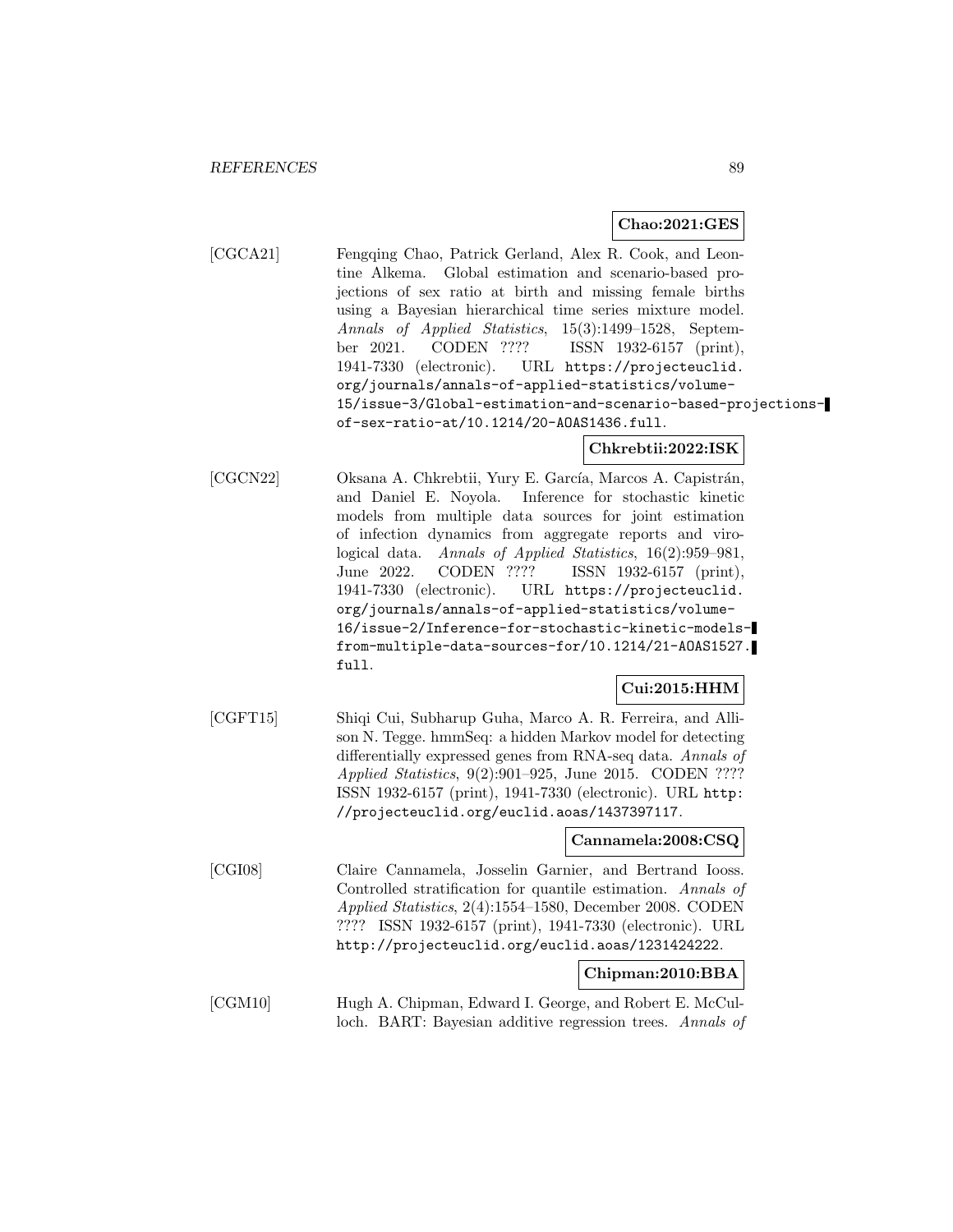Applied Statistics, 4(1):266–298, March 2010. CODEN ???? ISSN 1932-6157 (print), 1941-7330 (electronic). URL http: //projecteuclid.org/euclid.aoas/1273584455.

## **Cagnone:2017:MMS**

[CGM17] Silvia Cagnone, Simone Giannerini, and Lucia Modugno. Multilevel models with stochastic volatility for repeated cross-sections: an application to tribal art prices. Annals of Applied Statistics, 11(2):1040–1062, June 2017. CODEN ???? ISSN 1932-6157 (print), 1941-7330 (electronic). URL https://projecteuclid.org/euclid.aoas/1500537734.

#### **Cassese:2014:HBM**

[CGT<sup>+</sup>14] Alberto Cassese, Michele Guindani, Mahlet G. Tadesse, Francesco Falciani, and Marina Vannucci. A hierarchical Bayesian model for inference of copy number variants and their association to gene expression. Annals of Applied Statistics, 8(1):148–175, March 2014. CODEN ???? ISSN 1932-6157 (print), 1941-7330 (electronic). URL http:// projecteuclid.org/euclid.aoas/1396966282.

## **Chakraborty:2010:MLS**

[CGW<sup>+</sup>10] Avishek Chakraborty, Alan E. Gelfand, Adam M. Wilson, Andrew M. Latimer, and John A. Silander, Jr. Modeling large scale species abundance with latent spatial processes. Annals of Applied Statistics, 4(3):1403–1429, September 2010. CODEN ???? ISSN 1932-6157 (print), 1941-7330 (electronic). URL http://projecteuclid.org/euclid.aoas/ 1287409379.

## **Cotton:2014:EED**

[CH14] Cecilia A. Cotton and Patrick J. Heagerty. Evaluating epoetin dosing strategies using observational longitudinal data. Annals of Applied Statistics, 8(4):2356–2377, December 2014. CODEN ???? ISSN 1932-6157 (print), 1941-7330 (electronic). URL http://projecteuclid.org/euclid.aoas/ 1419001747.

#### **Chakrabarti:2017:MNI**

[Cha17] Deepayan Chakrabarti. Modeling node incentives in directed networks. Annals of Applied Statistics, 11(4):2298–2331, December 2017. CODEN ???? ISSN 1932-6157 (print), 1941-7330 (electronic). URL https://projecteuclid.org/ euclid.aoas/1514430287.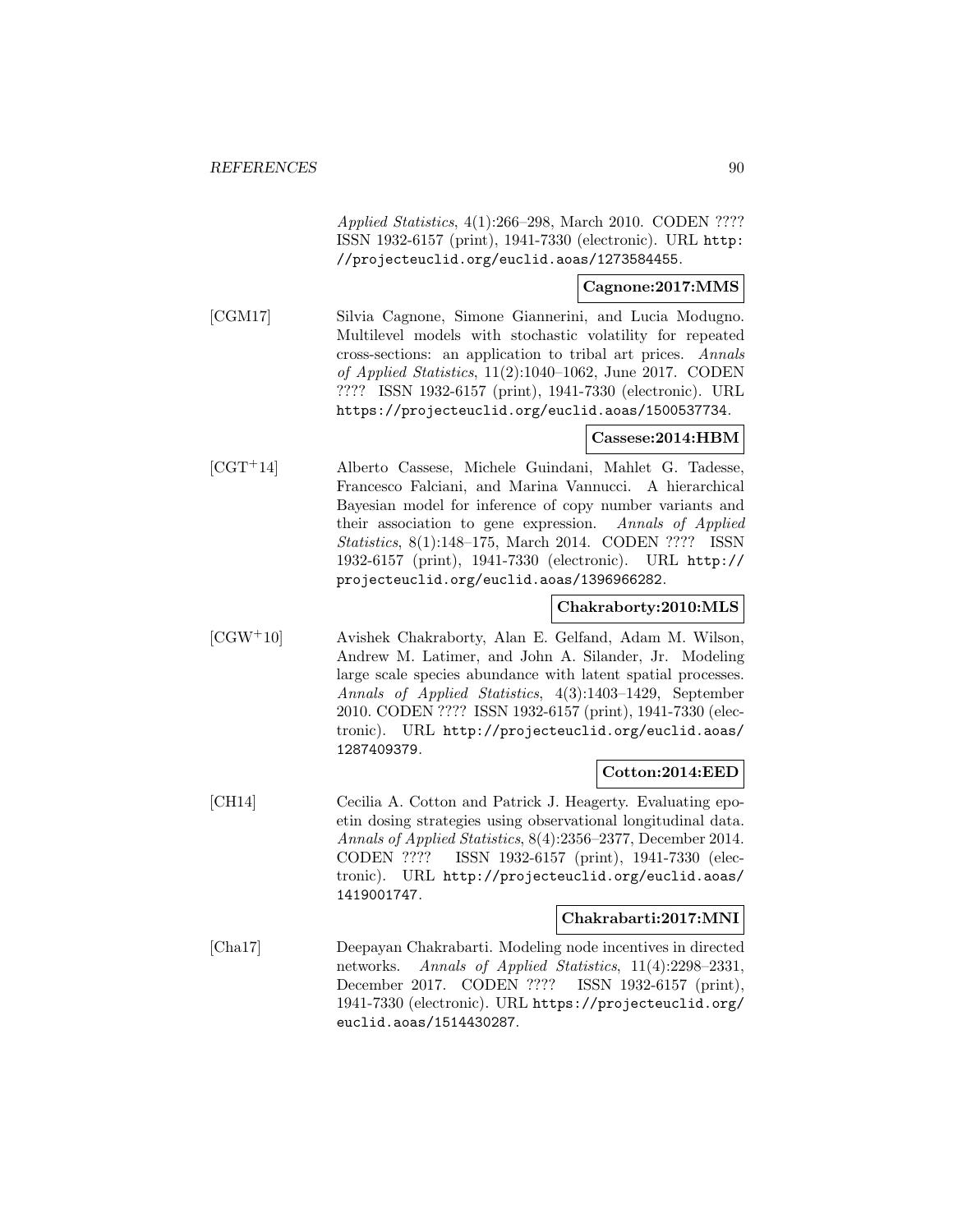#### **Chang:2016:IIS**

[CHAP16] Won Chang, Murali Haran, Patrick Applegate, and David Pollard. Improving ice sheet model calibration using paleoclimate and modern data. Annals of Applied Statistics, 10(4):2274–2302, December 2016. CODEN ???? ISSN 1932-6157 (print), 1941-7330 (electronic). URL http:// projecteuclid.org/euclid.aoas/1483606860.

## **Chen:2014:SCA**

[CHH<sup>+</sup>14] Ting-Li Chen, Dai-Ni Hsieh, Hung Hung, I-Ping Tu, Pei-Shien Wu, Yi-Ming Wu, Wei-Hau Chang, and Su-Yun Huang. γ-SUP: a clustering algorithm for cryo-electron microscopy images of asymmetric particles. Annals of Applied Statistics, 8(1):259–285, March 2014. CODEN ???? ISSN 1932-6157 (print), 1941-7330 (electronic). URL http:// projecteuclid.org/euclid.aoas/1396966286.

# **Chiou:2012:DFP**

[Chi12] Jeng-Min Chiou. Dynamical functional prediction and classification, with application to traffic flow prediction. Annals of Applied Statistics, 6(4):1588–1614, December 2012. CODEN ???? ISSN 1932-6157 (print), 1941-7330 (electronic). URL http://projecteuclid.org/euclid.aoas/1356629052.

## **Chu:2018:EUK**

[CHJCK18] Ba Chu, Kim Huynh, David Jacho-Chávez, and Oleksiy Kryvtsov. On the evolution of the United Kingdom price distributions. Annals of Applied Statistics, 12(4):2618–2646, December 2018. CODEN ???? ISSN 1932-6157 (print), 1941-7330 (electronic). URL https://projecteuclid.org/ euclid.aoas/1542078058.

## **Chang:2014:FDR**

[CHOK14] Won Chang, Murali Haran, Roman Olson, and Klaus Keller. Fast dimension-reduced climate model calibration and the effect of data aggregation. Annals of Applied Statistics, 8(2): 649–673, June 2014. CODEN ???? ISSN 1932-6157 (print), 1941-7330 (electronic). URL http://projecteuclid.org/ euclid.aoas/1404229509.

## **Chen:2016:LLA**

[CHS<sup>+</sup>16] Kun Chen, Eric A. Hoffman, Indu Seetharaman, Feiran Jiao, Ching-Long Lin, and Kung-Sik Chan. Linking lung air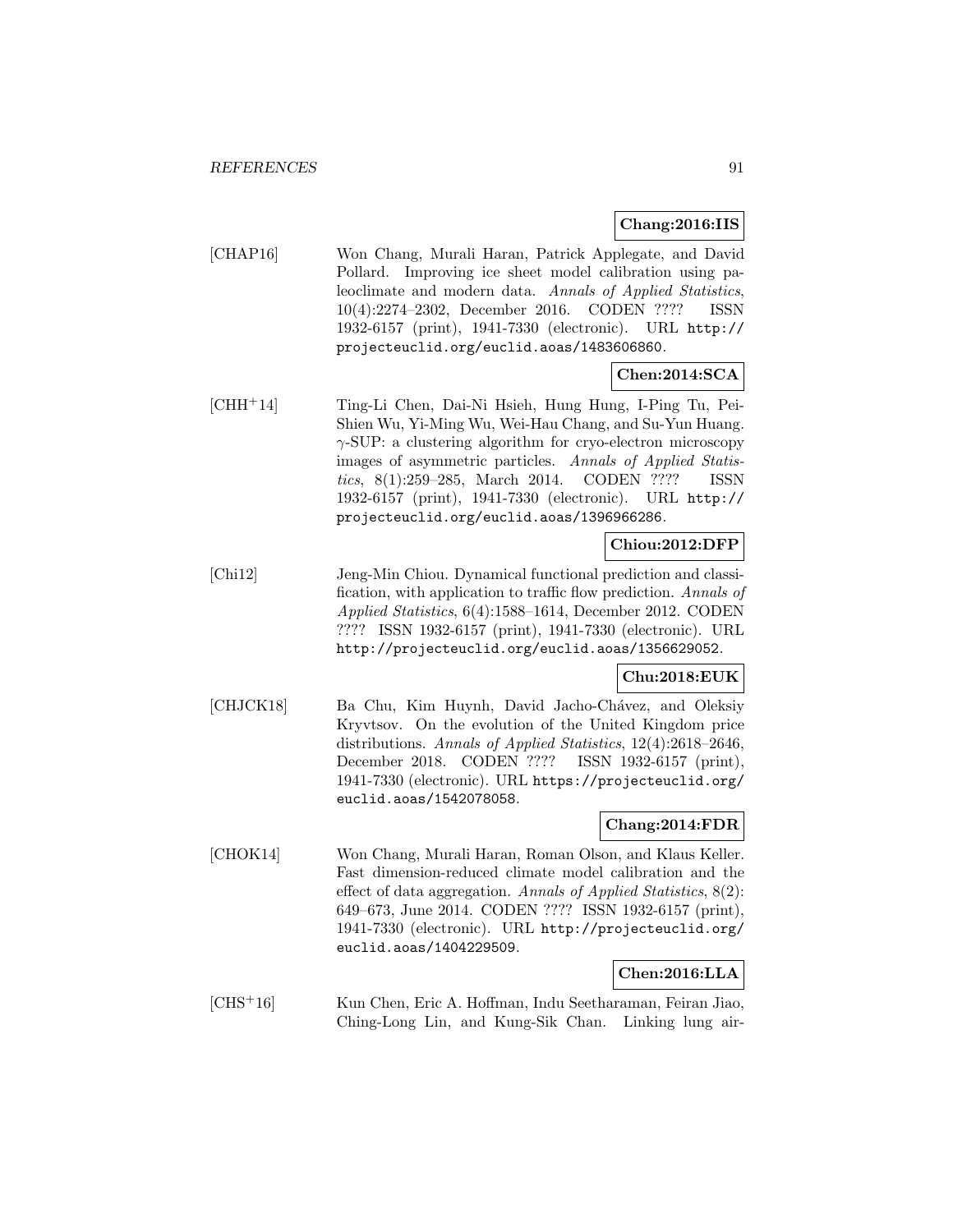way structure to pulmonary function via composite bridge regression. Annals of Applied Statistics, 10(4):1880–1906, December 2016. CODEN ???? ISSN 1932-6157 (print), 1941-7330 (electronic). URL http://projecteuclid.org/ euclid.aoas/1483606844.

# **Chen:2017:ASC**

[CJM<sup>+</sup>17] Hao Chen, Yuchao Jiang, Kara N. Maxwell, Katherine L. Nathanson, and Nancy Zhang. Allele-specific copy number estimation by whole exome sequencing. Annals of Applied Statistics, 11(2):1169–1192, June 2017. CODEN ???? ISSN 1932-6157 (print), 1941-7330 (electronic). URL https:// projecteuclid.org/euclid.aoas/1500537739.

## **Caye:2018:FII**

[CJMF18] Kevin Caye, Flora Jay, Olivier Michel, and Olivier François. Fast inference of individual admixture coefficients using geographic data. Annals of Applied Statistics, 12(1):586– 608, March 2018. CODEN ???? ISSN 1932-6157 (print), 1941-7330 (electronic). URL https://projecteuclid.org/ euclid.aoas/1520564485.

## **Chen:2014:TPS**

[CK14] Sixia Chen and Jae-Kwang Kim. Two-phase sampling experiment for propensity score estimation in self-selected samples. Annals of Applied Statistics, 8(3):1492–1515, September 2014. CODEN ???? ISSN 1932-6157 (print), 1941-7330 (electronic). URL http://projecteuclid.org/euclid.aoas/ 1414091222.

## **Cahill:2015:MSL**

[CKHP15] Niamh Cahill, Andrew C. Kemp, Benjamin P. Horton, and Andrew C. Parnell. Modeling sea-level change using errorsin-variables integrated Gaussian processes. Annals of Applied Statistics, 9(2):547–571, June 2015. CODEN ???? ISSN 1932-6157 (print), 1941-7330 (electronic). URL http:// projecteuclid.org/euclid.aoas/1437397101.

## **Cho:2021:APC**

[CKM21] Min Ho Cho, Sebastian Kurtek, and Steven N. MacEachern. Aggregated pairwise classification of elastic planar shapes. Annals of Applied Statistics, 15(2):619–637, June 2021. CODEN ???? ISSN 1932-6157 (print),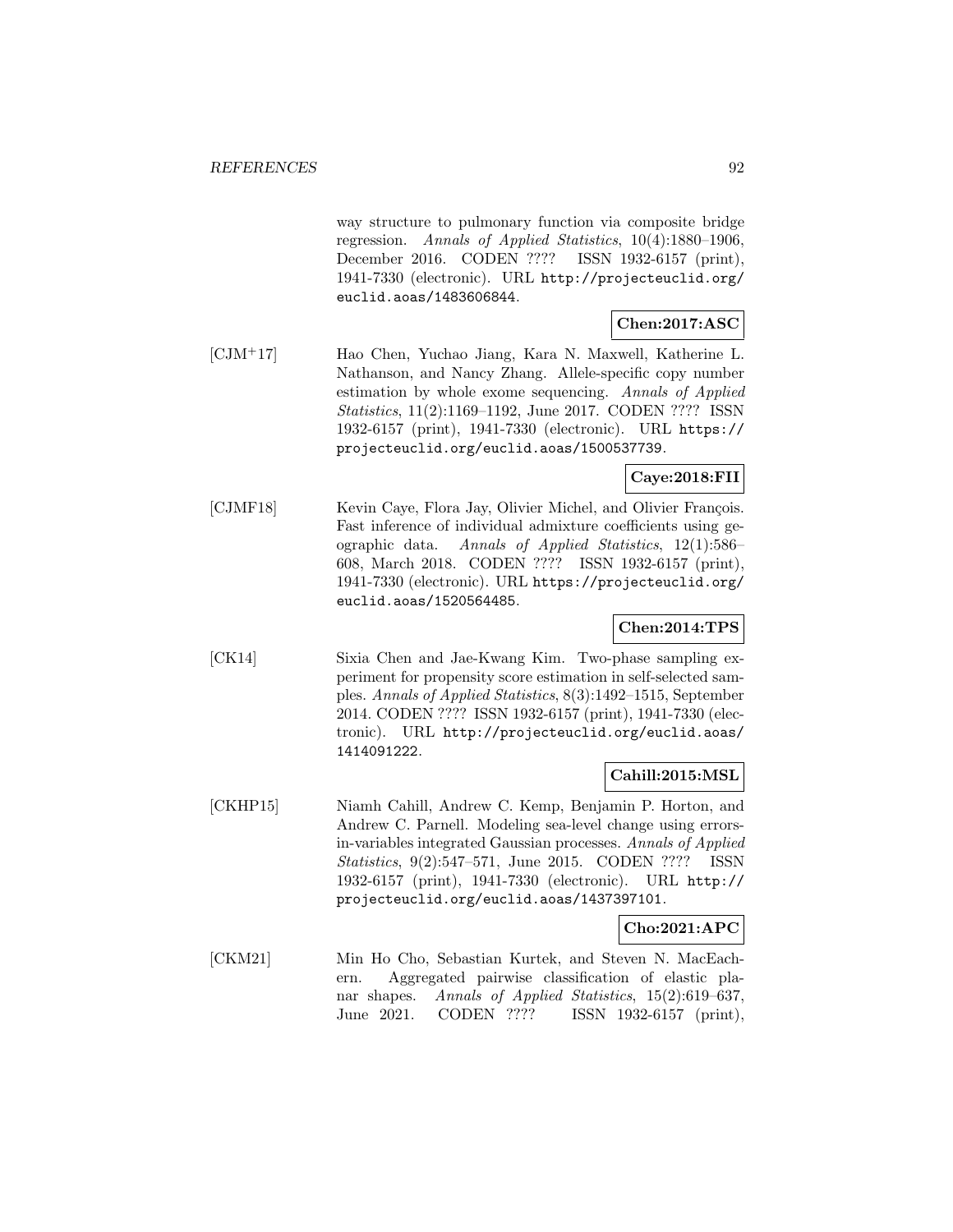1941-7330 (electronic). URL https://projecteuclid. org/journals/annals-of-applied-statistics/volume-15/issue-2/Aggregated-pairwise-classification-ofelastic-planar-shapes/10.1214/21-AOAS1452.full.

# **Cigsar:2012:ATC**

[CL12] Candemir Çiğşar and Jerald F. Lawless. Assessing transient carryover effects in recurrent event processes, with application to chronic health conditions. Annals of Applied Statistics, 6(4):1641–1663, December 2012. CODEN ???? ISSN 1932-6157 (print), 1941-7330 (electronic). URL http: //projecteuclid.org/euclid.aoas/1356629054.

#### **Chen:2013:VSS**

[CL13] Jun Chen and Hongzhe Li. Variable selection for sparse Dirichlet-multinomial regression with an application to microbiome data analysis. Annals of Applied Statistics, 7(1): 418–442, March 2013. CODEN ???? ISSN 1932-6157 (print), 1941-7330 (electronic). URL http://projecteuclid.org/ euclid.aoas/1365527205.

## **Chan:2014:TSS**

[CLEB14] Kung-Sik Chan, Jinzheng Li, William Eichinger, and Erwei Bai. Testing for shielding of special nuclear weapon materials. Annals of Applied Statistics, 8(1):553–576, March 2014. CODEN ???? ISSN 1932-6157 (print), 1941-7330 (electronic). URL http://projecteuclid.org/euclid.aoas/ 1396966298.

## **Chen:2012:SPG**

[CLK<sup>+</sup>12] Xi Chen, Qihang Lin, Seyoung Kim, Jaime G. Carbonell, and Eric P. Xing. Smoothing proximal gradient method for general structured sparse regression. Annals of Applied Statistics, 6(2):719–752, June 2012. CODEN ???? ISSN 1932-6157 (print), 1941-7330 (electronic). URL http:// projecteuclid.org/euclid.aoas/1339419614.

## **Crossett:2013:RGI**

[CLK<sup>+</sup>13] Andrew Crossett, Ann B. Lee, Lambertus Klei, Bernie Devlin, and Kathryn Roeder. Refining genetically inferred relationships using treelet covariance smoothing. Annals of Applied Statistics, 7(2):669–690, June 2013. CODEN ???? ISSN 1932-6157 (print), 1941-7330 (electronic). URL http: //projecteuclid.org/euclid.aoas/1372338463.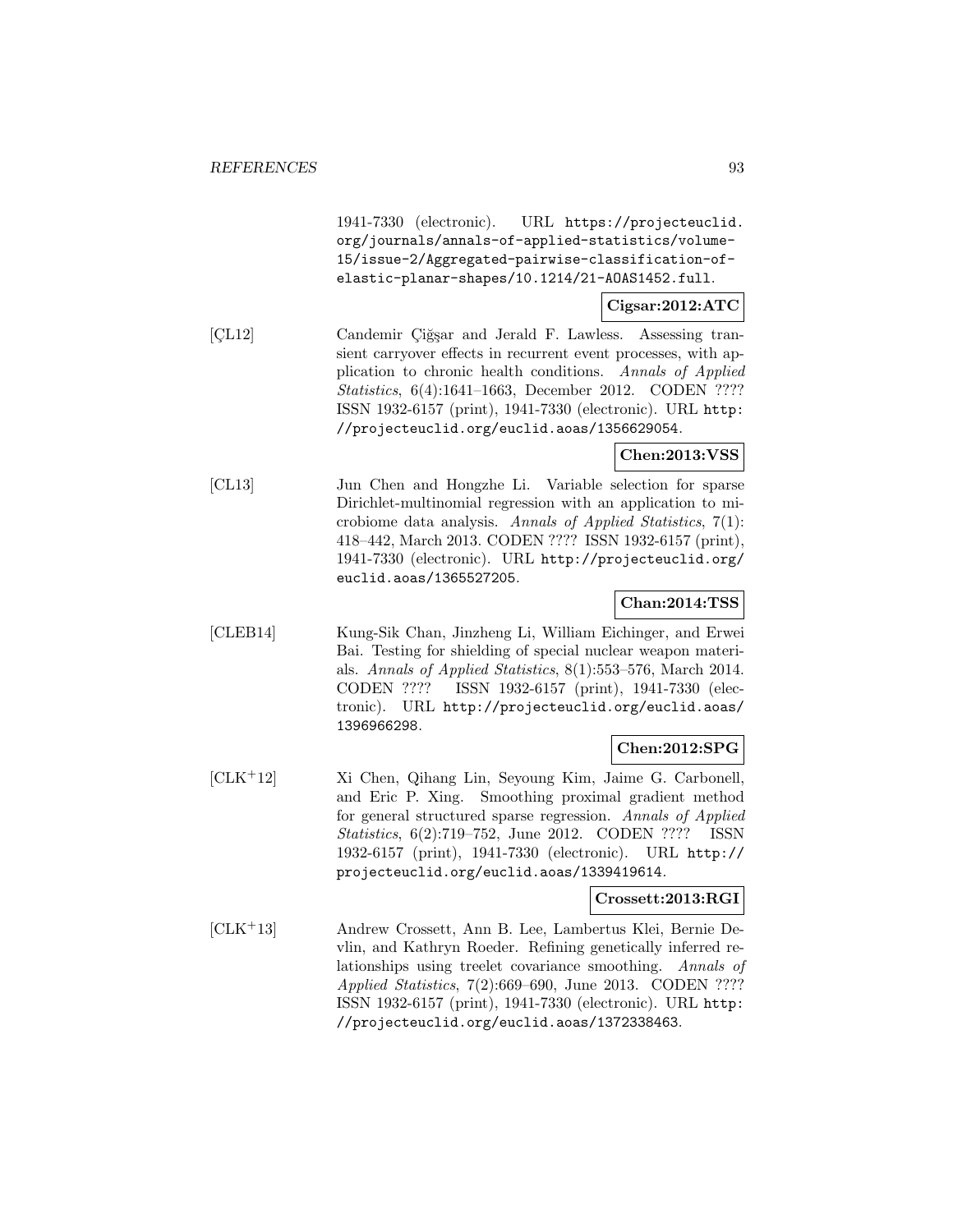## **Chu:2020:FSG**

[CLLR20] Wanghuan Chu, Runze Li, Jingyuan Liu, and Matthew Reimherr. Feature selection for generalized varying coefficient mixed-effect models with application to obesity GWAS. Annals of Applied Statistics, 14(1):276–298, March 2020. CODEN ???? ISSN 1932-6157 (print), 1941-7330 (electronic). URL https://projecteuclid.org/euclid.aoas/ 1587002675.

## **Chu:2016:FST**

[CLR16] Wanghuan Chu, Runze Li, and Matthew Reimherr. Feature screening for time-varying coefficient models with ultrahighdimensional longitudinal data. Annals of Applied Statistics, 10(2):596–617, June 2016. CODEN ???? ISSN 1932-6157 (print), 1941-7330 (electronic). URL http:// projecteuclid.org/euclid.aoas/1469199886.

## **Chen:2022:PTU**

[CLTZ22] Jiahua Chen, Yukun Liu, Carilyn G. Taylor, and James V. Zidek. Permutation tests under a rotating sampling plan with clustered data. Annals of Applied Statistics, 16(2):936– 958, June 2022. CODEN ???? ISSN 1932-6157 (print), 1941-7330 (electronic). URL https://projecteuclid. org/journals/annals-of-applied-statistics/volume-16/issue-2/Permutation-tests-under-a-rotating-samplingplan-with-clustered-data/10.1214/21-AOAS1526.full.

## **Chakraborty:2020:SAN**

[CLW20] Arnab Chakraborty, Soumendra Nath Lahiri, and Alyson Wilson. A statistical analysis of noisy crowdsourced weather data. Annals of Applied Statistics, 14(1):116–142, March 2020. CODEN ???? ISSN 1932-6157 (print), 1941-7330 (electronic). URL https://projecteuclid.org/euclid.aoas/ 1587002667.

## **Chernoff:2009:DIV**

[CLZ09] Herman Chernoff, Shaw-Hwa Lo, and Tian Zheng. Discovering influential variables: a method of partitions. Annals of Applied Statistics, 3(4):1335–1369, December 2009. CODEN ???? ISSN 1932-6157 (print), 1941-7330 (electronic). URL http://projecteuclid.org/euclid.aoas/1267453943.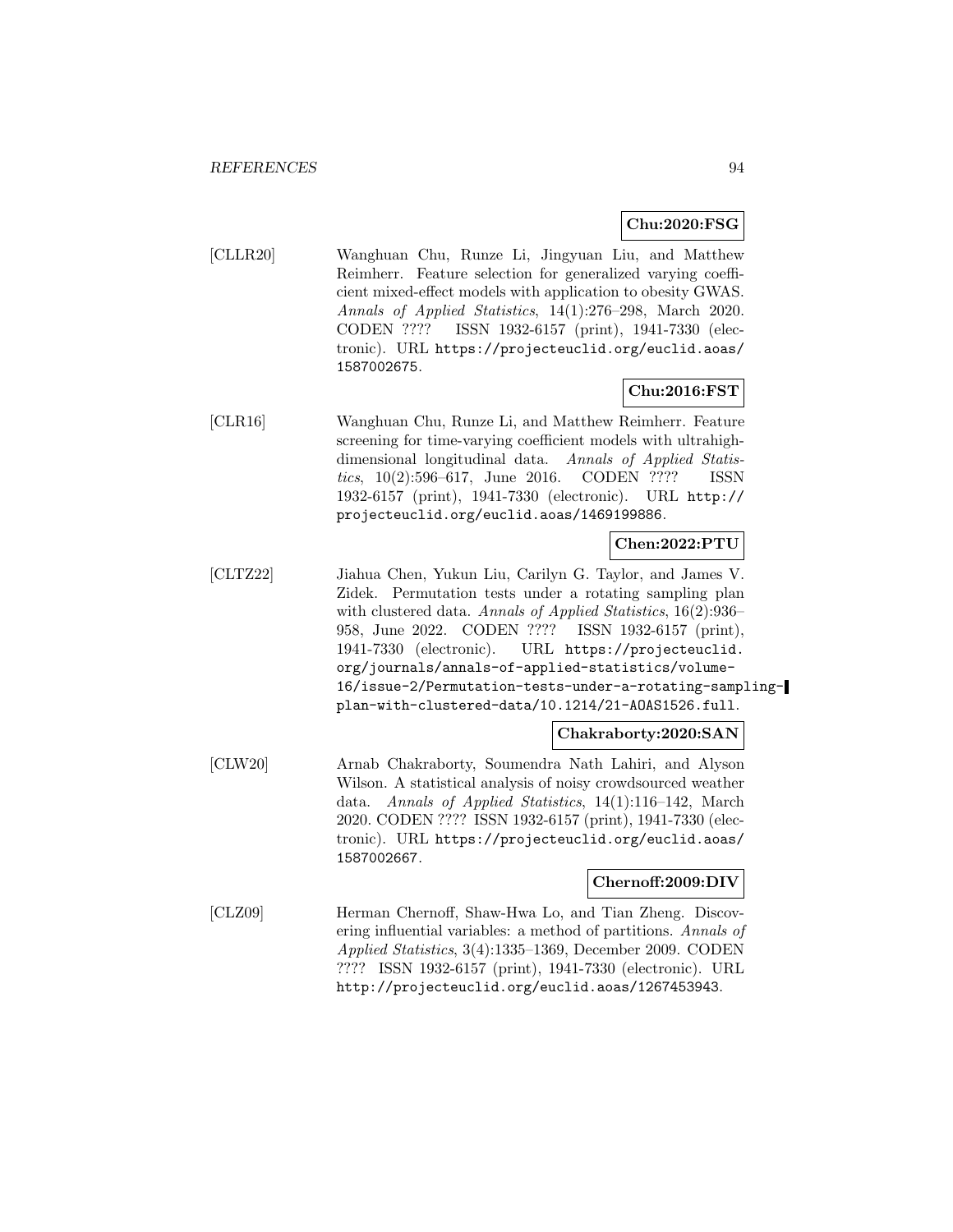## **Chen:2016:CPA**

[CLZ16] Mengjie Chen, Haifan Lin, and Hongyu Zhao. Change point analysis of histone modifications reveals epigenetic blocks linking to physical domains. Annals of Applied Statistics, 10(1):506–526, March 2016. CODEN ???? ISSN 1932-6157 (print), 1941-7330 (electronic). URL http:// projecteuclid.org/euclid.aoas/1458909925.

## **Cabella:2009:SCA**

[CM09] Paolo Cabella and Domenico Marinucci. Statistical challenges in the analysis of cosmic microwave background radiation. Annals of Applied Statistics, 3(1):61–95, March 2009. CODEN ???? ISSN 1932-6157 (print), 1941-7330 (electronic). URL http://projecteuclid.org/euclid.aoas/ 1239888363.

## **Culp:2009:MVL**

[CMJ09] Mark Culp, George Michailidis, and Kjell Johnson. On multi-view learning with additive models. Annals of Applied Statistics, 3(1):292–318, March 2009. CODEN ???? ISSN 1932-6157 (print), 1941-7330 (electronic). URL http: //projecteuclid.org/euclid.aoas/1239888372.

## **Chen:2022:ADG**

[CMJZ22] Jialei Chen, Simon Mak, V. Roshan Joseph, and Chuck Zhang. Adaptive design for Gaussian process regression under censoring. Annals of Applied Statistics, 16(2):744– 764, June 2022. CODEN ???? ISSN 1932-6157 (print), 1941-7330 (electronic). URL https://projecteuclid. org/journals/annals-of-applied-statistics/volume-16/issue-2/Adaptive-design-for-Gaussian-process-regressionunder-censoring/10.1214/21-AOAS1512.full.

## **Chekouo:2015:GPB**

[CMR15] Thierry Chekouo, Alejandro Murua, and Wolfgang Raffelsberger. The Gibbs-plaid biclustering model. Annals of Applied Statistics, 9(3):1643–1670, September 2015. CODEN ???? ISSN 1932-6157 (print), 1941-7330 (electronic). URL http://projecteuclid.org/euclid.aoas/1446488755.

## **Chiquet:2018:VIP**

[CMR18] Julien Chiquet, Mahendra Mariadassou, and Stéphane Robin. Variational inference for probabilistic Poisson PCA.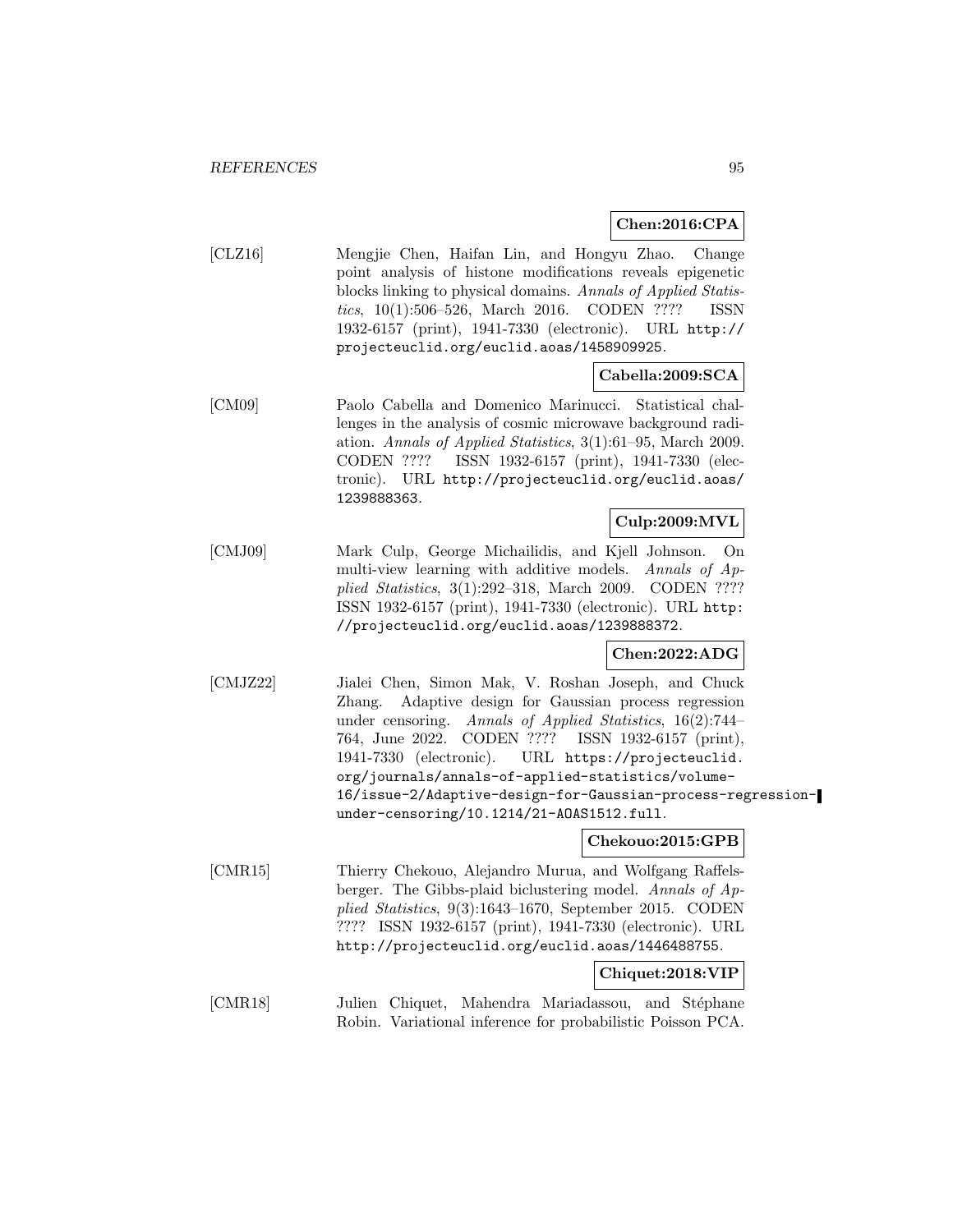Annals of Applied Statistics, 12(4):2674–2698, December 2018. CODEN ???? ISSN 1932-6157 (print), 1941-7330 (electronic). URL https://projecteuclid.org/euclid.aoas/ 1542078060.

### **Chen:2019:MSS**

[CMZ19] Ying Chen, J. S. Marron, and Jiejie Zhang. Modeling seasonality and serial dependence of electricity price curves with warping functional autoregressive dynamics. Annals of Applied Statistics, 13(3):1590–1616, September 2019. CODEN ???? ISSN 1932-6157 (print), 1941-7330 (electronic). URL https://projecteuclid.org/euclid.aoas/1571277765.

## **Cook:2007:ESL**

[CN07] R. Dennis Cook and Liqiang Ni. Elevated soil lead: Statistical modeling and apportionment of contributions from lead-based paint and leaded gasoline. Annals of Applied Statistics, 1(1):130–151, June 2007. CODEN ???? ISSN 1932-6157 (print), 1941-7330 (electronic). URL http:// projecteuclid.org/euclid.aoas/1183143732.

## **Cope:2009:DBD**

[Cop09] Leslie Cope. Discussion of: Brownian distance covariance. Annals of Applied Statistics, 3(4):1279–1281, December 2009. CODEN ???? ISSN 1932-6157 (print), 1941-7330 (electronic). URL http://projecteuclid.org/euclid.aoas/ 1267453936. See [SR09b].

## **Cox:2007:ASR**

[Cox07] D. R. Cox. Applied statistics: a review. Annals of Applied Statistics, 1(1):1–16, June 2007. CODEN ???? ISSN 1932-6157 (print), 1941-7330 (electronic). URL http:// projecteuclid.org/euclid.aoas/1183143726.

#### **Cappello:2020:SIS**

[CP20] Lorenzo Cappello and Julia A. Palacios. Sequential importance sampling for multiresolution Kingman–Tajima coalescent counting. Annals of Applied Statistics, 14(2):727–751, June 2020. CODEN ???? ISSN 1932-6157 (print), 1941-7330 (electronic). URL https://projecteuclid.org/euclid. aoas/1593449323.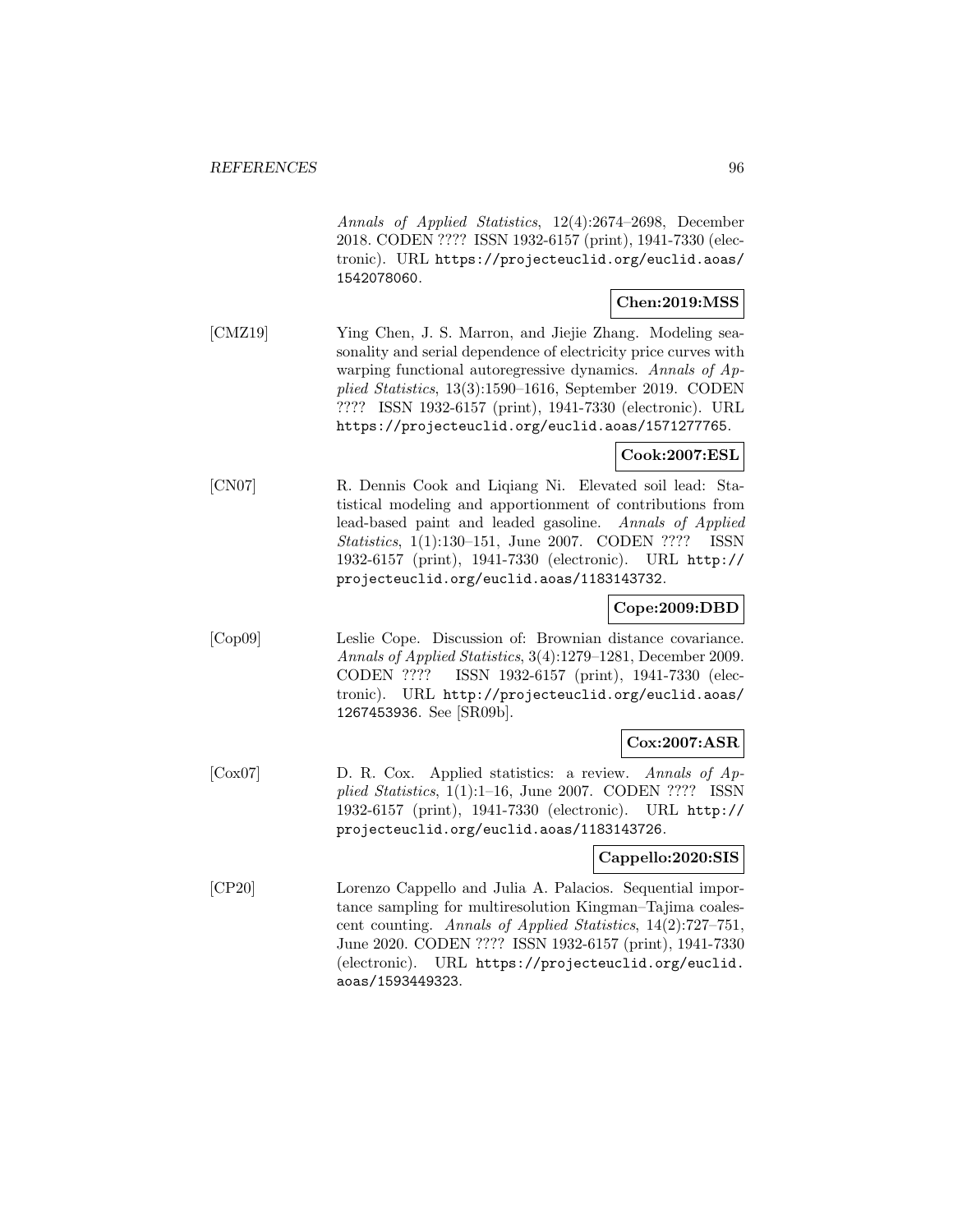#### **Capezza:2021:ASD**

[CPG<sup>+</sup>21] Christian Capezza, Biagio Palumbo, Yannig Goude, Simon N. Wood, and Matteo Fasiolo. Additive stacking for disaggregate electricity demand forecasting. Annals of Applied Statistics, 15(2):727–746, June 2021. CODEN ???? ISSN 1932-6157 (print), 1941-7330 (electronic). URL https://projecteuclid.org/journals/annals-ofapplied-statistics/volume-15/issue-2/Additive-stackingfor-disaggregate-electricity-demand-forecasting/10. 1214/20-AOAS1417.full.

## **Cervone:2014:LMA**

[CPP<sup>+</sup>14] Daniel Cervone, Natesh S. Pillai, Debdeep Pati, Ross Berbeco, and John Henry Lewis. A location-mixture autoregressive model for online forecasting of lung tumor motion. Annals of Applied Statistics, 8(3):1341–1371, September 2014. CODEN ???? ISSN 1932-6157 (print), 1941-7330 (electronic). URL http://projecteuclid.org/euclid.aoas/ 1414091216.

## **Conti:2011:MHI**

[CPvV<sup>+</sup>11] Stefano Conti, Anne M. Presanis, Maaike G. van Veen, Maria Xiridou, Martin C. Donoghoe, Annemarie Rinder Stengaard, and Daniela De Angelis. Modeling of the HIV infection epidemic in the Netherlands: a multi-parameter evidence synthesis approach. Annals of Applied Statistics, 5(4):2359– 2384, December 2011. CODEN ???? ISSN 1932-6157 (print), 1941-7330 (electronic). URL http://projecteuclid.org/ euclid.aoas/1324399598.

#### **Chatterjee:2009:DFC**

[CQ09] Snigdhansu Chatterjee and Peihua Qiu. Distribution-free cumulative sum control charts using bootstrap-based control limits. Annals of Applied Statistics, 3(1):349–369, March 2009. CODEN ???? ISSN 1932-6157 (print), 1941-7330 (electronic). URL http://projecteuclid.org/euclid.aoas/ 1239888374.

## **Craigmile:2011:DSA**

[CR11] Peter Craigmile and Bala Rajaratnam. Discussion of: "A statistical analysis of multiple temperature proxies: Are reconstructions of surface temperatures over the last 1000 years reliable?". Annals of Applied Statistics, 5(1):88–90, March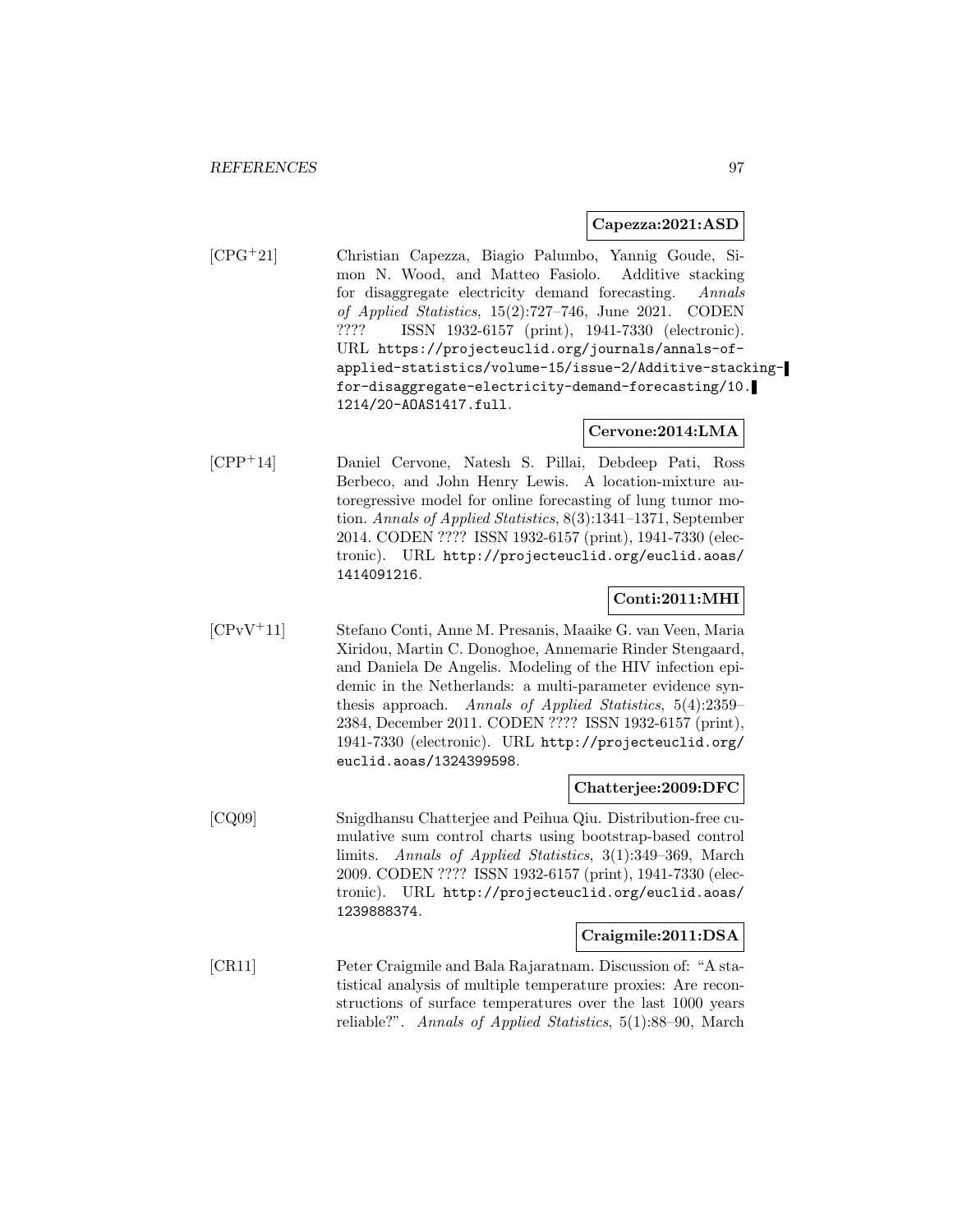2011. CODEN ???? ISSN 1932-6157 (print), 1941-7330 (electronic). URL http://projecteuclid.org/euclid.aoas/ 1300715181. See [MW11b].

## **Chandler:2013:SEM**

[CR13] Richard B. Chandler and J. Andrew Royle. Spatially explicit models for inference about density in unmarked or partially marked populations. Annals of Applied Statistics, 7(2):936– 954, June 2013. CODEN ???? ISSN 1932-6157 (print), 1941-7330 (electronic). URL http://projecteuclid.org/ euclid.aoas/1372338474.

## **Crawford:2016:DCC**

[Cra16] Forrest W. Crawford. Discussion of "Coauthorship and citation networks for statisticians". Annals of Applied Statistics, 10(4):1842–1845, December 2016. CODEN ???? ISSN 1932-6157 (print), 1941-7330 (electronic). URL http:// projecteuclid.org/euclid.aoas/1483606841. See [JJ16a, JJ16b].

## **Cui:2013:DEH**

[CRZ13] Qiurong Cui, Karl Rohe, and Zhengjun Zhang. Discussion of "Estimating the historical and future probabilities of large terrorist events" by Aaron Clauset and Ryan Woodard. Annals of Applied Statistics, 7(4):1891–1894, December 2013. CODEN ???? ISSN 1932-6157 (print), 1941-7330 (electronic). URL http://projecteuclid.org/euclid.aoas/ 1387823301. See [SR09b].

#### **Castruccio:2013:GST**

[CS13] Stefano Castruccio and Michael L. Stein. Global space– time models for climate ensembles. Annals of Applied Statistics, 7(3):1593–1611, September 2013. CODEN ???? ISSN 1932-6157 (print), 1941-7330 (electronic). URL http:// projecteuclid.org/euclid.aoas/1380804808.

## **Cybis:2015:APC**

[CSB<sup>+</sup>15] Gabriela B. Cybis, Janet S. Sinsheimer, Trevor Bedford, Alison E. Mather, Philippe Lemey, and Marc A. Suchard. Assessing phenotypic correlation through the multivariate phylogenetic latent liability model. Annals of Applied Statistics, 9(2):969–991, June 2015. CODEN ???? ISSN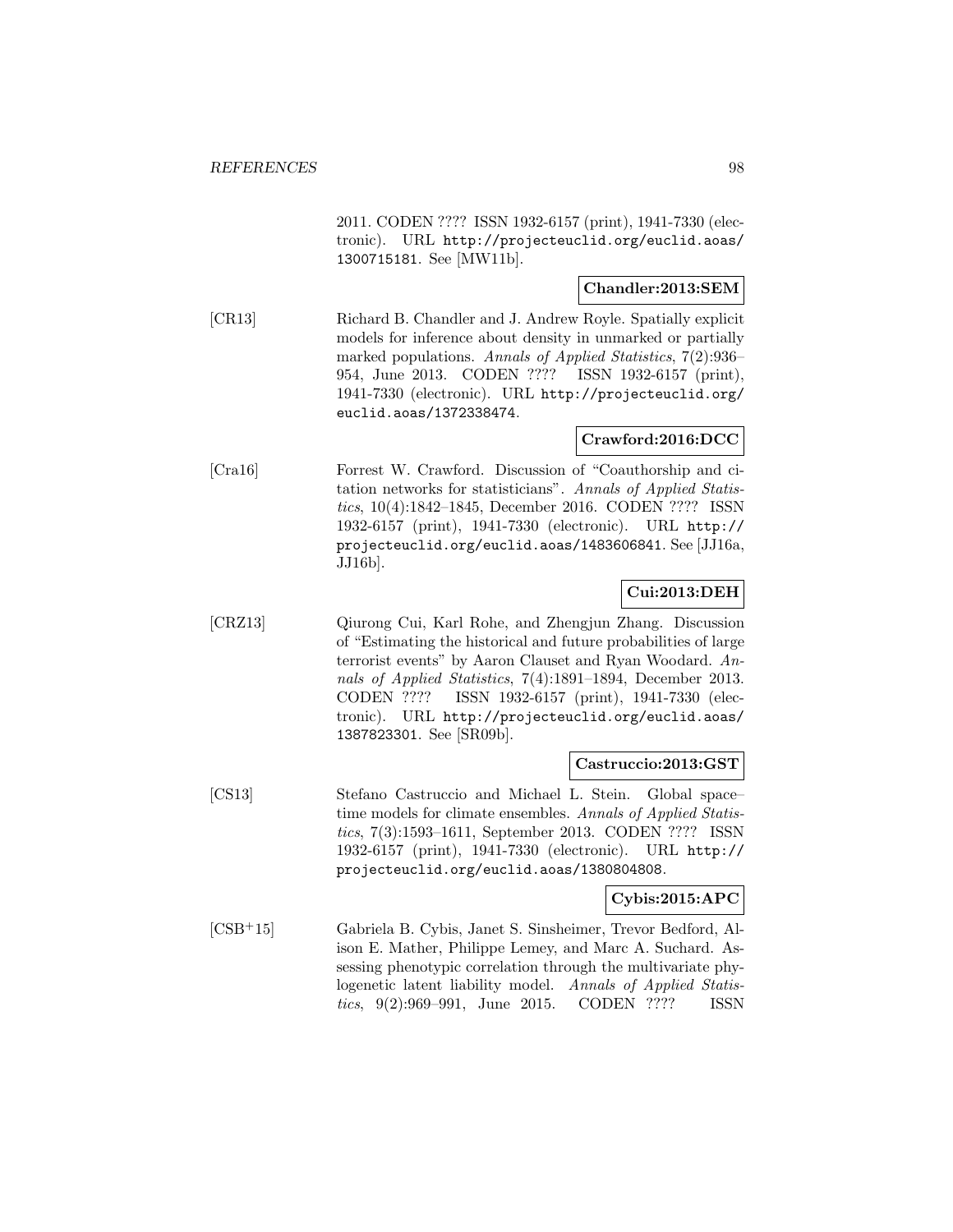1932-6157 (print), 1941-7330 (electronic). URL http:// projecteuclid.org/euclid.aoas/1437397120.

## **Chen:2012:BME**

[CSC<sup>+</sup>12] Chung-Hsing Chen, Wen-Chi Su, Chih-Yu Chen, Jing-Ying Huang, Fang-Yu Tsai, Wen-Chang Wang, Chao A. Hsiung, King-Song Jeng, and I-Shou Chang. A Bayesian measurement error model for two-channel cell-based RNAi data with replicates. Annals of Applied Statistics, 6(1):356–382, March 2012. CODEN ???? ISSN 1932-6157 (print), 1941-7330 (electronic). URL http://projecteuclid.org/euclid.aoas/ 1331043400.

## **Chekouo:2016:BPM**

[CSGD16] Thierry Chekouo, Francesco C. Stingo, Michele Guindani, and Kim-Anh Do. A Bayesian predictive model for imaging genetics with application to schizophrenia. Annals of Applied Statistics, 10(3):1547–1571, September 2016. CODEN ???? ISSN 1932-6157 (print), 1941-7330 (electronic). URL http: //projecteuclid.org/euclid.aoas/1475069618.

## **Commenges:2008:EDK**

[CSL<sup>+</sup>08] D. Commenges, A. Sayyareh, L. Letenneur, J. Guedj, and A. Bar-Hen. Estimating a difference of Kullback–Leibler risks using a normalized difference of AIC. Annals of Applied Statistics, 2(3):1123–1142, September 2008. CODEN ???? ISSN 1932-6157 (print), 1941-7330 (electronic). URL http://projecteuclid.org/euclid.aoas/1223908055.

#### **Clements:2011:RAM**

[CSS11] Robert Alan Clements, Frederic Paik Schoenberg, and Danijel Schorlemmer. Residual analysis methods for space–time point processes with applications to earthquake forecast models in California. Annals of Applied Statistics, 5(4):2549– 2571, December 2011. CODEN ???? ISSN 1932-6157 (print), 1941-7330 (electronic). URL http://projecteuclid.org/ euclid.aoas/1324399606.

#### **Chen:2018:UEE**

[CSS18] Beidi Chen, Anshumali Shrivastava, and Rebecca C. Steorts. Unique entity estimation with application to the Syrian conflict. Annals of Applied Statistics, 12(2):1039–1067, June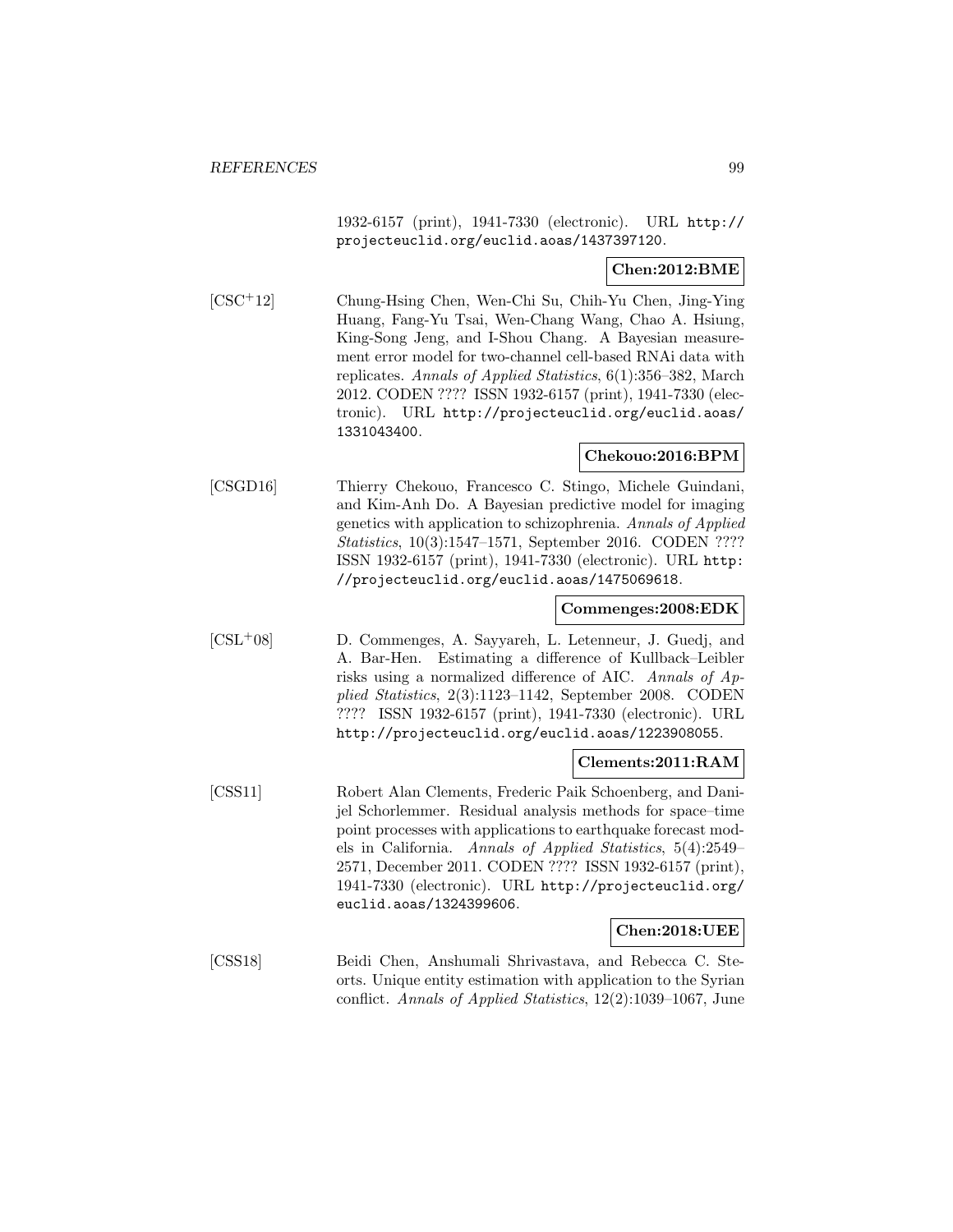2018. CODEN ???? ISSN 1932-6157 (print), 1941-7330 (electronic). URL https://projecteuclid.org/euclid.aoas/ 1532743485.

## **Clements:2014:AMT**

[CSZK14] Nicolle Clements, Sanat K. Sarkar, Zhigen Zhao, and Dong-Yun Kim. Applying multiple testing procedures to detect change in East African vegetation. Annals of Applied Statistics, 8(1):286–308, March 2014. CODEN ???? ISSN 1932-6157 (print), 1941-7330 (electronic). URL http:// projecteuclid.org/euclid.aoas/1396966287.

## **Coram:2007:IPS**

[CT07] Marc Coram and Hua Tang. Improving population-specific allele frequency estimates by adapting supplemental data: an empirical Bayes approach. Annals of Applied Statistics, 1(2):459–479, December 2007. CODEN ???? ISSN 1932-6157 (print), 1941-7330 (electronic). URL http:// projecteuclid.org/euclid.aoas/1196438027.

## **Chen:2018:MSE**

[CT18] Feng Chen and Wai Hong Tan. Marked self-exciting point process modelling of information diffusion on Twitter. Annals of Applied Statistics, 12(4):2175–2196, December 2018. CODEN ???? ISSN 1932-6157 (print), 1941-7330 (electronic). URL https://projecteuclid.org/euclid.aoas/ 1542078041.

## **Chailan:2017:SMS**

[CTB17] Romain Chailan, Gwladys Toulemonde, and Jean-Noel Bacro. A semiparametric method to simulate bivariate spacetime extremes. Annals of Applied Statistics, 11(3):1403–1428, September 2017. CODEN ???? ISSN 1932-6157 (print), 1941-7330 (electronic). URL https://projecteuclid.org/ euclid.aoas/1507168834.

## **Caron:2014:BNP**

[CTM14] François Caron, Yee Whye Teh, and Thomas Brendan Murphy. Bayesian nonparametric Plackett–Luce models for the analysis of preferences for college degree programmes. Annals of Applied Statistics, 8(2):1145–1181, June 2014. CODEN ???? ISSN 1932-6157 (print), 1941-7330 (electronic). URL http://projecteuclid.org/euclid.aoas/1404229529.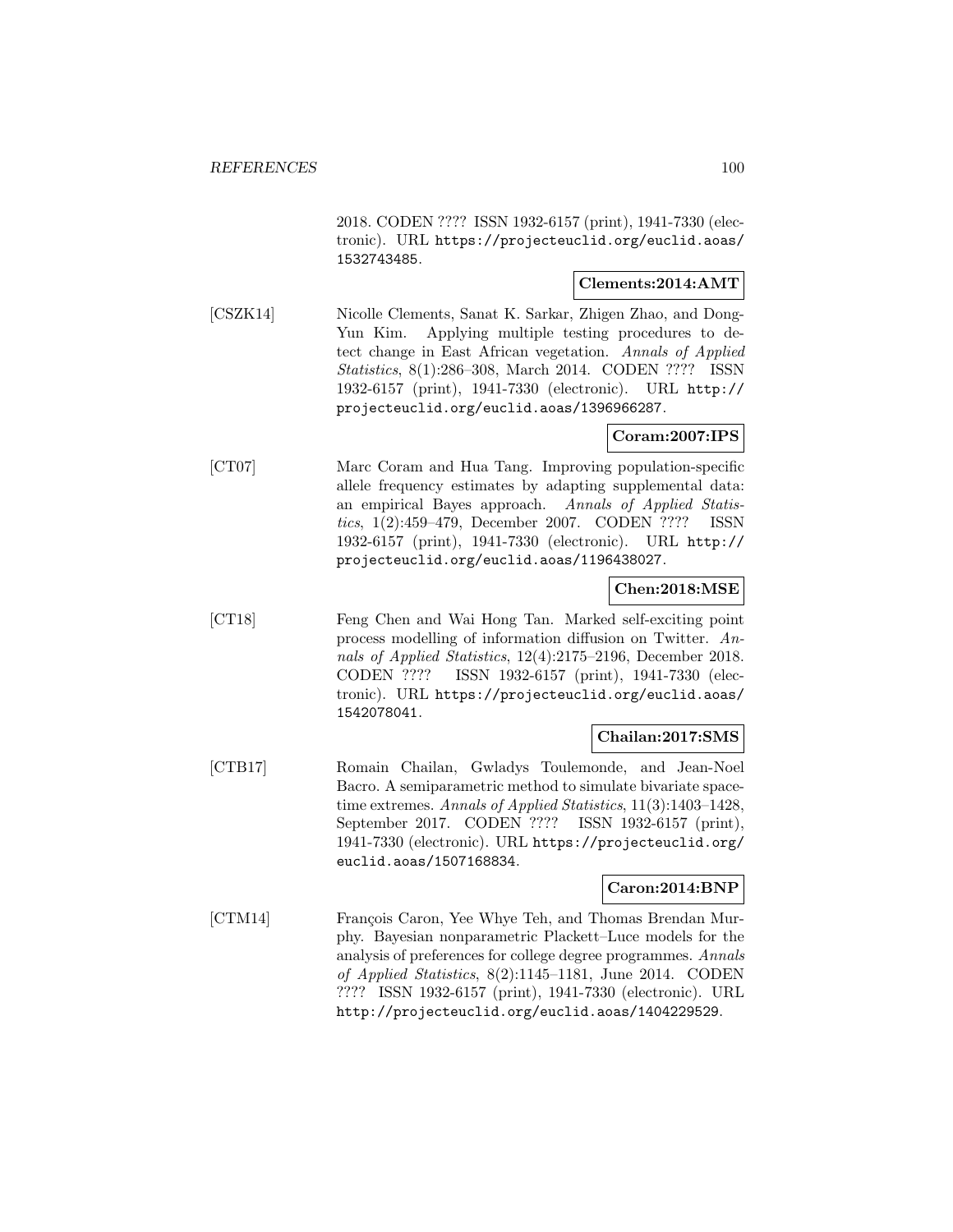**Cutler:2010:RLB**

| [Cut10] | Adele Cutler. Remembering Leo Breiman. Annals of Ap-      |
|---------|-----------------------------------------------------------|
|         | plied Statistics, $4(4):1621-1633$ , December 2010. CODEN |
|         | ???? ISSN 1932-6157 (print), 1941-7330 (electronic). URL  |
|         | http://projecteuclid.org/euclid.aoas/1294167785.          |
|         |                                                           |

## **Couturier:2010:ZIT**

[CVF10] Dominique-Laurent Couturier and Maria-Pia Victoria-Feser. Zero-inflated truncated generalized Pareto distribution for the analysis of radio audience data. Annals of Applied Statistics, 4(4):1824–1846, December 2010. CODEN ???? ISSN 1932-6157 (print), 1941-7330 (electronic). URL http:// projecteuclid.org/euclid.aoas/1294167800.

# **Chan:2010:BES**

[CW10] Kwun Chuen Gary Chan and Mei-Cheng Wang. Backward estimation of stochastic processes with failure events as time origins. Annals of Applied Statistics, 4(3):1602–1620, September 2010. CODEN ???? ISSN 1932-6157 (print), 1941-7330 (electronic). URL http://projecteuclid.org/ euclid.aoas/1287409388.

## **Clauset:2013:EHF**

[CW13a] Aaron Clauset and Ryan Woodard. Estimating the historical and future probabilities of large terrorist events. Annals of Applied Statistics, 7(4):1838–1865, December 2013. CODEN ???? ISSN 1932-6157 (print), 1941-7330 (electronic). URL http://projecteuclid.org/euclid.aoas/ 1387823295. See discussion [Moh13a, RP13, Whi13, Gil13, Sch13, CRZ13] and rejoinder [CW13b].

#### **Clauset:2013:REH**

[CW13b] Aaron Clauset and Ryan Woodard. Rejoinder of "Estimating the historical and future probabilities of large terrorist events" by Aaron Clauset and Ryan Woodard. Annals of Applied Statistics, 7(4):1895–1897, December 2013. CODEN ???? ISSN 1932-6157 (print), 1941-7330 (electronic). URL http://projecteuclid.org/euclid.aoas/ 1387823302. See [SR09b].

## **Cheng:2020:SMA**

[CW20] Chao Cheng and Molin Wang. Statistical methods for analysis of combined categorical biomarker data from multi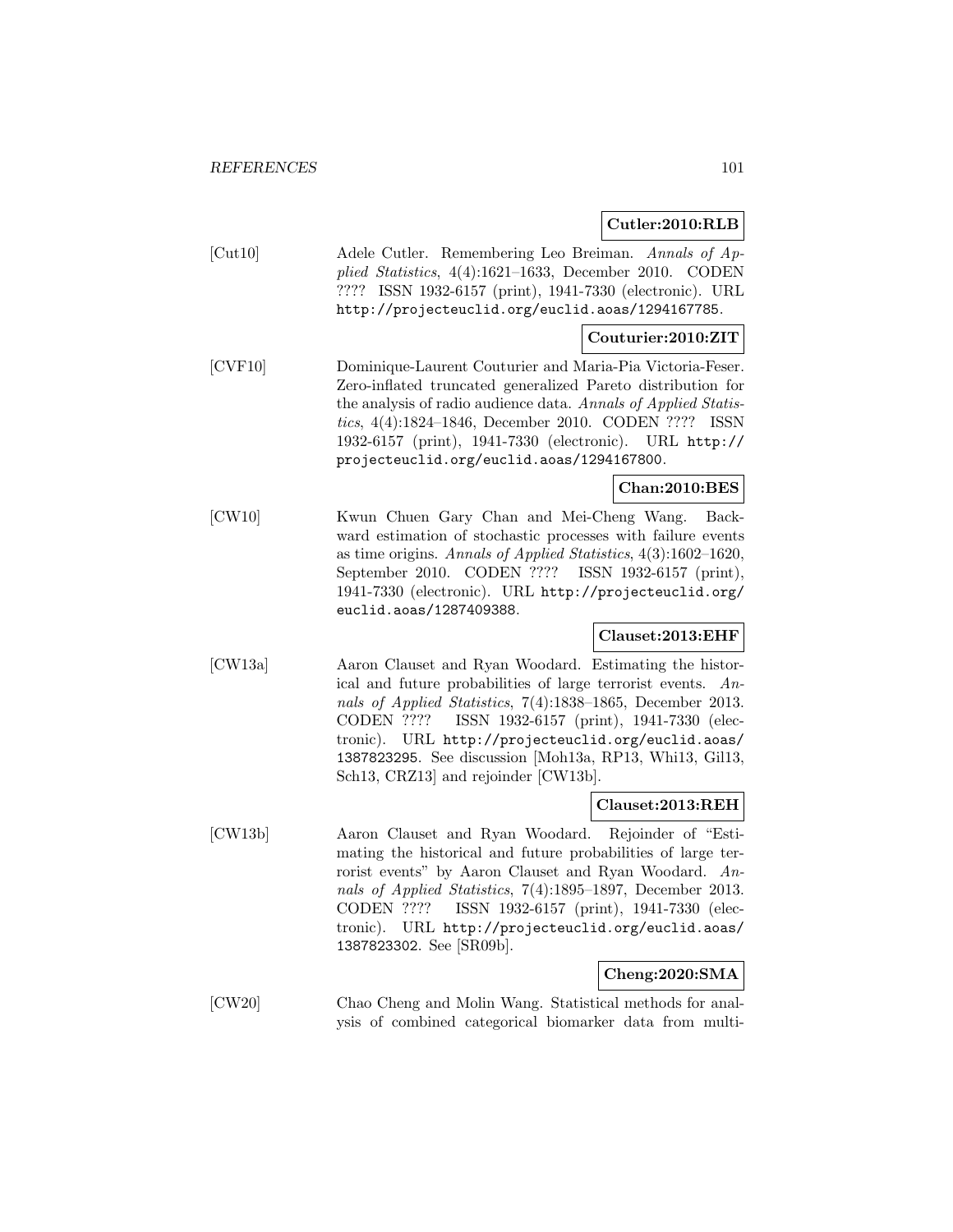ple studies. Annals of Applied Statistics, 14(3):1146–1163, September 2020. CODEN ???? ISSN 1932-6157 (print), 1941-7330 (electronic). URL https://projecteuclid. org/journals/annals-of-applied-statistics/volume-14/issue-3/Statistical-methods-for-analysis-of-combinedcategorical-biomarker-data-from/10.1214/20-AOAS1337. full.

# **Chen:2018:UBV**

[CWE18] Yen-Chi Chen, Y. Samuel Wang, and Elena A. Erosheva. On the use of bootstrap with variational inference: Theory, interpretation, and a two-sample test example. Annals of Applied Statistics, 12(2):846–876, June 2018. CODEN ???? ISSN 1932-6157 (print), 1941-7330 (electronic). URL https: //projecteuclid.org/euclid.aoas/1532743479.

## **Cunen:2020:FMS**

[CWH20] Céline Cunen, Lars Walløe, and Nils Lid Hjort. Focused model selection for linear mixed models with an application to whale ecology. Annals of Applied Statistics, 14(2):872– 904, June 2020. CODEN ???? ISSN 1932-6157 (print), 1941-7330 (electronic). URL https://projecteuclid.org/ euclid.aoas/1593449330.

## **Crawford:2015:SLS**

[CWS15] Forrest W. Crawford, Robert E. Weiss, and Marc A. Suchard. Sex, lies and self-reported counts: Bayesian mixture models for heaping in longitudinal count data via birth-death processes. Annals of Applied Statistics, 9(2):572–596, June 2015. CODEN ???? ISSN 1932-6157 (print), 1941-7330 (electronic). URL http://projecteuclid.org/euclid.aoas/ 1437397102.

# **Chen:2017:MEM**

[CWWW17] Lin S. Chen, Jiebiao Wang, Xianlong Wang, and Pei Wang. A mixed-effects model for incomplete data from labelingbased quantitative proteomics experiments. Annals of Applied Statistics, 11(1):114–138, March 2017. CODEN ???? ISSN 1932-6157 (print), 1941-7330 (electronic). URL http: //projecteuclid.org/euclid.aoas/1491616874.

## **Choudhury:2010:ASD**

[CZM10] Kingshuk Roy Choudhury, Limian Zheng, and John J. Mackrill. Analysis of spatial distribution of marker expression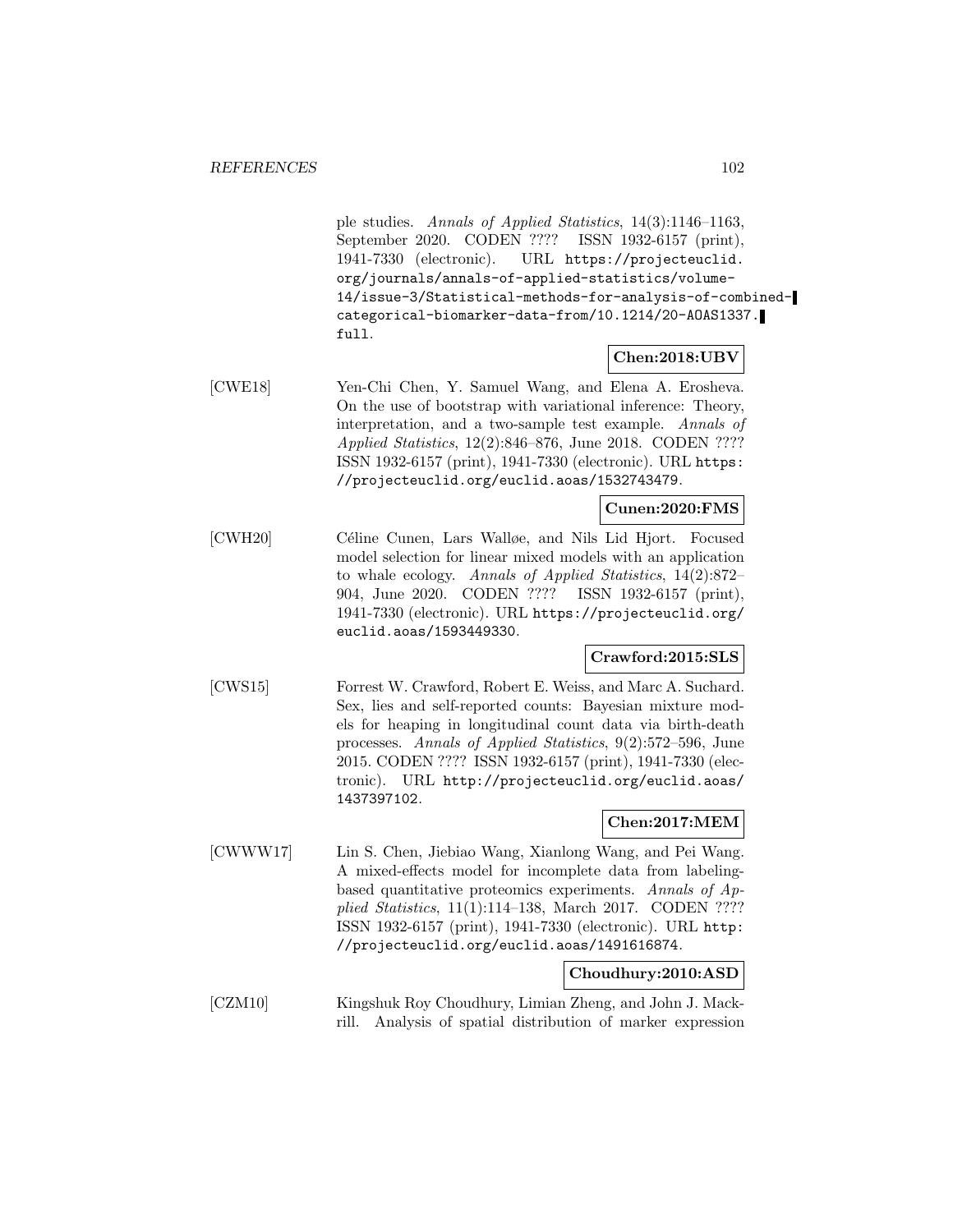in cells using boundary distance plots. Annals of Applied Statistics, 4(3):1365–1382, September 2010. CODEN ???? ISSN 1932-6157 (print), 1941-7330 (electronic). URL http: //projecteuclid.org/euclid.aoas/1287409377.

## **DAngelo:2022:IST**

[DAAM22] Nicoletta D'Angelo, Giada Adelfio, Antonino Abbruzzo, and Jorge Mateu. Inhomogeneous spatio-temporal point processes on linear networks for visitors' stops data. Annals of Applied Statistics, 16(2):791–815, June 2022. CO-DEN ???? ISSN 1932-6157 (print), 1941-7330 (electronic). URL https://projecteuclid.org/journals/annals-ofapplied-statistics/volume-16/issue-2/Inhomogeneousspatio-temporal-point-processes-on-linear-networksfor-visitors/10.1214/21-AOAS1519.full.

**Davis:2017:DEB**

[Dav17] Mark H. A. Davis. Discussion of "Elicitability and backtesting: Perspectives for banking regulation". Annals of Applied Statistics, 11(4):1886–1887, December 2017. CO-DEN ???? ISSN 1932-6157 (print), 1941-7330 (electronic). URL https://projecteuclid.org/euclid.aoas/ 1514430268. See [NZ17a].

## **Dagum:2015:NSA**

[DB15] Estela Bee Dagum and Silvia Bianconcini. A new set of asymmetric filters for tracking the short-term trend in real-time. Annals of Applied Statistics, 9(3):1433–1458, September 2015. CODEN ???? ISSN 1932-6157 (print), 1941-7330 (electronic). URL http://projecteuclid.org/ euclid.aoas/1446488746.

## **Datta:2016:NDN**

[DBF<sup>+</sup>16] Abhirup Datta, Sudipto Banerjee, Andrew O. Finley, Nicholas A. S. Hamm, and Martijn Schaap. Nonseparable dynamic nearest neighbor Gaussian process models for large spatio-temporal data with an application to particulate matter analysis. Annals of Applied Statistics, 10(3):1286–1316, September 2016. CODEN ???? ISSN 1932-6157 (print), 1941-7330 (electronic). URL http://projecteuclid.org/ euclid.aoas/1475069608.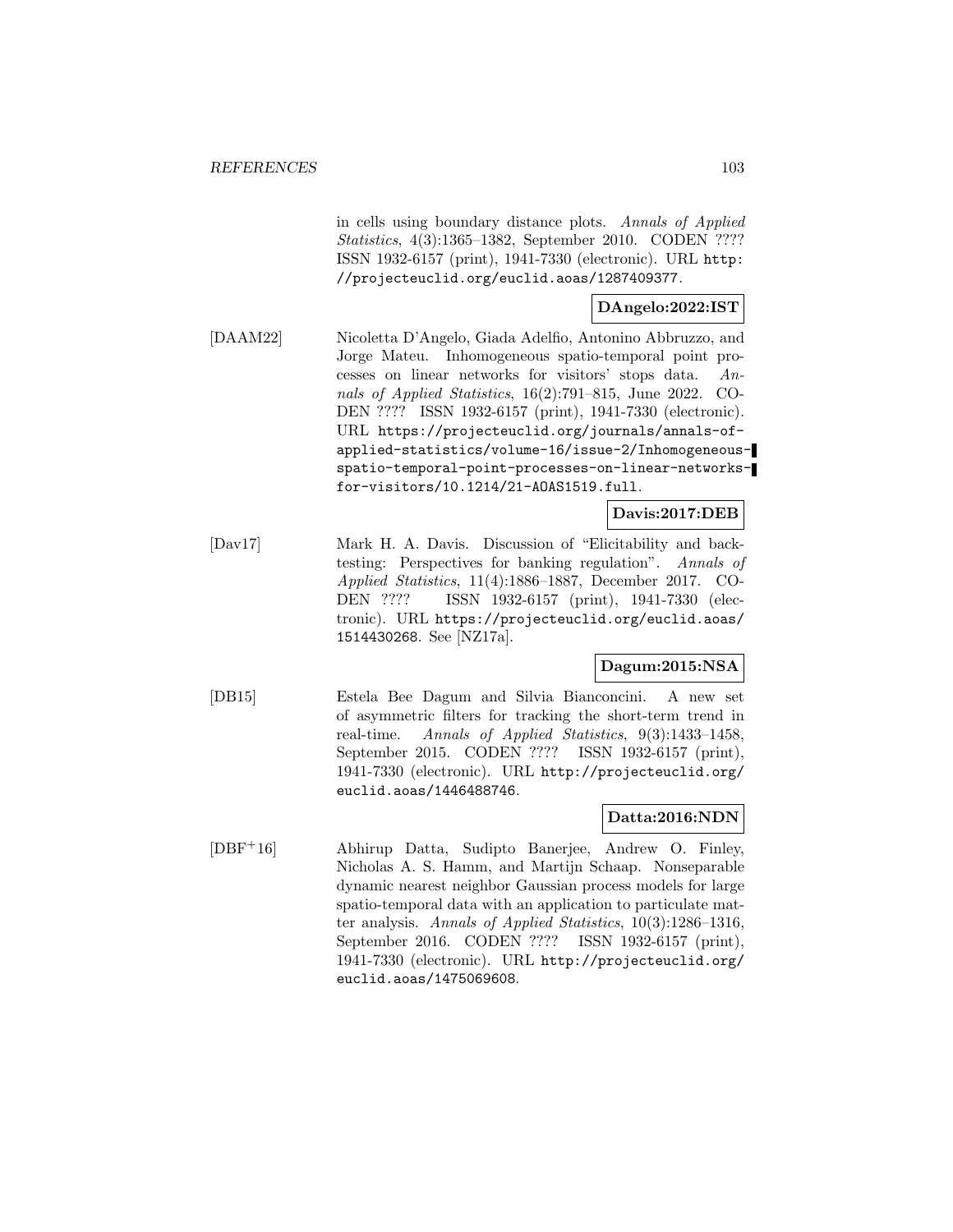#### **DAngelo:2021:IFI**

[DBG21] Silvia D'Angelo, Lorraine Brennan, and Isobel Claire Gormley. Inferring food intake from multiple biomarkers using a latent variable model. Annals of Applied Statistics, 15(4):2043– 2060, December 2021. CODEN ???? ISSN 1932-6157 (print), 1941-7330 (electronic). URL https://projecteuclid. org/journals/annals-of-applied-statistics/volume-15/issue-4/Inferring-food-intake-from-multiple-biomarkersusing-a-latent-variable/10.1214/21-AOAS1478.full.

## **DeVito:2021:BMF**

[DBTP21] Roberta De Vito, Ruggero Bellio, Lorenzo Trippa, and Giovanni Parmigiani. Bayesian multistudy factor analysis for high-throughput biological data. Annals of Applied Statistics, 15(4):1723–1741, December 2021. CO-DEN ???? ISSN 1932-6157 (print), 1941-7330 (electronic). URL https://projecteuclid.org/journals/annals-ofapplied-statistics/volume-15/issue-4/Bayesian-multistudyfactor-analysis-for-high-throughput-biological-data/ 10.1214/21-AOAS1456.full.

## **Di:2009:MFP**

[DCCP09] Chong-Zhi Di, Ciprian M. Crainiceanu, Brian S. Caffo, and Naresh M. Punjabi. Multilevel functional principal component analysis. Annals of Applied Statistics, 3(1):458– 488, March 2009. CODEN ???? ISSN 1932-6157 (print), 1941-7330 (electronic). URL http://projecteuclid.org/ euclid.aoas/1239888378.

## **deCarvalho:2016:FCA**

[dCdCAGM16] Vanda Inácio de Carvalho, Miguel de Carvalho, Todd A. Alonzo, and Wenceslao González-Manteiga. Functional covariate-adjusted partial area under the specificity-ROC curve with an application to metabolic syndrome diagnosis. Annals of Applied Statistics, 10(3):1472–1495, September 2016. CODEN ???? ISSN 1932-6157 (print), 1941-7330 (electronic). URL http://projecteuclid.org/euclid.aoas/ 1475069615.

## **Dai:2021:LCN**

[DCHP21] Chenguang Dai, Duo Chan, Peter Huybers, and Natesh Pillai. Late 19th century navigational uncertainties and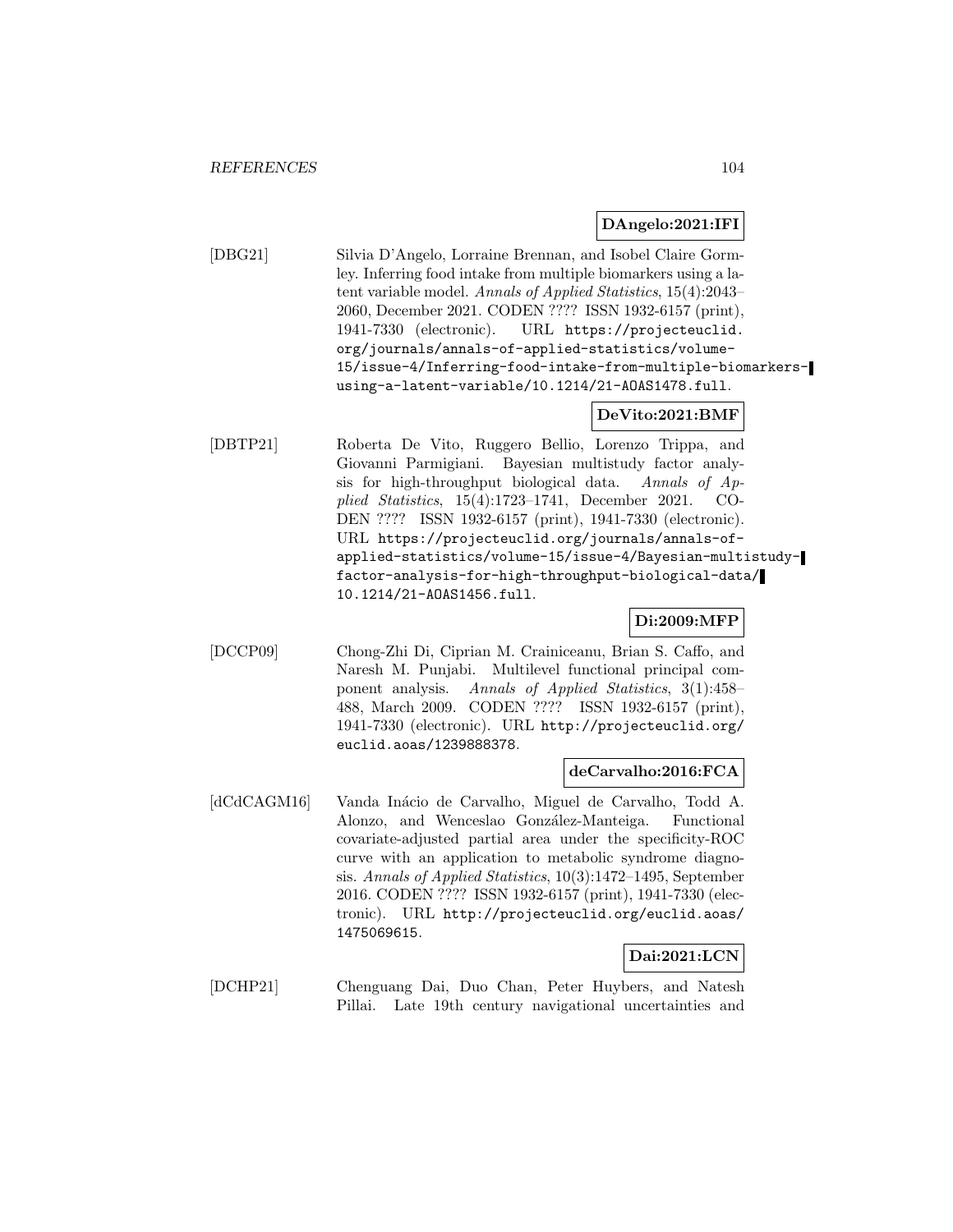|                                | their influence on sea surface temperature estimates.<br>$An-$<br>nals of Applied Statistics, 15(1):22-40, March 2021.<br>$CO-$<br>DEN ???? ISSN 1932-6157 (print), 1941-7330 (electronic).<br>URL https://projecteuclid.org/journals/annals-of-<br>applied-statistics/volume-15/issue-1/Late-19th-century-<br>navigational-uncertainties-and-their-influence-on-<br>sea/10.1214/20-A0AS1367.full. |
|--------------------------------|----------------------------------------------------------------------------------------------------------------------------------------------------------------------------------------------------------------------------------------------------------------------------------------------------------------------------------------------------------------------------------------------------|
|                                | deCastro:2010: TAP                                                                                                                                                                                                                                                                                                                                                                                 |
| $\left[$ dCP10 $\right]$       | Luciano I. de Castro and Harry J. Paarsch. Testing affil-<br>iation in private-values models of first-price auctions using<br>grid distributions. Annals of Applied Statistics, 4(4):2073-<br>2098, December 2010. CODEN ???? ISSN 1932-6157 (print),<br>1941-7330 (electronic). URL http://projecteuclid.org/<br>euclid.aoas/1294167810.                                                          |
|                                | Durante:2016:LAD                                                                                                                                                                                                                                                                                                                                                                                   |
| [DD16]                         | Daniele Durante and David B. Dunson. Locally adaptive<br>dynamic networks. Annals of Applied Statistics, 10(4):2203-<br>2232, December 2016. CODEN ???? ISSN 1932-6157 (print),<br>1941-7330 (electronic). URL http://projecteuclid.org/<br>euclid.aoas/1483606857.                                                                                                                                |
|                                | Debruyne:2009:OMS                                                                                                                                                                                                                                                                                                                                                                                  |
| [Deb09]                        | Michiel Debruyne. An outlier map for support vector ma-<br>chine classification. Annals of Applied Statistics, $3(4):1566-$<br>1580, December 2009. CODEN ???? ISSN 1932-6157 (print),<br>1941-7330 (electronic). URL http://projecteuclid.org/<br>euclid.aoas/1267453953.                                                                                                                         |
|                                | Drignei:2008:PEC                                                                                                                                                                                                                                                                                                                                                                                   |
| [DFN08]                        | Dorin Drignei, Chris E. Forest, and Doug Nychka. Param-<br>eter estimation for computationally intensive nonlinear re-<br>gression with an application to climate modeling. Annals of<br>$Applied Statistics, 2(4):1217-1230, December 2008. CODEN$<br>???? ISSN 1932-6157 (print), 1941-7330 (electronic). URL<br>http://projecteuclid.org/euclid.aoas/1231424207.                                |
|                                | deGonzalez:2007:IIR                                                                                                                                                                                                                                                                                                                                                                                |
| $\left[ \mathrm{dGC07}\right]$ | Amy Berrington de González and D. R. Cox. Interpreta-<br>tion of interaction: a review.<br>Annals of Applied Statis-<br>$tics, 1(2):371-385, December 2007.$<br>CODEN ????<br><b>ISSN</b><br>1932-6157 (print), 1941-7330 (electronic). URL http://<br>projecteuclid.org/euclid.aoas/1196438023.                                                                                                   |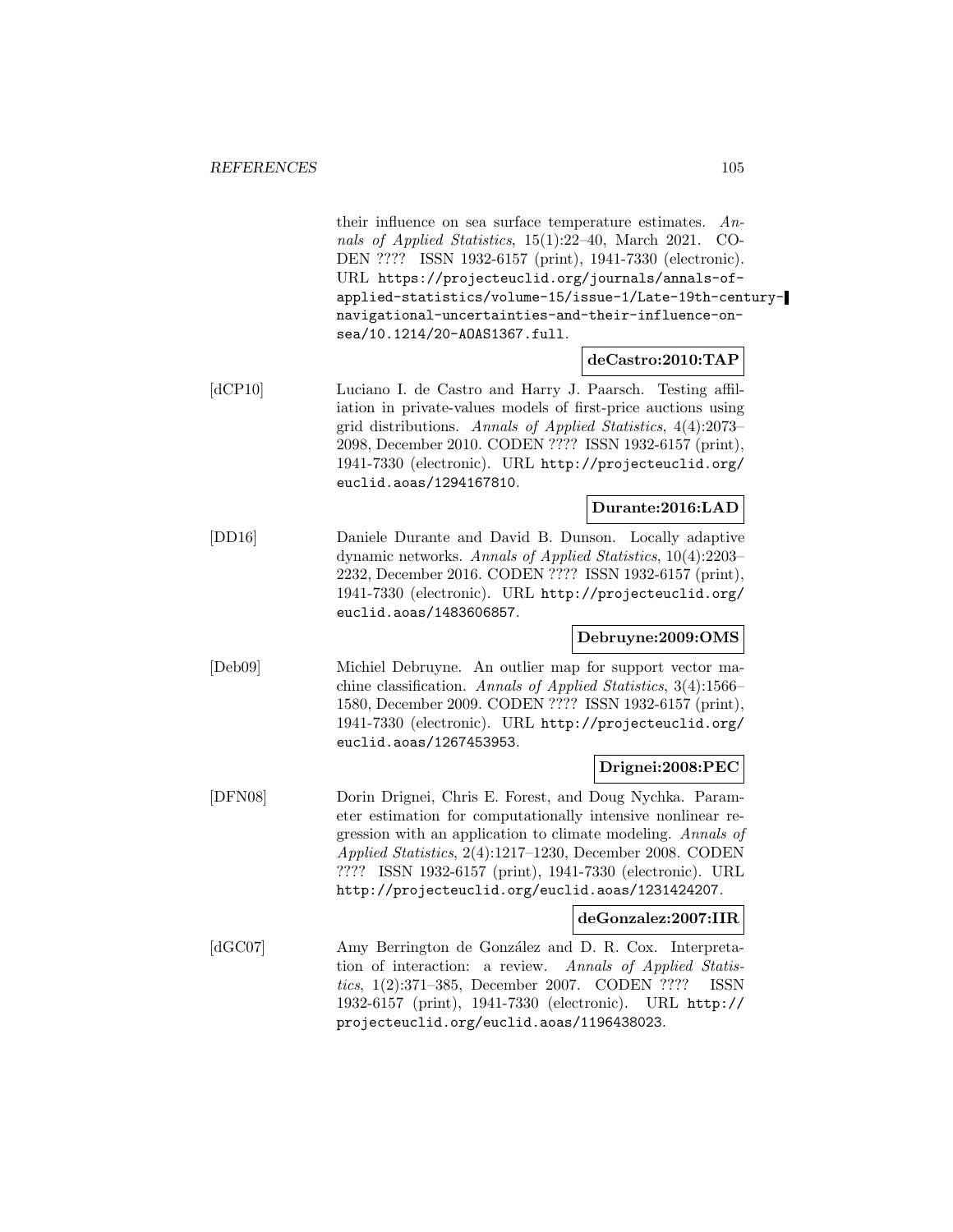## **Drylewicz:2010:MDB**

[DGCT10] J. Drylewicz, J. Guedj, D. Commenges, and R. Thiébaut. Modeling the dynamics of biomarkers during primary HIV infection taking into account the uncertainty of infection date. Annals of Applied Statistics, 4(4):1847–1870, December 2010. CODEN ???? ISSN 1932-6157 (print), 1941-7330 (electronic). URL http://projecteuclid.org/euclid.aoas/ 1294167801.

## **Diaconis:2008:HMS**

[DGH08] Persi Diaconis, Sharad Goel, and Susan Holmes. Horseshoes in multidimensional scaling and local kernel methods. Annals of Applied Statistics, 2(3):777–807, September 2008. CODEN ???? ISSN 1932-6157 (print), 1941-7330 (electronic). URL http://projecteuclid.org/euclid.aoas/1223908041.

## **Deng:2013:LLD**

[DGL13] Wanlu Deng, Zhi Geng, and Hongzhe Li. Learning local directed acyclic graphs based on multivariate time series data. Annals of Applied Statistics, 7(3):1663–1683, September 2013. CODEN ???? ISSN 1932-6157 (print), 1941-7330 (electronic). URL http://projecteuclid.org/ euclid.aoas/1380804811.

## **Davies:2008:RBL**

[DGM<sup>+</sup>08] P. L. Davies, U. Gather, M. Meise, D. Mergel, and T. Mildenberger. Residual-based localization and quantification of peaks in X-ray diffractograms. Annals of Applied Statistics, 2(3):861–886, September 2008. CODEN ???? ISSN 1932-6157 (print), 1941-7330 (electronic). URL http:// projecteuclid.org/euclid.aoas/1223908044.

## **Dalal:2010:DRM**

[DH10] Siddhartha R. Dalal and Bing Han. Detection of radioactive material entering national ports: a Bayesian approach to radiation portal data. Annals of Applied Statistics, 4 (3):1256–1271, September 2010. CODEN ???? ISSN 1932-6157 (print), 1941-7330 (electronic). URL http:// projecteuclid.org/euclid.aoas/1287409372.

# **DelaCruz:2011:DDD**

[DH11] Omar De la Cruz and Susan Holmes. The duality diagram in data analysis: Examples of modern applications. Annals of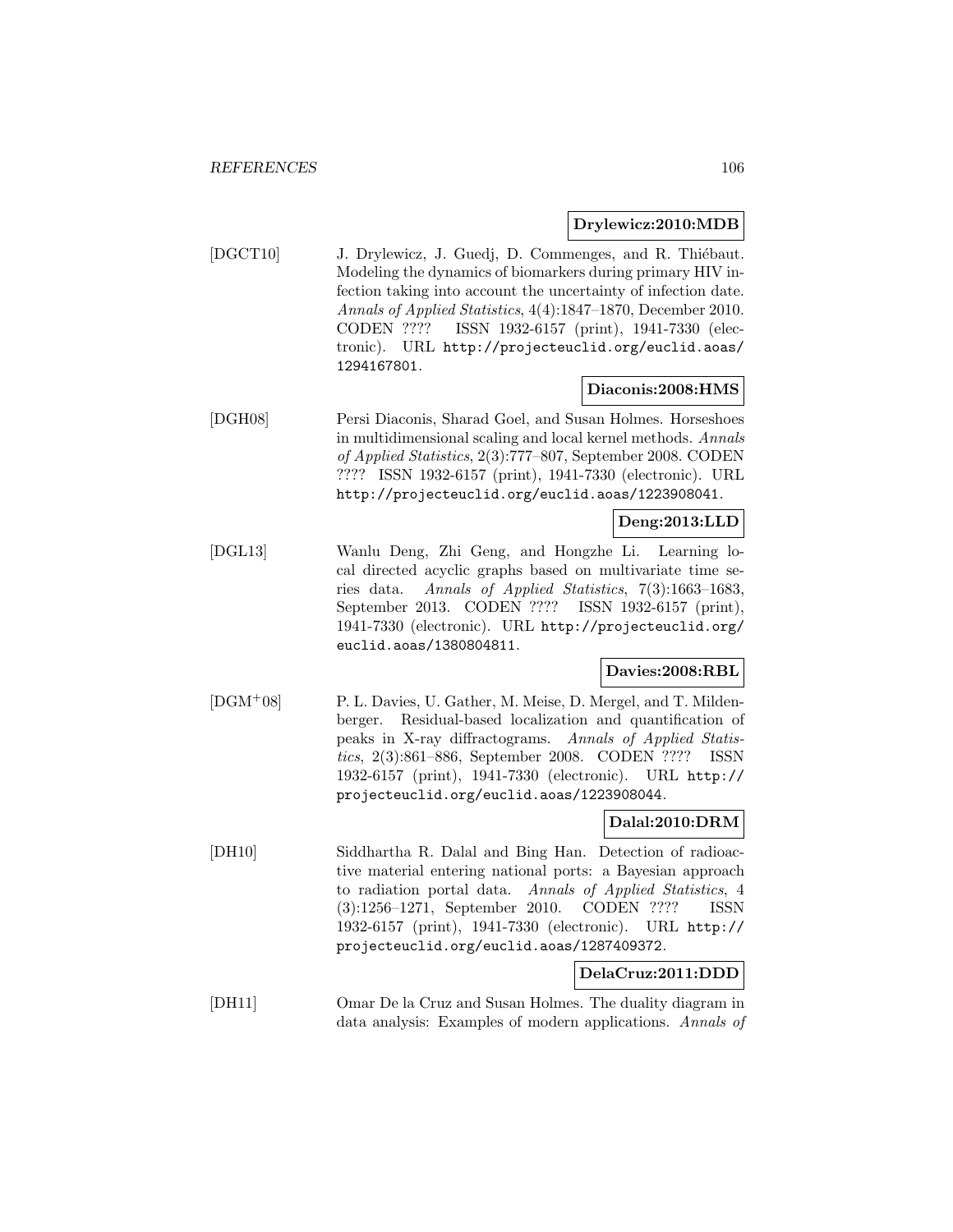Applied Statistics, 5(4):2266–2277, December 2011. CODEN ???? ISSN 1932-6157 (print), 1941-7330 (electronic). URL http://projecteuclid.org/euclid.aoas/1324399594.

#### **Donnat:2018:TND**

[DH18] Claire Donnat and Susan Holmes. Tracking network dynamics: a survey using graph distances. Annals of Applied Statistics, 12(2):971–1012, June 2018. CODEN ???? ISSN 1932-6157 (print), 1941-7330 (electronic). URL https:// projecteuclid.org/euclid.aoas/1532743483.

## **Donovan:2019:NII**

[DHG19] Kevin M. Donovan, Michael G. Hudgens, and Peter B. Gilbert. Nonparametric inference for immune response thresholds of risk in vaccine studies. Annals of Applied Statistics, 13(2):1147–1165, June 2019. CODEN ???? ISSN 1932-6157 (print), 1941-7330 (electronic). URL https:// projecteuclid.org/euclid.aoas/1560758441.

# **Dean:2018:DVT**

[DHL18] Natalie E. Dean, M. Elizabeth Halloran, and Ira M. Longini. Design of vaccine trials during outbreaks with and without a delayed vaccination comparator. Annals of Applied Statistics, 12(1):330–347, March 2018. CODEN ???? ISSN 1932-6157 (print), 1941-7330 (electronic). URL https:// projecteuclid.org/euclid.aoas/1520564475.

## **Duan:2017:PMB**

[DHM<sup>+</sup>17] Yuanyuan Duan, Yili Hong, William Q. Meeker, Deborah L. Stanley, and Xiaohong Gu. Photodegradation modeling based on laboratory accelerated test data and predictions under outdoor weathering for polymeric materials. Annals of Applied Statistics, 11(4):2052–2079, December 2017. CODEN ???? ISSN 1932-6157 (print), 1941-7330 (electronic). URL https://projecteuclid.org/euclid.aoas/ 1514430277.

## **Dray:2011:RGD**

[DJ11] Stéphane Dray and Thibaut Jombart. Revisiting Guerry's data: Introducing spatial constraints in multivariate analysis. Annals of Applied Statistics, 5(4):2278–2299, December 2011. CODEN ???? ISSN 1932-6157 (print), 1941-7330 (elec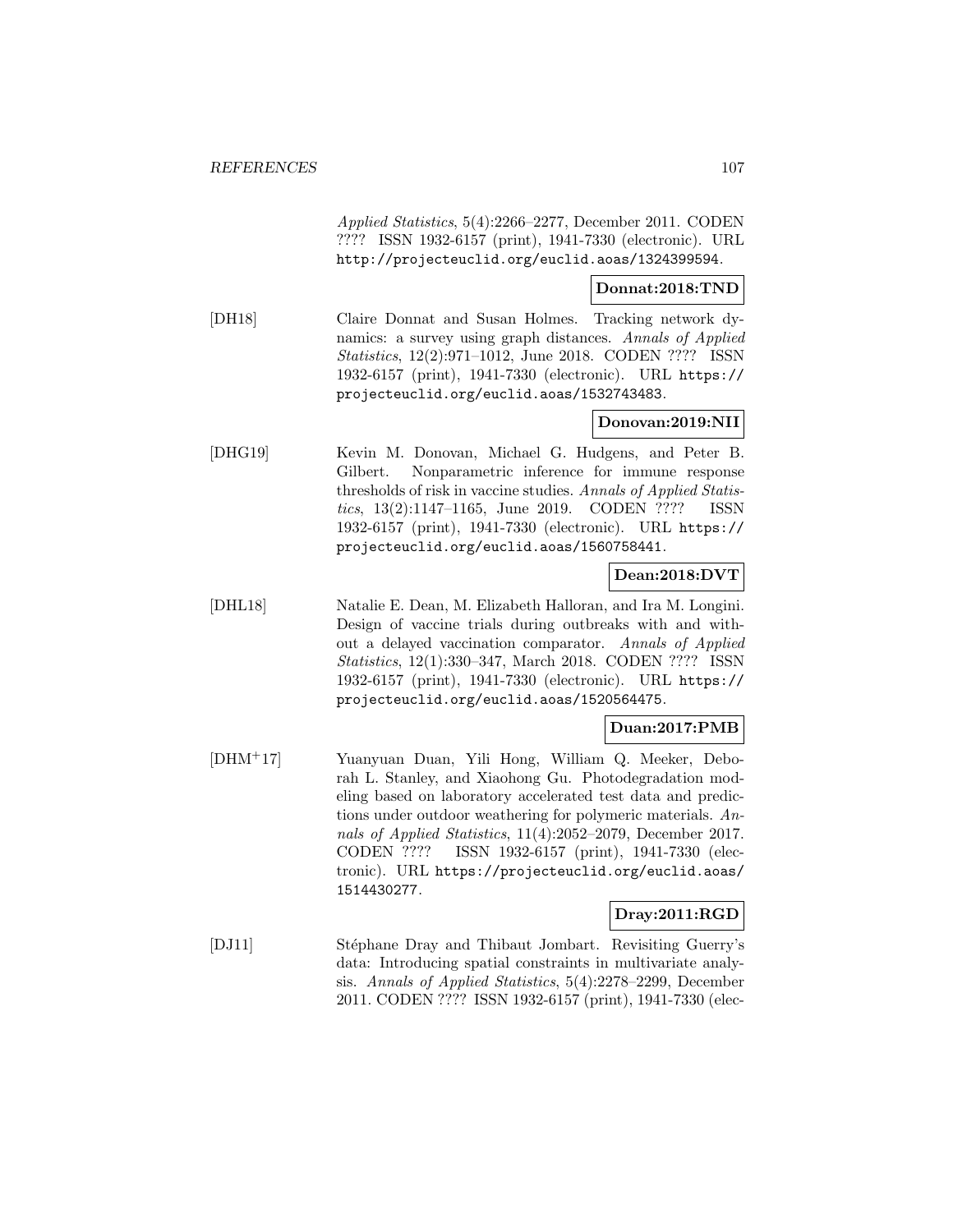tronic). URL http://projecteuclid.org/euclid.aoas/ 1324399595.

# **Du:2012:CAE**

[DK12] Chao Du and S. C. Kou. Correlation analysis of enzymatic reaction of a single protein molecule. Annals of Applied Statistics, 6(3):950–976, September 2012. CODEN ???? ISSN 1932-6157 (print), 1941-7330 (electronic). URL http:// projecteuclid.org/euclid.aoas/1346418569.

# **Ding:2018:RTU**

[DK18] Peng Ding and Luke Keele. Rank tests in unmatched clustered randomized trials applied to a study of teacher training. Annals of Applied Statistics, 12(4):2151–2174, December 2018. CODEN ???? ISSN 1932-6157 (print), 1941-7330 (electronic). URL https://projecteuclid.org/euclid.aoas/ 1542078040.

## **Dryden:2019:PNS**

[DKLL19] Ian L. Dryden, Kwang-Rae Kim, Charles A. Laughton, and Huiling Le. Principal nested shape space analysis of molecular dynamics data. Annals of Applied Statistics, 13(4):2213– 2234, December 2019. CODEN ???? ISSN 1932-6157 (print), 1941-7330 (electronic). URL https://projecteuclid.org/ euclid.aoas/1574910042.

# **Duncan:2018:SSA**

[DKS18] Adam Duncan, Eric Klassen, and Anuj Srivastava. Statistical shape analysis of simplified neuronal trees. Annals of Applied Statistics, 12(3):1385–1421, September 2018. CODEN ???? ISSN 1932-6157 (print), 1941-7330 (electronic). URL https: //projecteuclid.org/euclid.aoas/1536652959.

## **Dryden:2009:NES**

[DKZ09] Ian L. Dryden, Alexey Koloydenko, and Diwei Zhou. Non-Euclidean statistics for covariance matrices, with applications to diffusion tensor imaging. Annals of Applied Statistics, 3(3):1102–1123, September 2009. CODEN ???? ISSN 1932-6157 (print), 1941-7330 (electronic). URL http:// projecteuclid.org/euclid.aoas/1254773280.

## **Dass:2009:HMM**

[DL09] Sarat C. Dass and Mingfei Li. Hierarchical mixture models for assessing fingerprint individuality. Annals of Applied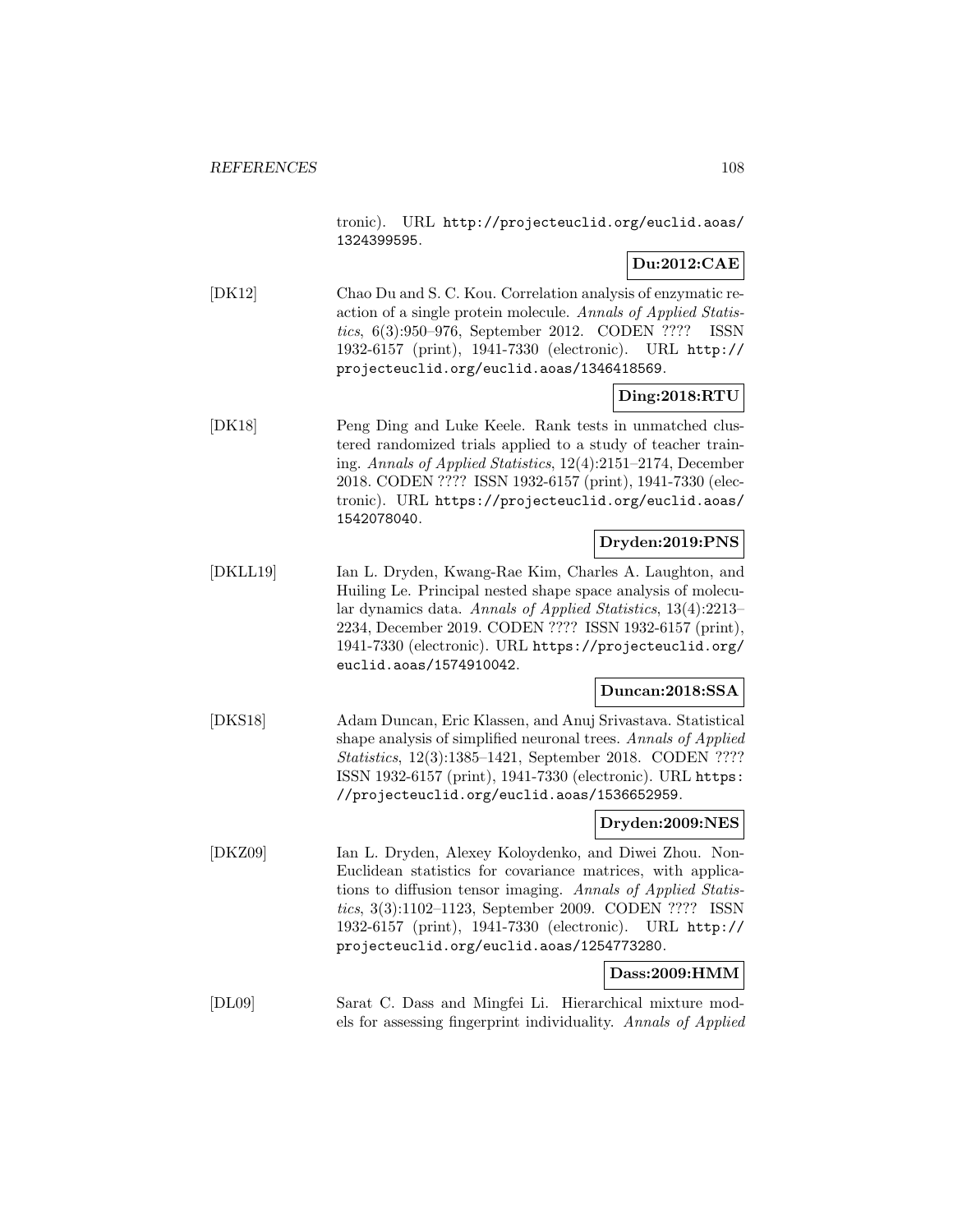Statistics, 3(4):1448–1466, December 2009. CODEN ???? ISSN 1932-6157 (print), 1941-7330 (electronic). URL http: //projecteuclid.org/euclid.aoas/1267453947.

### **Davis:2011:DSA**

[DL11a] Richard A. Davis and Jingchen Liu. Discussion of: "A statistical analysis of multiple temperature proxies: Are reconstructions of surface temperatures over the last 1000 years reliable?". Annals of Applied Statistics, 5(1):52–55, March 2011. CODEN ???? ISSN 1932-6157 (print), 1941-7330 (electronic). URL http://projecteuclid.org/euclid.aoas/ 1300715173. See [MW11b].

# **Dobra:2011:CGG**

[DL11b] Adrian Dobra and Alex Lenkoski. Copula Gaussian graphical models and their application to modeling functional disability data. Annals of Applied Statistics, 5(2A):969–993, June 2011. CODEN ???? ISSN 1932-6157 (print), 1941-7330 (electronic). URL http://projecteuclid.org/euclid.aoas/ 1310562213.

### **Dempsey:2020:SMR**

[DLKM20] Walter Dempsey, Peng Liao, Santosh Kumar, and Susan A. Murphy. The stratified micro-randomized trial design: Sample size considerations for testing nested causal effects of time-varying treatments. Annals of Applied Statistics, 14(2): 661–684, June 2020. CODEN ???? ISSN 1932-6157 (print), 1941-7330 (electronic). URL https://projecteuclid.org/ euclid.aoas/1593449320.

### **Ding:2018:CIS**

[DLL<sup>+</sup>18] Ying Ding, Ying Grace Li, Yushi Liu, Stephen J. Ruberg, and Jason C. Hsu. Confident inference for SNP effects on treatment efficacy. Annals of Applied Statistics, 12(3):1727–1748, September 2018. CODEN ???? ISSN 1932-6157 (print), 1941-7330 (electronic). URL https://projecteuclid.org/ euclid.aoas/1536652972.

#### **Dass:2014:GMM**

[DLM14] Sarat C. Dass, Chae Young Lim, and Tapabrata Maiti. A generalized mixed model framework for assessing fingerprint individuality in presence of varying image quality. Annals of Applied Statistics, 8(3):1314–1340, September 2014. CODEN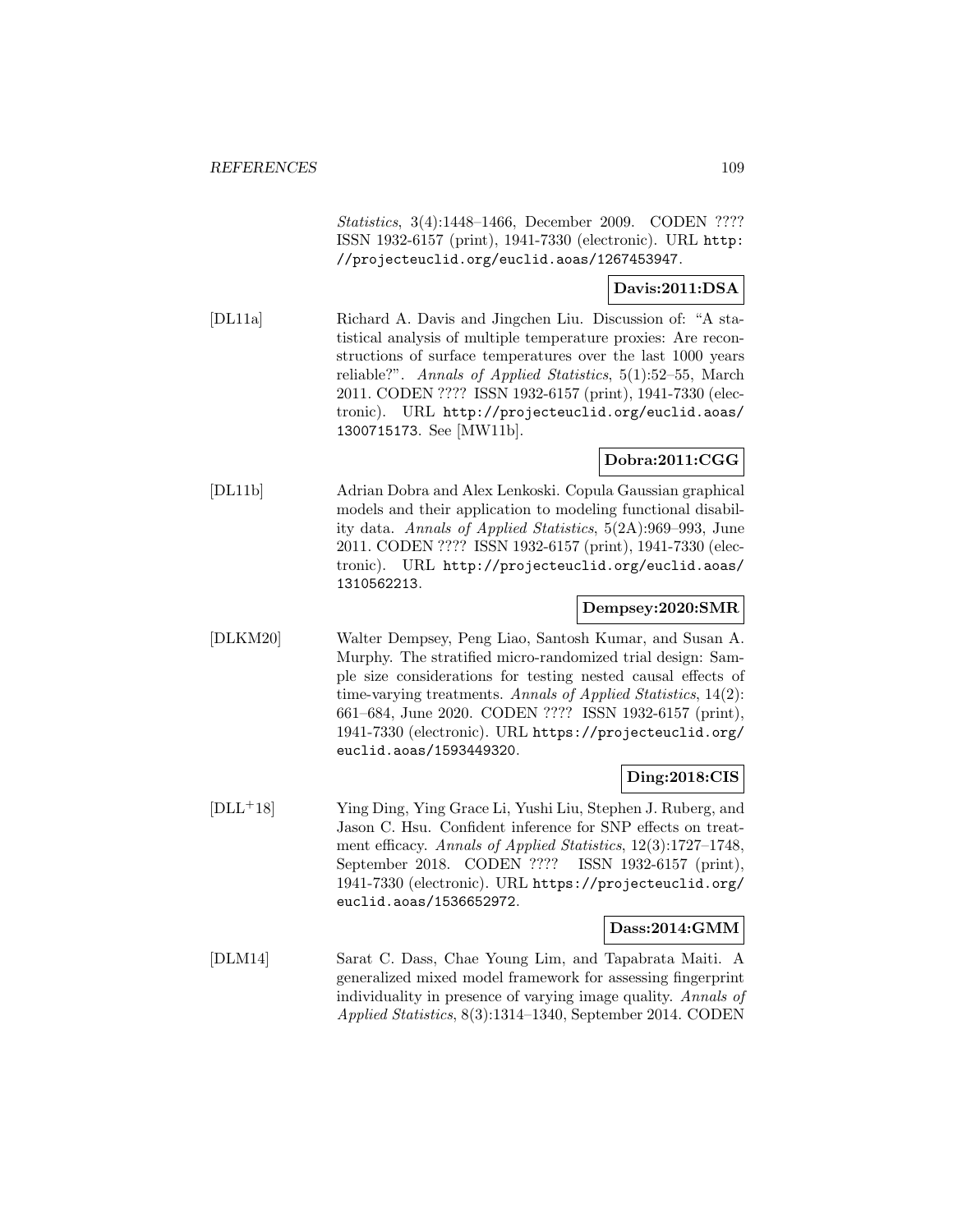???? ISSN 1932-6157 (print), 1941-7330 (electronic). URL http://projecteuclid.org/euclid.aoas/1414091215.

#### **DeRuiter:2017:MMH**

[DLS<sup>+</sup>17] Stacy L. DeRuiter, Roland Langrock, Tomas Skirbutas, Jeremy A. Goldbogen, John Calambokidis, Ari S. Friedlaender, and Brandon L. Southall. A multivariate mixed hidden Markov model for blue whale behaviour and responses to sound exposure. Annals of Applied Statistics, 11(1):362– 392, March 2017. CODEN ???? ISSN 1932-6157 (print), 1941-7330 (electronic). URL http://projecteuclid.org/ euclid.aoas/1491616885.

### **Dou:2010:MHO**

[DLZ10] Yiping Dou, Nhu D. Le, and James V. Zidek. Modeling hourly ozone concentration fields. Annals of Applied Statistics, 4(3):1183–1213, September 2010. CODEN ???? ISSN 1932-6157 (print), 1941-7330 (electronic). URL http:// projecteuclid.org/euclid.aoas/1287409369.

### **Deng:2016:FPE**

[DLZL16] Ke Deng, Yang Li, Weiping Zhu, and Jun S. Liu. Fast parameter estimation in loss tomography for networks of general topology. Annals of Applied Statistics, 10(1):144–164, March 2016. CODEN ???? ISSN 1932-6157 (print), 1941-7330 (electronic). URL http://projecteuclid.org/euclid.aoas/ 1458909911.

### **Dobra:2018:LMS**

[DM18] Adrian Dobra and Reza Mohammadi. Loglinear model selection and human mobility. Annals of Applied Statistics, 12(2): 815–845, June 2018. CODEN ???? ISSN 1932-6157 (print), 1941-7330 (electronic). URL https://projecteuclid.org/ euclid.aoas/1532743478.

### **DAngelo:2019:LSM**

[DMA19] Silvia D'Angelo, Thomas Brendan Murphy, and Marco Alfò. Latent space modelling of multidimensional networks with application to the exchange of votes in Eurovision song contest. Annals of Applied Statistics, 13(2):900–930, June 2019. CODEN ???? ISSN 1932-6157 (print), 1941-7330 (electronic). URL https://projecteuclid.org/euclid.aoas/ 1560758432.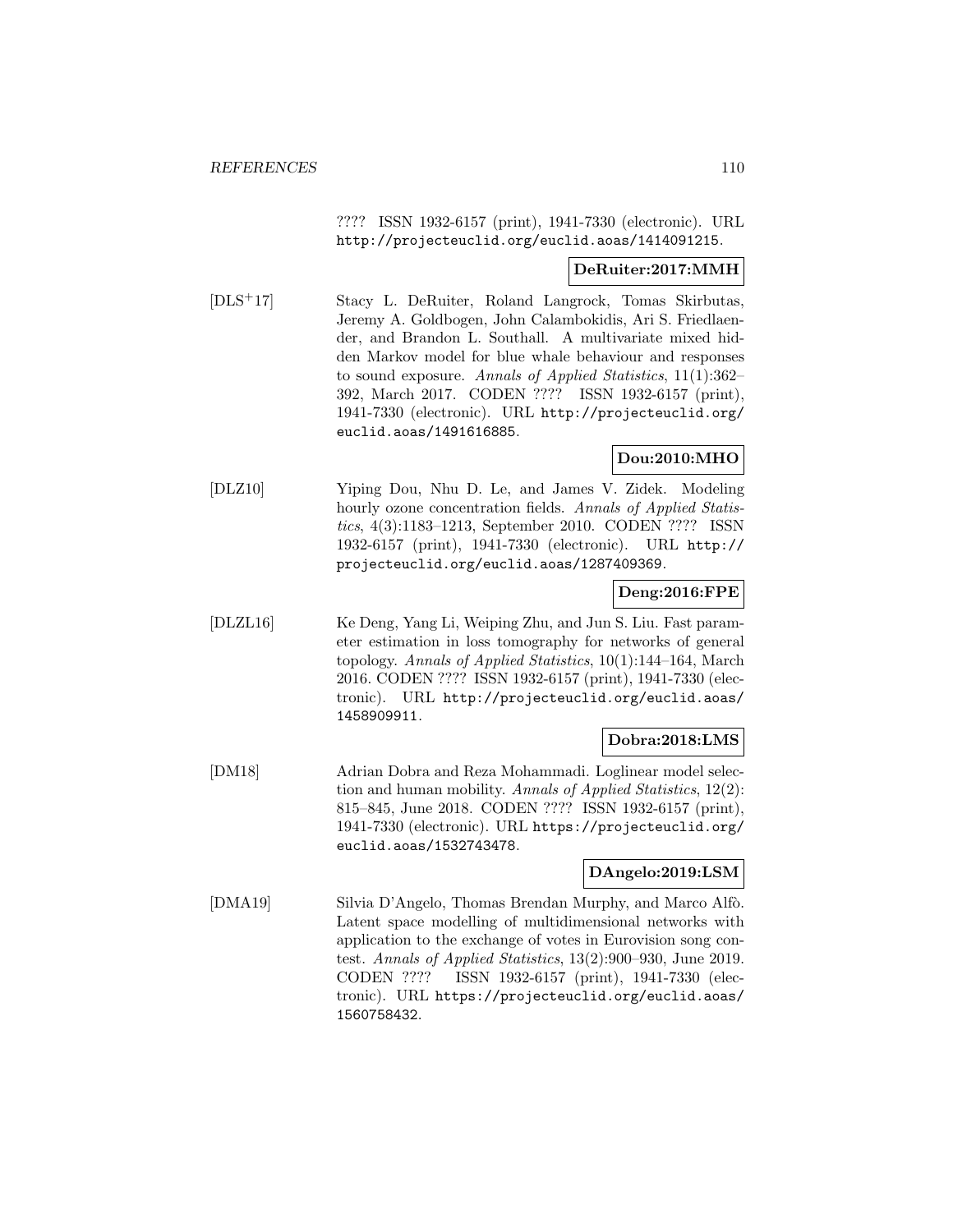#### **Diana:2020:HDD**

[DMGJ20] Alex Diana, Eleni Matechou, Jim Griffin, and Alison Johnston. A hierarchical dependent Dirichlet process prior for modelling bird migration patterns in the UK. Annals of Applied Statistics, 14(1):473–493, March 2020. CODEN ???? ISSN 1932-6157 (print), 1941-7330 (electronic). URL https: //projecteuclid.org/euclid.aoas/1587002683.

#### **deChaumaray:2020:MHM**

[DMN20] Marie Du Roy de Chaumaray, Matthieu Marbac, and Fabien Navarro. Mixture of hidden Markov models for accelerometer data. Annals of Applied Statistics, 14(4):1834–1855, December 2020. CODEN ???? ISSN 1932-6157 (print), 1941-7330 (electronic). URL https://projecteuclid. org/journals/annals-of-applied-statistics/volume-14/issue-4/Mixture-of-hidden-Markov-models-for-accelerometerdata/10.1214/20-AOAS1375.full.

### **Dette:2010:ODR**

[DPHL10] Holger Dette, Andrey Pepelyshev, and Tim Holland-Letz. Optimal designs for random effect models with correlated errors with applications in population pharmacokinetics. Annals of Applied Statistics, 4(3):1430–1450, September 2010. CODEN ???? ISSN 1932-6157 (print), 1941-7330 (electronic). URL http://projecteuclid.org/euclid.aoas/ 1287409380.

### **DAmato:2011:MIP**

[DPR11] Valeria D'Amato, Gabriella Piscopo, and Maria Russolillo. The mortality of the Italian population: Smoothing techniques on the Lee–Carter model. Annals of Applied Statistics, 5(2A):705–724, June 2011. CODEN ???? ISSN 1932-6157 (print), 1941-7330 (electronic). URL http:// projecteuclid.org/euclid.aoas/1310562202.

### **Datta:2020:SEK**

[DPR<sup>+</sup>20] Abhirup Datta, Andrew Pita, Amrita Rao, Bhekie Sithole, Zandile Mnisi, and Stefan Baral. Size estimation of key populations in the HIV epidemic in eSwatini using incomplete and misaligned capture-recapture data. Annals of Applied Statistics, 14(3):1207–1241, September 2020. CODEN ???? ISSN 1932-6157 (print),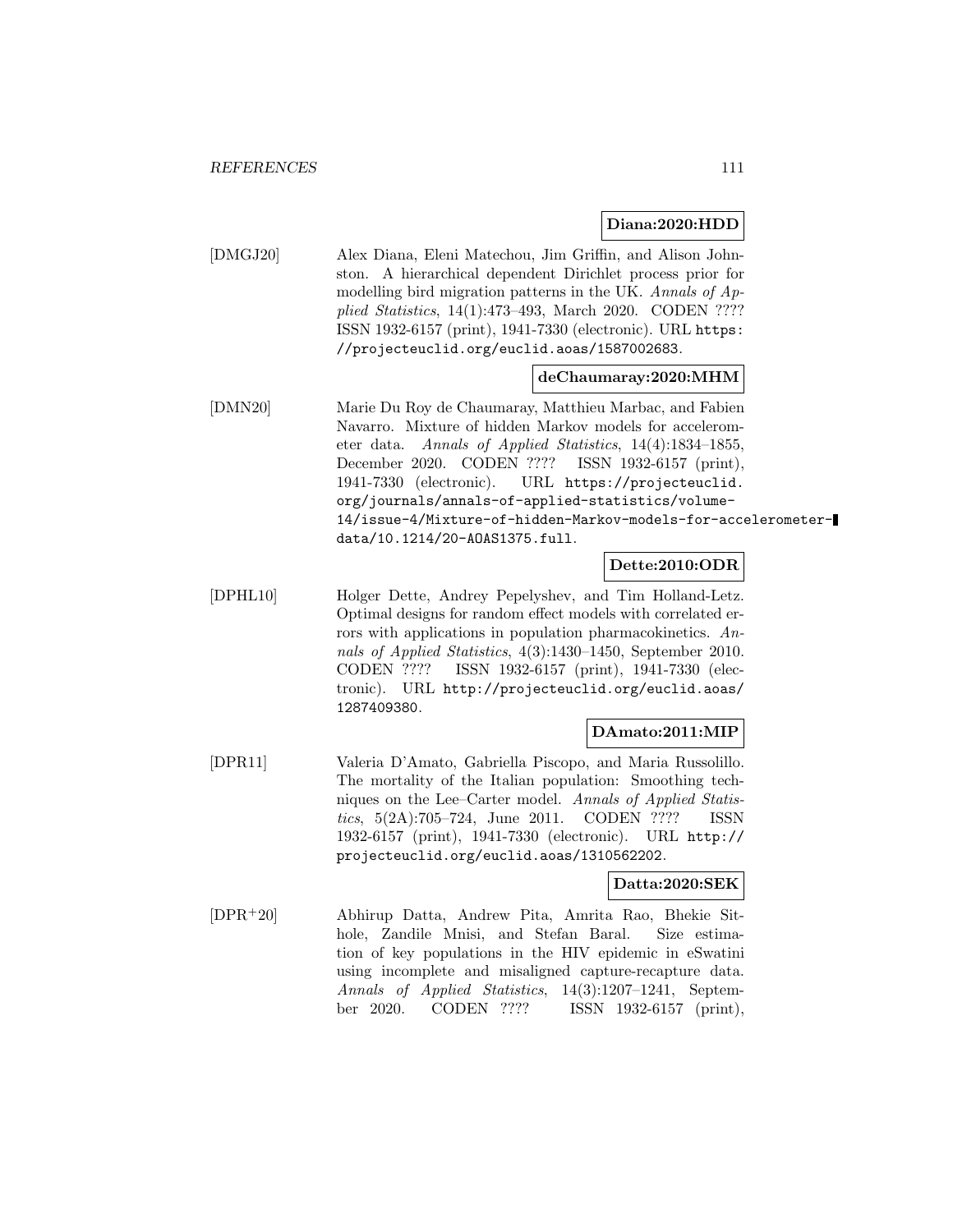1941-7330 (electronic). URL https://projecteuclid. org/journals/annals-of-applied-statistics/volume-14/issue-3/Size-estimation-of-key-populations-inthe-HIV-epidemic-in/10.1214/20-AOAS1327.full.

### **Stefano:2022:PPV**

[DPT22] Domenico De Stefano, Francesco Pauli, and Nicola Torelli. Preelectoral polls variability: a hierarchical Bayesian model to assess the role of house effects with application to Italian elections. Annals of Applied Statistics, 16(1):460–476, March 2022. CODEN ???? ISSN 1932-6157 (print), 1941-7330 (electronic). URL https://projecteuclid. org/journals/annals-of-applied-statistics/volume-16/issue-1/Preelectoral-polls-variability--A-hierarchical-Bayesian-model-to-assess/10.1214/21-AOAS1507.full.

**Director:2021:PFA**

[DRB21] Hannah M. Director, Adrian E. Raftery, and Cecilia M. Bitz. Probabilistic forecasting of the Arctic sea ice edge with contour modeling. Annals of Applied Statistics, 15(2):711– 726, June 2021. CODEN ???? ISSN 1932-6157 (print), 1941-7330 (electronic). URL https://projecteuclid. org/journals/annals-of-applied-statistics/volume-15/issue-2/Probabilistic-forecasting-of-the-Arcticsea-ice-edge-with-contour/10.1214/20-AOAS1405.full.

**Ditlevsen:2014:EPO**

[DS14] Susanne Ditlevsen and Adeline Samson. Estimation in the partially observed stochastic Morris–Lecar neuronal model with particle filter and stochastic approximation methods. Annals of Applied Statistics, 8(2):674–702, June 2014. CO-DEN ???? ISSN 1932-6157 (print), 1941-7330 (electronic). URL http://projecteuclid.org/euclid.aoas/ 1404229510.

### **Dinsdale:2019:MOT**

[DSB19] Daniel Dinsdale and Matias Salibian-Barrera. Modelling ocean temperatures from bio-probes under preferential sampling. Annals of Applied Statistics, 13(2):713–745, June 2019. CODEN ???? ISSN 1932-6157 (print), 1941-7330 (electronic). URL https://projecteuclid.org/euclid.aoas/ 1560758425.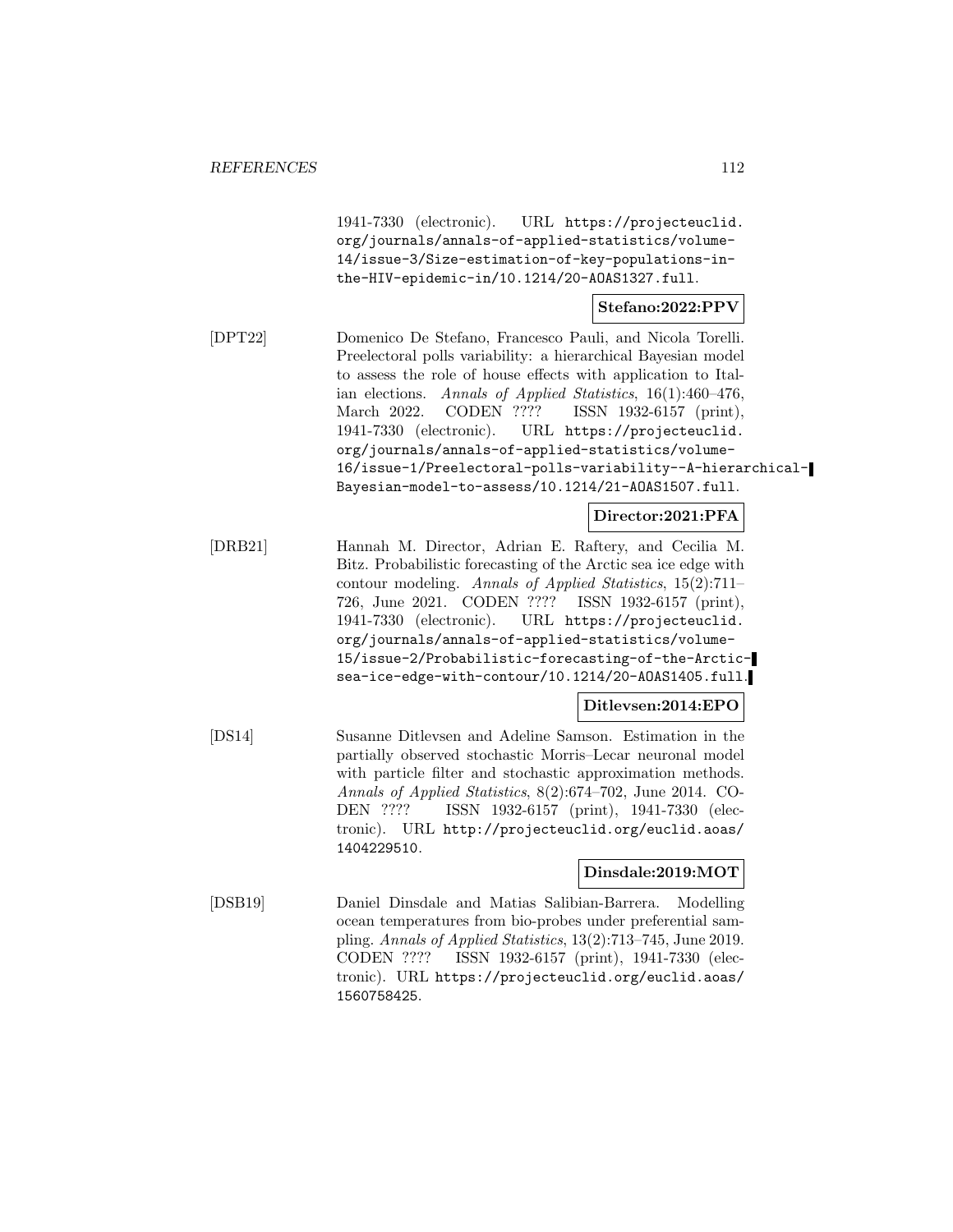#### **Davies:2019:MMS**

[DSCS19] Tilman M. Davies, Matthew R. Schofield, Jon Cornwall, and Philip W. Sheard. Modelling multilevel spatial behaviour in binary-mark muscle fibre configurations. Annals of Applied Statistics, 13(3):1329–1347, September 2019. CODEN ???? ISSN 1932-6157 (print), 1941-7330 (electronic). URL https: //projecteuclid.org/euclid.aoas/1571277755.

### **Doss:2013:FBD**

[DSH<sup>+</sup>13] Charles R. Doss, Marc A. Suchard, Ian Holmes, Midori Kato-Maeda, and Vladimir N. Minin. Fitting birth–death processes to panel data with applications to bacterial DNA fingerprinting. Annals of Applied Statistics, 7(4):2315–2335, December 2013. CODEN ???? ISSN 1932-6157 (print), 1941-7330 (electronic). URL http://projecteuclid.org/ euclid.aoas/1387823321.

### **Dupuis:2019:GLO**

[DT19] Debbie J. Dupuis and Luca Trapin. Ground-level ozone: Evidence of increasing serial dependence in the extremes. Annals of Applied Statistics, 13(1):34–59, March 2019. CODEN ???? ISSN 1932-6157 (print), 1941-7330 (electronic). URL https://projecteuclid.org/euclid.aoas/1554861640.

### **Ding:2013:HBA**

[DTZP13] Jie Ding, Lorenzo Trippa, Xiaogang Zhong, and Giovanni Parmigiani. Hierarchical Bayesian analysis of somatic mutation data in cancer. Annals of Applied Statistics, 7(2): 883–903, June 2013. CODEN ???? ISSN 1932-6157 (print), 1941-7330 (electronic). URL http://projecteuclid.org/ euclid.aoas/1372338472.

### **Dupuis:2017:EPD**

[Dup17] Debbie J. Dupuis. Electricity price dependence in New York State zones: a robust detrended correlation approach. Annals of Applied Statistics, 11(1):248–273, March 2017. CODEN ???? ISSN 1932-6157 (print), 1941-7330 (electronic). URL http://projecteuclid.org/euclid.aoas/1491616880.

### **Dobra:2019:MAM**

[DVA<sup>+</sup>19] Adrian Dobra, Camilo Valdes, Dragana Ajdic, Bertrand Clarke, and Jennifer Clarke. Modeling association in microbial communities with clique loglinear models. Annals of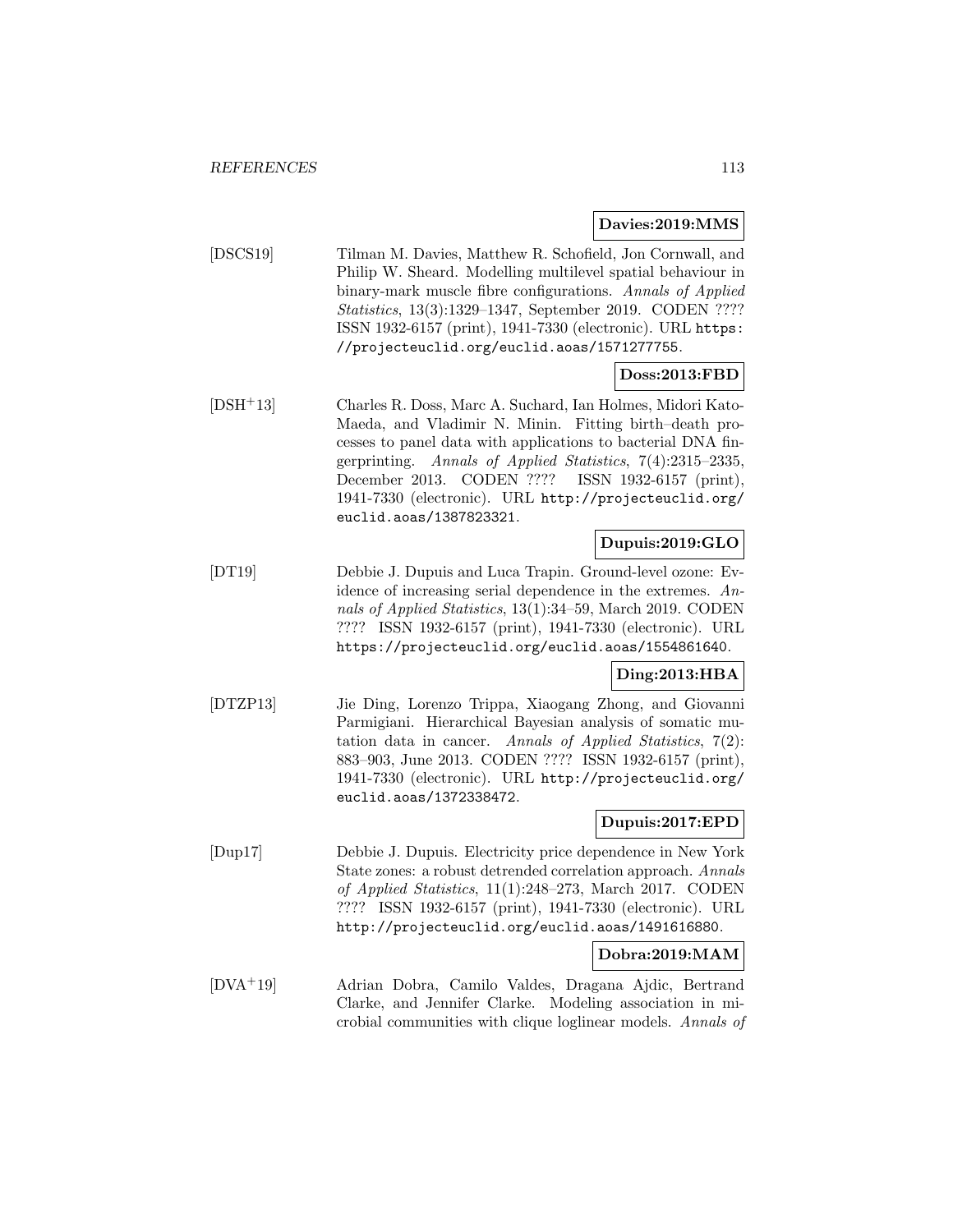Applied Statistics, 13(2):931–957, June 2019. CODEN ???? ISSN 1932-6157 (print), 1941-7330 (electronic). URL https: //projecteuclid.org/euclid.aoas/1560758433.

### **Dupuis:2013:RVR**

[DVF13] Debbie J. Dupuis and Maria-Pia Victoria-Feser. Robust VIF regression with application to variable selection in large data sets. Annals of Applied Statistics, 7(1):319–341, March 2013. CODEN ???? ISSN 1932-6157 (print), 1941-7330 (electronic). URL http://projecteuclid.org/euclid.aoas/ 1365527201.

# **Dong:2021:STS**

[DW21] Tracy Qi Dong and Jon Wakefield. Space-time smoothing models for subnational measles routine immunization coverage estimation with complex survey data. Annals of Applied Statistics, 15(4):1959–1979, December 2021. CO-DEN ???? ISSN 1932-6157 (print), 1941-7330 (electronic). URL https://projecteuclid.org/journals/annals-ofapplied-statistics/volume-15/issue-4/Space-time-smoothingmodels-for-subnational-measles-routine-immunizationcoverage/10.1214/21-AOAS1474.full.

### **Elmasri:2020:HBM**

[EFDS20] Mohamad Elmasri, Maxwell J. Farrell, T. Jonathan Davies, and David A. Stephens. A hierarchical Bayesian model for predicting ecological interactions using scaled evolutionary relationships. Annals of Applied Statistics, 14(1):221– 240, March 2020. CODEN ???? ISSN 1932-6157 (print), 1941-7330 (electronic). URL https://projecteuclid.org/ euclid.aoas/1587002672.

### **Erosheva:2007:DDT**

[EFJ07] Elena A. Erosheva, Stephen E. Fienberg, and Cyrille Joutard. Describing disability through individual-level mixture models for multivariate binary data. Annals of Applied Statistics, 1(2):502–537, December 2007. CODEN ???? ISSN 1932-6157 (print), 1941-7330 (electronic). URL http:// projecteuclid.org/euclid.aoas/1196438029.

### **Efron:2008:SIW**

[Efr08] Bradley Efron. Simultaneous inference: When should hypothesis testing problems be combined? Annals of Applied Statistics, 2(1):197–223, March 2008. CODEN ????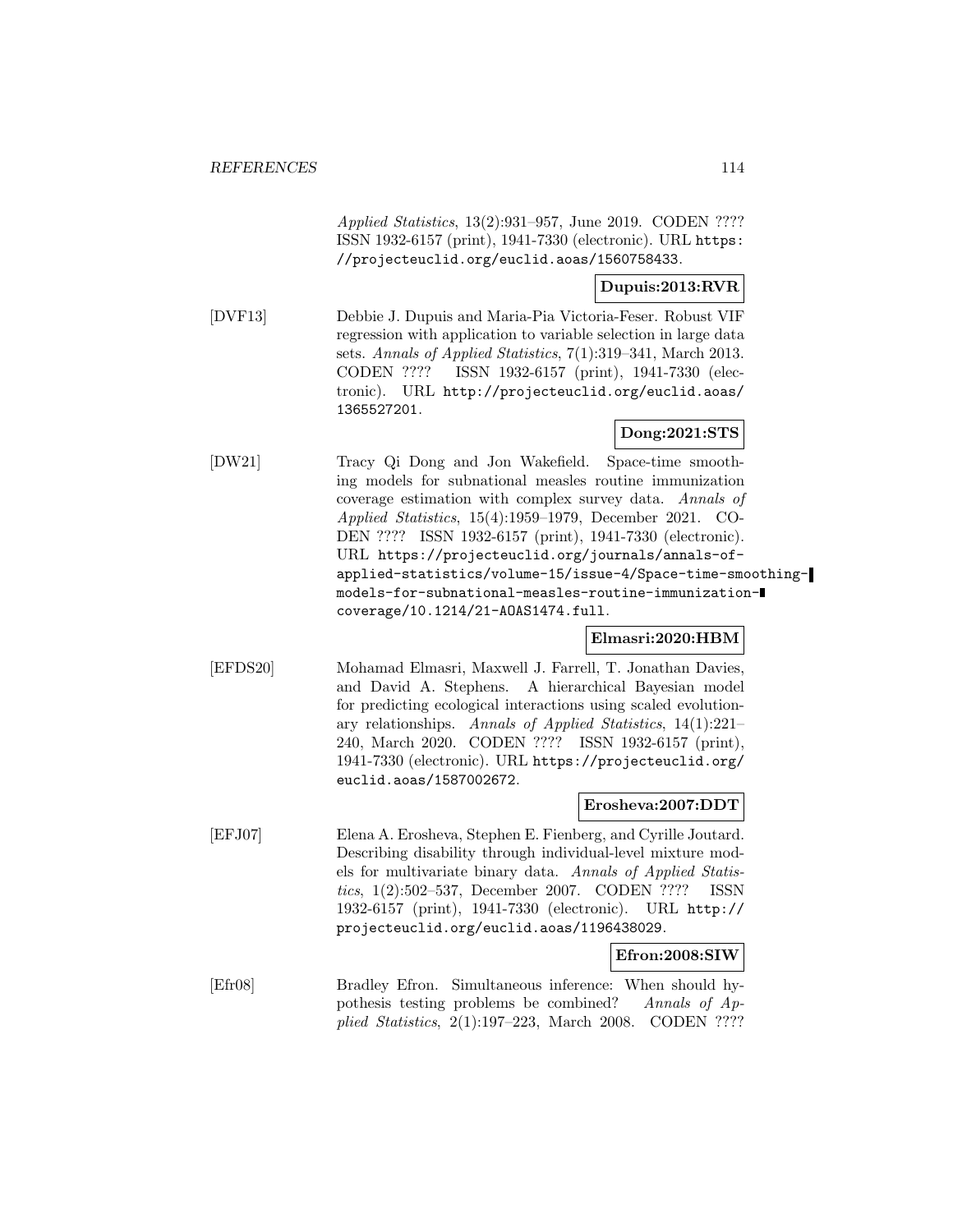ISSN 1932-6157 (print), 1941-7330 (electronic). URL http: //projecteuclid.org/euclid.aoas/1206367818.

#### **Efron:2009:SMI**

[Efr09] Bradley Efron. Are a set of microarrays independent of each other? Annals of Applied Statistics, 3(3):922–942, September 2009. CODEN ???? ISSN 1932-6157 (print), 1941-7330 (electronic). URL http://projecteuclid.org/euclid.aoas/ 1254773272.

### **Efron:2012:BIP**

[Efr12] Bradley Efron. Bayesian inference and the parametric bootstrap. Annals of Applied Statistics, 6(4):1971–1997, December 2012. CODEN ???? ISSN 1932-6157 (print), 1941-7330 (electronic). URL http://projecteuclid.org/ euclid.aoas/1356629067.

### **Erasto:2012:FCC**

[EHKW12] Panu Erästö, Lasse Holmström, Atte Korhola, and Jan Weckström. Finding a consensus on credible features among several paleoclimate reconstructions. Annals of Applied Statistics, 6(4):1377–1405, December 2012. CODEN ???? ISSN 1932-6157 (print), 1941-7330 (electronic). URL http:// projecteuclid.org/euclid.aoas/1356629044.

### **Eltzner:2018:TPC**

[EHM18] Benjamin Eltzner, Stephan Huckemann, and Kanti V. Mardia. Torus principal component analysis with applications to RNA structure. Annals of Applied Statistics, 12(2):1332– 1359, June 2018. CODEN ???? ISSN 1932-6157 (print), 1941-7330 (electronic). URL https://projecteuclid.org/ euclid.aoas/1532743497.

### **Ezzat:2019:STS**

[EJD19] Ahmed Aziz Ezzat, Mikyoung Jun, and Yu Ding. Spatiotemporal short-term wind forecast: a calibrated regimeswitching method. Annals of Applied Statistics, 13(3): 1484–1510, September 2019. CODEN ???? ISSN 1932-6157 (print), 1941-7330 (electronic). URL https:// projecteuclid.org/euclid.aoas/1571277761.

### **Eckley:2020:NCP**

[EKW20] Idris Eckley, Claudia Kirch, and Silke Weber. A novel change-point approach for the detection of gas emission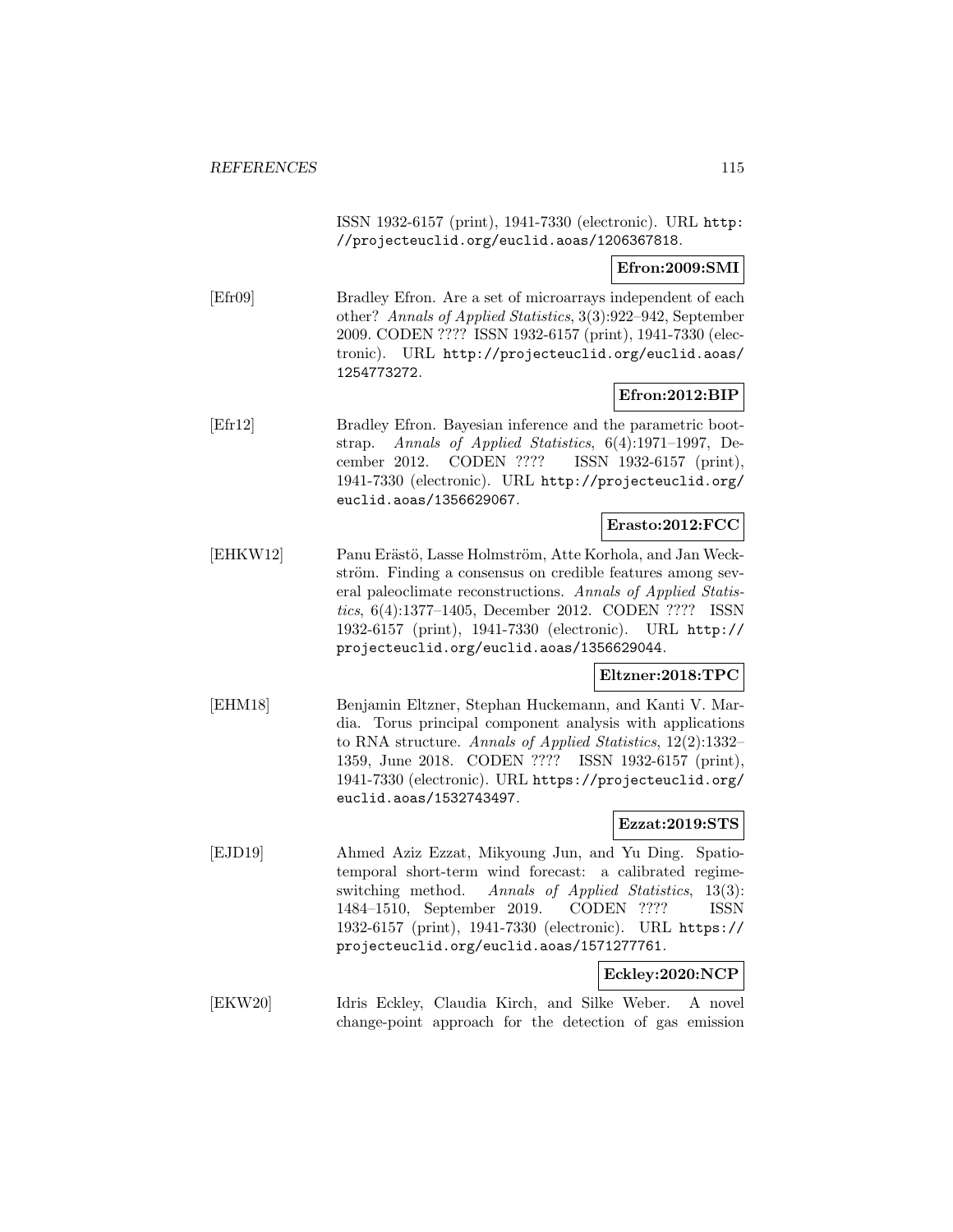sources using remotely contained concentration data. Annals of Applied Statistics, 14(3):1258–1284, September 2020. CODEN ???? ISSN 1932-6157 (print), 1941-7330 (electronic). URL https://projecteuclid.org/journals/ annals-of-applied-statistics/volume-14/issue-3/Anovel-change-point-approach-for-the-detection-ofgas/10.1214/20-AOAS1345.full.

### **Edlefsen:2009:ELP**

[ELD09] Paul T. Edlefsen, Chuanhai Liu, and Arthur P. Dempster. Estimating limits from Poisson counting data using Dempster–Shafer analysis. Annals of Applied Statistics, 3(2): 764–790, June 2009. CODEN ???? ISSN 1932-6157 (print), 1941-7330 (electronic). URL http://projecteuclid.org/ euclid.aoas/1245676194.

### **Enki:2014:TVS**

[ENF14] Doyo G. Enki, Angela Noufaily, and C. Paddy Farrington. A time-varying shared frailty model with application to infectious diseases. Annals of Applied Statistics, 8(1):430– 447, March 2014. CODEN ???? ISSN 1932-6157 (print), 1941-7330 (electronic). URL http://projecteuclid.org/ euclid.aoas/1396966293.

#### **Ertefaie:2018:IVA**

[ENH<sup>+</sup>18] Ashkan Ertefaie, Anh Nguyen, David J. Harding, Jeffrey D. Morenoff, and Wei Yang. Instrumental variable analysis with censored data in the presence of many weak instruments: Application to the effect of being sentenced to prison on time to employment. Annals of Applied Statistics, 12(4):2647– 2673, December 2018. CODEN ???? ISSN 1932-6157 (print), 1941-7330 (electronic). URL https://projecteuclid.org/ euclid.aoas/1542078059.

### **Erciulescu:2021:BMR**

[EOB21] Andreea L. Erciulescu, Jean D. Opsomer, and F. Jay Breidt. A bridging model to reconcile statistics based on data from multiple surveys. Annals of Applied Statistics, 15(2):1068– 1079, June 2021. CODEN ???? ISSN 1932-6157 (print), 1941-7330 (electronic). URL https://projecteuclid. org/journals/annals-of-applied-statistics/volume-15/issue-2/A-bridging-model-to-reconcile-statisticsbased-on-data-from/10.1214/20-AOAS1437.full.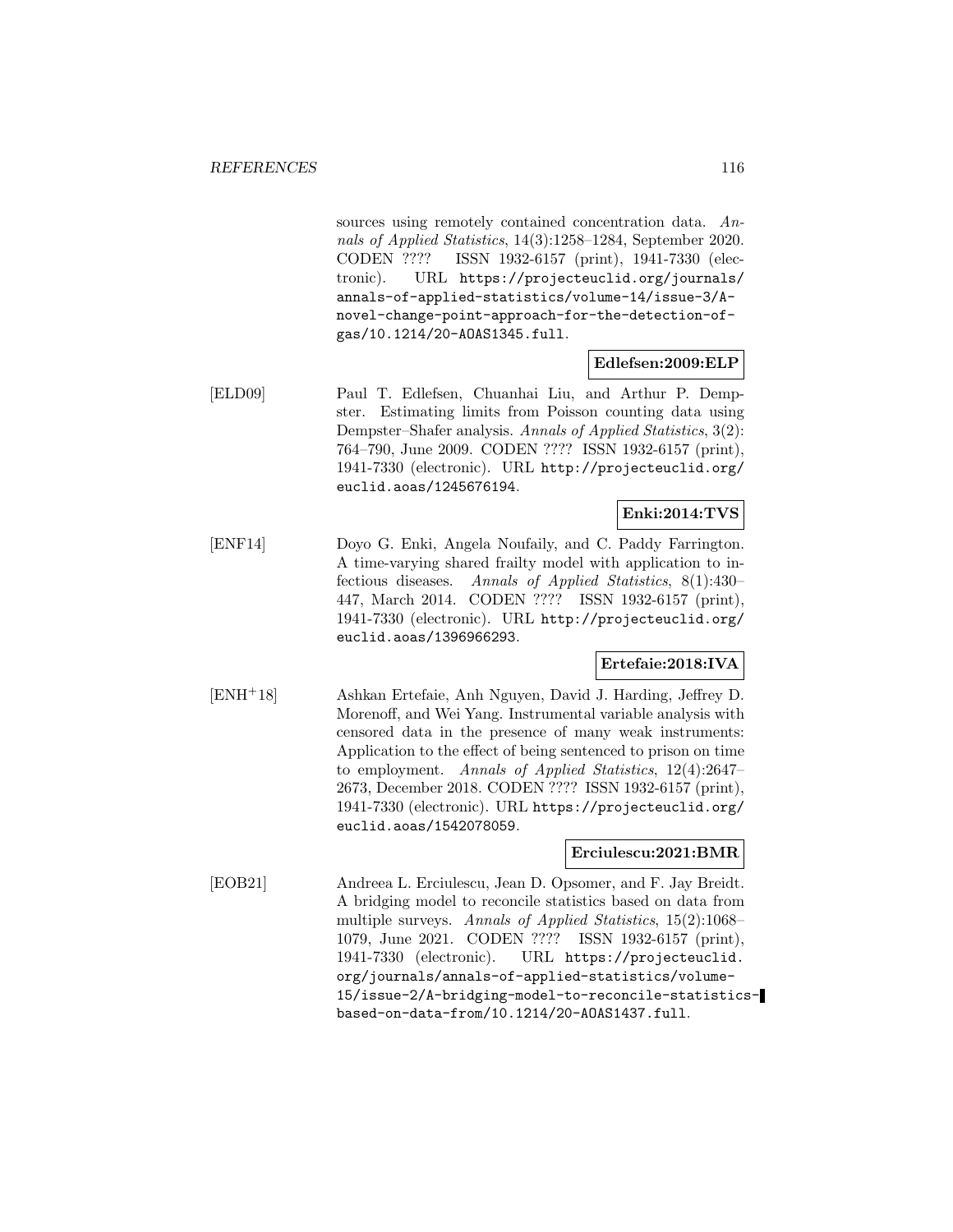### **Ertekin:2015:RPP**

[ERM15] Seyda Ertekin, Cynthia Rudin, and Tyler H. McCormick. Reactive point processes: a new approach to predicting power failures in underground electrical systems. Annals of Applied Statistics, 9(1):122–144, March 2015. CODEN ???? ISSN 1932-6157 (print), 1941-7330 (electronic). URL http: //projecteuclid.org/euclid.aoas/1430226087.

### **Economou:2014:STM**

[ESF14] Theodoros Economou, David B. Stephenson, and Christopher A. T. Ferro. Spatio-temporal modelling of extreme storms. Annals of Applied Statistics, 8(4):2223–2246, December 2014. CODEN ???? ISSN 1932-6157 (print), 1941-7330 (electronic). URL http://projecteuclid.org/ euclid.aoas/1419001741.

### **Euan:2019:CBT**

[ESO19] Carolina Euán, Ying Sun, and Hernando Ombao. Coherencebased time series clustering for statistical inference and visualization of brain connectivity. Annals of Applied Statistics, 13(2):990–1015, June 2019. CODEN ???? ISSN 1932-6157 (print), 1941-7330 (electronic). URL https:// projecteuclid.org/euclid.aoas/1560758435.

### **Efron:2007:TSS**

[ET07] Bradley Efron and Robert Tibshirani. On testing the significance of sets of genes. Annals of Applied Statistics,  $1(1)$ : 107–129, June 2007. CODEN ???? ISSN 1932-6157 (print), 1941-7330 (electronic). URL http://projecteuclid.org/ euclid.aoas/1183143731.

#### **Foulkes:2010:PBC**

[FAL<sup>+</sup>10] Andrea S. Foulkes, Livio Azzoni, Xiaohong Li, Margaret A. Johnson, Colette Smith, Karam Mounzer, and Luis J. Montaner. Prediction-based classification for longitudinal biomarkers. Annals of Applied Statistics, 4(3):1476–1497, September 2010. CODEN ???? ISSN 1932-6157 (print), 1941-7330 (electronic). URL http://projecteuclid.org/ euclid.aoas/1287409382.

### **Finley:2009:HSM**

[FBM09] Andrew O. Finley, Sudipto Banerjee, and Ronald E. McRoberts. Hierarchical spatial models for predicting tree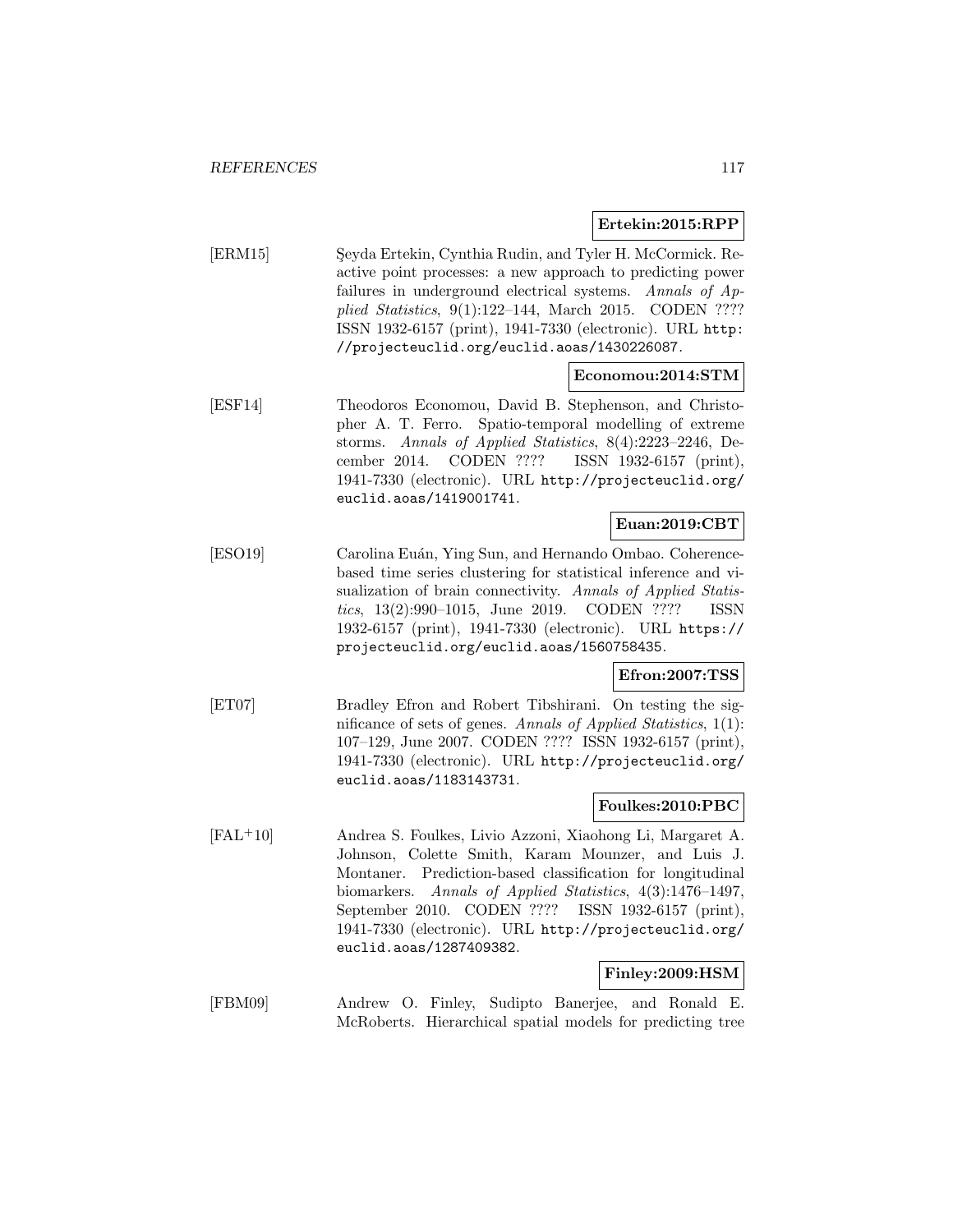species assemblages across large domains. Annals of Applied Statistics, 3(3):1052–1079, September 2009. CODEN ???? ISSN 1932-6157 (print), 1941-7330 (electronic). URL http: //projecteuclid.org/euclid.aoas/1254773278.

### **Friedrich:2017:NEP**

[FBW<sup>+</sup>17] Sarah Friedrich, Jan Beyersmann, Ursula Winterfeld, Martin Schumacher, and Arthur Allignol. Nonparametric estimation of pregnancy outcome probabilities. Annals of Applied Statistics, 11(2):840–867, June 2017. CODEN ???? ISSN 1932-6157 (print), 1941-7330 (electronic). URL https:// projecteuclid.org/euclid.aoas/1500537726.

### **Fuglstad:2020:CCS**

[FC20] Geir-Arne Fuglstad and Stefano Castruccio. Compression of climate simulations with a nonstationary global SpatioTemporal SPDE model. Annals of Applied Statistics, 14(2):542– 559, June 2020. CODEN ???? ISSN 1932-6157 (print), 1941-7330 (electronic). URL https://projecteuclid.org/ euclid.aoas/1593449315.

### **Fanshawe:2015:LCU**

[FCC15] T. R. Fanshawe, C. M. Chapman, and T. Crick. Lymphangiogenesis and carcinoma in the uterine cervix: Joint and hierarchical models for random cluster sizes and continuous outcomes. Annals of Applied Statistics, 9(4):1932–1949, December 2015. CODEN ???? ISSN 1932-6157 (print), 1941-7330 (electronic). URL http://projecteuclid.org/ euclid.aoas/1453993099.

### **Forbes:2013:SRM**

[FCGA<sup>+</sup>13] Florence Forbes, Myriam Charras-Garrido, Lamiae Azizi, Senan Doyle, and David Abrial. Spatial risk mapping for rare disease with hidden Markov fields and variational EM. Annals of Applied Statistics, 7(2):1192–1216, June 2013. CODEN ???? ISSN 1932-6157 (print), 1941-7330 (electronic). URL http://projecteuclid.org/euclid.aoas/ 1372338484.

### **Flaxman:2019:SHR**

[FCPL19] Seth Flaxman, Michael Chirico, Pau Pereira, and Charles Loeffler. Scalable high-resolution forecasting of sparse spatiotemporal events with kernel methods: a winning solution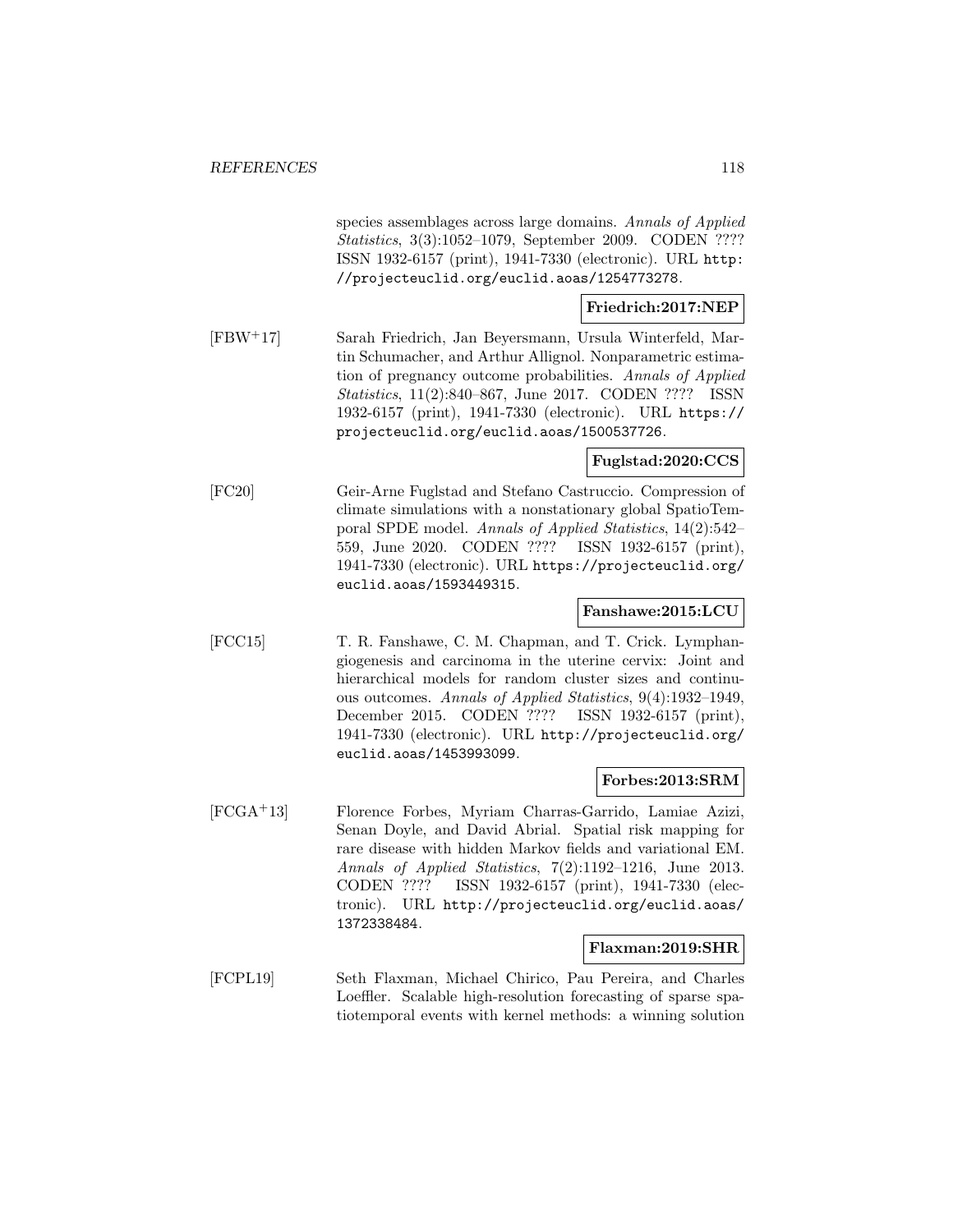to the NIJ "Real-Time Crime Forecasting Challenge". Annals of Applied Statistics, 13(4):2564–2585, December 2019. CODEN ???? ISSN 1932-6157 (print), 1941-7330 (electronic). URL https://projecteuclid.org/euclid.aoas/ 1574910055.

### **Finegold:2011:RGM**

[FD11] Michael Finegold and Mathias Drton. Robust graphical modeling of gene networks using classical and alternative t-distributions. Annals of Applied Statistics, 5(2A):1057– 1080, June 2011. CODEN ???? ISSN 1932-6157 (print), 1941-7330 (electronic). URL http://projecteuclid.org/ euclid.aoas/1310562216.

### **Ferrari:2020:IME**

[FD20] Federico Ferrari and David B. Dunson. Identifying main effects and interactions among exposures using Gaussian processes. Annals of Applied Statistics, 14(4):1743–1758, December 2020. CODEN ???? ISSN 1932-6157 (print), 1941-7330 (electronic). URL https://projecteuclid. org/journals/annals-of-applied-statistics/volume-14/issue-4/Identifying-main-effects-and-interactionsamong-exposures-using-Gaussian-processes/10.1214/ 20-AOAS1363.full.

### **Francis:2010:MHR**

[FDH10] Brian Francis, Regina Dittrich, and Reinhold Hatzinger. Modeling heterogeneity in ranked responses by nonparametric maximum likelihood: How do Europeans get their scientific knowledge? Annals of Applied Statistics, 4(4):2181– 2202, December 2010. CODEN ???? ISSN 1932-6157 (print), 1941-7330 (electronic). URL http://projecteuclid.org/ euclid.aoas/1294167815.

# **Fay:2013:TIH**

[FDKP13] Gilles Faÿ, Jacques Delabrouille, Gérard Kerkyacharian, and Dominique Picard. Testing the isotropy of high energy cosmic rays using spherical needlets. Annals of Applied Statistics, 7(2):1040–1073, June 2013. CODEN ???? ISSN 1932-6157 (print), 1941-7330 (electronic). URL http:// projecteuclid.org/euclid.aoas/1372338478.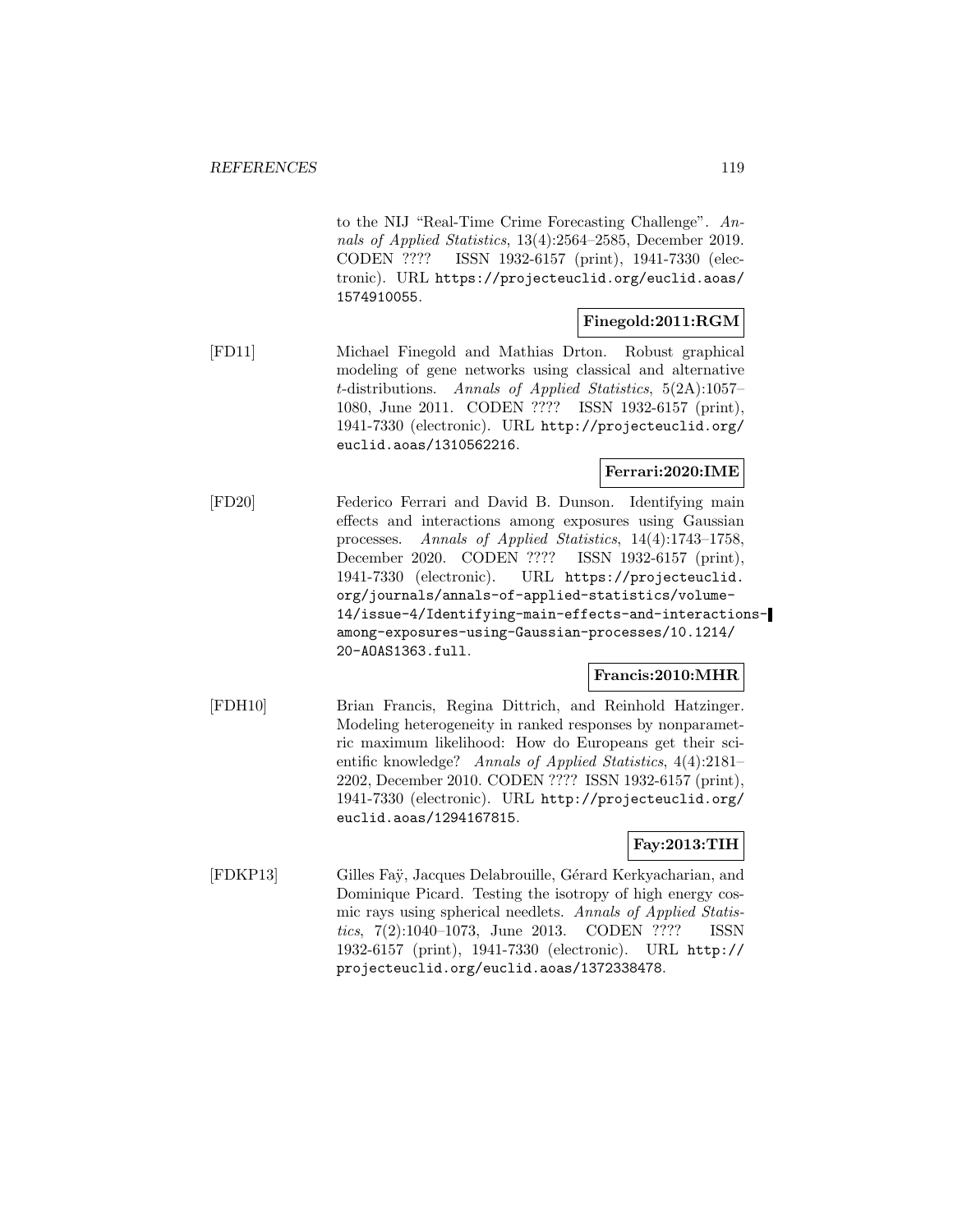#### **Fosdick:2016:CDF**

[FDR16] Bailey K. Fosdick, Maria DeYoreo, and Jerome P. Reiter. Categorical data fusion using auxiliary information. Annals of Applied Statistics, 10(4):1907–1929, December 2016. CODEN ???? ISSN 1932-6157 (print), 1941-7330 (electronic). URL http://projecteuclid.org/euclid.aoas/ 1483606845.

### **Feldman:2010:LM**

[Fel10] Jacob Feldman. Leo and me. Annals of Applied Statistics, 4(4):1656, December 2010. CODEN ???? ISSN 1932-6157 (print), 1941-7330 (electronic). URL http:// projecteuclid.org/euclid.aoas/1294167792.

### **Feuerverger:2008:RSA**

[Feu08a] Andrey Feuerverger. Rejoinder of: "Statistical analysis of an archeological find". Annals of Applied Statistics, 2(1):99– 112, March 2008. CODEN ???? ISSN 1932-6157 (print), 1941-7330 (electronic). URL http://projecteuclid.org/ euclid.aoas/1206367814. See [Feu08b].

### **Feuerverger:2008:SAA**

[Feu08b] Andrey Feuerverger. Statistical analysis of an archeological find. Annals of Applied Statistics, 2(1):3–54, March 2008. CODEN ???? ISSN 1932-6157 (print), 1941-7330 (electronic). URL http://projecteuclid.org/euclid.aoas/ 1206367805. See discussion [Sti08, Fuc08, Ben08, Bir08, HW08, Ing08, MV08, Kad08] and rejoinder [Feu08a].

#### **Feuerverger:2009:DBD**

[Feu09] Andrey Feuerverger. Discussion of: Brownian distance covariance. Annals of Applied Statistics, 3(4):1282–1284, December 2009. CODEN ???? ISSN 1932-6157 (print), 1941-7330 (electronic). URL http://projecteuclid.org/ euclid.aoas/1267453937. See [SR09b].

#### **Feuerverger:2013:TND**

[Feu13] Andrey Feuerverger. The tomb next door: an update to "statistical analysis of an archeological find". Annals of Applied Statistics, 7(4):2081–2105, December 2013. CODEN ???? ISSN 1932-6157 (print), 1941-7330 (electronic). URL http://projecteuclid.org/euclid.aoas/1387823311.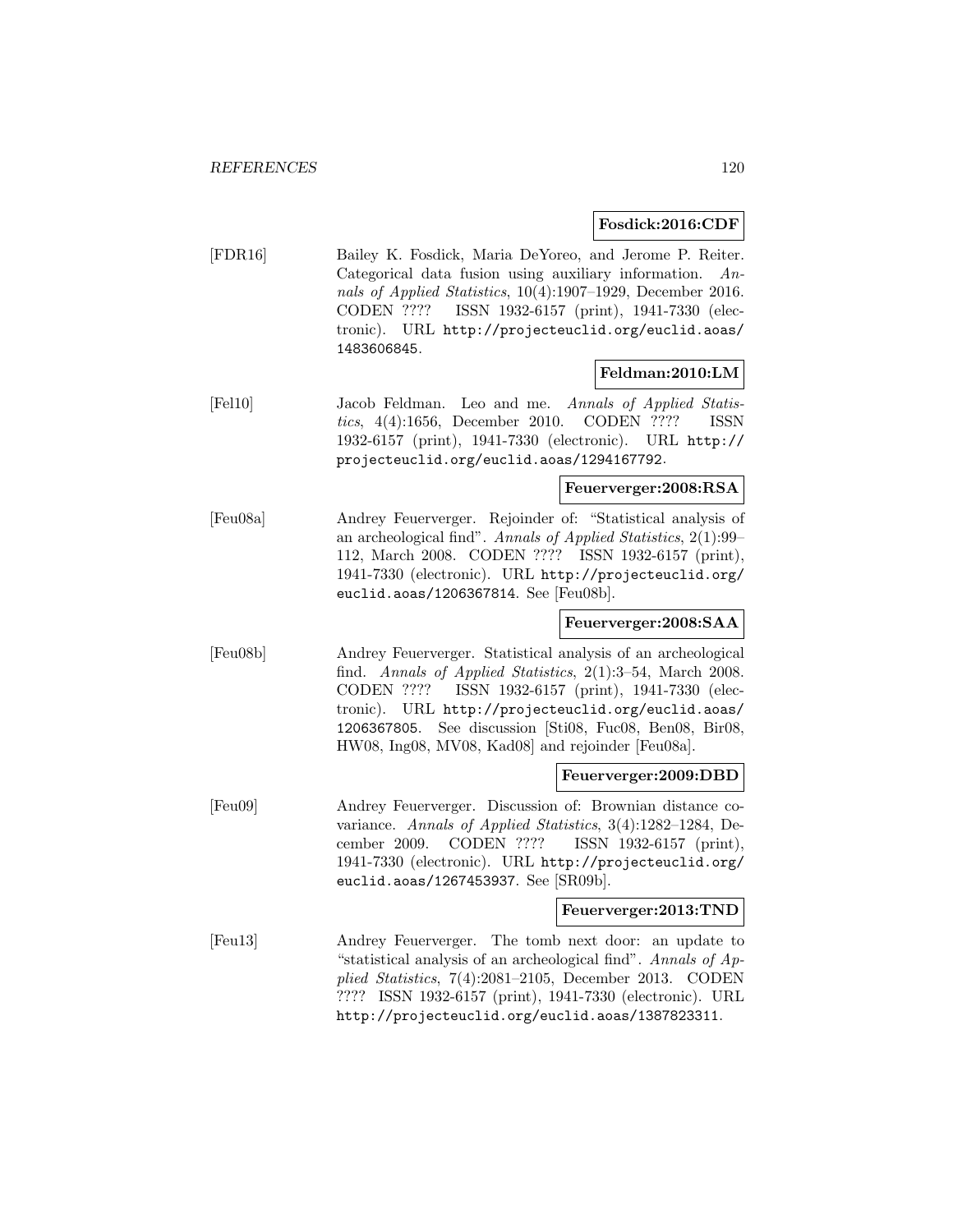# **Fan:2014:FRA**

[FFJJ14] Yingying Fan, Natasha Foutz, Gareth M. James, and Wolfgang Jank. Functional response additive model estimation with online virtual stock markets. Annals of Applied Statistics, 8(4):2435–2460, December 2014. CODEN ???? ISSN 1932-6157 (print), 1941-7330 (electronic). URL http:// projecteuclid.org/euclid.aoas/1419001750.

### **Fattorini:2021:TPS**

[FFM<sup>+</sup>21] Lorenzo Fattorini, Sara Franceschi, Marzia Marcheselli, Caterina Pisani, and Luca Pratelli. Two-phase sampling strategies for design-based mapping of continuous spatial populations in environmental surveys. Annals of Applied Statistics, 15(1):287–303, March 2021. CODEN ???? ISSN 1932-6157 (print), 1941-7330 (electronic). URL https://projecteuclid.org/journals/annals-ofapplied-statistics/volume-15/issue-1/Two-phase-samplingstrategies-for-design-based-mapping-of-continuous/ 10.1214/20-AOAS1392.full.

### **Ferkingstad:2008:UEB**

[FFR+08] Egil Ferkingstad, Arnoldo Frigessi, Håvard Rue, Gudmar Thorleifsson, and Augustine Kong. Unsupervised empirical Bayesian multiple testing with external covariates. Annals of Applied Statistics, 2(2):714–735, June 2008. CODEN ???? ISSN 1932-6157 (print), 1941-7330 (electronic). URL http: //projecteuclid.org/euclid.aoas/1215118535.

### **Fan:2009:NEA**

[FFW09] Jianqing Fan, Yang Feng, and Yichao Wu. Network exploration via the adaptive LASSO and SCAD penalties. Annals of Applied Statistics, 3(2):521–541, June 2009. CODEN ???? ISSN 1932-6157 (print), 1941-7330 (electronic). URL http: //projecteuclid.org/euclid.aoas/1245676184.

### **Fong:2009:BIM**

[FGA09] Youyi Fong, Peter Guttorp, and Janis Abkowitz. Bayesian inference and model choice in a hidden stochastic twocompartment model of hematopoietic stem cell fate decisions. Annals of Applied Statistics, 3(4):1695–1709, December 2009. CODEN ???? ISSN 1932-6157 (print), 1941-7330 (electronic). URL http://projecteuclid.org/euclid.aoas/ 1267453960.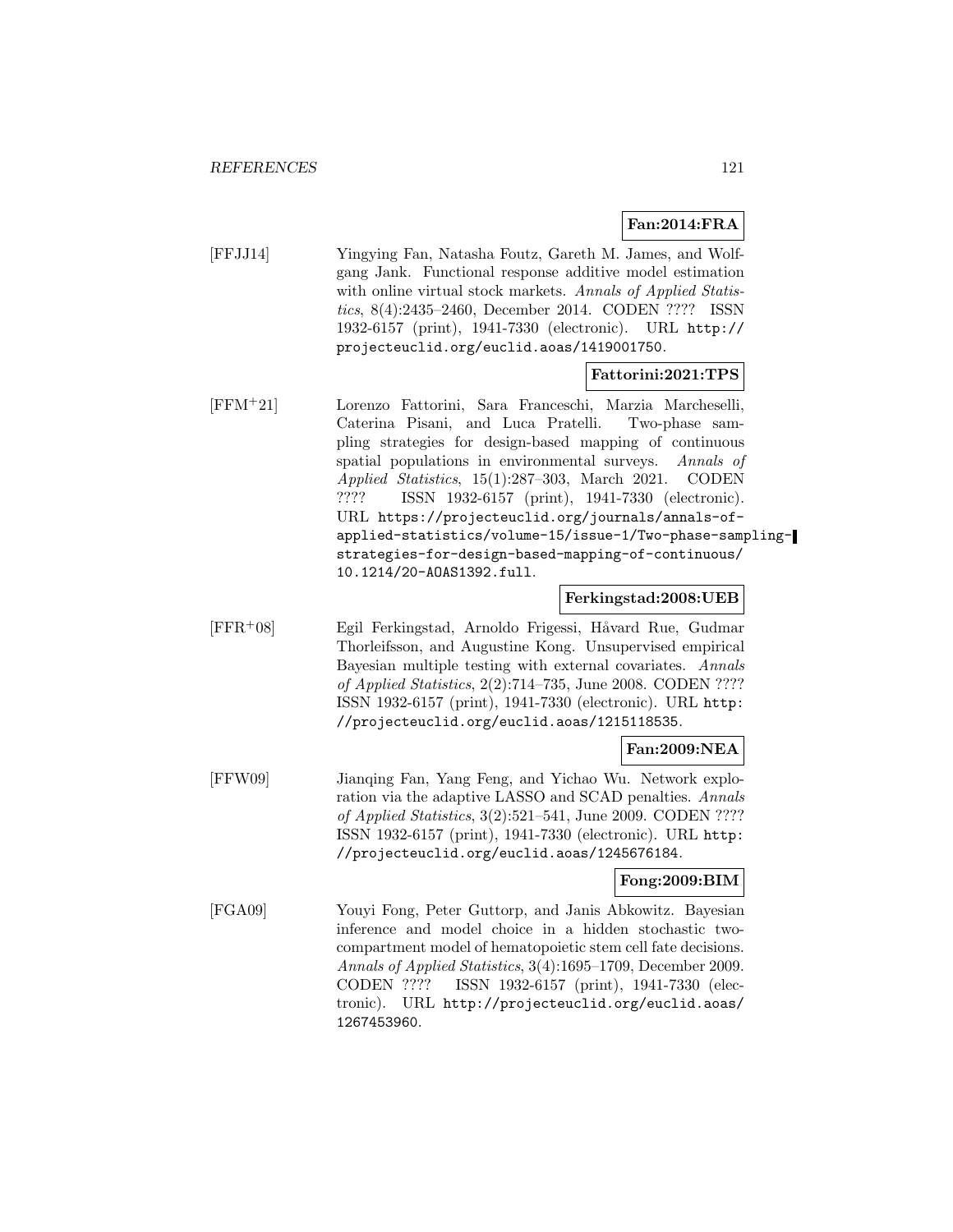### **Feller:2016:CWV**

[FGMP16] Avi Feller, Todd Grindal, Luke Miratrix, and Lindsay C. Page. Compared to what? Variation in the impacts of early childhood education by alternative care type. Annals of Applied Statistics, 10(3):1245–1285, September 2016. CODEN ???? ISSN 1932-6157 (print), 1941-7330 (electronic). URL http://projecteuclid.org/euclid.aoas/1475069607.

### **Fuentes:2008:SSS**

[FGS08] Montserrat Fuentes, Peter Guttorp, and Michael L. Stein. Special section on statistics in the atmospheric sciences. Annals of Applied Statistics, 2(4):1143–1147, December 2008. CODEN ???? ISSN 1932-6157 (print), 1941-7330 (electronic). URL http://projecteuclid.org/euclid.aoas/ 1231424203.

### **Fu:2010:SIT**

[FGS<sup>+</sup>10] Audrey Qiuyan Fu, Diane P. Genereux, Reinhard Stöger, Charles D. Laird, and Matthew Stephens. Statistical inference of transmission fidelity of DNA methylation patterns over somatic cell divisions in mammals. Annals of Applied Statistics, 4(2):871–892, June 2010. CODEN ???? ISSN 1932-6157 (print), 1941-7330 (electronic). URL http:// projecteuclid.org/euclid.aoas/1280842144.

### **Feng:2009:ILR**

[FH09] Xingdong Feng and Xuming He. Inference on low-rank data matrices with applications to microarray data. Annals of Applied Statistics, 3(4):1634–1654, December 2009. CODEN ???? ISSN 1932-6157 (print), 1941-7330 (electronic). URL http://projecteuclid.org/euclid.aoas/1267453957.

### **Fithian:2013:FSE**

[FH13] William Fithian and Trevor Hastie. Finite-sample equivalence in statistical models for presence-only data. Annals of Applied Statistics, 7(4):1917–1939, December 2013. CODEN ???? ISSN 1932-6157 (print), 1941-7330 (electronic). URL http://projecteuclid.org/euclid.aoas/1387823304.

#### **Fosdick:2014:SFA**

[FH14] Bailey K. Fosdick and Peter D. Hoff. Separable factor analysis with applications to mortality data. Annals of Applied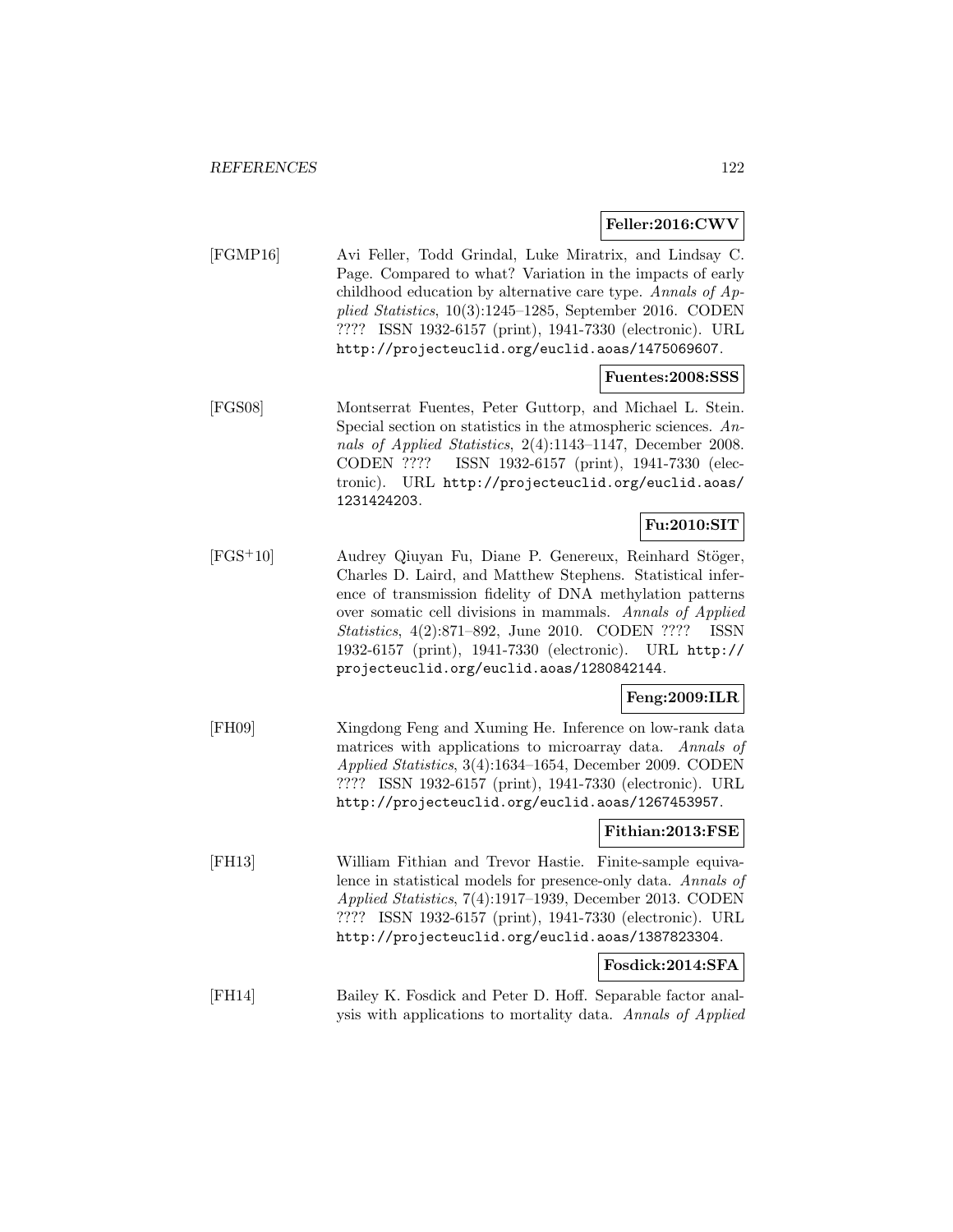Statistics, 8(1):120–147, March 2014. CODEN ???? ISSN 1932-6157 (print), 1941-7330 (electronic). URL http:// projecteuclid.org/euclid.aoas/1396966281.

### **Fogarty:2019:ESA**

[FH19] Colin B. Fogarty and Raiden B. Hasegawa. Extended sensitivity analysis for heterogeneous unmeasured confounding with an application to sibling studies of returns to education. Annals of Applied Statistics, 13(2):767–796, June 2019. CODEN ???? ISSN 1932-6157 (print), 1941-7330 (electronic). URL https://projecteuclid.org/euclid.aoas/ 1560758427.

#### **Friedman:2007:PCO**

[FHHT07] Jerome Friedman, Trevor Hastie, Holger Höfling, and Robert Tibshirani. Pathwise coordinate optimization. Annals of Applied Statistics, 1(2):302–332, December 2007. CODEN ???? ISSN 1932-6157 (print), 1941-7330 (electronic). URL http: //projecteuclid.org/euclid.aoas/1196438020.

### **Fong:2018:CBP**

[FHI18] Christian Fong, Chad Hazlett, and Kosuke Imai. Covariate balancing propensity score for a continuous treatment: Application to the efficacy of political advertisements. Annals of Applied Statistics, 12(1):156–177, March 2018. CODEN ???? ISSN 1932-6157 (print), 1941-7330 (electronic). URL https://projecteuclid.org/euclid.aoas/1520564468.

### **Fox:2014:JMM**

[FHSJ14] Emily B. Fox, Michael C. Hughes, Erik B. Sudderth, and Michael I. Jordan. Joint modeling of multiple time series via the beta process with application to motion capture segmentation. Annals of Applied Statistics, 8(3):1281-1313, September 2014. CODEN ???? ISSN 1932-6157 (print), 1941-7330 (electronic). URL http://projecteuclid.org/ euclid.aoas/1414091214.

### **Fienberg:2007:ESF**

[Fie07] Stephen E. Fienberg. Editorial: Statistics and forensic science. Annals of Applied Statistics, 1(2):285–286, December 2007. CODEN ???? ISSN 1932-6157 (print), 1941-7330 (electronic). URL http://projecteuclid.org/euclid.aoas/ 1196438018.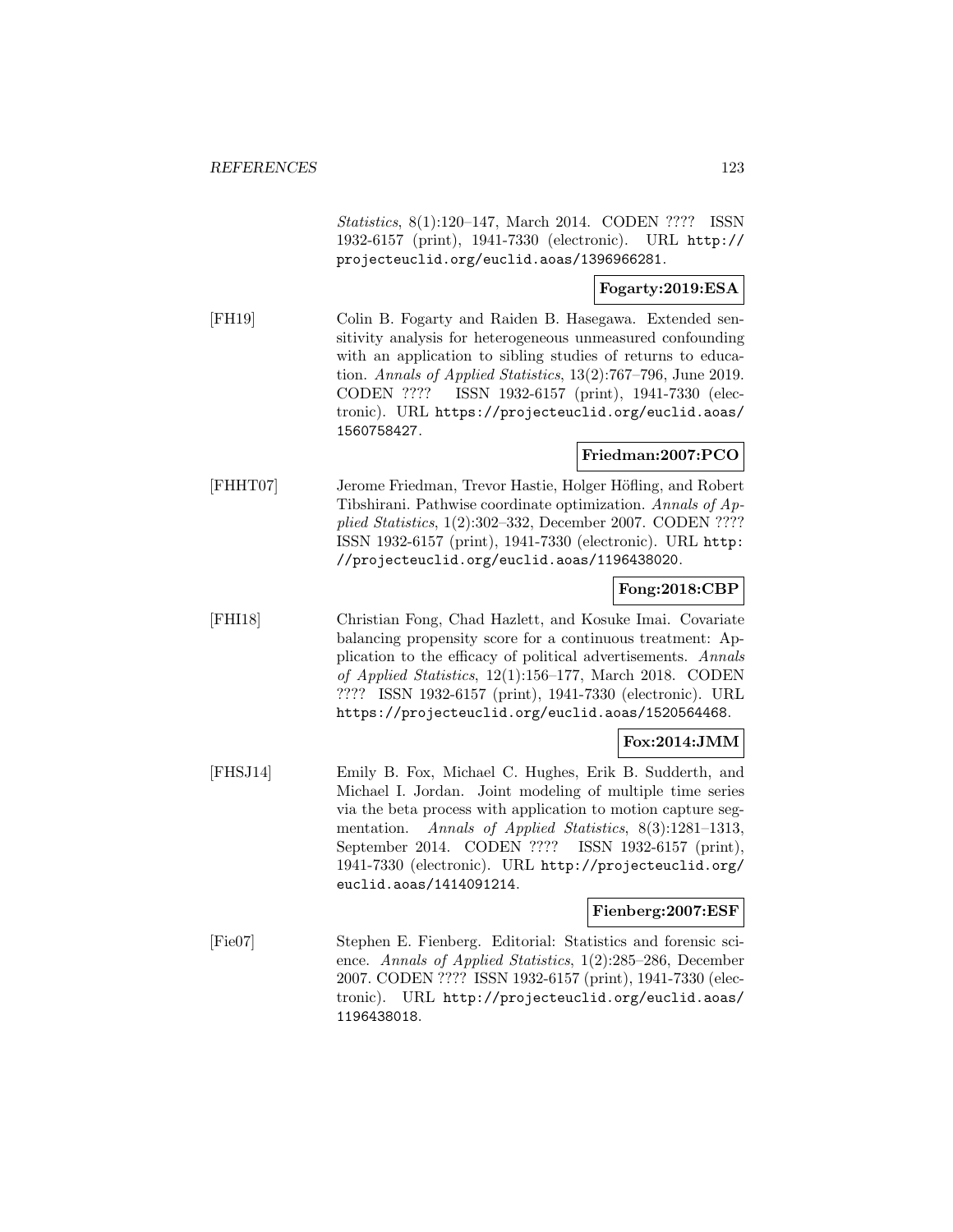### **Fienberg:2008:ESL**

[Fie08] Stephen E. Fienberg. Editorial: Statistics and "The lost tomb of Jesus". Annals of Applied Statistics, 2(1):1–2, March 2008. CODEN ???? ISSN 1932-6157 (print), 1941-7330 (electronic). URL http://projecteuclid.org/euclid.aoas/ 1206367804.

# **Fienberg:2010:IPMa**

[Fie10a] Stephen E. Fienberg. Introduction to papers on the modeling and analysis of network data. Annals of Applied Statistics, 4 (1):1–4, March 2010. CODEN ???? ISSN 1932-6157 (print), 1941-7330 (electronic). URL http://projecteuclid.org/ euclid.aoas/1273584444.

#### **Fienberg:2010:IPMb**

[Fie10b] Stephen E. Fienberg. Introduction to papers on the modeling and analysis of network data  $-$  II. Annals of Applied Statistics, 4(2):533–534, June 2010. CODEN ???? ISSN 1932-6157 (print), 1941-7330 (electronic). URL http:// projecteuclid.org/euclid.aoas/1280842129.

# **Feng:2021:ECL**

[FIM<sup>+</sup>21] Jean Feng, William S. DeWitt III, Aaron McKenna, Noah Simon, Amy D. Willis, and Frederick A. Matsen IV. Estimation of cell lineage trees by maximum-likelihood phylogenetics. Annals of Applied Statistics, 15(1):343–362, March 2021. CODEN ???? ISSN 1932-6157 (print), 1941-7330 (electronic). URL https://projecteuclid. org/journals/annals-of-applied-statistics/volume-15/issue-1/Estimation-of-cell-lineage-trees-by-maximumlikelihood-phylogenetics/10.1214/20-AOAS1400.full.

### **Finazzi:2013:GMP**

[Fin13] Francesco Finazzi. Geostatistical modeling in the presence of interaction between the measuring instruments, with an application to the estimation of spatial market potentials. Annals of Applied Statistics, 7(1):81–101, March 2013. CODEN ???? ISSN 1932-6157 (print), 1941-7330 (electronic). URL http://projecteuclid.org/euclid.aoas/1365527191.

### **Fiorentino:2008:LE**

[Fio08] John E. Fiorentino. Letter to the Editor. Annals of Applied Statistics, 2(1):430–431, March 2008. CODEN ????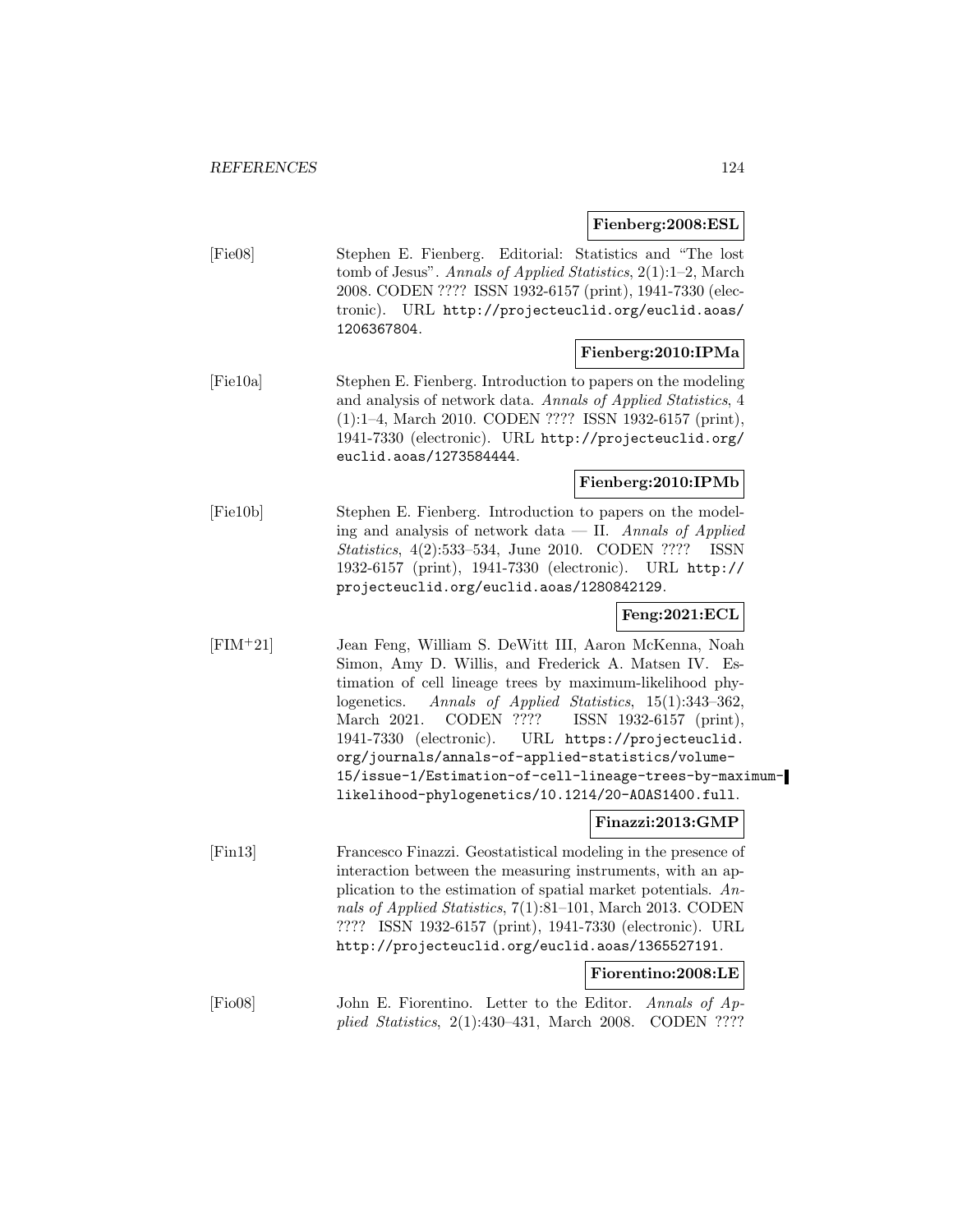ISSN 1932-6157 (print), 1941-7330 (electronic). URL http: //projecteuclid.org/euclid.aoas/1206367828.

#### **Fotopoulos:2010:EAD**

[FJK10] Stergios B. Fotopoulos, Venkata K. Jandhyala, and Elena Khapalova. Exact asymptotic distribution of change-point mle for change in the mean of Gaussian sequences. Annals of Applied Statistics, 4(2):1081–1104, June 2010. CODEN ???? ISSN 1932-6157 (print), 1941-7330 (electronic). URL http://projecteuclid.org/euclid.aoas/1280842153.

# **Freue:2019:REN**

[FKSBS19] Gabriela V. Cohen Freue, David Kepplinger, Matías Salibián-Barrera, and Ezequiel Smucler. Robust elastic net estimators for variable selection and identification of proteomic biomarkers. Annals of Applied Statistics, 13(4):2065–2090, December 2019. CODEN ???? ISSN 1932-6157 (print), 1941-7330 (electronic). URL https://projecteuclid.org/euclid.aoas/ 1574910036.

### **Fulton:2015:MME**

[FLHA15] Kara A. Fulton, Danping Liu, Denise L. Haynie, and Paul S. Albert. Mixed model and estimating equation approaches for zero inflation in clustered binary response data with application to a dating violence study. Annals of Applied Statistics, 9(1):275–299, March 2015. CODEN ???? ISSN 1932-6157 (print), 1941-7330 (electronic). URL http:// projecteuclid.org/euclid.aoas/1430226093.

### **Fishkind:2015:VNS**

[FLP<sup>+</sup>15] D. E. Fishkind, V. Lyzinski, H. Pao, L. Chen, and C. E. Priebe. Vertex nomination schemes for membership prediction. Annals of Applied Statistics, 9(3):1510–1532, September 2015. CODEN ???? ISSN 1932-6157 (print), 1941-7330 (electronic). URL http://projecteuclid.org/euclid.aoas/ 1446488749.

### **Fan:2016:SAS**

[FLS16] Ailin Fan, Wenbin Lu, and Rui Song. Sequential advantage selection for optimal treatment regime. Annals of Applied Statistics, 10(1):32–53, March 2016. CODEN ???? ISSN 1932-6157 (print), 1941-7330 (electronic). URL http:// projecteuclid.org/euclid.aoas/1458909906.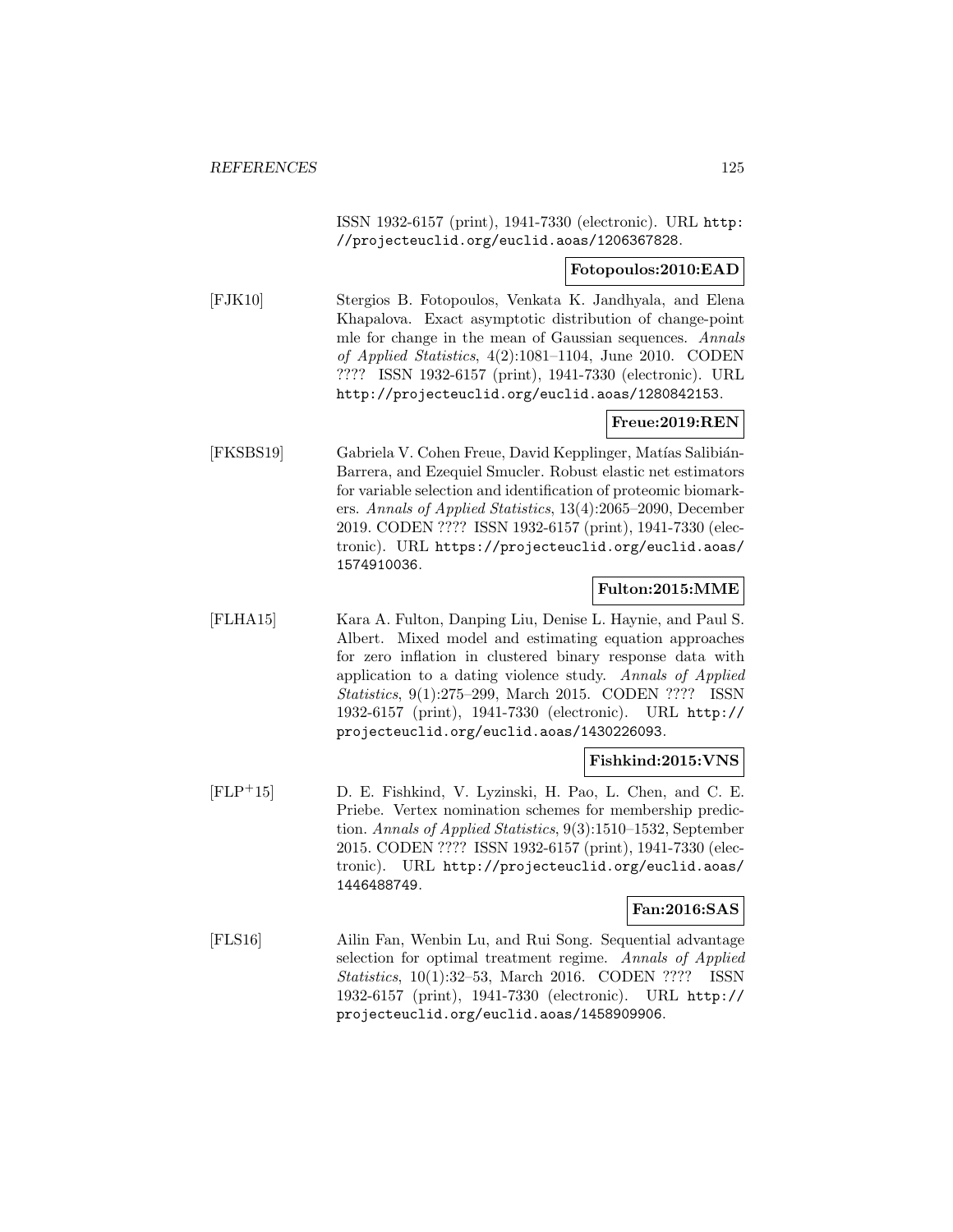### **Fan:2017:EBA**

[FM17] Zhou Fan and Lester Mackey. Empirical Bayesian analysis of simultaneous changepoints in multiple data sequences. Annals of Applied Statistics, 11(4):2200–2221, December 2017. CODEN ???? ISSN 1932-6157 (print), 1941-7330 (electronic). URL https://projecteuclid.org/euclid.aoas/ 1514430283.

### **Franks:2018:RCP**

[FMA18] Alexander M. Franks, Florian Markowetz, and Edoardo M. Airoldi. Refining cellular pathway models using an ensemble of heterogeneous data sources. Annals of Applied Statistics, 12(3):1361–1384, September 2018. CODEN ???? ISSN 1932-6157 (print), 1941-7330 (electronic). URL https:// projecteuclid.org/euclid.aoas/1536652958.

### **Filippone:2012:PPN**

[FMB<sup>+</sup>12] M. Filippone, A. F. Marquand, C. R. V. Blain, S. C. R. Williams, J. Mourão-Miranda, and M. Girolami. Probabilistic prediction of neurological disorders with a statistical assessment of neuroimaging data modalities. Annals of Applied Statistics, 6(4):1883–1905, December 2012. CODEN ???? ISSN 1932-6157 (print), 1941-7330 (electronic). URL http://projecteuclid.org/euclid.aoas/1356629064.

### **Franks:2015:CSS**

[FMBG15] Alexander Franks, Andrew Miller, Luke Bornn, and Kirk Goldsberry. Characterizing the spatial structure of defensive skill in professional basketball. Annals of Applied Statistics, 9(1):94–121, March 2015. CODEN ???? ISSN 1932-6157 (print), 1941-7330 (electronic). URL http:// projecteuclid.org/euclid.aoas/1430226086.

### **Fouskakis:2009:BVS**

[FND09] D. Fouskakis, I. Ntzoufras, and D. Draper. Bayesian variable selection using cost-adjusted BIC, with application to costeffective measurement of quality of health care. Annals of Applied Statistics, 3(2):663–690, June 2009. CODEN ???? ISSN 1932-6157 (print), 1941-7330 (electronic). URL http: //projecteuclid.org/euclid.aoas/1245676190.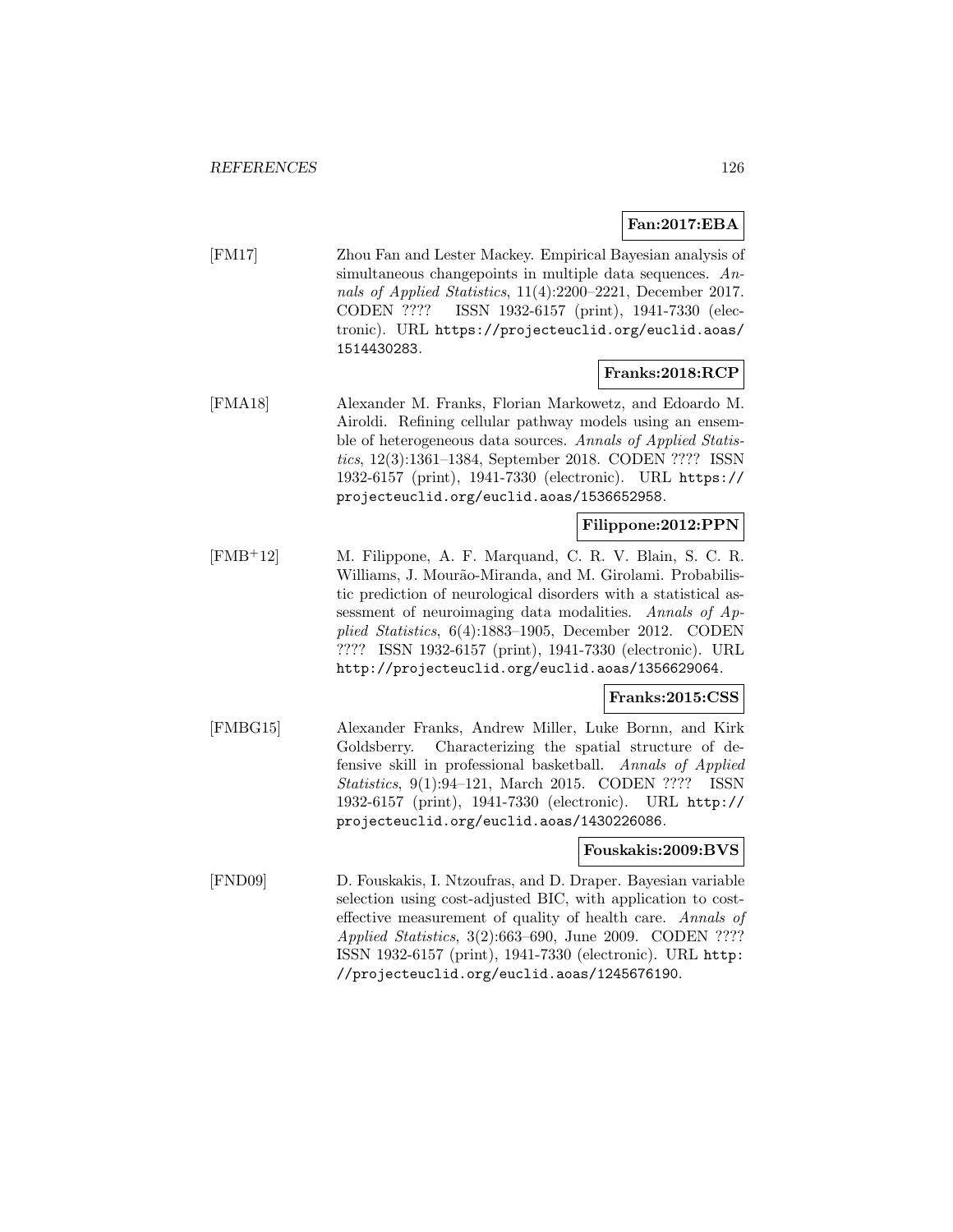### **Fiecas:2011:GSE**

[FO11] Mark Fiecas and Hernando Ombao. The generalized shrinkage estimator for the analysis of functional connectivity of brain signals. Annals of Applied Statistics, 5(2A):1102– 1125, June 2011. CODEN ???? ISSN 1932-6157 (print), 1941-7330 (electronic). URL http://projecteuclid.org/ euclid.aoas/1310562218.

### **Friedman:2008:PLR**

[FP08] Jerome H. Friedman and Bogdan E. Popescu. Predictive learning via rule ensembles. Annals of Applied Statistics, 2(3):916–954, September 2008. CODEN ???? ISSN 1932-6157 (print), 1941-7330 (electronic). URL http:// projecteuclid.org/euclid.aoas/1223908046.

### **Fisher:2020:OAA**

[FPC20a] Jared D. Fisher, Davide Pettenuzzo, and Carlos M. Carvalho. Optimal asset allocation with multivariate Bayesian dynamic linear models. Annals of Applied Statistics, 14(1): 299–338, March 2020. CODEN ???? ISSN 1932-6157 (print), 1941-7330 (electronic). URL https://projecteuclid.org/ euclid.aoas/1587002676.

### **Fisher:2020:MEC**

[FPC20b] Jared D. Fisher, David W. Puelz, and Carlos M. Carvalho. Monotonic effects of characteristics on returns. Annals of Applied Statistics, 14(4):1622–1650, December 2020. CODEN ???? ISSN 1932-6157 (print), 1941-7330 (electronic). URL https://projecteuclid. org/journals/annals-of-applied-statistics/volume-14/issue-4/Monotonic-effects-of-characteristics-onreturns/10.1214/20-AOAS1351.full.

### **Fan:2010:BMA**

[FPL10] Xiaodan Fan, Saumyadipta Pyne, and Jun S. Liu. Bayesian meta-analysis for identifying periodically expressed genes in fission yeast cell cycle. Annals of Applied Statistics, 4(2): 988–1013, June 2010. CODEN ???? ISSN 1932-6157 (print), 1941-7330 (electronic). URL http://projecteuclid.org/ euclid.aoas/1280842149.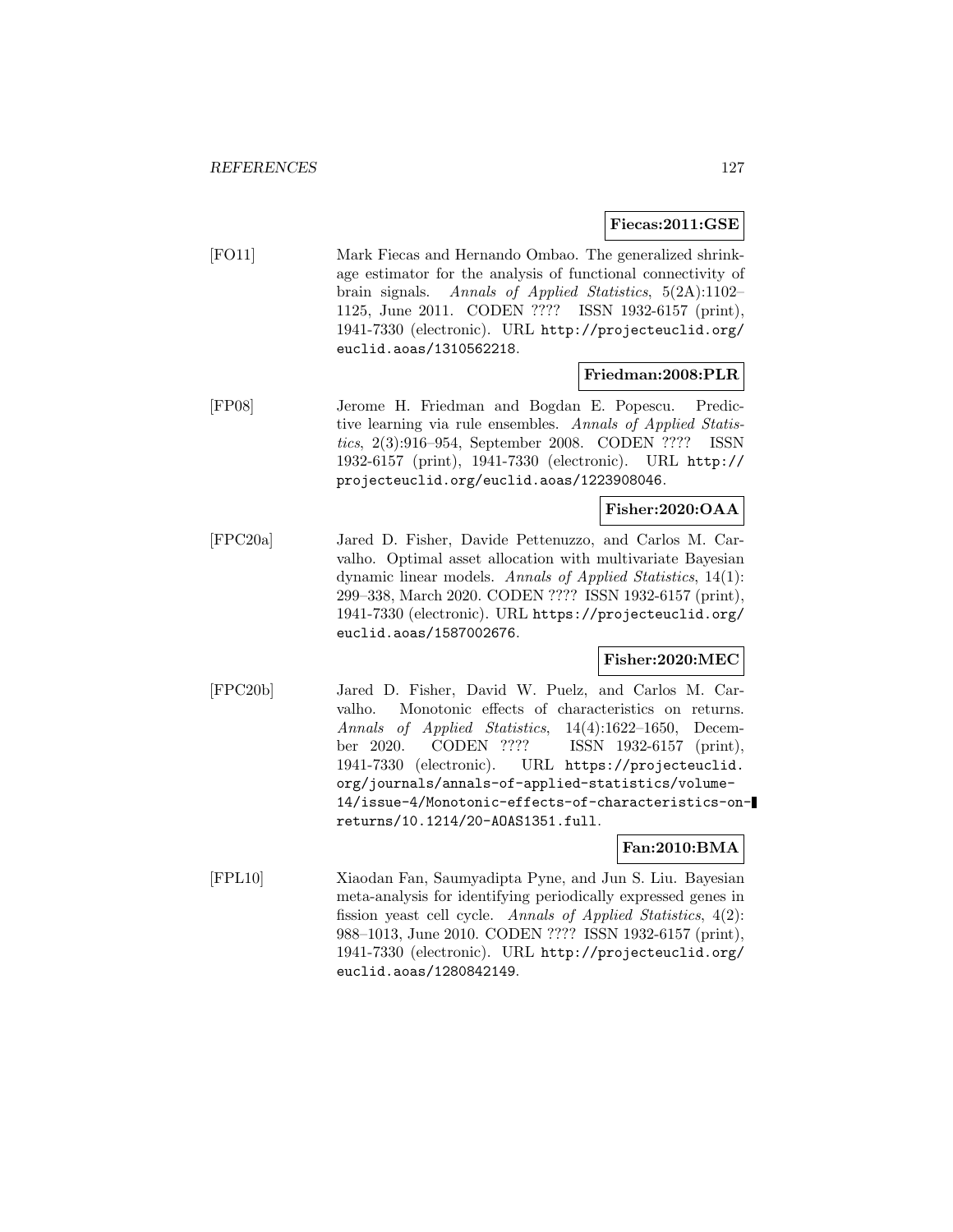### **Fan:2018:MRM**

[FPLM18] Minjie Fan, Debashis Paul, Thomas C. M. Lee, and Tomoko Matsuo. A multi-resolution model for non-Gaussian random fields on a sphere with application to ionospheric electrostatic potentials. Annals of Applied Statistics, 12(1):459– 489, March 2018. CODEN ???? ISSN 1932-6157 (print), 1941-7330 (electronic). URL https://projecteuclid.org/ euclid.aoas/1520564480.

# **Fu:2013:BCR**

[FRBT13] Audrey Qiuyan Fu, Steven Russell, Sarah J. Bray, and Simon Tavaré. Bayesian clustering of replicated time-course gene expression data with weak signals. Annals of Applied Statistics, 7(3):1334–1361, September 2013. CODEN ???? ISSN 1932-6157 (print), 1941-7330 (electronic). URL http: //projecteuclid.org/euclid.aoas/1380804798.

### **Freedman:2008:RAE**

[Fre08] David A. Freedman. On regression adjustments in experiments with several treatments. Annals of Applied Statistics, 2(1):176–196, March 2008. CODEN ???? ISSN 1932-6157 (print), 1941-7330 (electronic). URL http:// projecteuclid.org/euclid.aoas/1206367817. See comments [Lin13].

## **Friedman:2010:RL**

[Fri10] Jerome H. Friedman. Remembering Leo. Annals of Applied Statistics, 4(4):1649–1651, December 2010. CODEN ???? ISSN 1932-6157 (print), 1941-7330 (electronic). URL http://projecteuclid.org/euclid.aoas/1294167790.

#### **Fuentes:2008:STM**

[FRL08] Montserrat Fuentes, Brian Reich, and Gyuwon Lee. Spatial– temporal mesoscale modeling of rainfall intensity using gage and radar data. Annals of Applied Statistics, 2(4):1148–1169, December 2008. CODEN ???? ISSN 1932-6157 (print), 1941-7330 (electronic). URL http://projecteuclid.org/ euclid.aoas/1231424204.

### **Fraser:2018:WSM**

[FRL18] D. A. S. Fraser, N. Reid, and Wei Lin. When should modes of inference disagree? some simple but challenging examples. Annals of Applied Statistics, 12(2):750–770, June 2018.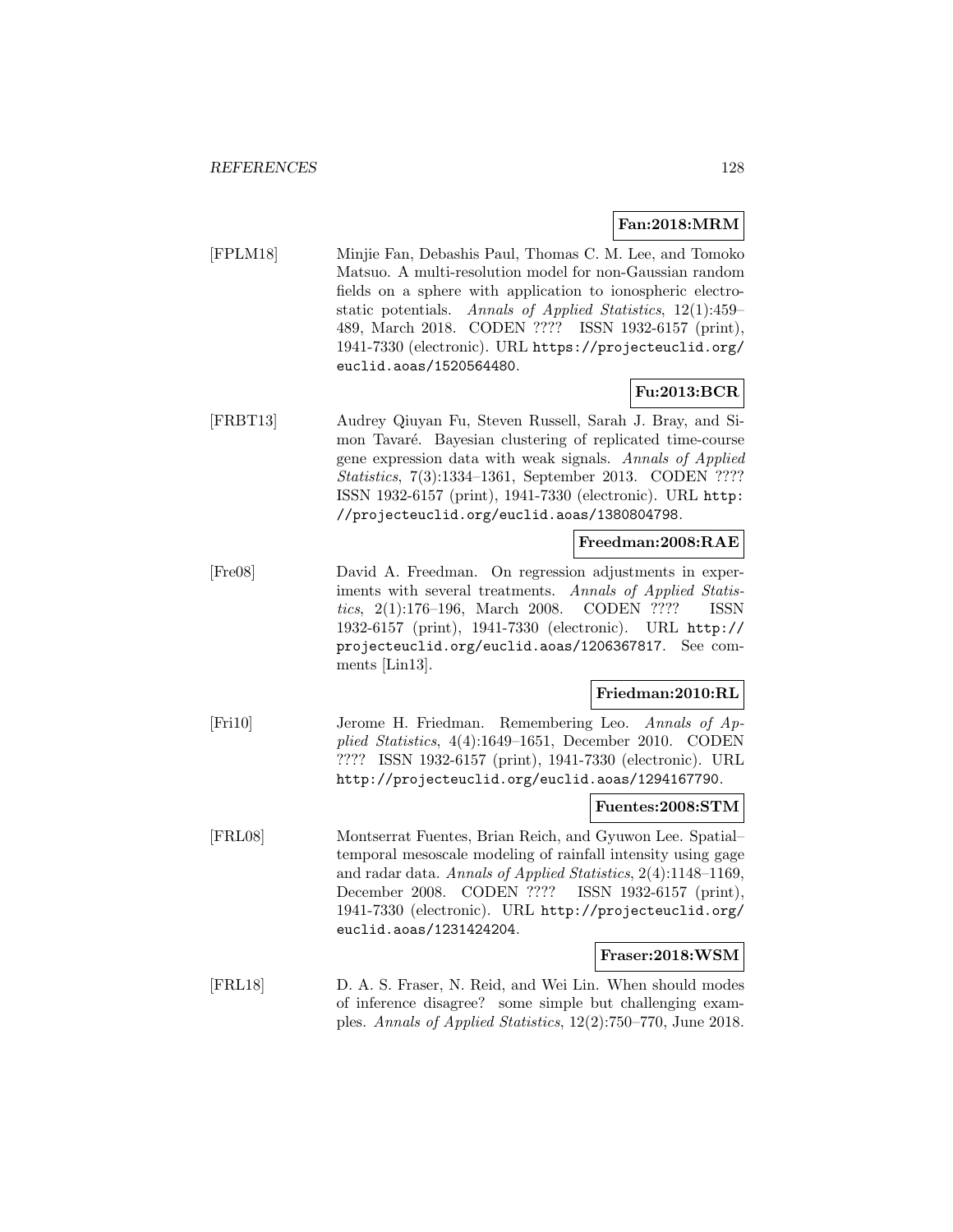CODEN ???? ISSN 1932-6157 (print), 1941-7330 (electronic). URL https://projecteuclid.org/euclid.aoas/ 1532743475.

### **Farcomeni:2013:HBR**

[FS13a] Alessio Farcomeni and Daria Scacciatelli. Heterogeneity and behavioral response in continuous time capture–recapture, with application to street cannabis use in Italy. Annals of Applied Statistics, 7(4):2293–2314, December 2013. CODEN ???? ISSN 1932-6157 (print), 1941-7330 (electronic). URL http://projecteuclid.org/euclid.aoas/1387823320.

### **French:2013:STE**

[FS13b] Joshua P. French and Stephan R. Sain. Spatio-temporal exceedance locations and confidence regions. Annals of Applied Statistics, 7(3):1421–1449, September 2013. CODEN ???? ISSN 1932-6157 (print), 1941-7330 (electronic). URL http: //projecteuclid.org/euclid.aoas/1380804801.

# **Fogarty:2014:ETF**

[FS14] Colin B. Fogarty and Dylan S. Small. Equivalence testing for functional data with an application to comparing pulmonary function devices. Annals of Applied Statistics, 8(4):2002– 2026, December 2014. CODEN ???? ISSN 1932-6157 (print), 1941-7330 (electronic). URL http://projecteuclid.org/ euclid.aoas/1419001733.

### **Fox:2016:SIB**

[FSG16] Eric Warren Fox, Frederic Paik Schoenberg, and Joshua Seth Gordon. Spatially inhomogeneous background rate estimators and uncertainty quantification for nonparametric Hawkes point process models of earthquake occurrences. Annals of Applied Statistics, 10(3):1725–1756, September 2016. CODEN ???? ISSN 1932-6157 (print), 1941-7330 (electronic). URL http://projecteuclid.org/euclid.aoas/ 1475069625.

### **Fox:2011:SHH**

[FSJW11] Emily B. Fox, Erik B. Sudderth, Michael I. Jordan, and Alan S. Willsky. A sticky HDP-HMM with application to speaker diarization. Annals of Applied Statistics, 5(2A): 1020–1056, June 2011. CODEN ???? ISSN 1932-6157 (print), 1941-7330 (electronic). URL http://projecteuclid.org/ euclid.aoas/1310562215.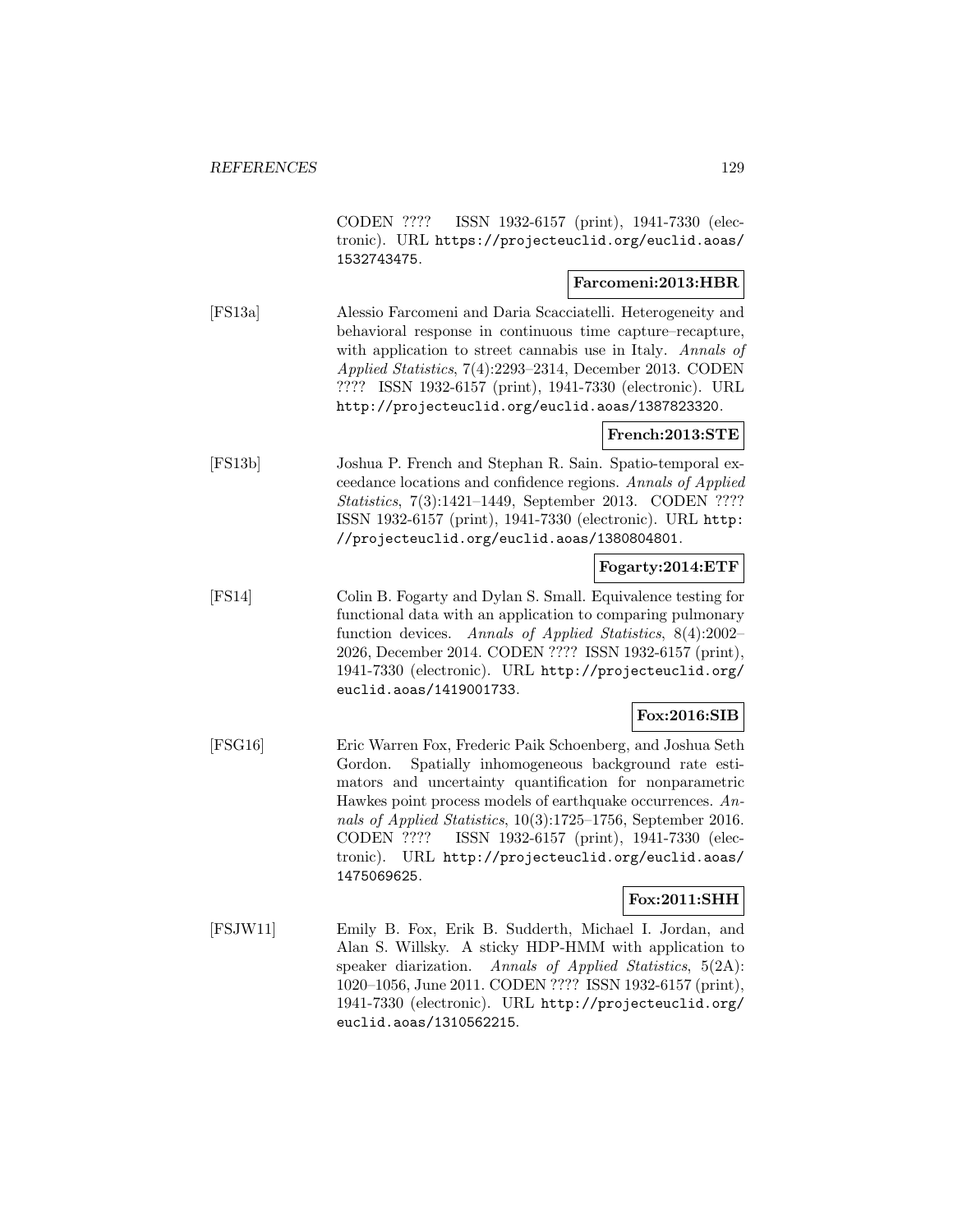# **Fop:2017:VSL**

[FSM17] Michael Fop, Keith M. Smart, and Thomas Brendan Murphy. Variable selection for latent class analysis with application to low back pain diagnosis. Annals of Applied Statistics, 11(4):2080–2110, December 2017. CODEN ???? ISSN 1932-6157 (print), 1941-7330 (electronic). URL https:// projecteuclid.org/euclid.aoas/1514430278.

### **Feng:2019:SAD**

[FSM<sup>+</sup>19] Jean Feng, David A. Shaw, Vladimir N. Minin, Noah Simon, and Frederick A. Matsen IV. Survival analysis of DNA mutation motifs with penalized proportional hazards. Annals of Applied Statistics, 13(2):1268–1294, June 2019. CODEN ???? ISSN 1932-6157 (print), 1941-7330 (electronic). URL https://projecteuclid.org/euclid.aoas/1560758446.

### **Fruhwirth-Schnatter:2018:APC**

[FSPWWE18] Sylvia Frühwirth-Schnatter, Stefan Pittner, Andrea Weber, and Rudolf Winter-Ebmer. Analysing plant closure effects using time-varying mixture-of-experts Markov chain clustering. Annals of Applied Statistics, 12(3):1796–1830, September 2018. CODEN ???? ISSN 1932-6157 (print), 1941-7330 (electronic). URL https://projecteuclid.org/euclid. aoas/1536652975.

### **Fienberg:2018:IWS**

[FT18] Stephen E. Fienberg and Judith M. Tanur. The interlocking world of surveys and experiments. Annals of Applied Statistics, 12(2):1157–1179, June 2018. CODEN ???? ISSN 1932-6157 (print), 1941-7330 (electronic). URL https:// projecteuclid.org/euclid.aoas/1532743489.

### **Fossum:2021:LES**

[FTE<sup>+</sup>21] Trygve Olav Fossum, Cédric Travelletti, Jo Eidsvik, David Ginsbourger, and Kanna Rajan. Learning excursion sets of vector-valued Gaussian random fields for autonomous ocean sampling. Annals of Applied Statistics, 15(2):597– 618, June 2021. CODEN ???? ISSN 1932-6157 (print), 1941-7330 (electronic). URL https://projecteuclid. org/journals/annals-of-applied-statistics/volume-15/issue-2/Learning-excursion-sets-of-vector-valued-Gaussian-random-fields-for/10.1214/21-AOAS1451.full.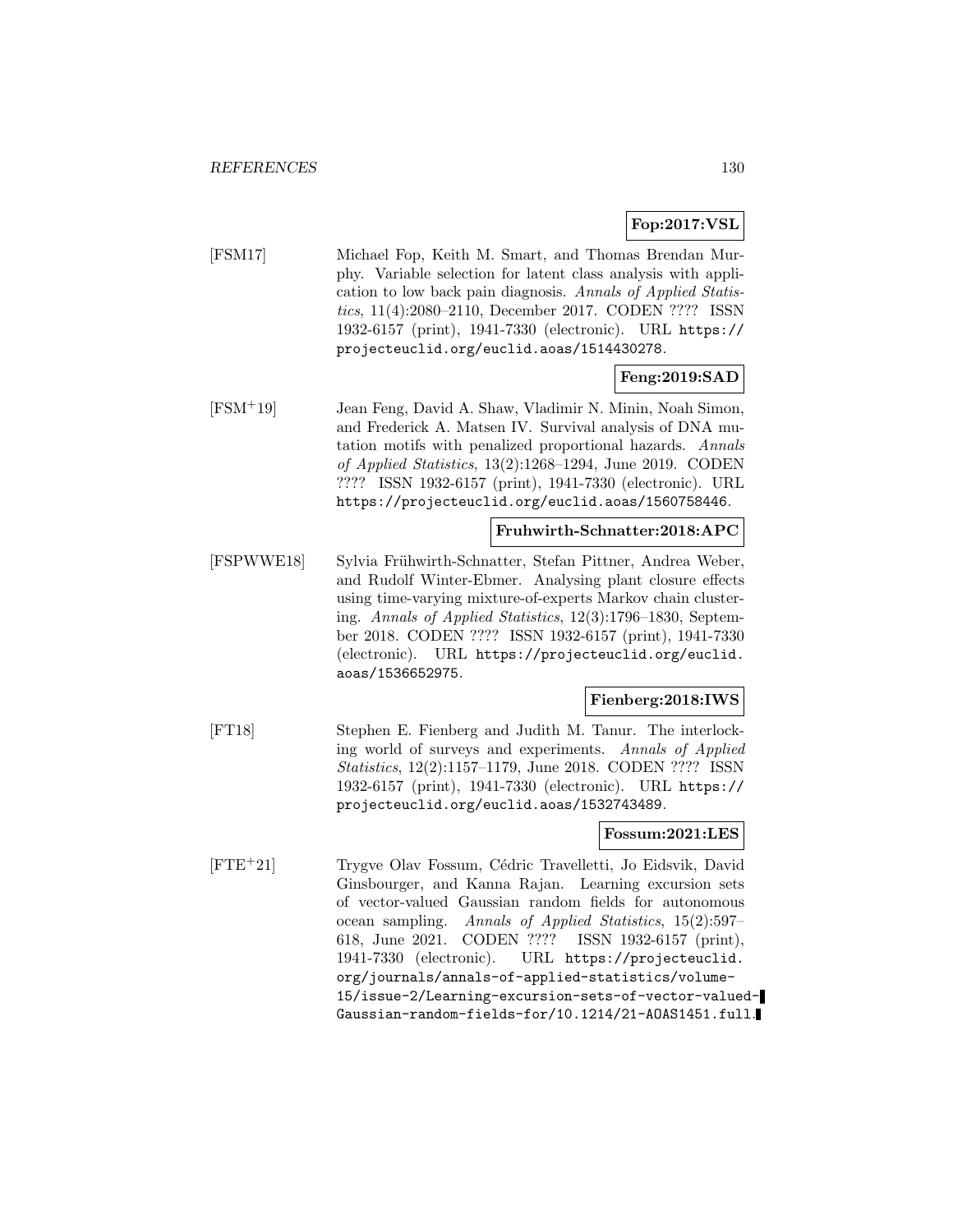### **Fuchs:2008:DSA**

[Fuc08] Camil Fuchs. Discussion of: "Statistical analysis of an archeological find". Annals of Applied Statistics, 2(1):57– 65, March 2008. CODEN ???? ISSN 1932-6157 (print), 1941-7330 (electronic). URL http://projecteuclid.org/ euclid.aoas/1206367807. See [Feu08b].

### **Fukuyama:2019:AGM**

[Fuk19] Julia Fukuyama. Adaptive gPCA: a method for structured dimensionality reduction with applications to microbiome data. Annals of Applied Statistics, 13(2):1043–1067, June 2019. CODEN ???? ISSN 1932-6157 (print), 1941-7330 (electronic). URL https://projecteuclid.org/euclid.aoas/ 1560758437.

### **Franck:2021:PCC**

[FW21] Christopher T. Franck and Christopher E. Wilson. Predicting competitions by combining conditional logistic regression and subjective Bayes: an Academy Awards case study. Annals of Applied Statistics, 15(4):2083–2100, December 2021. CODEN ???? ISSN 1932-6157 (print), 1941-7330 (electronic). URL https://projecteuclid. org/journals/annals-of-applied-statistics/volume-15/issue-4/Predicting-competitions-by-combining-conditionallogistic-regression-and-subjective-Bayes/10.1214/ 21-AOAS1464.full.

### **Feng:2011:GGA**

[FWGS11] Zeny Feng, William W. L. Wong, Xin Gao, and Flavio Schenkel. Generalized genetic association study with samples of related individuals. Annals of Applied Statistics, 5(3):2109–2130, September 2011. CODEN ???? ISSN 1932-6157 (print), 1941-7330 (electronic). URL http:// projecteuclid.org/euclid.aoas/1318514297.

### **Finkenstadt:2013:QIE**

[FWK<sup>+</sup>13] Bärbel Finkenstädt, Dan J. Woodcock, Michal Komorowski, Claire V. Harper, Julian R. E. Davis, Mike R. H. White, and David A. Rand. Quantifying intrinsic and extrinsic noise in gene transcription using the linear noise approximation: An application to single cell data. Annals of Applied Statistics, 7(4):1960–1982, December 2013. CODEN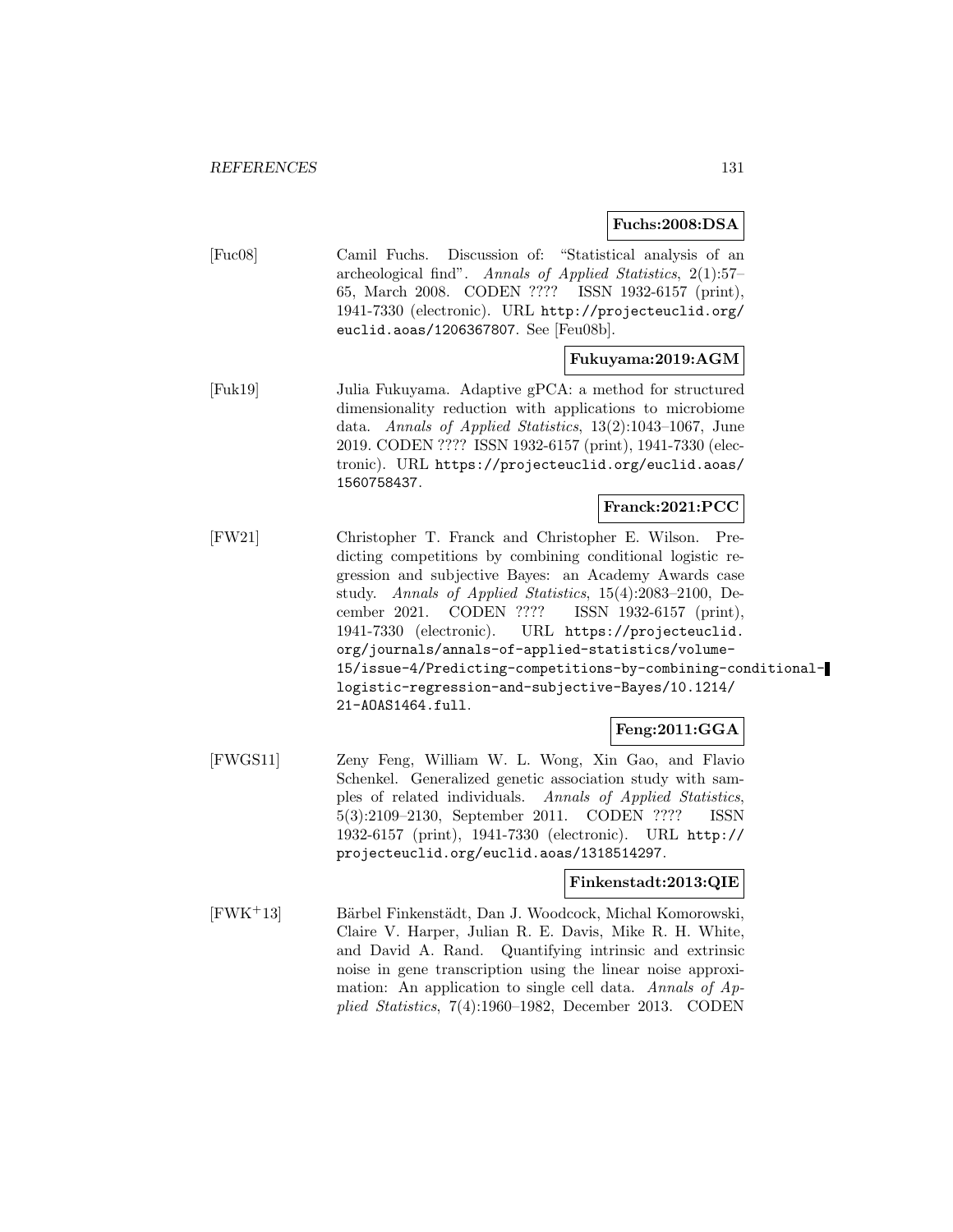???? ISSN 1932-6157 (print), 1941-7330 (electronic). URL http://projecteuclid.org/euclid.aoas/1387823306.

#### **Friedman:2010:LB**

[FY10] Jerry Friedman and Bin Yu. Leo Breiman (1929–2005). Annals of Applied Statistics, 4(4):??, December 2010. CODEN ???? ISSN 1932-6157 (print), 1941-7330 (electronic). URL http://projecteuclid.org/euclid.aoas/1294167784.

#### **Fearnhead:2015:ERR**

[FYB<sup>+</sup>15] Paul Fearnhead, Shoukai Yu, Patrick Biggs, Barbara Holland, and Nigel French. Estimating the relative rate of recombination to mutation in bacteria from single-locus variants using composite likelihood methods. Annals of Applied Statistics, 9(1):200–224, March 2015. CODEN ???? ISSN 1932-6157 (print), 1941-7330 (electronic). URL http: //projecteuclid.org/euclid.aoas/1430226090.

#### **Fisher:2022:DMC**

[FZCV22] Thomas J. Fisher, Jing Zhang, Stephen P. Colegate, and Michael J. Vanni. Detecting and modeling changes in a time series of proportions. Annals of Applied Statistics, 16(1):477– 494, March 2022. CODEN ???? ISSN 1932-6157 (print), 1941-7330 (electronic). URL https://projecteuclid. org/journals/annals-of-applied-statistics/volume-16/issue-1/Detecting-and-modeling-changes-in-a-timeseries-of-proportions/10.1214/21-AOAS1509.full.

### **Fushing:2008:SSB**

[FZSI<sup>+</sup>08] Hsieh Fushing, Li Zhu, David I. Shapiro-Ilan, James F. Campbell, and Edwin E. Lewis. State-space based mass event-history model I: Many decision-making agents with one target. Annals of Applied Statistics, 2(4):1503–1522, December 2008. CODEN ???? ISSN 1932-6157 (print), 1941-7330 (electronic). URL http://projecteuclid.org/ euclid.aoas/1231424220.

#### **Fischer:2017:FTS**

[FZZW17] Heidi J. Fischer, Qunfang Zhang, Yifang Zhu, and Robert E. Weiss. Functional time series models for ultrafine particle distributions. Annals of Applied Statistics, 11(1):297– 319, March 2017. CODEN ???? ISSN 1932-6157 (print),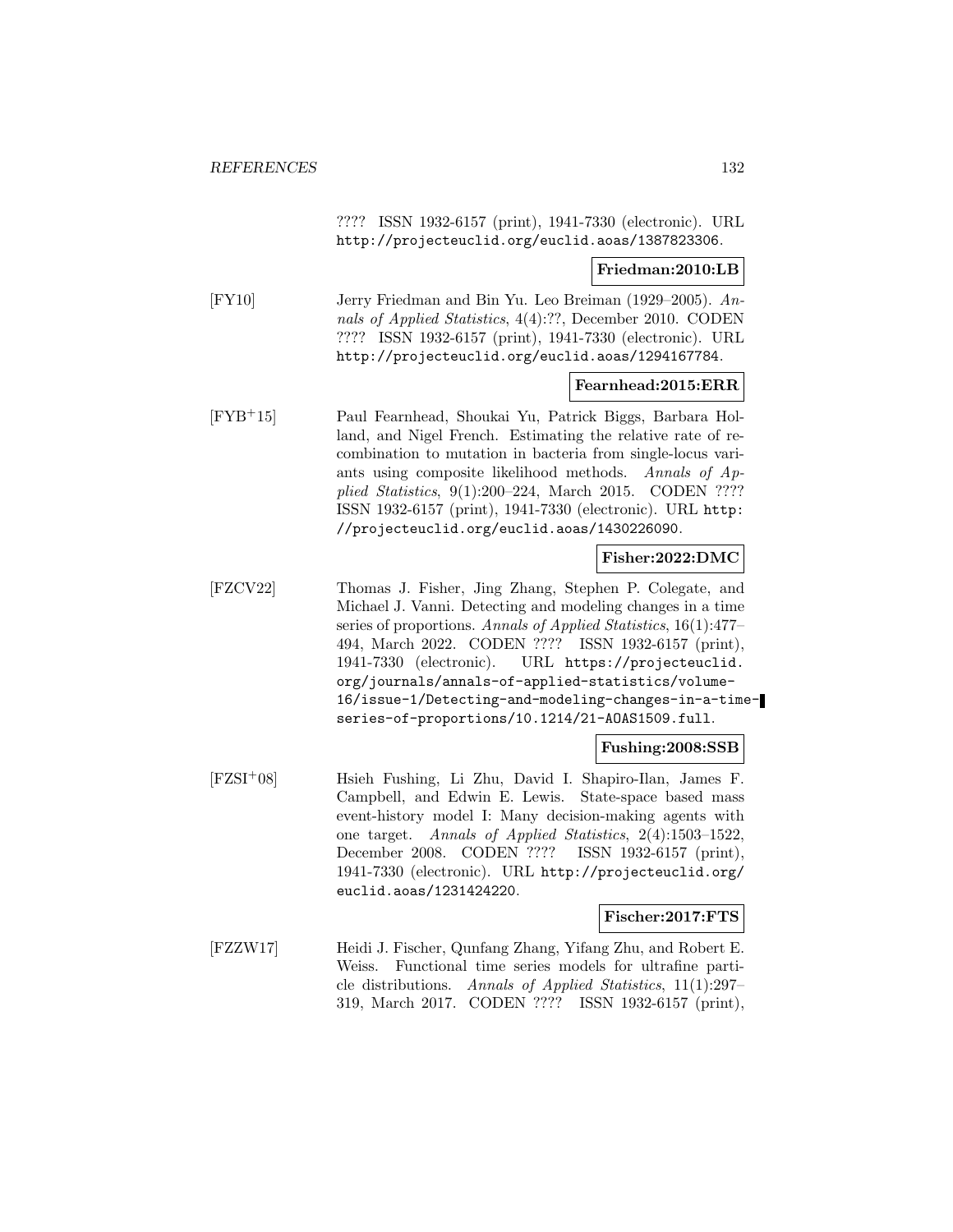1941-7330 (electronic). URL http://projecteuclid.org/ euclid.aoas/1491616882.

### **Gautier:2011:HBE**

[Gau11] Eric Gautier. Hierarchical Bayesian estimation of inequality measures with nonrectangular censored survey data with an application to wealth distribution of French households. Annals of Applied Statistics, 5(2B):1632–1656, June 2011. CODEN ???? ISSN 1932-6157 (print), 1941-7330 (electronic). URL http://projecteuclid.org/euclid.aoas/ 1310562736.

# **Gu:2016:PPG**

[GB16] Mengyang Gu and James O. Berger. Parallel partial Gaussian process emulation for computer models with massive output. Annals of Applied Statistics, 10(3):1317–1347, September 2016. CODEN ???? ISSN 1932-6157 (print), 1941-7330 (electronic). URL http://projecteuclid.org/euclid.aoas/ 1475069609.

### **Glynn:2021:IPC**

[GBC21] Chris Glynn, Thomas H. Byrne, and Dennis P. Culhane. Inflection points in community-level homeless rates. Annals of Applied Statistics, 15(2):1037–1053, June 2021. CODEN ???? ISSN 1932-6157 (print), 1941-7330 (electronic). URL https://projecteuclid. org/journals/annals-of-applied-statistics/volume-15/issue-2/Inflection-points-in-community-level-homelessrates/10.1214/20-AOAS1414.full.

### **Gramacy:2015:CLC**

[GBH<sup>+</sup>15] Robert B. Gramacy, Derek Bingham, James Paul Holloway, Michael J. Grosskopf, Carolyn C. Kuranz, Erica Rutter, Matt Trantham, and R. Paul Drake. Calibrating a large computer experiment simulating radiative shock hydrodynamics. Annals of Applied Statistics, 9(3):1141–1168, September 2015. CODEN ???? ISSN 1932-6157 (print), 1941-7330 (electronic). URL http://projecteuclid.org/euclid.aoas/ 1446488734.

### **Godichon-Baggioni:2020:MCA**

[GBMRR20] Antoine Godichon-Baggioni, Cathy Maugis-Rabusseau, and Andrea Rau. Multiview cluster aggregation and splitting, with an application to multiomic breast cancer data. Annals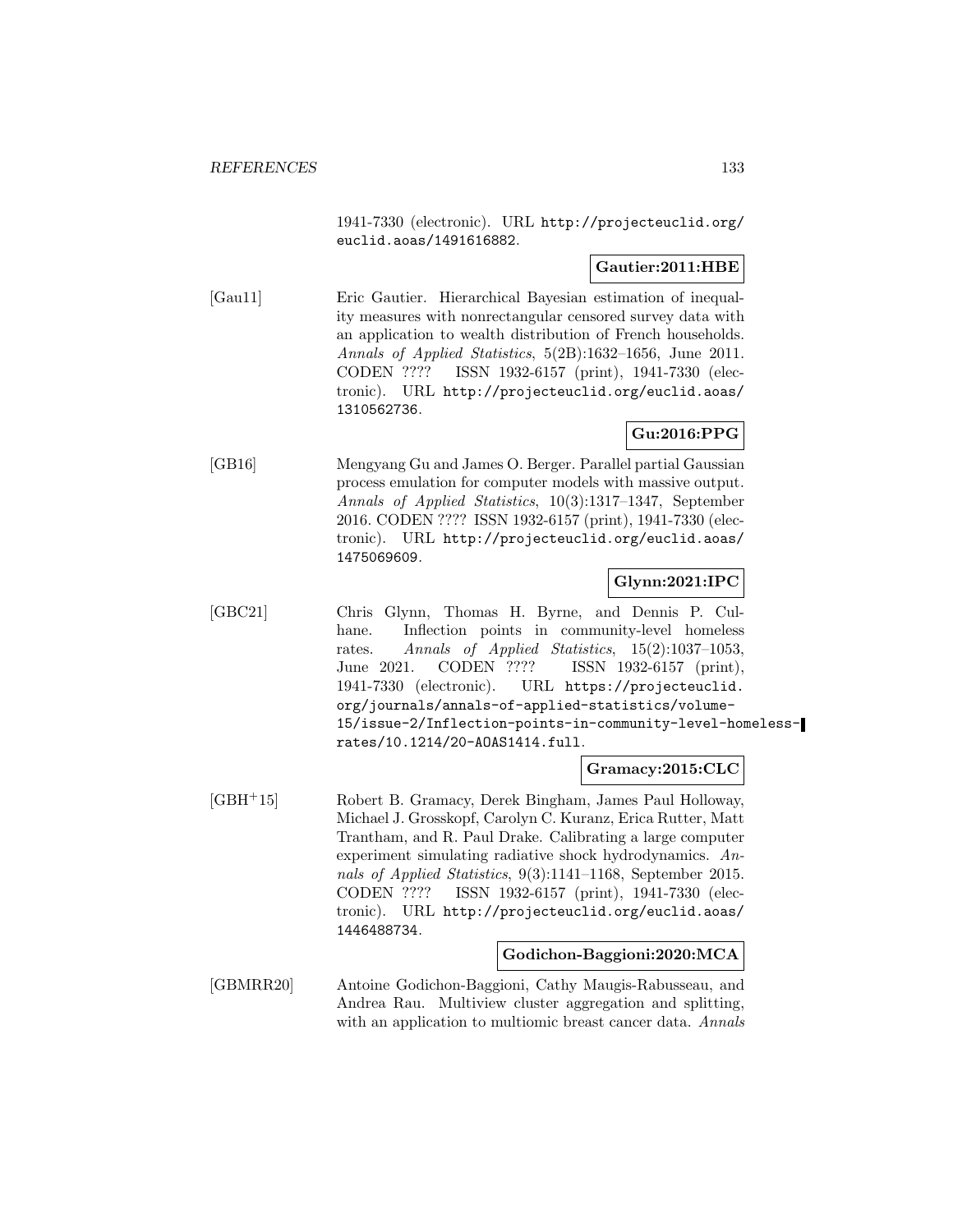of Applied Statistics, 14(2):752–767, June 2020. CODEN ???? ISSN 1932-6157 (print), 1941-7330 (electronic). URL https: //projecteuclid.org/euclid.aoas/1593449324.

### **Guo:2022:SSA**

[GBNS22] Xiaoyang Guo, Aditi Basu Bal, Tom Needham, and Anuj Srivastava. Statistical shape analysis of brain arterial networks (BAN). Annals of Applied Statistics, 16(2):1130– 1150, June 2022. CODEN ???? ISSN 1932-6157 (print), 1941-7330 (electronic). URL https://projecteuclid. org/journals/annals-of-applied-statistics/volume-16/issue-2/Statistical-shape-analysis-of-brain-arterialnetworks-BAN/10.1214/21-AOAS1536.full.

### **Gagnon-Bartsch:2019:CPT**

[GBST19] Johann Gagnon-Bartsch and Yotam Shem-Tov. The classification permutation test: a flexible approach to testing for covariate imbalance in observational studies. Annals of Applied Statistics, 13(3):1464–1483, September 2019. CODEN ???? ISSN 1932-6157 (print), 1941-7330 (electronic). URL https://projecteuclid.org/euclid.aoas/1571277760.

### **Gelman:2008:SDM**

[GC08] Andrew Gelman and Cexun Jeffrey Cai. Should the Democrats move to the left on economic policy? Annals of Applied Statistics, 2(2):536–549, June 2008. CODEN ???? ISSN 1932-6157 (print), 1941-7330 (electronic). URL http: //projecteuclid.org/euclid.aoas/1215118527. See correction [Gel13].

### **Goldsmith:2011:NTF**

[GCC<sup>+</sup>11] Jeff Goldsmith, Brian Caffo, Ciprian Crainiceanu, Daniel Reich, Yong Du, and Craig Hendrix. Nonlinear tube-fitting for the analysis of anatomical and functional structures. Annals of Applied Statistics, 5(1):337–363, March 2011. CODEN ???? ISSN 1932-6157 (print), 1941-7330 (electronic). URL http://projecteuclid.org/euclid.aoas/1300715193.

### **Guo:2015:EHG**

[GCL<sup>+</sup>15] Jian Guo, Jie Cheng, Elizaveta Levina, George Michailidis, and Ji Zhu. Estimating heterogeneous graphical models for discrete data with an application to roll call voting. Annals of Applied Statistics, 9(2):821–848, June 2015. CODEN ????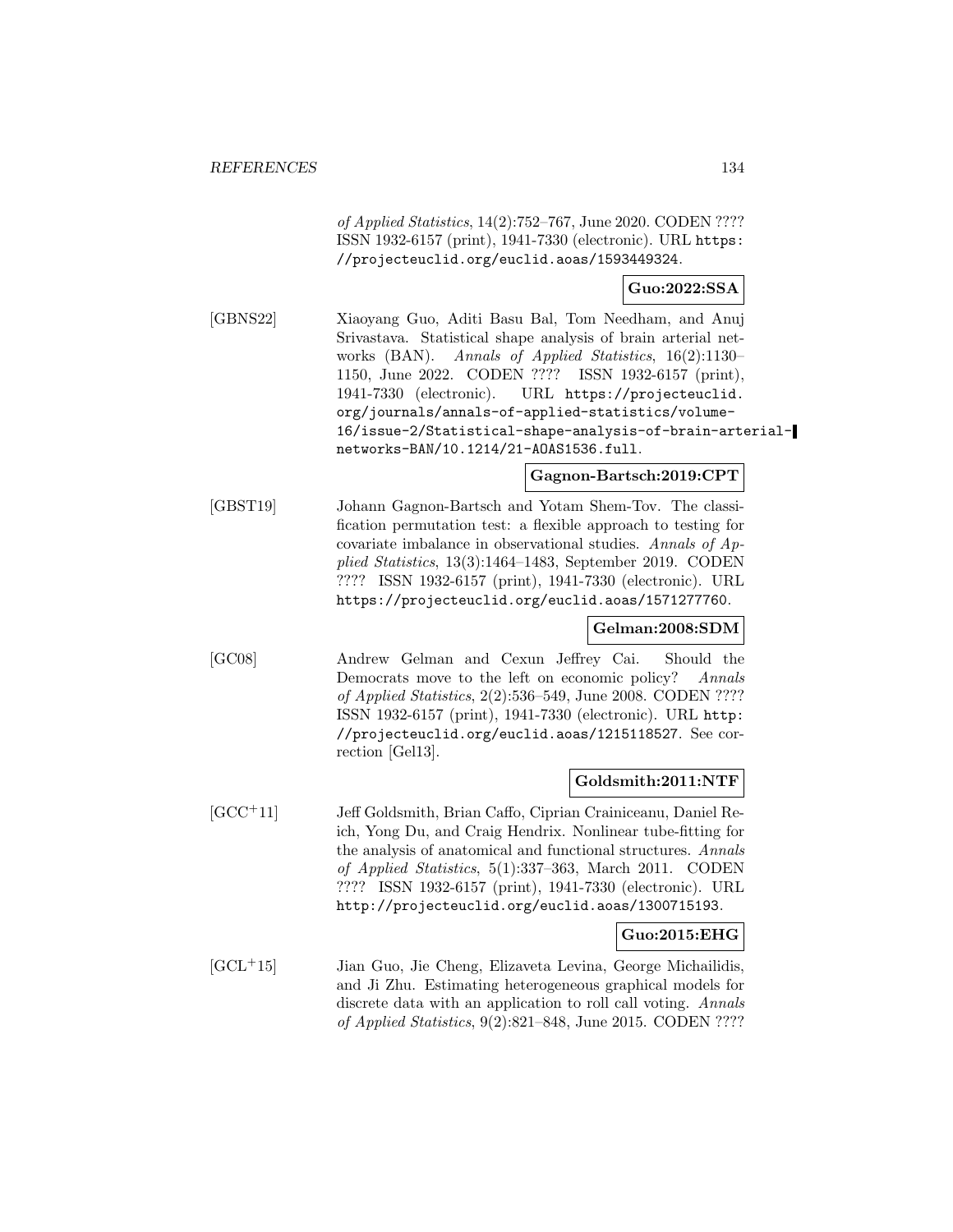ISSN 1932-6157 (print), 1941-7330 (electronic). URL http: //projecteuclid.org/euclid.aoas/1437397113.

### **George:2016:ASM**

[GDG<sup>+</sup>16] Brandon George, Jr., Thomas Denney, Himanshu Gupta, Louis Dell'Italia, and Inmaculada Aban. Applying a spatiotemporal model for longitudinal cardiac imaging data. Annals of Applied Statistics, 10(1):527–548, March 2016. CODEN ???? ISSN 1932-6157 (print), 1941-7330 (electronic). URL http://projecteuclid.org/euclid.aoas/ 1458909926.

### **Gao:2020:STM**

[GDJR20] Zhenguo Gao, Pang Du, Ran Jin, and John L. Robertson. Surface temperature monitoring in liver procurement via functional variance change-point analysis. Annals of Applied Statistics, 14(1):143–159, March 2020. CODEN ???? ISSN 1932-6157 (print), 1941-7330 (electronic). URL https: //projecteuclid.org/euclid.aoas/1587002668.

# **Gruhl:2013:SAM**

[GEC13] Jonathan Gruhl, Elena A. Erosheva, and Paul K. Crane. A semiparametric approach to mixed outcome latent variable models: Estimating the association between cognition and regional brain volumes. Annals of Applied Statistics, 7(4):2361– 2383, December 2013. CODEN ???? ISSN 1932-6157 (print), 1941-7330 (electronic). URL http://projecteuclid.org/ euclid.aoas/1387823323.

### **Gelman:2013:CSD**

[Gel13] Andrew Gelman. Correction: Should the Democrats move to the left on economic policy? Annals of Applied Statistics, 7 (2):1248, June 2013. CODEN ???? ISSN 1932-6157 (print), 1941-7330 (electronic). URL http://projecteuclid.org/ euclid.aoas/1372338488. See [GC08].

#### **Genovese:2009:DBD**

[Gen09] Christopher R. Genovese. Discussion of: Brownian distance covariance. Annals of Applied Statistics, 3(4):1299–1302, December 2009. CODEN ???? ISSN 1932-6157 (print), 1941-7330 (electronic). URL http://projecteuclid.org/ euclid.aoas/1267453940. See [SR09b].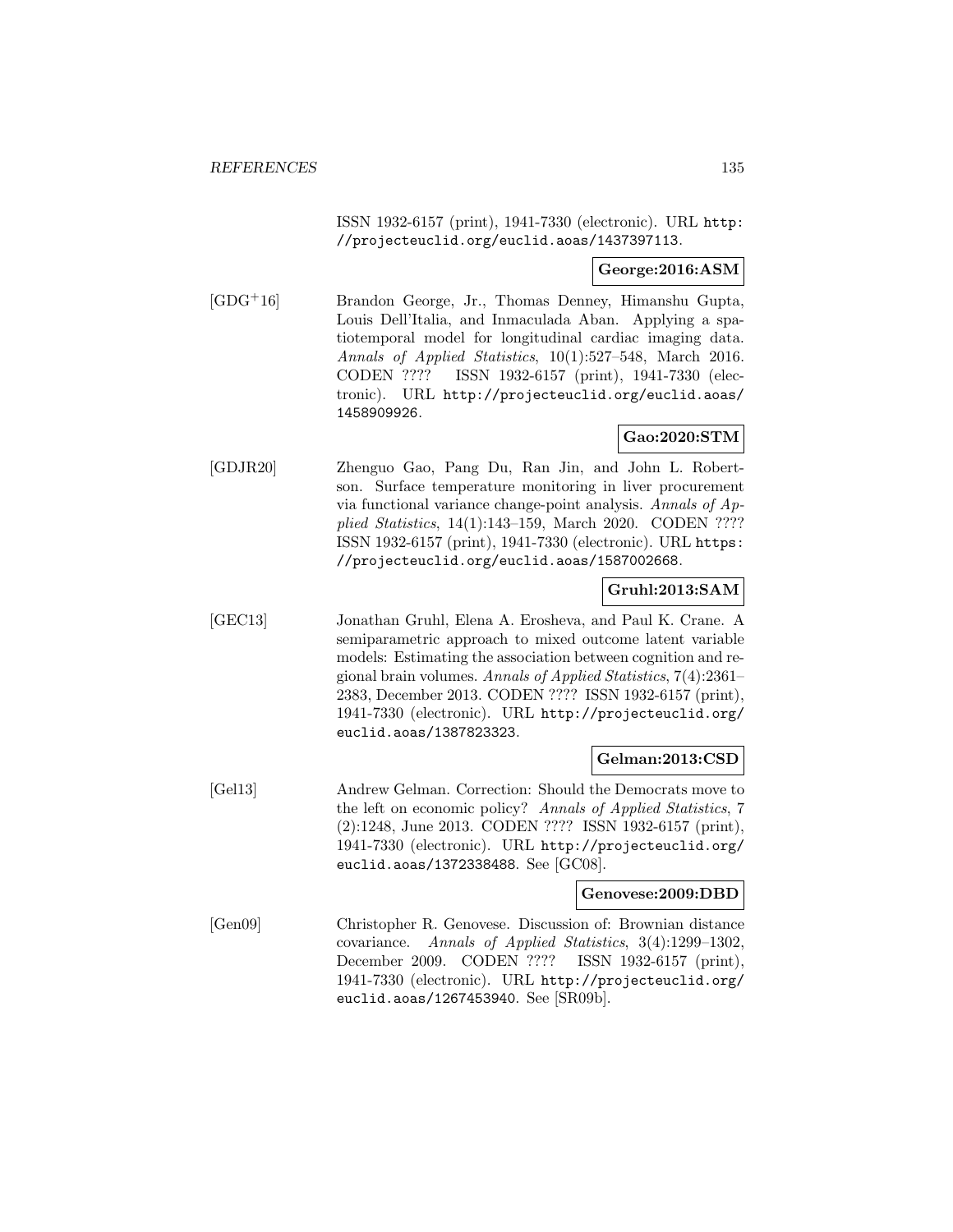### **Gervini:2009:DHO**

| [Ger09] | Daniel Gervini. Detecting and handling outlying trajecto-   |
|---------|-------------------------------------------------------------|
|         | ries in irregularly sampled functional datasets. Annals of  |
|         | Applied Statistics, $3(4):1758-1775$ , December 2009. CODEN |
|         | ???? ISSN 1932-6157 (print), 1941-7330 (electronic). URL    |
|         | http://projecteuclid.org/euclid.aoas/1267453963.            |

# **Glynn:2019:DHU**

[GF19] Chris Glynn and Emily B. Fox. Dynamics of homelessness in urban America. Annals of Applied Statistics, 13(1):573– 605, March 2019. CODEN ???? ISSN 1932-6157 (print), 1941-7330 (electronic). URL https://projecteuclid.org/ euclid.aoas/1554861661.

### **Gretton:2009:DBD**

[GFS09] Arthur Gretton, Kenji Fukumizu, and Bharath K. Sriperumbudur. Discussion of: Brownian distance covariance. Annals of Applied Statistics, 3(4):1285–1294, December 2009. CODEN ???? ISSN 1932-6157 (print), 1941-7330 (electronic). URL http://projecteuclid.org/euclid.aoas/ 1267453938. See [SR09b].

### **Genovese:2009:IDE**

[GFW<sup>+</sup>09] Christopher Genovese, Peter Freeman, Larry Wasserman, Robert Nichol, and Christopher Miller. Inference for the dark energy equation of state using Type IA supernova data. Annals of Applied Statistics, 3(1):144–178, March 2009. CODEN ???? ISSN 1932-6157 (print), 1941-7330 (electronic). URL http://projecteuclid.org/euclid.aoas/ 1239888366.

### **Gu:2019:DCP**

[GG19] Chenyang Gu and Roee Gutman. Development of a common patient assessment scale across the continuum of care: a nested multiple imputation approach. Annals of Applied Statistics, 13(1):466–491, March 2019. CODEN ???? ISSN 1932-6157 (print), 1941-7330 (electronic). URL https:// projecteuclid.org/euclid.aoas/1554861657.

### **Gao:2020:MED**

[GGCM20] Yuanjun Gao, Jack Goetz, Matthew Connelly, and Rahul Mazumder. Mining events with declassified diplomatic docu-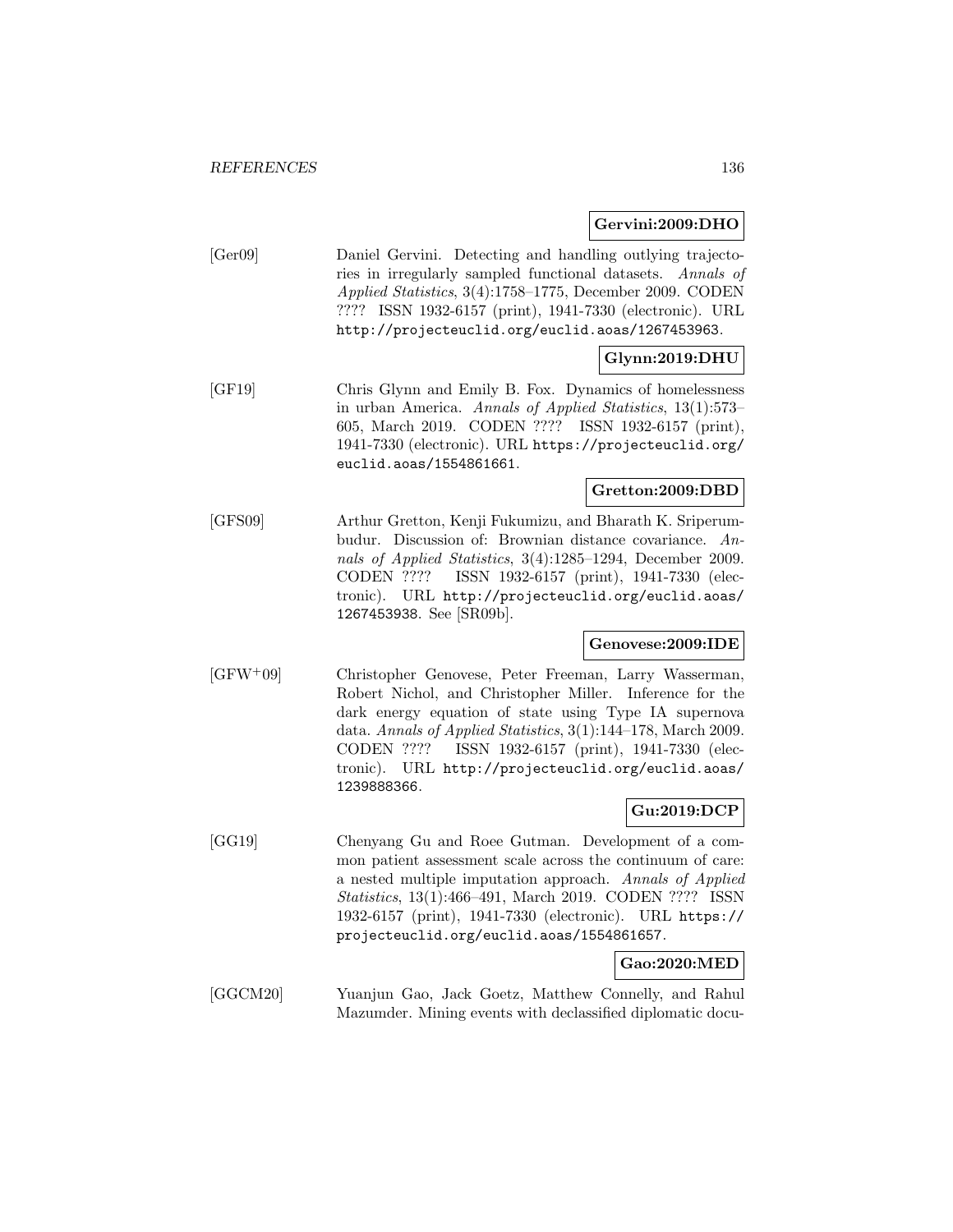ments. Annals of Applied Statistics, 14(4):1699–1723, December 2020. CODEN ???? ISSN 1932-6157 (print), 1941-7330 (electronic). URL https://projecteuclid. org/journals/annals-of-applied-statistics/volume-14/issue-4/Mining-events-with-declassified-diplomaticdocuments/10.1214/20-AOAS1344.full.

#### **Griffin:2018:SBF**

[GGFG<sup>+</sup>18] Maryclare Griffin, Krista J. Gile, Karen I. Fredricksen-Goldsen, Mark S. Handcock, and Elena A. Erosheva. A simulation-based framework for assessing the feasibility of respondent-driven sampling for estimating characteristics in populations of lesbian, gay and bisexual older adults. Annals of Applied Statistics, 12(4):2252–2278, December 2018. CODEN ???? ISSN 1932-6157 (print), 1941-7330 (electronic). URL https://projecteuclid.org/euclid.aoas/ 1542078044.

### **Galves:2012:CTS**

[GGG<sup>+</sup>12] Antonio Galves, Charlotte Galves, Jesús E. García, Nancy L. Garcia, and Florencia Leonardi. Context tree selection and linguistic rhythm retrieval from written texts. Annals of Applied Statistics, 6(1):186–209, March 2012. CODEN ???? ISSN 1932-6157 (print), 1941-7330 (electronic). URL http: //projecteuclid.org/euclid.aoas/1331043393.

#### **Gaetan:2016:CCS**

[GGPM16] Carlo Gaetan, Paolo Girardi, Roberto Pastres, and Antoine Mangin. Clustering chlorophyll-a satellite data using quantiles. Annals of Applied Statistics, 10(2):964–988, June 2016. CODEN ???? ISSN 1932-6157 (print), 1941-7330 (electronic). URL http://projecteuclid.org/euclid.aoas/ 1469199901.

### **Gordon:2007:CMN**

[GGQY07] Alexander Gordon, Galina Glazko, Xing Qiu, and Andrei Yakovlev. Control of the mean number of false discoveries, Bonferroni and stability of multiple testing. Annals of Applied Statistics, 1(1):179–190, June 2007. CODEN ???? ISSN 1932-6157 (print), 1941-7330 (electronic). URL http: //projecteuclid.org/euclid.aoas/1183143734.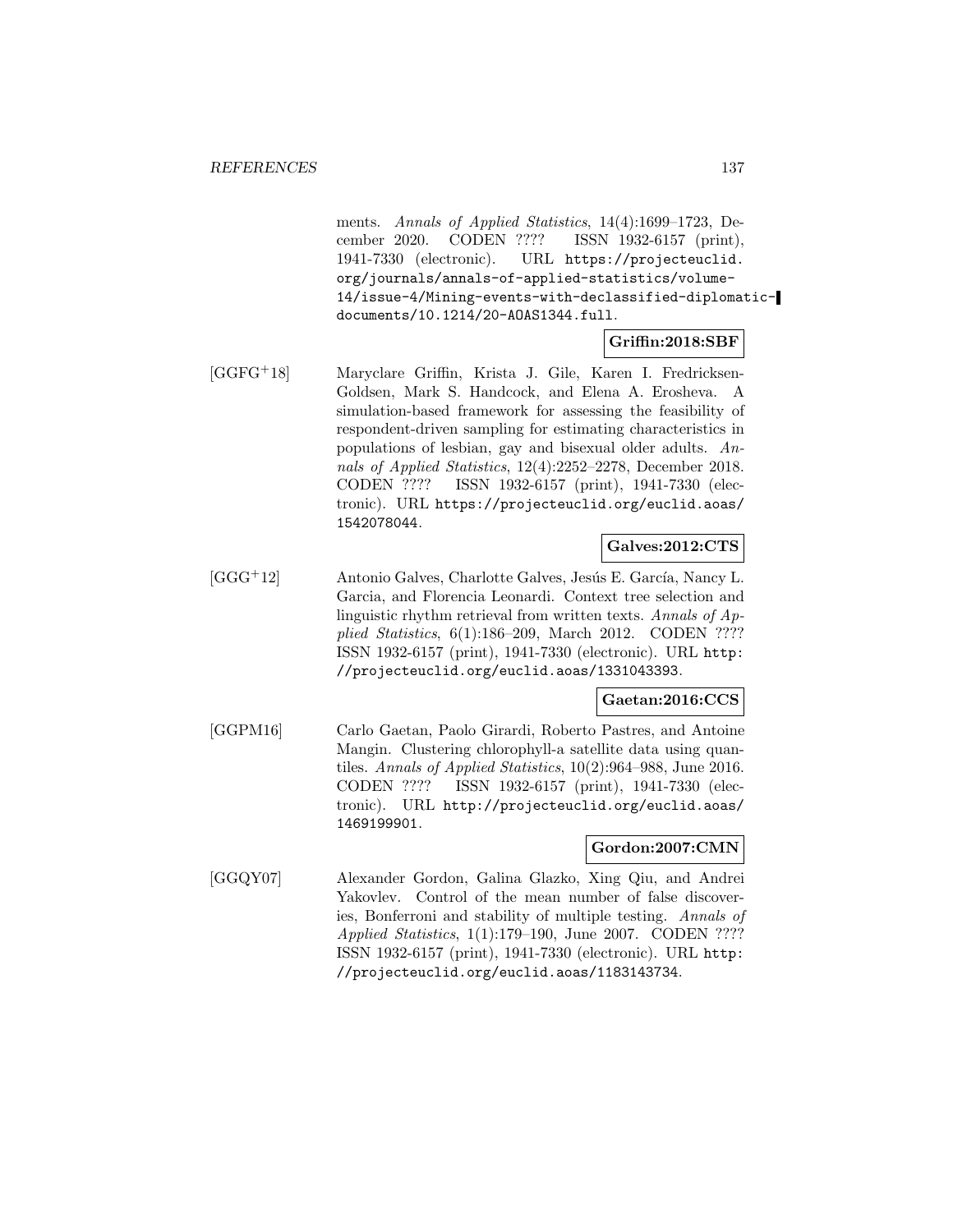**George:2012:OPU**

[GH12] Edward I. George and Sam K. Hui. Optimal pricing using online auction experiments: A Pólya tree approach. Annals of Applied Statistics, 6(1):55–82, March 2012. CODEN ???? ISSN 1932-6157 (print), 1941-7330 (electronic). URL http: //projecteuclid.org/euclid.aoas/1331043388.

# **Gaydos:2013:VGC**

[GHK<sup>+</sup>13] Travis L. Gaydos, Nancy E. Heckman, Mark Kirkpatrick, J. R. Stinchcombe, Johanna Schmitt, Joel Kingsolver, and J. S. Marron. Visualizing genetic constraints. Annals of Applied Statistics, 7(2):860–882, June 2013. CODEN ???? ISSN 1932-6157 (print), 1941-7330 (electronic). URL http: //projecteuclid.org/euclid.aoas/1372338471.

### **Ghosh:2010:IBA**

[Gho10] Samiran Ghosh. An imputation-based approach for parameter estimation in the presence of ambiguous censoring with application in industrial supply chain. Annals of Applied Statistics, 4(4):1976–1999, December 2010. CODEN ???? ISSN 1932-6157 (print), 1941-7330 (electronic). URL http: //projecteuclid.org/euclid.aoas/1294167806.

### **Gill:2013:DEH**

[Gil13] Jeff Gill. Discussion of "Estimating the historical and future probabilities of large terrorist events" by Aaron Clauset and Ryan Woodard. Annals of Applied Statistics, 7(4):1881– 1887, December 2013. CODEN ???? ISSN 1932-6157 (print), 1941-7330 (electronic). URL http://projecteuclid.org/ euclid.aoas/1387823299. See [SR09b].

### **Gillespie:2017:ENC**

[Gil17] Colin S. Gillespie. Estimating the number of casualties in the American Indian War: a Bayesian analysis using the power law distribution. Annals of Applied Statistics, 11(4):2357– 2374, December 2017. CODEN ???? ISSN 1932-6157 (print), 1941-7330 (electronic). URL https://projecteuclid.org/ euclid.aoas/1514430289.

#### **Gelman:2008:WID**

[GJPS08] Andrew Gelman, Aleks Jakulin, Maria Grazia Pittau, and Yu-Sung Su. A weakly informative default prior distribu-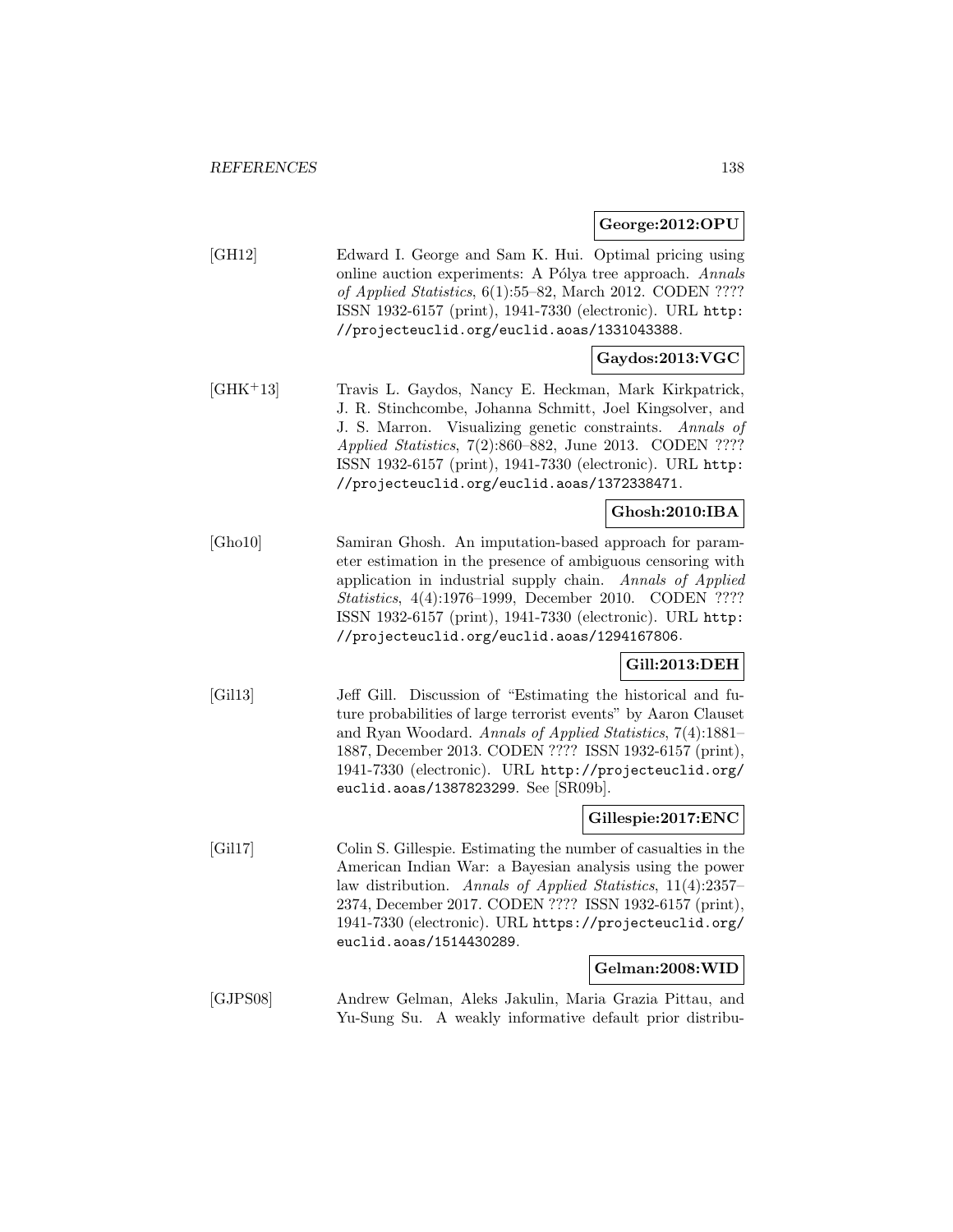tion for logistic and other regression models. Annals of Applied Statistics, 2(4):1360–1383, December 2008. CODEN ???? ISSN 1932-6157 (print), 1941-7330 (electronic). URL http://projecteuclid.org/euclid.aoas/1231424214.

### **Gladish:2016:STA**

[GKP<sup>+</sup>16] Daniel W. Gladish, Petra M. Kuhnert, Daniel E. Pagendam, Christopher K. Wikle, Rebecca Bartley, Ross D. Searle, Robin J. Ellis, Cameron Dougall, Ryan D. R. Turner, Stephen E. Lewis, Zoë T. Bainbridge, and Jon E. Brodie. Spatio-temporal assimilation of modelled catchment loads with monitoring data in the Great Barrier Reef. Annals of Applied Statistics, 10(3):1590–1618, September 2016. CODEN ???? ISSN 1932-6157 (print), 1941-7330 (electronic). URL http://projecteuclid.org/euclid.aoas/ 1475069620.

### **Gromenko:2017:ECT**

[GKS17] Oleksandr Gromenko, Piotr Kokoszka, and Jan Sojka. Evaluation of the cooling trend in the ionosphere using functional regression with incomplete curves. Annals of Applied Statistics, 11(2):898–918, June 2017. CODEN ???? ISSN 1932-6157 (print), 1941-7330 (electronic). URL https:// projecteuclid.org/euclid.aoas/1500537728.

### **Gromenko:2012:ETS**

[GKZS12] Oleksandr Gromenko, Piotr Kokoszka, Lie Zhu, and Jan Sojka. Estimation and testing for spatially indexed curves with application to ionospheric and magnetic field trends. Annals of Applied Statistics, 6(2):669–696, June 2012. CODEN ???? ISSN 1932-6157 (print), 1941-7330 (electronic). URL http://projecteuclid.org/euclid.aoas/1339419612.

### **Gustafson:2008:BMR**

[GL08] Paul Gustafson and Geneviève Lefebvre. Bayesian multinomial regression with class-specific predictor selection. Annals of Applied Statistics, 2(4):1478–1502, December 2008. CODEN ???? ISSN 1932-6157 (print), 1941-7330 (electronic). URL http://projecteuclid.org/euclid.aoas/ 1231424219.

### **Golchi:2018:FCB**

[GL18] Shirin Golchi and Richard Lockhart. A frequency-calibrated Bayesian search for new particles. Annals of Applied Statis-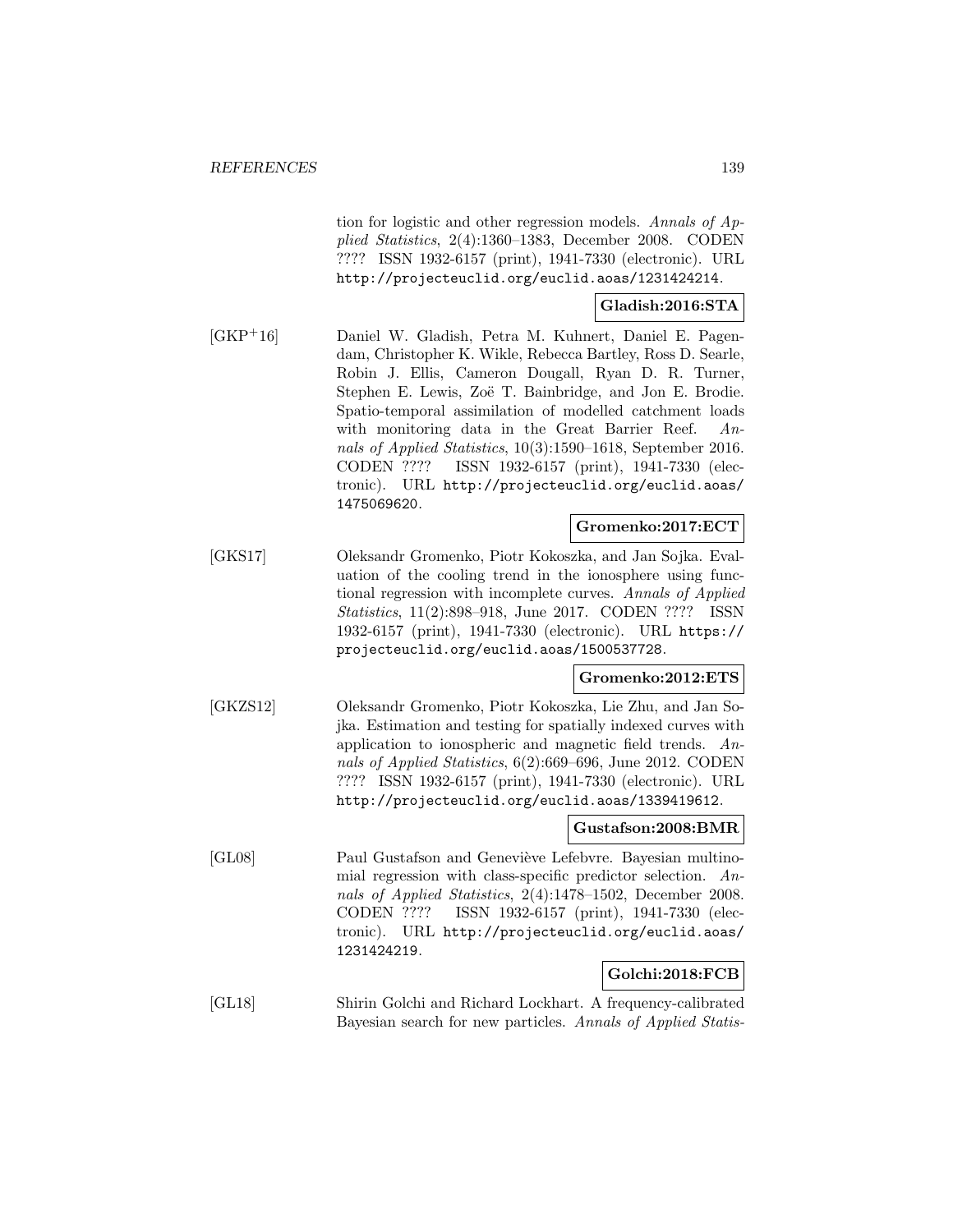tics, 12(3):1939–1968, September 2018. CODEN ???? ISSN 1932-6157 (print), 1941-7330 (electronic). URL https:// projecteuclid.org/euclid.aoas/1536652981.

### **Ginestet:2017:HTN**

[GLB<sup>+</sup>17] Cedric E. Ginestet, Jun Li, Prakash Balachandran, Steven Rosenberg, and Eric D. Kolaczyk. Hypothesis testing for network data in functional neuroimaging. Annals of Applied Statistics, 11(2):725–750, June 2017. CODEN ???? ISSN 1932-6157 (print), 1941-7330 (electronic). URL https:// projecteuclid.org/euclid.aoas/1500537721.

### **Gormley:2008:MEM**

[GM08] Isobel Claire Gormley and Thomas Brendan Murphy. A mixture of experts model for rank data with applications in election studies. Annals of Applied Statistics, 2(4):1452–1477, December 2008. CODEN ???? ISSN 1932-6157 (print), 1941-7330 (electronic). URL http://projecteuclid.org/ euclid.aoas/1231424218.

### **Green:2009:SIF**

[GM09] Peter J. Green and Julia Mortera. Sensitivity of inferences in forensic genetics to assumptions about founding genes. Annals of Applied Statistics, 3(2):731–763, June 2009. CODEN ???? ISSN 1932-6157 (print), 1941-7330 (electronic). URL http://projecteuclid.org/euclid.aoas/1245676193.

### **Guseo:2015:MCB**

[GM15] Renato Guseo and Cinzia Mortarino. Modeling competition between two pharmaceutical drugs using innovation diffusion models. Annals of Applied Statistics, 9(4):2073–2089, December 2015. CODEN ???? ISSN 1932-6157 (print), 1941-7330 (electronic). URL http://projecteuclid.org/ euclid.aoas/1453994192.

### **Garcia:2016:CRE**

[GM16] Tanya P. Garcia and Samuel Müller. Cox regression with exclusion frequency-based weights to identify neuroimaging markers relevant to Huntington's disease onset. Annals of Applied Statistics, 10(4):2130–2156, December 2016. CODEN ???? ISSN 1932-6157 (print), 1941-7330 (electronic). URL http://projecteuclid.org/euclid.aoas/ 1483606854.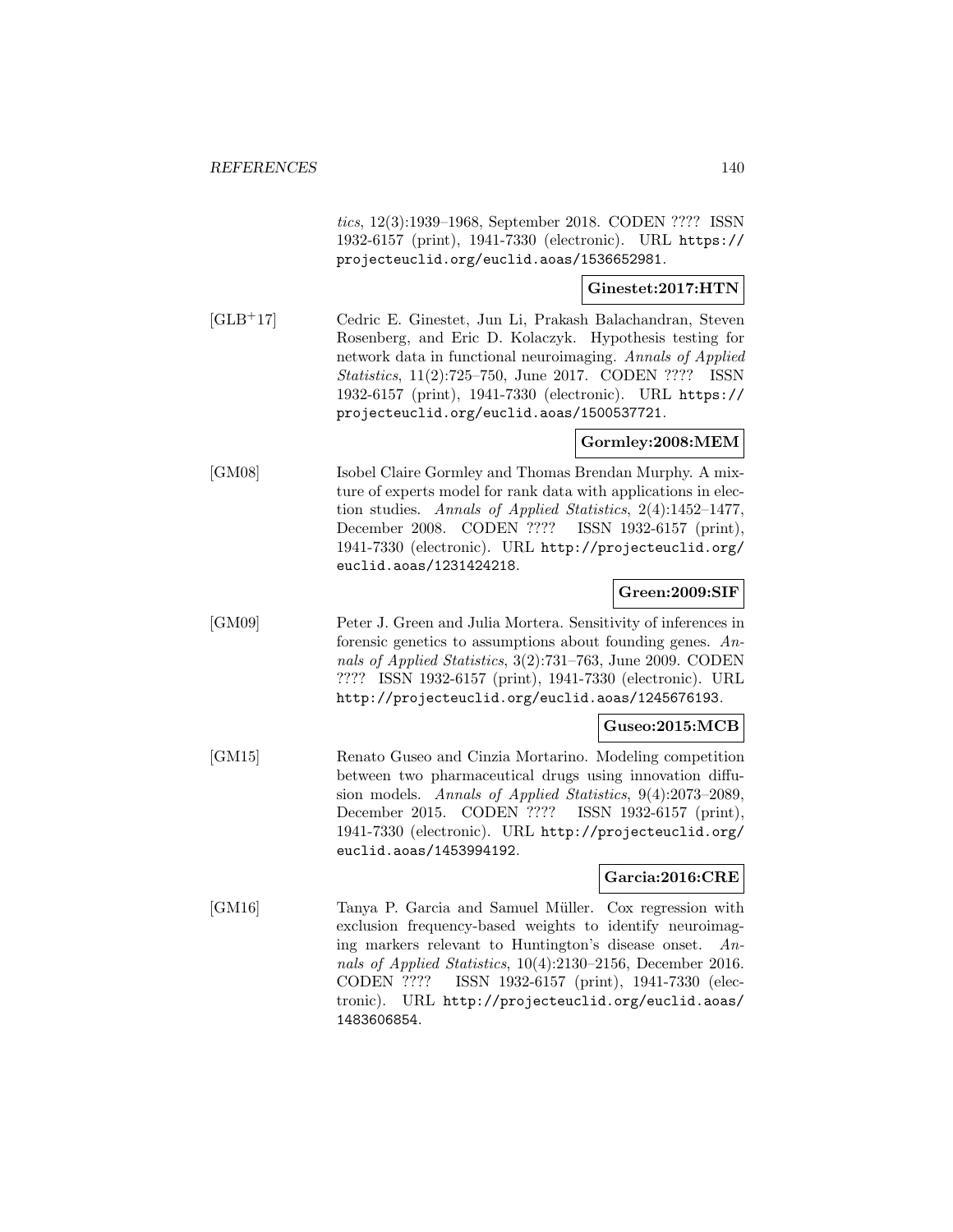### **Gu:2015:STE**

[GMB15] Xiangdong Gu, Yunsheng Ma, and Raji Balasubramanian. Semiparametric time to event models in the presence of errorprone, self-reported outcomes — with application to the Women's Health Initiative. Annals of Applied Statistics, 9(2): 714–730, June 2015. CODEN ???? ISSN 1932-6157 (print), 1941-7330 (electronic). URL http://projecteuclid.org/ euclid.aoas/1437397108.

### **Ge:2014:AMS**

[GMLB<sup>+</sup>14] Tian Ge, Nicole Müller-Lenke, Kerstin Bendfeldt, Thomas E. Nichols, and Timothy D. Johnson. Analysis of multiple sclerosis lesions via spatially varying coefficients. Annals of Applied Statistics, 8(2):1095–1118, June 2014. CODEN ???? ISSN 1932-6157 (print), 1941-7330 (electronic). URL http: //projecteuclid.org/euclid.aoas/1404229527.

# **Griffin:2008:APS**

[GMM08] Beth Ann Griffin, Daniel F. McCaffrey, and Andrew R. Morral. An application of principal stratification to control for institutionalization at follow-up in studies of substance abuse treatment programs. Annals of Applied Statistics, 2(3):1034–1055, September 2008. CODEN ???? ISSN 1932-6157 (print), 1941-7330 (electronic). URL http:// projecteuclid.org/euclid.aoas/1223908051.

#### **Garcia:2017:RME**

[GMMW17] Tanya P. Garcia, Yanyuan Ma, Karen Marder, and Yuanjia Wang. Robust mixed effects model for clustered failure time data: Application to Huntington's disease event measures. Annals of Applied Statistics, 11(2):1085–1116, June 2017. CODEN ???? ISSN 1932-6157 (print), 1941-7330 (electronic). URL https://projecteuclid.org/euclid.aoas/ 1500537736.

### **Gabitto:2021:BNA**

[GMNP<sup>+</sup>21] Mariano I. Gabitto, Herve Marie-Nelly, Ari Pakman, Andras Pataki, Xavier Darzacq, and Michael I. Jordan. A Bayesian nonparametric approach to superresolution single-molecule localization. Annals of Applied Statistics, 15(4):1742–1766, December 2021. CO-DEN ???? ISSN 1932-6157 (print), 1941-7330 (electronic). URL https://projecteuclid.org/journals/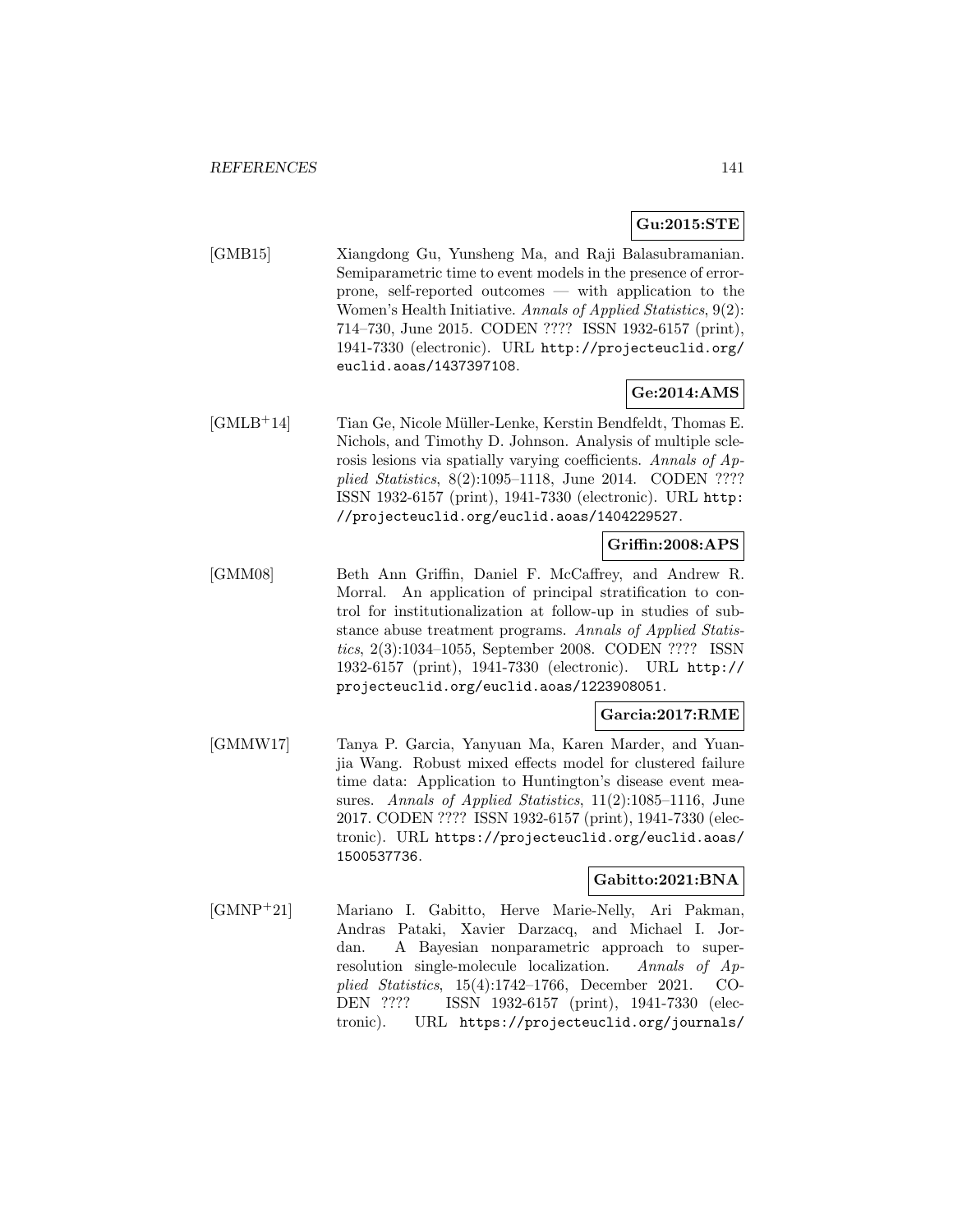annals-of-applied-statistics/volume-15/issue-4/A-Bayesian-nonparametric-approach-to-super-resolutionsingle-molecule-localization/10.1214/21-AOAS1441. full.

### **Guan:2022:GWP**

[GNCS22] Tianyu Guan, Robert Nguyen, Jiguo Cao, and Tim Swartz. In-game win probabilities for the National Rugby League. Annals of Applied Statistics, 16(1):349–367, March 2022. CO-DEN ???? ISSN 1932-6157 (print), 1941-7330 (electronic). URL https://projecteuclid.org/journals/annals-ofapplied-statistics/volume-16/issue-1/In-game-winprobabilities-for-the-National-Rugby-League/10.1214/ 21-AOAS1514.full.

# **Gneiting:2012:SSY**

[Gne12] Tilmann Gneiting. Section on the Special Year for Mathematics of Planet Earth (MPE 2013). Annals of Applied Statistics, 6(4):1349–1351, December 2012. CODEN ???? ISSN 1932-6157 (print), 1941-7330 (electronic). URL http: //projecteuclid.org/euclid.aoas/1356629042.

# **Goerg:2011:LRV**

[Goe11] Georg M. Goerg. Lambert W random variables — a new family of generalized skewed distributions with applications to risk estimation. Annals of Applied Statistics, 5(3):2197–2230, September 2011. CODEN ???? ISSN 1932-6157 (print), 1941-7330 (electronic). URL http://projecteuclid.org/ euclid.aoas/1318514301.

### **Goerg:2014:ULW**

[Goe14] Georg M. Goerg. Usage of the Lambert W function in statistics. Annals of Applied Statistics, 8(4):2567, December 2014. CODEN ???? ISSN 1932-6157 (print), 1941-7330 (electronic). URL http://projecteuclid.org/euclid.aoas/ 1419001755.

### **Guan:2022:PHC**

[GPBT22] Zoe Guan, Giovanni Parmigiani, Danielle Braun, and Lorenzo Trippa. Prediction of hereditary cancers using neural networks. Annals of Applied Statistics, 16(1):495– 520, March 2022. CODEN ???? ISSN 1932-6157 (print), 1941-7330 (electronic). URL https://projecteuclid. org/journals/annals-of-applied-statistics/volume-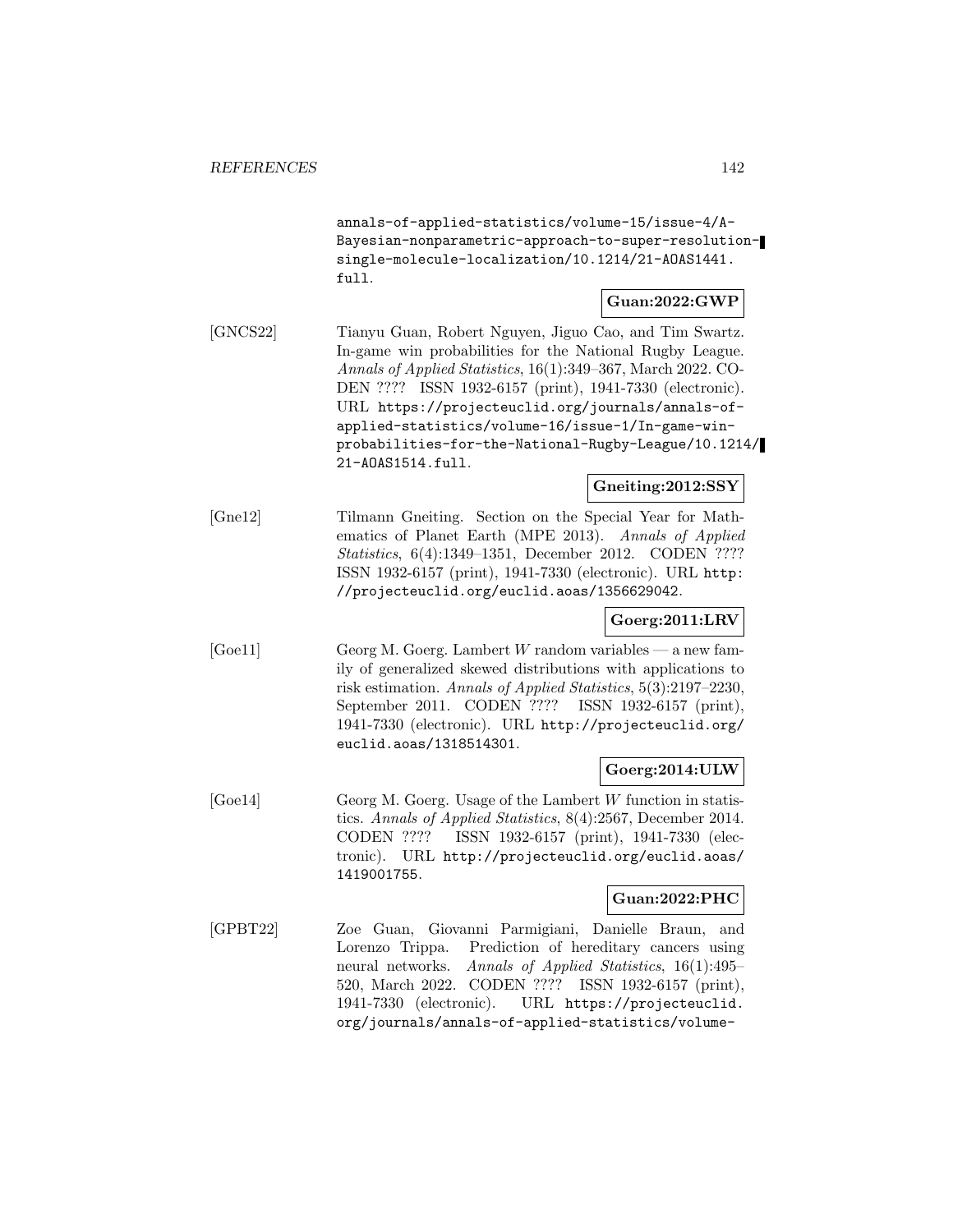16/issue-1/Prediction-of-hereditary-cancers-usingneural-networks/10.1214/21-AOAS1510.full.

# **Grilli:2016:ETP**

[GPRR16] Leonardo Grilli, Fulvia Pennoni, Carla Rampichini, and Isabella Romeo. Exploiting TIMSS and PIRLS combined data: Multivariate multilevel modelling of student achievement. Annals of Applied Statistics, 10(4):2405–2426, December 2016. CODEN ???? ISSN 1932-6157 (print), 1941-7330 (electronic). URL http://projecteuclid.org/ euclid.aoas/1483606865.

# **Gao:2017:VSC**

[GPRZ17] Jiti Gao, Bin Peng, Zhao Ren, and Xiaohui Zhang. Variable selection for a categorical varying-coefficient model with identifications for determinants of body mass index. Annals of Applied Statistics, 11(2):1117–1145, June 2017. CODEN ???? ISSN 1932-6157 (print), 1941-7330 (electronic). URL https://projecteuclid.org/euclid.aoas/1500537737.

### **Gu:2022:PAM**

[GPZ<sup>+</sup>22] Yu Gu, John S. Preisser, Donglin Zeng, Poojan Shrestha, Molina Shah, Miguel A. Simancas-Pallares, Jeannie Ginnis, and Kimon Divaris. Partitioning around medoids clustering and random forest classification for GIS-informed imputation of fluoride concentration data. Annals of Applied Statistics, 16(1):551–572, March 2022. CODEN ???? ISSN 1932-6157 (print), 1941-7330 (electronic). URL https://projecteuclid.org/journals/annals-ofapplied-statistics/volume-16/issue-1/Partitioningaround-medoids-clustering-and-random-forest-classificationfor-GIS/10.1214/21-AOAS1516.full.

### **Greiner:2010:EPR**

[GQ10] D. James Greiner and Kevin M. Quinn. Exit polling and racial bloc voting: Combining individual-level and  $r \times c$  ecological data. Annals of Applied Statistics, 4(4):1774–1796, December 2010. CODEN ???? ISSN 1932-6157 (print), 1941-7330 (electronic). URL http://projecteuclid.org/ euclid.aoas/1294167798.

### **Gutierrez:2011:MBS**

[GQ11] Luis Gutiérrez and Fernando A. Quintana. Multivariate Bayesian semiparametric models for authentication of food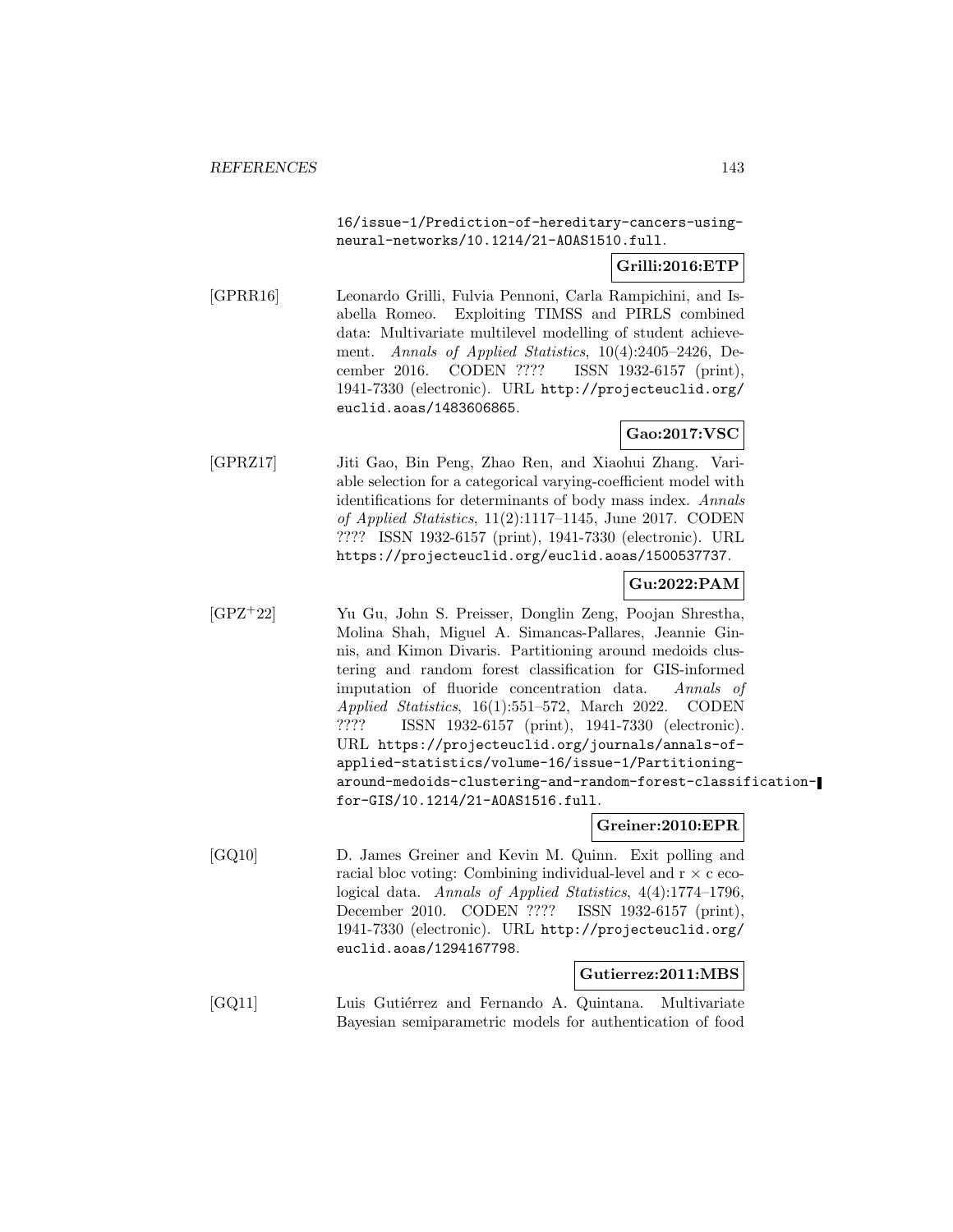and beverages. Annals of Applied Statistics, 5(4):2385–2402, December 2011. CODEN ???? ISSN 1932-6157 (print), 1941-7330 (electronic). URL http://projecteuclid.org/ euclid.aoas/1324399599.

### **Guillot:2015:SPR**

[GREG15] Dominique Guillot, Bala Rajaratnam, and Julien Emile-Geay. Statistical paleoclimate reconstructions via Markov random fields. Annals of Applied Statistics, 9(1):324–352, March 2015. CODEN ???? ISSN 1932-6157 (print), 1941-7330 (electronic). URL http://projecteuclid.org/ euclid.aoas/1430226095.

### **Geyer:2013:LAG**

[GRL<sup>+</sup>13] Charles J. Geyer, Caroline E. Ridley, Robert G. Latta, Julie R. Etterson, and Ruth G. Shaw. Local adaptation and genetic effects on fitness: Calculations for exponential family models with random effects. Annals of Applied Statistics, 7(3):1778–1795, September 2013. CODEN ???? ISSN 1932-6157 (print), 1941-7330 (electronic). URL http: //projecteuclid.org/euclid.aoas/1380804816.

### **Goel:2016:PPU**

[GRS16] Sharad Goel, Justin M. Rao, and Ravi Shroff. Precinct or prejudice? Understanding racial disparities in New York City's stop-and-frisk policy. Annals of Applied Statistics, 10(1):365–394, March 2016. CODEN ???? ISSN 1932-6157 (print), 1941-7330 (electronic). URL http:// projecteuclid.org/euclid.aoas/1458909920.

### **Guan:2011:BVS**

[GS11] Yongtao Guan and Matthew Stephens. Bayesian variable selection regression for genome-wide association studies and other large-scale problems. Annals of Applied Statistics, 5(3):1780–1815, September 2011. CODEN ???? ISSN 1932-6157 (print), 1941-7330 (electronic). URL http:// projecteuclid.org/euclid.aoas/1318514285.

### **Guinness:2013:INH**

[GS13] Joseph Guinness and Michael L. Stein. Interpolation of nonstationary high frequency spatial–temporal temperature data. Annals of Applied Statistics, 7(3):1684–1708, September 2013. CODEN ???? ISSN 1932-6157 (print), 1941-7330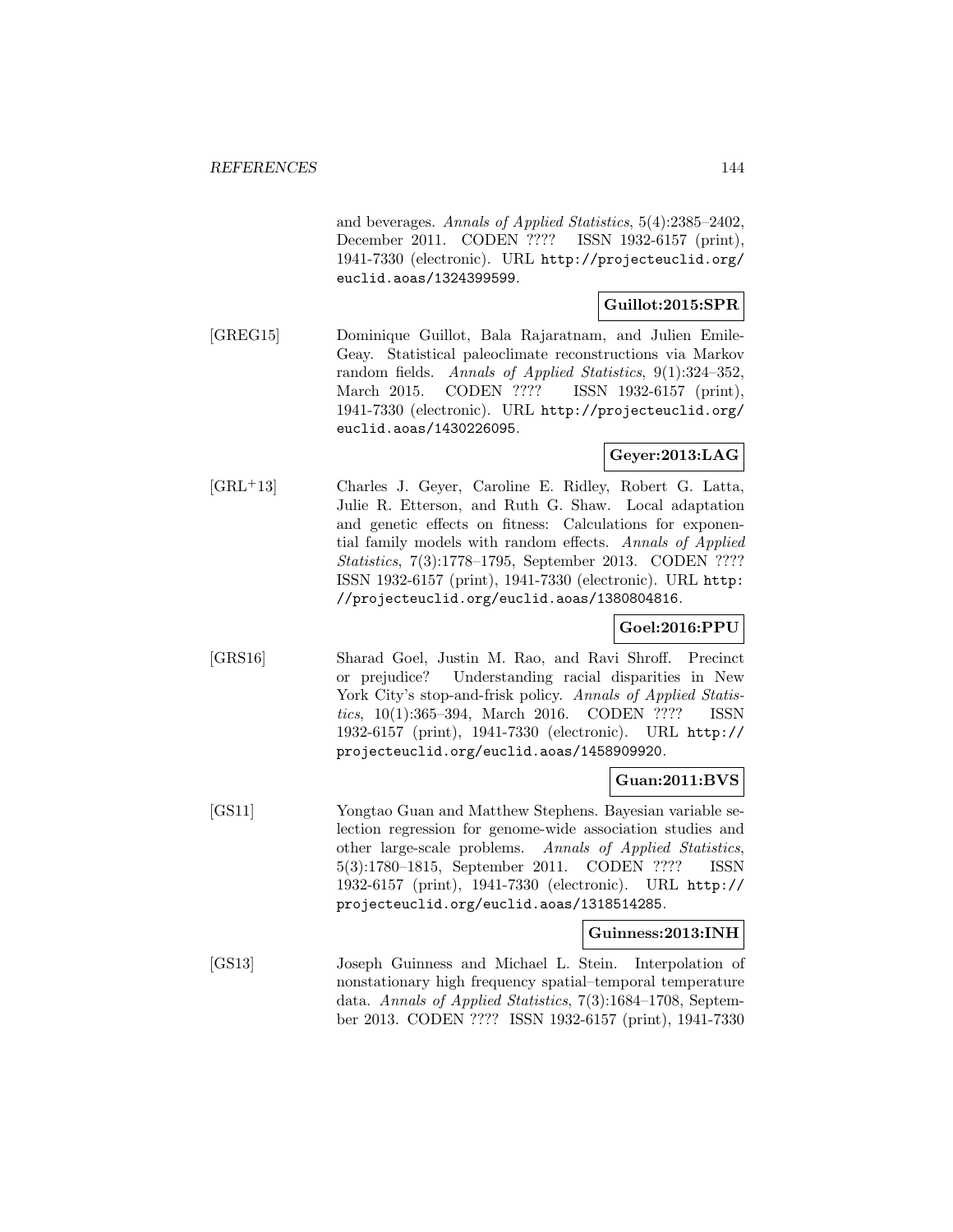(electronic). URL http://projecteuclid.org/euclid. aoas/1380804812.

### **Giganti:2020:ADE**

[GSC<sup>+</sup>20] Mark J. Giganti, Pamela A. Shaw, Guanhua Chen, Sally S. Bebawy, Megan M. Turner, Timothy R. Sterling, and Bryan E. Shepherd. Accounting for dependent errors in predictors and time-to-event outcomes using electronic health records, validation samples and multiple imputation. Annals of Applied Statistics, 14(2):1045–1061, June 2020. CODEN ???? ISSN 1932-6157 (print), 1941-7330 (electronic). URL https://projecteuclid.org/euclid.aoas/1593449337.

#### **Guillas:2018:FEH**

[GSD<sup>+</sup>18] Serge Guillas, Andria Sarri, Simon J. Day, Xiaoyu Liu, and Frederic Dias. Functional emulation of high resolution tsunami modelling over Cascadia. Annals of Applied Statistics, 12(4):2023–2053, December 2018. CODEN ???? ISSN 1932-6157 (print), 1941-7330 (electronic). URL https:// projecteuclid.org/euclid.aoas/1542078035.

#### **Gertheiss:2010:SMC**

[GT10] Jan Gertheiss and Gerhard Tutz. Sparse modeling of categorial explanatory variables. Annals of Applied Statistics, 4(4):2150–2180, December 2010. CODEN ???? ISSN 1932-6157 (print), 1941-7330 (electronic). URL http:// projecteuclid.org/euclid.aoas/1294167814.

#### **Gramacy:2013:VSS**

[GTW13] Robert B. Gramacy, Matt Taddy, and Stefan M. Wild. Variable selection and sensitivity analysis using dynamic trees, with an application to computer code performance tuning. Annals of Applied Statistics, 7(1):51–80, March 2013. CODEN ???? ISSN 1932-6157 (print), 1941-7330 (electronic). URL http://projecteuclid.org/euclid.aoas/ 1365527190.

#### **Glynn:2021:ASO**

[GTZ<sup>+</sup>21] Chris Glynn, Surya T. Tokdar, Azeem Zaman, Valeria C. Caruso, Jeff T. Mohl, Shawn M. Willett, and Jennifer M. Groh. Analyzing second order stochasticity of neural spiking under stimuli-bundle exposure. Annals of Applied Statistics, 15(1):41–63, March 2021. CO-DEN ???? ISSN 1932-6157 (print), 1941-7330 (electronic).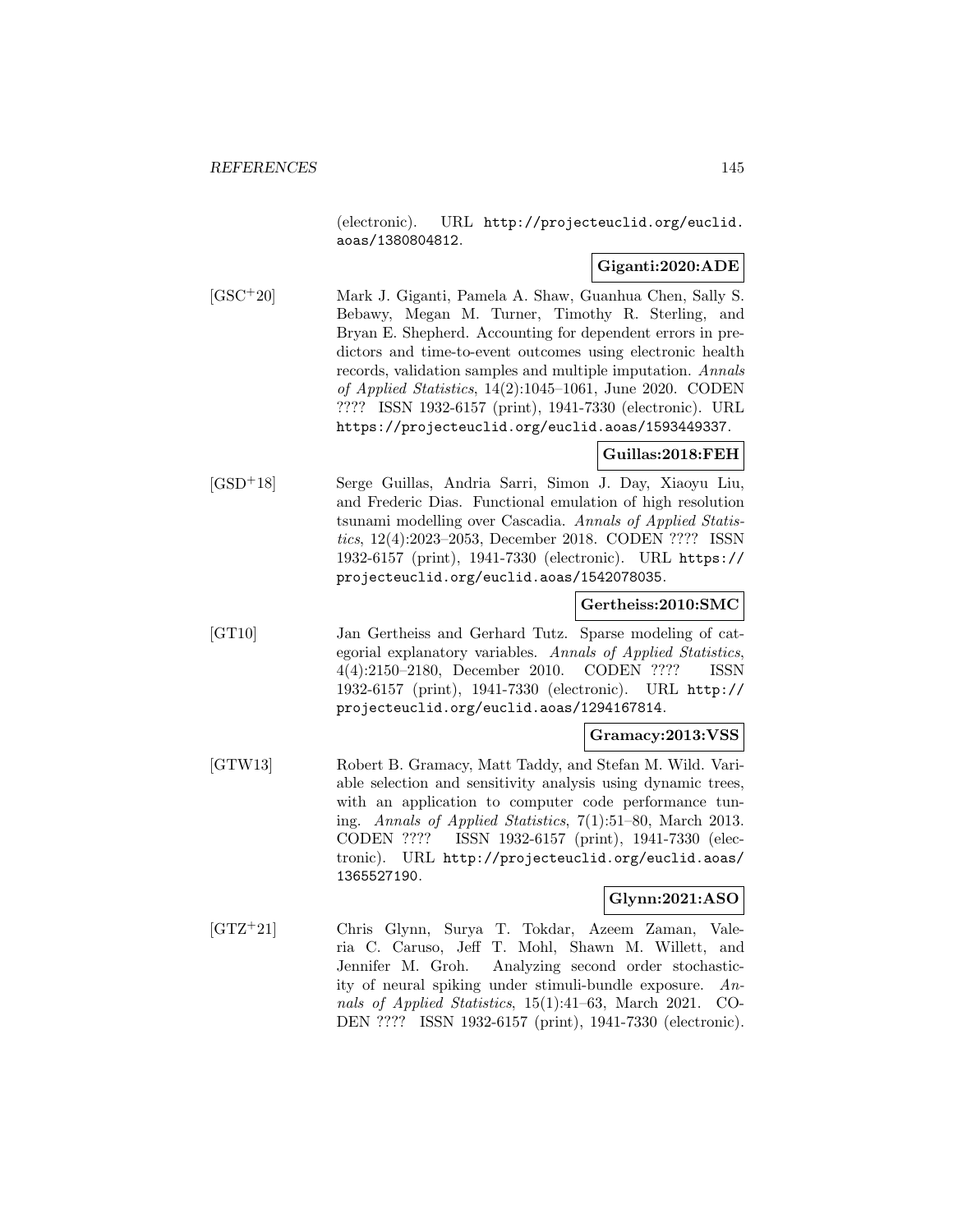URL https://projecteuclid.org/journals/annals-ofapplied-statistics/volume-15/issue-1/Analyzing-secondorder-stochasticity-of-neural-spiking-under-stimulibundle/10.1214/20-AOAS1383.full.

## **Guolo:2014:BRT**

[GV14] Annamaria Guolo and Cristiano Varin. Beta regression for time series analysis of bounded data, with application to Canada  $Google(R)$  flu trends. Annals of Applied Statistics, 8(1):74–88, March 2014. CODEN ???? ISSN 1932-6157 (print), 1941-7330 (electronic). URL http:// projecteuclid.org/euclid.aoas/1396966279.

#### **Gao:2019:EDN**

[GWZ19] Fei Gao, Yuanjia Wang, and Donglin Zeng. Early diagnosis of neurological disease using peak degeneration ages of multiple biomarkers. Annals of Applied Statistics, 13(2):1295– 1318, June 2019. CODEN ???? ISSN 1932-6157 (print), 1941-7330 (electronic). URL https://projecteuclid.org/ euclid.aoas/1560758447.

#### **Gelfond:2011:LRC**

[GZB<sup>+</sup>11] Jonathan Gelfond, Lee Ann Zarzabal, Tarea Burton, Suzanne Burns, Mari Sogayar, and Luiz O. F. Penalva. Latent rank change detection for analysis of splice-junction microarrays with nonlinear effects. Annals of Applied Statistics, 5(1):364– 380, March 2011. CODEN ???? ISSN 1932-6157 (print), 1941-7330 (electronic). URL http://projecteuclid.org/ euclid.aoas/1300715194.

### **Hadj-Amar:2021:IRS**

[HAFFH21] Beniamino Hadj-Amar, Bärbel Finkenstädt, Mark Fiecas, and Robert Huckstepp. Identifying the recurrence of sleep apnea using a harmonic hidden Markov model. Annals of Applied Statistics, 15(3):1171–1193, September 2021. CO-DEN ???? ISSN 1932-6157 (print), 1941-7330 (electronic). URL https://projecteuclid.org/journals/annals-ofapplied-statistics/volume-15/issue-3/Identifyingthe-recurrence-of-sleep-apnea-using-a-harmonic-hidden/ 10.1214/21-AOAS1455.full.

### **Hoeltgebaum:2021:USA**

[HAL21] Henrique Hoeltgebaum, Niall Adams, and F. Din-Houn Lau. Unsupervised streaming anomaly detection for instrumented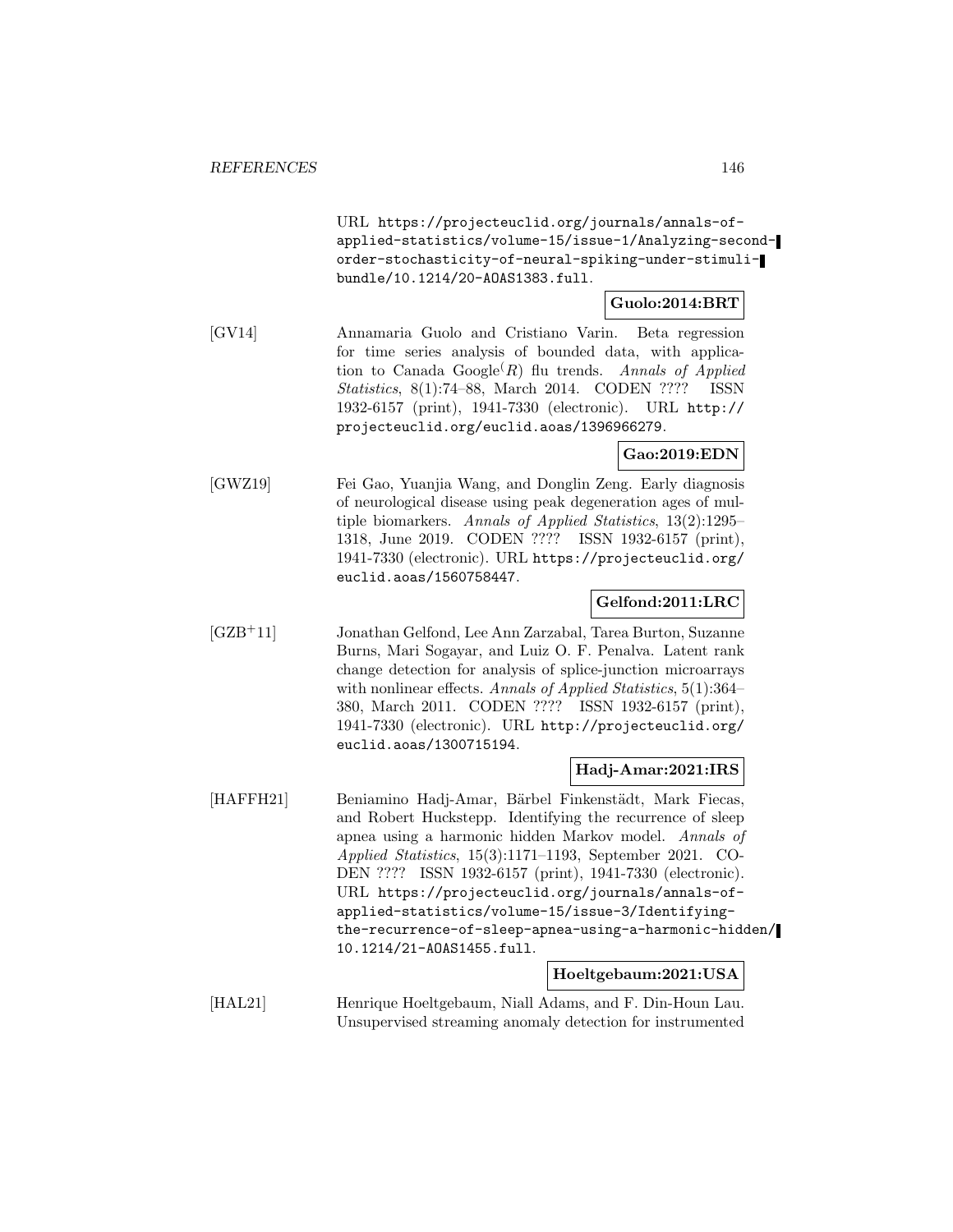infrastructure. Annals of Applied Statistics, 15(3):1101–1125, September 2021. CODEN ???? ISSN 1932-6157 (print), 1941-7330 (electronic). URL https://projecteuclid. org/journals/annals-of-applied-statistics/volume-15/issue-3/Unsupervised-streaming-anomaly-detectionfor-instrumented-infrastructure/10.1214/20-AOAS1424. full.

# **Hatfield:2014:DSA**

[Hat14] Laura A. Hatfield. Discussion of "Spatial accessibility of pediatric primary healthcare: Measurement and inference". Annals of Applied Statistics, 8(4):1947–1951, December 2014. CODEN ???? ISSN 1932-6157 (print), 1941-7330 (electronic). URL http://projecteuclid.org/euclid.aoas/ 1419001728. See [NSS14b].

# **Haviland:2014:DSA**

[Hav14] Amelia M. Haviland. Discussion of "Spatial accessibility of pediatric primary healthcare: Measurement and inference". Annals of Applied Statistics, 8(4):1952–1955, December 2014. CODEN ???? ISSN 1932-6157 (print), 1941-7330 (electronic). URL http://projecteuclid.org/euclid.aoas/ 1419001729. See [NSS14b].

#### **Hazelton:2015:NTI**

[Haz15] Martin L. Hazelton. Network tomography for integer-valued traffic. Annals of Applied Statistics, 9(1):474–506, March 2015. CODEN ???? ISSN 1932-6157 (print), 1941-7330 (electronic). URL http://projecteuclid.org/euclid.aoas/ 1430226101.

### **Handorf:2013:ECU**

[HBHM13] Elizabeth A. Handorf, Justin E. Bekelman, Daniel F. Heitjan, and Nandita Mitra. Evaluating costs with unmeasured confounding: A sensitivity analysis for the treatment effect. Annals of Applied Statistics, 7(4):2062–2080, December 2013. CODEN ???? ISSN 1932-6157 (print), 1941-7330 (electronic). URL http://projecteuclid.org/euclid.aoas/ 1387823310.

#### **Hunter:2017:AER**

[HBP17] David R. Hunter, Le Bao, and Mary Poss. Assignment of endogenous retrovirus integration sites using a mixture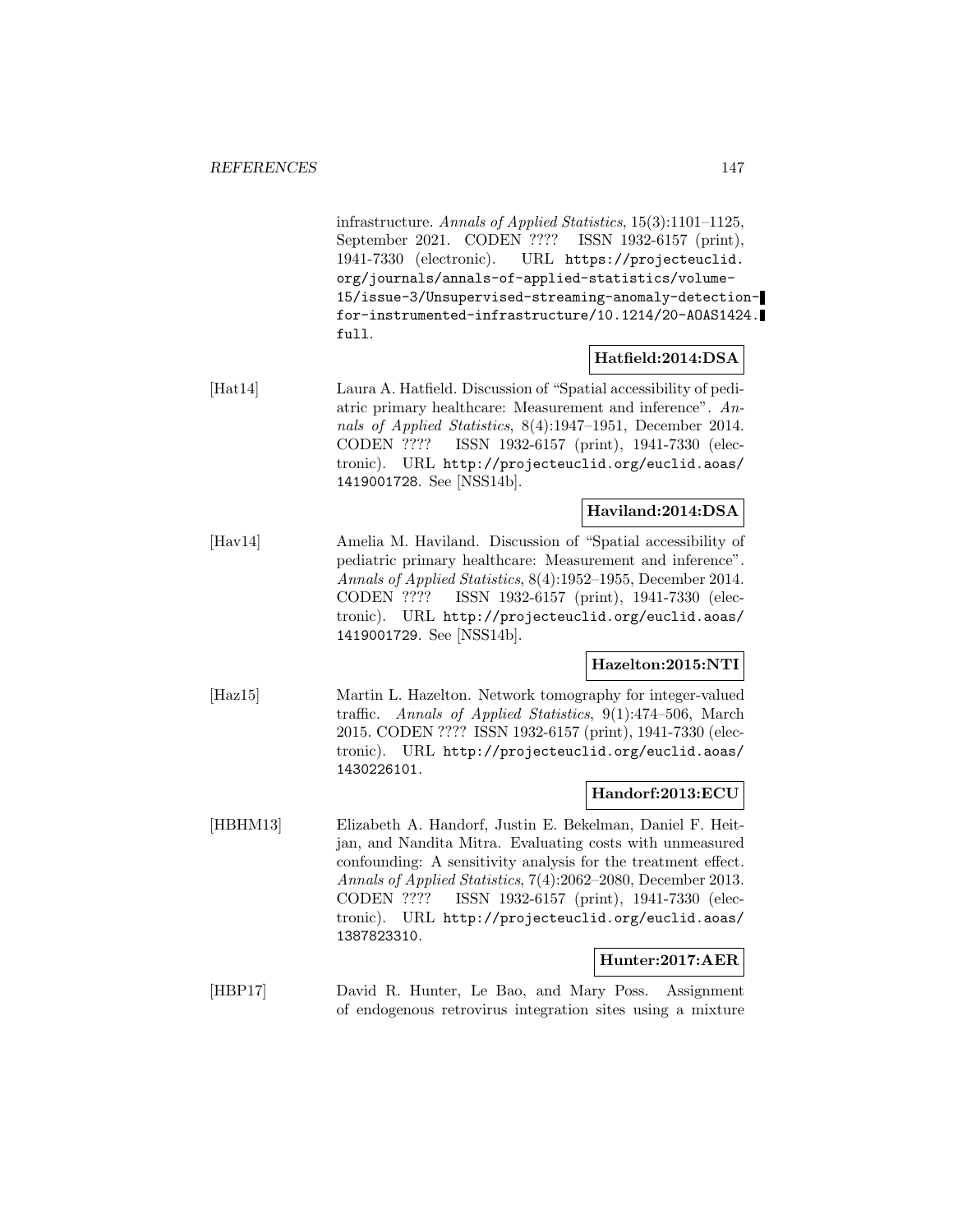model. Annals of Applied Statistics, 11(2):751–770, June 2017. CODEN ???? ISSN 1932-6157 (print), 1941-7330 (electronic). URL https://projecteuclid.org/euclid.aoas/ 1500537722.

#### **Hooghoudt:2017:TBI**

[HBW17] Jan-Otto Hooghoudt, Margarida Barroso, and Rasmus Waagepetersen. Toward Bayesian inference of the spatial distribution of proteins from three-cube Förster resonance energy transfer data. Annals of Applied Statistics, 11(3):1711–1737, September 2017. CODEN ???? ISSN 1932-6157 (print), 1941-7330 (electronic). URL https:// projecteuclid.org/euclid.aoas/1507168845.

### **Huang:2021:MVS**

[HCD<sup>+</sup>21] Jing Huang, Yi Cai, Jingcheng Du, Ruosha Li, Susan S. Ellenberg, Sean Hennessy, Cui Tao, and Yong Chen. Monitoring vaccine safety by studying temporal variation of adverse events using vaccine adverse event reporting system. Annals of Applied Statistics, 15(1):252–269, March 2021. CODEN ???? ISSN 1932-6157 (print), 1941-7330 (electronic). URL https://projecteuclid. org/journals/annals-of-applied-statistics/volume-15/issue-1/Monitoring-vaccine-safety-by-studyingtemporal-variation-of-adverse-events/10.1214/20-AOAS1393. full.

### **Holzer:2021:HGB**

[HCKFZ21] Parker H. Holzer, Jessi Cisewski-Kehe, Debra Fischer, and Lily Zhao. A Hermite–Gaussian based exoplanet radial velocity estimation method. Annals of Applied Statistics, 15(2): 527–555, June 2021. CODEN ???? ISSN 1932-6157 (print), 1941-7330 (electronic). URL https://projecteuclid. org/journals/annals-of-applied-statistics/volume-15/issue-2/A-HermiteGaussian-based-exoplanet-radialvelocity-estimation-method/10.1214/20-AOAS1406.full.

#### **Hyun:2017:FRP**

[HCP<sup>+</sup>17] Noorie Hyun, Li C. Cheung, Qing Pan, Mark Schiffman, and Hormuzd A. Katki. Flexible risk prediction models for left or interval-censored data from electronic health records. Annals of Applied Statistics, 11(2):1063–1084, June 2017. CODEN ???? ISSN 1932-6157 (print), 1941-7330 (electronic). URL https://projecteuclid.org/euclid.aoas/1500537735.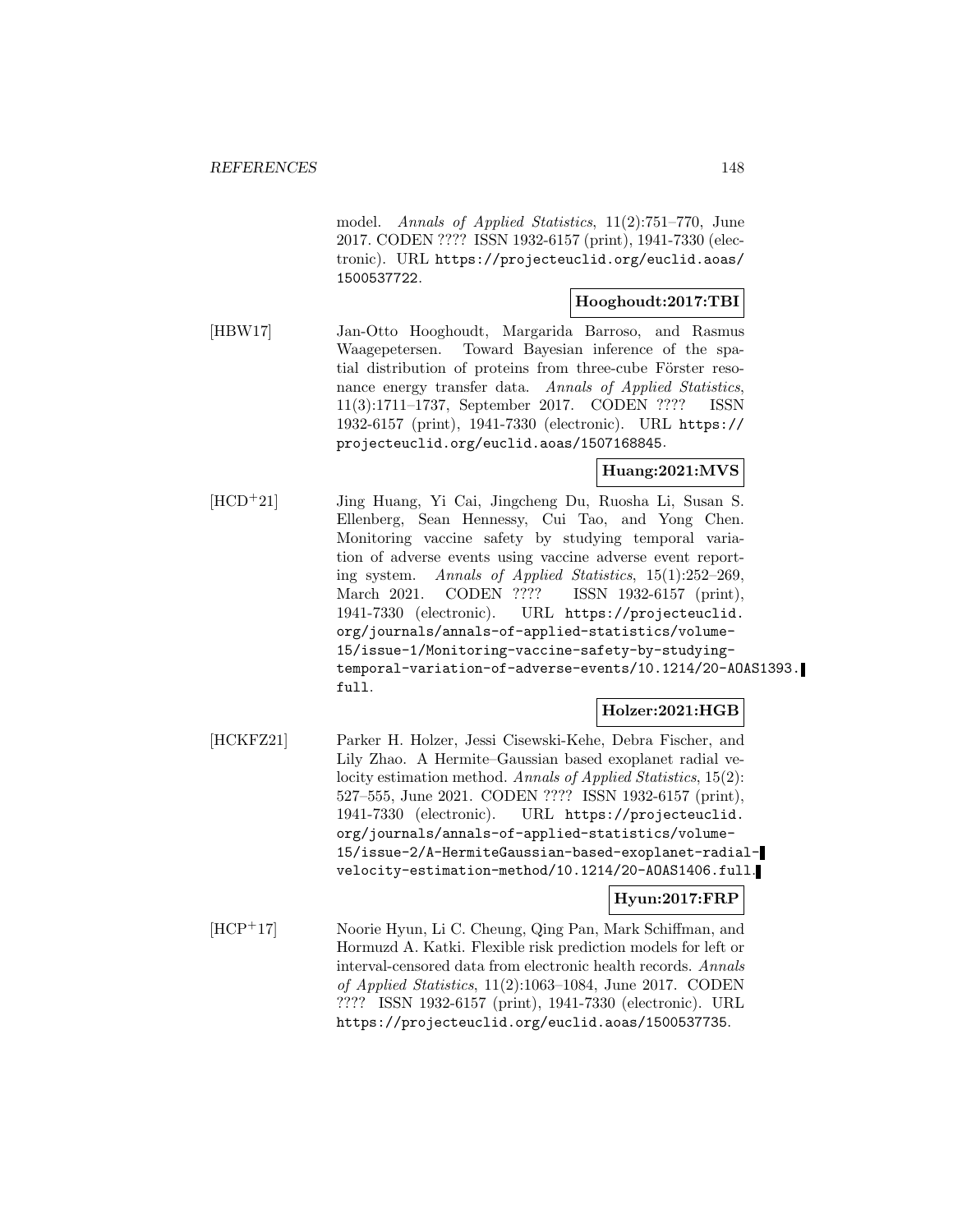# **Ho:2018:DLB**

[HCS18] Lam Si Tung Ho, Forrest W. Crawford, and Marc A. Suchard. Direct likelihood-based inference for discretely observed stochastic compartmental models of infectious disease. Annals of Applied Statistics, 12(3):1993–2021, September 2018. CODEN ???? ISSN 1932-6157 (print), 1941-7330 (electronic). URL https://projecteuclid.org/euclid. aoas/1536652983.

### **House:2011:BNM**

[HCW11] Leanna L. House, Merlise A. Clyde, and Robert L. Wolpert. Bayesian nonparametric models for peak identification in MALDI-TOF mass spectroscopy. Annals of Applied Statistics, 5(2B):1488–1511, June 2011. CODEN ???? ISSN 1932-6157 (print), 1941-7330 (electronic). URL http:// projecteuclid.org/euclid.aoas/1310562730.

## **Hsu:2020:AWS**

[HCYH20] Chih-Yuan Hsu, Yi-Hau Chen, Ruoh-Rong Yu, and Tsung-Wei Hung. Assessing wage status transition and stagnation using quantile transition regression. Annals of Applied Statistics, 14(1):160–177, March 2020. CODEN ???? ISSN 1932-6157 (print), 1941-7330 (electronic). URL https:// projecteuclid.org/euclid.aoas/1587002669.

### **Holzmann:2014:RIS**

[HE14] Hajo Holzmann and Matthias Eulert. The role of the information set for forecasting — with applications to risk management. Annals of Applied Statistics, 8(1):595–621, March 2014. CODEN ???? ISSN 1932-6157 (print), 1941-7330 (electronic). URL http://projecteuclid.org/euclid.aoas/ 1396966300.

#### **Hooker:2015:GFN**

[HE15] Giles Hooker and Stephen P. Ellner. Goodness of fit in nonlinear dynamics: Misspecified rates or misspecified states? Annals of Applied Statistics, 9(2):754–776, June 2015. CODEN ???? ISSN 1932-6157 (print), 1941-7330 (electronic). URL http://projecteuclid.org/euclid.aoas/1437397110.

#### **Hung:2020:SMR**

[HF20] Kenneth Hung and William Fithian. Statistical methods for replicability assessment. Annals of Applied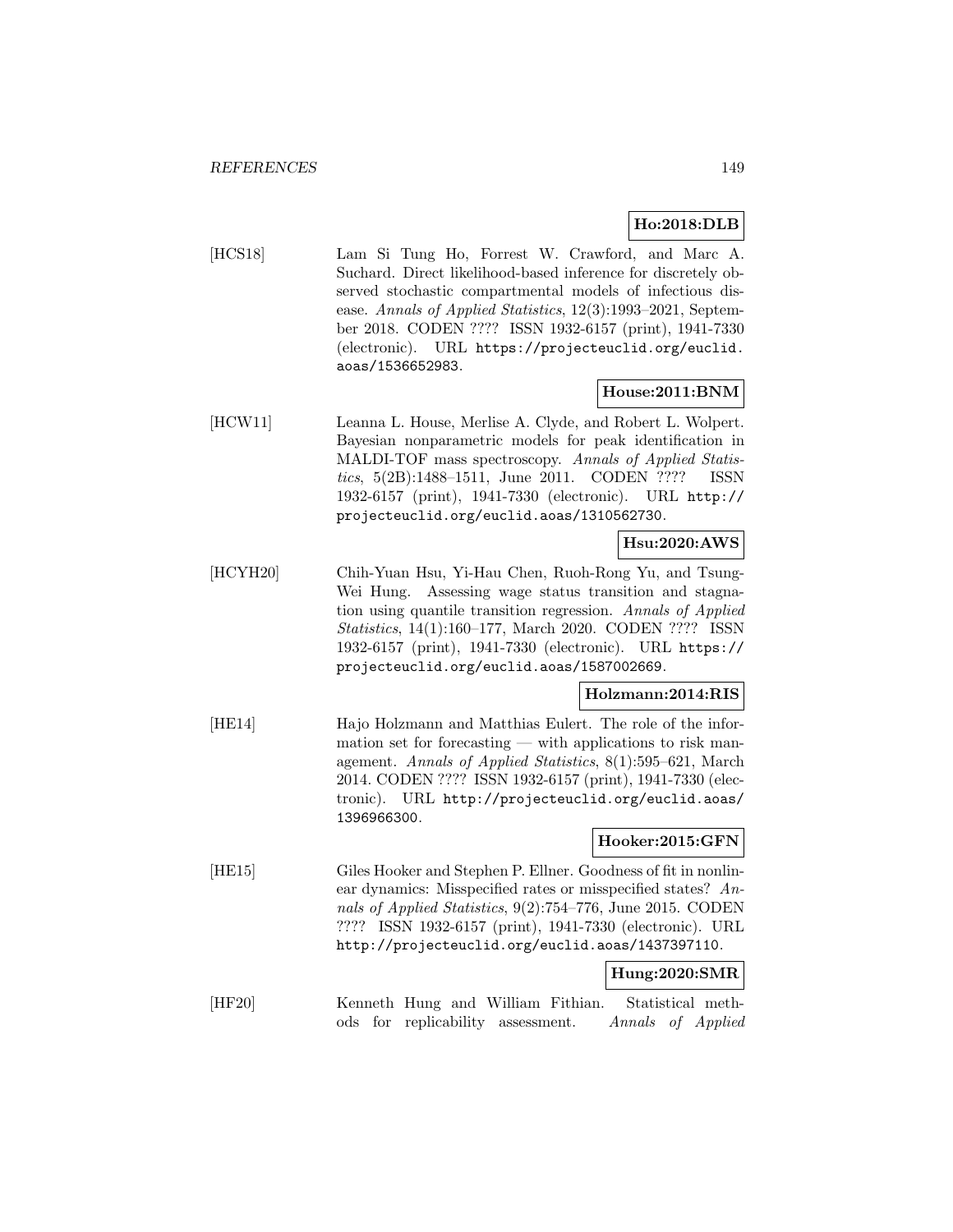Statistics, 14(3):1063–1087, September 2020. CODEN ???? ISSN 1932-6157 (print), 1941-7330 (electronic). URL https://projecteuclid.org/journals/annals-ofapplied-statistics/volume-14/issue-3/Statisticalmethods-for-replicability-assessment/10.1214/20-AOAS1336. full.

### **Hughes:2010:LIP**

[HFH10] John Hughes, John Fricks, and William Hancock. Likelihood inference for particle location in fluorescence microscopy. Annals of Applied Statistics, 4(2):830–848, June 2010. CODEN ???? ISSN 1932-6157 (print), 1941-7330 (electronic). URL http://projecteuclid.org/euclid.aoas/1280842142.

**Handcock:2010:MSN**

[HG10] Mark S. Handcock and Krista J. Gile. Modeling social networks from sampled data. Annals of Applied Statistics, 4(1): 5–25, March 2010. CODEN ???? ISSN 1932-6157 (print), 1941-7330 (electronic). URL http://projecteuclid.org/ euclid.aoas/1273584445.

### **Hunt:2021:RSE**

[HGB21] Gregory J. Hunt and Johann A. Gagnon-Bartsch. The role of scale in the estimation of cell-type proportions. Annals of Applied Statistics, 15(1):270–286, March 2021. CO-DEN ???? ISSN 1932-6157 (print), 1941-7330 (electronic). URL https://projecteuclid.org/journals/annals-ofapplied-statistics/volume-15/issue-1/The-role-ofscale-in-the-estimation-of-cell-type/10.1214/20-AOAS1395. full.

#### **Hardin:2013:MGR**

[HGG13] Johanna Hardin, Stephan Ramon Garcia, and David Golan. A method for generating realistic correlation matrices. Annals of Applied Statistics, 7(3):1733–1762, September 2013. CODEN ???? ISSN 1932-6157 (print), 1941-7330 (electronic). URL http://projecteuclid.org/euclid.aoas/ 1380804814.

#### **Hahn:2015:BHM**

[HGM15] P. Richard Hahn, Indranil Goswami, and Carl F. Mela. A Bayesian hierarchical model for inferring player strategy types in a number guessing game. Annals of Applied Statistics, 9(3):1459–1483, September 2015. CODEN ???? ISSN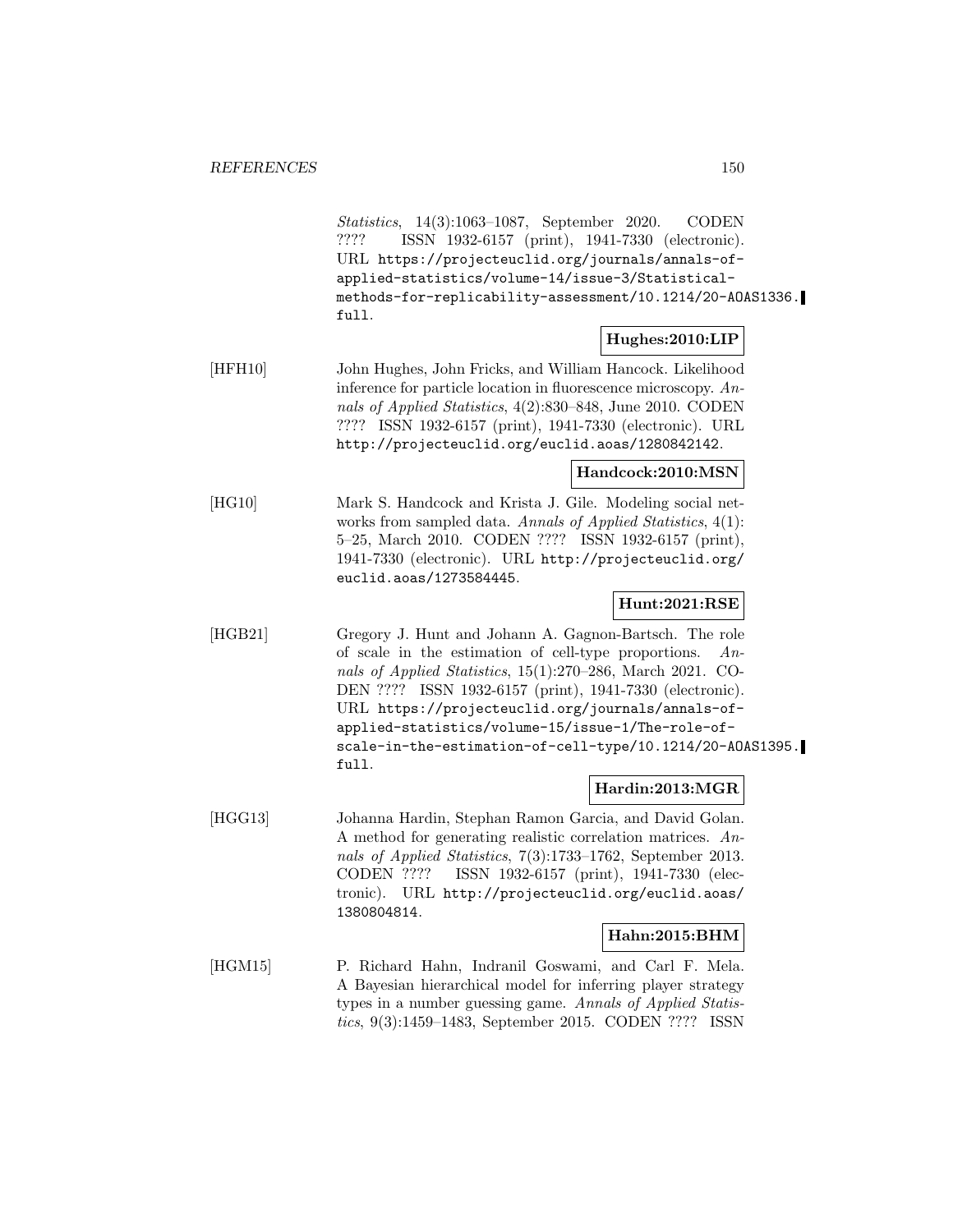1932-6157 (print), 1941-7330 (electronic). URL http:// projecteuclid.org/euclid.aoas/1446488747.

#### **Holsclaw:2017:BNM**

[HGRS17] Tracy Holsclaw, Arthur M. Greene, Andrew W. Robertson, and Padhraic Smyth. Bayesian nonhomogeneous Markov models via Pólya–Gamma data augmentation with applications to rainfall modeling. Annals of Applied Statistics, 11(1): 393–426, March 2017. CODEN ???? ISSN 1932-6157 (print), 1941-7330 (electronic). URL http://projecteuclid.org/ euclid.aoas/1491616886.

### **Hazra:2021:EHR**

[HH21] Arnab Hazra and Raphaël Huser. Estimating high-resolution red sea surface temperature hotspots, using a low-rank semiparametric spatial model. Annals of Applied Statistics, 15(2): 572–596, June 2021. CODEN ???? ISSN 1932-6157 (print), 1941-7330 (electronic). URL https://projecteuclid. org/journals/annals-of-applied-statistics/volume-15/issue-2/Estimating-high-resolution-Red-Sea-surfacetemperature-hotspots-using-a/10.1214/20-AOAS1418. full.

#### **Hanks:2015:CTD**

[HHA15] Ephraim M. Hanks, Mevin B. Hooten, and Mat W. Alldredge. Continuous-time discrete-space models for animal movement. Annals of Applied Statistics, 9(1):145–165, March 2015. CODEN ???? ISSN 1932-6157 (print), 1941-7330 (electronic). URL http://projecteuclid.org/euclid.aoas/ 1430226088.

#### **Hare:2017:AMB**

- [HHC17] Eric Hare, Heike Hofmann, and Alicia Carriquiry. Automatic matching of bullet land impressions. Annals of Applied Statistics, 11(4):2332–2356, December 2017. CODEN ???? ISSN 1932-6157 (print), 1941-7330 (electronic). URL https://projecteuclid.org/euclid.aoas/1514430288. **He:2010:DTE**
- [HHH10a] Xuming He, Ya-Hui Hsu, and Mingxiu Hu. Detection of treatment effects by covariate-adjusted expected shortfall. Annals of Applied Statistics, 4(4):2114–2125, December 2010.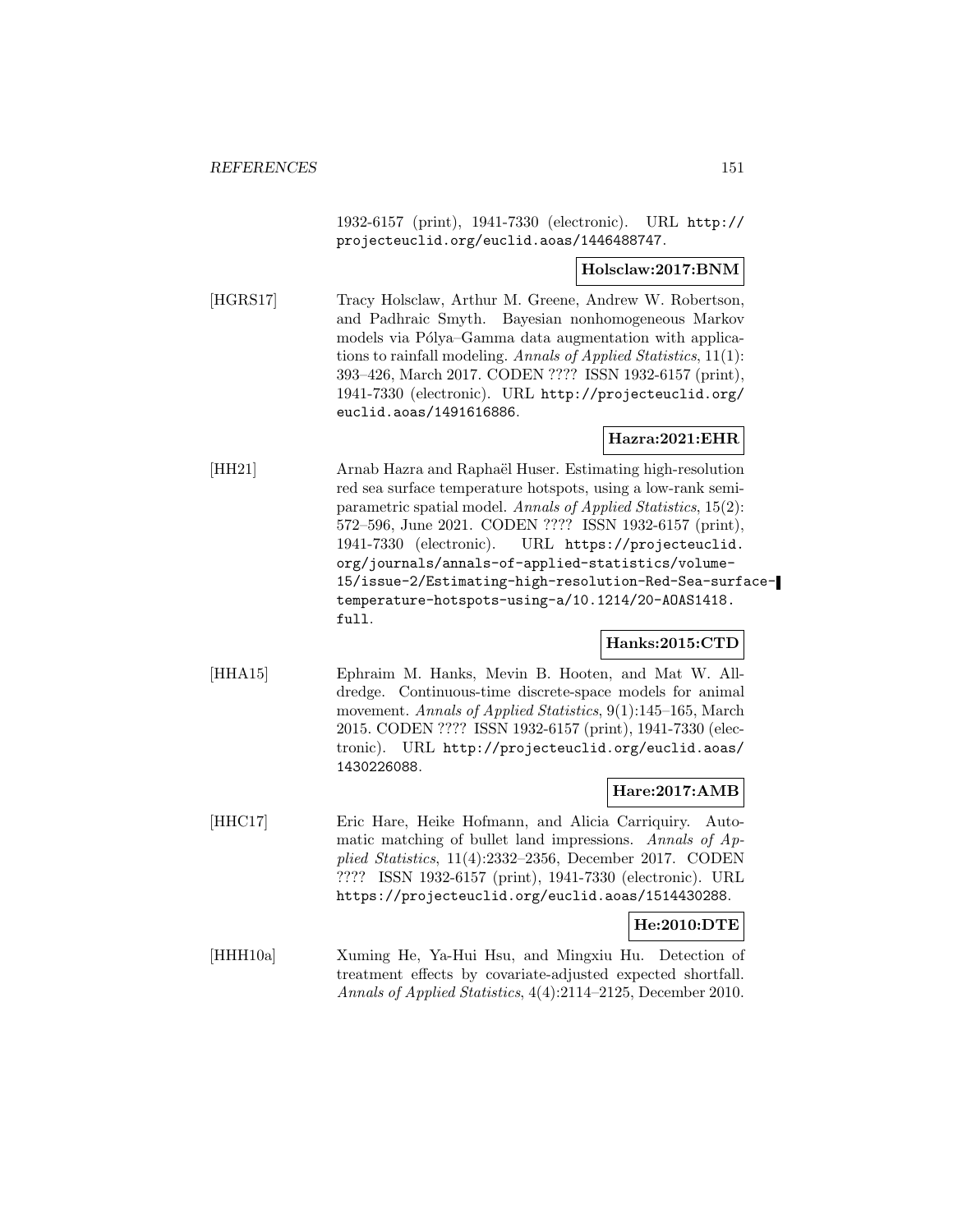CODEN ???? ISSN 1932-6157 (print), 1941-7330 (electronic). URL http://projecteuclid.org/euclid.aoas/ 1294167812.

### **Hosman:2010:SLR**

[HHH10b] Carrie A. Hosman, Ben B. Hansen, and Paul W. Holland. The sensitivity of linear regression coefficients' confidence limits to the omission of a confounder. Annals of Applied Statistics, 4(2):849–870, June 2010. CODEN ???? ISSN 1932-6157 (print), 1941-7330 (electronic). URL http:// projecteuclid.org/euclid.aoas/1280842143.

## **Hartmann:2017:GPF**

[HHHV17] Marcelo Hartmann, Geoffrey R. Hosack, Richard M. Hillary, and Jarno Vanhatalo. Gaussian process framework for temporal dependence and discrepancy functions in Ricker-type population growth models. Annals of Applied Statistics, 11(3):1375–1402, September 2017. CODEN ???? ISSN 1932-6157 (print), 1941-7330 (electronic). URL https:// projecteuclid.org/euclid.aoas/1507168833.

## **Hanks:2016:LSM**

[HHK<sup>+</sup>16] Ephraim M. Hanks, Mevin B. Hooten, Steven T. Knick, Sara J. Oyler-McCance, Jennifer A. Fike, Todd B. Cross, and Michael K. Schwartz. Latent spatial models and sampling design for landscape genetics. Annals of Applied Statistics, 10(2):1041–1062, June 2016. CODEN ???? ISSN 1932-6157 (print), 1941-7330 (electronic). URL http:// projecteuclid.org/euclid.aoas/1469199904.

### **Han:2016:SMG**

[HHLC16] Fang Han, Xiaoyan Han, Han Liu, and Brian Caffo. Sparse median graphs estimation in a high-dimensional semiparametric model. Annals of Applied Statistics, 10(3):1397-1426, September 2016. CODEN ???? ISSN 1932-6157 (print), 1941-7330 (electronic). URL http://projecteuclid.org/ euclid.aoas/1475069612.

#### **Hannaford:2020:ICH**

[HHN<sup>+</sup>20] Naomi E. Hannaford, Sarah E. Heaps, Tom M. W. Nye, Tom A. Williams, and T. Martin Embley. Incorporating compositional heterogeneity into Lie Markov models for phylogenetic inference. Annals of Applied Statistics, 14(4):1964– 1983, December 2020. CODEN ???? ISSN 1932-6157 (print),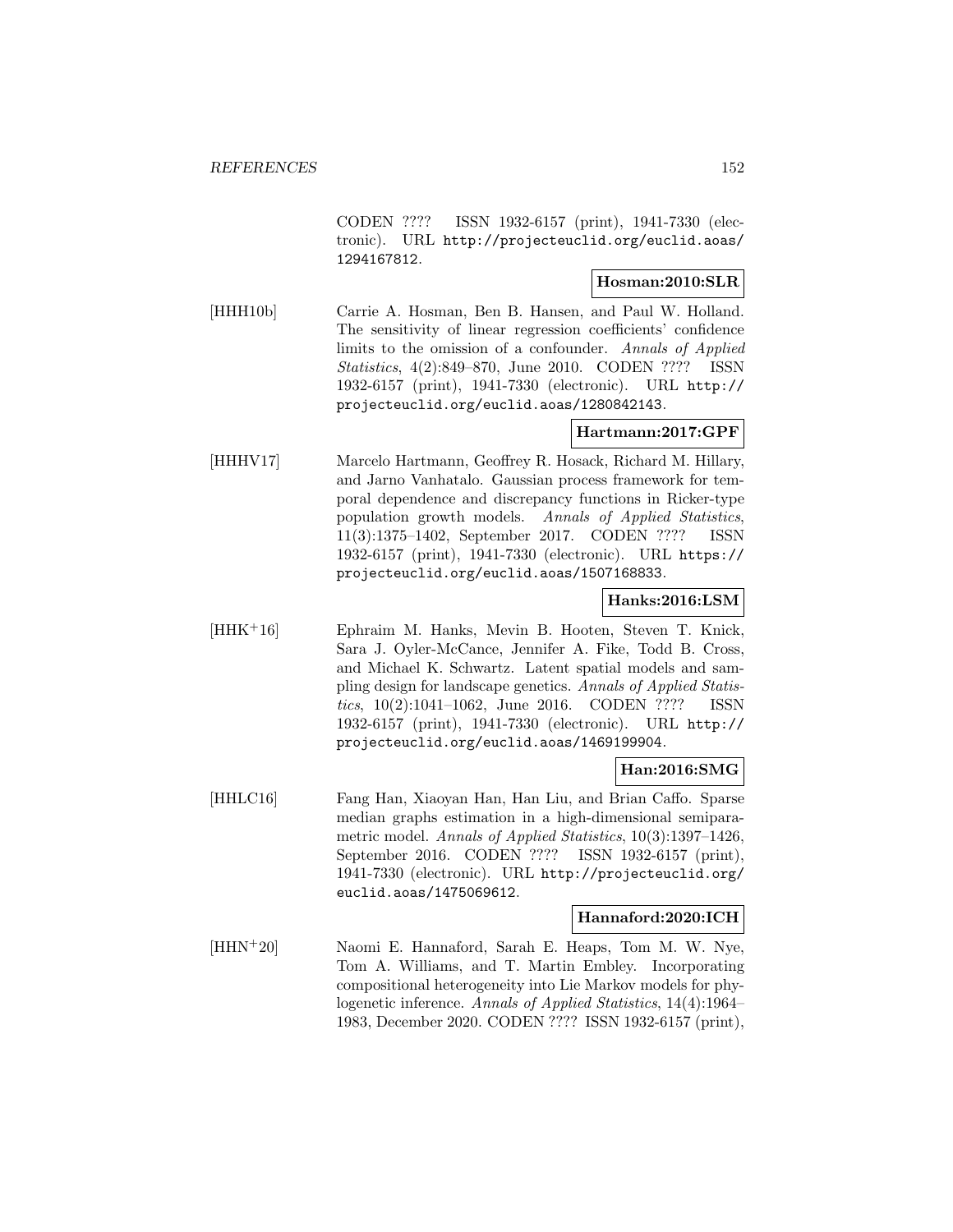1941-7330 (electronic). URL https://projecteuclid. org/journals/annals-of-applied-statistics/volume-14/issue-4/Incorporating-compositional-heterogeneityinto-Lie-Markov-models-for-phylogenetic-inference/ 10.1214/20-AOAS1369.full.

#### **Huang:2021:EMG**

[HIH<sup>+</sup>21] Theodore Huang, Gregory Idos, Christine Hong, Stephen B. Gruber, Giovanni Parmigiani, and Danielle Braun. Extending models via gradient boosting: an application to Mendelian models. Annals of Applied Statistics, 15 (3):1126–1146, September 2021. CODEN ???? ISSN 1932-6157 (print), 1941-7330 (electronic). URL https:// projecteuclid.org/journals/annals-of-applied-statistics/ volume-15/issue-3/Extending-models-via-gradient-boosting- -An-application-to-Mendelian/10.1214/21-AOAS1482. full.

#### **Holmstrom:2015:BSM**

[HISV15] Lasse Holmström, Liisa Ilvonen, Heikki Seppä, and Siim Veski. A Bayesian spatiotemporal model for reconstructing climate from multiple pollen records. Annals of Applied Statistics, 9(3):1194–1225, September 2015. CODEN ???? ISSN 1932-6157 (print), 1941-7330 (electronic). URL http: //projecteuclid.org/euclid.aoas/1446488736.

**Heggeseth:2018:HGM**

[HJ18] Brianna C. Heggeseth and Nicholas P. Jewell. How Gaussian mixture models might miss detecting factors that impact growth patterns. Annals of Applied Statistics, 12(1): 222–245, March 2018. CODEN ???? ISSN 1932-6157 (print), 1941-7330 (electronic). URL https://projecteuclid.org/ euclid.aoas/1520564471.

#### **Holbrook:2022:BMS**

[HJS22] Andrew J. Holbrook, Xiang Ji, and Marc A. Suchard. Bayesian mitigation of spatial coarsening for a Hawkes model applied to gunfire, wildfire and viral contagion. Annals of Applied Statistics, 16(1):573–595, March 2022. CO-DEN ???? ISSN 1932-6157 (print), 1941-7330 (electronic). URL https://projecteuclid.org/journals/annals-ofapplied-statistics/volume-16/issue-1/Bayesian-mitigationof-spatial-coarsening-for-a-Hawkes-model-applied/ 10.1214/21-AOAS1517.full.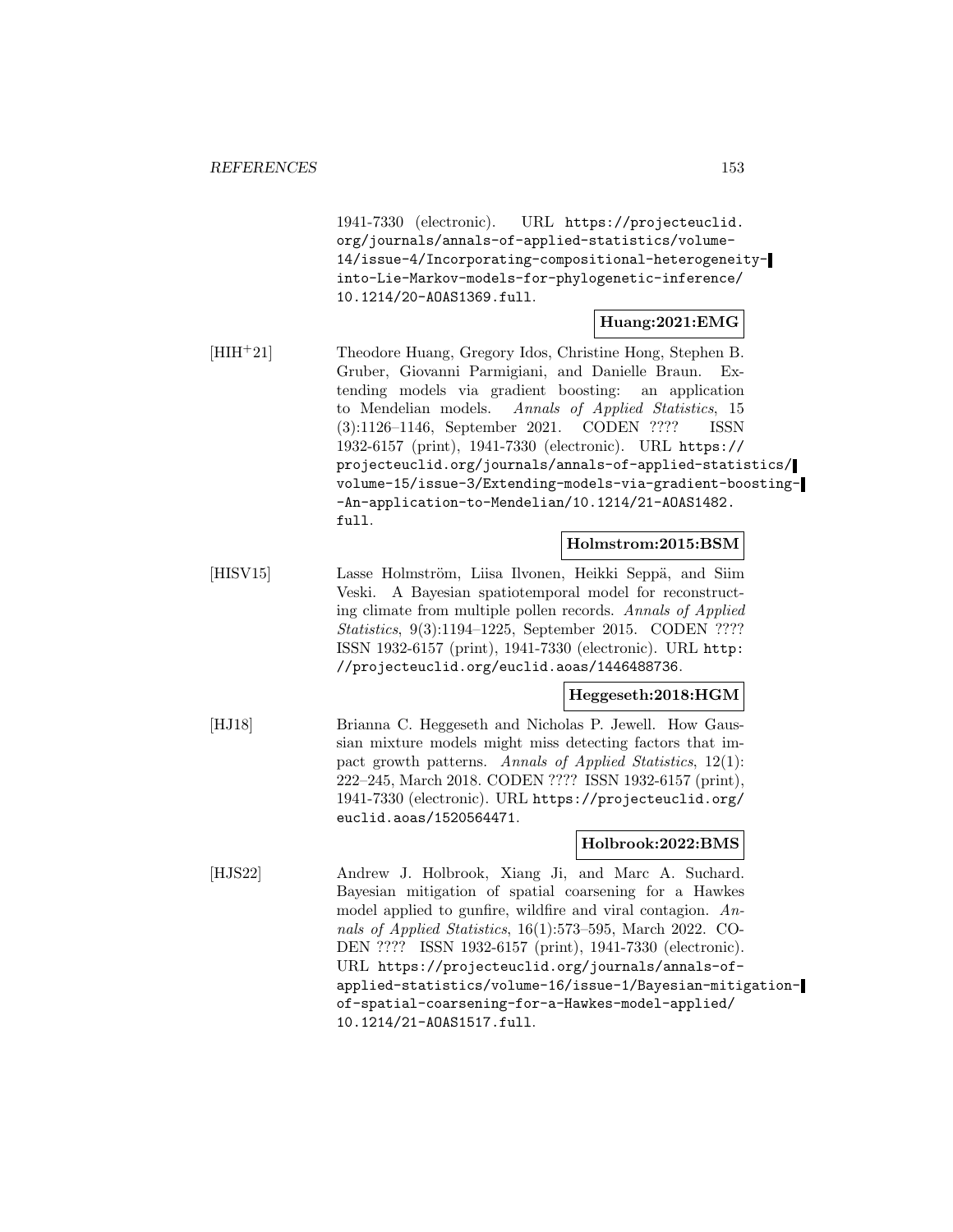#### **Holzmann:2017:DEB**

[HK17a] Hajo Holzmann and Bernhard Klar. Discussion of "Elicitability and backtesting: Perspectives for banking regulation". Annals of Applied Statistics, 11(4):1875–1882, December 2017. CODEN ???? ISSN 1932-6157 (print), 1941-7330 (electronic). URL https://projecteuclid.org/euclid. aoas/1514430266. See [NZ17a].

#### **Holzmann:2017:FRI**

[HK17b] Hajo Holzmann and Bernhard Klar. Focusing on regions of interest in forecast evaluation. Annals of Applied Statistics, 11(4):2404–2431, December 2017. CODEN ???? ISSN 1932-6157 (print), 1941-7330 (electronic). URL https:// projecteuclid.org/euclid.aoas/1514430291.

## **Hargreaves:2019:WST**

[HKP<sup>+</sup>19] Jessica K. Hargreaves, Marina I. Knight, Jon W. Pitchford, Rachael J. Oakenfull, Sangeeta Chawla, Jack Munns, and Seth J. Davis. Wavelet spectral testing: Application to nonstationary circadian rhythms. Annals of Applied Statistics, 13(3):1817–1846, September 2019. CODEN ???? ISSN 1932-6157 (print), 1941-7330 (electronic). URL https:// projecteuclid.org/euclid.aoas/1571277775.

# **Hill:2012:FGP**

[HKT12] Bryony J. Hill, Wilfrid S. Kendall, and Elke Thönnes. Fibregenerated point processes and fields of orientations. Annals of Applied Statistics, 6(3):994–1020, September 2012. CODEN ???? ISSN 1932-6157 (print), 1941-7330 (electronic). URL http://projecteuclid.org/euclid.aoas/1346418571.

## **Huang:2008:MLT**

[HL08] Yangxin Huang and Tao Lu. Modeling long-term longitudinal HIV dynamics with application to an AIDS clinical study. Annals of Applied Statistics, 2(4):1384–1408, December 2008. CODEN ???? ISSN 1932-6157 (print), 1941-7330 (electronic). URL http://projecteuclid.org/euclid.aoas/ 1231424215.

### **Hwang:2018:BET**

[HLK18] Youngdeok Hwang, Siyuan Lu, and Jae-Kwang Kim. Bottom-up estimation and top-down prediction: Solar energy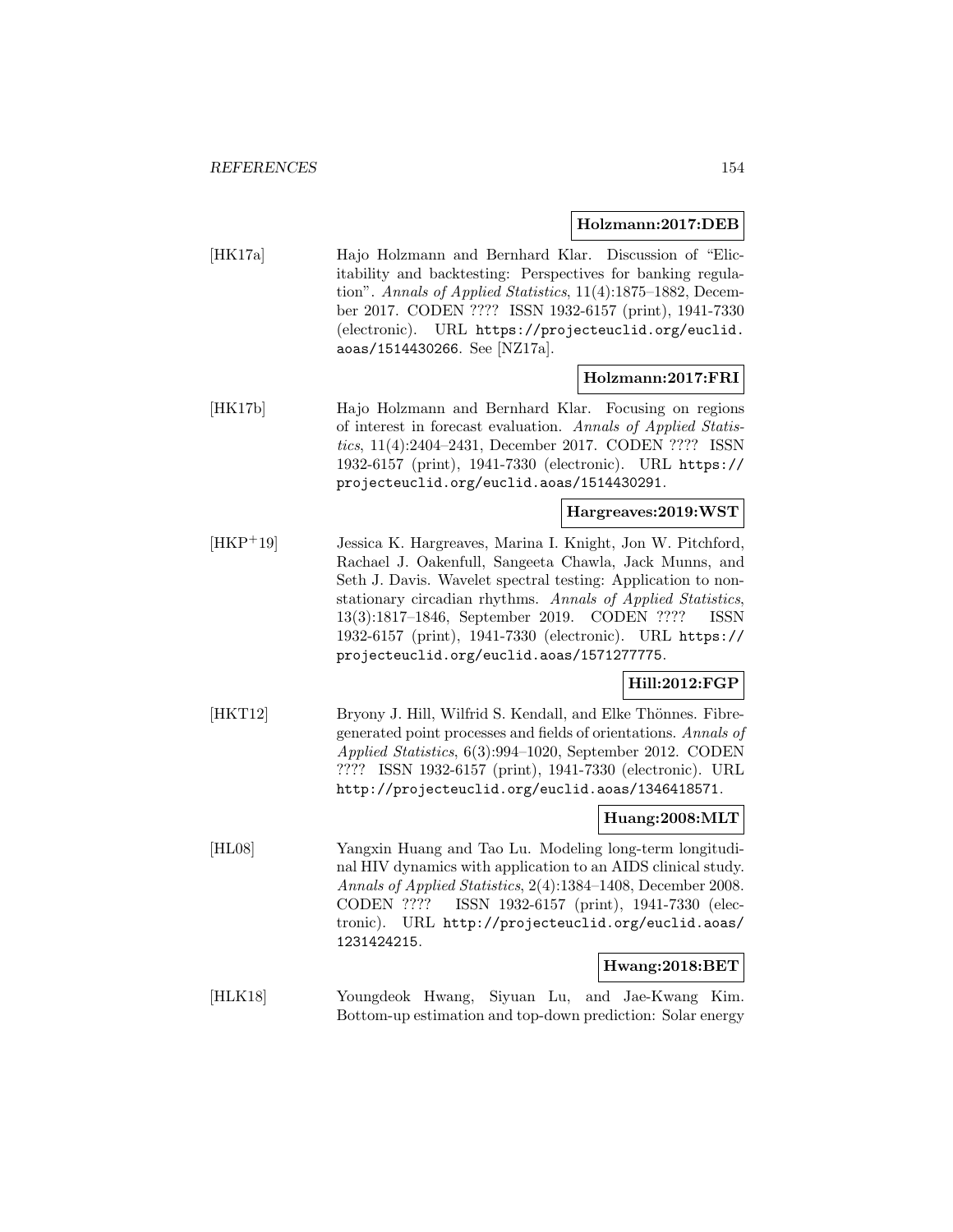prediction combining information from multiple sources. Annals of Applied Statistics, 12(4):2096–2120, December 2018. CODEN ???? ISSN 1932-6157 (print), 1941-7330 (electronic). URL https://projecteuclid.org/euclid.aoas/ 1542078038.

## **He:2021:SIP**

[HLY<sup>+</sup>21] Shiyuan He, Zhenfeng Lin, Wenlong Yuan, Lucas M. Macri, and Jianhua Z. Huang. Simultaneous inference of periods and period-luminosity relations for Mira variable stars. Annals of Applied Statistics, 15(2):662–687, June 2021. CODEN ???? ISSN 1932-6157 (print), 1941-7330 (electronic). URL https://projecteuclid. org/journals/annals-of-applied-statistics/volume-15/issue-2/Simultaneous-inference-of-periods-andperiod-luminosity-relations-for-Mira/10.1214/21-AOAS1440. full.

### **Hong:2009:PRL**

[HMM09] Yili Hong, William Q. Meeker, and James D. McCalley. Prediction of remaining life of power transformers based on left truncated and right censored lifetime data. Annals of Applied Statistics, 3(2):857–879, June 2009. CODEN ???? ISSN 1932-6157 (print), 1941-7330 (electronic). URL http: //projecteuclid.org/euclid.aoas/1245676198.

### **Held:2022:ARS**

[HMP22] Leonhard Held, Charlotte Micheloud, and Samuel Pawel. The assessment of replication success based on relative effect size. Annals of Applied Statistics, 16(2):706–720, June 2022. CODEN ???? ISSN 1932-6157 (print), 1941-7330 (electronic). URL https://projecteuclid. org/journals/annals-of-applied-statistics/volume-16/issue-2/The-assessment-of-replication-successbased-on-relative-effect-size/10.1214/21-AOAS1502. full.

### **Hartman:2012:IIN**

[HMT12] Brian M. Hartman, Bani K. Mallick, and Debabrata Talukdar. Investigating international new product diffusion speed: a semiparametric approach. Annals of Applied Statistics, 6(2):625–651, June 2012. CODEN ???? ISSN 1932-6157 (print), 1941-7330 (electronic). URL http:// projecteuclid.org/euclid.aoas/1339419610.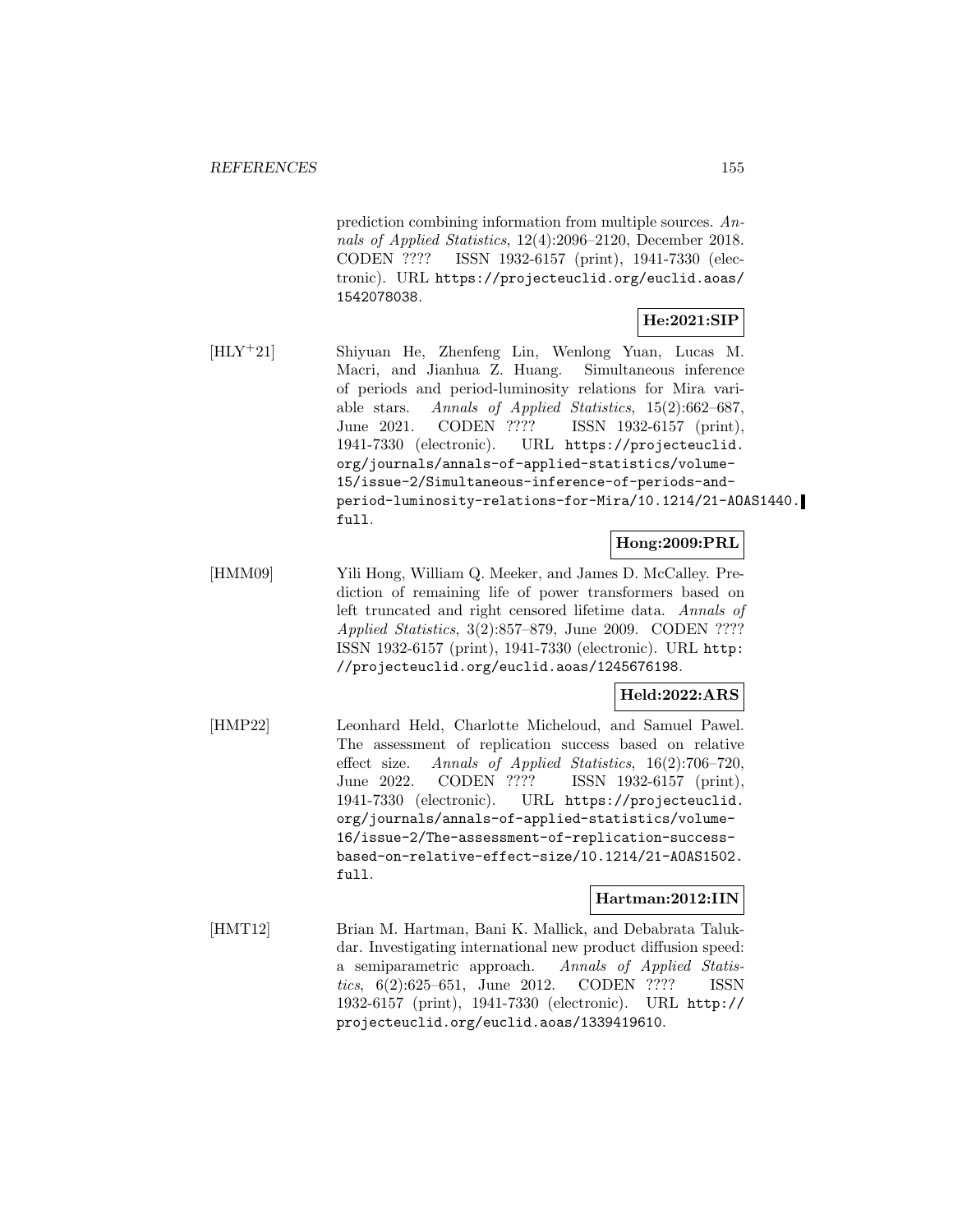### **Hoff:2007:ERL**

[Hof07] Peter D. Hoff. Extending the rank likelihood for semiparametric copula estimation. Annals of Applied Statistics, 1(1): 265–283, June 2007. CODEN ???? ISSN 1932-6157 (print), 1941-7330 (electronic). URL http://projecteuclid.org/ euclid.aoas/1183143739.

#### **Hoff:2015:MTR**

[Hof15] Peter D. Hoff. Multilinear tensor regression for longitudinal relational data. Annals of Applied Statistics, 9(3):1169–1193, September 2015. CODEN ???? ISSN 1932-6157 (print), 1941-7330 (electronic). URL http://projecteuclid.org/ euclid.aoas/1446488735.

### **Holmstrom:2011:DSA**

[Hol11] Lasse Holmström. Discussion of: "A statistical analysis of multiple temperature proxies: Are reconstructions of surface temperatures over the last 1000 years reliable?". Annals of Applied Statistics, 5(1):71–75, March 2011. CO-DEN ???? ISSN 1932-6157 (print), 1941-7330 (electronic). URL http://projecteuclid.org/euclid.aoas/ 1300715177. See [MW11b].

## **Huang:2013:LRA**

[HPF13] Ying Huang, Margaret S. Pepe, and Ziding Feng. Logistic regression analysis with standardized markers. Annals of Applied Statistics, 7(3):1640–1662, September 2013. CODEN ???? ISSN 1932-6157 (print), 1941-7330 (electronic). URL http://projecteuclid.org/euclid.aoas/1380804810.

#### **Huber:2022:IBA**

[HR22] Florian Huber and Luca Rossini. Inference in Bayesian additive vector autoregressive tree models. Annals of Applied Statistics, 16(1):104–123, March 2022. CODEN ???? ISSN 1932-6157 (print), 1941-7330 (electronic). URL https://projecteuclid.org/journals/annals-ofapplied-statistics/volume-16/issue-1/Inference-in-Bayesian-additive-vector-autoregressive-tree-models/ 10.1214/21-AOAS1488.full.

#### **Huang:2019:CSM**

[HRFS19] Yen-Ning Huang, Brian J. Reich, Montserrat Fuentes, and A. Sankarasubramanian. Complete spatial model calibra-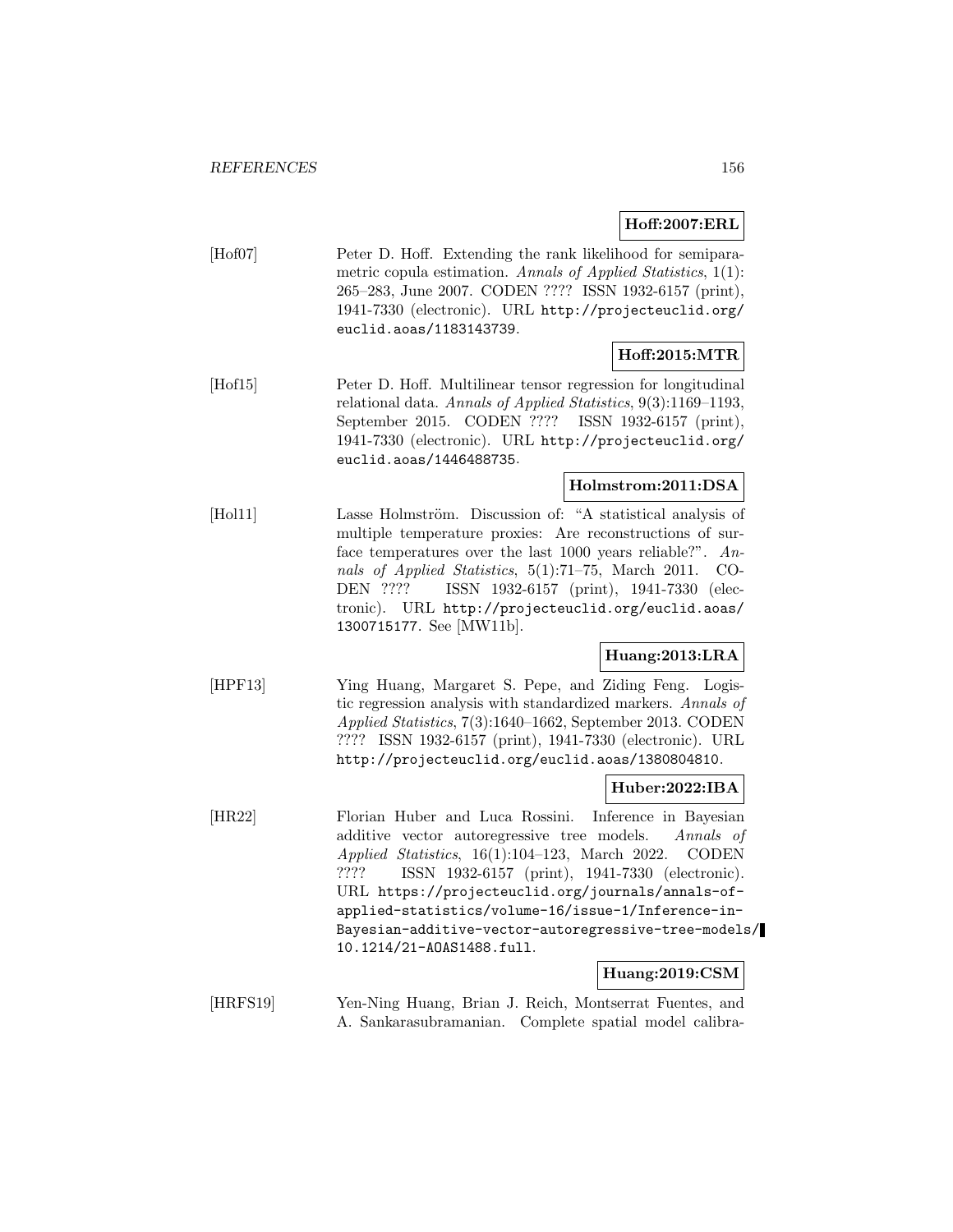tion. Annals of Applied Statistics, 13(2):746–766, June 2019. CODEN ???? ISSN 1932-6157 (print), 1941-7330 (electronic). URL https://projecteuclid.org/euclid.aoas/ 1560758426.

### **Haddou:2010:NME**

[HRP10] Mohammed Haddou, Louis-Paul Rivest, and Michael Pierrynowski. A nonlinear mixed effects directional model for the estimation of the rotation axes of the human ankle. Annals of Applied Statistics, 4(4):1892–1912, December 2010. CODEN ???? ISSN 1932-6157 (print), 1941-7330 (electronic). URL http://projecteuclid.org/euclid.aoas/1294167803.

#### **Hobolth:2009:SEC**

[HS09] Asger Hobolth and Eric A. Stone. Simulation from endpointconditioned, continuous-time Markov chains on a finite state space, with applications to molecular evolution. Annals of Applied Statistics, 3(3):1204–1231, September 2009. CODEN ???? ISSN 1932-6157 (print), 1941-7330 (electronic). URL http://projecteuclid.org/euclid.aoas/1254773285.

#### **Huber:2010:BMS**

[HS10] Michael R. Huber and Rodney X. Sturdivant. Building a model for scoring 20 or more runs in a baseball game. Annals of Applied Statistics, 4(2):791–804, June 2010. CODEN ???? ISSN 1932-6157 (print), 1941-7330 (electronic). URL http: //projecteuclid.org/euclid.aoas/1280842140.

# **Hill:2013:ALC**

[HS13] Jennifer Hill and Yu-Sung Su. Assessing lack of common support in causal inference using Bayesian nonparametrics: Implications for evaluating the effect of breastfeeding on children's cognitive outcomes. Annals of Applied Statistics, 7(3):1386–1420, September 2013. CODEN ???? ISSN 1932-6157 (print), 1941-7330 (electronic). URL http:// projecteuclid.org/euclid.aoas/1380804800.

#### **Hill:2014:SPB**

[HS14] E. G. Hill and E. H. Slate. A semi-parametric Bayesian model of inter- and intra-examiner agreement for periodontal probing depth. Annals of Applied Statistics, 8(1):331– 351, March 2014. CODEN ???? ISSN 1932-6157 (print), 1941-7330 (electronic). URL http://projecteuclid.org/ euclid.aoas/1396966289.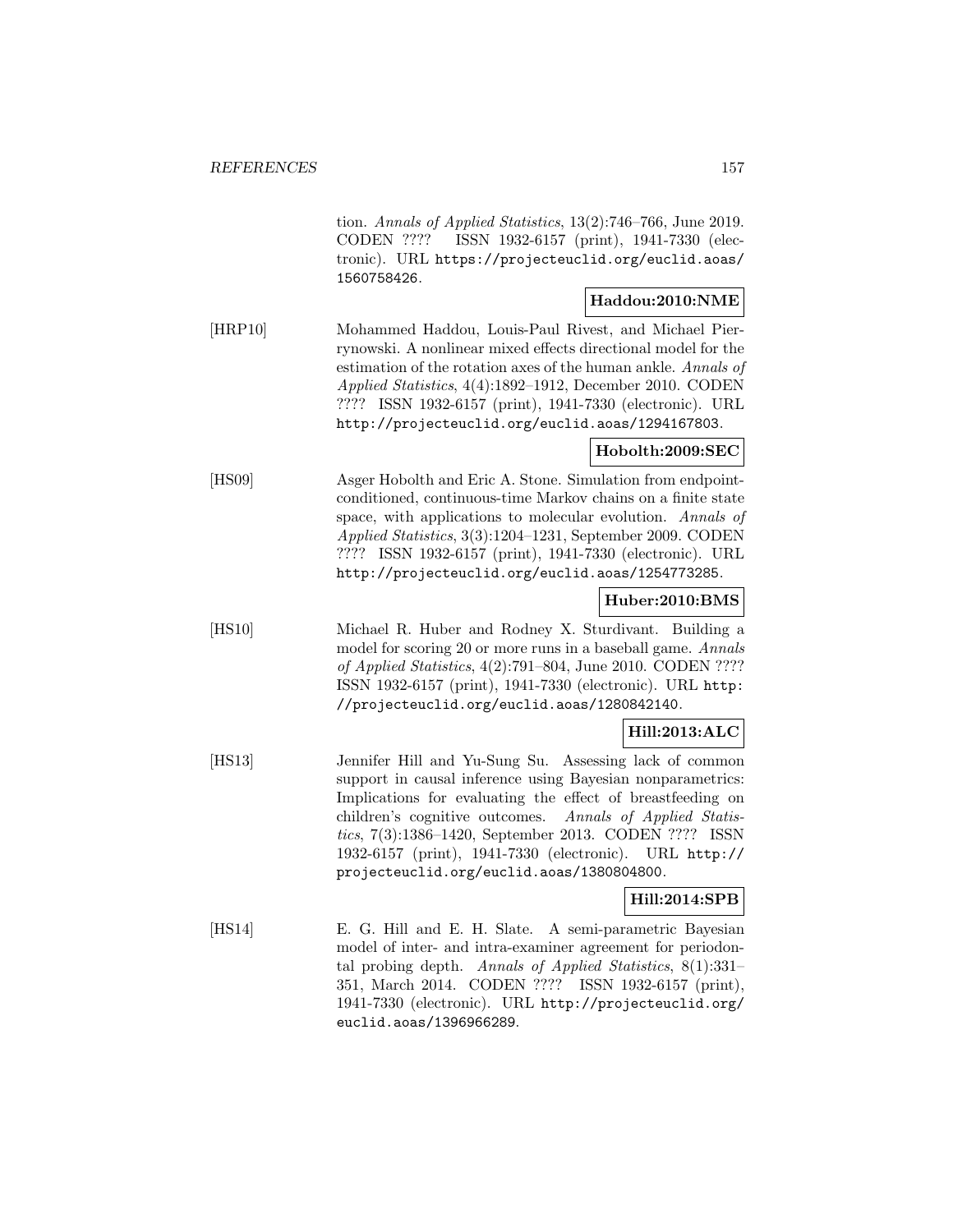### **Han:2011:EWO**

[HSFP11] Xu Han, Dylan S. Small, Dean P. Foster, and Vishal Patel. The effect of winning an Oscar award on survival: Correcting for healthy performer survivor bias with a rank preserving structural accelerated failure time model. Annals of Applied Statistics, 5(2A):746–772, June 2011. CODEN ???? ISSN 1932-6157 (print), 1941-7330 (electronic). URL http: //projecteuclid.org/euclid.aoas/1310562204.

### **Hays:2012:FDF**

[HSH12] Spencer Hays, Haipeng Shen, and Jianhua Z. Huang. Functional dynamic factor models with application to yield curve forecasting. Annals of Applied Statistics, 6(3):870–894, September 2012. CODEN ???? ISSN 1932-6157 (print), 1941-7330 (electronic). URL http://projecteuclid.org/ euclid.aoas/1346418566.

## **He:2021:BNM**

[HSSF21] Shai He, Aaron Schein, Vishal Sarsani, and Patrick Flaherty. A Bayesian nonparametric model for inferring subclonal populations from structured DNA sequencing data. Annals of Applied Statistics, 15(2):925–951, June 2021. CODEN ???? ISSN 1932-6157 (print), 1941-7330 (electronic). URL https://projecteuclid.org/journals/ annals-of-applied-statistics/volume-15/issue-2/A-Bayesian-nonparametric-model-for-inferring-subclonalpopulations-from-structured/10.1214/20-AOAS1434.full.

#### **Huo:2019:BLH**

[HST19] Zhiguang Huo, Chi Song, and George Tseng. Bayesian latent hierarchical model for transcriptomic meta-analysis to detect biomarkers with clustered meta-patterns of differential expression signals. Annals of Applied Statistics, 13(1): 340–366, March 2019. CODEN ???? ISSN 1932-6157 (print), 1941-7330 (electronic). URL https://projecteuclid.org/ euclid.aoas/1554861652.

### **Huber:2009:AMP**

[HSVF09] Philippe Huber, Olivier Scaillet, and Maria-Pia Victoria-Feser. Assessing multivariate predictors of financial market movements: a latent factor framework for ordinal data. Annals of Applied Statistics, 3(1):249–271, March 2009.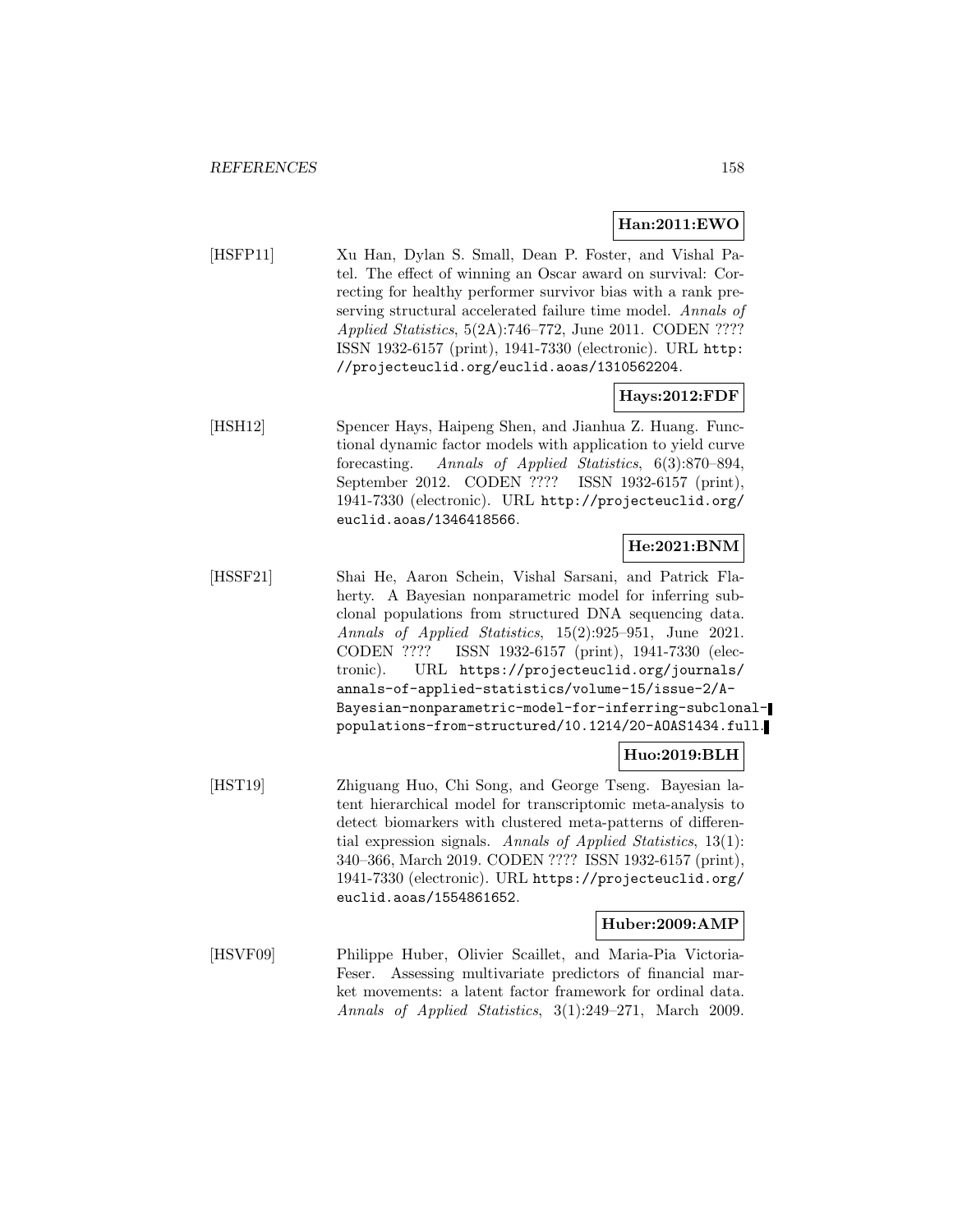CODEN ???? ISSN 1932-6157 (print), 1941-7330 (electronic). URL http://projecteuclid.org/euclid.aoas/ 1239888370.

## **Hofling:2008:SPV**

[HT08] Holger Höfling and Robert Tibshirani. A study of prevalidation. Annals of Applied Statistics, 2(2):643–664, June 2008. CODEN ???? ISSN 1932-6157 (print), 1941-7330 (electronic). URL http://projecteuclid.org/euclid.aoas/ 1215118532.

# **Hu:2013:LE**

[HTL13] Yuao Hu, Ye Tian, and Heng Lian. Letter to the Editor. Annals of Applied Statistics, 7(2):1244–1246, June 2013. CODEN ???? ISSN 1932-6157 (print), 1941-7330 (electronic). URL http://projecteuclid.org/euclid.aoas/ 1372338486.

## **Henao:2013:LPT**

[HTM<sup>+</sup>13] Ricardo Henao, J. Will Thompson, M. Arthur Moseley, Geoffrey S. Ginsburg, Lawrence Carin, and Joseph E. Lucas. Latent protein trees. Annals of Applied Statistics, 7(2):691– 713, June 2013. CODEN ???? ISSN 1932-6157 (print), 1941-7330 (electronic). URL http://projecteuclid.org/ euclid.aoas/1372338464.

### **Horton:2014:AMO**

[HTP14] Nicholas J. Horton, Daniell Toth, and Polly Phipps. Adjusting models of ordered multinomial outcomes for nonignorable nonresponse in the occupational employment statistics survey. Annals of Applied Statistics, 8(2):956–973, June 2014. CODEN ???? ISSN 1932-6157 (print), 1941-7330 (electronic). URL http://projecteuclid.org/euclid.aoas/ 1404229521.

## **Haran:2011:DSA**

[HU11] Murali Haran and Nathan M. Urban. Discussion of: "A statistical analysis of multiple temperature proxies: Are reconstructions of surface temperatures over the last 1000 years reliable?". Annals of Applied Statistics, 5(1):61–64, March 2011. CODEN ???? ISSN 1932-6157 (print), 1941-7330 (electronic). URL http://projecteuclid.org/euclid.aoas/ 1300715175. See [MW11b].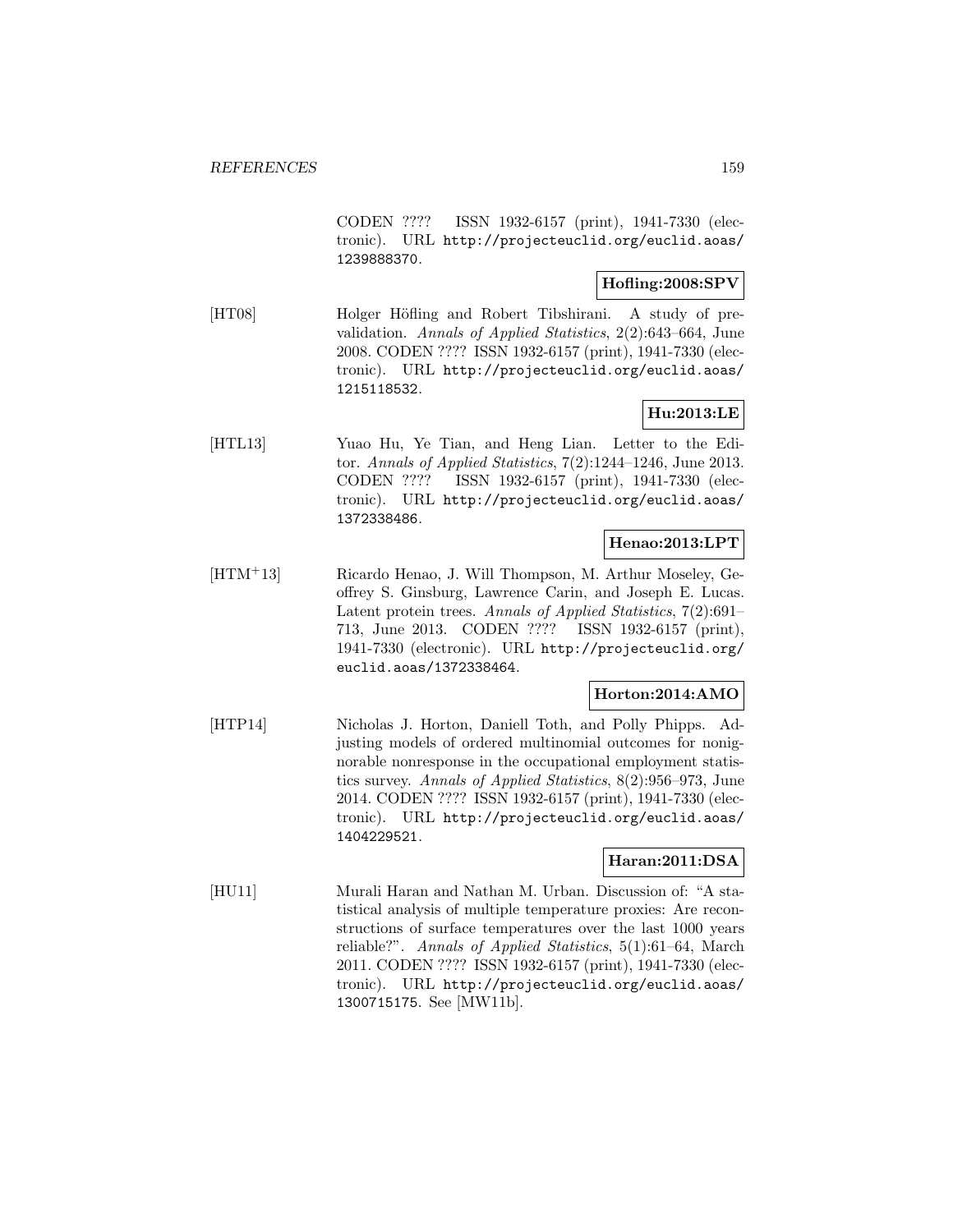### **Huang:2018:JST**

| [Hua18] | Yen-Tsung Huang. Joint significance tests for mediation ef-      |
|---------|------------------------------------------------------------------|
|         | fects of socioeconomic adversity on adiposity via epigenet-      |
|         | ics. Annals of Applied Statistics, $12(3)$ :1535-1557, September |
|         | 2018. CODEN ???? ISSN 1932-6157 (print), 1941-7330 (elec-        |
|         | tronic). URL https://projecteuclid.org/euclid.aoas/              |
|         | 1536652964.                                                      |
|         | Huang:2019:GWA                                                   |

[Hua19] Yen-Tsung Huang. Genome-wide analyses of sparse mediation effects under composite null hypotheses. Annals of Applied Statistics, 13(1):60–84, March 2019. CODEN ???? ISSN 1932-6157 (print), 1941-7330 (electronic). URL https: //projecteuclid.org/euclid.aoas/1554861641.

#### **Hung:2012:OSN**

[Hun12] Ying Hung. Order selection in nonlinear time series models with application to the study of cell memory. Annals of Applied Statistics, 6(3):1256–1279, September 2012. CODEN ???? ISSN 1932-6157 (print), 1941-7330 (electronic). URL http://projecteuclid.org/euclid.aoas/1346418582.

## **Huang:2014:JAS**

[HVL14] Yen-Tsung Huang, Tyler J. VanderWeele, and Xihong Lin. Joint analysis of SNP and gene expression data in genetic association studies of complex diseases. Annals of Applied Statistics, 8(1):352–376, March 2014. CODEN ???? ISSN 1932-6157 (print), 1941-7330 (electronic). URL http:// projecteuclid.org/euclid.aoas/1396966290.

### **Hofling:2008:DSA**

[HW08] Holger Höfling and Larry Wasserman. Discussion of: "Statistical analysis of an archeological find". Annals of Applied Statistics, 2(1):77–83, March 2008. CODEN ???? ISSN 1932-6157 (print), 1941-7330 (electronic). URL http: //projecteuclid.org/euclid.aoas/1206367810. See [Feu08b].

#### **Hui:2015:MSD**

[HWF15] Francis K. C. Hui, David I. Warton, and Scott D. Foster. Multi-species distribution modeling using penalized mixture of regressions. Annals of Applied Statistics, 9(2):866– 882, June 2015. CODEN ???? ISSN 1932-6157 (print),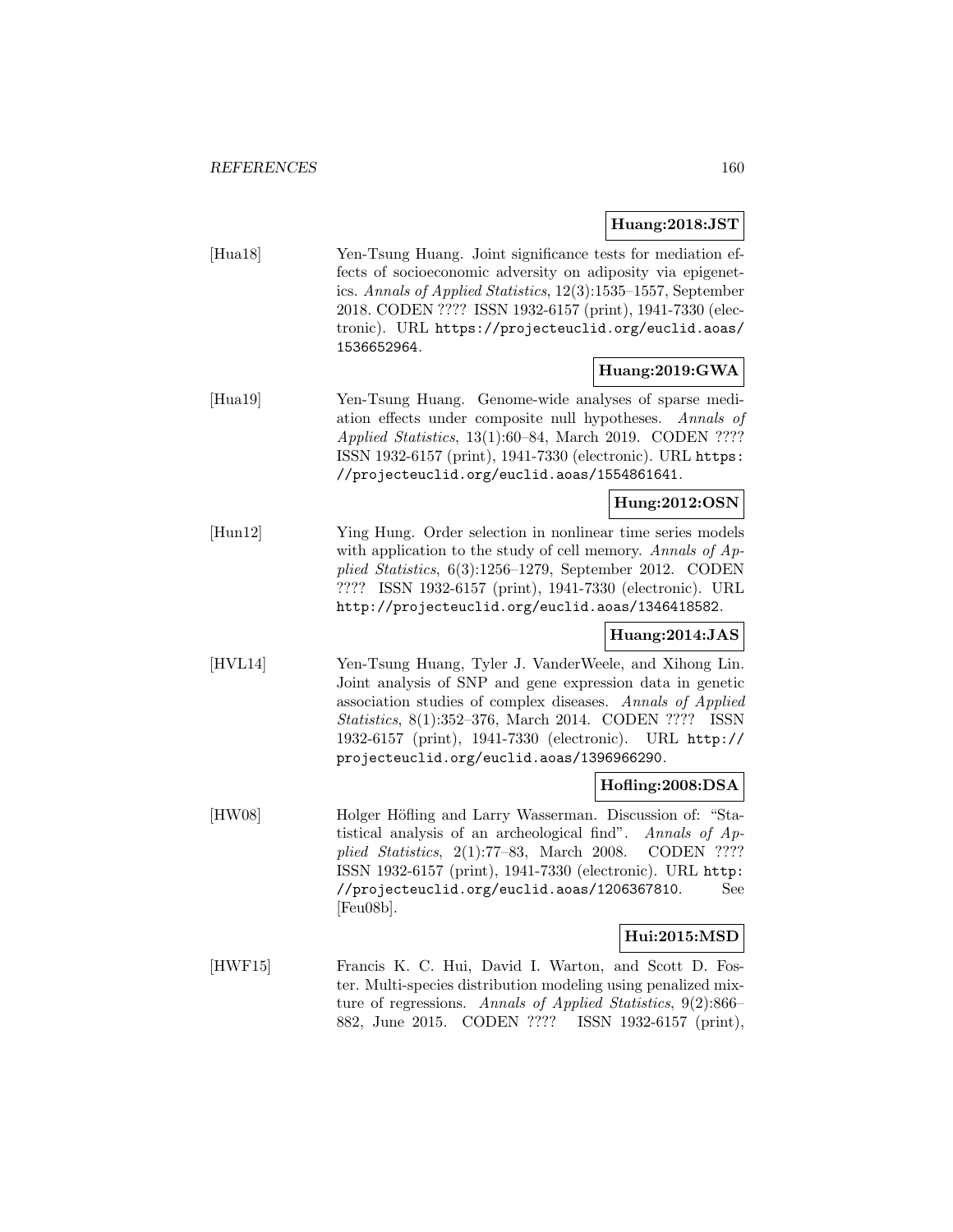1941-7330 (electronic). URL http://projecteuclid.org/ euclid.aoas/1437397115.

### **Huang:2011:DBN**

[HWHWA11] Yangxin Huang, Hulin Wu, Jeanne Holden-Wiltse, and Edward P. Acosta. A dynamic Bayesian nonlinear mixedeffects model of HIV response incorporating medication adherence, drug resistance and covariates. Annals of Applied Statistics, 5(1):551–577, March 2011. CODEN ???? ISSN 1932-6157 (print), 1941-7330 (electronic). URL http:// projecteuclid.org/euclid.aoas/1300715202.

### **Hepler:2021:MSC**

[HWK21] Staci A. Hepler, Lance A. Waller, and David M. Kline. A multivariate spatiotemporal change-point model of opioid overdose deaths in Ohio. Annals of Applied Statistics, 15(3):1329–1342, September 2021. CODEN ???? ISSN 1932-6157 (print), 1941-7330 (electronic). URL https://projecteuclid.org/journals/annals-ofapplied-statistics/volume-15/issue-3/A-multivariatespatiotemporal-change-point-model-of-opioid-overdosedeaths/10.1214/20-AOAS1415.full.

#### **Heard:2010:BAD**

[HWPH10] Nicholas A. Heard, David J. Weston, Kiriaki Platanioti, and David J. Hand. Bayesian anomaly detection methods for social networks. Annals of Applied Statistics, 4(2):645– 662, June 2010. CODEN ???? ISSN 1932-6157 (print), 1941-7330 (electronic). URL http://projecteuclid.org/ euclid.aoas/1280842134.

## **Heller:2014:RAG**

[HY14] Ruth Heller and Daniel Yekutieli. Replicability analysis for genome-wide association studies. Annals of Applied Statistics, 8(1):481–498, March 2014. CODEN ???? ISSN 1932-6157 (print), 1941-7330 (electronic). URL http:// projecteuclid.org/euclid.aoas/1396966295.

## **Huling:2019:FCI**

[HYS19] Jared D. Huling, Menggang Yu, and Maureen Smith. Fused comparative intervention scoring for heterogeneity of longitudinal intervention effects. Annals of Applied Statistics, 13(2): 824–847, June 2019. CODEN ???? ISSN 1932-6157 (print),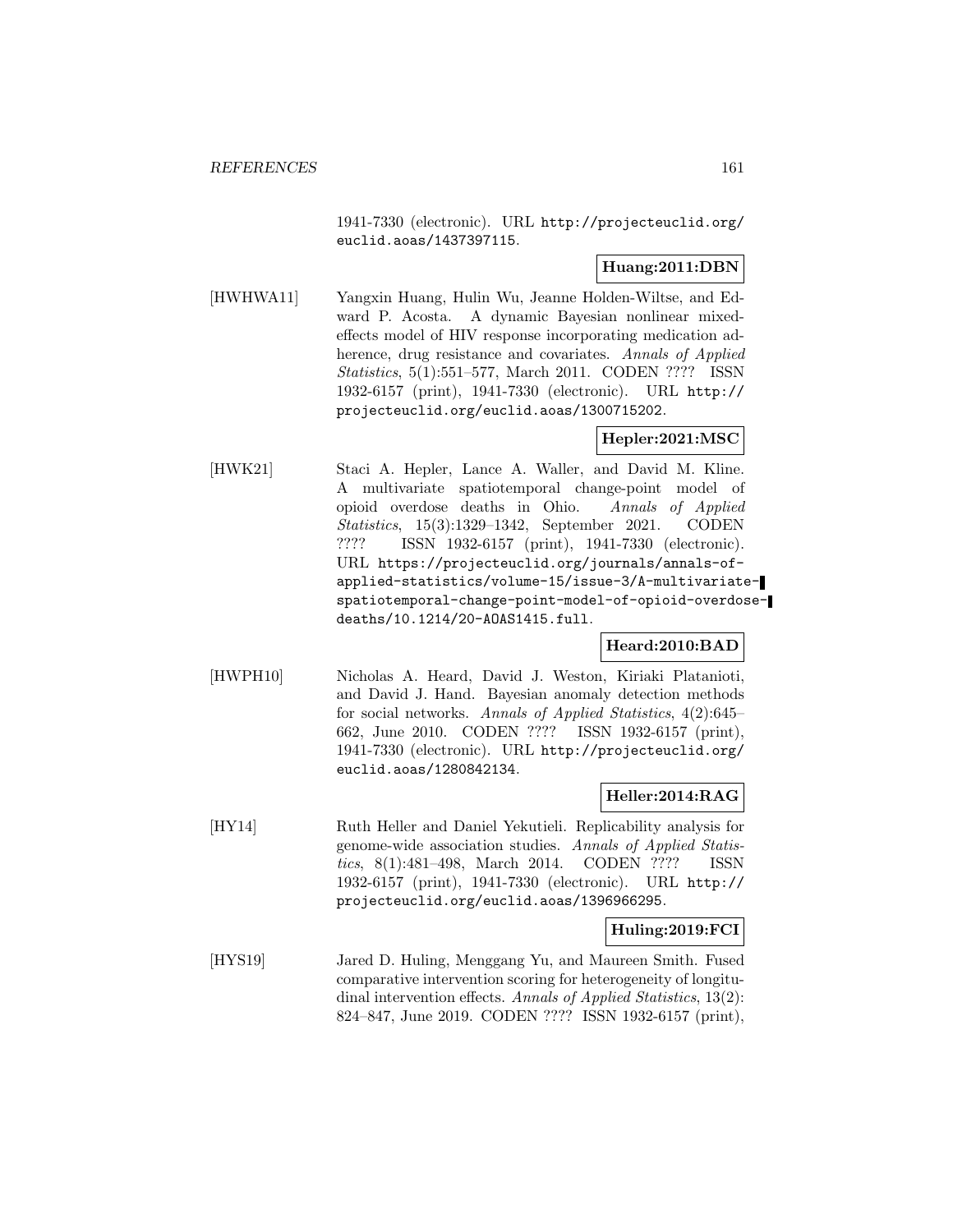1941-7330 (electronic). URL https://projecteuclid.org/ euclid.aoas/1560758429.

## **Hu:2022:FSA**

[HZG<sup>+</sup>22] Liangyuan Hu, Jungang Zou, Chenyang Gu, Jiayi Ji, Michael Lopez, and Minal Kale. A flexible sensitivity analysis approach for unmeasured confounding with multiple treatments and a binary outcome with application to SEER-Medicare lung cancer data. Annals of Applied Statistics, 16(2):1014–1037, June 2022. CO-DEN ???? ISSN 1932-6157 (print), 1941-7330 (electronic). URL https://projecteuclid.org/journals/ annals-of-applied-statistics/volume-16/issue-2/Aflexible-sensitivity-analysis-approach-for-unmeasuredconfounding-with-multiple/10.1214/21-AOAS1530.full.

**Han:2015:IHT**

[HZL<sup>+</sup>15] Shengtong Han, Hongmei Zhang, Gabrielle A. Lockett, Nandini Mukherjee, John W. Holloway, and Wilfried Karmaus. Identifying heterogeneous transgenerational DNA methylation sites via clustering in beta regression. Annals of Applied Statistics, 9(4):2052–2072, December 2015. CODEN ???? ISSN 1932-6157 (print), 1941-7330 (electronic). URL http://projecteuclid.org/euclid.aoas/1453994191.

# **Hu:2015:BDE**

[HZY<sup>+</sup>15] Jie Hu, Zhongying Zhao, Hari Krishna Yalamanchili, Junwen Wang, Kenny Ye, and Xiaodan Fan. Bayesian detection of embryonic gene expression onset in C. elegans. Annals of Applied Statistics, 9(2):950–968, June 2015. CODEN ???? ISSN 1932-6157 (print), 1941-7330 (electronic). URL http: //projecteuclid.org/euclid.aoas/1437397119.

#### **Irie:2022:SMM**

[IGA22] Kaoru Irie, Chris Glynn, and Tevfik Aktekin. Sequential modeling, monitoring, and forecasting of streaming web traffic data. Annals of Applied Statistics, 16(1):300– 325, March 2022. CODEN ???? ISSN 1932-6157 (print), 1941-7330 (electronic). URL https://projecteuclid. org/journals/annals-of-applied-statistics/volume-16/issue-1/Sequential-modeling-monitoring-and-forecastingof-streaming-web-traffic-data/10.1214/21-AOAS1505. full.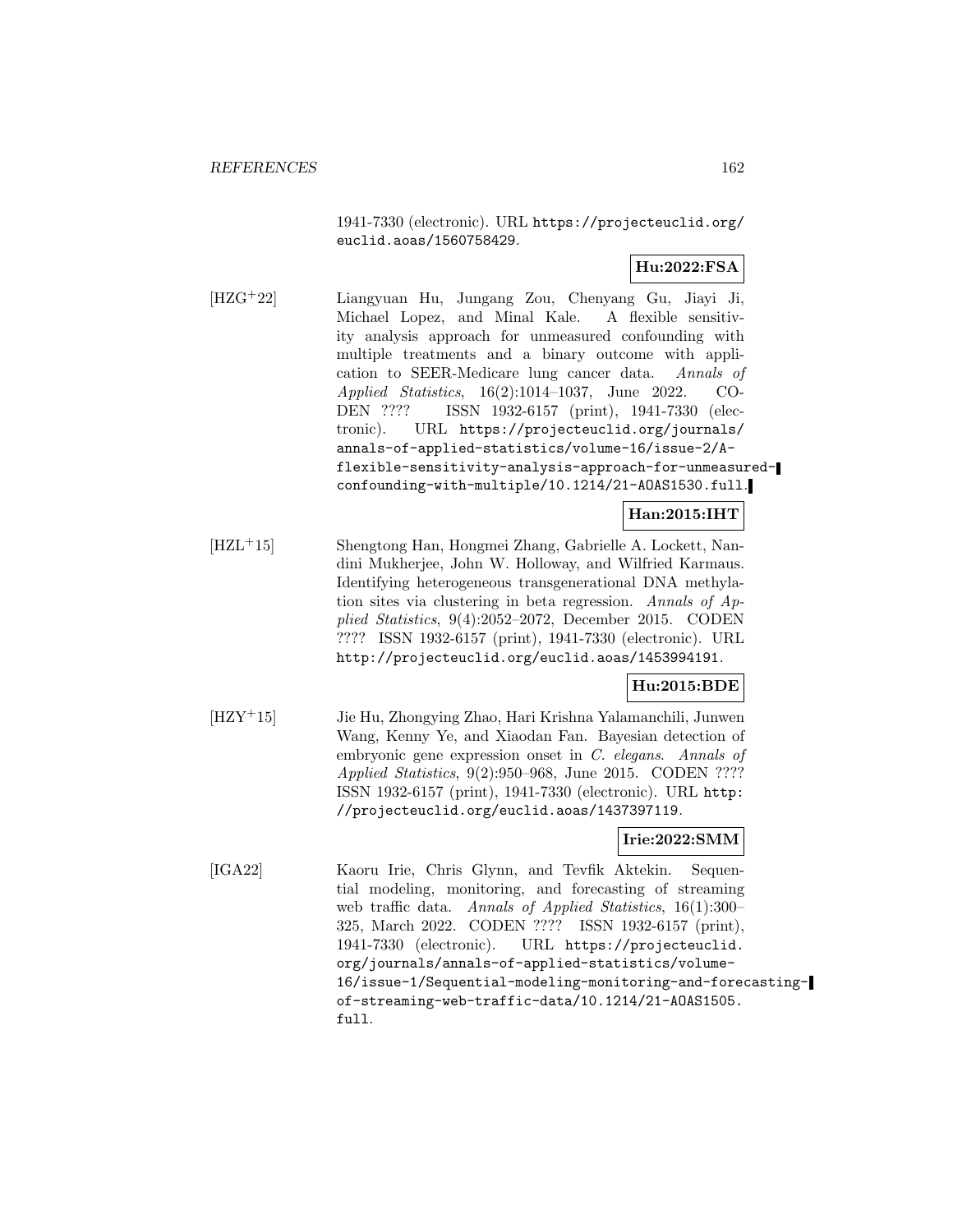#### **Isidro:2016:ESP**

| [HHJ16] | Marissa Isidro, Stephen Haslett, and Geoff Jones. Extended  |
|---------|-------------------------------------------------------------|
|         | Structure Preserving Estimation (ESPREE) for updating       |
|         | small area estimates of poverty. Annals of Applied Statis-  |
|         | <i>tics</i> , $10(1):451-476$ , March 2016. CODEN ???? ISSN |
|         | 1932-6157 (print), 1941-7330 (electronic). URL http://      |
|         | projecteuclid.org/euclid.aoas/1458909923.                   |
|         |                                                             |

- **Ishwaran:2008:RSF**
- [IKBL08] Hemant Ishwaran, Udaya B. Kogalur, Eugene H. Blackstone, and Michael S. Lauer. Random survival forests. Annals of Applied Statistics, 2(3):841–860, September 2008. CODEN ???? ISSN 1932-6157 (print), 1941-7330 (electronic). URL http://projecteuclid.org/euclid.aoas/1223908043.

### **Ingermanson:2008:DSA**

[Ing08] Randall Ingermanson. Discussion of: "Statistical analysis of an archaeological find". Annals of Applied Statistics, 2(1): 84–90, March 2008. CODEN ???? ISSN 1932-6157 (print), 1941-7330 (electronic). URL http://projecteuclid.org/ euclid.aoas/1206367811. See [Feu08b].

### **Imai:2013:ETE**

[IR13] Kosuke Imai and Marc Ratkovic. Estimating treatment effect heterogeneity in randomized program evaluation. Annals of Applied Statistics, 7(1):443–470, March 2013. CODEN ???? ISSN 1932-6157 (print), 1941-7330 (electronic). URL http: //projecteuclid.org/euclid.aoas/1365527206.

#### **Illian:2012:TFC**

[ISR12] Janine B. Illian, Sigrunn H. Sørbye, and Håvard Rue. A toolbox for fitting complex spatial point process models using integrated nested Laplace approximation (INLA). Annals of Applied Statistics, 6(4):1499–1530, December 2012. CODEN ???? ISSN 1932-6157 (print), 1941-7330 (electronic). URL http://projecteuclid.org/euclid.aoas/1356629049.

#### **Ionides:2013:MEM**

[IWG13] Edward L. Ionides, Zhen Wang, and José A. Tapia Granados. Macroeconomic effects on mortality revealed by panel analysis with nonlinear trends. Annals of Applied Statistics, 7(3):1362–1385, September 2013. CODEN ???? ISSN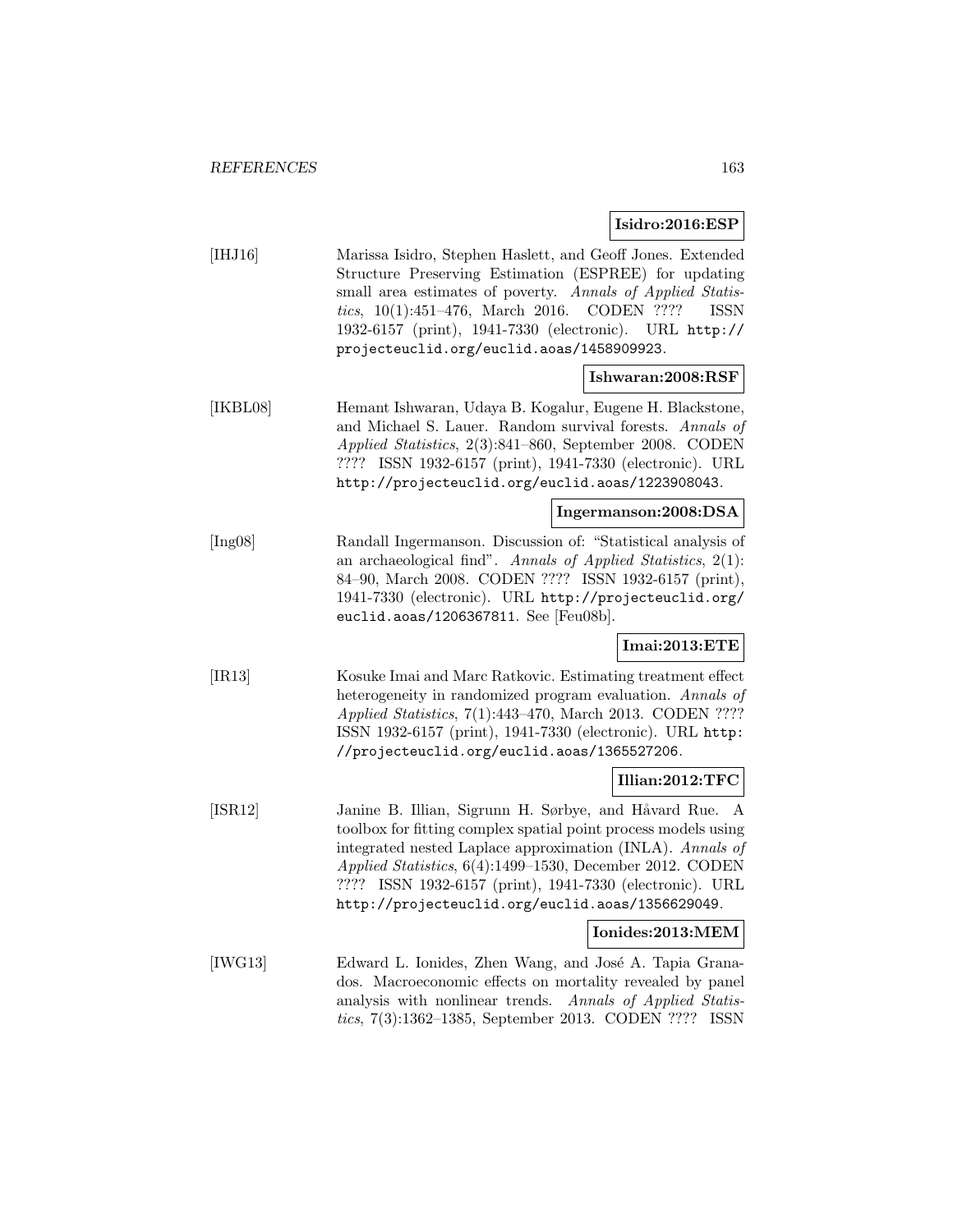1932-6157 (print), 1941-7330 (electronic). URL http:// projecteuclid.org/euclid.aoas/1380804799.

### **James:2007:CAM**

[Jam07] Gareth M. James. Curve alignment by moments. Annals of Applied Statistics, 1(2):480–501, December 2007. CODEN ???? ISSN 1932-6157 (print), 1941-7330 (electronic). URL http://projecteuclid.org/euclid.aoas/1196438028.

#### **Jackson:2015:TSM**

[JAZ15] John C. Jackson, Paul S. Albert, and Zhiwei Zhang. A twostate mixed hidden Markov model for risky teenage driving behavior. Annals of Applied Statistics, 9(2):849–865, June 2015. CODEN ???? ISSN 1932-6157 (print), 1941-7330 (electronic). URL http://projecteuclid.org/euclid.aoas/ 1437397114.

### **Jha:2021:TSC**

[JB21] Jayant Jha and Prajamitra Bhuyan. Two-stage circularcircular regression with zero inflation: Application to medical sciences. Annals of Applied Statistics, 15(3):1343–1365, September 2021. CODEN ???? ISSN 1932-6157 (print), 1941-7330 (electronic). URL https://projecteuclid. org/journals/annals-of-applied-statistics/volume-15/issue-3/Two-stage-circular-circular-regressionwith-zero-inflation--Application/10.1214/20-AOAS1429. full.

#### **Jeong:2018:RSG**

[JCCG18] Jaehong Jeong, Stefano Castruccio, Paola Crippa, and Marc G. Genton. Reducing storage of global wind ensembles with stochastic generators. Annals of Applied Statistics, 12(1):490–509, March 2018. CODEN ???? ISSN 1932-6157 (print), 1941-7330 (electronic). URL https:// projecteuclid.org/euclid.aoas/1520564481.

#### **Jeong:2020:SMM**

[JCJ20] Seok-Oh Jeong, Dongseok Choi, and Woncheol Jang. A semiparametric mixture method for local false discovery rate estimation from multiple studies. Annals of Applied Statistics, 14(3):1242–1257, September 2020. CO-DEN ???? ISSN 1932-6157 (print), 1941-7330 (electronic). URL https://projecteuclid.org/journals/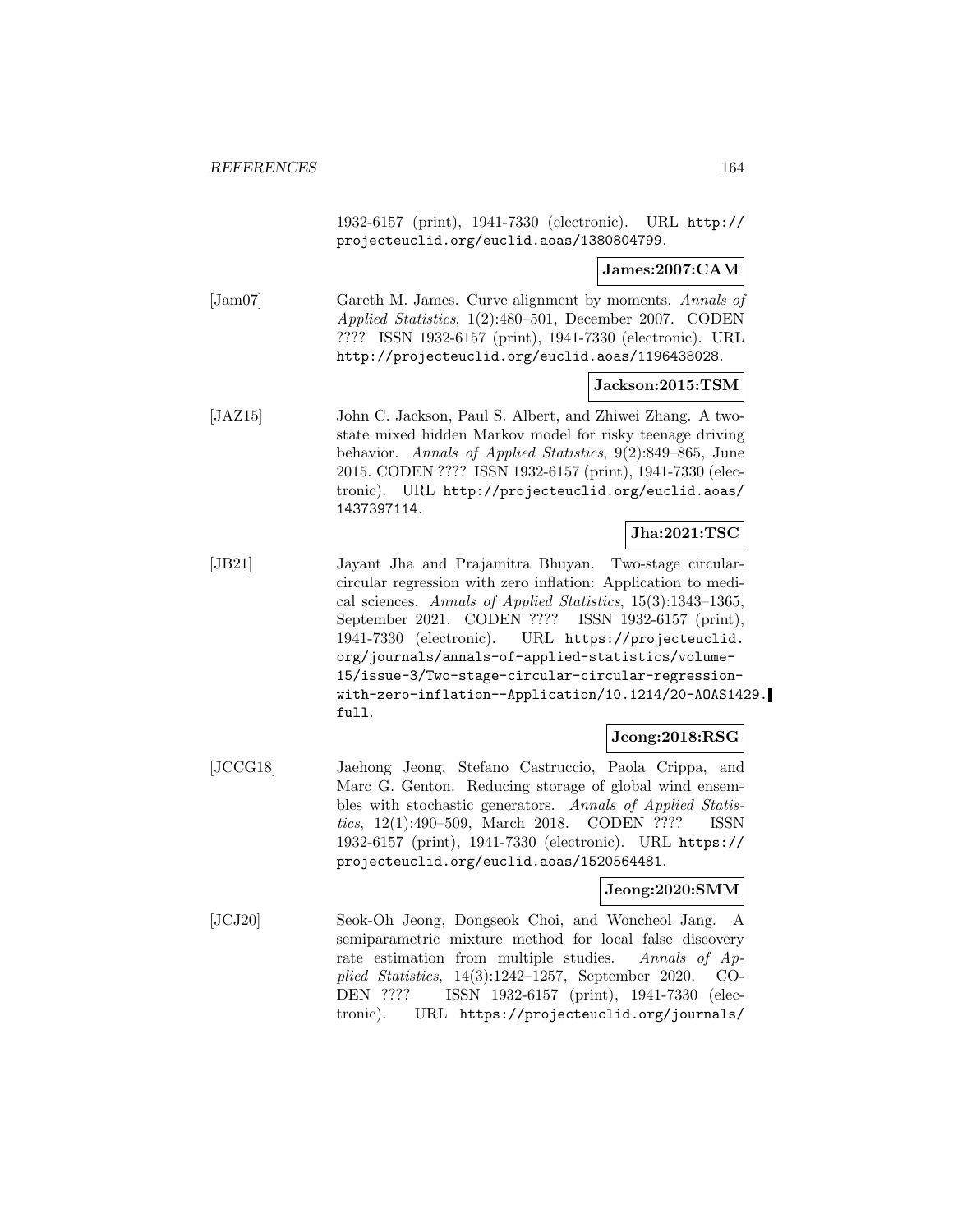annals-of-applied-statistics/volume-14/issue-3/Asemiparametric-mixture-method-for-local-false-discoveryrate-estimation/10.1214/20-AOAS1341.full.

**Johnson:2022:DHT**

[JCK22] Michael Johnson, Jiongyi Cao, and Hyunseung Kang. Detecting heterogeneous treatment effects with instrumental variables and application to the Oregon health insurance experiment. Annals of Applied Statistics, 16(2):1111– 1129, June 2022. CODEN ???? ISSN 1932-6157 (print), 1941-7330 (electronic). URL https://projecteuclid. org/journals/annals-of-applied-statistics/volume-16/issue-2/Detecting-heterogeneous-treatment-effectswith-instrumental-variables-and-application-to/10. 1214/21-AOAS1535.full.

**Jensen:2007:BVS**

[JCS07] Shane T. Jensen, Guang Chen, and Christian J. Stoeckert, Jr. Bayesian variable selection and data integration for biological regulatory networks. Annals of Applied Statistics, 1(2):612– 633, December 2007. CODEN ???? ISSN 1932-6157 (print), 1941-7330 (electronic). URL http://projecteuclid.org/ euclid.aoas/1196438033.

#### **Jiang:2018:UMT**

[JD18] Zhichao Jiang and Peng Ding. Using missing types to improve partial identification with application to a study of HIV prevalence in Malawi. Annals of Applied Statistics, 12(3):1831–1852, September 2018. CODEN ???? ISSN 1932-6157 (print), 1941-7330 (electronic). URL https:// projecteuclid.org/euclid.aoas/1536652976.

### **Jiang:2013:NCF**

[JDP<sup>+</sup>13] Xun Jiang, Dipak K. Dey, Rachel Prunier, Adam M. Wilson, and Kent E. Holsinger. A new class of flexible link functions with application to species co-occurrence in Cape Floristic Region. Annals of Applied Statistics, 7(4):2180– 2204, December 2013. CODEN ???? ISSN 1932-6157 (print), 1941-7330 (electronic). URL http://projecteuclid.org/ euclid.aoas/1387823315.

### **Jensen:2009:BTM**

[JEAS09] Shane T. Jensen, Ibrahim Erkan, Erna S. Arnardottir, and Dylan S. Small. Bayesian testing of many hypotheses  $\times$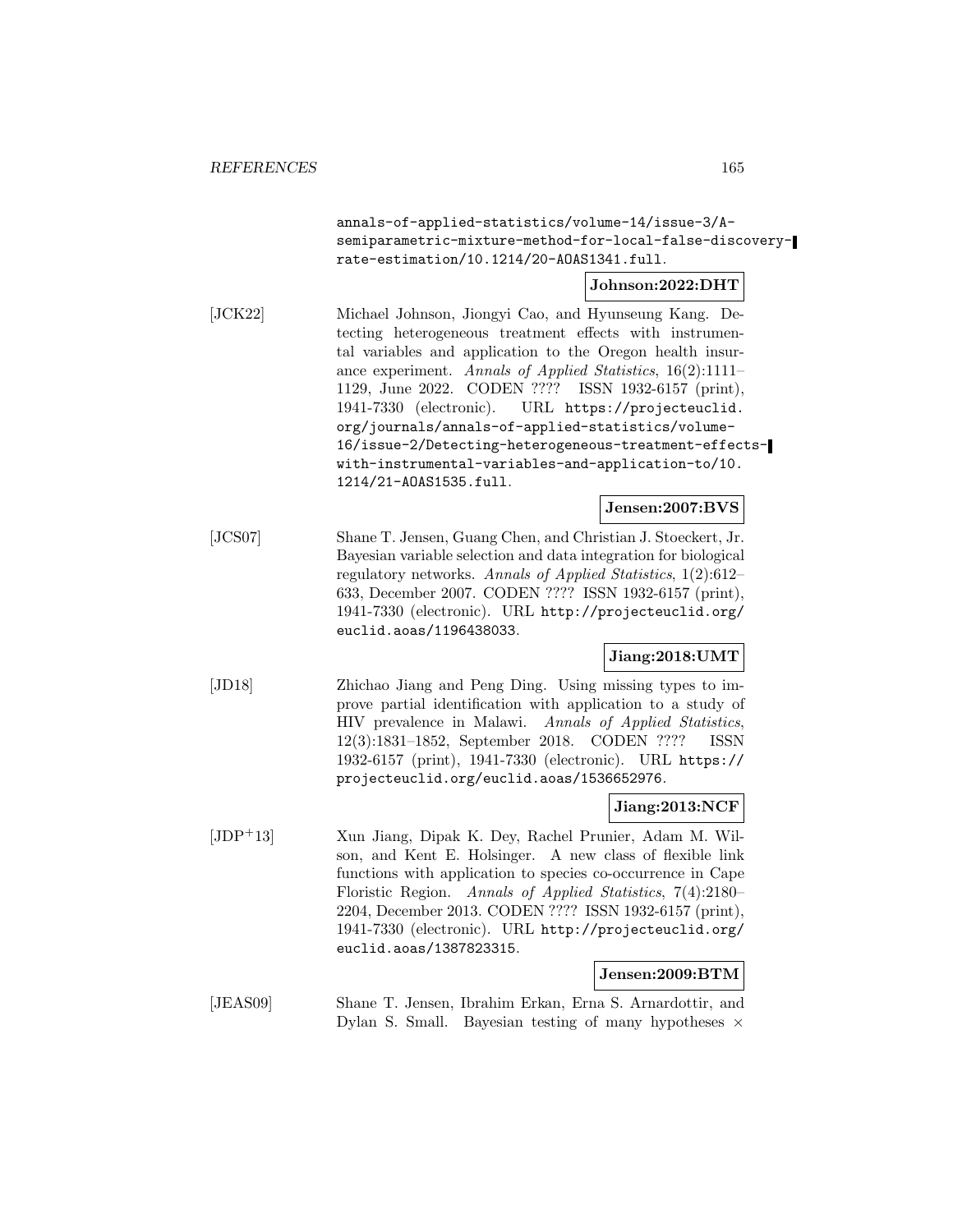many genes: a study of sleep apnea. Annals of Applied Statistics, 3(3):1080–1101, September 2009. CODEN ???? ISSN 1932-6157 (print), 1941-7330 (electronic). URL http: //projecteuclid.org/euclid.aoas/1254773279.

# **Jung:2011:PAA**

[JFM11] Sungkyu Jung, Mark Foskey, and J. S. Marron. Principal arc analysis on direct product manifolds. Annals of Applied Statistics, 5(1):578–603, March 2011. CODEN ???? ISSN 1932-6157 (print), 1941-7330 (electronic). URL http: //projecteuclid.org/euclid.aoas/1300715203.

## **Ji:2017:RIS**

[JFRS17] Xinyao Ji, Gunther Fink, Paul Jacob Robyn, and Dylan S. Small. Randomization inference for stepped-wedge clusterrandomized trials: an application to community-based health insurance. Annals of Applied Statistics, 11(1):1–20, March 2017. CODEN ???? ISSN 1932-6157 (print), 1941-7330 (electronic). URL http://projecteuclid.org/euclid.aoas/ 1491616869.

### **Johnson:2018:PFD**

[JGC<sup>+</sup>18] Leah R. Johnson, Robert B. Gramacy, Jeremy Cohen, Erin Mordecai, Courtney Murdock, Jason Rohr, Sadie J. Ryan, Anna M. Stewart-Ibarra, and Daniel Weikel. Phenomenological forecasting of disease incidence using heteroskedastic Gaussian processes: a dengue case study. Annals of Applied Statistics, 12(1):27–66, March 2018. CODEN ???? ISSN 1932-6157 (print), 1941-7330 (electronic). URL https:// projecteuclid.org/euclid.aoas/1520564464.

#### **Jackson:2008:SCA**

[JGF08] L. Fraser Jackson, Alistair G. Gray, and Stephen E. Fienberg. Sequential category aggregation and partitioning approaches for multi-way contingency tables based on survey and census data. Annals of Applied Statistics, 2(3):955–981, September 2008. CODEN ???? ISSN 1932-6157 (print), 1941-7330 (electronic). URL http://projecteuclid.org/ euclid.aoas/1223908047.

### **Jarvenpaa:2018:GPM**

[JGVM18] Marko Järvenpää, Michael U. Gutmann, Aki Vehtari, and Pekka Marttinen. Gaussian process modelling in approximate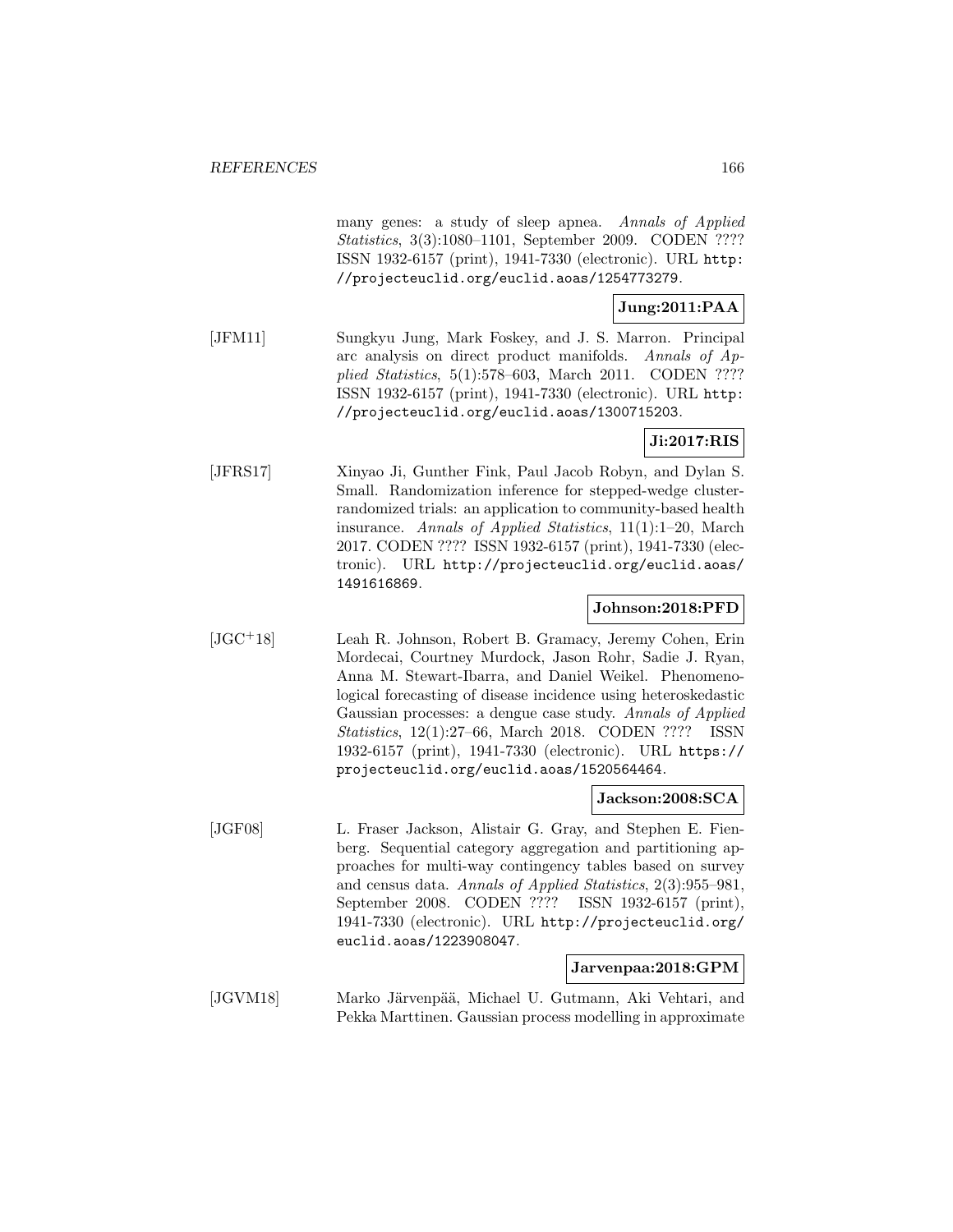Bayesian computation to estimate horizontal gene transfer in bacteria. Annals of Applied Statistics, 12(4):2228–2251, December 2018. CODEN ???? ISSN 1932-6157 (print), 1941-7330 (electronic). URL https://projecteuclid.org/ euclid.aoas/1542078043.

#### **Johnston:2016:GPM**

[JHMC16] Ian Johnston, Timothy Hancock, Hiroshi Mamitsuka, and Luis Carvalho. Gene-proximity models for genome-wide association studies. Annals of Applied Statistics, 10(3): 1217–1244, September 2016. CODEN ???? ISSN 1932-6157 (print), 1941-7330 (electronic). URL http:// projecteuclid.org/euclid.aoas/1475069606.

### **Ji:2016:CCN**

[JJ16a] Pengsheng Ji and Jiashun Jin. Coauthorship and citation networks for statisticians. Annals of Applied Statistics, 10(4):1779–1812, December 2016. CODEN ???? ISSN 1932-6157 (print), 1941-7330 (electronic). URL http:// projecteuclid.org/euclid.aoas/1483606836. See discussion [RRS16, WR16, KP16, KT16, Cra16] and rejoinder [JJ16b].

## **Ji:2016:RCC**

[JJ16b] Pengsheng Ji and Jiashun Jin. Rejoinder: "Coauthorship and citation networks for statisticians". Annals of Applied Statistics, 10(4):1846–1853, December 2016. CODEN ???? ISSN 1932-6157 (print), 1941-7330 (electronic). URL http: //projecteuclid.org/euclid.aoas/1483606842.

#### **Jernigan:2021:LSM**

[JJRZ21] Robert Jernigan, Kejue Jia, Zhao Ren, and Wen Zhou. Large-scale multiple inference of collective dependence with applications to protein function. Annals of Applied Statistics, 15(2):902–924, June 2021. CODEN ???? ISSN 1932-6157 (print), 1941-7330 (electronic). URL https://projecteuclid.org/journals/annals-ofapplied-statistics/volume-15/issue-2/Large-scalemultiple-inference-of-collective-dependence-withapplications-to/10.1214/20-AOAS1431.full.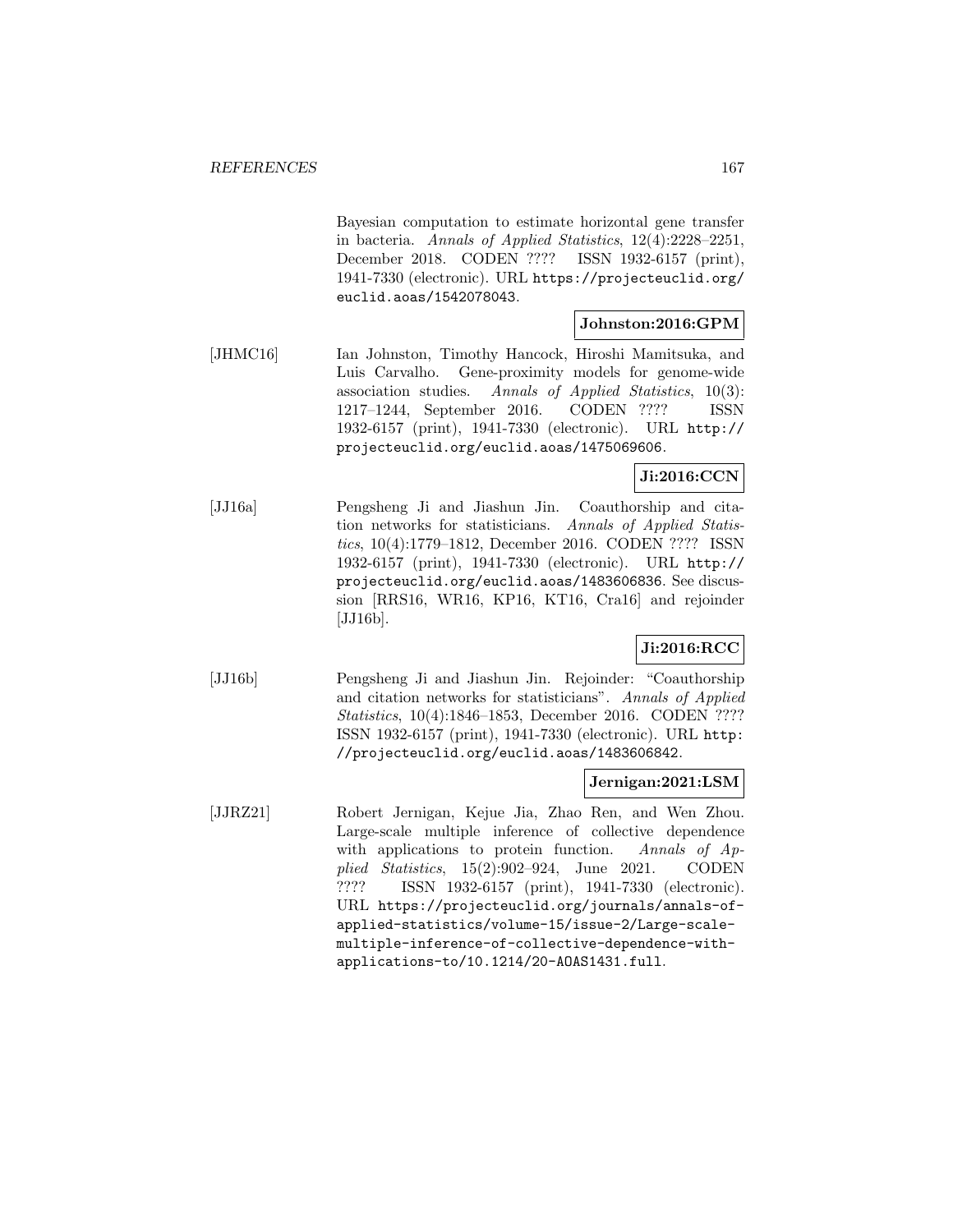#### **Jenney:2009:EDM**

[JL09] Brenda Jenney and Sharon Lohr. Experimental designs for multiple-level responses, with application to a large-scale educational intervention. Annals of Applied Statistics, 3(2): 691–709, June 2009. CODEN ???? ISSN 1932-6157 (print), 1941-7330 (electronic). URL http://projecteuclid.org/ euclid.aoas/1245676191.

# **Jang:2010:DEG**

[JL10] Woncheol Jang and Ji Meng Loh. Density estimation for grouped data with application to line transect sampling. Annals of Applied Statistics, 4(2):893–915, June 2010. CODEN ???? ISSN 1932-6157 (print), 1941-7330 (electronic). URL http://projecteuclid.org/euclid.aoas/1280842145.

### **Johnson:2011:SES**

[JL11] Brent A. Johnson and Qi Long. Survival ensembles by the sum of pairwise differences with application to lung cancer microarray studies. Annals of Applied Statistics, 5(2A):1081– 1101, June 2011. CODEN ???? ISSN 1932-6157 (print), 1941-7330 (electronic). URL http://projecteuclid.org/ euclid.aoas/1310562217.

#### **Johndrow:2019:ARS**

[JL19] James E. Johndrow and Kristian Lum. An algorithm for removing sensitive information: Application to raceindependent recidivism prediction. Annals of Applied Statistics, 13(1):189–220, March 2019. CODEN ???? ISSN 1932-6157 (print), 1941-7330 (electronic). URL https:// projecteuclid.org/euclid.aoas/1554861646.

#### **Jaspers:2016:BAS**

[JLA16] Stijn Jaspers, Philippe Lambert, and Marc Aerts. A Bayesian approach to the semiparametric estimation of a minimum inhibitory concentration distribution. Annals of Applied Statistics, 10(2):906–924, June 2016. CODEN ???? ISSN 1932-6157 (print), 1941-7330 (electronic). URL http:// projecteuclid.org/euclid.aoas/1469199898.

### **Jernite:2014:RSM**

[JLB<sup>+</sup>14] Yacine Jernite, Pierre Latouche, Charles Bouveyron, Patrick Rivera, Laurent Jegou, and Stéphane Lamassé. The random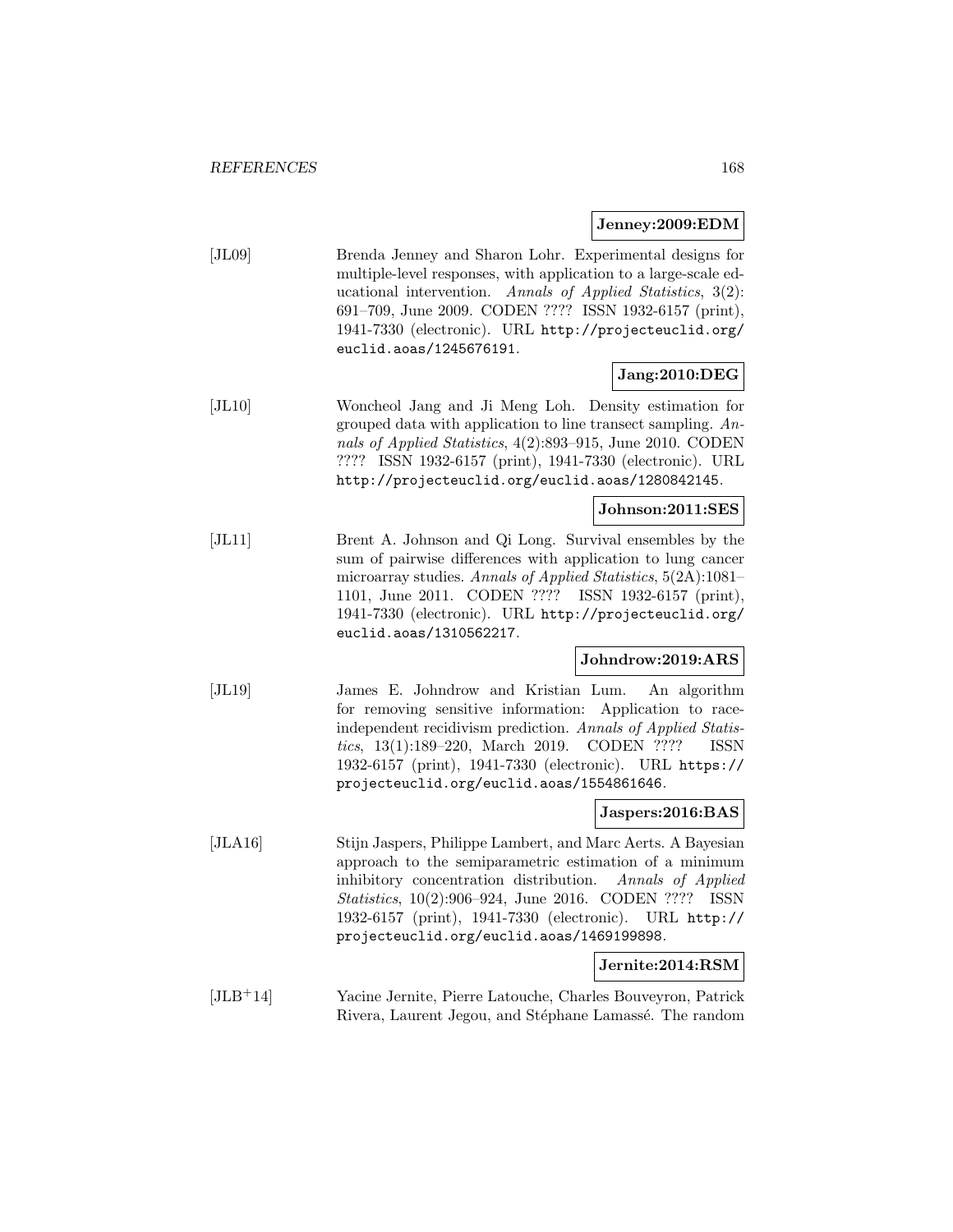subgraph model for the analysis of an ecclesiastical network in Merovingian Gaul. Annals of Applied Statistics, 8(1):377– 405, March 2014. CODEN ???? ISSN 1932-6157 (print), 1941-7330 (electronic). URL http://projecteuclid.org/ euclid.aoas/1396966291.

## **Jara:2010:BSI**

[JLDQ10] Alejandro Jara, Emmanuel Lesaffre, Maria De Iorio, and Fernando Quintana. Bayesian semiparametric inference for multivariate doubly-interval-censored data. Annals of Applied Statistics, 4(4):2126–2149, December 2010. CODEN ???? ISSN 1932-6157 (print), 1941-7330 (electronic). URL http: //projecteuclid.org/euclid.aoas/1294167813.

### **Jona-Lasinio:2012:SAW**

[JLGJL12] Giovanna Jona-Lasinio, Alan Gelfand, and Mattia Jona-Lasinio. Spatial analysis of wave direction data using wrapped Gaussian processes. Annals of Applied Statistics, 6(4):1478–1498, December 2012. CODEN ???? ISSN 1932-6157 (print), 1941-7330 (electronic). URL http:// projecteuclid.org/euclid.aoas/1356629048.

## **Johnson:2009:DSC**

[JLL09] W. Evan Johnson, X. Shirley Liu, and Jun S. Liu. Doubly stochastic continuous-time hidden Markov approach for analyzing genome tiling arrays. Annals of Applied Statistics, 3(3):1183–1203, September 2009. CODEN ???? ISSN 1932-6157 (print), 1941-7330 (electronic). URL http:// projecteuclid.org/euclid.aoas/1254773284.

#### **Jaeger:2019:ORS**

[JLL<sup>+</sup>19] Byron C. Jaeger, D. Leann Long, Dustin M. Long, Mario Sims, Jeff M. Szychowski, Yuan-I Min, Leslie A. Mcclure, George Howard, and Noah Simon. Oblique random survival forests. Annals of Applied Statistics, 13(3):1847–1883, September 2019. CODEN ???? ISSN 1932-6157 (print), 1941-7330 (electronic). URL https://projecteuclid.org/ euclid.aoas/1571277776.

## **Jung:2020:PPB**

[JLLK20] Hohyun Jung, Jae-Gil Lee, Namgil Lee, and Sung-Ho Kim. PTEM: a popularity-based topical expertise model for community question answering. Annals of Applied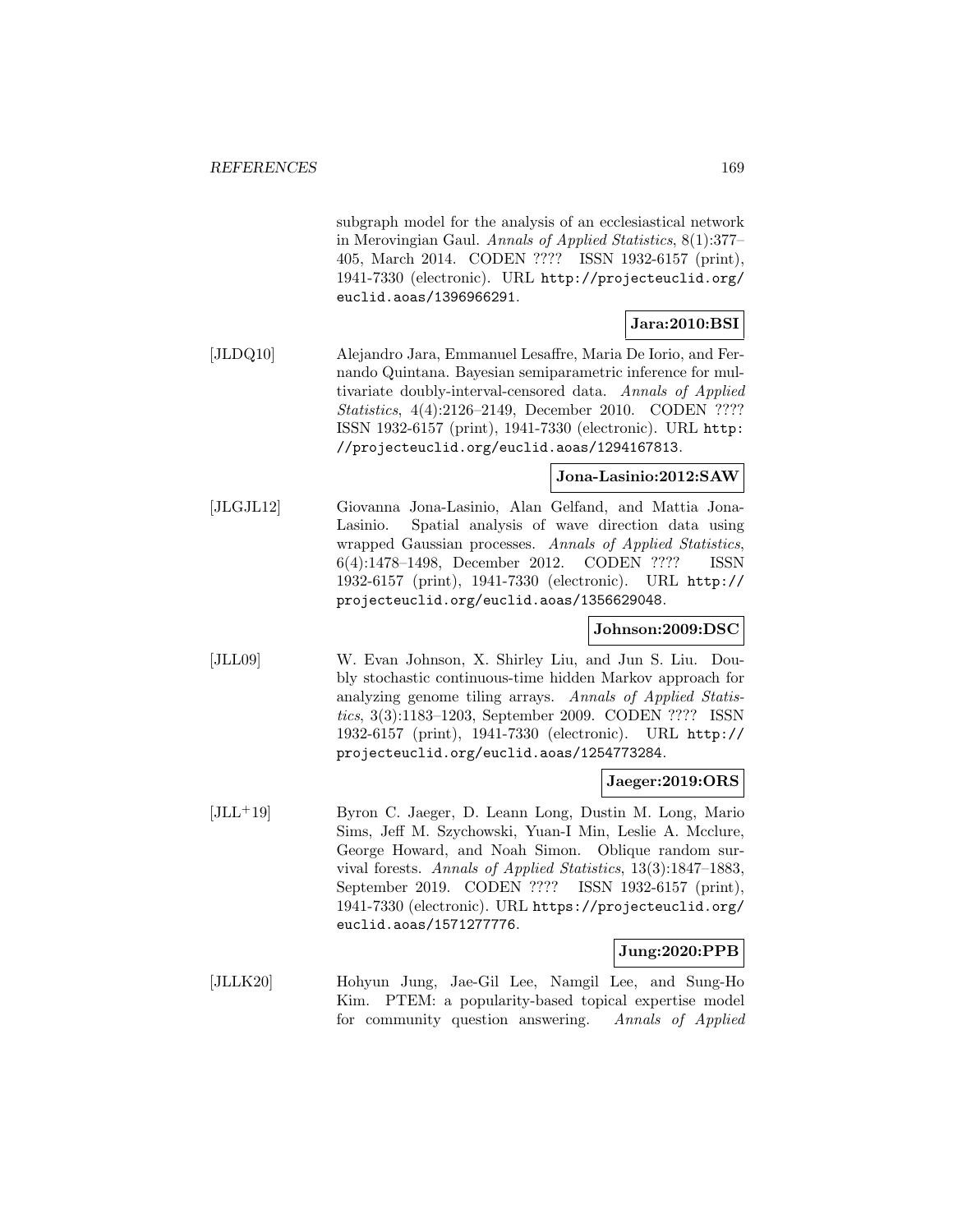Statistics, 14(3):1304–1325, September 2020. CODEN ???? ISSN 1932-6157 (print), 1941-7330 (electronic). URL https://projecteuclid.org/journals/annals-ofapplied-statistics/volume-14/issue-3/PTEM--A-popularitybased-topical-expertise-model-for-community/10.1214/ 20-AOAS1346.full.

#### **Jiang:2017:DRE**

[JLS<sup>+</sup>17] Runchao Jiang, Wenbin Lu, Rui Song, Michael G. Hudgens, and Sonia Naprvavnik. Doubly robust estimation of optimal treatment regimes for survival data-with application to an HIV/AIDS study. Annals of Applied Statistics, 11(3):1763–1786, September 2017. CODEN ???? ISSN 1932-6157 (print), 1941-7330 (electronic). URL https:// projecteuclid.org/euclid.aoas/1507168847.

## **Jadhav:2021:PDC**

[JMJ<sup>+</sup>21] Sneha Jadhav, Chenjin Ma, Yefei Jiang, Ben-Chang Shia, and Shuangge Ma. Pan-disease clustering analysis of the trend of period prevalence. Annals of Applied Statistics, 15(4):1945–1958, December 2021. CO-DEN ???? ISSN 1932-6157 (print), 1941-7330 (electronic). URL https://projecteuclid.org/journals/annals-ofapplied-statistics/volume-15/issue-4/Pan-diseaseclustering-analysis-of-the-trend-of-period-prevalence/ 10.1214/21-AOAS1470.full.

# **Jia:2014:CCS**

[JMY<sup>+</sup>14] Jinzhu Jia, Luke Miratrix, Bin Yu, Brian Gawalt, Laurent El Ghaoui, Luke Barnesmoore, and Sophie Clavier. Concise comparative summaries (CCS) of large text corpora with a human experiment. Annals of Applied Statistics, 8(1):499– 529, March 2014. CODEN ???? ISSN 1932-6157 (print), 1941-7330 (electronic). URL http://projecteuclid.org/ euclid.aoas/1396966296.

### **Jacob:2012:MPG**

[JND12] Laurent Jacob, Pierre Neuvial, and Sandrine Dudoit. More power via graph-structured tests for differential expression of gene networks. Annals of Applied Statistics, 6(2):561– 600, June 2012. CODEN ???? ISSN 1932-6157 (print), 1941-7330 (electronic). URL http://projecteuclid.org/ euclid.aoas/1339419608.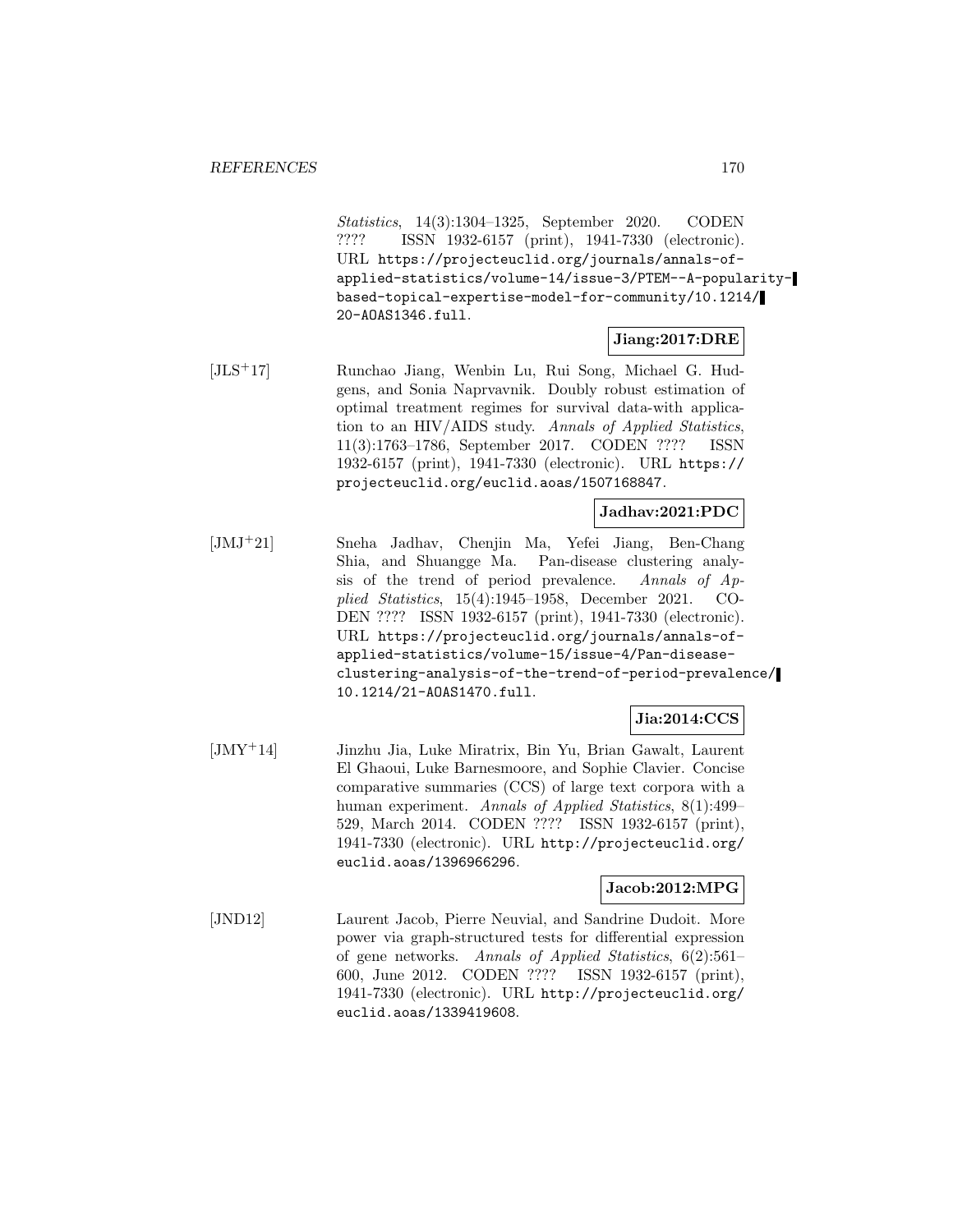#### **Johnstone:2009:AND**

| [John09] | Iain M. Johnstone. Approximate null distribution of the       |
|----------|---------------------------------------------------------------|
|          | largest root in multivariate analysis. Annals of Applied      |
|          | <i>Statistics</i> , 3(4):1616-1633, December 2009. CODEN ???? |
|          | ISSN 1932-6157 (print), 1941-7330 (electronic). URL http:     |
|          | //projecteuclid.org/euclid.aoas/1267453956.                   |
|          |                                                               |

## **Jordan:2010:LB**

[Jor10] Michael I. Jordan. Leo Breiman. Annals of Applied Statistics, 4(4):1642–1643, December 2010. CODEN ???? ISSN 1932-6157 (print), 1941-7330 (electronic). URL http:// projecteuclid.org/euclid.aoas/1294167788.

### **Jung:2021:CTC**

[JPK21] Sungkyu Jung, Kiho Park, and Byungwon Kim. Clustering on the torus by conformal prediction. Annals of Applied Statistics, 15(4):1583–1603, December 2021. CO-DEN ???? ISSN 1932-6157 (print), 1941-7330 (electronic). URL https://projecteuclid.org/journals/annals-ofapplied-statistics/volume-15/issue-4/Clustering-onthe-torus-by-conformal-prediction/10.1214/21-AOAS1459. full.

#### **Johnson:2021:CTS**

[JPS21] Devin Johnson, Noel Pelland, and Jeremy Sterling. A continuous-time semi-Markov model for animal movement in a dynamic environment. Annals of Applied Statistics, 15(2): 797–812, June 2021. CODEN ???? ISSN 1932-6157 (print), 1941-7330 (electronic). URL https://projecteuclid. org/journals/annals-of-applied-statistics/volume-15/issue-2/A-continuous-time-semi-Markov-model-foranimal-movement-in/10.1214/20-AOAS1408.full.

### **Jiang:2017:LCM**

[JPTO17] Bei Jiang, Eva Petkova, Thaddeus Tarpey, and R. Todd Ogden. Latent class modeling using matrix covariates with application to identifying early placebo responders based on EEG signals. Annals of Applied Statistics, 11(3):1513–1536, September 2017. CODEN ???? ISSN 1932-6157 (print), 1941-7330 (electronic). URL https://projecteuclid.org/ euclid.aoas/1507168838.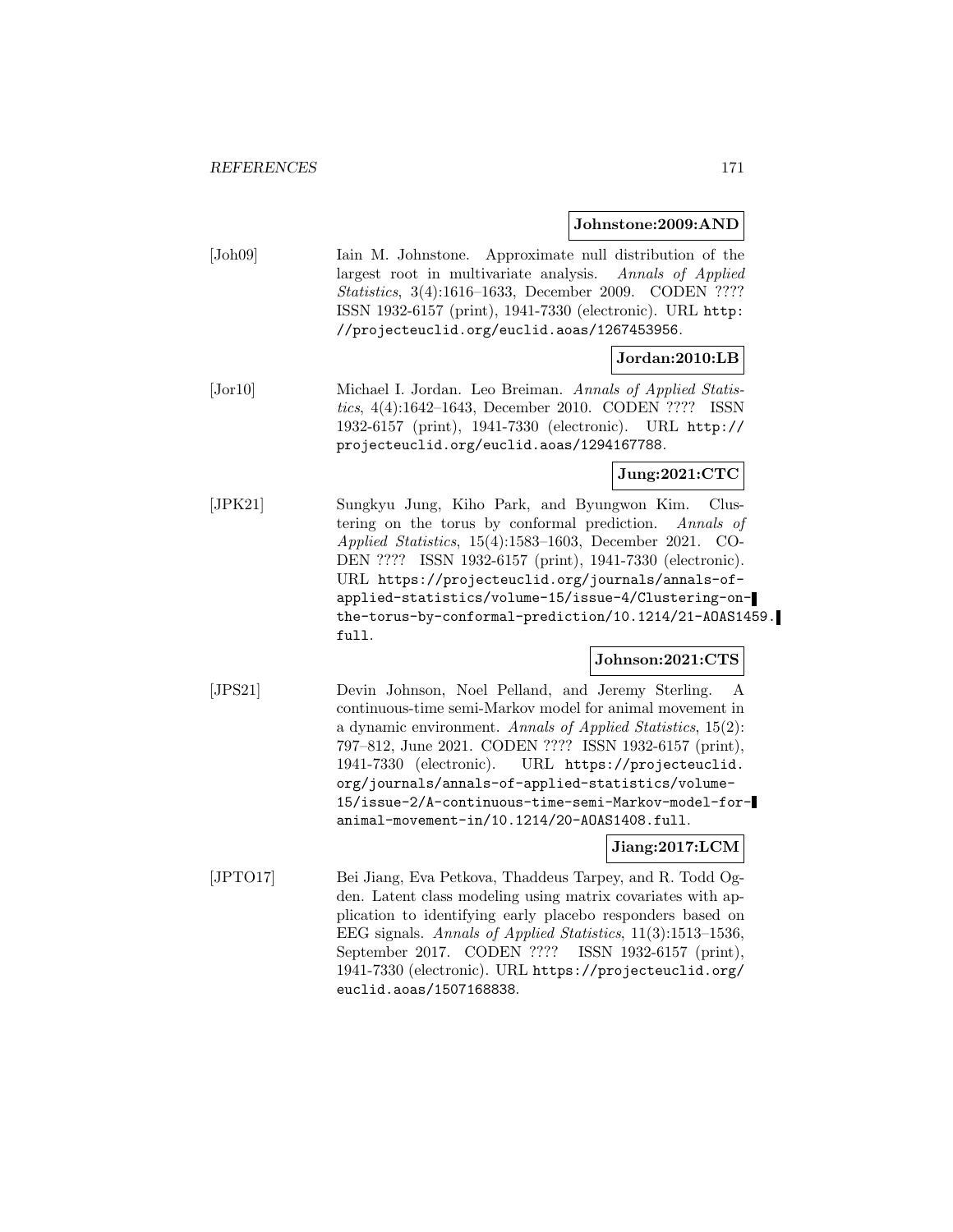#### **Janicki:2022:BNM**

[JRHM22] Ryan Janicki, Andrew M. Raim, Scott H. Holan, and Jerry J. Maples. Bayesian nonparametric multivariate spatial mixture mixed effects models with application to American Community Survey special tabulations. Annals of Applied Statistics, 16(1):144–168, March 2022. CODEN ???? ISSN 1932-6157 (print), 1941-7330 (electronic). URL https://projecteuclid. org/journals/annals-of-applied-statistics/volume-16/issue-1/Bayesian-nonparametric-multivariate-spatialmixture-mixed-effects-models-with-application/10. 1214/21-AOAS1494.full.

**Jun:2008:NCM**

[JS08] Mikyoung Jun and Michael L. Stein. Nonstationary covariance models for global data. Annals of Applied Statistics, 2(4):1271–1289, December 2008. CODEN ???? ISSN 1932-6157 (print), 1941-7330 (electronic). URL http:// projecteuclid.org/euclid.aoas/1231424210.

**Jones:2022:IED**

[JSF<sup>+</sup>22] David E. Jones, David C. Stenning, Eric B. Ford, Robert L. Wolpert, Thomas J. Loredo, Christian Gilbertson, and Xavier Dumusque. Improving exoplanet detection power: Multivariate Gaussian process models for stellar activity. Annals of Applied Statistics, 16(2):652– 679, June 2022. CODEN ???? ISSN 1932-6157 (print), 1941-7330 (electronic). URL https://projecteuclid. org/journals/annals-of-applied-statistics/volume-16/issue-2/Improving-exoplanet-detection-power--Multivariate-Gaussian-process-models-for/10.1214/21-AOAS1471.full.

#### **Johannesson:2022:ABI**

 $[JSH<sup>+</sup>22]$  Árni V. Jóhannesson, Stefan Siegert, Raphaël Huser, Haakon Bakka, and Birgir Hrafnkelsson. Approximate Bayesian inference for analysis of spatiotemporal flood frequency data. Annals of Applied Statistics, 16(2):905–935, June 2022. CO-DEN ???? ISSN 1932-6157 (print), 1941-7330 (electronic). URL https://projecteuclid.org/journals/annals-ofapplied-statistics/volume-16/issue-2/Approximate-Bayesian-inference-for-analysis-of-spatiotemporalflood-frequency-data/10.1214/21-AOAS1525.full.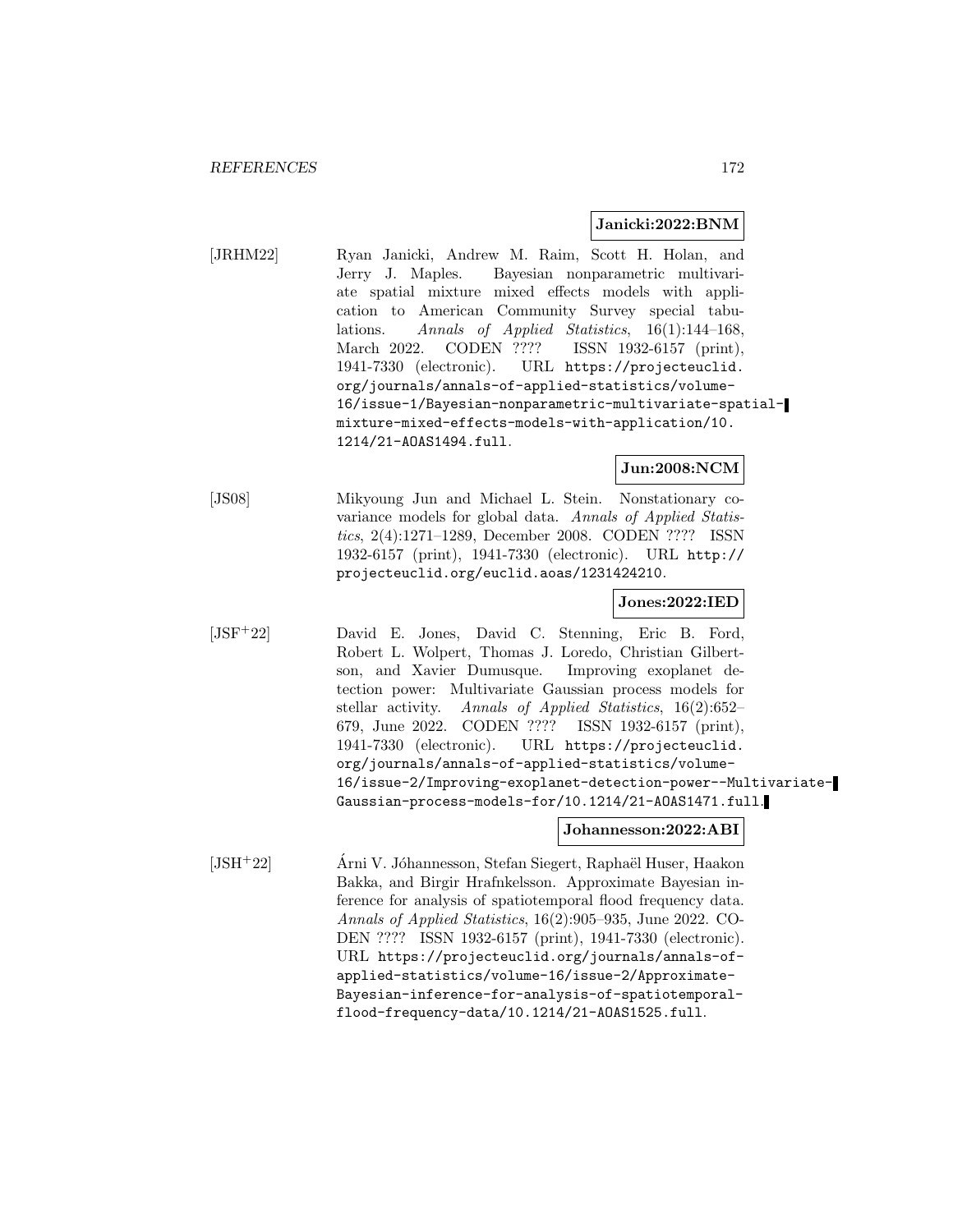#### **Jana:2016:CBR**

[JSR16] Kaushik Jana, Debasis Sengupta, and Kalyan Rudra. Correction of bifurcated river flow measurements from historical data: Paving the way for the Teesta water sharing treaty. Annals of Applied Statistics, 10(3):1757–1775, September 2016. CODEN ???? ISSN 1932-6157 (print), 1941-7330 (electronic). URL http://projecteuclid.org/euclid.aoas/ 1475069626.

#### **Jensen:2009:BBH**

[JSW09] Shane T. Jensen, Kenneth E. Shirley, and Abraham J. Wyner. Bayesball: a Bayesian hierarchical model for evaluating fielding in major league baseball. Annals of Applied Statistics, 3(2):491–520, June 2009. CODEN ???? ISSN 1932-6157 (print), 1941-7330 (electronic). URL http:// projecteuclid.org/euclid.aoas/1245676183.

# **Jiang:2016:ACC**

[JSX16] Hui Jiang, Patrick W. Saart, and Yingcun Xia. Asymmetric conditional correlations in stock returns. Annals of Applied Statistics, 10(2):989–1018, June 2016. CODEN ???? ISSN 1932-6157 (print), 1941-7330 (electronic). URL http: //projecteuclid.org/euclid.aoas/1469199902.

#### **James:2010:SRN**

[JSZZ10] Gareth M. James, Chiara Sabatti, Nengfeng Zhou, and Ji Zhu. Sparse regulatory networks. Annals of Applied Statistics, 4(2):663–686, June 2010. CODEN ???? ISSN 1932-6157 (print), 1941-7330 (electronic). URL http:// projecteuclid.org/euclid.aoas/1280842135.

#### **Jia:2019:RIS**

[JWL<sup>+</sup>19] Gaoxiang Jia, Xinlei Wang, Qiwei Li, Wei Lu, Ximing Tang, Ignacio Wistuba, and Yang Xie. RCRnorm: an integrated system of random-coefficient hierarchical regression models for normalizing NanoString nCounter data. Annals of Applied Statistics, 13(3):1617–1647, September 2019. CODEN ???? ISSN 1932-6157 (print), 1941-7330 (electronic). URL https://projecteuclid.org/euclid.aoas/1571277766.

### **Jun:2019:SDM**

[JWZBC19] Seong-Hwan Jun, Samuel W. K. Wong, James V. Zidek, and Alexandre Bouchard-Côté. Sequential decision model for in-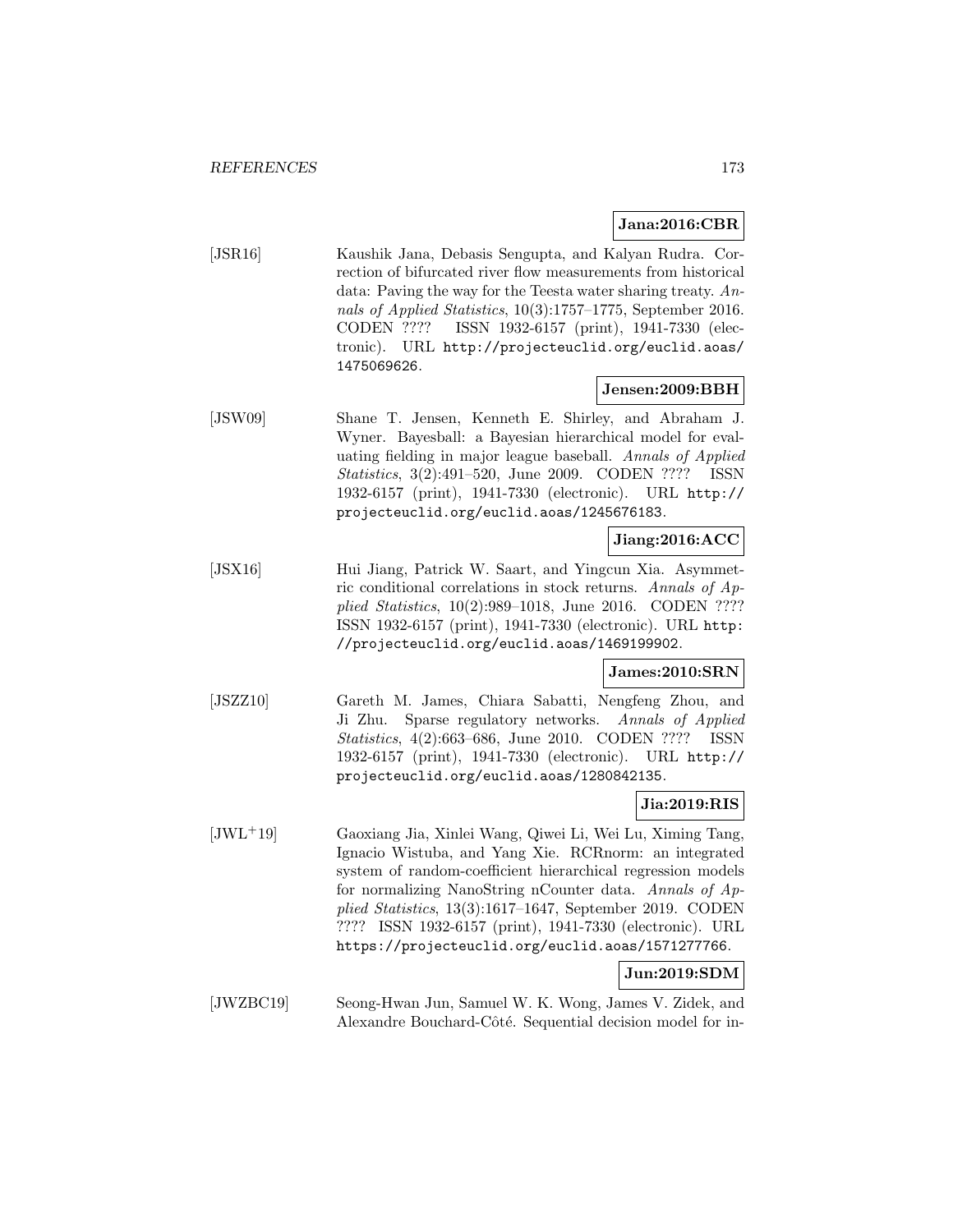ference and prediction on nonuniform hypergraphs with application to knot matching from computational forestry. Annals of Applied Statistics, 13(3):1678–1707, September 2019. CODEN ???? ISSN 1932-6157 (print), 1941-7330 (electronic). URL https://projecteuclid.org/euclid.aoas/ 1571277768.

## **Jank:2010:LNO**

[JY10] Wolfgang Jank and Inbal Yahav. E-loyalty networks in online auctions. Annals of Applied Statistics, 4(1):151–178, March 2010. CODEN ???? ISSN 1932-6157 (print), 1941-7330 (electronic). URL http://projecteuclid.org/euclid.aoas/ 1273584451.

# **Jin:2016:BHS**

[JYB16] Ick Hoon Jin, Ying Yuan, and Dipankar Bandyopadhyay. A Bayesian hierarchical spatial model for dental caries assessment using non-Gaussian Markov random fields. Annals of Applied Statistics, 10(2):884–905, June 2016. CODEN ???? ISSN 1932-6157 (print), 1941-7330 (electronic). URL http: //projecteuclid.org/euclid.aoas/1469199897.

## **Kadane:2008:DBV**

[Kad08] Joseph B. Kadane. Discussion of: Bayesian views of an archaeological find. Annals of Applied Statistics, 2(1):97– 98, March 2008. CODEN ???? ISSN 1932-6157 (print), 1941-7330 (electronic). URL http://projecteuclid.org/ euclid.aoas/1206367813. See [Feu08b].

## **Kadane:2018:FS**

[Kad18] Joseph B. Kadane. Fingerprint science. Annals of Applied Statistics, 12(2):771–787, June 2018. CODEN ???? ISSN 1932-6157 (print), 1941-7330 (electronic). URL https:// projecteuclid.org/euclid.aoas/1532743476.

## **Kafadar:2011:SSM**

[Kaf11a] Karen Kafadar. Special section on modern multivariate analysis. Annals of Applied Statistics, 5(4):2265, December 2011. CODEN ???? ISSN 1932-6157 (print), 1941-7330 (electronic). URL http://projecteuclid.org/euclid.aoas/ 1324399593.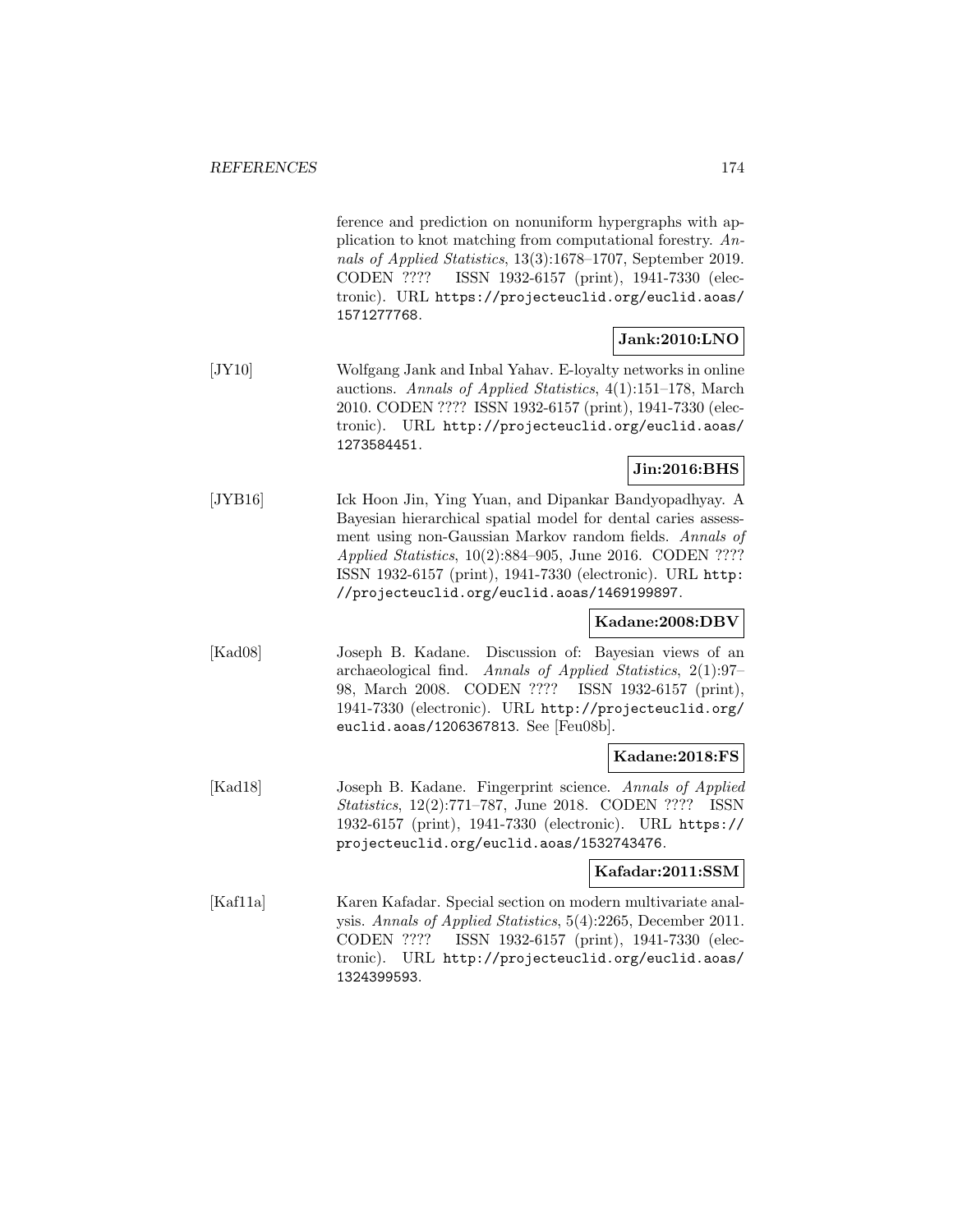**Kafadar:2011:SSS**

[Kaf11b] Karen Kafadar. Special section on statistics in neuroscience. Annals of Applied Statistics, 5(2B):1127–1131, June 2011. CODEN ???? ISSN 1932-6157 (print), 1941-7330 (electronic). URL http://projecteuclid.org/euclid.aoas/ 1310562715.

#### **Kafadar:2012:SSS**

[Kaf12] Karen Kafadar. Special section: Statistical methods for next-generation gene sequencing data. Annals of Applied Statistics, 6(2):429–431, June 2012. CODEN ???? ISSN 1932-6157 (print), 1941-7330 (electronic). URL http:// projecteuclid.org/euclid.aoas/1339419601.

**Kang:2020:MTA**

[Kan20] Yicheng Kang. Measuring timeliness of annual reports filing by jump additive models. Annals of Applied Statistics, 14(4):1604–1621, December 2020. CODEN ???? ISSN 1932-6157 (print), 1941-7330 (electronic). URL https://projecteuclid.org/journals/annals-ofapplied-statistics/volume-14/issue-4/Measuring-timelinessof-annual-reports-filing-by-jump-additive-models/ 10.1214/20-AOAS1365.full.

## **Kaplan:2011:DSA**

[Kap11] Alexey Kaplan. Discussion of: "A statistical analysis of multiple temperature proxies: Are reconstructions of surface temperatures over the last 1000 years reliable?". Annals of Applied Statistics, 5(1):47–51, March 2011. CO-DEN ???? ISSN 1932-6157 (print), 1941-7330 (electronic). URL http://projecteuclid.org/euclid.aoas/ 1300715172. See [MW11b].

## **Kriegler:2010:SAE**

[KB10] Brian Kriegler and Richard Berk. Small area estimation of the homeless in Los Angeles: an application of costsensitive stochastic gradient boosting. Annals of Applied Statistics, 4(3):1234–1255, September 2010. CODEN ???? ISSN 1932-6157 (print), 1941-7330 (electronic). URL http: //projecteuclid.org/euclid.aoas/1287409371.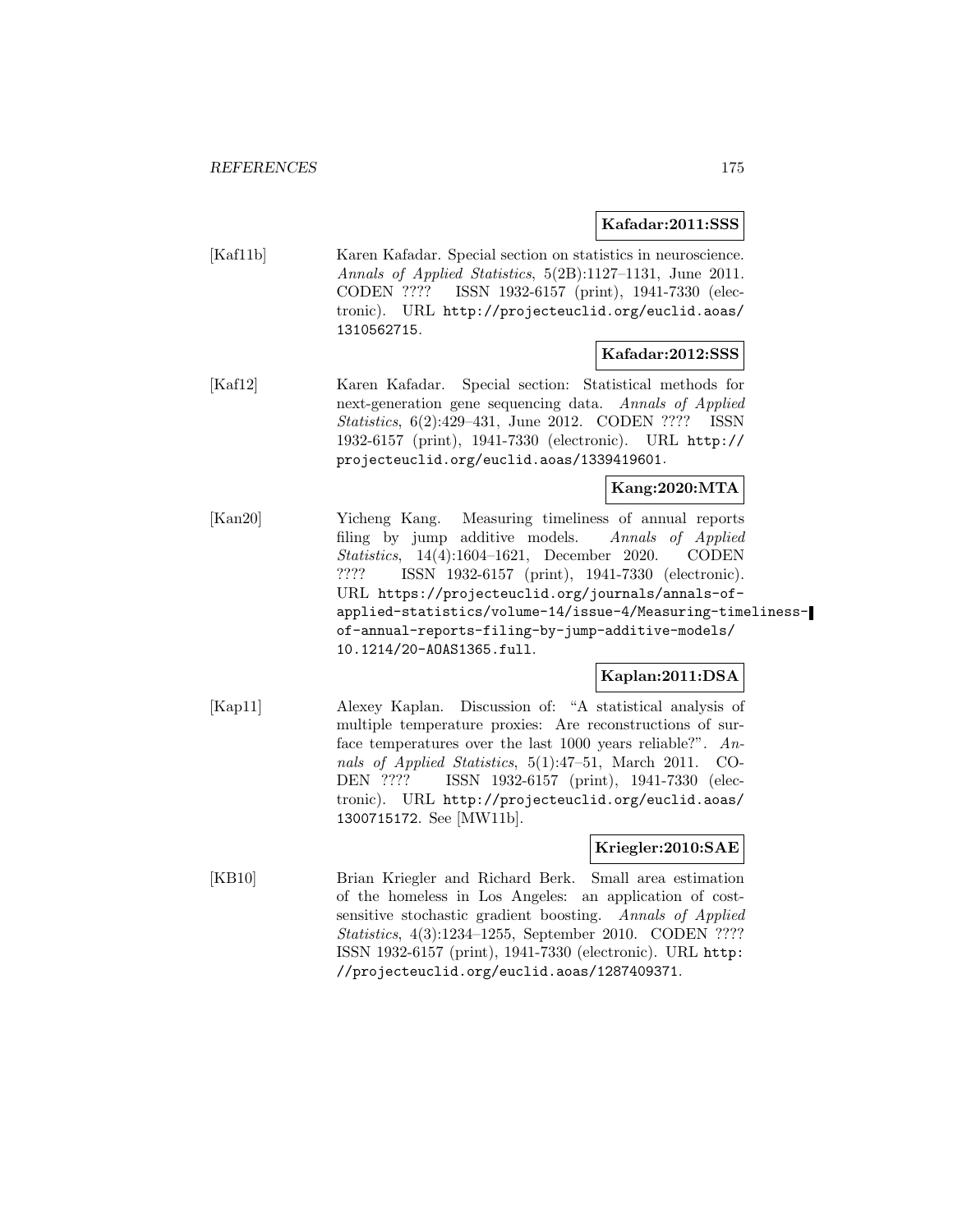### **Kitching:2011:GLA**

[KBB<sup>+</sup>11] Thomas Kitching, Sreekumar Balan, Gary Bernstein, Matthias Bethge, Sarah Bridle, Frederic Courbin, Marc Gentile, Alan Heavens, Michael Hirsch, Reshad Hosseini, Alina Kiessling, Adam Amara, Donnacha Kirk, Konrad Kuijken, Rachel Mandelbaum, Baback Moghaddam, Guldariya Nurbaeva, Stephane Paulin-Henriksson, Anais Rassat, Jason Rhodes, Bernhard Schölkopf, John Shawe-Taylor, Mandeep Gill, Marina Shmakova, Andy Taylor, Malin Velander, Ludovic van Waerbeke, Dugan Witherick, David Wittman, Stefan Harmeling, Catherine Heymans, Richard Massey, Barnaby Rowe, Tim Schrabback, and Lisa Voigt. Gravitational lensing accuracy testing 2010 (GREAT10) challenge handbook. Annals of Applied Statistics, 5(3):2231–2263, September 2011. CODEN ???? ISSN 1932-6157 (print), 1941-7330 (electronic). URL http://projecteuclid.org/euclid. aoas/1318514302.

#### **Kormaksson:2012:IMB**

[KBFM12] Matthias Kormaksson, James G. Booth, Maria E. Figueroa, and Ari Melnick. Integrative model-based clustering of microarray methylation and expression data. Annals of Applied Statistics, 6(3):1327–1347, September 2012. CODEN ???? ISSN 1932-6157 (print), 1941-7330 (electronic). URL http://projecteuclid.org/euclid.aoas/1346418585.

### **Kuha:2021:MAA**

[KBG21] Jouni Kuha, Erzsébet Bukodi, and John H. Goldthorpe. Mediation analysis for associations of categorical variables: The role of education in social class mobility in Britain. Annals of Applied Statistics, 15(4):2061–2082, December 2021. CODEN ???? ISSN 1932-6157 (print), 1941-7330 (electronic). URL https://projecteuclid. org/journals/annals-of-applied-statistics/volume-15/issue-4/Mediation-analysis-for-associations-ofcategorical-variables--The-role/10.1214/21-AOAS1467. full.

#### **Kaufman:2011:EEC**

[KBH<sup>+</sup>11] Cari G. Kaufman, Derek Bingham, Salman Habib, Katrin Heitmann, and Joshua A. Frieman. Efficient emulators of computer experiments using compactly supported correlation functions, with an application to cosmology. Annals of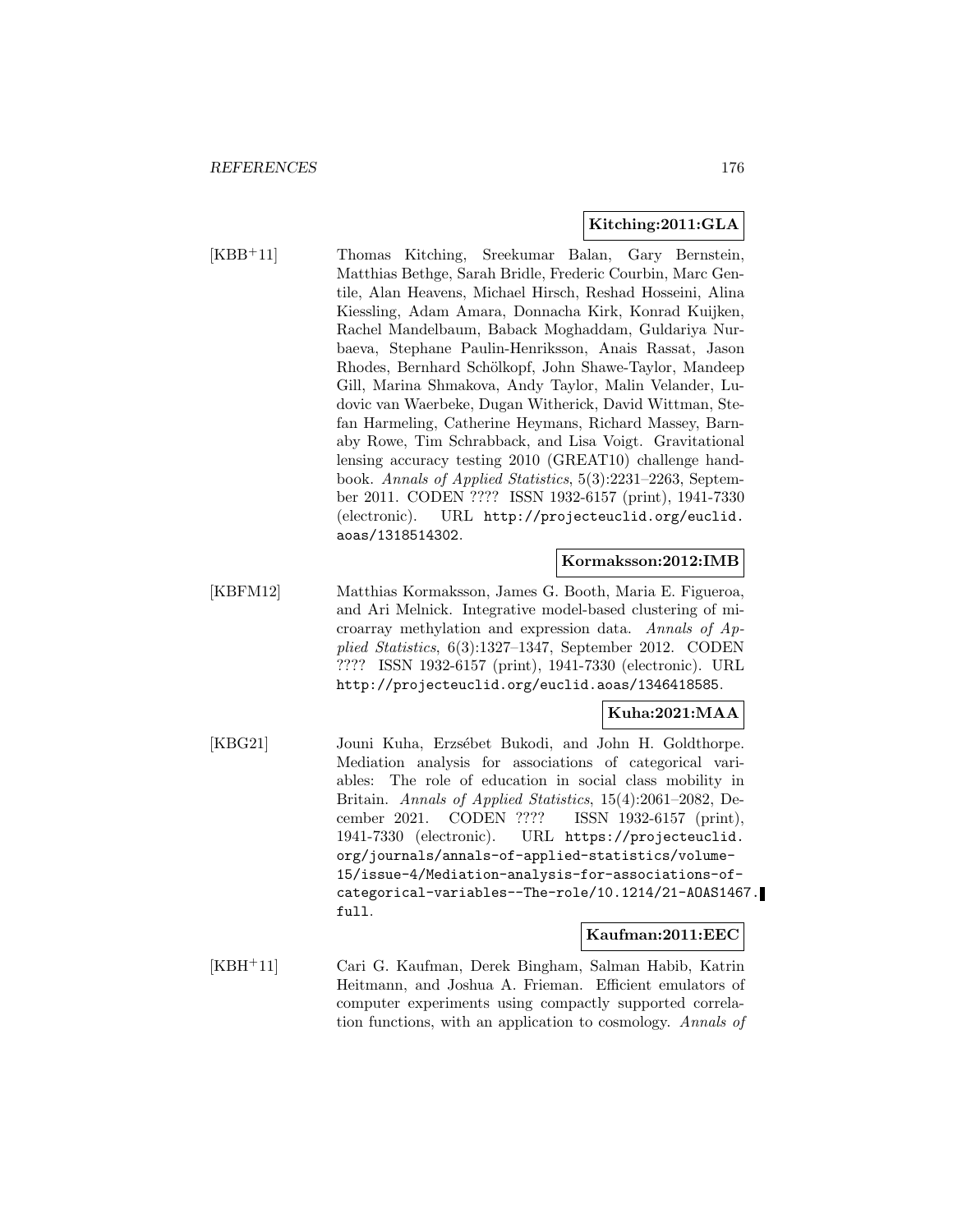Applied Statistics, 5(4):2470–2492, December 2011. CODEN ???? ISSN 1932-6157 (print), 1941-7330 (electronic). URL http://projecteuclid.org/euclid.aoas/1324399603.

### **Konomi:2013:BOC**

[KDH<sup>+</sup>13] Bledar A. Konomi, Soma S. Dhavala, Jianhua Z. Huang, Subrata Kundu, David Huitink, Hong Liang, Yu Ding, and Bani K. Mallick. Bayesian object classification of gold nanoparticles. Annals of Applied Statistics, 7(2):640– 668, June 2013. CODEN ???? ISSN 1932-6157 (print), 1941-7330 (electronic). URL http://projecteuclid.org/ euclid.aoas/1372338462.

### **Kim:2019:BMM**

[KDH<sup>+</sup>19] Chanmin Kim, Michael J. Daniels, Joseph W. Hogan, Christine Choirat, and Corwin M. Zigler. Bayesian methods for multiple mediators: Relating principal stratification and causal mediation in the analysis of power plant emission controls. Annals of Applied Statistics, 13(3):1927–1956, September 2019. CODEN ???? ISSN 1932-6157 (print), 1941-7330 (electronic). URL https://projecteuclid.org/euclid. aoas/1571277778.

## **Keller:2017:CAC**

[KDL<sup>+</sup>17] Joshua P. Keller, Mathias Drton, Timothy Larson, Joel D. Kaufman, Dale P. Sandler, and Adam A. Szpiro. Covariateadaptive clustering of exposures for air pollution epidemiology cohorts. Annals of Applied Statistics, 11(1):93–113, March 2017. CODEN ???? ISSN 1932-6157 (print), 1941-7330 (electronic). URL http://projecteuclid.org/ euclid.aoas/1491616873.

#### **Karmakar:2020:EFC**

[KDS20] Bikram Karmakar, Chyke A. Doubeni, and Dylan S. Small. Evidence factors in a case-control study with application to the effect of flexible sigmoidoscopy screening on colorectal cancer. Annals of Applied Statistics, 14(2):829–849, June 2020. CODEN ???? ISSN 1932-6157 (print), 1941-7330 (electronic). URL https://projecteuclid.org/euclid.aoas/ 1593449328.

## **Kilner:2010:TIE**

[KF10] James M. Kilner and Karl J. Friston. Topological inference for EEG and MEG. Annals of Applied Statistics,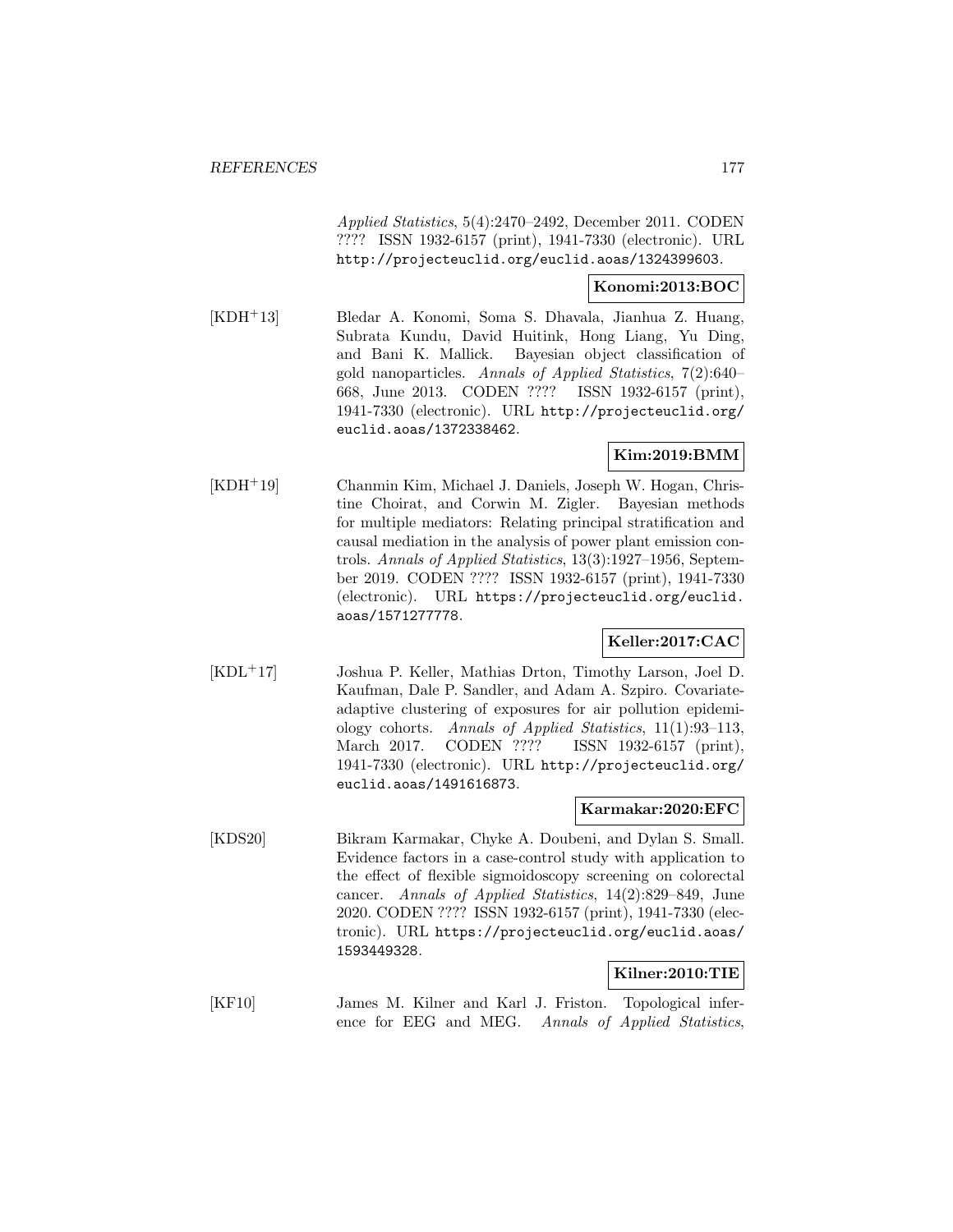4(3):1272–1290, September 2010. CODEN ???? ISSN 1932-6157 (print), 1941-7330 (electronic). URL http:// projecteuclid.org/euclid.aoas/1287409373.

### **Kim:2011:VEN**

[KFB11] Jae Kwang Kim, Wayne A. Fuller, and William R. Bell. Variance estimation for nearest neighbor imputation for US Census long form data. Annals of Applied Statistics, 5(2A):824– 842, June 2011. CODEN ???? ISSN 1932-6157 (print), 1941-7330 (electronic). URL http://projecteuclid.org/ euclid.aoas/1310562207.

### **Knowles:2011:NBS**

[KG11] David Knowles and Zoubin Ghahramani. Nonparametric Bayesian sparse factor models with application to gene expression modeling. Annals of Applied Statistics, 5(2B):1534– 1552, June 2011. CODEN ???? ISSN 1932-6157 (print), 1941-7330 (electronic). URL http://projecteuclid.org/ euclid.aoas/1310562732.

## **Kang:2015:JDG**

[KGGQ15] Yicheng Kang, Xiaodong Gong, Jiti Gao, and Peihua Qiu. Jump detection in generalized error-in-variables regression with an application to Australian health tax policies. Annals of Applied Statistics, 9(2):883–900, June 2015. CODEN ???? ISSN 1932-6157 (print), 1941-7330 (electronic). URL http: //projecteuclid.org/euclid.aoas/1437397116.

## **Krafty:2013:CCA**

[KH13] Robert T. Krafty and Martica Hall. Canonical correlation analysis between time series and static outcomes, with application to the spectral analysis of heart rate variability. Annals of Applied Statistics, 7(1):570–587, March 2013. CODEN ???? ISSN 1932-6157 (print), 1941-7330 (electronic). URL http://projecteuclid.org/euclid.aoas/1365527211.

#### **Koslovsky:2020:BTV**

[KHBV20] Matthew D. Koslovsky, Emily T. Hébert, Michael S. Businelle, and Marina Vannucci. A Bayesian time-varying effect model for behavioral mHealth data. Annals of Applied Statistics, 14(4):1878–1902, December 2020. CO-DEN ???? ISSN 1932-6157 (print), 1941-7330 (electronic). URL https://projecteuclid.org/journals/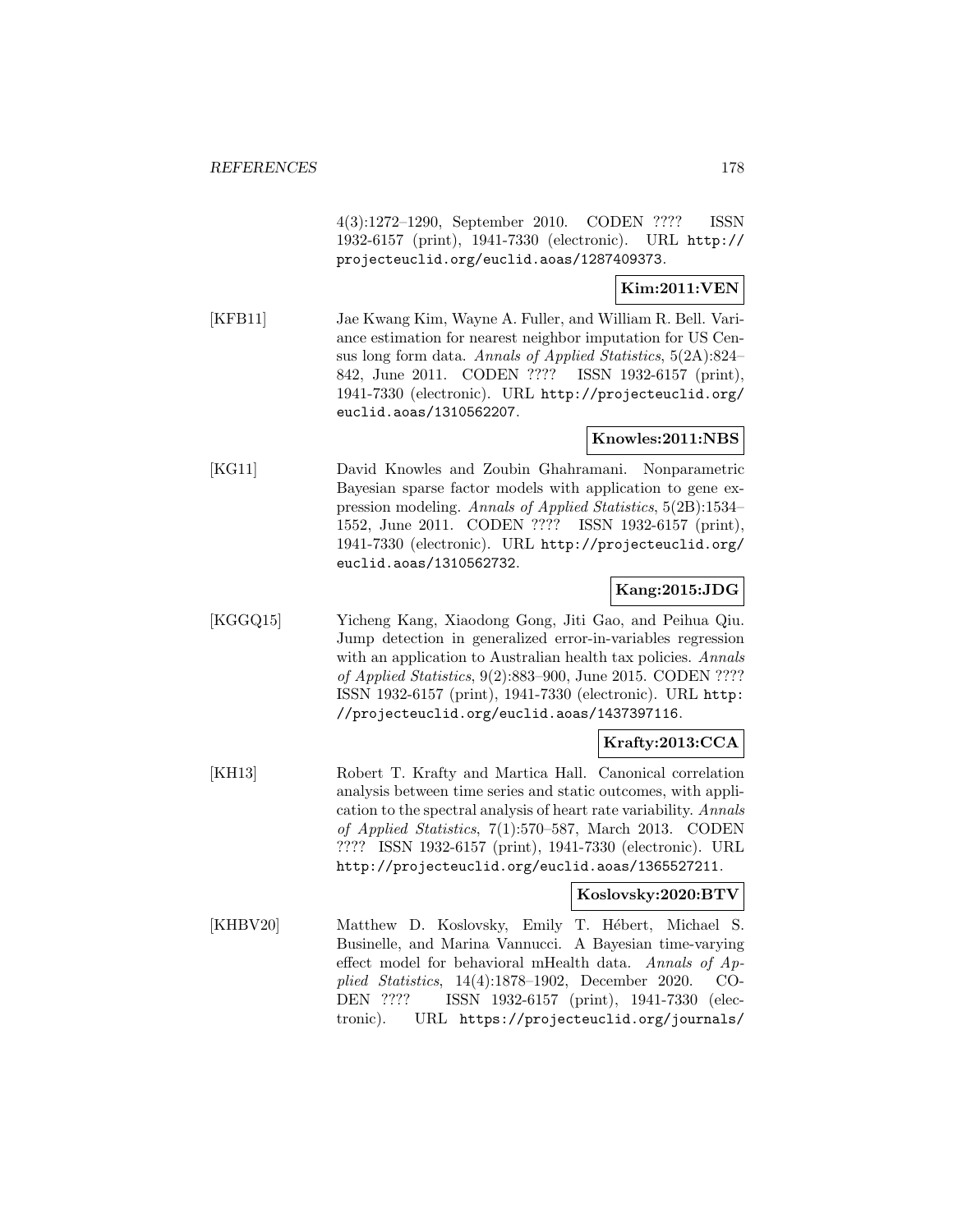annals-of-applied-statistics/volume-14/issue-4/A-Bayesian-time-varying-effect-model-for-behavioralmHealth-data/10.1214/20-AOAS1402.full.

**Koslovsky:2020:BMM**

[KHDV20] Matthew D. Koslovsky, Kristi L. Hoffman, Carrie R. Daniel, and Marina Vannucci. A Bayesian model of microbiome data for simultaneous identification of covariate associations and prediction of phenotypic outcomes. Annals of Applied Statistics, 14(3):1471–1492, September 2020. CO-DEN ???? ISSN 1932-6157 (print), 1941-7330 (electronic). URL https://projecteuclid.org/journals/ annals-of-applied-statistics/volume-14/issue-3/A-Bayesian-model-of-microbiome-data-for-simultaneousidentification-of/10.1214/20-AOAS1354.full. See correction [KHDV22].

#### **Koslovsky:2022:CBM**

[KHDV22] Matthew D. Koslovsky, Kristi L. Hoffman, Carrie R. Daniel, and Marina Vannucci. Correction to: A Bayesian model of microbiome data for simultaneous identification of covariate associations and prediction of phenotypic outcomes. Annals of Applied Statistics, 16(1):625, March 2022. CODEN ???? ISSN 1932-6157 (print), 1941-7330 (electronic). URL https://projecteuclid. org/journals/annals-of-applied-statistics/volume-16/issue-1/Correction-to--A-Bayesian-model-of-microbiomedata-for/10.1214/21-AOAS1573.full. See [KHDV20].

### **Kahmann:2022:IEL**

[KHLB22] Sydney Kahmann, Erin Hartman, Jorja Leap, and P. Jeffrey Brantingham. Impact evaluation of the LAPD community safety partnership. Annals of Applied Statistics, 16(2):1215– 1235, June 2022. CODEN ???? ISSN 1932-6157 (print), 1941-7330 (electronic). URL https://projecteuclid. org/journals/annals-of-applied-statistics/volume-16/issue-2/Impact-evaluation-of-the-LAPD-communitysafety-partnership/10.1214/21-AOAS1543.full.

#### **Kipnis:2022:HCD**

[Kip22] Alon Kipnis. Higher criticism for discriminating wordfrequency tables and authorship attribution. Annals of Applied Statistics, 16(2):1236–1252, June 2022. CODEN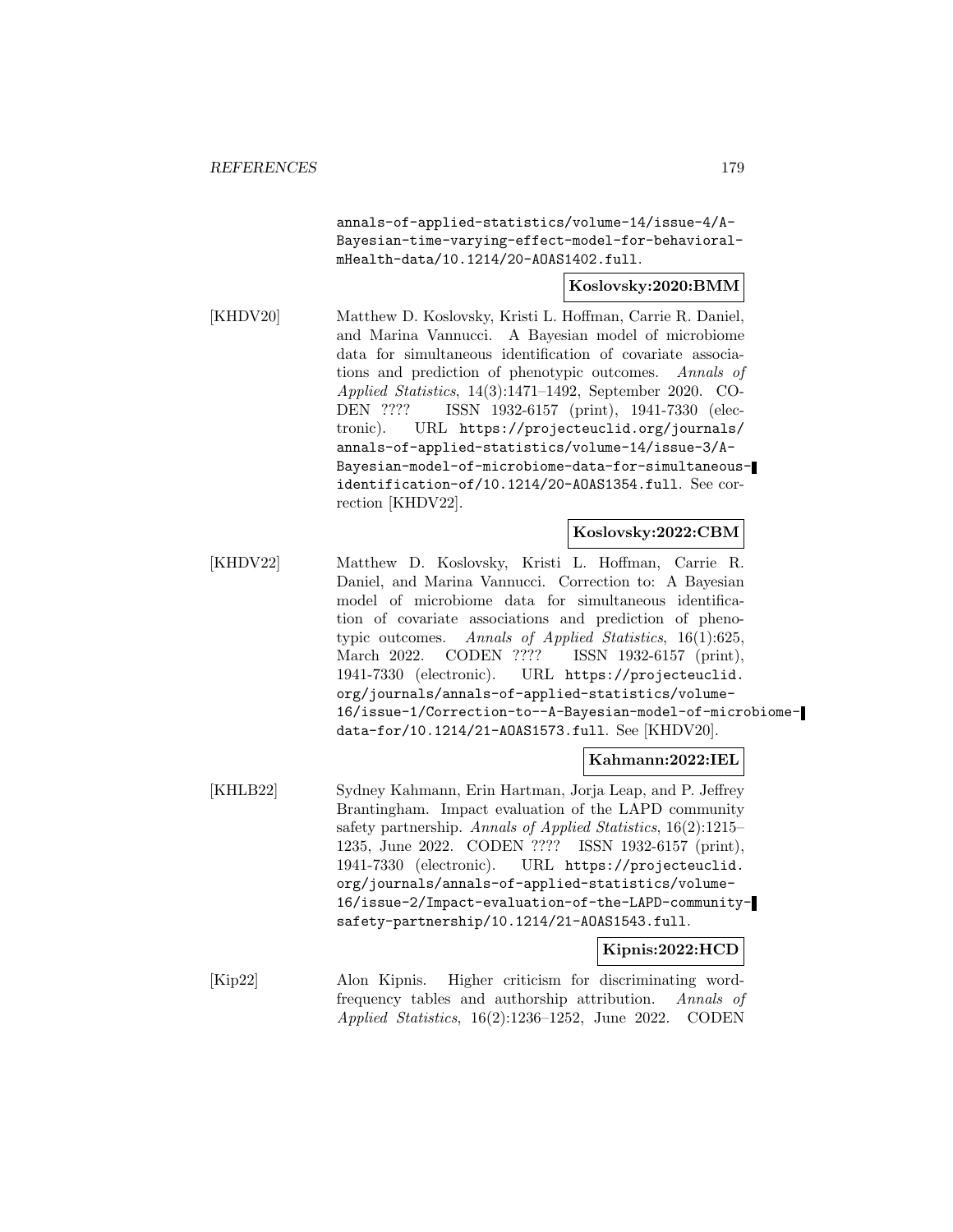???? ISSN 1932-6157 (print), 1941-7330 (electronic). URL https://projecteuclid.org/journals/annals-ofapplied-statistics/volume-16/issue-2/Higher-criticismfor-discriminating-word-frequency-tables-and-authorshipattribution/10.1214/21-AOAS1544.full.

**Katenka:2012:ICM**

[KK12] Natallia Katenka and Eric D. Kolaczyk. Inference and characterization of multi-attribute networks with application to computational biology. Annals of Applied Statistics, 6(3):1068–1094, September 2012. CODEN ???? ISSN 1932-6157 (print), 1941-7330 (electronic). URL http:// projecteuclid.org/euclid.aoas/1346418574.

#### **Komarek:2013:CMC**

[KK13] Arnošt Komárek and Lenka Komárková. Clustering for multivariate continuous and discrete longitudinal data. Annals of Applied Statistics, 7(1):177–200, March 2013. CODEN ???? ISSN 1932-6157 (print), 1941-7330 (electronic). URL http://projecteuclid.org/euclid.aoas/1365527195.

## **Kass:2011:ASM**

[KKL11] Robert E. Kass, Ryan C. Kelly, and Wei-Liem Loh. Assessment of synchrony in multiple neural spike trains using loglinear point process models. Annals of Applied Statistics, 5(2B): 1262–1292, June 2011. CODEN ???? ISSN 1932-6157 (print), 1941-7330 (electronic). URL http://projecteuclid.org/ euclid.aoas/1310562721.

#### **Klein:2015:BSA**

[KKLS15] Nadja Klein, Thomas Kneib, Stefan Lang, and Alexander Sohn. Bayesian structured additive distributional regression with an application to regional income inequality in Germany. Annals of Applied Statistics, 9(2):1024–1052, June 2015. CODEN ???? ISSN 1932-6157 (print), 1941-7330 (electronic). URL http://projecteuclid.org/euclid.aoas/ 1437397122. See correction [KKLS16].

## **Klein:2016:CBS**

[KKLS16] Nadja Klein, Thomas Kneib, Stefan Lang, and Alexander Sohn. Correction: Bayesian structured additive distributional regression with an application to regional income inequality in Germany. Annals of Applied Statistics, 10(2):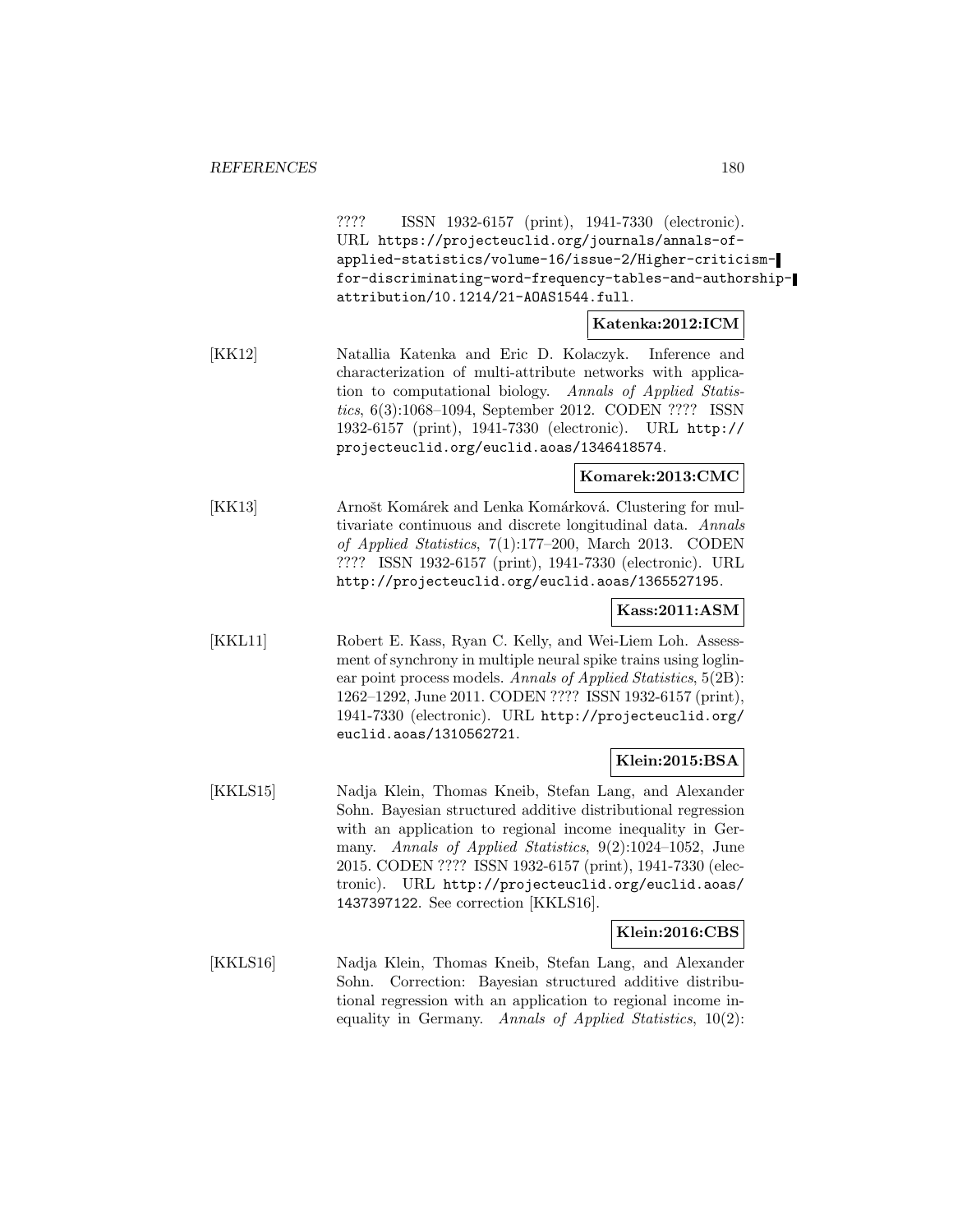1135–1136, June 2016. CODEN ???? ISSN 1932-6157 (print), 1941-7330 (electronic). URL http://projecteuclid.org/ euclid.aoas/1469199908. See [KKLS15].

# **Kang:2016:FMA**

[KKMS16] Hyunseung Kang, Benno Kreuels, Jürgen May, and Dylan S. Small. Full matching approach to instrumental variables estimation with application to the effect of malaria on stunting. Annals of Applied Statistics, 10(1):335–364, March 2016. CODEN ???? ISSN 1932-6157 (print), 1941-7330 (electronic). URL http://projecteuclid.org/euclid.aoas/ 1458909919.

#### **Kleiber:2013:DMM**

[KKR13] William Kleiber, Richard W. Katz, and Balaji Rajagopalan. Daily minimum and maximum temperature simulation over complex terrain. Annals of Applied Statistics, 7(1):588– 612, March 2013. CODEN ???? ISSN 1932-6157 (print), 1941-7330 (electronic). URL http://projecteuclid.org/ euclid.aoas/1365527212.

#### **Kang:2016:DFD**

[KL16] Jian Kang and Lexin Li. Discussion of "Fiber direction estimation in diffusion MRI". Annals of Applied Statistics, 10(3):1162–1165, September 2016. CO-DEN ???? ISSN 1932-6157 (print), 1941-7330 (electronic). URL http://projecteuclid.org/euclid.aoas/ 1475069602. See [WLP+16].

#### **Kunihama:2020:BFM**

[KLCM20] Tsuyoshi Kunihama, Zehang Richard Li, Samuel J. Clark, and Tyler H. McCormick. Bayesian factor models for probabilistic cause of death assessment with verbal autopsies. Annals of Applied Statistics, 14(1):241–256, March 2020. CODEN ???? ISSN 1932-6157 (print), 1941-7330 (electronic). URL https://projecteuclid.org/euclid.aoas/ 1587002673.

#### **Koepke:2016:PMC**

[KLH<sup>+</sup>16] Amanda A. Koepke, Ira M. Longini, Jr., M. Elizabeth Halloran, Jon Wakefield, and Vladimir N. Minin. Predictive modeling of cholera outbreaks in Bangladesh. Annals of Applied Statistics, 10(2):575–595, June 2016. CODEN ????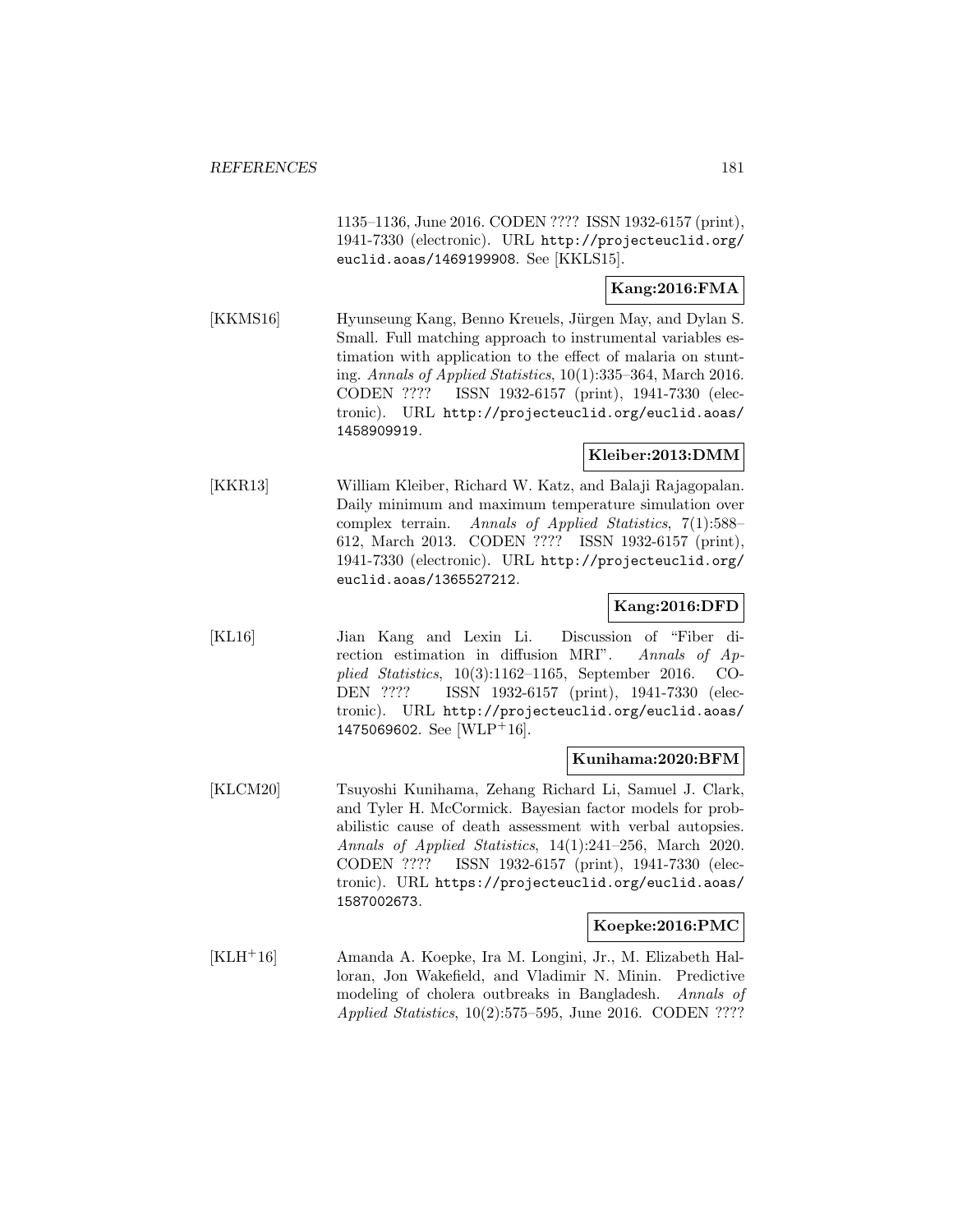ISSN 1932-6157 (print), 1941-7330 (electronic). URL http: //projecteuclid.org/euclid.aoas/1469199885.

**Keele:2016:HSS**

[KM16] Luke Keele and Jason W. Morgan. How strong is strong enough? Strengthening instruments through matching and weak instrument tests. Annals of Applied Statistics, 10(2): 1086–1106, June 2016. CODEN ???? ISSN 1932-6157 (print), 1941-7330 (electronic). URL http://projecteuclid.org/ euclid.aoas/1469199906.

### **Krivitsky:2017:ISN**

[KM17] Pavel N. Krivitsky and Martina Morris. Inference for social network models from egocentrically sampled data, with application to understanding persistent racial disparities in HIV prevalence in the US. Annals of Applied Statistics, 11(1): 427–455, March 2017. CODEN ???? ISSN 1932-6157 (print), 1941-7330 (electronic). URL http://projecteuclid.org/ euclid.aoas/1491616887.

## **King:2016:CRA**

[KMKB16] Ruth King, Brett T. McClintock, Darren Kidney, and David Borchers. Capture-recapture abundance estimation using a semi-complete data likelihood approach. Annals of Applied Statistics, 10(1):264–285, March 2016. CODEN ???? ISSN 1932-6157 (print), 1941-7330 (electronic). URL http: //projecteuclid.org/euclid.aoas/1458909916.

## **Kao:2013:MME**

[KMMS13] Ming-Hung Kao, Dibyen Majumdar, Abhyuday Mandal, and John Stufken. Maximin and maximin-efficient event-related fMRI designs under a nonlinear model. Annals of Applied Statistics, 7(4):1940–1959, December 2013. CODEN ???? ISSN 1932-6157 (print), 1941-7330 (electronic). URL http: //projecteuclid.org/euclid.aoas/1387823305.

### **Kadane:2013:NKS**

[KN13] Joseph B. Kadane and Ferdinand L. Næshagen. The number of killings in southern rural Norway, 1300–1569. Annals of Applied Statistics, 7(2):846–859, June 2013. CODEN ???? ISSN 1932-6157 (print), 1941-7330 (electronic). URL http: //projecteuclid.org/euclid.aoas/1372338470.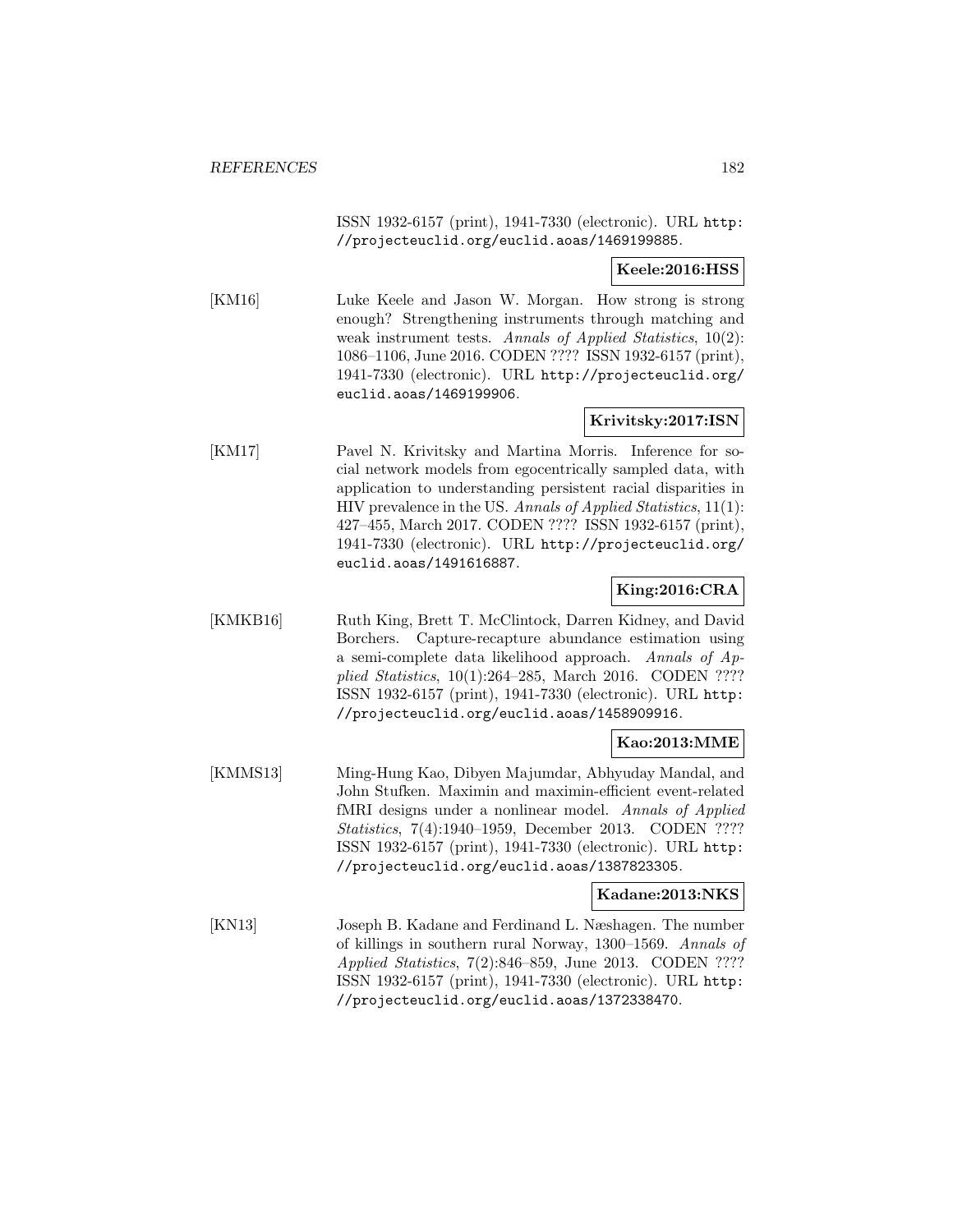## **Kelly:2017:LTS**

[KN17] Luke J. Kelly and Geoff K. Nicholls. Lateral transfer in Stochastic Dollo models. Annals of Applied Statistics, 11(2): 1146–1168, June 2017. CODEN ???? ISSN 1932-6157 (print), 1941-7330 (electronic). URL https://projecteuclid.org/ euclid.aoas/1500537738.

#### **Kiriliouk:2020:CEE**

[KN20] Anna Kiriliouk and Philippe Naveau. Climate extreme event attribution using multivariate peaks-over-thresholds modeling and counterfactual theory. Annals of Applied Statistics, 14(3):1342–1358, September 2020. CODEN ???? ISSN 1932-6157 (print), 1941-7330 (electronic). URL https://projecteuclid.org/journals/annals-ofapplied-statistics/volume-14/issue-3/Climate-extremeevent-attribution-using-multivariate-peaks-over-thresholdsmodeling/10.1214/20-AOAS1355.full.

## **Kang:2014:BHS**

[KNWJ14] Jian Kang, Thomas E. Nichols, Tor D. Wager, and Timothy D. Johnson. A Bayesian hierarchical spatial point process model for multi-type neuroimaging meta-analysis. Annals of Applied Statistics, 8(3):1800–1824, September 2014. CODEN ???? ISSN 1932-6157 (print), 1941-7330 (electronic). URL http://projecteuclid.org/euclid.aoas/1414091235.

# **Kelly:2014:CPT**

[KO14a] Morgan Kelly and Cormac  $\acute{o}$  Gráda. Change points and temporal dependence in reconstructions of annual temperature: Did Europe experience a Little Ice Age? Annals of Applied Statistics, 8(3):1372–1394, September 2014. CODEN ???? ISSN 1932-6157 (print), 1941-7330 (electronic). URL http: //projecteuclid.org/euclid.aoas/1414091217.

#### **Kumazawa:2014:NEM**

[KO14b] Takao Kumazawa and Yosihiko Ogata. Nonstationary ETAS models for nonstandard earthquakes. Annals of Applied Statistics, 8(3):1825–1852, September 2014. CODEN ???? ISSN 1932-6157 (print), 1941-7330 (electronic). URL http: //projecteuclid.org/euclid.aoas/1414091236.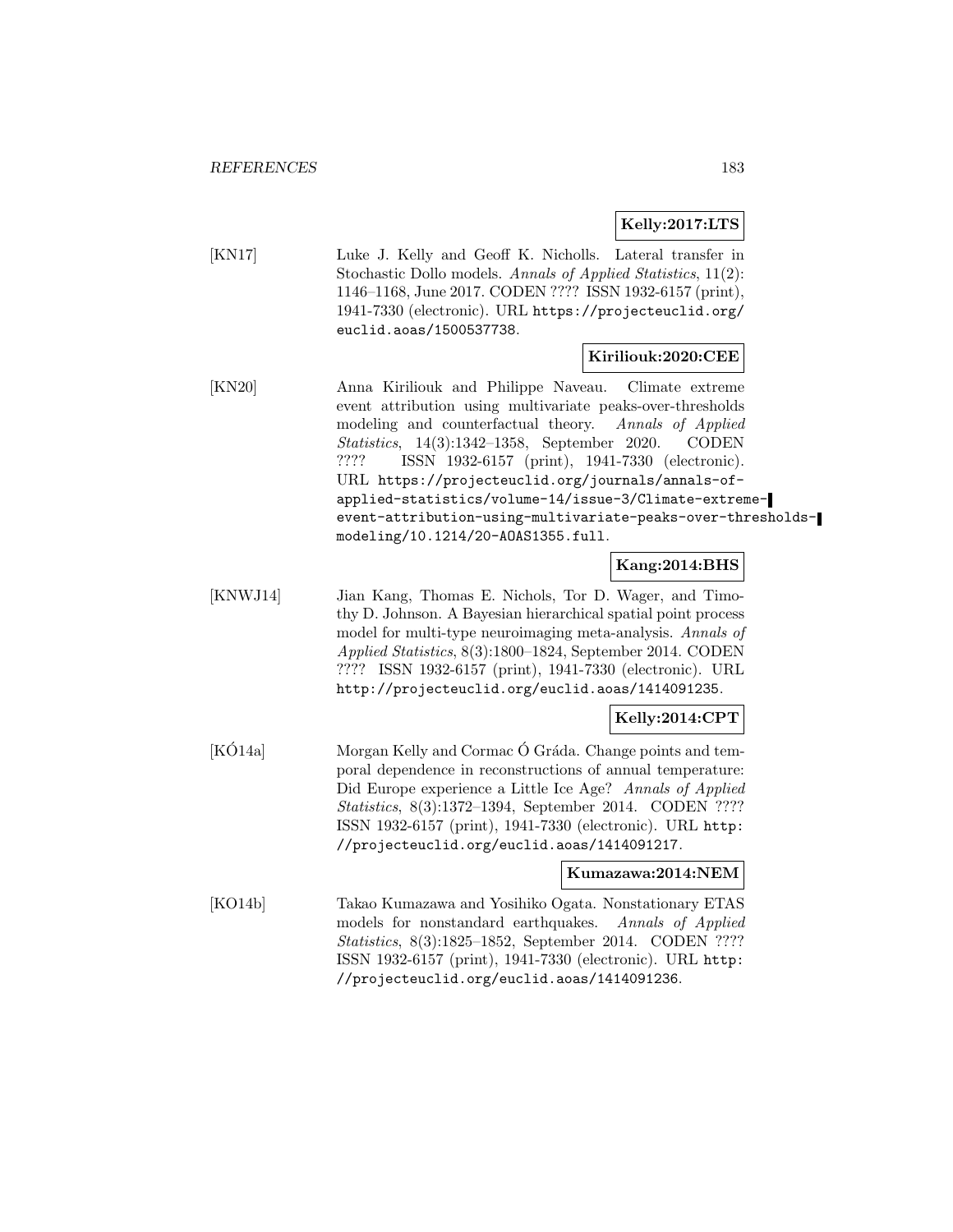#### **Klein:2020:TGM**

[KOB<sup>+</sup>20] Natalie Klein, Josue Orellana, Scott L. Brincat, Earl K. Miller, and Robert E. Kass. Torus graphs for multivariate phase coupling analysis. Annals of Applied Statistics, 14(2): 635–660, June 2020. CODEN ???? ISSN 1932-6157 (print), 1941-7330 (electronic). URL https://projecteuclid.org/ euclid.aoas/1593449319.

### **Kim:2014:NMP**

[KOJ<sup>+</sup>14] Seongho Kim, Ming Ouyang, Jaesik Jeong, Changyu Shen, and Xiang Zhang. A new method of peak detection for analysis of comprehensive two-dimensional gas chromatography mass spectrometry data. Annals of Applied Statistics, 8(2): 1209–1231, June 2014. CODEN ???? ISSN 1932-6157 (print), 1941-7330 (electronic). URL http://projecteuclid.org/ euclid.aoas/1404229531.

## **Kosorok:2009:DBD**

[Kos09] Michael R. Kosorok. Discussion of: Brownian distance covariance. Annals of Applied Statistics, 3(4):1270–1278, December 2009. CODEN ???? ISSN 1932-6157 (print), 1941-7330 (electronic). URL http://projecteuclid.org/euclid.aoas/ 1267453935. See [SR09b].

#### **Kosorok:2013:CDB**

[Kos13] Michael R. Kosorok. Correction: Discussion of Brownian distance covariance. Annals of Applied Statistics, 7(2): 1247, June 2013. CODEN ???? ISSN 1932-6157 (print), 1941-7330 (electronic). URL http://projecteuclid.org/ euclid.aoas/1372338487. See [SR09b].

#### **Kou:2008:SMN**

[Kou08] S. C. Kou. Stochastic modeling in nanoscale biophysics: Subdiffusion within proteins. Annals of Applied Statistics, 2(2): 501–535, June 2008. CODEN ???? ISSN 1932-6157 (print), 1941-7330 (electronic). URL http://projecteuclid.org/ euclid.aoas/1215118526.

#### **Kuusela:2015:SUE**

[KP15] Mikael Kuusela and Victor M. Panaretos. Statistical unfolding of elementary particle spectra: Empirical Bayes estimation and bias-corrected uncertainty quantification. Annals of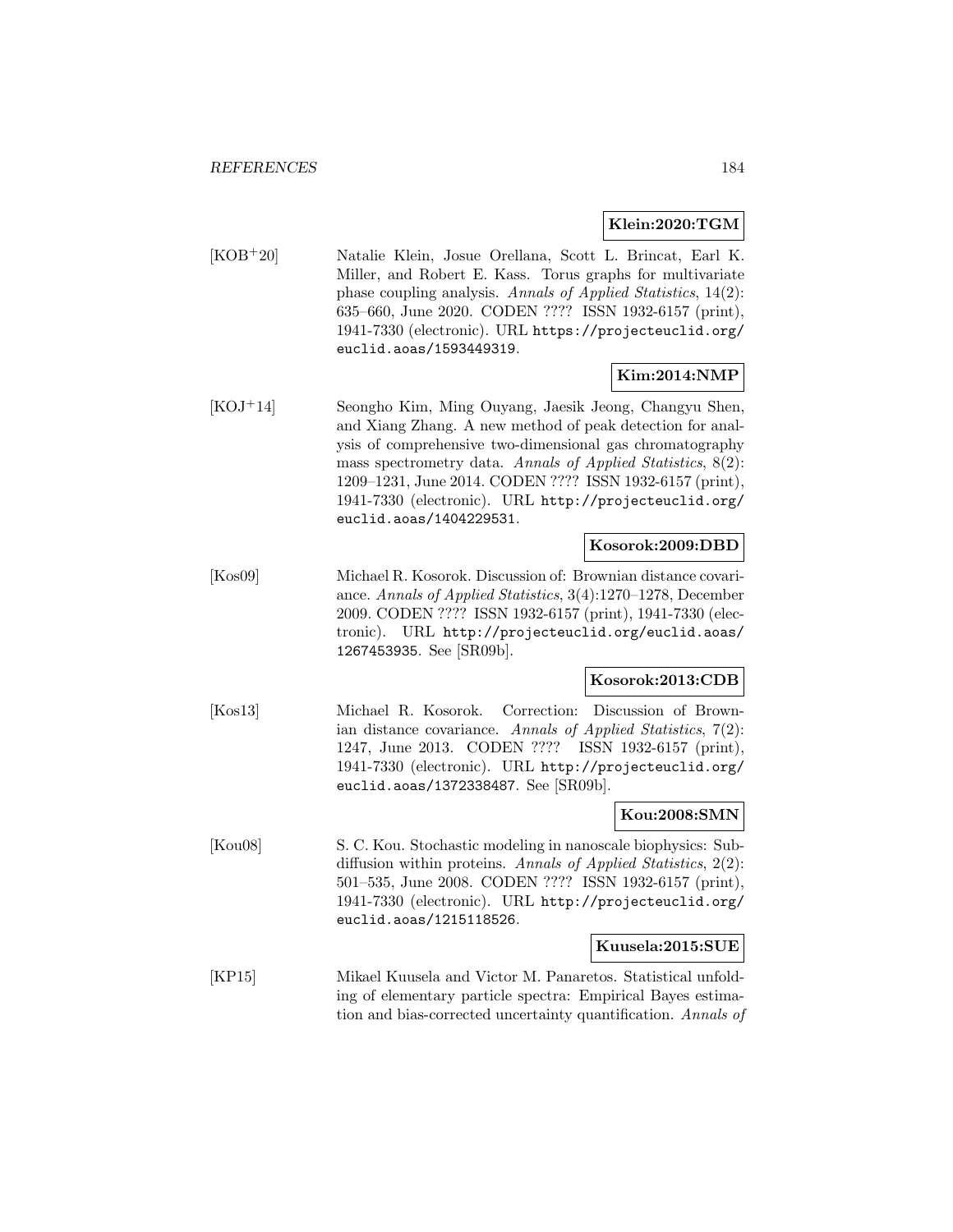Applied Statistics, 9(3):1671–1705, September 2015. CODEN ???? ISSN 1932-6157 (print), 1941-7330 (electronic). URL http://projecteuclid.org/euclid.aoas/1446488756.

### **Karwa:2016:DCC**

[KP16] Vishesh Karwa and Sonja Petrović. Discussion of "Coauthorship and citation networks for statisticians". Annals of Applied Statistics, 10(4):1827–1834, December 2016. CO-DEN ???? ISSN 1932-6157 (print), 1941-7330 (electronic). URL http://projecteuclid.org/euclid.aoas/ 1483606839. See [JJ16a, JJ16b].

## **Karpievitch:2010:LCM**

[KPA<sup>+</sup>10] Yuliya V. Karpievitch, Ashoka D. Polpitiya, Gordon A. Anderson, Richard D. Smith, and Alan R. Dabney. Liquid chromatography mass spectrometry-based proteomics: Biological and technological aspects. Annals of Applied Statistics, 4(4):1797–1823, December 2010. CODEN ???? ISSN 1932-6157 (print), 1941-7330 (electronic). URL http:// projecteuclid.org/euclid.aoas/1294167799.

## **Kunkel:2019:BRM**

[KPC<sup>+</sup>19] Deborah Kunkel, Kevin Potter, Peter F. Craigmile, Mario Peruggia, and Trisha Van Zandt. A Bayesian race model for response times under cyclic stimulus discriminability. Annals of Applied Statistics, 13(1):271–296, March 2019. CODEN ???? ISSN 1932-6157 (print), 1941-7330 (electronic). URL https://projecteuclid.org/euclid.aoas/1554861649.

## **Kratz:2017:DEB**

[Kra17] Marie Kratz. Discussion of "Elicitability and backtesting: Perspectives for banking regulation". Annals of Applied Statistics, 11(4):1894–1900, December 2017. CO-DEN ???? ISSN 1932-6157 (print), 1941-7330 (electronic). URL https://projecteuclid.org/euclid.aoas/ 1514430270. See [NZ17a].

### **Kuusela:2017:SCU**

[KS17] Mikael Kuusela and Philip B. Stark. Shape-constrained uncertainty quantification in unfolding steeply falling elementary particle spectra. Annals of Applied Statistics, 11 (3):1671–1710, September 2017. CODEN ???? ISSN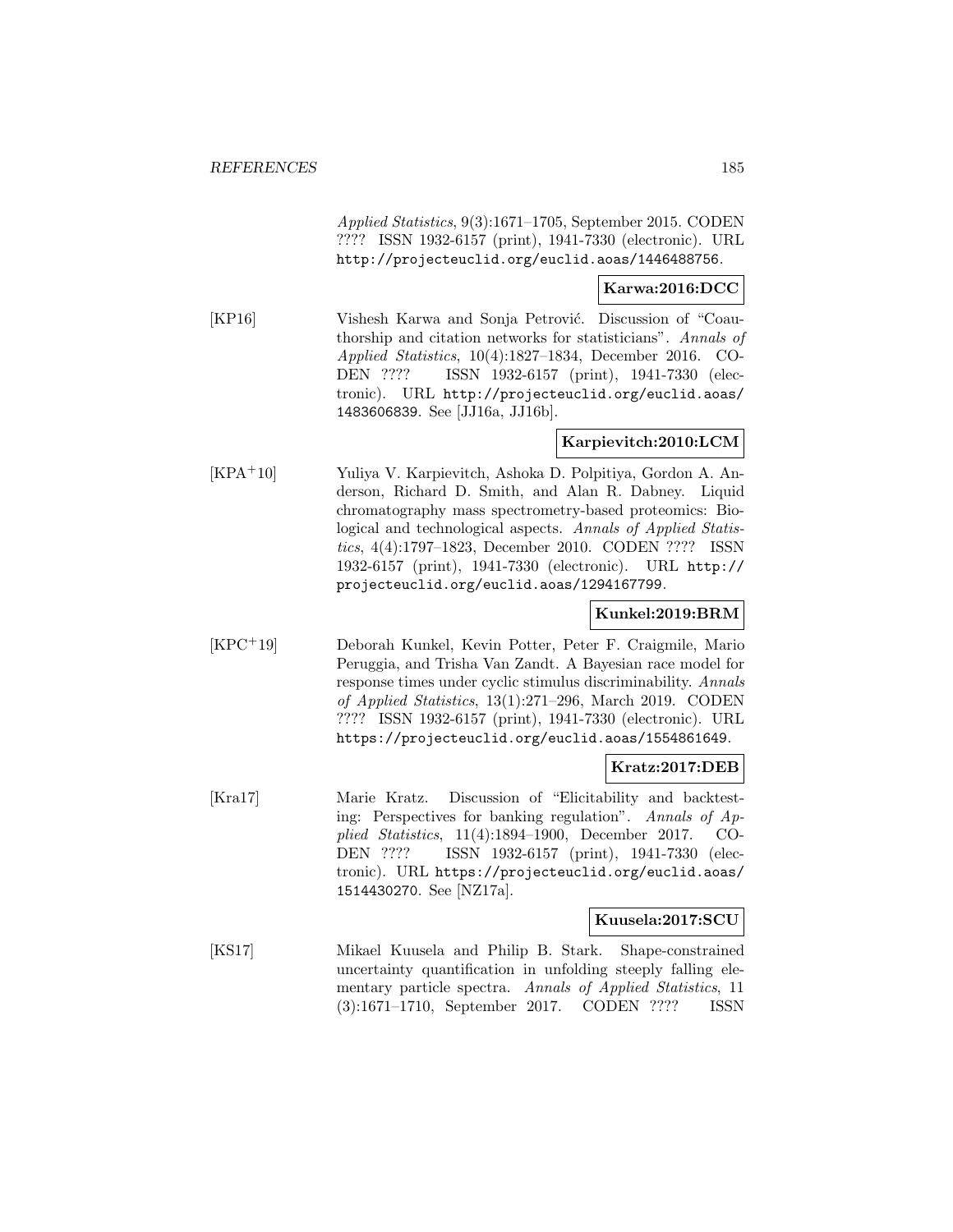1932-6157 (print), 1941-7330 (electronic). URL https:// projecteuclid.org/euclid.aoas/1507168844.

#### **Katsevich:2019:MKF**

[KS19] Eugene Katsevich and Chiara Sabatti. Multilayer knockoff filter: Controlled variable selection at multiple resolutions. Annals of Applied Statistics, 13(1):1–33, March 2019. CODEN ???? ISSN 1932-6157 (print), 1941-7330 (electronic). URL https://projecteuclid.org/euclid.aoas/ 1554861639.

## **Kolar:2010:ETV**

[KSAX10] Mladen Kolar, Le Song, Amr Ahmed, and Eric P. Xing. Estimating time-varying networks. Annals of Applied Statistics, 4(1):94–123, March 2010. CODEN ???? ISSN 1932-6157 (print), 1941-7330 (electronic). URL http:// projecteuclid.org/euclid.aoas/1273584449.

## **Karwa:2011:CIT**

[KSD11] Vishesh Karwa, Aleksandra B. Slavković, and Eric T. Donnell. Causal inference in transportation safety studies: Comparison of potential outcomes and causal diagrams. Annals of Applied Statistics, 5(2B):1428–1455, June 2011. CODEN ???? ISSN 1932-6157 (print), 1941-7330 (electronic). URL http://projecteuclid.org/euclid.aoas/1310562728.

#### **Kleiber:2013:PTM**

[KSH<sup>+</sup>13] William Kleiber, Stephan R. Sain, Matthew J. Heaton, Michael Wiltberger, C. Shane Reese, and Derek Bingham. Parameter tuning for a multi-fidelity dynamical model of the magnetosphere. Annals of Applied Statistics, 7(3):1286–1310, September 2013. CODEN ???? ISSN 1932-6157 (print), 1941-7330 (electronic). URL http://projecteuclid.org/ euclid.aoas/1380804796.

## **Kobak:2016:IPE**

[KSP16] Dmitry Kobak, Sergey Shpilkin, and Maxim S. Pshenichnikov. Integer percentages as electoral falsification fingerprints. Annals of Applied Statistics, 10(1):54–73, March 2016. CODEN ???? ISSN 1932-6157 (print), 1941-7330 (electronic). URL http://projecteuclid.org/euclid.aoas/ 1458909907.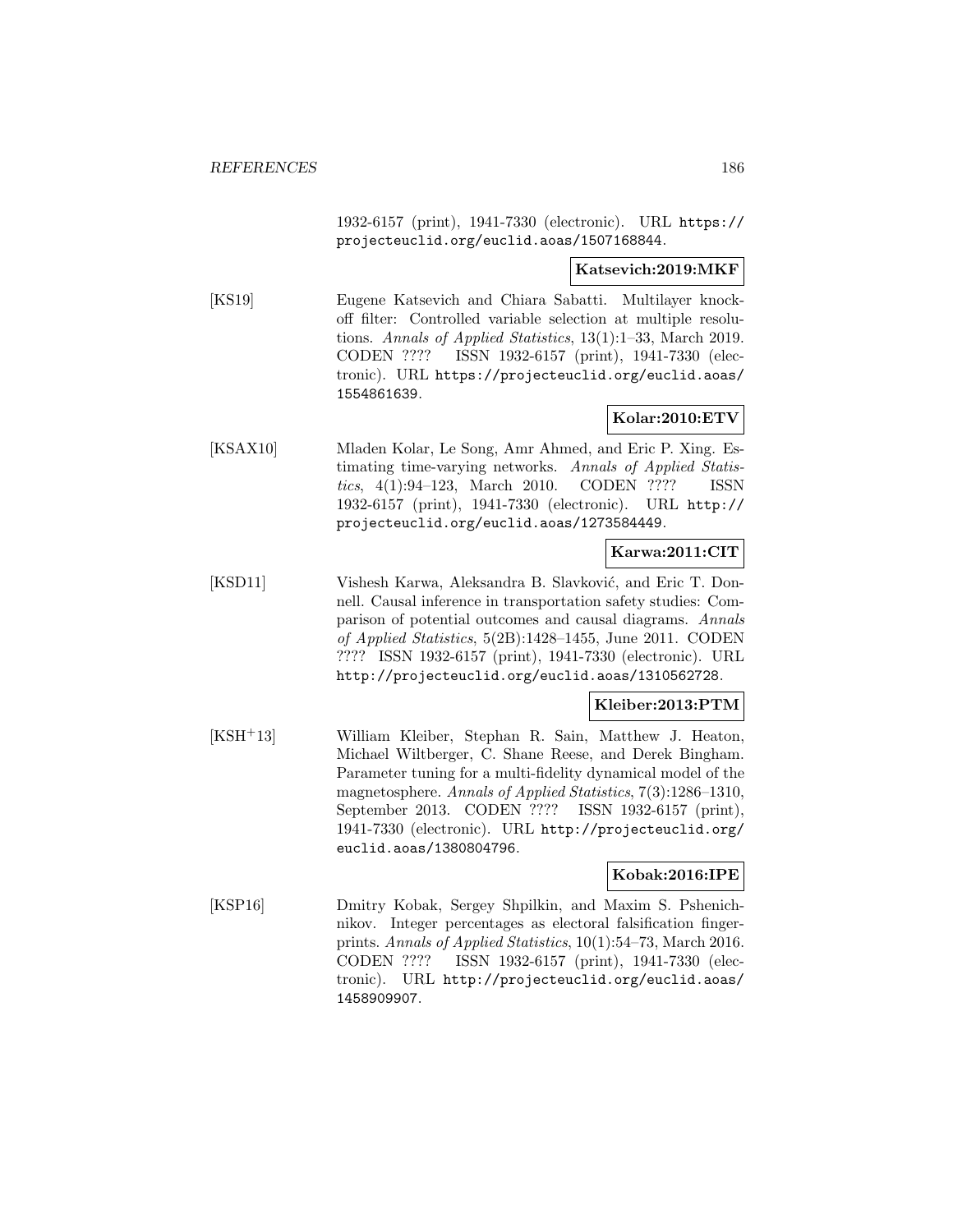## **Kim:2021:VPS**

[KSW<sup>+</sup>21] Juhyun Kim, Judong Shen, Anran Wang, Devan V. Mehrotra, Seyoon Ko, Jin J. Zhou, and Hua Zhou. VCSEL: Prioritizing SNP-set by penalized variance component selection. Annals of Applied Statistics, 15(4):1652–1672, December 2021. CODEN ???? ISSN 1932-6157 (print), 1941-7330 (electronic). URL https://projecteuclid. org/journals/annals-of-applied-statistics/volume-15/issue-4/VCSEL-Prioritizing-SNP-set-by-penalizedvariance-component-selection/10.1214/21-AOAS1491. full.

### **Kolar:2016:DCC**

[KT16] Mladen Kolar and Matt Taddy. Discussion of "Coauthorship and citation networks for statisticians". Annals of Applied Statistics, 10(4):1835–1841, December 2016. CO-DEN ???? ISSN 1932-6157 (print), 1941-7330 (electronic). URL http://projecteuclid.org/euclid.aoas/ 1483606840. See [JJ16a, JJ16b].

## **Kim:2012:TGG**

[KX12] Seyoung Kim and Eric P. Xing. Tree-guided group lasso for multi-response regression with structured sparsity, with an application to eQTL mapping. Annals of Applied Statistics, 6(3):1095–1117, September 2012. CODEN ???? ISSN 1932-6157 (print), 1941-7330 (electronic). URL http:// projecteuclid.org/euclid.aoas/1346418575.

#### **Kim:2009:NLC**

[KXC09] Sungduk Kim, Yingmei Xi, and Ming-Hui Chen. A new latent cure rate marker model for survival data. Annals of Applied Statistics, 3(3):1124–1146, September 2009. CODEN ???? ISSN 1932-6157 (print), 1941-7330 (electronic). URL http://projecteuclid.org/euclid.aoas/1254773281.

#### **Klebanov:2007:DCS**

[KY07] Lev Klebanov and Andrei Yakovlev. Diverse correlation structures in gene expression data and their utility in improving statistical inference. Annals of Applied Statistics, 1(2):538–559, December 2007. CODEN ???? ISSN 1932-6157 (print), 1941-7330 (electronic). URL http:// projecteuclid.org/euclid.aoas/1196438030.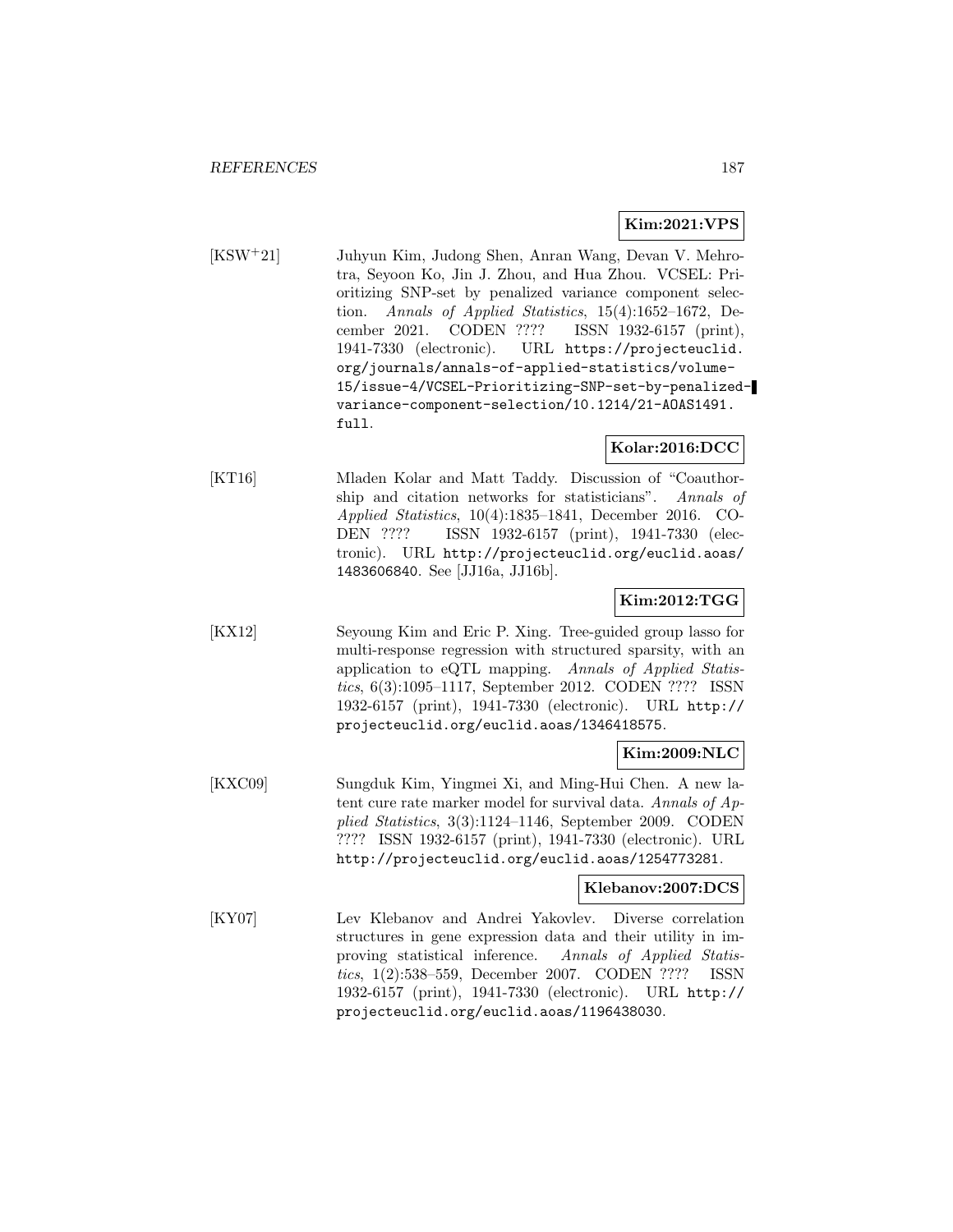#### **Kilcioglu:2016:MIC**

[KZ16] Cinar Kilcioglu and José R. Zubizarreta. Maximizing the information content of a balanced matched sample in a study of the economic performance of green buildings. Annals of Applied Statistics, 10(4):1997–2020, December 2016. CODEN ???? ISSN 1932-6157 (print), 1941-7330 (electronic). URL http://projecteuclid.org/euclid.aoas/1483606849.

## **Lila:2016:SPC**

[LAS16] Eardi Lila, John A. D. Aston, and Laura M. Sangalli. Smooth principal component analysis over two-dimensional manifolds with an application to neuroimaging. Annals of Applied Statistics, 10(4):1854–1879, December 2016. CODEN ???? ISSN 1932-6157 (print), 1941-7330 (electronic). URL http: //projecteuclid.org/euclid.aoas/1483606843.

### **Lazar:2016:DFD**

[Laz16] Nicole A. Lazar. Discussion of "Fiber direction estimation in diffusion MRI". Annals of Applied Statistics, 10 (3):1160–1161, September 2016. CODEN ???? ISSN 1932-6157 (print), 1941-7330 (electronic). URL http: //projecteuclid.org/euclid.aoas/1475069601. See  $[WD+16]$ .

## **Latouche:2011:OSB**

[LBA11] Pierre Latouche, Etienne Birmelé, and Christophe Ambroise. Overlapping stochastic block models with application to the French political blogosphere. Annals of Applied Statistics, 5(1):309–336, March 2011. CODEN ???? ISSN 1932-6157 (print), 1941-7330 (electronic). URL http:// projecteuclid.org/euclid.aoas/1300715192.

## **Lin:2021:UQC**

[LBBM21] Luyao Lin, Derek Bingham, Floor Broekgaarden, and Ilya Mandel. Uncertainty quantification of a computer model for binary black hole formation. Annals of Applied Statistics, 15(4):1604–1627, December 2021. CO-DEN ???? ISSN 1932-6157 (print), 1941-7330 (electronic). URL https://projecteuclid.org/journals/annals-ofapplied-statistics/volume-15/issue-4/Uncertaintyquantification-of-a-computer-model-for-binary-blackhole/10.1214/21-AOAS1484.full.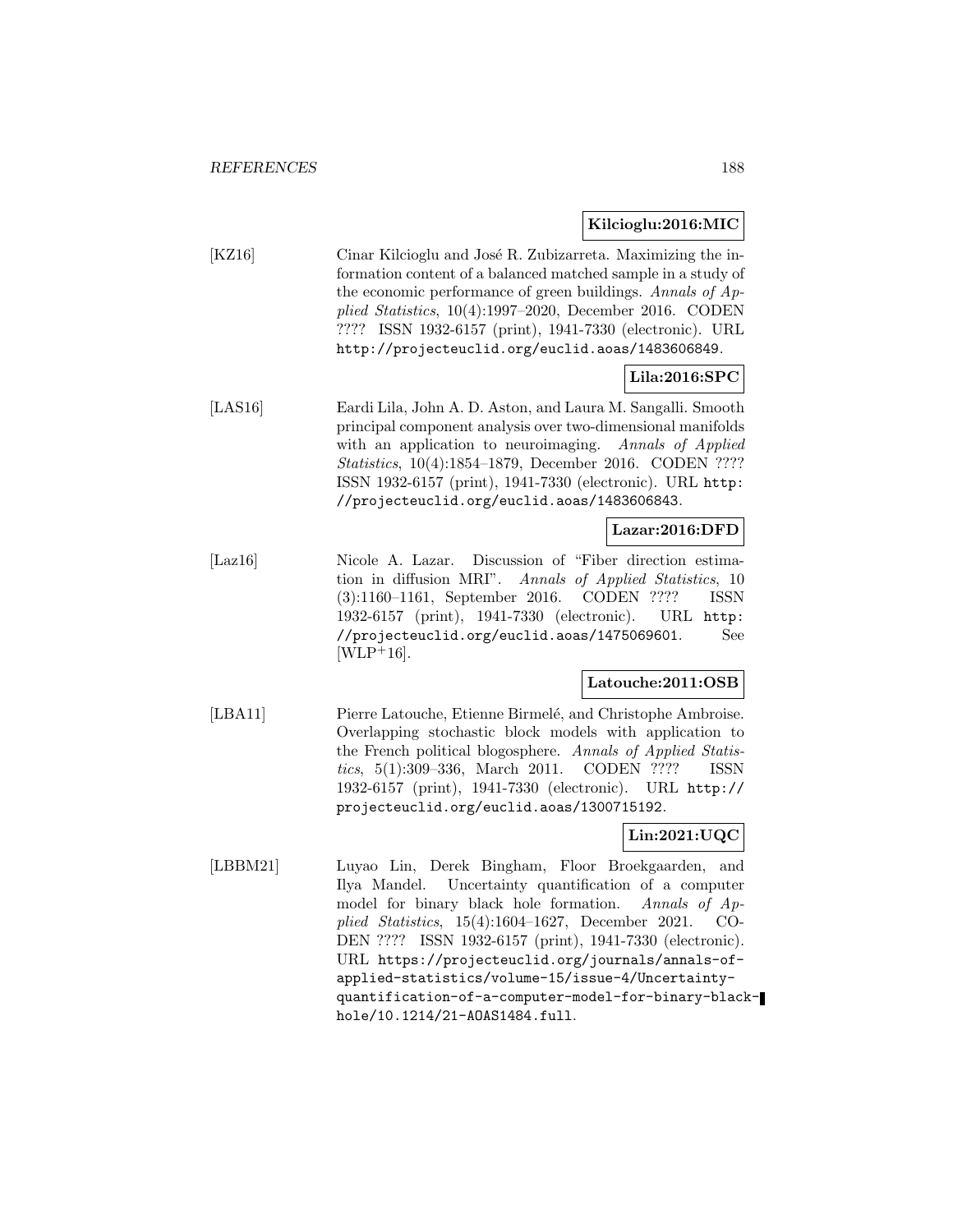# **Li:2018:TLS**

[LBD<sup>+</sup>18a] Xin Li, Alex Belianinov, Ondrej Dyck, Stephen Jesse, and Chiwoo Park. Two-level structural sparsity regularization for identifying lattices and defects in noisy images. Annals of Applied Statistics, 12(1):348–377, March 2018. CODEN ???? ISSN 1932-6157 (print), 1941-7330 (electronic). URL https://projecteuclid.org/euclid.aoas/1520564476.

## **Linero:2018:MRM**

[LBD18b] Antonio R. Linero, Jonathan R. Bradley, and Apurva Desai. Multi-rubric models for ordinal spatial data with application to online ratings data. Annals of Applied Statistics, 12(4):2054–2074, December 2018. CODEN ???? ISSN 1932-6157 (print), 1941-7330 (electronic). URL https:// projecteuclid.org/euclid.aoas/1542078036.

# **Li:2011:MRH**

[LBHB11] Qunhua Li, James B. Brown, Haiyan Huang, and Peter J. Bickel. Measuring reproducibility of high-throughput experiments. Annals of Applied Statistics, 5(3):1752–1779, September 2011. CODEN ???? ISSN 1932-6157 (print), 1941-7330 (electronic). URL http://projecteuclid.org/ euclid.aoas/1318514284.

## **Liu:2020:CPC**

[LBL20] Zhonghua Liu, Ian Barnett, and Xihong Lin. A comparison of principal component methods between multiple phenotype regression and multiple SNP regression in genetic association studies. Annals of Applied Statistics, 14(1):433–451, March 2020. CODEN ???? ISSN 1932-6157 (print), 1941-7330 (electronic). URL https://projecteuclid.org/euclid.aoas/ 1587002681.

## **Lee:2013:BSM**

[LBND13] Giwhyun Lee, Eunshin Byon, Lewis Ntaimo, and Yu Ding. Bayesian spline method for assessing extreme loads on wind turbines. Annals of Applied Statistics, 7(4):2034–2061, December 2013. CODEN ???? ISSN 1932-6157 (print), 1941-7330 (electronic). URL http://projecteuclid.org/ euclid.aoas/1387823309.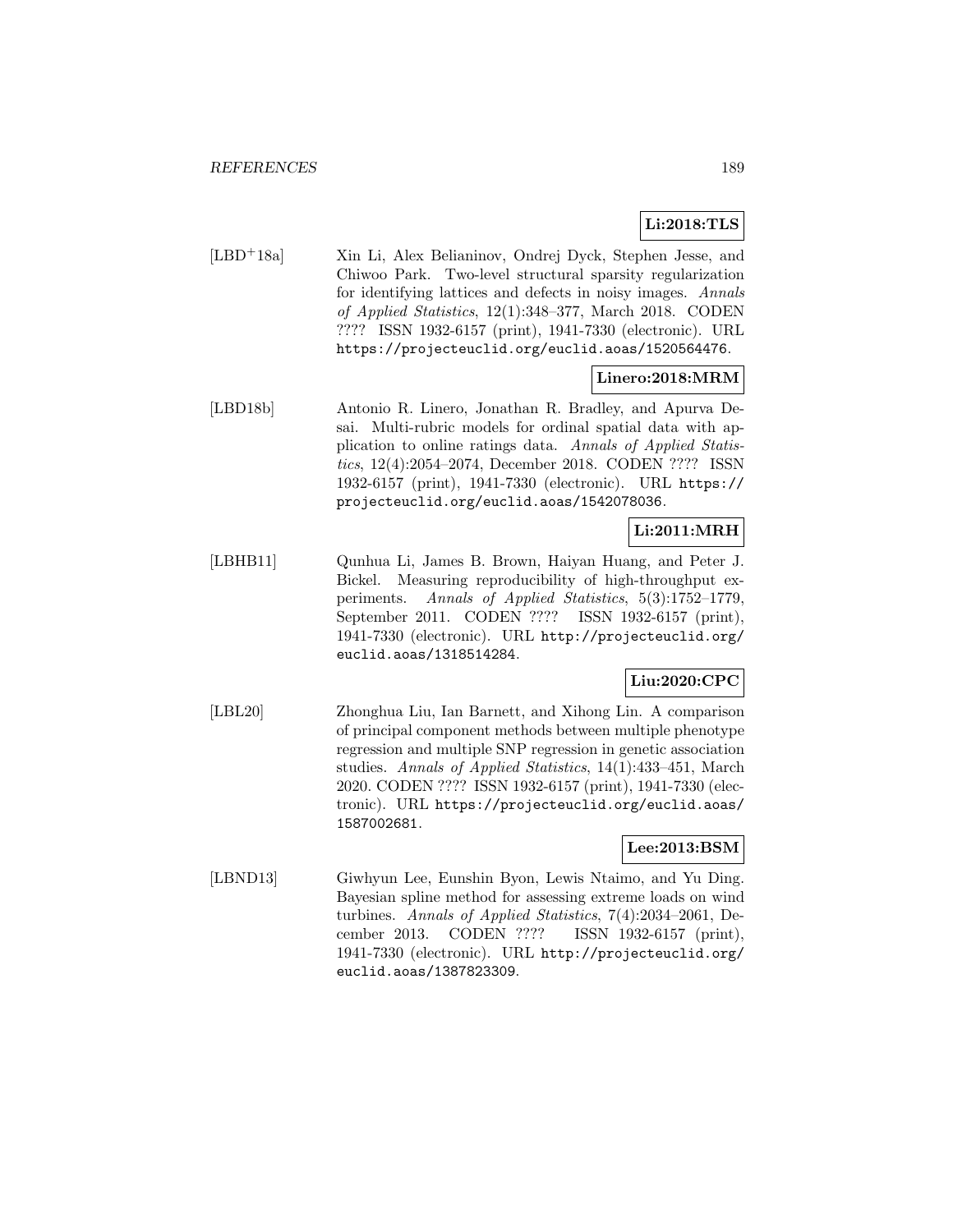# **Li:2010:GSF**

| [LC10] | Gengxin Li and Yuehua Cui. A general statistical frame-       |
|--------|---------------------------------------------------------------|
|        | work for dissecting parent-of-origin effects underlying en-   |
|        | dosperm traits in flowering plants. Annals of Applied Statis- |
|        | tics, 4(3):1214–1233, September 2010. CODEN ???? ISSN         |
|        | 1932-6157 (print), 1941-7330 (electronic). URL http://        |
|        | projecteuclid.org/euclid.aoas/1287409370.                     |

## **Li:2012:GCG**

[LC12] Shaoyu Li and Yuehua Cui. Gene-centric gene–gene interaction: a model-based kernel machine method. Annals of Applied Statistics, 6(3):1134–1161, September 2012. CODEN ???? ISSN 1932-6157 (print), 1941-7330 (electronic). URL http://projecteuclid.org/euclid.aoas/1346418577.

## **Long:2016:ECP**

[LCB16] James P. Long, Eric C. Chi, and Richard G. Baraniuk. Estimating a common period for a set of irregularly sampled functions with applications to periodic variable star data. Annals of Applied Statistics, 10(1):165–197, March 2016. CODEN ???? ISSN 1932-6157 (print), 1941-7330 (electronic). URL http://projecteuclid.org/euclid.aoas/1458909912.

#### **Liang:2009:AMC**

[LCG09] Shengde Liang, Bradley P. Carlin, and Alan E. Gelfand. Analysis of Minnesota colon and rectum cancer point patterns with spatial and nonspatial covariate information. Annals of Applied Statistics, 3(3):943–962, September 2009. CODEN ???? ISSN 1932-6157 (print), 1941-7330 (electronic). URL http://projecteuclid.org/euclid.aoas/ 1254773273.

## **Long:2011:RPP**

[LCMJ11] Qi Long, Matthias Chung, Carlos S. Moreno, and Brent A. Johnson. Risk prediction for prostate cancer recurrence through regularized estimation with simultaneous adjustment for nonlinear clinical effects. Annals of Applied Statistics, 5(3):2003–2023, September 2011. CODEN ???? ISSN 1932-6157 (print), 1941-7330 (electronic). URL http:// projecteuclid.org/euclid.aoas/1318514293.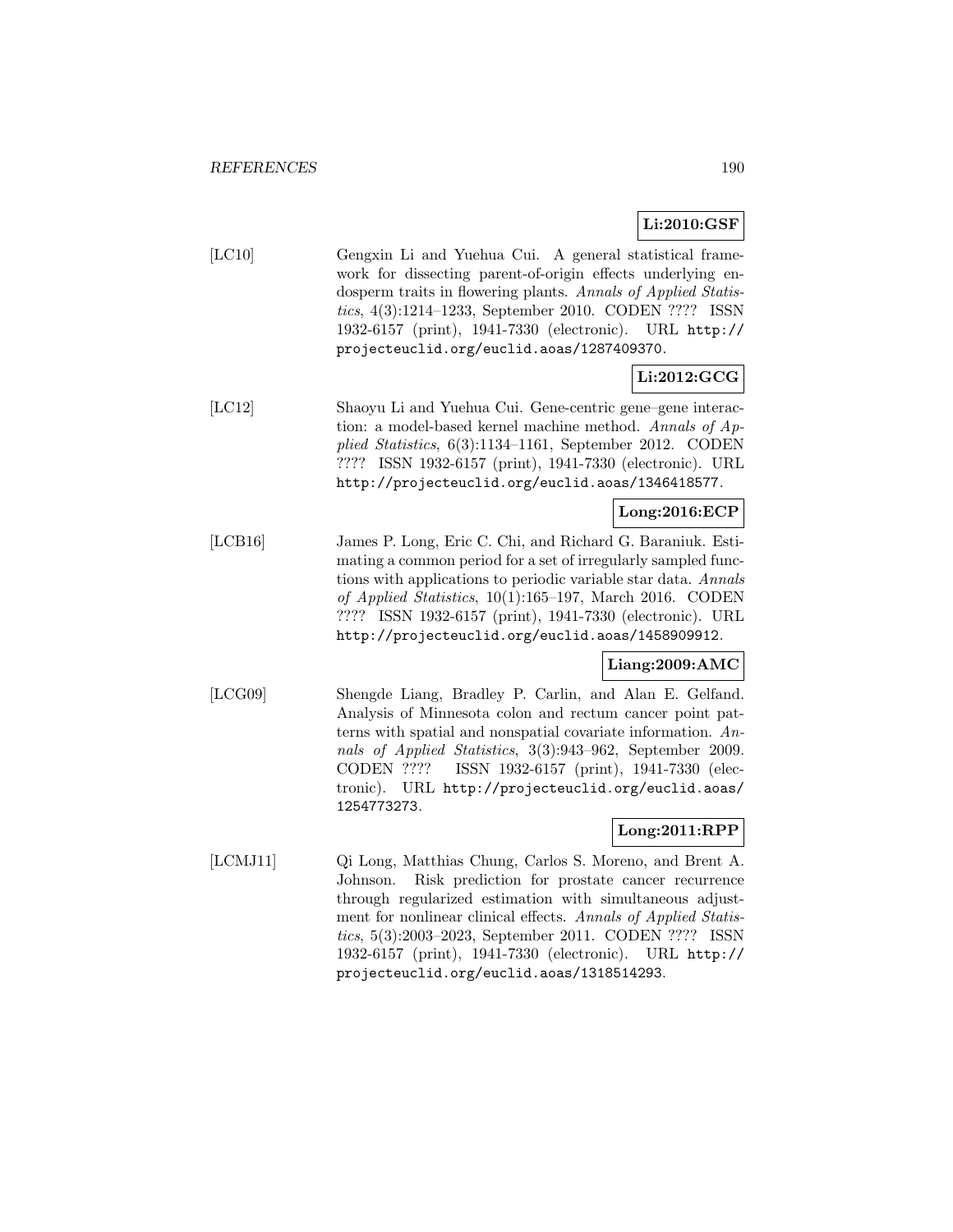## **Liu:2021:PPM**

[LCRM21] Xueying Liu, Jeremy Carter, Brad Ray, and George Mohler. Point process modeling of drug overdoses with heterogeneous and missing data. Annals of Applied Statistics, 15(1):88– 101, March 2021. CODEN ???? ISSN 1932-6157 (print), 1941-7330 (electronic). URL https://projecteuclid. org/journals/annals-of-applied-statistics/volume-15/issue-1/Point-process-modeling-of-drug-overdoseswith-heterogeneous-and-missing/10.1214/20-AOAS1384. full.

## **Lu:2015:BAA**

[LCSZ15] Zhao-Hua Lu, Sy-Miin Chow, Andrew Sherwood, and Hongtu Zhu. Bayesian analysis of ambulatory blood pressure dynamics with application to irregularly spaced sparse data. Annals of Applied Statistics, 9(3):1601–1620, September 2015. CODEN ???? ISSN 1932-6157 (print), 1941-7330 (electronic). URL http://projecteuclid.org/euclid.aoas/ 1446488753.

### **Ludwig:2017:SRS**

[LCZ<sup>+</sup>17] Guilherme Ludwig, Tingjin Chu, Jun Zhu, Haonan Wang, and Kirsten Koehler. Static and roving sensor data fusion for spatio-temporal hazard mapping with application to occupational exposure assessment. Annals of Applied Statistics, 11(1):139–160, March 2017. CODEN ???? ISSN 1932-6157 (print), 1941-7330 (electronic). URL http:// projecteuclid.org/euclid.aoas/1491616875.

### **Leday:2017:GNR**

[LdGK<sup>+</sup>17] Gwenaël G. R. Leday, Mathisca C. M. de Gunst, Gino B. Kpogbezan, Aad W. van der Vaart, Wessel N. van Wieringen, and Mark A. van de Wiel. Gene network reconstruction using global-local shrinkage priors. Annals of Applied Statistics, 11(1):41–68, March 2017. CODEN ???? ISSN 1932-6157 (print), 1941-7330 (electronic). URL http:// projecteuclid.org/euclid.aoas/1491616871.

#### **Lennox:2010:DPM**

[LDV<sup>+</sup>10] Kristin P. Lennox, David B. Dahl, Marina Vannucci, Ryan Day, and Jerry W. Tsai. A Dirichlet process mixture of hidden Markov models for protein structure prediction. Annals of Applied Statistics, 4(2):916–942, June 2010. CODEN ????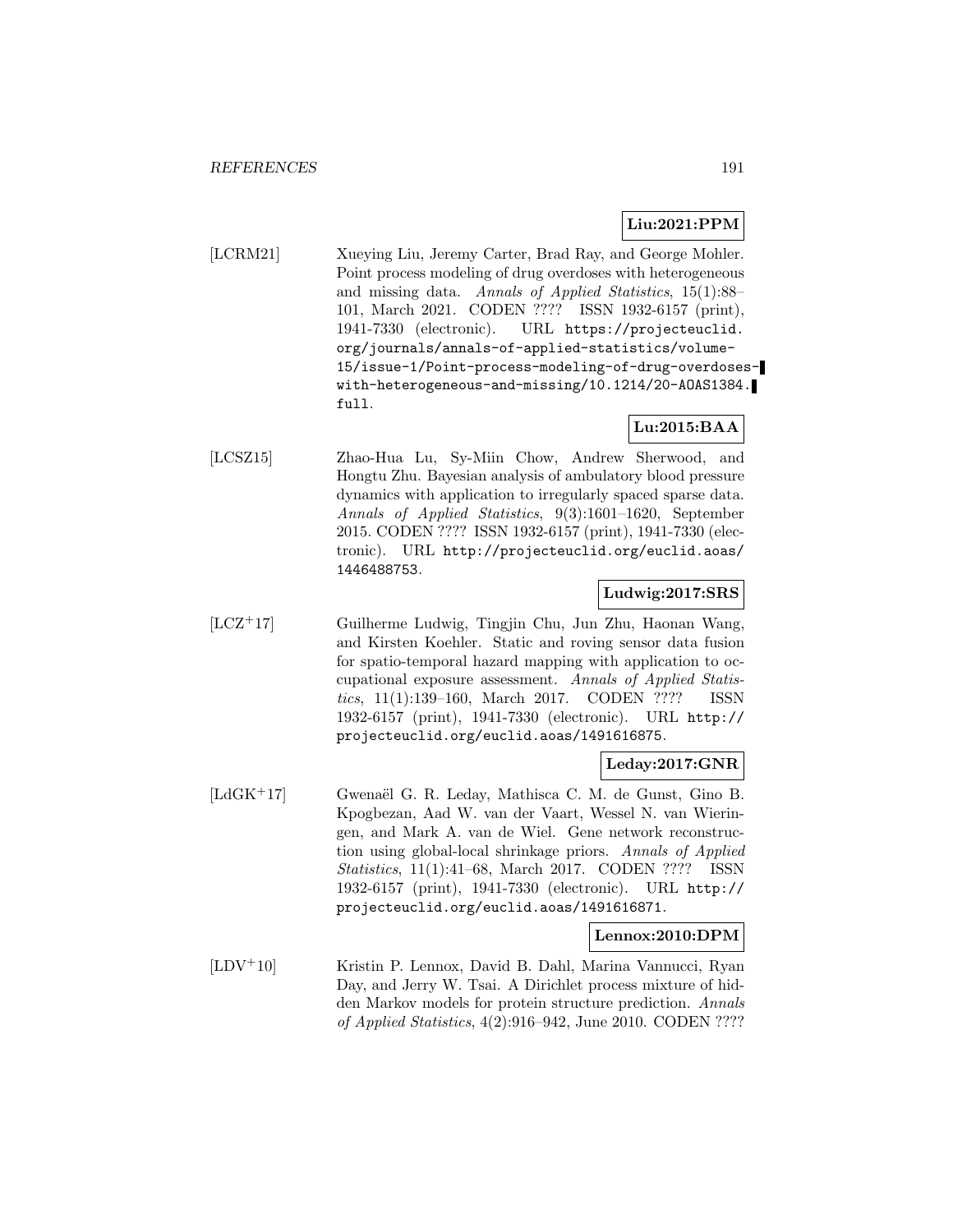ISSN 1932-6157 (print), 1941-7330 (electronic). URL http: //projecteuclid.org/euclid.aoas/1280842146.

## **Lee:2018:LAP**

[Lee18] Duncan Lee. A locally adaptive process-convolution model for estimating the health impact of air pollution. Annals of Applied Statistics, 12(4):2540–2558, December 2018. CODEN ???? ISSN 1932-6157 (print), 1941-7330 (electronic). URL https://projecteuclid.org/euclid.aoas/ 1542078055.

## **Li:2012:LBS**

[LES12] Qunhua Li, Jimmy K. Eng, and Matthew Stephens. A likelihood-based scoring method for peptide identification using mass spectrometry. Annals of Applied Statistics, 6 (4):1775–1794, December 2012. CODEN ???? ISSN 1932-6157 (print), 1941-7330 (electronic). URL http:// projecteuclid.org/euclid.aoas/1356629059.

# **Li:2018:GFA**

[LG18] Gen Li and Irina Gaynanova. A general framework for association analysis of heterogeneous data. Annals of Applied Statistics, 12(3):1700–1726, September 2018. CODEN ???? ISSN 1932-6157 (print), 1941-7330 (electronic). URL https: //projecteuclid.org/euclid.aoas/1536652971.

## **Lenzi:2020:SPW**

[LG20] Amanda Lenzi and Marc G. Genton. Spatiotemporal probabilistic wind vector forecasting over Saudi Arabia. Annals of Applied Statistics, 14(3):1359–1378, September 2020. CODEN ???? ISSN 1932-6157 (print), 1941-7330 (electronic). URL https://projecteuclid. org/journals/annals-of-applied-statistics/volume-14/issue-3/Spatiotemporal-probabilistic-wind-vectorforecasting-over-Saudi-Arabia/10.1214/20-AOAS1347. full.

## **Liu:2018:STM**

[LGK18] Xiao Liu, Vikneswaran Gopal, and Jayant Kalagnanam. A spatio-temporal modeling framework for weather radar image data in tropical Southeast Asia. Annals of Applied Statistics, 12(1):378–407, March 2018. CODEN ???? ISSN 1932-6157 (print), 1941-7330 (electronic). URL https:// projecteuclid.org/euclid.aoas/1520564477.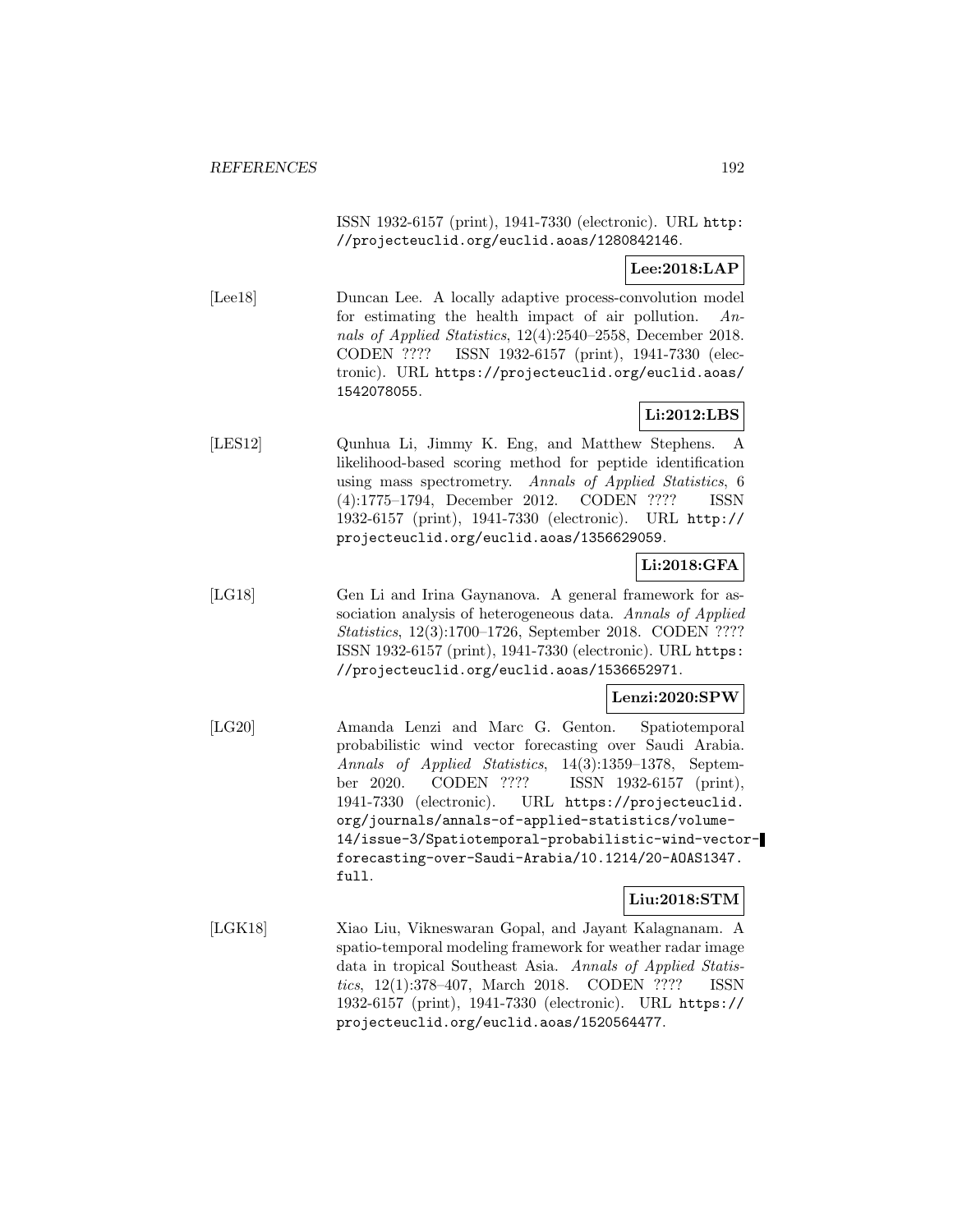# **Li:2012:SSI**

[LGL<sup>+</sup>12] Zhen Li, Vikneswaran Gopal, Xiaobo Li, John M. Davis, and George Casella. Simultaneous SNP identification in association studies with missing data. Annals of Applied Statistics, 6(2):432–456, June 2012. CODEN ???? ISSN 1932-6157 (print), 1941-7330 (electronic). URL http:// projecteuclid.org/euclid.aoas/1339419602.

## **Lange:2018:ECC**

[LGL<sup>+</sup>18] Jane M. Lange, Roman Gulati, Amy S. Leonardson, Daniel W. Lin, Lisa F. Newcomb, Bruce J. Trock, H. Ballentine Carter, Peter R. Carroll, Matthew R. Cooperberg, Janet E. Cowan, Lawrence H. Klotz, and Ruth Etzioni. Estimating and comparing cancer progression risks under varying surveillance protocols. Annals of Applied Statistics, 12(3):1773–1795, September 2018. CODEN ???? ISSN 1932-6157 (print), 1941-7330 (electronic). URL https:// projecteuclid.org/euclid.aoas/1536652974.

## **Lee:2020:FPB**

[LHF<sup>+</sup>20] Ben Seiyon Lee, Murali Haran, Robert W. Fuller, David Pollard, and Klaus Keller. A fast particle-based approach for calibrating a 3-D model of the Antarctic ice sheet. Annals of Applied Statistics, 14(2):605–634, June 2020. CODEN ???? ISSN 1932-6157 (print), 1941-7330 (electronic). URL https: //projecteuclid.org/euclid.aoas/1593449318.

## **Lee:2010:SLP**

[LHH10] Seokho Lee, Jianhua Z. Huang, and Jianhua Hu. Sparse logistic principal components analysis for binary data. Annals of Applied Statistics, 4(3):1579–1601, September 2010. CODEN ???? ISSN 1932-6157 (print), 1941-7330 (electronic). URL http://projecteuclid.org/euclid.aoas/1287409387.

## **Lorenzi:2019:HIF**

[LHH19] Elizabeth Lorenzi, Ricardo Henao, and Katherine Heller. Hierarchical infinite factor models for improving the prediction of surgical complications for geriatric patients. Annals of Applied Statistics, 13(4):2637–2661, December 2019. CODEN ???? ISSN 1932-6157 (print), 1941-7330 (electronic). URL https://projecteuclid.org/euclid.aoas/1574910058.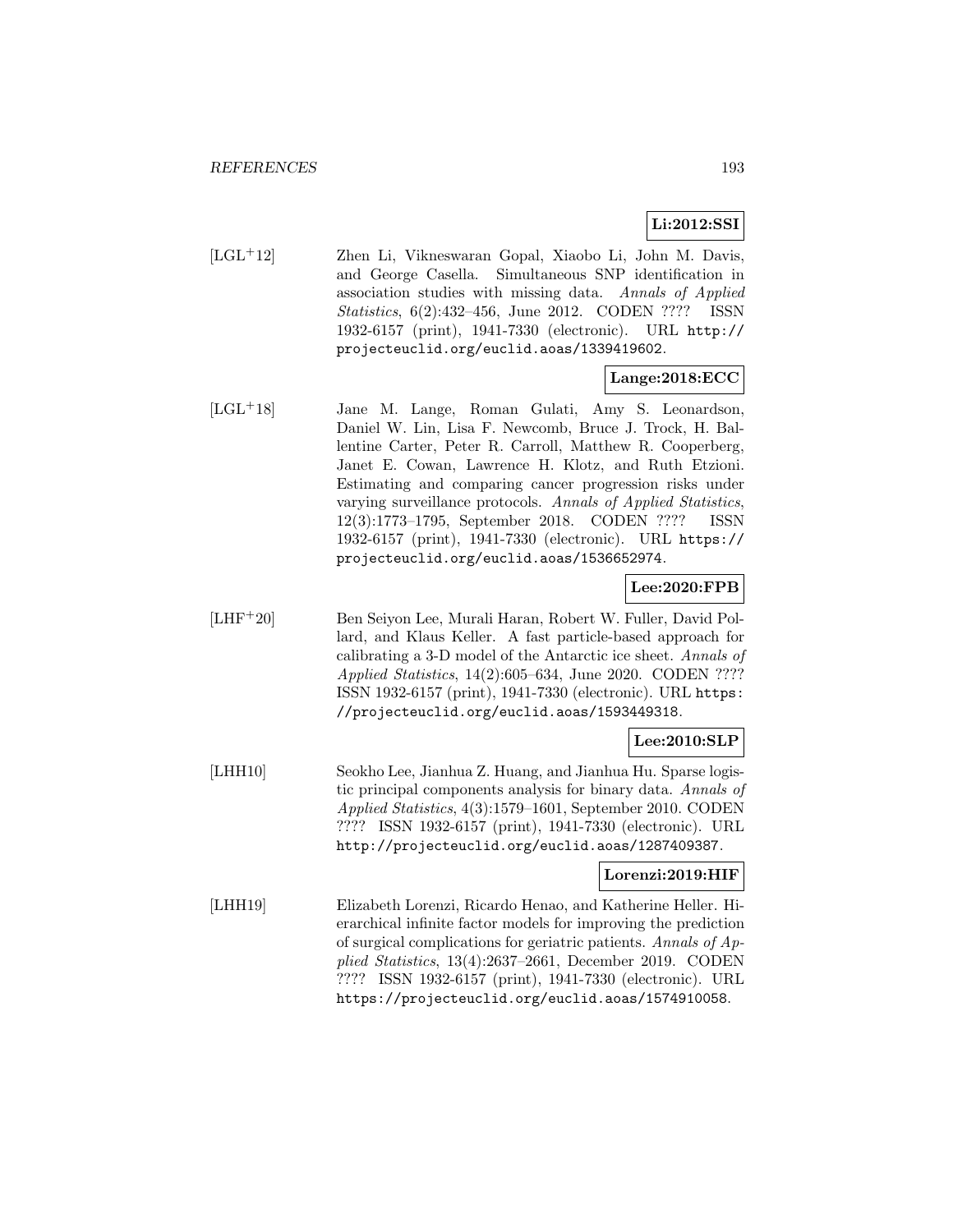### **Lock:2013:JIV**

[LHMN13] Eric F. Lock, Katherine A. Hoadley, J. S. Marron, and Andrew B. Nobel. Joint and individual variation explained (JIVE) for integrated analysis of multiple data types. Annals of Applied Statistics, 7(1):523–542, March 2013. CODEN ???? ISSN 1932-6157 (print), 1941-7330 (electronic). URL http://projecteuclid.org/euclid.aoas/1365527209.

## **Li:2013:BIN**

[LHPW13] Shuang Li, Li Hsu, Jie Peng, and Pei Wang. Bootstrap inference for network construction with an application to a breast cancer microarray study. Annals of Applied Statistics, 7(1): 391–417, March 2013. CODEN ???? ISSN 1932-6157 (print), 1941-7330 (electronic). URL http://projecteuclid.org/ euclid.aoas/1365527204.

## **Liang:2019:EBA**

[Lia19] Kun Liang. Empirical Bayes analysis of RNA sequencing experiments with auxiliary information. Annals of Applied Statistics, 13(4):2452–2482, December 2019. CODEN ???? ISSN 1932-6157 (print), 1941-7330 (electronic). URL https: //projecteuclid.org/euclid.aoas/1574910051.

#### **Liebl:2013:MFE**

[Lie13] Dominik Liebl. Modeling and forecasting electricity spot prices: A functional data perspective. Annals of Applied Statistics, 7(3):1562–1592, September 2013. CODEN ???? ISSN 1932-6157 (print), 1941-7330 (electronic). URL http: //projecteuclid.org/euclid.aoas/1380804807.

#### **Liebl:2019:NTD**

[Lie19] Dominik Liebl. Nonparametric testing for differences in electricity prices: The case of the Fukushima nuclear accident. Annals of Applied Statistics, 13(2):1128–1146, June 2019. CODEN ???? ISSN 1932-6157 (print), 1941-7330 (electronic). URL https://projecteuclid.org/euclid.aoas/ 1560758440.

#### **Lin:2013:ANR**

[Lin13] Winston Lin. Agnostic notes on regression adjustments to experimental data: Reexamining Freedman's critique. Annals of Applied Statistics, 7(1):295–318, March 2013.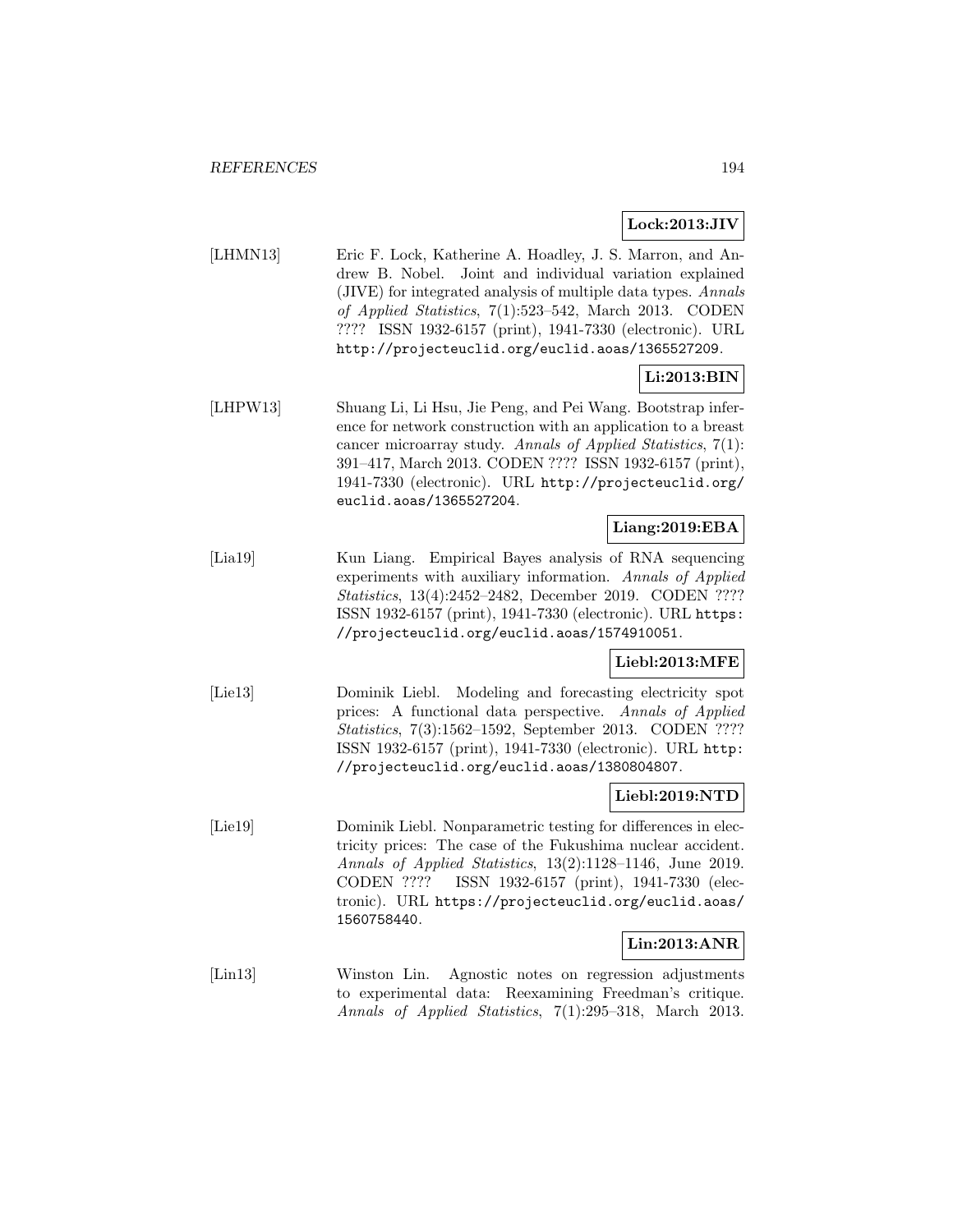CODEN ???? ISSN 1932-6157 (print), 1941-7330 (electronic). URL http://projecteuclid.org/euclid.aoas/ 1365527200. See [Fre08].

### **Langrock:2013:MLE**

[LK13] Roland Langrock and Ruth King. Maximum likelihood estimation of mark–recapture–recovery models in the presence of continuous covariates. Annals of Applied Statistics, 7(3):1709–1732, September 2013. CODEN ???? ISSN 1932-6157 (print), 1941-7330 (electronic). URL http:// projecteuclid.org/euclid.aoas/1380804813.

### **Li:2021:NIS**

[LKB21] Shuoran Li, Young Myoung Ko, and Eunshin Byon. Nonparametric importance sampling for wind turbine reliability analysis with stochastic computer models. Annals of Applied Statistics, 15(4):1850–1871, December 2021. CO-DEN ???? ISSN 1932-6157 (print), 1941-7330 (electronic). URL https://projecteuclid.org/journals/annals-ofapplied-statistics/volume-15/issue-4/Nonparametricimportance-sampling-for-wind-turbine-reliabilityanalysis-with-stochastic/10.1214/21-AOAS1490.full.

#### **Low-Kam:2015:BRT**

[LKTJ<sup>+</sup>15] Cecile Low-Kam, Donatello Telesca, Zhaoxia Ji, Haiyuan Zhang, Tian Xia, Jeffrey I. Zink, and Andre E. Nel. A Bayesian regression tree approach to identify the effect of nanoparticles' properties on toxicity profiles. Annals of Applied Statistics, 9(1):383–401, March 2015. CODEN ???? ISSN 1932-6157 (print), 1941-7330 (electronic). URL http: //projecteuclid.org/euclid.aoas/1430226097.

### **Luo:2009:MSI**

[LL09] Ruiyan Luo and Bret Larget. Modeling substitution and indel processes for AFLP marker evolution and phylogenetic inference. Annals of Applied Statistics, 3(1):222–248, March 2009. CODEN ???? ISSN 1932-6157 (print), 1941-7330 (electronic). URL http://projecteuclid.org/euclid.aoas/ 1239888369.

## **Li:2010:VSR**

[LL10] Caiyan Li and Hongzhe Li. Variable selection and regression analysis for graph-structured covariates with an application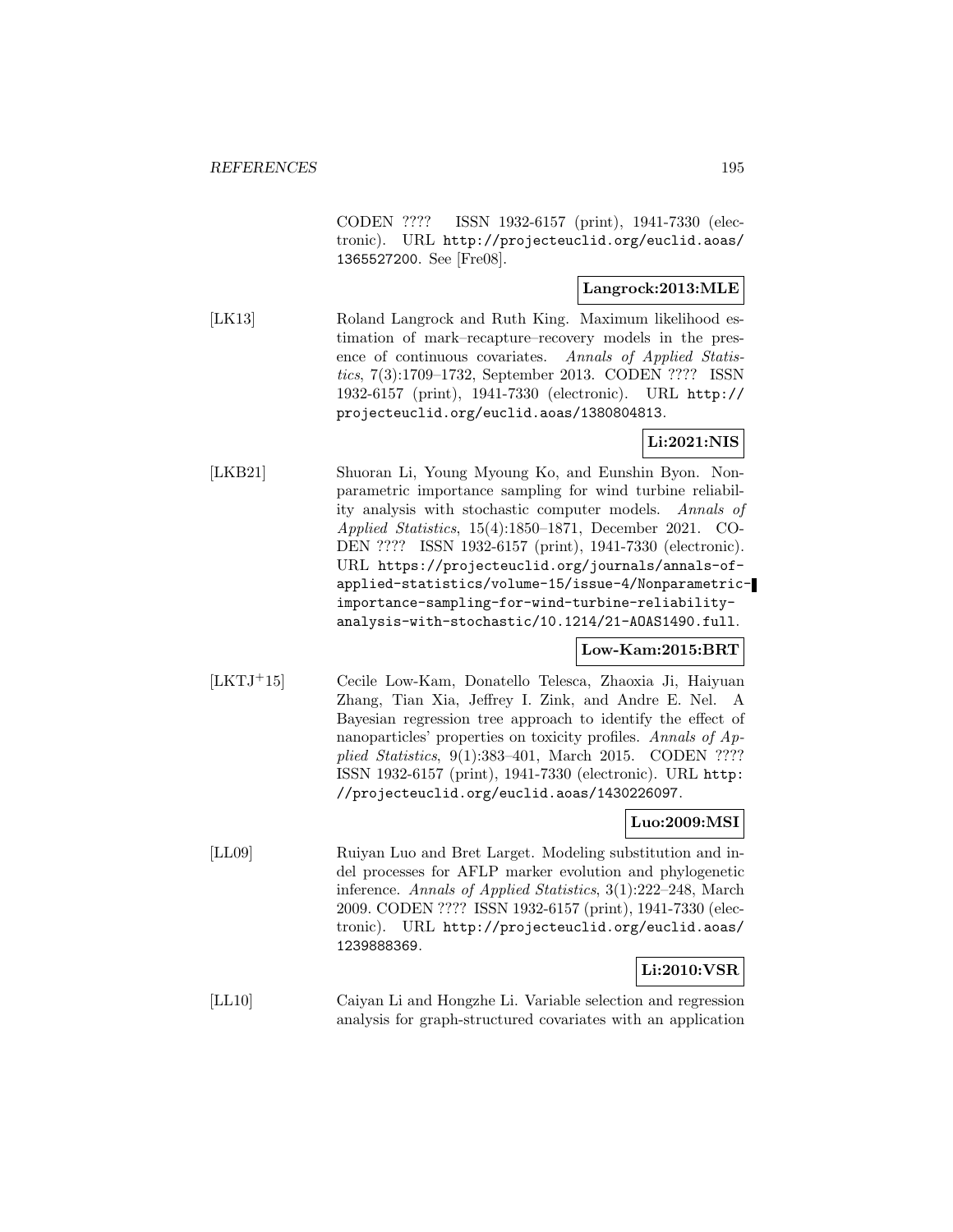to genomics. Annals of Applied Statistics, 4(3):1498–1516, September 2010. CODEN ???? ISSN 1932-6157 (print), 1941-7330 (electronic). URL http://projecteuclid.org/ euclid.aoas/1287409383.

### **Li:2011:ENN**

[LL11] Mengxin Li and Wei-Liem Loh. Estimating the number of neurons in multi-neuronal spike trains. Annals of Applied Statistics, 5(1):176–200, March 2011. CODEN ???? ISSN 1932-6157 (print), 1941-7330 (electronic). URL http:// projecteuclid.org/euclid.aoas/1300715187.

### **Lee:2016:QSI**

[LL16] Duncan Lee and Andrew Lawson. Quantifying the spatial inequality and temporal trends in maternal smoking rates in Glasgow. Annals of Applied Statistics, 10(3):1427–1446, September 2016. CODEN ???? ISSN 1932-6157 (print), 1941-7330 (electronic). URL http://projecteuclid.org/ euclid.aoas/1475069613.

## **Li:2019:PSW**

[LL19] Fan Li and Fan Li. Propensity score weighting for causal inference with multiple treatments. Annals of Applied Statistics, 13(4):2389–2415, December 2019. CODEN ???? ISSN 1932-6157 (print), 1941-7330 (electronic). URL https:// projecteuclid.org/euclid.aoas/1574910049.

## **Livsey:2018:MIV**

[LLKP18] James Livsey, Robert Lund, Stefanos Kechagias, and Vladas Pipiras. Multivariate integer-valued time series with flexible autocovariances and their application to major hurricane counts. Annals of Applied Statistics, 12(1):408–431, March 2018. CODEN ???? ISSN 1932-6157 (print), 1941-7330 (electronic). URL https://projecteuclid.org/euclid.aoas/ 1520564478.

## **Lu:2010:MAC**

[LLL10] QiQi Lu, Robert Lund, and Thomas C. M. Lee. An MDL approach to the climate segmentation problem. Annals of Applied Statistics, 4(1):299–319, March 2010. CODEN ???? ISSN 1932-6157 (print), 1941-7330 (electronic). URL http: //projecteuclid.org/euclid.aoas/1273584456.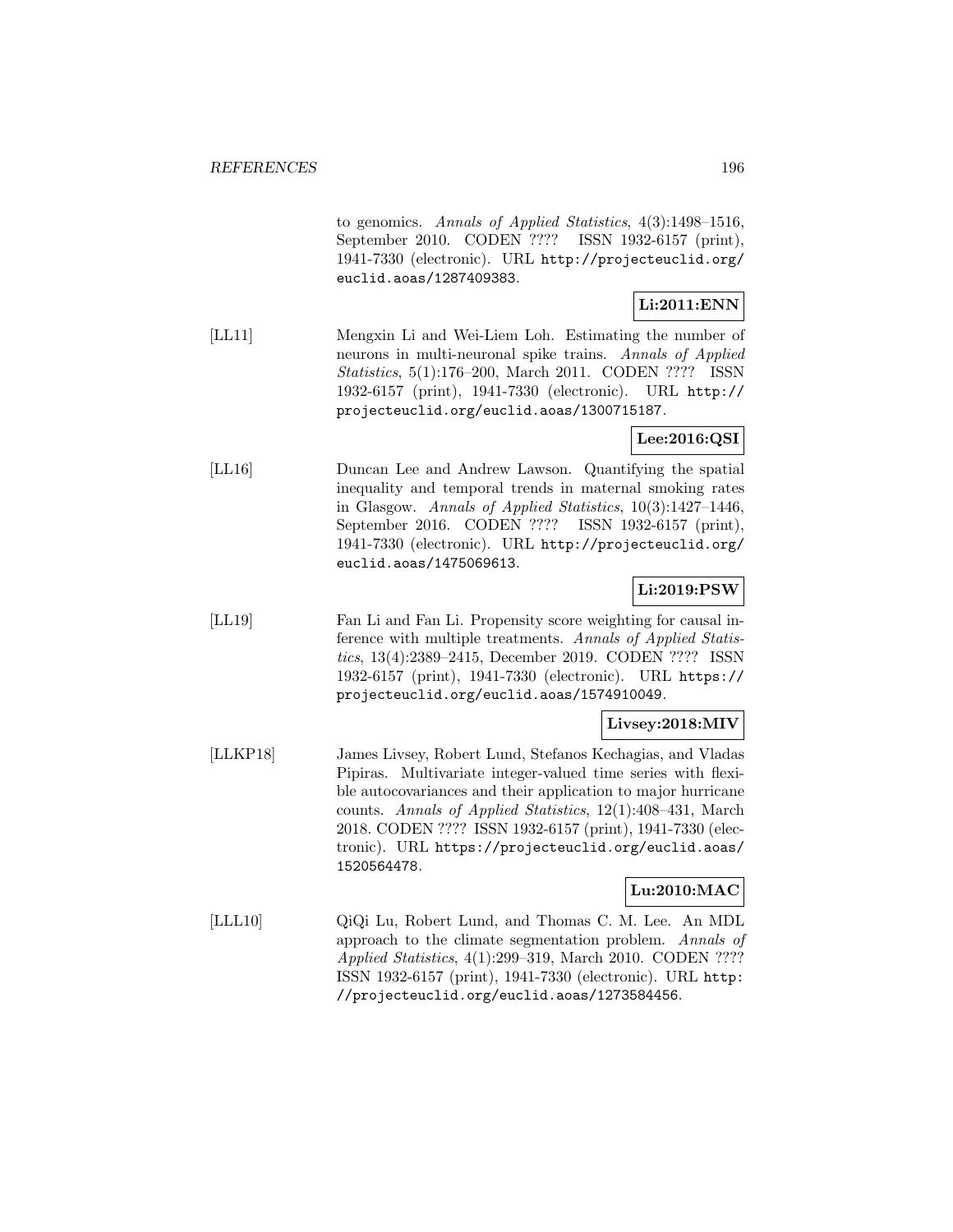## **Liu:2020:FSQ**

[LLM20] Yusha Liu, Meng Li, and Jeffrey S. Morris. Function-onscalar quantile regression with application to mass spectrometry proteomics data. Annals of Applied Statistics, 14(2): 521–541, June 2020. CODEN ???? ISSN 1932-6157 (print), 1941-7330 (electronic). URL https://projecteuclid.org/ euclid.aoas/1593449314.

#### **Levy-Leduc:2009:DLC**

[LLR09] Céline Lévy-Leduc and François Roueff. Detection and localization of change-points in high-dimensional network traffic data. Annals of Applied Statistics, 3(2):637–662, June 2009. CODEN ???? ISSN 1932-6157 (print), 1941-7330 (electronic). URL http://projecteuclid.org/euclid.aoas/ 1245676189.

## **Lee:2010:SGA**

[LLR10] Ann B. Lee, Diana Luca, and Kathryn Roeder. A spectral graph approach to discovering genetic ancestry. Annals of Applied Statistics, 4(1):179–202, March 2010. CODEN ???? ISSN 1932-6157 (print), 1941-7330 (electronic). URL http: //projecteuclid.org/euclid.aoas/1273584452.

## **Liu:2015:NAA**

[LLR15] Li Liu, Jing Lei, and Kathryn Roeder. Network assisted analysis to reveal the genetic basis of autism. Annals of Applied Statistics, 9(3):1571–1600, September 2015. CODEN ???? ISSN 1932-6157 (print), 1941-7330 (electronic). URL http: //projecteuclid.org/euclid.aoas/1446488752.

## **Li:2019:PMN**

[LLZ19] Tianxi Li, Elizaveta Levina, and Ji Zhu. Prediction models for network-linked data. Annals of Applied Statistics, 13(1): 132–164, March 2019. CODEN ???? ISSN 1932-6157 (print), 1941-7330 (electronic). URL https://projecteuclid.org/ euclid.aoas/1554861644.

## **Lau:2010:AMS**

[LM10a] Ada Lau and Patrick McSharry. Approaches for multi-step density forecasts with application to aggregated wind power. Annals of Applied Statistics, 4(3):1311–1341, September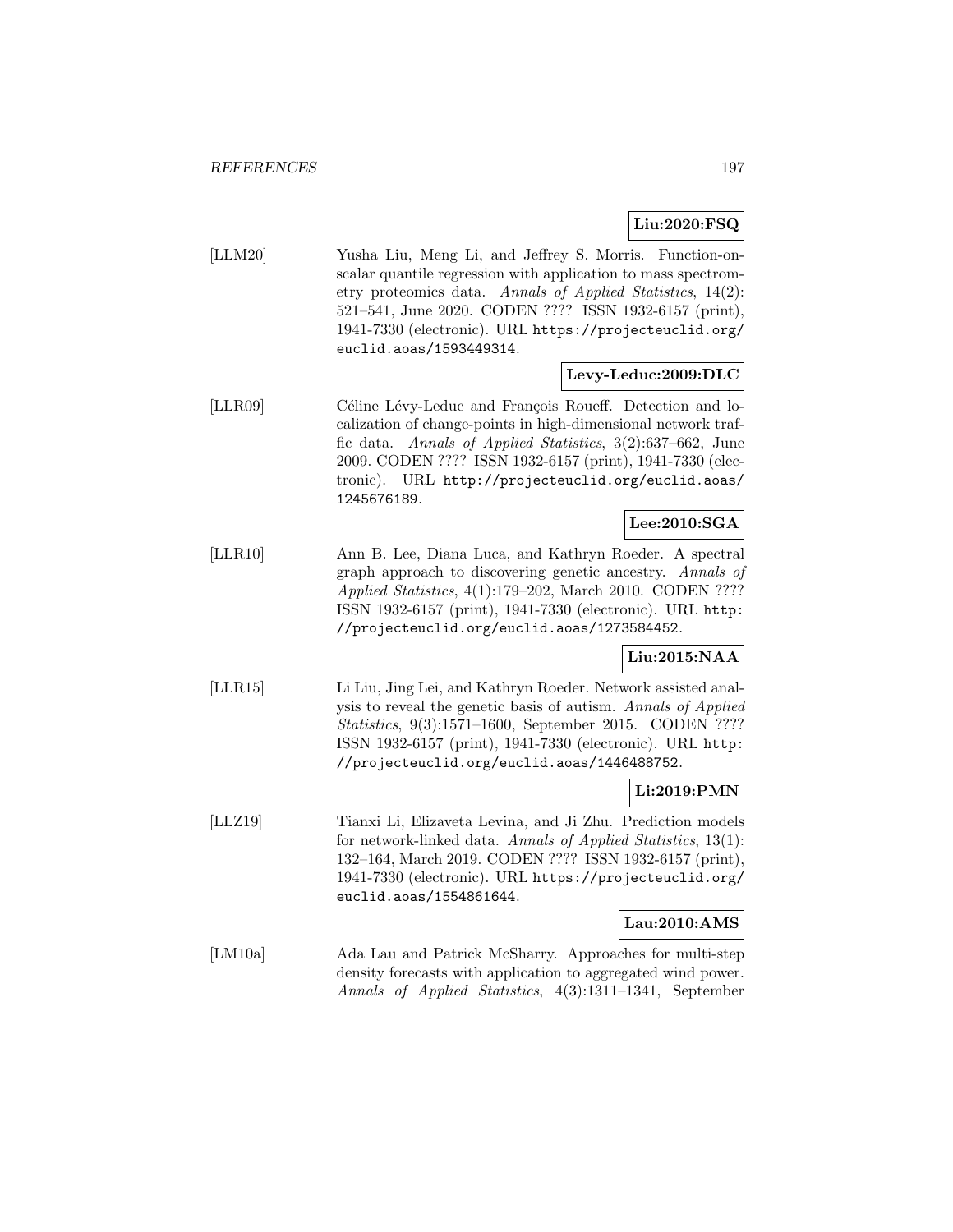2010. CODEN ???? ISSN 1932-6157 (print), 1941-7330 (electronic). URL http://projecteuclid.org/euclid.aoas/ 1287409375. See correction [LM10b].

## **Lau:2010:CNA**

[LM10b] Ada Lau and Patrick McSharry. Correction note: "Approaches for multi-step density forecasts with application to aggregated wind power". Annals of Applied Statistics, 4(4): 2205, December 2010. CODEN ???? ISSN 1932-6157 (print), 1941-7330 (electronic). URL http://projecteuclid.org/ euclid.aoas/1294167817. See [LM10a].

### **Lopez:2018:HOD**

[LMB18] Michael J. Lopez, Gregory J. Matthews, and Benjamin S. Baumer. How often does the best team win? A unified approach to understanding randomness in North American sport. Annals of Applied Statistics, 12(4):2483–2516, December 2018. CODEN ???? ISSN 1932-6157 (print), 1941-7330 (electronic). URL https://projecteuclid.org/euclid. aoas/1542078053.

## **Lee:2015:BFA**

[LMGJ15] Juhee Lee, Peter Müller, Kamalakar Gulukota, and Yuan Ji. A Bayesian feature allocation model for tumor heterogeneity. Annals of Applied Statistics, 9(2):621–639, June 2015. CODEN ???? ISSN 1932-6157 (print), 1941-7330 (electronic). URL http://projecteuclid.org/euclid.aoas/ 1437397104.

## **Liu:2012:SZI**

[LMKC12] Hai Liu, Shuangge Ma, Richard Kronmal, and Kung-Sik Chan. Semiparametric zero-inflated modeling in multi-ethnic study of atherosclerosis (MESA). Annals of Applied Statistics, 6(3):1236–1255, September 2012. CODEN ???? ISSN 1932-6157 (print), 1941-7330 (electronic). URL http:// projecteuclid.org/euclid.aoas/1346418581.

#### **Li:2015:ECE**

[LMM15] Fan Li, Alessandra Mattei, and Fabrizia Mealli. Evaluating the causal effect of university grants on student dropout: Evidence from a regression discontinuity design using principal stratification. Annals of Applied Statistics, 9(4):1906– 1931, December 2015. CODEN ???? ISSN 1932-6157 (print),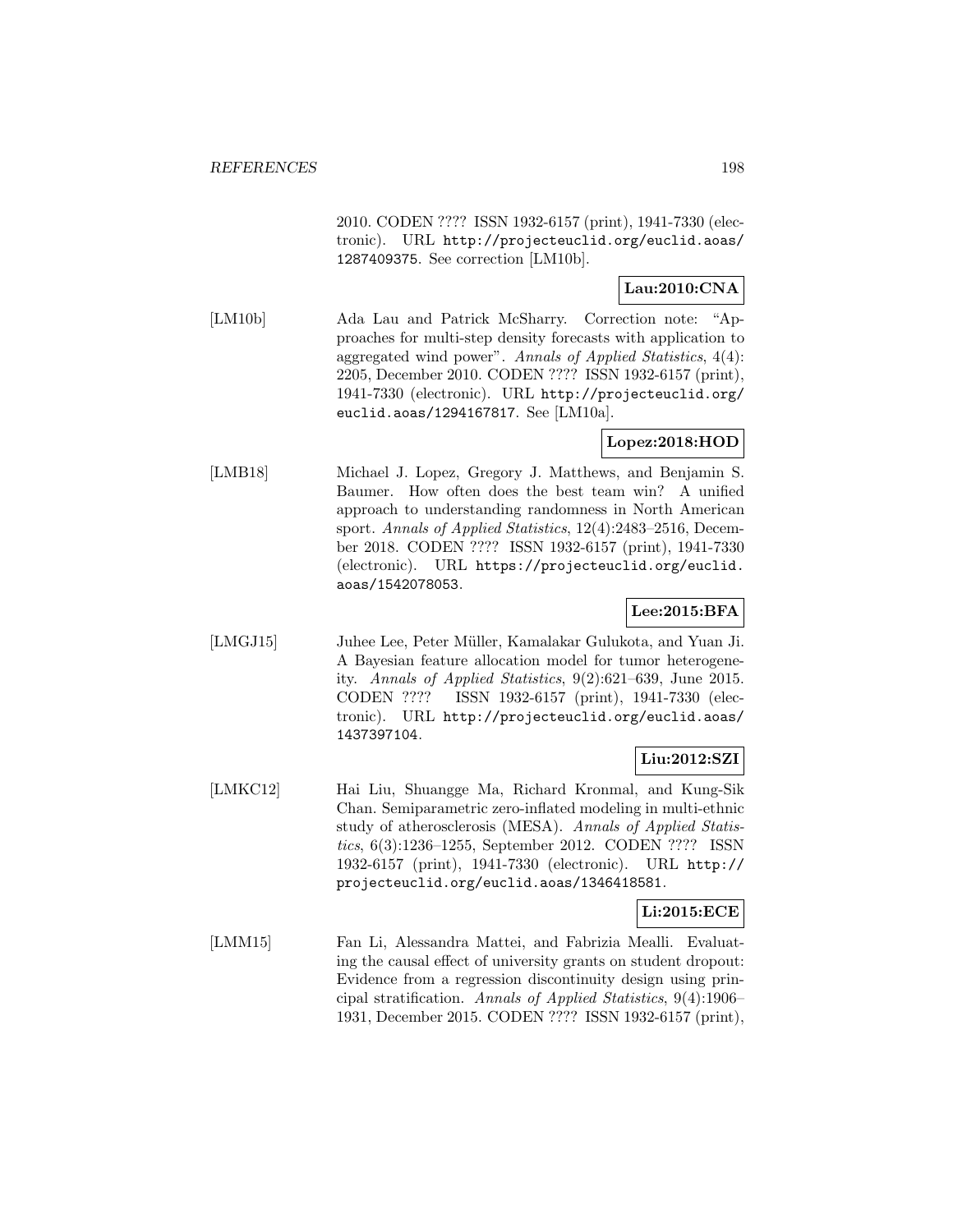1941-7330 (electronic). URL http://projecteuclid.org/ euclid.aoas/1453993098.

# **Li:2021:RDD**

[LMMS21] Fan Li, Andrea Mercatanti, Taneli Mäkinen, and Andrea Silvestrini. A regression discontinuity design for ordinal running variables: Evaluating central bank purchases of corporate bonds. Annals of Applied Statistics, 15(1):304– 322, March 2021. CODEN ???? ISSN 1932-6157 (print), 1941-7330 (electronic). URL https://projecteuclid. org/journals/annals-of-applied-statistics/volume-15/issue-1/A-regression-discontinuity-design-forordinal-running-variables--Evaluating/10.1214/20- AOAS1396.full.

## **Li:2010:NMM**

[LMS10] Qunhua Li, Michael J. MacCoss, and Matthew Stephens. A nested mixture model for protein identification using mass spectrometry. Annals of Applied Statistics, 4(2):962– 987, June 2010. CODEN ???? ISSN 1932-6157 (print), 1941-7330 (electronic). URL http://projecteuclid.org/ euclid.aoas/1280842148.

# **Liang:2010:ECT**

[LMW10] Hua Liang, Hongyu Miao, and Hulin Wu. Estimation of constant and time-varying dynamic parameters of HIV infection in a nonlinear differential equation model. Annals of Applied Statistics, 4(1):460–483, March 2010. CODEN ???? ISSN 1932-6157 (print), 1941-7330 (electronic). URL http: //projecteuclid.org/euclid.aoas/1273584463.

## **Lund:2012:IDM**

[LN12] Steven P. Lund and Dan Nettleton. The importance of distinct modeling strategies for gene and gene-specific treatment effects in hierarchical models for microarray data. Annals of Applied Statistics, 6(3):1118–1133, September 2012. CODEN ???? ISSN 1932-6157 (print), 1941-7330 (electronic). URL http://projecteuclid.org/euclid.aoas/1346418576.

## **Li:2019:BHM**

[LNC<sup>+</sup>19] Yang Li, Shaoyang Ning, Sarah E. Calvo, Vamsi K. Mootha, and Jun S. Liu. Bayesian hidden Markov tree models for clustering genes with shared evolutionary history. Annals of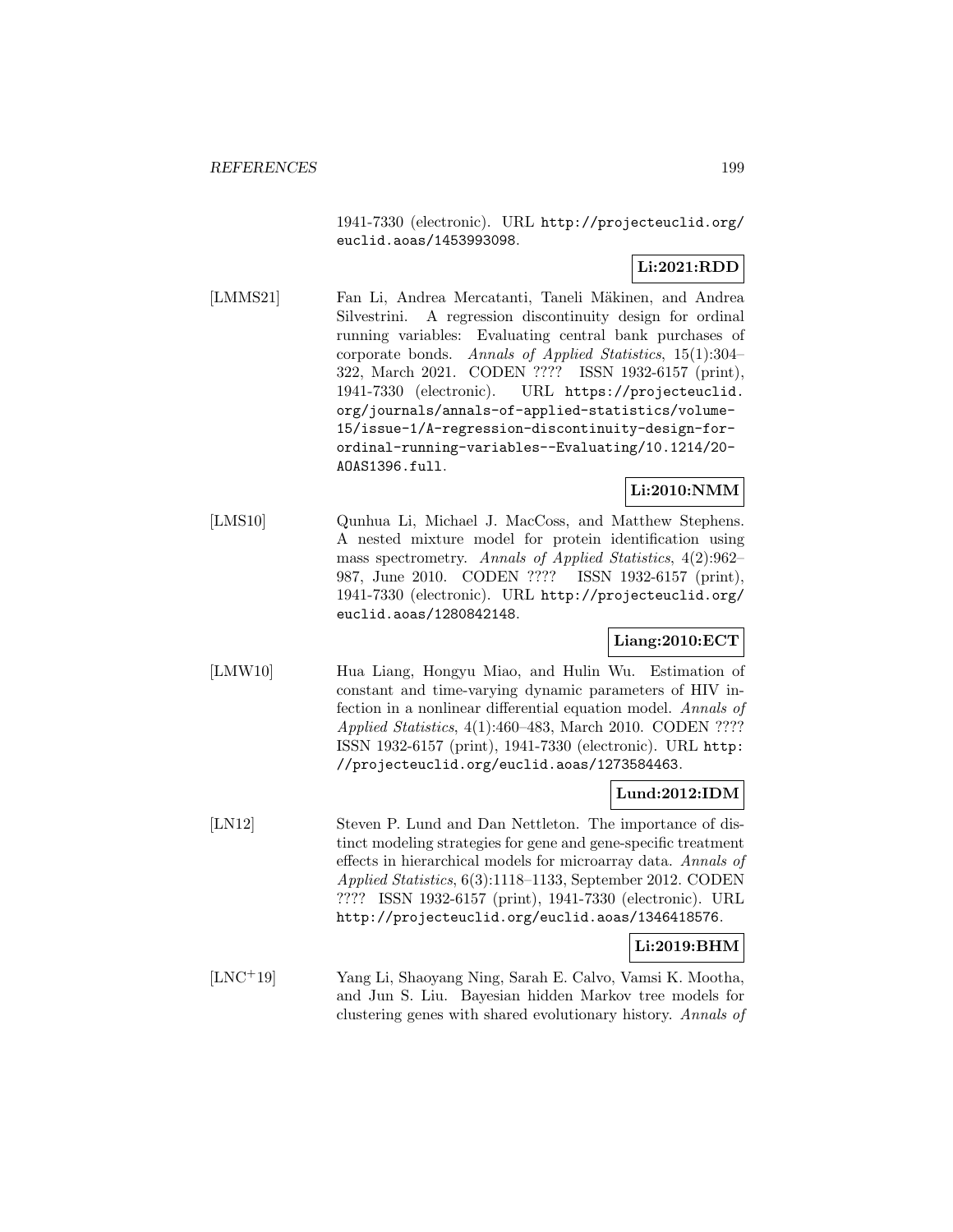Applied Statistics, 13(1):606–637, March 2019. CODEN ???? ISSN 1932-6157 (print), 1941-7330 (electronic). URL https: //projecteuclid.org/euclid.aoas/1554861662.

#### **Li:2022:BBG**

[LNR<sup>+</sup>22] Yuliang Li, Yang Ni, Leah H. Rubin, Amanda B. Spence, and Yanxun Xu. BAGEL: a Bayesian graphical model for inferring drug effect longitudinally on depression in people with HIV. Annals of Applied Statistics, 16(1):21–39, March 2022. CODEN ???? ISSN 1932-6157 (print), 1941-7330 (electronic). URL https://projecteuclid. org/journals/annals-of-applied-statistics/volume-16/issue-1/BAGEL--A-Bayesian-graphical-model-forinferring-drug-effect/10.1214/21-AOAS1492.full.

### **Lee:2008:RTA**

[LNW08a] Ann B. Lee, Boaz Nadler, and Larry Wasserman. Rejoinder of: "Treelets — An adaptive multi-scale basis for spare unordered data". Annals of Applied Statistics, 2(2):494-500, June 2008. CODEN ???? ISSN 1932-6157 (print), 1941-7330 (electronic). URL http://projecteuclid.org/ euclid.aoas/1215118525. See [LNW08b].

### **Lee:2008:TAM**

[LNW08b] Ann B. Lee, Boaz Nadler, and Larry Wasserman. Treelets — an adaptive multi-scale basis for sparse unordered data. Annals of Applied Statistics, 2(2):435–471, June 2008. CO-DEN ???? ISSN 1932-6157 (print), 1941-7330 (electronic). URL http://projecteuclid.org/euclid.aoas/ 1215118518. See discussion [Mur08, BR08, MB08, Tib08, Qiu08, TvdL08] and rejoinder [LNW08a].

### **Loh:2009:IPC**

[Loh09] Wei-Yin Loh. Improving the precision of classification trees. Annals of Applied Statistics, 3(4):1710–1737, December 2009. CODEN ???? ISSN 1932-6157 (print), 1941-7330 (electronic). URL http://projecteuclid.org/euclid.aoas/ 1267453961.

#### **Lock:2022:BLM**

[LPH22] Eric F. Lock, Jun Young Park, and Katherine A. Hoadley. Bidimensional linked matrix factorization for pan-omics pancancer analysis. Annals of Applied Statistics, 16(1):193–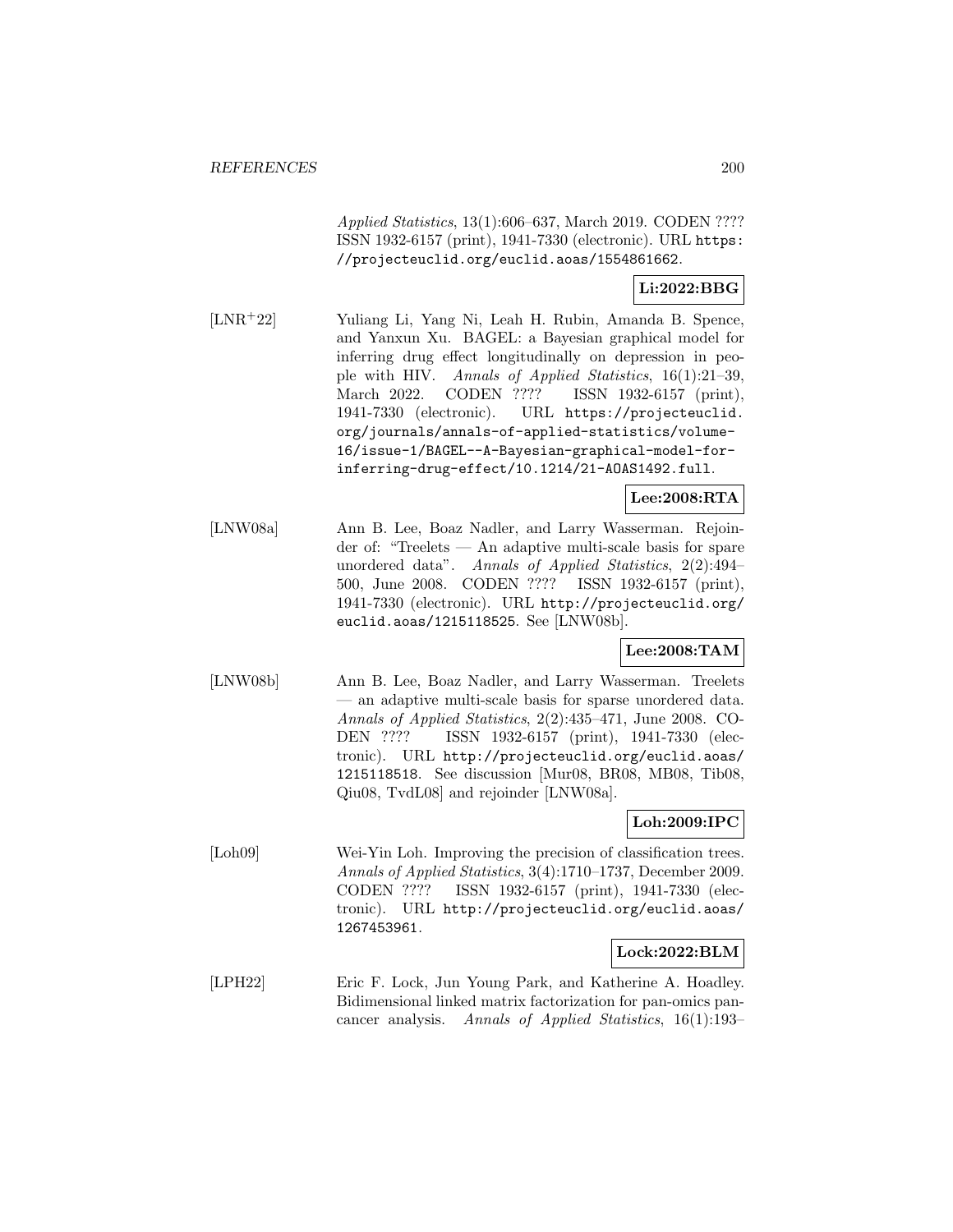215, March 2022. CODEN ???? ISSN 1932-6157 (print), 1941-7330 (electronic). URL https://projecteuclid. org/journals/annals-of-applied-statistics/volume-16/issue-1/Bidimensional-linked-matrix-factorizationfor-pan-omics-pan-cancer-analysis/10.1214/21-AOAS1495. full.

#### **Long:2011:SSS**

[LPT<sup>+</sup>11] Christopher J. Long, Patrick L. Purdon, Simona Temereanca, Neil U. Desai, Matti S. Hämäläinen, and Emery N. Brown. State-space solutions to the dynamic magnetoencephalography inverse problem using high performance computing. Annals of Applied Statistics, 5(2B):1207–1228, June 2011. CODEN ???? ISSN 1932-6157 (print), 1941-7330 (electronic). URL http://projecteuclid.org/euclid.aoas/ 1310562719.

#### **Liu:2019:IPS**

[LQNM19] Lin Liu, Yuqi Qiu, Loki Natarajan, and Karen Messer. Imputation and post-selection inference in models with missing data: an application to colorectal cancer surveillance guidelines. Annals of Applied Statistics, 13(3):1370–1396, September 2019. CODEN ???? ISSN 1932-6157 (print), 1941-7330 (electronic). URL https://projecteuclid.org/ euclid.aoas/1571277757.

## **Li:2020:EFS**

[LR20a] Yicheng Li and Adrian E. Raftery. Estimating and forecasting the smoking-attributable mortality fraction for both genders jointly in over 60 countries. Annals of Applied Statistics, 14(1):381–408, March 2020. CODEN ???? ISSN 1932-6157 (print), 1941-7330 (electronic). URL https:// projecteuclid.org/euclid.aoas/1587002679.

### **Liu:2020:AUA**

[LR20b] Peiran Liu and Adrian E. Raftery. Accounting for uncertainty about past values in probabilistic projections of the total fertility rate for most countries. Annals of Applied Statistics, 14(2):685–705, June 2020. CODEN ???? ISSN 1932-6157 (print), 1941-7330 (electronic). URL https:// projecteuclid.org/euclid.aoas/1593449321.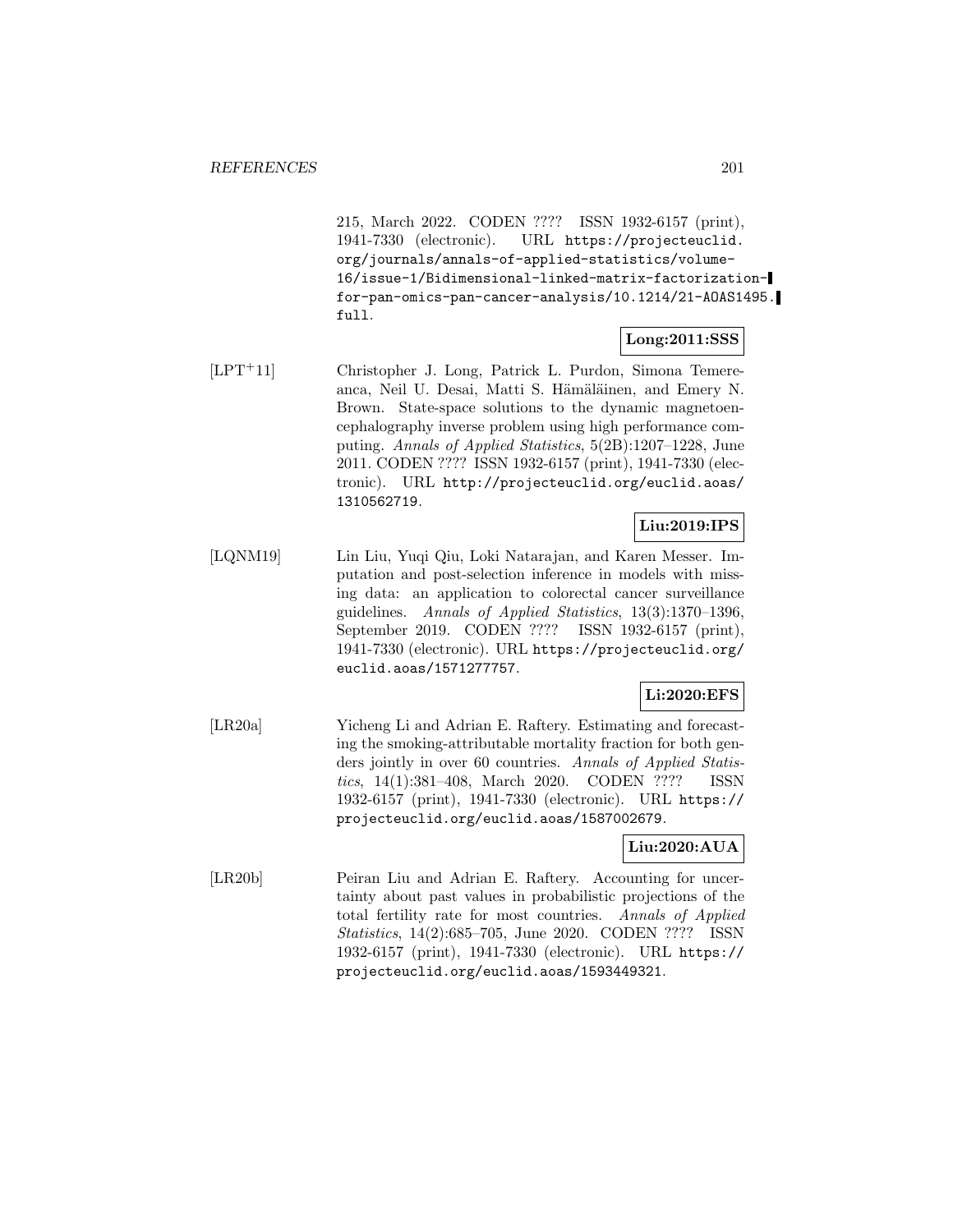# **Li:2021:ASF**

[LR21] Yicheng Li and Adrian E. Raftery. Accounting for smoking in forecasting mortality and life expectancy. Annals of Applied Statistics, 15(1):437–459, March 2021. CO-DEN ???? ISSN 1932-6157 (print), 1941-7330 (electronic). URL https://projecteuclid.org/journals/annals-ofapplied-statistics/volume-15/issue-1/Accounting-forsmoking-in-forecasting-mortality-and-life-expectancy/ 10.1214/20-AOAS1381.full.

# **Liu:2012:FFA**

[LRHF12] Chong Liu, Surajit Ray, Giles Hooker, and Mark Friedl. Functional factor analysis for periodic remote sensing data. Annals of Applied Statistics, 6(2):601–624, June 2012. CO-DEN ???? ISSN 1932-6157 (print), 1941-7330 (electronic). URL http://projecteuclid.org/euclid.aoas/ 1339419609.

## **Lim:2021:MBF**

[LRI21] David K. Lim, Naim U. Rashid, and Joseph G. Ibrahim. Model-based feature selection and clustering of RNA-seq data for unsupervised subtype discovery. Annals of Applied Statistics, 15(1):481–508, March 2021. CODEN ???? ISSN 1932-6157 (print), 1941-7330 (electronic). URL https://projecteuclid.org/journals/annals-ofapplied-statistics/volume-15/issue-1/Model-basedfeature-selection-and-clustering-of-RNA-seq-data/ 10.1214/20-AOAS1407.full.

### **Lofland:2017:ADL**

[LRM17] Chelsea L. Lofland, Abel Rodríguez, and Scott Moser. Assessing differences in legislators' revealed preferences: a case study on the 107th U.S. Senate. Annals of Applied Statistics, 11(1):456–479, March 2017. CODEN ???? ISSN 1932-6157 (print), 1941-7330 (electronic). URL http:// projecteuclid.org/euclid.aoas/1491616888.

#### **Letham:2015:ICU**

[LRMM15] Benjamin Letham, Cynthia Rudin, Tyler H. McCormick, and David Madigan. Interpretable classifiers using rules and Bayesian analysis: Building a better stroke prediction model. Annals of Applied Statistics, 9(3):1350–1371, September 2015. CODEN ???? ISSN 1932-6157 (print),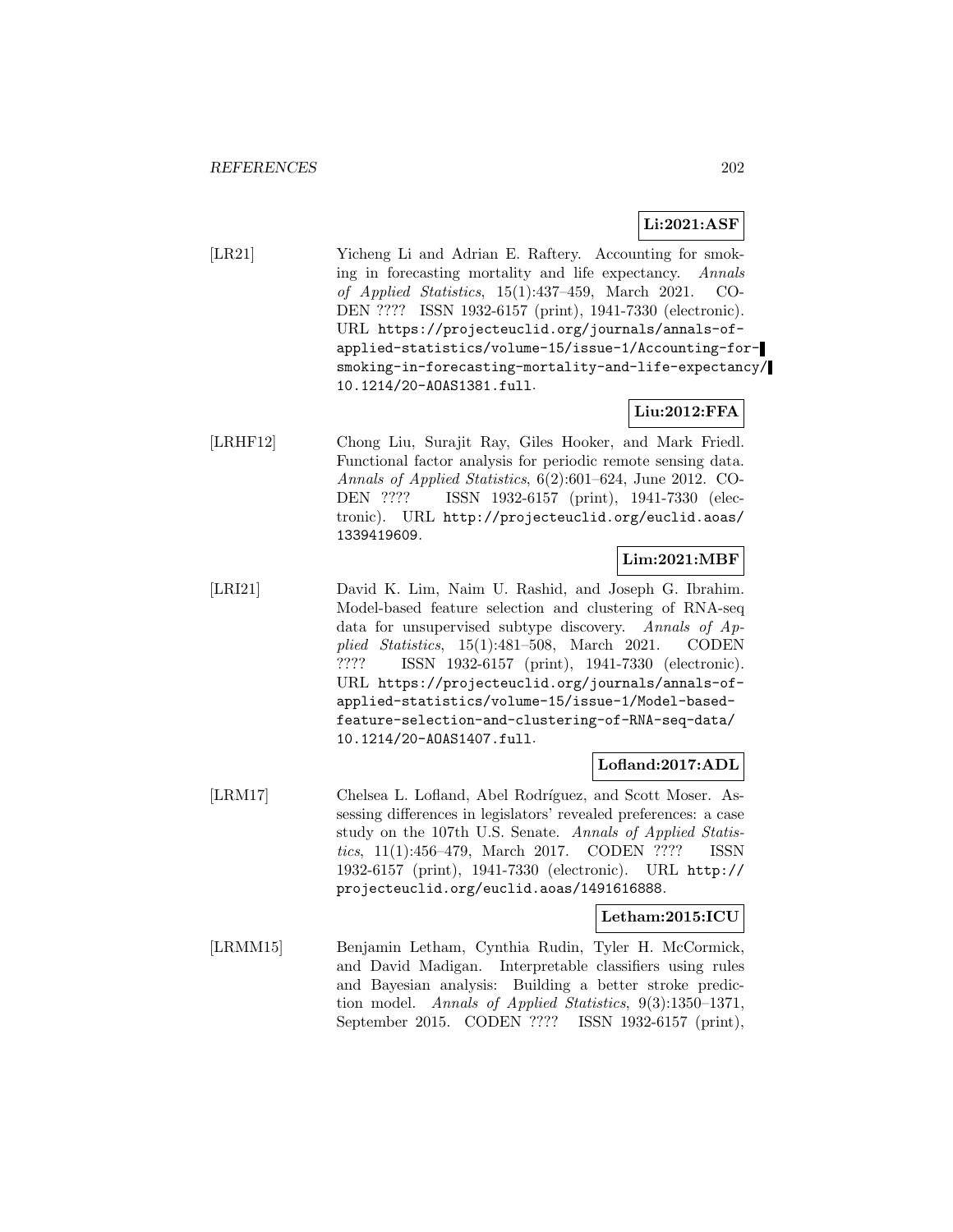1941-7330 (electronic). URL http://projecteuclid.org/ euclid.aoas/1446488742.

### **Loredo:2009:IPA**

[LRS09] Thomas J. Loredo, John Rice, and Michael L. Stein. Introduction to papers on astrostatistics. Annals of Applied Statistics, 3(1):1–5, March 2009. CODEN ???? ISSN 1932-6157 (print), 1941-7330 (electronic). URL http:// projecteuclid.org/euclid.aoas/1239888360.

### **Luss:2012:ERI**

[LRS12] Ronny Luss, Saharon Rosset, and Moni Shahar. Efficient regularized isotonic regression with application to gene–gene interaction search. Annals of Applied Statistics, 6(1):253– 283, March 2012. CODEN ???? ISSN 1932-6157 (print), 1941-7330 (electronic). URL http://projecteuclid.org/ euclid.aoas/1331043396. See correction [LRS15].

## **Luss:2015:CER**

[LRS15] Ronny Luss, Saharon Rosset, and Moni Shahar. Correction: Efficient regularized isotonic regression with application to gene-gene interaction search. Annals of Applied Statistics, 9(4):2266–2267, December 2015. CO-DEN ???? ISSN 1932-6157 (print), 1941-7330 (electronic). URL http://projecteuclid.org/euclid.aoas/ 1453994200. See [LRS12].

#### **Levina:2008:SEL**

[LRZ08] Elizaveta Levina, Adam Rothman, and Ji Zhu. Sparse estimation of large covariance matrices via a nested Lasso penalty. Annals of Applied Statistics, 2(1):245–263, March 2008. CODEN ???? ISSN 1932-6157 (print), 1941-7330 (electronic). URL http://projecteuclid.org/euclid.aoas/ 1206367820.

#### **Li:2018:SMG**

[LS18] Meng Li and Armin Schwartzman. Standardization of multivariate Gaussian mixture models and background adjustment of PET images in brain oncology. Annals of Applied Statistics, 12(4):2197–2227, December 2018. CODEN ???? ISSN 1932-6157 (print), 1941-7330 (electronic). URL https:// projecteuclid.org/euclid.aoas/1542078042.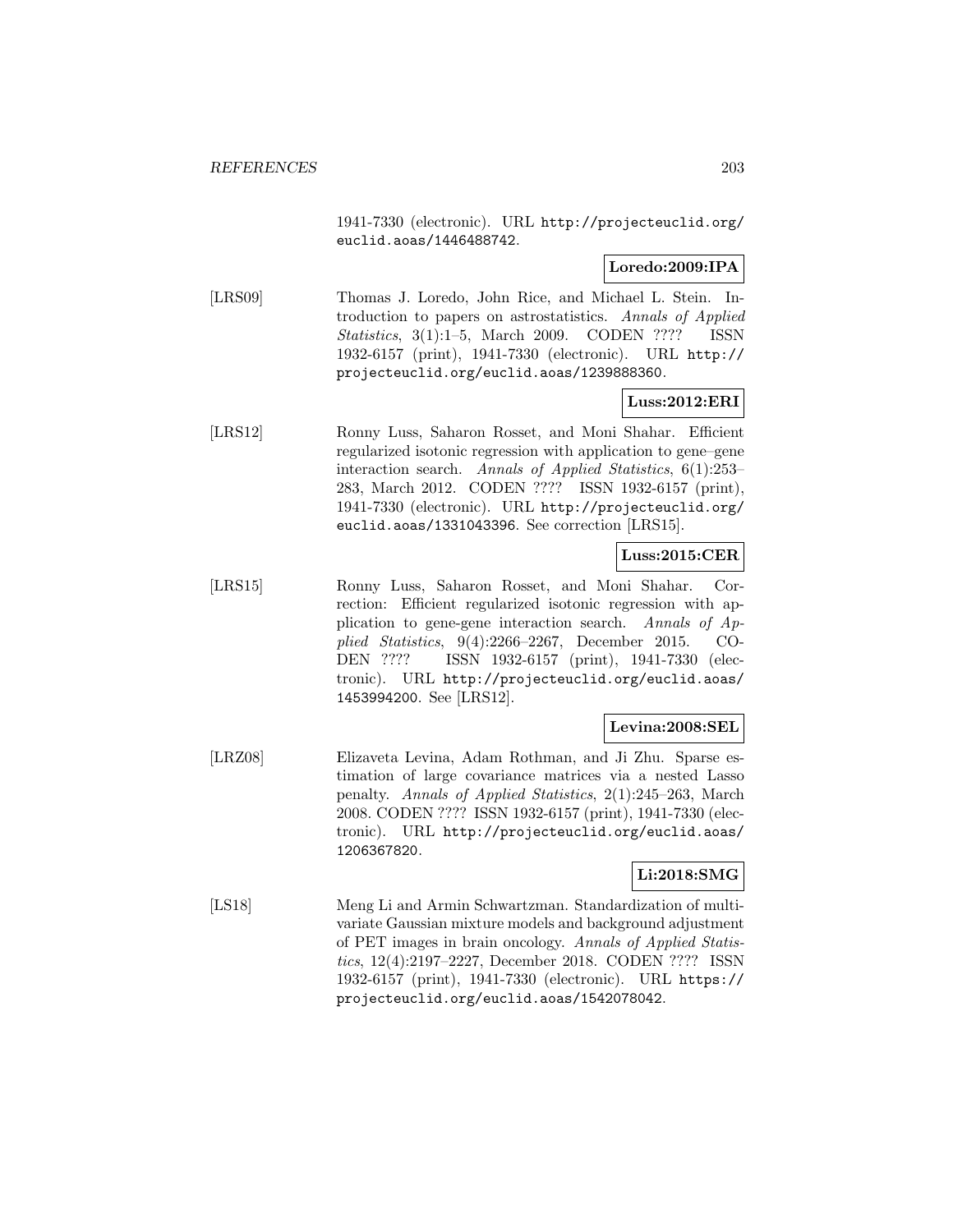#### **Liang:2022:SML**

[LS22] Jane W. Liang and 'Saunak Sen. Sparse matrix linear models for structured high-throughput data. Annals of Applied Statistics, 16(1):169–192, March 2022. CODEN ???? ISSN 1932-6157 (print), 1941-7330 (electronic). URL https://projecteuclid.org/journals/annals-ofapplied-statistics/volume-16/issue-1/Sparse-matrixlinear-models-for-structured-high-throughput-data/ 10.1214/21-AOAS1444.full.

# **Lahiri:2012:GBM**

[LSAR12] S. N. Lahiri, C. Spiegelman, J. Appiah, and L. Rilett. Gap bootstrap methods for massive data sets with an application to transportation engineering. Annals of Applied Statistics, 6(4):1552–1587, December 2012. CODEN ???? ISSN 1932-6157 (print), 1941-7330 (electronic). URL http:// projecteuclid.org/euclid.aoas/1356629051.

# **Lin:2015:MRF**

[LSL<sup>+</sup>15] Zhixiang Lin, Stephan J. Sanders, Mingfeng Li, Nenad Sestan, Matthew W. State, and Hongyu Zhao. A Markov random field-based approach to characterizing human brain development using spatial–temporal transcriptome data. Annals of Applied Statistics, 9(1):429–451, March 2015. CO-DEN ???? ISSN 1932-6157 (print), 1941-7330 (electronic). URL http://projecteuclid.org/euclid.aoas/ 1430226099.

## **Lockwood:2015:ICE**

[LSM15] J. R. Lockwood, Terrance D. Savitsky, and Daniel F. Mc-Caffrey. Inferring constructs of effective teaching from classroom observations: an application of Bayesian exploratory factor analysis without restrictions. Annals of Applied Statistics, 9(3):1484–1509, September 2015. CODEN ???? ISSN 1932-6157 (print), 1941-7330 (electronic). URL http:// projecteuclid.org/euclid.aoas/1446488748.

#### **Lopes:2012:MVU**

[LSS<sup>+</sup>12] Hedibert F. Lopes, Alexandra M. Schmidt, Esther Salazar, Mariana Gómez, and Marcel Achkar. Measuring the vulnerability of the Uruguayan population to vector-borne diseases via spatially hierarchical factor models. Annals of Applied Statistics, 6(1):284–303, March 2012. CODEN ????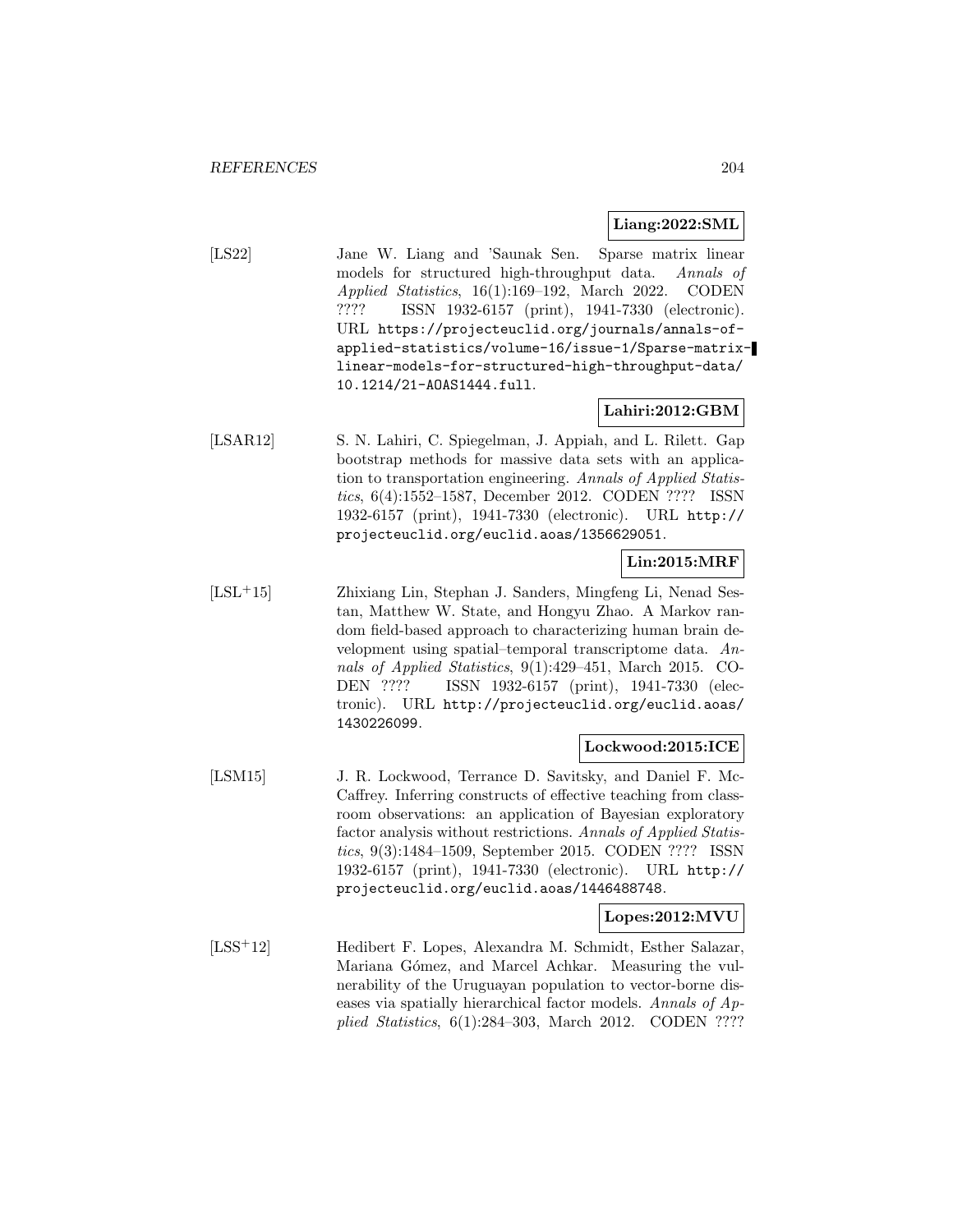ISSN 1932-6157 (print), 1941-7330 (electronic). URL http: //projecteuclid.org/euclid.aoas/1331043397.

## **Li:2020:RRS**

[LSS<sup>+</sup>20] Qian Li, John Shamshoian, Damla Sentürk, Catherine Sugar, Shafali Jeste, Charlotte DiStefano, and Donatello Telesca. Region-referenced spectral power dynamics of EEG signals: a hierarchical modeling approach. Annals of Applied Statistics, 14(4):2053–2068, December 2020. CODEN ???? ISSN 1932-6157 (print), 1941-7330 (electronic). URL https://projecteuclid. org/journals/annals-of-applied-statistics/volume-14/issue-4/Region-referenced-spectral-power-dynamicsof-EEG-signals--A/10.1214/20-AOAS1374.full.

### **Li:2011:AWS**

[LT11] Jia Li and George C. Tseng. An adaptively weighted statistic for detecting differential gene expression when combining multiple transcriptomic studies. Annals of Applied Statistics, 5(2A):994–1019, June 2011. CODEN ???? ISSN 1932-6157 (print), 1941-7330 (electronic). URL http:// projecteuclid.org/euclid.aoas/1310562214.

### **Liu:2012:SRM**

[LT12] Hai Liu and Wanzhu Tu. A semiparametric regression model for paired longitudinal outcomes with application in childhood blood pressure development. Annals of Applied Statistics, 6(4):1861–1882, December 2012. CODEN ???? ISSN 1932-6157 (print), 1941-7330 (electronic). URL http:// projecteuclid.org/euclid.aoas/1356629063.

#### **Lee:2019:BSJ**

[LTL19] Juhee Lee, Peter F. Thall, and Steven H. Lin. Bayesian semiparametric joint regression analysis of recurrent adverse events and survival in esophageal cancer patients. Annals of Applied Statistics, 13(1):221–247, March 2019. CODEN ???? ISSN 1932-6157 (print), 1941-7330 (electronic). URL https://projecteuclid.org/euclid.aoas/1554861647.

#### **Leday:2013:MAB**

[LvdVvWvdW13] Gwenaël G. R. Leday, Aad W. van der Vaart, Wessel N. van Wieringen, and Mark A. van de Wiel. Modeling association between DNA copy number and gene expression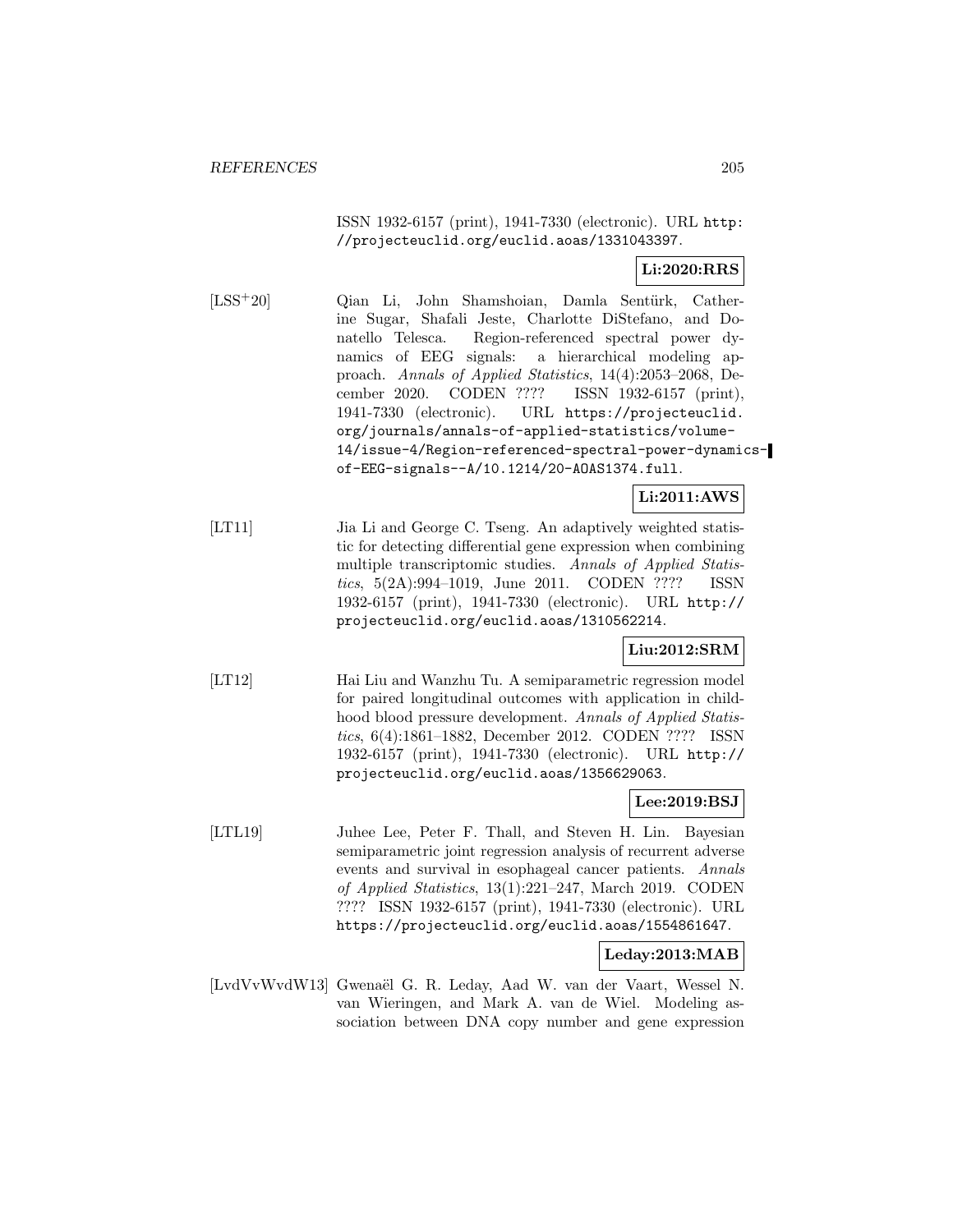with constrained piecewise linear regression splines. Annals of Applied Statistics, 7(2):823–845, June 2013. CODEN ???? ISSN 1932-6157 (print), 1941-7330 (electronic). URL http: //projecteuclid.org/euclid.aoas/1372338469.

## **Liu:2017:GMD**

[LW17] Shuyi Liu and Wei Wu. Generalized Mahalanobis depth in point process and its application in neural coding. Annals of Applied Statistics, 11(2):992–1010, June 2017. CODEN ???? ISSN 1932-6157 (print), 1941-7330 (electronic). URL https://projecteuclid.org/euclid.aoas/1500537732.

### **Luo:2018:NBL**

[LW18] Xiangyu Luo and Yingying Wei. Nonparametric Bayesian learning of heterogeneous dynamic transcription factor networks. Annals of Applied Statistics, 12(3):1749–1772, September 2018. CODEN ???? ISSN 1932-6157 (print), 1941-7330 (electronic). URL https://projecteuclid.org/ euclid.aoas/1536652973.

## **Liu:2016:VSP**

[LWFW16] Ying Liu, Yuanjia Wang, Yang Feng, and Melanie M. Wall. Variable selection and prediction with incomplete highdimensional data. Annals of Applied Statistics, 10(1):418– 450, March 2016. CODEN ???? ISSN 1932-6157 (print), 1941-7330 (electronic). URL http://projecteuclid.org/ euclid.aoas/1458909922.

## **Li:2015:BGL**

[LWLW15] Jiahan Li, Zhong Wang, Runze Li, and Rongling Wu. Bayesian group Lasso for nonparametric varying-coefficient models with application to functional genome-wide association studies. Annals of Applied Statistics, 9(2):640–664, June 2015. CODEN ???? ISSN 1932-6157 (print), 1941-7330 (electronic). URL http://projecteuclid.org/euclid.aoas/ 1437397105.

## **Li:2019:BMI**

[LWLX19] Qiwei Li, Xinlei Wang, Faming Liang, and Guanghua Xiao. A Bayesian mark interaction model for analysis of tumor pathology images. Annals of Applied Statistics, 13 (3):1708–1732, September 2019. CODEN ???? ISSN 1932-6157 (print), 1941-7330 (electronic). URL https:// projecteuclid.org/euclid.aoas/1571277769.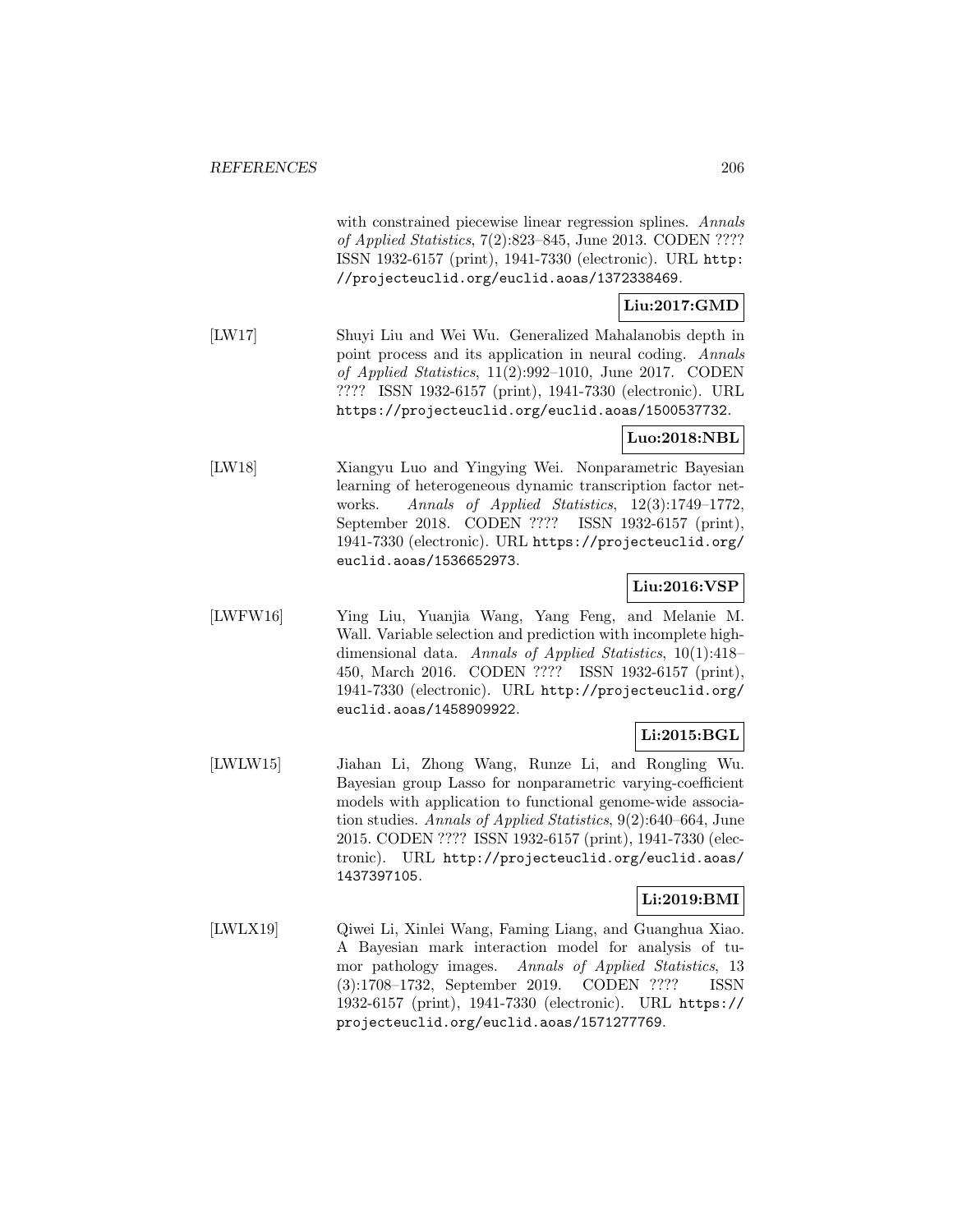## **Liu:2017:NEA**

[LWSP17] Binghui Liu, Chong Wu, Xiaotong Shen, and Wei Pan. A novel and efficient algorithm for de novo discovery of mutated driver pathways in cancer. Annals of Applied Statistics, 11(3):1481–1512, September 2017. CODEN ???? ISSN 1932-6157 (print), 1941-7330 (electronic). URL https:// projecteuclid.org/euclid.aoas/1507168837.

## **Liu:2019:HBM**

[LWZ19] Yiyi Liu, Joshua L. Warren, and Hongyu Zhao. A hierarchical Bayesian model for single-cell clustering using RNA-sequencing data. Annals of Applied Statistics, 13 (3):1733–1752, September 2019. CODEN ???? ISSN 1932-6157 (print), 1941-7330 (electronic). URL https:// projecteuclid.org/euclid.aoas/1571277771.

## **Liu:2018:PTB**

[LX18] Yaowu Liu and Jun Xie. Powerful test based on conditional effects for genome-wide screening. Annals of Applied Statistics, 12(1):567–585, March 2018. CODEN ???? ISSN 1932-6157 (print), 1941-7330 (electronic). URL https:// projecteuclid.org/euclid.aoas/1520564484.

## **Lai:2011:MVP**

[LXC11] Tze Leung Lai, Haipeng Xing, and Zehao Chen. Mean– variance portfolio optimization when means and covariances are unknown. Annals of Applied Statistics, 5(2A):798– 823, June 2011. CODEN ???? ISSN 1932-6157 (print), 1941-7330 (electronic). URL http://projecteuclid.org/ euclid.aoas/1310562206.

## **Lin:2016:BAC**

[LY16] Ruitao Lin and Guosheng Yin. Bootstrap aggregating continual reassessment method for dose finding in drugcombination trials. Annals of Applied Statistics, 10(4):2349– 2376, December 2016. CODEN ???? ISSN 1932-6157 (print), 1941-7330 (electronic). URL http://projecteuclid.org/ euclid.aoas/1483606863.

## **Liu:2016:SMA**

[LYH<sup>+</sup>16] Xiao Liu, Kyongmin Yeo, Youngdeok Hwang, Jitendra Singh, and Jayant Kalagnanam. A statistical modeling approach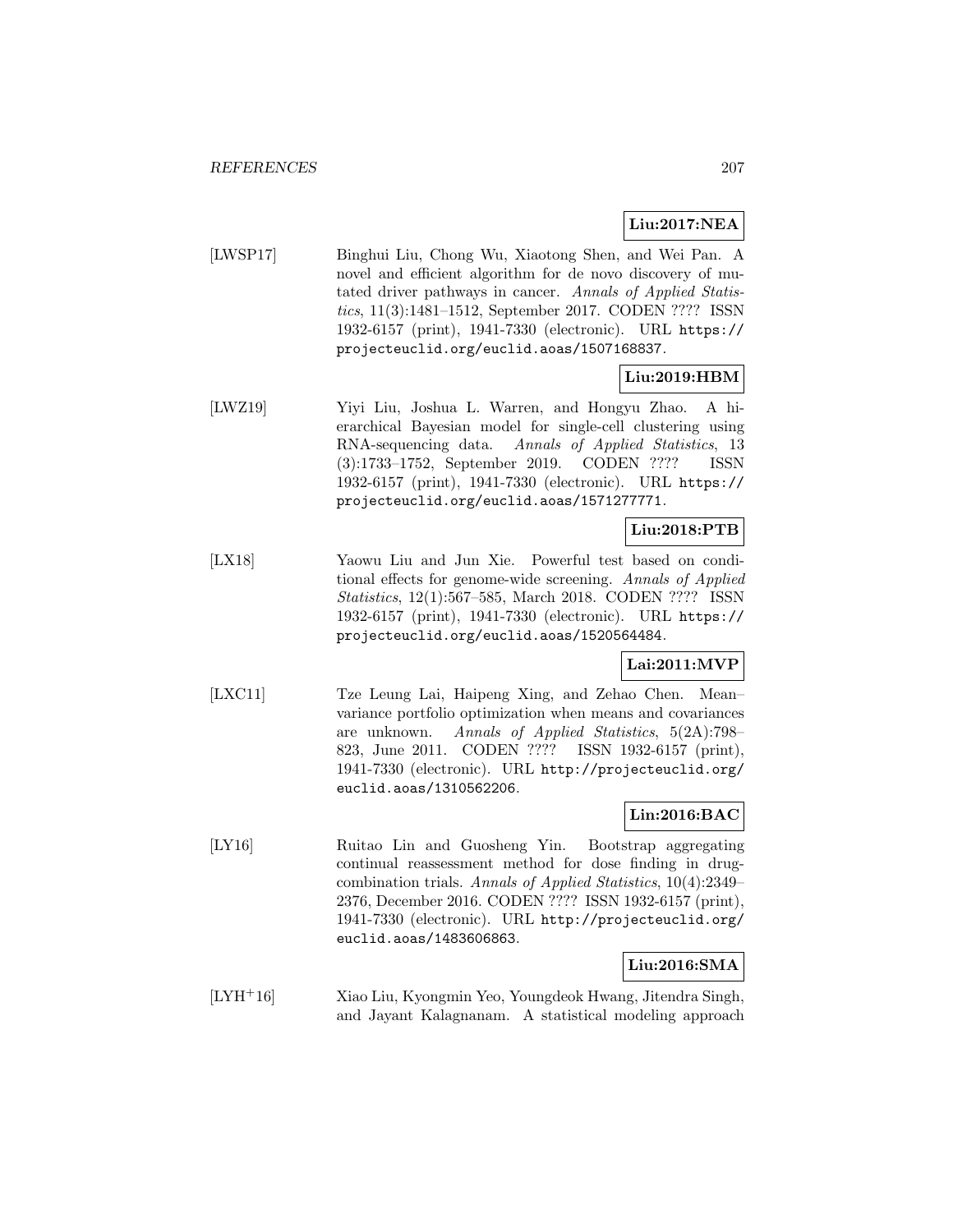for air quality data based on physical dispersion processes and its application to ozone modeling. Annals of Applied Statistics, 10(2):756–785, June 2016. CODEN ???? ISSN 1932-6157 (print), 1941-7330 (electronic). URL http:// projecteuclid.org/euclid.aoas/1469199892.

## **Lyons:2008:OSI**

[Lyo08] Louis Lyons. Open statistical issues in particle physics. Annals of Applied Statistics, 2(3):887–915, September 2008. CODEN ???? ISSN 1932-6157 (print), 1941-7330 (electronic). URL http://projecteuclid.org/euclid.aoas/ 1223908045.

## **Liu:2013:BDA**

[LYY13] Suyu Liu, Guosheng Yin, and Ying Yuan. Bayesian data augmentation dose finding with continual reassessment method and delayed toxicity. Annals of Applied Statistics, 7(4):2138– 2156, December 2013. CODEN ???? ISSN 1932-6157 (print), 1941-7330 (electronic). URL http://projecteuclid.org/ euclid.aoas/1387823313.

## **Loh:2007:ASC**

[LZ07] Ji Meng Loh and Zhengyuan Zhu. Accounting for spatial correlation in the scan statistic. Annals of Applied Statistics, 1(2):560–584, December 2007. CODEN ???? ISSN 1932-6157 (print), 1941-7330 (electronic). URL http:// projecteuclid.org/euclid.aoas/1196438031.

# **Luo:2011:BHM**

[LZ11] Ruiyan Luo and Hongyu Zhao. Bayesian hierarchical modeling for signaling pathway inference from single cell interventional data. Annals of Applied Statistics, 5(2A):725– 745, June 2011. CODEN ???? ISSN 1932-6157 (print), 1941-7330 (electronic). URL http://projecteuclid.org/ euclid.aoas/1310562203.

#### **Loh:2013:RTL**

[LZ13] Wei-Yin Loh and Wei Zheng. Regression trees for longitudinal and multiresponse data. Annals of Applied Statistics, 7(1):495–522, March 2013. CODEN ???? ISSN 1932-6157 (print), 1941-7330 (electronic). URL http:// projecteuclid.org/euclid.aoas/1365527208.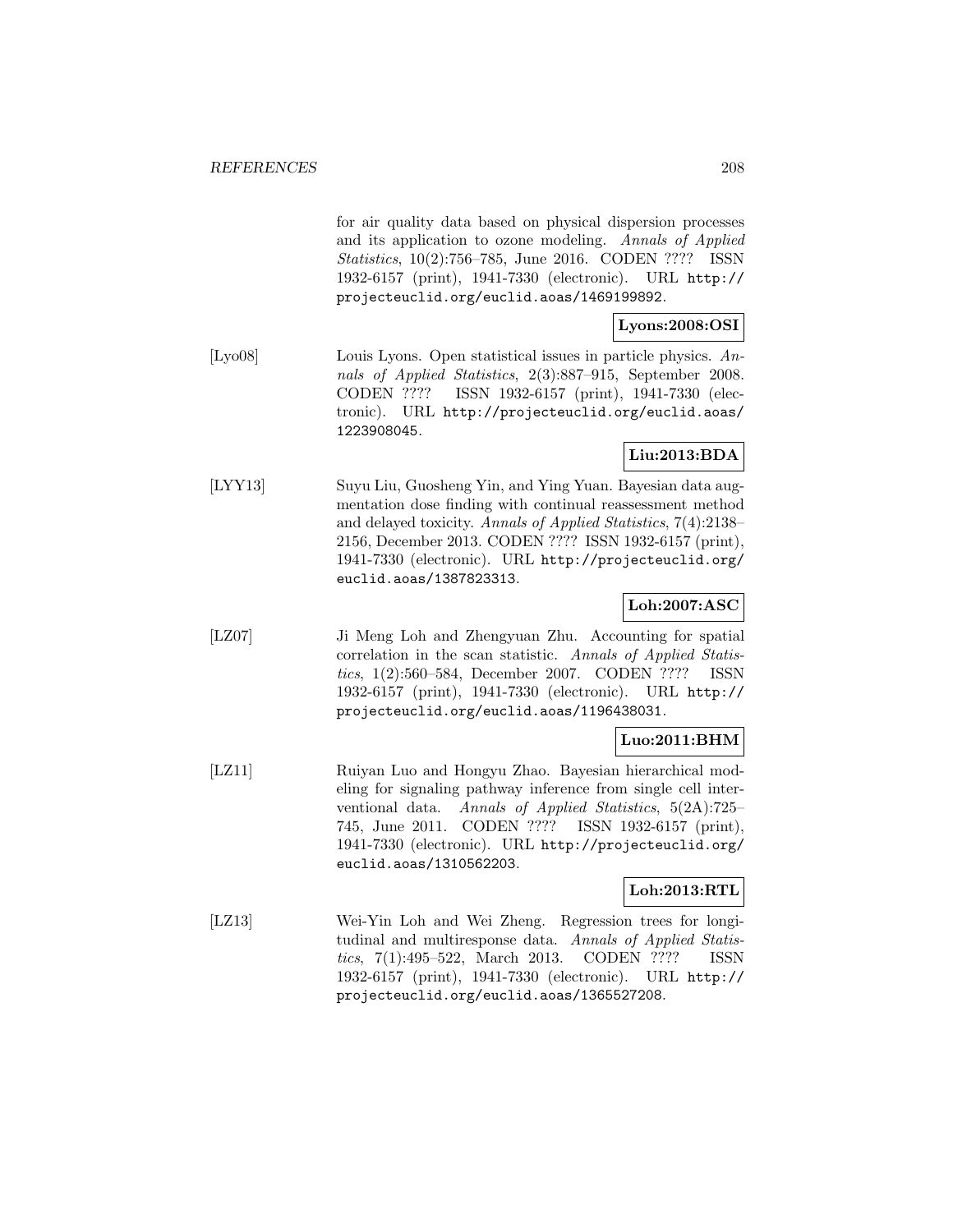### **Li:2021:TQR**

[LZ21] Cai Li and Heping Zhang. Tensor quantile regression with application to association between neuroimages and human intelligence. Annals of Applied Statistics, 15(3):1455–1477, September 2021. CODEN ???? ISSN 1932-6157 (print), 1941-7330 (electronic). URL https://projecteuclid. org/journals/annals-of-applied-statistics/volume-15/issue-3/Tensor-quantile-regression-with-applicationto-association-between-neuroimages-and/10.1214/21- AOAS1475.full.

## **Ling:2021:ZIQ**

[LZCW21] Wodan Ling, Wenfei Zhang, Bin Cheng, and Ying Wei. Zero-inflated quantile rank-score based test (ZIQRank) with application to scRNA-seq differential gene expression analysis. Annals of Applied Statistics, 15(4):1673–1696, December 2021. CODEN ???? ISSN 1932-6157 (print), 1941-7330 (electronic). URL https://projecteuclid. org/journals/annals-of-applied-statistics/volume-15/issue-4/Zero-inflated-quantile-rank-score-basedtest-ZIQRank-with-application/10.1214/21-AOAS1442. full.

### **Lee:2015:BBF**

[LZK<sup>+</sup>15] Eunjee Lee, Hongtu Zhu, Dehan Kong, Yalin Wang, Kelly Sullivan Giovanello, Joseph G. Ibrahim, and for the Alzheimer's Disease Neuroimaging Initiative. BFLCRM: a Bayesian functional linear Cox regression model for predicting time to conversion to Alzheimer's disease. Annals of Applied Statistics, 9(4):2153–2178, December 2015. CODEN ???? ISSN 1932-6157 (print), 1941-7330 (electronic). URL http://projecteuclid.org/euclid.aoas/1453994196.

# **Li:2014:FAD**

[LZLW14] Jiahan Li, Wei Zhong, Runze Li, and Rongling Wu. A fast algorithm for detecting gene–gene interactions in genome-wide association studies. Annals of Applied Statistics, 8(4):2292– 2318, December 2014. CODEN ???? ISSN 1932-6157 (print), 1941-7330 (electronic). URL http://projecteuclid.org/ euclid.aoas/1419001744.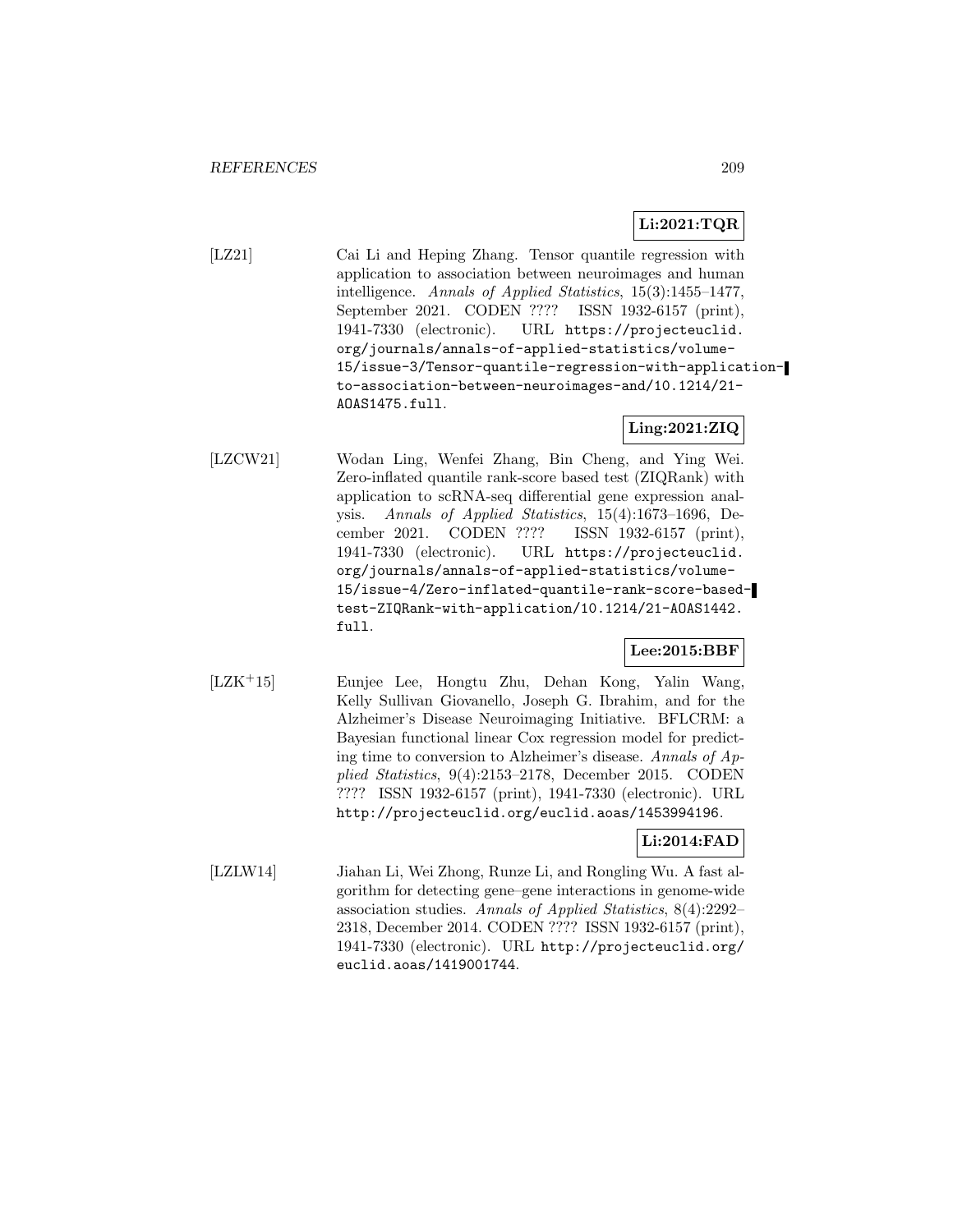## **Liu:2016:MTU**

[LZP16] Jie Liu, Chunming Zhang, and David Page. Multiple testing under dependence via graphical models. Annals of Applied Statistics, 10(3):1699–1724, September 2016. CODEN ???? ISSN 1932-6157 (print), 1941-7330 (electronic). URL http: //projecteuclid.org/euclid.aoas/1475069624.

# **Liu:2016:BDF**

[LZTB16] Yang Liu, James V. Zidek, Andrew W. Trites, and Brian C. Battaile. Bayesian data fusion approaches to predicting spatial tracks: Application to marine mammals. Annals of Applied Statistics, 10(3):1517–1546, September 2016. CODEN ???? ISSN 1932-6157 (print), 1941-7330 (electronic). URL http://projecteuclid.org/euclid.aoas/1475069617.

# **Li:2015:SBV**

[LZW<sup>+</sup>15] Fan Li, Tingting Zhang, Quanli Wang, Marlen Z. Gonzalez, Erin L. Maresh, and James A. Coan. Spatial Bayesian variable selection and grouping for high-dimensional scalaron-image regression. Annals of Applied Statistics, 9(2):687– 713, June 2015. CODEN ???? ISSN 1932-6157 (print), 1941-7330 (electronic). URL http://projecteuclid.org/ euclid.aoas/1437397107.

# **Li:2018:MJM**

[LZZL18] Wei Vivian Li, Anqi Zhao, Shihua Zhang, and Jingyi Jessica Li. MSIQ: Joint modeling of multiple RNA-seq samples for accurate isoform quantification. Annals of Applied Statistics, 12(1):510–539, March 2018. CODEN ???? ISSN 1932-6157 (print), 1941-7330 (electronic). URL https:// projecteuclid.org/euclid.aoas/1520564482.

#### **Milanzi:2014:PSS**

[MAB<sup>+</sup>14] Elasma Milanzi, Ariel Alonso, Christophe Buyck, Geert Molenberghs, and Luc Bijnens. A permutational-splitting sample procedure to quantify expert opinion on clusters of chemical compounds using high-dimensional data. Annals of Applied Statistics, 8(4):2319–2335, December 2014. CODEN ???? ISSN 1932-6157 (print), 1941-7330 (electronic). URL http://projecteuclid.org/euclid.aoas/1419001745.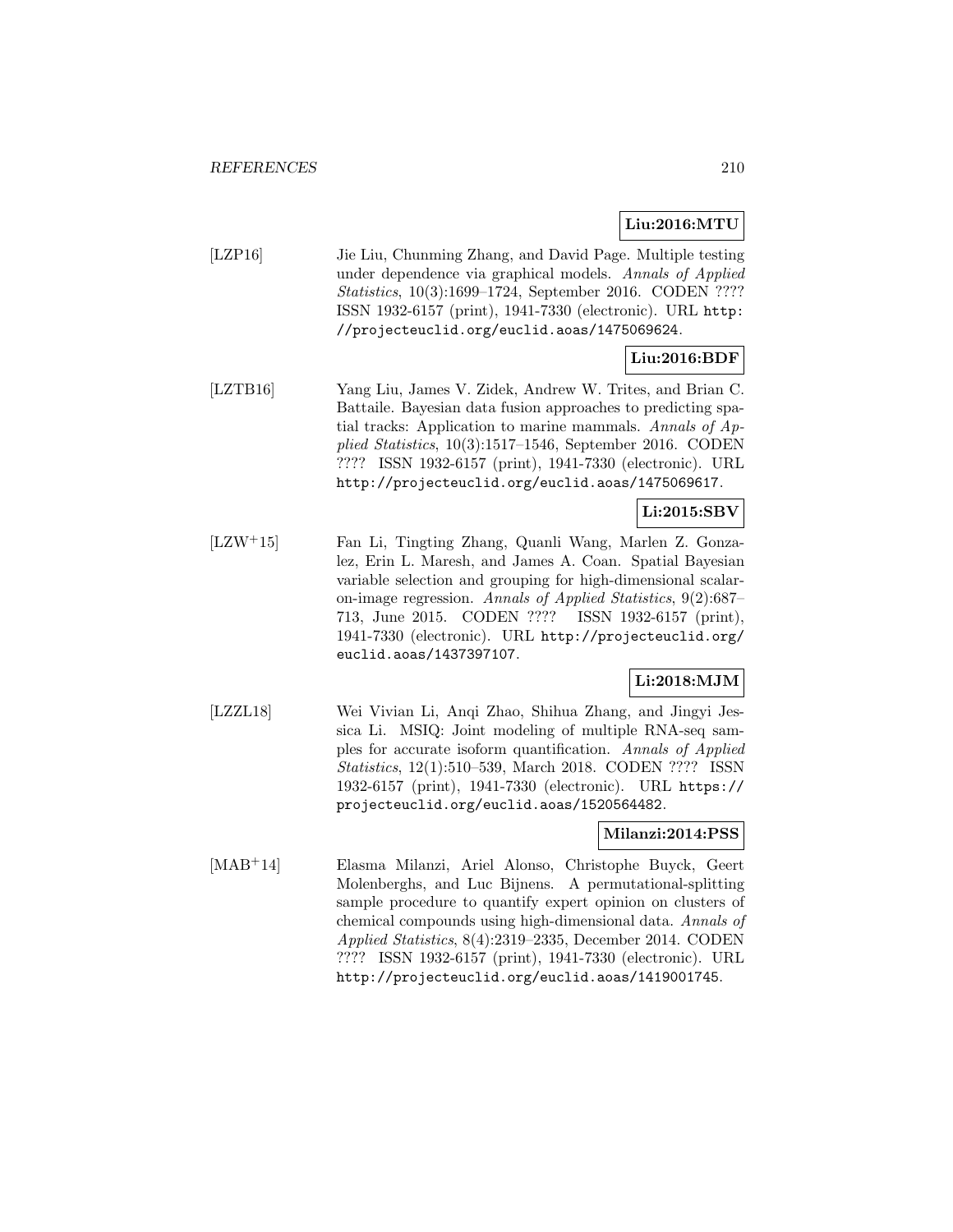**Macnaughton:2009:LE**

| [Mac09] | Donald B. Macnaughton. Letter to the Editor. Annals       |
|---------|-----------------------------------------------------------|
|         | of Applied Statistics, 3(1):489, March 2009. CODEN ????   |
|         | ISSN 1932-6157 (print), 1941-7330 (electronic). URL http: |
|         | //projecteuclid.org/euclid.aoas/1239888379.               |

#### **MacDonald:2020:LEF**

[Mac20a] Iain L. MacDonald. Letter to the Editor: Fitting a folded normal distribution without EM. Annals of Applied Statistics, 14(4):2096–2098, December 2020. CO-DEN ???? ISSN 1932-6157 (print), 1941-7330 (electronic). URL https://projecteuclid.org/journals/annals-ofapplied-statistics/volume-14/issue-4/Letter-to-the-Editor--Fitting-a-folded-normal-distribution/10.1214/ 20-AOAS1410.full. See rejoinder [Mac20b].

#### **MacDonald:2020:RFF**

[Mac20b] Iain L. MacDonald. Rejoinder: Fitting a folded normal distribution without EM. Annals of Applied Statistics, 4 (2101):2099–2100, December 2020. CODEN ???? ISSN 1932-6157 (print), 1941-7330 (electronic). URL https:// projecteuclid.org/journals/annals-of-applied-statistics/ volume-14/issue-4/Rejoinder-Fitting-a-folded-normaldistribution-without-EM/10.1214/20-AOAS1412.full. See [Mac20a].

#### **Malmberg:2008:IFC**

[MAE<sup>+</sup>08] Anders Malmberg, Avelino Arellano, David P. Edwards, Natasha Flyer, Doug Nychka, and Christopher Wikle. Interpolating fields of carbon monoxide data using a hybrid statistical-physical model. Annals of Applied Statistics, 2 (4):1231–1248, December 2008. CODEN ???? ISSN 1932-6157 (print), 1941-7330 (electronic). URL http:// projecteuclid.org/euclid.aoas/1231424208.

#### **Monti:2017:LPS**

[MAM17] Ricardo Pio Monti, Christoforos Anagnostopoulos, and Giovanni Montana. Learning population and subject-specific brain connectivity networks via mixed neighborhood selection. Annals of Applied Statistics, 11(4):2142–2164, December 2017. CODEN ???? ISSN 1932-6157 (print), 1941-7330 (electronic). URL https://projecteuclid.org/euclid. aoas/1514430280.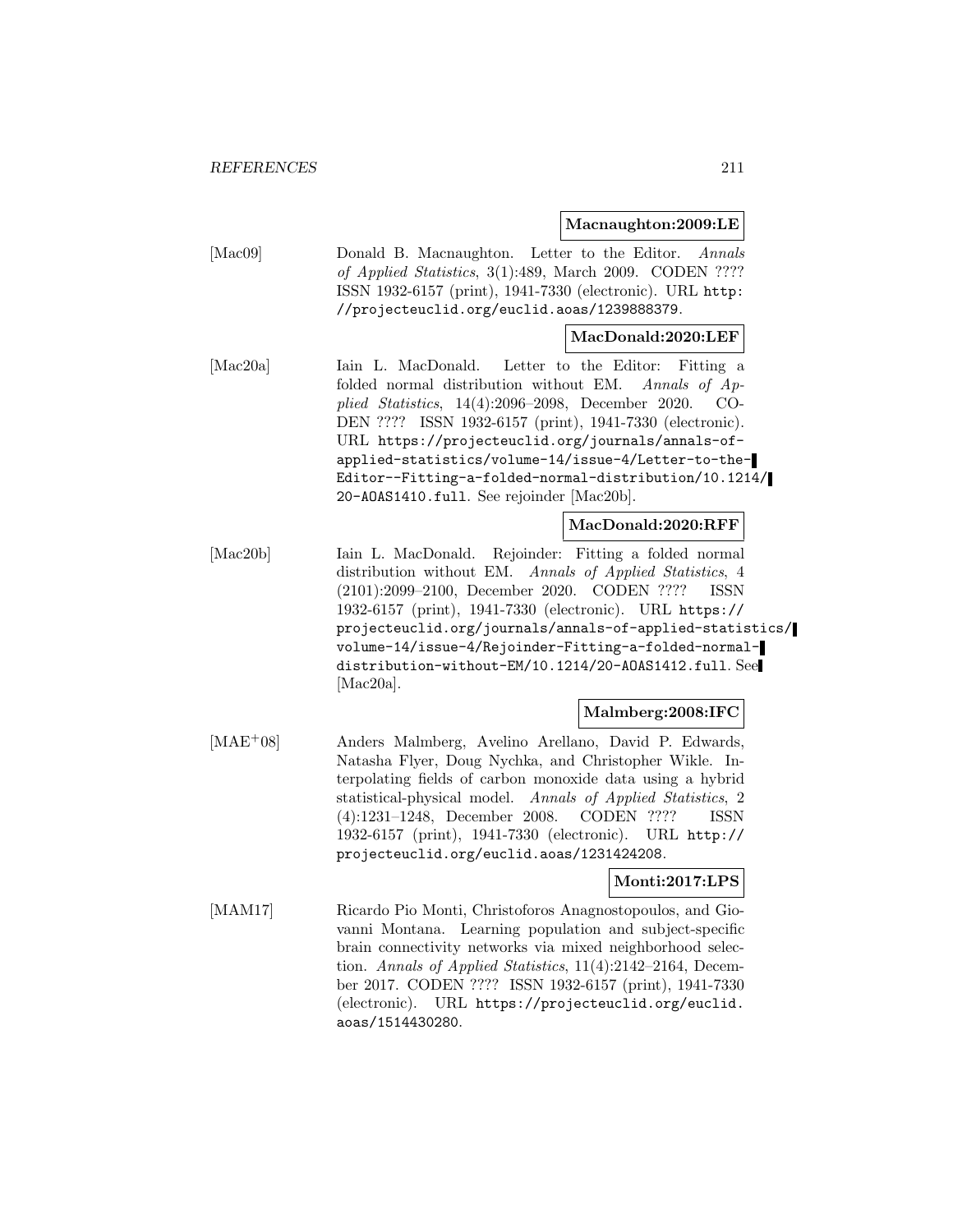#### **Mark:2008:GFS**

[Mar08] Steven D. Mark. A general formulation for standardization of rates as a method to control confounding by measured and unmeasured disease risk factors. Annals of Applied Statistics, 2(3):1103–1122, September 2008. CODEN ???? ISSN 1932-6157 (print), 1941-7330 (electronic). URL http://projecteuclid.org/euclid.aoas/1223908054.

### **Mandel:2013:VFE**

[MAZM13] Micha Mandel, Manor Askenazi, Yi Zhang, and Jarrod A. Marto. Variance function estimation in quantitative mass spectrometry with application to iTRAQ labeling. Annals of Applied Statistics, 7(1):1–24, March 2013. CODEN ???? ISSN 1932-6157 (print), 1941-7330 (electronic). URL http: //projecteuclid.org/euclid.aoas/1365527188.

### **Meinshausen:2008:DTA**

[MB08] Nicolai Meinshausen and Peter Bühlmann. Discussion of: "Treelets — An adaptive multi-scale basis for sparse unordered data". Annals of Applied Statistics, 2(2):478– 481, June 2008. CODEN ???? ISSN 1932-6157 (print), 1941-7330 (electronic). URL http://projecteuclid.org/ euclid.aoas/1215118521. See [LNW08b].

#### **Menchetti:2022:EEP**

[MB22] Fiammetta Menchetti and Iavor Bojinov. Estimating the effectiveness of permanent price reductions for competing products using multivariate Bayesian structural time series models. Annals of Applied Statistics, 16(1):414–435, March 2022. CODEN ???? ISSN 1932-6157 (print), 1941-7330 (electronic). URL https://projecteuclid. org/journals/annals-of-applied-statistics/volume-16/issue-1/Estimating-the-effectiveness-of-permanentprice-reductions-for-competing-products/10.1214/21- AOAS1498.full.

**Mukhopadhyay:2011:BCC**

[MBD11] Sabyasachi Mukhopadhyay, Sourabh Bhattacharya, and Kajal Dihidar. On Bayesian "central clustering": Application to landscape classification of Western Ghats. Annals of Applied Statistics, 5(3):1948–1977, September 2011. CODEN ???? ISSN 1932-6157 (print), 1941-7330 (electronic). URL http://projecteuclid.org/euclid.aoas/1318514291.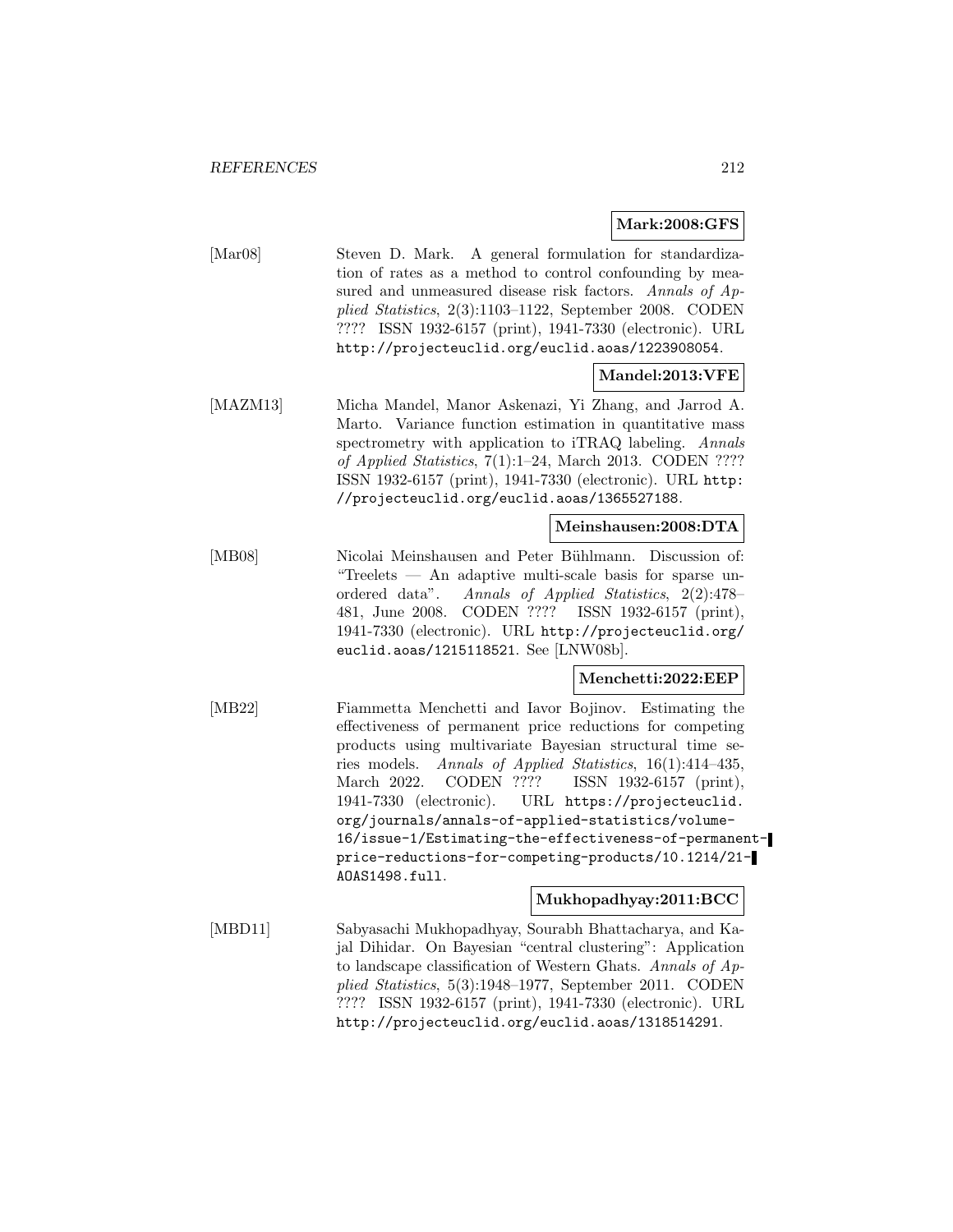#### **McClintock:2014:PMC**

[MBDL14] Brett T. McClintock, Larissa L. Bailey, Brian P. Dreher, and William A. Link. Probit models for capture–recapture data subject to imperfect detection, individual heterogeneity and misidentification. Annals of Applied Statistics, 8(4):2461– 2484, December 2014. CODEN ???? ISSN 1932-6157 (print), 1941-7330 (electronic). URL http://projecteuclid.org/ euclid.aoas/1419001751.

### **Martinez-Beneito:2011:BJR**

[MBGDS11] Miguel A. Martinez-Beneito, Gonzalo García-Donato, and Diego Salmerón. A Bayesian joinpoint regression model with an unknown number of break-points. Annals of Applied Statistics, 5(3):2150–2168, September 2011. CODEN ???? ISSN 1932-6157 (print), 1941-7330 (electronic). URL http: //projecteuclid.org/euclid.aoas/1318514299.

### **Morris:2011:AAQ**

[MBH<sup>+</sup>11] Jeffrey S. Morris, Veerabhadran Baladandayuthapani, Richard C. Herrick, Pietro Sanna, and Howard Gutstein. Automated analysis of quantitative image data using isomorphic functional mixed models, with application to proteomics data. Annals of Applied Statistics, 5(2A):894–923, June 2011. CODEN ???? ISSN 1932-6157 (print), 1941-7330 (electronic). URL http://projecteuclid.org/euclid.aoas/ 1310562210.

#### **Mohammed:2021:RRA**

[MBK<sup>+</sup>21] Shariq Mohammed, Karthik Bharath, Sebastian Kurtek, Arvind Rao, and Veerabhadran Baladandayuthapani. RA-DIOHEAD: Radiogenomic analysis incorporating tumor heterogeneity in imaging through densities. Annals of Applied Statistics, 15(4):1808–1830, December 2021. CO-DEN ???? ISSN 1932-6157 (print), 1941-7330 (electronic). URL https://projecteuclid.org/journals/annals-ofapplied-statistics/volume-15/issue-4/RADIOHEAD--Radiogenomicanalysis-incorporating-tumor-heterogeneity-in-imagingthrough/10.1214/21-AOAS1458.full.

#### **Maruotti:2017:DMF**

[MBL<sup>+</sup>17] Antonello Maruotti, Jan Bulla, Francesco Lagona, Marco Picone, and Francesca Martella. Dynamic mixtures of fac-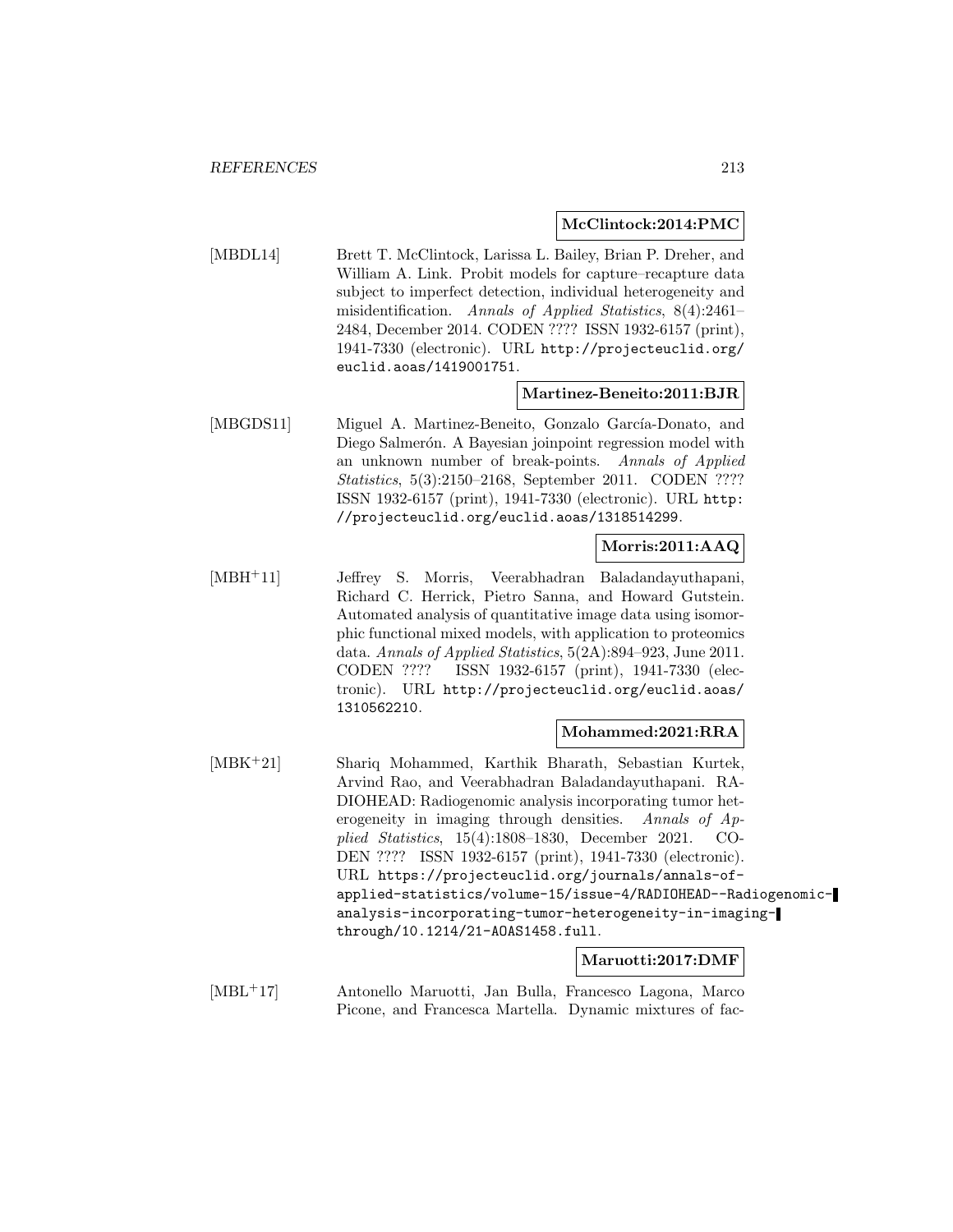tor analyzers to characterize multivariate air pollutant exposures. Annals of Applied Statistics, 11(3):1617-1648, September 2017. CODEN ???? ISSN 1932-6157 (print), 1941-7330 (electronic). URL https://projecteuclid.org/euclid. aoas/1507168842.

### **Meinshausen:2009:EBS**

[MBR09] Nicolai Meinshausen, Peter Bickel, and John Rice. Efficient blind search: Optimal power of detection under computational cost constraints. Annals of Applied Statistics, 3(1): 38–60, March 2009. CODEN ???? ISSN 1932-6157 (print), 1941-7330 (electronic). URL http://projecteuclid.org/ euclid.aoas/1239888362.

#### **Marchetti-Bowick:2019:PRM**

[MBYWX19] Micol Marchetti-Bowick, Yaoliang Yu, Wei Wu, and Eric P. Xing. A penalized regression model for the joint estimation of eQTL associations and gene network structure. Annals of Applied Statistics, 13(1):248–270, March 2019. CODEN ???? ISSN 1932-6157 (print), 1941-7330 (electronic). URL https://projecteuclid.org/euclid.aoas/1554861648.

#### **Matechou:2017:MIM**

[MC17] Eleni Matechou and François Caron. Modelling individual migration patterns using a Bayesian nonparametric approach for capture-recapture data. Annals of Applied Statistics, 11(1):21–40, March 2017. CODEN ???? ISSN 1932-6157 (print), 1941-7330 (electronic). URL http:// projecteuclid.org/euclid.aoas/1491616870.

#### **Merl:2009:IAC**

[MCCW09] Daniel Merl, Julia Ling-Yu Chen, Jen-Tsan Chi, and Mike West. An integrative analysis of cancer gene expression studies using Bayesian latent factor modeling. Annals of Applied Statistics, 3(4):1675–1694, December 2009. CODEN ???? ISSN 1932-6157 (print), 1941-7330 (electronic). URL http://projecteuclid.org/euclid.aoas/1267453959.

#### **McElroy:2009:ITM**

[McE09] Tucker McElroy. Incompatibility of trends in multi-year estimates from the American community survey. Annals of Applied Statistics, 3(4):1493–1504, December 2009. CODEN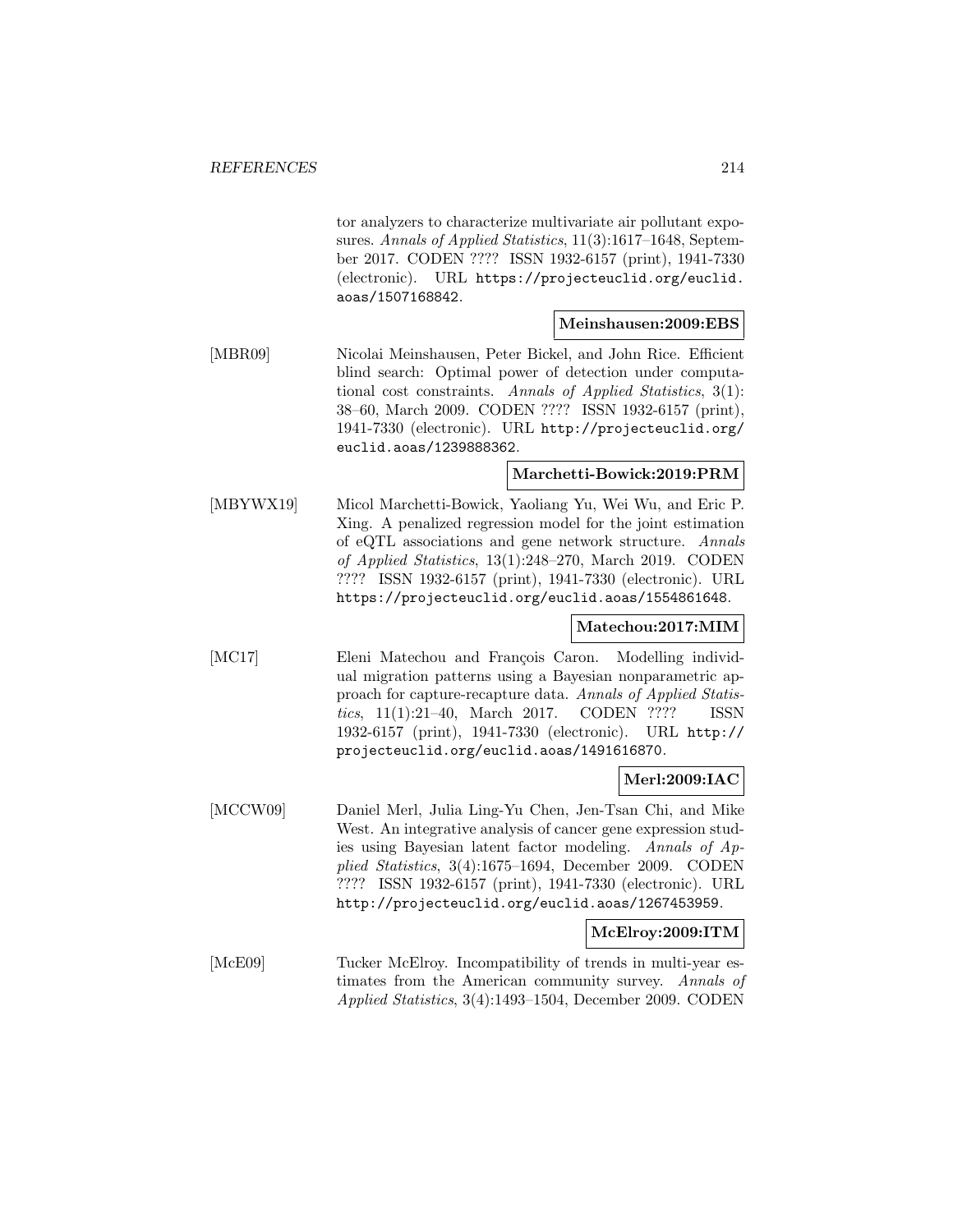???? ISSN 1932-6157 (print), 1941-7330 (electronic). URL http://projecteuclid.org/euclid.aoas/1267453949.

#### **Morvan:2021:PNT**

[MDGM21] Marie Morvan, Emilie Devijver, Madison Giacofci, and Valérie Monbet. Prediction of the NASH through penalized mixture of logistic regression models. Annals of Applied Statistics, 15(2):952–970, June 2021. CODEN ???? ISSN 1932-6157 (print), 1941-7330 (electronic). URL https://projecteuclid.org/journals/annals-ofapplied-statistics/volume-15/issue-2/Prediction-ofthe-NASH-through-penalized-mixture-of-logistic-regression/ 10.1214/20-AOAS1409.full.

### **Ma:2021:MPE**

[MDP21] Chuoxin Ma, Hongsheng Dai, and Jianxin Pan. Modeling past event feedback through biomarker dynamics in the multistate event analysis for cardiovascular disease data. Annals of Applied Statistics, 15(3):1308–1328, September 2021. CODEN ???? ISSN 1932-6157 (print), 1941-7330 (electronic). URL https://projecteuclid. org/journals/annals-of-applied-statistics/volume-15/issue-3/Modeling-past-event-feedback-through-biomarkerdynamics-in-the-multistate/10.1214/21-AOAS1445.full.

## **Murphy:2010:VSU**

[MDR10] Thomas Brendan Murphy, Nema Dean, and Adrian E. Raftery. Variable selection and updating in model-based discriminant analysis for high dimensional data with food authenticity applications. Annals of Applied Statistics, 4(1): 396–421, March 2010. CODEN ???? ISSN 1932-6157 (print), 1941-7330 (electronic). URL http://projecteuclid.org/ euclid.aoas/1273584460.

## **Moran:2021:BJM**

[MDWH21] Kelly R. Moran, David Dunson, Matthew W. Wheeler, and Amy H. Herring. Bayesian joint modeling of chemical structure and dose response curves. Annals of Applied Statistics, 15(3):1405–1430, September 2021. CO-DEN ???? ISSN 1932-6157 (print), 1941-7330 (electronic). URL https://projecteuclid.org/journals/annals-ofapplied-statistics/volume-15/issue-3/Bayesian-jointmodeling-of-chemical-structure-and-dose-responsecurves/10.1214/21-AOAS1461.full.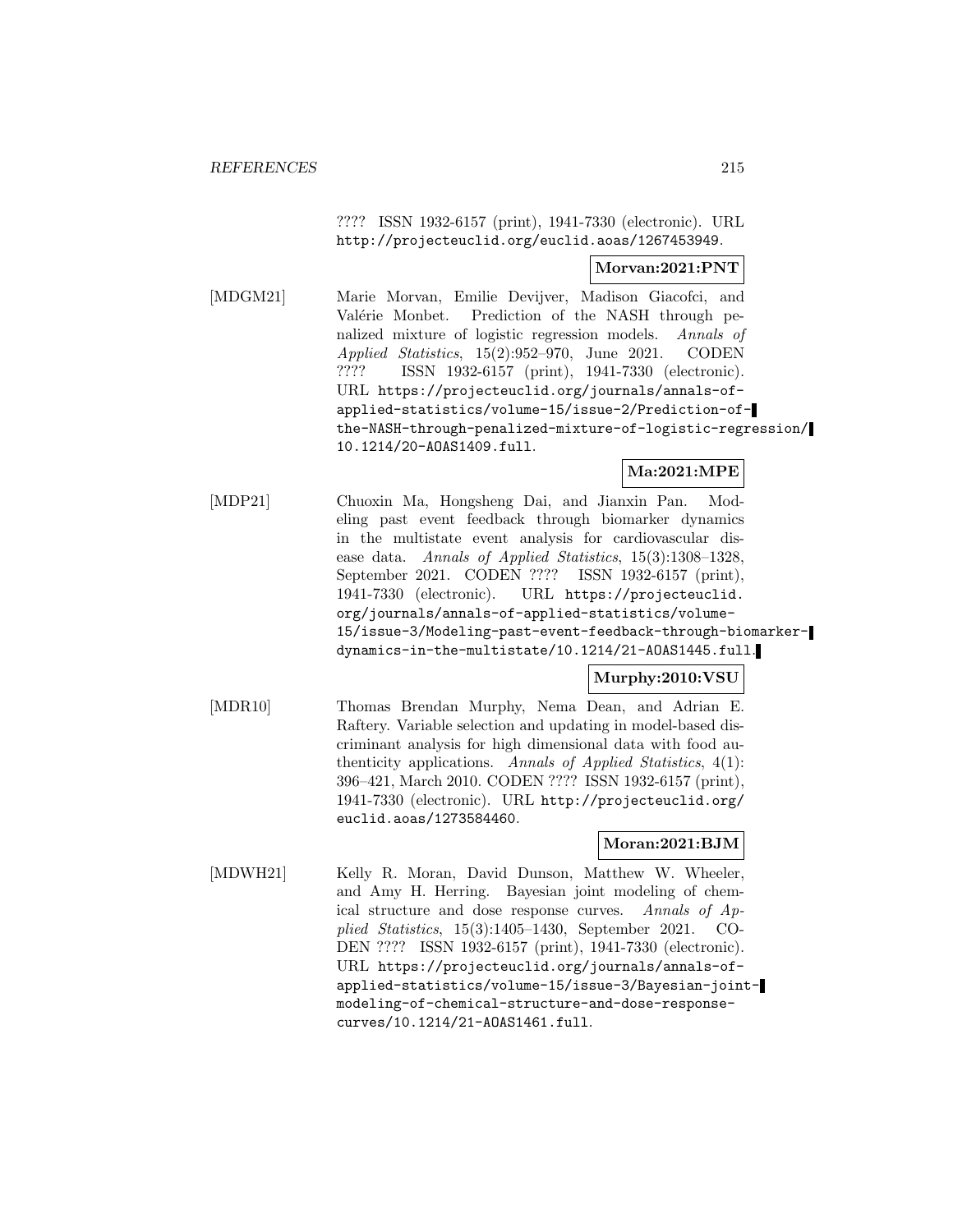### **McLaughlin:2018:EAP**

[ME18] Katherine R. McLaughlin and Joshua D. EmBree. Empirical assessment of programs to promote collaboration: a network model approach. Annals of Applied Statistics, 12(1): 654–682, March 2018. CODEN ???? ISSN 1932-6157 (print), 1941-7330 (electronic). URL https://projecteuclid.org/ euclid.aoas/1520564488.

#### **Meinshausen:2010:NH**

[Mei10] Nicolai Meinshausen. Node harvest. Annals of Applied Statistics, 4(4):2049–2072, December 2010. CODEN ???? ISSN 1932-6157 (print), 1941-7330 (electronic). URL http:// projecteuclid.org/euclid.aoas/1294167809.

#### **Meng:2018:SPP**

[Men18] Xiao-Li Meng. Statistical paradises and paradoxes in big data (I): Law of large populations, big data paradox, and the 2016 US presidential election. Annals of Applied Statistics, 12(2): 685–726, June 2018. CODEN ???? ISSN 1932-6157 (print), 1941-7330 (electronic). URL https://projecteuclid.org/ euclid.aoas/1532743473.

# **Meyer:2008:IUS**

[Mey08] Mary C. Meyer. Inference using shape-restricted regression splines. Annals of Applied Statistics, 2(3):1013–1033, September 2008. CODEN ???? ISSN 1932-6157 (print), 1941-7330 (electronic). URL http://projecteuclid.org/ euclid.aoas/1223908050.

#### **Mardia:2013:BAS**

[MFB<sup>+</sup>13] Kanti V. Mardia, Christopher J. Fallaize, Stuart Barber, Richard M. Jackson, and Douglas L. Theobald. Bayesian alignment of similarity shapes. Annals of Applied Statistics, 7(2):989–1009, June 2013. CODEN ???? ISSN 1932-6157 (print), 1941-7330 (electronic). URL http:// projecteuclid.org/euclid.aoas/1372338476.

### **McParland:2014:CSA**

[MGM<sup>+</sup>14] Damien McParland, Isobel Claire Gormley, Tyler H. McCormick, Samuel J. Clark, Chodziwadziwa Whiteson Kabudula, and Mark A. Collinson. Clustering South African households based on their asset status using latent variable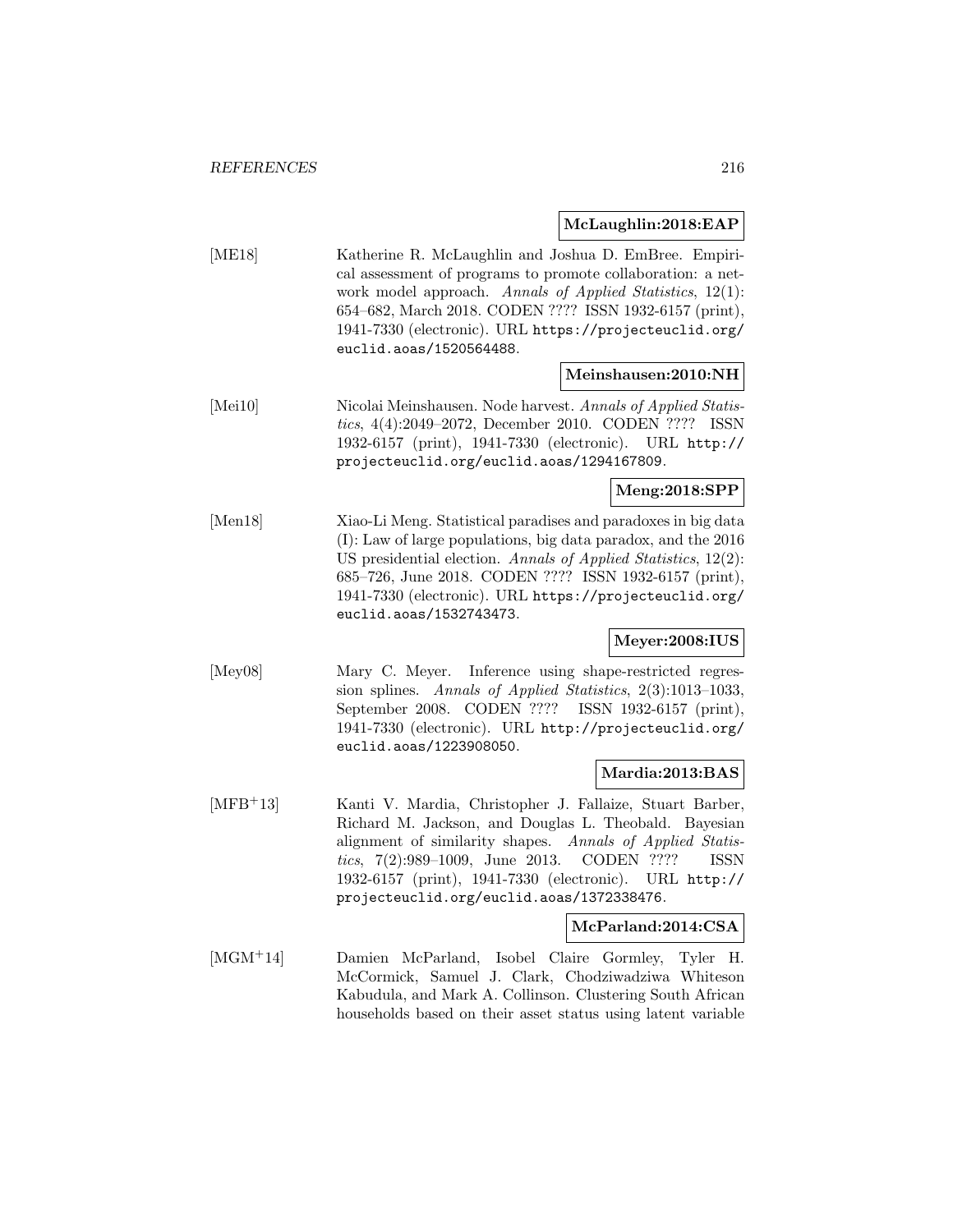models. Annals of Applied Statistics, 8(2):747–776, June 2014. CODEN ???? ISSN 1932-6157 (print), 1941-7330 (electronic). URL http://projecteuclid.org/euclid.aoas/ 1404229513.

### **Mastrantonio:2019:NFL**

[MGMB19] Gianluca Mastrantonio, Clara Grazian, Sara Mancinelli, and Enrico Bibbona. New formulation of the logistic-Gaussian process to analyze trajectory tracking data. Annals of Applied Statistics, 13(4):2483–2508, December 2019. CODEN ???? ISSN 1932-6157 (print), 1941-7330 (electronic). URL https://projecteuclid.org/euclid.aoas/1574910052.

### **McDavid:2019:GMZ**

[MGSD19] Andrew McDavid, Raphael Gottardo, Noah Simon, and Mathias Drton. Graphical models for zero-inflated single cell gene expression. Annals of Applied Statistics, 13(2):848– 873, June 2019. CODEN ???? ISSN 1932-6157 (print), 1941-7330 (electronic). URL https://projecteuclid.org/ euclid.aoas/1560758430.

### **McLain:2021:LBS**

[MGTZ21] Alexander C. McLain, Siyuan Guo, Marie Thoma, and Jiajia Zhang. Length-biased semicompeting risks models for cross-sectional data: an application to current duration of pregnancy attempt data. Annals of Applied Statistics, 15(2): 1054–1067, June 2021. CODEN ???? ISSN 1932-6157 (print), 1941-7330 (electronic). URL https://projecteuclid. org/journals/annals-of-applied-statistics/volume-15/issue-2/Length-biased-semicompeting-risks-modelsfor-cross-sectional-data/10.1214/20-AOAS1428.full.

### **Meyer:2014:PLM**

[MH14] Sebastian Meyer and Leonhard Held. Power-law models for infectious disease spread. Annals of Applied Statistics, 8(3):1612–1639, September 2014. CODEN ???? ISSN 1932-6157 (print), 1941-7330 (electronic). URL http:// projecteuclid.org/euclid.aoas/1414091227.

### **Metelli:2019:BNE**

[MH19] Silvia Metelli and Nicholas Heard. On Bayesian new edge prediction and anomaly detection in computer networks. Annals of Applied Statistics, 13(4):2586–2610, December 2019.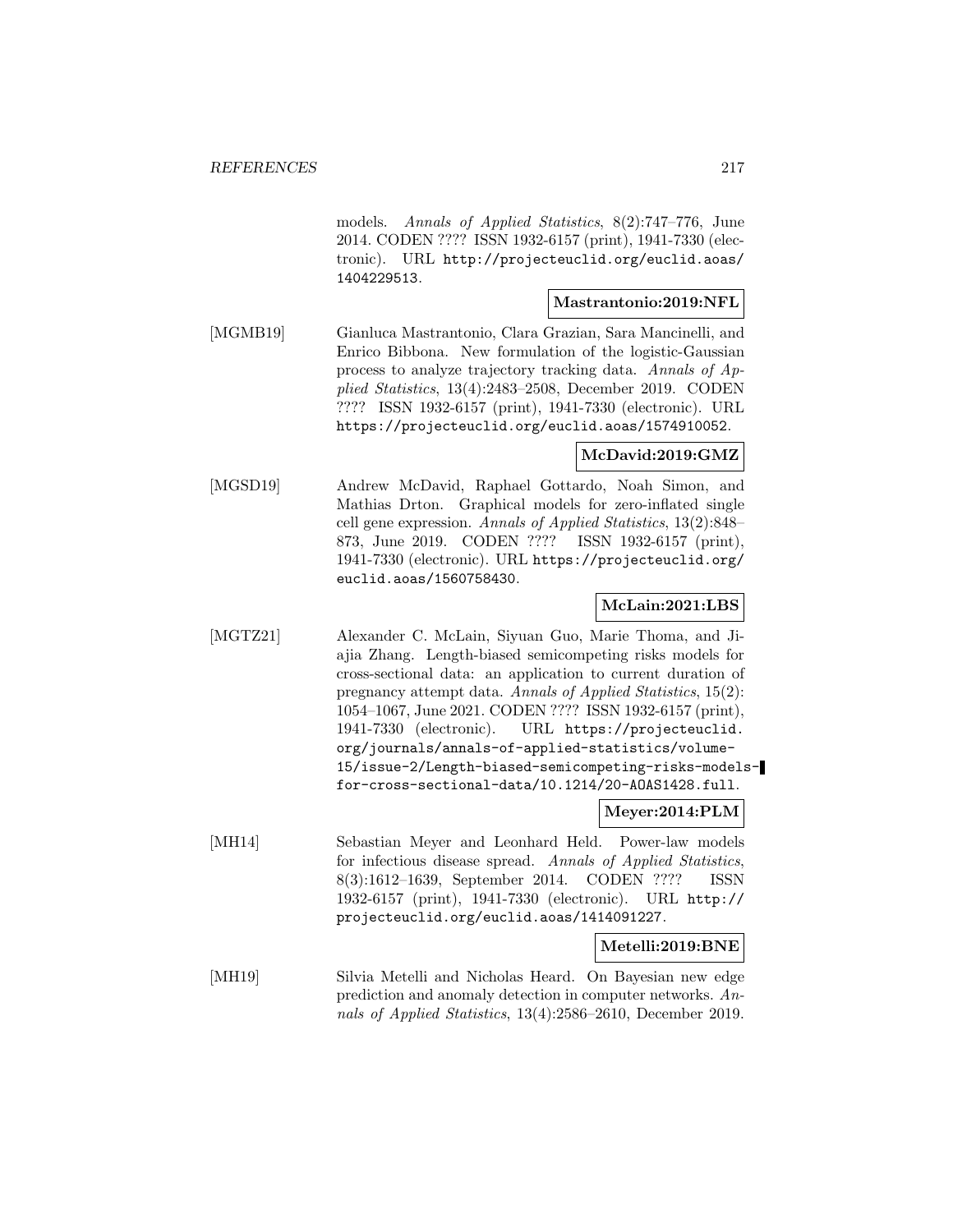CODEN ???? ISSN 1932-6157 (print), 1941-7330 (electronic). URL https://projecteuclid.org/euclid.aoas/ 1574910056.

# **Martinez:2009:UMS**

[MHB<sup>+</sup>09] Josue G. Martinez, Jianhua Z. Huang, Robert C. Burghardt, Rola Barhoumi, and Raymond J. Carroll. Use of multiple singular value decompositions to analyze complex intracellular calcium ion signals. Annals of Applied Statistics, 3(4):1467– 1492, December 2009. CODEN ???? ISSN 1932-6157 (print), 1941-7330 (electronic). URL http://projecteuclid.org/ euclid.aoas/1267453948.

### **Murray:2015:CNF**

[MHC15] Thomas A. Murray, Brian P. Hobbs, and Bradley P. Carlin. Combining nonexchangeable functional or survival data sources in oncology using generalized mixture commensurate priors. Annals of Applied Statistics, 9(3):1549–1570, September 2015. CODEN ???? ISSN 1932-6157 (print), 1941-7330 (electronic). URL http://projecteuclid.org/ euclid.aoas/1446488751.

# **Mankad:2018:SSP**

[MHG18] Shawn Mankad, Shengli Hu, and Anandasivam Gopal. Single stage prediction with embedded topic modeling of online reviews for mobile app management. Annals of Applied Statistics, 12(4):2279–2311, December 2018. CODEN ???? ISSN 1932-6157 (print), 1941-7330 (electronic). URL https:// projecteuclid.org/euclid.aoas/1542078045.

# **Messick:2017:MSM**

[MHH17] Rachel M. Messick, Matthew J. Heaton, and Neil Hansen. Multivariate spatial mapping of soil water holding capacity with spatially varying cross-correlations. Annals of Applied Statistics, 11(1):69–92, March 2017. CODEN ???? ISSN 1932-6157 (print), 1941-7330 (electronic). URL http:// projecteuclid.org/euclid.aoas/1491616872.

### **McCarthy:2016:PWD**

[MJ16] Daniel McCarthy and Shane T. Jensen. Power-weighted densities for time series data. Annals of Applied Statistics, 10(1): 305–334, March 2016. CODEN ???? ISSN 1932-6157 (print), 1941-7330 (electronic). URL http://projecteuclid.org/ euclid.aoas/1458909918.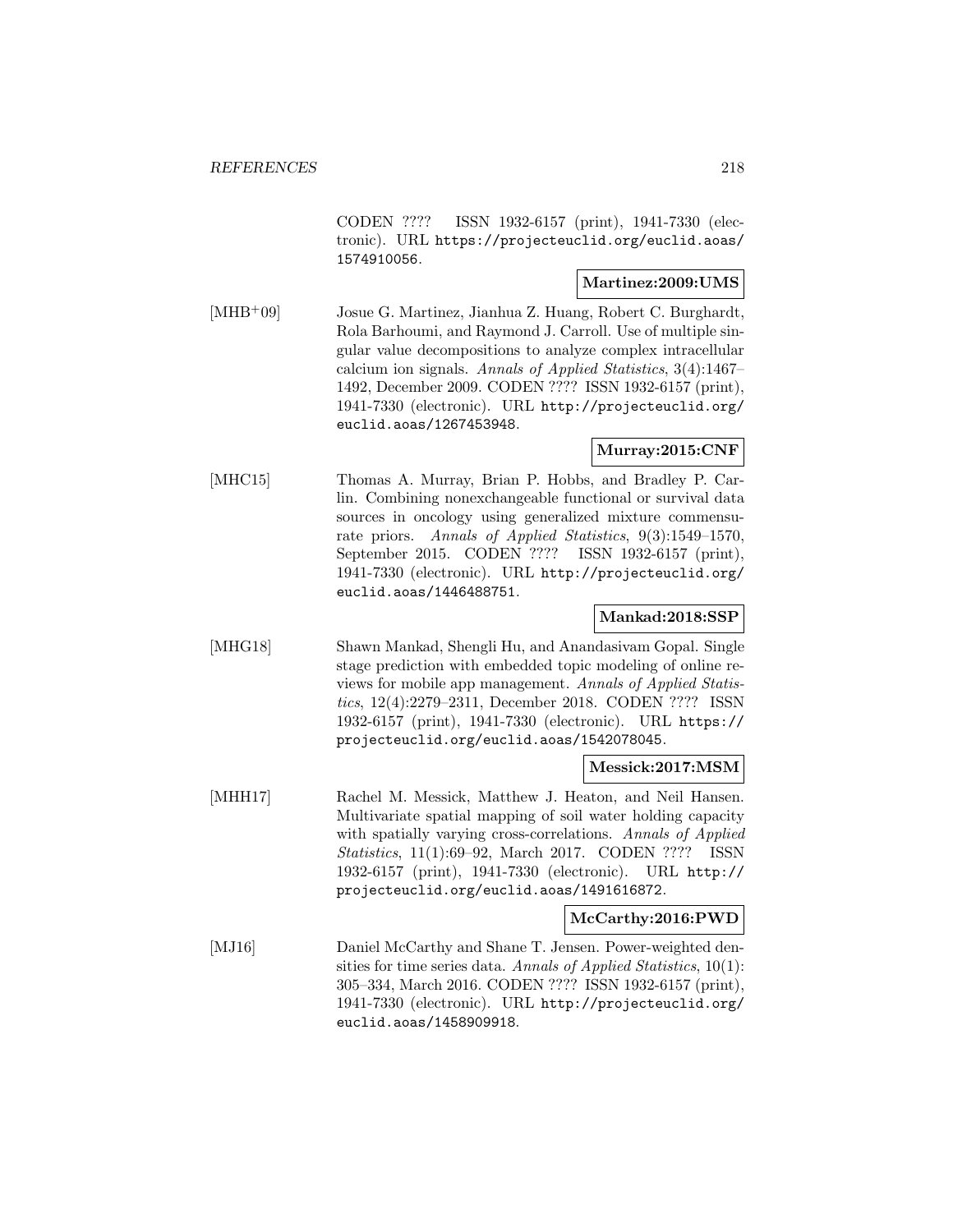### **Messier:2021:SPS**

[MK21] Kyle P. Messier and Matthias Katzfuss. Scalable penalized spatiotemporal land-use regression for ground-level nitrogen dioxide. Annals of Applied Statistics, 15(2):688– 710, June 2021. CODEN ???? ISSN 1932-6157 (print), 1941-7330 (electronic). URL https://projecteuclid. org/journals/annals-of-applied-statistics/volume-15/issue-2/Scalable-penalized-spatiotemporal-landuse-regression-for-ground-level-nitrogen/10.1214/ 20-AOAS1422.full.

# **Ma:2021:CMA**

[MKKN21] Xiuyu Ma, Keegan Korthauer, Christina Kendziorski, and Michael A. Newton. A compositional model to assess expression changes from single-cell RNA-seq data. Annals of Applied Statistics, 15(2):880–901, June 2021. CO-DEN ???? ISSN 1932-6157 (print), 1941-7330 (electronic). URL https://projecteuclid.org/journals/ annals-of-applied-statistics/volume-15/issue-2/Acompositional-model-to-assess-expression-changesfrom-single-cell/10.1214/20-AOAS1423.full.

# **Mitani:2022:ADU**

[MKN22] Aya A. Mitani, Elizabeth K. Kaye, and Kerrie P. Nelson. Accounting for drop-out using inverse probability censoring weights in longitudinal clustered data with informative cluster size. Annals of Applied Statistics, 16(1):596– 611, March 2022. CODEN ???? ISSN 1932-6157 (print), 1941-7330 (electronic). URL https://projecteuclid. org/journals/annals-of-applied-statistics/volume-16/issue-1/Accounting-for-drop-out-using-inverseprobability-censoring-weights-in/10.1214/21-AOAS1518. full.

### **Messer:2014:MFT**

[MKS<sup>+</sup>14] Michael Messer, Marietta Kirchner, Julia Schiemann, Jochen Roeper, Ralph Neininger, and Gaby Schneider. A multiple filter test for the detection of rate changes in renewal processes with varying variance. Annals of Applied Statistics, 8(4):2027–2067, December 2014. CODEN ???? ISSN 1932-6157 (print), 1941-7330 (electronic). URL http:// projecteuclid.org/euclid.aoas/1419001734.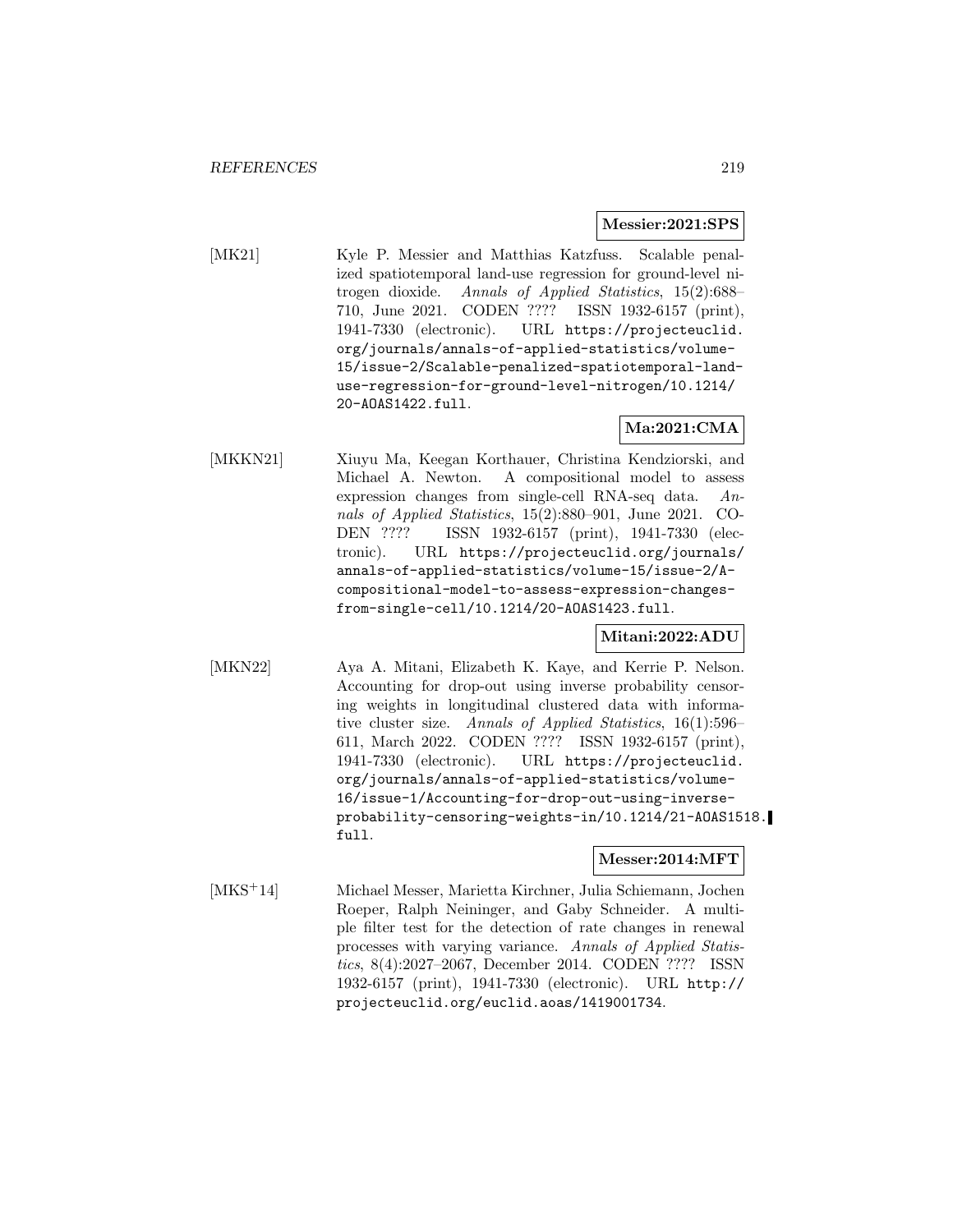### **McCaffrey:2011:MDV**

[ML11] Daniel F. McCaffrey and J. R. Lockwood. Missing data in value-added modeling of teacher effects. Annals of Applied Statistics, 5(2A):773–797, June 2011. CODEN ???? ISSN 1932-6157 (print), 1941-7330 (electronic). URL http: //projecteuclid.org/euclid.aoas/1310562205.

# **Mayrink:2013:SLF**

[ML13] Vinicius Diniz Mayrink and Joseph Edward Lucas. Sparse latent factor models with interactions: Analysis of gene expression data. Annals of Applied Statistics, 7(2):799–822, June 2013. CODEN ???? ISSN 1932-6157 (print), 1941-7330 (electronic). URL http://projecteuclid.org/euclid.aoas/ 1372338468.

### **Mercatanti:2014:DDC**

[ML14] Andrea Mercatanti and Fan Li. Do debit cards increase household spending? Evidence from a semiparametric causal analysis of a survey. Annals of Applied Statistics, 8(4):2485– 2508, December 2014. CODEN ???? ISSN 1932-6157 (print), 1941-7330 (electronic). URL http://projecteuclid.org/ euclid.aoas/1419001752.

### **Meister:2013:LND**

[MLCW13] Arwen Meister, Ye Henry Li, Bokyung Choi, and Wing Hung Wong. Learning a nonlinear dynamical system model of gene regulation: a perturbed steady-state approach. Annals of Applied Statistics, 7(3):1311–1333, September 2013. CODEN ???? ISSN 1932-6157 (print), 1941-7330 (electronic). URL http://projecteuclid.org/euclid.aoas/1380804797.

# **Mews:2022:MCR**

[MLKQ22] Sina Mews, Roland Langrock, Ruth King, and Nicola Quick. Multistate capture-recapture models for irregularly sampled data. Annals of Applied Statistics, 16(2):982– 998, June 2022. CODEN ???? ISSN 1932-6157 (print), 1941-7330 (electronic). URL https://projecteuclid. org/journals/annals-of-applied-statistics/volume-16/issue-2/Multistate-capturerecapture-models-forirregularly-sampled-data/10.1214/21-AOAS1528.full.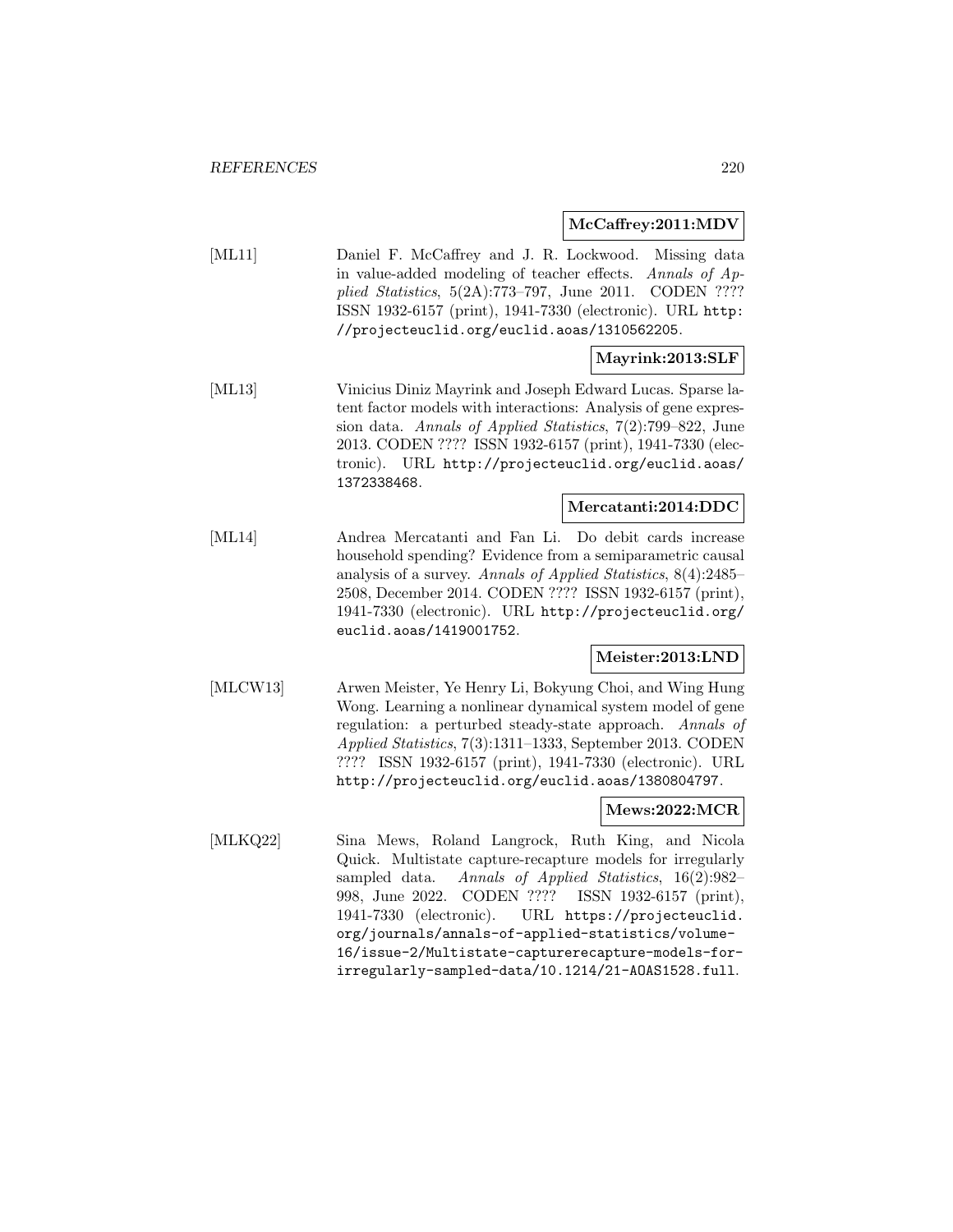### **Mattei:2013:EMO**

[MLM13] Alessandra Mattei, Fan Li, and Fabrizia Mealli. Exploiting multiple outcomes in Bayesian principal stratification analysis with application to the evaluation of a job training program. Annals of Applied Statistics, 7(4):2336–2360, December 2013. CODEN ???? ISSN 1932-6157 (print), 1941-7330 (electronic). URL http://projecteuclid.org/ euclid.aoas/1387823322.

### **Mastrantonio:2019:HMS**

[MLP<sup>+</sup>19] Gianluca Mastrantonio, Giovanna Jona Lasinio, Alessio Pollice, Giulia Capotorti, Lorenzo Teodonio, Giulio Genova, and Carlo Blasi. A hierarchical multivariate spatio-temporal model for clustered climate data with annual cycles. Annals of Applied Statistics, 13(2):797–823, June 2019. CODEN ???? ISSN 1932-6157 (print), 1941-7330 (electronic). URL https: //projecteuclid.org/euclid.aoas/1560758428.

### **Manski:2008:SSD**

[MM08] Charles F. Manski and Francesca Molinari. Skip sequencing: a decision problem in questionnaire design. Annals of Applied Statistics, 2(1):264–285, March 2008. CODEN ???? ISSN 1932-6157 (print), 1941-7330 (electronic). URL http: //projecteuclid.org/euclid.aoas/1206367821.

# **McIntyre:2011:DSA**

[MM11] Stephen McIntyre and Ross McKitrick. Discussion of: "A statistical analysis of multiple temperature proxies: Are reconstructions of surface temperatures over the last 1000 years reliable?". Annals of Applied Statistics, 5(1):56–60, March 2011. CODEN ???? ISSN 1932-6157 (print), 1941-7330 (electronic). URL http://projecteuclid.org/euclid.aoas/ 1300715174. See [MW11b].

# **Mankad:2015:AML**

[MM15] Shawn Mankad and George Michailidis. Analysis of multiview legislative networks with structured matrix factorization: Does Twitter influence translate to the real world? Annals of Applied Statistics, 9(4):1950–1972, December 2015. CODEN ???? ISSN 1932-6157 (print), 1941-7330 (electronic). URL http://projecteuclid.org/euclid.aoas/ 1453993100.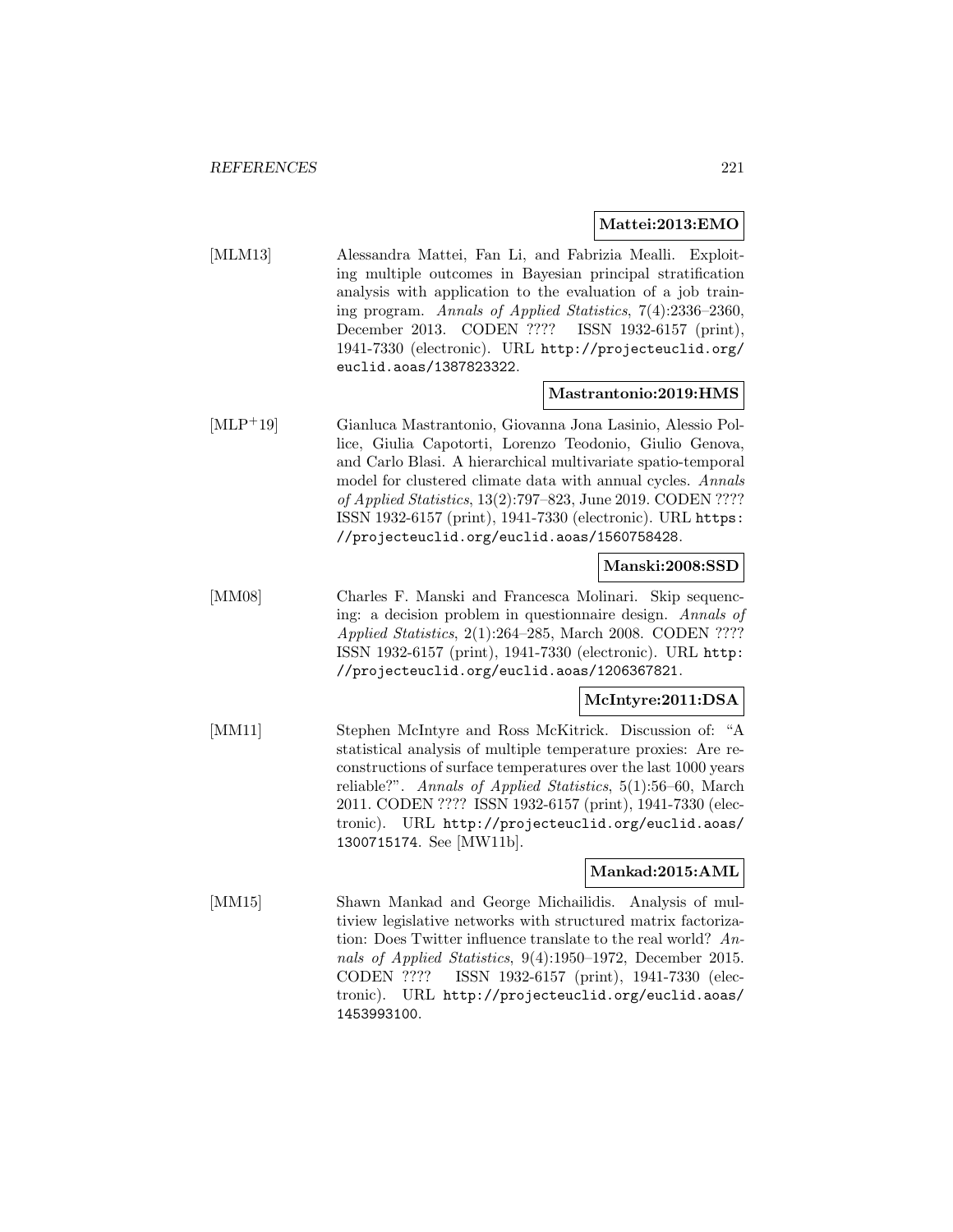### **Mohler:2020:HBT**

[MMBL20] George Mohler, Erin McGrath, Cody Buntain, and Gary LaFree. Hawkes binomial topic model with applications to coupled conflict — Twitter data. Annals of  $Ap$ plied Statistics, 14(4):1984–2002, December 2020. CO-DEN ???? ISSN 1932-6157 (print), 1941-7330 (electronic). URL https://projecteuclid.org/journals/annals-ofapplied-statistics/volume-14/issue-4/Hawkes-binomialtopic-model-with-applications-to-coupled-conflict-Twitter/10.1214/20-AOAS1352.full.

**Meyer:2022:OPF**

[MMGC22] Mark J. Meyer, Jeffrey S. Morris, Regina Paxton Gazes, and Brent A. Coull. Ordinal probit functional outcome regression with application to computer-use behavior in rhesus monkeys. Annals of Applied Statistics, 16(1):537– 550, March 2022. CODEN ???? ISSN 1932-6157 (print), 1941-7330 (electronic). URL https://projecteuclid. org/journals/annals-of-applied-statistics/volume-16/issue-1/Ordinal-probit-functional-outcome-regressionwith-application-to-computer-use/10.1214/21-AOAS1513. full.

### **McDonald:2021:MSS**

[MMGR21] Daniel J. McDonald, Michael McBride, Yupeng Gu, and Christopher Raphael. Markov-switching state space models for uncovering musical interpretation. Annals of Applied Statistics, 15(3):1147–1170, September 2021. CO-DEN ???? ISSN 1932-6157 (print), 1941-7330 (electronic). URL https://projecteuclid.org/journals/annals-ofapplied-statistics/volume-15/issue-3/Markov-switchingstate-space-models-for-uncovering-musical-interpretation/ 10.1214/21-AOAS1457.full.

**Matechou:2016:OMR**

[MMM<sup>+</sup>16] Eleni Matechou, Rachel S. McCrea, Byron J. T. Morgan, Darryn J. Nash, and Richard A. Griffiths. Open models for removal data. Annals of Applied Statistics, 10(3):1572–1589, September 2016. CODEN ???? ISSN 1932-6157 (print), 1941-7330 (electronic). URL http://projecteuclid.org/ euclid.aoas/1475069619.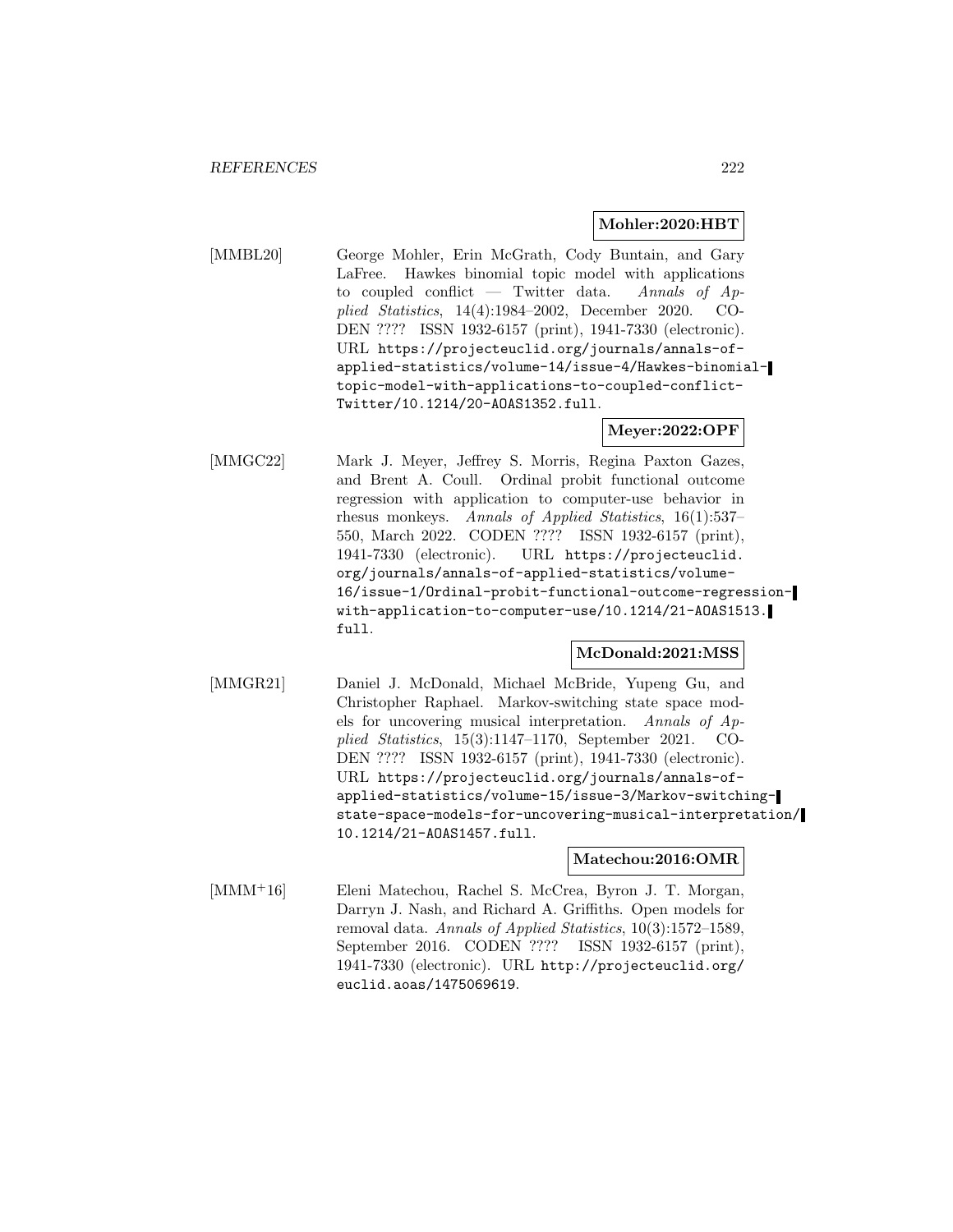### **Matteson:2011:FEM**

[MMWH11] David S. Matteson, Mathew W. McLean, Dawn B. Woodard, and Shane G. Henderson. Forecasting emergency medical service call arrival rates. Annals of Applied Statistics, 5(2B): 1379–1406, June 2011. CODEN ???? ISSN 1932-6157 (print), 1941-7330 (electronic). URL http://projecteuclid.org/ euclid.aoas/1310562725.

# **Marass:2016:PLF**

[MMY<sup>+</sup>16] Francesco Marass, Florent Mouliere, Ke Yuan, Nitzan Rosenfeld, and Florian Markowetz. A phylogenetic latent feature model for clonal deconvolution. Annals of Applied Statistics, 10(4):2377–2404, December 2016. CODEN ???? ISSN 1932-6157 (print), 1941-7330 (electronic). URL http:// projecteuclid.org/euclid.aoas/1483606864.

### **Maroulas:2015:TRI**

[MN15] Vasileios Maroulas and Andreas Nebenführ. Tracking rapid intracellular movements: a Bayesian random set approach. Annals of Applied Statistics, 9(2):926–949, June 2015. CO-DEN ???? ISSN 1932-6157 (print), 1941-7330 (electronic). URL http://projecteuclid.org/euclid.aoas/ 1437397118.

### **Muralidharan:2012:DMM**

[MNB<sup>+</sup>12] Omkar Muralidharan, Georges Natsoulis, John Bell, Hanlee Ji, and Nancy R. Zhang. Detecting mutations in mixed sample sequencing data using empirical Bayes. Annals of Applied Statistics, 6(3):1047–1067, September 2012. CODEN ???? ISSN 1932-6157 (print), 1941-7330 (electronic). URL http://projecteuclid.org/euclid.aoas/1346418573.

## **Molina:2014:SAE**

[MNR14] Isabel Molina, Balgobin Nandram, and J. N. K. Rao. Small area estimation of general parameters with application to poverty indicators: a hierarchical Bayes approach. Annals of Applied Statistics, 8(2):852–885, June 2014. CODEN ???? ISSN 1932-6157 (print), 1941-7330 (electronic). URL http: //projecteuclid.org/euclid.aoas/1404229517.

# **Mohler:2013:DEH**

[Moh13a] George Mohler. Discussion of "Estimating the historical and future probabilities of large terrorist events"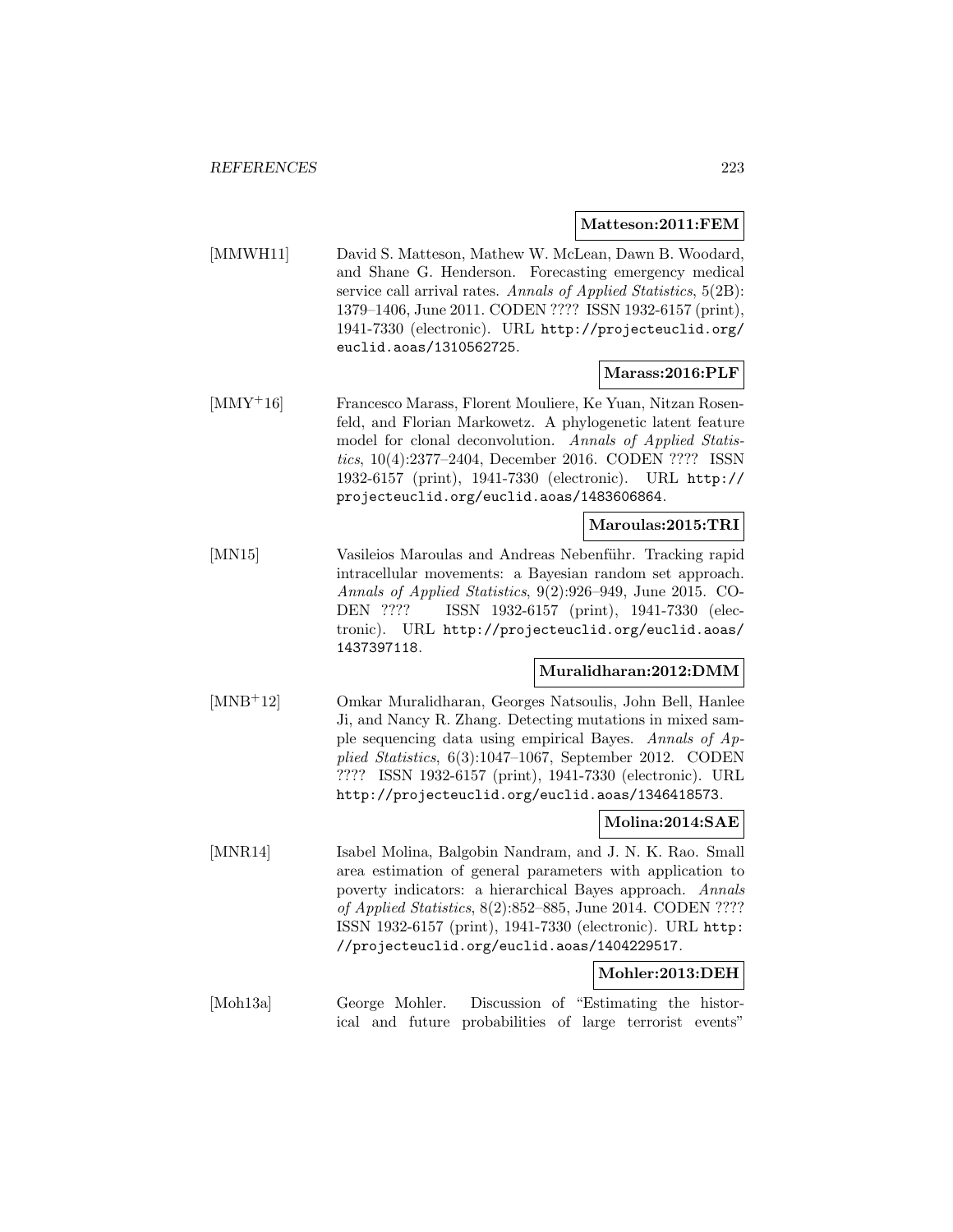by Aaron Clauset and Ryan Woodard. Annals of Applied Statistics, 7(4):1866–1870, December 2013. CO-DEN ???? ISSN 1932-6157 (print), 1941-7330 (electronic). URL http://projecteuclid.org/euclid.aoas/ 1387823296. See [CW13a].

# **Mohler:2013:MEM**

[Moh13b] George Mohler. Modeling and estimation of multi-source clustering in crime and security data. Annals of Applied Statistics, 7(3):1525–1539, September 2013. CODEN ???? ISSN 1932-6157 (print), 1941-7330 (electronic). URL http: //projecteuclid.org/euclid.aoas/1380804805.

### **McKennan:2020:EIM**

[MON20] Chris McKennan, Carole Ober, and Dan Nicolae. Estimation and inference in metabolomics with nonrandom missing data and latent factors. Annals of Applied Statistics, 14(2):789– 808, June 2020. CODEN ???? ISSN 1932-6157 (print), 1941-7330 (electronic). URL https://projecteuclid.org/ euclid.aoas/1593449326.

### **Mishchenko:2011:EMS**

[MP11] Yuriy Mishchenko and Liam Paninski. Efficient methods for sampling spike trains in networks of coupled neurons. Annals of Applied Statistics, 5(3):1893–1919, September 2011. CODEN ???? ISSN 1932-6157 (print), 1941-7330 (electronic). URL http://projecteuclid.org/euclid.aoas/ 1318514289.

### **Mardia:2012:MMU**

[MPT12] Kanti V. Mardia, Emma M. Petty, and Charles C. Taylor. Matching markers and unlabeled configurations in protein gels. Annals of Applied Statistics, 6(3):853–869, September 2012. CODEN ???? ISSN 1932-6157 (print), 1941-7330 (electronic). URL http://projecteuclid.org/euclid.aoas/ 1346418565.

# **Moghaddass:2015:LSH**

[MR15] Ramin Moghaddass and Cynthia Rudin. The latent state hazard model, with application to wind turbine reliability. Annals of Applied Statistics, 9(4):1823–1863, December 2015. CODEN ???? ISSN 1932-6157 (print), 1941-7330 (electronic). URL http://projecteuclid.org/euclid.aoas/ 1453993095.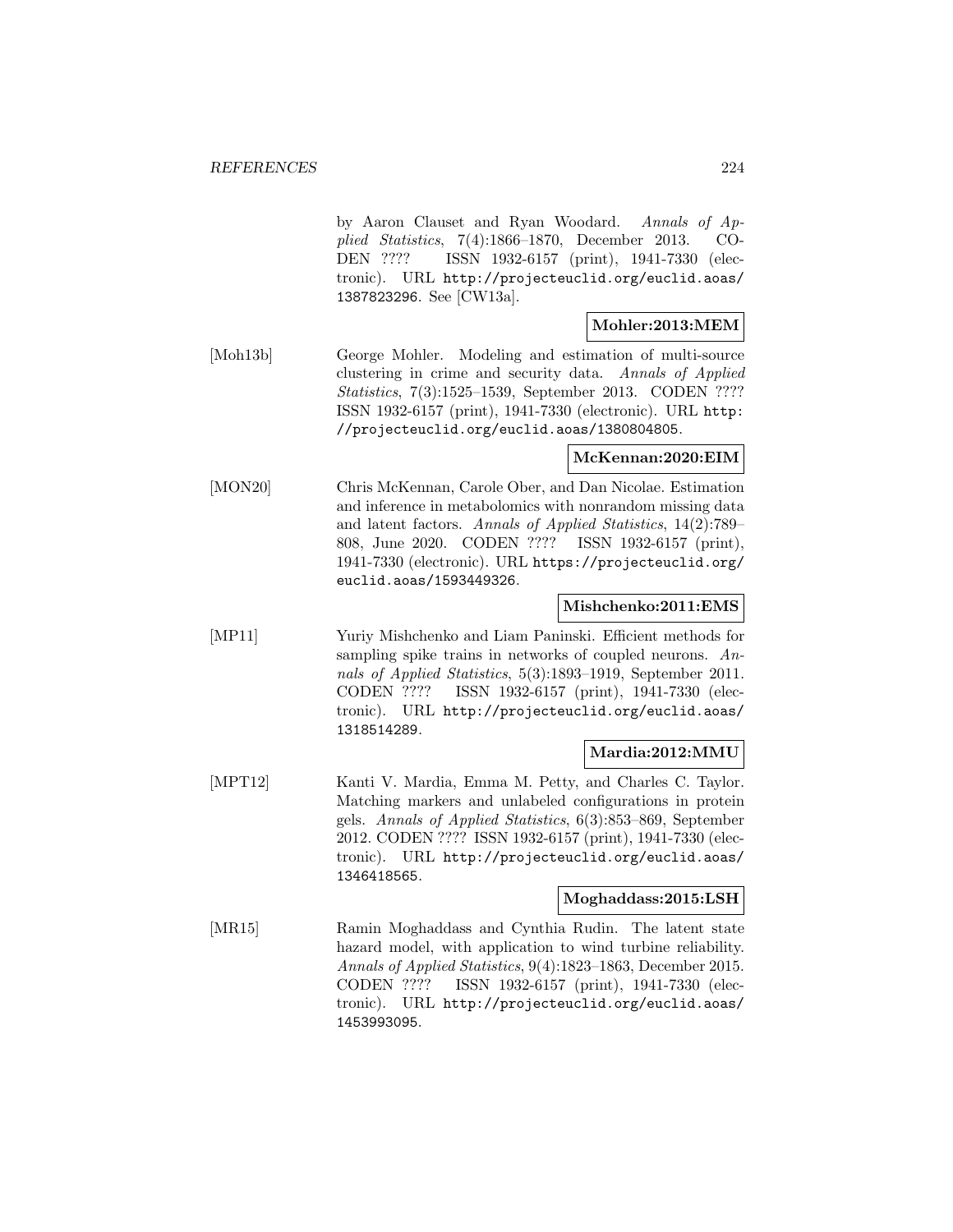### **Moran:2021:SSL**

[MRG21] Gemma E. Moran, Veronika Rocková, and Edward I. George. Spike-and-slab lasso biclustering. Annals of Applied Statistics, 15(1):148–173, March 2021. CODEN ???? ISSN 1932-6157 (print), 1941-7330 (electronic). URL https://projecteuclid.org/journals/annals-ofapplied-statistics/volume-15/issue-1/Spike-and-slab-Lasso-biclustering/10.1214/20-AOAS1385.full.

### **McCormick:2012:BHR**

[MRM12] Tyler H. McCormick, Cynthia Rudin, and David Madigan. Bayesian hierarchical rule modeling for predicting medical conditions. Annals of Applied Statistics, 6(2):652–668, June 2012. CODEN ???? ISSN 1932-6157 (print), 1941-7330 (electronic). URL http://projecteuclid.org/euclid.aoas/ 1339419611.

# **Maltiel:2015:EPS**

[MRMB15] Rachael Maltiel, Adrian E. Raftery, Tyler H. McCormick, and Aaron J. Baraff. Estimating population size using the network scale up method. Annals of Applied Statistics, 9(3):1247–1277, September 2015. CODEN ???? ISSN 1932-6157 (print), 1941-7330 (electronic). URL http:// projecteuclid.org/euclid.aoas/1446488738.

# **Marino:2019:SEB**

[MRSA19] Maria Francesca Marino, Maria Giovanna Ranalli, Nicola Salvati, and Marco Alfò. Semiparametric empirical best prediction for small area estimation of unemployment indicators. Annals of Applied Statistics, 13(2):1166–1197, June 2019. CODEN ???? ISSN 1932-6157 (print), 1941-7330 (electronic). URL https://projecteuclid.org/euclid.aoas/ 1560758442.

### **Mariadassou:2010:ULS**

[MRV10] Mahendra Mariadassou, Stéphane Robin, and Corinne Vacher. Uncovering latent structure in valued graphs: A variational approach. Annals of Applied Statistics, 4(2):715– 742, June 2010. CODEN ???? ISSN 1932-6157 (print), 1941-7330 (electronic). URL http://projecteuclid.org/ euclid.aoas/1280842137.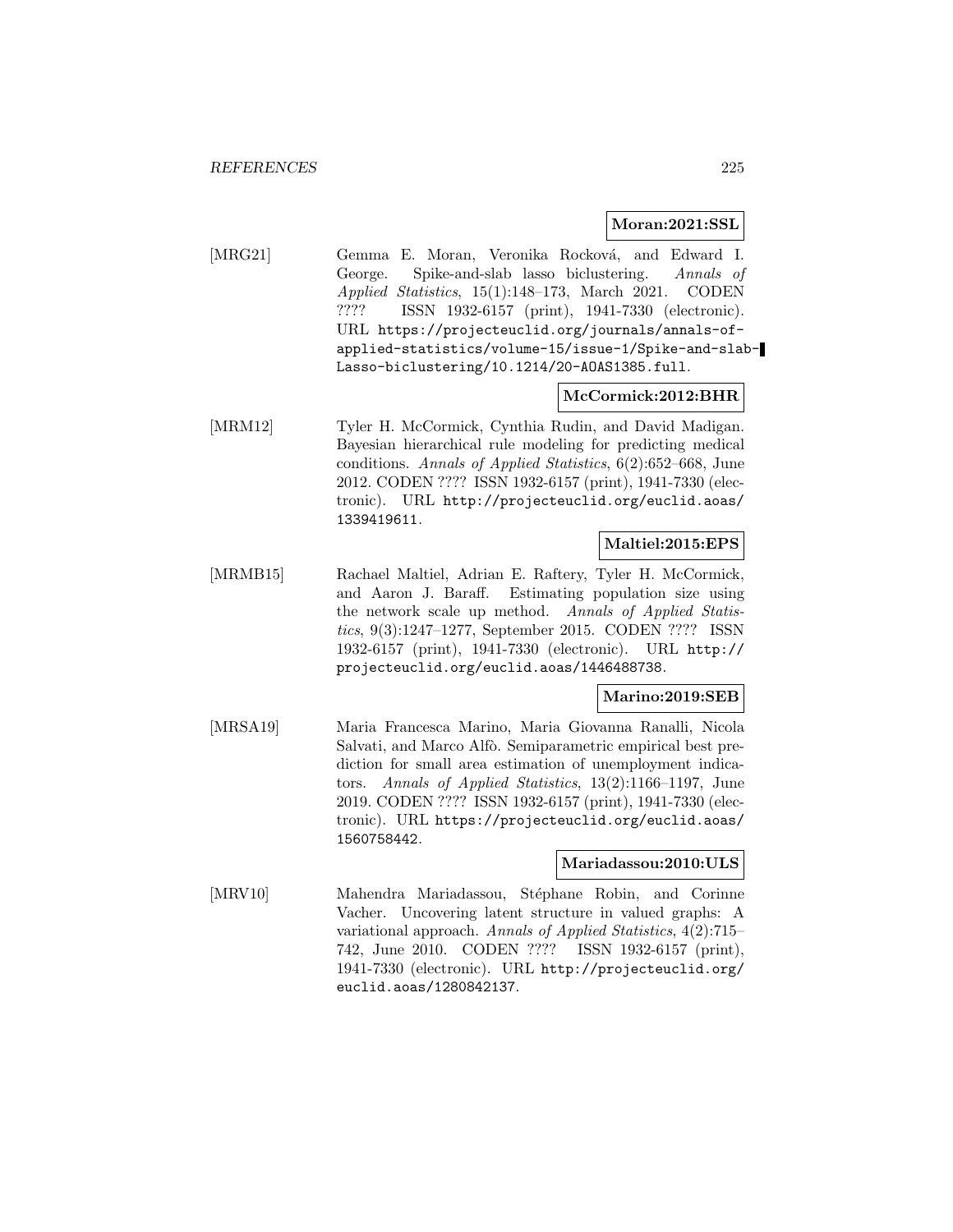### **Mandal:2009:SOS**

[MRW09] Abhyuday Mandal, Pritam Ranjan, and C. F. Jeff Wu. G-SELC: Optimization by sequential elimination of level combinations using genetic algorithms and Gaussian processes. Annals of Applied Statistics, 3(1):398–421, March 2009. CODEN ???? ISSN 1932-6157 (print), 1941-7330 (electronic). URL http://projecteuclid.org/euclid.aoas/ 1239888376.

# **Mayer:2020:DRT**

[MSG<sup>+</sup>20] Imke Mayer, Erik Sverdrup, Tobias Gauss, Jean-Denis Moyer, Stefan Wager, and Julie Josse. Doubly robust treatment effect estimation with missing attributes. Annals of Applied Statistics, 14(3):1409–1431, September 2020. CODEN ???? ISSN 1932-6157 (print), 1941-7330 (electronic). URL https://projecteuclid. org/journals/annals-of-applied-statistics/volume-14/issue-3/Doubly-robust-treatment-effect-estimationwith-missing-attributes/10.1214/20-AOAS1356.full.

### **Molstad:2021:CEA**

[MSH21] Aaron J. Molstad, Wei Sun, and Li Hsu. A covarianceenhanced approach to multitissue joint eQTL mapping with application to transcriptome-wide association studies. Annals of Applied Statistics, 15(2):998–1016, June 2021. CODEN ???? ISSN 1932-6157 (print), 1941-7330 (electronic). URL https://projecteuclid.org/journals/ annals-of-applied-statistics/volume-15/issue-2/Acovariance-enhanced-approach-to-multitissue-jointeQTL-mapping-with/10.1214/20-AOAS1432.full.

### **McGarrity:2014:NIS**

[MSJ14] K. S. McGarrity, J. Sietsma, and G. Jongbloed. Nonparametric inference in a stereological model with oriented cylinders applied to dual phase steel. Annals of Applied Statistics, 8(4):2538–2566, December 2014. CODEN ???? ISSN 1932-6157 (print), 1941-7330 (electronic). URL http:// projecteuclid.org/euclid.aoas/1419001754.

### **Mulrow:2009:AUA**

[MSS09] Edward Mulrow, Hee-Choon Shin, and Fritz Scheuren. Assessing uncertainty in the American Indian trust fund. Annals of Applied Statistics, 3(4):1370–1381, December 2009.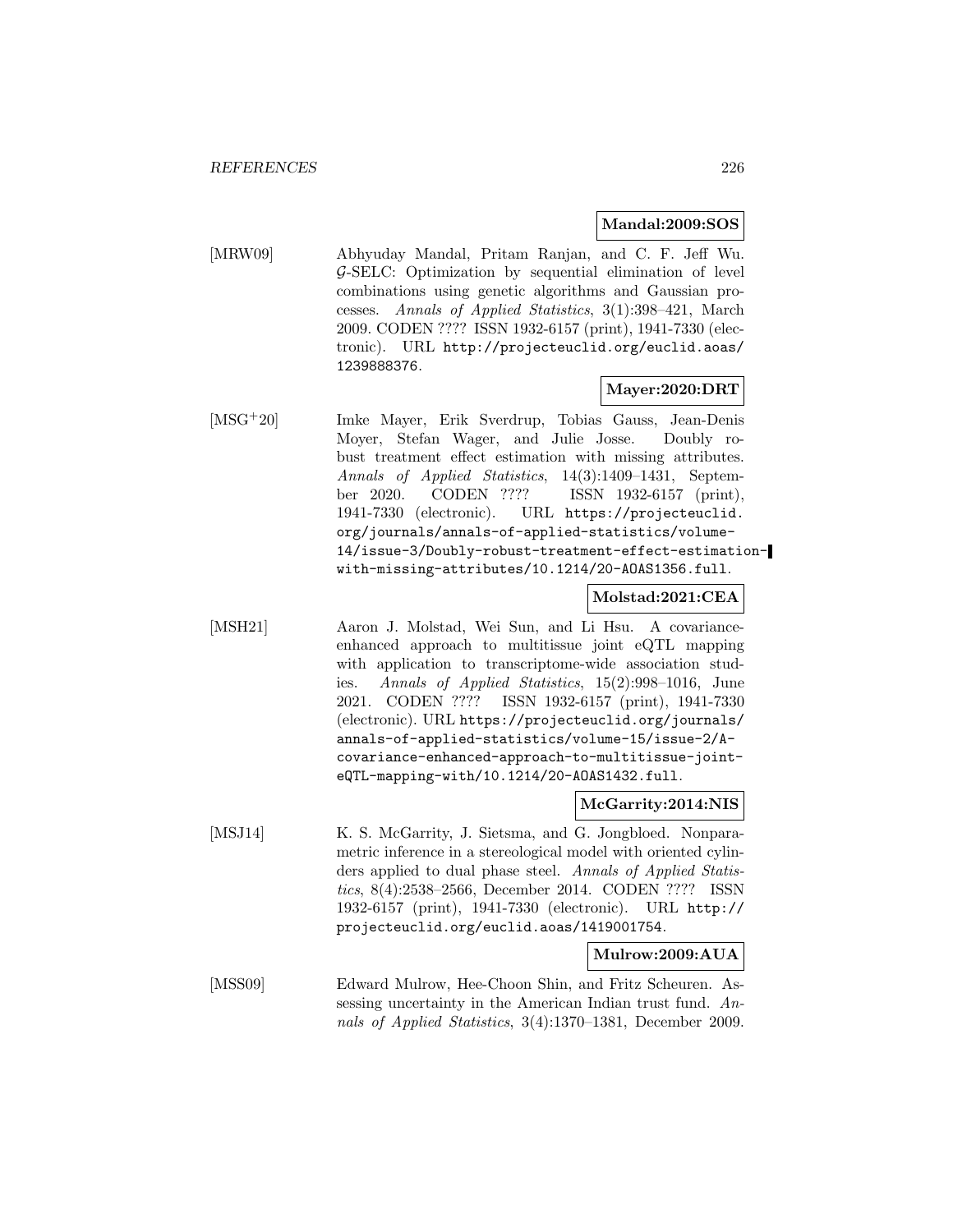CODEN ???? ISSN 1932-6157 (print), 1941-7330 (electronic). URL http://projecteuclid.org/euclid.aoas/ 1267453944.

### **Mannshardt-Shamseldin:2010:DEC**

[MSSS<sup>+</sup>10] Elizabeth C. Mannshardt-Shamseldin, Richard L. Smith, Stephan R. Sain, Linda O. Mearns, and Daniel Cooley. Downscaling extremes: a comparison of extreme value distributions in point-source and gridded precipitation data. Annals of Applied Statistics, 4(1):484–502, March 2010. CODEN ???? ISSN 1932-6157 (print), 1941-7330 (electronic). URL http://projecteuclid.org/euclid.aoas/ 1273584464.

# **Mi:2021:DLS**

[MTZZ21] Xinlei Mi, Patrick Tighe, Fei Zou, and Baiming Zou. A deep learning semiparametric regression for adjusting complex confounding structures. Annals of Applied Statistics, 15(3):1086–1100, September 2021. CO-DEN ???? ISSN 1932-6157 (print), 1941-7330 (electronic). URL https://projecteuclid.org/journals/ annals-of-applied-statistics/volume-15/issue-3/Adeep-learning-semiparametric-regression-for-adjustingcomplex-confounding-structures/10.1214/21-AOAS1481. full.

### **Murtagh:2008:DTA**

[Mur08] Fionn Murtagh. Discussion of: "Treelets — An adaptive multi-scale basis for sparse unordered data". Annals of Applied Statistics, 2(2):472–473, June 2008. CO-DEN ???? ISSN 1932-6157 (print), 1941-7330 (electronic). URL http://projecteuclid.org/euclid.aoas/ 1215118519. See [LNW08b].

### **Muralidharan:2010:EBM**

[Mur10] Omkar Muralidharan. An empirical Bayes mixture method for effect size and false discovery rate estimation. Annals of Applied Statistics, 4(1):422–438, March 2010. CODEN ???? ISSN 1932-6157 (print), 1941-7330 (electronic). URL http: //projecteuclid.org/euclid.aoas/1273584461.

# **Mortera:2008:DSA**

[MV08] J. Mortera and P. Vicard. Discussion of: "Statistical analysis of an archeological find". Annals of Applied Statistics, 2(1):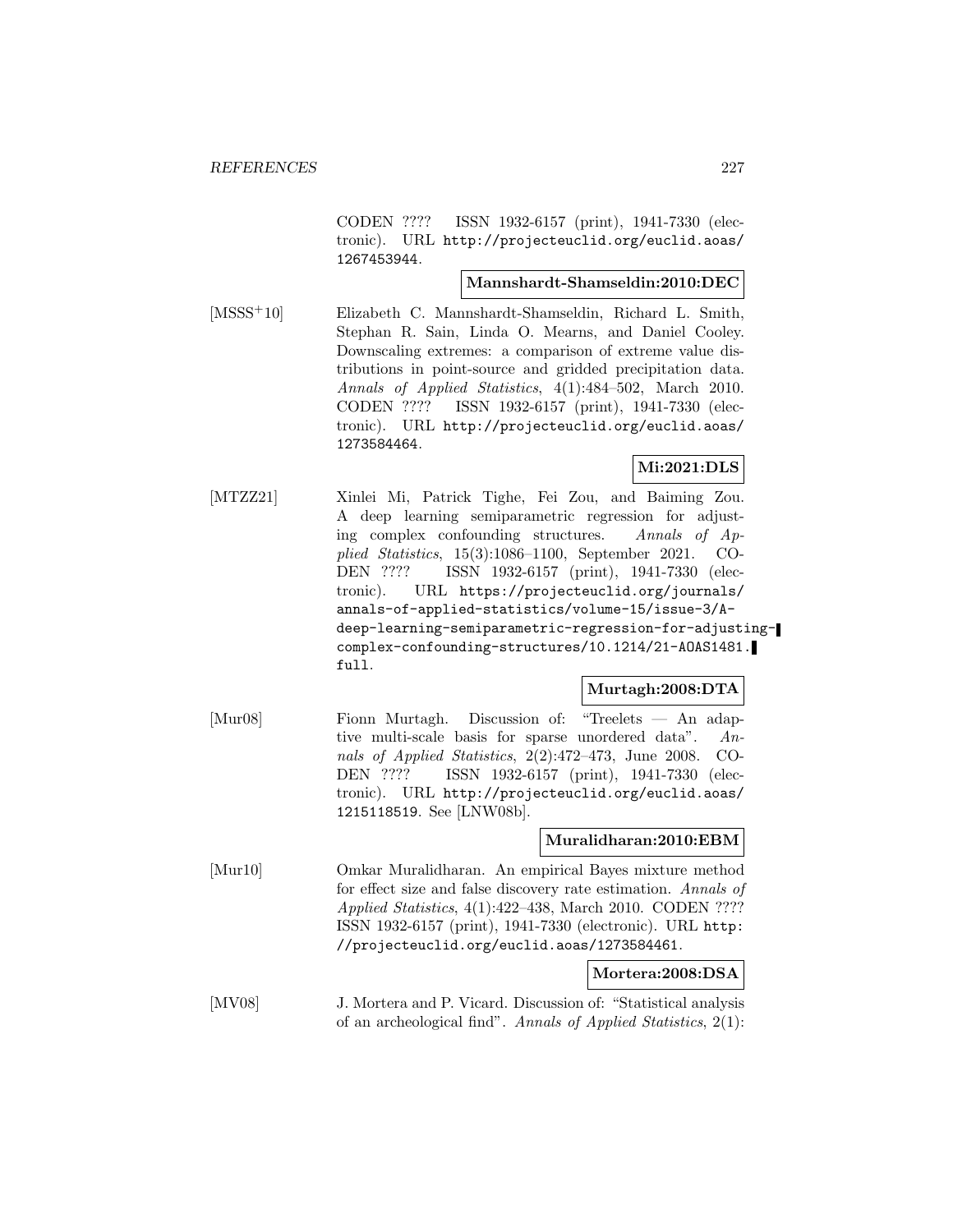|                          | 91-96, March 2008. CODEN ???? ISSN 1932-6157 (print),<br>1941-7330 (electronic). URL http://projecteuclid.org/<br>euclid.aoas/1206367812. See [Feu08b].                                                                                                                                                                                                   |
|--------------------------|-----------------------------------------------------------------------------------------------------------------------------------------------------------------------------------------------------------------------------------------------------------------------------------------------------------------------------------------------------------|
|                          | Masarotto:2012:RLA                                                                                                                                                                                                                                                                                                                                        |
| $\left[$ MV12 $\right]$  | Guido Masarotto and Cristiano Varin. The ranking lasso<br>and its application to sport tournaments. Annals of Ap-<br>plied Statistics, 6(4):1949-1970, December 2012. CODEN<br>???? ISSN 1932-6157 (print), 1941-7330 (electronic). URL<br>http://projecteuclid.org/euclid.aoas/1356629066.                                                               |
|                          | Manrique-Vallier:2014:LMM                                                                                                                                                                                                                                                                                                                                 |
| $\left[$ MV14 $\right]$  | Daniel Manrique-Vallier. Longitudinal Mixed Membership<br>trajectory models for disability survey data. Annals of Ap-<br>plied Statistics, 8(4):2268-2291, December 2014. CODEN<br>???? ISSN 1932-6157 (print), 1941-7330 (electronic). URL<br>http://projecteuclid.org/euclid.aoas/1419001743.                                                           |
|                          | Mishchenko:2011:BAI                                                                                                                                                                                                                                                                                                                                       |
| [MVP11]                  | Yuriy Mishchenko, Joshua T. Vogelstein, and Liam Panin-<br>ski. A Bayesian approach for inferring neuronal connectiv-<br>ity from calcium fluorescent imaging data. Annals of Ap-<br>plied Statistics, 5(2B):1229-1261, June 2011. CODEN ????<br>ISSN 1932-6157 (print), 1941-7330 (electronic). URL http:<br>//projecteuclid.org/euclid.aoas/1310562720. |
|                          | Mortera:2013:OOB                                                                                                                                                                                                                                                                                                                                          |
| $\left[$ MVV13 $\right]$ | Julia Mortera, Paola Vicard, and Cecilia Vergari. Object-<br>oriented Bayesian networks for a decision support system for<br>antitrust enforcement. Annals of Applied Statistics, 7(2):714–<br>738, June 2013. CODEN ???? ISSN 1932-6157 (print),<br>1941-7330 (electronic). URL http://projecteuclid.org/<br>euclid.aoas/1372338465.                     |
|                          | McShane:2011:R                                                                                                                                                                                                                                                                                                                                            |
| [MW11a]                  | Blakeley B. McShane and Abraham J. Wyner.<br>Rejoin-<br>der. Annals of Applied Statistics, 5(1):99-123, March 2011.<br>CODEN ????<br>ISSN 1932-6157 (print), 1941-7330 (elec-<br>tronic).<br>URL http://projecteuclid.org/euclid.aoas/<br>1300715184.                                                                                                     |
|                          | McShane:2011:SAM                                                                                                                                                                                                                                                                                                                                          |
| [MW11b]                  | Blakeley B. McShane and Abraham J. Wyner. A statisti-<br>cal analysis of multiple temperature proxies: Are reconstruc-                                                                                                                                                                                                                                    |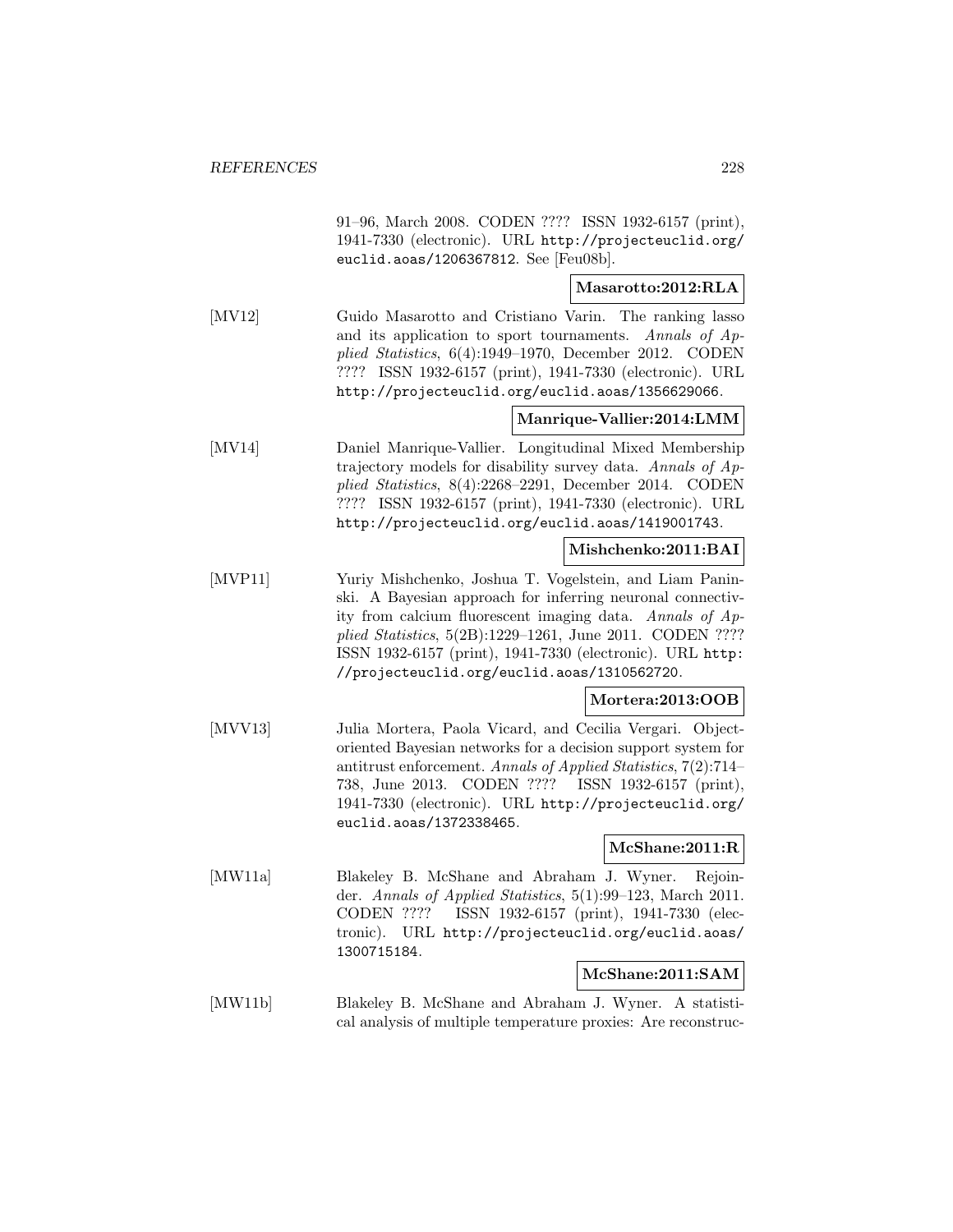tions of surface temperatures over the last 1000 years reliable? Annals of Applied Statistics, 5(1):5–44, March 2011. CODEN ???? ISSN 1932-6157 (print), 1941-7330 (electronic). URL http://projecteuclid.org/euclid.aoas/ 1300715170. See discussion [Ber11, Kap11, DL11a, MM11, HU11, SMR11, Hol11, Sme11, NL11, CR11, WA11, Rou11, Tin11].

# **Mercer:2015:STS**

[MWP<sup>+</sup>15] Laina D. Mercer, Jon Wakefield, Athena Pantazis, Angelina M. Lutambi, Honorati Masanja, and Samuel Clark. Space-time smoothing of complex survey data: Small area estimation for child mortality. Annals of Applied Statistics, 9(4):1889–1905, December 2015. CODEN ???? ISSN 1932-6157 (print), 1941-7330 (electronic). URL http:// projecteuclid.org/euclid.aoas/1453993097.

# **Martin:2020:MMA**

[MWW20] Bryan D. Martin, Daniela Witten, and Amy D. Willis. Modeling microbial abundances and dysbiosis with beta-binomial regression. Annals of Applied Statistics, 14(1):94–115, March 2020. CODEN ???? ISSN 1932-6157 (print), 1941-7330 (electronic). URL https://projecteuclid.org/euclid.aoas/ 1587002666.

# **McCormick:2012:LDP**

[MZ12] Tyler H. McCormick and Tian Zheng. Latent demographic profile estimation in hard-to-reach groups. Annals of Applied Statistics, 6(4):1795–1813, December 2012. CODEN ???? ISSN 1932-6157 (print), 1941-7330 (electronic). URL http://projecteuclid.org/euclid.aoas/1356629060.

# **Mou:2022:IIP**

[MZA22] Xichen Mou, Hongmei Zhang, and S. Hasan Arshad. Identifying intergenerational patterns of correlated methylation sites. Annals of Applied Statistics, 16(1):521–536, March 2022. CODEN ???? ISSN 1932-6157 (print), 1941-7330 (electronic). URL https://projecteuclid. org/journals/annals-of-applied-statistics/volume-16/issue-1/Identifying-intergenerational-patternsof-correlated-methylation-sites/10.1214/21-AOAS1511. full.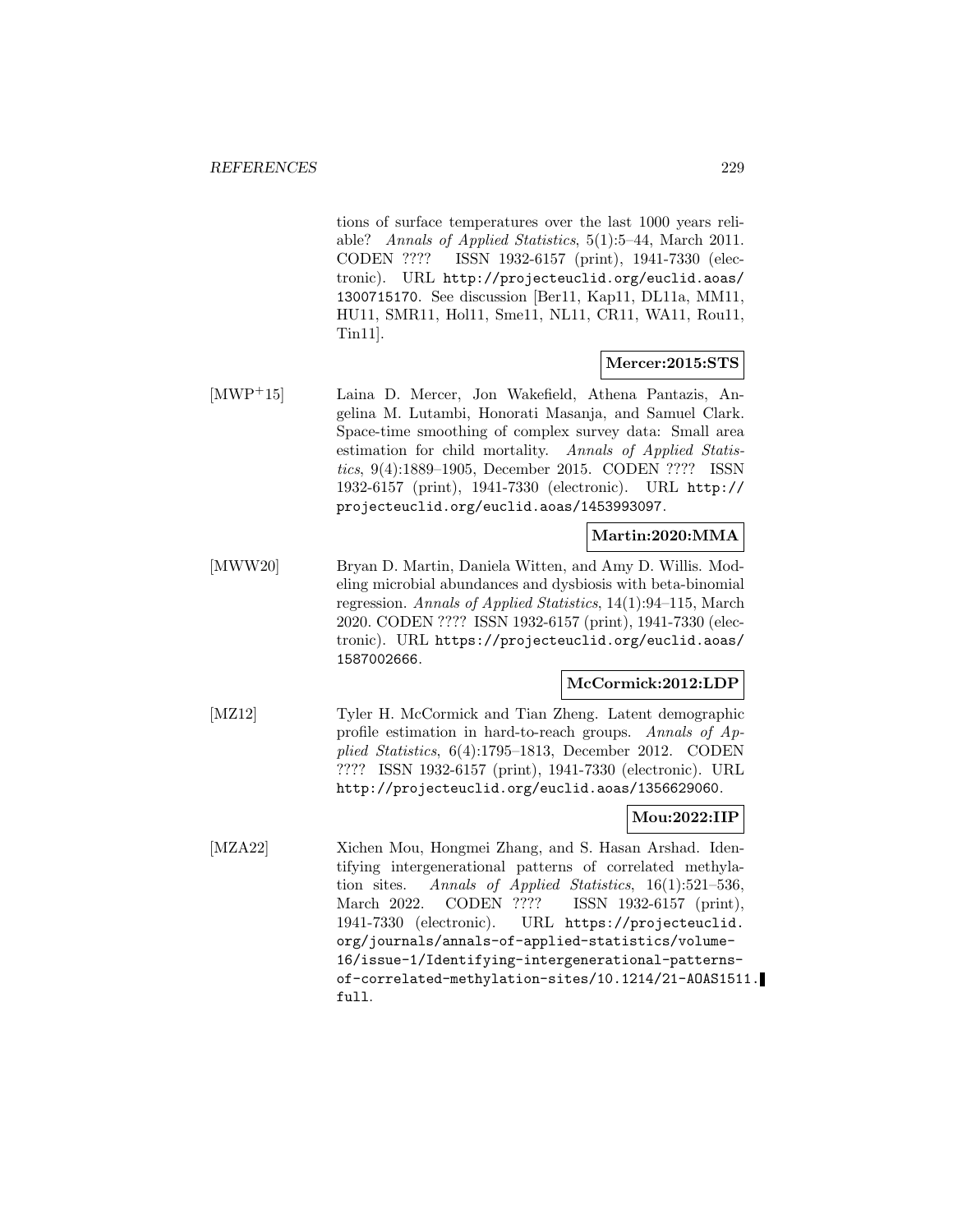### **Miranda:2018:TTP**

[MZI18] Michelle F. Miranda, Hongtu Zhu, and Joseph G. Ibrahim. TPRM: Tensor partition regression models with applications in imaging biomarker detection. Annals of Applied Statistics, 12(3):1422–1450, September 2018. CODEN ???? ISSN 1932-6157 (print), 1941-7330 (electronic). URL https:// projecteuclid.org/euclid.aoas/1536652960.

# **Nagaraja:2011:AAH**

[NBZ11] Chaitra H. Nagaraja, Lawrence D. Brown, and Linda H. Zhao. An autoregressive approach to house price modeling. Annals of Applied Statistics, 5(1):124–149, March 2011. CODEN ???? ISSN 1932-6157 (print), 1941-7330 (electronic). URL http://projecteuclid.org/euclid.aoas/ 1300715185.

### **Newell:2013:ADN**

[NCHJ13] Mark A. Newell, Dianne Cook, Heike Hofmann, and Jean-Luc Jannink. An algorithm for deciding the number of clusters and validation using simulated data with application to exploring crop population structure. Annals of Applied Statistics, 7(4):1898–1916, December 2013. CODEN ???? ISSN 1932-6157 (print), 1941-7330 (electronic). URL http: //projecteuclid.org/euclid.aoas/1387823303.

### **Nicosia:2017:MSC**

[NDRF17] Aurélien Nicosia, Thierry Duchesne, Louis-Paul Rivest, and Daniel Fortin. A multi-state conditional logistic regression model for the analysis of animal movement. Annals of Applied Statistics, 11(3):1537–1560, September 2017. CODEN ???? ISSN 1932-6157 (print), 1941-7330 (electronic). URL https: //projecteuclid.org/euclid.aoas/1507168839.

### **Nguyen:2017:SAU**

[NECS17] Trang Quynh Nguyen, Cyrus Ebnesajjad, Stephen R. Cole, and Elizabeth A. Stuart. Sensitivity analysis for an unobserved moderator in RCT-to-target-population generalization of treatment effects. Annals of Applied Statistics,  $11(1)$ : 225–247, March 2017. CODEN ???? ISSN 1932-6157 (print), 1941-7330 (electronic). URL http://projecteuclid.org/ euclid.aoas/1491616879. See correction [NS20].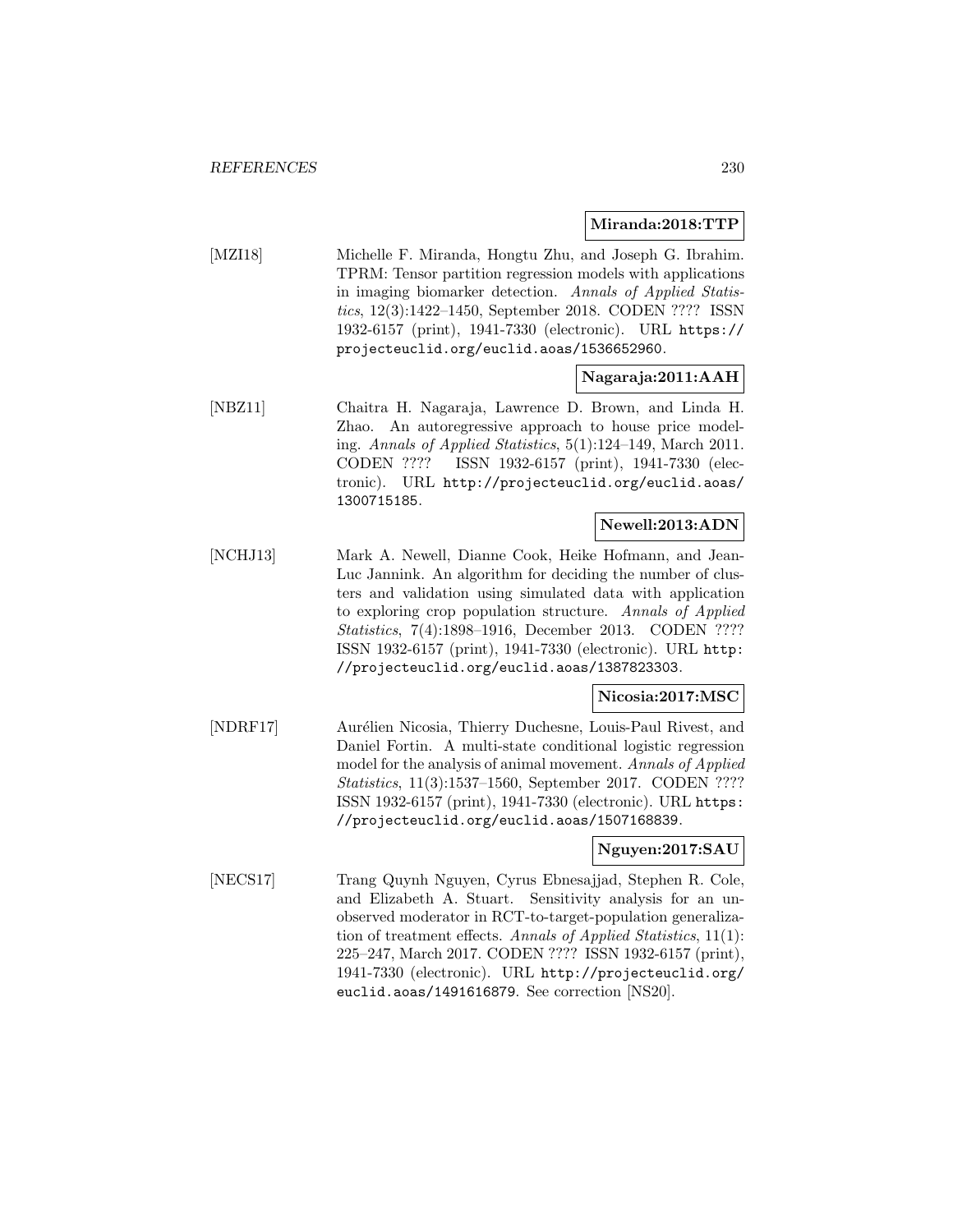### **Newton:2009:IDP**

[New09] Michael A. Newton. Introducing the discussion paper by Székely and Rizzo. Annals of Applied Statistics, 3(4):1233– 1235, December 2009. CODEN ???? ISSN 1932-6157 (print), 1941-7330 (electronic). URL http://projecteuclid.org/ euclid.aoas/1267453932. See [SR09b].

# **Niu:2019:JMC**

[NH19] Xiaoyue Niu and Peter D. Hoff. Joint mean and covariance modeling of multiple health outcome measures. Annals of Applied Statistics, 13(1):321–339, March 2019. CODEN ???? ISSN 1932-6157 (print), 1941-7330 (electronic). URL https: //projecteuclid.org/euclid.aoas/1554861651.

# **Neto:2010:CGM**

[NKAY10] Elias Chaibub Neto, Mark P. Keller, Alan D. Attie, and Brian S. Yandell. Causal graphical models in systems genetics: a unified framework for joint inference of causal network and genetic architecture for correlated phenotypes. Annals of Applied Statistics, 4(1):320–339, March 2010. CODEN ???? ISSN 1932-6157 (print), 1941-7330 (electronic). URL http: //projecteuclid.org/euclid.aoas/1273584457.

# **Nychka:2011:DSA**

[NL11] Doug Nychka and Bo Li. Discussion of: "A statistical analysis of multiple temperature proxies: Are reconstructions of surface temperatures over the last 1000 years reliable?". Annals of Applied Statistics, 5(1):80–82, March 2011. CODEN ???? ISSN 1932-6157 (print), 1941-7330 (electronic). URL http://projecteuclid.org/euclid.aoas/ 1300715179. See [MW11b].

### **Nethery:2019:EPA**

[NMD19] Rachel C. Nethery, Fabrizia Mealli, and Francesca Dominici. Estimating population average causal effects in the presence of non-overlap: The effect of natural gas compressor station exposure on cancer mortality. Annals of Applied Statistics, 13(2):1242–1267, June 2019. CODEN ???? ISSN 1932-6157 (print), 1941-7330 (electronic). URL https:// projecteuclid.org/euclid.aoas/1560758445.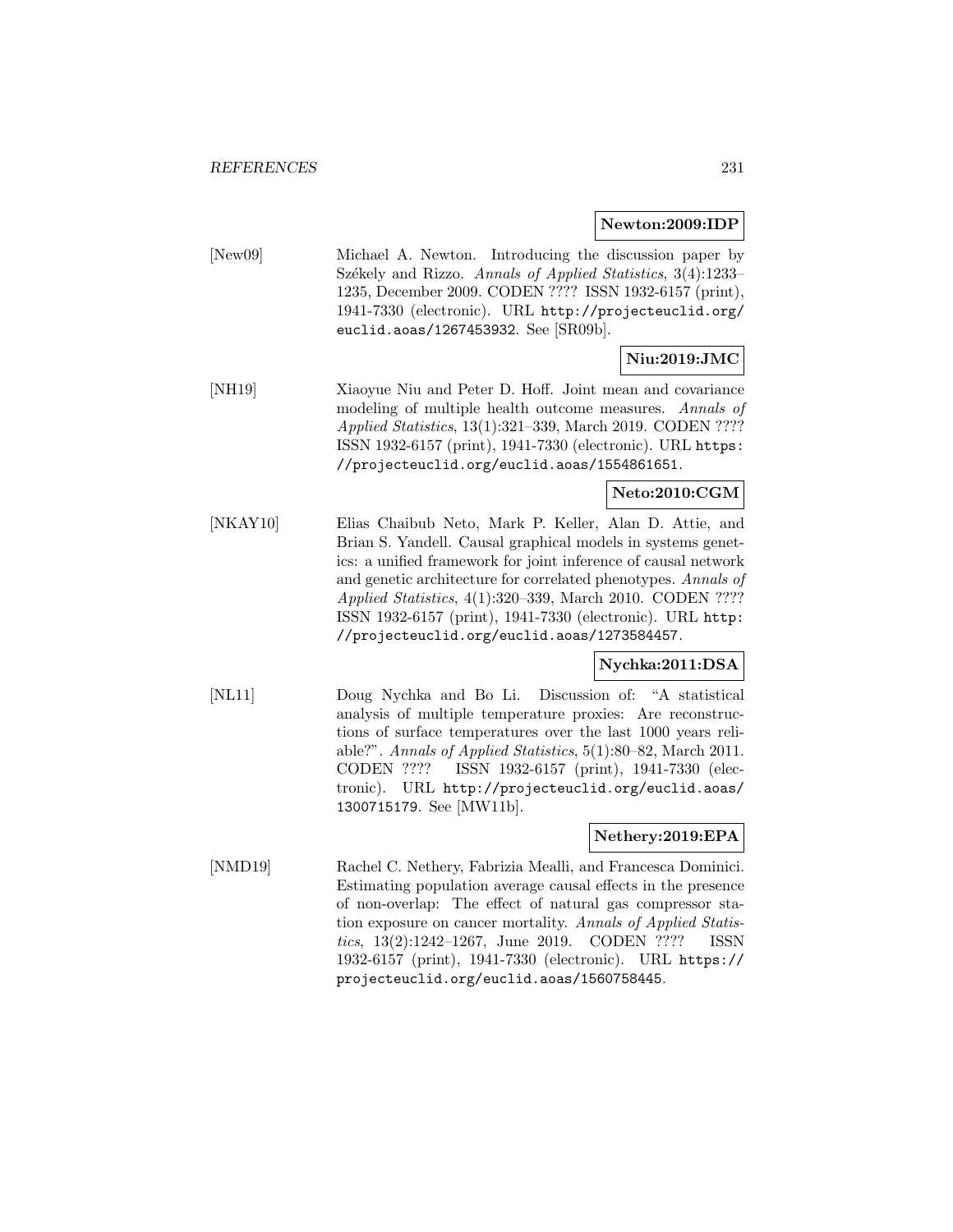# **Ng:2021:MSM**

[NMW<sup>+</sup>21] Tin Lok James Ng, Thomas Brendan Murphy, Ted Westling, Tyler H. McCormick, and Bailey Fosdick. Modeling the social media relationships of Irish politicians using a generalized latent space stochastic blockmodel. Annals of Applied Statistics, 15(4):1923–1944, December 2021. CO-DEN ???? ISSN 1932-6157 (print), 1941-7330 (electronic). URL https://projecteuclid.org/journals/annals-ofapplied-statistics/volume-15/issue-4/Modeling-thesocial-media-relationships-of-Irish-politicians-usinga/10.1214/21-AOAS1483.full.

# **Natarajan:2012:STI**

[NPM12] Loki Natarajan, Minya Pu, and Karen Messer. Statistical tests for the intersection of independent lists of genes: Sensitivity, FDR, and type I error control. Annals of Applied Statistics, 6(2):521–541, June 2012. CODEN ???? ISSN 1932-6157 (print), 1941-7330 (electronic). URL http:// projecteuclid.org/euclid.aoas/1339419606.

### **Newton:2007:RSM**

[NQdB<sup>+</sup>07] Michael A. Newton, Fernando A. Quintana, Johan A. den Boon, Srikumar Sengupta, and Paul Ahlquist. Random-set methods identify distinct aspects of the enrichment signal in gene-set analysis. Annals of Applied Statistics, 1(1):85– 106, June 2007. CODEN ???? ISSN 1932-6157 (print), 1941-7330 (electronic). URL http://projecteuclid.org/ euclid.aoas/1183143730.

# **Niezink:2017:CES**

[NS17] Nynke M. D. Niezink and Tom A. B. Snijders. Co-evolution of social networks and continuous actor attributes. Annals of Applied Statistics, 11(4):1948–1973, December 2017. CODEN ???? ISSN 1932-6157 (print), 1941-7330 (electronic). URL https://projecteuclid.org/euclid.aoas/ 1514430273.

### **Nguyen:2020:CSA**

[NS20] Trang Quynh Nguyen and Elizabeth A. Stuart. Correction: Sensitivity analysis for an unobserved moderator in RCT-to-target-population generalization of treatment effects. Annals of Applied Statistics, 14(1):518–520, March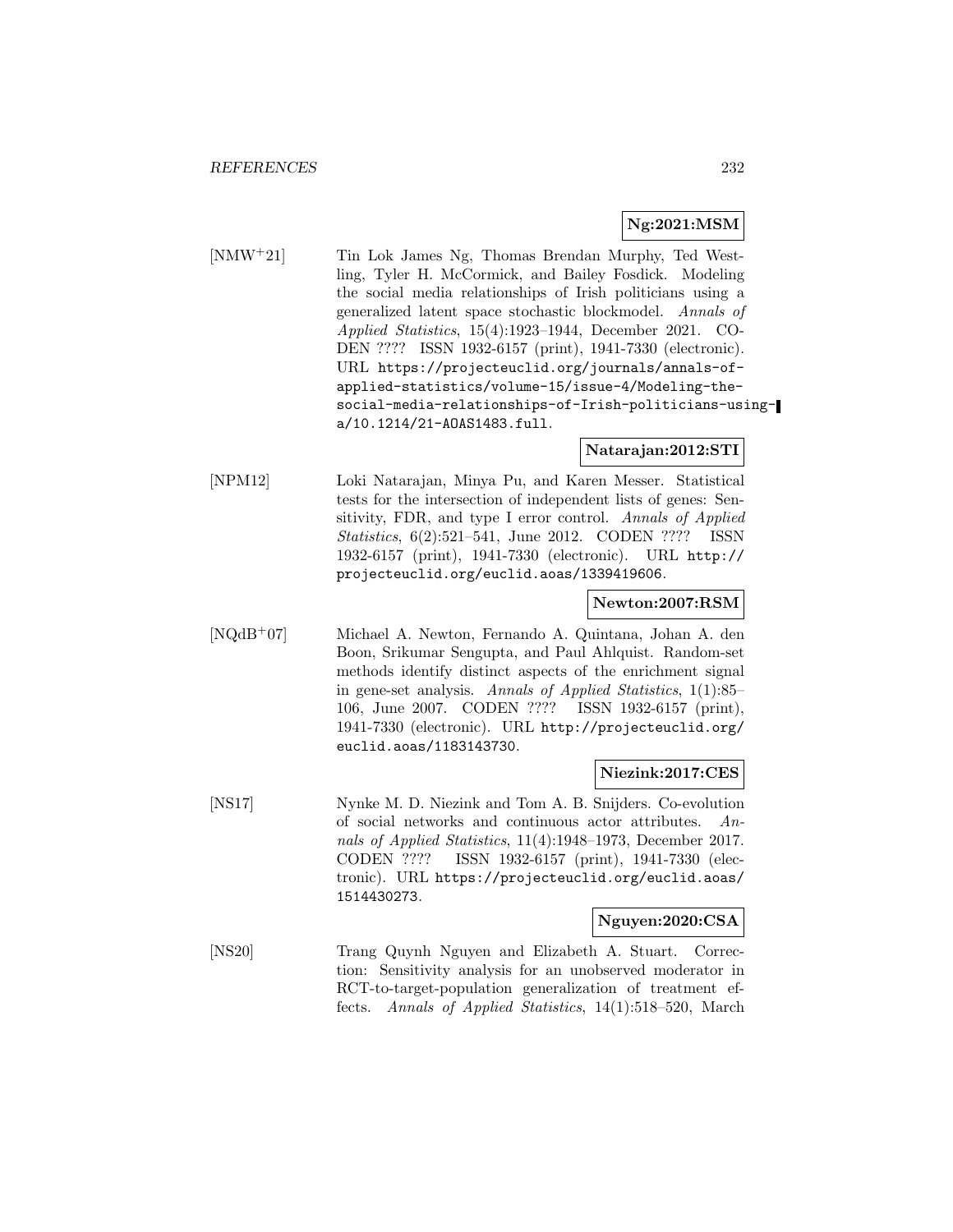2020. CODEN ???? ISSN 1932-6157 (print), 1941-7330 (electronic). URL https://projecteuclid.org/euclid.aoas/ 1587002685. See [NECS17].

# **Nobles:2014:RSA**

[NSS14a] Mallory Nobles, Nicoleta Serban, and Julie Swann. Rejoinder: "Spatial accessibility of pediatric primary healthcare: Measurement and inference". Annals of Applied Statistics, 8(4):1961–1965, December 2014. CO-DEN ???? ISSN 1932-6157 (print), 1941-7330 (electronic). URL http://projecteuclid.org/euclid.aoas/ 1419001731. See [NSS14b].

# **Nobles:2014:SAP**

[NSS14b] Mallory Nobles, Nicoleta Serban, and Julie Swann. Spatial accessibility of pediatric primary healthcare: Measurement and inference. Annals of Applied Statistics, 8(4):1922–1946, December 2014. CODEN ???? ISSN 1932-6157 (print), 1941-7330 (electronic). URL http://projecteuclid.org/ euclid.aoas/1419001727. See discussion [Hat14, Hav14, Wal14] and rejoinder [NSS14a].

# **Nalenz:2018:TER**

[NV18] Malte Nalenz and Mattias Villani. Tree ensembles with rule structured horseshoe regularization. Annals of Applied Statistics, 12(4):2379–2408, December 2018. CODEN ???? ISSN 1932-6157 (print), 1941-7330 (electronic). URL https: //projecteuclid.org/euclid.aoas/1542078049.

### **Nikooienejad:2020:BVS**

[NWJ20] Amir Nikooienejad, Wenyi Wang, and Valen E. Johnson. Bayesian variable selection for survival data using inverse moment priors. Annals of Applied Statistics, 14(2):809–828, June 2020. CODEN ???? ISSN 1932-6157 (print), 1941-7330 (electronic). URL https://projecteuclid.org/euclid. aoas/1593449327.

### **Niu:2012:SRA**

[NZ12] Yue S. Niu and Heping Zhang. The screening and ranking algorithm to detect DNA copy number variations. Annals of Applied Statistics, 6(3):1306–1326, September 2012. CODEN ???? ISSN 1932-6157 (print), 1941-7330 (electronic). URL http://projecteuclid.org/euclid.aoas/1346418584.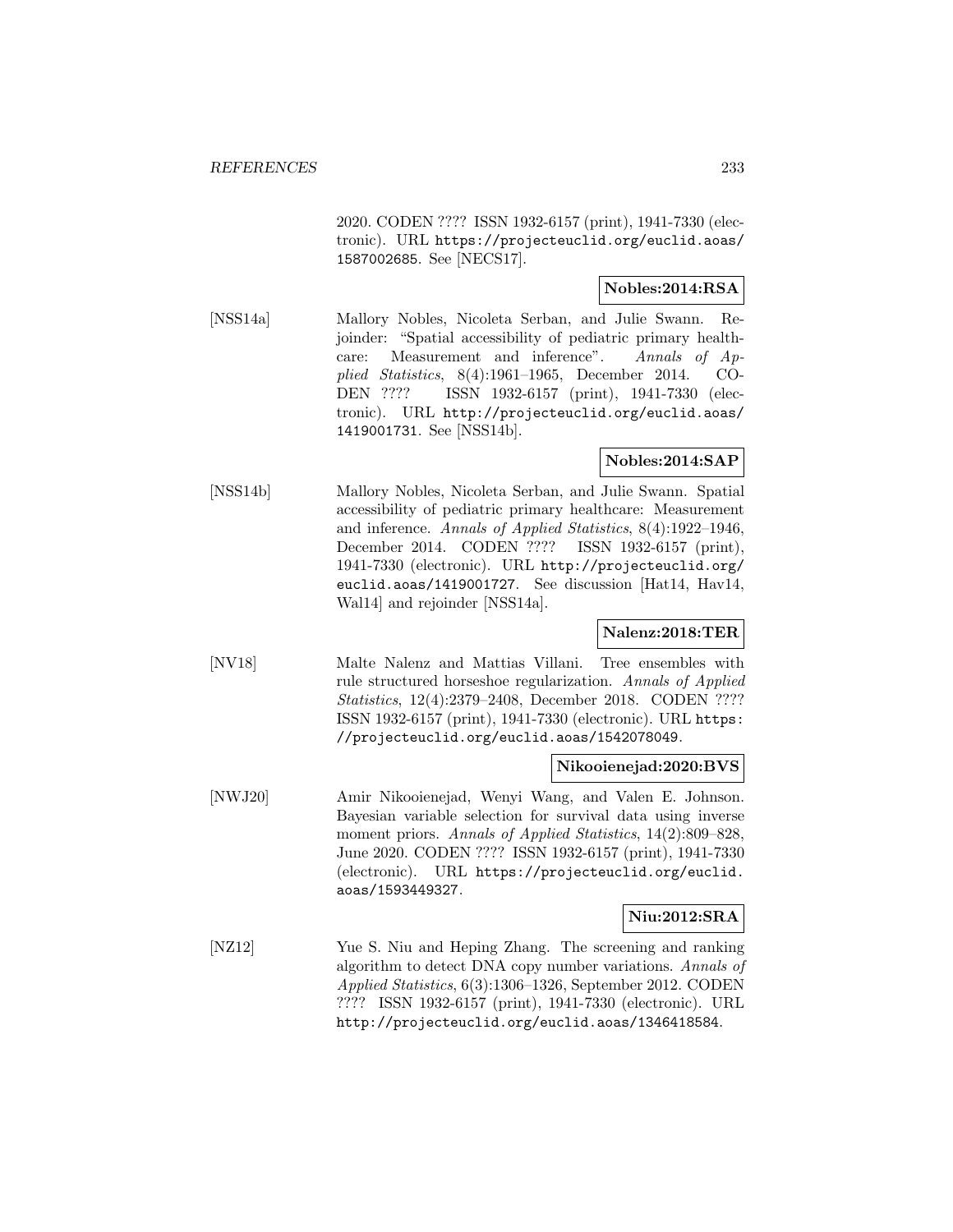# **Nolde:2017:EBP**

[NZ17a] Natalia Nolde and Johanna F. Ziegel. Elicitability and backtesting: Perspectives for banking regulation. Annals of Applied Statistics, 11(4):1833–1874, December 2017. CO-DEN ???? ISSN 1932-6157 (print), 1941-7330 (electronic). URL https://projecteuclid.org/euclid.aoas/ 1514430265. See discussion [HK17a, Sch17, Dav17, Zho17a, Kra17] and rejoinder [NZ17b].

# **Nolde:2017:REB**

[NZ17b] Natalia Nolde and Johanna F. Ziegel. Rejoinder: "Elicitability and backtesting: Perspectives for banking regulation". Annals of Applied Statistics, 11(4):1901–1911, December 2017. CODEN ???? ISSN 1932-6157 (print), 1941-7330 (electronic). URL https://projecteuclid.org/euclid. aoas/1514430271. See [NZ17a].

# **Nie:2013:LRM**

[NZRC13] Lei Nie, Zhiwei Zhang, Daniel Rubin, and Jianxiong Chu. Likelihood reweighting methods to reduce potential bias in noninferiority trials which rely on historical data to make inference. Annals of Applied Statistics, 7(3):1796–1813, September 2013. CODEN ???? ISSN 1932-6157 (print), 1941-7330 (electronic). URL http://projecteuclid.org/ euclid.aoas/1380804817.

# **Owen:2012:BDA**

[OE12] Art B. Owen and Dean Eckles. Bootstrapping data arrays of arbitrary order. Annals of Applied Statistics, 6(3):895– 927, September 2012. CODEN ???? ISSN 1932-6157 (print), 1941-7330 (electronic). URL http://projecteuclid.org/ euclid.aoas/1346418567.

# **OBrien:2018:ENM**

[OGP<sup>+</sup>18] Jonathon J. O'Brien, Harsha P. Gunawardena, Joao A. Paulo, Xian Chen, Joseph G. Ibrahim, Steven P. Gygi, and Bahjat F. Qaqish. The effects of nonignorable missing data on label-free mass spectrometry proteomics experiments. Annals of Applied Statistics, 12(4):2075–2095, December 2018. CODEN ???? ISSN 1932-6157 (print), 1941-7330 (electronic). URL https://projecteuclid.org/euclid.aoas/ 1542078037.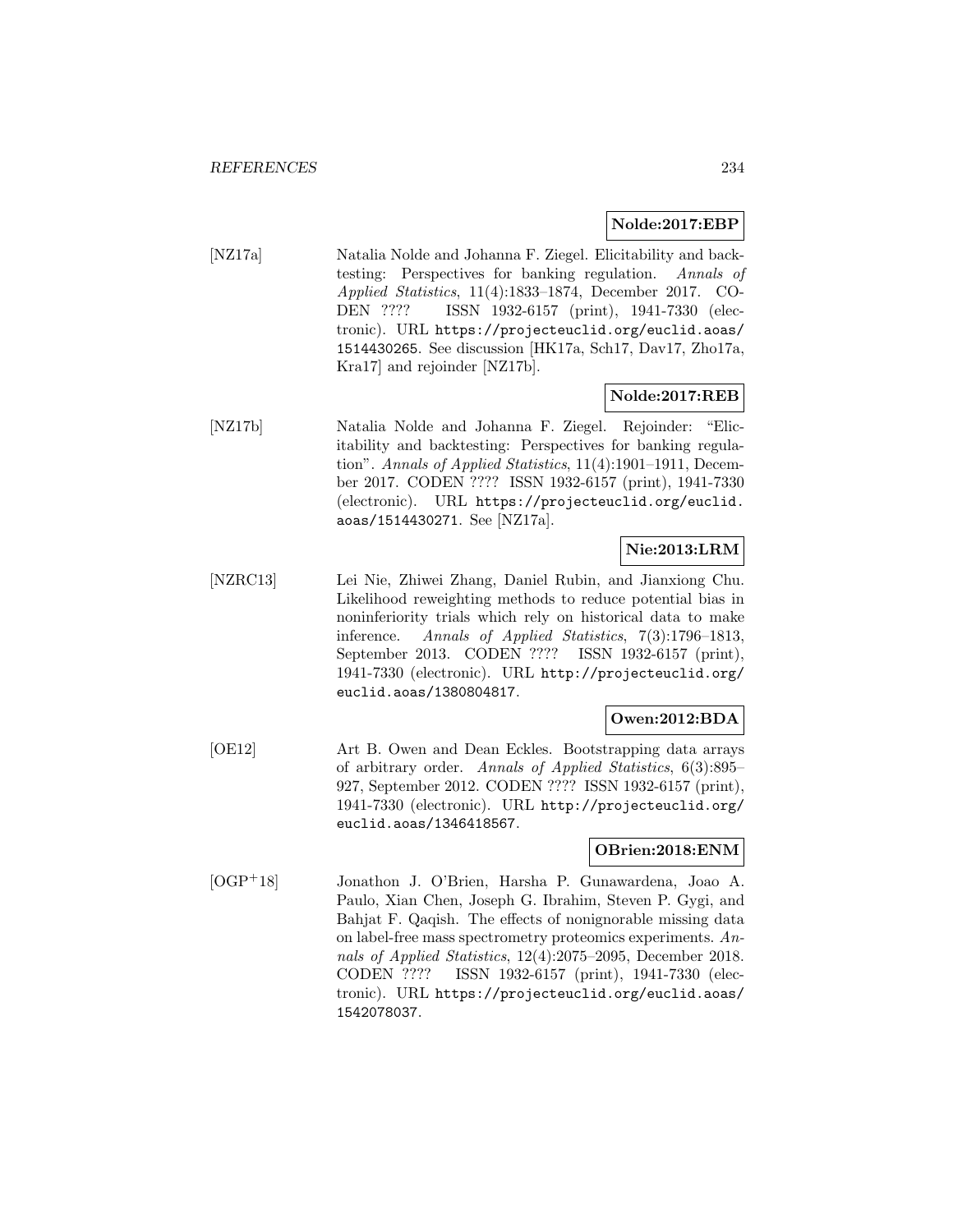# **Osthus:2017:FSI**

[OHC<sup>+</sup>17] Dave Osthus, Kyle S. Hickmann, Petruta C. Caragea, Dave Higdon, and Sara Y. Del Valle. Forecasting seasonal influenza with a state-space SIR model. Annals of Applied Statistics, 11(1):202–224, March 2017. CODEN ???? ISSN 1932-6157 (print), 1941-7330 (electronic). URL http:// projecteuclid.org/euclid.aoas/1491616878.

# **Orlando:2009:BPM**

[OIHH09] David A. Orlando, Edwin S. Iversen, Jr., Alexander J. Hartemink, and Steven B. Haase. A branching process model for flow cytometry and budding index measurements in cell synchrony experiments. Annals of Applied Statistics, 3(4):1521–1541, December 2009. CODEN ???? ISSN 1932-6157 (print), 1941-7330 (electronic). URL http:// projecteuclid.org/euclid.aoas/1267453951.

# **Oates:2014:JEM**

[OKGM14] Chris J. Oates, Jim Korkola, Joe W. Gray, and Sach Mukherjee. Joint estimation of multiple related biological networks. Annals of Applied Statistics, 8(3):1892–1919, September 2014. CODEN ???? ISSN 1932-6157 (print), 1941-7330 (electronic). URL http://projecteuclid.org/ euclid.aoas/1414091238.

# **Olshen:2010:RLB**

[Ols10] Richard A. Olshen. Remembering Leo Breiman. Annals of Applied Statistics, 4(4):1644–1648, December 2010. CODEN ???? ISSN 1932-6157 (print), 1941-7330 (electronic). URL http://projecteuclid.org/euclid.aoas/1294167789.

### **Oates:2012:NIB**

[OM12] Chris. J. Oates and Sach Mukherjee. Network inference and biological dynamics. Annals of Applied Statistics, 6 (3):1209–1235, September 2012. CODEN ???? ISSN 1932-6157 (print), 1941-7330 (electronic). URL http:// projecteuclid.org/euclid.aoas/1346418580.

### **OSullivan:2014:VLM**

[OMM<sup>+</sup>14] Finbarr O'Sullivan, Mark Muzi, David A. Mankoff, Janet F. Eary, Alexander M. Spence, and Kenneth A. Krohn. Voxellevel mapping of tracer kinetics in PET studies: a statisti-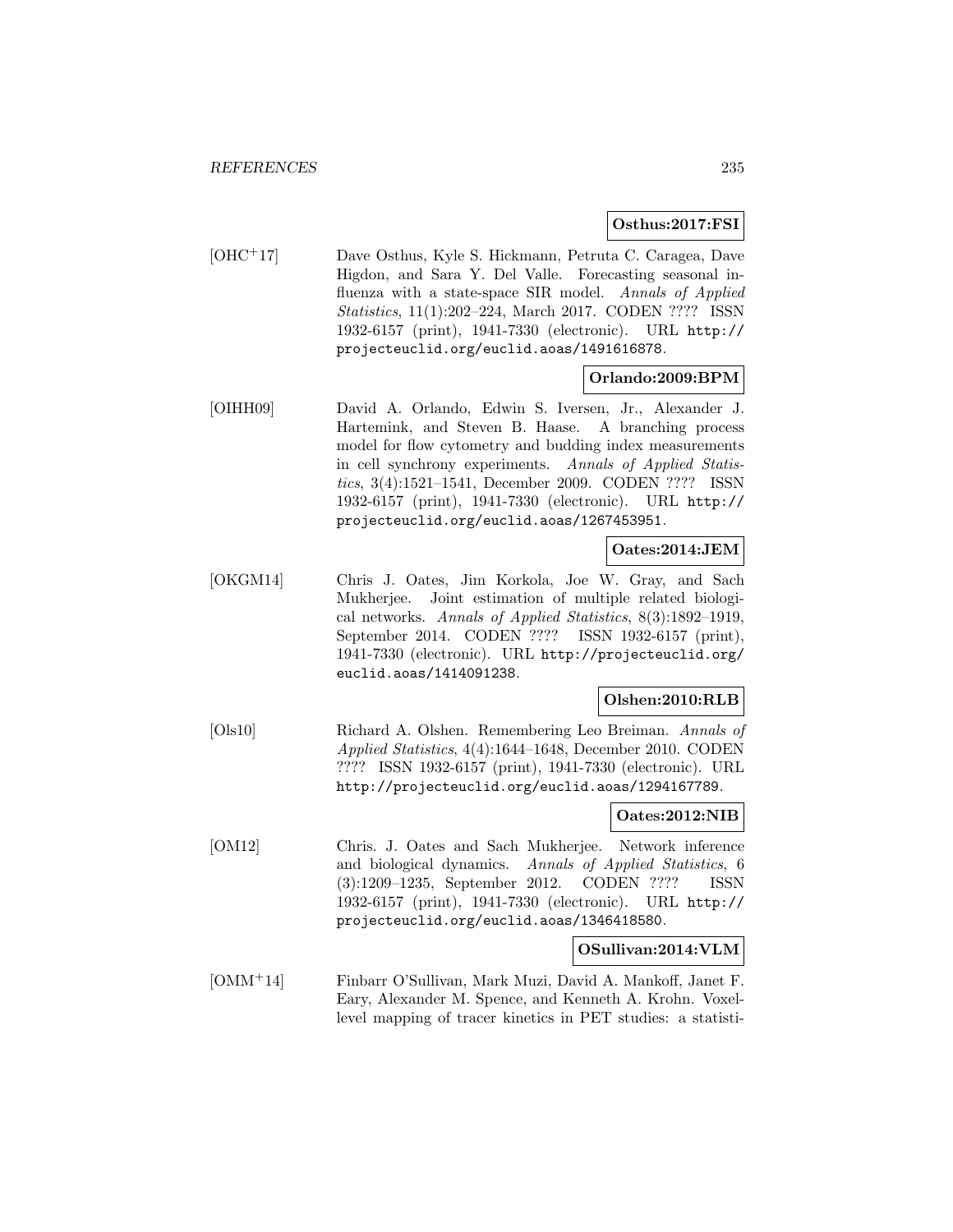cal approach emphasizing tissue life tables. Annals of Applied Statistics, 8(2):1065–1094, June 2014. CODEN ???? ISSN 1932-6157 (print), 1941-7330 (electronic). URL http: //projecteuclid.org/euclid.aoas/1404229526. **Owen:2009:BCV** [OP09] Art B. Owen and Patrick O. Perry. Bi-cross-validation of the SVD and the nonnegative matrix factorization. Annals of Applied Statistics, 3(2):564–594, June 2009. CODEN ???? ISSN 1932-6157 (print), 1941-7330 (electronic). URL http: //projecteuclid.org/euclid.aoas/1245676186. **Ostrovnaya:2015:USM** [OSB15] Irina Ostrovnaya, Venkatraman E. Seshan, and Colin B. Begg. Using somatic mutation data to test tumors for clonal relatedness. Annals of Applied Statistics, 9(3):1533–1548, September 2015. CODEN ???? ISSN 1932-6157 (print), 1941-7330 (electronic). URL http://projecteuclid.org/ euclid.aoas/1446488750. **Olives:2014:RRS** [OSL<sup>+</sup>14] Casey Olives, Lianne Sheppard, Johan Lindström, Paul D. Sampson, Joel D. Kaufman, and Adam A. Szpiro. Reducedrank spatio-temporal modeling of air pollution concentrations in the Multi-Ethnic Study of Atherosclerosis and Air Pollution. Annals of Applied Statistics, 8(4):2509–2537, December 2014. CODEN ???? ISSN 1932-6157 (print), 1941-7330 (electronic). URL http://projecteuclid.org/ euclid.aoas/1419001753. **Ogburn:2017:VCS** [OV17] Elizabeth L. Ogburn and Tyler J. VanderWeele. Vaccines, contagion, and social networks. Annals of Applied Statistics, 11(2):919–948, June 2017. CODEN ???? ISSN 1932-6157 (print), 1941-7330 (electronic). URL https:// projecteuclid.org/euclid.aoas/1500537729. **Olhede:2011:NTS** [OW11] Sofia C. Olhede and Brandon Whitcher. Nonparametric tests of structure for high angular resolution diffusion imaging in Q-space. Annals of Applied Statistics, 5(2B):1293–1327, June 2011. CODEN ???? ISSN 1932-6157 (print), 1941-7330 (elec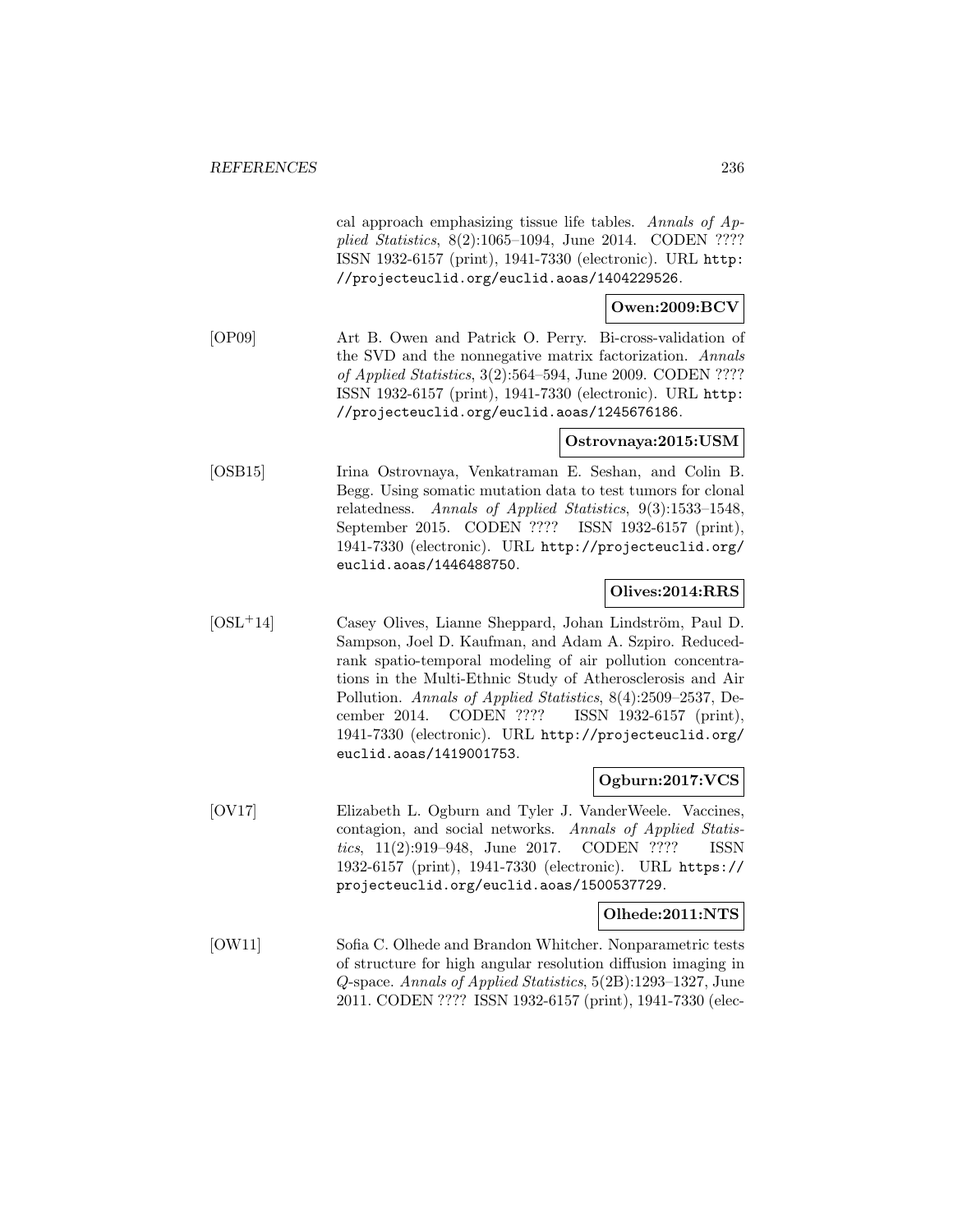tronic). URL http://projecteuclid.org/euclid.aoas/ 1310562722.

# **Owen:2007:PB**

[Owe07] Art B. Owen. The pigeonhole bootstrap. Annals of Applied Statistics, 1(2):386–411, December 2007. CODEN ???? ISSN 1932-6157 (print), 1941-7330 (electronic). URL http: //projecteuclid.org/euclid.aoas/1196438024.

# **Plumlee:2021:HFH**

[PACB21] Matthew Plumlee, Taylor G. Asher, Won Chang, and Matthew V. Bilskie. High-fidelity hurricane surge forecasting using emulation and sequential experiments. Annals of Applied Statistics, 15(1):460–480, March 2021. CO-DEN ???? ISSN 1932-6157 (print), 1941-7330 (electronic). URL https://projecteuclid.org/journals/annals-ofapplied-statistics/volume-15/issue-1/High-fidelityhurricane-surge-forecasting-using-emulation-and-sequentialexperiments/10.1214/20-AOAS1398.full.

### **Paddock:2013:E**

[Pad13] Susan M. Paddock. Editorial. Annals of Applied Statistics, 7(4):1837, December 2013. CODEN ???? ISSN 1932-6157 (print), 1941-7330 (electronic). URL http:// projecteuclid.org/euclid.aoas/1387823294.

### **Paddock:2014:ESA**

[Pad14] Susan M. Paddock. Editorial: Spatial accessibility of pediatric primary healthcare: Measurement and inference. Annals of Applied Statistics, 8(4):1921, December 2014. CO-DEN ???? ISSN 1932-6157 (print), 1941-7330 (electronic). URL http://projecteuclid.org/euclid.aoas/ 1419001726.

### **Park:2019:LAE**

[PC19] Soyoung Park and Alicia Carriquiry. Learning algorithms to evaluate forensic glass evidence. Annals of Applied Statistics, 13(2):1068–1102, June 2019. CODEN ???? ISSN 1932-6157 (print), 1941-7330 (electronic). URL https:// projecteuclid.org/euclid.aoas/1560758438.

# **Paul:2020:RES**

[PC20] Subhadeep Paul and Yuguo Chen. A random effects stochastic block model for joint community detection in multiple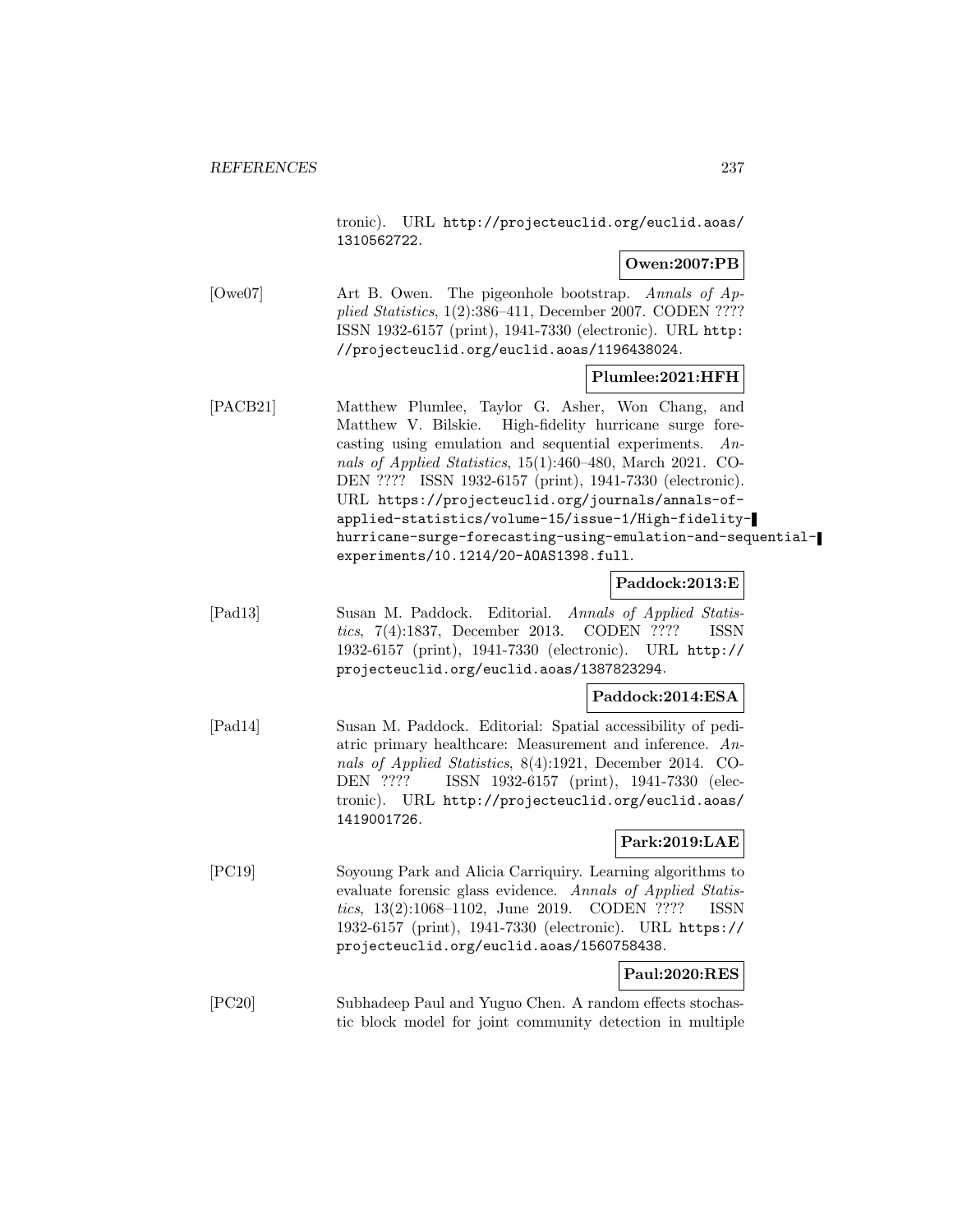networks with applications to neuroimaging. Annals of Applied Statistics, 14(2):993–1029, June 2020. CODEN ???? ISSN 1932-6157 (print), 1941-7330 (electronic). URL https: //projecteuclid.org/euclid.aoas/1593449335.

# **Pircalabelu:2015:FIC**

[PCJW15] Eugen Pircalabelu, Gerda Claeskens, Sara Jahfari, and Lourens J. Waldorp. A focused information criterion for graphical models in fMRI connectivity with high-dimensional data. Annals of Applied Statistics, 9(4):2179–2214, December 2015. CODEN ???? ISSN 1932-6157 (print), 1941-7330 (electronic). URL http://projecteuclid.org/euclid.aoas/ 1453994197.

# **Papadogeorgou:2020:CER**

[PD20] Georgia Papadogeorgou and Francesca Dominici. A causal exposure response function with local adjustment for confounding: Estimating health effects of exposure to low levels of ambient fine particulate matter. Annals of Applied Statistics, 14(2):850–871, June 2020. CODEN ???? ISSN 1932-6157 (print), 1941-7330 (electronic). URL https:// projecteuclid.org/euclid.aoas/1593449329.

# **Petersen:2019:FET**

[PDM19] Alexander Petersen, Sean Deoni, and Hans-Georg Müller. Fréchet estimation of time-varying covariance matrices from sparse data, with application to the regional co-evolution of myelination in the developing brain. Annals of Applied Statistics, 13(1):393–419, March 2019. CODEN ???? ISSN 1932-6157 (print), 1941-7330 (electronic). URL https:// projecteuclid.org/euclid.aoas/1554861654.

## **Pirinen:2013:ECL**

[PDS13] Matti Pirinen, Peter Donnelly, and Chris C. A. Spencer. Efficient computation with a linear mixed model on large-scale data sets with applications to genetic studies. Annals of Applied Statistics, 7(1):369–390, March 2013. CODEN ???? ISSN 1932-6157 (print), 1941-7330 (electronic). URL http: //projecteuclid.org/euclid.aoas/1365527203.

# **Pan:2013:ERM**

[PG13] Qing Pan and Joseph L. Gastwirth. Estimating restricted mean job tenures in semi-competing risk data compensating victims of discrimination. Annals of Applied Statistics,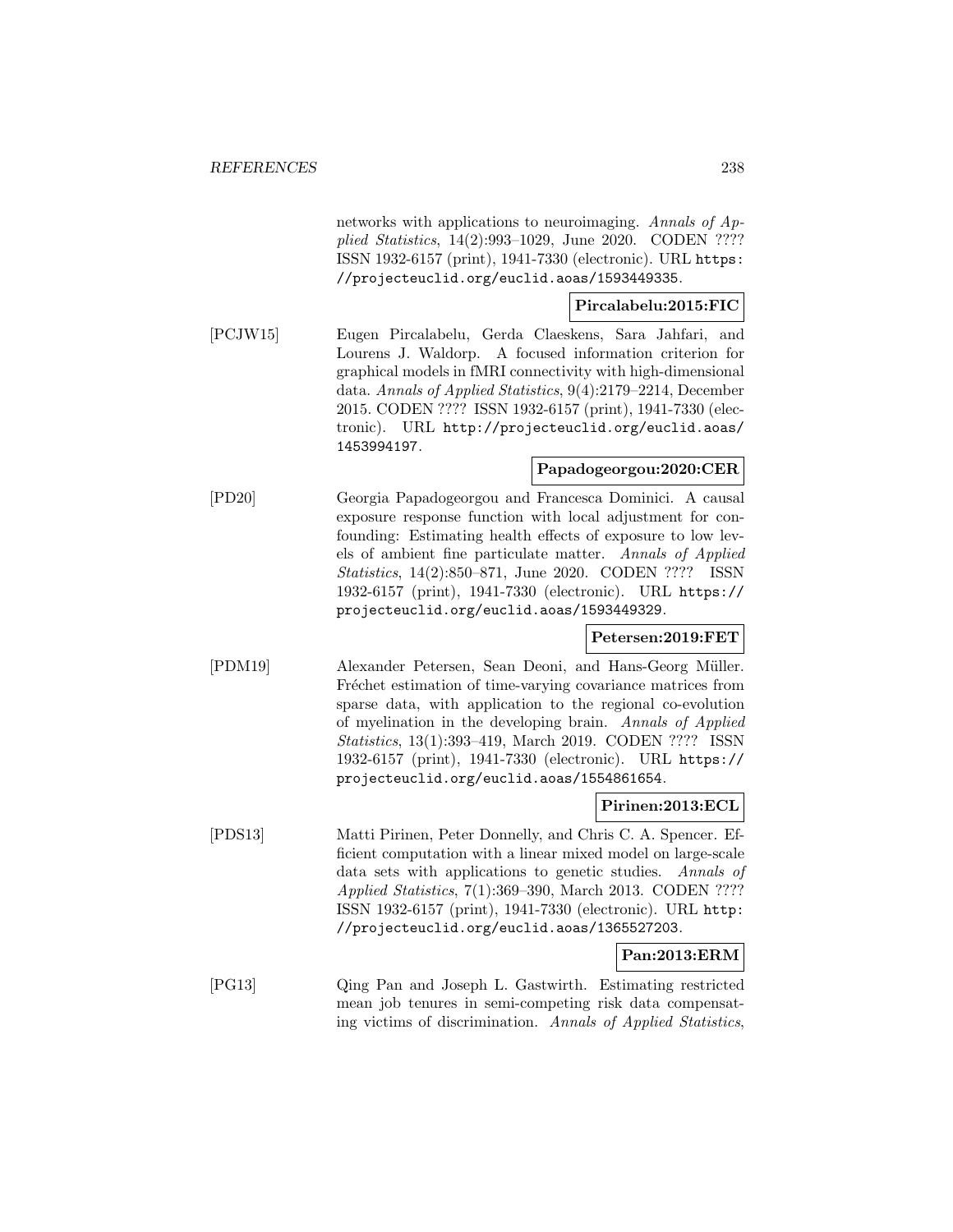7(3):1474–1496, September 2013. CODEN ???? ISSN 1932-6157 (print), 1941-7330 (electronic). URL http:// projecteuclid.org/euclid.aoas/1380804803.

# **Phillips:2014:TDH**

[PG14] Daisy Phillips and Debashis Ghosh. Testing the disjunction hypothesis using Voronoi diagrams with applications to genetics. Annals of Applied Statistics, 8(2):801–823, June 2014. CODEN ???? ISSN 1932-6157 (print), 1941-7330 (electronic). URL http://projecteuclid.org/euclid.aoas/ 1404229515.

# **Parzen:2011:GLM**

[PGL<sup>+</sup>11] Michael Parzen, Souparno Ghosh, Stuart Lipsitz, Debajyoti Sinha, Garrett M. Fitzmaurice, Bani K. Mallick, and Joseph G. Ibrahim. A generalized linear mixed model for longitudinal binary data with a marginal logit link function. Annals of Applied Statistics, 5(1):449–467, March 2011. CODEN ???? ISSN 1932-6157 (print), 1941-7330 (electronic). URL http://projecteuclid.org/euclid.aoas/ 1300715198.

# **Patel:2019:HMM**

[PGL<sup>+</sup>19] Lekha Patel, Nils Gustafsson, Yu Lin, Raimund Ober, Ricardo Henriques, and Edward Cohen. A hidden Markov model approach to characterizing the photo-switching behavior of fluorophores. Annals of Applied Statistics, 13 (3):1397–1429, September 2019. CODEN ???? ISSN 1932-6157 (print), 1941-7330 (electronic). URL https:// projecteuclid.org/euclid.aoas/1571277758.

### **Pardy:2018:IEL**

[PGW18] Christopher Pardy, Sally Galbraith, and Susan R. Wilson. Integrative exploration of large high-dimensional datasets. Annals of Applied Statistics, 12(1):178–199, March 2018. CODEN ???? ISSN 1932-6157 (print), 1941-7330 (electronic). URL https://projecteuclid.org/euclid.aoas/ 1520564469.

# **Park:2010:ADA**

[PHCM<sup>+</sup>10] Cheolwoo Park, Felix Hernández-Campos, J. S. Marron, Kevin Jeffay, and F. Donelson Smith. Analysis of dependence among size, rate and duration in Internet flows. Annals of Applied Statistics, 4(1):26–52, March 2010. CODEN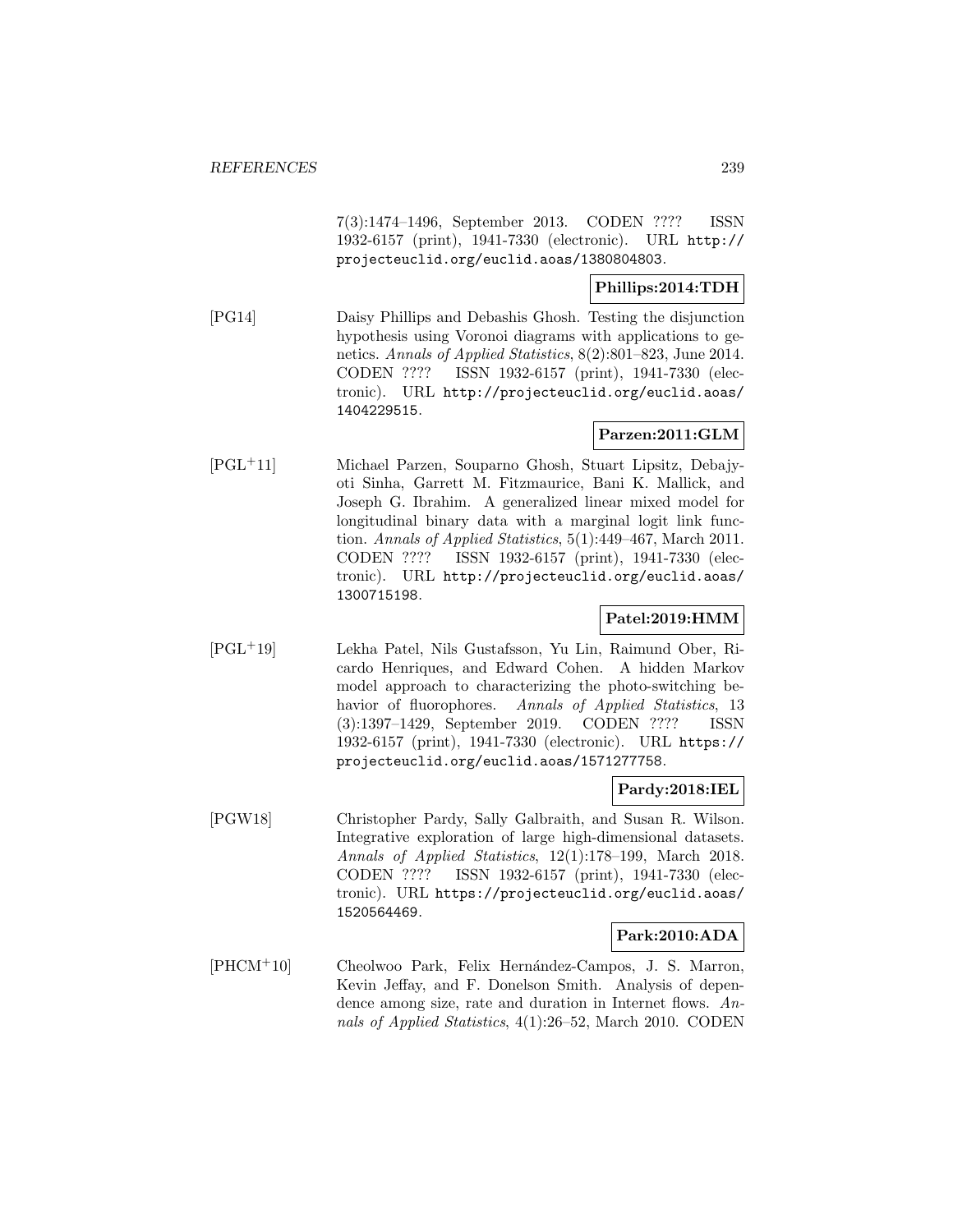???? ISSN 1932-6157 (print), 1941-7330 (electronic). URL http://projecteuclid.org/euclid.aoas/1273584446.

### **Parker:2022:CEB**

[PHJ22] Paul A. Parker, Scott H. Holan, and Ryan Janicki. Computationally efficient Bayesian unit-level models for non-Gaussian data under informative sampling with application to estimation of health insurance coverage. Annals of Applied Statistics, 16(2):887–904, June 2022. CODEN ???? ISSN 1932-6157 (print), 1941-7330 (electronic). URL https://projecteuclid.org/journals/annals-ofapplied-statistics/volume-16/issue-2/Computationallyefficient-Bayesian-unit-level-models-for-non-Gaussiandata/10.1214/21-AOAS1524.full.

# **Potter:2011:EWH**

[PHLH11] Gail E. Potter, Mark S. Handcock, Ira M. Longini, Jr., and M. Elizabeth Halloran. Estimating within-household contact networks from egocentric data. Annals of Applied Statistics, 5(3):1816–1838, September 2011. CODEN ???? ISSN 1932-6157 (print), 1941-7330 (electronic). URL http:// projecteuclid.org/euclid.aoas/1318514286.

### **Potter:2012:EWS**

[PHLH12] Gail E. Potter, Mark S. Handcock, Ira M. Longini, and M. Elizabeth Halloran. Estimating within-school contact networks to understand influenza transmission. Annals of Applied Statistics, 6(1):1–26, March 2012. CODEN ???? ISSN 1932-6157 (print), 1941-7330 (electronic). URL http: //projecteuclid.org/euclid.aoas/1331043386.

### **Powers:2015:CTA**

[PHT15] Scott Powers, Trevor Hastie, and Robert Tibshirani. Customized training with an application to mass spectrometric imaging of cancer tissue. Annals of Applied Statistics, 9(4):1709–1725, December 2015. CODEN ???? ISSN 1932-6157 (print), 1941-7330 (electronic). URL http:// projecteuclid.org/euclid.aoas/1453993091.

### **Paddock:2011:ARG**

[PHWM11] Susan M. Paddock, Sarah B. Hunter, Katherine E. Watkins, and Daniel F. McCaffrey. Analysis of rolling group therapy data using conditionally autoregressive priors. Annals of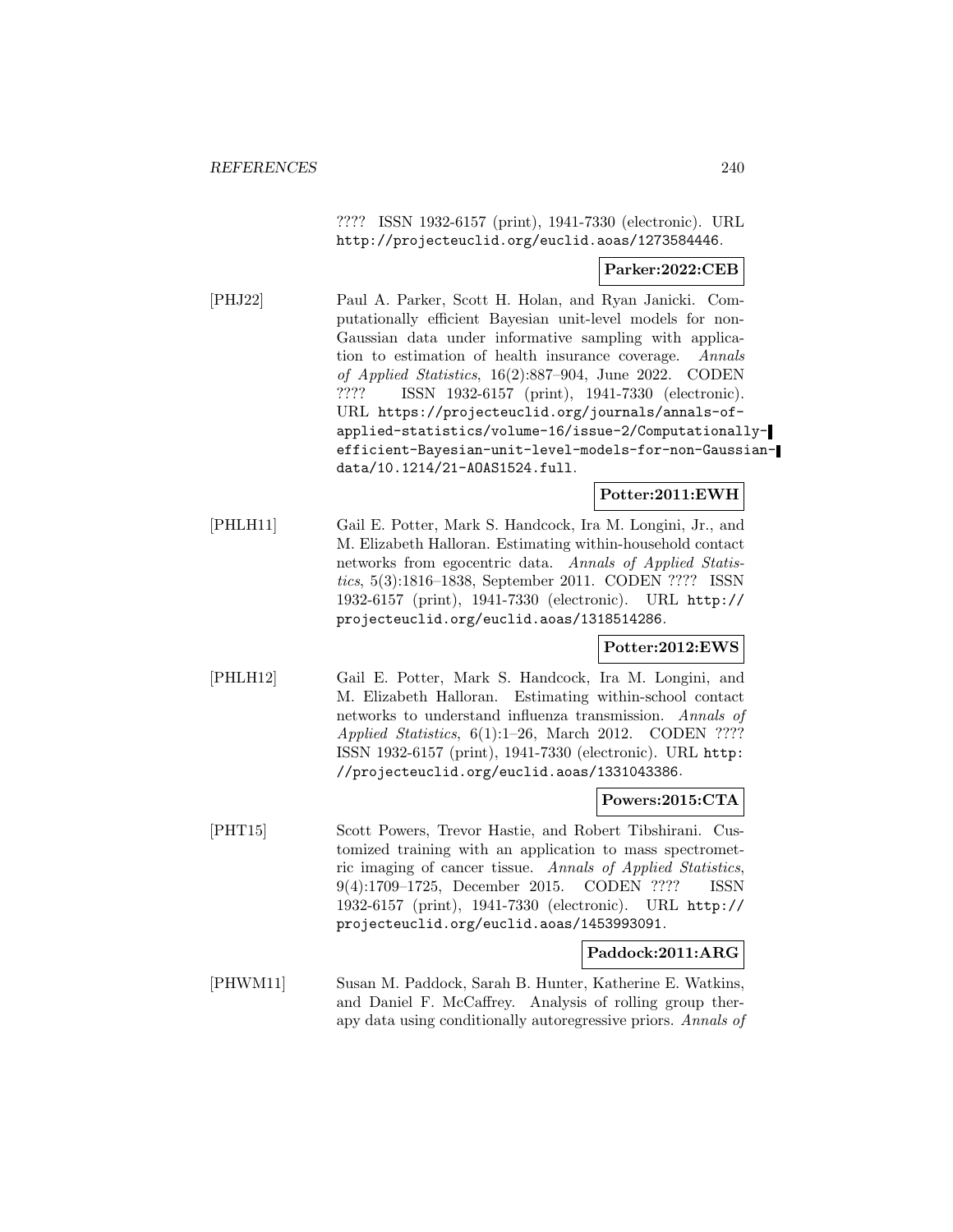Applied Statistics, 5(2A):605–627, June 2011. CODEN ???? ISSN 1932-6157 (print), 1941-7330 (electronic). URL http: //projecteuclid.org/euclid.aoas/1310562197.

## **Panaretos:2011:SAP**

[PK11] Victor M. Panaretos and Kjell Konis. Sparse approximations of protein structure from noisy random projections. Annals of Applied Statistics, 5(4):2572–2602, December 2011. CODEN ???? ISSN 1932-6157 (print), 1941-7330 (electronic). URL http://projecteuclid.org/euclid.aoas/1324399607.

# **Pan:2018:SMA**

[PK18] Karen D. H. Pan and Karen Kafadar. Statistical modeling and analysis of trace element concentrations in forensic glass evidence. Annals of Applied Statistics, 12(2):788–814, June 2018. CODEN ???? ISSN 1932-6157 (print), 1941-7330 (electronic). URL https://projecteuclid.org/euclid.aoas/ 1532743477. See [PK19].

# **Pan:2019:CSM**

[PK19] Karen D. H. Pan and Karen Kafadar. Correction to: Statistical modeling and analysis of trace element concentrations in forensic glass evidence. Annals of Applied Statistics, 13(2): 1319–1328, June 2019. CODEN ???? ISSN 1932-6157 (print), 1941-7330 (electronic). URL https://projecteuclid.org/ euclid.aoas/1560758448. See [PK18].

# **Park:2016:IAH**

[PKP16] Seunghwan Park, Jae Kwang Kim, and Sangun Park. An imputation approach for handling mixed-mode surveys. Annals of Applied Statistics, 10(2):1063–1085, June 2016. CODEN ???? ISSN 1932-6157 (print), 1941-7330 (electronic). URL http://projecteuclid.org/euclid.aoas/1469199905.

### **Proietti:2008:RTE**

[PL08] Tommaso Proietti and Alessandra Luati. Real time estimation in local polynomial regression, with application to trend-cycle analysis. Annals of Applied Statistics, 2(4):1523– 1553, December 2008. CODEN ???? ISSN 1932-6157 (print), 1941-7330 (electronic). URL http://projecteuclid.org/ euclid.aoas/1231424221.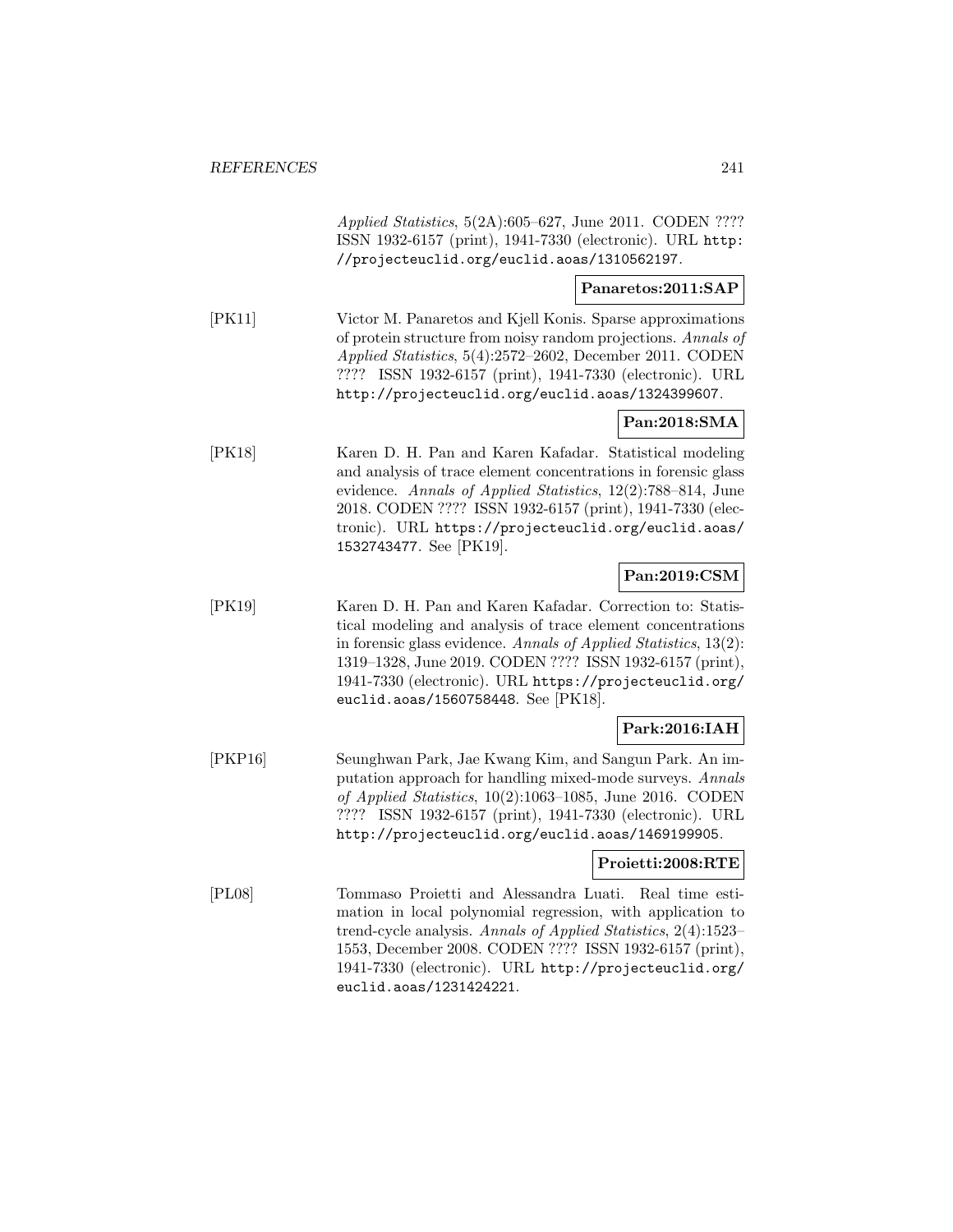### **Pfeffermann:2011:PSB**

[PL11] Danny Pfeffermann and Victoria Landsman. Are private schools better than public schools? Appraisal for Ireland by methods for observational studies. Annals of Applied Statistics, 5(3):1726–1751, September 2011. CODEN ???? ISSN 1932-6157 (print), 1941-7330 (electronic). URL http: //projecteuclid.org/euclid.aoas/1318514283.

### **Phipson:2016:RHE**

[PLM<sup>+</sup>16] Belinda Phipson, Stanley Lee, Ian J. Majewski, Warren S. Alexander, and Gordon K. Smyth. Robust hyperparameter estimation protects against hypervariable genes and improves power to detect differential expression. Annals of Applied Statistics, 10(2):946–963, June 2016. CODEN ???? ISSN 1932-6157 (print), 1941-7330 (electronic). URL http: //projecteuclid.org/euclid.aoas/1469199900.

### **Peng:2008:DBC**

[PM08] Jie Peng and Hans-Georg Müller. Distance-based clustering of sparsely observed stochastic processes, with applications to online auctions. Annals of Applied Statistics, 2(3):1056–1077, September 2008. CODEN ???? ISSN 1932-6157 (print), 1941-7330 (electronic). URL http://projecteuclid.org/ euclid.aoas/1223908052.

# **Poppick:2016:TTC**

[PMMS16] Andrew Poppick, David J. McInerney, Elisabeth J. Moyer, and Michael L. Stein. Temperatures in transient climates: Improved methods for simulations with evolving temporal covariances. Annals of Applied Statistics, 10(1):477–505, March 2016. CODEN ???? ISSN 1932-6157 (print), 1941-7330 (electronic). URL http://projecteuclid.org/euclid.aoas/ 1458909924.

### **Palacios:2014:BMB**

[PMQW14] A. Paula Palacios, J. Miguel Marín, Emiliano J. Quinto, and Michael P. Wiper. Bayesian modeling of bacterial growth for multiple populations. Annals of Applied Statistics, 8(3):1516–1537, September 2014. CODEN ???? ISSN 1932-6157 (print), 1941-7330 (electronic). URL http:// projecteuclid.org/euclid.aoas/1414091223.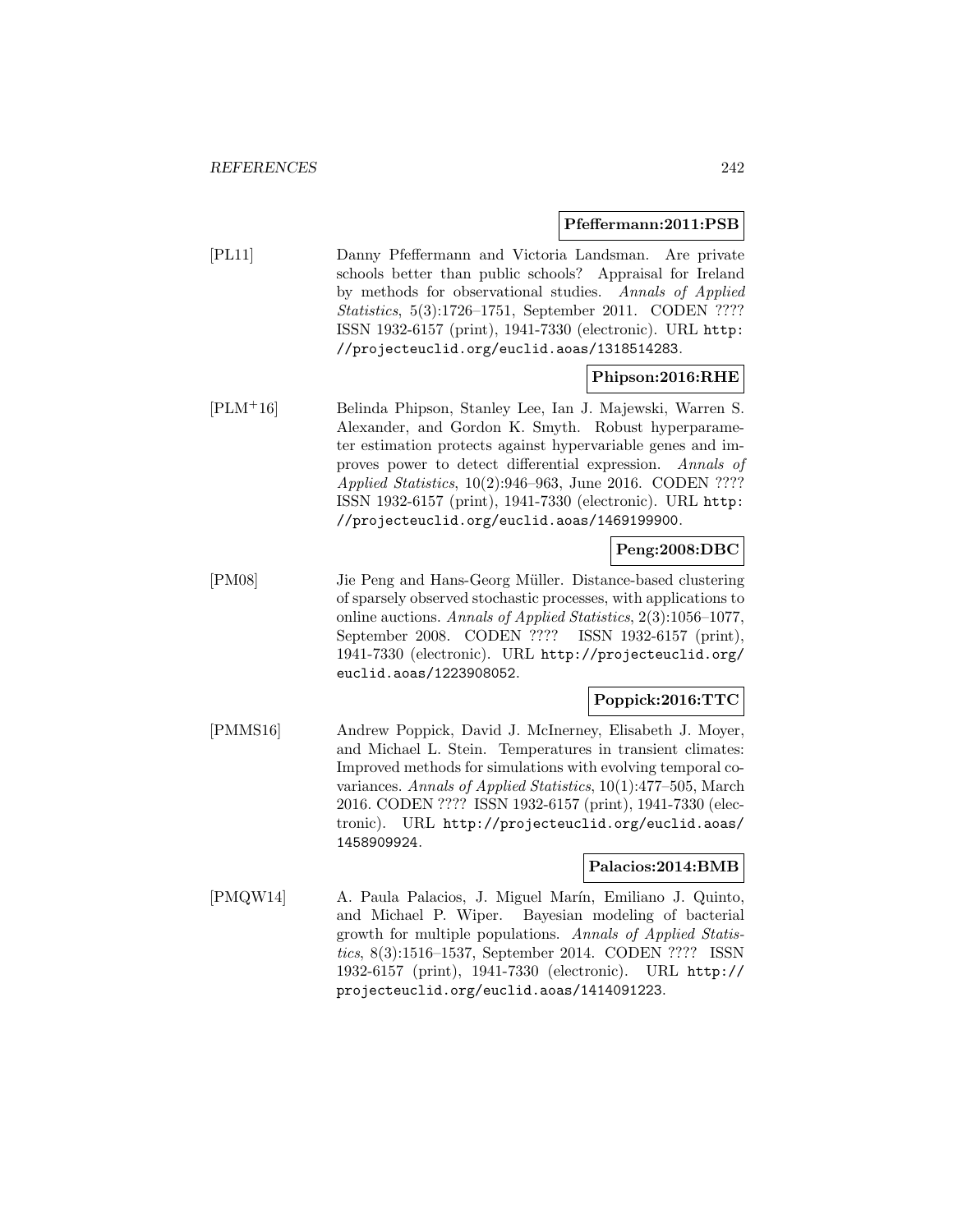# **Paul:2011:SMA**

[PPB11] Debashis Paul, Jie Peng, and Prabir Burman. Semiparametric modeling of autonomous nonlinear dynamical systems with application to plant growth. Annals of Applied Statistics, 5(3):2078–2108, September 2011. CODEN ???? ISSN 1932-6157 (print), 1941-7330 (electronic). URL http: //projecteuclid.org/euclid.aoas/1318514296.

### **Presanis:2014:SEE**

[PPB<sup>+</sup>14] Anne M. Presanis, Richard G. Pebody, Paul J. Birrell, Brian D. M. Tom, Helen K. Green, Hayley Durnall, Douglas Fleming, and Daniela De Angelis. Synthesising evidence to estimate pandemic (2009) A/H1N1 influenza severity in 2009– 2011. Annals of Applied Statistics, 8(4):2378–2403, December 2014. CODEN ???? ISSN 1932-6157 (print), 1941-7330 (electronic). URL http://projecteuclid.org/euclid.aoas/ 1419001748.

### **Pimentel:2018:OMM**

[PPLK18] Samuel D. Pimentel, Lindsay C. Page, Matthew Lenard, and Luke Keele. Optimal multilevel matching using network flows: An application to a summer reading intervention. Annals of Applied Statistics, 12(3):1479–1505, September 2018. CODEN ???? ISSN 1932-6157 (print), 1941-7330 (electronic). URL https://projecteuclid.org/euclid.aoas/ 1536652962.

# **Peng:2014:TWG**

[PPM14] Jie Peng, Debashis Paul, and Hans-Georg Müller. Timewarped growth processes, with applications to the modeling of boom–bust cycles in house prices. Annals of Applied Statistics, 8(3):1561–1582, September 2014. CODEN ???? ISSN 1932-6157 (print), 1941-7330 (electronic). URL http: //projecteuclid.org/euclid.aoas/1414091225.

### **Page:2021:DIU**

[PQR21] Garritt L. Page, Fernando A. Quintana, and Gary L. Rosner. Discovering interactions using covariate informed random partition models. Annals of Applied Statistics, 15(1): 1–21, March 2021. CODEN ???? ISSN 1932-6157 (print), 1941-7330 (electronic). URL https://projecteuclid. org/journals/annals-of-applied-statistics/volume-15/issue-1/Discovering-interactions-using-covariate-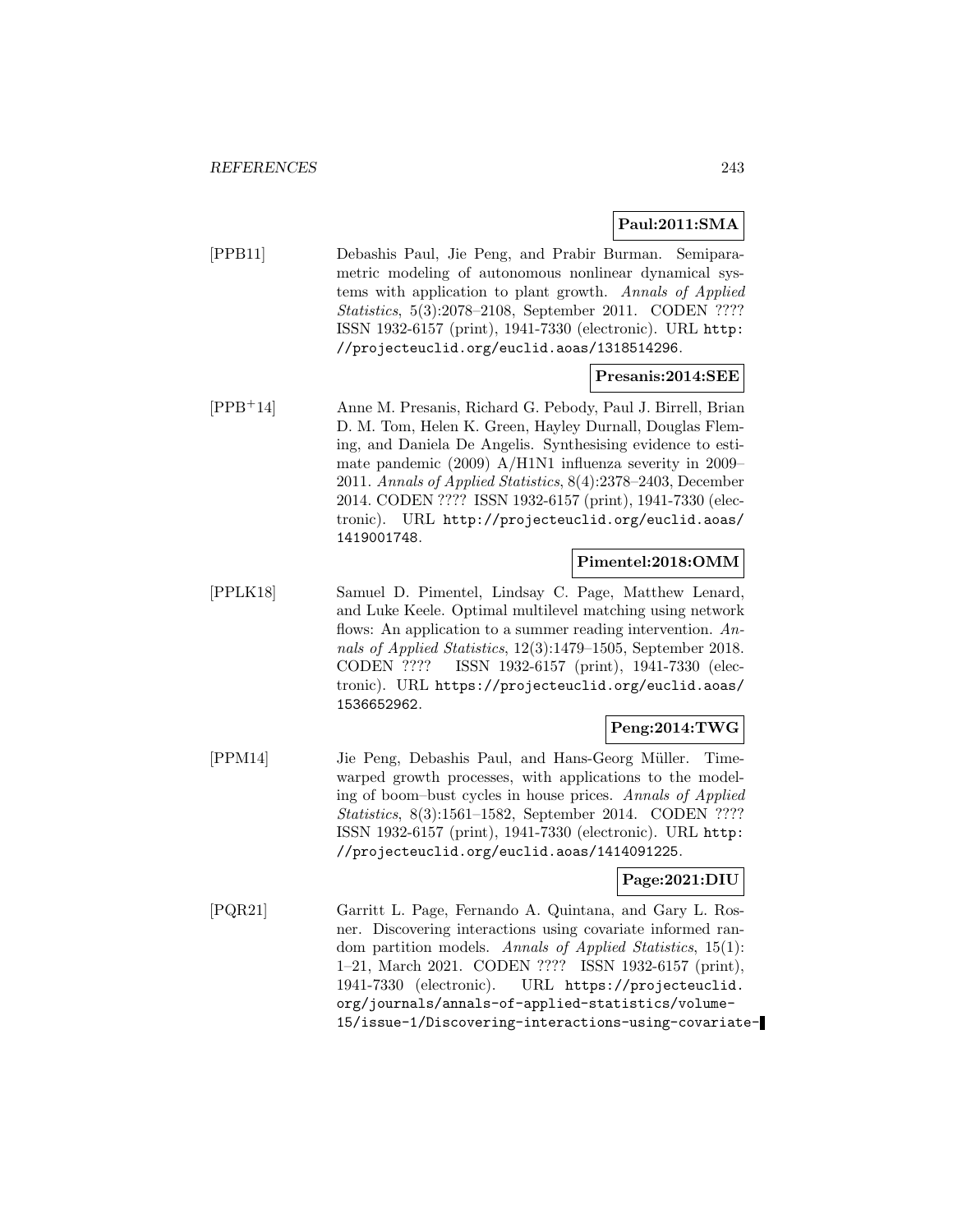informed-random-partition-models/10.1214/20-AOAS1372. full.

## **Percival:2011:SSR**

[PRRW11] Daniel Percival, Kathryn Roeder, Roni Rosenfeld, and Larry Wasserman. Structured, sparse regression with application to HIV drug resistance. Annals of Applied Statistics, 5(2A): 628–644, June 2011. CODEN ???? ISSN 1932-6157 (print), 1941-7330 (electronic). URL http://projecteuclid.org/ euclid.aoas/1310562198.

# **Polson:2012:GGL**

[PS12] Nicholas G. Polson and James G. Scott. Good, great, or lucky? Screening for firms with sustained superior performance using heavy-tailed priors. Annals of Applied Statistics, 6(1):161–185, March 2012. CODEN ???? ISSN 1932-6157 (print), 1941-7330 (electronic). URL http:// projecteuclid.org/euclid.aoas/1331043392.

# **Polson:2015:BAT**

[PS15] Nicholas Polson and Vadim Sokolov. Bayesian analysis of traffic flow on interstate I-55: The LWR model. Annals of Applied Statistics, 9(4):1864–1888, December 2015. CODEN ???? ISSN 1932-6157 (print), 1941-7330 (electronic). URL http://projecteuclid.org/euclid.aoas/1453993096.

### **Pannekoek:2013:CIN**

[PSD13] Jeroen Pannekoek, Natalie Shlomo, and Ton De Waal. Calibrated imputation of numerical data under linear edit restrictions. Annals of Applied Statistics, 7(4):1983–2006, December 2013. CODEN ???? ISSN 1932-6157 (print), 1941-7330 (electronic). URL http://projecteuclid.org/ euclid.aoas/1387823307.

# **Pomann:2016:LFL**

[PSL<sup>+</sup>16] Gina-Maria Pomann, Ana-Maria Staicu, Edgar J. Lobaton, Amanda F. Mejia, Blake E. Dewey, Daniel S. Reich, Elizabeth M. Sweeney, and Russell T. Shinohara. A lag functional linear model for prediction of magnetization transfer ratio in multiple sclerosis lesions. Annals of Applied Statistics, 10(4):2325–2348, December 2016. CODEN ???? ISSN 1932-6157 (print), 1941-7330 (electronic). URL http: //projecteuclid.org/euclid.aoas/1483606862.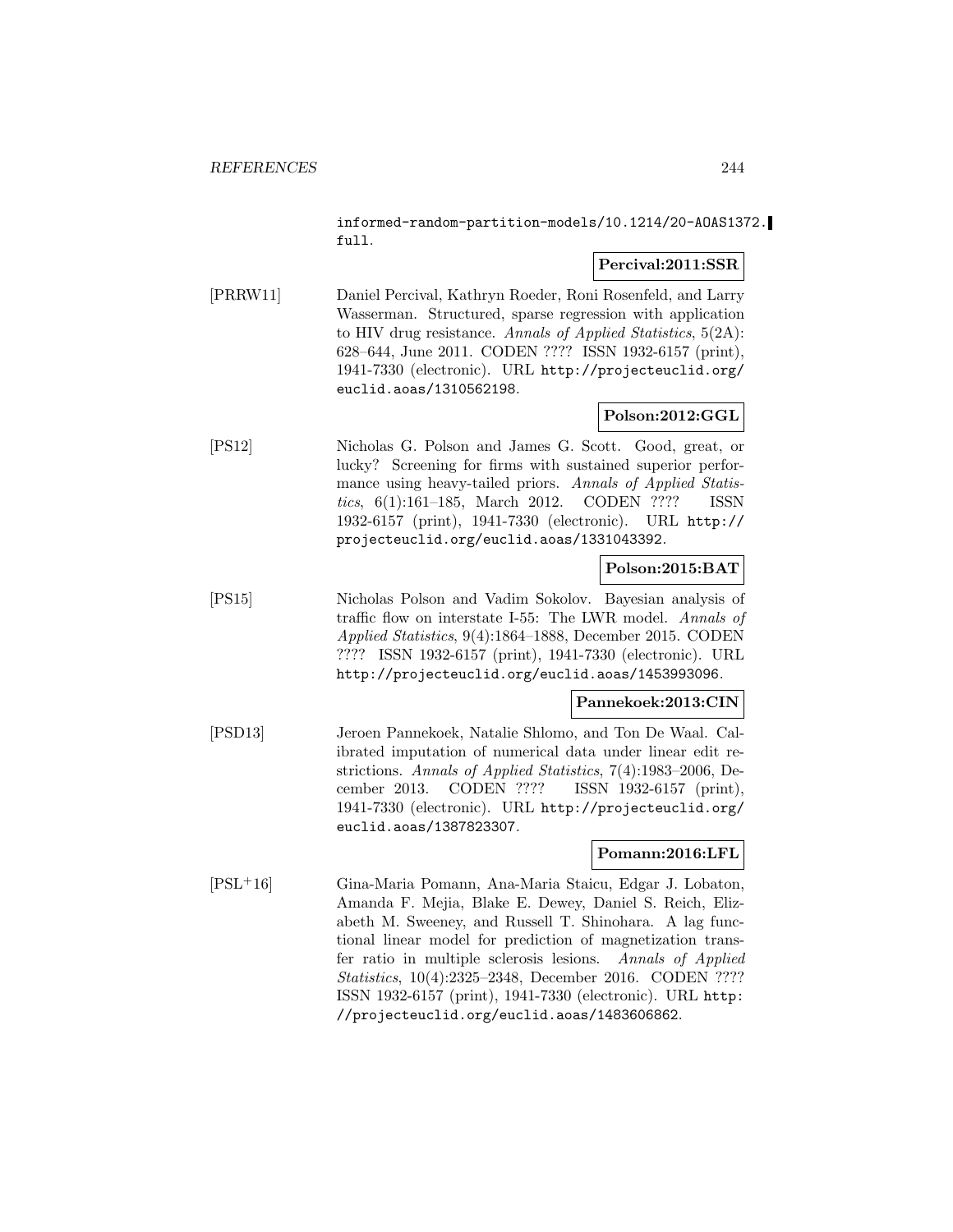# **Petersen:2018:SEN**

[PSW18] Ashley Petersen, Noah Simon, and Daniela Witten. SCALPEL: Extracting neurons from calcium imaging data. Annals of Applied Statistics, 12(4):2430–2456, December 2018. CO-DEN ???? ISSN 1932-6157 (print), 1941-7330 (electronic). URL https://projecteuclid.org/euclid.aoas/ 1542078051.

# **Phipps:2012:AEN**

[PT12] Polly Phipps and Daniell Toth. Analyzing establishment nonresponse using an interpretable regression tree model with linked administrative data. Annals of Applied Statistics, 6(2): 772–794, June 2012. CODEN ???? ISSN 1932-6157 (print), 1941-7330 (electronic). URL http://projecteuclid.org/ euclid.aoas/1339419616.

### **Patel:2012:TPE**

[PTGN12] Trina Patel, Donatello Telesca, Saji George, and André E. Nel. Toxicity profiling of engineered nanomaterials via multivariate dose-response surface modeling. Annals of Applied Statistics, 6(4):1707–1729, December 2012. CODEN ???? ISSN 1932-6157 (print), 1941-7330 (electronic). URL http: //projecteuclid.org/euclid.aoas/1356629057.

### **Purdom:2011:ADM**

[Pur11] Elizabeth Purdom. Analysis of a data matrix and a graph: Metagenomic data and the phylogenetic tree. Annals of Applied Statistics, 5(4):2326–2358, December 2011. CODEN ???? ISSN 1932-6157 (print), 1941-7330 (electronic). URL http://projecteuclid.org/euclid.aoas/1324399597.

### **Porter:2012:SEH**

[PW12] Michael D. Porter and Gentry White. Self-exciting hurdle models for terrorist activity. Annals of Applied Statistics, 6(1):106–124, March 2012. CODEN ???? ISSN 1932-6157 (print), 1941-7330 (electronic). URL http:// projecteuclid.org/euclid.aoas/1331043390.

## **Pfister:2021:SVS**

[PWP<sup>+</sup>21] Niklas Pfister, Evan G. Williams, Jonas Peters, Ruedi Aebersold, and Peter Bühlmann. Stabilizing variable selection and regression. Annals of Applied Statistics, 15(3):1220–1246,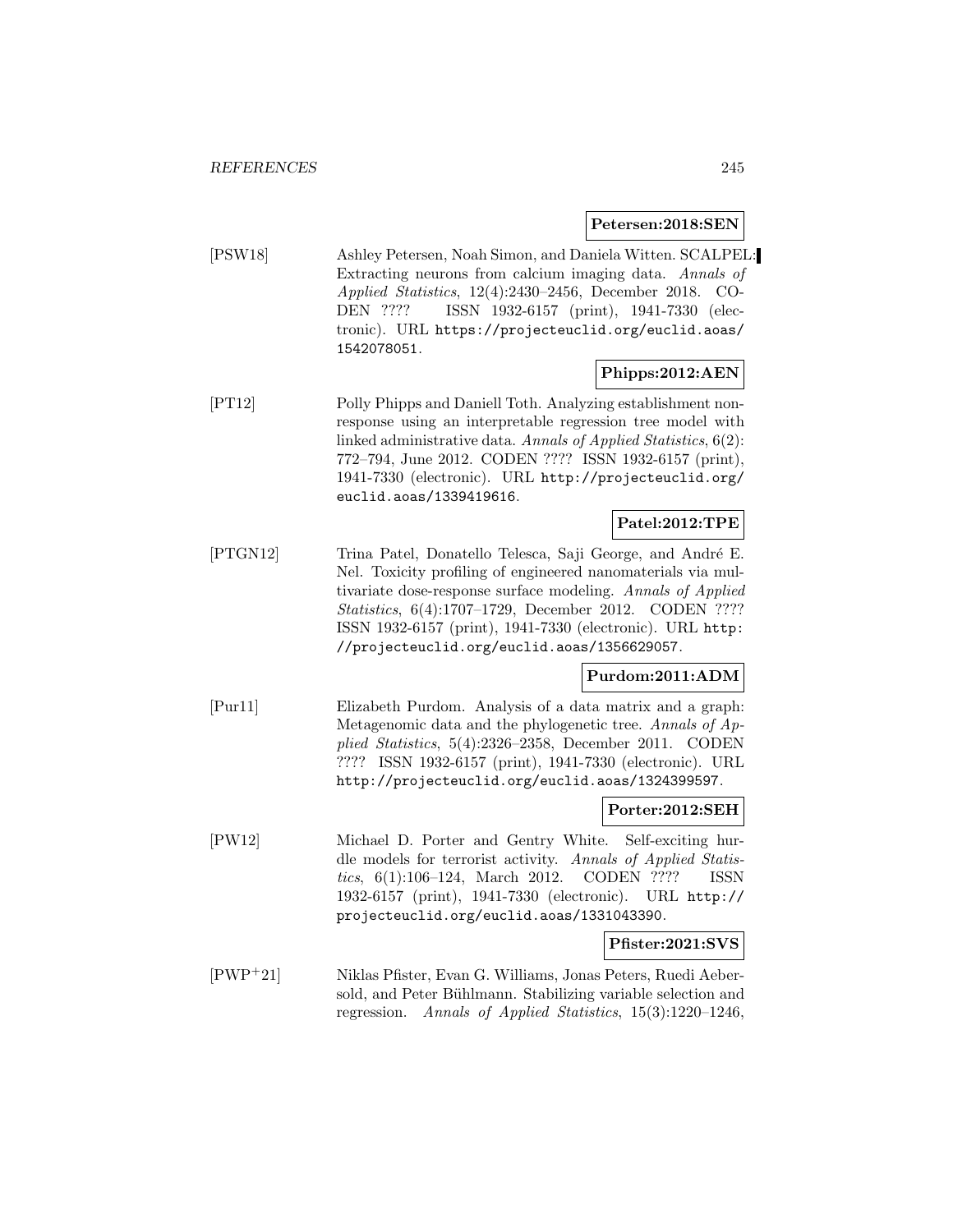September 2021. CODEN ???? ISSN 1932-6157 (print), 1941-7330 (electronic). URL https://projecteuclid. org/journals/annals-of-applied-statistics/volume-15/issue-3/Stabilizing-variable-selection-and-regression/ 10.1214/21-AOAS1487.full.

### **Paciorek:2009:PLS**

[PYP<sup>+</sup>09] Christopher J. Paciorek, Jeff D. Yanosky, Robin C. Puett, Francine Laden, and Helen H. Suh. Practical large-scale spatio-temporal modeling of particulate matter concentrations. Annals of Applied Statistics, 3(1):370–397, March 2009. CODEN ???? ISSN 1932-6157 (print), 1941-7330 (electronic). URL http://projecteuclid.org/euclid.aoas/ 1239888375.

# **Park:2019:SPC**

[PZ19] Seyoung Park and Hongyu Zhao. Sparse principal component analysis with missing observations. Annals of Applied Statistics, 13(2):1016–1042, June 2019. CODEN ???? ISSN 1932-6157 (print), 1941-7330 (electronic). URL https:// projecteuclid.org/euclid.aoas/1560758436.

# **Peng:2010:RMR**

[PZB<sup>+</sup>10] Jie Peng, Ji Zhu, Anna Bergamaschi, Wonshik Han, Dong-Young Noh, Jonathan R. Pollack, and Pei Wang. Regularized multivariate regression for identifying master predictors with application to integrative genomics study of breast cancer. Annals of Applied Statistics, 4(1):53–77, March 2010. CODEN ???? ISSN 1932-6157 (print), 1941-7330 (electronic). URL http://projecteuclid.org/euclid.aoas/ 1273584447.

### **Quick:2013:MTG**

[QBC13] Harrison Quick, Sudipto Banerjee, and Bradley P. Carlin. Modeling temporal gradients in regionally aggregated California asthma hospitalization data. Annals of Applied Statistics, 7(1):154–176, March 2013. CODEN ???? ISSN 1932-6157 (print), 1941-7330 (electronic). URL http:// projecteuclid.org/euclid.aoas/1365527194.

# **Qin:2021:ERE**

[QDN<sup>+</sup>21] Jing Qin, Geng Deng, Jing Ning, Ao Yuan, and Yu Shen. Estrogen receptor expression on breast cancer patients'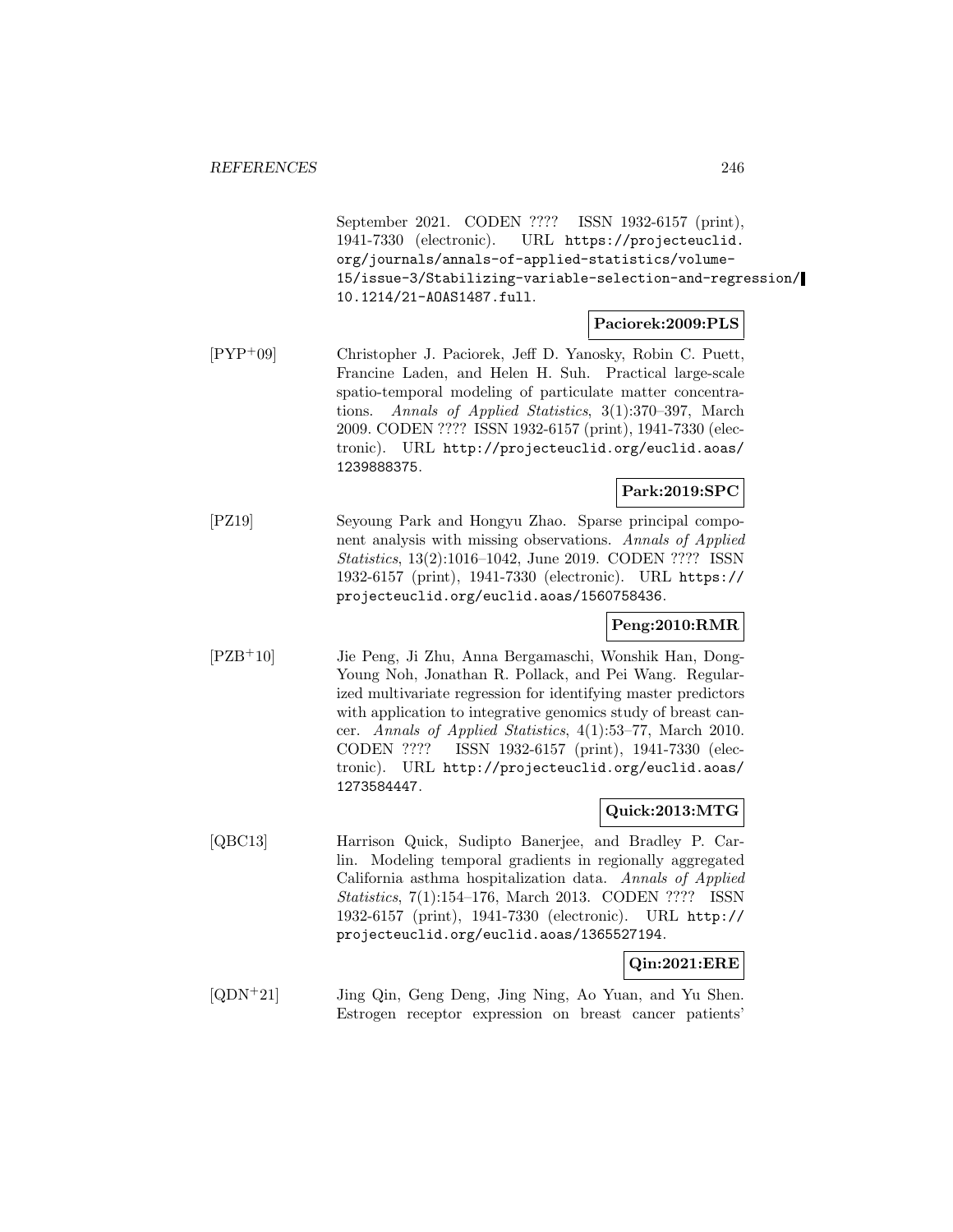survival under shape-restricted Cox regression model. Annals of Applied Statistics, 15(3):1291–1307, September 2021. CODEN ???? ISSN 1932-6157 (print), 1941-7330 (electronic). URL https://projecteuclid. org/journals/annals-of-applied-statistics/volume-15/issue-3/Estrogen-receptor-expression-on-breastcancer-patients-survival-under-shape/10.1214/21-AOAS1446. full.

# **Qin:2008:ASE**

[QGFL08] Li Qin, Peter B. Gilbert, Dean Follmann, and Dongfeng Li. Assessing surrogate endpoints in vaccine trials with casecohort sampling and the Cox model. Annals of Applied Statistics, 2(1):386–407, March 2008. CODEN ???? ISSN 1932-6157 (print), 1941-7330 (electronic). URL http:// projecteuclid.org/euclid.aoas/1206367826.

# **Qin:2014:CIR**

[QGM<sup>+</sup>14] Jing Qin, Tanya P. Garcia, Yanyuan Ma, Ming-Xin Tang, Karen Marder, and Yuanjia Wang. Combining isotonic regression and EM algorithm to predict genetic risk under monotonicity constraint. Annals of Applied Statistics, 8(2): 1182–1208, June 2014. CODEN ???? ISSN 1932-6157 (print), 1941-7330 (electronic). URL http://projecteuclid.org/ euclid.aoas/1404229530.

# **Qian:2019:FDN**

[QHPD19] Yanjun Qian, Jianhua Z. Huang, Chiwoo Park, and Yu Ding. Fast dynamic nonparametric distribution tracking in electron microscopic data. Annals of Applied Statistics, 13 (3):1537–1563, September 2019. CODEN ???? ISSN 1932-6157 (print), 1941-7330 (electronic). URL https:// projecteuclid.org/euclid.aoas/1571277763.

# **Qiu:2008:DTA**

[Qiu08] Xing Qiu. Discussion of: "Treelets — An adaptive multi-scale basis for sparse unordered data". Annals of Applied Statistics, 2(2):484–488, June 2008. CO-DEN ???? ISSN 1932-6157 (print), 1941-7330 (electronic). URL http://projecteuclid.org/euclid.aoas/ 1215118523. See [LNW08b].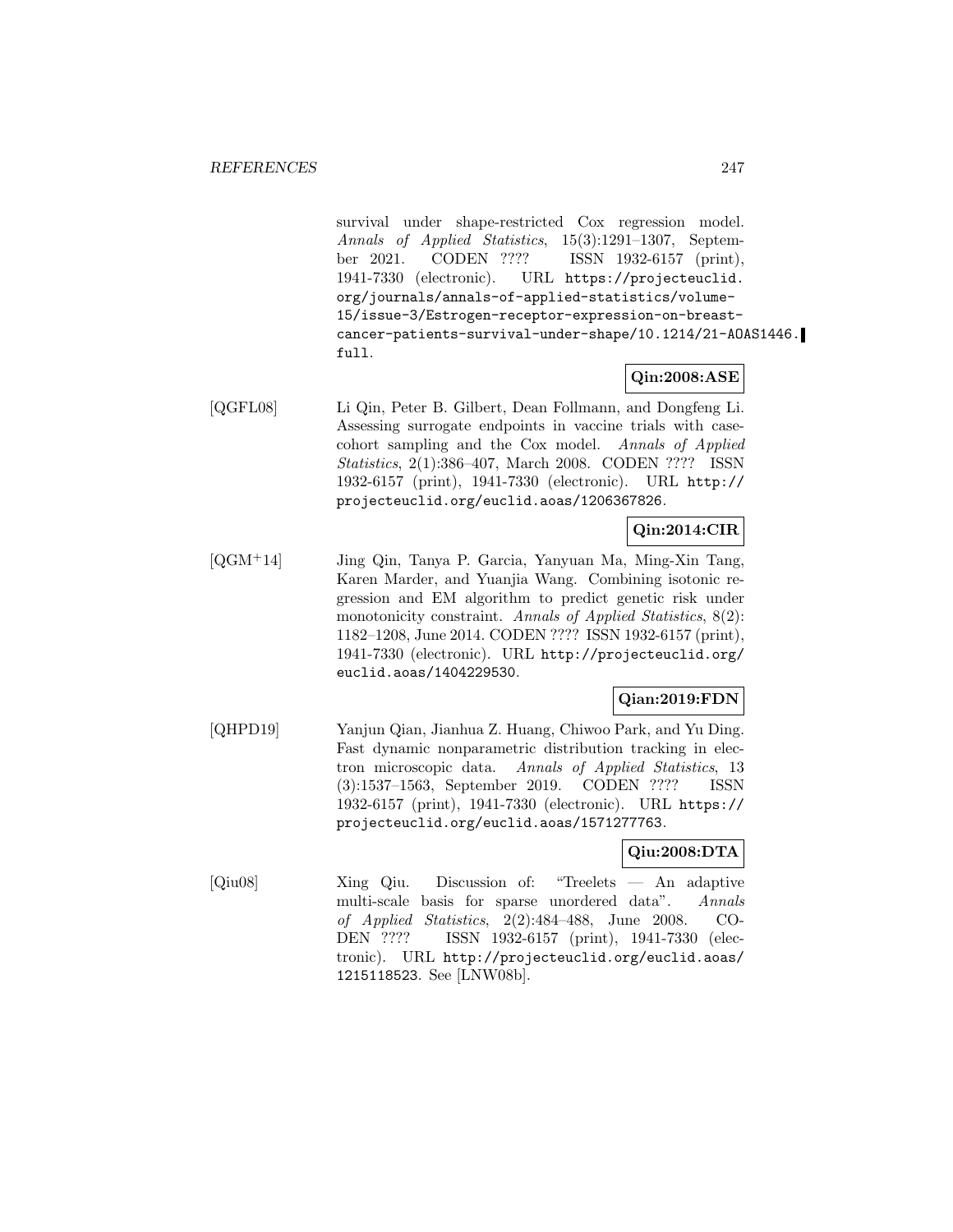# **Qin:2008:NSA**

[QW08] Li Qin and Yuedong Wang. Nonparametric spectral analysis with applications to seizure characterization using EEG time series. Annals of Applied Statistics, 2(4):1432–1451, December 2008. CODEN ???? ISSN 1932-6157 (print), 1941-7330 (electronic). URL http://projecteuclid.org/ euclid.aoas/1231424217.

# **Quick:2017:MSM**

[QWC17] Harrison Quick, Lance A. Waller, and Michele Casper. Multivariate spatiotemporal modeling of age-specific stroke mortality. Annals of Applied Statistics, 11(4):2165–2177, December 2017. CODEN ???? ISSN 1932-6157 (print), 1941-7330 (electronic). URL https://projecteuclid.org/euclid. aoas/1514430281.

# **Qiu:2009:SMT**

[QYP09] Peihua Qiu, Rong Yang, and Michael Potegal. Statistical modeling of the time course of tantrum anger. Annals of Applied Statistics, 3(3):1013–1034, September 2009. CODEN ???? ISSN 1932-6157 (print), 1941-7330 (electronic). URL http://projecteuclid.org/euclid.aoas/1254773276.

# **Ruiz:2020:SPM**

[RAB20] Francisco J. R. Ruiz, Susan Athey, and David M. Blei. SHOPPER: a probabilistic model of consumer choice with substitutes and complements. Annals of Applied Statistics, 14 (1):1–27, March 2020. CODEN ???? ISSN 1932-6157 (print), 1941-7330 (electronic). URL https://projecteuclid.org/ euclid.aoas/1587002662.

# **Rossell:2014:QAS**

[RAKS14] David Rossell, Camille Stephan-Otto Attolini, Manuel Kroiss, and Almond Stöcker. Quantifying alternative splicing from paired-end RNA-sequencing data. Annals of Applied Statistics, 8(1):309–330, March 2014. CODEN ???? ISSN 1932-6157 (print), 1941-7330 (electronic). URL http: //projecteuclid.org/euclid.aoas/1396966288. See corrigendum [RAKS15].

### **Rossell:2015:CQA**

[RAKS15] David Rossell, Camille Stephan-Otto Attolini, Manuel Kroiss, and Almond Stöcker. Corrigendum: Quantifying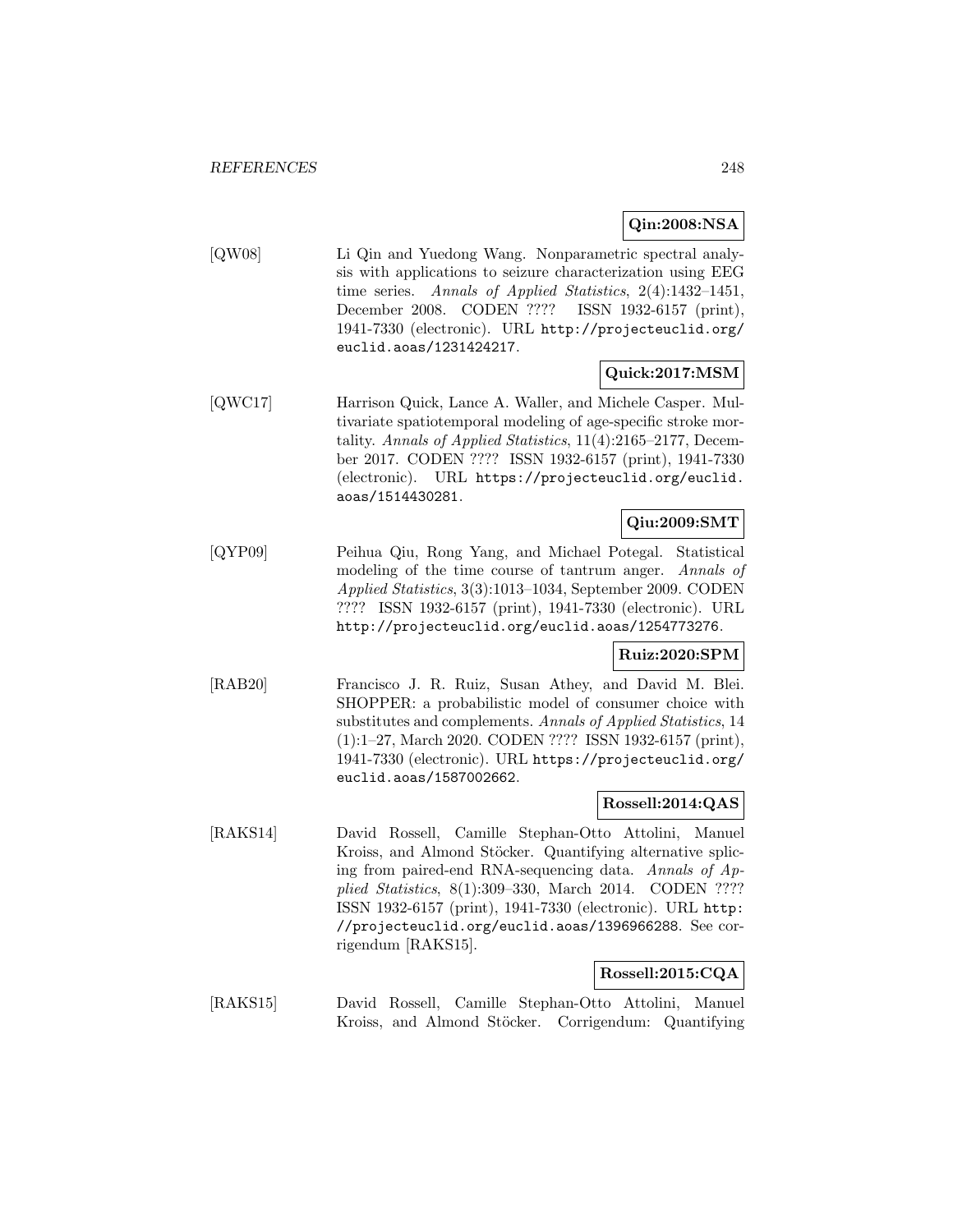alternative splicing from paired-end RNA-seq data. Annals of Applied Statistics, 9(3):1706–1707, September 2015. CODEN ???? ISSN 1932-6157 (print), 1941-7330 (electronic). URL http://projecteuclid.org/euclid.aoas/ 1446488757. See [RAKS14].

# **Raillard:2014:MEV**

[RAY14] Nicolas Raillard, Pierre Ailliot, and Jianfeng Yao. Modeling extreme values of processes observed at irregular time steps: Application to significant wave height. Annals of Applied Statistics, 8(1):622–647, March 2014. CODEN ???? ISSN 1932-6157 (print), 1941-7330 (electronic). URL http: //projecteuclid.org/euclid.aoas/1396966301.

## **Rambharat:2010:SMC**

[RB10a] Bhojnarine R. Rambharat and Anthony E. Brockwell. Sequential Monte Carlo pricing of American-style options under stochastic volatility models. Annals of Applied Statistics, 4(1):222–265, March 2010. CODEN ???? ISSN 1932-6157 (print), 1941-7330 (electronic). URL http:// projecteuclid.org/euclid.aoas/1273584454.

# **Reich:2010:LFM**

[RB10b] Brian J. Reich and Dipankar Bandyopadhyay. A latent factor model for spatial data with informative missingness. Annals of Applied Statistics, 4(1):439–459, March 2010. CODEN ???? ISSN 1932-6157 (print), 1941-7330 (electronic). URL http://projecteuclid.org/euclid.aoas/1273584462.

### **Rambharat:2011:SMC**

[RB11] Bhojnarine R. Rambharat and Anthony E. Brockwell. Sequential Monte Carlo pricing of American-style options under stochastic volatility models. Annals of Applied Statistics, 5(1):604, March 2011. CODEN ???? ISSN 1932-6157 (print), 1941-7330 (electronic). URL http://projecteuclid.org/ euclid.aoas/1300715204.

### **Rocchetti:2011:PSE**

[RBB11] Irene Rocchetti, John Bunge, and Dankmar Böhning. Population size estimation based upon ratios of recapture probabilities. Annals of Applied Statistics, 5(2B):1512–1533, June 2011. CODEN ???? ISSN 1932-6157 (print), 1941-7330 (elec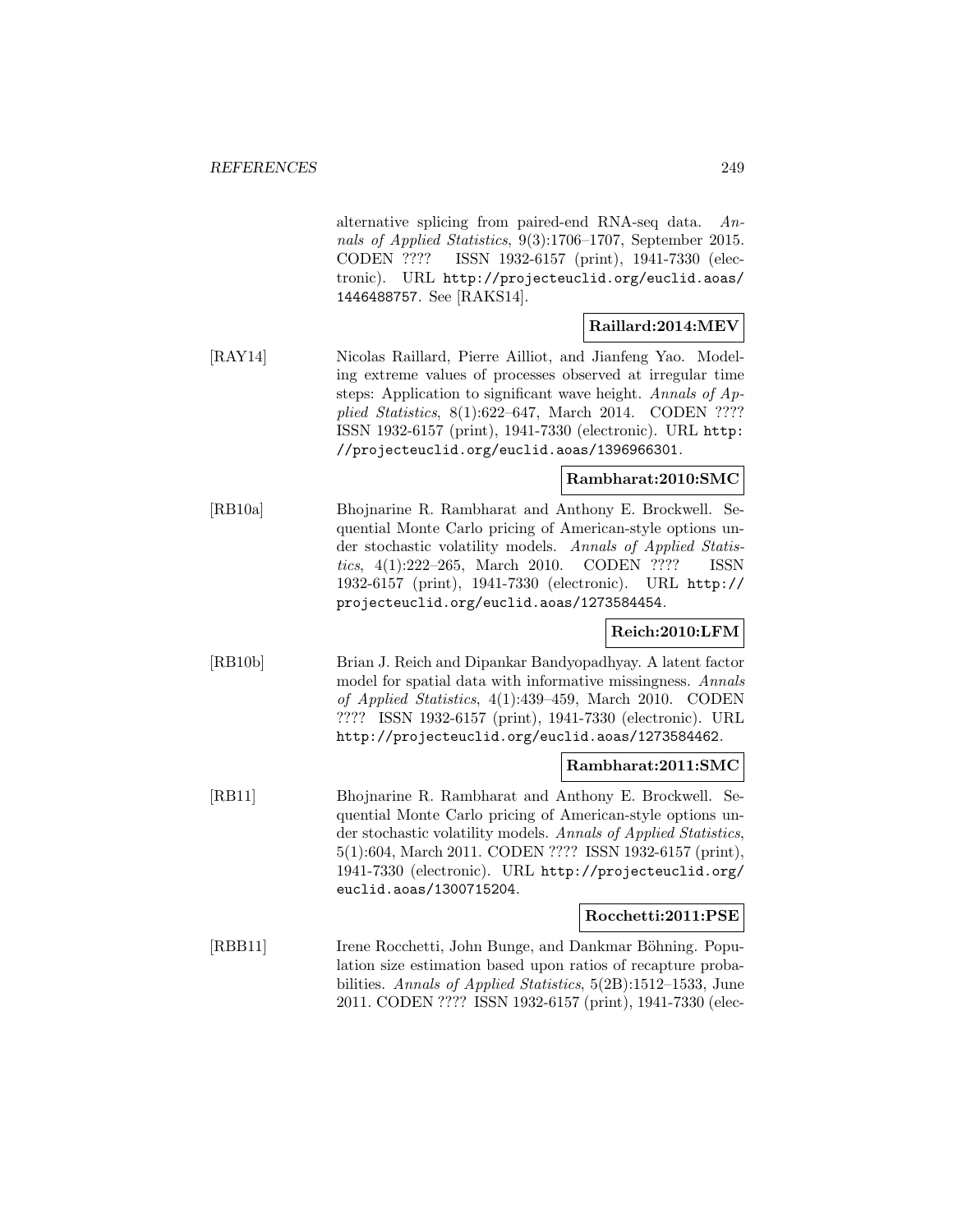tronic). URL http://projecteuclid.org/euclid.aoas/ 1310562731.

## **Ren:2020:BME**

[RBF<sup>+</sup>20] Boyu Ren, Sergio Bacallado, Stefano Favaro, Tommi Vatanen, Curtis Huttenhower, and Lorenzo Trippa. Bayesian mixed effects models for zero-inflated compositions in microbiome data analysis. Annals of Applied Statistics, 14(1): 494–517, March 2020. CODEN ???? ISSN 1932-6157 (print), 1941-7330 (electronic). URL https://projecteuclid.org/ euclid.aoas/1587002684.

# **Risser:2019:NSP**

[RCBB19] Mark D. Risser, Catherine A. Calder, Veronica J. Berrocal, and Candace Berrett. Nonstationary spatial prediction of soil organic carbon: Implications for stock assessment decision making. Annals of Applied Statistics, 13(1):165–188, March 2019. CODEN ???? ISSN 1932-6157 (print), 1941-7330 (electronic). URL https://projecteuclid.org/euclid.aoas/ 1554861645.

# **Reich:2013:EVA**

[RCF<sup>+</sup>13] Brian Reich, Daniel Cooley, Kristen Foley, Sergey Napelenok, and Benjamin Shaby. Extreme value analysis for evaluating ozone control strategies. Annals of Applied Statistics, 7(2): 739–762, June 2013. CODEN ???? ISSN 1932-6157 (print), 1941-7330 (electronic). URL http://projecteuclid.org/ euclid.aoas/1372338466.

# **Ramirez-Cobo:2010:BID**

[RCLWW10] Pepa Ramirez-Cobo, Rosa E. Lillo, Simon Wilson, and Michael P. Wiper. Bayesian inference for double Pareto lognormal queues. Annals of Applied Statistics, 4(3):1533-1557, September 2010. CODEN ???? ISSN 1932-6157 (print), 1941-7330 (electronic). URL http://projecteuclid.org/ euclid.aoas/1287409385.

## **Russell:2016:DMI**

[RCP<sup>+</sup>16] Brook T. Russell, Daniel S. Cooley, William C. Porter, Brian J. Reich, and Colette L. Heald. Data mining to investigate the meteorological drivers for extreme ground level ozone events. Annals of Applied Statistics, 10(3):1673–1698, September 2016. CODEN ???? ISSN 1932-6157 (print),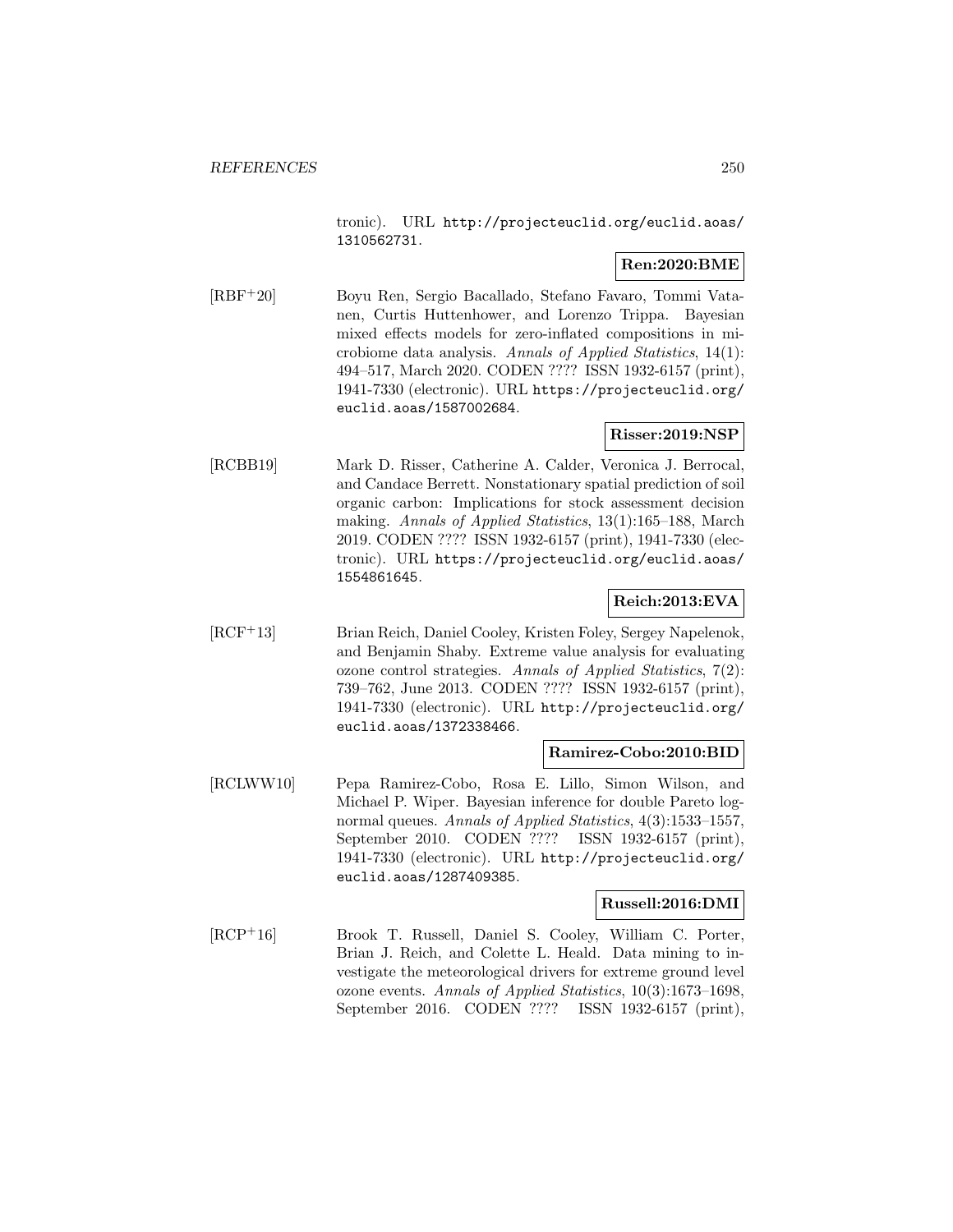1941-7330 (electronic). URL http://projecteuclid.org/ euclid.aoas/1475069623.

### **Rodriguez:2014:FCN**

[RD14] Abel Rodriguez and David B. Dunson. Functional clustering in nested designs: Modeling variability in reproductive epidemiology studies. Annals of Applied Statistics, 8 (3):1416–1442, September 2014. CODEN ???? ISSN 1932-6157 (print), 1941-7330 (electronic). URL http:// projecteuclid.org/euclid.aoas/1414091219.

# **Ruffieux:2020:GLA**

[RDH<sup>+</sup>20] Hélène Ruffieux, Anthony C. Davison, Jörg Hager, Jamie Inshaw, Benjamin P. Fairfax, Sylvia Richardson, and Leonardo Bottolo. A global-local approach for detecting hotspots in multiple-response regression. Annals of Applied Statistics, 14(2):905–928, June 2020. CODEN ???? ISSN 1932-6157 (print), 1941-7330 (electronic). URL https:// projecteuclid.org/euclid.aoas/1593449331.

### **Rohrbeck:2018:EVM**

[REFT18] Christian Rohrbeck, Emma F. Eastoe, Arnoldo Frigessi, and Jonathan A. Tawn. Extreme value modelling of water-related insurance claims. Annals of Applied Statistics, 12(1):246– 282, March 2018. CODEN ???? ISSN 1932-6157 (print), 1941-7330 (electronic). URL https://projecteuclid.org/ euclid.aoas/1520564472.

### **Reich:2011:CCD**

[REG<sup>+</sup>11] Brian J. Reich, Jo Eidsvik, Michele Guindani, Amy J. Nail, and Alexandra M. Schmidt. A class of covariate-dependent spatiotemporal covariance functions for the analysis of daily ozone concentration. Annals of Applied Statistics, 5(4):2425– 2447, December 2011. CODEN ???? ISSN 1932-6157 (print), 1941-7330 (electronic). URL http://projecteuclid.org/ euclid.aoas/1324399601.

# **Remillard:2009:DBD**

[Rém09] Bruno Rémillard. Discussion of: Brownian distance covariance. Annals of Applied Statistics, 3(4):1295–1298, December 2009. CODEN ???? ISSN 1932-6157 (print), 1941-7330 (electronic). URL http://projecteuclid.org/euclid.aoas/ 1267453939. See [SR09b].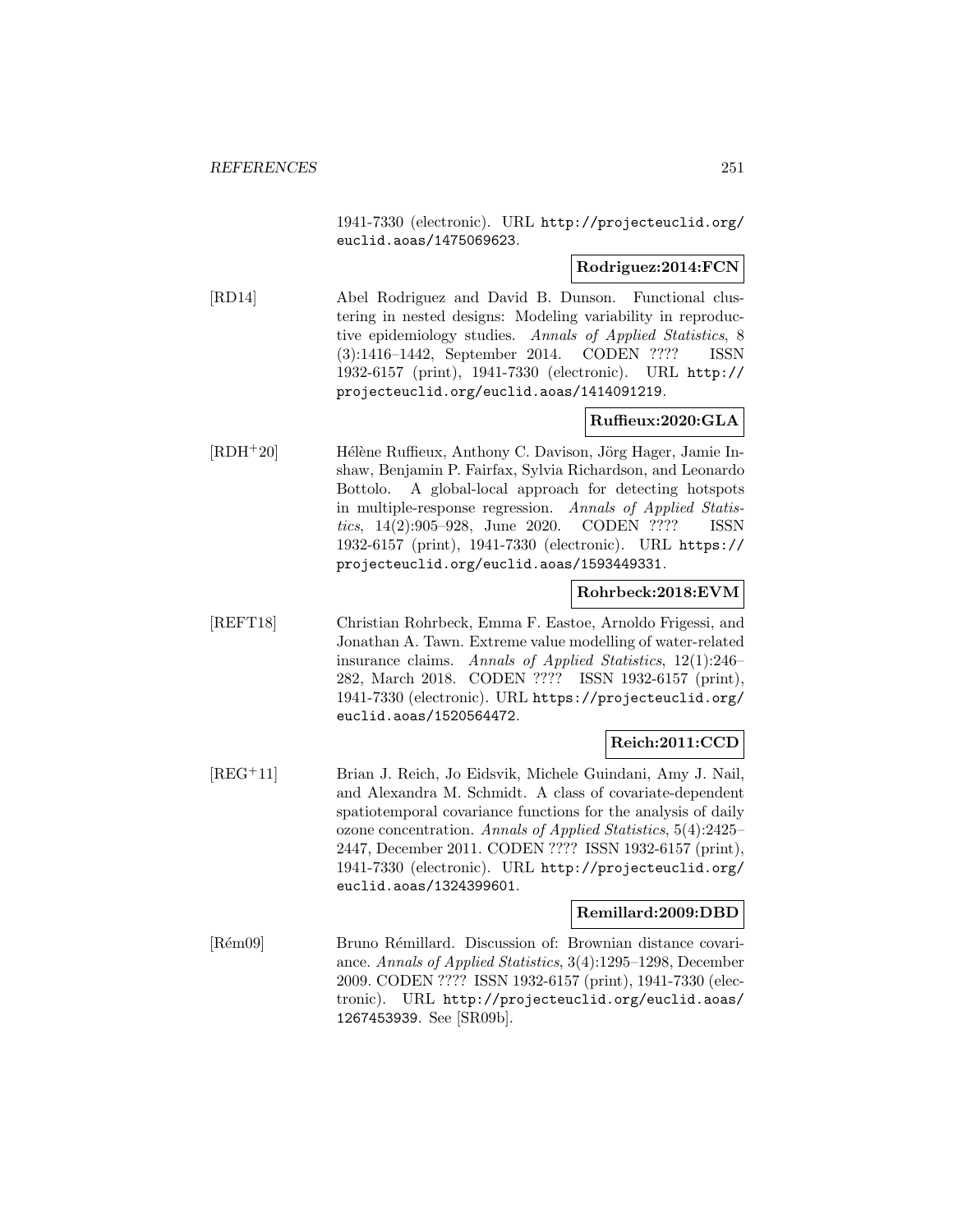### **Reich:2007:MSB**

[RF07] Brian J. Reich and Montserrat Fuentes. A multivariate semiparametric Bayesian spatial modeling framework for hurricane surface wind fields. Annals of Applied Statistics, 1(1): 249–264, June 2007. CODEN ???? ISSN 1932-6157 (print), 1941-7330 (electronic). URL http://projecteuclid.org/ euclid.aoas/1183143738.

# **Ren:2017:CCS**

[RFB17] You Ren, Emily B. Fox, and Andrew Bruce. Clustering correlated, sparse data streams to estimate a localized housing price index. Annals of Applied Statistics, 11(2):808–839, June 2017. CODEN ???? ISSN 1932-6157 (print), 1941-7330 (electronic). URL https://projecteuclid.org/euclid.aoas/ 1500537725.

# **Rafei:2022:RBI**

[RFWE22] Ali Rafei, Carol A. C. Flannagan, Brady T. West, and Michael R. Elliott. Robust Bayesian inference for Big Data: Combining sensor-based records with traditional survey data. Annals of Applied Statistics, 16(2):1038– 1070, June 2022. CODEN ???? ISSN 1932-6157 (print), 1941-7330 (electronic). URL https://projecteuclid. org/journals/annals-of-applied-statistics/volume-16/issue-2/Robust-Bayesian-inference-for-Big-Data- -Combining-sensor-based/10.1214/21-AOAS1531.full.

# **Risk:2021:SNG**

[RG21] Benjamin B. Risk and Irina Gaynanova. Simultaneous non-Gaussian component analysis (SING) for data integration in neuroimaging. Annals of Applied Statistics, 15(3):1431–1454, September 2021. CODEN ???? ISSN 1932-6157 (print), 1941-7330 (electronic). URL https://projecteuclid. org/journals/annals-of-applied-statistics/volume-15/issue-3/Simultaneous-non-Gaussian-component-analysis-SING-for-data-integration-in/10.1214/21-AOAS1466. full.

**Reich:2020:ISM**

[RGF<sup>+</sup>20] Brian J. Reich, Yawen Guan, Denis Fourches, Joshua L. Warren, Stefanie E. Sarnat, and Howard H. Chang. Integrative statistical methods for exposure mixtures and health. Annals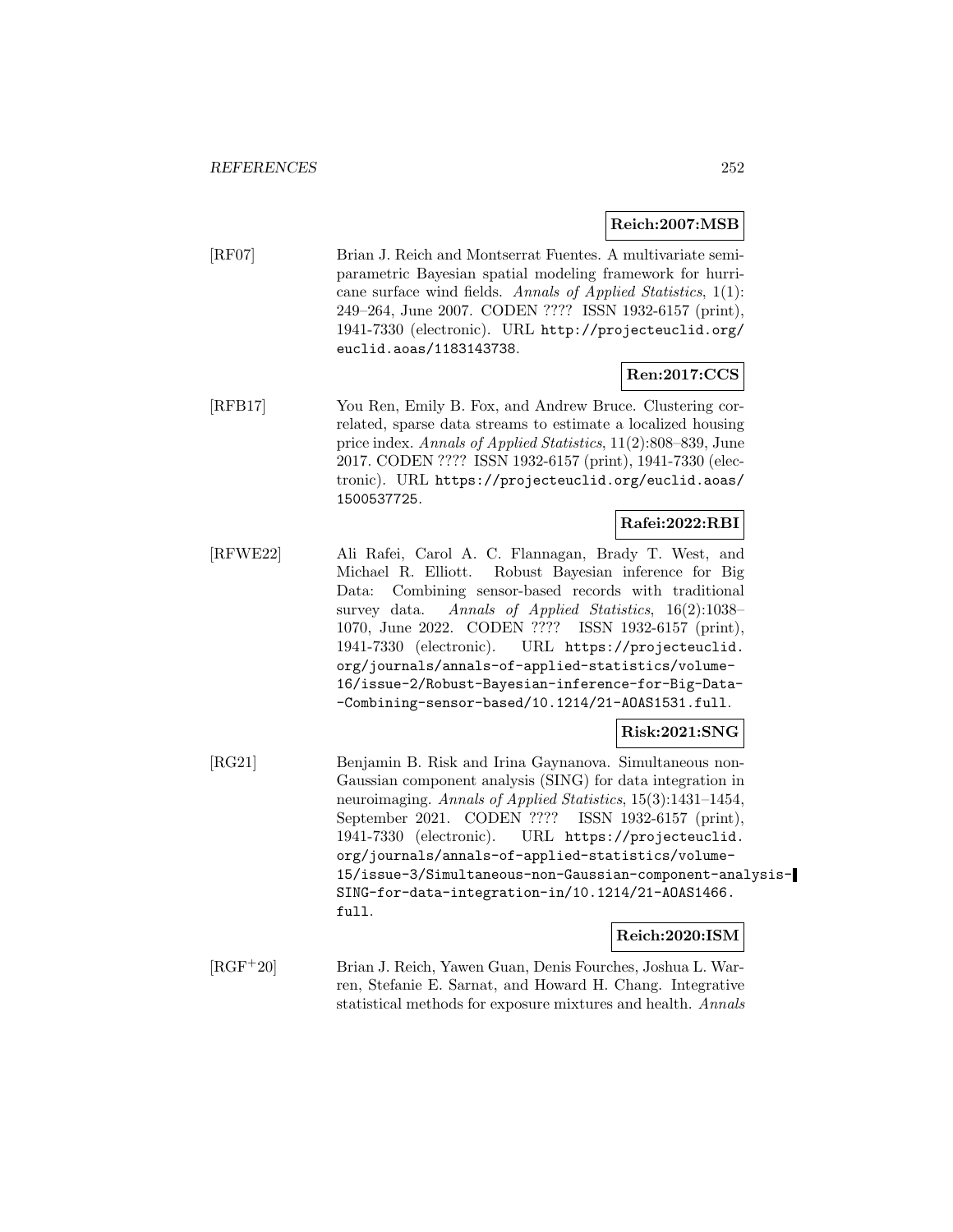of Applied Statistics, 14(4):1945–1963, December 2020. CO-DEN ???? ISSN 1932-6157 (print), 1941-7330 (electronic). URL https://projecteuclid.org/journals/annals-ofapplied-statistics/volume-14/issue-4/Integrativestatistical-methods-for-exposure-mixtures-and-health/ 10.1214/20-AOAS1364.full.

#### **Roy:2019:BMS**

[RGPC19] Arkaprava Roy, Subhashis Ghosal, Jeffrey Prescott, and Kingshuk Roy Choudhury. Bayesian modeling of the structural connectome for studying Alzheimer's disease. Annals of Applied Statistics, 13(3):1791–1816, September 2019. CODEN ???? ISSN 1932-6157 (print), 1941-7330 (electronic). URL https://projecteuclid.org/euclid.aoas/ 1571277774.

#### **Rodriguez-Girondo:2018:SDC**

[RGSB<sup>+</sup>18] Mar Rodríguez-Girondo, Perttu Salo, Tomasz Burzykowski, Markus Perola, Jeanine Houwing-Duistermaat, and Bart Mertens. Sequential double cross-validation for assessment of added predictive ability in high-dimensional omic applications. Annals of Applied Statistics, 12(3):1655–1678, September 2018. CODEN ???? ISSN 1932-6157 (print), 1941-7330 (electronic). URL https://projecteuclid.org/euclid. aoas/1536652969.

### **Raghavan:2013:HMM**

[RGT13] Vasanthan Raghavan, Aram Galstyan, and Alexander G. Tartakovsky. Hidden Markov models for the activity profile of terrorist groups. Annals of Applied Statistics, 7(4):2402– 2430, December 2013. CODEN ???? ISSN 1932-6157 (print), 1941-7330 (electronic). URL http://projecteuclid.org/ euclid.aoas/1387823325.

# **Rusch:2013:MTT**

[RHHH13] Thomas Rusch, Paul Hofmarcher, Reinhold Hatzinger, and Kurt Hornik. Model trees with topic model preprocessing: An approach for data journalism illustrated with the WikiLeaks Afghanistan war logs. Annals of Applied Statistics, 7(2):613–639, June 2013. CODEN ???? ISSN 1932-6157 (print), 1941-7330 (electronic). URL http:// projecteuclid.org/euclid.aoas/1372338461.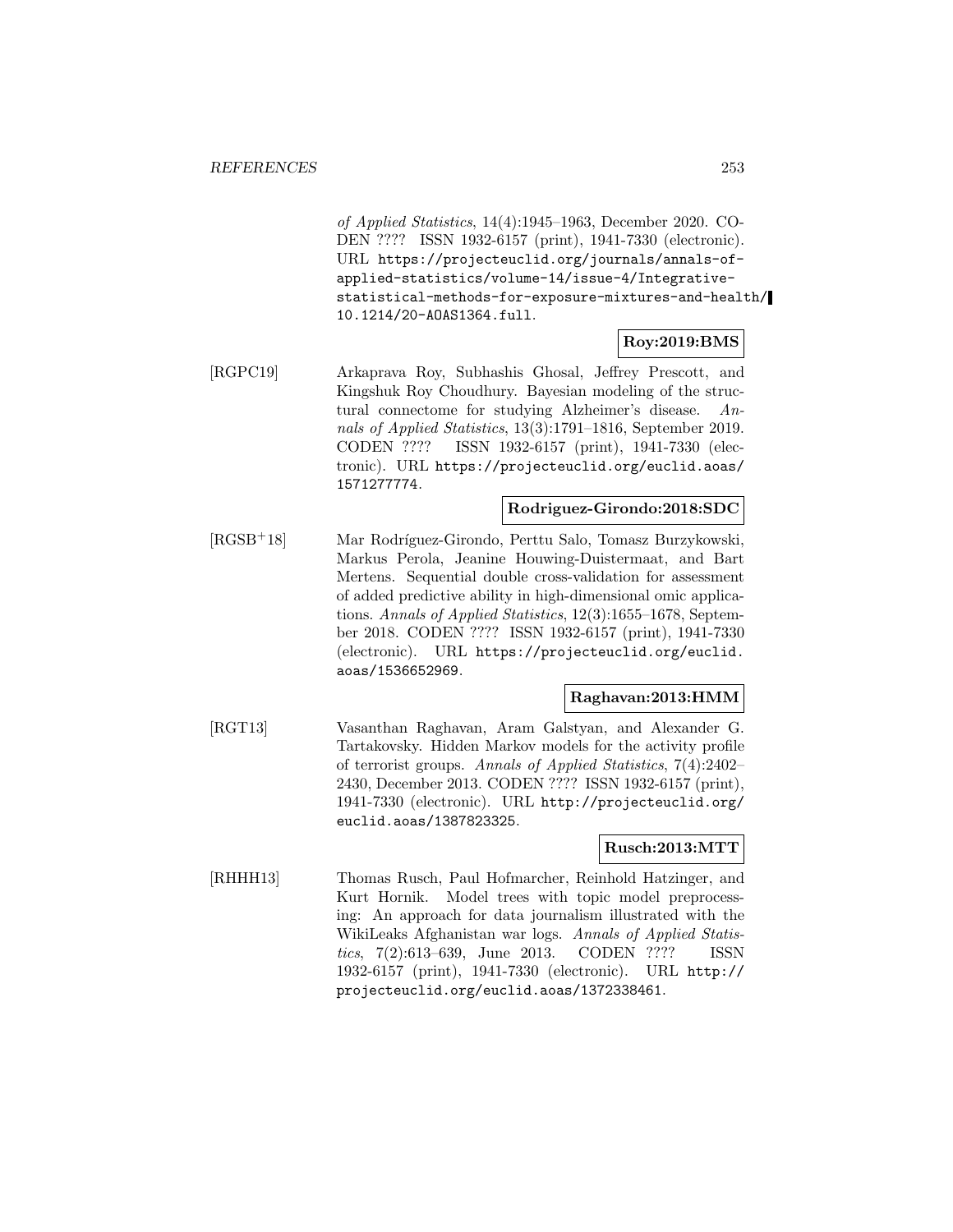#### **Russell:2018:SVS**

[RHHH18] James C. Russell, Ephraim M. Hanks, Murali Haran, and David Hughes. A spatially varying stochastic differential equation model for animal movement. Annals of Applied Statistics, 12(2):1312–1331, June 2018. CODEN ???? ISSN 1932-6157 (print), 1941-7330 (electronic). URL https:// projecteuclid.org/euclid.aoas/1532743496.

### **Rahman:2022:SNB**

[RHL<sup>+</sup>22] Tanbin Rahman, Hsin-En Huang, Yujia Li, An-Shun Tai, Wen-Ping Hseih, Colleen A. McClung, and George Tseng. A sparse negative binomial classifier with covariate adjustment for RNA-seq data. Annals of Applied Statistics, 16(2):1071– 1089, June 2022. CODEN ???? ISSN 1932-6157 (print), 1941-7330 (electronic). URL https://projecteuclid. org/journals/annals-of-applied-statistics/volume-16/issue-2/A-sparse-negative-binomial-classifierwith-covariate-adjustment-for-RNA/10.1214/21-AOAS1532. full.

## **Riebler:2012:EET**

[RHR12] Andrea Riebler, Leonhard Held, and Håvard Rue. Estimation and extrapolation of time trends in registry data — borrowing strength from related populations. Annals of Applied Statistics, 6(1):304–333, March 2012. CODEN ???? ISSN 1932-6157 (print), 1941-7330 (electronic). URL http: //projecteuclid.org/euclid.aoas/1331043398.

### **Reiss:2015:WDR**

[RHZ<sup>+</sup>15] Philip T. Reiss, Lan Huo, Yihong Zhao, Clare Kelly, and R. Todd Ogden. Wavelet-domain regression and predictive inference in psychiatric neuroimaging. Annals of Applied Statistics, 9(2):1076–1101, June 2015. CODEN ???? ISSN 1932-6157 (print), 1941-7330 (electronic). URL http: //projecteuclid.org/euclid.aoas/1437397124.

#### **Radchenko:2011:IVS**

[RJ11] Peter Radchenko and Gareth M. James. Improved variable selection with Forward-Lasso adaptive shrinkage. Annals of Applied Statistics, 5(1):427–448, March 2011. CODEN ???? ISSN 1932-6157 (print), 1941-7330 (electronic). URL http: //projecteuclid.org/euclid.aoas/1300715197.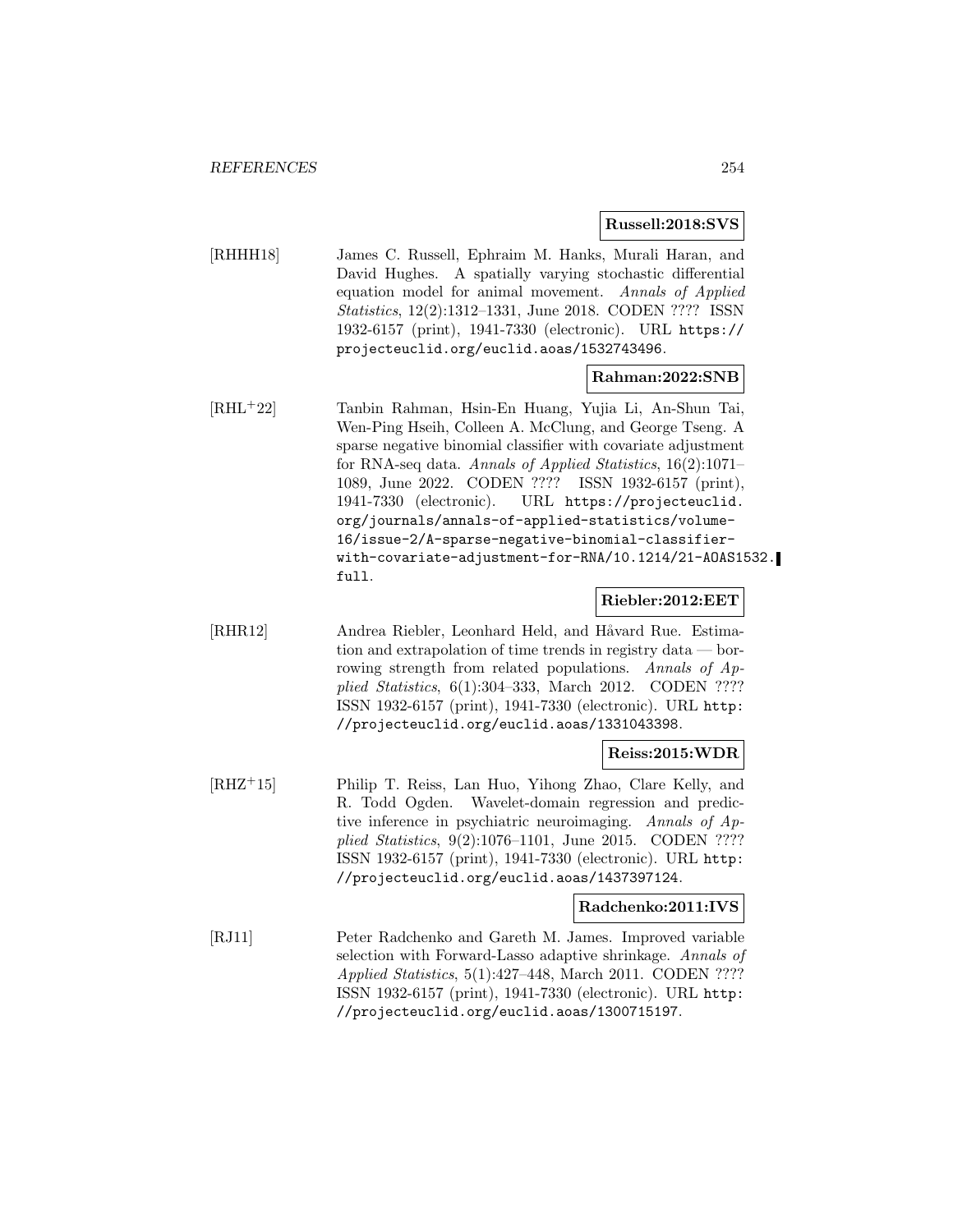### **Ruddy:2016:SDP**

[RJP16] Sean Ruddy, Marla Johnson, and Elizabeth Purdom. Shrinkage of dispersion parameters in the binomial family, with application to differential exon skipping. Annals of Applied Statistics, 10(2):690–725, June 2016. CODEN ???? ISSN 1932-6157 (print), 1941-7330 (electronic). URL http:// projecteuclid.org/euclid.aoas/1469199890.

# **Relion:2019:NCA**

[RKLT19] Jesús D. Arroyo Relión, Daniel Kessler, Elizaveta Levina, and Stephan F. Taylor. Network classification with applications to brain connectomics. Annals of Applied Statistics, 13(3):1648–1677, September 2019. CODEN ???? ISSN 1932-6157 (print), 1941-7330 (electronic). URL https:// projecteuclid.org/euclid.aoas/1571277767.

### **Rusch:2013:IES**

[RLH<sup>+</sup>13] Thomas Rusch, Ilro Lee, Kurt Hornik, Wolfgang Jank, and Achim Zeileis. Influencing elections with statistics: Targeting voters with logistic regression trees. Annals of Applied Statistics, 7(3):1612–1639, September 2013. CODEN ???? ISSN 1932-6157 (print), 1941-7330 (electronic). URL http: //projecteuclid.org/euclid.aoas/1380804809.

# **Ranta:2015:BAE**

[RLH<sup>+</sup>15] Jukka Ranta, Roland Lindqvist, Ingrid Hansson, Pirkko Tuominen, and Maarten Nauta. A Bayesian approach to the evaluation of risk-based microbiological criteria for campylobacter in broiler meat. Annals of Applied Statistics, 9 (3):1415–1432, September 2015. CODEN ???? ISSN 1932-6157 (print), 1941-7330 (electronic). URL http:// projecteuclid.org/euclid.aoas/1446488745.

# **Roy:2021:PFA**

[RLHD21] Arkaprava Roy, Isaac Lavine, Amy H. Herring, and David B. Dunson. Perturbed factor analysis: Accounting for group differences in exposure profiles. Annals of Applied Statistics, 15(3):1386–1404, September 2021. CO-DEN ???? ISSN 1932-6157 (print), 1941-7330 (electronic). URL https://projecteuclid.org/journals/annals-ofapplied-statistics/volume-15/issue-3/Perturbed-factoranalysis--Accounting-for-group-differences-in-exposure/ 10.1214/20-AOAS1435.full.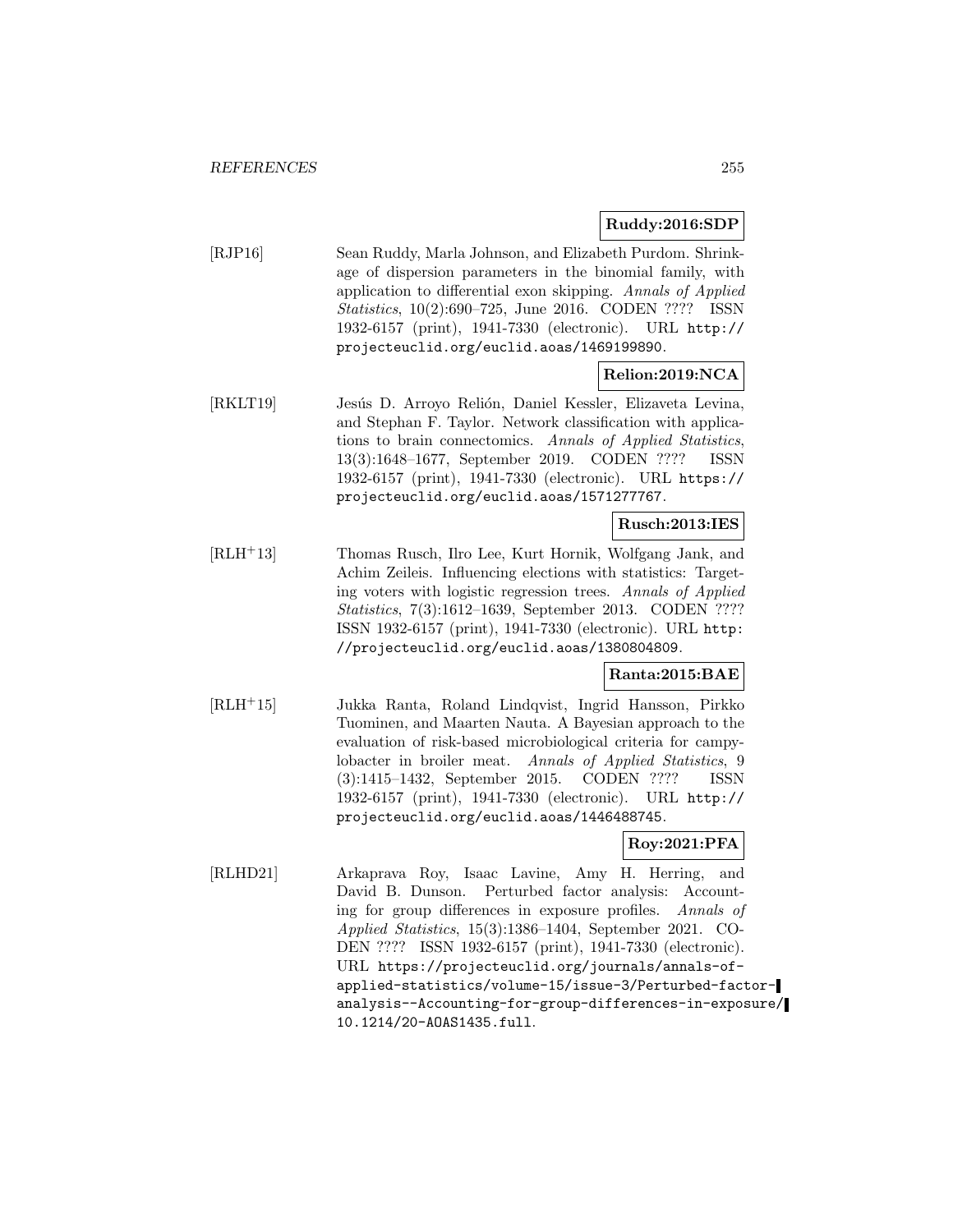### **Richards:2012:PSP**

[RLSF12] Joseph W. Richards, Ann B. Lee, Chad M. Schafer, and Peter E. Freeman. Prototype selection for parameter estimation in complex models. Annals of Applied Statistics, 6(1):383– 408, March 2012. CODEN ???? ISSN 1932-6157 (print), 1941-7330 (electronic). URL http://projecteuclid.org/ euclid.aoas/1331043401.

# **Rad:2017:RSB**

[RMP17] Kamiar Rahnama Rad, Timothy A. Machado, and Liam Paninski. Robust and scalable Bayesian analysis of spatial neural tuning function data. Annals of Applied Statistics, 11(2):598–637, June 2017. CODEN ???? ISSN 1932-6157 (print), 1941-7330 (electronic). URL https:// projecteuclid.org/euclid.aoas/1500537716.

# **Regier:2019:AIC**

[RMS<sup>+</sup>19] Jeffrey Regier, Andrew C. Miller, David Schlegel, Ryan P. Adams, Jon D. McAuliffe, and Prabhat. Approximate inference for constructing astronomical catalogs from images. Annals of Applied Statistics, 13(3):1884–1926, September 2019. CODEN ???? ISSN 1932-6157 (print), 1941-7330 (electronic). URL https://projecteuclid.org/euclid.aoas/ 1571277777.

# **Reimherr:2014:FDA**

[RN14] Matthew Reimherr and Dan Nicolae. A functional data analysis approach for genetic association studies. Annals of Applied Statistics, 8(1):406–429, March 2014. CODEN ???? ISSN 1932-6157 (print), 1941-7330 (electronic). URL http: //projecteuclid.org/euclid.aoas/1396966292.

### **Rutter:2019:MMC**

[RODC19] Carolyn M. Rutter, Jonathan Ozik, Maria DeYoreo, and Nicholson Collier. Microsimulation model calibration using incremental mixture approximate Bayesian computation. Annals of Applied Statistics, 13(4):2189–2212, December 2019. CODEN ???? ISSN 1932-6157 (print), 1941-7330 (electronic). URL https://projecteuclid.org/euclid. aoas/1574910041.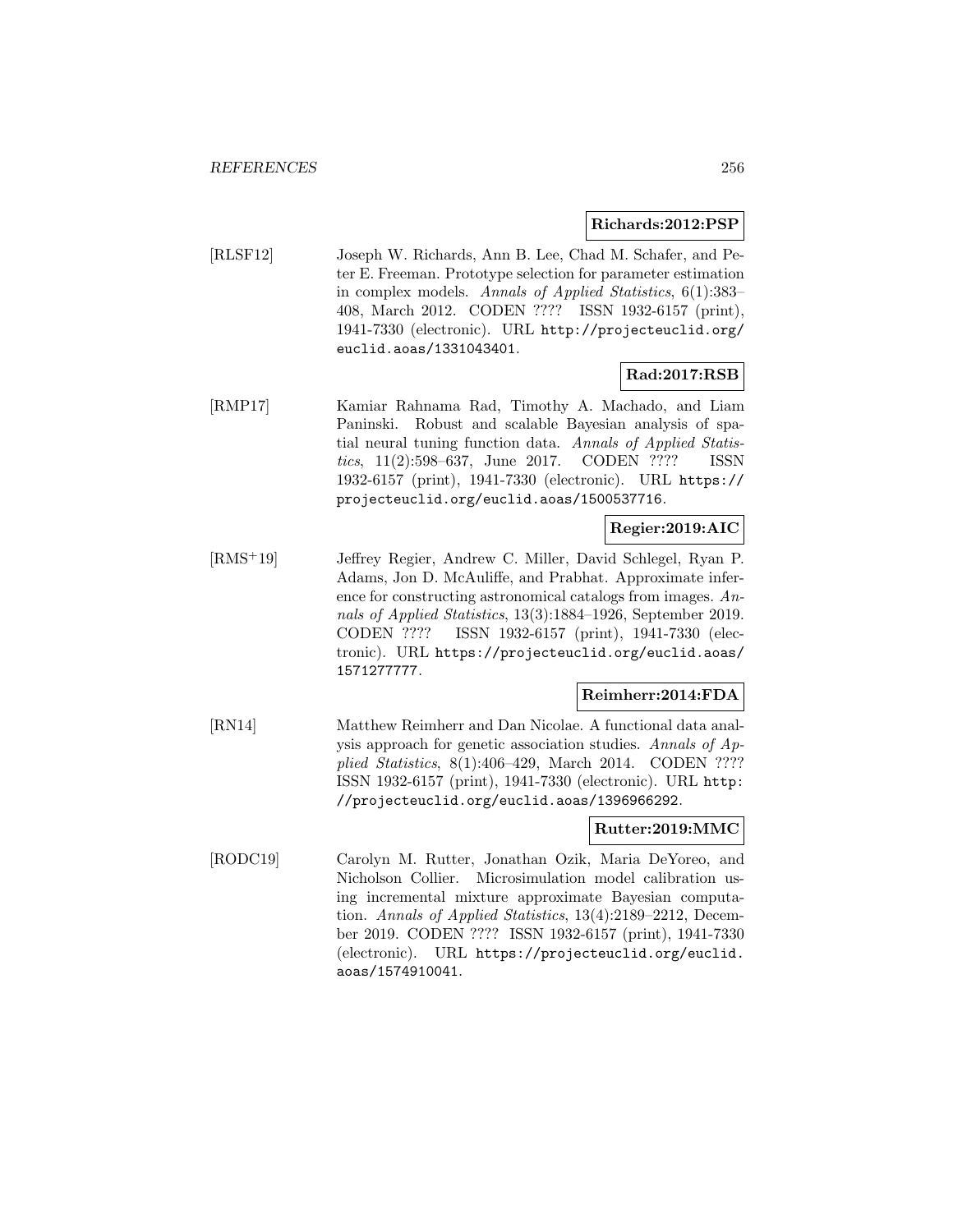**Rossell:2009:GPF**

[Ros09] David Rossell. GaGa: a parsimonious and flexible model for differential expression analysis. Annals of Applied Statistics, 3(3):1035–1051, September 2009. CODEN ???? ISSN 1932-6157 (print), 1941-7330 (electronic). URL http:// projecteuclid.org/euclid.aoas/1254773277.

## **Rosenbaum:2012:EAT**

[Ros12] Paul R. Rosenbaum. An exact adaptive test with superior design sensitivity in an observational study of treatments for ovarian cancer. Annals of Applied Statistics, 6(1):83– 105, March 2012. CODEN ???? ISSN 1932-6157 (print), 1941-7330 (electronic). URL http://projecteuclid.org/ euclid.aoas/1331043389.

### **Rosenbaum:2016:USP**

[Ros16] Paul R. Rosenbaum. Using Scheffé projections for multiple outcomes in an observational study of smoking and periodontal disease. Annals of Applied Statistics, 10(3):1447–1471, September 2016. CODEN ???? ISSN 1932-6157 (print), 1941-7330 (electronic). URL http://projecteuclid.org/ euclid.aoas/1475069614.

### **Rosenbaum:2018:SAS**

[Ros18] Paul R. Rosenbaum. Sensitivity analysis for stratified comparisons in an observational study of the effect of smoking on homocysteine levels. Annals of Applied Statistics, 12(4):2312–2334, December 2018. CODEN ???? ISSN 1932-6157 (print), 1941-7330 (electronic). URL https:// projecteuclid.org/euclid.aoas/1542078046.

### **Rougier:2011:DSA**

[Rou11] Jonathan Rougier. Discussion of: "A statistical analysis of multiple temperature proxies: Are reconstructions of surface temperatures over the last 1000 years reliable?". Annals of Applied Statistics, 5(1):96–98, March 2011. CO-DEN ???? ISSN 1932-6157 (print), 1941-7330 (electronic). URL http://projecteuclid.org/euclid.aoas/ 1300715183. See [MW11b].

### **Reich:2013:DEH**

[RP13] Brian J. Reich and Michael D. Porter. Discussion of "Estimating the historical and future probabilities of large ter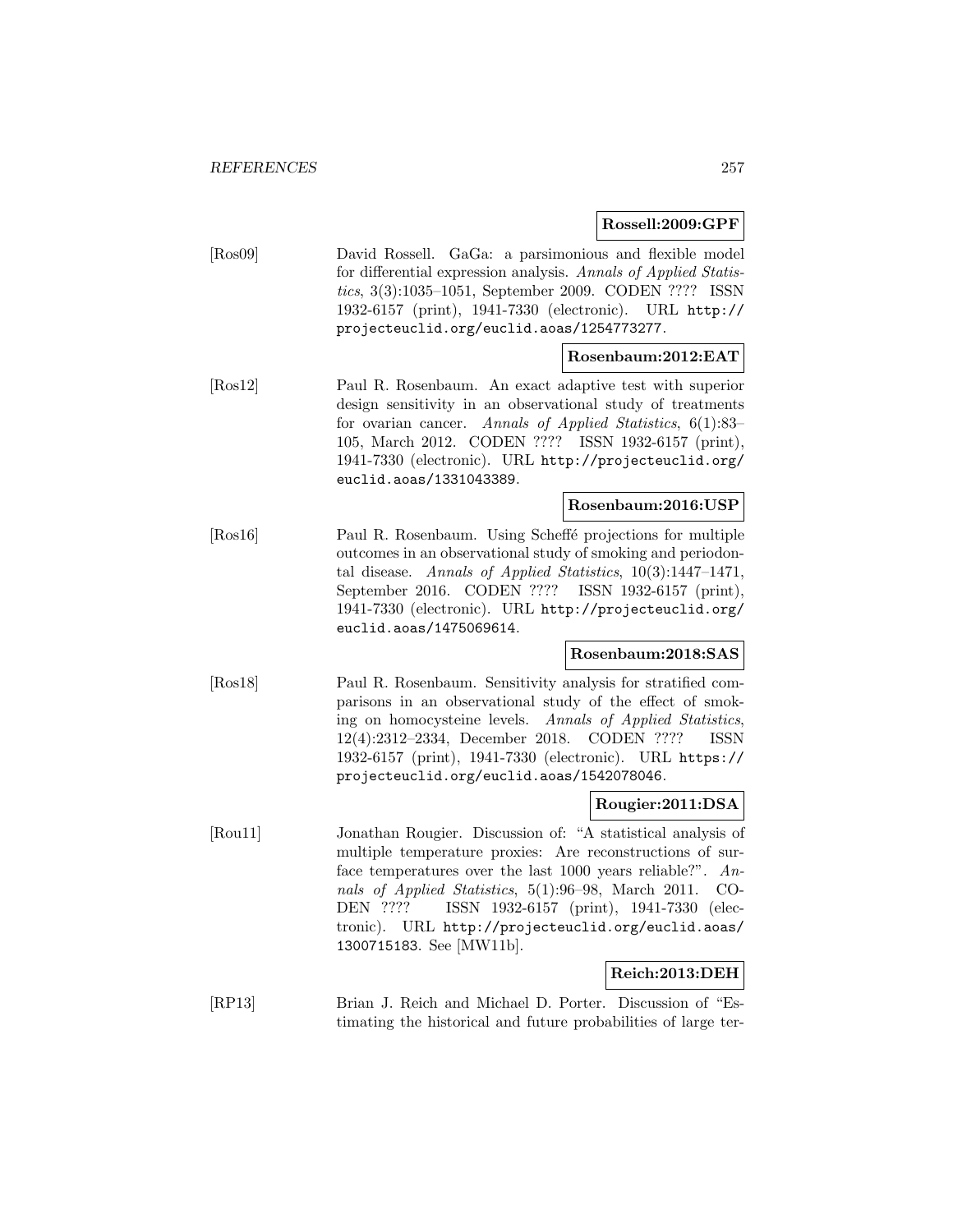rorist events" by Aaron Clauset and Ryan Woodard. Annals of Applied Statistics, 7(4):1871–1875, December 2013. CODEN ???? ISSN 1932-6157 (print), 1941-7330 (electronic). URL http://projecteuclid.org/euclid.aoas/ 1387823297. See [CW13a].

## **Regueiro:2016:DCC**

[RRS16] Pedro Regueiro, Abel Rodríguez, and Juan Sosa. Discussion of "Coauthorship and citation networks for statisticians". Annals of Applied Statistics, 10(4):1813–1819, December 2016. CODEN ???? ISSN 1932-6157 (print), 1941-7330 (electronic). URL http://projecteuclid.org/ euclid.aoas/1483606837. See [JJ16a, JJ16b].

### **Reshef:2018:ESM**

[RRSM18] David N. Reshef, Yakir A. Reshef, Pardis C. Sabeti, and Michael Mitzenmacher. An empirical study of the maximal and total information coefficients and leading measures of dependence. Annals of Applied Statistics, 12(1):123–155, March 2018. CODEN ???? ISSN 1932-6157 (print), 1941-7330 (electronic). URL https://projecteuclid.org/euclid.aoas/ 1520564467.

# **Rigat:2009:SPD**

[RS09] Fabio Rigat and Jim Q. Smith. Semi-parametric dynamic time series modelling with applications to detecting neural dynamics. Annals of Applied Statistics, 3(4):1776–1804, December 2009. CODEN ???? ISSN 1932-6157 (print), 1941-7330 (electronic). URL http://projecteuclid.org/ euclid.aoas/1267453964.

### **Rizzo:2010:DAN**

[RS10] Maria L. Rizzo and Gábor J. Székely. DISCO analysis: a nonparametric extension of analysis of variance. Annals of Applied Statistics, 4(2):1034–1055, June 2010. CODEN ???? ISSN 1932-6157 (print), 1941-7330 (electronic). URL http: //projecteuclid.org/euclid.aoas/1280842151.

#### **Reich:2012:HMS**

[RS12] Brian J. Reich and Benjamin A. Shaby. A hierarchical maxstable spatial model for extreme precipitation. Annals of Applied Statistics, 6(4):1430–1451, December 2012. CODEN ???? ISSN 1932-6157 (print), 1941-7330 (electronic). URL http://projecteuclid.org/euclid.aoas/1356629046.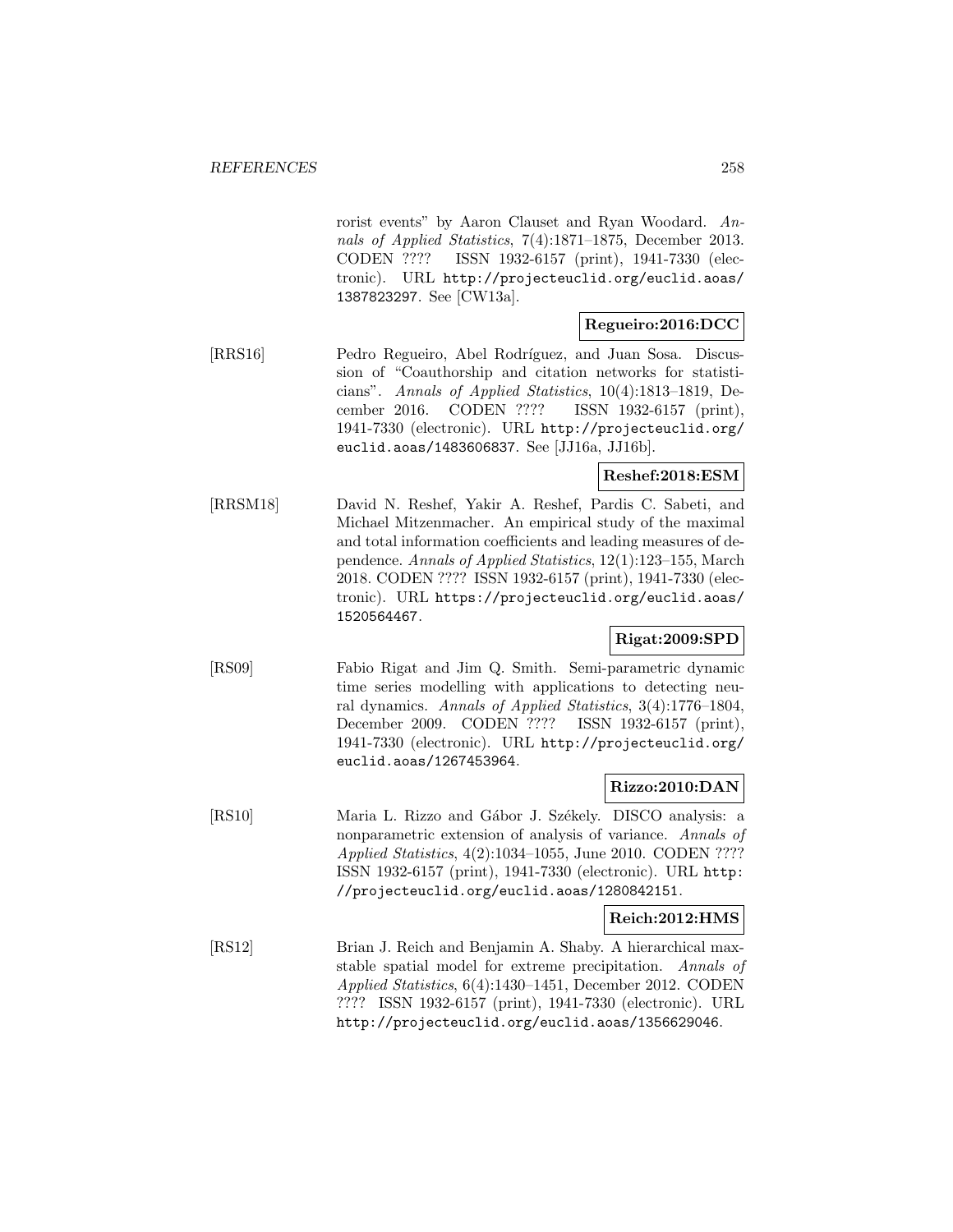#### **Rodriguez:2014:BPS**

[RS14] Abel Rodriguez and Scott C. Schmidler. Bayesian protein structure alignment. Annals of Applied Statistics, 8(4):2068– 2095, December 2014. CODEN ???? ISSN 1932-6157 (print), 1941-7330 (electronic). URL http://projecteuclid.org/ euclid.aoas/1419001735.

### **Russo:2022:MMM**

[RSD22] Massimiliano Russo, Burton H. Singer, and David B. Dunson. Multivariate mixed membership modeling: Inferring domainspecific risk profiles. Annals of Applied Statistics, 16(1):391– 413, March 2022. CODEN ???? ISSN 1932-6157 (print), 1941-7330 (electronic). URL https://projecteuclid. org/journals/annals-of-applied-statistics/volume-16/issue-1/Multivariate-mixed-membership-modeling-Inferring-domain-specific-risk-profiles/10.1214/21- AOAS1496.full.

## **Reitan:2012:PES**

[RSH12] Trond Reitan, Tore Schweder, and Jorijntje Henderiks. Phenotypic evolution studied by layered stochastic differential equations. Annals of Applied Statistics, 6(4):1531–1551, December 2012. CODEN ???? ISSN 1932-6157 (print), 1941-7330 (electronic). URL http://projecteuclid.org/ euclid.aoas/1356629050.

#### **Rashid:2016:SMA**

[RSI16] Naim U. Rashid, Wei Sun, and Joseph G. Ibrahim. A statistical model to assess (allele-specific) associations between gene expression and epigenetic features using sequencing data. Annals of Applied Statistics, 10(4):2254–2273, December 2016. CODEN ???? ISSN 1932-6157 (print), 1941-7330 (electronic). URL http://projecteuclid.org/euclid.aoas/ 1483606859.

### **Retkute:2021:IGM**

[RTB+21] Renata Retkute, Panayiota Touloupou, María-Gloria Basáñez, T. Déirdre Hollingsworth, and Simon E. F. Spencer. Integrating geostatistical maps and infectious disease transmission models using adaptive multiple importance sampling. Annals of Applied Statistics, 15(4):1980–1998, December 2021. CO-DEN ???? ISSN 1932-6157 (print), 1941-7330 (electronic).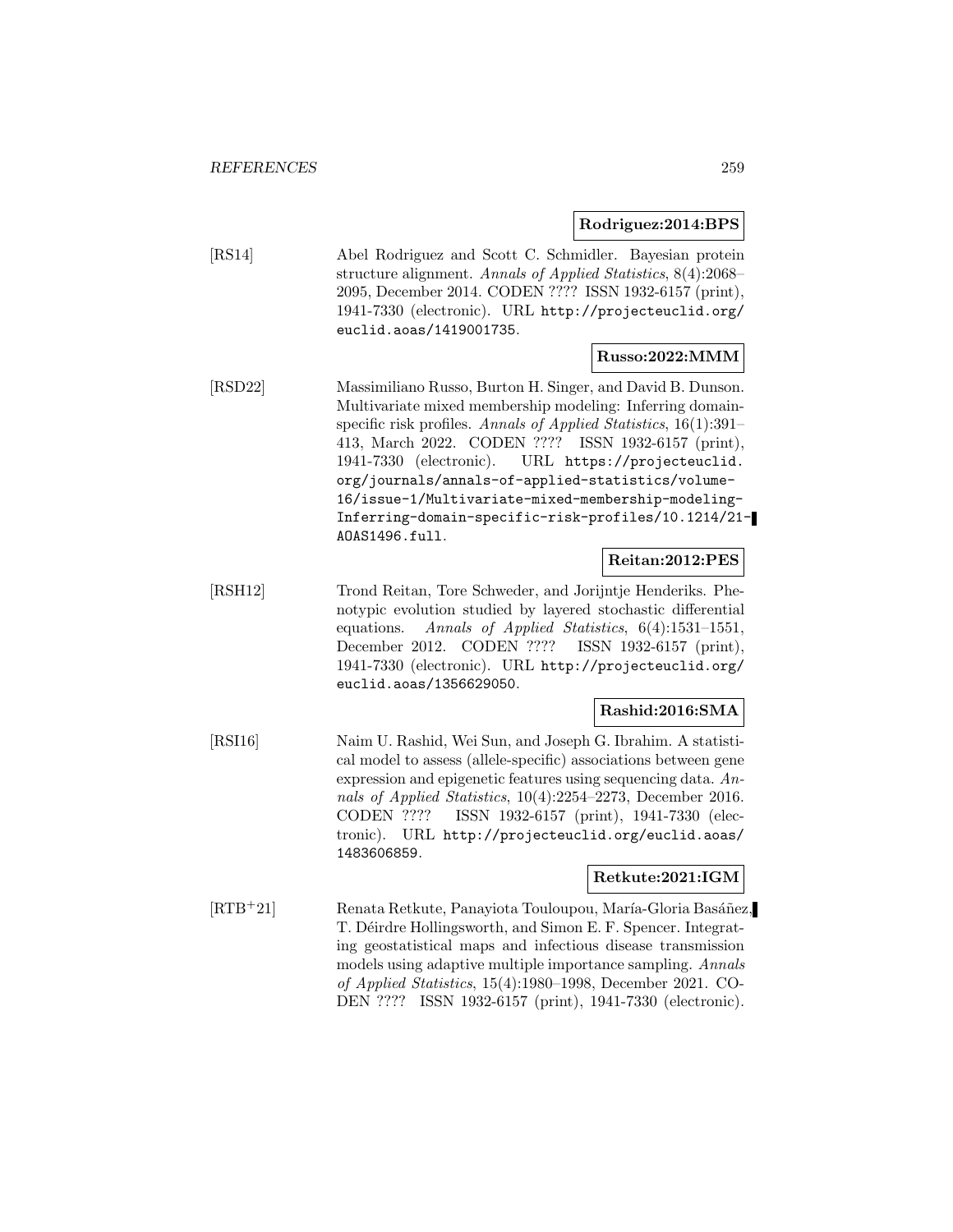URL https://projecteuclid.org/journals/annals-ofapplied-statistics/volume-15/issue-4/Integratinggeostatistical-maps-and-infectious-disease-transmissionmodels-using-adaptive/10.1214/21-AOAS1486.full.

# **Rubin:2008:OCI**

[Rub08] Donald B. Rubin. For objective causal inference, design trumps analysis. Annals of Applied Statistics, 2(3):808–840, September 2008. CODEN ???? ISSN 1932-6157 (print), 1941-7330 (electronic). URL http://projecteuclid.org/ euclid.aoas/1223908042.

## **Rubin:2018:SFD**

[Rub18] Donald B. Rubin. On Stephen E. Fienberg as a discussant and a friend. Annals of Applied Statistics, 12(2):683– 684, June 2018. CODEN ???? ISSN 1932-6157 (print), 1941-7330 (electronic). URL https://projecteuclid.org/ euclid.aoas/1532743472.

## **Ranciati:2020:IOT**

[RVW20] Saverio Ranciati, Veronica Vinciotti, and Ernst C. Wit. Identifying overlapping terrorist cells from the Noordin Top actorevent network. Annals of Applied Statistics, 14(3):1516–1534, September 2020. CODEN ???? ISSN 1932-6157 (print), 1941-7330 (electronic). URL https://projecteuclid. org/journals/annals-of-applied-statistics/volume-14/issue-3/Identifying-overlapping-terrorist-cellsfrom-the-Noordin-Top-actorevent-network/10.1214/20- AOAS1358.full.

# **Rodriguez:2017:ASR**

[RWK17] Abel Rodríguez, Ziwei Wang, and Athanasios Kottas. Assessing systematic risk in the S&P500 index between 2000 and 2011: a Bayesian nonparametric approach. Annals of Applied Statistics, 11(2):527–552, June 2017. CODEN ???? ISSN 1932-6157 (print), 1941-7330 (electronic). URL https: //projecteuclid.org/euclid.aoas/1500537714.

# **Rosenthal:2011:DMA**

[RY11] Jeffrey S. Rosenthal and Albert H. Yoon. Detecting multiple authorship of United States Supreme Court legal decisions using function words. Annals of Applied Statistics, 5(1):283– 308, March 2011. CODEN ???? ISSN 1932-6157 (print),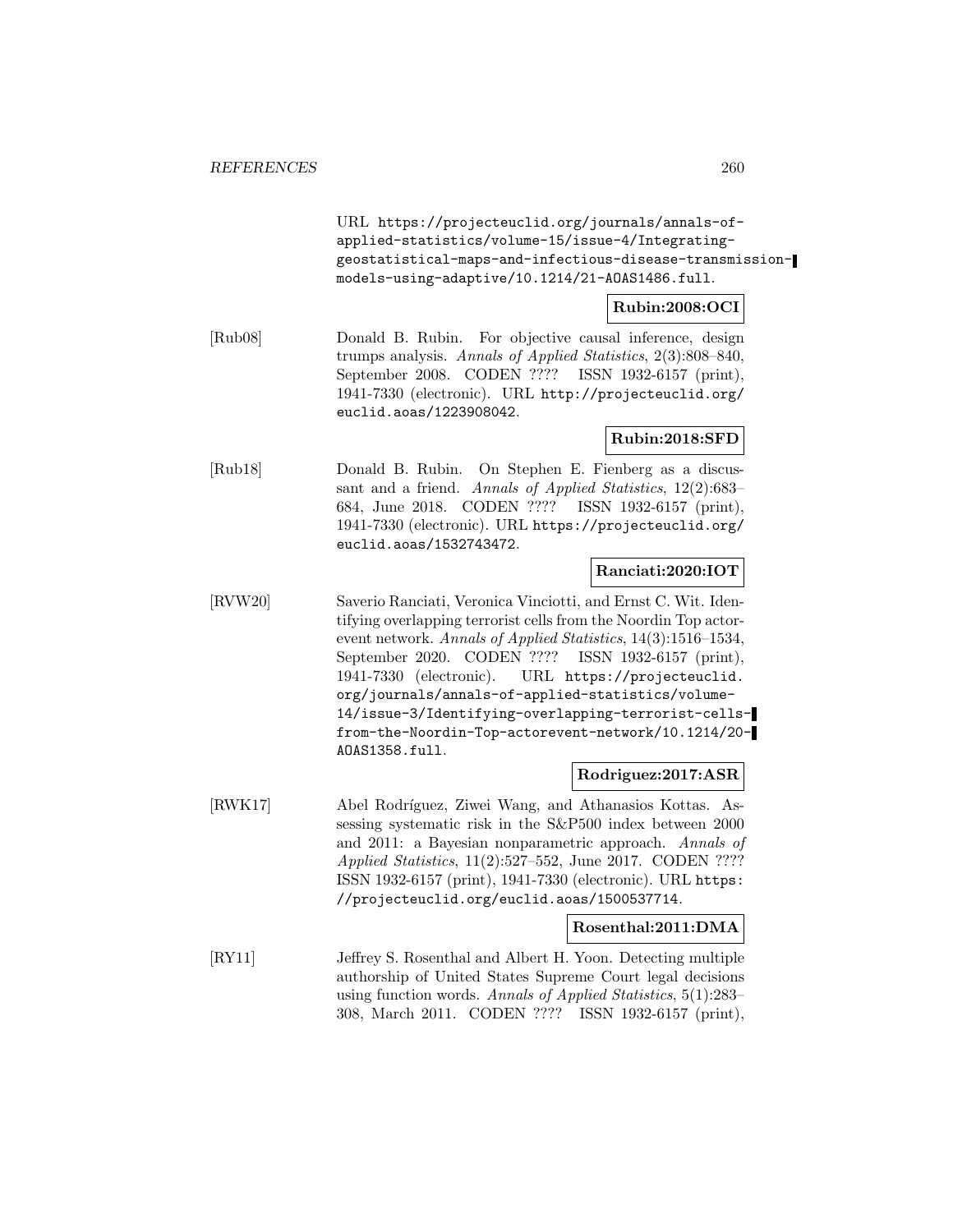1941-7330 (electronic). URL http://projecteuclid.org/ euclid.aoas/1300715191.

## **Ryu:2022:LBB**

[Ryu22] So Young Ryu. Likelihood-based bacterial identification approach for bimicrobial mass spectrometry data. Annals of Applied Statistics, 16(1):612–624, March 2022. CO-DEN ???? ISSN 1932-6157 (print), 1941-7330 (electronic). URL https://projecteuclid.org/journals/annals-ofapplied-statistics/volume-16/issue-1/Likelihood-basedbacterial-identification-approach-for-bimicrobialmass-spectrometry-data/10.1214/21-AOAS1520.full.

### **Randolph:2018:KPR**

[RZC<sup>+</sup>18] Timothy W. Randolph, Sen Zhao, Wade Copeland, Meredith Hullar, and Ali Shojaie. Kernel-penalized regression for analysis of microbiome data. Annals of Applied Statistics, 12(1): 540–566, March 2018. CODEN ???? ISSN 1932-6157 (print), 1941-7330 (electronic). URL https://projecteuclid.org/ euclid.aoas/1520564483.

### **Sadinle:2014:DDH**

[Sad14] Mauricio Sadinle. Detecting duplicates in a homicide registry using a Bayesian partitioning approach. Annals of Applied Statistics, 8(4):2404–2434, December 2014. CODEN ???? ISSN 1932-6157 (print), 1941-7330 (electronic). URL http://projecteuclid.org/euclid.aoas/1419001749.

#### **Sadinle:2018:BPR**

[Sad18] Mauricio Sadinle. Bayesian propagation of record linkage uncertainty into population size estimation of human rights violations. Annals of Applied Statistics, 12(2):1013–1038, June 2018. CODEN ???? ISSN 1932-6157 (print), 1941-7330 (electronic). URL https://projecteuclid.org/euclid.aoas/ 1532743484.

### **Storlie:2014:SIM**

[SAV<sup>+</sup>14] Curtis Storlie, Blake Anderson, Scott Vander Wiel, Daniel Quist, Curtis Hash, and Nathan Brown. Stochastic identification of malware with dynamic traces. Annals of Applied Statistics, 8(1):1–18, March 2014. CODEN ???? ISSN 1932-6157 (print), 1941-7330 (electronic). URL http:// projecteuclid.org/euclid.aoas/1396966276.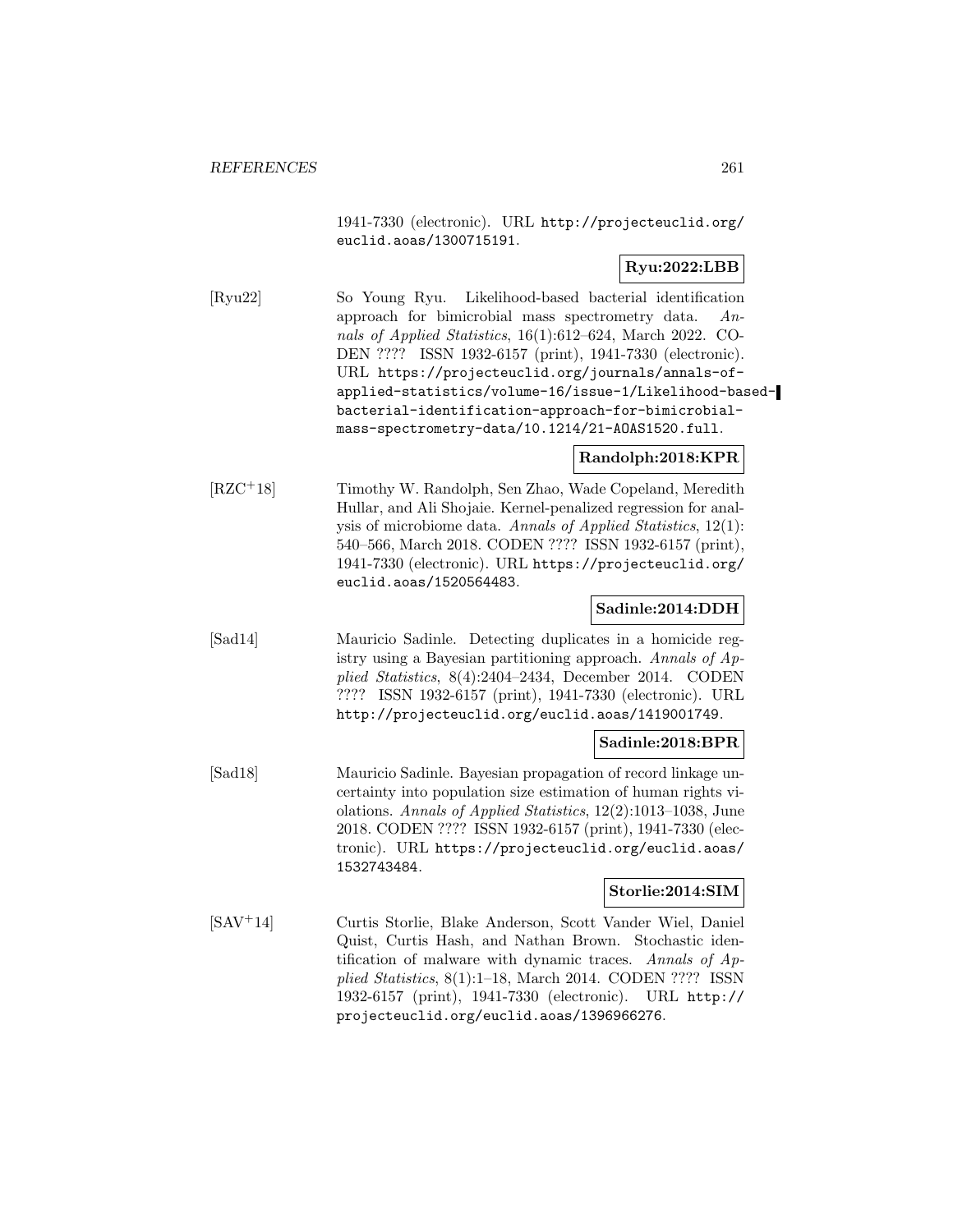### **Savitsky:2016:BNM**

[Sav16] Terrance D. Savitsky. Bayesian nonparametric multiresolution estimation for the American Community Survey. Annals of Applied Statistics, 10(4):2157–2181, December 2016. CODEN ???? ISSN 1932-6157 (print), 1941-7330 (electronic). URL http://projecteuclid.org/euclid.aoas/ 1483606855.

### **Sandholtz:2020:MDP**

[SB20] Nathan Sandholtz and Luke Bornn. Markov decision processes with dynamic transition probabilities: an analysis of shooting strategies in basketball. Annals of Applied Statistics, 14(3):1122–1145, September 2020. CO-DEN ???? ISSN 1932-6157 (print), 1941-7330 (electronic). URL https://projecteuclid.org/journals/annals-ofapplied-statistics/volume-14/issue-3/Markov-decisionprocesses-with-dynamic-transition-probabilities-- An-analysis/10.1214/20-AOAS1348.full.

#### **Sanchez:2009:EEA**

[SBJR09] Brisa N. S´anchez, Esben Budtz-Jørgensen, and Louise M. Ryan. An estimating equations approach to fitting latent exposure models with longitudinal health outcomes. Annals of Applied Statistics, 3(2):830–856, June 2009. CODEN ???? ISSN 1932-6157 (print), 1941-7330 (electronic). URL http: //projecteuclid.org/euclid.aoas/1245676197.

#### **Steinrucken:2014:NSM**

[SBS14] Matthias Steinrücken, Anand Bhaskar, and Yun S. Song. A novel spectral method for inferring general diploid selection from time series genetic data. Annals of Applied Statistics, 8(4):2203–2222, December 2014. CODEN ???? ISSN 1932-6157 (print), 1941-7330 (electronic). URL http: //projecteuclid.org/euclid.aoas/1419001740.

### **Snoke:2018:PAM**

[SBSH18] Joshua Snoke, Timothy R. Brick, Aleksandra Slavković, and Michael D. Hunter. Providing accurate models across private partitioned data: Secure maximum likelihood estimation. Annals of Applied Statistics, 12(2):877–914, June 2018. CODEN ???? ISSN 1932-6157 (print), 1941-7330 (electronic). URL https://projecteuclid.org/euclid.aoas/ 1532743480.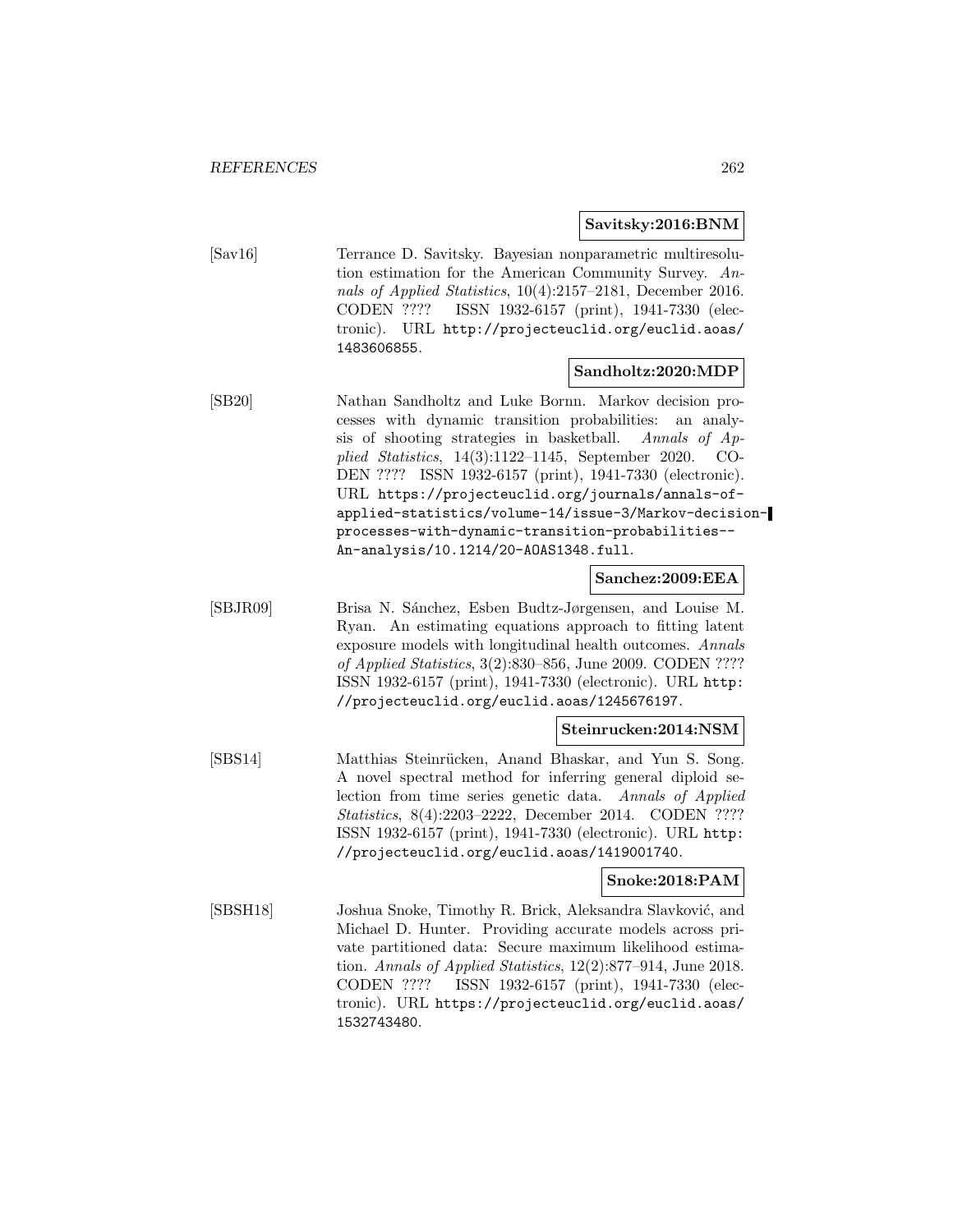### **Sen:2009:SML**

[SBW<sup>+</sup>09] Bodhisattva Sen, Moulinath Banerjee, Michael Woodroofe, Mario Mateo, and Matthew Walker. Streaming motion in Leo I. Annals of Applied Statistics, 3(1):96–116, March 2009. CODEN ???? ISSN 1932-6157 (print), 1941-7330 (electronic). URL http://projecteuclid.org/euclid.aoas/ 1239888364.

# **Sidhu:2014:MEP**

[SC14] Gagan Sidhu and Brian Caffo. MONEYBaRL: Exploiting pitcher decision-making using Reinforcement Learning. Annals of Applied Statistics, 8(2):926–955, June 2014. CODEN ???? ISSN 1932-6157 (print), 1941-7330 (electronic). URL http://projecteuclid.org/euclid.aoas/1404229520.

# **Spivack:2016:EOR**

[SC16] John H. Spivack and Bin Cheng. Estimating odds ratios under a case-background design with an application to a study of Sorafenib accessibility. Annals of Applied Statistics, 10(4):2233–2253, December 2016. CODEN ???? ISSN 1932-6157 (print), 1941-7330 (electronic). URL http:// projecteuclid.org/euclid.aoas/1483606858.

### **Stein:2013:SAS**

[SCA13] Michael L. Stein, Jie Chen, and Mihai Anitescu. Stochastic approximation of score functions for Gaussian processes. Annals of Applied Statistics, 7(2):1162–1191, June 2013. CODEN ???? ISSN 1932-6157 (print), 1941-7330 (electronic). URL http://projecteuclid.org/euclid.aoas/ 1372338483.

### **Sharma:2018:NMT**

[SCDD18] Kshitij Sharma, Valérie Chavez-Demoulin, and Pierre Dillenbourg. Nonstationary modelling of tail dependence of two subjects' concentration. Annals of Applied Statistics, 12(2): 1293–1311, June 2018. CODEN ???? ISSN 1932-6157 (print), 1941-7330 (electronic). URL https://projecteuclid.org/ euclid.aoas/1532743495.

### **Simoiu:2017:PIM**

[SCDG17] Camelia Simoiu, Sam Corbett-Davies, and Sharad Goel. The problem of infra-marginality in outcome tests for discrimination. Annals of Applied Statistics, 11(3):1193–1216, Septem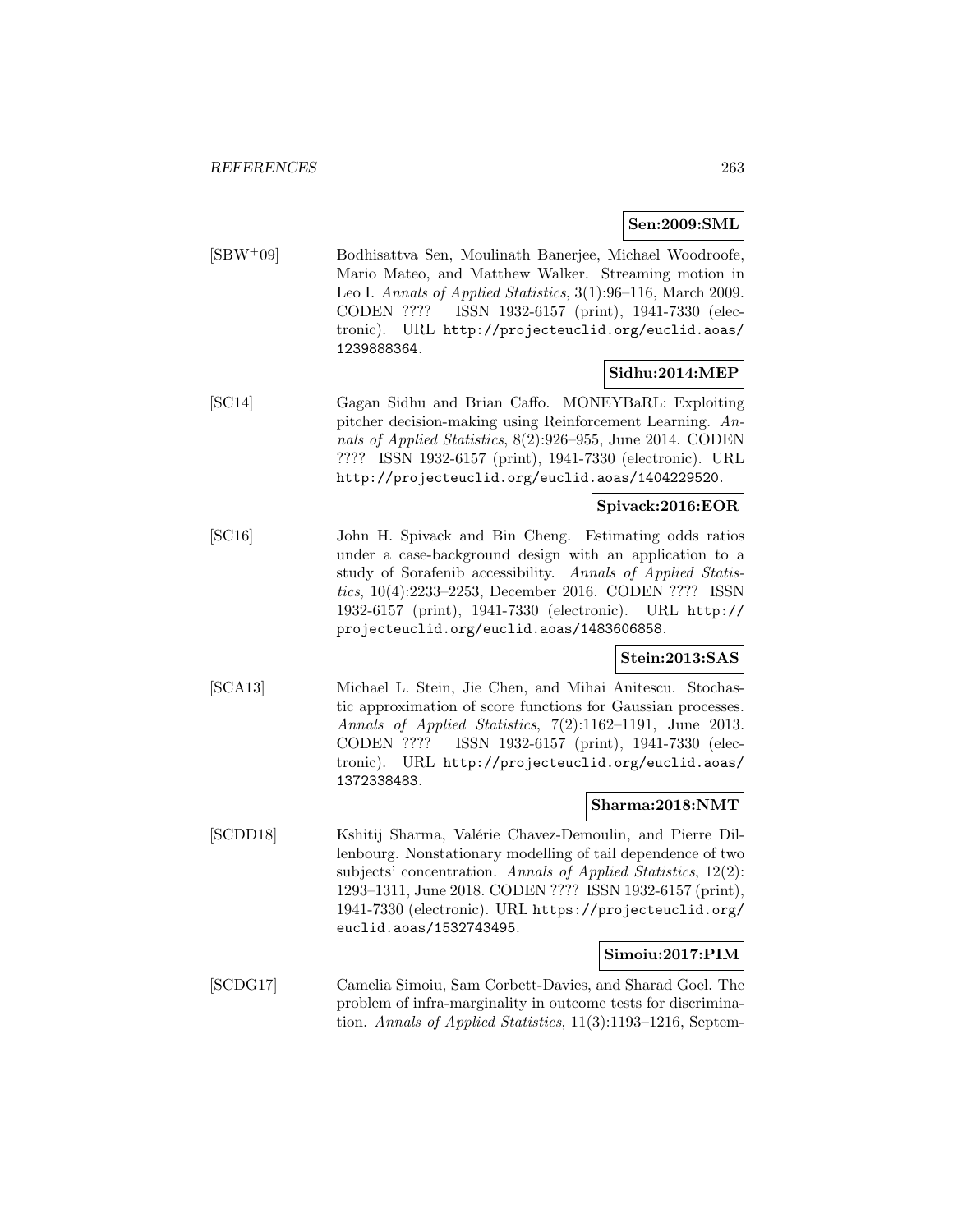ber 2017. CODEN ???? ISSN 1932-6157 (print), 1941-7330 (electronic). URL https://projecteuclid.org/euclid. aoas/1507168827.

#### **Schwartzman:2008:ENF**

[Sch08] Armin Schwartzman. Empirical null and false discovery rate inference for exponential families. Annals of Applied Statistics, 2(4):1332–1359, December 2008. CODEN ???? ISSN 1932-6157 (print), 1941-7330 (electronic). URL http:// projecteuclid.org/euclid.aoas/1231424213.

### **Schoenberg:2013:DEH**

[Sch13] Frederic Paik Schoenberg. Discussion of "Estimating the historical and future probabilities of large terrorist events" by Aaron Clauset and Ryan Woodard. Annals of Applied Statistics, 7(4):1888–1890, December 2013. CO-DEN ???? ISSN 1932-6157 (print), 1941-7330 (electronic). URL http://projecteuclid.org/euclid.aoas/ 1387823300. See [SR09b].

### **Schofield:2015:CME**

[Sch15] Lynne Steuerle Schofield. Correcting for measurement error in latent variables used as predictors. Annals of Applied Statistics, 9(4):2133–2152, December 2015. CODEN ???? ISSN 1932-6157 (print), 1941-7330 (electronic). URL http://projecteuclid.org/euclid.aoas/1453994195.

### **Schwartzman:2016:DFD**

[Sch16] Armin Schwartzman. Discussion of "Fiber direction estimation in diffusion MRI". Annals of Applied Statistics, 10(3):1157–1159, September 2016. CODEN ???? ISSN 1932-6157 (print), 1941-7330 (electronic). URL http: //projecteuclid.org/euclid.aoas/1475069600. See  $[WD+16]$ .

# **Schmidt:2017:DEB**

[Sch17] Patrick Schmidt. Discussion of "Elicitability and backtesting: Perspectives for banking regulation". Annals of Applied Statistics, 11(4):1883–1885, December 2017. CO-DEN ???? ISSN 1932-6157 (print), 1941-7330 (electronic). URL https://projecteuclid.org/euclid.aoas/ 1514430267. See [NZ17a].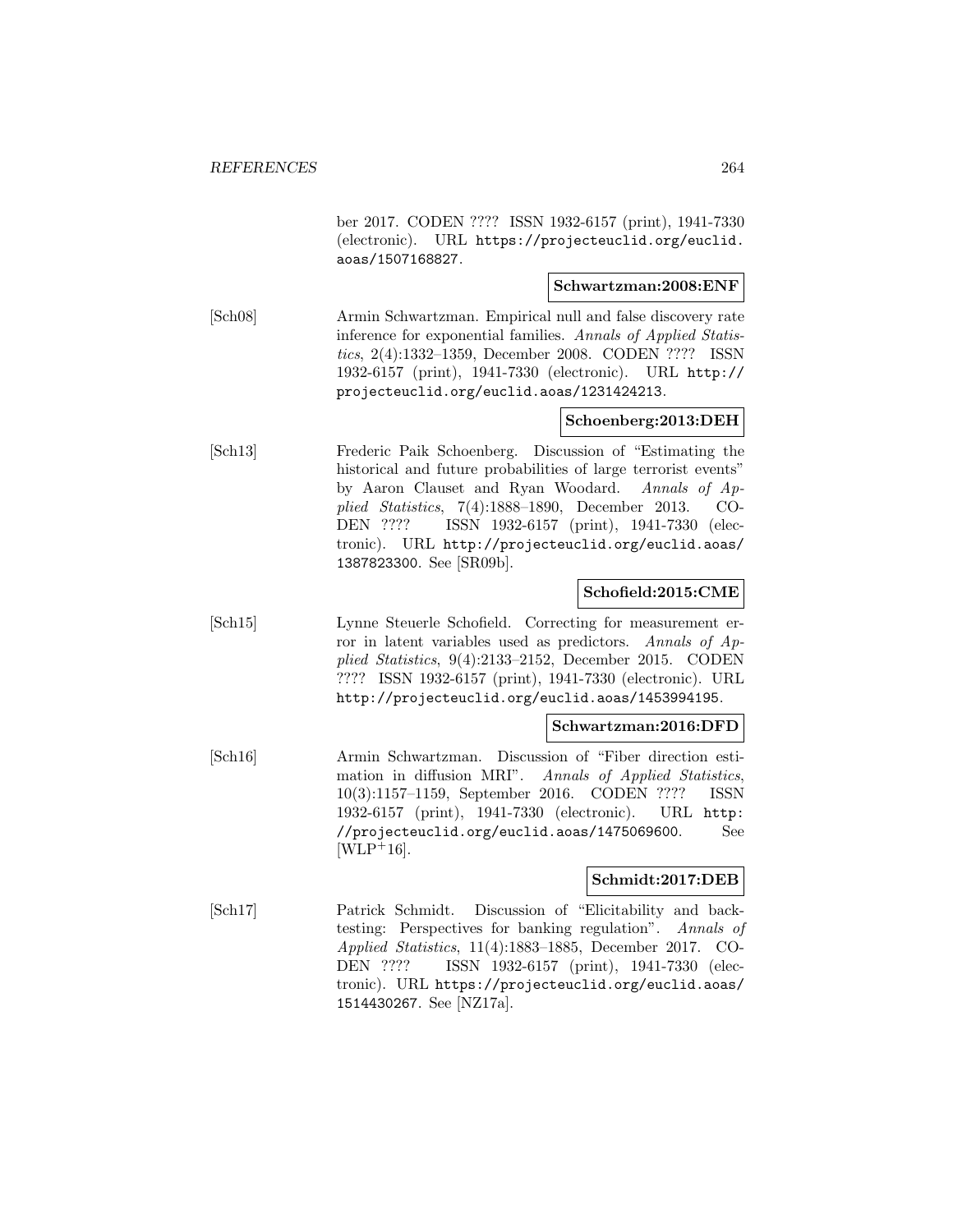#### **Steele:2019:MWH**

[SCK19] Fiona Steele, Paul S. Clarke, and Jouni Kuha. Modeling within-household associations in household panel studies. Annals of Applied Statistics, 13(1):367–392, March 2019. CODEN ???? ISSN 1932-6157 (print), 1941-7330 (electronic). URL https://projecteuclid.org/euclid.aoas/ 1554861653.

### **Soiaporn:2013:MBF**

[SCL<sup>+</sup>13] Kunlaya Soiaporn, David Chernoff, Thomas Loredo, David Ruppert, and Ira Wasserman. Multilevel Bayesian framework for modeling the production, propagation and detection of ultra-high energy cosmic rays. Annals of Applied Statistics, 7(3):1249–1285, September 2013. CODEN ???? ISSN 1932-6157 (print), 1941-7330 (electronic). URL http: //projecteuclid.org/euclid.aoas/1380804795.

### **Scott:2009:NBM**

[Sco09] James G. Scott. Nonparametric Bayesian multiple testing for longitudinal performance stratification. Annals of Applied Statistics, 3(4):1655–1674, December 2009. CODEN ???? ISSN 1932-6157 (print), 1941-7330 (electronic). URL http://projecteuclid.org/euclid.aoas/1267453958.

### **Schliep:2020:DFM**

[SCRS<sup>+</sup>20] Erin M. Schliep, Sarah M. Collins, Shirley Rojas-Salazar, Noah R. Lottig, and Emily H. Stanley. Data fusion model for speciated nitrogen to identify environmental drivers and improve estimation of nitrogen in lakes. Annals of Applied Statistics, 14(4):1651–1675, December 2020. CO-DEN ???? ISSN 1932-6157 (print), 1941-7330 (electronic). URL https://projecteuclid.org/journals/annals-ofapplied-statistics/volume-14/issue-4/Data-fusionmodel-for-speciated-nitrogen-to-identify-environmentaldrivers/10.1214/20-AOAS1371.full.

### **Stingo:2011:IBI**

[SCTV11] Francesco C. Stingo, Yian A. Chen, Mahlet G. Tadesse, and Marina Vannucci. Incorporating biological information into linear models: a Bayesian approach to the selection of pathways and genes. Annals of Applied Statistics, 5(3):1978–2002, September 2011. CODEN ???? ISSN 1932-6157 (print),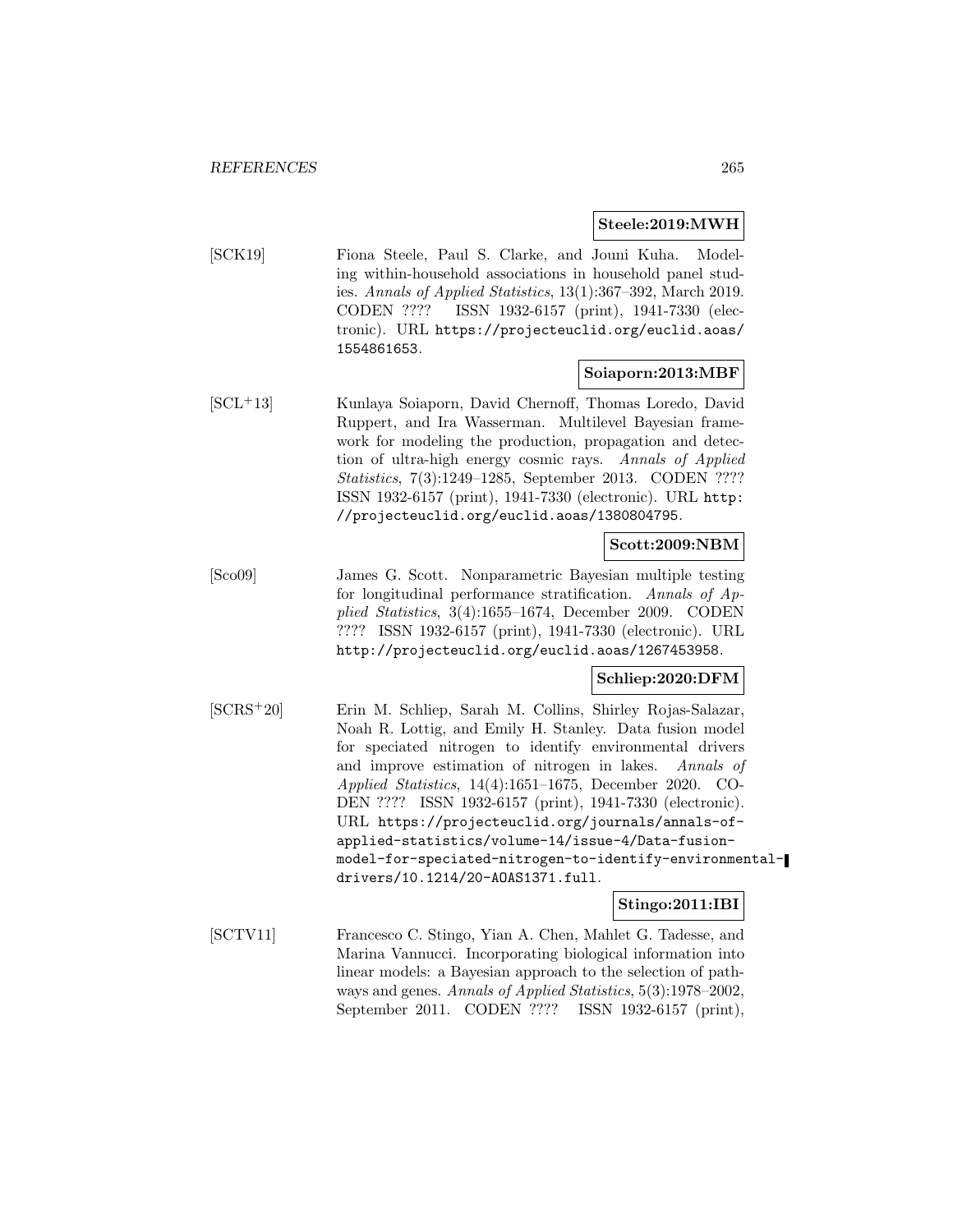1941-7330 (electronic). URL http://projecteuclid.org/ euclid.aoas/1318514292.

## **Stingo:2010:BGM**

[SCV<sup>+</sup>10] Francesco C. Stingo, Yian A. Chen, Marina Vannucci, Marianne Barrier, and Philip E. Mirkes. A Bayesian graphical modeling approach to microRNA regulatory network inference. Annals of Applied Statistics, 4(4):2024–2048, December 2010. CODEN ???? ISSN 1932-6157 (print), 1941-7330 (electronic). URL http://projecteuclid.org/euclid.aoas/ 1294167808.

## **Suveges:2010:MMP**

[SD10] Mária Süveges and Anthony C. Davison. Model misspecification in peaks over threshold analysis. Annals of Applied Statistics, 4(1):203–221, March 2010. CODEN ???? ISSN 1932-6157 (print), 1941-7330 (electronic). URL http: //projecteuclid.org/euclid.aoas/1273584453.

# **Shin:2018:CMM**

[SDH18] Yei Eun Shin, Yu Ding, and Jianhua Z. Huang. Covariate matching methods for testing and quantifying wind turbine upgrades. Annals of Applied Statistics, 12(2):1271– 1292, June 2018. CODEN ???? ISSN 1932-6157 (print), 1941-7330 (electronic). URL https://projecteuclid.org/ euclid.aoas/1532743494.

# **Sabbaghi:2014:IDI**

[SDHZ14] Arman Sabbaghi, Tirthankar Dasgupta, Qiang Huang, and Jizhe Zhang. Inference for deformation and interference in 3D printing. Annals of Applied Statistics, 8(3):1395–1415, September 2014. CODEN ???? ISSN 1932-6157 (print), 1941-7330 (electronic). URL http://projecteuclid.org/ euclid.aoas/1414091218.

### **Saunders:2011:CEC**

[SDL<sup>+</sup>11] Christopher P. Saunders, Linda J. Davis, Andrea C. Lamas, John J. Miller, and Donald T. Gantz. Construction and evaluation of classifiers for forensic document analysis. Annals of Applied Statistics, 5(1):381–399, March 2011. CODEN ???? ISSN 1932-6157 (print), 1941-7330 (electronic). URL http: //projecteuclid.org/euclid.aoas/1300715195.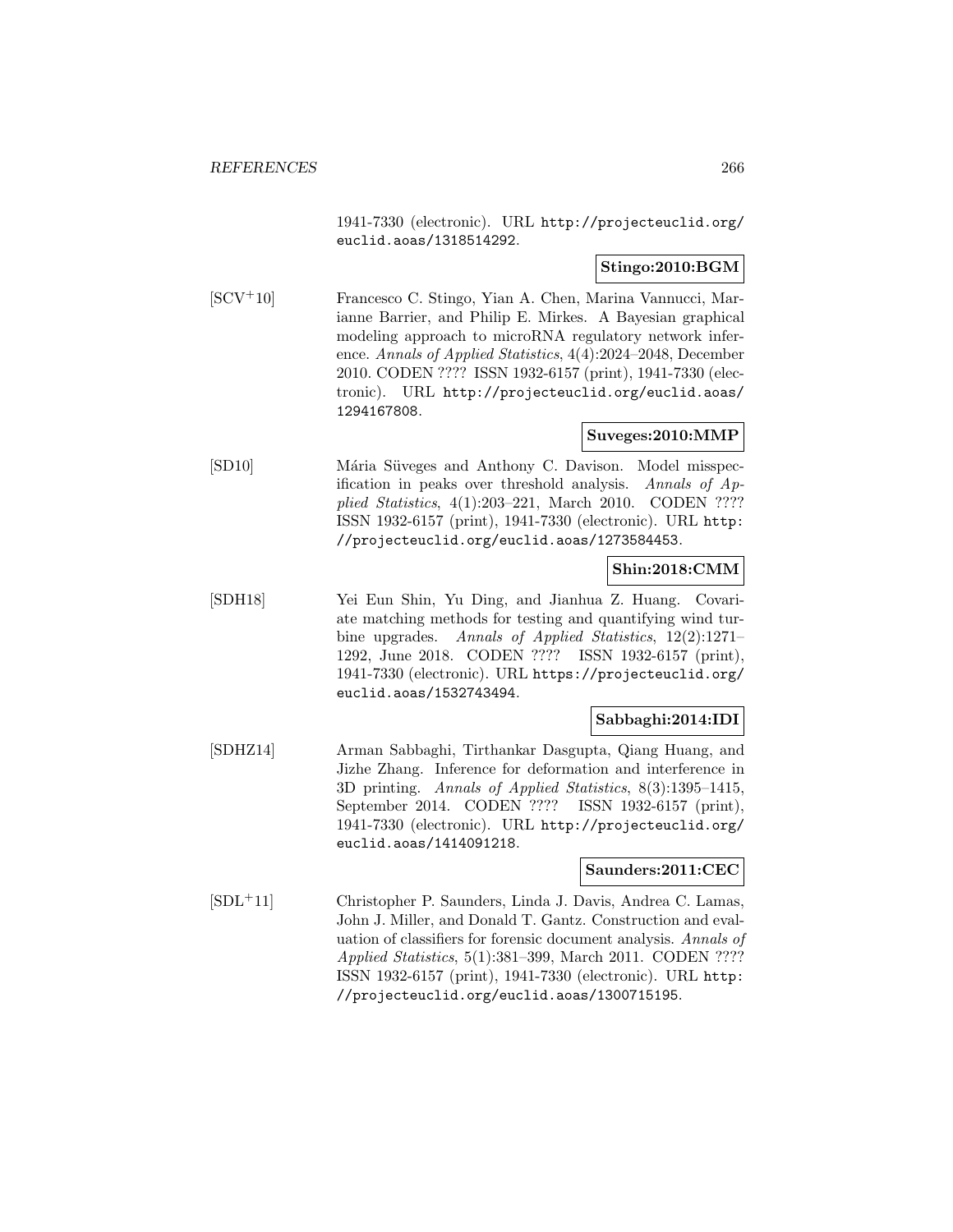#### **Severn:2022:MVD**

[SDP22] Katie E. Severn, Ian L. Dryden, and Simon P. Preston. Manifold valued data analysis of samples of networks, with applications in corpus linguistics. Annals of Applied Statistics, 16(1):368–390, March 2022. CODEN ???? ISSN 1932-6157 (print), 1941-7330 (electronic). URL https://projecteuclid.org/journals/annals-ofapplied-statistics/volume-16/issue-1/Manifold-valueddata-analysis-of-samples-of-networks-with-applications/ 10.1214/21-AOAS1480.full.

#### **Schwartzman:2008:FDR**

[SDT08] Armin Schwartzman, Robert F. Dougherty, and Jonathan E. Taylor. False discovery rate analysis of brain diffusion direction maps. Annals of Applied Statistics, 2(1):153–175, March 2008. CODEN ???? ISSN 1932-6157 (print), 1941-7330 (electronic). URL http://projecteuclid.org/euclid.aoas/ 1206367816.

### **Serban:2011:STV**

[Ser11] Nicoleta Serban. A space–time varying coefficient model: The equity of service accessibility. Annals of Applied Statistics, 5(3):2024–2051, September 2011. CODEN ???? ISSN 1932-6157 (print), 1941-7330 (electronic). URL http:// projecteuclid.org/euclid.aoas/1318514294.

### **Shang:2021:PMC**

[SEX21] Zhuoran Shang, Elena A. Erosheva, and Gongjun Xu. Partial-mastery cognitive diagnosis models. Annals of Applied Statistics, 15(3):1529–1555, September 2021. CO-DEN ???? ISSN 1932-6157 (print), 1941-7330 (electronic). URL https://projecteuclid.org/journals/annals-ofapplied-statistics/volume-15/issue-3/Partial-masterycognitive-diagnosis-models/10.1214/21-AOAS1439.full.

#### **Soneson:2011:MVI**

[SF11] Charlotte Soneson and Magnus Fontes. A method for visual identification of small sample subgroups and potential biomarkers. Annals of Applied Statistics, 5(3):2131–2149, September 2011. CODEN ???? ISSN 1932-6157 (print), 1941-7330 (electronic). URL http://projecteuclid.org/ euclid.aoas/1318514298.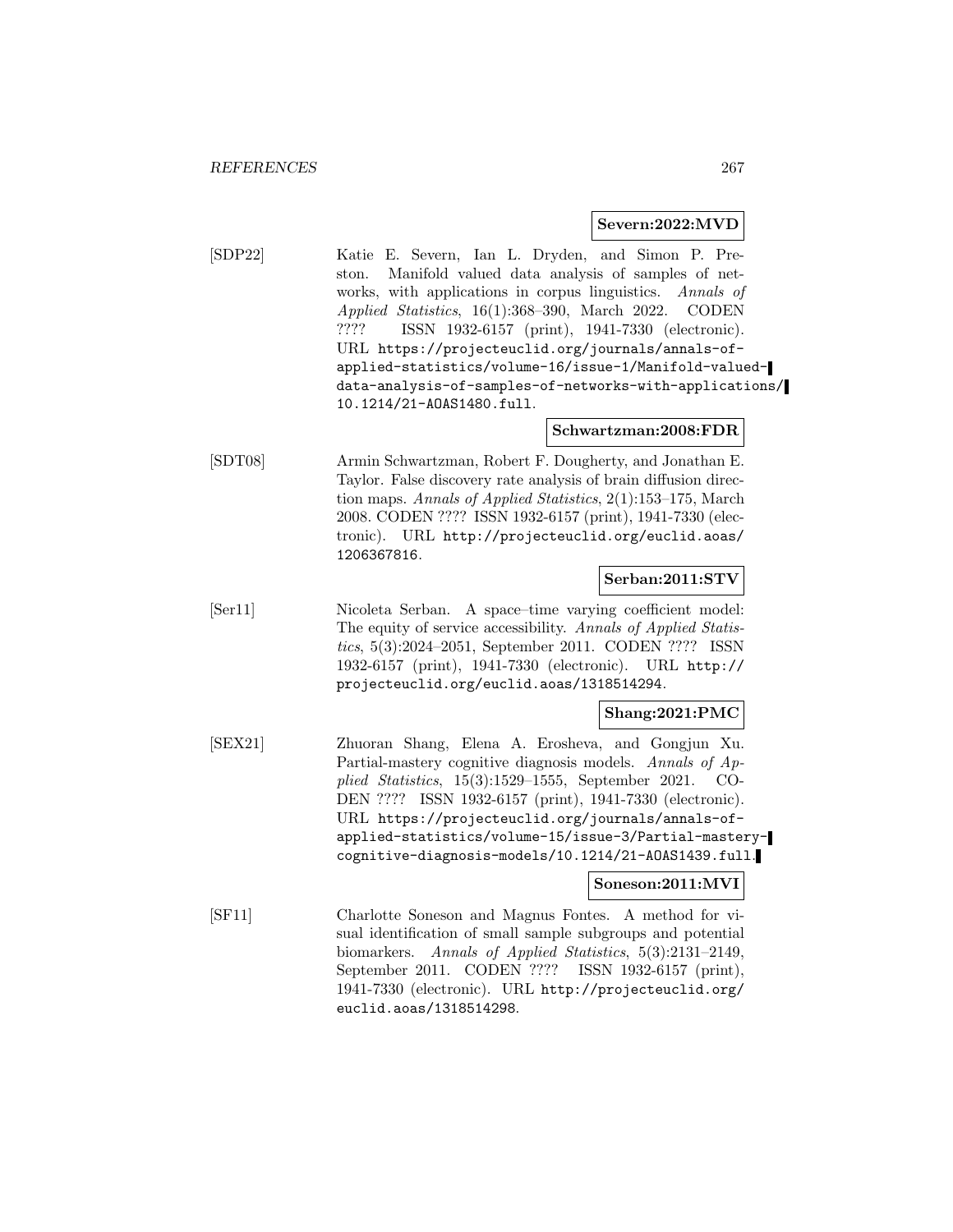## **Shi:2016:MMI**

[SFB16] Peng Shi, Xiaoping Feng, and Jean-Philippe Boucher. Multilevel modeling of insurance claims using copulas. Annals of Applied Statistics, 10(2):834–863, June 2016. CODEN ???? ISSN 1932-6157 (print), 1941-7330 (electronic). URL http: //projecteuclid.org/euclid.aoas/1469199895.

## **Sain:2011:SAM**

[SFC11] Stephan R. Sain, Reinhard Furrer, and Noel Cressie. A spatial analysis of multivariate output from regional climate models. Annals of Applied Statistics, 5(1):150–175, March 2011. CODEN ???? ISSN 1932-6157 (print), 1941-7330 (electronic). URL http://projecteuclid.org/euclid.aoas/ 1300715186.

### **Santos-Fernandez:2022:RID**

[SFDMM22] Edgar Santos-Fernandez, Francesco Denti, Kerrie Mengersen, and Antonietta Mira. The role of intrinsic dimension in highresolution player tracking data-insights in basketball. Annals of Applied Statistics, 16(1):326–348, March 2022. CO-DEN ???? ISSN 1932-6157 (print), 1941-7330 (electronic). URL https://projecteuclid.org/journals/annals-ofapplied-statistics/volume-16/issue-1/The-role-ofintrinsic-dimension-in-high-resolution-player-tracking/ 10.1214/21-AOAS1506.full.

### **Smith:2015:QRM**

[SFGLR15] Luke B. Smith, Montserrat Fuentes, Penny Gordon-Larsen, and Brian J. Reich. Quantile regression for mixed models with an application to examine blood pressure trends in China. Annals of Applied Statistics, 9(3):1226–1246, September 2015. CODEN ???? ISSN 1932-6157 (print), 1941-7330 (electronic). URL http://projecteuclid.org/ euclid.aoas/1446488737.

#### **Schauer:2021:ESM**

[SFPS<sup>+</sup>21] Jacob M. Schauer, Kaitlyn G. Fitzgerald, Sarah Peko-Spicer, Mena C. R. Whalen, Rrita Zejnullahi, and Larry V. Hedges. An evaluation of statistical methods for aggregate patterns of replication failure. Annals of Applied Statistics, 15(1):208– 229, March 2021. CODEN ???? ISSN 1932-6157 (print), 1941-7330 (electronic). URL https://projecteuclid. org/journals/annals-of-applied-statistics/volume-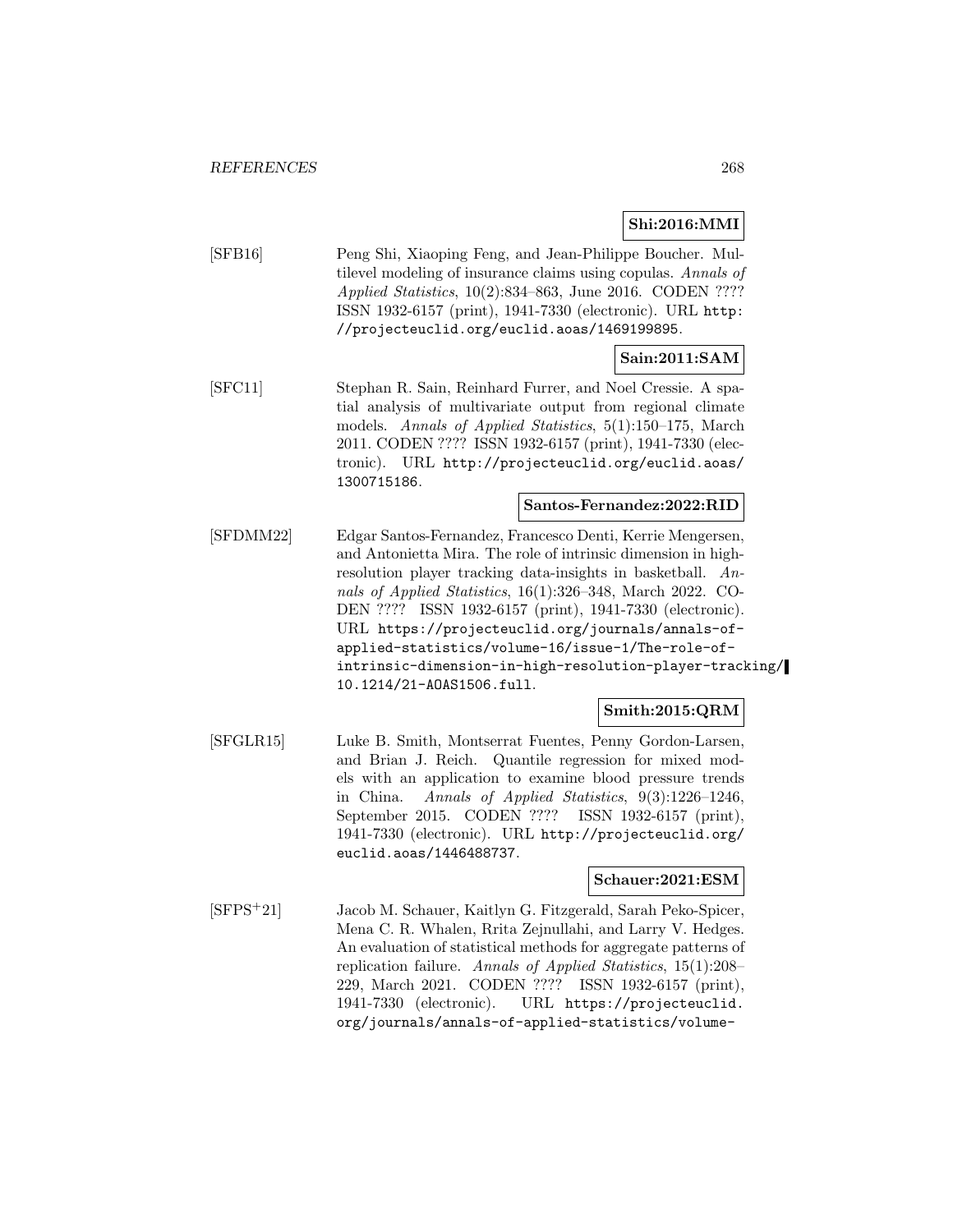15/issue-1/An-evaluation-of-statistical-methods-foraggregate-patterns-of-replication/10.1214/20-AOAS1387. full.

# **Shi:2016:IDB**

[SG16] Ran Shi and Ying Guo. Investigating differences in brain functional networks using hierarchical covariate-adjusted independent component analysis. Annals of Applied Statistics, 10(4):1930–1957, December 2016. CODEN ???? ISSN 1932-6157 (print), 1941-7330 (electronic). URL http:// projecteuclid.org/euclid.aoas/1483606846.

# **Shirota:2017:SCT**

[SG17] Shinichiro Shirota and Alan E. Gelfand. Space and circular time log Gaussian Cox processes with application to crime event data. Annals of Applied Statistics, 11(2):481–503, June 2017. CODEN ???? ISSN 1932-6157 (print), 1941-7330 (electronic). URL https://projecteuclid.org/euclid.aoas/ 1500537712.

### **Schliep:2017:BPU**

[SGCT17] Erin M. Schliep, Alan E. Gelfand, James S. Clark, and Bradley J. Tomasek. Biomass prediction using a densitydependent diameter distribution model. Annals of Applied Statistics, 11(1):340–361, March 2017. CODEN ???? ISSN 1932-6157 (print), 1941-7330 (electronic). URL http:// projecteuclid.org/euclid.aoas/1491616884.

# **Seo:2007:MMS**

[SGCW07] David M. Seo, Pascal J. Goldschmidt-Clermont, and Mike West. Of mice and men: Sparse statistical modeling in cardiovascular genomics. Annals of Applied Statistics, 1(1):152– 178, June 2007. CODEN ???? ISSN 1932-6157 (print), 1941-7330 (electronic). URL http://projecteuclid.org/ euclid.aoas/1183143733.

### **Sang:2008:ISO**

[SGL<sup>+</sup>08] Huiyan Sang, Alan E. Gelfand, Chris Lennard, Gabriele Hegerl, and Bruce Hewitson. Interpreting self-organizing maps through space–time data models. Annals of Applied Statistics, 2(4):1194–1216, December 2008. CODEN ???? ISSN 1932-6157 (print), 1941-7330 (electronic). URL http: //projecteuclid.org/euclid.aoas/1231424206.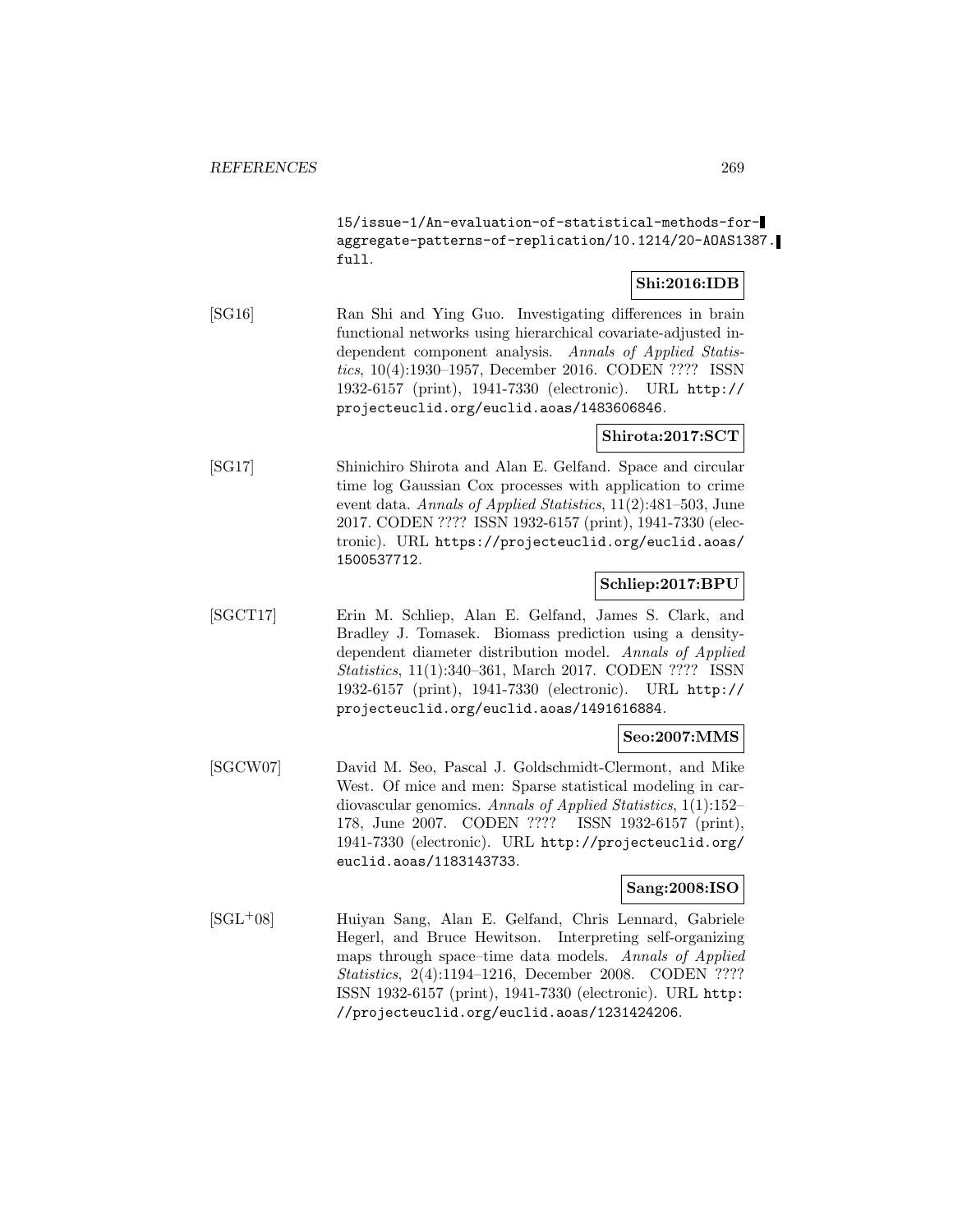#### **Sakov:2010:HTD**

[SGLB10] Anat Sakov, Ilan Golani, Dina Lipkind, and Yoav Benjamini. High-throughput data analysis in behavior genetics. Annals of Applied Statistics, 4(2):743–763, June 2010. CODEN ???? ISSN 1932-6157 (print), 1941-7330 (electronic). URL http: //projecteuclid.org/euclid.aoas/1280842138.

## **Spieker:2022:BLA**

[SGNM22] Andrew J. Spieker, Robert A. Greevy, Lyndsay A. Nelson, and Lindsay S. Mayberry. Bounding the local average treatment effect in an instrumental variable analysis of engagement with a mobile intervention. Annals of Applied Statistics, 16(1):60–79, March 2022. CODEN ???? ISSN 1932-6157 (print), 1941-7330 (electronic). URL https://projecteuclid.org/journals/annals-ofapplied-statistics/volume-16/issue-1/Bounding-thelocal-average-treatment-effect-in-an-instrumentalvariable/10.1214/21-AOAS1476.full.

### **Shen:2008:FTS**

[SH08] Haipeng Shen and Jianhua Z. Huang. Forecasting time series of inhomogeneous Poisson processes with application to call center workforce management. Annals of Applied Statistics, 2(2):601–623, June 2008. CODEN ???? ISSN 1932-6157 (print), 1941-7330 (electronic). URL http:// projecteuclid.org/euclid.aoas/1215118530.

# **Su:2011:HDN**

[SH11] Li Su and Joseph W. Hogan. HIV dynamics and natural history studies: Joint modeling with doubly interval-censored event time and infrequent longitudinal data. Annals of Applied Statistics, 5(1):400–426, March 2011. CODEN ???? ISSN 1932-6157 (print), 1941-7330 (electronic). URL http: //projecteuclid.org/euclid.aoas/1300715196.

### **Stehlik:2015:LE**

[SH15] Milan Stehlík and Philipp Hermann. Letter to the Editor. Annals of Applied Statistics, 9(4):2051, December 2015. CODEN ???? ISSN 1932-6157 (print), 1941-7330 (electronic). URL http://projecteuclid.org/euclid.aoas/ 1453994190.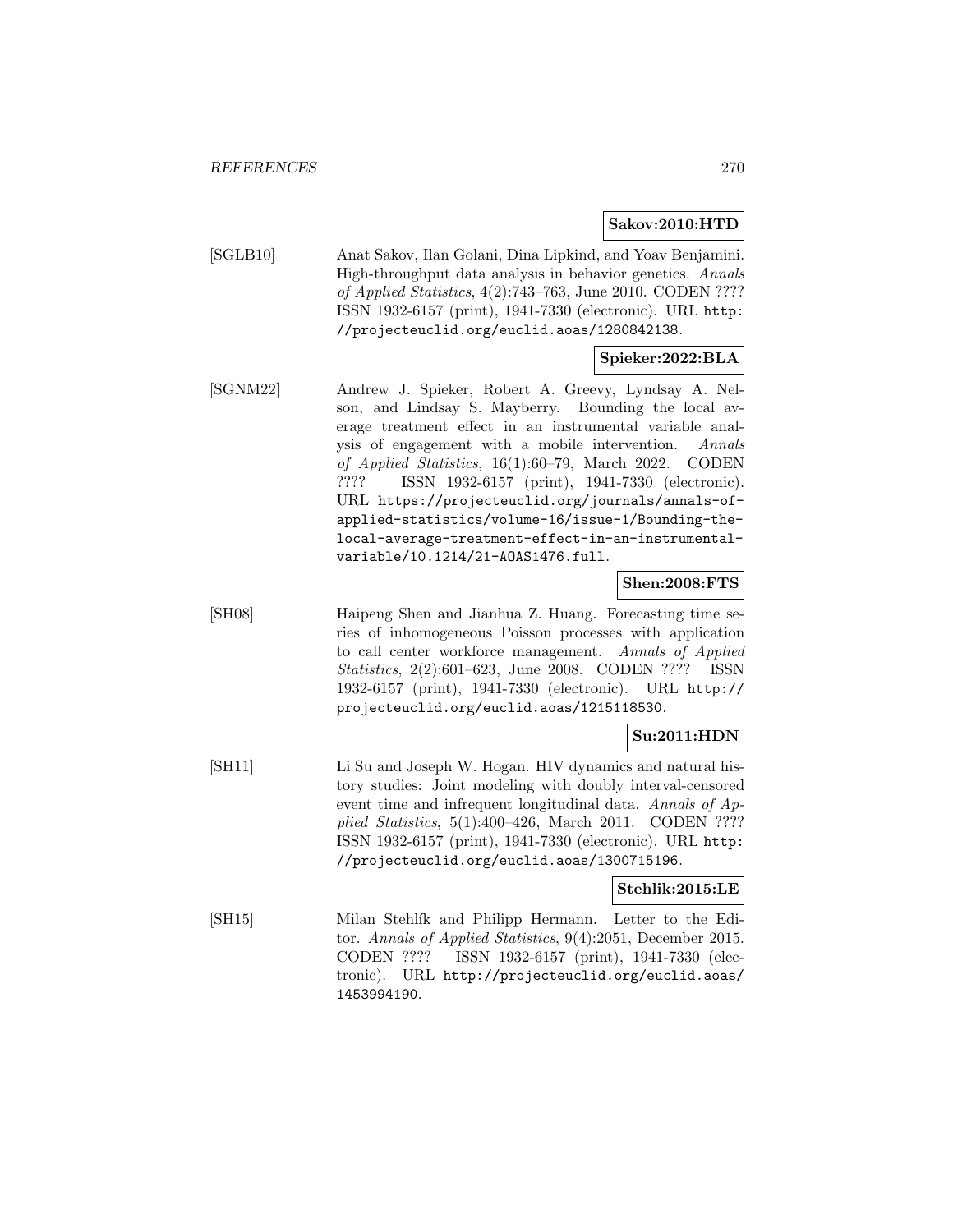### **Sabbaghi:2018:MTA**

[SH18] Arman Sabbaghi and Qiang Huang. Model transfer across additive manufacturing processes via mean effect equivalence of lurking variables. Annals of Applied Statistics, 12(4):2409– 2429, December 2018. CODEN ???? ISSN 1932-6157 (print), 1941-7330 (electronic). URL https://projecteuclid.org/ euclid.aoas/1542078050.

## **Shang:2016:MLE**

[Sha16] Han Lin Shang. Mortality and life expectancy forecasting for a group of populations in developed countries: a multilevel functional data method. Annals of Applied Statistics, 10(3):1639–1672, September 2016. CODEN ???? ISSN 1932-6157 (print), 1941-7330 (electronic). URL http:// projecteuclid.org/euclid.aoas/1475069622.

## **Siddique:2012:AMD**

[SHC12] Juned Siddique, Ofer Harel, and Catherine M. Crespi. Addressing missing data mechanism uncertainty using multiplemodel multiple imputation: Application to a longitudinal clinical trial. Annals of Applied Statistics, 6(4):1814–1837, December 2012. CODEN ???? ISSN 1932-6157 (print), 1941-7330 (electronic). URL http://projecteuclid.org/ euclid.aoas/1356629061.

# **Scharf:2016:DSN**

[SHF<sup>+</sup>16] Henry R. Scharf, Mevin B. Hooten, Bailey K. Fosdick, Devin S. Johnson, Josh M. London, and John W. Durban. Dynamic social networks based on movement. Annals of Applied Statistics, 10(4):2182–2202, December 2016. CODEN ???? ISSN 1932-6157 (print), 1941-7330 (electronic). URL http://projecteuclid.org/euclid.aoas/1483606856.

### **Silva:2010:RRU**

[SHGA10] Ricardo Silva, Katherine Heller, Zoubin Ghahramani, and Edoardo M. Airoldi. Ranking relations using analogies in biological and information networks. Annals of Applied Statistics, 4(2):615–644, June 2010. CODEN ???? ISSN 1932-6157 (print), 1941-7330 (electronic). URL http:// projecteuclid.org/euclid.aoas/1280842133.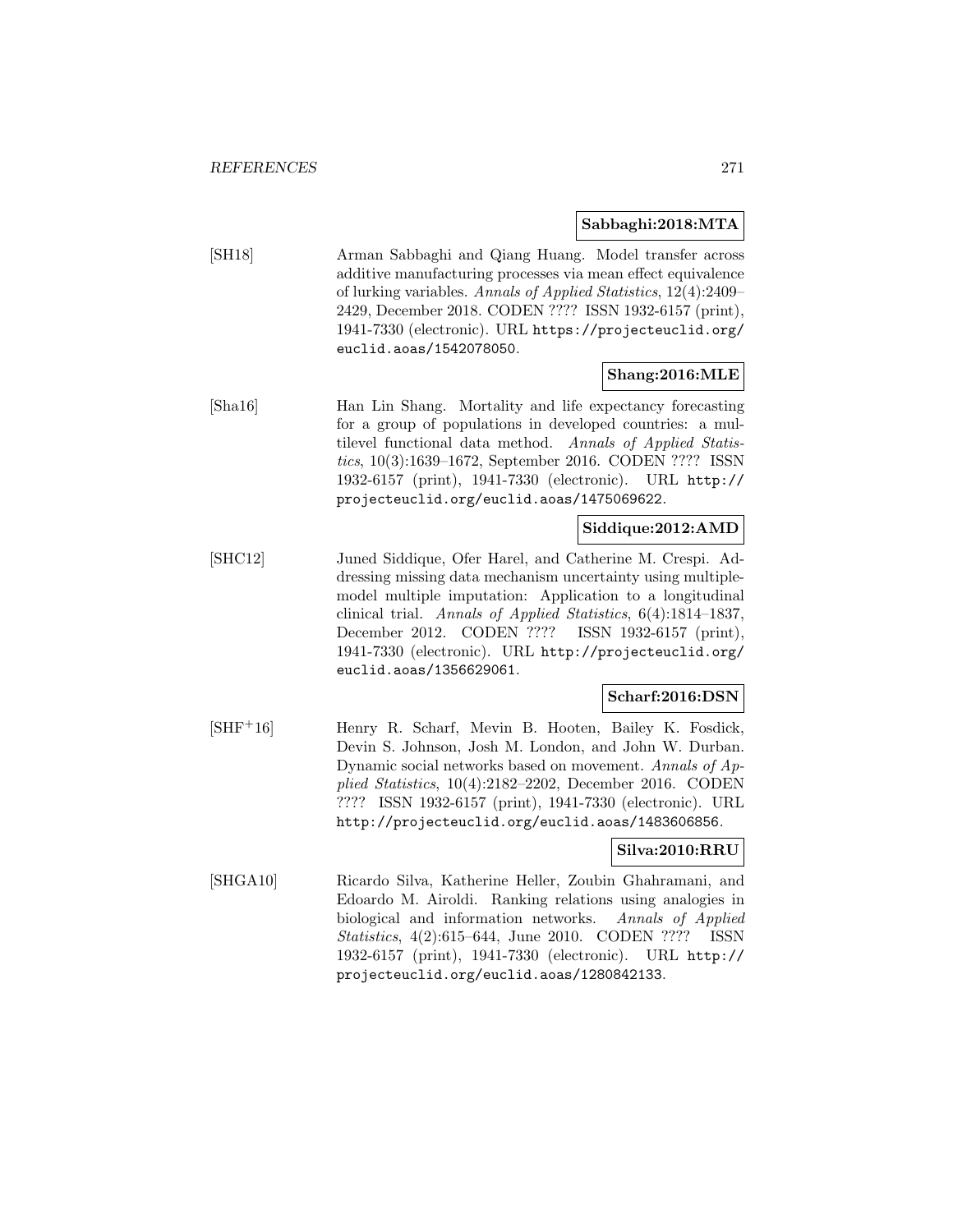#### **Spencer:2015:INS**

[SHM15] Simon E. F. Spencer, Steven M. Hill, and Sach Mukherjee. Inferring network structure from interventional timecourse experiments. Annals of Applied Statistics, 9(1):507– 524, March 2015. CODEN ???? ISSN 1932-6157 (print), 1941-7330 (electronic). URL http://projecteuclid.org/ euclid.aoas/1430226102.

### **Shan:2020:SWP**

[SHM20] Qianqian Shan, Yili Hong, and William Q. Meeker. Seasonal warranty prediction based on recurrent event data. Annals of Applied Statistics, 14(2):929–955, June 2020. CODEN ???? ISSN 1932-6157 (print), 1941-7330 (electronic). URL https: //projecteuclid.org/euclid.aoas/1593449332.

# **Schlosser:2019:DRF**

[SHSZ19] Lisa Schlosser, Torsten Hothorn, Reto Stauffer, and Achim Zeileis. Distributional regression forests for probabilistic precipitation forecasting in complex terrain. Annals of Applied Statistics, 13(3):1564–1589, September 2019. CODEN ???? ISSN 1932-6157 (print), 1941-7330 (electronic). URL https: //projecteuclid.org/euclid.aoas/1571277764.

#### **Sharma:2018:SDC**

[SHW18] Amit Sharma, Jake M. Hofman, and Duncan J. Watts. Splitdoor criterion: Identification of causal effects through auxiliary outcomes. Annals of Applied Statistics, 12(4):2699– 2733, December 2018. CODEN ???? ISSN 1932-6157 (print), 1941-7330 (electronic). URL https://projecteuclid.org/ euclid.aoas/1542078061.

### **Shi:2011:TSE**

[SIL<sup>+</sup>11] Xiaoyan Shi, Joseph G. Ibrahim, Jeffrey Lieberman, Martin Styner, Yimei Li, and Hongtu Zhu. Two-stage empirical likelihood for longitudinal neuroimaging data. Annals of Applied Statistics, 5(2B):1132–1158, June 2011. CODEN ???? ISSN 1932-6157 (print), 1941-7330 (electronic). URL http: //projecteuclid.org/euclid.aoas/1310562716.

### **Silverman:2016:IDC**

[Sil16] Bernard W. Silverman. Introduction to discussion of "Coauthorship and citation networks for statisticians". Annals of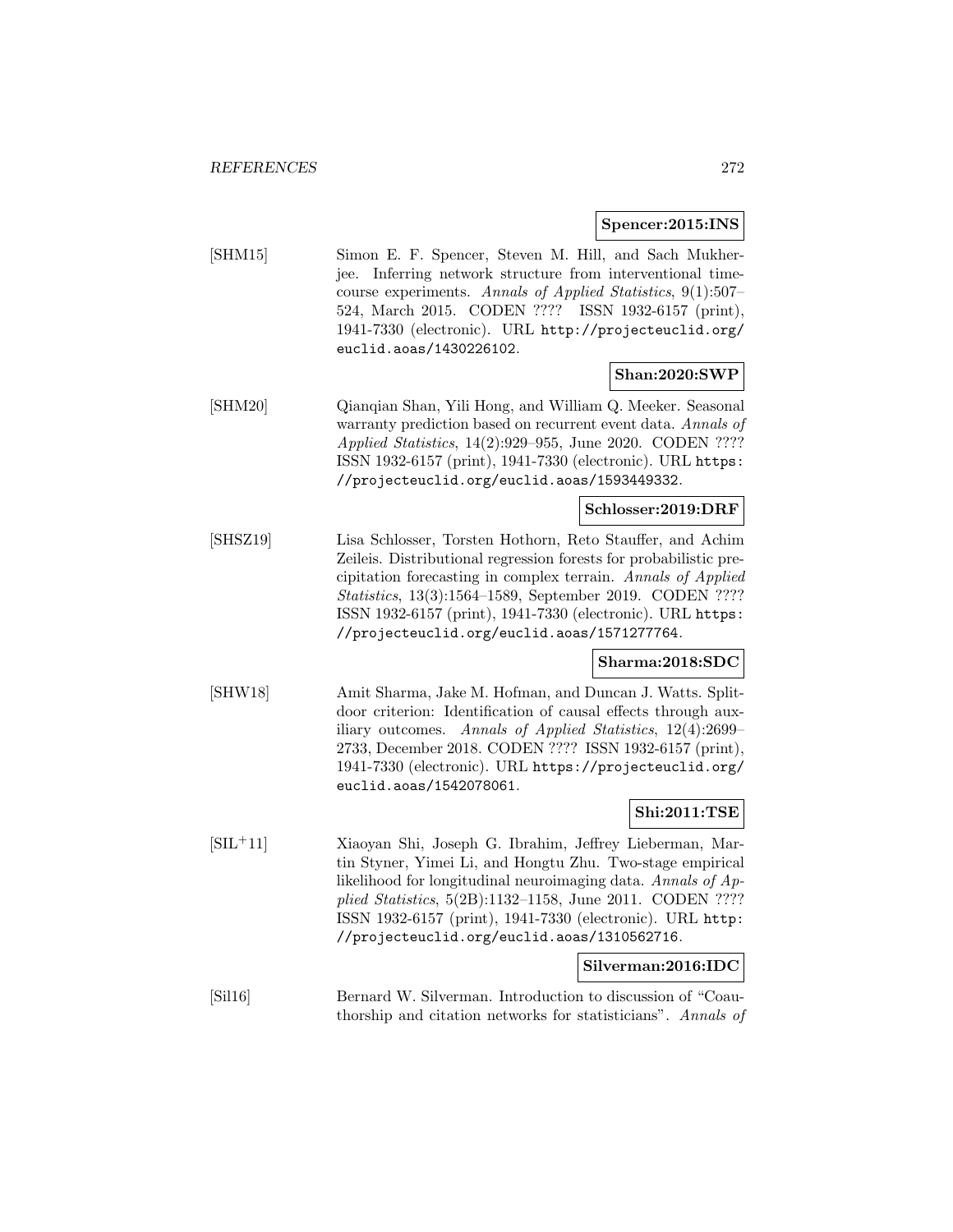Applied Statistics, 10(4):1777–1778, December 2016. CO-DEN ???? ISSN 1932-6157 (print), 1941-7330 (electronic). URL http://projecteuclid.org/euclid.aoas/ 1483606835.

#### **Singpurwalla:2009:URS**

[Sin09] Nozer D. Singpurwalla. The utility of reliability and survival. Annals of Applied Statistics, 3(4):1581–1596, December 2009. CODEN ???? ISSN 1932-6157 (print), 1941-7330 (electronic). URL http://projecteuclid.org/euclid.aoas/ 1267453954.

### **Singpurwalla:2011:NRD**

[Sin11] Nozer D. Singpurwalla. Network routing in a dynamic environment. Annals of Applied Statistics, 5(2B):1407– 1424, June 2011. CODEN ???? ISSN 1932-6157 (print), 1941-7330 (electronic). URL http://projecteuclid.org/ euclid.aoas/1310562726. See [Sin11].

## **Stallrich:2020:OEP**

[SIS<sup>+</sup>20] Jonathan Stallrich, Md Nazmul Islam, Ana-Maria Staicu, Dustin Crouch, Lizhi Pan, and He Huang. Optimal EMG placement for a robotic prosthesis controller with sequential, adaptive functional estimation (SAFE). Annals of Applied Statistics, 14(3):1164–1181, September 2020. CO-DEN ???? ISSN 1932-6157 (print), 1941-7330 (electronic). URL https://projecteuclid.org/journals/annals-ofapplied-statistics/volume-14/issue-3/Optimal-EMGplacement-for-a-robotic-prosthesis-controller-withsequential/10.1214/20-AOAS1324.full.

# **Sutton:2011:BIQ**

[SJ11] Charles Sutton and Michael I. Jordan. Bayesian inference for queueing networks and modeling of Internet services. Annals of Applied Statistics, 5(1):254–282, March 2011. CODEN ???? ISSN 1932-6157 (print), 1941-7330 (electronic). URL http://projecteuclid.org/euclid.aoas/1300715190.

### **Sorrentino:2013:DFS**

[SJA<sup>+</sup>13] Alberto Sorrentino, Adam M. Johansen, John A. D. Aston, Thomas E. Nichols, and Wilfrid S. Kendall. Dynamic filtering of static dipoles in magnetoencephalography. Annals of Applied Statistics, 7(2):955–988, June 2013. CODEN ????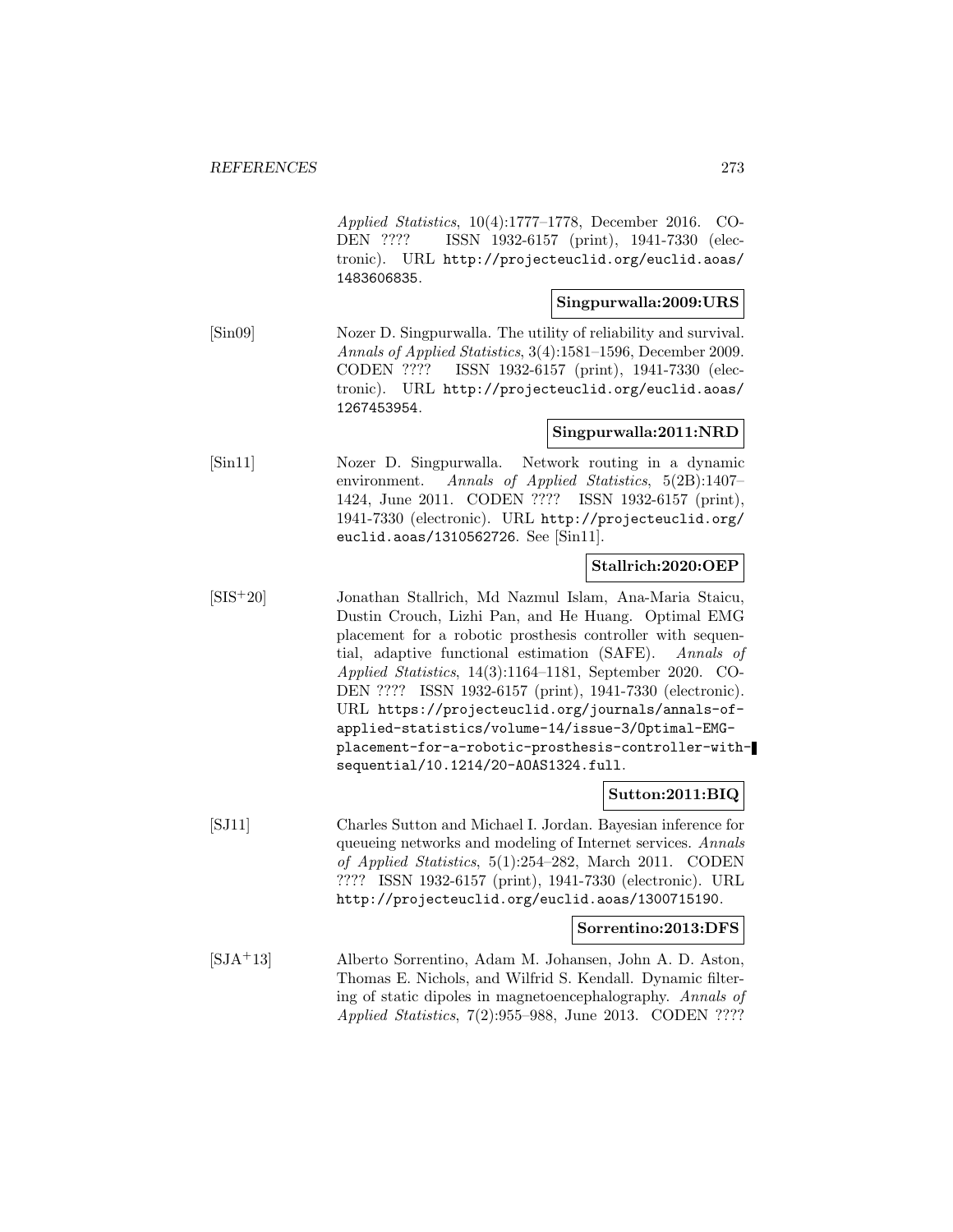ISSN 1932-6157 (print), 1941-7330 (electronic). URL http: //projecteuclid.org/euclid.aoas/1372338475.

#### **Schwartzman:2013:MTL**

[SJGM13] Armin Schwartzman, Andrew Jaffe, Yulia Gavrilov, and Clifford A. Meyer. Multiple testing of local maxima for detection of peaks in ChIP-seq data. Annals of Applied Statistics, 7(1): 471–494, March 2013. CODEN ???? ISSN 1932-6157 (print), 1941-7330 (electronic). URL http://projecteuclid.org/ euclid.aoas/1365527207.

## **Sang:2011:CAL**

[SJH11] Huiyan Sang, Mikyoung Jun, and Jianhua Z. Huang. Covariance approximation for large multivariate spatial data sets with an application to multiple climate model errors. Annals of Applied Statistics, 5(4):2519–2548, December 2011. CODEN ???? ISSN 1932-6157 (print), 1941-7330 (electronic). URL http://projecteuclid.org/euclid.aoas/ 1324399605.

#### **Soltoft-Jensen:2020:MSP**

[SJHJD20] Aleksander Søltoft-Jensen, Mads Peter Heide-Jørgensen, and Susanne Ditlevsen. Modelling the sound production of narwhals using a point process framework with memory effects. Annals of Applied Statistics, 14(4):2037–2052, December 2020. CODEN ???? ISSN 1932-6157 (print), 1941-7330 (electronic). URL https://projecteuclid. org/journals/annals-of-applied-statistics/volume-14/issue-4/Modelling-the-sound-production-of-narwhalsusing-a-point-process/10.1214/20-AOAS1379.full.

#### **Satopaa:2014:PAT**

[SJM<sup>+</sup>14] Ville A. Satopää, Shane T. Jensen, Barbara A. Mellers, Philip E. Tetlock, and Lyle H. Ungar. Probability aggregation in time-series: Dynamic hierarchical modeling of sparse expert beliefs. Annals of Applied Statistics, 8(2):1256– 1280, June 2014. CODEN ???? ISSN 1932-6157 (print), 1941-7330 (electronic). URL http://projecteuclid.org/ euclid.aoas/1404229533.

# **Schneble:2022:IEG**

[SK22] Marc Schneble and Göran Kauermann. Intensity estimation on geometric networks with penalized splines. An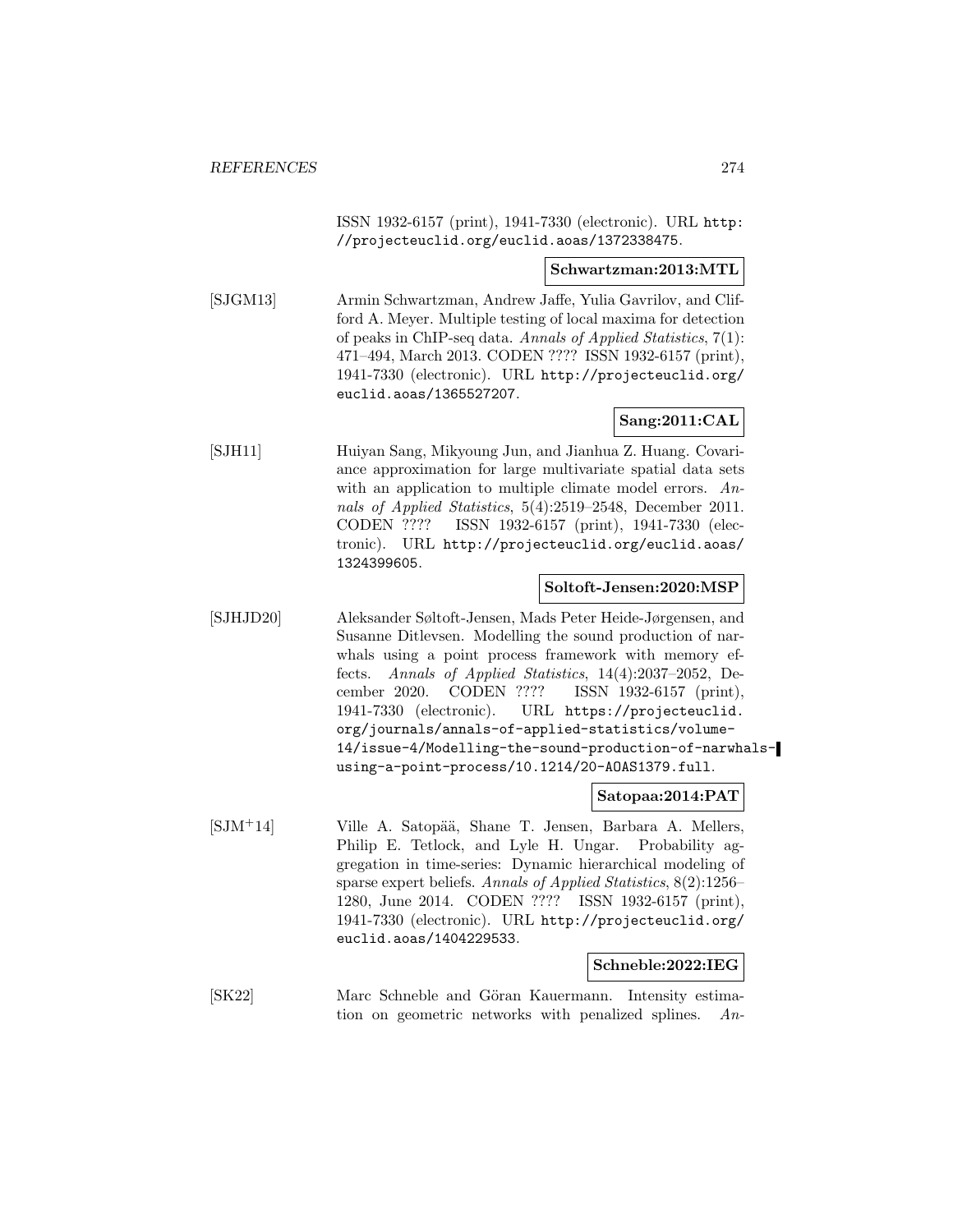nals of Applied Statistics, 16(2):843–865, June 2022. CO-DEN ???? ISSN 1932-6157 (print), 1941-7330 (electronic). URL https://projecteuclid.org/journals/annals-ofapplied-statistics/volume-16/issue-2/Intensity-estimationon-geometric-networks-with-penalized-splines/10.1214/ 21-AOAS1522.full.

### **Shokoohi:2019:CHC**

[SKAL19] Farhad Shokoohi, Abbas Khalili, Masoud Asgharian, and Shili Lin. Capturing heterogeneity of covariate effects in hidden subpopulations in the presence of censoring and large number of covariates. Annals of Applied Statistics, 13(1): 444–465, March 2019. CODEN ???? ISSN 1932-6157 (print), 1941-7330 (electronic). URL https://projecteuclid.org/ euclid.aoas/1554861656.

# **Su:2014:SAT**

[SKKS14] Jingyong Su, Sebastian Kurtek, Eric Klassen, and Anuj Srivastava. Statistical analysis of trajectories on Riemannian manifolds: Bird migration, hurricane tracking and video surveillance. Annals of Applied Statistics, 8(1):530– 552, March 2014. CODEN ???? ISSN 1932-6157 (print), 1941-7330 (electronic). URL http://projecteuclid.org/ euclid.aoas/1396966297.

# **Snijders:2010:MLE**

[SKS10] Tom A. B. Snijders, Johan Koskinen, and Michael Schweinberger. Maximum likelihood estimation for social network dynamics. Annals of Applied Statistics, 4(2):567–588, June 2010. CODEN ???? ISSN 1932-6157 (print), 1941-7330 (electronic). URL http://projecteuclid.org/euclid.aoas/ 1280842131.

# **Sigrist:2012:DNS**

[SKS12] Fabio Sigrist, Hans R. Künsch, and Werner A. Stahel. A dynamic nonstationary spatio-temporal model for short term prediction of precipitation. Annals of Applied Statistics, 6(4):1452–1477, December 2012. CODEN ???? ISSN 1932-6157 (print), 1941-7330 (electronic). URL http:// projecteuclid.org/euclid.aoas/1356629047.

# **Sun:2014:SCQ**

[SKZ14] Zhaonan Sun, Thomas Kuczek, and Yu Zhu. Statistical calibration of qRT-PCR, microarray and RNA-seq gene expres-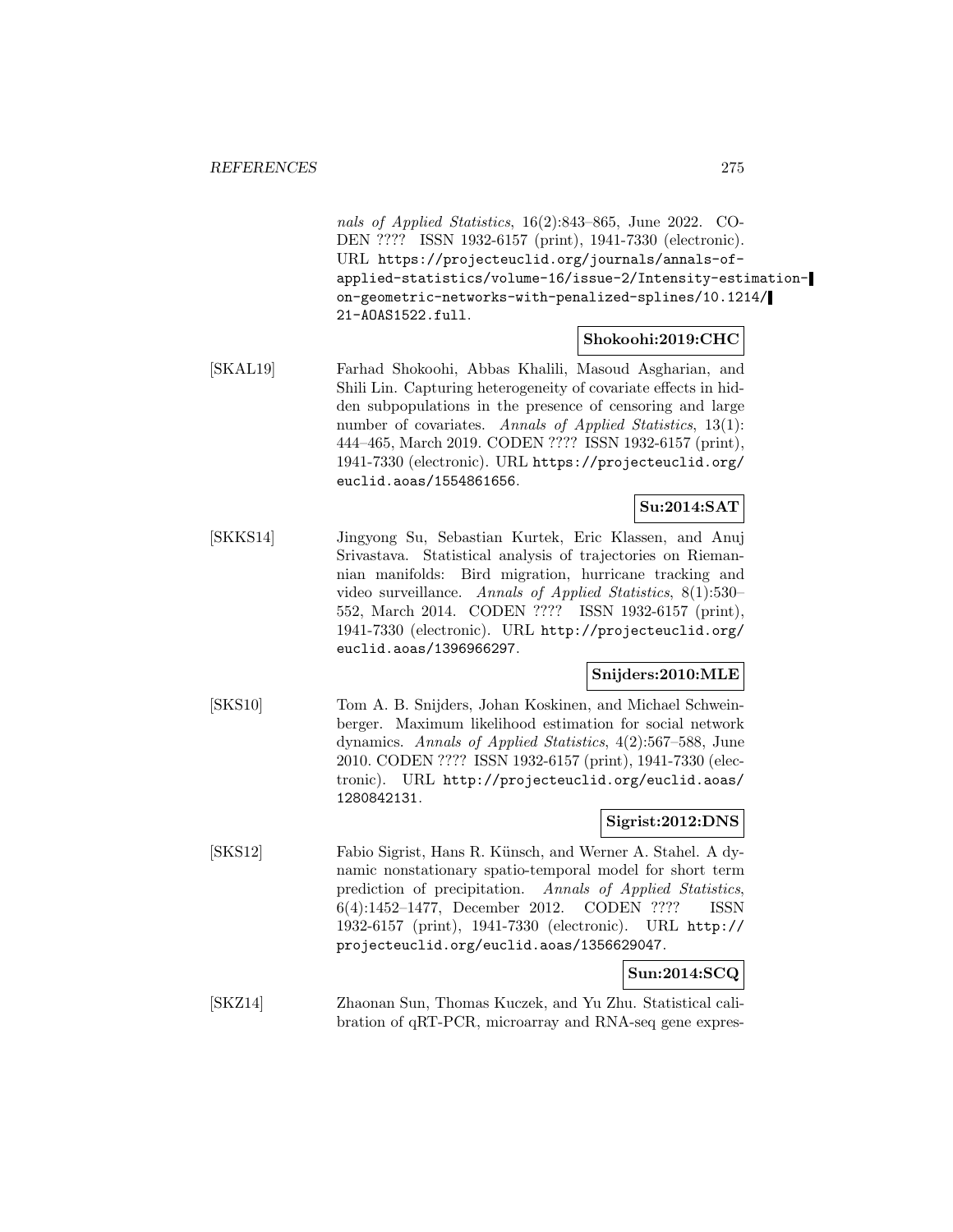|          | sion data with measurement error models. Annals of Ap-<br>plied Statistics, 8(2):1022-1044, June 2014. CODEN ????<br>ISSN 1932-6157 (print), 1941-7330 (electronic). URL http:<br>//projecteuclid.org/euclid.aoas/1404229524.                                                                                                                   |
|----------|-------------------------------------------------------------------------------------------------------------------------------------------------------------------------------------------------------------------------------------------------------------------------------------------------------------------------------------------------|
|          | Sohn:2019:CMA                                                                                                                                                                                                                                                                                                                                   |
| [SL19]   | Michael B. Sohn and Hongzhe Li. Compositional mediation<br>analysis for microbiome studies. Annals of Applied Statis-<br>tics, 13(1):661-681, March 2019. CODEN ????<br><b>ISSN</b><br>1932-6157 (print), 1941-7330 (electronic). URL https://<br>projecteuclid.org/euclid.aoas/1554861664.                                                     |
|          | Sobel:2020:ECE                                                                                                                                                                                                                                                                                                                                  |
| [SL20]   | Michael E. Sobel and Martin A. Lindquist. Estimating causal<br>effects in studies of human brain function: New models,<br>methods and estimands. Annals of Applied Statistics, 14(1):<br>452–472, March 2020. CODEN ???? ISSN 1932-6157 (print),<br>1941-7330 (electronic). URL https://projecteuclid.org/<br>euclid.aoas/1587002682.           |
|          | Shaddick:2008:EER                                                                                                                                                                                                                                                                                                                               |
| [SLZS08] | Gavin Shaddick, Duncan Lee, James V. Zidek, and Ruth<br>Salway. Estimating exposure response functions using am-<br>bient pollution concentrations. Annals of Applied Statis-<br>tics, 2(4):1249-1270, December 2008. CODEN ????<br>ISSN<br>1932-6157 (print), 1941-7330 (electronic). URL http://<br>projecteuclid.org/euclid.aoas/1231424209. |
|          | Singhal:2010:OED                                                                                                                                                                                                                                                                                                                                |
| [SM10]   | Harsh Singhal and George Michailidis. Optimal experiment<br>design in a filtering context with application to sampled net-<br>work data. Annals of Applied Statistics, 4(1):78-93, March<br>2010. CODEN ???? ISSN 1932-6157 (print), 1941-7330 (elec-<br>tronic). URL http://projecteuclid.org/euclid.aoas/<br>1273584448.                      |
|          | Stadler:2013:PEH                                                                                                                                                                                                                                                                                                                                |
| [SM13]   | Nicolas Städler and Sach Mukherjee. Penalized estimation in<br>high-dimensional hidden Markov models with state-specific<br>graphical models. Annals of Applied Statistics, 7(4):2157-<br>2179, December 2013. CODEN ???? ISSN 1932-6157 (print),<br>1941-7330 (electronic). URL http://projecteuclid.org/<br>euclid.aoas/1387823314.           |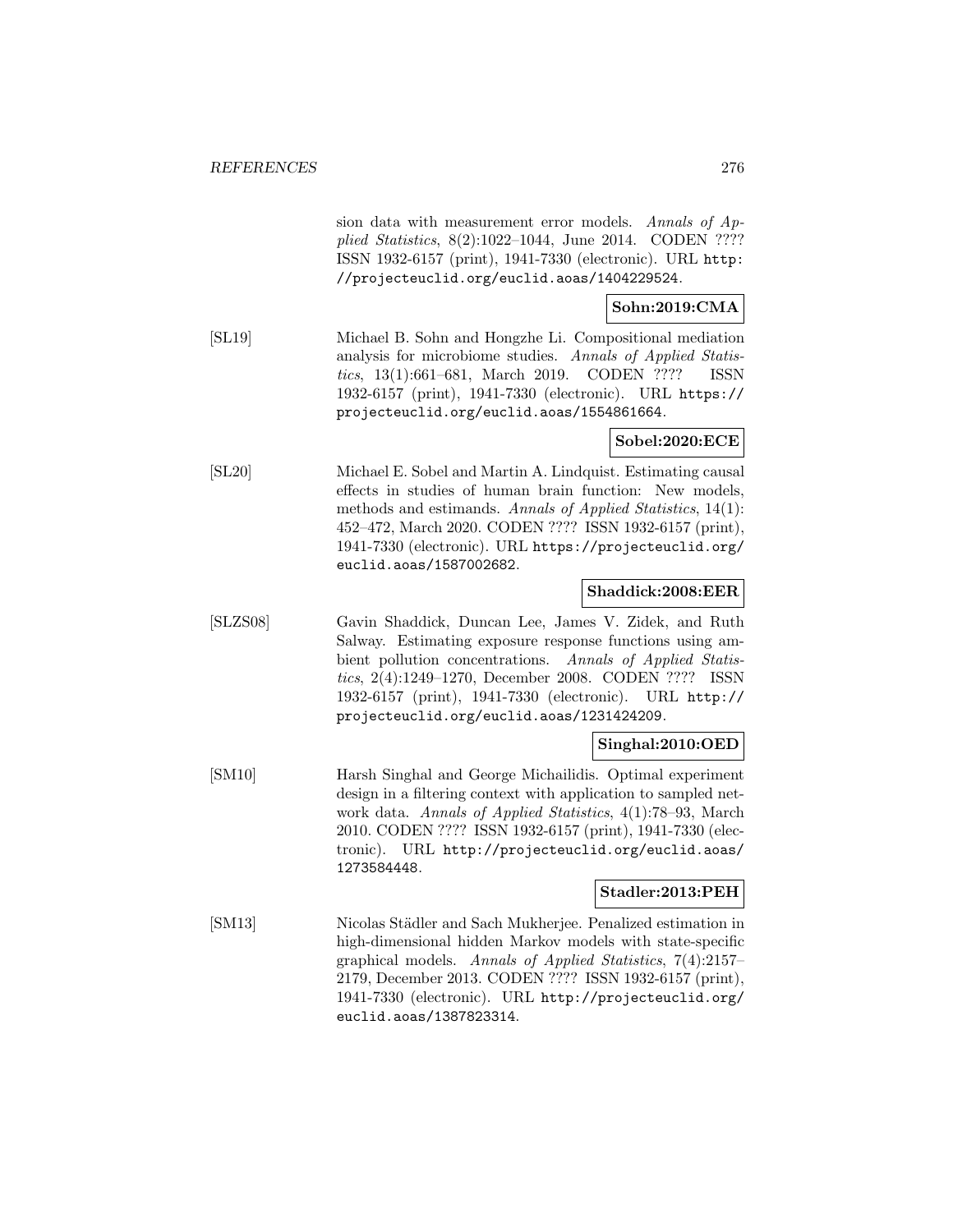#### **Scheuerer:2015:PWS**

[SM15] Michael Scheuerer and David Möller. Probabilistic wind speed forecasting on a grid based on ensemble model output statistics. Annals of Applied Statistics, 9(3):1328–1349, September 2015. CODEN ???? ISSN 1932-6157 (print), 1941-7330 (electronic). URL http://projecteuclid.org/ euclid.aoas/1446488741.

#### **Scharwachter:2020:DTT**

[SM20a] Erik Scharw¨achter and Emmanuel M¨uller. Does terrorism trigger online hate speech? on the association of events and time series. Annals of Applied Statistics, 14(3):1285–1303, September 2020. CODEN ???? ISSN 1932-6157 (print), 1941-7330 (electronic). URL https://projecteuclid. org/journals/annals-of-applied-statistics/volume-14/issue-3/Does-terrorism-trigger-online-hate-speech-On-the-association-of/10.1214/20-AOAS1338.full.

### **Spencer:2020:BHM**

[SM20b] Neil A. Spencer and Jared S. Murray. A Bayesian hierarchical model for evaluating forensic footwear evidence. Annals of Applied Statistics, 14(3):1449–1470, September 2020. CODEN ???? ISSN 1932-6157 (print), 1941-7330 (electronic). URL https://projecteuclid.org/journals/ annals-of-applied-statistics/volume-14/issue-3/A-Bayesian-hierarchical-model-for-evaluating-forensicfootwear-evidence/10.1214/20-AOAS1334.full.

#### **Starling:2020:BTS**

[SMC<sup>+</sup>20] Jennifer E. Starling, Jared S. Murray, Carlos M. Carvalho, Radek K. Bukowski, and James G. Scott. BART with targeted smoothing: an analysis of patient-specific stillbirth risk. Annals of Applied Statistics, 14(1):28–50, March 2020. CODEN ???? ISSN 1932-6157 (print), 1941-7330 (electronic). URL https://projecteuclid.org/euclid.aoas/ 1587002663.

#### **Smerdon:2011:DSA**

[Sme11] Jason E. Smerdon. Discussion of: "A statistical analysis of multiple temperature proxies: Are reconstructions of surface temperatures over the last 1000 years reliable?". Annals of Applied Statistics, 5(1):76–79, March 2011. CO-DEN ???? ISSN 1932-6157 (print), 1941-7330 (elec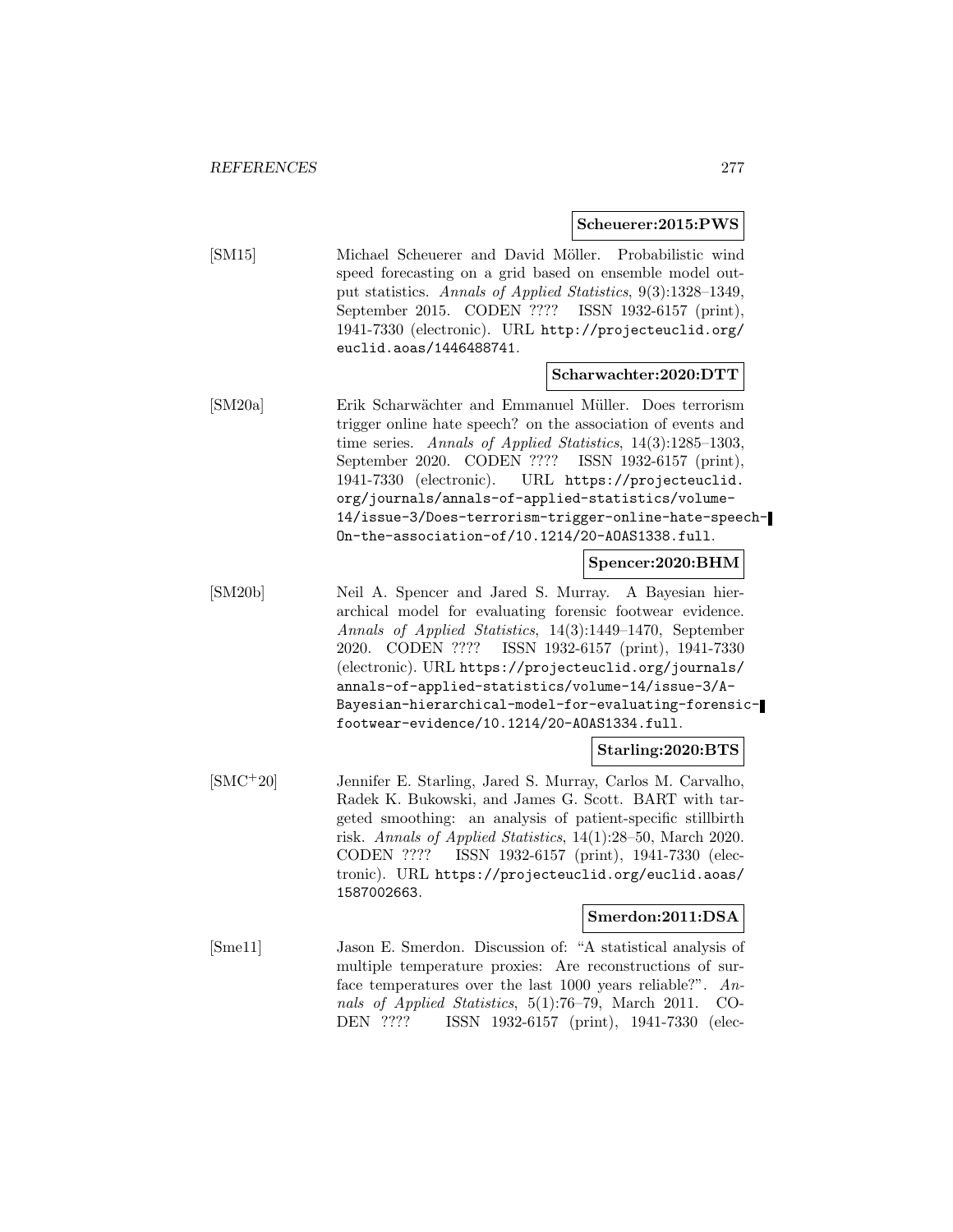tronic). URL http://projecteuclid.org/euclid.aoas/ 1300715178. See [MW11b].

### **Samarov:2011:LKC**

[SML<sup>+</sup>11] Daniel Samarov, J. S. Marron, Yufeng Liu, Christopher Grulke, and Alexander Tropsha. Local kernel canonical correlation analysis with application to virtual drug screening. Annals of Applied Statistics, 5(3):2169–2196, September 2011. CODEN ???? ISSN 1932-6157 (print), 1941-7330 (electronic). URL http://projecteuclid.org/euclid.aoas/ 1318514300.

# **Starling:2021:TSB**

[SML<sup>+</sup>21] Jennifer E. Starling, Jared S. Murray, Patricia A. Lohr, Abigail R. A. Aiken, Carlos M. Carvalho, and James G. Scott. Targeted smooth Bayesian causal forests: an analysis of heterogeneous treatment effects for simultaneous vs. interval medical abortion regimens over gestation. Annals of Applied Statistics, 15(3):1194–1219, September 2021. CODEN ???? ISSN 1932-6157 (print), 1941-7330 (electronic). URL https://projecteuclid. org/journals/annals-of-applied-statistics/volume-15/issue-3/Targeted-Smooth-Bayesian-Causal-Forests- -An-analysis-of-heterogeneous/10.1214/20-AOAS1438. full.

# **Schmidt:2011:DSA**

[SMR11] Gavin A. Schmidt, Michael E. Mann, and Scott D. Rutherford. Discussion of: "A statistical analysis of multiple temperature proxies: Are reconstructions of surface temperatures over the last 1000 years reliable?". Annals of Applied Statistics, 5(1):65–70, March 2011. CO-DEN ???? ISSN 1932-6157 (print), 1941-7330 (electronic). URL http://projecteuclid.org/euclid.aoas/ 1300715176. See [MW11b].

### **Schumacher:2022:FBF**

[SMW<sup>+</sup>22] Austin E. Schumacher, Tyler H. McCormick, Jon Wakefield, Yue Chu, Jamie Perin, Francisco Villavicencio, Noah Simon, and Li Liu. A flexible Bayesian framework to estimate age- and cause-specific child mortality over time from sample registration data. Annals of Applied Statistics, 16(1):124–143, March 2022. CO-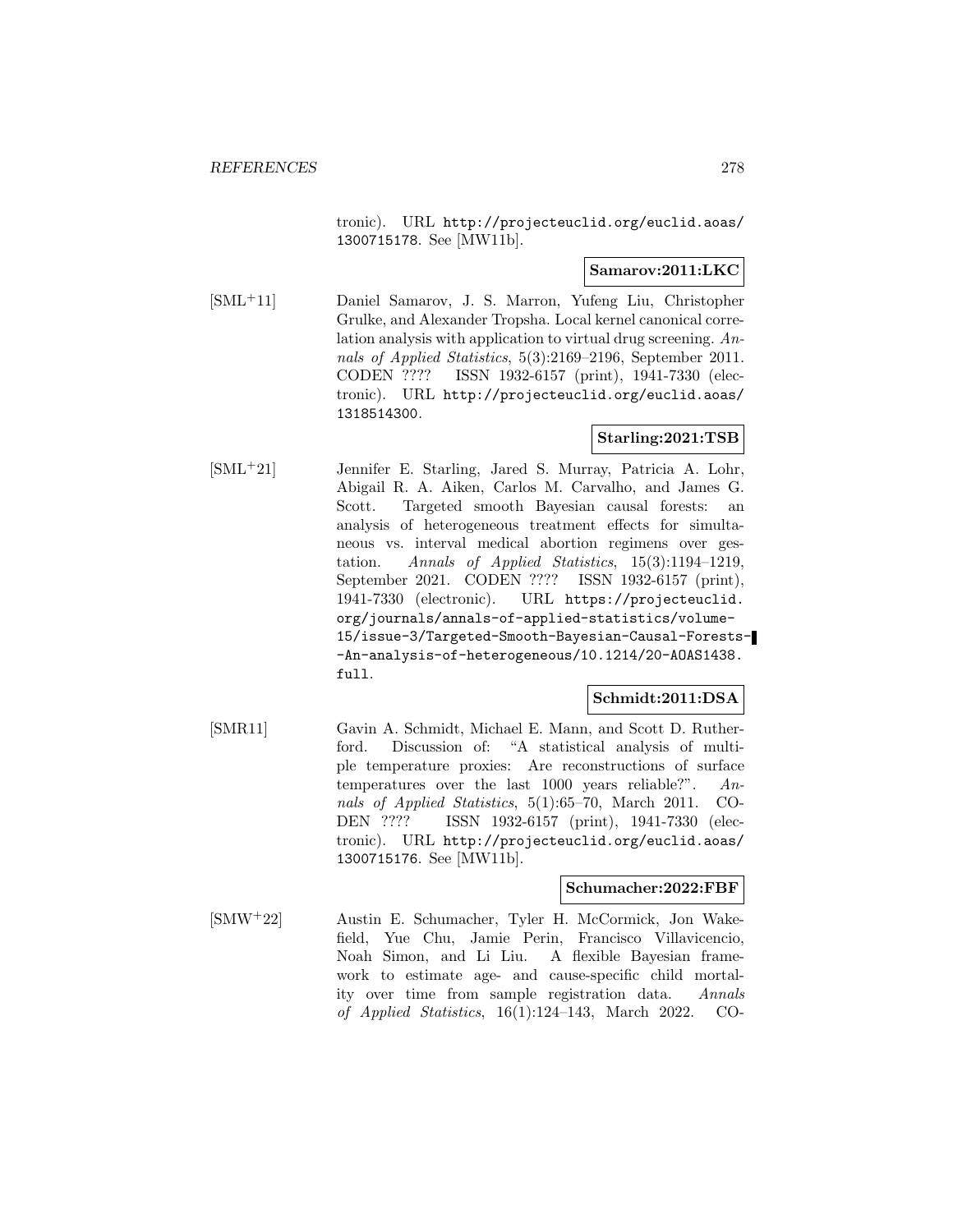DEN ???? ISSN 1932-6157 (print), 1941-7330 (electronic). URL https://projecteuclid.org/journals/ annals-of-applied-statistics/volume-16/issue-1/Aflexible-Bayesian-framework-to-estimate-age--andcause/10.1214/21-AOAS1489.full.

## **Song:2016:SRA**

[SMZ16] Chi Song, Xiaoyi Min, and Heping Zhang. The screening and ranking algorithm for change-points detection in multiple samples. Annals of Applied Statistics, 10(4):2102–2129, December 2016. CODEN ???? ISSN 1932-6157 (print), 1941-7330 (electronic). URL http://projecteuclid.org/ euclid.aoas/1483606853.

## **Sarkar:2021:TVF**

[SMZ21] Shuchismita Sarkar, Volodymyr Melnykov, and Xuwen Zhu. Tensor-variate finite mixture modeling for the analysis of university professor remuneration. Annals of Applied Statistics, 15(2):1017–1036, June 2021. CODEN ???? ISSN 1932-6157 (print), 1941-7330 (electronic). URL https://projecteuclid.org/journals/annals-ofapplied-statistics/volume-15/issue-2/Tensor-variatefinite-mixture-modeling-for-the-analysis-of-university/ 10.1214/20-AOAS1420.full.

# **Savitsky:2013:BNH**

[SP13] Terrance D. Savitsky and Susan M. Paddock. Bayesian nonparametric hierarchical modeling for multiple membership data in grouped attendance interventions. Annals of Applied Statistics, 7(2):1074–1094, June 2013. CODEN ???? ISSN 1932-6157 (print), 1941-7330 (electronic). URL http: //projecteuclid.org/euclid.aoas/1372338479.

# **Sales:2019:RML**

[SP19] Adam C. Sales and John F. Pane. The role of mastery learning in an intelligent tutoring system: Principal stratification on a latent variable. Annals of Applied Statistics, 13(1):420– 443, March 2019. CODEN ???? ISSN 1932-6157 (print), 1941-7330 (electronic). URL https://projecteuclid.org/ euclid.aoas/1554861655.

# **Schnell:2020:MUS**

[SP20] Patrick M. Schnell and Georgia Papadogeorgou. Mitigating unobserved spatial confounding when estimating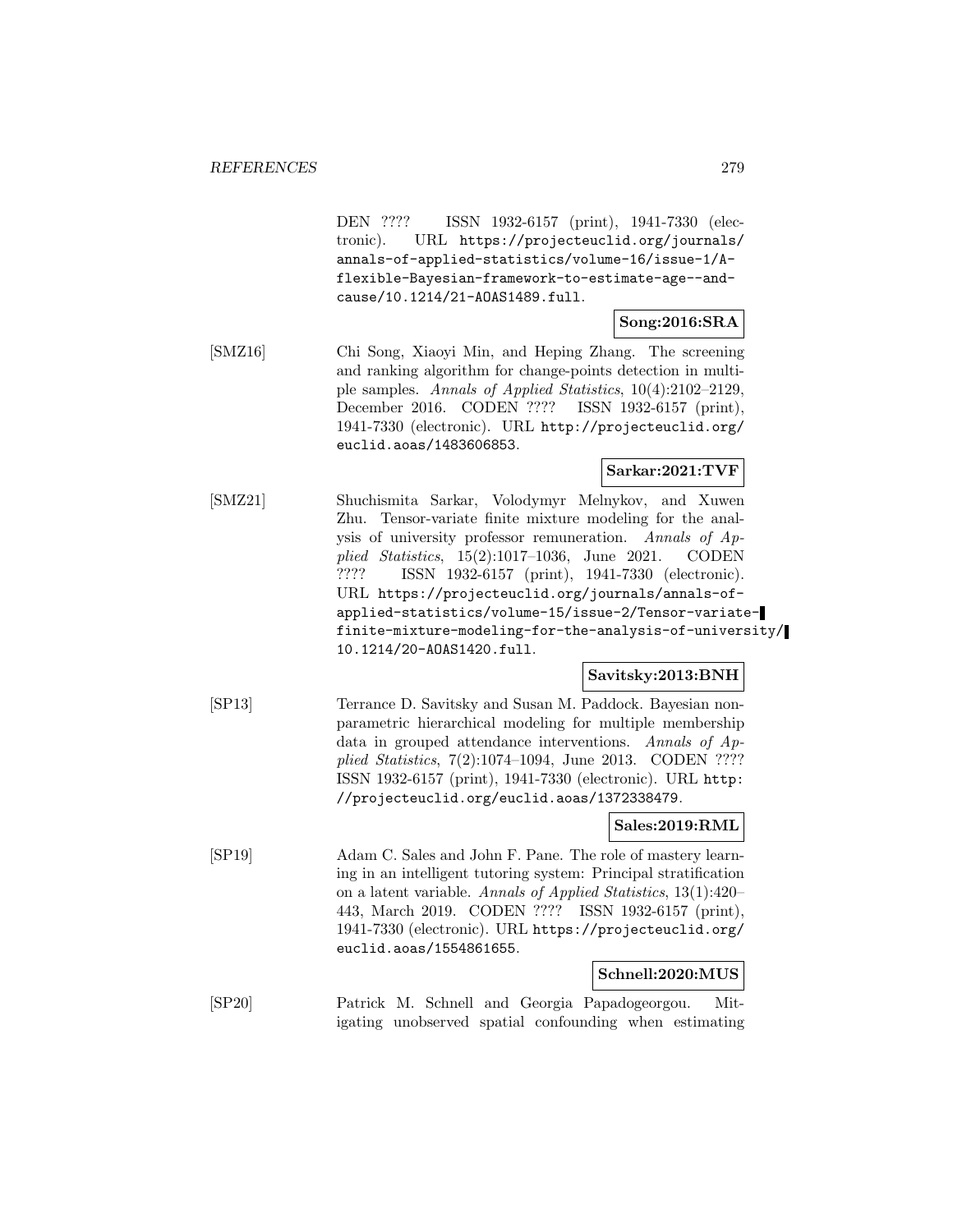the effect of supermarket access on cardiovascular disease deaths. Annals of Applied Statistics, 14(4):2069–2095, December 2020. CODEN ???? ISSN 1932-6157 (print), 1941-7330 (electronic). URL https://projecteuclid. org/journals/annals-of-applied-statistics/volume-14/issue-4/Mitigating-unobserved-spatial-confoundingwhen-estimating-the-effect-of-supermarket/10.1214/ 20-AOAS1377.full.

#### **Spitzer:2020:MCS**

[SPF20] Kerstin Spitzer, Marta Pelizzola, and Andreas Futschik. Modifying the chi-square and the CMH test for population genetic inference: Adapting to overdispersion. Annals of Applied Statistics, 14(1):202–220, March 2020. CODEN ???? ISSN 1932-6157 (print), 1941-7330 (electronic). URL https: //projecteuclid.org/euclid.aoas/1587002671.

### **Shi:2017:CHU**

[SPH17] Xu Shi, Hristina Pashova, and Patrick J. Heagerty. Comparing healthcare utilization patterns via global differences in the endorsement of current procedural terminology codes. Annals of Applied Statistics, 11(3):1349–1374, September 2017. CODEN ???? ISSN 1932-6157 (print), 1941-7330 (electronic). URL https://projecteuclid.org/euclid.aoas/ 1507168832.

# **Scharpf:2008:HMM**

[SPPR08] Robert B. Scharpf, Giovanni Parmigiani, Jonathan Pevsner, and Ingo Ruczinski. Hidden Markov models for the assessment of chromosomal alterations using high-throughput SNP arrays. Annals of Applied Statistics, 2(2):687–713, June 2008. CODEN ???? ISSN 1932-6157 (print), 1941-7330 (electronic). URL http://projecteuclid.org/euclid.aoas/ 1215118534.

## **Si:2020:BPM**

[SPS20] Yajuan Si, Mari Palta, and Maureen Smith. Bayesian profiling multiple imputation for missing hemoglobin values in electronic health records. Annals of Applied Statistics, 14(4):1903–1924, December 2020. CODEN ???? ISSN 1932-6157 (print), 1941-7330 (electronic). URL https://projecteuclid.org/journals/annals-ofapplied-statistics/volume-14/issue-4/Bayesian-profiling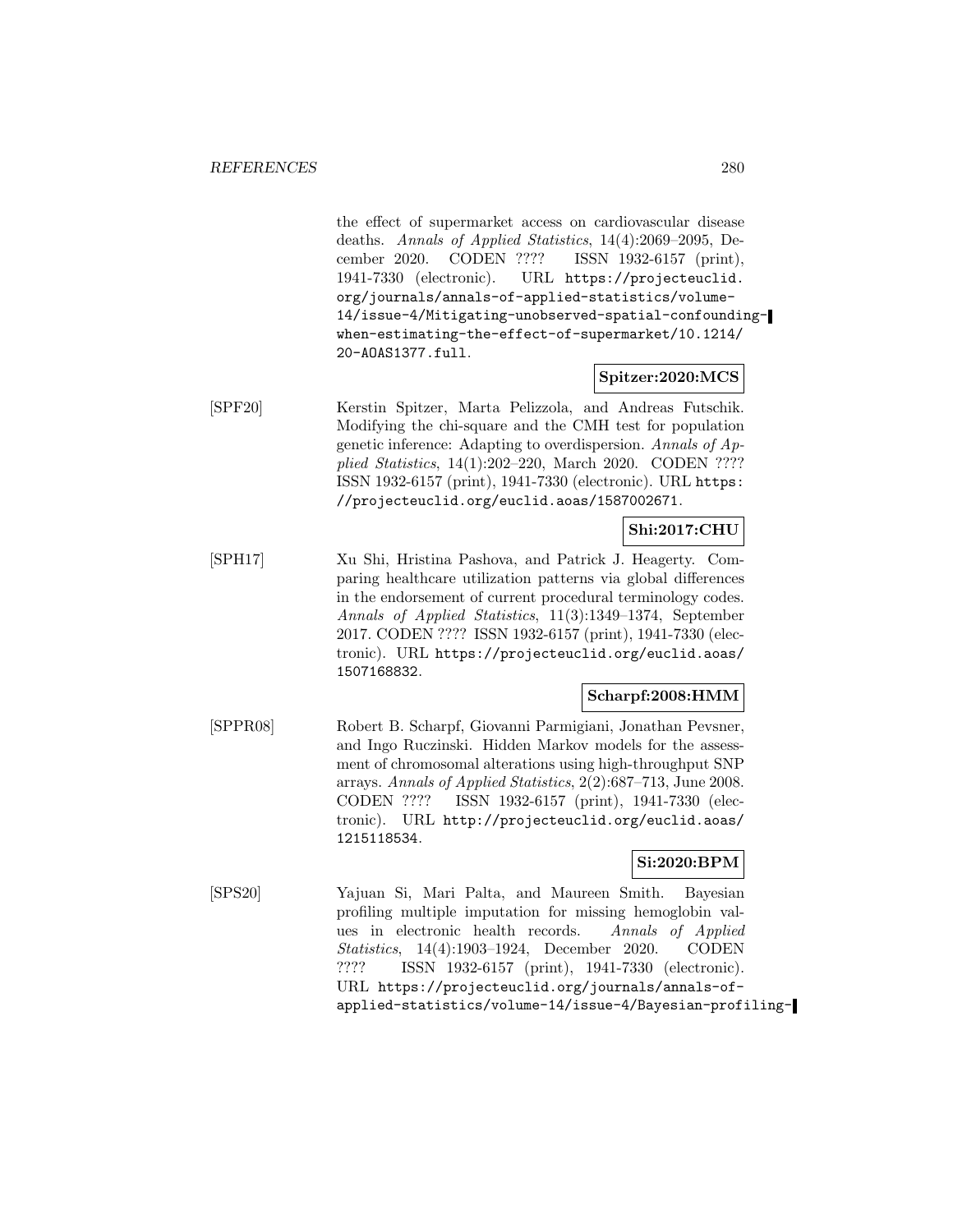multiple-imputation-for-missing-hemoglobin-valuesin-electronic/10.1214/20-AOAS1378.full.

## **Sheu:2016:ATD**

[SPsLC16] Ching-Fan Sheu, Emeline Perthame, Yuh shiow Lee, and ´ David Causeur. Accounting for time dependence in largescale multiple testing of event-related potential data. Annals of Applied Statistics, 10(1):219–245, March 2016. CODEN ???? ISSN 1932-6157 (print), 1941-7330 (electronic). URL http://projecteuclid.org/euclid.aoas/1458909914.

# **Small:2009:EFM**

[SR09a] Dylan S. Small and Paul R. Rosenbaum. Error-free milestones in error prone measurements. Annals of Applied Statistics, 3(3):881–901, September 2009. CODEN ???? ISSN 1932-6157 (print), 1941-7330 (electronic). URL http: //projecteuclid.org/euclid.aoas/1254773270.

#### **Szekely:2009:BDC**

[SR09b] Gábor J. Székely and Maria L. Rizzo. Brownian distance covariance. Annals of Applied Statistics, 3(4):1236–1265, December 2009. CODEN ???? ISSN 1932-6157 (print), 1941-7330 (electronic). URL http://projecteuclid. org/euclid.aoas/1267453933. See editor's introduction [New09], discussion [BX09, Kos09, Cop09, Feu09, GFS09, Rém09, Gen09, SR09c], and correction [Kos13].

#### **Szekely:2009:RBD**

[SR09c] Gábor J. Székely and Maria L. Rizzo. Rejoinder: Brownian distance covariance. Annals of Applied Statistics, 3(4):1303– 1308, December 2009. CODEN ???? ISSN 1932-6157 (print), 1941-7330 (electronic). URL http://projecteuclid.org/ euclid.aoas/1267453941. See [SR09b].

### **Scharfstein:2015:ATS**

[SRA<sup>+</sup>15] Daniel Scharfstein, Andrea Rotnitzky, Maria Abraham, Aidan McDermott, Richard Chaisson, and Lawrence Geiter. On the analysis of tuberculosis studies with intermittent missing sputum data. Annals of Applied Statistics, 9 (4):2215–2236, December 2015. CODEN ???? ISSN 1932-6157 (print), 1941-7330 (electronic). URL http:// projecteuclid.org/euclid.aoas/1453994198.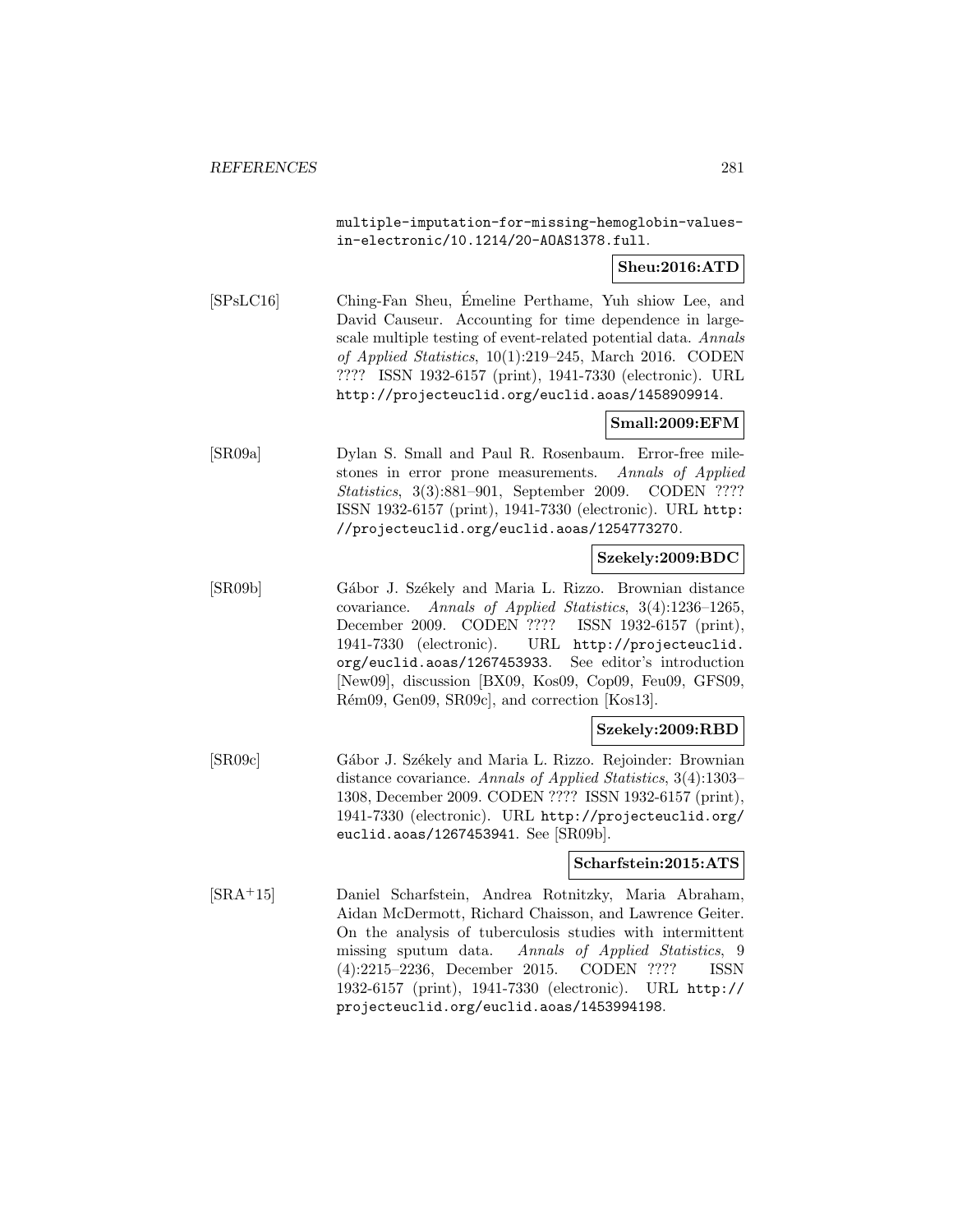## **Schmidt:2015:PCA**

[SRC15] Alexandra M. Schmidt, Marco A. Rodríguez, and Estelina S. Capistrano. Population counts along elliptical habitat contours: Hierarchical modeling using Poisson-lognormal mixtures with nonstationary spatial structure. Annals of Applied Statistics, 9(3):1372–1393, September 2015. CODEN ???? ISSN 1932-6157 (print), 1941-7330 (electronic). URL http://projecteuclid.org/euclid.aoas/1446488743.

### **Shaby:2016:MSM**

[SRCK16] Benjamin A. Shaby, Brian J. Reich, Daniel Cooley, and Cari G. Kaufman. A Markov-switching model for heat waves. Annals of Applied Statistics, 10(1):74–93, March 2016. CODEN ???? ISSN 1932-6157 (print), 1941-7330 (electronic). URL http://projecteuclid.org/euclid.aoas/ 1458909908.

# **Si:2016:BLP**

[SRH16] Yajuan Si, Jerome P. Reiter, and D. Sunshine Hillygus. Bayesian latent pattern mixture models for handling attrition in panel studies with refreshment samples. Annals of Applied Statistics, 10(1):118–143, March 2016. CODEN ???? ISSN 1932-6157 (print), 1941-7330 (electronic). URL http: //projecteuclid.org/euclid.aoas/1458909910.

# **Shmueli:2007:BMB**

[SRJ07] Galit Shmueli, Ralph P. Russo, and Wolfgang Jank. The BARISTA: a model for bid arrivals in online auctions. Annals of Applied Statistics, 1(2):412–441, December 2007. CODEN ???? ISSN 1932-6157 (print), 1941-7330 (electronic). URL http://projecteuclid.org/euclid.aoas/1196438025.

### **Szpiro:2010:MRR**

[SRL10] Adam A. Szpiro, Kenneth M. Rice, and Thomas Lumley. Model-robust regression and a Bayesian "sandwich" estimator. Annals of Applied Statistics, 4(4):2099–2113, December 2010. CODEN ???? ISSN 1932-6157 (print), 1941-7330 (electronic). URL http://projecteuclid.org/euclid.aoas/ 1294167811.

#### **Schildcrout:2015:BSD**

[SRZ<sup>+</sup>15] Jonathan S. Schildcrout, Paul J. Rathouz, Leila R. Zelnick, Shawn P. Garbett, and Patrick J. Heagerty. Biased sampling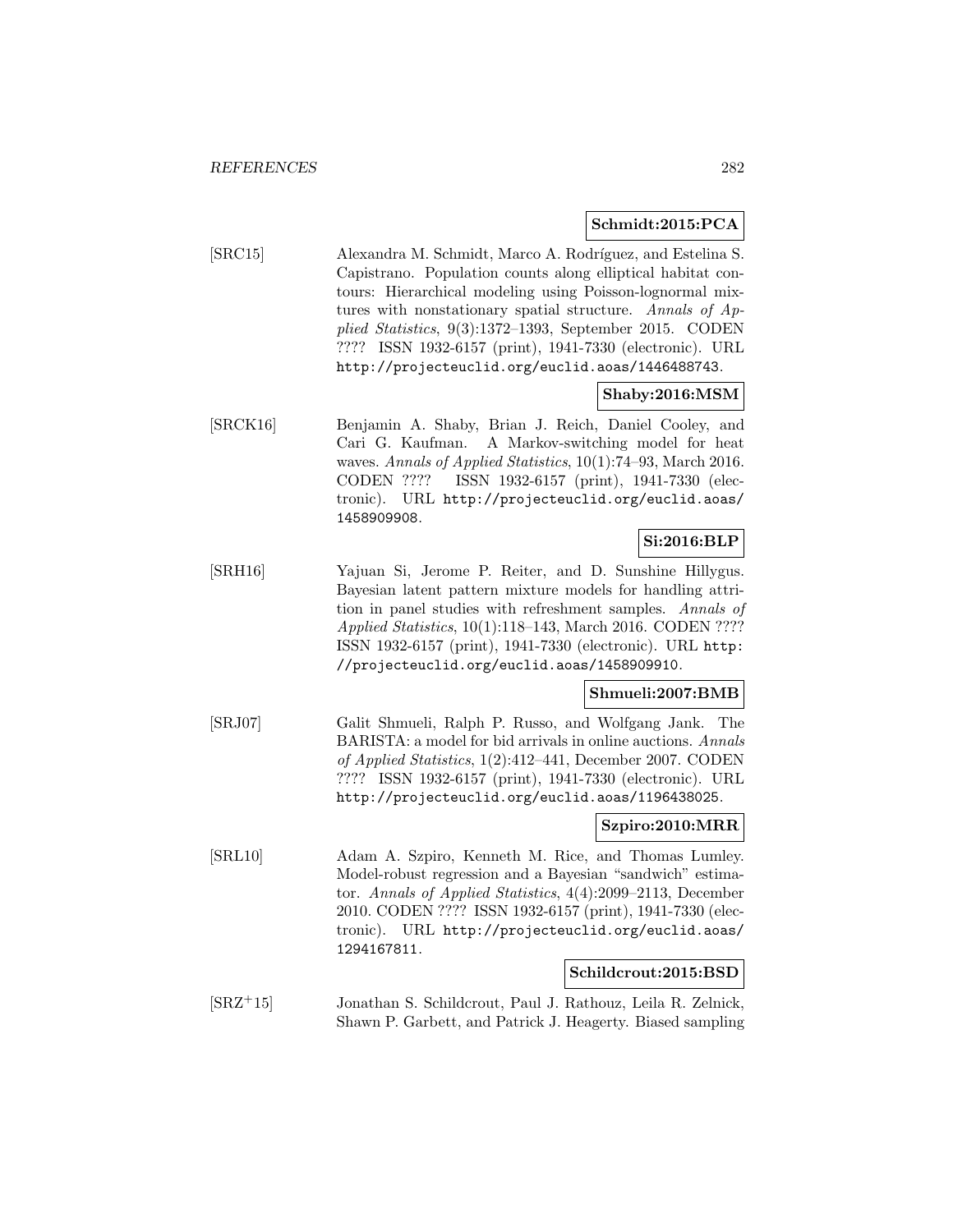designs to improve research efficiency: Factors influencing pulmonary function over time in children with asthma. Annals of Applied Statistics, 9(2):731–753, June 2015. CODEN ???? ISSN 1932-6157 (print), 1941-7330 (electronic). URL http://projecteuclid.org/euclid.aoas/1437397109.

# **Sellers:2010:FRM**

[SS10a] Kimberly F. Sellers and Galit Shmueli. A flexible regression model for count data. Annals of Applied Statistics, 4(2): 943–961, June 2010. CODEN ???? ISSN 1932-6157 (print), 1941-7330 (electronic). URL http://projecteuclid.org/ euclid.aoas/1280842147.

## **Shlomo:2010:APP**

[SS10b] Natalie Shlomo and Chris Skinner. Assessing the protection provided by misclassification-based disclosure limitation methods for survey microdata. Annals of Applied Statistics, 4(3):1291–1310, September 2010. CODEN ???? ISSN 1932-6157 (print), 1941-7330 (electronic). URL http:// projecteuclid.org/euclid.aoas/1287409374.

# **Shim:2015:WBG**

[SS15a] Heejung Shim and Matthew Stephens. Wavelet-based genetic association analysis of functional phenotypes arising from high-throughput sequencing assays. Annals of Applied Statistics, 9(2):665–686, June 2015. CODEN ???? ISSN 1932-6157 (print), 1941-7330 (electronic). URL http:// projecteuclid.org/euclid.aoas/1437397106.

# **Sun:2015:SST**

[SS15b] Ying Sun and Michael L. Stein. A stochastic space-time model for intermittent precipitation occurrences. Annals of Applied Statistics, 9(4):2110–2132, December 2015. CODEN ???? ISSN 1932-6157 (print), 1941-7330 (electronic). URL http://projecteuclid.org/euclid.aoas/1453994194.

## **Skinner:2020:EDC**

[SS20] Chris Skinner and Fiona Steele. Estimation of dyadic characteristics of family networks using sample survey data. Annals of Applied Statistics, 14(2):706–726, June 2020. CODEN ???? ISSN 1932-6157 (print), 1941-7330 (electronic). URL https://projecteuclid.org/euclid.aoas/1593449322.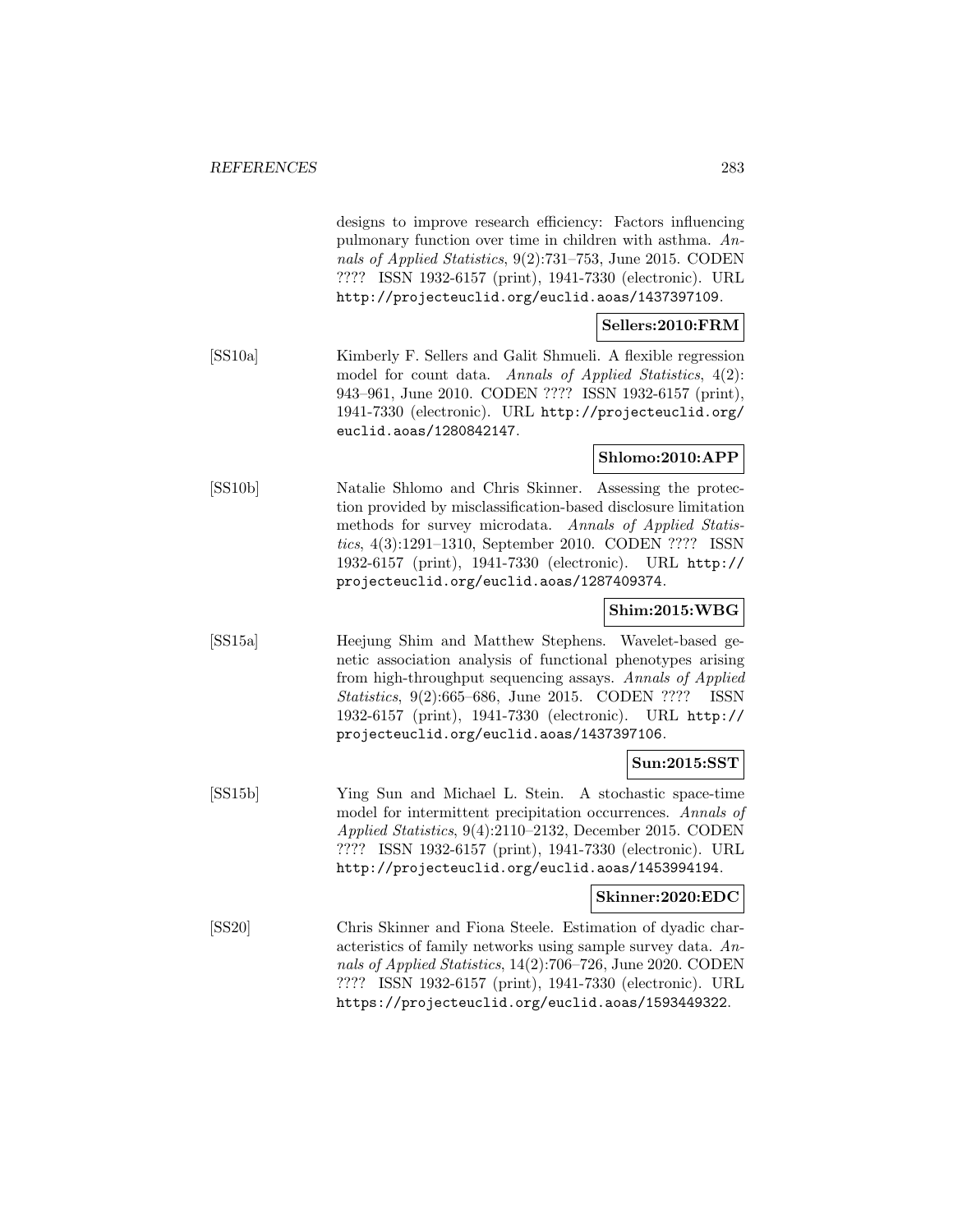### **Safo:2015:SSD**

[SSD15] Sandra Safo, Xiao Song, and Kevin K. Dobbin. Sample size determination for training cancer classifiers from microarray and RNA-seq data. Annals of Applied Statistics, 9(2):1053– 1075, June 2015. CODEN ???? ISSN 1932-6157 (print), 1941-7330 (electronic). URL http://projecteuclid.org/ euclid.aoas/1437397123.

## **Singh:2019:NST**

[SSD<sup>+</sup>19] Susheela P. Singh, Ana-Maria Staicu, Robert R. Dunn, Noah Fierer, and Brian J. Reich. A nonparametric spatial test to identify factors that shape a microbiome. Annals of Applied Statistics, 13(4):2341–2362, December 2019. CODEN ???? ISSN 1932-6157 (print), 1941-7330 (electronic). URL https: //projecteuclid.org/euclid.aoas/1574910047.

## **Stenzel:2011:SMM**

[SSH<sup>+</sup>11] O. Stenzel, V. Schmidt, H. Hassfeld, R. Thiedmann, L. J. A. Koster, S. D. Oosterhout, S. S. van Bavel, M. M. Wienk, J. Loos, and R. A. J. Janssen. Spatial modeling of the 3d morphology of hybrid polymer-ZnO solar cells, based on electron tomography data. Annals of Applied Statistics, 5(3):1920–1947, September 2011. CODEN ???? ISSN 1932-6157 (print), 1941-7330 (electronic). URL http:// projecteuclid.org/euclid.aoas/1318514290.

# **Shirley:2010:HMM**

[SSL<sup>+</sup>10] Kenneth E. Shirley, Dylan S. Small, Kevin G. Lynch, Stephen A. Maisto, and David W. Oslin. Hidden Markov models for alcoholism treatment trial data. Annals of Applied Statistics, 4(1):366–395, March 2010. CODEN ???? ISSN 1932-6157 (print), 1941-7330 (electronic). URL http: //projecteuclid.org/euclid.aoas/1273584459.

### **Spiegelman:2008:RLE**

[SST<sup>+</sup>08] Clifford Spiegelman, S. J. Sheather, W. A. Tobin, W. D. James, S. Wexler, and D. M. Roundhill. Response to the letter to the Editor. Annals of Applied Statistics, 2(1):432– 433, March 2008. CODEN ???? ISSN 1932-6157 (print), 1941-7330 (electronic). URL http://projecteuclid.org/ euclid.aoas/1206367829.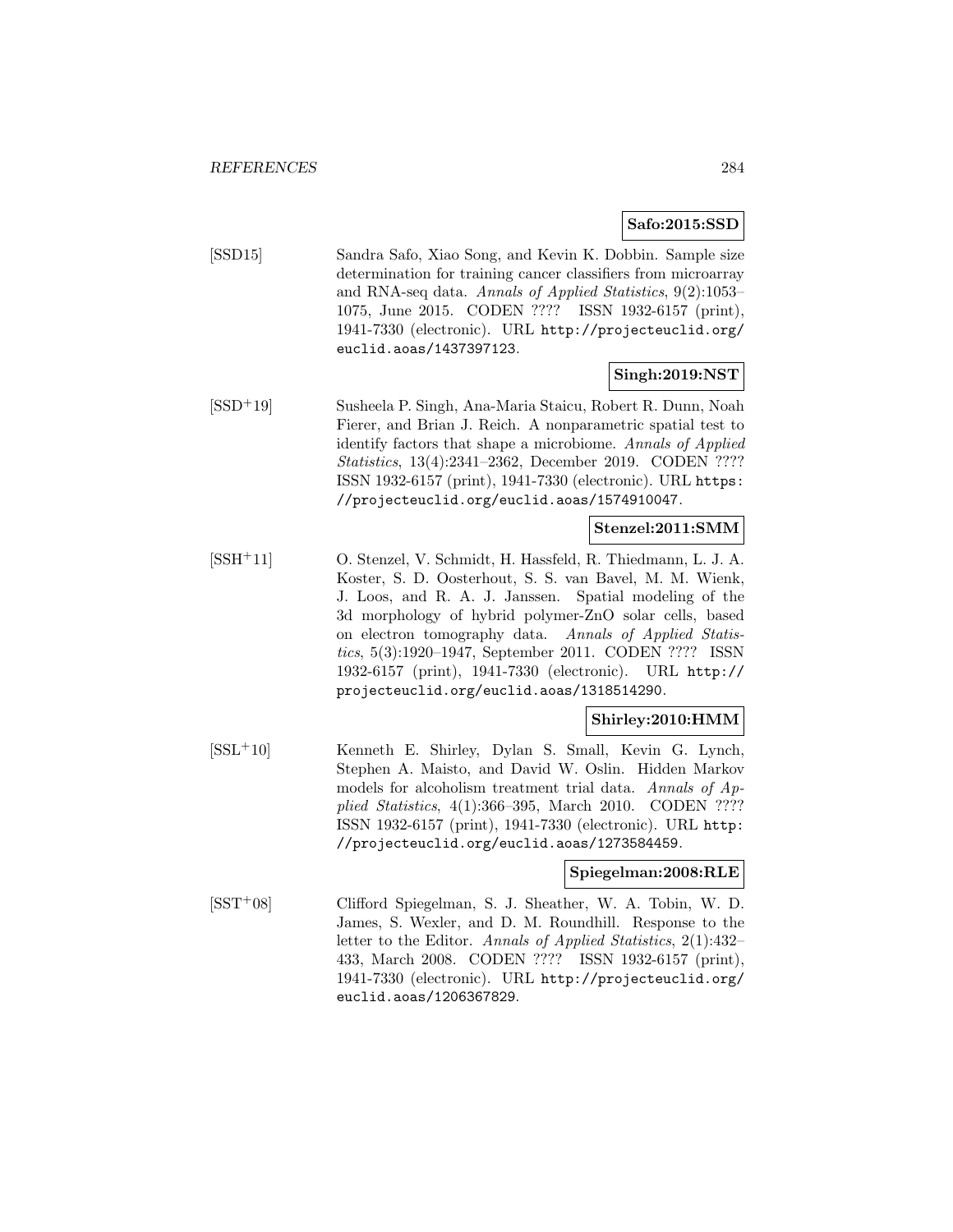#### **Schwartzman:2019:SCE**

[SSZT19] Armin Schwartzman, Andrew J. Schork, Rong Zablocki, and Wesley K. Thompson. A simple, consistent estimator of SNP heritability from genome-wide association studies. Annals of Applied Statistics, 13(4):2509–2538, December 2019. CODEN ???? ISSN 1932-6157 (print), 1941-7330 (electronic). URL https://projecteuclid.org/euclid.aoas/ 1574910053.

# **Speed:2011:SPN**

[ST11] Doug Speed and Simon Tavaré. Sparse partitioning: Nonlinear regression with binary or tertiary predictors, with application to association studies. Annals of Applied Statistics, 5(2A):873–893, June 2011. CODEN ???? ISSN 1932-6157 (print), 1941-7330 (electronic). URL http:// projecteuclid.org/euclid.aoas/1310562209.

# **Song:2014:HSO**

[ST14] Chi Song and George C. Tseng. Hypothesis setting and order statistic for robust genomic meta-analysis. Annals of Applied Statistics, 8(2):777–800, June 2014. CODEN ???? ISSN 1932-6157 (print), 1941-7330 (electronic). URL http: //projecteuclid.org/euclid.aoas/1404229514.

### **Stark:2008:CSP**

[Sta08a] Philip B. Stark. Conservative statistical post-election audits. Annals of Applied Statistics, 2(2):550–581, June 2008. CODEN ???? ISSN 1932-6157 (print), 1941-7330 (electronic). URL http://projecteuclid.org/euclid.aoas/ 1215118528.

#### **Stark:2008:SDM**

[Sta08b] Philip B. Stark. A sharper discrepancy measure for postelection audits. Annals of Applied Statistics, 2(3):982–985, September 2008. CODEN ???? ISSN 1932-6157 (print), 1941-7330 (electronic). URL http://projecteuclid.org/ euclid.aoas/1223908048.

#### **Schmitt:2018:EBS**

[STA18] Eric Schmitt, Christopher Tull, and Patrick Atwater. Extending Bayesian structural time-series estimates of causal impact to many-household conservation initiatives. Annals of Applied Statistics, 12(4):2517–2539, December 2018.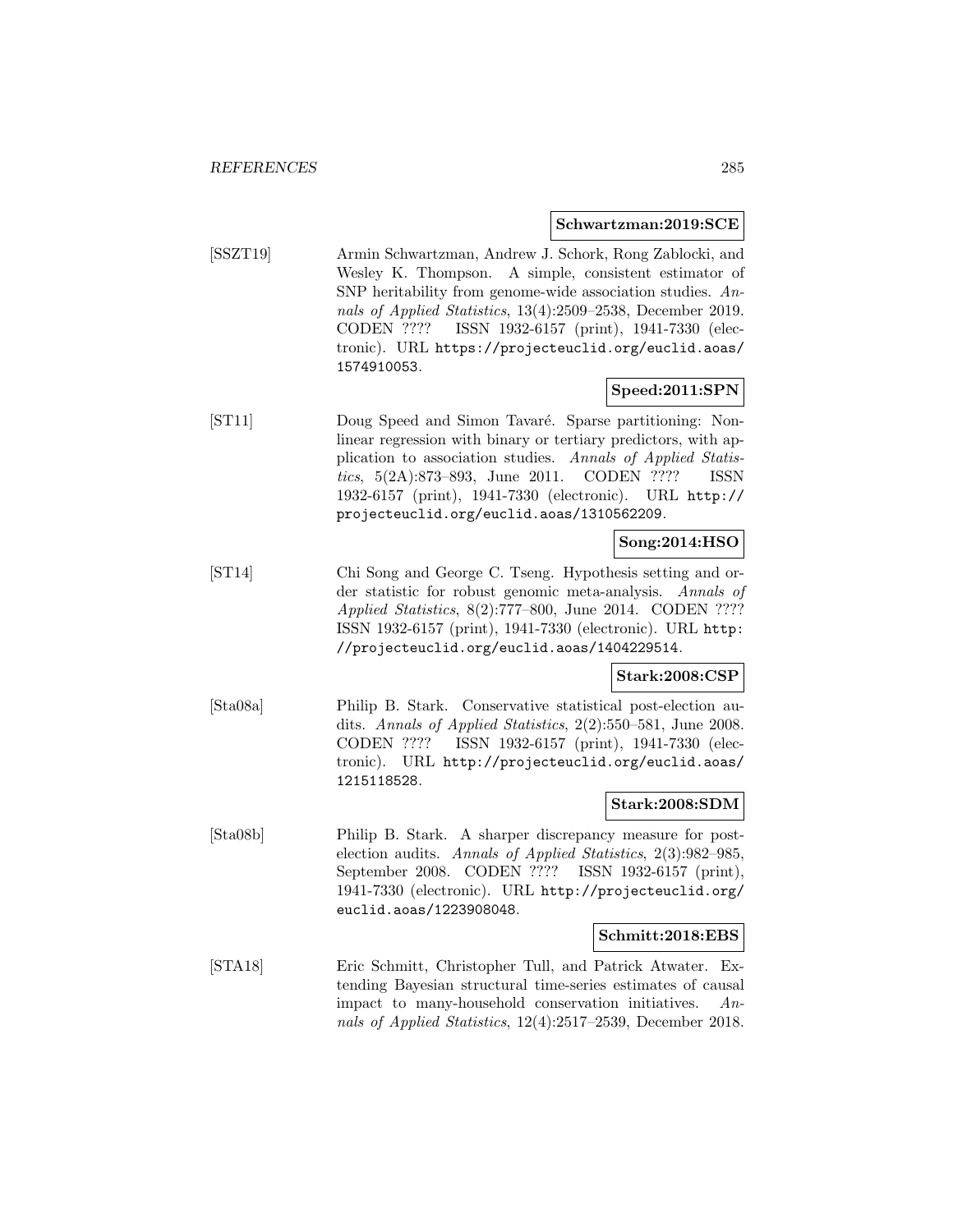CODEN ???? ISSN 1932-6157 (print), 1941-7330 (electronic). URL https://projecteuclid.org/euclid.aoas/ 1542078054.

# **Stephens:2013:FCA**

[STD13] Alisa J. Stephens, Eric J. Tchetgen Tchetgen, and Victor De Gruttola. Flexible covariate-adjusted exact tests of randomized treatment effects with application to a trial of HIV education. Annals of Applied Statistics, 7(4):2106–2137, December 2013. CODEN ???? ISSN 1932-6157 (print), 1941-7330 (electronic). URL http://projecteuclid.org/ euclid.aoas/1387823312.

### **Stein:2007:SVT**

[Ste07] Michael L. Stein. Spatial variation of total column ozone on a global scale. Annals of Applied Statistics, 1(1):191– 210, June 2007. CODEN ???? ISSN 1932-6157 (print), 1941-7330 (electronic). URL http://projecteuclid.org/ euclid.aoas/1183143735.

### **Stein:2009:SIH**

[Ste09] Michael L. Stein. Spatial interpolation of high-frequency monitoring data. Annals of Applied Statistics, 3(1):272– 291, March 2009. CODEN ???? ISSN 1932-6157 (print), 1941-7330 (electronic). URL http://projecteuclid.org/ euclid.aoas/1239888371.

# **Stein:2011:E**

[Ste11] Michael L. Stein. Editorial. Annals of Applied Statistics, 5 (1):1–4, March 2011. CODEN ???? ISSN 1932-6157 (print), 1941-7330 (electronic). URL http://projecteuclid.org/ euclid.aoas/1300715169.

### **Shan:2021:MIP**

[STG21] Mingyang Shan, Kali S. Thomas, and Roee Gutman. A multiple imputation procedure for record linkage and causal inference to estimate the effects of home-delivered meals. Annals of Applied Statistics, 15(1):412–436, March 2021. CODEN ???? ISSN 1932-6157 (print), 1941-7330 (electronic). URL https://projecteuclid.org/journals/ annals-of-applied-statistics/volume-15/issue-1/Amultiple-imputation-procedure-for-record-linkageand-causal-inference/10.1214/20-AOAS1397.full.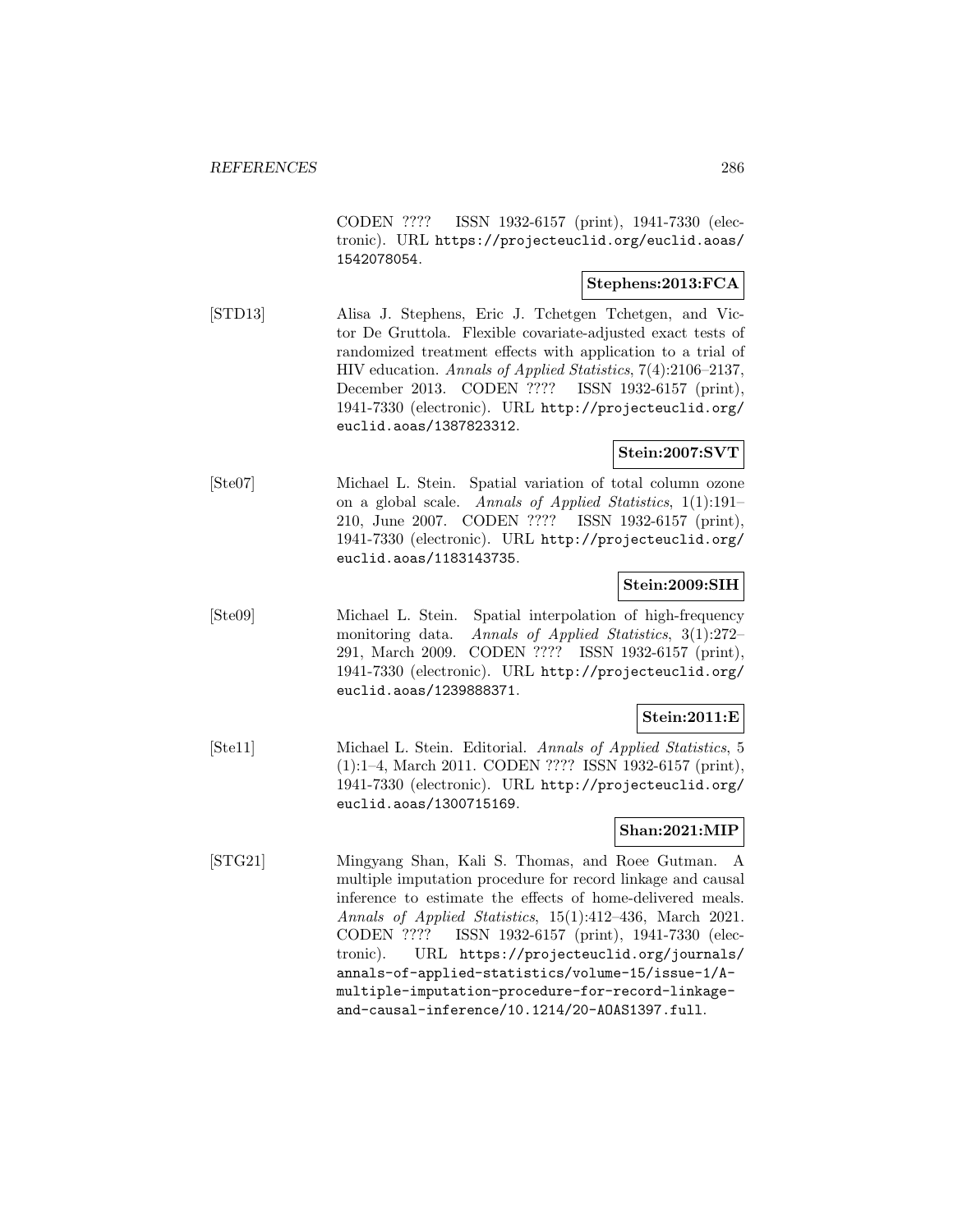**Stigler:2008:DSA**

| [Sti08]    | Stephen M. Stigler. Discussion of: "Statistical analysis of<br>an archeological find". Annals of Applied Statistics, $2(1)$ :<br>55-56, March 2008. CODEN ???? ISSN 1932-6157 (print),<br>1941-7330 (electronic). URL http://projecteuclid.org/<br>euclid.aoas/1206367806. See [Feu08b].                                                                                                                             |
|------------|----------------------------------------------------------------------------------------------------------------------------------------------------------------------------------------------------------------------------------------------------------------------------------------------------------------------------------------------------------------------------------------------------------------------|
|            | Spiegelman:2007:CFA                                                                                                                                                                                                                                                                                                                                                                                                  |
| $[STJ+07]$ | Cliff Spiegelman, William A. Tobin, William D. James, Si-<br>mon J. Sheather, Stuart Wexler, and D. Max Roundhill.<br>Chemical and forensic analysis of JFK assassination bullet<br>lots: Is a second shooter possible? Annals of Applied Statis-<br>tics, 1(2):287-301, December 2007. CODEN ????<br>ISSN<br>1932-6157 (print), 1941-7330 (electronic).<br>URL http://<br>projecteuclid.org/euclid.aoas/1196438019. |
|            | Salter-Townshend:2017:LSM                                                                                                                                                                                                                                                                                                                                                                                            |
| STM17      | Michael Salter-Townshend and Tyler H. McCormick. Latent<br>space models for multiview network data. Annals of Applied<br>Statistics, 11(3):1217-1244, September 2017. CODEN ????<br>ISSN 1932-6157 (print), 1941-7330 (electronic). URL https:<br>//projecteuclid.org/euclid.aoas/1507168828.                                                                                                                        |
|            | Schnell:2017:SIM                                                                                                                                                                                                                                                                                                                                                                                                     |
| [STMC17]   | Patrick Schnell, Qi Tang, Peter Müller, and Bradley P. Car-<br>lin. Subgroup inference for multiple treatments and multiple<br>endpoints in an Alzheimer's disease treatment trial. Annals<br>of Applied Statistics, 11(2):949–966, June 2017. CODEN ????<br>ISSN 1932-6157 (print), 1941-7330 (electronic). URL https:<br>//projecteuclid.org/euclid.aoas/1500537730.                                               |
|            | Stone:2010:SRM                                                                                                                                                                                                                                                                                                                                                                                                       |
| [Sto10]    | Charles J. Stone. Selected recollections of my relationship<br>with Leo Breiman. Annals of Applied Statistics, 4(4):1652-<br>1655, December 2010. CODEN ???? ISSN 1932-6157 (print),<br>1941-7330 (electronic). URL http://projecteuclid.org/<br>euclid.aoas/1294167791.                                                                                                                                             |
|            | Schnitzer:2014:EBG                                                                                                                                                                                                                                                                                                                                                                                                   |
| [SvdLMP14] | Mireille E. Schnitzer, Mark J. van der Laan, Erica E. M.<br>Moodie, and Robert W. Platt. Effect of breastfeeding on gas-<br>trointestinal infection in infants: a targeted maximum like-<br>lihood approach for clustered longitudinal data. Annals of                                                                                                                                                               |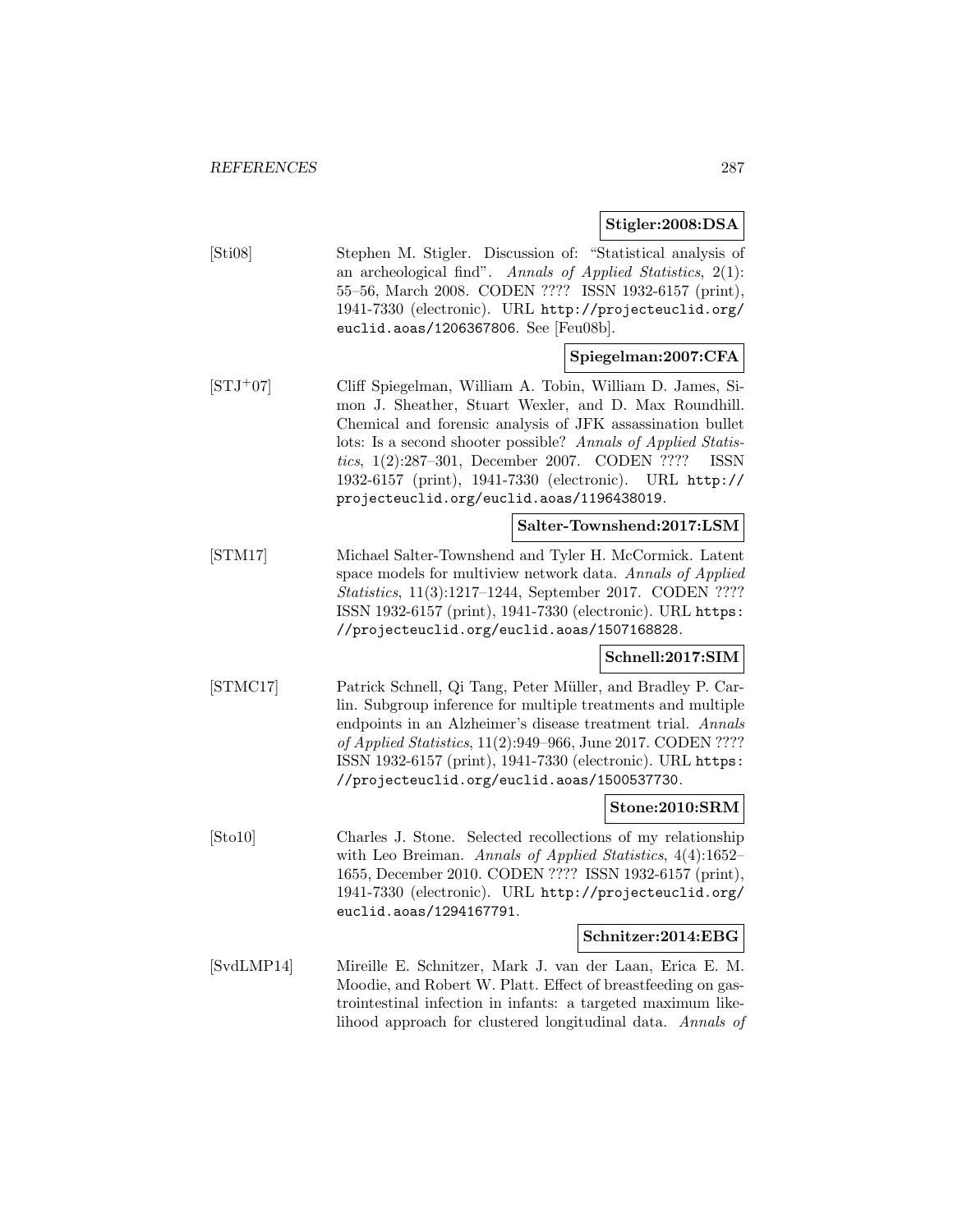Applied Statistics, 8(2):703–725, June 2014. CODEN ???? ISSN 1932-6157 (print), 1941-7330 (electronic). URL http: //projecteuclid.org/euclid.aoas/1404229511.

#### **Schisterman:2011:CED**

[SVYP11] Enrique F. Schisterman, Albert Vexler, Aijun Ye, and Neil J. Perkins. A combined efficient design for biomarker data subject to a limit of detection due to measuring instrument sensitivity. Annals of Applied Statistics, 5(4):2651–2667, December 2011. CODEN ???? ISSN 1932-6157 (print), 1941-7330 (electronic). URL http://projecteuclid.org/ euclid.aoas/1324399610.

# **Sun:2010:GIP**

[SW10] Wei Sun and Fred A. Wright. A geometric interpretation of the permutation  $p$ -value and its application in eQTL studies. Annals of Applied Statistics, 4(2):1014–1033, June 2010. CODEN ???? ISSN 1932-6157 (print), 1941-7330 (electronic). URL http://projecteuclid.org/euclid.aoas/ 1280842150.

# **Song:2017:PTV**

[SW17] Xiao Song and Li Wang. Partially time-varying coefficient proportional hazards models with error-prone timedependent covariates — an application to the AIDS Clinical Trial Group 175 data. Annals of Applied Statistics, 11(1): 274–296, March 2017. CODEN ???? ISSN 1932-6157 (print), 1941-7330 (electronic). URL http://projecteuclid.org/ euclid.aoas/1491616881.

# **Schafer:2022:BIR**

[SWH22] Toryn L. J. Schafer, Christopher K. Wikle, and Mevin B. Hooten. Bayesian inverse reinforcement learning for collective animal movement. Annals of Applied Statistics, 16(2): 999–1013, June 2022. CODEN ???? ISSN 1932-6157 (print), 1941-7330 (electronic). URL https://projecteuclid. org/journals/annals-of-applied-statistics/volume-16/issue-2/Bayesian-inverse-reinforcement-learningfor-collective-animal-movement/10.1214/21-AOAS1529. full.

# **Shen:2011:EAC**

[SWHO11] Hui Shen, William J. Welch, and Jacqueline M. Hughes-Oliver. Efficient, adaptive cross-validation for tuning and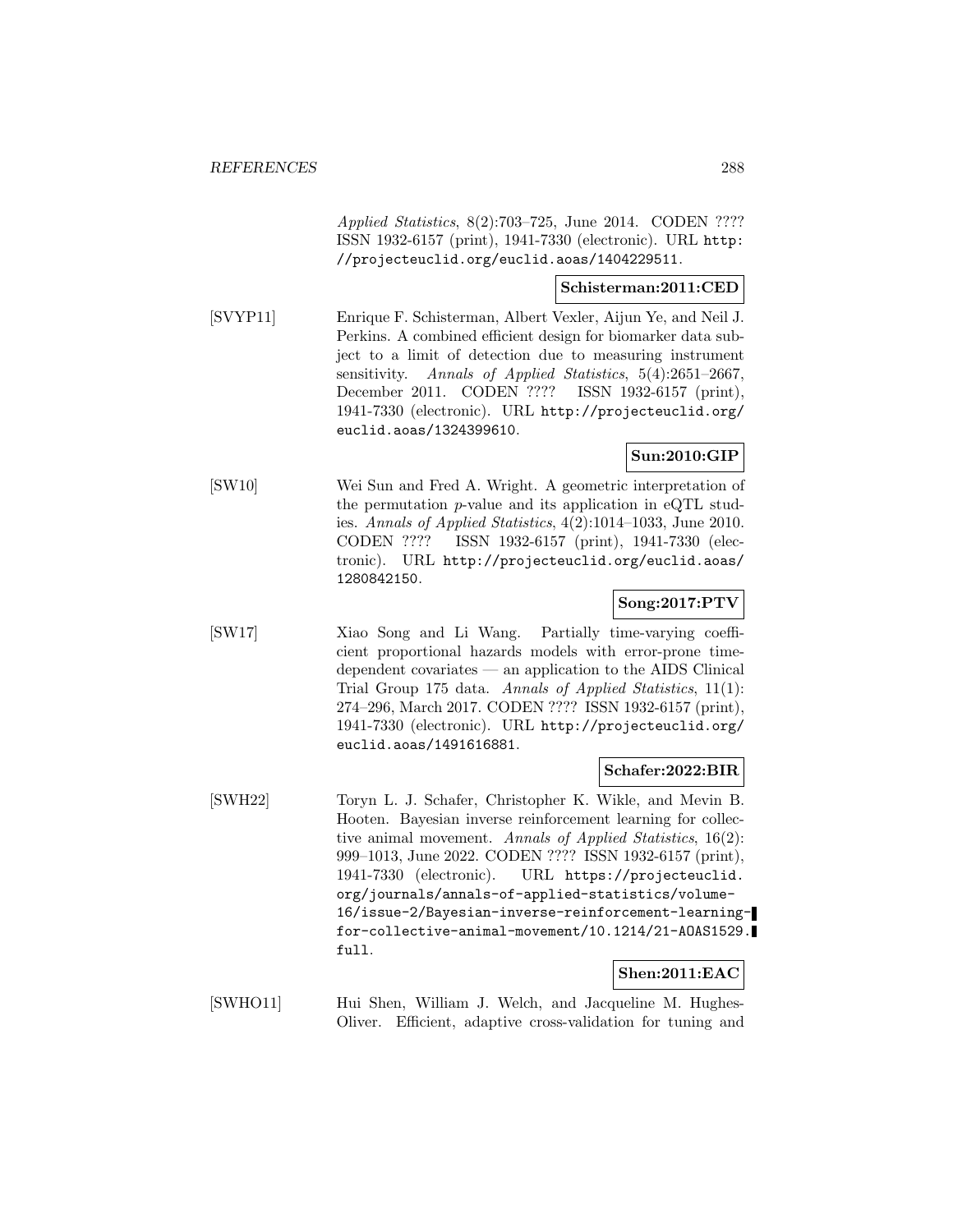comparing models, with application to drug discovery. Annals of Applied Statistics, 5(4):2668–2687, December 2011. CODEN ???? ISSN 1932-6157 (print), 1941-7330 (electronic). URL http://projecteuclid.org/euclid.aoas/ 1324399611.

### **Sampson:2014:LLI**

[SWLS14] Joshua N. Sampson, Bill Wheeler, Peng Li, and Jianxin Shi. Leveraging local identity-by-descent increases the power of case/control GWAS with related individuals. Annals of Applied Statistics, 8(2):974–998, June 2014. CODEN ???? ISSN 1932-6157 (print), 1941-7330 (electronic). URL http: //projecteuclid.org/euclid.aoas/1404229522.

**Shen:2013:SIC**

[SWM13] Ronglai Shen, Sijian Wang, and Qianxing Mo. Sparse integrative clustering of multiple omics data sets. Annals of Applied Statistics, 7(1):269–294, March 2013. CODEN ???? ISSN 1932-6157 (print), 1941-7330 (electronic). URL http: //projecteuclid.org/euclid.aoas/1365527199.

#### **Shabalin:2009:FLA**

[SWPN09] Andrey A. Shabalin, Victor J. Weigman, Charles M. Perou, and Andrew B. Nobel. Finding large average submatrices in high dimensional data. Annals of Applied Statistics, 3(3):985–1012, September 2009. CODEN ???? ISSN 1932-6157 (print), 1941-7330 (electronic). URL http:// projecteuclid.org/euclid.aoas/1254773275.

### **Sohn:2009:HDP**

[SX09] Kyung-Ah Sohn and Eric P. Xing. A hierarchical Dirichlet process mixture model for haplotype reconstruction from multi-population data. Annals of Applied Statistics, 3(2): 791–821, June 2009. CODEN ???? ISSN 1932-6157 (print), 1941-7330 (electronic). URL http://projecteuclid.org/ euclid.aoas/1245676195.

#### **Sun:2020:LCR**

[SXC<sup>+</sup>20] Zhe Sun, Wanli Xu, Xiaomei Cong, Gen Li, and Kun Chen. Log-contrast regression with functional compositional predictors: Linking preterm infants' gut microbiome trajectories to neurobehavioral outcome. Annals of Applied Statistics, 14(3):1535–1556, September 2020. CO-DEN ???? ISSN 1932-6157 (print), 1941-7330 (electronic).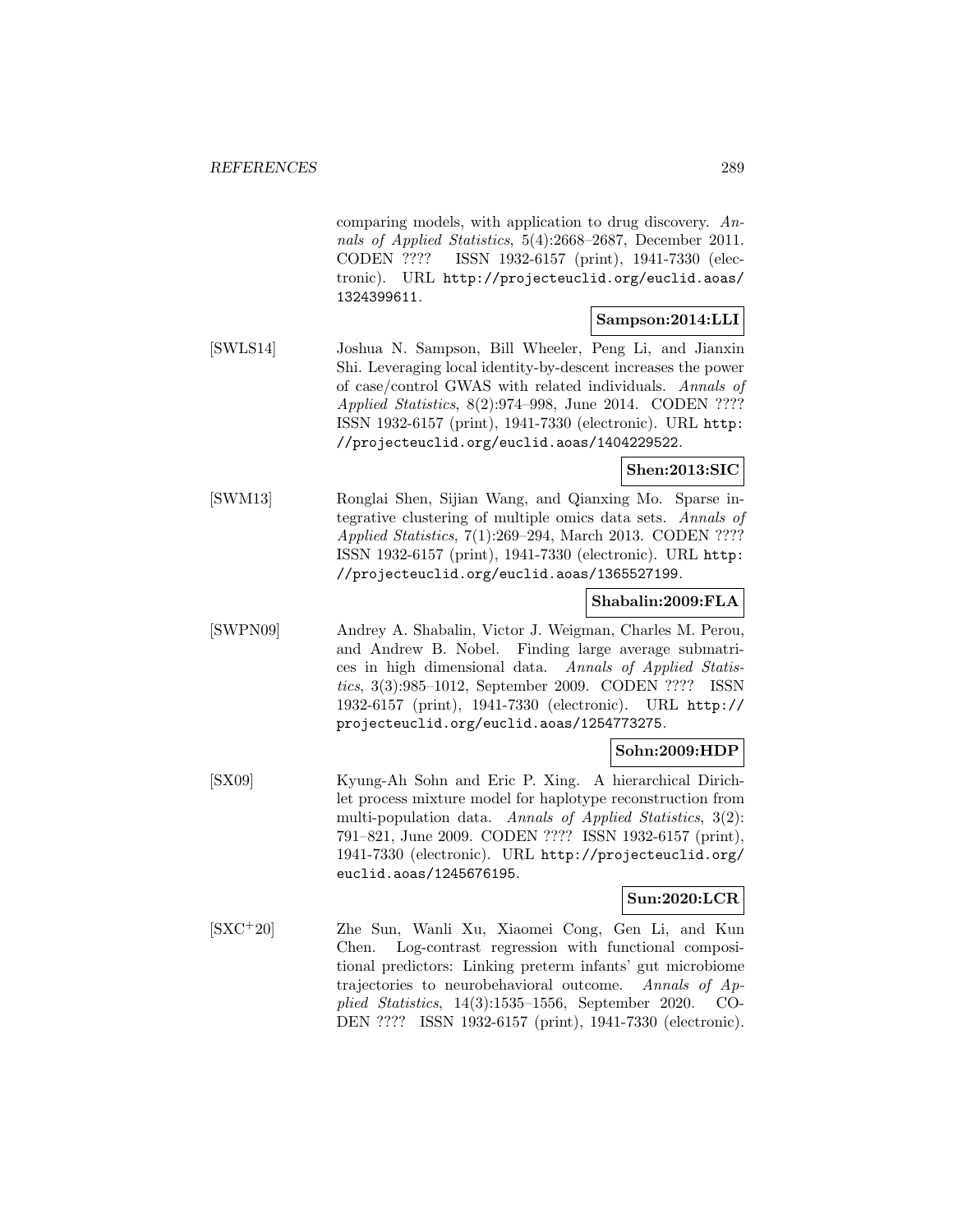URL https://projecteuclid.org/journals/annals-ofapplied-statistics/volume-14/issue-3/Log-contrastregression-with-functional-compositional-predictors- -Linking-preterm/10.1214/20-AOAS1357.full.

### **Siegmund:2011:DSV**

[SYZ11] David Siegmund, Benjamin Yakir, and Nancy R. Zhang. Detecting simultaneous variant intervals in aligned sequences. Annals of Applied Statistics, 5(2A):645–668, June 2011. CODEN ???? ISSN 1932-6157 (print), 1941-7330 (electronic). URL http://projecteuclid.org/euclid.aoas/ 1310562199.

# **Shang:2015:TSA**

[SYZ15] Hongwei Shang, Jun Yan, and Xuebin Zhang. A two-step approach to model precipitation extremes in California based on max-stable and marginal point processes. Annals of Applied Statistics, 9(1):452–473, March 2015. CODEN ???? ISSN 1932-6157 (print), 1941-7330 (electronic). URL http: //projecteuclid.org/euclid.aoas/1430226100.

### **Shen:2012:CPM**

[SZ12] Jeremy J. Shen and Nancy R. Zhang. Change-point model on nonhomogeneous Poisson processes with application in copy number profiling by next-generation DNA sequencing. Annals of Applied Statistics, 6(2):476–496, June 2012. CODEN ???? ISSN 1932-6157 (print), 1941-7330 (electronic). URL http://projecteuclid.org/euclid.aoas/1339419604.

# **Shi:2020:RCL**

[SZ20] Peng Shi and Zifeng Zhao. Regression for copula-linked compound distributions with applications in modeling aggregate insurance claims. Annals of Applied Statistics, 14(1):357– 380, March 2020. CODEN ???? ISSN 1932-6157 (print), 1941-7330 (electronic). URL https://projecteuclid.org/ euclid.aoas/1587002678.

#### **Slawski:2010:FSG**

[SzCT10] Martin Slawski, Wolfgang zu Castell, and Gerhard Tutz. Feature selection guided by structural information. Annals of Applied Statistics, 4(2):1056–1080, June 2010. CODEN ???? ISSN 1932-6157 (print), 1941-7330 (electronic). URL http: //projecteuclid.org/euclid.aoas/1280842152.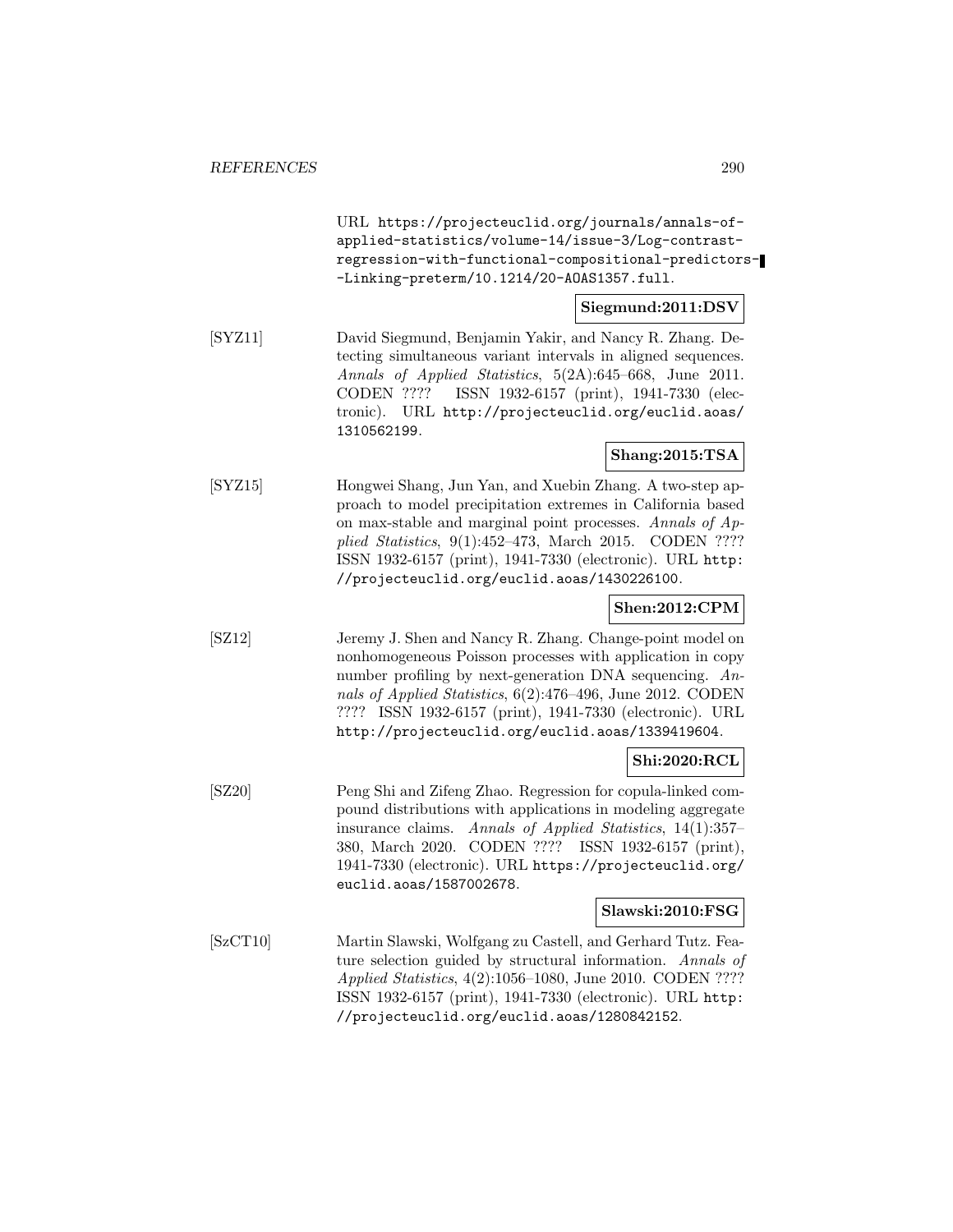**Shi:2016:RAM**

[SZL16] Pixu Shi, Anru Zhang, and Hongzhe Li. Regression analysis for microbiome compositional data. Annals of Applied Statistics, 10(2):1019–1040, June 2016. CODEN ???? ISSN 1932-6157 (print), 1941-7330 (electronic). URL http:// projecteuclid.org/euclid.aoas/1469199903.

# **Sun:2012:MHT**

[SZO12] Yunting Sun, Nancy R. Zhang, and Art B. Owen. Multiple hypothesis testing adjusted for latent variables, with an application to the AGEMAP gene expression data. Annals of Applied Statistics, 6(4):1664–1688, December 2012. CODEN ???? ISSN 1932-6157 (print), 1941-7330 (electronic). URL http://projecteuclid.org/euclid.aoas/1356629055.

### **Thibaud:2016:BIB**

[TAC<sup>+</sup>16] Emeric Thibaud, Juha Aalto, Daniel S. Cooley, Anthony C. Davison, and Juha Heikkinen. Bayesian inference for the Brown–Resnick process, with an application to extreme low temperatures. Annals of Applied Statistics, 10(4):2303–2324, December 2016. CODEN ???? ISSN 1932-6157 (print), 1941-7330 (electronic). URL http://projecteuclid.org/ euclid.aoas/1483606861.

#### **Thaweethai:2021:RIW**

[TACH21] Tanayott Thaweethai, David E. Arterburn, Karen J. Coleman, and Sebastien Haneuse. Robust inference when combining inverse-probability weighting and multiple imputation to address missing data with application to an electronic health records-based study of bariatric surgery. Annals of Applied Statistics, 15(1):126–147, March 2021. CODEN ???? ISSN 1932-6157 (print), 1941-7330 (electronic). URL https://projecteuclid. org/journals/annals-of-applied-statistics/volume-15/issue-1/Robust-inference-when-combining-inverseprobability-weighting-and-multiple-imputation/10. 1214/20-AOAS1386.full.

#### **Taddy:2015:DMR**

[Tad15] Matt Taddy. Distributed multinomial regression. Annals of Applied Statistics, 9(3):1394–1414, September 2015. CODEN ???? ISSN 1932-6157 (print), 1941-7330 (electronic). URL http://projecteuclid.org/euclid.aoas/1446488744.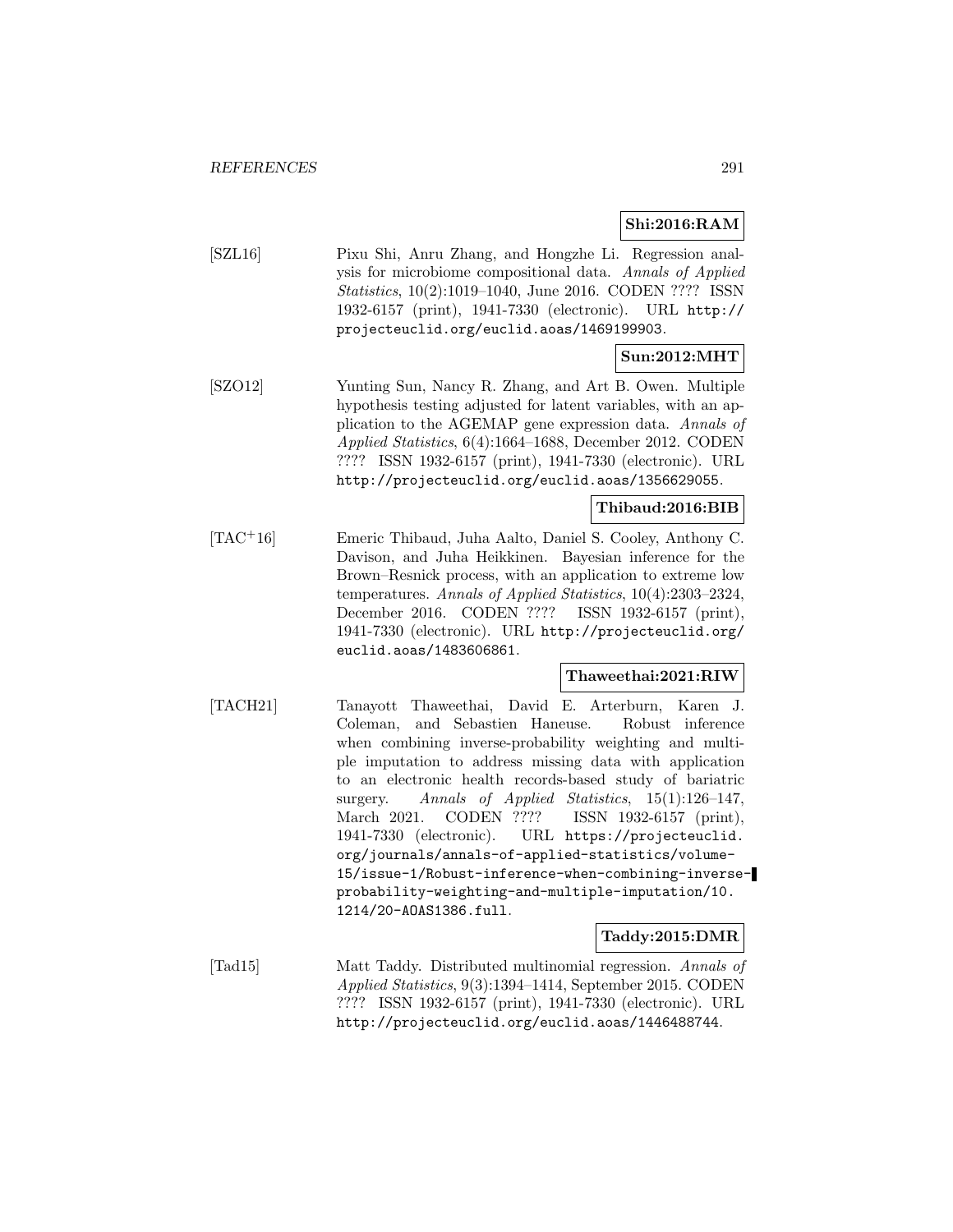### **Talih:2013:RIH**

[Tal13] Makram Talih. A reference-invariant health disparity index based on Rényi divergence. Annals of Applied Statistics,  $7(2)$ : 1217–1243, June 2013. CODEN ???? ISSN 1932-6157 (print), 1941-7330 (electronic). URL http://projecteuclid.org/ euclid.aoas/1372338485.

### **Talih:2015:ESH**

[Tal15] Makram Talih. Examining socioeconomic health disparities using a rank-dependent Rényi index. Annals of  $Ap$ plied Statistics, 9(2):992–1023, June 2015. CODEN ???? ISSN 1932-6157 (print), 1941-7330 (electronic). URL http: //projecteuclid.org/euclid.aoas/1437397121.

### **Tian:2021:EBC**

[TCW21] Tian Tian, Ruihua Cheng, and Zhi Wei. An empirical Bayes change-point model for transcriptome timecourse data. Annals of Applied Statistics, 15(1):509–526, March 2021. CODEN ???? ISSN 1932-6157 (print), 1941-7330 (electronic). URL https://projecteuclid. org/journals/annals-of-applied-statistics/volume-15/issue-1/An-empirical-Bayes-change-point-modelfor-transcriptome-time-course/10.1214/20-AOAS1403. full.

# **Tan:2016:TAV**

[TCZ16] Linda S. L. Tan, Aik Hui Chan, and Tian Zheng. Topicadjusted visibility metric for scientific articles. Annals of Applied Statistics, 10(1):1–31, March 2016. CODEN ???? ISSN 1932-6157 (print), 1941-7330 (electronic). URL http: //projecteuclid.org/euclid.aoas/1458909905.

### **Tang:2014:ITP**

[TDS<sup>+</sup>14] Shaowu Tang, Ying Ding, Etienne Sibille, Jeffrey S. Mogil, William R. Lariviere, and George C. Tseng. Imputation of truncated p-values for meta-analysis methods and its genomic application. Annals of Applied Statistics, 8(4):2150– 2174, December 2014. CODEN ???? ISSN 1932-6157 (print), 1941-7330 (electronic). URL http://projecteuclid.org/ euclid.aoas/1419001738.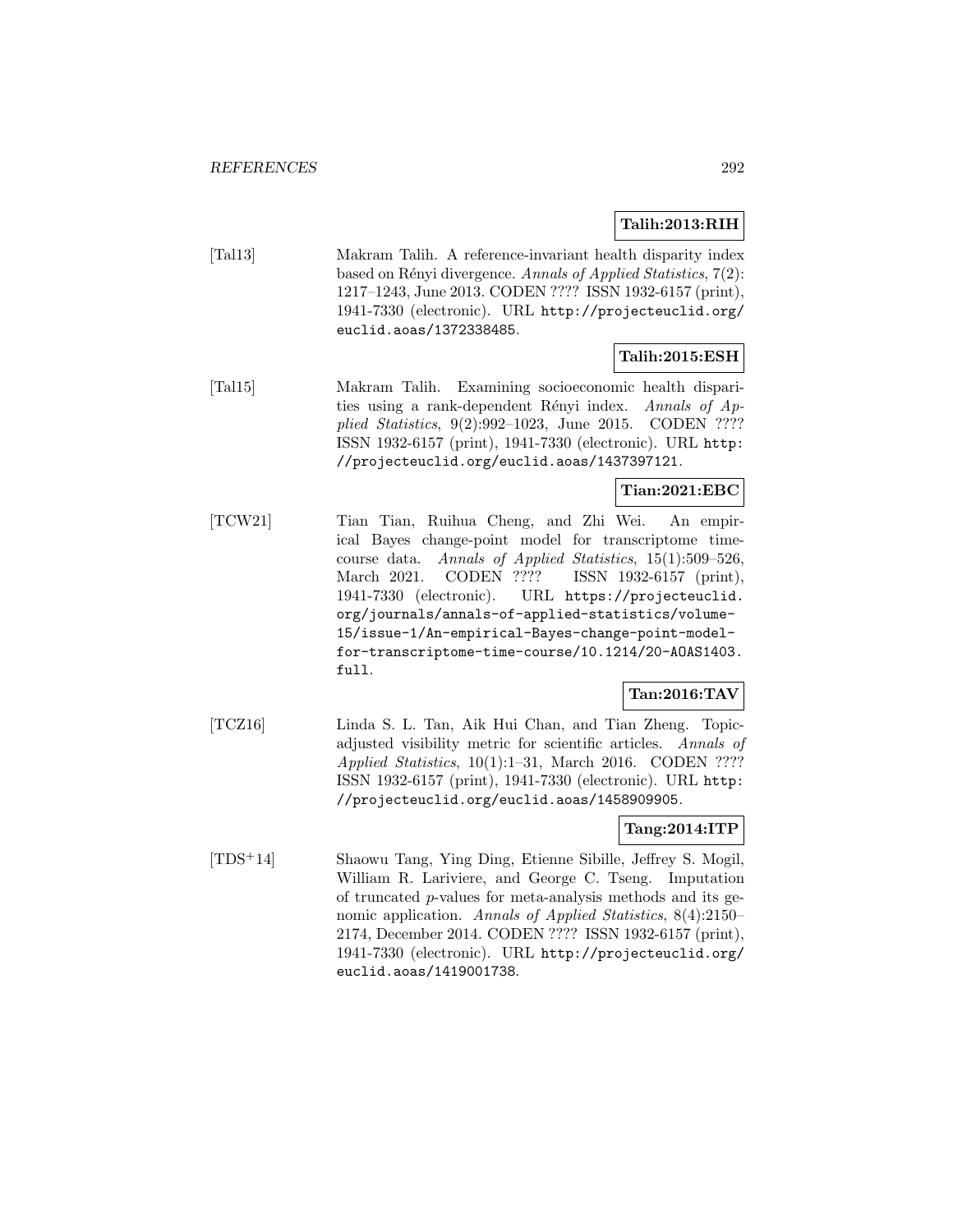#### **Tveten:2022:SCP**

[TEF22] Martin Tveten, Idris A. Eckley, and Paul Fearnhead. Scalable change-point and anomaly detection in crosscorrelated data with an application to condition monitoring. Annals of Applied Statistics, 16(2):721–743, June 2022. CODEN ???? ISSN 1932-6157 (print), 1941-7330 (electronic). URL https://projecteuclid. org/journals/annals-of-applied-statistics/volume-16/issue-2/Scalable-change-point-and-anomaly-detectionin-cross-correlated-data/10.1214/21-AOAS1508.full.

#### **Towe:2017:SDF**

[TETJ17] Ross Towe, Emma Eastoe, Jonathan Tawn, and Philip Jonathan. Statistical downscaling for future extreme wave heights in the North Sea. Annals of Applied Statistics, 11(4):2375–2403, December 2017. CODEN ???? ISSN 1932-6157 (print), 1941-7330 (electronic). URL https:// projecteuclid.org/euclid.aoas/1514430290.

#### **Thomas:2011:DNR**

[TF11] Andrew C. Thomas and Stephen E. Fienberg. Discussion of "Network routing in a dynamic environment". Annals of Applied Statistics, 5(2B):1425–1427, June 2011. CO-DEN ???? ISSN 1932-6157 (print), 1941-7330 (electronic). URL http://projecteuclid.org/euclid.aoas/ 1310562727. See [Sin11].

#### **Tom:2014:MLP**

[TFB14] Brian D. M. Tom, Vernon T. Farewell, and Sheila M. Bird. Maximum likelihood and pseudo score approaches for parametric time-to-event analysis with informative entry times. Annals of Applied Statistics, 8(2):726–746, June 2014. CODEN ???? ISSN 1932-6157 (print), 1941-7330 (electronic). URL http://projecteuclid.org/euclid.aoas/ 1404229512.

### **Touloupou:2020:BIM**

[TFB<sup>+</sup>20] Panayiota Touloupou, Bärbel Finkenstädt, Thomas E. Besser, Nigel P. French, and Simon E. F. Spencer. Bayesian inference for multistrain epidemics with application to Escherichia coli O157:H7 in feedlot cattle. Annals of Applied Statistics, 14(4):1925–1944, December 2020. CODEN ???? ISSN 1932-6157 (print),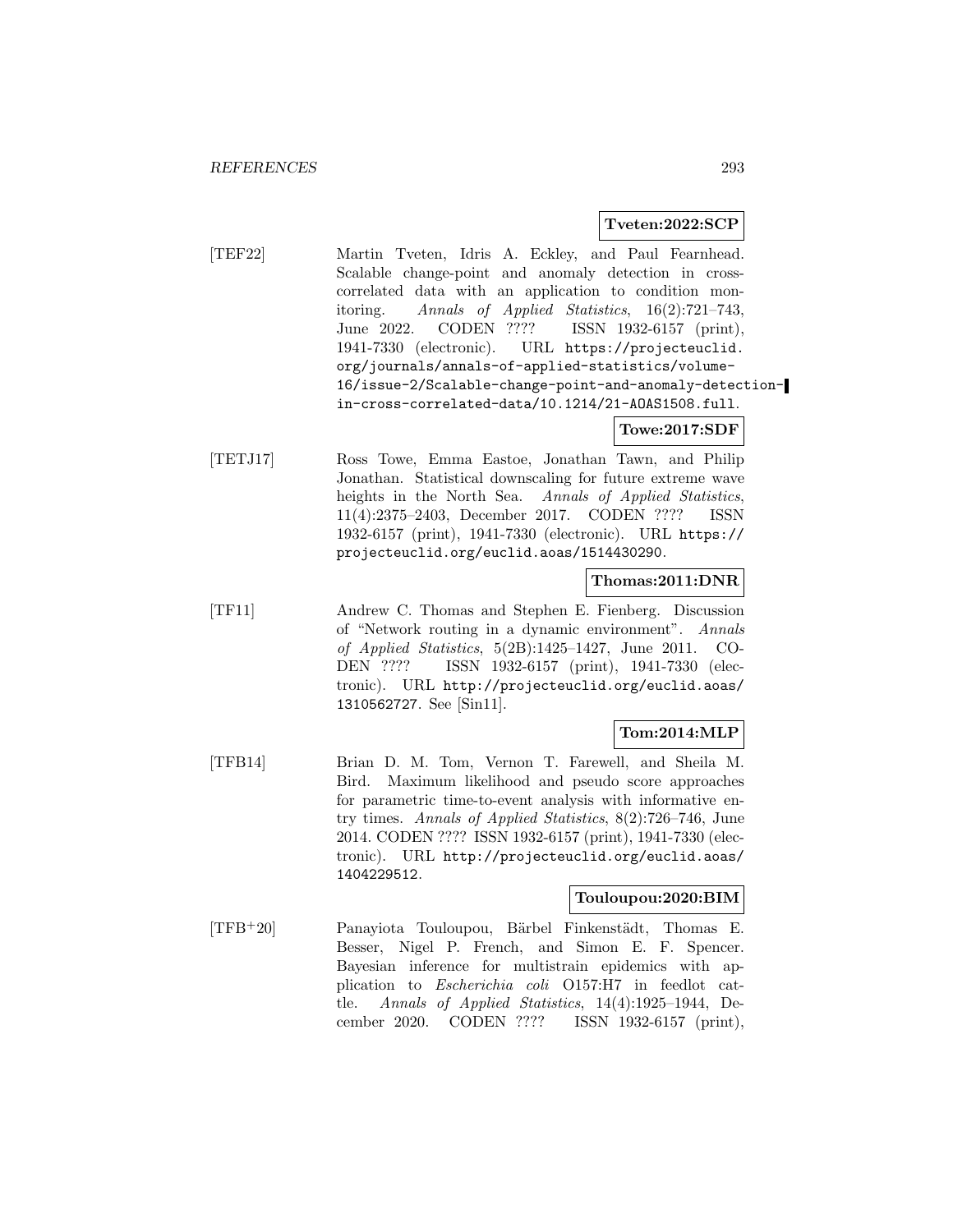1941-7330 (electronic). URL https://projecteuclid. org/journals/annals-of-applied-statistics/volume-14/issue-4/Bayesian-inference-for-multistrain-epidemicswith-application-to-ESCHERICHIA-COLI/10.1214/20-AOAS1366. full.

#### **Tilahun:2012:DME**

[TFG12] Gelila Tilahun, Andrey Feuerverger, and Michael Gervers. Dating medieval English charters. Annals of Applied Statistics, 6(4):1615–1640, December 2012. CODEN ???? ISSN 1932-6157 (print), 1941-7330 (electronic). URL http:// projecteuclid.org/euclid.aoas/1356629053.

**Thioulouse:2011:SAS**

[Thi11] Jean Thioulouse. Simultaneous analysis of a sequence of paired ecological tables: a comparison of several methods. Annals of Applied Statistics, 5(4):2300–2325, December 2011. CODEN ???? ISSN 1932-6157 (print), 1941-7330 (electronic). URL http://projecteuclid.org/euclid.aoas/ 1324399596.

### **Tipton:2019:PPC**

[THN<sup>+</sup>19] John R. Tipton, Mevin B. Hooten, Connor Nolan, Robert K. Booth, and Jason McLachlan. Predicting paleoclimate from compositional data using multivariate Gaussian process inverse prediction. Annals of Applied Statistics, 13(4):2363– 2388, December 2019. CODEN ???? ISSN 1932-6157 (print), 1941-7330 (electronic). URL https://projecteuclid.org/ euclid.aoas/1574910048.

#### **Tian:2012:TWR**

[THSL12] Tian Siva Tian, Jianhua Z. Huang, Haipeng Shen, and Zhimin Li. A two-way regularization method for MEG source reconstruction. Annals of Applied Statistics, 6(3):1021–1046, September 2012. CODEN ???? ISSN 1932-6157 (print), 1941-7330 (electronic). URL http://projecteuclid.org/ euclid.aoas/1346418572.

#### **Tibshirani:2008:DTA**

[Tib08] Robert Tibshirani. Discussion of: "Treelets — An adaptive multi-scale basis for sparse unordered data". Annals of Applied Statistics, 2(2):482–483, June 2008. CO-DEN ???? ISSN 1932-6157 (print), 1941-7330 (elec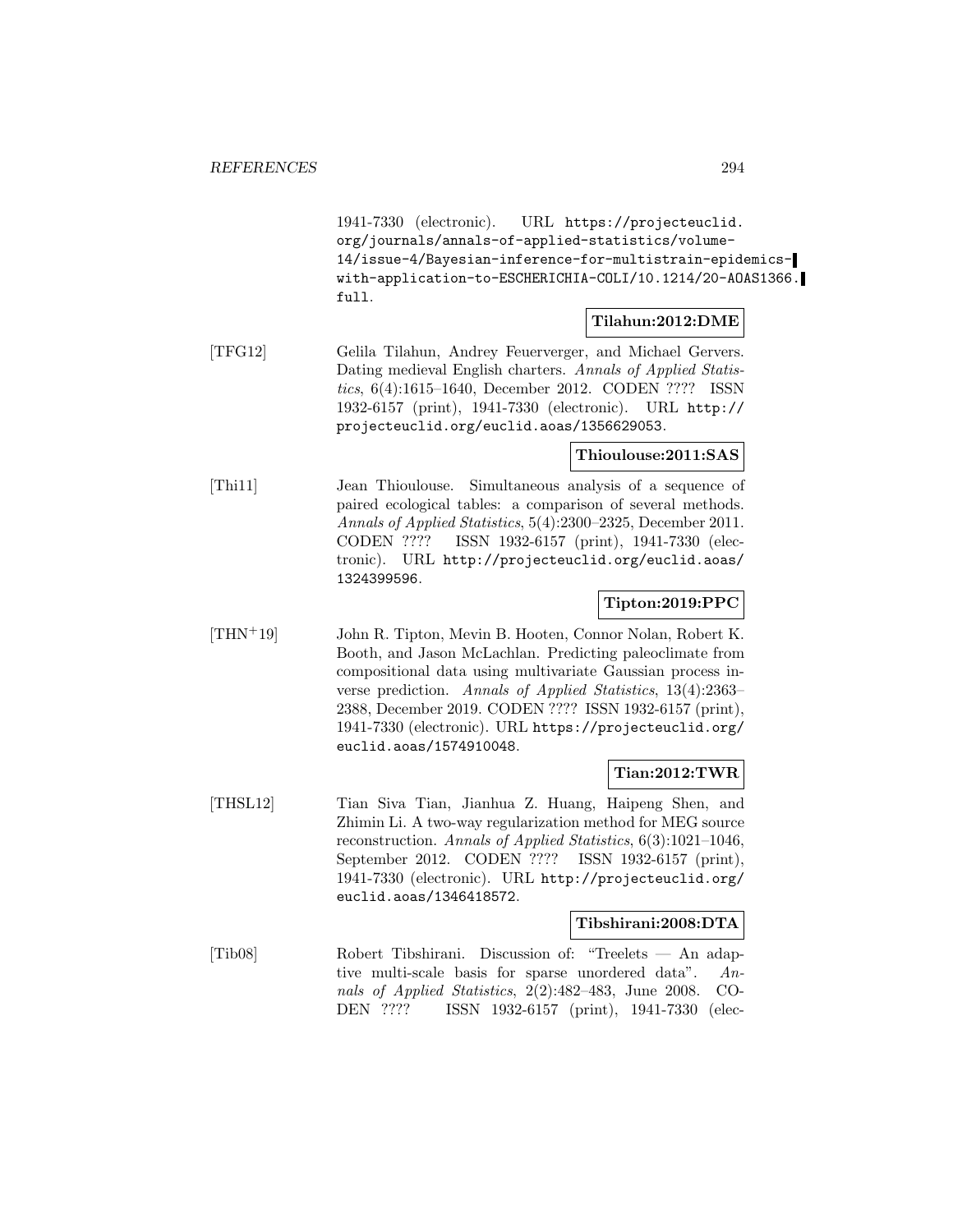tronic). URL http://projecteuclid.org/euclid.aoas/ 1215118522. See [LNW08b].

### **Tingley:2011:SPR**

[Tin11] Martin P. Tingley. Spurious predictions with random time series: The Lasso in the context of paleoclimatic reconstructions. Discussion of: A statistical analysis of multiple temperature proxies: Are reconstructions of surface temperatures over the last  $1000$  years reliable?  $An$ nals of Applied Statistics, 5(1):83–87, March 2011. CO-DEN ???? ISSN 1932-6157 (print), 1941-7330 (electronic). URL http://projecteuclid.org/euclid.aoas/ 1300715180. See [MW11b].

# **Tan:2017:BIM**

[TJDE17] Linda S. L. Tan, Ajay Jasra, Maria De Iorio, and Timothy M. D. Ebbels. Bayesian inference for multiple Gaussian graphical models with application to metabolic association networks. Annals of Applied Statistics, 11(4):2222–2251, December 2017. CODEN ???? ISSN 1932-6157 (print), 1941-7330 (electronic). URL https://projecteuclid.org/ euclid.aoas/1514430284.

### **Tian:2010:MAS**

[TJW10] Tian Siva Tian, Gareth M. James, and Rand R. Wilcox. A multivariate adaptive stochastic search method for dimensionality reduction in classification. Annals of Applied Statistics, 4(1):340–365, March 2010. CODEN ???? ISSN 1932-6157 (print), 1941-7330 (electronic). URL http:// projecteuclid.org/euclid.aoas/1273584458.

# **Tancredi:2011:HBA**

[TL11] Andrea Tancredi and Brunero Liseo. A hierarchical Bayesian approach to record linkage and population size problems. Annals of Applied Statistics, 5(2B):1553–1585, June 2011. CODEN ???? ISSN 1932-6157 (print), 1941-7330 (electronic). URL http://projecteuclid.org/euclid.aoas/ 1310562733.

# **Tian:2019:CPE**

[TLF<sup>+</sup>19] Lu Tian, Yi Liu, Andrew Z. Fire, Scott D. Boyd, and Richard A. Olshen. Clonality: Point estimation. Annals of Applied Statistics, 13(1):113–131, March 2019. CODEN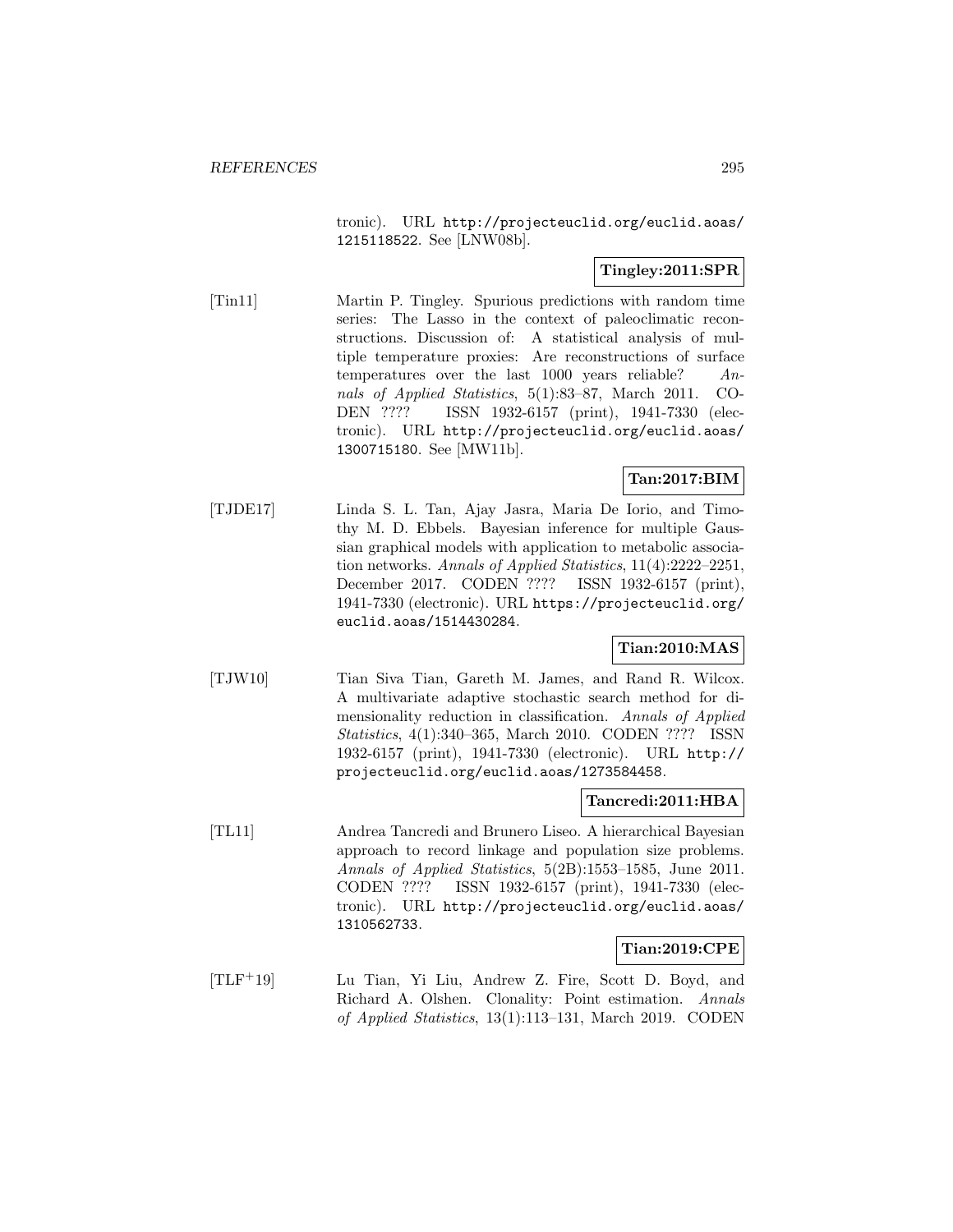???? ISSN 1932-6157 (print), 1941-7330 (electronic). URL https://projecteuclid.org/euclid.aoas/1554861643.

### **Tzeng:2014:GLP**

[TLH14] Jung-Ying Tzeng, Wenbin Lu, and Fang-Chi Hsu. Gene-level pharmacogenetic analysis on survival outcomes using genetrait similarity regression. Annals of Applied Statistics, 8(2): 1232–1255, June 2014. CODEN ???? ISSN 1932-6157 (print), 1941-7330 (electronic). URL http://projecteuclid.org/ euclid.aoas/1404229532.

# **Trimbur:2022:MAI**

[TM22] Thomas M. Trimbur and Tucker S. McElroy. Modelled approximations to the ideal filter with application to GDP and its components. Annals of Applied Statistics, 16(2):627– 651, June 2022. CODEN ???? ISSN 1932-6157 (print), 1941-7330 (electronic). URL https://projecteuclid. org/journals/annals-of-applied-statistics/volume-16/issue-2/Modelled-approximations-to-the-ideal-filterwith-application-to-GDP/10.1214/21-AOAS1463.full.

# **Tang:2018:PST**

[TMN18] Yunfan Tang, Li Ma, and Dan L. Nicolae. A phylogenetic scan test on a Dirichlet-tree multinomial model for microbiome data. Annals of Applied Statistics, 12(1):1–26, March 2018. CODEN ???? ISSN 1932-6157 (print), 1941-7330 (electronic). URL https://projecteuclid.org/euclid.aoas/ 1520564463.

#### **Telesca:2012:MDG**

[TMPF12] Donatello Telesca, Peter M¨uller, Giovanni Parmigiani, and Ralph S. Freedman. Modeling dependent gene expression. Annals of Applied Statistics, 6(2):542–560, June 2012. CODEN ???? ISSN 1932-6157 (print), 1941-7330 (electronic). URL http://projecteuclid.org/euclid.aoas/ 1339419607.

### **Tak:2017:BEA**

[TMvD<sup>+</sup>17] Hyungsuk Tak, Kaisey Mandel, David A. van Dyk, Vinay L. Kashyap, Xiao-Li Meng, and Aneta Siemiginowska. Bayesian estimates of astronomical time delays between gravitationally lensed stochastic light curves. Annals of Applied Statistics, 11(3):1309–1348, September 2017. CODEN ???? ISSN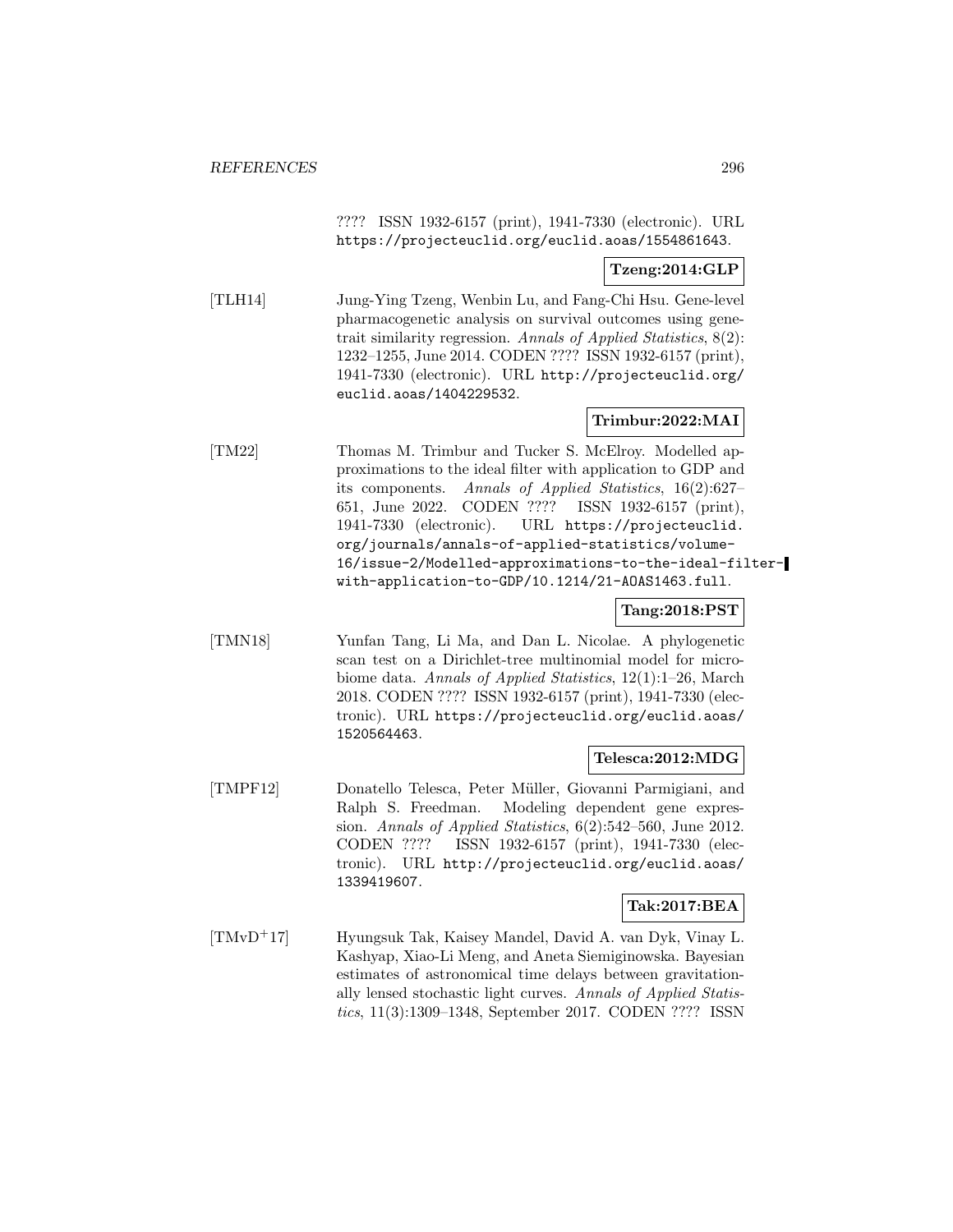1932-6157 (print), 1941-7330 (electronic). URL https:// projecteuclid.org/euclid.aoas/1507168831.

**Tang:2017:BCP**

[TMY17] Xiaoying Tang, Michael I. Miller, and Laurent Younes. Biomarker change-point estimation with right censoring in longitudinal studies. Annals of Applied Statistics, 11 (3):1738–1762, September 2017. CODEN ???? ISSN 1932-6157 (print), 1941-7330 (electronic). URL https:// projecteuclid.org/euclid.aoas/1507168846.

# **Terada:2020:COP**

[TON20] Yoshikazu Terada, Issei Ogasawara, and Ken Nakata. Classification from only positive and unlabeled functional data. Annals of Applied Statistics, 14(4):1724–1742, December 2020. CODEN ???? ISSN 1932-6157 (print), 1941-7330 (electronic). URL https://projecteuclid. org/journals/annals-of-applied-statistics/volume-14/issue-4/Classification-from-only-positive-andunlabeled-functional-data/10.1214/20-AOAS1404.full.

**Trippa:2011:FDR**

[TP11] Lorenzo Trippa and Giovanni Parmigiani. False discovery rates in somatic mutation studies of cancer. Annals of Applied Statistics, 5(2B):1360–1378, June 2011. CODEN ???? ISSN 1932-6157 (print), 1941-7330 (electronic). URL http: //projecteuclid.org/euclid.aoas/1310562724.

**Thibaudeau:2017:MLL**

[TSG17] Yves Thibaudeau, Eric Slud, and Alfred Gottschalck. Modeling log-linear conditional probabilities for estimation in surveys. Annals of Applied Statistics, 11(2):680–697, June 2017. CODEN ???? ISSN 1932-6157 (print), 1941-7330 (electronic). URL https://projecteuclid.org/euclid.aoas/ 1500537719.

#### **Tom:2010:RRR**

[TSS10] Jennifer A. Tom, Janet S. Sinsheimer, and Marc A. Suchard. Reuse, recycle, reweigh: Combating influenza through efficient sequential Bayesian computation for massive data. Annals of Applied Statistics, 4(4):1722–1748, December 2010. CODEN ???? ISSN 1932-6157 (print), 1941-7330 (electronic). URL http://projecteuclid.org/euclid.aoas/ 1294167796.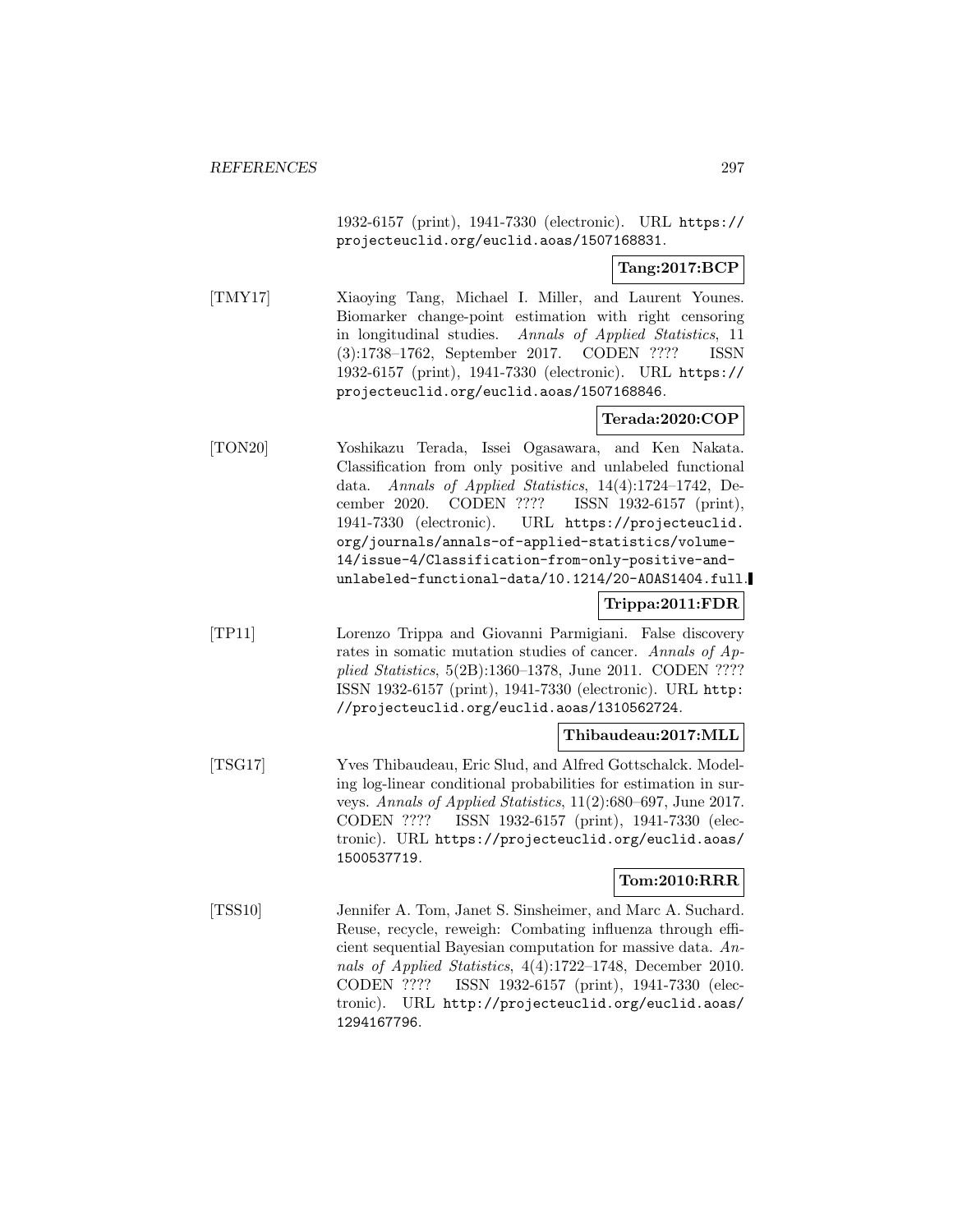#### **Tibshirani:2009:BCM**

[TT09] Ryan J. Tibshirani and Robert Tibshirani. A bias correction for the minimum error rate in cross-validation. Annals of Applied Statistics, 3(2):822–829, June 2009. CODEN ???? ISSN 1932-6157 (print), 1941-7330 (electronic). URL http: //projecteuclid.org/euclid.aoas/1245676196.

# **Tansey:2022:BMD**

[TTB22] Wesley Tansey, Christopher Tosh, and David M. Blei. A Bayesian model of dose-response for cancer drug studies. Annals of Applied Statistics, 16(2):680–705, June 2022. CODEN ???? ISSN 1932-6157 (print), 1941-7330 (electronic). URL https://projecteuclid.org/journals/ annals-of-applied-statistics/volume-16/issue-2/A-Bayesian-model-of-dose-response-for-cancer-drug-studies/ 10.1214/21-AOAS1485.full.

### **Tai:2021:BBH**

[TTH21] An-Shun Tai, George C. Tseng, and Wen-Ping Hsieh. BayICE: a Bayesian hierarchical model for semireferencebased deconvolution of bulk transcriptomic data. Annals of Applied Statistics, 15(1):391–411, March 2021. CO-DEN ???? ISSN 1932-6157 (print), 1941-7330 (electronic). URL https://projecteuclid.org/journals/annals-ofapplied-statistics/volume-15/issue-1/BayICE--A-Bayesianhierarchical-model-for-semireference-based-deconvolution/ 10.1214/20-AOAS1376.full.

#### **Tuglus:2008:DTA**

[TvdL08] Catherine Tuglus and Mark J. van der Laan. Discussion of: "Treelets — An adaptive multi-scale basis for sparse unordered data". Annals of Applied Statistics, 2(2):489– 493, June 2008. CODEN ???? ISSN 1932-6157 (print), 1941-7330 (electronic). URL http://projecteuclid.org/ euclid.aoas/1215118524. See [LNW08b].

#### **Thomas:2013:CPH**

[TVJM13] A. C. Thomas, Samuel L. Ventura, Shane T. Jensen, and Stephen Ma. Competing process hazard function models for player ratings in ice hockey. Annals of Applied Statistics, 7(3):1497–1524, September 2013. CODEN ???? ISSN 1932-6157 (print), 1941-7330 (electronic). URL http:// projecteuclid.org/euclid.aoas/1380804804.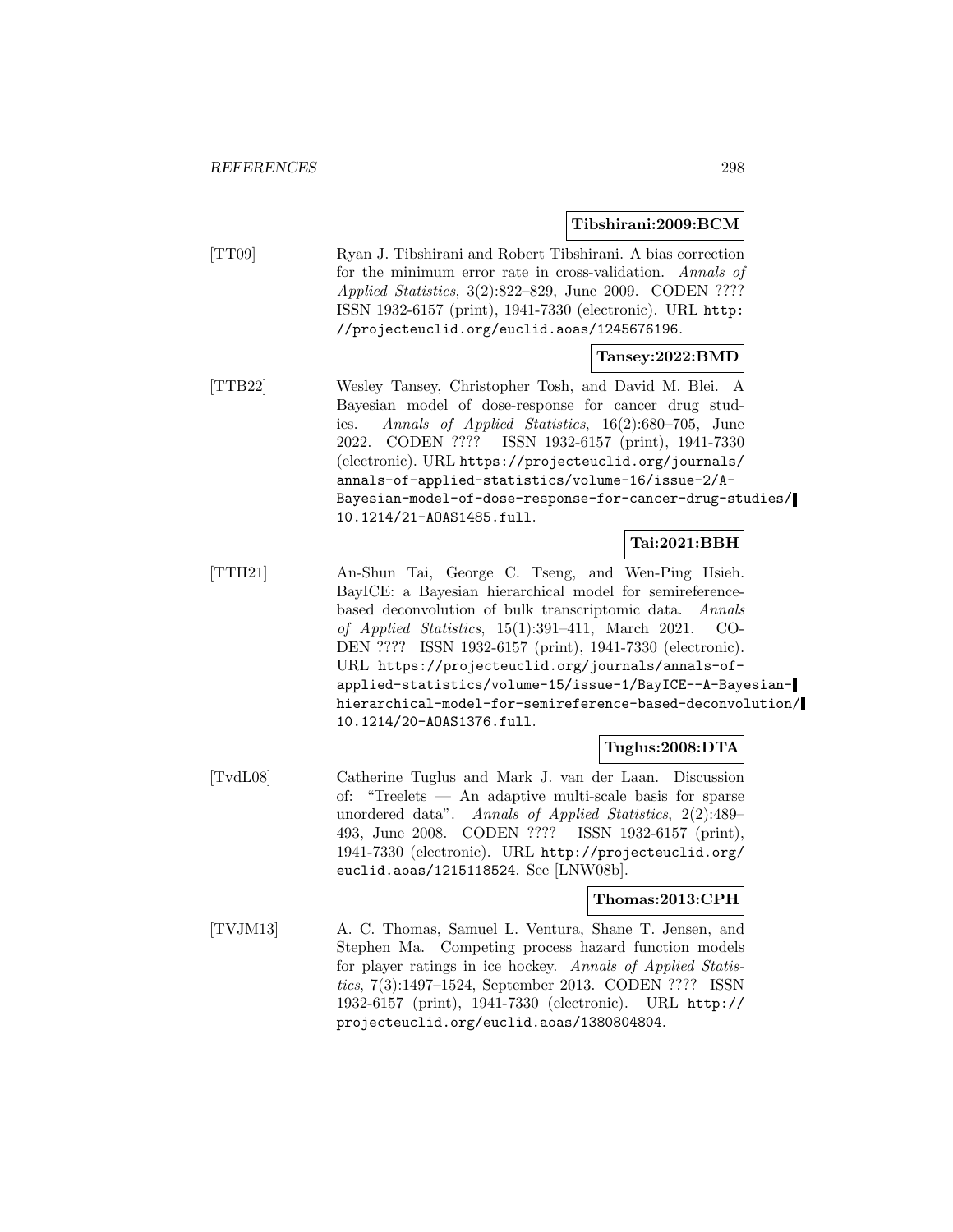# **Tao:2018:TBR**

[TWA18] Yebin Tao, Lu Wang, and Daniel Almirall. Tree-based reinforcement learning for estimating optimal dynamic treatment regimes. Annals of Applied Statistics, 12(3):1914–1938, September 2018. CODEN ???? ISSN 1932-6157 (print), 1941-7330 (electronic). URL https://projecteuclid.org/ euclid.aoas/1536652980.

# **Tu:2013:EOR**

[TWH13] I-Ping Tu, Shao-Hsuan Wang, and Yuan-Fu Huang. Estimating the occurrence rate of DNA palindromes. Annals of Applied Statistics, 7(2):1095–1110, June 2013. CODEN ???? ISSN 1932-6157 (print), 1941-7330 (electronic). URL http: //projecteuclid.org/euclid.aoas/1372338480.

# **Trippa:2015:BNC**

[TWHP15] Lorenzo Trippa, Levi Waldron, Curtis Huttenhower, and Giovanni Parmigiani. Bayesian nonparametric cross-study validation of prediction methods. Annals of Applied Statistics, 9(1):402–428, March 2015. CODEN ???? ISSN 1932-6157 (print), 1941-7330 (electronic). URL http:// projecteuclid.org/euclid.aoas/1430226098.

# **Tomal:2015:ECM**

[TWZ15] Jabed H. Tomal, William J. Welch, and Ruben H. Zamar. Ensembling classification models based on phalanxes of variables with applications in drug discovery. Annals of Applied Statistics, 9(1):69–93, March 2015. CODEN ???? ISSN 1932-6157 (print), 1941-7330 (electronic). URL http:// projecteuclid.org/euclid.aoas/1430226085.

### **Uppala:2020:MWI**

[UH20] Medha Uppala and Mark S. Handcock. Modeling wildfire ignition origins in southern California using linear network point processes. Annals of Applied Statistics, 14(1):339– 356, March 2020. CODEN ???? ISSN 1932-6157 (print), 1941-7330 (electronic). URL https://projecteuclid.org/ euclid.aoas/1587002677.

#### **Ursino:2021:REM**

[URZF21] Moreno Ursino, Christian Röver, Sarah Zohar, and Tim Friede. Random-effects meta-analysis of Phase I dosefinding studies using stochastic process priors. Annals of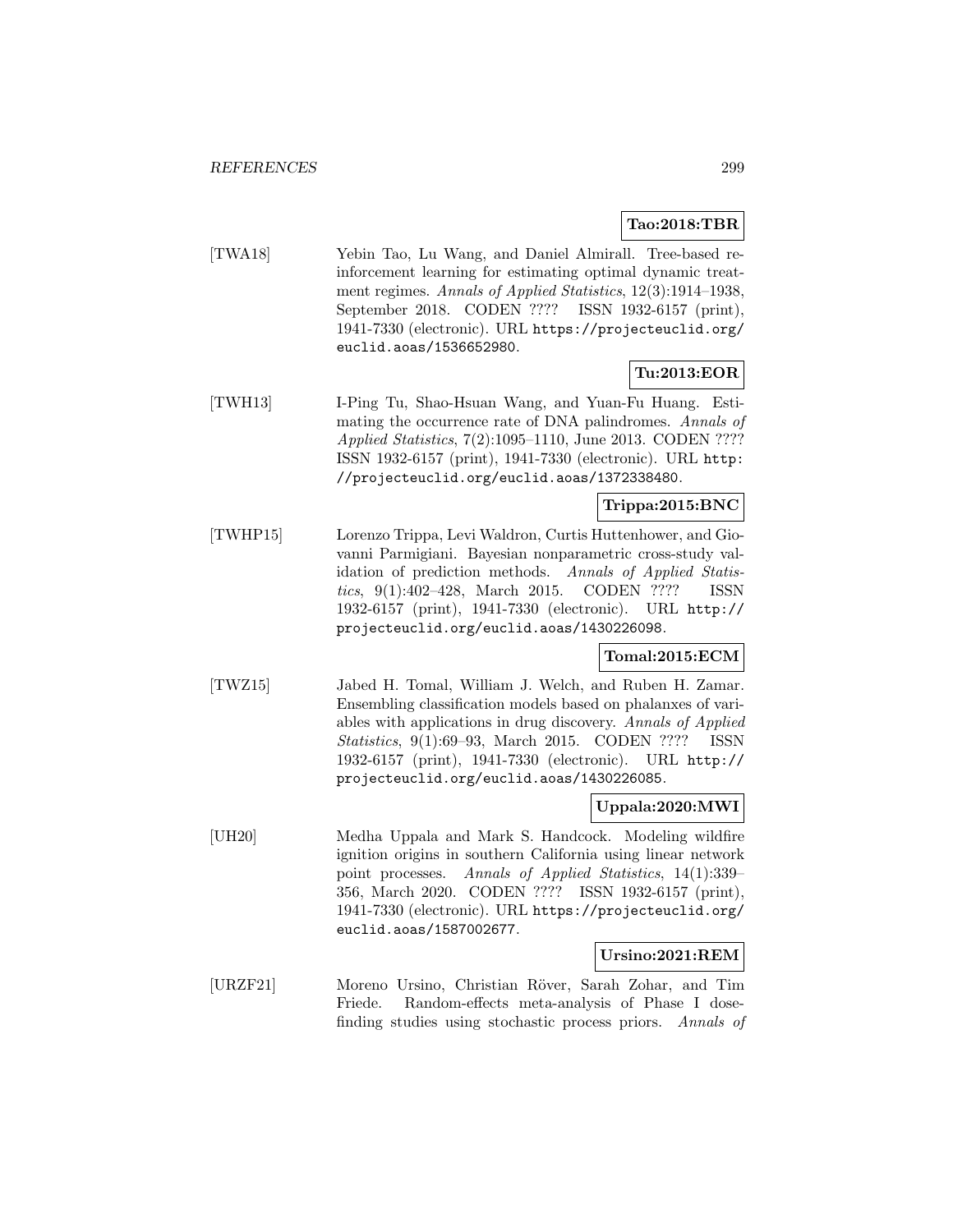Applied Statistics, 15(1):174–193, March 2021. CODEN ???? ISSN 1932-6157 (print), 1941-7330 (electronic). URL https://projecteuclid.org/journals/annals-ofapplied-statistics/volume-15/issue-1/Random-effectsmeta-analysis-of-Phase-I-dose-finding-studies/10. 1214/20-AOAS1390.full.

#### **Vittert:2019:HCB**

[VBK19] Liberty Vittert, Adrian W. Bowman, and Stanislav Katina. A hierarchical curve-based approach to the analysis of manifold data. Annals of Applied Statistics, 13(4):2539–2563, December 2019. CODEN ???? ISSN 1932-6157 (print), 1941-7330 (electronic). URL https://projecteuclid.org/ euclid.aoas/1574910054.

# **Virkar:2014:PLD**

[VC14] Yogesh Virkar and Aaron Clauset. Power-law distributions in binned empirical data. Annals of Applied Statistics, 8(1): 89–119, March 2014. CODEN ???? ISSN 1932-6157 (print), 1941-7330 (electronic). URL http://projecteuclid.org/ euclid.aoas/1396966280.

#### **vandenBroek:2009:UEP**

[vdBN09] Jan van den Broek and Hiroshi Nishiura. Using epidemic prevalence data to jointly estimate reproduction and removal. Annals of Applied Statistics, 3(4):1505–1520, December 2009. CODEN ???? ISSN 1932-6157 (print), 1941-7330 (electronic). URL http://projecteuclid.org/euclid.aoas/ 1267453950.

#### **vandenBrakel:2010:IAS**

[vdBR10] Jan van den Brakel and Joeri Roels. Intervention analysis with state-space models to estimate discontinuities due to a survey redesign. Annals of Applied Statistics, 4(2):1105– 1138, June 2010. CODEN ???? ISSN 1932-6157 (print), 1941-7330 (electronic). URL http://projecteuclid.org/ euclid.aoas/1280842154.

### **vanDyk:2009:SAS**

[vDDS<sup>+</sup>09] David A. van Dyk, Steven DeGennaro, Nathan Stein, William H. Jefferys, and Ted von Hippel. Statistical analysis of stellar evolution. Annals of Applied Statistics, 3(1): 117–143, March 2009. CODEN ???? ISSN 1932-6157 (print),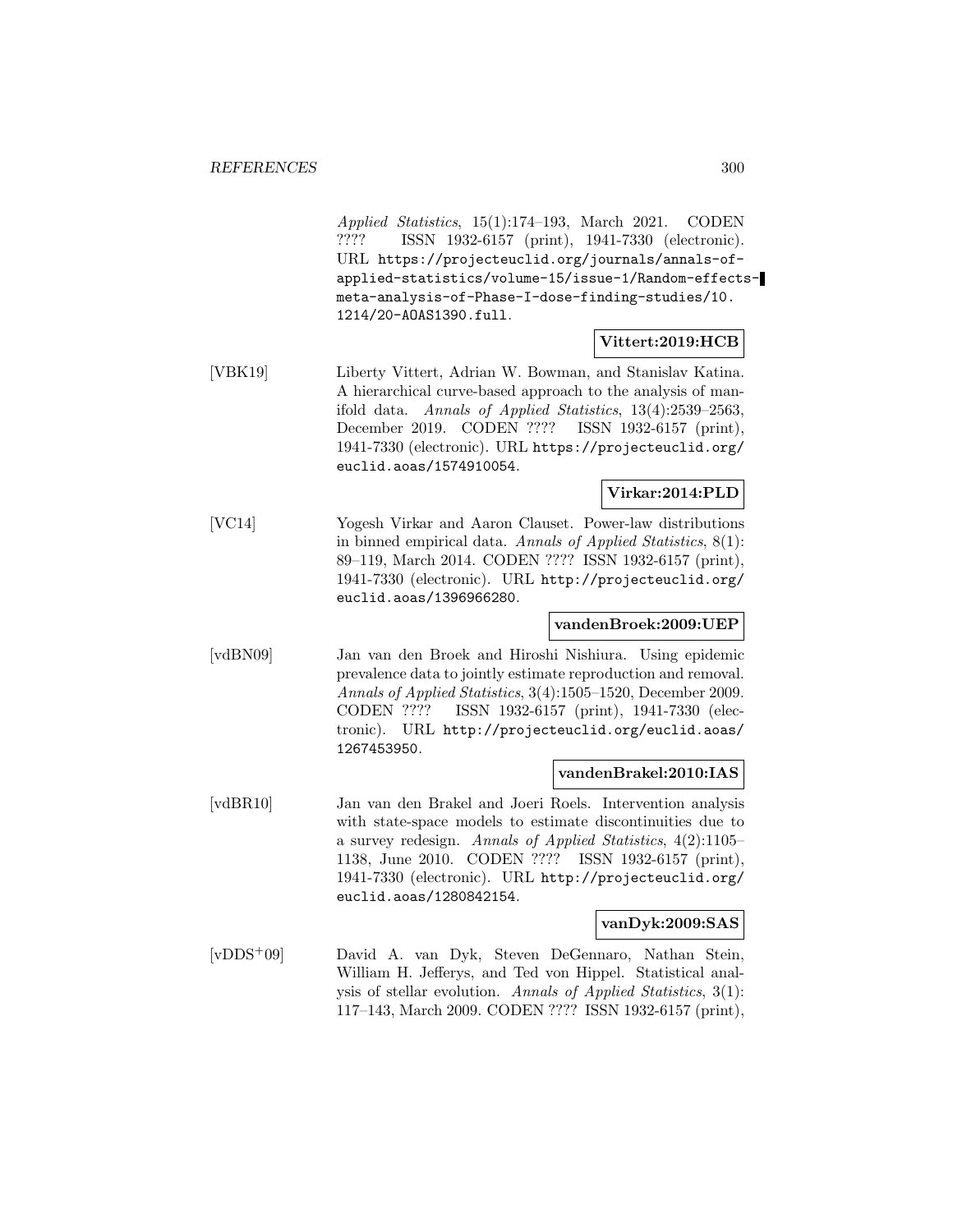1941-7330 (electronic). URL http://projecteuclid.org/ euclid.aoas/1239888365.

### **vanderHeijden:2012:PBM**

[vdHWC<sup>+</sup>12] Peter G. M. van der Heijden, Joe Whittaker, Maarten Cruyff, Bart Bakker, and Rik van der Vliet. People born in the Middle East but residing in the Netherlands: Invariant population size estimates and the role of active and passive covariates. Annals of Applied Statistics, 6(3):831–852, September 2012. CODEN ???? ISSN 1932-6157 (print), 1941-7330 (electronic). URL http://projecteuclid.org/euclid.aoas/ 1346418564.

#### **vandeKassteele:2017:EEA**

[vdKvEW17] Jan van de Kassteele, Jan van Eijkeren, and Jacco Wallinga. Efficient estimation of age-specific social contact rates between men and women. Annals of Applied Statistics, 11(1): 320–339, March 2017. CODEN ???? ISSN 1932-6157 (print), 1941-7330 (electronic). URL http://projecteuclid.org/ euclid.aoas/1491616883.

#### **Venturini:2008:GSM**

[VDP08] Sergio Venturini, Francesca Dominici, and Giovanni Parmigiani. Gamma shape mixtures for heavy-tailed distributions. Annals of Applied Statistics, 2(2):756–776, June 2008. CODEN ???? ISSN 1932-6157 (print), 1941-7330 (electronic). URL http://projecteuclid.org/euclid.aoas/ 1215118537.

### **Vandendijck:2016:PTE**

[VFH16] Yannick Vandendijck, Christel Faes, and Niel Hens. Prevalence and trend estimation from observational data with highly variable post-stratification weights. Annals of Applied Statistics, 10(1):94–117, March 2016. CODEN ???? ISSN 1932-6157 (print), 1941-7330 (electronic). URL http: //projecteuclid.org/euclid.aoas/1458909909.

#### **Venturini:2017:REM**

[VFMD17] Sergio Venturini, Jessica M. Franklin, Laura Morlock, and Francesca Dominici. Random effects models for identifying the most harmful medication errors in a large, voluntary reporting database. Annals of Applied Statistics, 11(2):504– 526, June 2017. CODEN ???? ISSN 1932-6157 (print),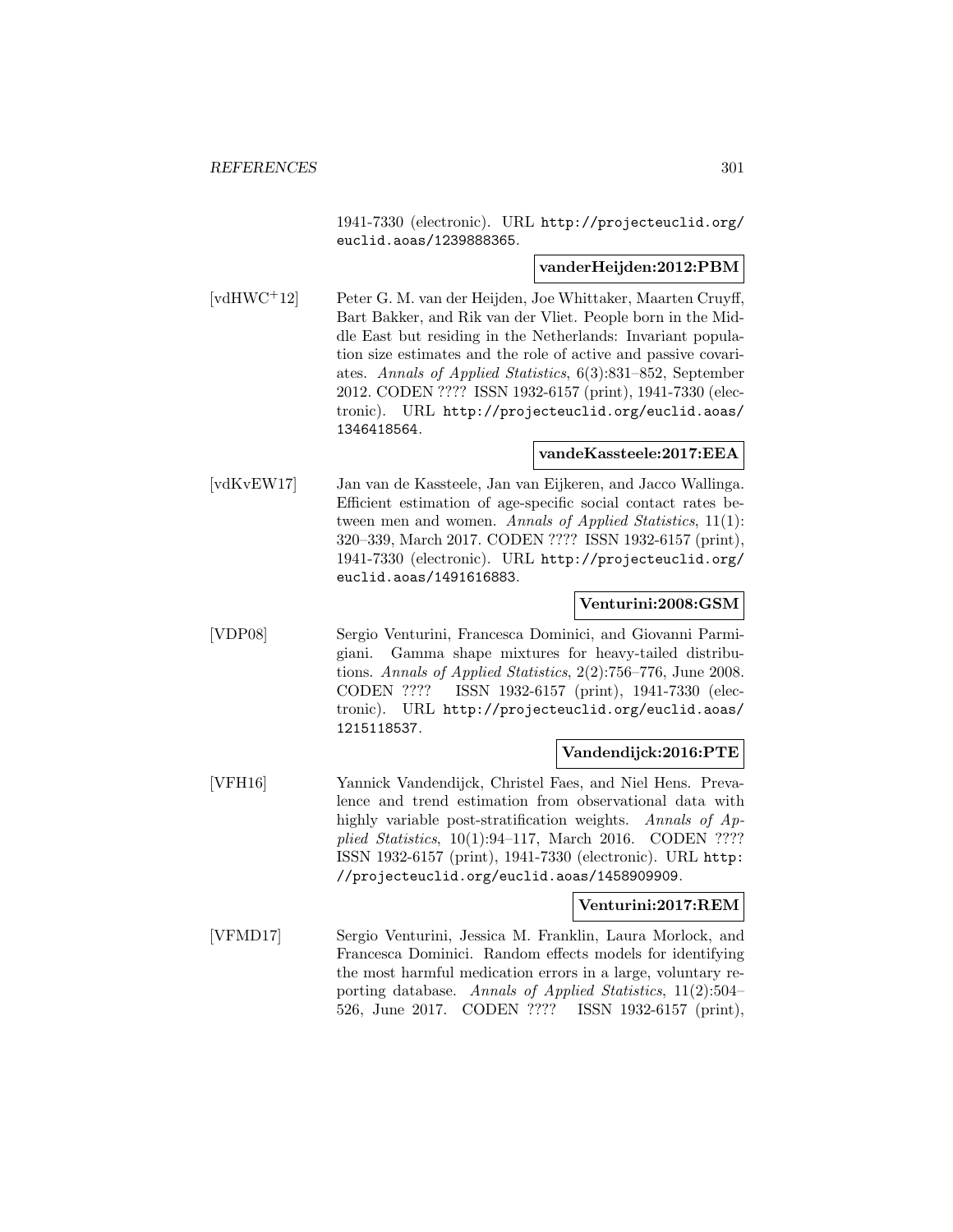1941-7330 (electronic). URL https://projecteuclid.org/ euclid.aoas/1500537713.

#### **Vsevolozhskaya:2014:PCT**

[VGH14] Olga Vsevolozhskaya, Mark Greenwood, and Dmitri Holodov. Pairwise comparison of treatment levels in functional analysis of variance with application to erythrocyte hemolysis. Annals of Applied Statistics, 8(2):905–925, June 2014. CODEN ???? ISSN 1932-6157 (print), 1941-7330 (electronic). URL http://projecteuclid.org/euclid.aoas/1404229519.

### **Volfovsky:2014:HAP**

[VH14] Alexander Volfovsky and Peter D. Hoff. Hierarchical array priors for ANOVA decompositions of cross-classified data. Annals of Applied Statistics, 8(1):19–47, March 2014. CODEN ???? ISSN 1932-6157 (print), 1941-7330 (electronic). URL http://projecteuclid.org/euclid.aoas/ 1396966277.

#### **Vu:2013:MBC**

[VHS13] Duy Q. Vu, David R. Hunter, and Michael Schweinberger. Model-based clustering of large networks. Annals of Applied Statistics, 7(2):1010–1039, June 2013. CODEN ???? ISSN 1932-6157 (print), 1941-7330 (electronic). URL http: //projecteuclid.org/euclid.aoas/1372338477.

#### **Valentini:2013:MUH**

[VIF13] Pasquale Valentini, Luigi Ippoliti, and Lara Fontanella. Modeling US housing prices by spatial dynamic structural equation models. Annals of Applied Statistics, 7(2):763–798, June 2013. CODEN ???? ISSN 1932-6157 (print), 1941-7330 (electronic). URL http://projecteuclid.org/euclid.aoas/ 1372338467.

#### **Voulgaraki:2012:SRT**

[VKG12] Anastasia Voulgaraki, Benjamin Kedem, and Barry I. Graubard. Semiparametric regression in testicular germ cell data. Annals of Applied Statistics, 6(3):1185–1208, September 2012. CODEN ???? ISSN 1932-6157 (print), 1941-7330 (electronic). URL http://projecteuclid.org/ euclid.aoas/1346418579.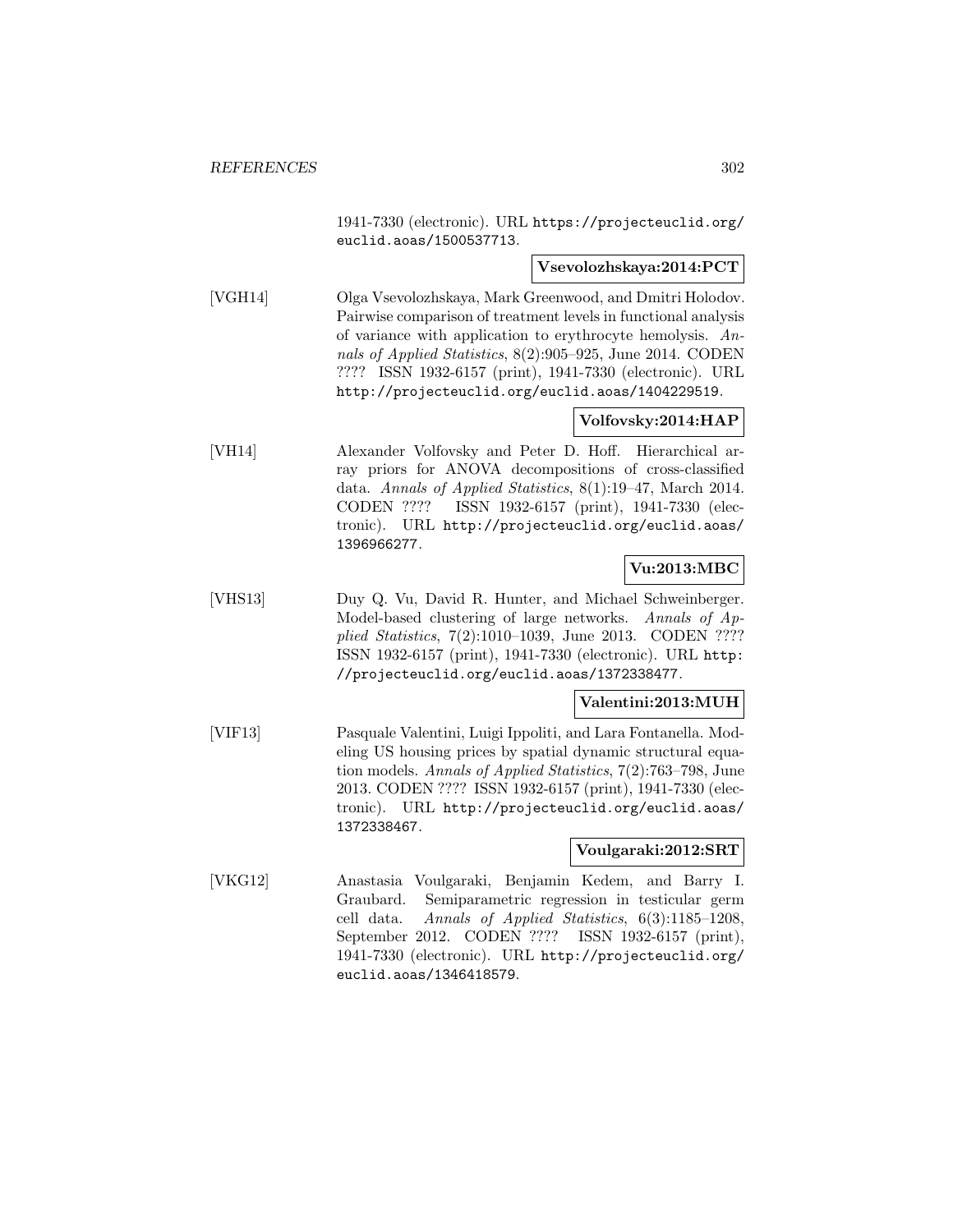### **Viles:2021:ICH**

[VML<sup>+</sup>21] Weston D. Viles, Juliette C. Madan, Hongzhe Li, Margaret R. Karagas, and Anne G. Hoen. Information content of high-order associations of the human gut microbiota network. Annals of Applied Statistics, 15(4):1788–1807, December 2021. CODEN ???? ISSN 1932-6157 (print), 1941-7330 (electronic). URL https://projecteuclid. org/journals/annals-of-applied-statistics/volume-15/issue-4/Information-content-of-high-order-associationsof-the-human-gut/10.1214/21-AOAS1449.full.

# **Vu:2011:EDV**

[VRN<sup>+</sup>11] Vincent Q. Vu, Pradeep Ravikumar, Thomas Naselaris, Kendrick N. Kay, Jack L. Gallant, and Bin Yu. Encoding and decoding V1 fMRI responses to natural images with sparse nonparametric models. Annals of Applied Statistics, 5(2B): 1159–1182, June 2011. CODEN ???? ISSN 1932-6157 (print), 1941-7330 (electronic). URL http://projecteuclid.org/ euclid.aoas/1310562717.

# **Vinci:2018:ARL**

[VVSK18] Giuseppe Vinci, Valérie Ventura, Matthew A. Smith, and Robert E. Kass. Adjusted regularization in latent graphical models: Application to multiple-neuron spike count data. Annals of Applied Statistics, 12(2):1068–1095, June 2018. CODEN ???? ISSN 1932-6157 (print), 1941-7330 (electronic). URL https://projecteuclid.org/euclid.aoas/ 1532743486.

# **Wahl:2011:DSA**

[WA11] Eugene R. Wahl and Caspar M. Ammann. Discussion of: "A statistical analysis of multiple temperature proxies: Are reconstructions of surface temperatures over the last 1000 years reliable?". Annals of Applied Statistics, 5(1):91–95, March 2011. CODEN ???? ISSN 1932-6157 (print), 1941-7330 (electronic). URL http://projecteuclid.org/euclid.aoas/ 1300715182. See [MW11b].

### **Wang:2020:ISA**

[WACY20] Wenjie Wang, Robert Aseltine, Kun Chen, and Jun Yan. Integrative survival analysis with uncertain event times in application to a suicide risk study. Annals of Applied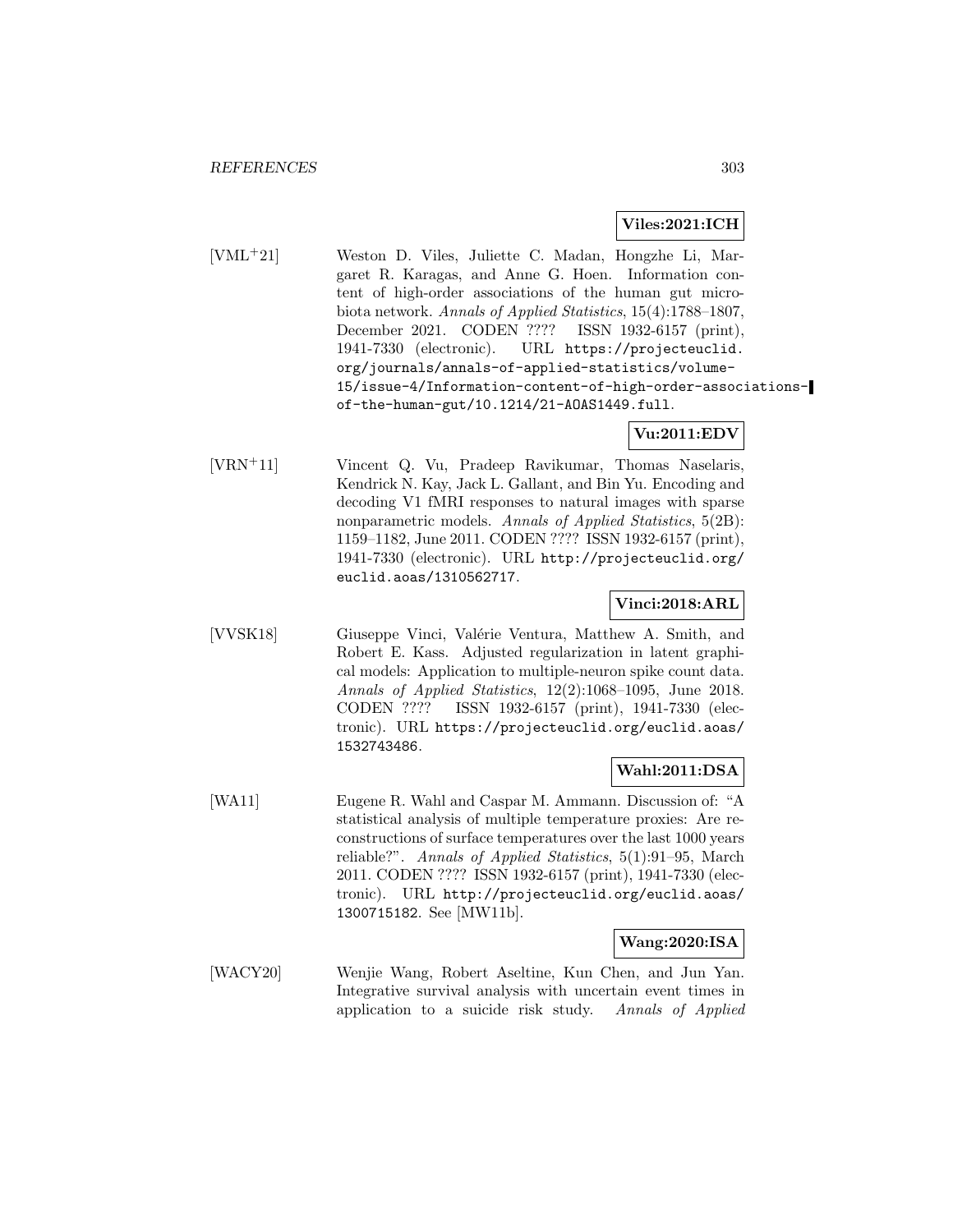Statistics, 14(1):51–73, March 2020. CODEN ???? ISSN 1932-6157 (print), 1941-7330 (electronic). URL https:// projecteuclid.org/euclid.aoas/1587002664.

# **Waller:2014:DSA**

[Wal14] Lance A. Waller. Discussion of "Spatial accessibility of pediatric primary healthcare: Measurement and inference". Annals of Applied Statistics, 8(4):1956–1960, December 2014. CODEN ???? ISSN 1932-6157 (print), 1941-7330 (electronic). URL http://projecteuclid.org/euclid.aoas/ 1419001730. See [NSS14b].

# **Wang:2011:QMC**

[Wan11] Yazhen Wang. Quantum Monte Carlo simulation. Annals of Applied Statistics, 5(2A):669–683, June 2011. CODEN ???? ISSN 1932-6157 (print), 1941-7330 (electronic). URL http: //projecteuclid.org/euclid.aoas/1310562200.

### **Wong:2014:AEF**

[WBA<sup>+</sup>14] Raymond K. W. Wong, Paul Baines, Alexander Aue, Thomas C. M. Lee, and Vinay L. Kashyap. Automatic estimation of flux distributions of astrophysical source populations. Annals of Applied Statistics, 8(3):1690–1712, September 2014. CODEN ???? ISSN 1932-6157 (print), 1941-7330 (electronic). URL http://projecteuclid.org/euclid.aoas/ 1414091230.

# **Wang:2013:BAD**

[WBB13] Xiaojing Wang, James O. Berger, and Donald S. Burdick. Bayesian analysis of dynamic item response models in educational testing. Annals of Applied Statistics, 7(1):126– 153, March 2013. CODEN ???? ISSN 1932-6157 (print), 1941-7330 (electronic). URL http://projecteuclid.org/ euclid.aoas/1365527193.

### **Wager:2015:WSC**

[WBC15] Stefan Wager, Alexander Blocker, and Niall Cardin. Weakly supervised clustering: Learning fine-grained signals from coarse labels. Annals of Applied Statistics, 9(2):801–820, June 2015. CODEN ???? ISSN 1932-6157 (print), 1941-7330 (electronic). URL http://projecteuclid.org/euclid. aoas/1437397112.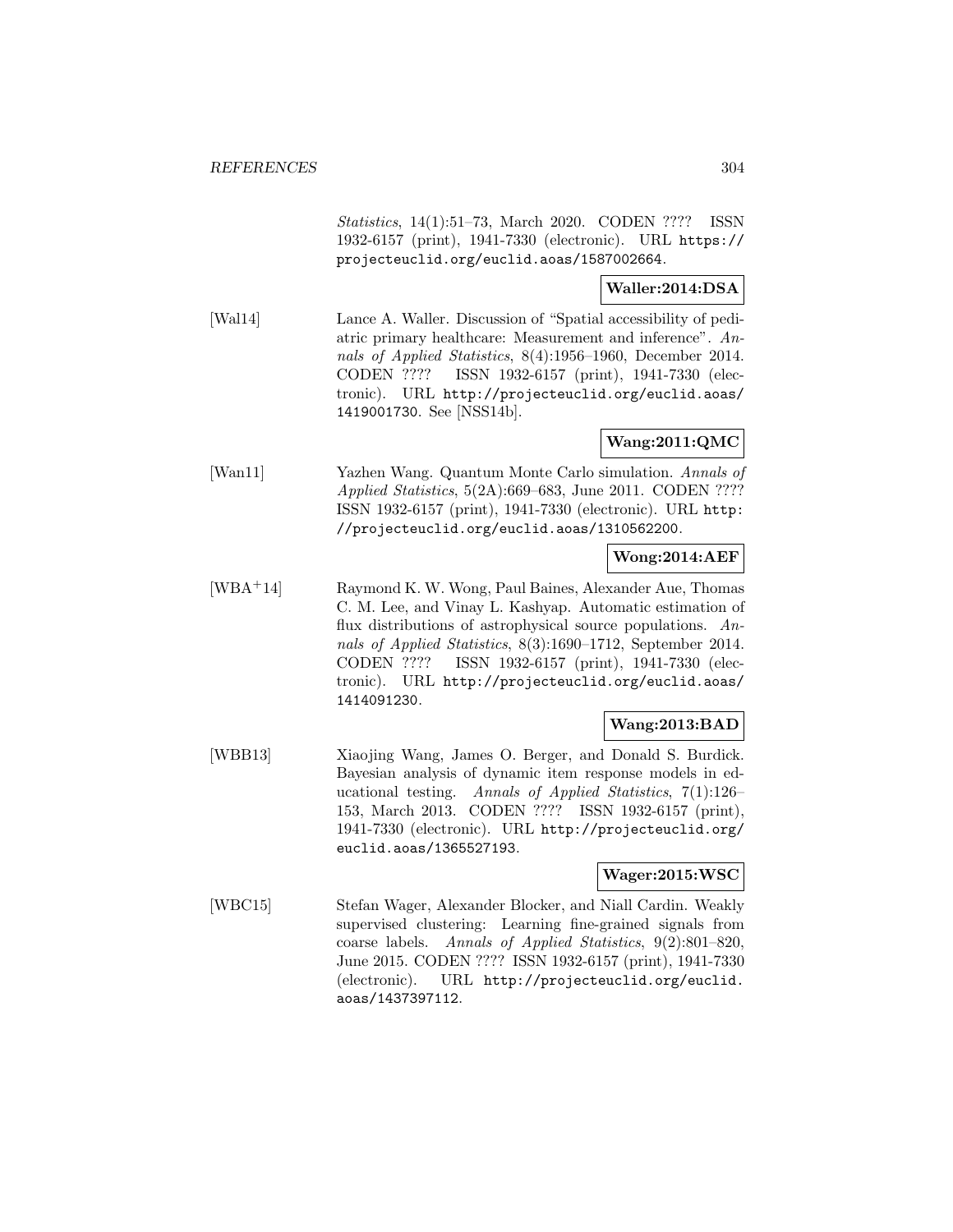# **Wu:2019:CIC**

[WBK<sup>+</sup>19] Xiao Wu, Danielle Braun, Marianthi-Anna Kioumourtzoglou, Christine Choirat, Qian Di, and Francesca Dominici. Causal inference in the context of an error prone exposure: Air pollution and mortality. Annals of Applied Statistics, 13(1):520–547, March 2019. CODEN ???? ISSN 1932-6157 (print), 1941-7330 (electronic). URL https:// projecteuclid.org/euclid.aoas/1554861659.

### **Wesolowski:2015:NFE**

[WCW15] Sergiusz Wesolowski, Robert J. Contreras, and Wei Wu. A new framework for Euclidean summary statistics in the neural spike train space. Annals of Applied Statistics, 9 (3):1278–1297, September 2015. CODEN ???? ISSN 1932-6157 (print), 1941-7330 (electronic). URL http:// projecteuclid.org/euclid.aoas/1446488739.

# **Wang:2010:GEV**

[WD10] Xia Wang and Dipak K. Dey. Generalized extreme value regression for binary response data: an application to B2B electronic payments system adoption. Annals of Applied Statistics, 4(4):2000–2023, December 2010. CODEN ???? ISSN 1932-6157 (print), 1941-7330 (electronic). URL http: //projecteuclid.org/euclid.aoas/1294167807.

### **Weir:2007:RDP**

[Wei07] Bruce S. Weir. The rarity of DNA profiles. Annals of Applied Statistics, 1(2):358–370, December 2007. CODEN ???? ISSN 1932-6157 (print), 1941-7330 (electronic). URL http: //projecteuclid.org/euclid.aoas/1196438022.

### **Wen:2016:MQD**

[Wen16] Xiaoquan Wen. Molecular QTL discovery incorporating genomic annotations using Bayesian false discovery rate control. Annals of Applied Statistics, 10(3):1619–1638, September 2016. CODEN ???? ISSN 1932-6157 (print), 1941-7330 (electronic). URL http://projecteuclid.org/euclid. aoas/1475069621.

### **Wang:2021:OSB**

[WEWX21] Lin Wang, Jake Elmstedt, Weng Kee Wong, and Hongquan Xu. Orthogonal subsampling for big data linear regression. Annals of Applied Statistics, 15(3):1273–1290,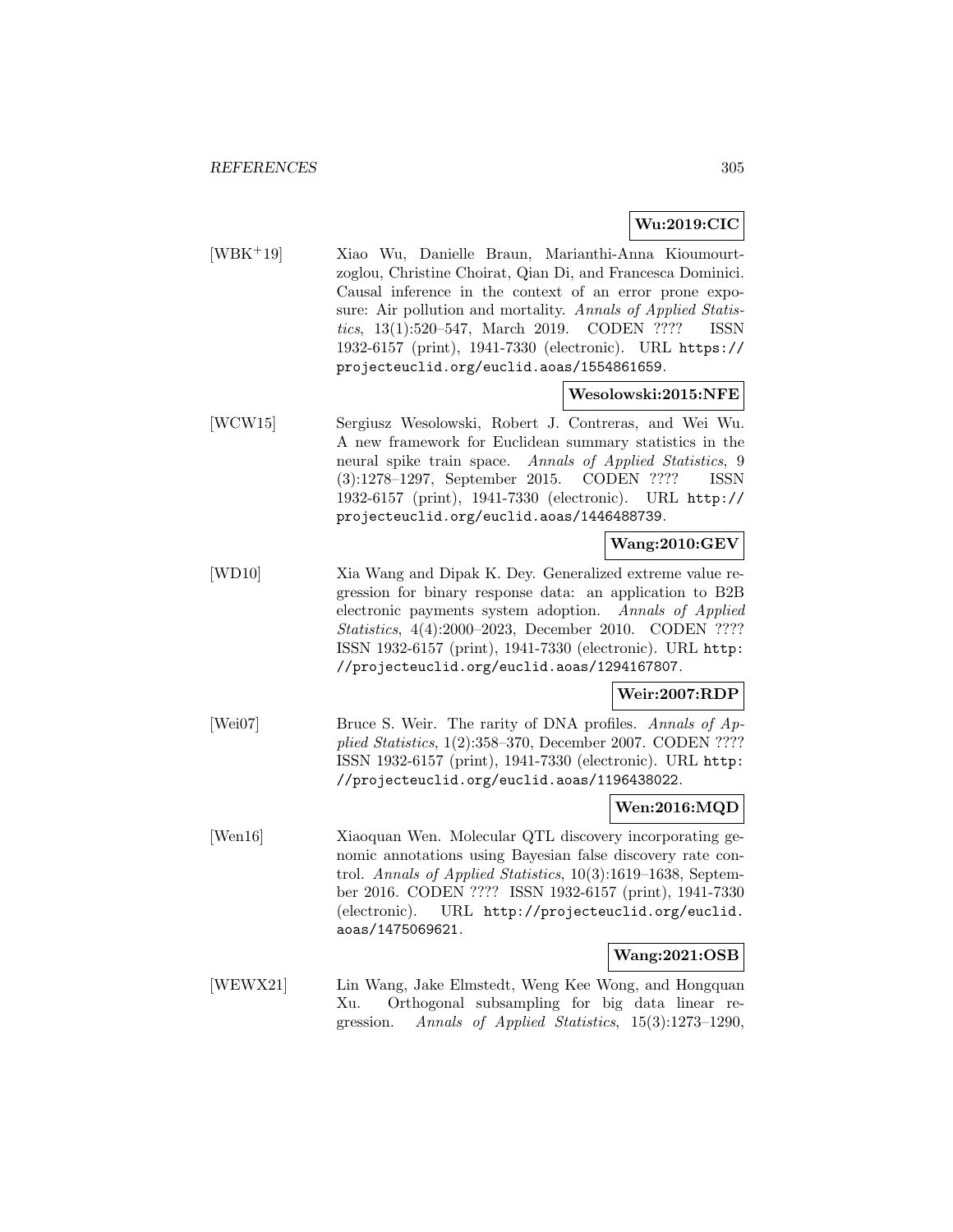September 2021. CODEN ???? ISSN 1932-6157 (print), 1941-7330 (electronic). URL https://projecteuclid. org/journals/annals-of-applied-statistics/volume-15/issue-3/Orthogonal-subsampling-for-big-data-linearregression/10.1214/21-AOAS1462.full.

# **Wang:2019:TWC**

[WFS19] Miaoyan Wang, Jonathan Fischer, and Yun S. Song. Threeway clustering of multi-tissue multi-individual gene expression data using semi-nonnegative tensor decomposition. Annals of Applied Statistics, 13(2):1103–1127, June 2019. CO-DEN ???? ISSN 1932-6157 (print), 1941-7330 (electronic). URL https://projecteuclid.org/euclid.aoas/ 1560758439.

# **Weber:2018:BAA**

[WGL<sup>+</sup>18a] Sebastian Weber, Andrew Gelman, Daniel Lee, Michael Betancourt, Aki Vehtari, and Amy Racine-Poon. Bayesian aggregation of average data: an application in drug development. Annals of Applied Statistics, 12(3):1583–1604, September 2018. CODEN ???? ISSN 1932-6157 (print), 1941-7330 (electronic). URL https://projecteuclid.org/euclid. aoas/1536652966.

# **Wu:2018:AWB**

[WGL<sup>+</sup>18b] Xiaowei Wu, Ting Guan, Dajiang J. Liu, Luis G. León Novelo, and Dipankar Bandyopadhyay. Adaptive-weight burden test for associations between quantitative traits and genotype data with complex correlations. Annals of Applied Statistics, 12(3):1558–1582, September 2018. CODEN ???? ISSN 1932-6157 (print), 1941-7330 (electronic). URL https:// projecteuclid.org/euclid.aoas/1536652965.

# **Westveld:2011:MEM**

[WH11] Anton H. Westveld and Peter D. Hoff. A mixed effects model for longitudinal relational and network data, with applications to international trade and conflict. Annals of Applied Statistics, 5(2A):843–872, June 2011. CODEN ???? ISSN 1932-6157 (print), 1941-7330 (electronic). URL http: //projecteuclid.org/euclid.aoas/1310562208.

# **Wu:2021:BSJ**

[WHAW21] Guohui Wu, Scott H. Holan, Alexis Avril, and Jonas Waldenström. A Bayesian semiparametric Jolly–Seber model with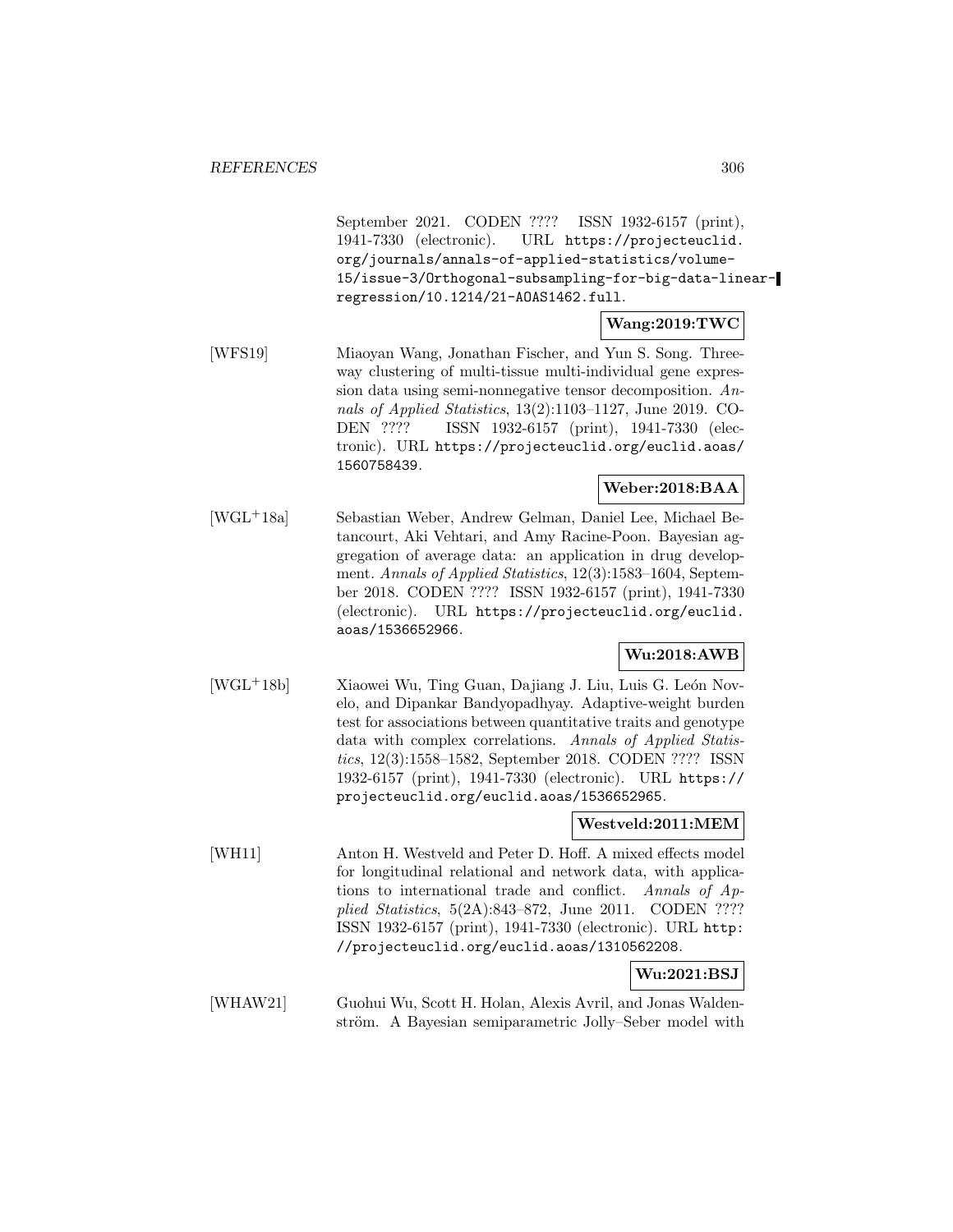individual heterogeneity: an application to migratory mallards at stopover. Annals of Applied Statistics, 15(2):813– 830, June 2021. CODEN ???? ISSN 1932-6157 (print), 1941-7330 (electronic). URL https://projecteuclid. org/journals/annals-of-applied-statistics/volume-15/issue-2/A-Bayesian-semiparametric-JollySeber-modelwith-individual-heterogeneity--An/10.1214/20-AOAS1421. full.

#### **Wilson:2022:KMD**

[WHC<sup>+</sup>22] Ander Wilson, Hsiao-Hsien Leon Hsu, Yueh-Hsiu Mathilda Chiu, Robert O. Wright, Rosalind J. Wright, and Brent A. Coull. Kernel machine and distributed lag models for assessing windows of susceptibility to environmental mixtures in children's health studies. Annals of Applied Statistics, 16(2): 1090–1110, June 2022. CODEN ???? ISSN 1932-6157 (print), 1941-7330 (electronic). URL https://projecteuclid. org/journals/annals-of-applied-statistics/volume-16/issue-2/Kernel-machine-and-distributed-lag-modelsfor-assessing-windows-of/10.1214/21-AOAS1533.full.

#### **White:2013:DEH**

[Whi13] Gentry White. Discussion of "Estimating the historical and future probabilities of large terrorist events" by Aaron Clauset and Ryan Woodard. Annals of Applied Statistics, 7(4):1876–1880, December 2013. CO-DEN ???? ISSN 1932-6157 (print), 1941-7330 (electronic). URL http://projecteuclid.org/euclid.aoas/ 1387823298. See [CW13a].

#### **Wang:2015:MFA**

[WHLN15] Zhishi Wang, Qiuling He, Bret Larget, and Michael A. Newton. A multi-functional analyzer uses parameter constraints to improve the efficiency of model-based gene-set analysis. Annals of Applied Statistics, 9(1):225–246, March 2015. CODEN ???? ISSN 1932-6157 (print), 1941-7330 (electronic). URL http://projecteuclid.org/euclid.aoas/ 1430226091.

#### **Wu:2015:BBM**

[WHNW15] Guohui Wu, Scott H. Holan, Charles H. Nilon, and Christopher K. Wikle. Bayesian binomial mixture models for estimating abundance in ecological monitoring studies. Annals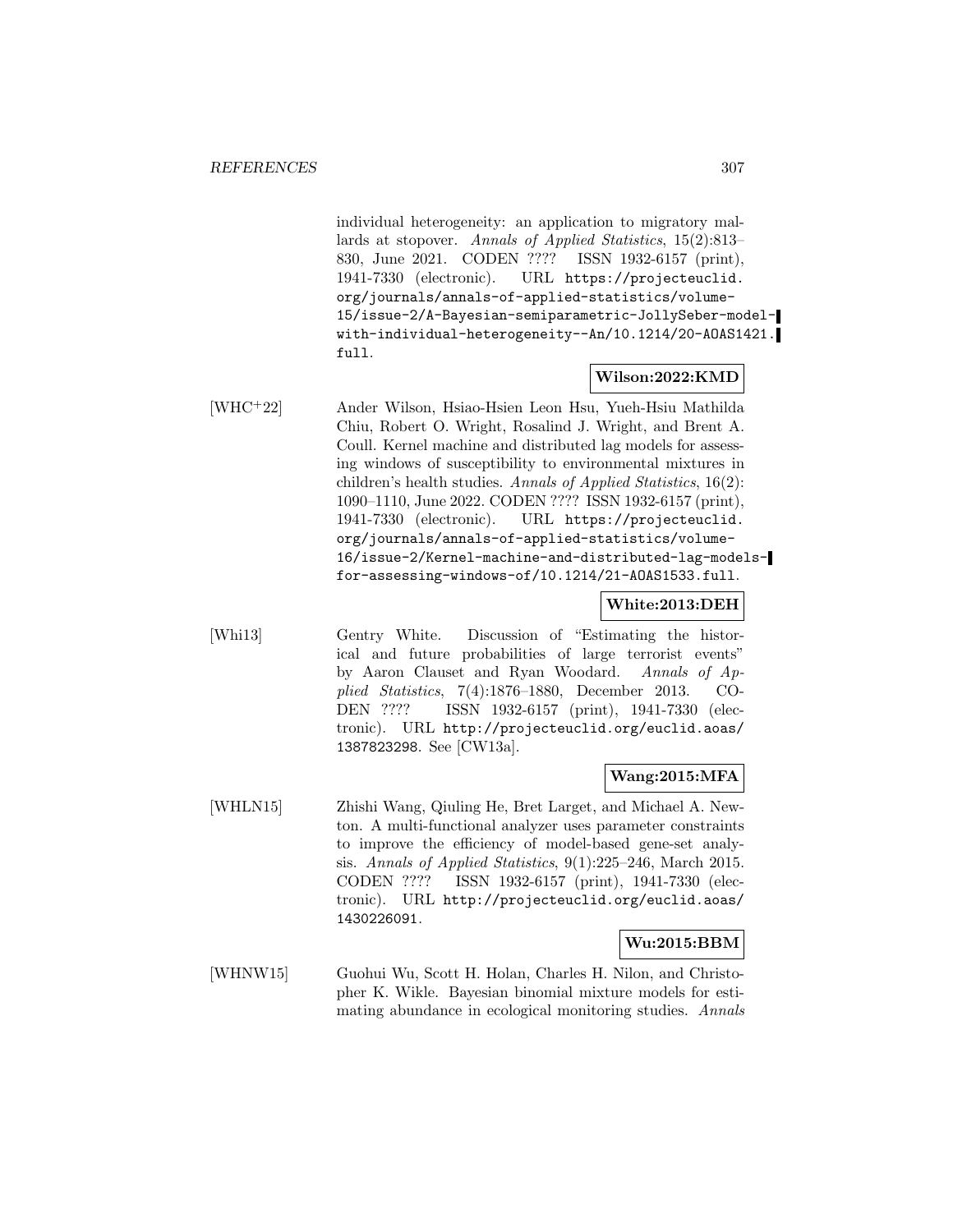of Applied Statistics, 9(1):1–26, March 2015. CODEN ???? ISSN 1932-6157 (print), 1941-7330 (electronic). URL http: //projecteuclid.org/euclid.aoas/1430226082.

### **Wu:2007:SFA**

[WI07] Zhijin Wu and Rafael A. Irizarry. A statistical framework for the analysis of microarray probe-level data. Annals of Applied Statistics, 1(2):333–357, December 2007. CODEN ???? ISSN 1932-6157 (print), 1941-7330 (electronic). URL http://projecteuclid.org/euclid.aoas/1196438021.

# **Wilson:2010:BMS**

[WIC<sup>+</sup>10] Melanie A. Wilson, Edwin S. Iversen, Merlise A. Clyde, Scott C. Schmidler, and Joellen M. Schildkraut. Bayesian model search and multilevel inference for SNP association studies. Annals of Applied Statistics, 4(3):1342–1364, September 2010. CODEN ???? ISSN 1932-6157 (print), 1941-7330 (electronic). URL http://projecteuclid.org/ euclid.aoas/1287409376.

# **Witten:2011:CCS**

[Wit11] Daniela M. Witten. Classification and clustering of sequencing data using a Poisson model. Annals of Applied Statistics, 5(4):2493–2518, December 2011. CODEN ???? ISSN 1932-6157 (print), 1941-7330 (electronic). URL http:// projecteuclid.org/euclid.aoas/1324399604.

# **Wang:2015:IGG**

[WJF<sup>+</sup>15] Y. X. Rachel Wang, Keni Jiang, Lewis J. Feldman, Peter J. Bickel, and Haiyan Huang. Inferring gene–gene interactions and functional modules using sparse canonical correlation analysis. Annals of Applied Statistics, 9(1):300–323, March 2015. CODEN ???? ISSN 1932-6157 (print), 1941-7330 (electronic). URL http://projecteuclid.org/euclid.aoas/ 1430226094.

#### **Wulsin:2016:NML**

[WJL16] Drausin F. Wulsin, Shane T. Jensen, and Brian Litt. Nonparametric multi-level clustering of human epilepsy seizures. Annals of Applied Statistics, 10(2):667–689, June 2016. CO-DEN ???? ISSN 1932-6157 (print), 1941-7330 (electronic). URL http://projecteuclid.org/euclid.aoas/ 1469199889.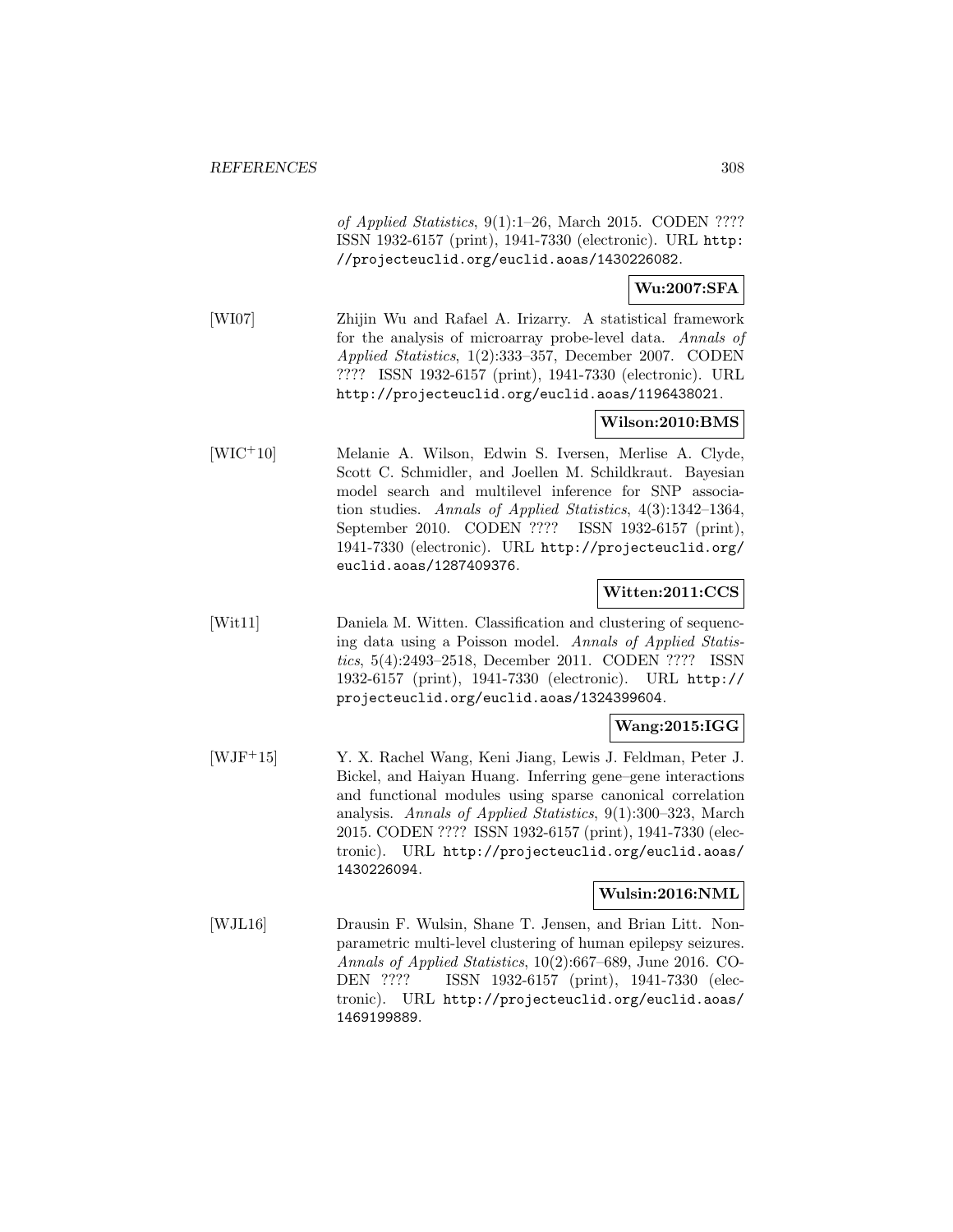#### **Watson:2021:EAU**

[WJT<sup>+</sup>21] Joe Watson, Ruth Joy, Dominic Tollit, Sheila J. Thornton, and Marie Auger-Méthé. Estimating animal utilization distributions from multiple data types: a joint spatiotemporal point process framework. Annals of Applied Statistics, 15(4):1872–1896, December 2021. CO-DEN ???? ISSN 1932-6157 (print), 1941-7330 (electronic). URL https://projecteuclid.org/journals/annals-ofapplied-statistics/volume-15/issue-4/Estimating-animalutilization-distributions-from-multiple-data-types- -A/10.1214/21-AOAS1472.full.

#### **Woodworth:2010:ATV**

[WK10] George Woodworth and Joseph Kadane. Age- and timevarying proportional hazards models for employment discrimination. Annals of Applied Statistics, 4(3):1139–1157, September 2010. CODEN ???? ISSN 1932-6157 (print), 1941-7330 (electronic). URL http://projecteuclid.org/ euclid.aoas/1287409367.

### **Winderbaum:2015:FEP**

[WKG<sup>+</sup>15] Lyron J. Winderbaum, Inge Koch, Ove J. R. Gustafsson, Stephan Meding, and Peter Hoffmann. Feature extraction for proteomics imaging mass spectrometry data. Annals of Applied Statistics, 9(4):1973–1996, December 2015. CODEN ???? ISSN 1932-6157 (print), 1941-7330 (electronic). URL http://projecteuclid.org/euclid.aoas/1453994187.

#### **Wong:2016:DAC**

[WKLvD16] Raymond K. W. Wong, Vinay L. Kashyap, Thomas C. M. Lee, and David A. van Dyk. Detecting abrupt changes in the spectra of high-energy astrophysical sources. Annals of Applied Statistics, 10(2):1107–1134, June 2016. CODEN ???? ISSN 1932-6157 (print), 1941-7330 (electronic). URL http: //projecteuclid.org/euclid.aoas/1469199907.

#### **White:2021:HIS**

[WKR21] Philip A. White, Durban G. Keeler, and Summer Rupper. Hierarchical integrated spatial process modeling of monotone West Antarctic snow density curves. Annals of Applied Statistics, 15(2):556–571, June 2021. CODEN ???? ISSN 1932-6157 (print), 1941-7330 (electronic).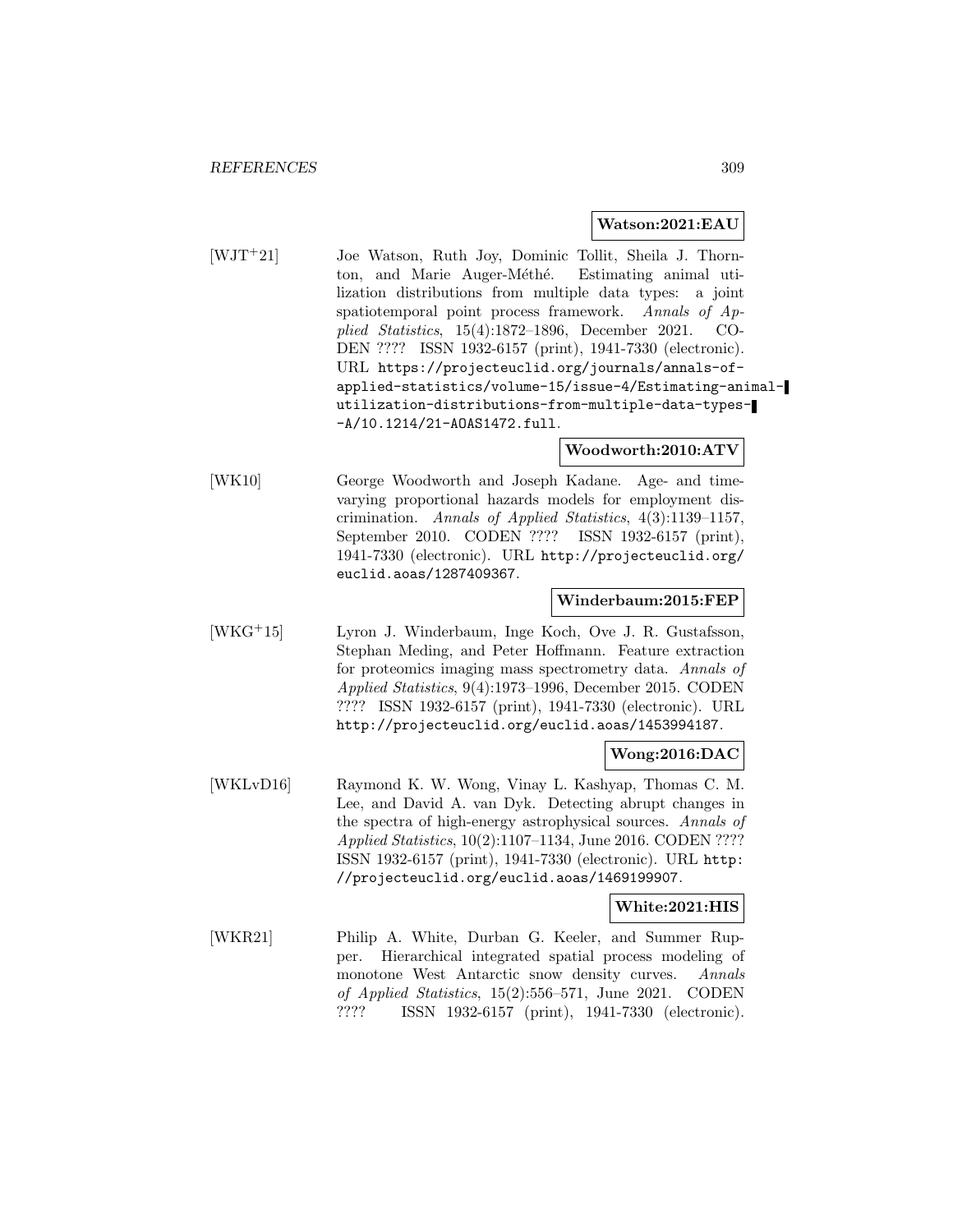URL https://projecteuclid.org/journals/annals-ofapplied-statistics/volume-15/issue-2/Hierarchicalintegrated-spatial-process-modeling-of-monotone-West-Antarctic-snow/10.1214/21-AOAS1443.full.

# **Wei:2008:HST**

[WL08a] Zhi Wei and Hongzhe Li. A hidden spatial-temporal Markov random field model for network-based analysis of time course gene expression data. Annals of Applied Statistics, 2(1):408– 429, March 2008. CODEN ???? ISSN 1932-6157 (print), 1941-7330 (electronic). URL http://projecteuclid.org/ euclid.aoas/1206367827.

### **Wu:2008:CDA**

[WL08b] Tong Tong Wu and Kenneth Lange. Coordinate descent algorithms for lasso penalized regression. Annals of Applied Statistics, 2(1):224–244, March 2008. CODEN ???? ISSN 1932-6157 (print), 1941-7330 (electronic). URL http:// projecteuclid.org/euclid.aoas/1206367819.

### **Wu:2010:MVD**

[WL10] Tong Tong Wu and Kenneth Lange. Multicategory vertex discriminant analysis for high-dimensional data. Annals of Applied Statistics, 4(4):1698–1721, December 2010. CODEN ???? ISSN 1932-6157 (print), 1941-7330 (electronic). URL http://projecteuclid.org/euclid.aoas/1294167795.

#### **West:2021:ASB**

[WLA<sup>+</sup>21] Brady T. West, Roderick J. Little, Rebecca R. Andridge, Philip S. Boonstra, Erin B. Ware, Anita Pandit, and Fernanda Alvarado-Leiton. Assessing selection bias in regression coefficients estimated from nonprobability samples with applications to genetics and demographic surveys. Annals of Applied Statistics, 15(3):1556–1581, September 2021. CODEN ???? ISSN 1932-6157 (print), 1941-7330 (electronic). URL https://projecteuclid. org/journals/annals-of-applied-statistics/volume-15/issue-3/Assessing-selection-bias-in-regressioncoefficients-estimated-from-nonprobability-samples/ 10.1214/21-AOAS1453.full.

# **Wang:2017:PCP**

[WLG17] Chenkun Wang, Hai Liu, and Sujuan Gao. A penalized Cox proportional hazards model with multiple time-varying ex-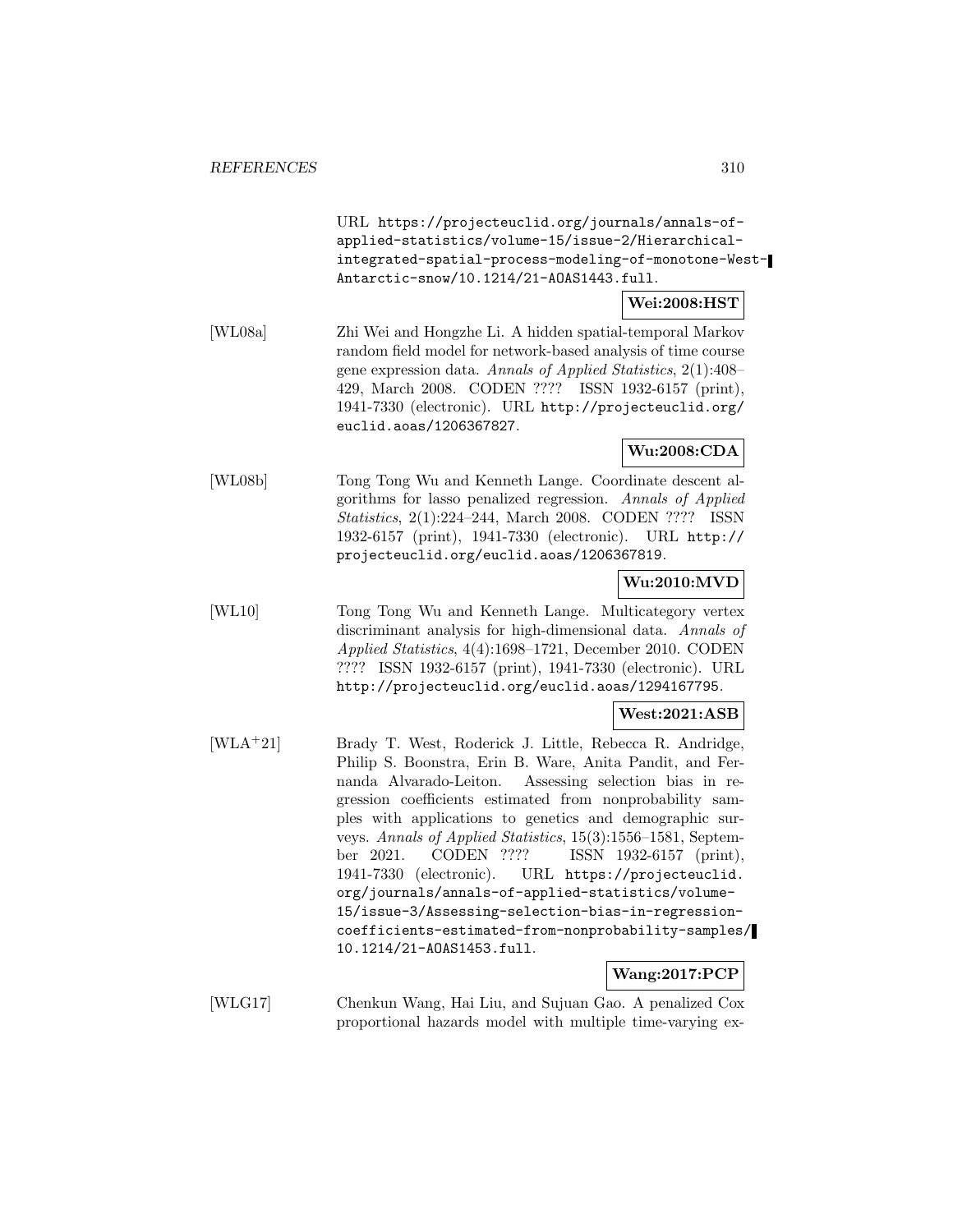posures. Annals of Applied Statistics, 11(1):185–201, March 2017. CODEN ???? ISSN 1932-6157 (print), 1941-7330 (electronic). URL http://projecteuclid.org/euclid.aoas/ 1491616877.

# **Wong:2018:ECS**

[WLK18] Samuel W. K. Wong, Jun S. Liu, and S. C. Kou. Exploring the conformational space for protein folding with sequential Monte Carlo. Annals of Applied Statistics, 12(3):1628–1654, September 2018. CODEN ???? ISSN 1932-6157 (print), 1941-7330 (electronic). URL https://projecteuclid.org/ euclid.aoas/1536652968.

### **Wang:2017:DPM**

[WLL17] Jue Wang, Sheng Luo, and Liang Li. Dynamic prediction for multiple repeated measures and event time data: an application to Parkinson's disease. Annals of Applied Statistics, 11(3):1787–1809, September 2017. CODEN ???? ISSN 1932-6157 (print), 1941-7330 (electronic). URL https:// projecteuclid.org/euclid.aoas/1507168848.

### **Wang:2021:BRC**

[WLM<sup>+</sup>21] Zhenxun Wang, Lifeng Lin, Thomas Murray, James S. Hodges, and Haitao Chu. Bridging randomized controlled trials and single-arm trials using commensurate priors in arm-based network meta-analysis. Annals of Applied Statistics, 15(4):1767–1787, December 2021. CO-DEN ???? ISSN 1932-6157 (print), 1941-7330 (electronic). URL https://projecteuclid.org/journals/annals-ofapplied-statistics/volume-15/issue-4/Bridging-randomizedcontrolled-trials-and-single-arm-trials-using-commensurate/ 10.1214/21-AOAS1469.full.

#### **Wong:2016:FDE**

[WLP<sup>+</sup>16] Raymond K. W. Wong, Thomas C. M. Lee, Debashis Paul, Jie Peng, and Alzheimer's Disease Neuroimaging Initiative. Fiber direction estimation, smoothing and tracking in diffusion MRI. *Annals of Applied Statistics*, 10(3):1137–1156, September 2016. CODEN ???? ISSN 1932-6157 (print), 1941-7330 (electronic). URL http://projecteuclid.org/ euclid.aoas/1475069599. See discussion [Sch16, Laz16, KL16] and rejoinder [WLPP16].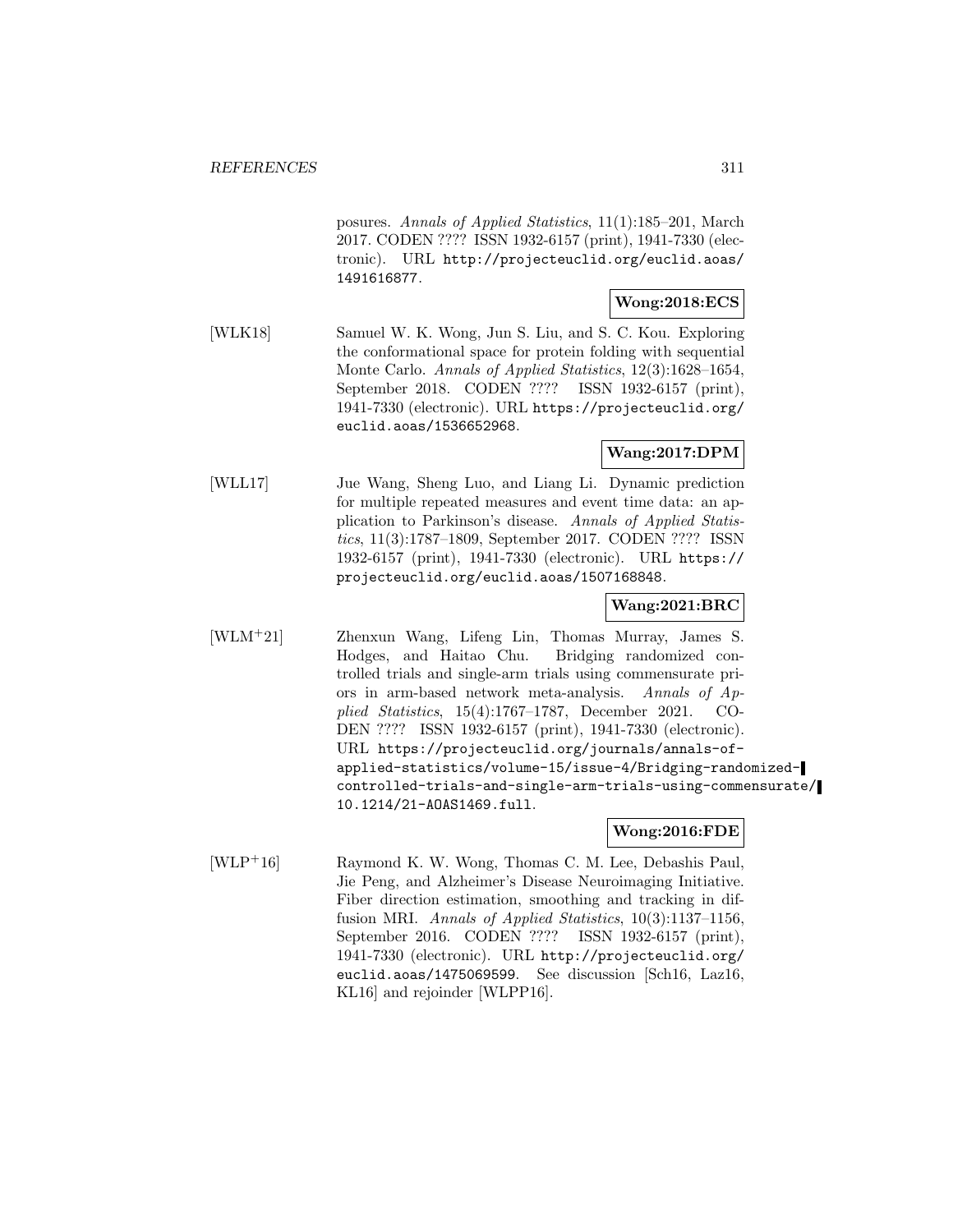### **Wong:2016:RFD**

[WLPP16] Raymond K. W. Wong, Thomas C. M. Lee, Debashis Paul, and Jie Peng. Rejoinder: "Fiber direction estimation, smoothing and tracking in diffusion MRI". Annals of Applied Statistics, 10(3):1166–1169, September 2016. CODEN ???? ISSN 1932-6157 (print), 1941-7330 (electronic). URL http://projecteuclid.org/euclid.aoas/ 1475069603. See [WLP<sup>+</sup>16].

### **Wraith:2014:UIP**

[WMA<sup>+</sup>14] Darren Wraith, Kerrie Mengersen, Clair Alston, Judith Rousseau, and Tareq Hussein. Using informative priors in the estimation of mixtures over time with application to aerosol particle size distributions. Annals of Applied Statistics, 8(1): 232–258, March 2014. CODEN ???? ISSN 1932-6157 (print), 1941-7330 (electronic). URL http://projecteuclid.org/ euclid.aoas/1396966285.

# **Wang:2017:VEM**

[WME17] Y. Samuel Wang, Ross L. Matsueda, and Elena A. Erosheva. A variational EM method for mixed membership models with multivariate rank data: an analysis of public policy preferences. Annals of Applied Statistics, 11(3):1452–1480, September 2017. CODEN ???? ISSN 1932-6157 (print), 1941-7330 (electronic). URL https://projecteuclid.org/ euclid.aoas/1507168836.

### **Worthington:2019:EAM**

[WMKG19] Hannah Worthington, Rachel McCrea, Ruth King, and Richard Griffiths. Estimating abundance from multiple sampling capture-recapture data via a multi-state multi-period stopover model. Annals of Applied Statistics, 13(4):2043– 2064, December 2019. CODEN ???? ISSN 1932-6157 (print), 1941-7330 (electronic). URL https://projecteuclid.org/ euclid.aoas/1574910035.

#### **Warren:2021:SDL**

[WMT<sup>+</sup>21] Joshua L. Warren, Marie Lynn Miranda, Joshua L. Tootoo, Claire E. Osgood, and Michelle L. Bell. Spatial distributed lag data fusion for estimating ambient air pollution. Annals of Applied Statistics, 15(1):323–342, March 2021. CODEN ???? ISSN 1932-6157 (print),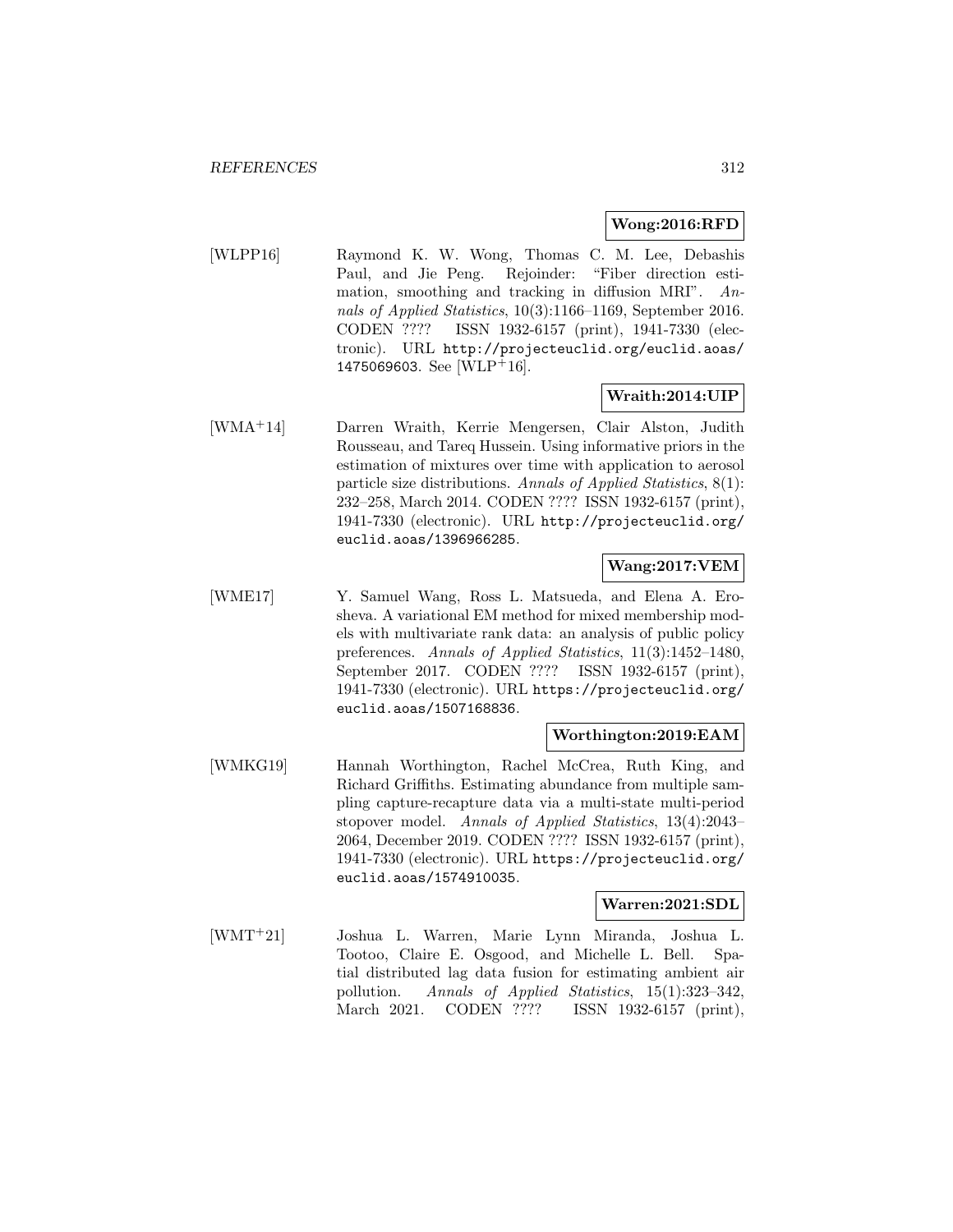1941-7330 (electronic). URL https://projecteuclid. org/journals/annals-of-applied-statistics/volume-15/issue-1/Spatial-distributed-lag-data-fusion-forestimating-ambient-air-pollution/10.1214/20-AOAS1399. full.

# **Wang:2011:RL**

[WNRZ11] Sijian Wang, Bin Nan, Saharon Rosset, and Ji Zhu. Random lasso. Annals of Applied Statistics, 5(1):468–485, March 2011. CODEN ???? ISSN 1932-6157 (print), 1941-7330 (electronic). URL http://projecteuclid.org/euclid.aoas/ 1300715199.

### **Wang:2014:RFR**

[WNZK14] Xuejing Wang, Bin Nan, Ji Zhu, and Robert Koeppe. Regularized 3D functional regression for brain image data via Haar wavelets. Annals of Applied Statistics, 8(2):1045–1064, June 2014. CODEN ???? ISSN 1932-6157 (print), 1941-7330 (electronic). URL http://projecteuclid.org/euclid.aoas/ 1404229525.

### **Wang:2018:TDA**

[WOC18] Yuan Wang, Hernando Ombao, and Moo K. Chung. Topological data analysis of single-trial electroencephalographic signals. Annals of Applied Statistics, 12(3):1506–1534, September 2018. CODEN ???? ISSN 1932-6157 (print), 1941-7330 (electronic). URL https://projecteuclid.org/euclid. aoas/1536652963.

### **Worby:2016:RTT**

[WOK<sup>+</sup>16] Colin J. Worby, Philip D. O'Neill, Theodore Kypraios, Julie V. Robotham, Daniela De Angelis, Edward J. P. Cartwright, Sharon J. Peacock, and Ben S. Cooper. Reconstructing transmission trees for communicable diseases using densely sampled genetic data. Annals of Applied Statistics, 10(1):395–417, March 2016. CODEN ???? ISSN 1932-6157 (print), 1941-7330 (electronic). URL http:// projecteuclid.org/euclid.aoas/1458909921.

# **Wei:2012:BJM**

[WP12] Peng Wei and Wei Pan. Bayesian joint modeling of multiple gene networks and diverse genomic data to identify target genes of a transcription factor. Annals of Applied Statistics, 6(1):334–355, March 2012. CODEN ???? ISSN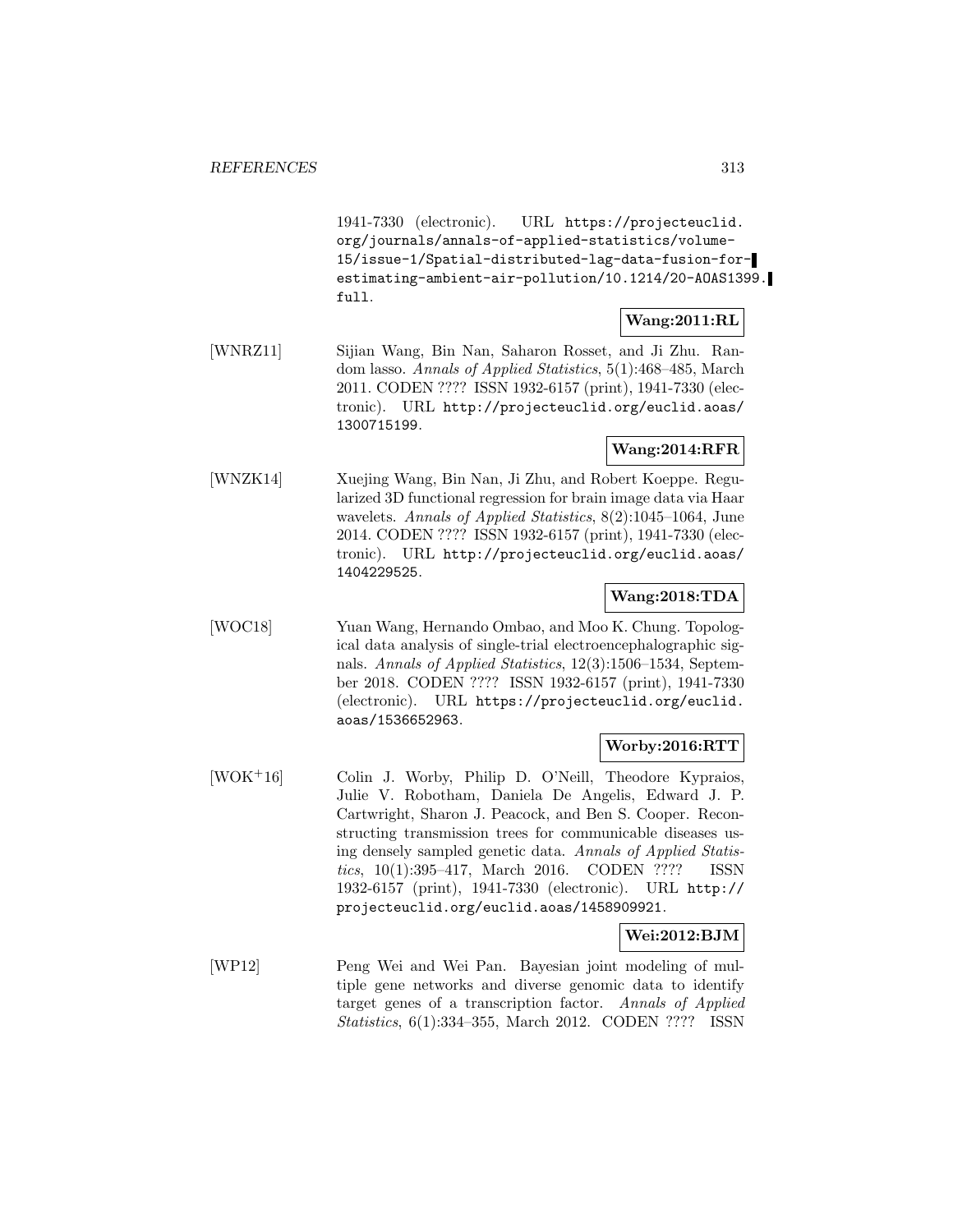1932-6157 (print), 1941-7330 (electronic). URL http:// projecteuclid.org/euclid.aoas/1331043399.

### **Wang:2012:MIS**

[WR12] Hao Wang and Jerome P. Reiter. Multiple imputation for sharing precise geographies in public use data. Annals of Applied Statistics, 6(1):229–252, March 2012. CODEN ???? ISSN 1932-6157 (print), 1941-7330 (electronic). URL http: //projecteuclid.org/euclid.aoas/1331043395.

# **Wang:2016:DCC**

[WR16] Song Wang and Karl Rohe. Discussion of "Coauthorship and citation networks for statisticians". Annals of Applied Statistics, 10(4):1820–1826, December 2016. CODEN ???? ISSN 1932-6157 (print), 1941-7330 (electronic). URL http:// projecteuclid.org/euclid.aoas/1483606838. See [JJ16a, JJ16b].

#### **Wilson:2014:MET**

[WRNR14] Ander Wilson, Ana G. Rappold, Lucas M. Neas, and Brian J. Reich. Modeling the effect of temperature on ozone-related mortality. Annals of Applied Statistics, 8(3):1728-1749, September 2014. CODEN ???? ISSN 1932-6157 (print), 1941-7330 (electronic). URL http://projecteuclid.org/ euclid.aoas/1414091232.

#### **Wehbe:2015:RBR**

[WRSS15] Leila Wehbe, Aaditya Ramdas, Rebecca C. Steorts, and Cosma Rohilla Shalizi. Regularized brain reading with shrinkage and smoothing. Annals of Applied Statistics, 9 (4):1997–2022, December 2015. CODEN ???? ISSN 1932-6157 (print), 1941-7330 (electronic). URL http:// projecteuclid.org/euclid.aoas/1453994188.

#### **Warton:2010:CNP**

[WS10a] David I. Warton and Leah C. Shepherd. Correction note: Poisson point process models solve the "pseudo-absence problem" for presence-only data in ecology. Annals of Applied Statistics, 4(4):2203–2204, December 2010. CO-DEN ???? ISSN 1932-6157 (print), 1941-7330 (electronic). URL http://projecteuclid.org/euclid.aoas/ 1294167816. See [WS10b].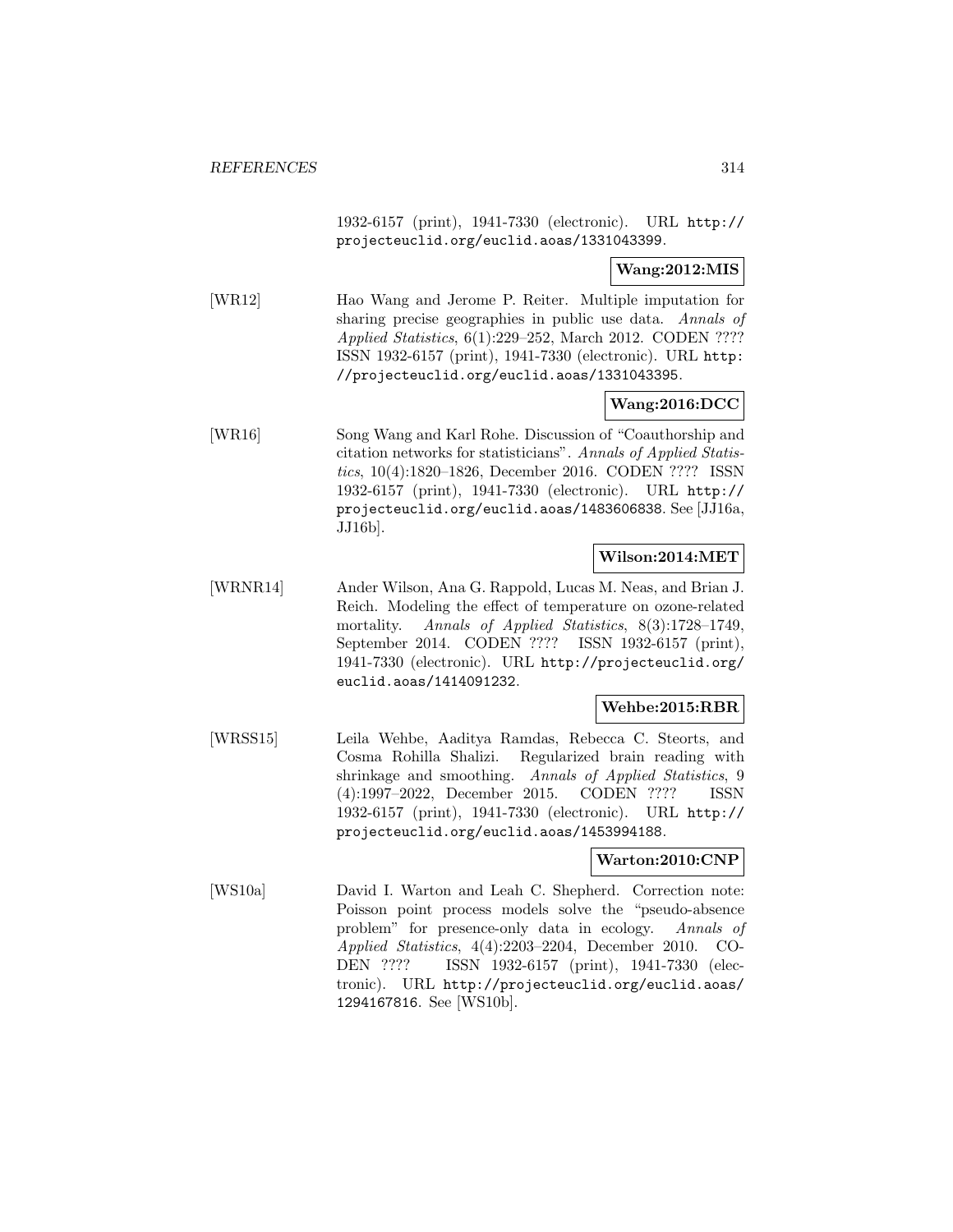#### **Warton:2010:PPP**

[WS10b] David I. Warton and Leah C. Shepherd. Poisson point process models solve the "pseudo-absence problem" for presence-only data in ecology. Annals of Applied Statistics, 4(3):1383–1402, September 2010. CODEN ???? ISSN 1932-6157 (print), 1941-7330 (electronic). URL http:// projecteuclid.org/euclid.aoas/1287409378. See correction [WS10a].

# **Wen:2010:ULP**

[WS10c] Xiaoquan Wen and Matthew Stephens. Using linear predictors to impute allele frequencies from summary or pooled genotype data. Annals of Applied Statistics, 4(3):1158–1182, September 2010. CODEN ???? ISSN 1932-6157 (print), 1941-7330 (electronic). URL http://projecteuclid.org/ euclid.aoas/1287409368.

# **Wen:2014:BMG**

[WS14] Xiaoquan Wen and Matthew Stephens. Bayesian methods for genetic association analysis with heterogeneous subgroups: From meta-analyses to gene–environment interactions. Annals of Applied Statistics, 8(1):176–203, March 2014. CODEN ???? ISSN 1932-6157 (print), 1941-7330 (electronic). URL http://projecteuclid.org/euclid.aoas/ 1396966283.

### **Wang:2012:TML**

[WSGH12] Hao Wang, Saul Shiffman, Sandra D. Griffith, and Daniel F. Heitjan. Truth and memory: Linking instantaneous and retrospective self-reported cigarette consumption. Annals of Applied Statistics, 6(4):1689–1706, December 2012. CODEN ???? ISSN 1932-6157 (print), 1941-7330 (electronic). URL http://projecteuclid.org/euclid.aoas/1356629056.

### **Wu:2014:DBH**

[WSH<sup>+</sup>14] Zheyang Wu, Yiming Sun, Shiquan He, Judy Cho, Hongyu Zhao, and Jiashun Jin. Detection boundary and Higher Criticism approach for rare and weak genetic effects. Annals of Applied Statistics, 8(2):824–851, June 2014. CODEN ???? ISSN 1932-6157 (print), 1941-7330 (electronic). URL http: //projecteuclid.org/euclid.aoas/1404229516.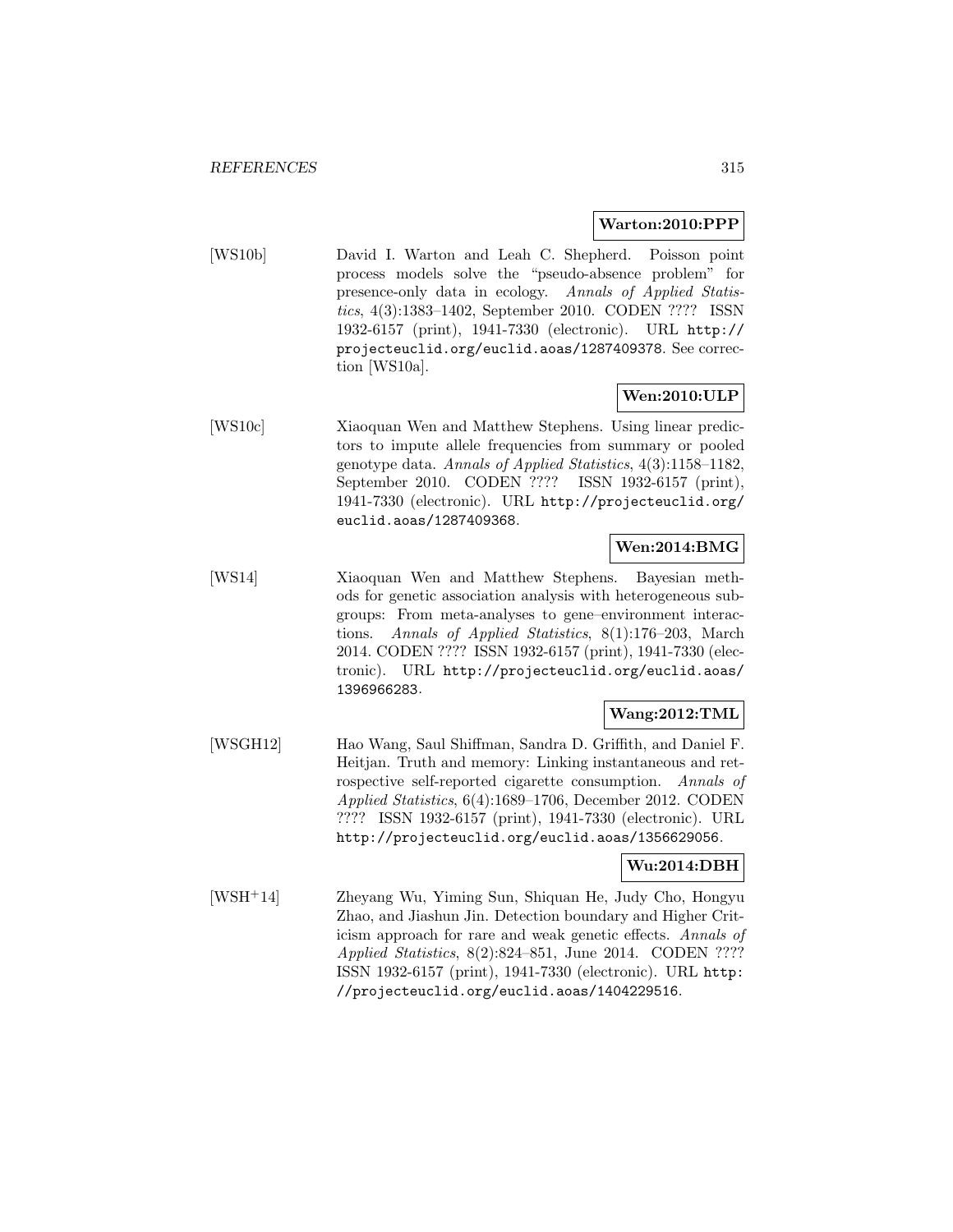### **Wang:2021:SPI**

[WSK<sup>+</sup>21] Bruce Wang, Timothy Sudijono, Henry Kirveslahti, Tingran Gao, Douglas M. Boyer, Sayan Mukherjee, and Lorin Crawford. A statistical pipeline for identifying physical features that differentiate classes of 3D shapes. Annals of Applied Statistics, 15(2):638–661, June 2021. CODEN ???? ISSN 1932-6157 (print), 1941-7330 (electronic). URL https://projecteuclid. org/journals/annals-of-applied-statistics/volume-15/issue-2/A-statistical-pipeline-for-identifyingphysical-features-that-differentiate-classes/10.1214/ 20-AOAS1430.full.

**Wang:2016:ERP**

[WSM<sup>+</sup>16] Le Wang, Pamela A. Shaw, Hansie M. Mathelier, Stephen E. Kimmel, and Benjamin French. Evaluating risk-prediction models using data from electronic health records. Annals of Applied Statistics, 10(1):286–304, March 2016. CODEN ???? ISSN 1932-6157 (print), 1941-7330 (electronic). URL http: //projecteuclid.org/euclid.aoas/1458909917.

# **Wang:2019:NMT**

[WSU<sup>+</sup>19] Y. X. Rachel Wang, Purnamrita Sarkar, Oana Ursu, Anshul Kundaje, and Peter J. Bickel. Network modelling of topological domains using Hi-C data. Annals of Applied Statistics, 13(3):1511–1536, September 2019. CODEN ???? ISSN 1932-6157 (print), 1941-7330 (electronic). URL https:// projecteuclid.org/euclid.aoas/1571277762.

#### **Witten:2008:TSF**

[WT08] Daniela M. Witten and Robert Tibshirani. Testing significance of features by lassoed principal components. Annals of Applied Statistics, 2(3):986–1012, September 2008. CODEN ???? ISSN 1932-6157 (print), 1941-7330 (electronic). URL http://projecteuclid.org/euclid.aoas/1223908049.

#### **Winter:2016:MEN**

[WTB16] Hugo C. Winter, Jonathan A. Tawn, and Simon J. Brown. Modelling the effect of the El Niño–Southern Oscillation on extreme spatial temperature events over Australia. Annals of Applied Statistics, 10(4):2075–2101, December 2016. CODEN ???? ISSN 1932-6157 (print), 1941-7330 (elec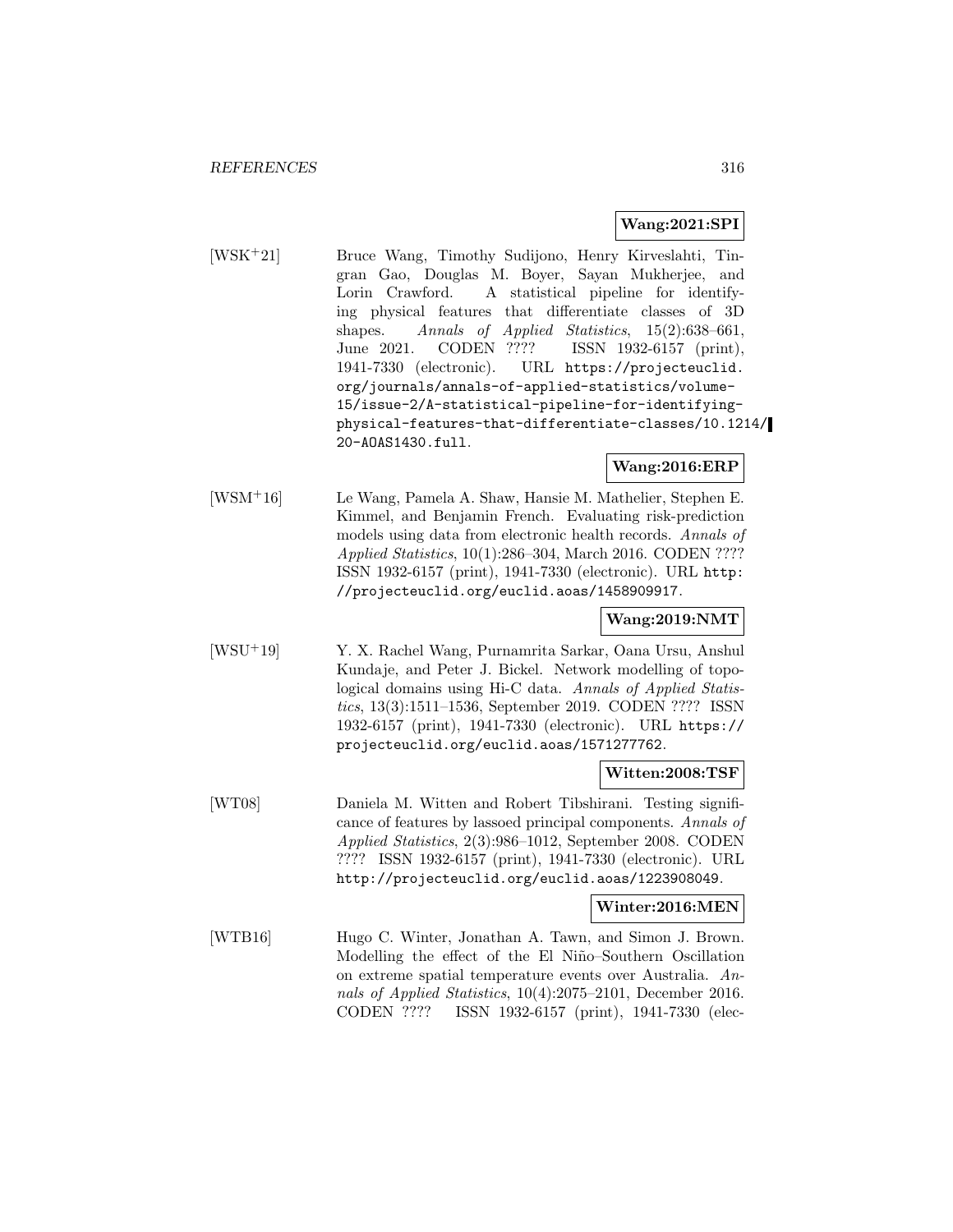tronic). URL http://projecteuclid.org/euclid.aoas/ 1483606852.

# **Wang:2010:NIP**

[WTCW10] Rui Wang, Lu Tian, Tianxi Cai, and L. J. Wei. Nonparametric inference procedure for percentiles of the random effects distribution in meta-analysis. Annals of Applied Statistics, 4(1):520–532, March 2010. CODEN ???? ISSN 1932-6157 (print), 1941-7330 (electronic). URL http: //projecteuclid.org/euclid.aoas/1273584466.

# **Wadsworth:2010:ACM**

[WTJ10] J. L. Wadsworth, J. A. Tawn, and P. Jonathan. Accounting for choice of measurement scale in extreme value modeling. Annals of Applied Statistics, 4(3):1558–1578, September 2010. CODEN ???? ISSN 1932-6157 (print), 1941-7330 (electronic). URL http://projecteuclid.org/euclid.aoas/ 1287409386.

# **Wu:2022:MMH**

[WWCZ22] Jing Wu, Owen G. Ward, James Curley, and Tian Zheng. Markov-modulated Hawkes processes for modeling sporadic and bursty event occurrences in social interactions. Annals of Applied Statistics, 16(2):1171–1190, June 2022. CODEN ???? ISSN 1932-6157 (print), 1941-7330 (electronic). URL https://projecteuclid. org/journals/annals-of-applied-statistics/volume-16/issue-2/Markov-modulated-Hawkes-processes-formodeling-sporadic-and-bursty-event/10.1214/21-AOAS1539. full.

#### **Wang:2022:SBS**

[WWL22] Jianqiao Wang, Wanjie Wang, and Hongzhe Li. Sparse block signal detection and identification for shared cross-trait association analysis. Annals of Applied Statistics, 16(2):866– 886, June 2022. CODEN ???? ISSN 1932-6157 (print), 1941-7330 (electronic). URL https://projecteuclid. org/journals/annals-of-applied-statistics/volume-16/issue-2/Sparse-block-signal-detection-and-identificationfor-shared-cross-trait/10.1214/21-AOAS1523.full.

**Wilson:2014:TBE**

[WWM<sup>+</sup>14] James D. Wilson, Simi Wang, Peter J. Mucha, Shankar Bhamidi, and Andrew B. Nobel. A testing based ex-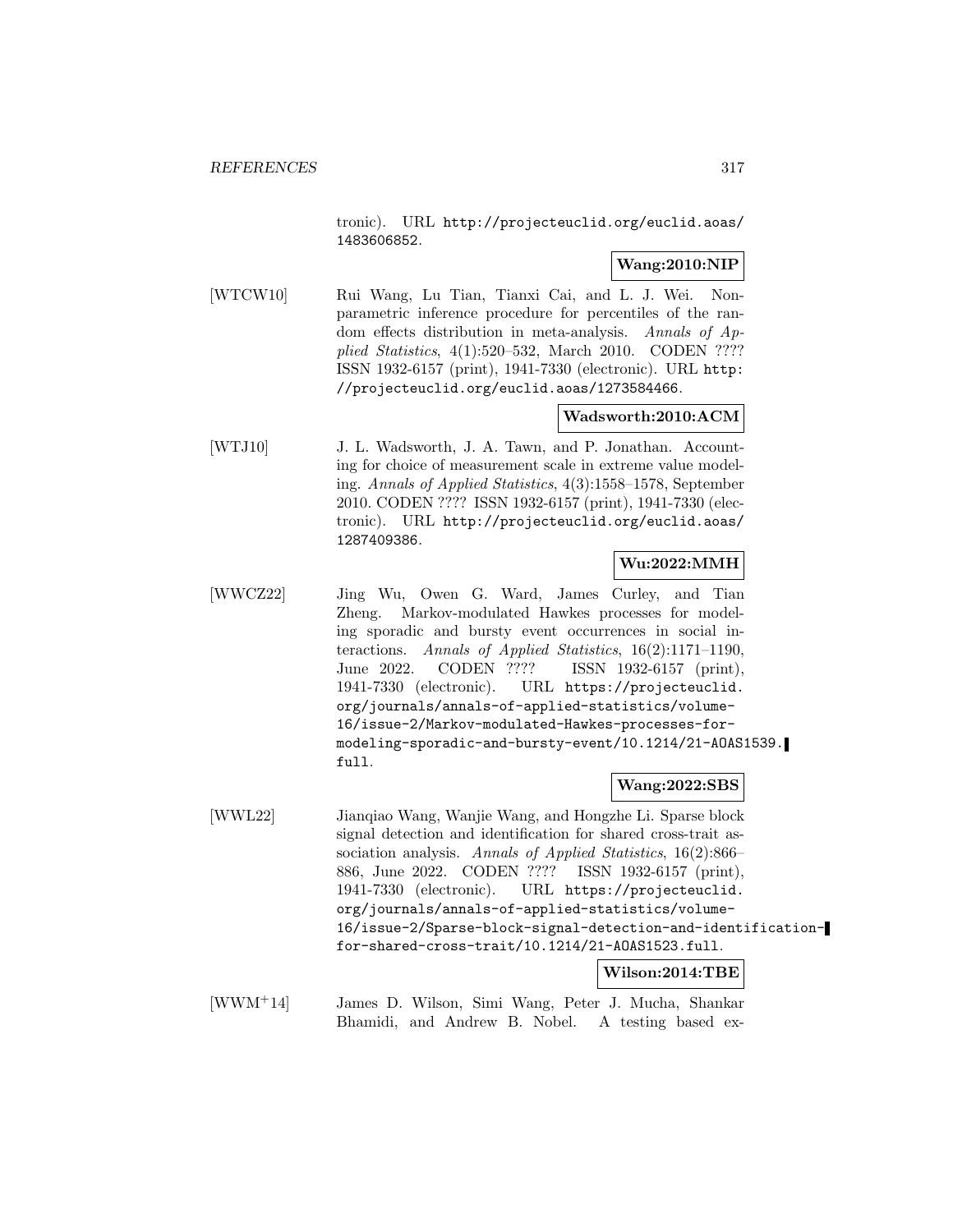traction algorithm for identifying significant communities in networks. Annals of Applied Statistics, 8(3):1853–1891, September 2014. CODEN ???? ISSN 1932-6157 (print), 1941-7330 (electronic). URL http://projecteuclid.org/ euclid.aoas/1414091237.

# **Westgate:2013:TTE**

[WWMH13] Bradford S. Westgate, Dawn B. Woodard, David S. Matteson, and Shane G. Henderson. Travel time estimation for ambulances using Bayesian data augmentation. Annals of Applied Statistics, 7(2):1139–1161, June 2013. CODEN ???? ISSN 1932-6157 (print), 1941-7330 (electronic). URL http: //projecteuclid.org/euclid.aoas/1372338482.

### **Wang:2014:RES**

[WYH<sup>+</sup>14] Xin Wang, Ke Yuan, Christoph Hellmayr, Wei Liu, and Florian Markowetz. Reconstructing evolving signalling networks by hidden Markov nested effects models. Annals of Applied Statistics, 8(1):448–480, March 2014. CODEN ???? ISSN 1932-6157 (print), 1941-7330 (electronic). URL http: //projecteuclid.org/euclid.aoas/1396966294.

# **Wu:2007:SAM**

[WYKH07] Haiyan Wu, Ming Yuan, Susan M. Kaech, and M. Elizabeth Halloran. A statistical analysis of memory CD8 t cell differentiation: an application of a hierarchical state space model to a short time course microarray experiment. Annals of Applied Statistics, 1(2):442–458, December 2007. CODEN ???? ISSN 1932-6157 (print), 1941-7330 (electronic). URL http: //projecteuclid.org/euclid.aoas/1196438026.

### **Wang:2022:CFC**

[WYL<sup>+</sup>22] Tianhao Wang, Lei Yu, Sue E. Leurgans, Robert S. Wilson, David A. Bennett, and Patricia A. Boyle. Conditional functional clustering for longitudinal data with heterogeneous nonlinear patterns. Annals of Applied Statistics, 16(2):1191– 1214, June 2022. CODEN ???? ISSN 1932-6157 (print), 1941-7330 (electronic). URL https://projecteuclid. org/journals/annals-of-applied-statistics/volume-16/issue-2/Conditional-functional-clustering-forlongitudinal-data-with-heterogeneous-nonlinear-patterns/ 10.1214/21-AOAS1542.full.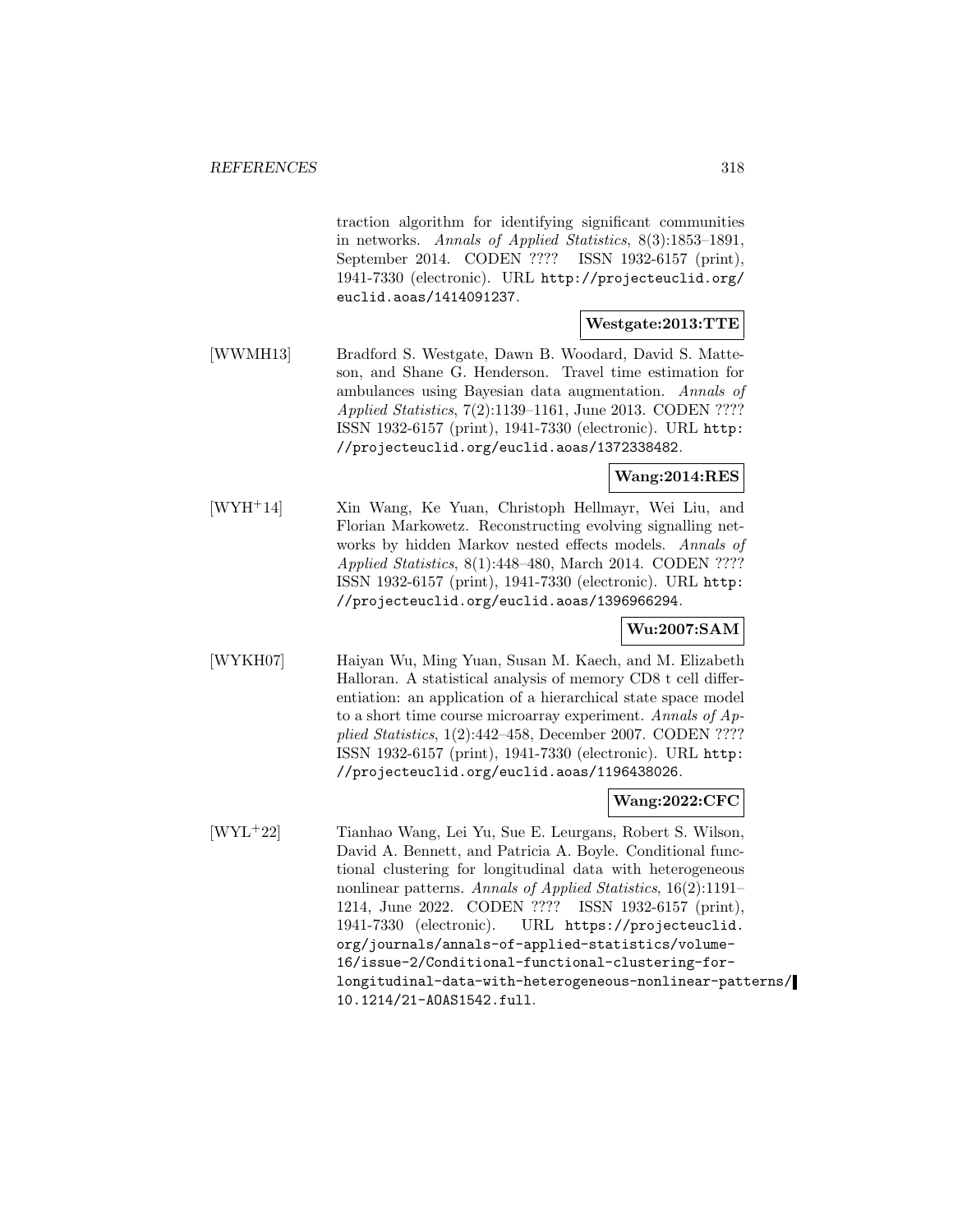#### **Wang:2020:EMC**

[WYT<sup>+</sup>20] Yan Wang, Xiaowei Yue, Rui Tuo, Jeffrey H. Hunt, and Jianjun Shi. Effective model calibration via sensible variable identification and adjustment with application to composite fuselage simulation. Annals of Applied Statistics, 14(4):1759– 1776, December 2020. CODEN ???? ISSN 1932-6157 (print), 1941-7330 (electronic). URL https://projecteuclid. org/journals/annals-of-applied-statistics/volume-14/issue-4/Effective-model-calibration-via-sensiblevariable-identification-and-adjustment-with/10.1214/ 20-AOAS1353.full.

### **Wu:2016:DBP**

[WZ16] Han Wu and Yu Zhu. Deconvolution of base pair level RNA-Seq read counts for quantification of transcript expression levels. Annals of Applied Statistics, 10(3):1195–1216, September 2016. CODEN ???? ISSN 1932-6157 (print), 1941-7330 (electronic). URL http://projecteuclid.org/ euclid.aoas/1475069605.

### **Wang:2017:SSS**

[WZ17] Tao Wang and Hongyu Zhao. Structured subcomposition selection in regression and its application to microbiome data analysis. Annals of Applied Statistics, 11(2):771–791, June 2017. CODEN ???? ISSN 1932-6157 (print), 1941-7330 (electronic). URL https://projecteuclid.org/euclid.aoas/ 1500537723.

# **Wang:2018:BAC**

[WZ18] Zheyu Wang and Xiao-Hua Zhou. Biomarker assessment and combination with differential covariate effects and an unknown gold standard, with an application to Alzheimer's disease. Annals of Applied Statistics, 12(2):1204–1227, June 2018. CODEN ???? ISSN 1932-6157 (print), 1941-7330 (electronic). URL https://projecteuclid.org/euclid.aoas/ 1532743491.

#### **Wang:2019:CIS**

[WZD19] Lu Wang, Zhengwu Zhang, and David Dunson. Common and individual structure of brain networks. Annals of Applied Statistics, 13(1):85–112, March 2019. CODEN ???? ISSN 1932-6157 (print), 1941-7330 (electronic). URL https:// projecteuclid.org/euclid.aoas/1554861642.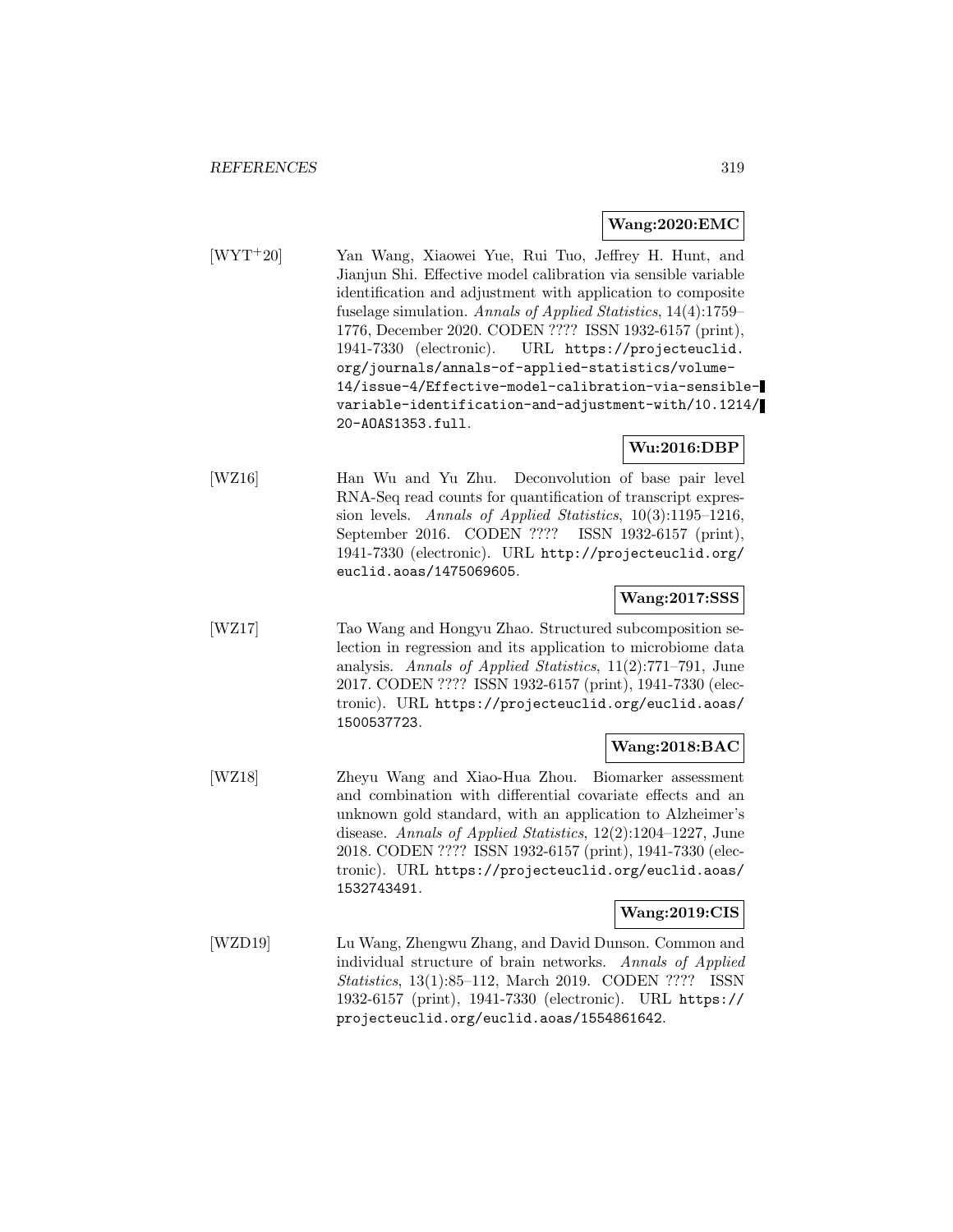#### **Wang:2013:MAS**

[WZF<sup>+</sup>13] Jiaping Wang, Hongtu Zhu, Jianqing Fan, Kelly Giovanello, and Weili Lin. Multiscale adaptive smoothing models for the hemodynamic response function in fMRI. Annals of Applied Statistics, 7(2):904–935, June 2013. CODEN ???? ISSN 1932-6157 (print), 1941-7330 (electronic). URL http: //projecteuclid.org/euclid.aoas/1372338473.

### **Wu:2018:NBF**

[WZF18] Mengyun Wu, Liping Zhu, and Xingdong Feng. Networkbased feature screening with applications to genome data. Annals of Applied Statistics, 12(2):1250–1270, June 2018. CODEN ???? ISSN 1932-6157 (print), 1941-7330 (electronic). URL https://projecteuclid.org/euclid.aoas/ 1532743493.

#### **Wang:2012:TMD**

[WZHC12] Yong Wang, Ilze Ziedins, Mark Holmes, and Neil Challands. Tree models for difference and change detection in a complex environment. Annals of Applied Statistics, 6(3):1162-1184, September 2012. CODEN ???? ISSN 1932-6157 (print), 1941-7330 (electronic). URL http://projecteuclid.org/ euclid.aoas/1346418578.

### **Wei:2012:PCC**

[WZL12] Ying Wei, Zhibiao Zhao, and Dennis K. J. Lin. Profile control charts based on nonparametric  $L - 1$  regression methods. Annals of Applied Statistics, 6(1):409–427, March 2012. CODEN ???? ISSN 1932-6157 (print), 1941-7330 (electronic). URL http://projecteuclid.org/euclid.aoas/ 1331043402.

# **Wei:2020:GAR**

[WZLP20] Bo Wei, Zhumin Zhang, HuiChuan J. Lai, and Limin Peng. Generalized accelerated recurrence time model in the presence of a dependent terminal event. Annals of Applied Statistics, 14(2):956–976, June 2020. CODEN ???? ISSN 1932-6157 (print), 1941-7330 (electronic). URL https:// projecteuclid.org/euclid.aoas/1593449333.

# **Watson:2019:GTP**

[WZS19] Joe Watson, James V. Zidek, and Gavin Shaddick. A general theory for preferential sampling in environmental net-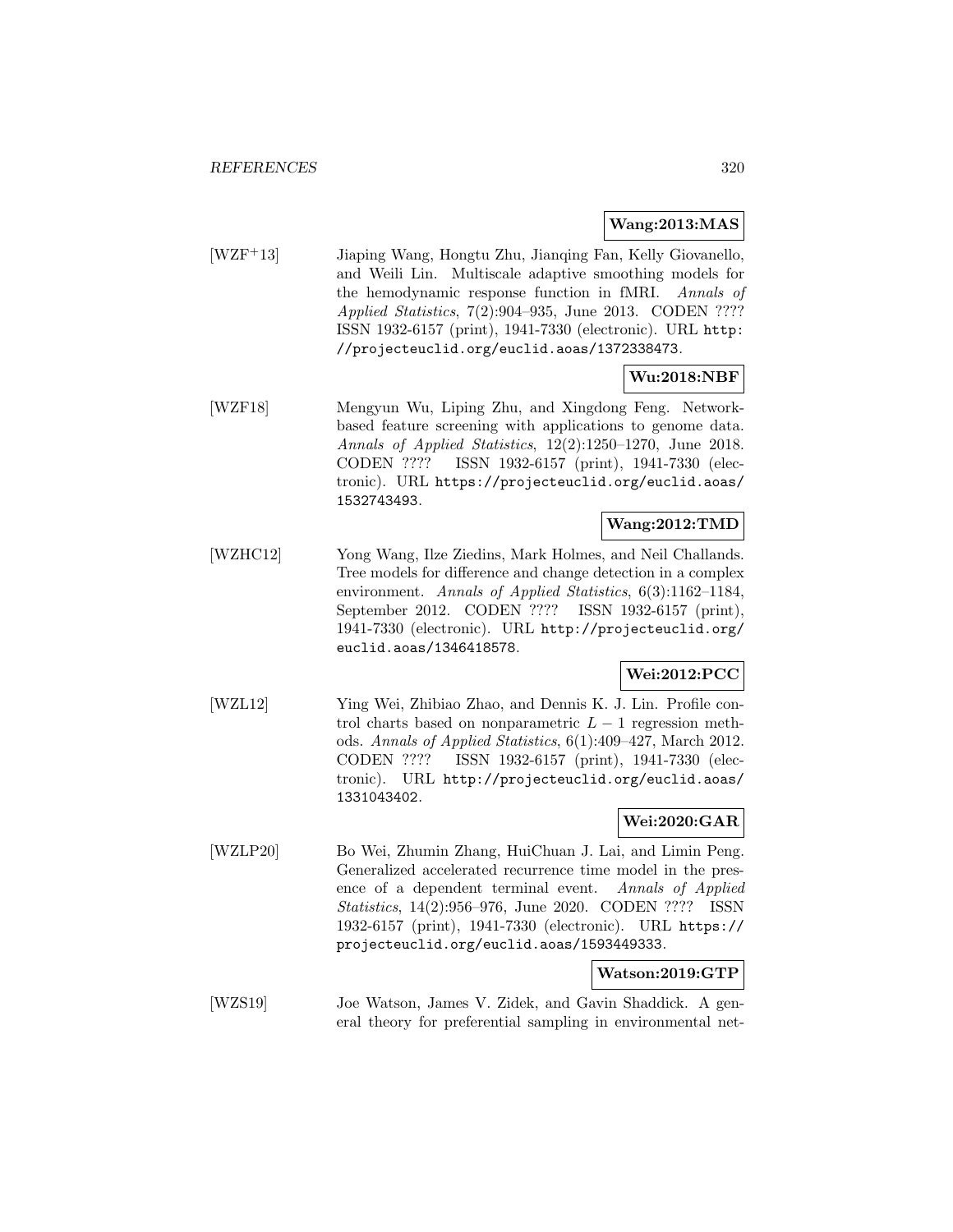works. Annals of Applied Statistics, 13(4):2662–2700, December 2019. CODEN ???? ISSN 1932-6157 (print), 1941-7330 (electronic). URL https://projecteuclid.org/euclid. aoas/1574910059.

### **Xu:2020:ALL**

[XCCL20] Xiaofei Xu, Ying Chen, Cathy W. S. Chen, and Xiancheng Lin. Adaptive log-linear zero-inflated generalized Poisson autoregressive model with applications to crime counts. Annals of Applied Statistics, 14(3):1493–1515, September 2020. CO-DEN ???? ISSN 1932-6157 (print), 1941-7330 (electronic). URL https://projecteuclid.org/journals/annals-ofapplied-statistics/volume-14/issue-3/Adaptive-loglinear-zero-inflated-generalized-Poisson-autoregressivemodel-with/10.1214/20-AOAS1360.full.

# **Xu:2011:BMO**

[XCS11] Lizhen Xu, Radu V. Craiu, and Lei Sun. Bayesian methods to overcome the winner's curse in genetic studies. Annals of Applied Statistics, 5(1):201–231, March 2011. CODEN ???? ISSN 1932-6157 (print), 1941-7330 (electronic). URL http: //projecteuclid.org/euclid.aoas/1300715188.

# **Xiong:2015:VHU**

[XDM15] Jie Xiong, D. P. Dittmer, and J. S. Marron. "Virus hunting" using radial distance weighted discrimination. Annals of Applied Statistics, 9(4):2090–2109, December 2015. CODEN ???? ISSN 1932-6157 (print), 1941-7330 (electronic). URL http://projecteuclid.org/euclid.aoas/1453994193.

# **Xu:2010:ESC**

[XDO10] Ya Xu, Justin S. Dyer, and Art B. Owen. Empirical stationary correlations for semi-supervised learning on graphs. Annals of Applied Statistics, 4(2):589–614, June 2010. CODEN ???? ISSN 1932-6157 (print), 1941-7330 (electronic). URL http://projecteuclid.org/euclid.aoas/1280842132.

#### **Xing:2010:SSM**

[XFS10] Eric P. Xing, Wenjie Fu, and Le Song. A state-space mixed membership blockmodel for dynamic network tomography. Annals of Applied Statistics, 4(2):535–566, June 2010. CODEN ???? ISSN 1932-6157 (print), 1941-7330 (electronic). URL http://projecteuclid.org/euclid.aoas/ 1280842130.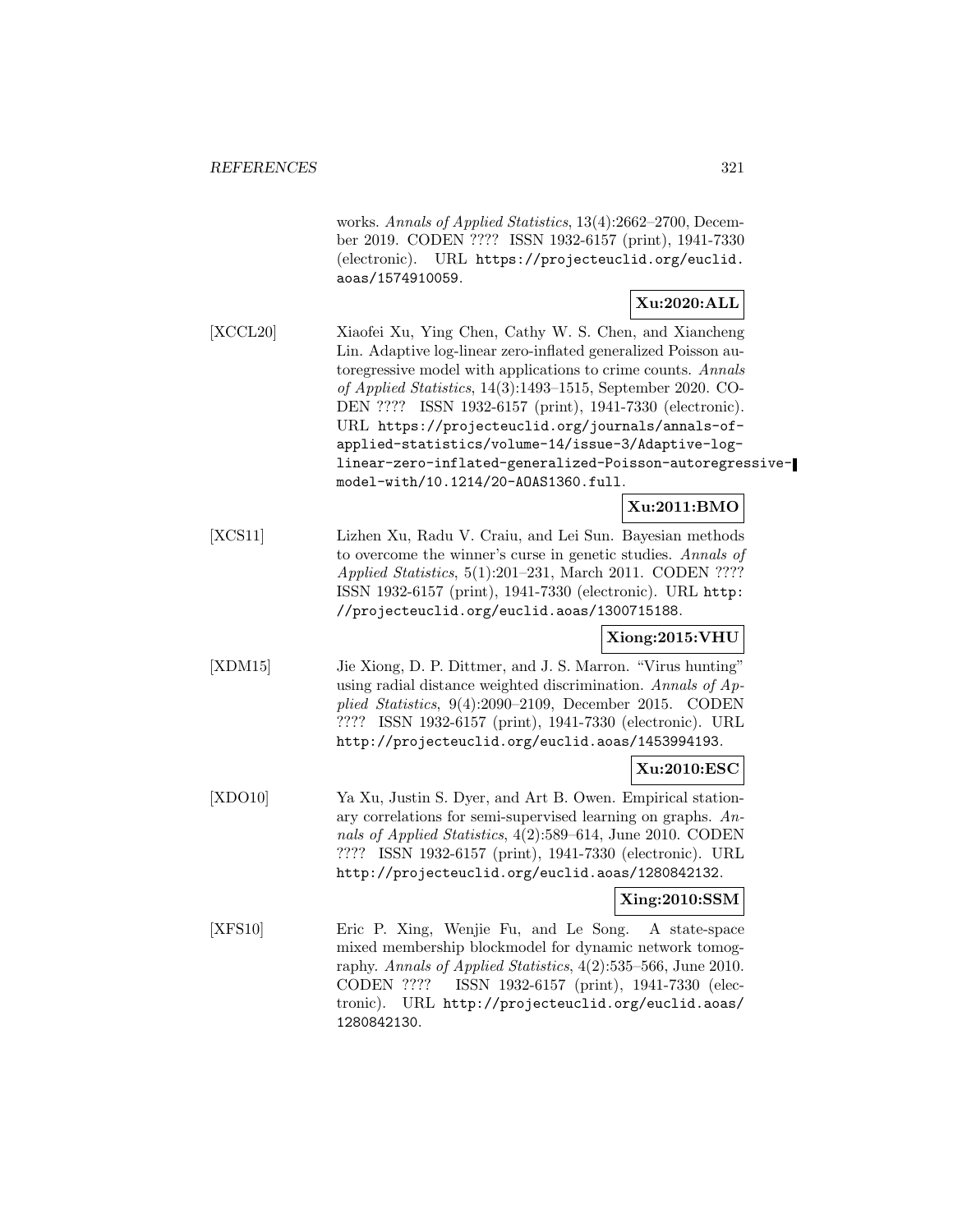# **Xu:2019:SIP**

[XKG<sup>+</sup>19] Jason Xu, Samson Koelle, Peter Guttorp, Chuanfeng Wu, Cynthia Dunbar, Janis L. Abkowitz, and Vladimir N. Minin. Statistical inference for partially observed branching processes with application to cell lineage tracking of in vivo hematopoiesis. Annals of Applied Statistics, 13(4):2091-2119, December 2019. CODEN ???? ISSN 1932-6157 (print), 1941-7330 (electronic). URL https://projecteuclid.org/ euclid.aoas/1574910037.

# **Xiao:2015:MSM**

[XKS15] Sai Xiao, Athanasios Kottas, and Bruno Sansó. Modeling for seasonal marked point processes: An analysis of evolving hurricane occurrences. Annals of Applied Statistics, 9(1):353– 382, March 2015. CODEN ???? ISSN 1932-6157 (print), 1941-7330 (electronic). URL http://projecteuclid.org/ euclid.aoas/1430226096.

# **Xie:2013:IEI**

[XLDO13] Minge Xie, Regina Y. Liu, C. V. Damaraju, and William H. Olson. Incorporating external information in analyses of clinical trials with binary outcomes. Annals of Applied Statistics, 7(1):342–368, March 2013. CODEN ???? ISSN 1932-6157 (print), 1941-7330 (electronic). URL http:// projecteuclid.org/euclid.aoas/1365527202.

# **Xu:2019:ICD**

[XLS<sup>+</sup>19] Huiping Xu, Xiaochun Li, Changyu Shen, Siu L. Hui, and Shaun Grannis. Incorporating conditional dependence in latent class models for probabilistic record linkage: Does it matter? Annals of Applied Statistics, 13(3):1753–1790, September 2019. CODEN ???? ISSN 1932-6157 (print), 1941-7330 (electronic). URL https://projecteuclid.org/ euclid.aoas/1571277772.

# **Xu:2011:PPM**

[XS11] Haiyong Xu and Frederic Paik Schoenberg. Point process modeling of wildfire hazard in Los Angeles County, California. Annals of Applied Statistics, 5(2A):684–704, June 2011. CODEN ???? ISSN 1932-6157 (print), 1941-7330 (electronic). URL http://projecteuclid.org/euclid.aoas/ 1310562201.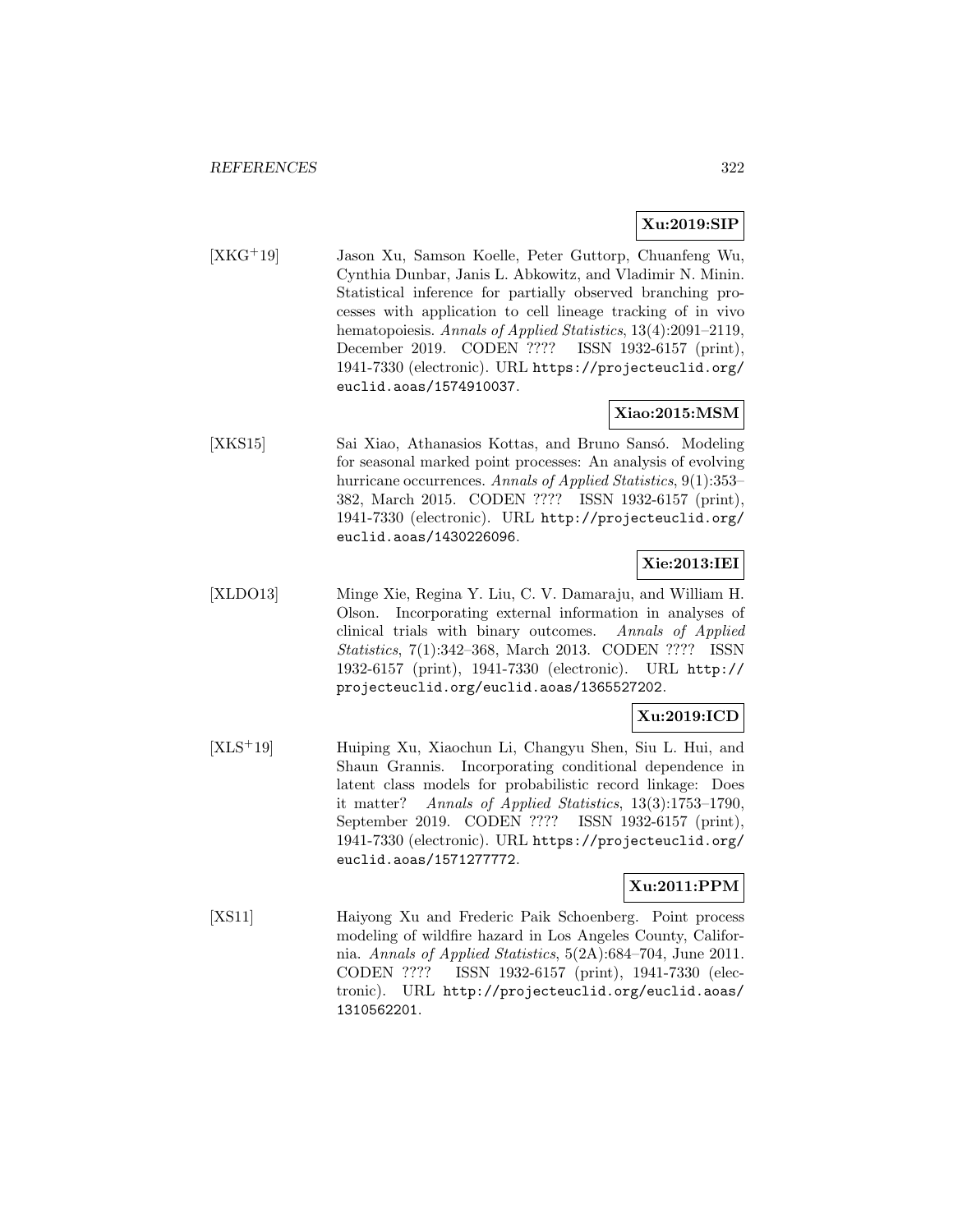# **Xin:2017:CTS**

[XZC17] Lu Xin, Mu Zhu, and Hugh Chipman. A continuous-time stochastic block model for basketball networks. Annals of Applied Statistics, 11(2):553–597, June 2017. CODEN ???? ISSN 1932-6157 (print), 1941-7330 (electronic). URL https: //projecteuclid.org/euclid.aoas/1500537715.

# **Xie:2021:INL**

[XZW21] Shanghong Xie, Donglin Zeng, and Yuanjia Wang. Integrative network learning for multimodality biomarker data. Annals of Applied Statistics, 15(1):64–87, March 2021. CO-DEN ???? ISSN 1932-6157 (print), 1941-7330 (electronic). URL https://projecteuclid.org/journals/annals-ofapplied-statistics/volume-15/issue-1/Integrativenetwork-learning-for-multimodality-biomarker-data/ 10.1214/20-AOAS1382.full.

# **Xie:2018:BBD**

[XZX18] Fangzheng Xie, Mingyuan Zhou, and Yanxun Xu. BayCount: a Bayesian decomposition method for inferring tumor heterogeneity using RNA-Seq counts. Annals of Applied Statistics, 12(3):1605–1627, September 2018. CODEN ???? ISSN 1932-6157 (print), 1941-7330 (electronic). URL https:// projecteuclid.org/euclid.aoas/1536652967.

# **Yuan:2017:PPM**

[YBL<sup>+</sup>17] Yuan Yuan, Fabian E. Bachl, Finn Lindgren, David L. Borchers, Janine B. Illian, Stephen T. Buckland, Håvard Rue, and Tim Gerrodette. Point process models for spatiotemporal distance sampling data from a large-scale survey of blue whales. Annals of Applied Statistics, 11(4):2270– 2297, December 2017. CODEN ???? ISSN 1932-6157 (print), 1941-7330 (electronic). URL https://projecteuclid.org/ euclid.aoas/1514430286.

# **Yao:2014:SAI**

[YE14] Zhigang Yao and William F. Eddy. A statistical approach to the inverse problem in magnetoencephalography. Annals of Applied Statistics, 8(2):1119–1144, June 2014. CODEN ???? ISSN 1932-6157 (print), 1941-7330 (electronic). URL http://projecteuclid.org/euclid.aoas/1404229528.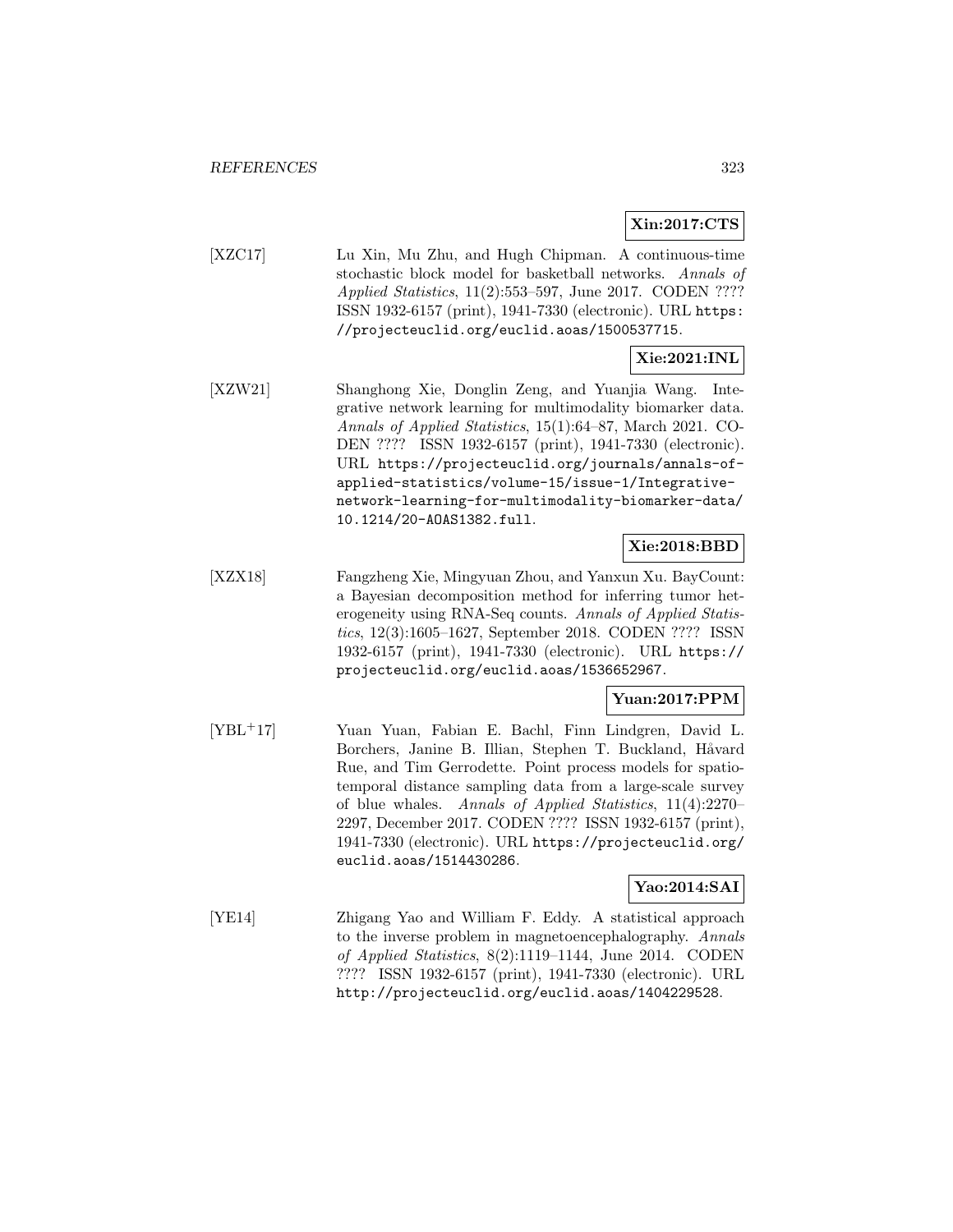### **Yao:2020:QTV**

[YFHE20] Zhigang Yao, Zengyan Fan, Masahito Hayashi, and William F. Eddy. Quantifying time-varying sources in magnetoencephalography — a discrete approach. Annals of  $Ap$ plied Statistics, 14(3):1379–1408, September 2020. CO-DEN ???? ISSN 1932-6157 (print), 1941-7330 (electronic). URL https://projecteuclid.org/journals/annals-ofapplied-statistics/volume-14/issue-3/Quantifyingtime-varying-sources-in-magnetoencephalographyA-discreteapproach/10.1214/19-AOAS1321.full.

### **Yuan:2019:IEP**

[YFM19] Lo-Hua Yuan, Avi Feller, and Luke W. Miratrix. Identifying and estimating principal causal effects in a multi-site trial of Early College High Schools. Annals of Applied Statistics, 13(3):1348–1369, September 2019. CODEN ???? ISSN 1932-6157 (print), 1941-7330 (electronic). URL https:// projecteuclid.org/euclid.aoas/1571277756.

### **Yan:2020:SBM**

[YGAT20] Dongyan Yan, Subharup Guha, Chul Ahn, and Ram Tiwari. Semiparametric Bayesian Markov analysis of personalized benefit-risk assessment. Annals of Applied Statistics, 14(2): 768–788, June 2020. CODEN ???? ISSN 1932-6157 (print), 1941-7330 (electronic). URL https://projecteuclid.org/ euclid.aoas/1593449325.

#### **Yang:2008:BFE**

[YGLH08] Yang Yang, Peter Gilbert, Ira M. Longini, Jr., and M. Elizabeth Halloran. A Bayesian framework for estimating vaccine efficacy per infectious contact. Annals of Applied Statistics, 2(4):1409–1431, December 2008. CODEN ???? ISSN 1932-6157 (print), 1941-7330 (electronic). URL http:// projecteuclid.org/euclid.aoas/1231424216.

# **Yau:2013:DTA**

[YH13] Christopher Yau and Christopher C. Holmes. A decisiontheoretic approach for segmental classification. Annals of Applied Statistics, 7(3):1814–1835, September 2013. CODEN ???? ISSN 1932-6157 (print), 1941-7330 (electronic). URL http://projecteuclid.org/euclid.aoas/1380804818.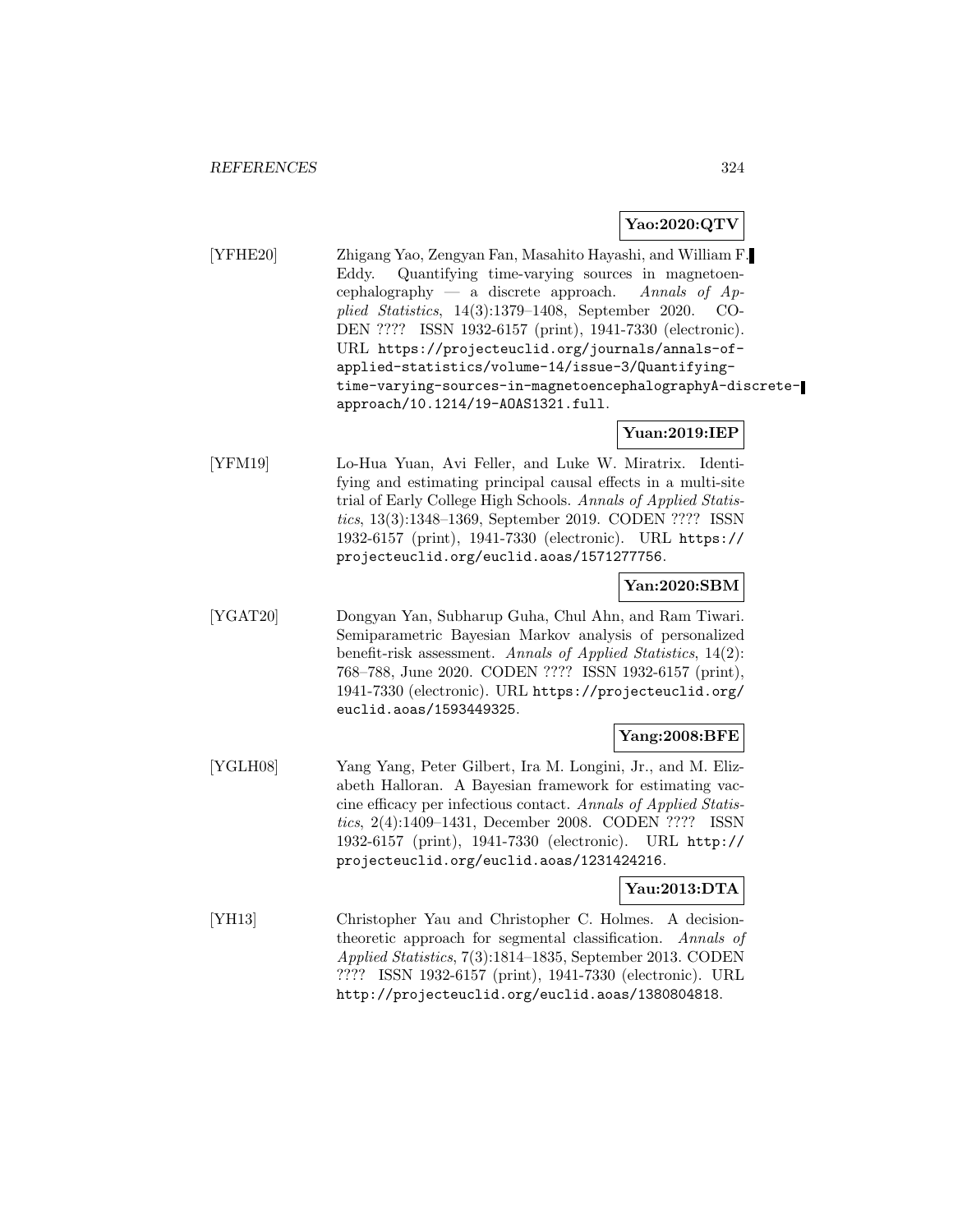#### **Yanchenko:2020:HMS**

[YH20] Anna K. Yanchenko and Peter D. Hoff. Hierarchical multidimensional scaling for the comparison of musical performance styles. Annals of Applied Statistics, 14(4):1581-1603, December 2020. CODEN ???? ISSN 1932-6157 (print), 1941-7330 (electronic). URL https://projecteuclid. org/journals/annals-of-applied-statistics/volume-14/issue-4/Hierarchical-multidimensional-scalingfor-the-comparison-of-musical-performance-styles/ 10.1214/20-AOAS1391.full.

### **Ye:2020:JEF**

[YHE20] Zi Ye, Giles Hooker, and Stephen P. Ellner. The Jensen effect and functional single index models: Estimating the ecological implications of nonlinear reaction norms. Annals of Applied Statistics, 14(3):1326–1341, September 2020. CODEN ???? ISSN 1932-6157 (print), 1941-7330 (electronic). URL https://projecteuclid. org/journals/annals-of-applied-statistics/volume-14/issue-3/The-Jensen-effect-and-functional-singleindex-models--Estimating/10.1214/20-AOAS1349.full.

# **Ye:2013:HDH**

[YHX13] Zhi-Sheng Ye, Yili Hong, and Yimeng Xie. How do heterogeneities in operating environments affect field failure predictions and test planning? Annals of Applied Statistics, 7(4):2249–2271, December 2013. CODEN ???? ISSN 1932-6157 (print), 1941-7330 (electronic). URL http:// projecteuclid.org/euclid.aoas/1387823318.

#### **Yang:2021:RDM**

[YJD21] Yang Yang, Chunlin Ji, and Ke Deng. Rapid design of metamaterials via multitarget Bayesian optimization. Annals of Applied Statistics, 15(2):768–796, June 2021. CO-DEN ???? ISSN 1932-6157 (print), 1941-7330 (electronic). URL https://projecteuclid.org/journals/annals-ofapplied-statistics/volume-15/issue-2/Rapid-designof-metamaterials-via-multitarget-Bayesian-optimization/ 10.1214/20-AOAS1426.full.

### **Yuan:2009:SVS**

[YJZ09] Ming Yuan, V. Roshan Joseph, and Hui Zou. Structured variable selection and estimation. Annals of Applied Statis-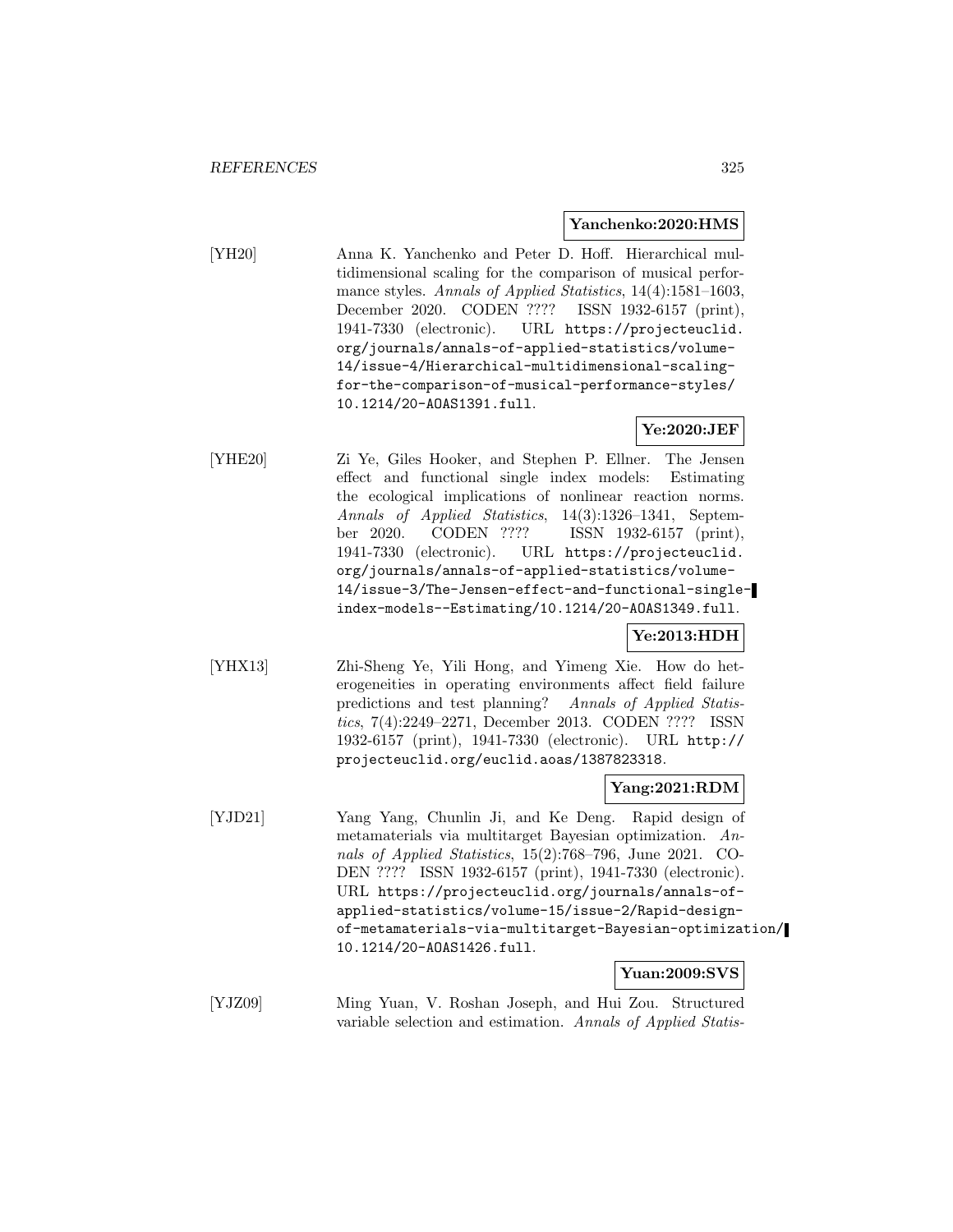tics, 3(4):1738–1757, December 2009. CODEN ???? ISSN 1932-6157 (print), 1941-7330 (electronic). URL http:// projecteuclid.org/euclid.aoas/1267453962.

### **Yu:2021:DGS**

[YKHS21] Menggang Yu, Chensheng Kuang, Jared D. Huling, and Maureen Smith. Diagnosis-group-specific transitional care program recommendations for 30-day rehospitalization reduction. Annals of Applied Statistics, 15(3):1478–1498, September 2021. CODEN ???? ISSN 1932-6157 (print), 1941-7330 (electronic). URL https://projecteuclid. org/journals/annals-of-applied-statistics/volume-15/issue-3/Diagnosis-group-specific-transitionalcare-program-recommendations-for-30-day/10.1214/21- AOAS1473.full.

# **Yin:2011:SCG**

[YL11] Jianxin Yin and Hongzhe Li. A sparse conditional Gaussian graphical model for analysis of genetical genomics data. Annals of Applied Statistics, 5(4):2630–2650, December 2011. CODEN ???? ISSN 1932-6157 (print), 1941-7330 (electronic). URL http://projecteuclid.org/euclid.aoas/ 1324399609.

### **Yang:2013:RPL**

[YL13] Jingyuan Yang and Shili Lin. Robust partial likelihood approach for detecting imprinting and maternal effects using case-control families. Annals of Applied Statistics, 7(1):249– 268, March 2013. CODEN ???? ISSN 1932-6157 (print), 1941-7330 (electronic). URL http://projecteuclid.org/ euclid.aoas/1365527198.

# **Yen:2017:ELN**

[YLC<sup>+</sup>17] Tso-Jung Yen, Zong-Rong Lee, Yi-Hau Chen, Yu-Min Yen, and Jing-Shiang Hwang. Estimating links of a network from time to event data. Annals of Applied Statistics, 11(3):1429–1451, September 2017. CODEN ???? ISSN 1932-6157 (print), 1941-7330 (electronic). URL https:// projecteuclid.org/euclid.aoas/1507168835.

# **Ye:2015:JML**

[YLG15] Jun Ye, Yehua Li, and Yongtao Guan. Joint modeling of longitudinal drug using pattern and time to first relapse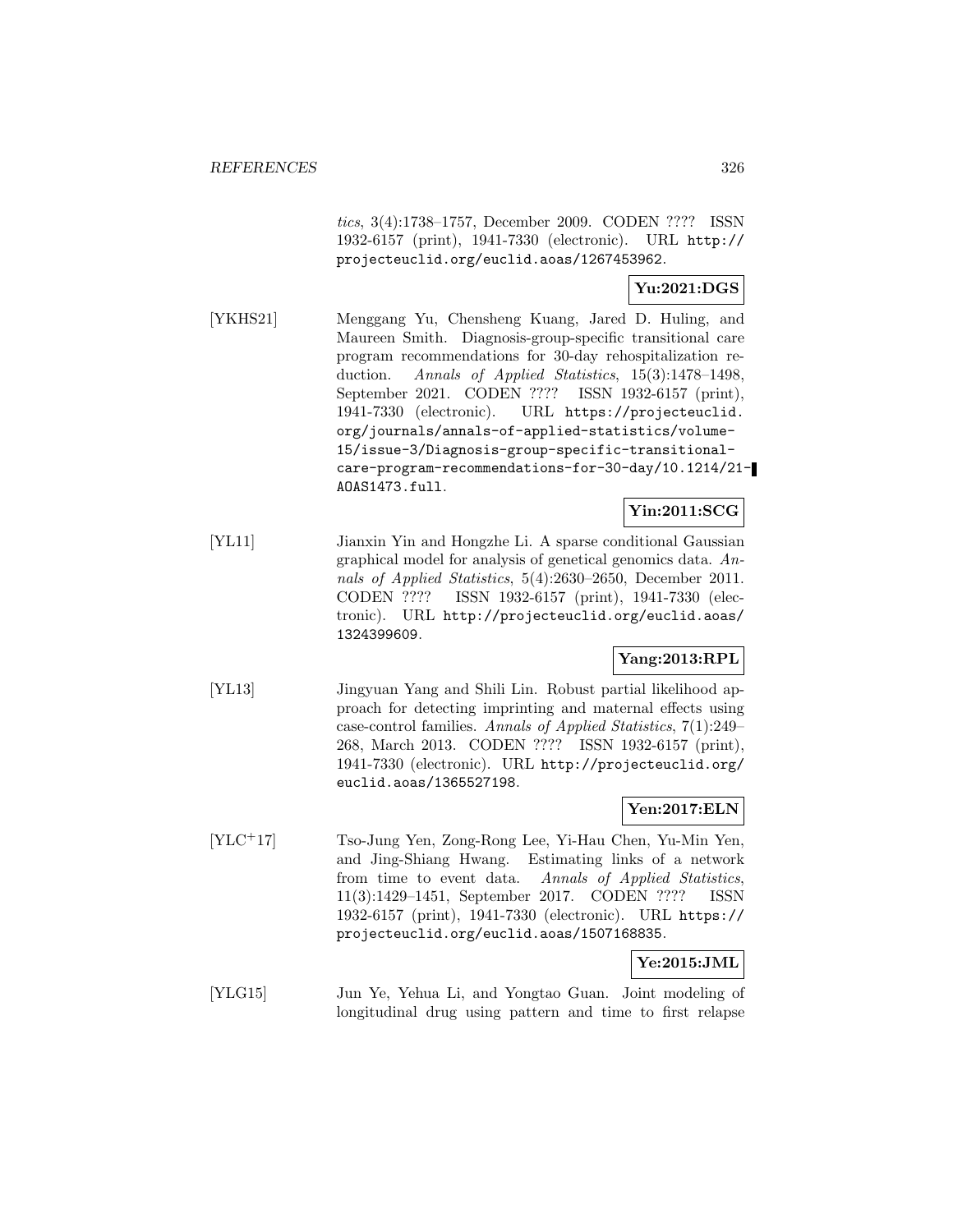in cocaine dependence treatment data. Annals of Applied Statistics, 9(3):1621–1642, September 2015. CODEN ???? ISSN 1932-6157 (print), 1941-7330 (electronic). URL http: //projecteuclid.org/euclid.aoas/1446488754.

# **Yang:2007:RBT**

[YLH07] Yang Yang, Ira M. Longini, and M. Elizabeth Halloran. A resampling-based test to detect person-to-person transmission of infectious disease. Annals of Applied Statistics, 1(1): 211–228, June 2007. CODEN ???? ISSN 1932-6157 (print), 1941-7330 (electronic). URL http://projecteuclid.org/ euclid.aoas/1183143736.

# **Yan:2017:DPD**

[YLH17] Fangrong Yan, Xiao Lin, and Xuelin Huang. Dynamic prediction of disease progression for leukemia patients by functional principal component analysis of longitudinal expression levels of an oncogene. Annals of Applied Statistics, 11(3):1649–1670, September 2017. CODEN ???? ISSN 1932-6157 (print), 1941-7330 (electronic). URL https:// projecteuclid.org/euclid.aoas/1507168843.

# **Yue:2012:MAF**

[YLL12] Yu Ryan Yue, Martin A. Lindquist, and Ji Meng Loh. Metaanalysis of functional neuroimaging data using Bayesian nonparametric binary regression. Annals of Applied Statistics, 6(2):697–718, June 2012. CODEN ???? ISSN 1932-6157 (print), 1941-7330 (electronic). URL http:// projecteuclid.org/euclid.aoas/1339419613.

#### **Yang:2021:MFE**

[YLLS21] Jenny Yang, Yang Liu, Yufeng Liu, and Wei Sun. Model free estimation of graphical model using gene expression data. Annals of Applied Statistics, 15(1):194–207, March 2021. CODEN ???? ISSN 1932-6157 (print), 1941-7330 (electronic). URL https://projecteuclid. org/journals/annals-of-applied-statistics/volume-15/issue-1/Model-free-estimation-of-graphical-modelusing-gene-expression-data/10.1214/20-AOAS1380.full.

#### **Yang:2014:ECE**

[YLS14] Fan Yang, Scott A. Lorch, and Dylan S. Small. Estimation of causal effects using instrumental variables with non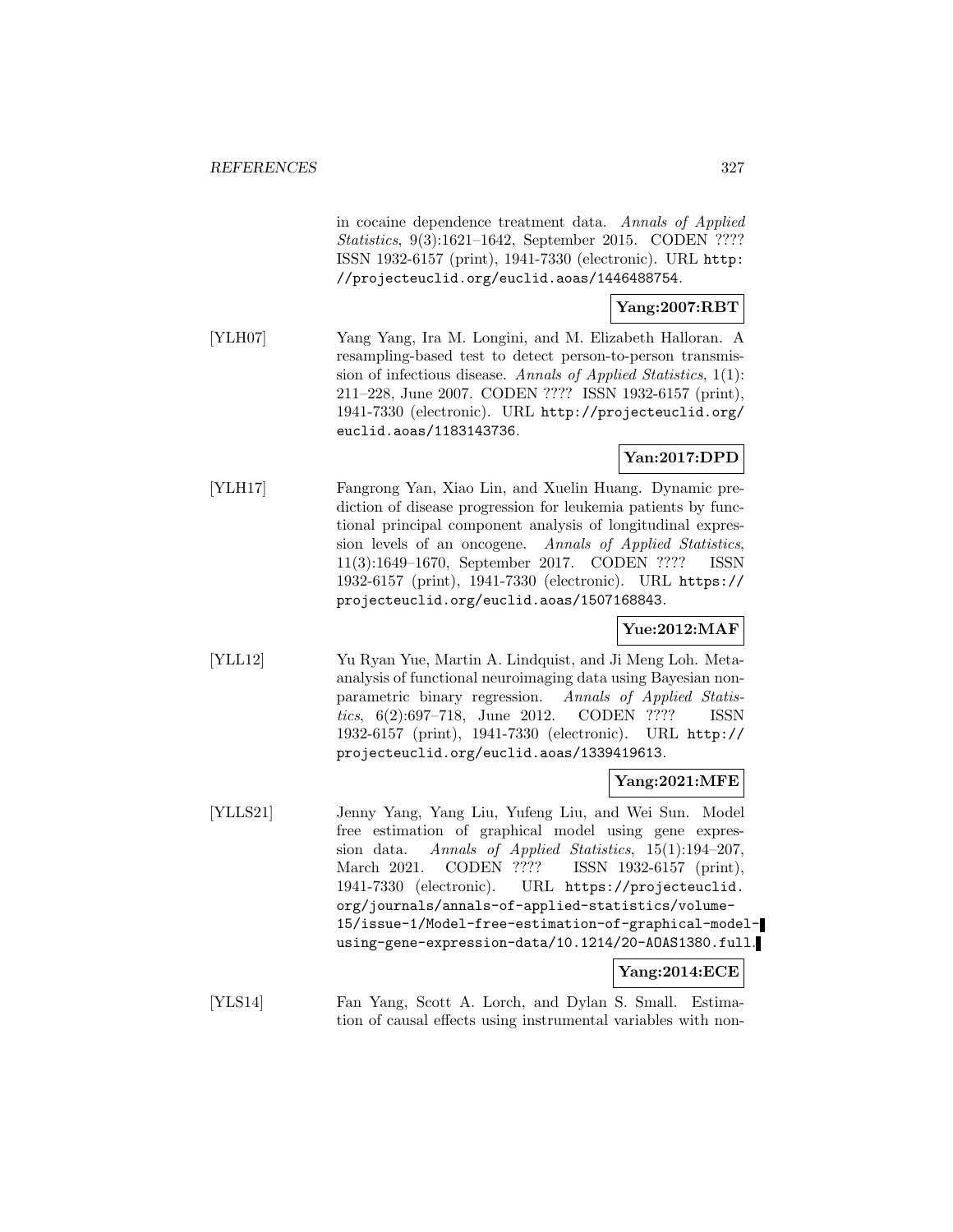ignorable missing covariates: Application to effect of type of delivery NICU on premature infants. Annals of Applied Statistics, 8(1):48–73, March 2014. CODEN ???? ISSN 1932-6157 (print), 1941-7330 (electronic). URL http:// projecteuclid.org/euclid.aoas/1396966278.

# **Yu:2011:BSC**

[YMP11] Qingzhao Yu, Steven N. MacEachern, and Mario Peruggia. Bayesian synthesis: Combining subjective analyses, with an application to ozone data. Annals of Applied Statistics, 5(2B):1678–1698, June 2011. CODEN ???? ISSN 1932-6157 (print), 1941-7330 (electronic). URL http:// projecteuclid.org/euclid.aoas/1310562738.

# **Ye:2014:AIF**

[YN14] Zhisheng Ye and Hon Keung Tony Ng. On analysis of incomplete field failure data. Annals of Applied Statistics, 8(3):1713–1727, September 2014. CODEN ???? ISSN 1932-6157 (print), 1941-7330 (electronic). URL http:// projecteuclid.org/euclid.aoas/1414091231.

# **Yu:2021:SVM**

[YR21] Xingchen Yu and Abel Rodríguez. Spatial voting models in circular spaces: a case study of the U.S. House of Representatives. Annals of Applied Statistics, 15(4):1897–1922, December 2021. CODEN ???? ISSN 1932-6157 (print), 1941-7330 (electronic). URL https://projecteuclid. org/journals/annals-of-applied-statistics/volume-15/issue-4/Spatial-voting-models-in-circular-spaces- -A-case-study/10.1214/21-AOAS1454.full.

### **Young:2017:MBC**

[YRY17] William Chad Young, Adrian E. Raftery, and Ka Yee Yeung. Model-based clustering with data correction for removing artifacts in gene expression data. Annals of Applied Statistics, 11(4):1998–2026, December 2017. CODEN ???? ISSN 1932-6157 (print), 1941-7330 (electronic). URL https:// projecteuclid.org/euclid.aoas/1514430275.

### **Ylitalo:2016:WWL**

[YSG16] Anna-Kaisa Ylitalo, Aila Särkkä, and Peter Guttorp. What we look at in paintings: a comparison between experienced and inexperienced art viewers. Annals of Applied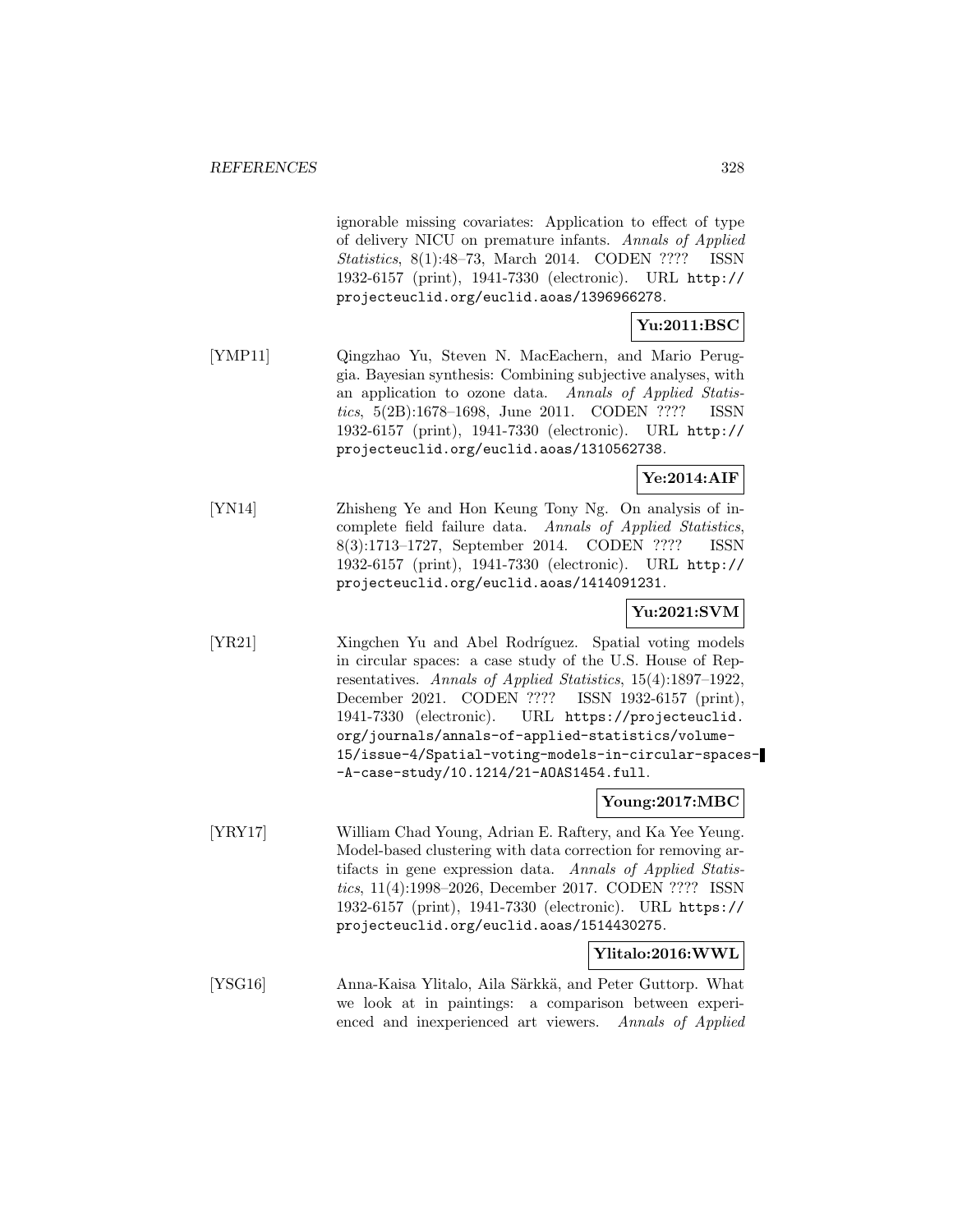Statistics, 10(2):549–574, June 2016. CODEN ???? ISSN 1932-6157 (print), 1941-7330 (electronic). URL http:// projecteuclid.org/euclid.aoas/1469199884.

### **Yarger:2022:FDA**

[YSH22] Drew Yarger, Stilian Stoev, and Tailen Hsing. A functional-data approach to the Argo data. Annals of Applied Statistics, 16(1):216–246, March 2022. CO-DEN ???? ISSN 1932-6157 (print), 1941-7330 (electronic). URL https://projecteuclid.org/journals/ annals-of-applied-statistics/volume-16/issue-1/Afunctional-data-approach-to-the-Argo-data/10.1214/ 21-AOAS1477.full.

**Yu:2008:BMA**

[YSL08] Qingzhao Yu, Elizabeth A. Stasny, and Bin Li. Bayesian models to adjust for response bias in survey data for estimating rape and domestic violence rates from the NCVS. Annals of Applied Statistics, 2(2):665–686, June 2008. CODEN ???? ISSN 1932-6157 (print), 1941-7330 (electronic). URL http: //projecteuclid.org/euclid.aoas/1215118533.

# **Yu:2021:ICI**

[YSR21] Ruoqi Yu, Dylan S. Small, and Paul R. Rosenbaum. The information in covariate imbalance in studies of hormone replacement therapy. Annals of Applied Statistics, 15(4):2023– 2042, December 2021. CODEN ???? ISSN 1932-6157 (print), 1941-7330 (electronic). URL https://projecteuclid. org/journals/annals-of-applied-statistics/volume-15/issue-4/The-information-in-covariate-imbalancein-studies-of-hormone-replacement/10.1214/21-AOAS1448. full.

# **Yuan:2018:DAU**

[YTHY18] Miao Yuan, Cheng Yong Tang, Yili Hong, and Jian Yang. Disentangling and assessing uncertainties in multiperiod corporate default risk predictions. Annals of Applied Statistics, 12(4):2587–2617, December 2018. CODEN ???? ISSN 1932-6157 (print), 1941-7330 (electronic). URL https:// projecteuclid.org/euclid.aoas/1542078057.

# **Yu:2010:RL**

[Yu10] Bin Yu. Remembering Leo. Annals of Applied Statistics, 4(4):1657–1659, December 2010. CODEN ???? ISSN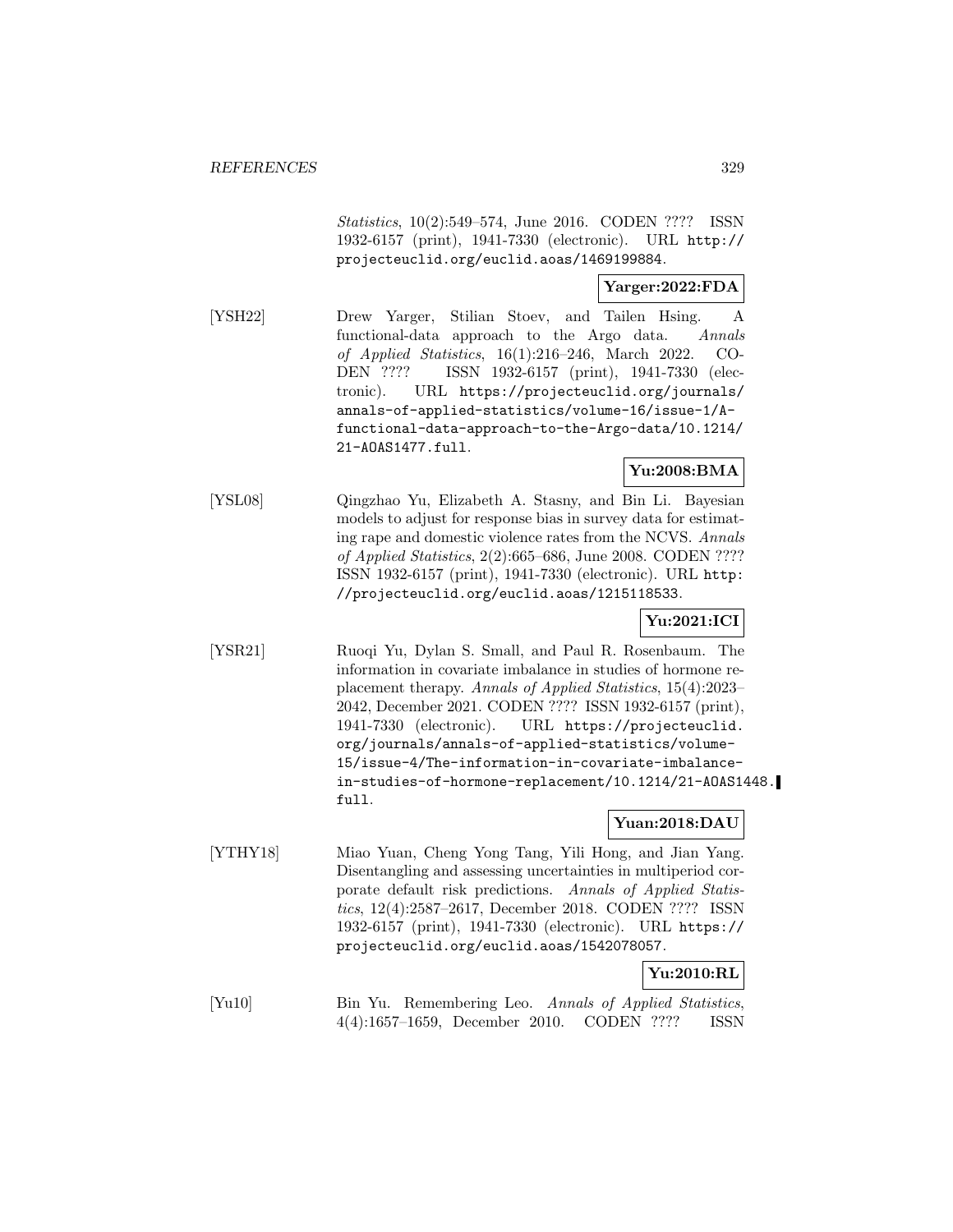1932-6157 (print), 1941-7330 (electronic). URL http:// projecteuclid.org/euclid.aoas/1294167793.

### **Yuan:2009:SPD**

[Yua09] Ming Yuan. State price density estimation via nonparametric mixtures. Annals of Applied Statistics, 3(3):963–984, September 2009. CODEN ???? ISSN 1932-6157 (print), 1941-7330 (electronic). URL http://projecteuclid.org/ euclid.aoas/1254773274.

# **Yan:2012:SMT**

[YWL<sup>+</sup>12] Donghui Yan, Pei Wang, Michael Linden, Beatrice Knudsen, and Timothy Randolph. Statistical methods for tissue array images — algorithmic scoring and co-training. Annals of Applied Statistics, 6(3):1280–1305, September 2012. CODEN ???? ISSN 1932-6157 (print), 1941-7330 (electronic). URL http://projecteuclid.org/euclid.aoas/1346418583.

### **Yuan:2011:BPI**

[YY11] Ying Yuan and Guosheng Yin. Bayesian phase I/II adaptively randomized oncology trials with combined drugs. Annals of Applied Statistics, 5(2A):924–942, June 2011. CO-DEN ???? ISSN 1932-6157 (print), 1941-7330 (electronic). URL http://projecteuclid.org/euclid.aoas/ 1310562211.

# **Yu:2013:LTI**

[YZAD13] Tao Yu, Chunming Zhang, Andrew L. Alexander, and Richard J. Davidson. Local tests for identifying anisotropic diffusion areas in human brain with DTI. Annals of Applied Statistics, 7(1):201–225, March 2013. CODEN ???? ISSN 1932-6157 (print), 1941-7330 (electronic). URL http: //projecteuclid.org/euclid.aoas/1365527196.

#### **Yuan:2013:VCM**

[YZS<sup>+</sup>13] Ying Yuan, Hongtu Zhu, Martin Styner, John H. Gilmore, and J. S. Marron. Varying coefficient model for modeling diffusion tensors along white matter tracts. Annals of Applied Statistics, 7(1):102–125, March 2013. CODEN ???? ISSN 1932-6157 (print), 1941-7330 (electronic). URL http: //projecteuclid.org/euclid.aoas/1365527192.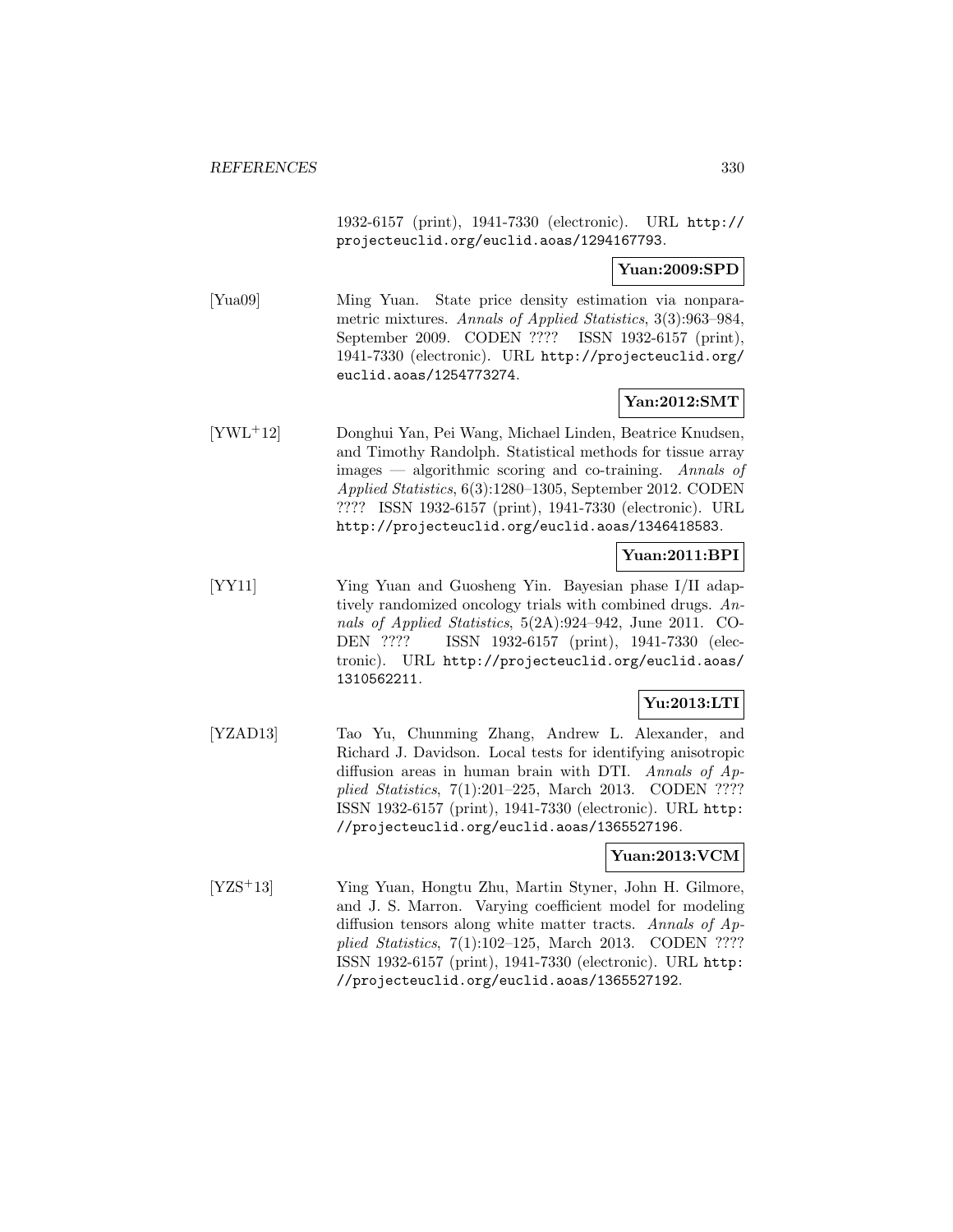#### **Zanella:2015:RPM**

| Zan15 | Giacomo Zanella. Random partition models and complemen-   |
|-------|-----------------------------------------------------------|
|       | tary clustering of Anglo-Saxon place-names. Annals of Ap- |
|       | plied Statistics, $9(4):1792-1822$ , December 2015. CODEN |
|       | ???? ISSN 1932-6157 (print), 1941-7330 (electronic). URL  |
|       | http://projecteuclid.org/euclid.aoas/1453993094.          |
|       |                                                           |

# **Zhang:2012:MAL**

[ZASM12] Zhiwei Zhang, Paul S. Albert, and Bruce Simons-Morton. Marginal analysis of longitudinal count data in long sequences: Methods and applications to a driving study. Annals of Applied Statistics, 6(1):27–54, March 2012. CODEN ???? ISSN 1932-6157 (print), 1941-7330 (electronic). URL http://projecteuclid.org/euclid.aoas/1331043387.

# **Zigler:2011:PBP**

[ZB11] Corwin M. Zigler and Thomas R. Belin. The potential for bias in principal causal effect estimation when treatment received depends on a key covariate. Annals of Applied Statistics, 5(3):1876–1892, September 2011. CODEN ???? ISSN 1932-6157 (print), 1941-7330 (electronic). URL http:// projecteuclid.org/euclid.aoas/1318514288.

### **Zhai:2016:IRP**

[ZBC16] Yongliang Zhai and Alexandre Bouchard-Côté. Inferring rooted population trees using asymmetric neighbor joining. Annals of Applied Statistics, 10(4):2047–2074, December 2016. CODEN ???? ISSN 1932-6157 (print), 1941-7330 (electronic). URL http://projecteuclid.org/euclid.aoas/ 1483606851.

### **Zhu:2014:IGW**

[ZBG14] Xinxin Zhu, Kenneth P. Bowman, and Marc G. Genton. Incorporating geostrophic wind information for improved space–time short-term wind speed forecasting. Annals of Applied Statistics, 8(3):1782–1799, September 2014. CODEN ???? ISSN 1932-6157 (print), 1941-7330 (electronic). URL http://projecteuclid.org/euclid.aoas/1414091234.

# **Zheng:2017:IEB**

[ZBLC17] Yingye Zheng, Marshall Brown, Anna Lok, and Tianxi Cai. Improving efficiency in biomarker incremental value evalu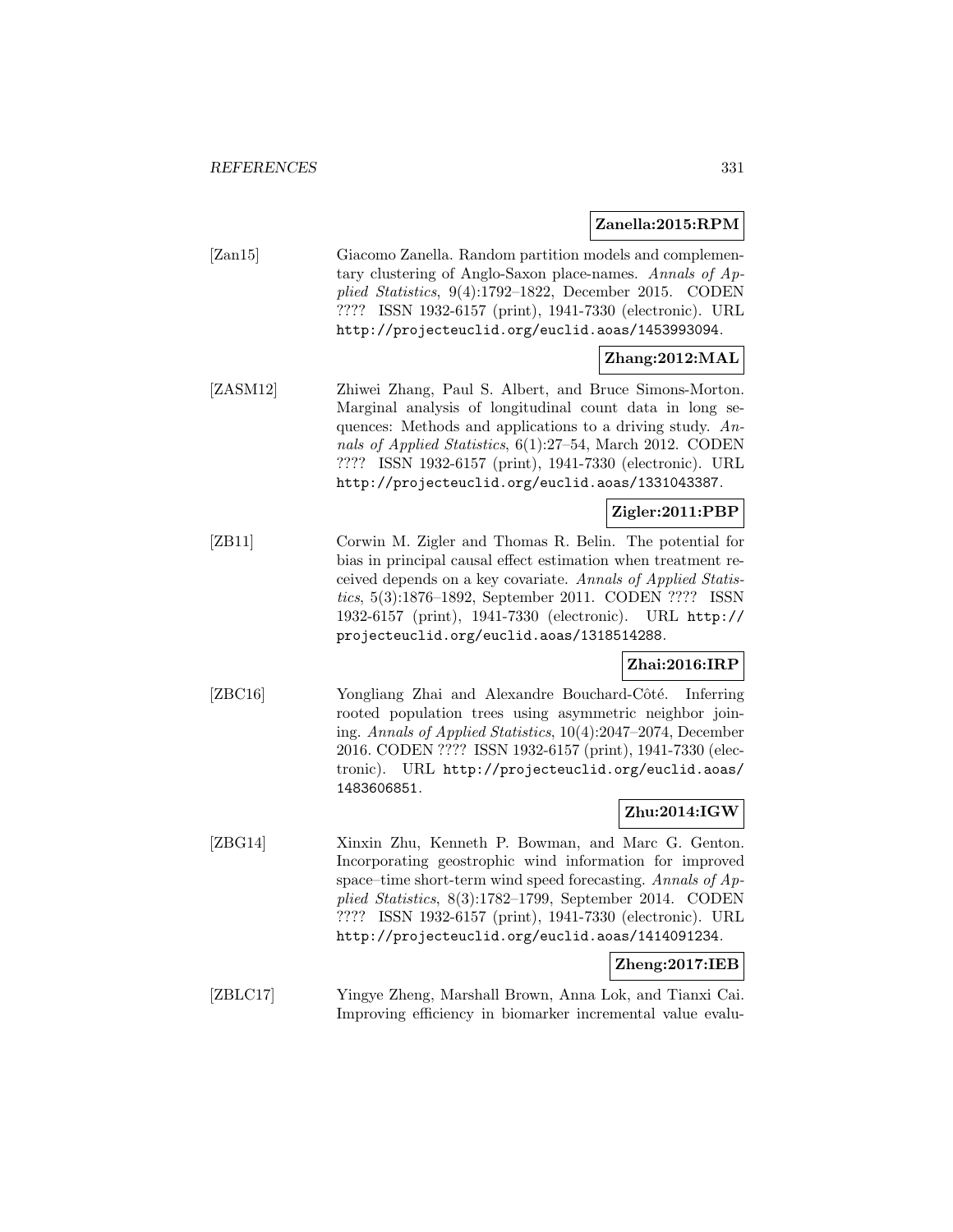ation under two-phase designs. Annals of Applied Statistics, 11(2):638–654, June 2017. CODEN ???? ISSN 1932-6157 (print), 1941-7330 (electronic). URL https:// projecteuclid.org/euclid.aoas/1500537717.

# **Zhou:2020:EII**

[ZBT<sup>+</sup>20] Shuo Zhou, Howard Bondell, Antoinette Tordesillas, Benjamin I. P. Rubinstein, and James Bailey. Early identification of an impending rockslide location via a spatially-aided Gaussian mixture model. Annals of Applied Statistics, 14(2): 977–992, June 2020. CODEN ???? ISSN 1932-6157 (print), 1941-7330 (electronic). URL https://projecteuclid.org/ euclid.aoas/1593449334.

# **Zheng:2020:APC**

[ZCD<sup>+</sup>20] Yingye Zheng, Douglas A. Corley, Chyke Doubeni, Ethan Halm, Susan M. Shortreed, William E. Barlow, Ann Zauber, Tor Devin Tosteson, and Jessica Chubak. Analyses of preventive care measures with incomplete historical data in electronic medical records: an example from colorectal cancer screening. Annals of Applied Statistics, 14(2):1030– 1044, June 2020. CODEN ???? ISSN 1932-6157 (print), 1941-7330 (electronic). URL https://projecteuclid.org/ euclid.aoas/1593449336.

### **Zhou:2009:SMA**

[ZCG<sup>+</sup>09] Xi Kathy Zhou, Merlise A. Clyde, James Garrett, Viridiana Lourdes, Michael O'Connell, Giovanni Parmigiani, David J. Turner, and Tim Wiles. Statistical methods for automated drug susceptibility testing: Bayesian minimum inhibitory concentration prediction from growth curves. Annals of Applied Statistics, 3(2):710–730, June 2009. CODEN ???? ISSN 1932-6157 (print), 1941-7330 (electronic). URL http:// projecteuclid.org/euclid.aoas/1245676192.

# **Zhang:2021:ARW**

[ZCGC21] Jiachen Zhang, Paola Crippa, Marc G. Genton, and Stefano Castruccio. Assessing the reliability of wind power operations under a changing climate with a non-Gaussian bias correction. Annals of Applied Statistics, 15(4):1831–1849, December 2021. CODEN ???? ISSN 1932-6157 (print), 1941-7330 (electronic). URL https://projecteuclid. org/journals/annals-of-applied-statistics/volume-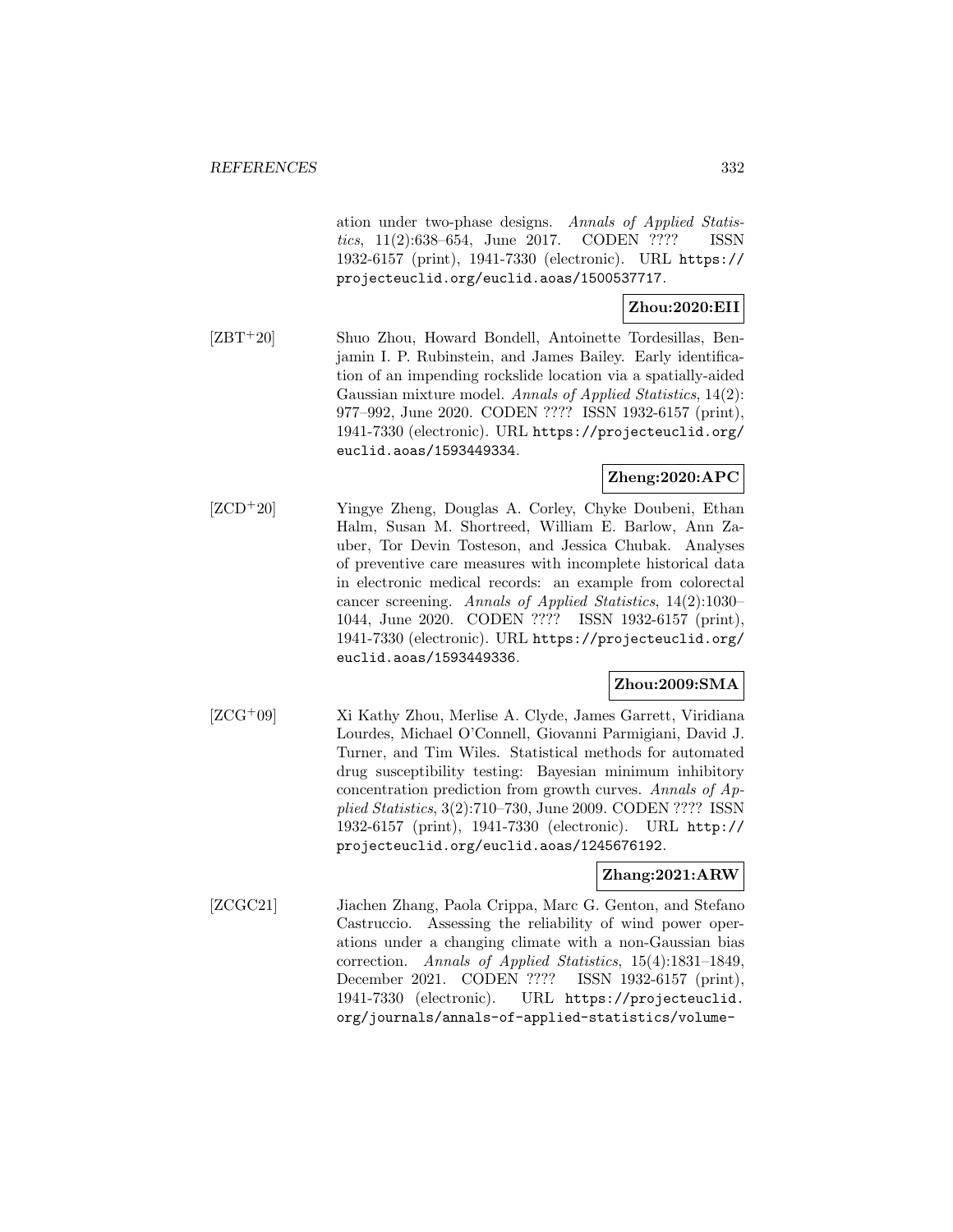## 15/issue-4/Assessing-the-reliability-of-wind-poweroperations-under-a-changing/10.1214/21-AOAS1460.full.

### **Zuo:2016:HFS**

[ZCH<sup>+</sup>16] Chandler Zuo, Kailei Chen, Kyle J. Hewitt, Emery H. Bresnick, and Sündüz Keles. A hierarchical framework for statespace matrix inference and clustering. Annals of Applied Statistics, 10(3):1348–1372, September 2016. CODEN ???? ISSN 1932-6157 (print), 1941-7330 (electronic). URL http: //projecteuclid.org/euclid.aoas/1475069610.

### **Zhang:2011:NMM**

[ZCM<sup>+</sup>11] Saijuan Zhang, Raymond J. Carroll, Douglas Midthune, Patricia M. Guenther, Susan M. Krebs-Smith, Victor Kipnis, Kevin W. Dodd, Dennis W. Buckman, Janet A. Tooze, and Laurence Freedman. A new multivariate measurement error model with zero-inflated dietary data, and its application to dietary assessment. Annals of Applied Statistics, 5(2B): 1456–1487, June 2011. CODEN ???? ISSN 1932-6157 (print), 1941-7330 (electronic). URL http://projecteuclid.org/ euclid.aoas/1310562729.

# **Zhu:2014:PRM**

[ZCP14] Fukang Zhu, Zongwu Cai, and Liang Peng. Predictive regressions for macroeconomic data. Annals of Applied Statistics, 8(1):577–594, March 2014. CODEN ???? ISSN 1932-6157 (print), 1941-7330 (electronic). URL http:// projecteuclid.org/euclid.aoas/1396966299.

### **Zhang:2018:ANC**

[ZCRC18] Hong Zhang, Nilanjan Chatterjee, Daniel Rader, and Jinbo Chen. Adjustment of nonconfounding covariates in casecontrol genetic association studies. Annals of Applied Statistics, 12(1):200–221, March 2018. CODEN ???? ISSN 1932-6157 (print), 1941-7330 (electronic). URL https:// projecteuclid.org/euclid.aoas/1520564470.

### **Zhang:2013:BLM**

[ZCS13] Ran Zhang, Claudia Czado, and Karin Sigloch. A Bayesian linear model for the high-dimensional inverse problem of seismic tomography. Annals of Applied Statistics, 7(2):1111– 1138, June 2013. CODEN ???? ISSN 1932-6157 (print),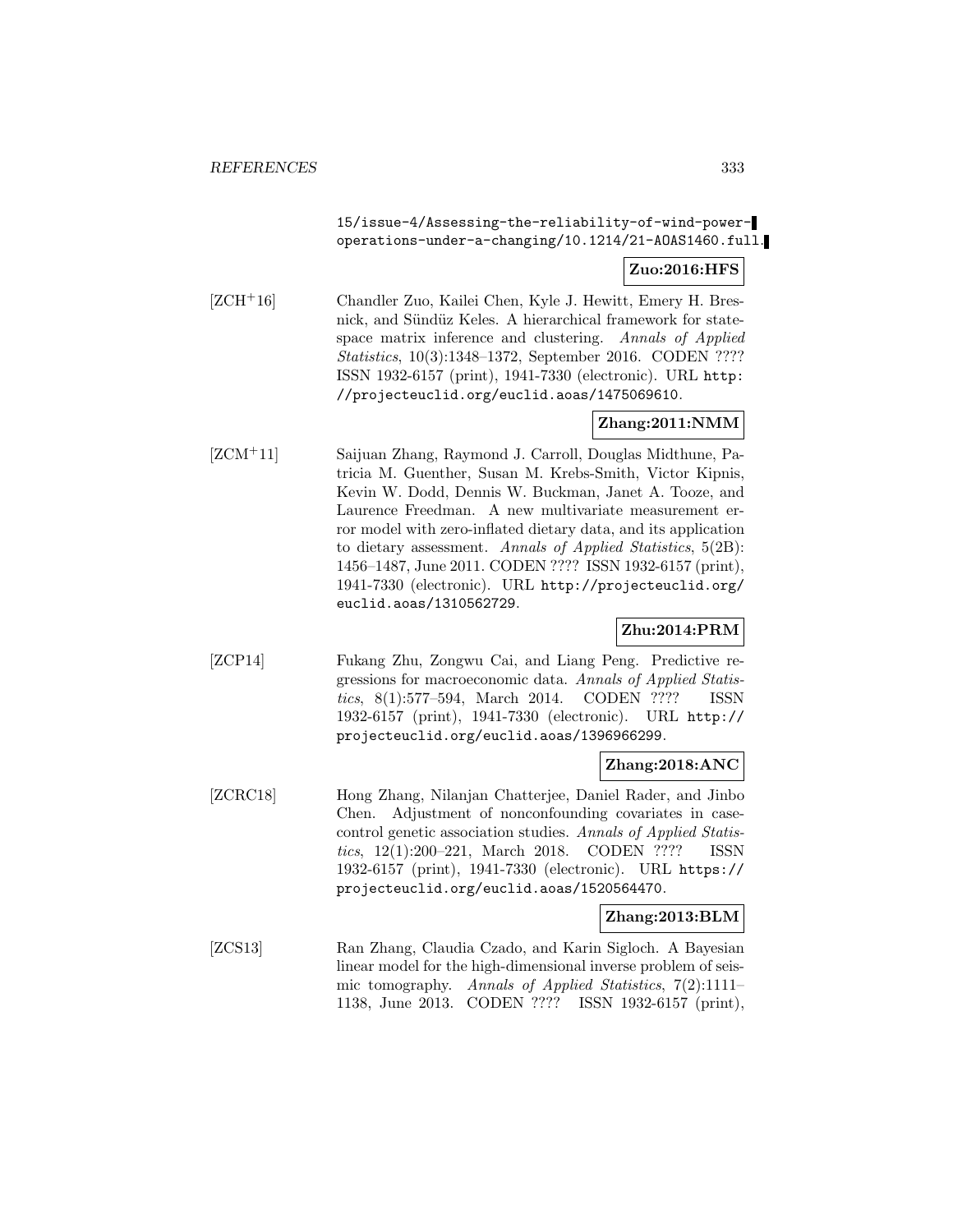1941-7330 (electronic). URL http://projecteuclid.org/ euclid.aoas/1372338481.

# **Zhang:2013:PTA**

[ZD13] Yuping Zhang and Ronald Davis. Principal trend analysis for time-course data with applications in genomic medicine. Annals of Applied Statistics, 7(4):2205–2228, December 2013. CODEN ???? ISSN 1932-6157 (print), 1941-7330 (electronic). URL http://projecteuclid.org/euclid.aoas/ 1387823316.

# **Zhou:2010:SAM**

[ZDL10] Yijie Zhou, Francesca Dominici, and Thomas A. Louis. A smoothing approach for masking spatial data. Annals of Applied Statistics, 4(3):1451–1475, September 2010. CODEN ???? ISSN 1932-6157 (print), 1941-7330 (electronic). URL http://projecteuclid.org/euclid.aoas/1287409381.

### **Zaman:2014:BAP**

[ZFB14] Tauhid Zaman, Emily B. Fox, and Eric T. Bradlow. A Bayesian approach for predicting the popularity of tweets. Annals of Applied Statistics, 8(3):1583–1611, September 2014. CODEN ???? ISSN 1932-6157 (print), 1941-7330 (electronic). URL http://projecteuclid.org/euclid.aoas/ 1414091226.

### **Zhang:2022:BSD**

[ZGJ<sup>+</sup>22] Boya Zhang, Robert B. Gramacy, Leah R. Johnson, Kenneth A. Rose, and Eric Smith. Batch-sequential design and heteroskedastic surrogate modeling for delta smelt conservation. Annals of Applied Statistics, 16(2):816-842, June 2022. CODEN ???? ISSN 1932-6157 (print), 1941-7330 (electronic). URL https://projecteuclid. org/journals/annals-of-applied-statistics/volume-16/issue-2/Batch-sequential-design-and-heteroskedasticsurrogate-modeling-for-delta-smelt/10.1214/21-AOAS1521. full.

### **Zhang:2013:EDN**

[ZGLH13] Lixun Zhang, Yongtao Guan, Brian P. Leaderer, and Theodore R. Holford. Estimating daily nitrogen dioxide level: Exploring traffic effects. Annals of Applied Statistics, 7(3):1763–1777, September 2013. CODEN ???? ISSN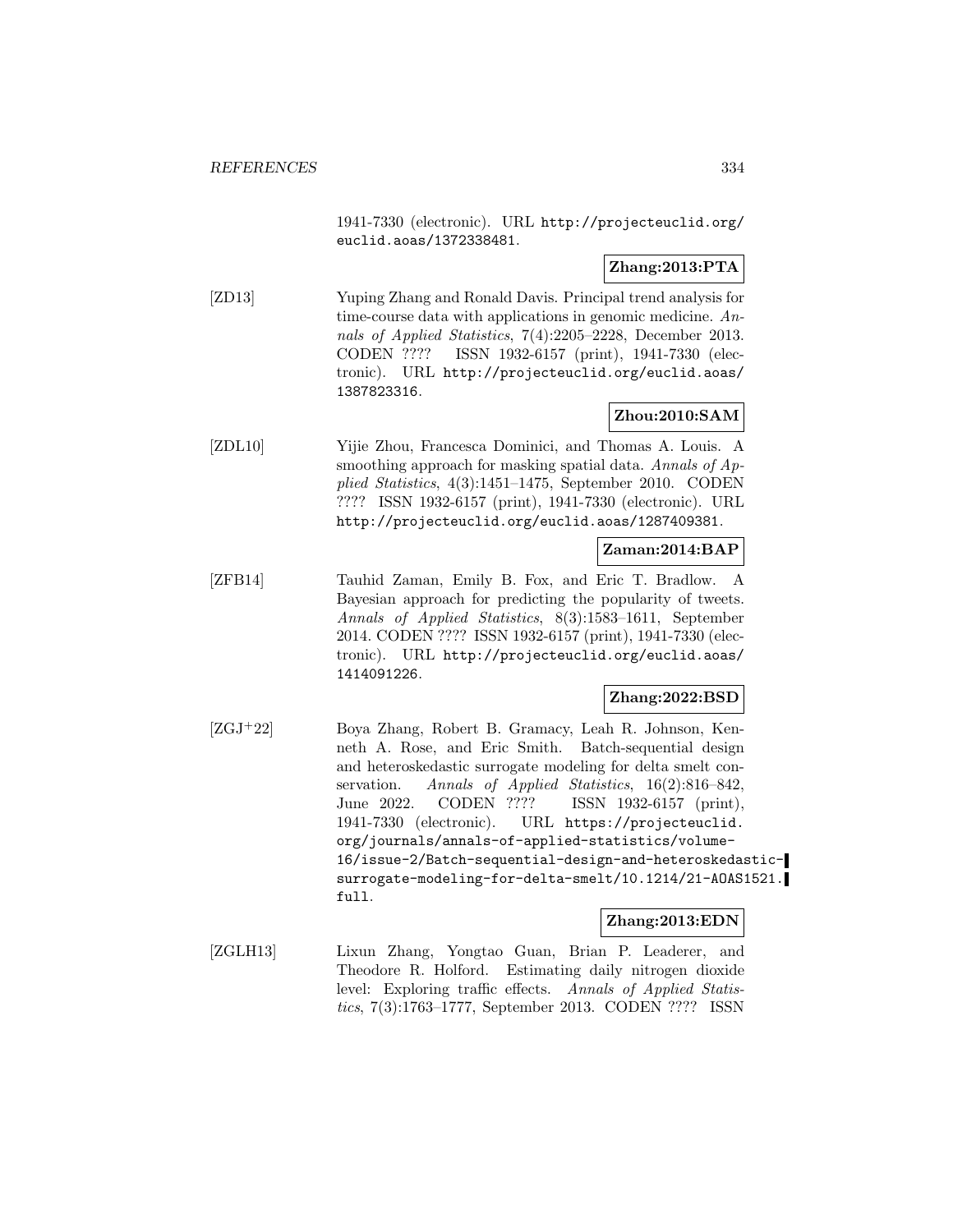1932-6157 (print), 1941-7330 (electronic). URL http:// projecteuclid.org/euclid.aoas/1380804815.

### **Zipunnikov:2014:LHD**

[ZGS<sup>+</sup>14] Vadim Zipunnikov, Sonja Greven, Haochang Shou, Brian S. Caffo, Daniel S. Reich, and Ciprian M. Crainiceanu. Longitudinal high-dimensional principal components analysis with application to diffusion tensor imaging of multiple sclerosis. Annals of Applied Statistics, 8(4):2175–2202, December 2014. CODEN ???? ISSN 1932-6157 (print), 1941-7330 (electronic). URL http://projecteuclid.org/euclid.aoas/ 1419001739.

### **Zhang:2016:SNB**

[ZGV<sup>+</sup>16] Linlin Zhang, Michele Guindani, Francesco Versace, Jeffrey M. Engelmann, and Marina Vannucci. A spatiotemporal nonparametric Bayesian model of multi-subject fMRI data. Annals of Applied Statistics, 10(2):638–666, June 2016. CODEN ???? ISSN 1932-6157 (print), 1941-7330 (electronic). URL http://projecteuclid.org/euclid.aoas/ 1469199888.

# **Zhang:2009:SAS**

[ZHB09] Yufen Zhang, James S. Hodges, and Sudipto Banerjee. Smoothed ANOVA with spatial effects as a competitor to MCAR in multivariate spatial smoothing. Annals of Applied Statistics, 3(4):1805–1830, December 2009. CODEN ???? ISSN 1932-6157 (print), 1941-7330 (electronic). URL http://projecteuclid.org/euclid.aoas/1267453965.

#### **Zhou:2015:MCL**

[ZHJZ15] Haiming Zhou, Timothy Hanson, Alejandro Jara, and Jiajia Zhang. Modeling county level breast cancer survival data using a covariate-adjusted frailty proportional hazards model. Annals of Applied Statistics, 9(1):43–68, March 2015. CODEN ???? ISSN 1932-6157 (print), 1941-7330 (electronic). URL http://projecteuclid.org/euclid.aoas/ 1430226084.

#### **Zhu:2019:BIV**

[ZHM<sup>+</sup>19] Li Zhu, Zhiguang Huo, Tianzhou Ma, Steffi Oesterreich, and George C. Tseng. Bayesian indicator variable selection to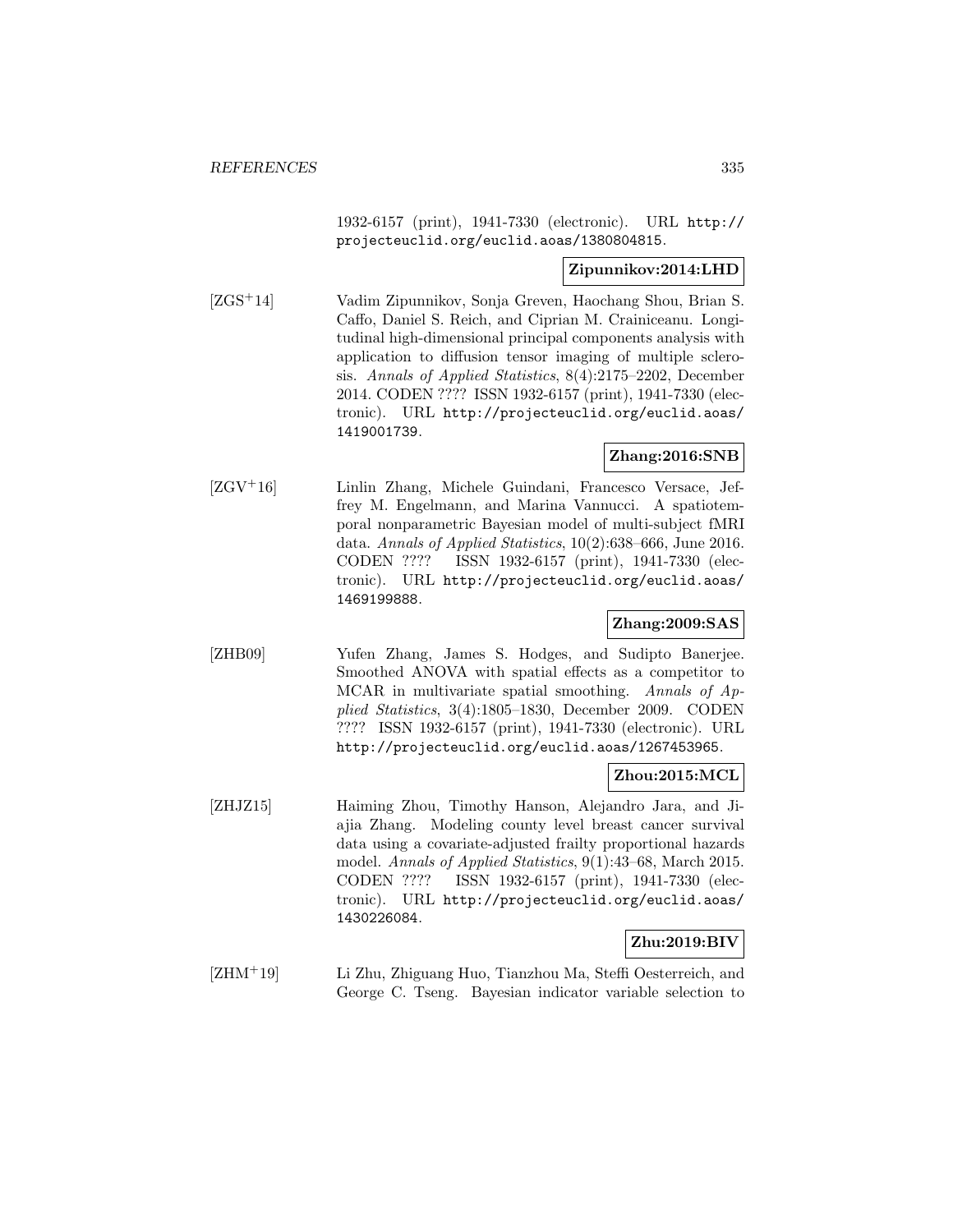incorporate hierarchical overlapping group structure in multiomics applications. Annals of Applied Statistics, 13(4):2611– 2636, December 2019. CODEN ???? ISSN 1932-6157 (print), 1941-7330 (electronic). URL https://projecteuclid.org/ euclid.aoas/1574910057.

# **Zhou:2017:DEB**

[Zho17a] Chen Zhou. Discussion on "Elicitability and backtesting: Perspectives for banking regulation". Annals of Applied Statistics, 11(4):1888–1893, December 2017. CO-DEN ???? ISSN 1932-6157 (print), 1941-7330 (electronic). URL https://projecteuclid.org/euclid.aoas/ 1514430269. See [NZ17a].

# **Zhou:2017:UFV**

[Zho17b] Xiang Zhou. A unified framework for variance component estimation with summary statistics in genome-wide association studies. Annals of Applied Statistics, 11(4):2027–2051, December 2017. CODEN ???? ISSN 1932-6157 (print), 1941-7330 (electronic). URL https://projecteuclid.org/ euclid.aoas/1514430276.

# **Zhong:2022:MNT**

[ZHO22] Peng Zhong, Raphaël Huser, and Thomas Opitz. Modeling nonstationary temperature maxima based on extremal dependence changing with event magnitude. Annals of Applied Statistics, 16(1):272–299, March 2022. CODEN ???? ISSN 1932-6157 (print), 1941-7330 (electronic). URL https://projecteuclid.org/journals/annals-ofapplied-statistics/volume-16/issue-1/Modeling-nonstationarytemperature-maxima-based-on-extremal-dependence-changingwith/10.1214/21-AOAS1504.full.

#### **Zhao:2021:BDS**

[ZJBS21] Qingyuan Zhao, Nianqiao Ju, Sergio Bacallado, and Rajen D. Shah. BETS: The dangers of selection bias in early analyses of the coronavirus disease (COVID-19) pandemic. Annals of Applied Statistics, 15(1):363–390, March 2021. CODEN ???? ISSN 1932-6157 (print), 1941-7330 (electronic). URL https://projecteuclid. org/journals/annals-of-applied-statistics/volume-15/issue-1/BETS--The-dangers-of-selection-bias-inearly-analyses/10.1214/20-AOAS1401.full.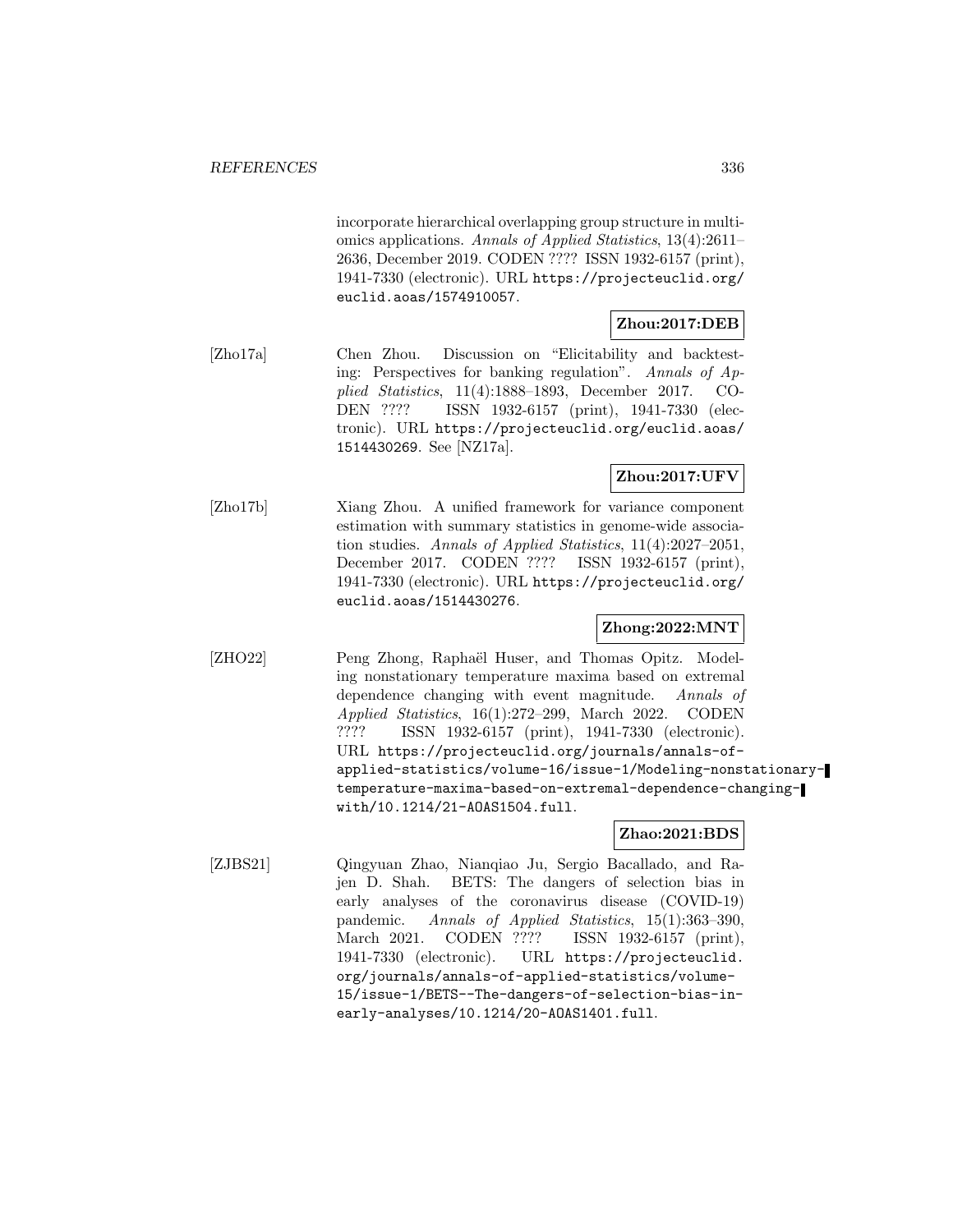### **Zhang:2008:QMR**

[ZJLC08] Xiaoxi Zhang, Timothy D. Johnson, Roderick J. A. Little, and Yue Cao. Quantitative magnetic resonance image analysis via the EM algorithm with stochastic variation. Annals of Applied Statistics, 2(2):736–755, June 2008. CODEN ???? ISSN 1932-6157 (print), 1941-7330 (electronic). URL http: //projecteuclid.org/euclid.aoas/1215118536.

# **Zhang:2010:NID**

[ZK10] Tingting Zhang and S. C. Kou. Nonparametric inference of doubly stochastic Poisson process data via the kernel method. Annals of Applied Statistics, 4(4):1913–1941, December 2010. CODEN ???? ISSN 1932-6157 (print), 1941-7330 (electronic). URL http://projecteuclid.org/euclid.aoas/ 1294167804.

### **Zhang:2015:END**

[ZKS15] Yaonan Zhang, Eric D. Kolaczyk, and Bruce D. Spencer. Estimating network degree distributions under sampling: an inverse problem, with applications to monitoring social media networks. Annals of Applied Statistics, 9(1):166–199, March 2015. CODEN ???? ISSN 1932-6157 (print), 1941-7330 (electronic). URL http://projecteuclid.org/euclid.aoas/ 1430226089.

# **Zhao:2014:BNM**

[ZKY14] Yize Zhao, Jian Kang, and Tianwei Yu. A Bayesian nonparametric mixture model for selecting genes and gene subnetworks. Annals of Applied Statistics, 8(2):999–1021, June 2014. CODEN ???? ISSN 1932-6157 (print), 1941-7330 (electronic). URL http://projecteuclid.org/euclid.aoas/ 1404229523.

# **Zhou:2012:BMA**

[ZLD12] Xi Kathy Zhou, Fei Liu, and Andrew J. Dannenberg. A Bayesian model averaging approach for observational gene expression studies. Annals of Applied Statistics, 6(2):497– 520, June 2012. CODEN ???? ISSN 1932-6157 (print), 1941-7330 (electronic). URL http://projecteuclid.org/ euclid.aoas/1339419605.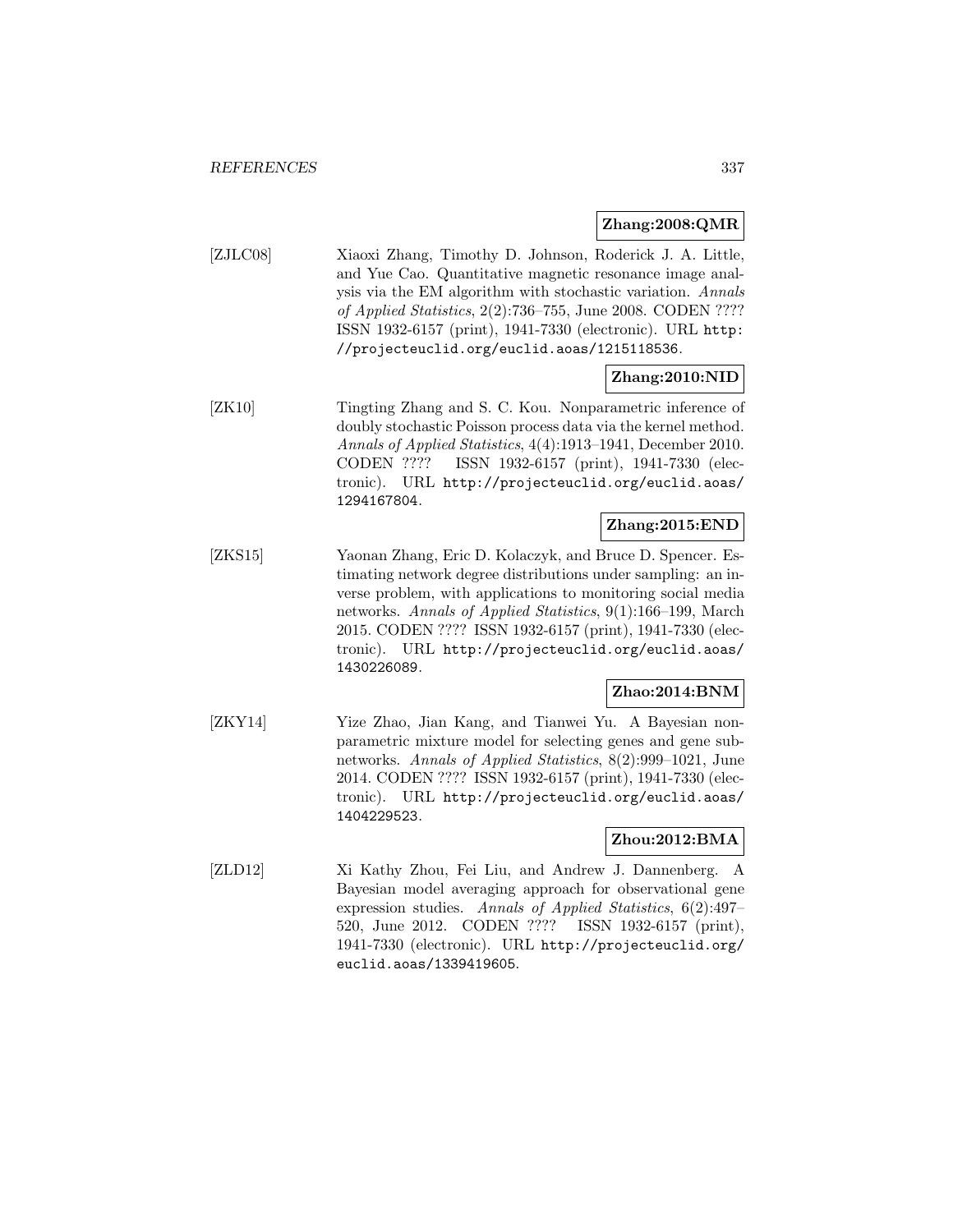# **Zhu:2017:THD**

[ZLDR17] Lingxue Zhu, Jing Lei, Bernie Devlin, and Kathryn Roeder. Testing high-dimensional covariance matrices, with application to detecting schizophrenia risk genes. Annals of Applied Statistics, 11(3):1810–1831, September 2017. CODEN ???? ISSN 1932-6157 (print), 1941-7330 (electronic). URL https: //projecteuclid.org/euclid.aoas/1507168849.

### **Zhu:2018:USF**

[ZLDR18] Lingxue Zhu, Jing Lei, Bernie Devlin, and Kathryn Roeder. A unified statistical framework for single cell and bulk RNA sequencing data. Annals of Applied Statistics, 12(1):609– 632, March 2018. CODEN ???? ISSN 1932-6157 (print), 1941-7330 (electronic). URL https://projecteuclid.org/ euclid.aoas/1520564486.

# **Zhang:2010:RDC**

[ZLOS10] Zhongyang Zhang, Kenneth Lange, Roel Ophoff, and Chiara Sabatti. Reconstructing DNA copy number by penalized estimation and imputation. Annals of Applied Statistics, 4(4):1749–1773, December 2010. CODEN ???? ISSN 1932-6157 (print), 1941-7330 (electronic). URL http:// projecteuclid.org/euclid.aoas/1294167797.

# **Zeldow:2019:SMA**

[ZLR19] Bret Zeldow, Vincent Lo Re III, and Jason Roy. A semiparametric modeling approach using Bayesian additive regression trees with an application to evaluate heterogeneous treatment effects. Annals of Applied Statistics, 13(3):1989–2010, September 2019. CODEN ???? ISSN 1932-6157 (print), 1941-7330 (electronic). URL https://projecteuclid.org/ euclid.aoas/1571277780.

### **Zou:2020:ELT**

[ZLR20] Jingjing Zou, David J. Lederer, and Daniel Rabinowitz. Efficiency in lung transplant allocation strategies. Annals of Applied Statistics, 14(3):1088–1121, September 2020. CO-DEN ???? ISSN 1932-6157 (print), 1941-7330 (electronic). URL https://projecteuclid.org/journals/annals-ofapplied-statistics/volume-14/issue-3/Efficiency-inlung-transplant-allocation-strategies/10.1214/20- AOAS1350.full.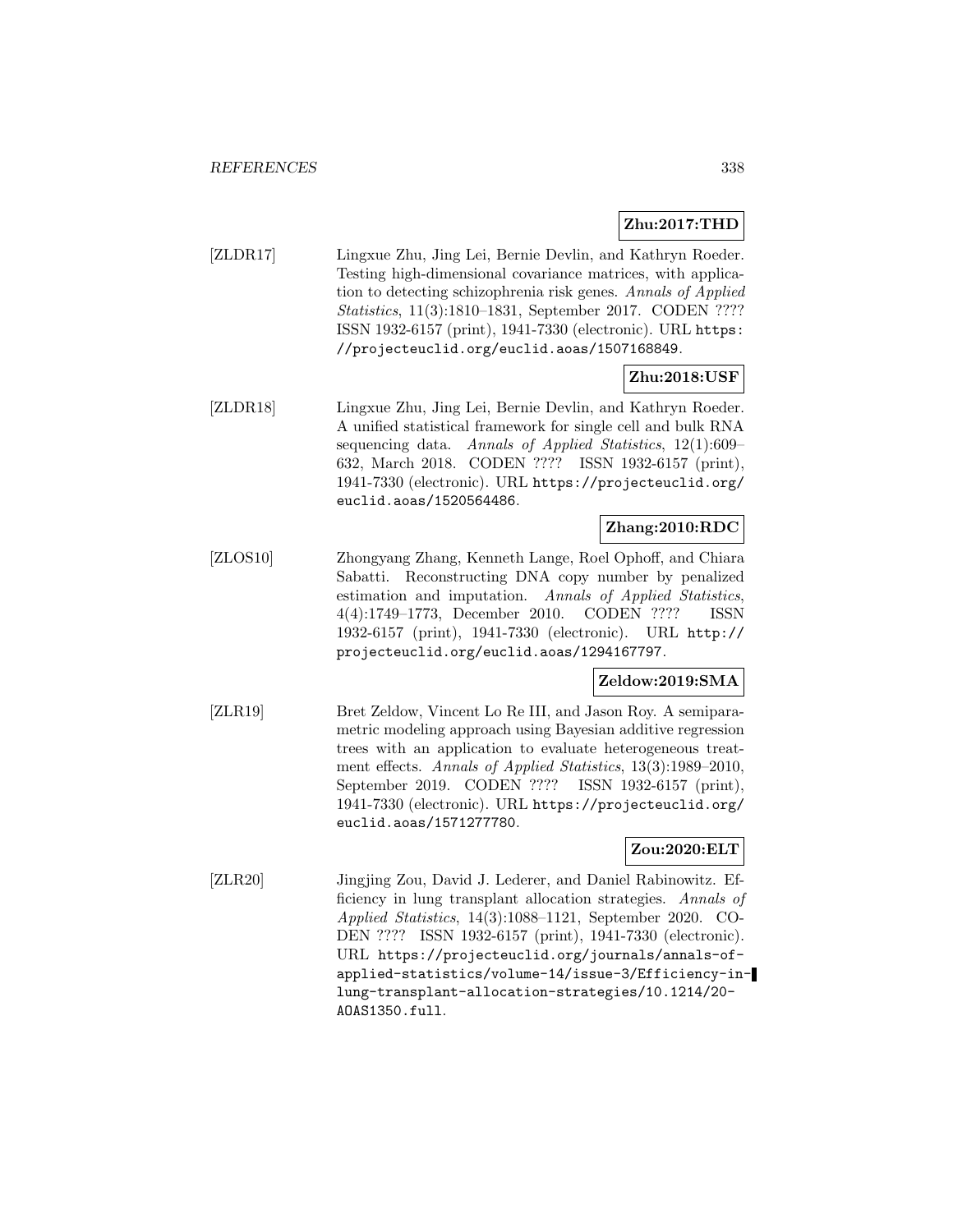#### **Zablocki:2017:SCM**

[ZLS<sup>+</sup>17] Rong W. Zablocki, Richard A. Levine, Andrew J. Schork, Shujing Xu, Yunpeng Wang, Chun C. Fan, and Wesley K. Thompson. Semiparametric covariate-modulated local false discovery rate for genome-wide association studies. Annals of Applied Statistics, 11(4):2252–2269, December 2017. CODEN ???? ISSN 1932-6157 (print), 1941-7330 (electronic). URL https://projecteuclid.org/euclid.aoas/ 1514430285.

# **Zhang:2018:MHT**

[ZLZB18] Heping Zhang, Dungang Liu, Jiwei Zhao, and Xuan Bi. Modeling hybrid traits for comorbidity and genetic studies of alcohol and nicotine co-dependence. Annals of Applied Statistics, 12(4):2359–2378, December 2018. CODEN ???? ISSN 1932-6157 (print), 1941-7330 (electronic). URL https:// projecteuclid.org/euclid.aoas/1542078048.

# **Zhou:2016:PMA**

[ZM16] Zhengyi Zhou and David S. Matteson. Predicting Melbourne ambulance demand using kernel warping. Annals of Applied Statistics, 10(4):1977–1996, December 2016. CODEN ???? ISSN 1932-6157 (print), 1941-7330 (electronic). URL http: //projecteuclid.org/euclid.aoas/1483606848.

# **Zhang:2019:RIR**

[ZMA<sup>+</sup>19] Youyi Zhang, Jeffrey S. Morris, Shivali Narang Aerry, Arvind U. K. Rao, and Veerabhadran Baladandayuthapani. RadioiBAG: Radiomics-based integrative Bayesian analysis of multiplatform genomic data. Annals of Applied Statistics, 13 (3):1957–1988, September 2019. CODEN ???? ISSN 1932-6157 (print), 1941-7330 (electronic). URL https:// projecteuclid.org/euclid.aoas/1571277779.

### **Zhang:2020:ECR**

[ZMA<sup>+</sup>20] Hong Zhang, Bhramar Mukherjee, Victoria Arthur, Gang Hu, Hagit Hochner, and Jinbo Chen. An efficient and computationally robust statistical method for analyzing casecontrol mother-offspring pair genetic association studies. Annals of Applied Statistics, 14(2):560–584, June 2020. CODEN ???? ISSN 1932-6157 (print), 1941-7330 (electronic). URL https://projecteuclid.org/euclid.aoas/1593449316.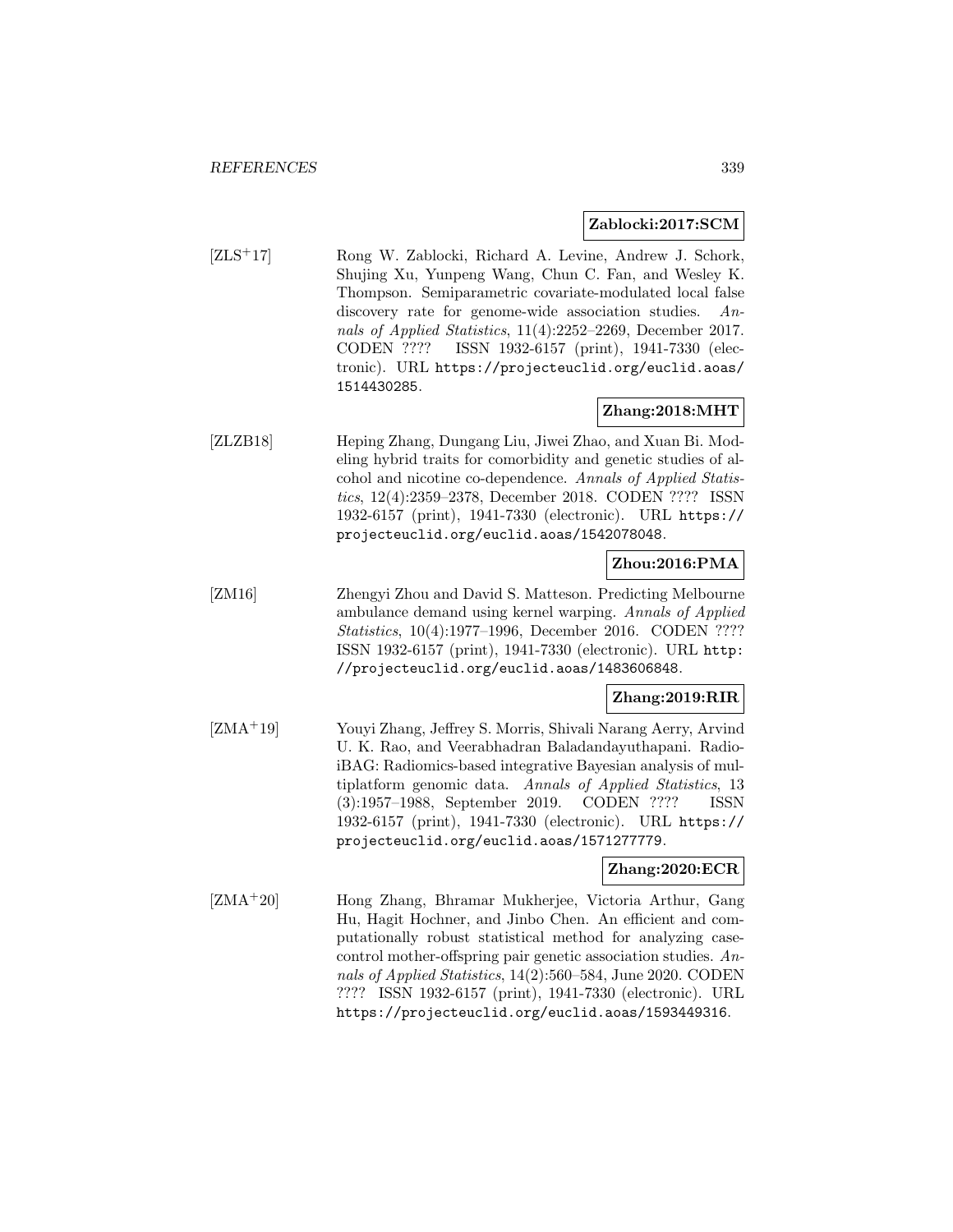#### **Zemplenyi:2021:FFR**

[ZMC<sup>+</sup>21] Michele Zemplenyi, Mark J. Meyer, Andres Cardenas, Marie-France Hivert, Sheryl L. Rifas-Shiman, Heike Gibson, Itai Kloog, Joel Schwartz, Emily Oken, Dawn L. DeMeo, Diane R. Gold, and Brent A. Coull. Function-on-function regression for the identification of epigenetic regions exhibiting windows of susceptibility to environmental exposures. Annals of Applied Statistics, 15(3):1366–1385, September 2021. CO-DEN ???? ISSN 1932-6157 (print), 1941-7330 (electronic). URL https://projecteuclid.org/journals/annals-ofapplied-statistics/volume-15/issue-3/Function-onfunction-regression-for-the-identification-of-epigeneticregions/10.1214/20-AOAS1425.full.

### **Zhang:2021:LSI**

[ZNB<sup>+</sup>21] Zhenyu Zhang, Akihiko Nishimura, Paul Bastide, Xiang Ji, Rebecca P. Payne, Philip Goulder, Philippe Lemey, and Marc A. Suchard. Large-scale inference of correlation among mixed-type biological traits with phylogenetic multivariate probit models. Annals of Applied Statistics, 15(1):230–251, March 2021. CODEN ???? ISSN 1932-6157 (print), 1941-7330 (electronic). URL https://projecteuclid.org/journals/annals-ofapplied-statistics/volume-15/issue-1/Large-scaleinference-of-correlation-among-mixed-type-biologicaltraits/10.1214/20-AOAS1394.full.

**Zhang:2014:UCR**

[ZNSL14] Zhiwei Zhang, Lei Nie, Guoxing Soon, and Aiyi Liu. The use of covariates and random effects in evaluating predictive biomarkers under a potential outcome framework. Annals of Applied Statistics, 8(4):2336–2355, December 2014. CODEN ???? ISSN 1932-6157 (print), 1941-7330 (electronic). URL http://projecteuclid.org/euclid.aoas/1419001746.

# **Zhang:2017:SFD**

[ZOZ17] Yuping Zhang, Zhengqing Ouyang, and Hongyu Zhao. A statistical framework for data integration through graphical models with application to cancer genomics. Annals of Applied Statistics, 11(1):161–184, March 2017. CODEN ???? ISSN 1932-6157 (print), 1941-7330 (electronic). URL http: //projecteuclid.org/euclid.aoas/1491616876.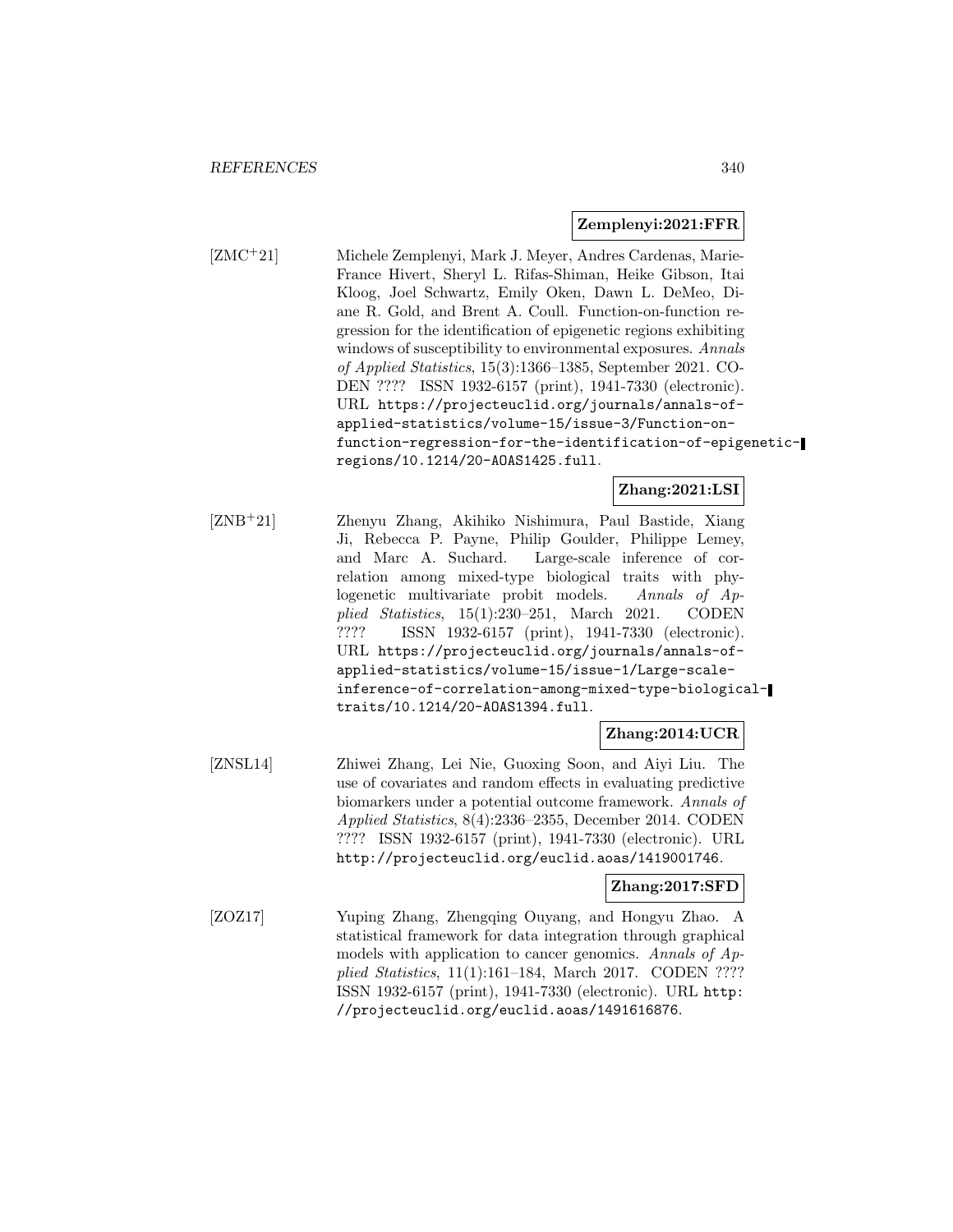#### **Zhang:2018:DPT**

[ZPBW<sup>+</sup>18] Yilin Zhang, Marie Poux-Berthe, Chris Wells, Karolina Koc-Michalska, and Karl Rohe. Discovering political topics in Facebook discussion threads with graph contextualization. Annals of Applied Statistics, 12(2):1096–1123, June 2018. CODEN ???? ISSN 1932-6157 (print), 1941-7330 (electronic). URL https://projecteuclid.org/euclid.aoas/ 1532743487.

### **Zamberletti:2021:MRF**

[ZPGO21] Patrizia Zamberletti, Julien Papaïx, Edith Gabriel, and Thomas Opitz. Markov random field models for vectorbased representations of landscapes. Annals of Applied Statistics, 15(4):1628–1651, December 2021. CODEN ???? ISSN 1932-6157 (print), 1941-7330 (electronic). URL https://projecteuclid.org/journals/annals-ofapplied-statistics/volume-15/issue-4/Markov-randomfield-models-for-vector-based-representations-oflandscapes/10.1214/21-AOAS1447.full.

### **Zanghi:2010:SOI**

[ZPMA10] Hugo Zanghi, Franck Picard, Vincent Miele, and Christophe Ambroise. Strategies for online inference of model-based clustering in large and growing networks. Annals of Applied Statistics, 4(2):687–714, June 2010. CODEN ???? ISSN 1932-6157 (print), 1941-7330 (electronic). URL http:// projecteuclid.org/euclid.aoas/1280842136.

#### **Zubizarreta:2014:MBP**

[ZPR14] José R. Zubizarreta, Ricardo D. Paredes, and Paul R. Rosenbaum. Matching for balance, pairing for heterogeneity in an observational study of the effectiveness of for-profit and notfor-profit high schools in Chile. Annals of Applied Statistics, 8(1):204–231, March 2014. CODEN ???? ISSN 1932-6157 (print), 1941-7330 (electronic). URL http:// projecteuclid.org/euclid.aoas/1396966284.

# **Zeng:2021:CMA**

[ZRA<sup>+</sup>21] Shuxi Zeng, Stacy Rosenbaum, Susan C. Alberts, Elizabeth A. Archie, and Fan Li. Causal mediation analysis for sparse and irregular longitudinal data. Annals of Applied Statistics, 15(2):747–767, June 2021. CODEN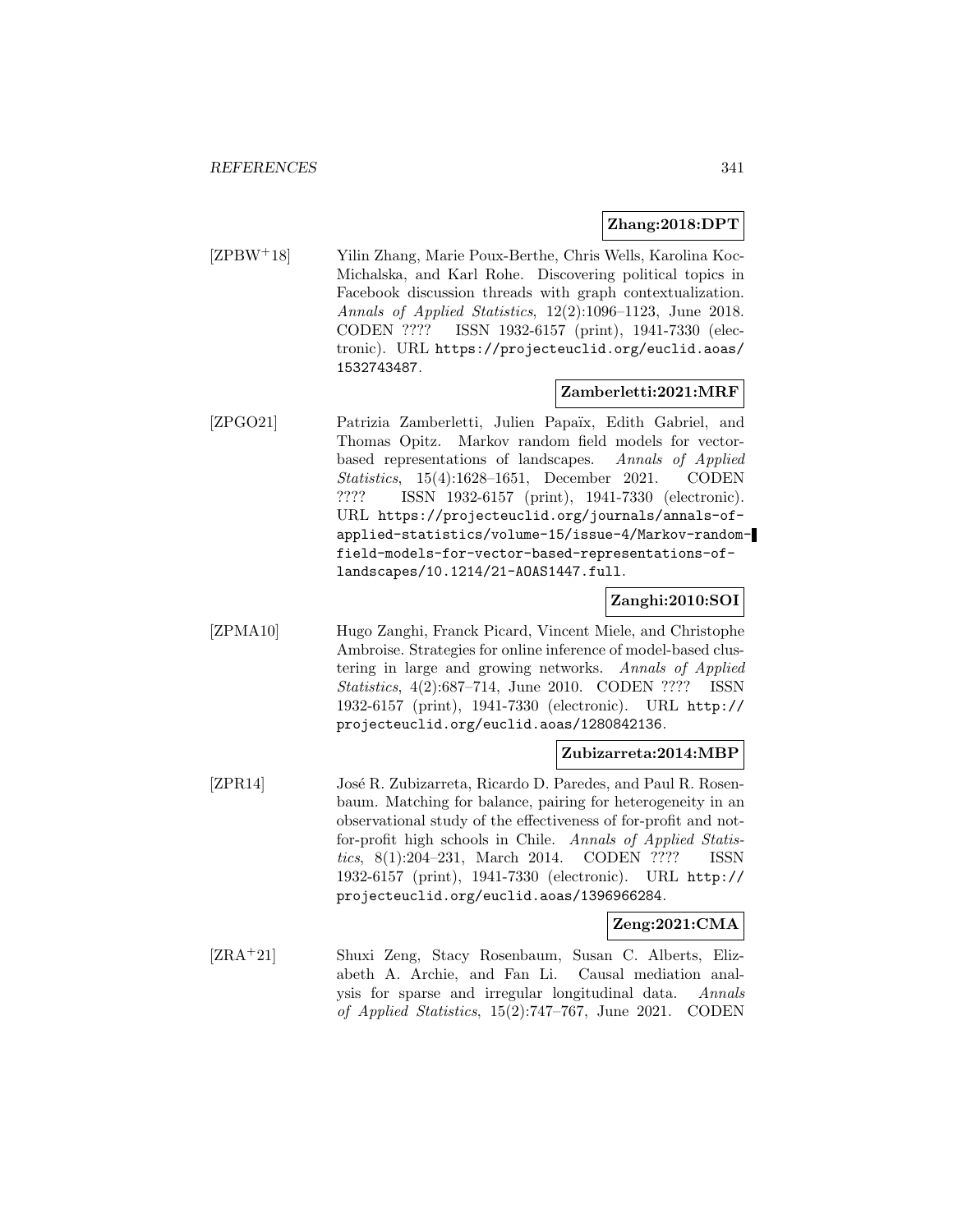???? ISSN 1932-6157 (print), 1941-7330 (electronic). URL https://projecteuclid.org/journals/annals-ofapplied-statistics/volume-15/issue-2/Causal-mediationanalysis-for-sparse-and-irregular-longitudinal-data/ 10.1214/20-AOAS1427.full.

#### **Zhang:2021:ILM**

[ZRCC21] Rong Zhang, Zhao Ren, Juan C. Celedón, and Wei Chen. Inference of large modified Poisson-type graphical models: Application to RNA-seq data in childhood atopic asthma studies. Annals of Applied Statistics, 15(2):831– 855, June 2021. CODEN ???? ISSN 1932-6157 (print), 1941-7330 (electronic). URL https://projecteuclid. org/journals/annals-of-applied-statistics/volume-15/issue-2/Inference-of-large-modified-Poisson-typegraphical-models--Application/10.1214/20-AOAS1413. full.

### **Zhou:2009:FDA**

[ZS09] Yingchun Zhou and Nell Sedransk. Functional data analytic approach of modeling ECG t-wave shape to measure cardiovascular behavior. Annals of Applied Statistics, 3(4):1382– 1402, December 2009. CODEN ???? ISSN 1932-6157 (print), 1941-7330 (electronic). URL http://projecteuclid.org/ euclid.aoas/1267453945.

#### **Zhu:2017:BLS**

[ZS17] Xiang Zhu and Matthew Stephens. Bayesian large-scale multiple regression with summary statistics from genomewide association studies. Annals of Applied Statistics, 11 (3):1561–1592, September 2017. CODEN ???? ISSN 1932-6157 (print), 1941-7330 (electronic). URL https:// projecteuclid.org/euclid.aoas/1507168840.

#### **Zheng:2018:CPP**

[ZS18] Yuchen Zheng and Nicoleta Serban. Clustering the prevalence of pediatric chronic conditions in the United States using distributed computing. Annals of Applied Statistics, 12(2):915–939, June 2018. CODEN ???? ISSN 1932-6157 (print), 1941-7330 (electronic). URL https:// projecteuclid.org/euclid.aoas/1532743481.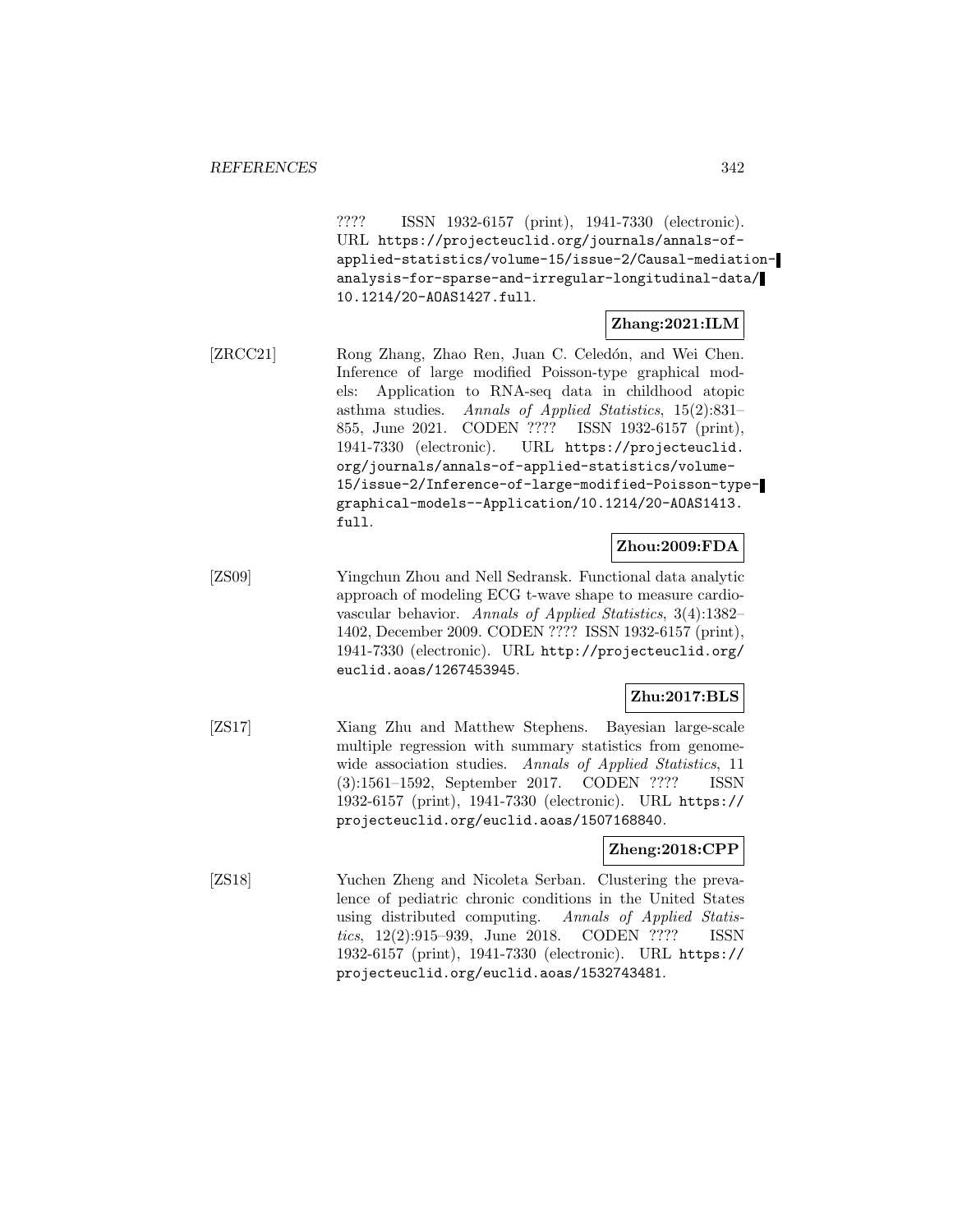#### **Zhou:2022:SEM**

[ZSFS22] Ling Zhou, Shiquan Sun, Haoda Fu, and Peter X.-K. Song. Subgroup-effects models for the analysis of personal treatment effects. Annals of Applied Statistics, 16(1):80–103, March 2022. CODEN ???? ISSN 1932-6157 (print), 1941-7330 (electronic). URL https://projecteuclid. org/journals/annals-of-applied-statistics/volume-16/issue-1/Subgroup-effects-models-for-the-analysisof-personal-treatment-effects/10.1214/21-AOAS1503. full.

# **Zhou:2011:DMA**

[ZSG11] Rensheng R. Zhou, Nicoleta Serban, and Nagi Gebraeel. Degradation modeling applied to residual lifetime prediction using functional data analysis. Annals of Applied Statistics, 5(2B):1586–1610, June 2011. CODEN ???? ISSN 1932-6157 (print), 1941-7330 (electronic). URL http:// projecteuclid.org/euclid.aoas/1310562734.

### **Zubizarreta:2013:SII**

 $[ZSG<sup>+</sup>13]$  José R. Zubizarreta, Dylan S. Small, Neera K. Goyal, Scott Lorch, and Paul R. Rosenbaum. Stronger instruments via integer programming in an observational study of late preterm birth outcomes. Annals of Applied Statistics, 7(1):25–50, March 2013. CODEN ???? ISSN 1932-6157 (print), 1941-7330 (electronic). URL http://projecteuclid.org/ euclid.aoas/1365527189.

#### **Zhou:2014:DBR**

[ZSG14] Rensheng Zhou, Nicoleta Serban, and Nagi Gebraeel. Degradation-based residual life prediction under different environments. Annals of Applied Statistics, 8(3):1671–1689, September 2014. CODEN ???? ISSN 1932-6157 (print), 1941-7330 (electronic). URL http://projecteuclid.org/ euclid.aoas/1414091229.

### **Zhang:2013:RRS**

[ZSH13] Lingsong Zhang, Haipeng Shen, and Jianhua Z. Huang. Robust regularized singular value decomposition with application to mortality data. Annals of Applied Statistics, 7(3):1540–1561, September 2013. CODEN ???? ISSN 1932-6157 (print), 1941-7330 (electronic). URL http:// projecteuclid.org/euclid.aoas/1380804806.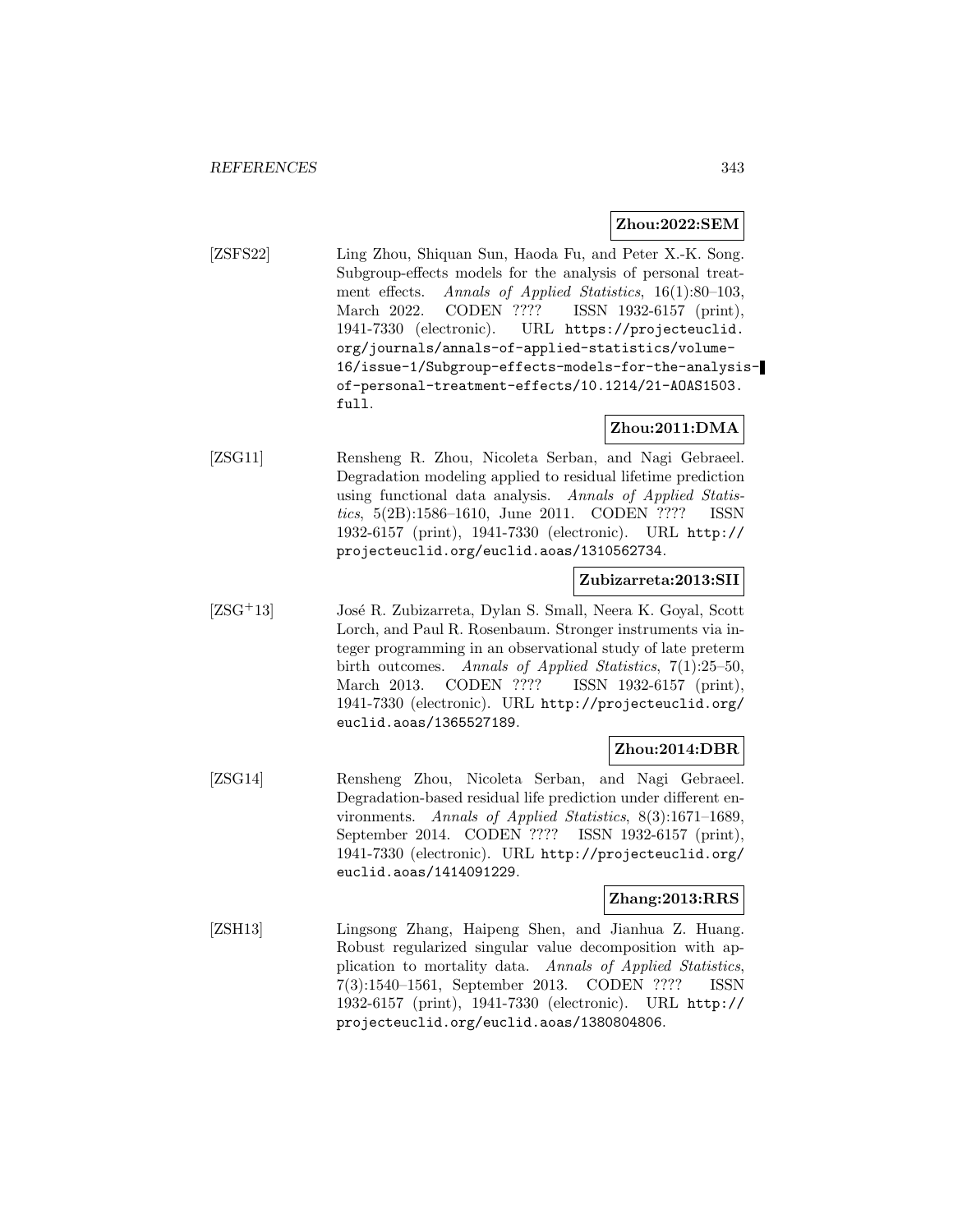#### **Zhou:2019:TRT**

[ZSMJ19] Tianjian Zhou, Subhajit Sengupta, Peter Müller, and Yuan Ji. TreeClone: Reconstruction of tumor subclone phylogeny based on mutation pairs using next generation sequencing data. Annals of Applied Statistics, 13(2):874–899, June 2019. CODEN ???? ISSN 1932-6157 (print), 1941-7330 (electronic). URL https://projecteuclid.org/euclid.aoas/ 1560758431.

#### **Zhou:2020:RTS**

[ZSMJ20] Tianjian Zhou, Subhajit Sengupta, Peter Müller, and Yuan Ji. RNDClone: Tumor subclone reconstruction based on integrating DNA and RNA sequence data. Annals of Applied Statistics, 14(4):1856–1877, December 2020. CODEN ???? ISSN 1932-6157 (print), 1941-7330 (electronic). URL https://projecteuclid. org/journals/annals-of-applied-statistics/volume-14/issue-4/RNDClone--Tumor-subclone-reconstructionbased-on-integrating-DNA-and/10.1214/20-AOAS1368. full.

# **Zhang:2019:FDN**

[ZSP19] Ningshan Zhang, Kyle Schmaus, and Patrick O. Perry. Fitting a deeply nested hierarchical model to a large book review dataset using a moment-based estimator. Annals of Applied Statistics, 13(4):2260–2288, December 2019. CODEN ???? ISSN 1932-6157 (print), 1941-7330 (electronic). URL https: //projecteuclid.org/euclid.aoas/1574910044.

#### **Zubizarreta:2014:ICN**

[ZSR14] José R. Zubizarreta, Dylan S. Small, and Paul R. Rosenbaum. Isolation in the construction of natural experiments. Annals of Applied Statistics, 8(4):2096–2121, December 2014. CODEN ???? ISSN 1932-6157 (print), 1941-7330 (electronic). URL http://projecteuclid.org/euclid.aoas/ 1419001736.

#### **Zidek:2014:REB**

[ZST14] James V. Zidek, Gavin Shaddick, and Carolyn G. Taylor. Reducing estimation bias in adaptively changing monitoring networks with preferential site selection. Annals of Applied Statistics, 8(3):1640–1670, September 2014. CODEN ????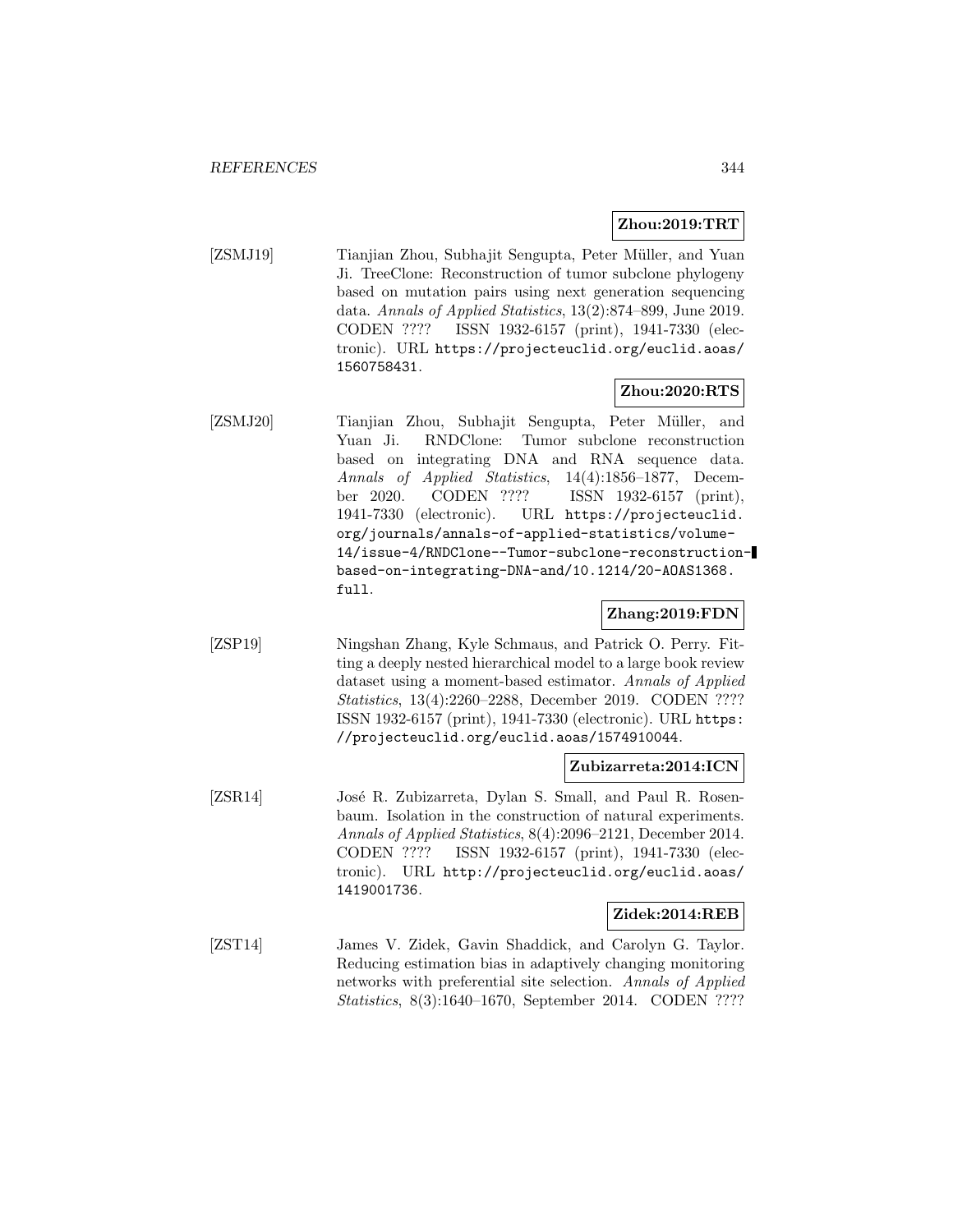ISSN 1932-6157 (print), 1941-7330 (electronic). URL http: //projecteuclid.org/euclid.aoas/1414091228.

### **Zanini:2016:URM**

[ZST16] Paolo Zanini, Haipeng Shen, and Young Truong. Understanding resident mobility in Milan through independent component analysis of Telecom Italia mobile usage data. Annals of Applied Statistics, 10(2):812–833, June 2016. CODEN ???? ISSN 1932-6157 (print), 1941-7330 (electronic). URL http://projecteuclid.org/euclid.aoas/1469199894.

# **Zhang:2020:AMF**

[ZTCS20] Chelsea Zhang, Sean J. Taylor, Curtiss Cobb, and Jasjeet Sekhon. Active matrix factorization for surveys. Annals of Applied Statistics, 14(3):1182–1206, September 2020. CODEN ???? ISSN 1932-6157 (print), 1941-7330 (electronic). URL https://projecteuclid. org/journals/annals-of-applied-statistics/volume-14/issue-3/Active-matrix-factorization-for-surveys/ 10.1214/20-AOAS1322.full.

#### **Zimmerman:2019:OAC**

[ZTH19] Dale L. Zimmerman, Jun Tang, and Rui Huang. Outline analyses of the called strike zone in Major League Baseball. Annals of Applied Statistics, 13(4):2416–2451, December 2019. CODEN ???? ISSN 1932-6157 (print), 1941-7330 (electronic). URL https://projecteuclid.org/euclid. aoas/1574910050.

### **Zhang:2020:TPT**

[ZTLW20] Hong Zhang, Tiejun Tong, John Landers, and Zheyang Wu. TFisher: a powerful truncation and weighting procedure for combining p-values. Annals of Applied Statistics, 14(1):178– 201, March 2020. CODEN ???? ISSN 1932-6157 (print), 1941-7330 (electronic). URL https://projecteuclid.org/ euclid.aoas/1587002670.

### **Zhou:2007:CHM**

[ZW07] Qing Zhou and Wing Hung Wong. Coupling hidden Markov models for the discovery of cis-regulatory modules in multiple species. Annals of Applied Statistics, 1(1):36–65, June 2007. CODEN ???? ISSN 1932-6157 (print), 1941-7330 (electronic). URL http://projecteuclid.org/euclid.aoas/ 1183143728.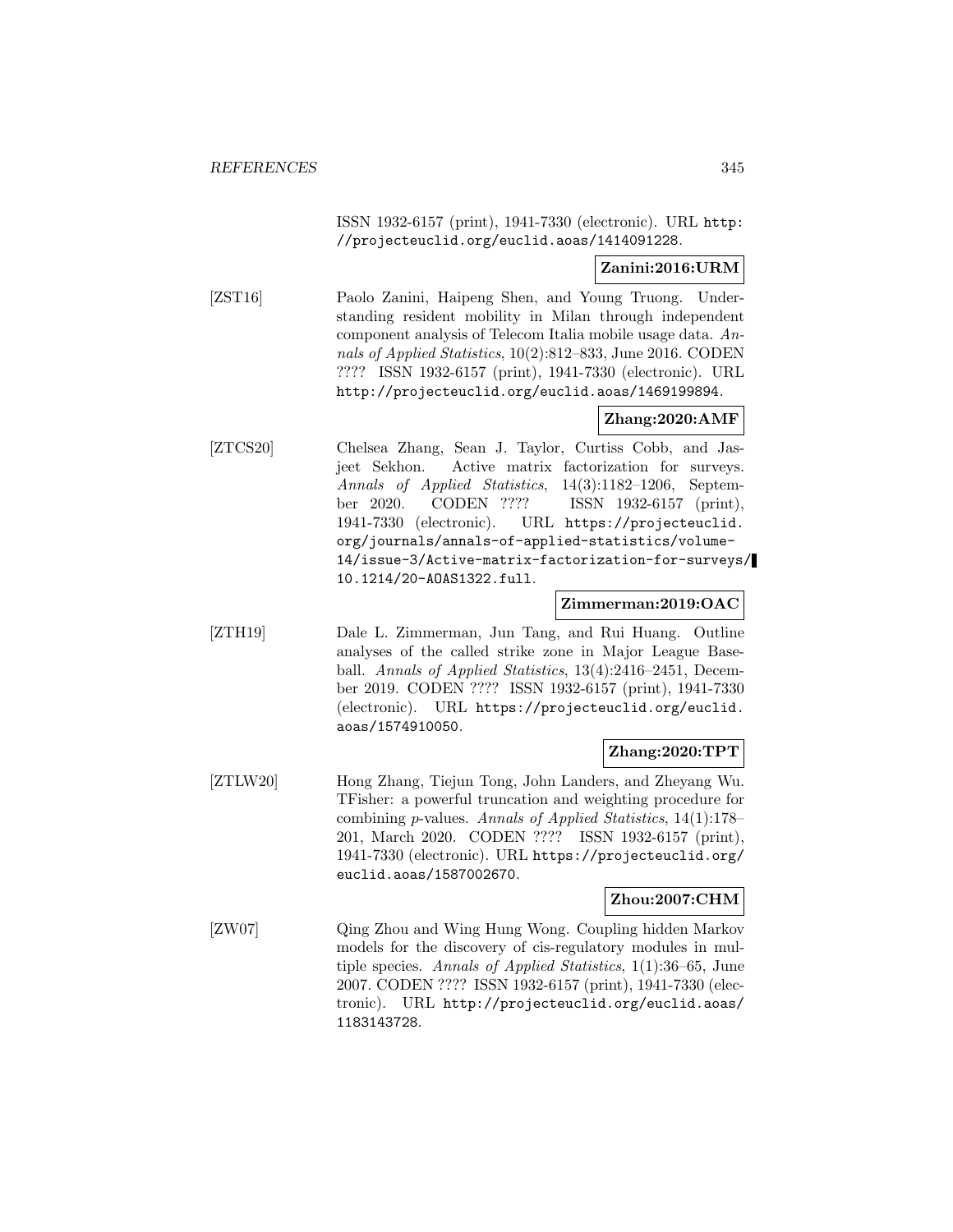#### **Zhou:2008:REL**

[ZW08] Qing Zhou and Wing Hung Wong. Reconstructing the energy landscape of a distribution from Monte Carlo samples. Annals of Applied Statistics, 2(4):1307–1331, December 2008. CODEN ???? ISSN 1932-6157 (print), 1941-7330 (electronic). URL http://projecteuclid.org/euclid.aoas/ 1231424212.

# **Zhou:2012:ISB**

[ZW12] Baiyu Zhou and Alice S. Whittemore. Improving sequencebased genotype calls with linkage disequilibrium and pedigree information. Annals of Applied Statistics, 6(2):457– 475, June 2012. CODEN ???? ISSN 1932-6157 (print), 1941-7330 (electronic). URL http://projecteuclid.org/ euclid.aoas/1339419603.

## **Zhang:2015:RBP**

[ZW15] Wenfei Zhang and Ying Wei. Regression based principal component analysis for sparse functional data with applications to screening growth paths. Annals of Applied Statistics, 9(2): 597–620, June 2015. CODEN ???? ISSN 1932-6157 (print), 1941-7330 (electronic). URL http://projecteuclid.org/ euclid.aoas/1437397103.

# **Zhu:2018:RDM**

[ZW18] Zhe Zhu and Roy E. Welsch. Robust dependence modeling for high-dimensional covariance matrices with financial applications. Annals of Applied Statistics, 12(2):1228–1249, June 2018. CODEN ???? ISSN 1932-6157 (print), 1941-7330 (electronic). URL https://projecteuclid.org/euclid.aoas/ 1532743492.

# **Zhang:2019:JMA**

[ZW19] Hongbin Zhang and Lang Wu. Joint model of accelerated failure time and mechanistic nonlinear model for censored covariates, with application in HIV/AIDS. Annals of Applied Statistics, 13(4):2140–2157, December 2019. CODEN ???? ISSN 1932-6157 (print), 1941-7330 (electronic). URL https: //projecteuclid.org/euclid.aoas/1574910039.

# **Zhang:2008:TFB**

[ZWS08] Nancy R. Zhang, Mary C. Wildermuth, and Terence P. Speed. Transcription factor binding site prediction with mul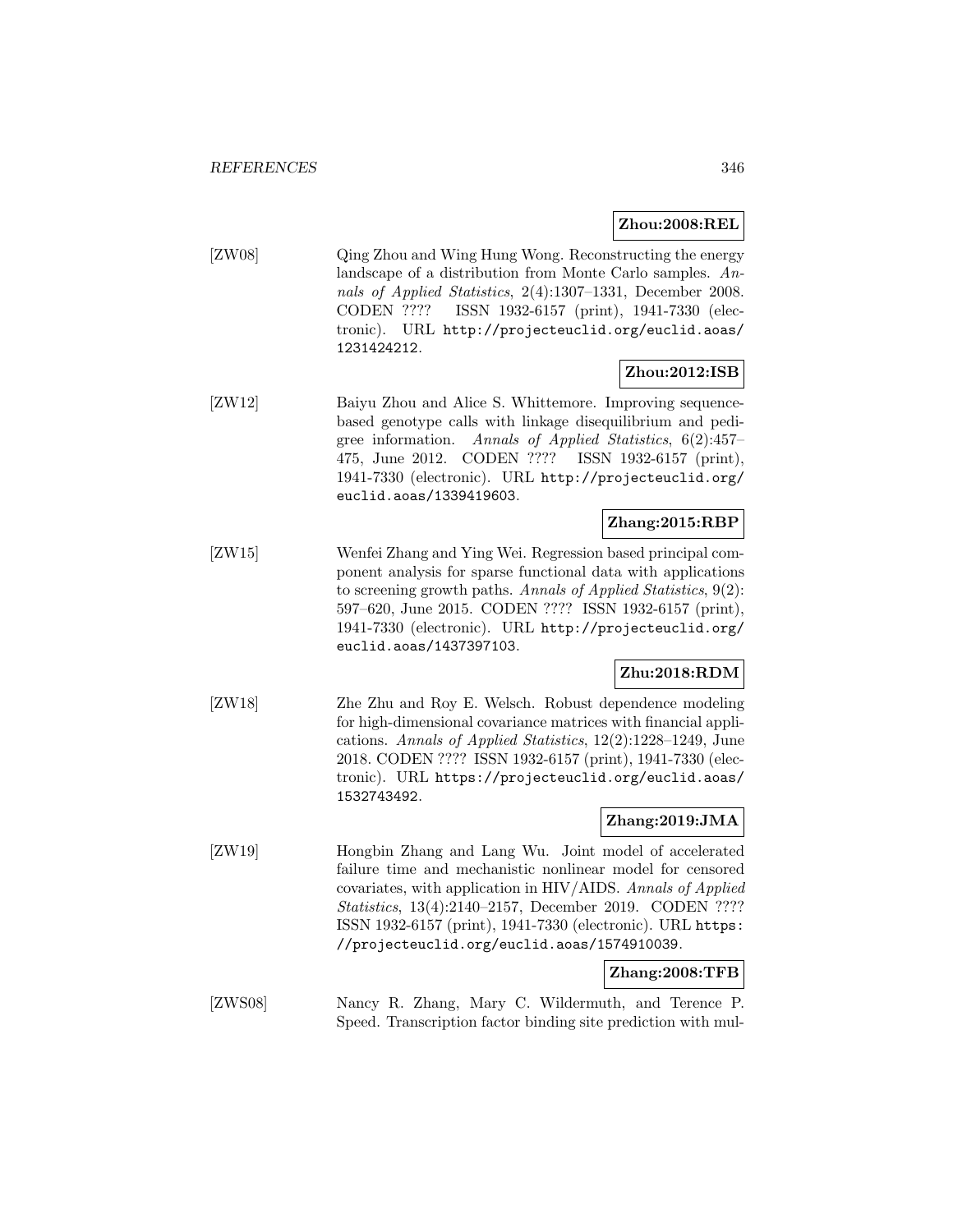tivariate gene expression data. Annals of Applied Statistics, 2(1):332–365, March 2008. CODEN ???? ISSN 1932-6157 (print), 1941-7330 (electronic). URL http:// projecteuclid.org/euclid.aoas/1206367824.

# **Zhao:2013:EBT**

[ZWW13] Zhigen Zhao, Wei Wang, and Zhi Wei. An empirical Bayes testing procedure for detecting variants in analysis of next generation sequencing data. Annals of Applied Statistics, 7(4):2229–2248, December 2013. CODEN ???? ISSN 1932-6157 (print), 1941-7330 (electronic). URL http:// projecteuclid.org/euclid.aoas/1387823317.

# **Zeng:2019:PBT**

[ZWZ19] Li Zeng, Joshua L. Warren, and Hongyu Zhao. Phylogenybased tumor subclone identification using a Bayesian feature allocation model. Annals of Applied Statistics, 13(2):1212– 1241, June 2019. CODEN ???? ISSN 1932-6157 (print), 1941-7330 (electronic). URL https://projecteuclid.org/ euclid.aoas/1560758444.

# **Zhu:2022:STP**

[ZX22] Shixiang Zhu and Yao Xie. Spatiotemporal-textual point processes for crime linkage detection. Annals of Applied Statistics, 16(2):1151–1170, June 2022. CODEN ???? ISSN 1932-6157 (print), 1941-7330 (electronic). URL https://projecteuclid.org/journals/annals-ofapplied-statistics/volume-16/issue-2/Spatiotemporaltextual-point-processes-for-crime-linkage-detection/ 10.1214/21-AOAS1538.full.

### **Zhang:2012:BML**

[ZY12] Guangyu Zhang and Ying Yuan. Bayesian modeling longitudinal dyadic data with nonignorable dropout, with application to a breast cancer study. Annals of Applied Statistics, 6(2):753–771, June 2012. CODEN ???? ISSN 1932-6157 (print), 1941-7330 (electronic). URL http:// projecteuclid.org/euclid.aoas/1339419615.

# **Zhang:2017:BIH**

[ZYC<sup>+</sup>17] Tingting Zhang, Qiannan Yin, Brian Caffo, Yinge Sun, and Dana Boatman-Reich. Bayesian inference of highdimensional, cluster-structured ordinary differential equation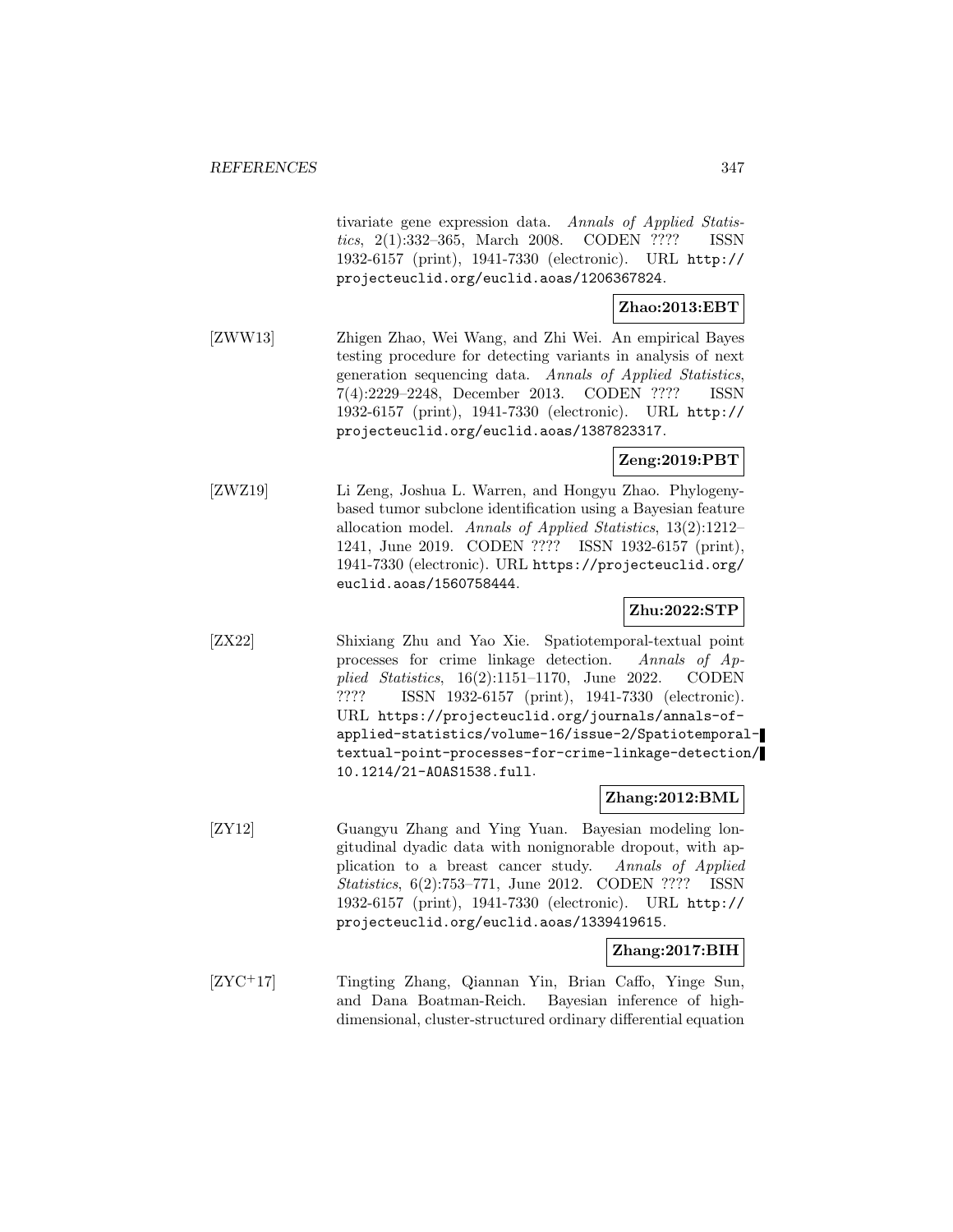models with applications to brain connectivity studies. Annals of Applied Statistics, 11(2):868–897, June 2017. CODEN ???? ISSN 1932-6157 (print), 1941-7330 (electronic). URL https://projecteuclid.org/euclid.aoas/1500537727.

# **Zhang:2019:ERC**

[ZYFF19] Ye Zhang, Zhigang Yao, Patrik Forssén, and Torgny Fornstedt. Estimating the rate constant from biosensor data via an adaptive variational Bayesian approach. Annals of Applied Statistics, 13(4):2011–2042, December 2019. CODEN ???? ISSN 1932-6157 (print), 1941-7330 (electronic). URL https://projecteuclid.org/euclid.aoas/1574910034.

# **Zhang:2016:SSP**

[ZYXS16] Nancy R. Zhang, Benjamin Yakir, Li C. Xia, and David Siegmund. Scan statistics on Poisson random fields with applications in genomics. Annals of Applied Statistics, 10(2): 726–755, June 2016. CODEN ???? ISSN 1932-6157 (print), 1941-7330 (electronic). URL http://projecteuclid.org/ euclid.aoas/1469199891.

### **Zheng:2008:MCC**

[ZZ08] Lu Zheng and Marvin Zelen. Multi-center clinical trials: Randomization and ancillary statistics. Annals of Applied Statistics, 2(2):582–600, June 2008. CODEN ???? ISSN 1932-6157 (print), 1941-7330 (electronic). URL http:// projecteuclid.org/euclid.aoas/1215118529.

# **Zhang:2018:VSE**

[ZZ18] Baqun Zhang and Min Zhang. Variable selection for estimating the optimal treatment regimes in the presence of a large number of covariates. Annals of Applied Statistics, 12(4):2335–2358, December 2018. CODEN ???? ISSN 1932-6157 (print), 1941-7330 (electronic). URL https:// projecteuclid.org/euclid.aoas/1542078047.

# **Zhang:2022:SIV**

[ZZ22] Baqun Zhang and Min Zhang. Subgroup identification and variable selection for treatment decision making. Annals of Applied Statistics, 16(1):40–59, March 2022. CO-DEN ???? ISSN 1932-6157 (print), 1941-7330 (electronic). URL https://projecteuclid.org/journals/annals-ofapplied-statistics/volume-16/issue-1/Subgroup-identification